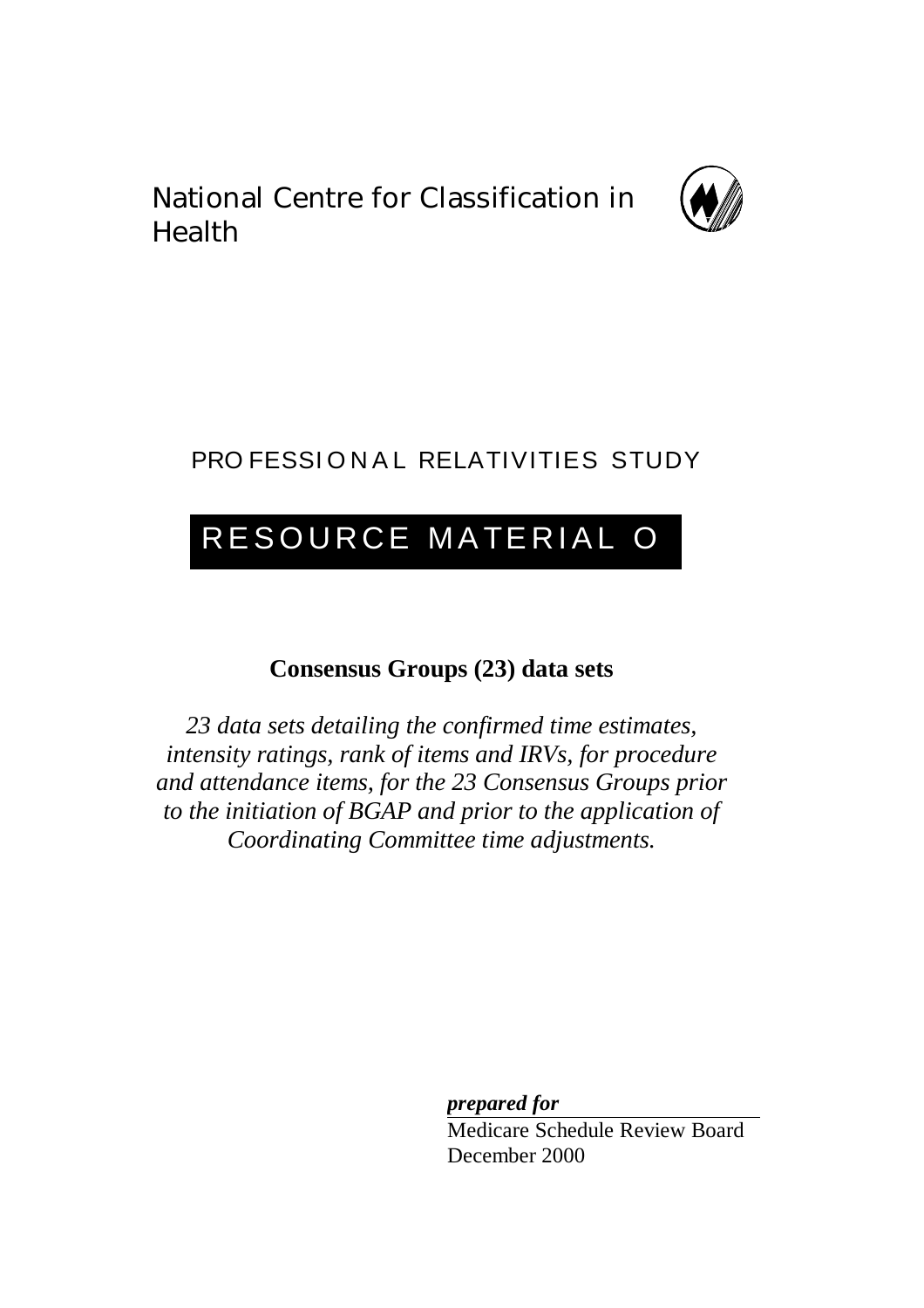|  |  |  | CG1 - GENERAL PRACTICE AND EMERGENCY MEDICINE. Confirmed time estimates, intensity ratings and rank |  |  |
|--|--|--|-----------------------------------------------------------------------------------------------------|--|--|
|  |  |  |                                                                                                     |  |  |

| <b>MBS</b> Item | $\overline{a}$ | MBS Descriptor (Truncated)                                                                                                                             | <b>HIC Freg</b> | MBS<br>Anaesth<br>Time | Schedule<br>Fee | Rank                    |                | Time Estimates (mins) |                |                 | Intensity Ratings (0-10) |                | $IRV = (pre$<br>$+2$ Intra<br>+post) $*$ |
|-----------------|----------------|--------------------------------------------------------------------------------------------------------------------------------------------------------|-----------------|------------------------|-----------------|-------------------------|----------------|-----------------------|----------------|-----------------|--------------------------|----------------|------------------------------------------|
|                 | Item           |                                                                                                                                                        | 1996/97         | (mins)                 | $($ \$)         |                         | Pre            | Intra                 | Post           | Cog             | Tech                     | <b>Stress</b>  | $(4+total)$<br>intensity)                |
| 16519           |                | Management of labour and delivery by any means (including<br>Caesarean section) including post-partum care for 5 days                                  | 79642           |                        | 391.95          | $\mathbf{1}$            | 10             | 140                   | 60             | 8               | 8                        | 8              | 9800                                     |
| 32006           |                | A Left hemicolectomy, including the descending and sigmoid colon                                                                                       | 503             | 180                    | 265.05          | $\overline{\mathbf{c}}$ | 10             | 140                   | 10             | $\overline{7}$  | 6                        | 6              | 6900                                     |
| 16520           |                | (including formation of stoma) (Assist.)<br>Caesarean section and post-operative care for 7 days where the                                             | 959             |                        | 458.00          | 3                       | 30             | 60                    | 60             | 8               | 9                        | 8              | 6090                                     |
| 32003           |                | patient's care has been transferred by another medical practitioner<br>A Large intestine, resection of, with anastomosis, including right              | 2470            | 180                    | 265.05          | $\overline{4}$          | 10             | 120                   | 10             | $\overline{7}$  | 6                        | 6              | 5980                                     |
| 13857           |                | hemicolectomy (Assist.)<br>Mechanical ventilation, initiation of (other than initiation of ventilation                                                 | 1462            |                        | 107.50          | 5                       | 10             | 75                    | 15             | 10 <sup>1</sup> | 10                       | 10             | 5950                                     |
| 16515           |                | in the context of an anaesthetic for surgery), outside of an Intensive<br>Management of vaginal delivery                                               |                 |                        |                 | 6                       | 15             | 60                    | 60             | 8               | 9                        | 8              | 5655                                     |
| 30405           |                | Ventral, or incisional hernia, repair of requiring muscle transposition,                                                                               | 2537            | 150                    | 671.80          | $\overline{7}$          | 15             | 70                    | 30             | 8               | 8.5                      | 8.5            | 5365                                     |
| 30615           |                | mesh hernioplasty or resection of strangulated bowel (Assist.)<br>Strangulated, incarcerated or obstructed hernia, repair of, without                  | 1624            | 90                     | 382.70          | 8                       | 15             | 65                    | 30             | 8.5             | 8.5                      | 9              | 5250                                     |
|                 |                | bowel resection=20 (Assist.)                                                                                                                           |                 |                        |                 |                         |                |                       |                |                 |                          |                |                                          |
| 44324           |                | Hand, midcarpal or transmetacarpal                                                                                                                     | $\overline{1}$  | 60                     | 167.00          | 9                       | 15             | 70                    | 30             | 6               | 8.5                      | 8              | 4902.5                                   |
| 16518           |                | Management of labour, incomplete, where the patient's care has<br>been transferred to another medical practitioner for completion of                   | 481             |                        | 116.50          | 10                      | $\mathbf 0$    | 90                    | $\mathbf 0$    | 8               | 6                        | 9              | 4860                                     |
| 35712           |                | Laparotomy, involving oophorectomy, salpingectomy, salpingo-<br>oophorectomy, removal of ovarian, parovarian, fimbrial or broad                        | 31              | 75                     | 266.00          | 11                      | 15             | 60                    | 40             | 8               | 8                        | $\overline{7}$ | 4725                                     |
| 17980           |                | Administration of an anaesthetic in connection with computerised                                                                                       | 554             | 60                     | 153.45          | 12                      | 10             | 60                    | 15             | 9               | 10 <sub>1</sub>          | 9              | 4640                                     |
| 30403           |                | axial tomography - brain scan, plain study with or without contrast<br>Ventral, incisional, or recurrent hernia or burst abdomen, repair of            | 3428            | 75                     | 382.70          | 13                      | 15             | 60                    | 30             | 6               | 8                        | 8.5            | 4372.5                                   |
| 17983           |                | (Assist.)<br>Administration of an anaesthetic in connection with computerised                                                                          | 167             | 60                     | 153.45          | 14                      | 10             | 60                    | 15             | 8               | 10                       | 8              | 4350                                     |
| 35575           |                | axial tomography - body scan, plain study with or without contrast<br>Anterior vaginal repair or posterior vaginal repair (involving repair of         | 41              |                        | 255.10          | 15                      | 15             | 60                    | 30             | $\overline{7}$  | 8                        | 6              | 4125                                     |
| 91281           |                | rectocele or enterocele or both) not being a service to which item<br>Consultation in a hospital of approximately 75 minutes duration with             |                 |                        |                 | 16                      | 2              | 75                    | $\overline{7}$ | 7.5             | 5.5                      | 8.5            | 4054.5                                   |
| 90681           |                | a new patient seen on a referred basis.<br>Consultation in a hospital of approximately 75 minutes duration with                                        |                 |                        |                 | 17                      | $\overline{c}$ | 75                    | $\overline{7}$ | 7.5             | 5.5                      | 8              | 3975                                     |
|                 |                | a new patient seen on a non-referred basis                                                                                                             |                 |                        |                 |                         |                |                       |                |                 |                          |                |                                          |
| 91282           |                | Consultation in a hospital of approximately 75 minutes duration with<br>an existing patient seen on a referred basis.                                  |                 |                        |                 | 18                      | $\overline{2}$ | 75                    | $\overline{7}$ | $\overline{7}$  | 5.5                      | 8              | 3895.5                                   |
| 90481           |                | Home visit exceeding 75 minutes duration with a new patient seen<br>on a non-referred basis.                                                           |                 |                        |                 | 19                      | 2              | 75                    | 12             | $\overline{7}$  | $5\phantom{1}$           | 7.5            | 3854                                     |
| 90682           |                | Consultation in a hospital of approximately 75 minutes duration with<br>an existing patient seen on a non-referred basis.                              |                 |                        |                 | 20                      | $\overline{2}$ | 75                    | $\overline{7}$ | $\overline{7}$  | 5.5                      | 7.5            | 3816                                     |
| 30612           |                | Femoral or inguinal hernia or infantile hydrocele, repair of, not being<br>a service to which item 30403 or 30615 applies (Assist.)                    | 254             | 60                     | 261.65          | 21                      | 15             | 50                    | 20             | 8               | 8                        | 8              | 3780                                     |
| 45403           |                | Free grafting (split skin) of a granulating area, extensive=20 (Assist.)                                                                               | 625             | 60                     | 299.25          | 22                      | 15             | 50                    | 30             | 8               | 8                        | 6              | 3770                                     |
| 90482           |                | Home visit exceeding 75 minutes duration with an existing patient<br>seen on a non-referred basis.                                                     |                 |                        |                 | 23                      | 2              | 75                    | 12             | 6.5             | 5                        | $\overline{7}$ | 3690                                     |
| 90281           |                | Consultation at a nursing home exceeding 75 minutes duration with<br>a new patient seen on a non-referred basis.                                       |                 |                        |                 | 24.5                    | $\overline{c}$ | 75                    | 12             | 6.5             | 5                        | 6.5            | 3608                                     |
| 90381           |                | Consultation at other institution exceeding 75 minutes duration with                                                                                   |                 |                        |                 | 24.5                    | $\overline{c}$ | 75                    | 12             | 6.5             | 5                        | 6.5            | 3608                                     |
| 90181           |                | a new patient seen on a non-referred basis.<br>Consultation in rooms exceeding 75 minutes duration with a new<br>patient seen on a non-referred basis. |                 |                        |                 | 26                      | 2              | 75                    | 10             | 6.5             | 5                        | 6.5            | 3564                                     |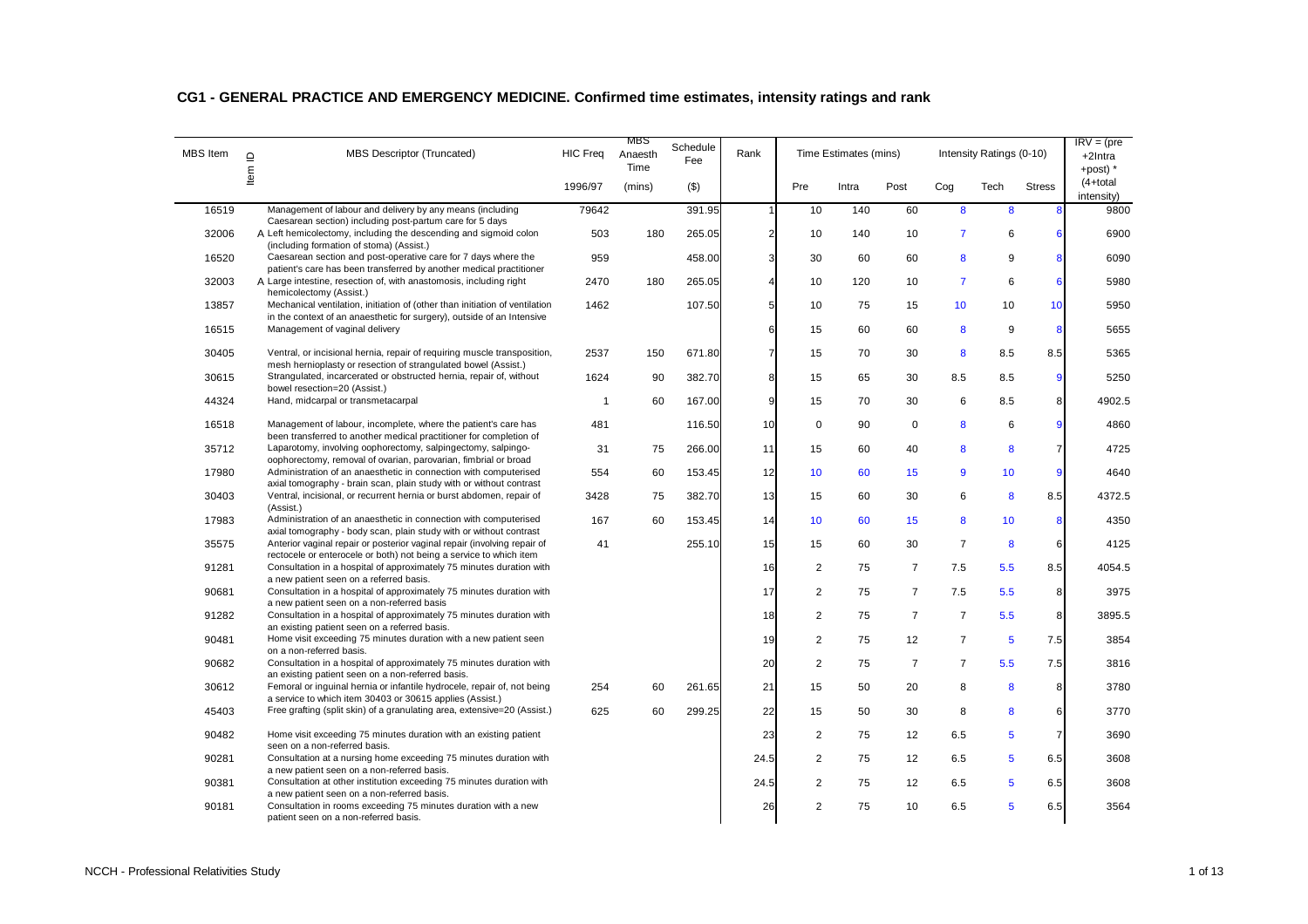| <b>MBS</b> Item | $\Box$ | <b>MBS Descriptor (Truncated)</b>                                                                                                                                                                 | <b>HIC Freq</b> | MBS<br>Anaesth<br>Time | Schedule<br>Fee | Rank |                | Time Estimates (mins) |      |                | Intensity Ratings (0-10) |                | $IRV = (pre$<br>+2Intra<br>+post) $*$ |
|-----------------|--------|---------------------------------------------------------------------------------------------------------------------------------------------------------------------------------------------------|-----------------|------------------------|-----------------|------|----------------|-----------------------|------|----------------|--------------------------|----------------|---------------------------------------|
|                 | ltem   |                                                                                                                                                                                                   | 1996/97         | (mins)                 | $($ \$)         |      | Pre            | Intra                 | Post | Cog            | Tech                     | <b>Stress</b>  | $(4+total)$<br>intensity)             |
| 45203           |        | Single stage local flap, where indicated to repair 1 defect,                                                                                                                                      | 8397            | 90                     | 298.10          | 27.5 | 15             | 50                    | 20   | 8              | 8                        | 6              | 3510                                  |
| 45206           |        | complicated or large, excluding flap for male pattern baldness<br>Single stage local flap where indicated to repair 1 defect, on eyelid,<br>nose, lip, ear, neck, hand, thumb, finger or genitals | 13869           | 90                     | 281.60          | 27.5 | 15             | 50                    | 20   | 8              | 8                        | 6              | 3510                                  |
| 90282           |        | Consultation at a nursing home exceeding 75 minutes duration with                                                                                                                                 |                 |                        |                 | 29.5 | $\overline{2}$ | 75                    | 12   | 6              | 5                        | 6              | 3444                                  |
| 90382           |        | an existing patient seen on a non-referred basis.<br>Consultation at other institution exceeding 75 minutes duration with<br>an existing patient seen on a non-referred basis.                    |                 |                        |                 | 29.5 | $\overline{2}$ | 75                    | 12   | 6              | 5                        | 6              | 3444                                  |
| 90182           |        | Consultation in rooms exceeding 75 minutes duration with an                                                                                                                                       |                 |                        |                 | 31   | $\overline{2}$ | 75                    | 10   | 6              | 5                        | 6              | 3402                                  |
| 91271           |        | existing patient seen on a non-referred basis.<br>Consultation in a hospital of approximately 60 minutes duration with<br>a new patient seen on a referred basis.                                 |                 |                        |                 | 32   | $\overline{2}$ | 60                    | 6    | 8              | 5.5                      | 9              | 3392                                  |
| 90671           |        | Consultation in a hospital of approximately 60 minutes duration with                                                                                                                              |                 |                        |                 | 33   | $\overline{2}$ | 60                    | 6    | 8              | 5.5                      | 8.5            | 3328                                  |
| 90471           |        | a new patient seen on a non-referred basis<br>Home visit of approximately 60 minutes duration with a new patient                                                                                  |                 |                        |                 | 34   | $\overline{2}$ | 60                    | 12   | 7.5            | 5                        | 8              | 3283                                  |
| 91272           |        | seen on a non-referred basis<br>Consultation in a hospital of approximately 60 minutes duration with                                                                                              |                 |                        |                 | 35   | 2              | 60                    | 6    | 7.5            | 5.5                      | 8.5            | 3264                                  |
| 45400           |        | an existing patient seen on a referred basis.<br>Free grafting (split skin) of a granulating area, small=20                                                                                       | 1222            | 45                     | 150.30          | 36.5 | 15             | 40                    | 30   | 8              | 8                        | 6              | 3250                                  |
| 45451           |        | Free grafting (full thickness) to 1 defect, excluding grafts for male<br>pattern baldness (Assist.)                                                                                               | 12419           | 45                     | 347.95          | 36.5 | 15             | 40                    | 30   | 8              | 8                        | 6              | 3250                                  |
| 90672           |        | Consultation in a hospital of approximately 60 minutes duration with                                                                                                                              |                 |                        |                 | 38   | 2              | 60                    | 6    | 7.5            | 5.5                      | 8              | 3200                                  |
| 47678           |        | an existing patient seen on a non-referred basis.<br>Phalanx of toe (other than great toe), more than 1 of, treatment of                                                                          | 46              | 90                     | 124.45          | 39   | 15             | 50                    | 30   | $\overline{4}$ | 8                        | 6              | 3190                                  |
| 30052           |        | fracture of, by open reduction<br>Full thickness laceration of ear, eyelid, nose or lip, repair of, with                                                                                          | 1557            | 90                     | 186.50          | 40   | 10             | 40                    | 15   | 8              | 9                        | 9              | 3150                                  |
| 90472           |        | accurate apposition of each layer of tissue (Assist.)<br>Home visit of approximately 60 minutes duration with an existing                                                                         |                 |                        |                 | 41   | $\overline{2}$ | 60                    | 12   | $\overline{7}$ | 5                        | 7.5            | 3149                                  |
| 44353           |        | patient seen on a non-referred basis.<br>5 digits of 1 foot (Assist.)                                                                                                                             | $\mathbf 0$     | 90                     | 194.85          | 42   | 15             | 60                    | 30   | $\overline{4}$ | $\overline{7}$           | 4              | 3135                                  |
| 35638           |        | A Complicated operative laparoscopy, including use of laser when                                                                                                                                  | 6260            | 120                    | 195.30          | 43   | 10             | 60                    | 5    | $\overline{7}$ | 6                        | 6              | 3105                                  |
| 90271           |        | required, for 1 or more of the following procedures; oophorectomy,<br>Consultation at a nursing home of approximately 60 minutes                                                                  |                 |                        |                 | 44.5 | $\overline{2}$ | 60                    | 12   | $\overline{7}$ | 5                        | 7              | 3082                                  |
| 90371           |        | duration with a new patient seen on a non-referred basis<br>Consultation at other institution of approximately 60 minutes                                                                         |                 |                        |                 | 44.5 | $\overline{2}$ | 60                    | 12   | $\overline{7}$ | 5                        | $\overline{7}$ | 3082                                  |
| 32508           |        | duration with a new patient seen on a non-referred basis<br>A Varicose veins, complete dissection at the sapheno-femoral or                                                                       | 9536            | 105                    | 139.50          | 46   | 10             | 60                    | 5    | $\overline{7}$ | 6                        | 5.5            | 3037.5                                |
| 90171           |        | sapheno-popliteal junction, with or without either ligation or<br>Consultation in rooms of approximately 60 minutes duration with a                                                               |                 |                        |                 | 47   | 2              | 60                    | 10   | $\overline{7}$ | 5                        | $\overline{7}$ | 3036                                  |
| 90272           |        | new patient seen on a non-referred basis<br>Consultation at a nursing home of approximately 60 minutes                                                                                            |                 |                        |                 | 48.5 | 2              | 60                    | 12   | 6.5            | 5                        | 6.5            | 2948                                  |
| 90372           |        | duration with an existing patient seen on a non-referred basis.<br>Consultation at other institution of approximately 60 minutes                                                                  |                 |                        |                 | 48.5 | 2              | 60                    | 12   | 6.5            | 5                        | 6.5            | 2948                                  |
| 90172           |        | duration with an existing patient seen on a non-referred basis.<br>Consultation in rooms of approximately 60 minutes duration with an                                                             |                 |                        |                 | 50   | 2              | 60                    | 10   | 6.5            | 5                        | 6.5            | 2904                                  |
| 45200           |        | existing patient seen on a non-referred basis.<br>Single stage local flap, where indicated to repair 1 defect, simple                                                                             | 14378           | 45                     | 208.75          | 51   | 15             | 40                    | 20   | $\overline{7}$ | 8                        | 6              | 2875                                  |
| 31270           |        | and small, excluding flap for male pattern baldness<br>Basal cell carcinoma or squamous cell carcinoma (including                                                                                 | 21297           | 45                     | 220.50          | 52   | 10             | 40                    | 15   | 8              | 8                        | $\overline{7}$ | 2835                                  |
|                 |        | keratocanthoma), removal from face, neck (anterior to the                                                                                                                                         |                 |                        |                 |      |                |                       |      |                |                          |                |                                       |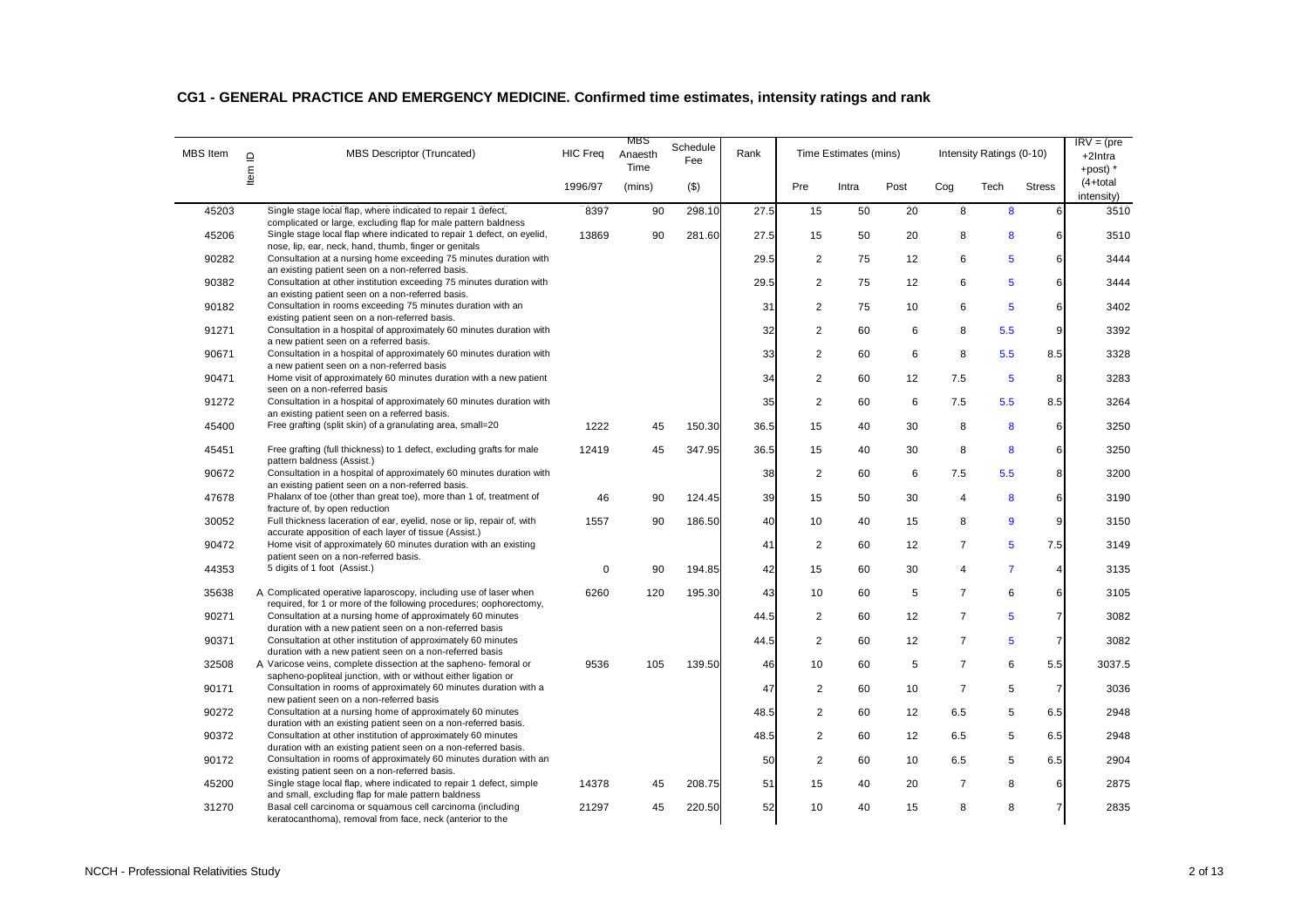| <b>MBS</b> Item | $\Box$ | <b>MBS Descriptor (Truncated)</b>                                                                                                        | <b>HIC Freq</b> | MBS<br>Anaesth<br>Time | Schedule<br>Fee | Rank |                | Time Estimates (mins) |      |                | Intensity Ratings (0-10) |                | $IRV = (pre$<br>+2Intra<br>+post) $*$ |
|-----------------|--------|------------------------------------------------------------------------------------------------------------------------------------------|-----------------|------------------------|-----------------|------|----------------|-----------------------|------|----------------|--------------------------|----------------|---------------------------------------|
|                 | ltem   |                                                                                                                                          | 1996/97         | (mins)                 | $($ \$)         |      | Pre            | Intra                 | Post | Cog            | Tech                     | <b>Stress</b>  | $(4+total)$<br>intensity)             |
| 44349           |        | 4 digits of 1 foot (Assist.)                                                                                                             | $\mathbf 0$     | 75                     | 172.60          | 53   | 15             | 50                    | 30   | $\overline{4}$ | $\overline{7}$           |                | 2755                                  |
| 41792           |        | Tonsils or tonsils and adenoids, removal of, in a person 12 years of<br>age or over                                                      | 101             | 45                     | 203.20          | 54   | 15             | 40                    | 30   | $\overline{4}$ | 8                        | 6              | 2750                                  |
| 91261           |        | Consultation in a hospital of approximately 45 minutes duration with<br>a new patient seen on a referred basis.                          |                 |                        |                 | 55   | $\overline{2}$ | 45                    | 5    | 8.5            | 6                        | 9.5            | 2716                                  |
| 90461           |        | Home visit of approximately 45 minutes with a new patient seen on<br>a non-referred basis.                                               |                 |                        |                 | 56   | $\overline{2}$ | 45                    | 12   | 8              | 5.5                      | 8.5            | 2704                                  |
| 30048           |        | Skin and subcutaneous tissue or mucous membrane, repair of<br>recent wound of, on face or neck, large (more than 7cm long),              | 1648            | 75                     | 109.95          | 57   | 10             | 35                    | 10   | 8              | 9                        | $\overline{9}$ | 2700                                  |
| 90661           |        | Consultation in a hospital of approximately 45 minutes duration with<br>a new patient seen on a non-referred basis                       |                 |                        |                 | 58   | 2              | 45                    | 5    | 8.5            | 6                        | 9              | 2667.5                                |
| 30620           |        | Umbilical, epigastric or linea alba hernia, repair of, in a person 10<br>years of age or over (Assist.)                                  | 74              | 45                     | 219.90          | 59   | 15             | 40                    | 20   | 6              | $\overline{7}$           | 6              | 2645                                  |
| 35317           |        | Peripheral arterial or venous catheterisation with administration of<br>thrombolytic or chemotherapeutic agents, by continuous infusion, | 212             | 30                     | 261.2           | 60.5 | 10             | 45                    | 10   | 8              | 3                        | 9              | 2640                                  |
| 37622           |        | Vasotomy or vasectomy, unilateral or bilateral                                                                                           | 12712           | 30                     | 141.95          | 60.5 | 15             | 40                    | 15   | 6              | 8                        | 6              | 2640                                  |
| 47315           |        | Middle phalanx of finger, treatment of intra- articular fracture of, by<br>closed reduction                                              | 485             | 30                     | 107.15          | 62.5 | 15             | 30                    | 30   | $\overline{7}$ | $\overline{7}$           | $\overline{7}$ | 2625                                  |
| 47327           |        | Proximal phalanx of finger or thumb, treatment of intra-articular<br>fracture of, by closed reduction                                    | 560             | 30                     | 145.15          | 62.5 | 15             | 30                    | 30   | $\overline{7}$ | $\overline{7}$           | $\overline{7}$ | 2625                                  |
| 91262           |        | Consultation in a hospital of approximately 45 minutes duration with<br>an existing patient seen on a referred basis.                    |                 |                        |                 | 64   | 2              | 45                    | 5    | 8              | 5.5                      | $\overline{9}$ | 2570.5                                |
| 30017           |        | Burns, excision of, under general anaesthesia, involving not more                                                                        | 220             | 90                     | 239.40          | 65   | 15             | 30                    | 60   | 5              | 5                        | 5              | 2565                                  |
| 90261           |        | than 10 per cent of body surface, where grafting is not carried out<br>Consultation at a nursing home of approximately 45 minutes with a |                 |                        |                 | 67   | 2              | 45                    | 12   | 7.5            | 5.5                      | 7.5            | 2548                                  |
| 90361           |        | new patient seen on a non-referred basis.<br>Consultation at other institution of approximately 45 minutes with a                        |                 |                        |                 | 67   | 2              | 45                    | 12   | 7.5            | 5.5                      | 7.5            | 2548                                  |
| 90462           |        | new patient seen on a non-referred basis.<br>Home visit of approximately 45 minutes duration with an existing                            |                 |                        |                 | 67   | 2              | 45                    | 12   | 7.5            | 5                        | 8              | 2548                                  |
| 90662           |        | patient seen on a non-referred basis.<br>Consultation in a hospital of approximately 45 minutes duration with                            |                 |                        |                 | 69   | 2              | 45                    | 5    | 8              | 5.5                      | 8.5            | 2522                                  |
| 44357           |        | an existing patient seen on a non-referred basis.<br>Toe, including metatarsal or part of metatarsal - each toe                          | 9               | 60                     | 105.75          | 70   | 15             | 30                    | 30   | $\overline{7}$ | $\overline{7}$           | 6              | 2520                                  |
| 90161           |        | Consultation in rooms of approximately 45 minutes with a new<br>patient seen on a non-referred basis.                                    |                 |                        |                 | 71   | 2              | 45                    | 10   | 7.5            | 5.5                      | 7.5            | 2499                                  |
| 41886           |        | Trachea, removal of foreign body in                                                                                                      | 14              | 30                     | 130.80          | 72   | 10             | 30                    | 10   | 8              | 9                        | 9              | 2400                                  |
| 90262           |        | Consultation at a nursing home of approximately 45 minutes<br>duration with an existing patient seen on a non-referred basis.            |                 |                        |                 | 73.5 | 2              | 45                    | 12   | $\overline{7}$ | 5                        | $\overline{7}$ | 2392                                  |
| 90362           |        | Consultation at other institution of approximately 45 minutes<br>duration with an existing patient seen on a non-referred basis.         |                 |                        |                 | 73.5 | 2              | 45                    | 12   | $\overline{7}$ | 5                        | $\overline{7}$ | 2392                                  |
| 31255           |        | Basal cell carcinoma or squamous cell carcinoma (including<br>keratocanthoma), removal from nose, eyelid, lip, ear, digit or             | 25216           | 45                     | 189.00          | 75   | 10             | 30                    | 15   | 8              | 8                        | 8              | 2380                                  |
| 44345           |        | 3 digits of 1 foot                                                                                                                       | $\Omega$        | 60                     | 150.30          | 76   | 15             | 40                    | 30   | $\overline{4}$ | $\overline{7}$           | 4              | 2375                                  |
| 90162           |        | Consultation in rooms of approximately 45 minutes duration with an<br>existing patient seen on a non-referred basis.                     |                 |                        |                 | 77   | 2              | 45                    | 10   | $\overline{7}$ | 5                        | $\overline{7}$ | 2346                                  |
| 47303           |        | Distal phalanx of finger or thumb, treatment of intra-articular fracture<br>of, by closed reduction                                      | 495             | 30                     | 72.60           | 78.5 | 15             | 30                    | 30   | 6              | 6                        | 6              | 2310                                  |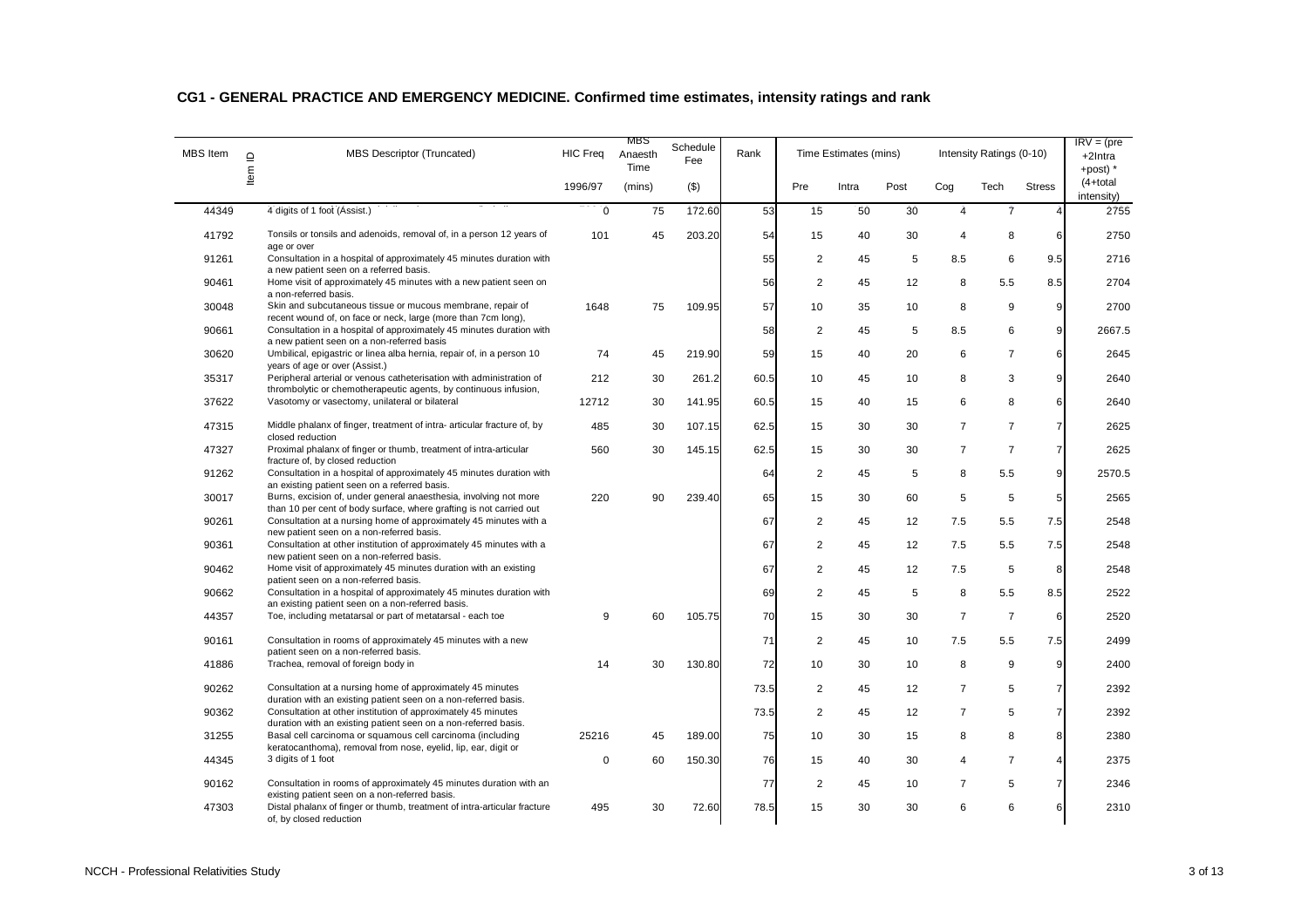| <b>MBS</b> Item | <b>MBS Descriptor (Truncated)</b><br>$\supseteq$                                                                                             | <b>HIC Freq</b> | MBS<br>Anaesth<br>Time | Schedule<br>Fee | Rank |                | Time Estimates (mins) |                |                | Intensity Ratings (0-10) |               | $IRV = (pre$<br>$+2$ Intra<br>+post) $*$ |
|-----------------|----------------------------------------------------------------------------------------------------------------------------------------------|-----------------|------------------------|-----------------|------|----------------|-----------------------|----------------|----------------|--------------------------|---------------|------------------------------------------|
|                 | Item                                                                                                                                         | 1996/97         | (mins)                 | (3)             |      | Pre            | Intra                 | Post           | Cog            | Tech                     | <b>Stress</b> | $(4+total)$<br>intensity)                |
| 47324           | Proximal phalanx of finger or thumb, treatment of fracture of, by<br>closed reduction                                                        | 4032            | 30                     | 124.45          | 78.5 | 15             | 30                    | 30             | 6              | 6                        | 6             | 2310                                     |
| 30675           | Pilonidal sinus or cyst, or sacral sinus or cyst, excision of                                                                                | 173             | 60                     | 219.90          | 80   | 15             | 30                    | 40             | 6              | 6                        | 4             | 2300                                     |
| 47372           | Radius, distal end of, treatment of Colles', Smith's or Barton's<br>fracture of, by closed reduction                                         |                 |                        |                 | 81   | 5              | 30                    | 30             | 6              | $\overline{7}$           | 6             | 2185                                     |
| 30614           | A Femoral or inguinal hernia or infantile hydrocele, repair of, not being<br>a service to which item 30403 or 30615 applies (Assist.)        | 15616           | 60                     | 111.60          | 83   | 10             | 40                    | 5              | $\overline{7}$ | 6                        | 5.5           | 2137.5                                   |
| 35567           | A Vaginal repair including 1 or more of anterior, posterior or enterocele<br>repair, with sacrospinous colpopexy (Assist.)                   | 950             | 150                    | 195.30          | 83   | 10             | 40                    | 5              | $\overline{7}$ | 6                        | 5.5           | 2137.5                                   |
| 49560           | A Knee, arthroscopic surgery of, involving 1 or more of: meniscectomy,                                                                       | 21461           | 75                     | 125.55          | 83   | 10             | 40                    | 5              | $\overline{7}$ | 6                        | 5.5           | 2137.5                                   |
| 47312           | removal of loose body or lateral release - not being a service<br>Middle phalanx of finger, treatment of fracture of, by closed reduction    | 2415            | 30                     | 93.30           | 85   | 15             | 30                    | 30             | 6              | 6                        | 4             | 2100                                     |
| 30110           | Bursa (large), including olecranon, calcaneum or patella, excision of<br>(Assist.)                                                           | 188             | 45                     | 208.75          | 87.5 | 15             | 30                    | 20             | 6              | 8                        | 4             | 2090                                     |
| 30616           | Umbilical, epigastric or linea alba hernia, repair of, in a person under<br>10 years of age                                                  | 6               | 45                     | 194.85          | 87.5 | 15             | 30                    | 20             | 6              | 6                        | 6             | 2090                                     |
| 41788           | Tonsils or tonsils and adenoids, removal of, in a person aged less<br>than 12 years                                                          | 111             | 45                     | 161.45          | 87.5 | 15             | 30                    | 20             | 4              | 8                        | 6             | 2090                                     |
| 47672           | Phalanx of toe (other than great toe), 1 of, treatment of fracture of, by<br>open reduction                                                  | 266             | 45                     | 82.90           | 87.5 | 15             | 25                    | 30             | 4              | 8                        | 6             | 2090                                     |
| 30045           | Skin and subcutaneous tissue or mucous membrane, repair of<br>recent wound of, on face or neck, large (more than 7cm long),                  | 1920            | 75                     | 86.30           | 90   | 10             | 30                    | 10             | 8              | 8                        | 6             | 2080                                     |
| 35526           | Urethral caruncle, excision of                                                                                                               | $\overline{7}$  | 30                     | 85.50           | 91   | 15             | 30                    | 15             | 8              | 8                        | 3             | 2070                                     |
| 47048           | Hip, treatment of dislocation of, by closed reduction                                                                                        |                 | 30                     | 238.5           | 92   | 15             | 20                    | 30             | 6              | 6                        | 8             | 2040                                     |
| 18213           | Intravenous regional anaesthesia of limb by retrograde perfusion                                                                             | 933             |                        | 65.15           | 93   | 10             | 40                    | 10             | 5              | 5                        | 6             | 2000                                     |
| 44341           | 2 digits of 1 foot                                                                                                                           | $\overline{4}$  | 45                     | 130.80          | 95   | 15             | 30                    | 30             | $\overline{4}$ | $\overline{7}$           | 4             | 1995                                     |
| 47363           | Radius or ulna, distal end of, treatment of fracture of, by closed<br>reduction                                                              | 2051            | 30                     | 145.15          | 95   | 15             | 30                    | 30             | 4              | $\overline{7}$           | 4             | 1995                                     |
| 47417           | Humerus, treatment of fracture of tuberosity of, and associated<br>dislocation of shoulder, by closed reduction (Assist.)                    | 32              | 45                     | 193.55          | 95   | 5              | 30                    | 30             | 6              | 8                        | 3             | 1995                                     |
| 30406           | Paracentesis abdominis                                                                                                                       | 1507            | 30                     | 38.30           | 97   | 10             | 30                    | 5              | 8              | 6                        | 8.5           | 1987.5                                   |
| 47561           | Tibia, shaft of, treatment of fracture of, by cast immobilisation, not<br>being a service to which item 47564, 47567, 47570 or 47573 applies | 1453            | 45                     | 200.45          | 98   | 10             | 20                    | 40             | 6              | 6                        | 6             | 1980                                     |
| 31240           | Tumour (other than viral verrucae [common warts] and seborrheic<br>keratoses), cyst, ulcer or scar (other than a scar removed during the     | 11691           | 45                     | 143.50          | 99   | 10             | 30                    | 15             | $\overline{7}$ | 8                        | 4             | 1955                                     |
| 38403           | Thoracic cavity, aspiration of, with therapeutic drainage<br>(paracentesis), with or without diagnostic sample=20                            | 1861            |                        | 56.5            | 100  | 10             | 30                    | 5              | 8              | 6                        | 8             | 1950                                     |
| 91251           | Consultation in a hospital of approximately 30 minutes duration with<br>a new patient seen on a referred basis.                              |                 |                        |                 | 101  | $\overline{2}$ | 30                    | 4              | 9              | 6.5                      | 10            | 1947                                     |
| 90651           | Consultation in a hospital of approximately 30 minutes duration with<br>a new patient seen on a non-referred basis                           |                 |                        |                 | 102  | $\overline{2}$ | 30                    | 4              | 9              | 6.5                      | 9.5           | 1914                                     |
| 30659           | Circumcision of a male 10 years of age or over                                                                                               | 533             | 45                     | 109.95          | 103  | 15             | 30                    | 20             | 4              | 6                        | 6             | 1900                                     |
| 90451           | Home visit of approximately 30 minutes duration with a new patient<br>seen on a non-referred basis                                           |                 |                        |                 | 104  | 2              | 30                    | $\overline{7}$ | 8.5            | 6                        | 9             | 1897.5                                   |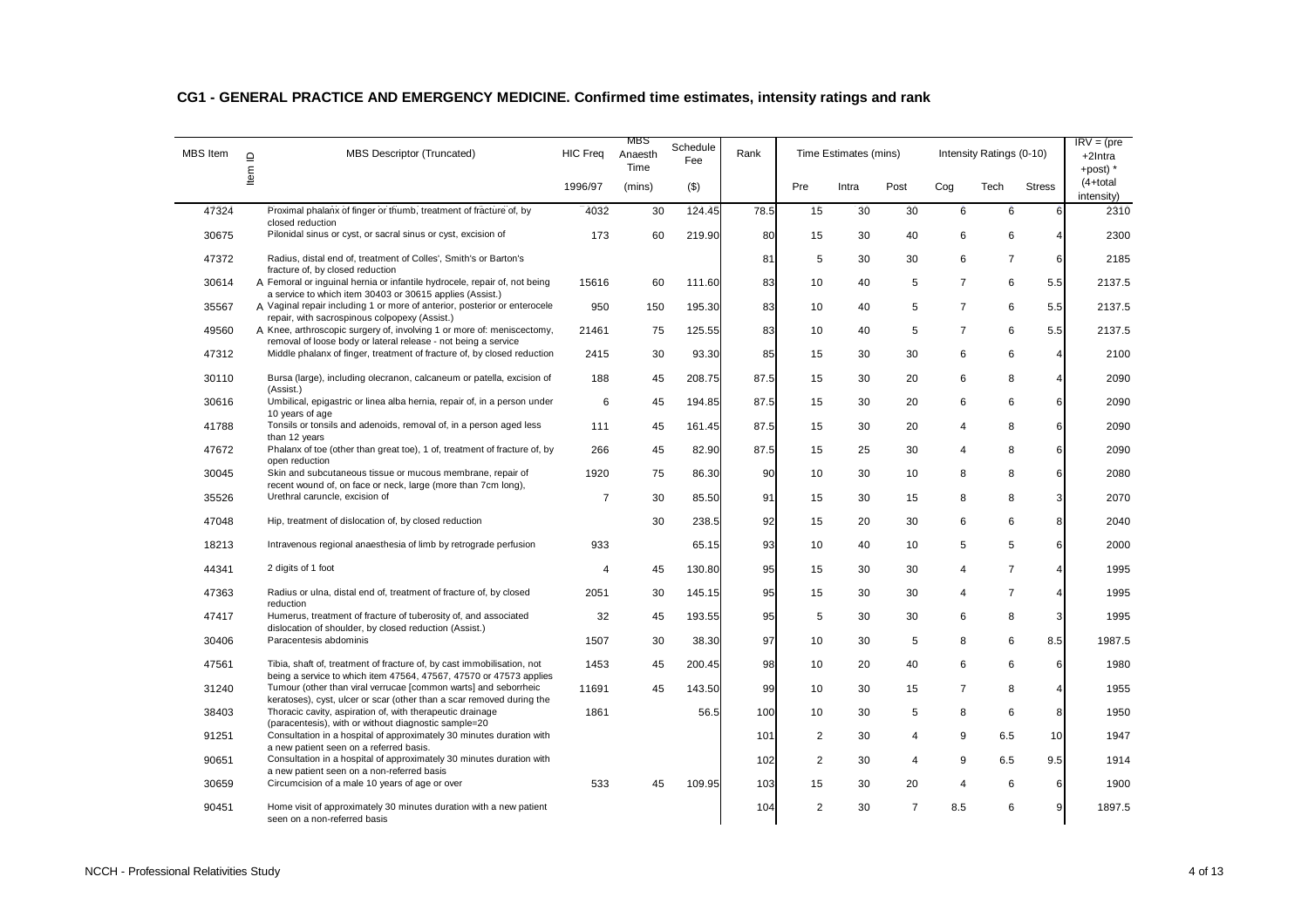| <b>MBS</b> Item | $\supseteq$ | <b>MBS Descriptor (Truncated)</b>                                                                                                           | <b>HIC Freq</b> | MBS<br>Anaesth<br>Time | Schedule<br>Fee | Rank  |                | Time Estimates (mins) |                |                         | Intensity Ratings (0-10) |                | $IRV = (pre$<br>+2Intra<br>+post) $*$ |
|-----------------|-------------|---------------------------------------------------------------------------------------------------------------------------------------------|-----------------|------------------------|-----------------|-------|----------------|-----------------------|----------------|-------------------------|--------------------------|----------------|---------------------------------------|
|                 | Item        |                                                                                                                                             | 1996/97         | (mins)                 | $($ \$)         |       | Pre            | Intra                 | Post           | Cog                     | Tech                     | <b>Stress</b>  | $(4+total)$<br>intensity)             |
| 31265           |             | Basal cell carcinoma or squamous cell carcinoma (including<br>keratocanthoma), removal from face, neck (anterior to the                     | 53535           | 45                     | 157.50          | 105   | 10             | 25                    | 15             | 8                       | $\overline{7}$           | 6              | 1875                                  |
| 47063           |             | Ankle or tarsus, treatment of dislocation of, by closed reduction                                                                           | 117             | 30                     | 186.65          | 106   | 15             | 20                    | 30             | 6                       | 6                        | 6              | 1870                                  |
| 91252           |             | Consultation in a hospital of approximately 30 minutes duration with<br>an existing patient seen on a referred basis.                       |                 |                        |                 | 107   | $\overline{2}$ | 30                    | 4              | 8.5                     | 6                        | 9.5            | 1848                                  |
| 90652           |             | Consultation in a hospital of approximately 30 minutes duration with<br>an existing patient seen on a non-referred basis.                   |                 |                        |                 | 108   | $\overline{2}$ | 30                    | $\overline{4}$ | 8.5                     | 6                        | 9              | 1815                                  |
| 47654           |             | Metatarsals, 3 or more of, treatment of fracture of, by closed<br>reduction (Assist.)                                                       | 22              | 30                     | 259.25          | 109.5 | 15             | 25                    | 30             | 6                       | 5                        | 4              | 1805                                  |
| 47915           |             | Ingrowing nail of toe, wedge resection for, including removal of<br>segment of nail, ungual fold and portion of the nail bed                | 31758           | 30                     | 124.45          | 109.5 | 15             | 25                    | 30             | 6                       | 6                        | 3              | 1805                                  |
| 30102           |             | Sinus, excision of, involving muscle and deep tissue                                                                                        | 72              | 30                     | 109.95          | 111   | 15             | 25                    | 10             | 8                       | 8                        | 4              | 1800                                  |
| 90251           |             | Consultation at a nursing home of approximately 30 minutes                                                                                  |                 |                        |                 | 113   | $\overline{2}$ | 30                    | 7              | 8                       | 6                        | 8              | 1794                                  |
| 90351           |             | duration with a new patient seen on a non-referred basis<br>Consultation at other institution of approximately 30 minutes                   |                 |                        |                 | 113   | 2              | 30                    | $\overline{7}$ | 8                       | 6                        | 8              | 1794                                  |
| 90452           |             | duration with a new patient seen on a non-referred basis<br>Home visit of approximately 30 minutes duration with and existing               |                 |                        |                 | 113   | 2              | 30                    | $\overline{7}$ | 8                       | 5.5                      | 8.5            | 1794                                  |
| 47354           |             | patient seen on a non-referred basis.<br>Carpal scaphoid, treatment of fracture of, not being a service to                                  | 5435            | 30                     | 124.45          | 115.5 | 15             | 20                    | 30             | $\overline{7}$          | $\overline{4}$           | 6              | 1785                                  |
| 51306           |             | which item 47357 applies<br>Assistance at a delivery involving Caesarean section                                                            | 12013           |                        | 91.60           | 115.5 | 15             | 45                    | $\mathbf 0$    | 4                       | 6                        | 3              | 1785                                  |
| 41656           |             | Nasal haemorrhage, posterior, arrest of, with posterior nasal packing<br>with or without cauterisation and with or without anterior pack    | 310             | 60                     | 90.10           | 117.5 | 10             | 25                    | 20             | 4                       | 6                        | 8              | 1760                                  |
| 47030           |             | Carpus, or carpus on radius and ulna, or carpometacarpal joint,<br>treatment of dislocation of, by closed reduction                         | 100             | 30                     | 145.15          | 117.5 | 5              | 25                    | 25             | 6                       | 6                        | 6              | 1760                                  |
| 47645           |             | Metatarsals, 2 of, treatment of fracture of, by closed reduction                                                                            | 32              | 30                     | 165.95          | 119   | 15             | 25                    | 30             | 6                       | 5                        | 3.5            | 1757.5                                |
| 51303           |             | Assistance at any operation under an item in group T8 identified by<br>the word "Assist." for which the fee exceeds \$410,00 or at a series | 194698          |                        | 149.22          | 120   | 15             | 60                    | $\mathbf 0$    | 3                       | 4                        | $\overline{2}$ | 1755                                  |
| 47609           |             | Calcaneum or talus, treatment of fracture of, by closed reduction,<br>with or without dislocation (Assist.)                                 | 52              | 45                     | 259.25          | 121   | 10             | 30                    | 30             | 5                       | 5                        | 3.5            | 1750                                  |
| 90151           |             | Consultation in rooms of approximately 30 minutes duration with a<br>new patient seen on a non-referred basis                               |                 |                        |                 | 122   | 2              | 30                    | 5              | 8                       | 6                        | 8              | 1742                                  |
| 30638           |             | Orchidectomy, simple or subcapsular, unilateral with or without<br>insertion of testicular prosthesis (Assist.)                             | 15              | 45                     | 219.90          | 123   | 15             | 30                    | 20             | $\overline{4}$          | 6                        | 4              | 1710                                  |
| 31285           |             | Basal cell carcinoma or squamous cell carcinoma (including<br>keratocanthoma), removal from areas of the body not covered by                | 17312           | 45                     | 182.00          | 124   | 10             | 30                    | 15             | 6                       | $\overline{7}$           | 3              | 1700                                  |
| 90252           |             | Consultation at a nursing home of approximately 30 minutes<br>duration with and existing patient seen on a non-referred basis.              |                 |                        |                 | 125.5 | 2              | 30                    | $\overline{7}$ | 7.5                     | 5.5                      | 7.5            | 1690.5                                |
| 90352           |             | Consultation at other institution of approximately 30 minutes<br>duration with and existing patient seen on a non-referred basis.           |                 |                        |                 | 125.5 | 2              | 30                    | $\overline{7}$ | 7.5                     | 5.5                      | 7.5            | 1690.5                                |
| 30023           |             | Wound of soft tissue, deep or extensively contaminated,<br>debridement of, under general anaesthesia or regional or field block,            | 6956            | 45                     | 239.4           | 128.5 | 10             | 30                    | 10             | 6                       | $\overline{7}$           | $\overline{4}$ | 1680                                  |
| 30035           |             | Skin and subcutaneous tissue or mucous membrane, repair of<br>recent wound of, on face or neck, small (not more than 7cm long),             | 17375           | 75                     | 86.30           | 128.5 | 10             | 20                    | 10             | 8                       | 8                        | 8              | 1680                                  |
| 30106           |             | Ganglion or small bursa, excision of, not being a service associated<br>with a service to which an item in this Group applies               | 868             | 30                     | 114.10          | 128.5 | 10             | 25                    | 10             | 8                       | 8                        | 4              | 1680                                  |
| 47387           |             | Radius and ulna, shafts of, treatment of fracture of, by cast<br>immobilisation, not being a service to which item 47390 or 47393           | 1257            | 45                     | 200.45          | 128.5 | 10             | 20                    | 30             | $\overline{\mathbf{A}}$ | $\overline{7}$           | $6 \mid$       | 1680                                  |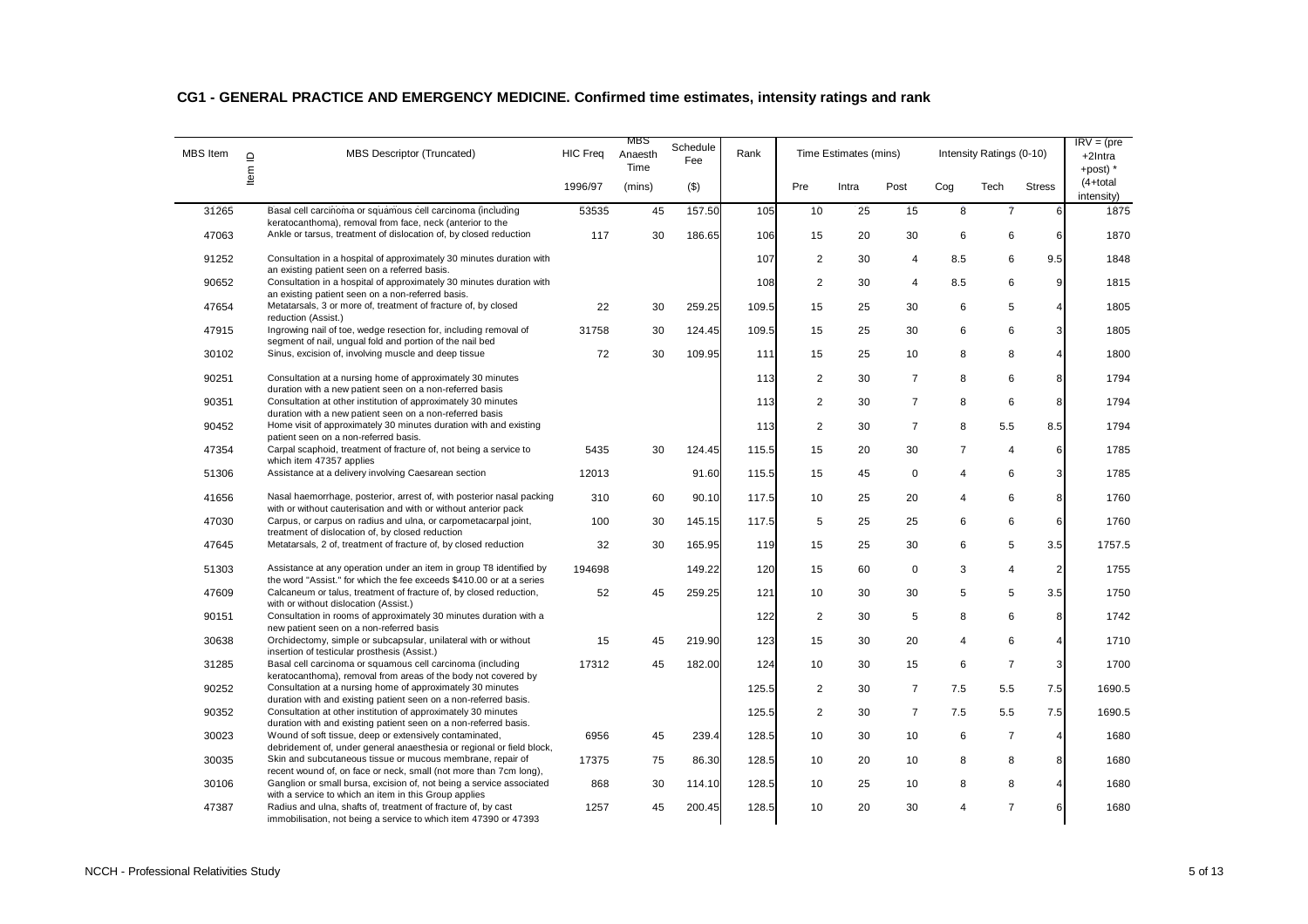| <b>MBS</b> Item | $\Box$ | MBS Descriptor (Truncated)                                                                                                                                           | <b>HIC Freq</b> | MBS<br>Anaesth<br>Time | Schedule<br>Fee | Rank  |     | Time Estimates (mins) |             |                 | Intensity Ratings (0-10) |                | $IRV = (pre$<br>+2Intra<br>+post) $*$ |
|-----------------|--------|----------------------------------------------------------------------------------------------------------------------------------------------------------------------|-----------------|------------------------|-----------------|-------|-----|-----------------------|-------------|-----------------|--------------------------|----------------|---------------------------------------|
|                 | Item   |                                                                                                                                                                      | 1996/97         | (mins)                 | $($ \$)         |       | Pre | Intra                 | Post        | Co <sub>g</sub> | Tech                     | <b>Stress</b>  | $(4+total)$<br>intensity)             |
| 47636           |        | Metatarsal, 1 of, treatment of fracture of, by closed reduction                                                                                                      | 438             | 30                     | 124.45          | 131   | 15  | 25                    | 30          | 5               | 5                        | 3.5            | 1662.5                                |
| 30067           |        | Foreign body in muscle, tendon or other deep tissue, removal of, as<br>an independent procedure (Assist.)                                                            | 2748            | 45                     | 164.20          | 132.5 | 15  | 20                    | 20          | 6               | 8                        | $\overline{4}$ | 1650                                  |
| 31230           |        | Tumour (other than viral verrucae [common warts] and seborrheic<br>keratoses), cyst, ulcer or scar (other than a scar removed during the                             | 23012           | 45                     | 143.50          | 132.5 | 10  | 25                    | 15          | $\overline{7}$  | $\overline{7}$           | $\overline{4}$ | 1650                                  |
| 90152           |        | Consultation in rooms of approximately 30 minutes duration with an<br>existing patient seen on a non-referred basis.                                                 |                 |                        |                 | 134   | 2   | 30                    | 5           | 7.5             | 5.5                      | 7.5            | 1641.5                                |
| 35683           |        | Uterus, suspension or fixation of, as an independent procedure<br>(Assist.)                                                                                          | $\mathbf{1}$    | 60                     | 257.85          | 135   | 15  | 60                    | $\mathbf 0$ | 3               | 3                        | $\overline{2}$ | 1620                                  |
| 30634           |        | Varicocele, surgical correction of, not being a service associated<br>with a service to which items 30638, 30641 and 30644 apply, 1                                  | 11              | 45                     | 172.60          | 137   | 15  | 30                    | 20          | 3               | 6                        | $\overline{4}$ | 1615                                  |
| 44337           |        | 1 digit of foot                                                                                                                                                      | 45              | 30                     | 86.30           | 137   | 15  | 20                    | 30          | $\overline{4}$  | $\overline{7}$           | $\overline{4}$ | 1615                                  |
| 47348           |        | Carpus (excluding scaphoid), treatment of fracture of, not being a<br>service to which item 47351 applies                                                            | 874             | 30                     | 69.10           | 137   | 15  | 20                    | 30          | 7               | 4                        | 4              | 1615                                  |
| 47543           |        | Tibia, plateau of, treatment of medial or lateral fracture of, not being<br>a service to which item 47546 or 47549 applies                                           | 453             | 45                     | 165.95          | 139   | 10  | 20                    | 30          | 6               | 6                        | 4              | 1600                                  |
| 31215           |        | Tumour (other than viral verrucae [common warts] and seborrheic                                                                                                      | 14967           | 30                     | 122.50          | 140   | 10  | 25                    | 15          | $\overline{7}$  | $\overline{7}$           | 3              | 1575                                  |
| 30074           |        | keratoses), cyst, ulcer or scar (other than a scar removed during the<br>Biopsy of lymph gland, muscle or other deep tissue or organ, as an<br>independent procedure | 750             | 30                     | 86.30           | 141.5 | 15  | 20                    | 10          | 8               | 8                        | $\overline{4}$ | 1560                                  |
| 47054           |        | Knee, treatment of dislocation of, by closed reduction (Assist.)                                                                                                     | 31              | 30                     | 238.50          | 141.5 | 5   | 15                    | 30          | 6               | 6                        | 8              | 1560                                  |
| 47018           |        | Elbow, treatment of dislocation of, by closed reduction                                                                                                              | 606             | 30                     | 145.15          | 143   | 10  | 20                    | 20          | 6               | 6                        | 6              | 1540                                  |
| 30345           |        | Breast, excision of cyst, fibro adenoma or other local lesion or<br>segmental resection for any other reason, where frozen section                                   | 36              | 75                     | 192.05          | 144.5 | 15  | 35                    | 15          | $\overline{4}$  | $\overline{4}$           | 3              | 1500                                  |
| 47024           |        | Radioulnar joint, distal or proximal, treatment of dislocation of, by<br>closed reduction, not being a service associated with fracture or                           | 249             | 30                     | 145.15          | 144.5 | 5   | 20                    | 30          | 6               | 5                        | 5              | 1500                                  |
| 30041           |        | Skin and subcutaneous tissue or mucous membrane, repair of                                                                                                           | 8734            | 75                     | 105.75          | 146   | 10  | 25                    | 10          | 6               | $\overline{7}$           | $\overline{4}$ | 1470                                  |
| 35512           |        | recent wound of, other than on face or neck, large (more than 7cm<br>Bartholin's cyst, excision of                                                                   | 55              | 30                     | 131.65          | 147   | 15  | 25                    | 20          | $\overline{4}$  | 6                        | $\mathbf{3}$   | 1445                                  |
| 13400           |        | Restoration of cardiac rhythm by electrical stimulation                                                                                                              | 2030            | 15                     | 71.1            | 149   | 10  | 15                    | 20          | 8               | 4                        | 8              | 1440                                  |
| 46420           |        | (cardioversion), other than in the course of cardiac surgery = 20<br>Extensor tendon of hand or wrist, primary repair of, each tendon=20                             | 947             | 60                     | 150.2           | 149   | 10  | 20                    | 10          | 6               | 8                        | 6              | 1440                                  |
| 47378           |        | Radius or ulna, shaft of, treatment of fracture of, by cast<br>immobilisation, not being a service to which item 47381, 47384,                                       | 2191            | 30                     | 124.45          | 149   | 10  | 20                    | 30          | $\overline{4}$  | 6                        | $\overline{4}$ | 1440                                  |
| 47339           |        | Metacarpal, treatment of intra-articular fracture of, by closed<br>reduction                                                                                         | 516             | 30                     | 145.15          | 151   | 15  | 15                    | 30          | 5               | 5                        | $\overline{5}$ | 1425                                  |
| 46372           |        | A Dupuytren's contracture, fasciectomy for, from 1 ray, including<br>dissection of nerves - 1 hand (Assist.)                                                         | 902             | 105                    | 139.50          | 152.5 | 5   | 30                    | 5           | 6               | 6                        | $\overline{4}$ | 1400                                  |
| 47594           |        | Ankle joint, treatment of fracture of, not being a service to which<br>item 47597 applies                                                                            | 3051            | 30                     | 158.95          | 152.5 | 10  | 15                    | 30          | 6               | 6                        | $\overline{4}$ | 1400                                  |
| 31235           |        | Tumour (other than viral verrucae [common warts] and seborrheic<br>keratoses), cyst, ulcer or scar (other than a scar removed during the                             | 43047           | 45                     | 122.50          | 154   | 10  | 20                    | 15          | $\overline{7}$  | $\overline{7}$           | 3.5            | 1397.5                                |
| 13815           |        | Central vein catheterisation (via jugular, subclavian or femoral vein)<br>by percutaneous or open exposure not being a service to which item                         | 17545           | 30                     | 62.6            | 155   | 10  | 15                    | 15          | 8               | 9                        | $\overline{4}$ | 1375                                  |
| 51300           |        | Assistance at any operation under an item in group T8 identified by<br>the word "Assist." for which the fee does not exceed \$410.00 or at a                         | 32134           |                        | 63.35           | 156   | 15  | 45                    | $\Omega$    | 3               | $\overline{4}$           | $\overline{2}$ | 1365                                  |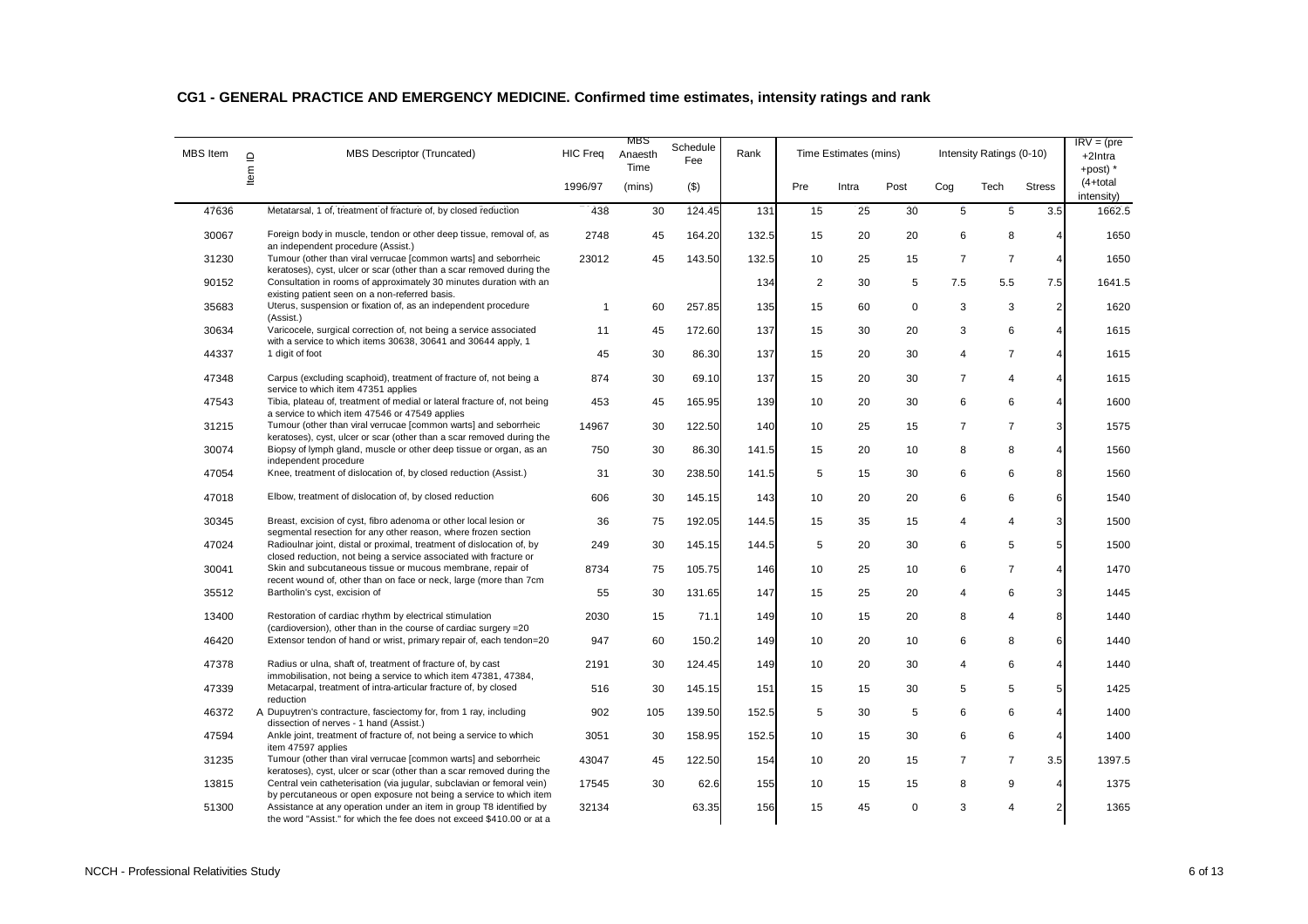| <b>MBS</b> Item | $\supseteq$ | <b>MBS Descriptor (Truncated)</b>                                                                                                                                            | <b>HIC Freq</b> | MBS<br>Anaesth<br>Time | Schedule<br>Fee | Rank  |                | Time Estimates (mins) |                |                | Intensity Ratings (0-10) |                | $IRV = (pre$<br>$+2$ Intra<br>+post) $*$ |
|-----------------|-------------|------------------------------------------------------------------------------------------------------------------------------------------------------------------------------|-----------------|------------------------|-----------------|-------|----------------|-----------------------|----------------|----------------|--------------------------|----------------|------------------------------------------|
|                 | ltem        |                                                                                                                                                                              | 1996/97         | (mins)                 | $($ \$)         |       | Pre            | Intra                 | Post           | Cog            | Tech                     | <b>Stress</b>  | $(4+total)$<br>intensity)                |
| 47300           |             | Distal phalanx of finger or thumb, treatment of fracture of, by closed<br>reduction, including percutaneous fixation where used                                              | 2701            | 30                     | 62.20           | 157   | 15             | 20                    | 30             | $\overline{4}$ | $\overline{4}$           | $\overline{4}$ | 1360                                     |
| 37393           |             | Priapism, decompression by glanular stab caverno-sospongiosum<br>shunt or penile aspiration with or without lavage                                                           | 519             | 60                     | 168.85          | 159   | 15             | 20                    | 20             | 4              | 4                        | 6              | 1350                                     |
| 41677           |             | Nasal haemorrhage, arrest of during an episode of epistaxis by<br>cauterisation or nasal cavity packing or both                                                              | 6523            | 60                     | 66.10           | 159   | 15             | 20                    | 20             | 4              | 6                        | $\overline{4}$ | 1350                                     |
| 41680           |             | Cryotherapy to nose in the treatment of nasal haemorrhage                                                                                                                    | 938             | 45                     | 119.65          | 159   | 15             | 20                    | 20             | 4              | 6                        | $\overline{4}$ | 1350                                     |
| 30064           |             | Subcutaneous foreign body, removal of, requiring incision and                                                                                                                | 23437           | 45                     | 80.75           | 161   | 5              | 20                    | 10             | 6              | 8.5                      | 6              | 1347.5                                   |
| 41796           |             | exploration, including closure of wound if performed, as an<br>Tonsils or tonsils and adenoids, arrest of haemorrhage requiring<br>general anaesthesia, following removal of | $\overline{7}$  | 60                     | 83.55           | 162   | 10             | 20                    | 10             | 4              | 8                        | 6              | 1320                                     |
| 30032           |             | Skin and subcutaneous tissue or mucous membrane, repair of                                                                                                                   | 66169           | 75                     | 60.55           | 164.5 | 10             | 15                    | 10             | 8              | 8                        | 6              | 1300                                     |
| 38409           |             | recent wound of, on face or neck, small (not more than 7cm long),<br>Intercostal drain, insertion of, not involving resection of rib (excluding                              | 1343            | 30                     | 98.1            | 164.5 | 10             | 15                    | 10             | 6              | 8                        | 8              | 1300                                     |
| 41800           |             | after-care)=20<br>Adenoids, removal of                                                                                                                                       | 54              | 30                     | 86.30           | 164.5 | 15             | 15                    | 20             | 4              | 6                        | $6\phantom{a}$ | 1300                                     |
| 47015           |             | Shoulder, treatment of dislocation of, not requiring general                                                                                                                 | 1846            |                        | 62.20           | 164.5 | 15             | 15                    | 20             | 6              | 6                        | $\overline{4}$ | 1300                                     |
| 47579           |             | anaesthesia<br>Patella, treatment of fracture of, not being a service to which item                                                                                          | 557             | 30                     | 117.55          | 167   | 10             | 20                    | 30             | 5              | $\overline{4}$           | 3              | 1280                                     |
| 30337           |             | 47582 or 47585 applies<br>Simple mastectomy with or without frozen section biopsy (Assist.)                                                                                  | 18              | 45                     | 239.40          | 168   | 15             | 45                    | 0              | 3              | 3                        | $\overline{2}$ | 1260                                     |
| 31210           |             | Tumour (other than viral verrucae [common warts] and seborrheic                                                                                                              | 43228           | 30                     | 105.00          | 169.5 | 10             | 20                    | 15             | 6              | 6                        | 3              | 1235                                     |
| 31280           |             | keratoses), cyst, ulcer or scar (other than a scar removed during the<br>Basal cell carcinoma or squamous cell carcinoma (including                                          | 43913           | 45                     | 133.00          | 169.5 | 10             | 20                    | 15             | 6              | 6                        | 3              | 1235                                     |
| 90440           |             | keratocanthoma), removal from areas of the body not covered by<br>Home visit of approximately 20 minutes duration with a new or                                              |                 |                        |                 | 171.5 | $\overline{2}$ | 20                    | $\overline{7}$ | 7.5            | 5                        | 8              | 1200.5                                   |
| 90443           |             | existing patient seen on a non-referred basis.<br>Home visit of approximately 20 minutes duration and the nature of                                                          |                 |                        |                 | 171.5 | $\overline{c}$ | 20                    | $\overline{7}$ | 7.5            | 5                        | 8              | 1200.5                                   |
| 30038           |             | the service requires breaks in continuity with a new or existing<br>Skin and subcutaneous tissue or mucous membrane, repair of                                               | 10987           | 75                     | 66.10           | 175.5 | 10             | 20                    | 10             | 6              | 6                        | $\overline{4}$ | 1200                                     |
| 30099           |             | recent wound of, other than on face or neck, large (more than 7cm<br>Sinus, excision of, involving superficial tissue only                                                   | 276             | 30                     | 66.10           | 175.5 | 10             | 20                    | 10             | 6              | 6                        | $\overline{4}$ | 1200                                     |
| 30341           |             | Breast, excision of cyst, fibro adenoma or other local lesion or                                                                                                             | 364             | 30                     | 144.75          | 175.5 | 15             | 25                    | 15             | 4              | 4                        | $\mathbf{3}$   | 1200                                     |
| 35516           |             | segmental resection for any other reason (Assist.)<br>Bartholin's cyst or gland, marsupialisation of                                                                         | 58              | 30                     | 85.50           | 175.5 | 15             | 20                    | 20             | 4              | 5                        | $\overline{3}$ | 1200                                     |
| 46528           |             | Ingrowing nail of finger or thumb, wedge resection for, including                                                                                                            | 469             | 30                     | 124.45          | 175.5 | 15             | 20                    | 25             | 3              | 5                        | 3              | 1200                                     |
| 47336           |             | removal of segment of nail, ungual fold and portion of the nail bed<br>Metacarpal, treatment of fracture of, by closed reduction                                             | 8035            | 30                     | 124.45          | 175.5 | 15             | 15                    | 30             | 4              | $\overline{4}$           | $\overline{4}$ | 1200                                     |
| 91240           |             | Consultation in a hospital of approximately 20 minutes duration with                                                                                                         |                 |                        |                 | 179.5 | $\overline{2}$ | 20                    | 3              | 8              | 5.5                      | $\overline{9}$ | 1192.5                                   |
| 91243           |             | a new or existing patient seen on a referred basis.<br>Consultation in a hospital of approximately 20 minutes duration and                                                   |                 |                        |                 | 179.5 | 2              | 20                    | 3              | 8              | 5.5                      | 9              | 1192.5                                   |
| 47627           |             | the nature of the service requires breaks in continuity with a new or<br>Tarsus (excluding calcaneum or talus), treatment of fracture of                                     | 618             | 30                     | 117.55          | 181   | 10             | 15                    | 30             | 5              | 4                        | 4              | 1190                                     |
| 32090           |             | A Fibreoptic colonoscopy - examination of colon beyond the hepatic<br>flexure with or without biopsy=20                                                                      | 135885          | 45                     | 97.65           | 184.5 | 5              | 25                    | 5              | 6              | 5.5                      | $\overline{4}$ | 1170                                     |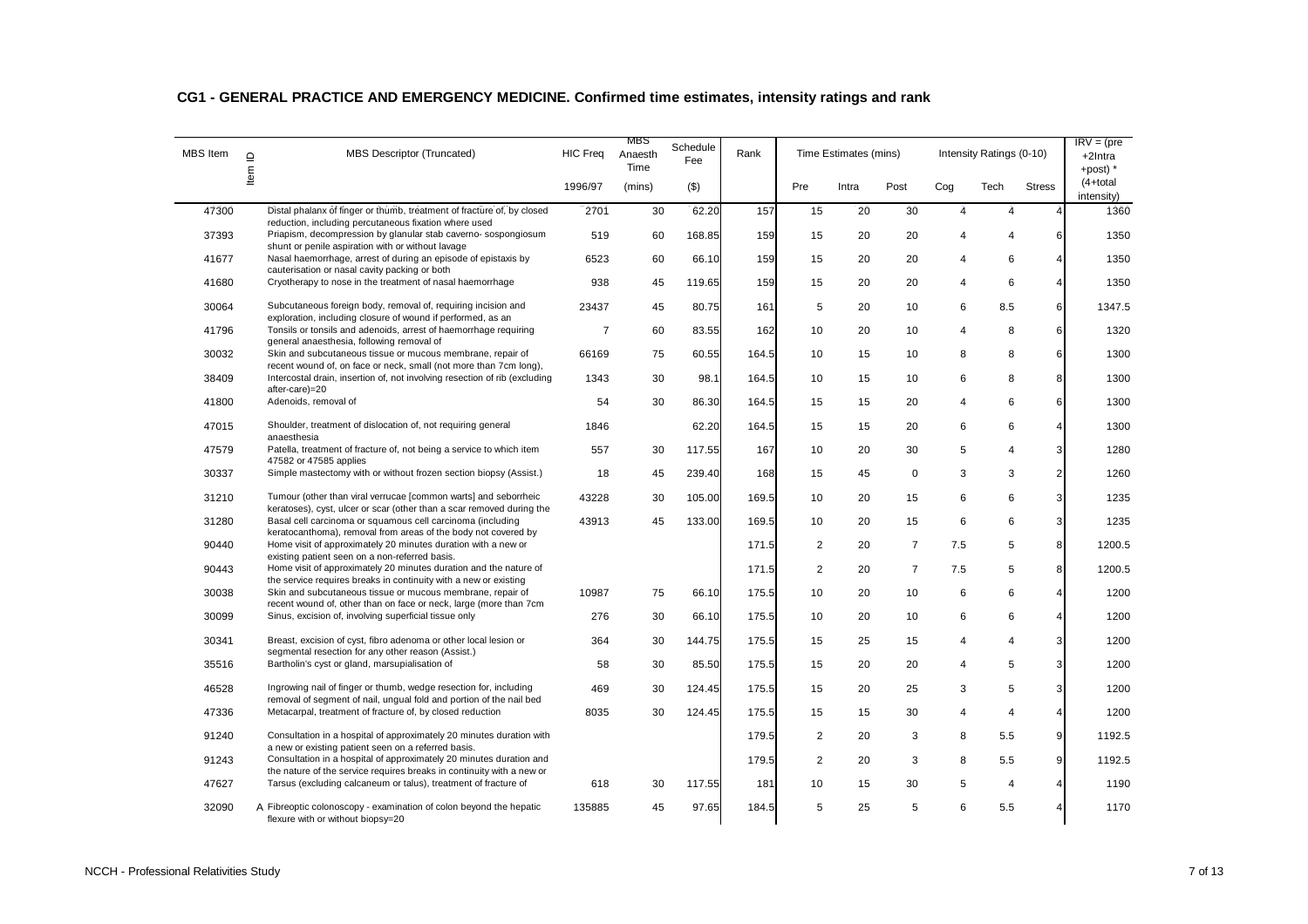| <b>MBS</b> Item | $\supseteq$ | <b>MBS Descriptor (Truncated)</b>                                                                                                                                                                                 | <b>HIC Freq</b> | MBS<br>Anaesth<br>Time | Schedule<br>Fee | Rank  |                | Time Estimates (mins) |                |                | Intensity Ratings (0-10) |                | $IRV = (pre$<br>+2Intra<br>+post) $*$ |
|-----------------|-------------|-------------------------------------------------------------------------------------------------------------------------------------------------------------------------------------------------------------------|-----------------|------------------------|-----------------|-------|----------------|-----------------------|----------------|----------------|--------------------------|----------------|---------------------------------------|
|                 | ltem        |                                                                                                                                                                                                                   | 1996/97         | (mins)                 | $($ \$)         |       | Pre            | Intra                 | Post           | Cog            | Tech                     | <b>Stress</b>  | $(4+total)$<br>intensity)             |
| 35639           |             | Uterus, curettage of, with or without dilatation (including curettage                                                                                                                                             | 1973            | 30                     | 99.05           | 184.5 | 15             | 15                    | 20             | $\overline{4}$ | 6                        | $\overline{4}$ | 1170                                  |
| 37604           |             | for incomplete miscarriage) under general anaesthesia or under<br>A Exploration of scrotal contents, with or without fixation and with or<br>without biopsy, unilateral=20                                        | 2373            | 45                     | 83.70           | 184.5 | 5              | 25                    | 5              | 6              | 5.5                      | 4              | 1170                                  |
| 47735           |             | Nasal bones, treatment of fracture of, not being a service to which                                                                                                                                               | 430             |                        | 31.50           | 184.5 | 15             | 20                    | 10             | 4              | 6                        | $\overline{4}$ | 1170                                  |
| 90640           |             | item 47738 or 47741 applies - each attendance<br>Consultation in a hospital of approximately 20 minutes duration with<br>new or existing patient seen on a non-referred basis.                                    |                 |                        |                 | 184.5 | 2              | 20                    | 3              | 8              | 5.5                      | 8.5            | 1170                                  |
| 90643           |             | Consultation in a hospital of approximately 20 minutes duration and                                                                                                                                               |                 |                        |                 | 184.5 | $\overline{2}$ | 20                    | 3              | 8              | 5.5                      | 8.5            | 1170                                  |
| 47606           |             | the nature of the service requires breaks in continuity with a new or<br>Calcaneum or talus, treatment of fracture of, not being a service to<br>which item 47609, 47612, 47615 or 47618 applies, with or without | 983             | 45                     | 172.85          | 188.5 | 10             | 15                    | 30             | 5              | $\overline{4}$           | 3.5            | 1155                                  |
| 47651           |             | Metatarsals, 3 or more of, treatment of fracture of                                                                                                                                                               | 174             | 30                     | 172.85          | 188.5 | 10             | 15                    | 30             | 5              | $\overline{4}$           | 3.5            | 1155                                  |
| 12003           |             | Skin sensitivity testing for allergens, using more than 20 allergens,<br>not being a service associated with a service to which item 12012,                                                                       | 66755           |                        | 43.20           | 190   | 3              | 30                    | $\mathbf 0$    | 8              | 3                        | 3              | 1134                                  |
| 90240           |             | Consultation at a nursing home of approximately 20 minutes<br>duration with a new or existing patient seen on a non-referred basis.                                                                               |                 |                        |                 | 192.5 | $\overline{c}$ | 20                    | $\overline{7}$ | $\overline{7}$ | 5                        | $\overline{7}$ | 1127                                  |
| 90243           |             | Consultation at a nursing home of approximately 20 minutes<br>duration and the nature of the service requires breaks in continuity                                                                                |                 |                        |                 | 192.5 | 2              | 20                    | $\overline{7}$ | $\overline{7}$ | 5                        | $\overline{7}$ | 1127                                  |
| 90340           |             | Consultation at other institution of approximately 20 minutes                                                                                                                                                     |                 |                        |                 | 192.5 | $\overline{2}$ | 20                    | $\overline{7}$ | $\overline{7}$ | 5                        | $\overline{7}$ | 1127                                  |
| 90343           |             | duration with a new or existing patient seen on a non-referred basis.<br>Consultation at other institution of approximately 20 minutes                                                                            |                 |                        |                 | 192.5 | $\overline{2}$ | 20                    | $\overline{7}$ | $\overline{7}$ | 5                        | $\overline{7}$ | 1127                                  |
| 39000           |             | duration and the nature of the service requires breaks in continuity<br>Lumbar puncture                                                                                                                           | 3734            | 15                     | 55.25           | 196.5 | 10             | 10                    | 10             | 8              | 8                        | 8              | 1120                                  |
| 47360           |             | Radius or ulna, distal end of, treatment of fracture of, by cast<br>immobilisation, not being a service to which item 47363 or 47366                                                                              | 18914           | 30                     | 96.80           | 196.5 | 10             | 15                    | 30             | 4              | 5                        | 3              | 1120                                  |
| 47369           |             | Radius, distal end of, treatment of Colles', Smith's or Barton's<br>fracture of, by cast immobilisation, not being a service to which item                                                                        | 4657            | 30                     | 124.45          | 196.5 | 10             | 15                    | 30             | 4              | 5                        | 3              | 1120                                  |
| 47642           |             | Metatarsals, 2 of, treatment of fracture of                                                                                                                                                                       | 361             | 30                     | 110.60          | 196.5 | 10             | 15                    | 30             | 5              | 4                        | 3              | 1120                                  |
| 13709           |             | Collection of blood for autologous transfusion or when homologous<br>blood is required for immediate transfusion in emergency situation                                                                           | 24753           |                        | 35.55           | 199   | 5              | 30                    | 0              | 6              | 6                        | $\mathbf{1}$   | 1105                                  |
| 14200           |             | Gastric lavage in the treatment of ingested poison                                                                                                                                                                | 75              |                        | 43.95           | 200   | 3              | 20                    | 5              | 5              | 8                        | 6              | 1104                                  |
| 90140           |             | Consultation in rooms of approximately 20 minutes duration with a<br>new or existing patient seen on a non-referred basis.                                                                                        |                 |                        |                 | 201.5 | $\overline{2}$ | 20                    | 5              | $\overline{7}$ | 5                        | $\overline{7}$ | 1081                                  |
| 90143           |             | Consultation in rooms of approximately 20 minutes duration and the<br>nature of the service requires breaks in continuity with a new or                                                                           |                 |                        |                 | 201.5 | 2              | 20                    | 5              | $\overline{7}$ | 5                        | $\overline{7}$ | 1081                                  |
| 30186           |             | Palmar or plantar wart, removal of, not being a service to which item<br>30187 applies                                                                                                                            | 52045           | 30                     | 34.80           | 203   | 10             | 20                    | 10             | 6              | 6                        | $\overline{2}$ | 1080                                  |
| 30029           |             | Skin and subcutaneous tissue or mucous membrane, repair of<br>recent wound of, other than on face or neck, small (not more than                                                                                   | 40651           | 30                     | 66.10           | 206   | 10             | 15                    | 10             | 6              | $\overline{7}$           | $\overline{4}$ | 1050                                  |
| 30282           |             | Ranula or mucous cyst of mouth, removal of                                                                                                                                                                        | 104             | 60                     | 114.10          | 206   | 10             | 15                    | 10             | 6              | $\overline{7}$           | $\overline{4}$ | 1050                                  |
| 47576           |             | Fibula, treatment of fracture of                                                                                                                                                                                  | 3972            | 30                     | 82.90           | 206   | 10             | 15                    | 30             | 4              | 4                        | 3              | 1050                                  |
| 47633           |             | Metatarsal, 1 of, treatment of fracture of                                                                                                                                                                        | 5587            | 30                     | 82.90           | 206   | 10             | 15                    | 30             | 4              | 4                        | 3              | 1050                                  |
| 53400           |             | Maxilla, unilateral or bilateral, treatment of fracture of, not requiring<br>splinting                                                                                                                            | 106             |                        | 94.90           | 206   | 15             | 20                    | 15             | 4              | 3                        | 4              | 1050                                  |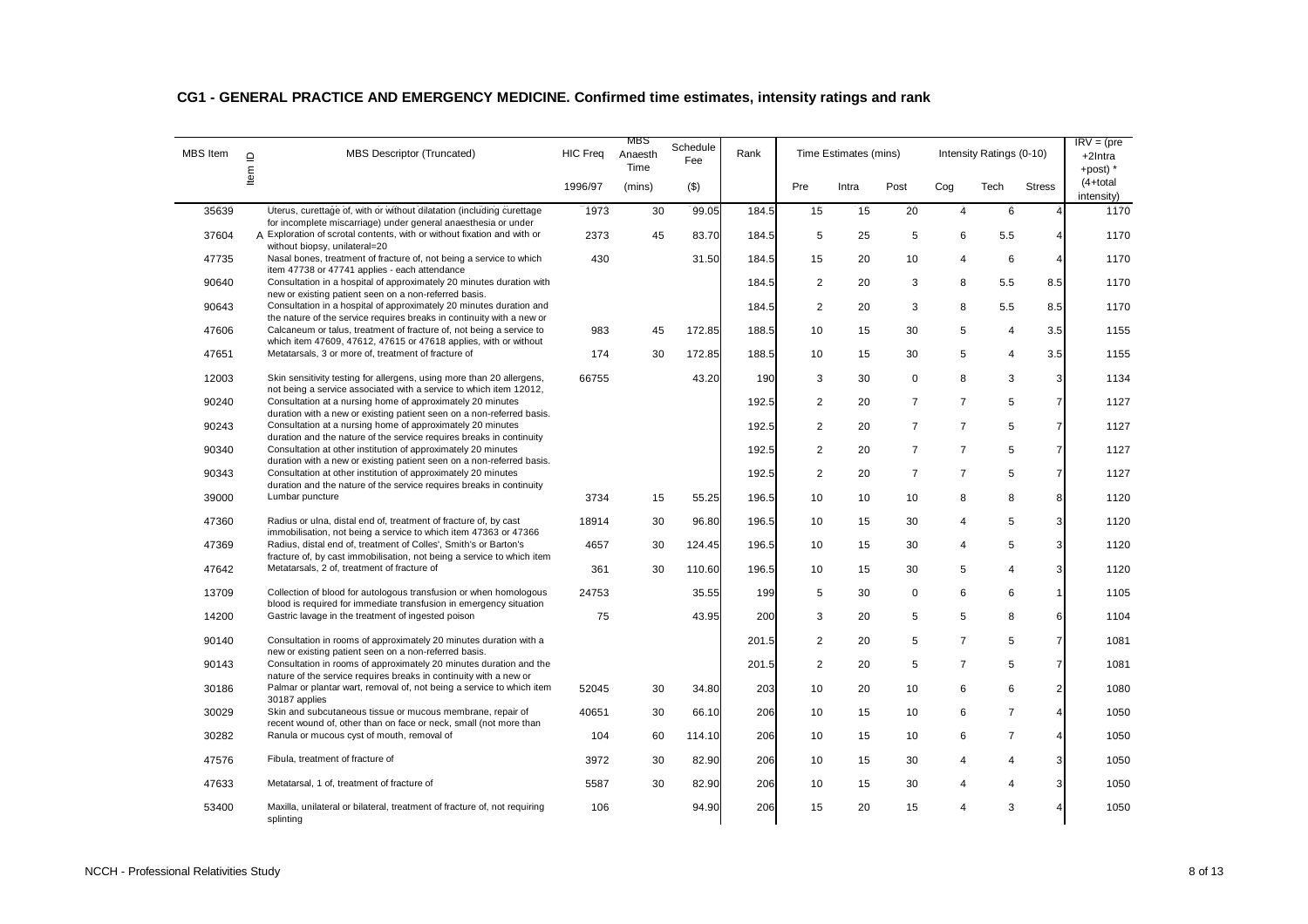| <b>MBS</b> Item | MBS Descriptor (Truncated)<br>$\supseteq$                                                                                                                                                        | <b>HIC Freq</b> | MBS<br>Anaesth<br>Time | Schedule<br>Fee | Rank  |                | Time Estimates (mins) |                |                | Intensity Ratings (0-10) |                  | $IRV = (pre$<br>+2Intra<br>+post) $*$ |
|-----------------|--------------------------------------------------------------------------------------------------------------------------------------------------------------------------------------------------|-----------------|------------------------|-----------------|-------|----------------|-----------------------|----------------|----------------|--------------------------|------------------|---------------------------------------|
|                 | Item                                                                                                                                                                                             | 1996/97         | (mins)                 | $($ \$)         |       | Pre            | Intra                 | Post           | Cog            | Tech                     | <b>Stress</b>    | $(4+total)$<br>intensity)             |
| 31205           | Tumour (other than viral verrucae [common warts] and seborrheic<br>keratoses), cyst, ulcer or scar (other than a scar removed during the                                                         | 246516          | 30                     | 70.00           | 209.5 | 10             | 15                    | 15             | 6              | 6                        | 3                | 1045                                  |
| 41659           | Nose, removal of foreign body in, other than by simple probing                                                                                                                                   | 1730            | 30                     | 57.05           | 209.5 | 15             | 15                    | 10             | 3              | 6                        | 6                | 1045                                  |
| 41884           | Cricothyrostomy, by direct stab or Seldinger technique, using<br>Minitrach or similar device, for tracheobronchial toilet                                                                        | 28              | 30                     | 66.8            | 211   | 5              | 10                    | 10             | 9              | 6                        | 10               | 1015                                  |
| 30265           | Salivary gland, removal of calculus from duct or meatotomy or<br>marsupialisation, 1 or more such procedures                                                                                     | 121             | 30                     | 86.30           | 212   | 10             | 15                    | 10             | 6              | $\overline{7}$           | 3                | 1000                                  |
| 30473           | A Oesophagoscopy (not being a service to which item 41816 or 41822                                                                                                                               | 195862          | 15                     | 83.70           | 213.5 | 5              | 20                    | 5              | 6              | 5.5                      | $\overline{4}$   | 975                                   |
| 46420           | applies), gastroscopy, duodenoscopy or panendoscopy (1 or more<br>A Extensor tendon of hand or wrist, primary repair of, each tendon=20                                                          | 947             | 60                     | 97.65           | 213.5 | 5              | 20                    | 5              | 6              | 5.5                      | $\overline{4}$   | 975                                   |
| 12000           | Skin sensitivity testing for allergens, using 1 to 20 allergens, not                                                                                                                             | 37541           |                        | 28.55           | 215   | 3              | 25                    | 0              | 8              | 3                        | 3                | 954                                   |
| 31200           | being a service associated with a service to which item 12012,<br>Tumour (other than viral verrucae [common warts] and seborrheic                                                                | 1410            |                        | 25.00           | 216   | 10             | 15                    | 10             | 6              | 6                        | 3                | 950                                   |
| 30202           | keratoses), cyst, ulcer or scar (other than a scar removed during the<br>Cancer of skin or mucous membrane proven by histopathology or                                                           | 44220           |                        | 35.45           | 217.5 | 5              | 15                    | 10             | 6              | 8                        | 3                | 945                                   |
| 46531           | confirmed by specialist opinion, removal of, by liquid nitrogen<br>Ingrowing nail of finger or thumb, partial resection of nail, including                                                       | 298             | 30                     | 62.50           | 217.5 | 15             | 15                    | 25             | 3              | 3.5                      | 3                | 945                                   |
| 47396           | phenolisation but not including excision of nail bed<br>Olecranon, treatment of fracture of, not being a service to which item                                                                   | 322             | 45                     | 138.25          | 219.5 | 5              | 10                    | 30             | $\overline{7}$ | 1.5                      | $\overline{4}$   | 907.5                                 |
| 47405           | 47399 applies<br>Radius, treatment of fracture of head or neck of, closed                                                                                                                        | 2062            | 45                     | 138.25          | 219.5 | 5              | 10                    | 30             | $\overline{7}$ | 1.5                      | $\overline{4}$   | 907.5                                 |
| 36800           | management of<br>Bladder, catheterisation of, where no other procedure is performed                                                                                                              | 10364           | 15                     | 20.30           | 221.5 | 10             | 10                    | 15             | 6              | 6                        | $\overline{4}$   | 900                                   |
| 37011           | Suprapubic stab cystotomy, not being a service associated with a                                                                                                                                 | 3720            | 30                     | 68.5            | 221.5 | 10             | 15                    | 5              | 6              | $\overline{4}$           | $6 \overline{6}$ | 900                                   |
| 90430           | service to which items 37200 to 37221 apply<br>Home visit of approximately 15 minutes duration with a new or                                                                                     |                 |                        |                 | 223   | 2              | 15                    | 6              | $\overline{7}$ | 5                        | 7.5              | 893                                   |
| 30222           | existing patient seen on a non-referred basis.<br>Large haematoma, large abscess, carbuncle, cellulitis or similar                                                                               | 604             | 30                     | 86.30           | 225.5 | 15             | 20                    | 0              | 4              | $\overline{4}$           | $\overline{4}$   | 880                                   |
| 39115           | lesion requiring a general anaesthetic, incision with drainage of<br>Percutaneous neurotomy of posterior divisions (or rami) of spinal                                                           | 2592            | 30                     | 55.25           | 225.5 | 15             | 15                    | 10             | 4              | 4                        | $\overline{4}$   | 880                                   |
| 47738           | nerves by any method, including any associated spinal, epidural or<br>Nasal bones, treatment of fracture of, by reduction                                                                        | 1927            | 30                     | 172.85          | 225.5 | 5              | 15                    | 20             | 4              | $\overline{4}$           | $\overline{4}$   | 880                                   |
| 50124           | Joint or other synovial cavity, aspiration of, injection into, or both of                                                                                                                        | 364022          | 15                     | 21.75           | 225.5 | 10             | 10                    | 10             | 6              | 6                        | 6                | 880                                   |
| 91230           | these procedures; payable on not more than 25 occasions in any 12<br>Consultation in a hospital of approximately 15 minutes duration with<br>a new or existing patient seen on a referred basis. |                 |                        |                 | 228   | $\overline{2}$ | 15                    | 2              | 7.5            | 5.5                      | 8.5              | 867                                   |
| 90630           | Consultation in a hospital of approximately 15 minutes duration with                                                                                                                             |                 |                        |                 | 229   | $\overline{2}$ | 15                    | $\overline{2}$ | 7.5            | 5.5                      | 8                | 850                                   |
| 17989           | new or existing patient seen on a non-referred basis.<br>Administration of an anaesthetic in connection with peripheral<br>venous cannulation                                                    | 381             | 30                     | 69.75           | 231   | 5              | 15                    | $\mathbf 0$    | 6              | 6                        | 8                | 840                                   |
| 38400           | Thoracic cavity, aspiration of, for diagnostic purposes, not being a<br>service associated with a service to which item 38403 applies                                                            | 288             |                        | 28.25           | 231   | 10             | 10                    | 5              | 6              | 6                        | 8                | 840                                   |
| 42644           | Cornea or sclera, removal of imbedded foreign body from (excluding<br>after-care)                                                                                                                | 50475           | 75                     | 53.00           | 231   | 5              | 15                    | 0              | 4              | 8                        | 8                | 840                                   |
| 90230           | Consultation at a nursing home of approximately 15 minutes<br>duration with a new or existing patient seen on a non-referred basis.                                                              |                 |                        |                 | 233.5 | 2              | 15                    | 6              | 6.5            | 5                        | 6.5              | 836                                   |
| 90330           | Consultation at other institution of approximately 15 minutes<br>duration with a new or existing patient seen on a non-referred basis.                                                           |                 |                        |                 | 233.5 | $\overline{2}$ | 15                    | 6              | 6.5            | 5                        | 6.5              | 836                                   |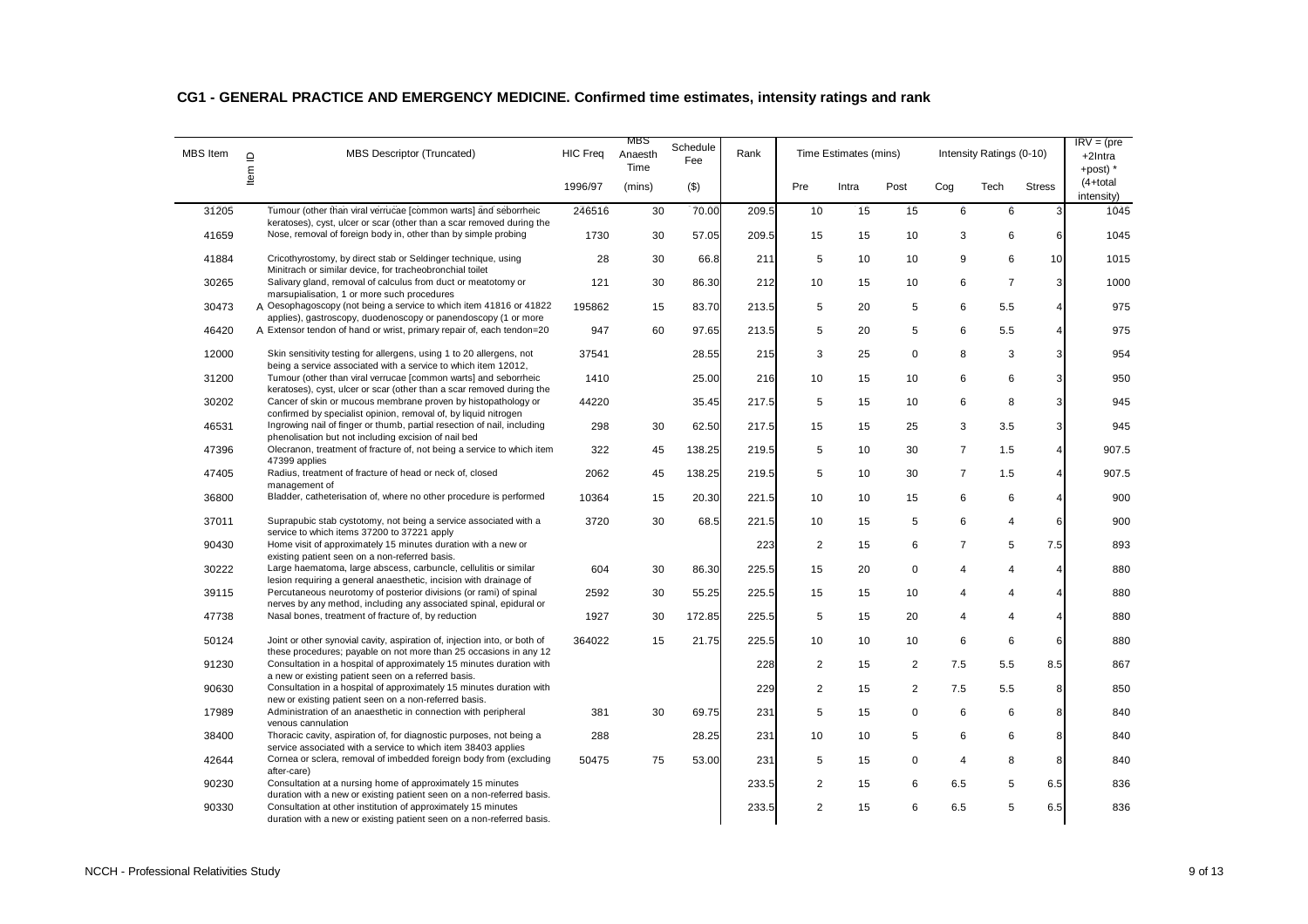| <b>MBS</b> Item | $\supseteq$ | MBS Descriptor (Truncated)                                                                                                                         | <b>HIC Freq</b> | MBS<br>Anaesth<br>Time | Schedule<br>Fee | Rank  |                | Time Estimates (mins) |             |                | Intensity Ratings (0-10) |                  | $IRV = (pre$<br>+2Intra<br>+post) $*$ |
|-----------------|-------------|----------------------------------------------------------------------------------------------------------------------------------------------------|-----------------|------------------------|-----------------|-------|----------------|-----------------------|-------------|----------------|--------------------------|------------------|---------------------------------------|
|                 | Item        |                                                                                                                                                    | 1996/97         | (mins)                 | $($ \$)         |       | Pre            | Intra                 | Post        | Cog            | Tech                     | <b>Stress</b>    | $(4+total)$<br>intensity)             |
| 35520           |             | Bartholin's abscess, incision of                                                                                                                   | 258             | 15                     | 42.75           | 236.5 | 15             | 10                    | 20          | $\overline{4}$ | $\overline{4}$           | 3                | 825                                   |
| 47057           |             | Patella, treatment of dislocation of, by closed reduction                                                                                          | 235             | 15                     | 93.30           | 236.5 | 15             | 10                    | 20          | 4              | $\overline{4}$           | 3                | 825                                   |
| 47552           |             | Tibia, plateau of, treatment of both medial and lateral fractures of,<br>not being a service to which item 47555 or 47558 applies (Assist.)        | 19              | 45                     | 276.5           | 236.5 | 5              | 20                    | 10          | 6              | $\mathbf{1}$             | $\overline{4}$   | 825                                   |
| 47663           |             | Phalanx of great toe, treatment of fracture of, by closed reduction                                                                                | 1211            | 30                     | 103.75          | 236.5 | 15             | 10                    | 20          | 4              | $\overline{4}$           | 3                | 825                                   |
| 16514           |             | Antenatal cardiotocography in the management of high risk                                                                                          | 28755           |                        | 26.95           | 239   | 3              | 15                    | 10          | 8              | $\overline{4}$           | $\mathbf{3}$     | 817                                   |
| 32174           |             | pregnancy (not during the course of the confinement)<br>Intra-anal, perianal or ischio-rectal abscess, drainage of (excluding<br>aftercare)        | 765             | 60                     | 65.25           | 240   | 15             | 15                    | $\mathbf 0$ | 6              | 5                        | $\mathbf{3}$     | 810                                   |
| 13506           |             | Gastro-oesophageal balloon intubation, minnesota, sengstaken-<br>blakemore or similar, for control of bleeding from gastric                        | 18              |                        | 135.45          | 241.5 | 5              | 10                    | 10          | 6              | 6                        | $\overline{7}$   | 805                                   |
| 30653           |             | Circumcision of a male under 6 months of age                                                                                                       | 14564           | 30                     | 34.10           | 241.5 | 5              | 10                    | 10          | 5              | 8                        | $6 \overline{6}$ | 805                                   |
| 30026           |             | Skin and subcutaneous tissue or mucous membrane, repair of<br>recent wound of, other than on face or neck, small (not more than                    | 158662          | 30                     | 38.30           | 243.5 | 10             | 10                    | 10          | 6              | 6                        | $\overline{4}$   | 800                                   |
| 35640           |             | A Uterus, curettage of, with or without dilatation (including curettage<br>for incomplete miscarriage) under general anaesthesia or under          | 32196           | 30                     | 69.75           | 243.5 | 5              | 15                    | 5           | 6              | 5                        | 5 <sub>5</sub>   | 800                                   |
| 90130           |             | Consultation in rooms of approximately 15 minutes duration with a<br>new or existing patient seen on a non-referred basis.                         |                 |                        |                 | 245   | $\overline{2}$ | 15                    | 4           | 6.5            | 5                        | 6.5              | 792                                   |
| 47916           |             | Ingrowing nail of toe, partial resection of nail, including phenolisation<br>but not including excision of nail bed                                | 8391            | 30                     | 62.50           | 246   | 15             | 15                    | 10          | 3              | $\overline{4}$           | 3                | 770                                   |
| 31205           |             | A Tumour (other than viral verrucae [common warts] and seborrheic<br>keratoses), cyst, ulcer or scar (other than a scar removed during the         | 246516          | 30                     | 83.70           | 248   | 5              | 15                    | 5           | 6              | 5                        | $\overline{4}$   | 760                                   |
| 35630           |             | A Hysteroscopy, with endometrial biopsy, performed in the operating<br>theatre of a hospital or approved day- hospital facility - not being a      | 23324           | 45                     | 97.65           | 248   | 5              | 15                    | 5           | 6              | 5                        | $\overline{4}$   | 760                                   |
| 35646           |             | A Cervix, colposcopy with radical diathermy of, with or without cervical<br>biopsy, for previously confirmed intraepithelial neoplastic changes of | 2567            | 30                     | 97.65           | 248   | 5              | 15                    | 5           | 6              | 5                        | $\overline{4}$   | 760                                   |
| 13842           |             | Intra-arterial cannulisation for the purpose of taking multiple arterial<br>blood samples for blood gas analysis                                   | 16646           |                        | 50.85           | 251   | 10             | 10                    | 10          | 4              | 6                        | $\overline{4}$   | 720                                   |
| 37415           |             | Penis, injection of, for the investigation and treatment of impotence -<br>2 services only in a period of 36 consecutive months                    | 58563           |                        | 34.20           | 251   | 5              | 5                     | 30          | 4              | $\overline{4}$           | $\overline{4}$   | 720                                   |
| 41889           |             | Bronchoscopy, as an independent procedure                                                                                                          | 1237            | 30                     | 130.8           | 251   | 10             | 10                    | 10          | 4              | 6                        | $\overline{4}$   | 720                                   |
| 30013           |             | Extensive burns, dressing of, under general anaesthesia (not<br>involving grafting)                                                                | $\overline{7}$  | 90                     | 96.05           | 253   | 15             | 20                    | $\mathbf 0$ | 3              | 3                        | 3                | 715                                   |
| 13300           |             | Umbilical or scalp vein catheterisation in a neonate with or without<br>infusion; or cannulation of a vein                                         | 2827            |                        | 41.8            | 254   | 5              | 10                    | 10          | 6              | 6                        | $\overline{4}$   | 700                                   |
| 11700           |             | Twelve-lead electrocardiography, tracing and report                                                                                                | 1222245         |                        | 22.90           | 255   | 5              | 10                    | 5           | 8              | 5                        | 6                | 690                                   |
| 30071           |             | Biopsy of skin or mucous membrane, as an independent procedure                                                                                     | 144604          | 30                     | 38.30           | 256   | 5              | 10                    | 10          | 6              | 5                        | $\overline{4}$   | 665                                   |
| 18278           |             | Sciatic nerve, injection of an anaesthetic agent                                                                                                   | 424             |                        | 65.15           | 258   | 3              | 10                    | 10          | $\overline{7}$ | 6                        | 3                | 660                                   |
| 46525           |             | Pulp space infection, paronychia of hand, incision for, when<br>performed in an operating theatre of a hospital or approved day                    | 969             | 15                     | 41.50           | 258   | 10             | 10                    | 0           | 6              | 6                        | 6                | 660                                   |
| 47453           |             | Humerus, distal, (supracondylar or condylar), treatment of fracture<br>of, not being a service to which item 47456 or 47459 applies                | 1357            | 45                     | 193.55          | 258   | 5              | 10                    | 30          | 4              | $\mathbf{1}$             | 3                | 660                                   |
| 47069           |             | Toe, treatment of dislocation of, by closed reduction                                                                                              | 482             | 15                     | 51.85           | 260   | 15             | 10                    | 15          | 3              | 3                        | 3 <sup>1</sup>   | 650                                   |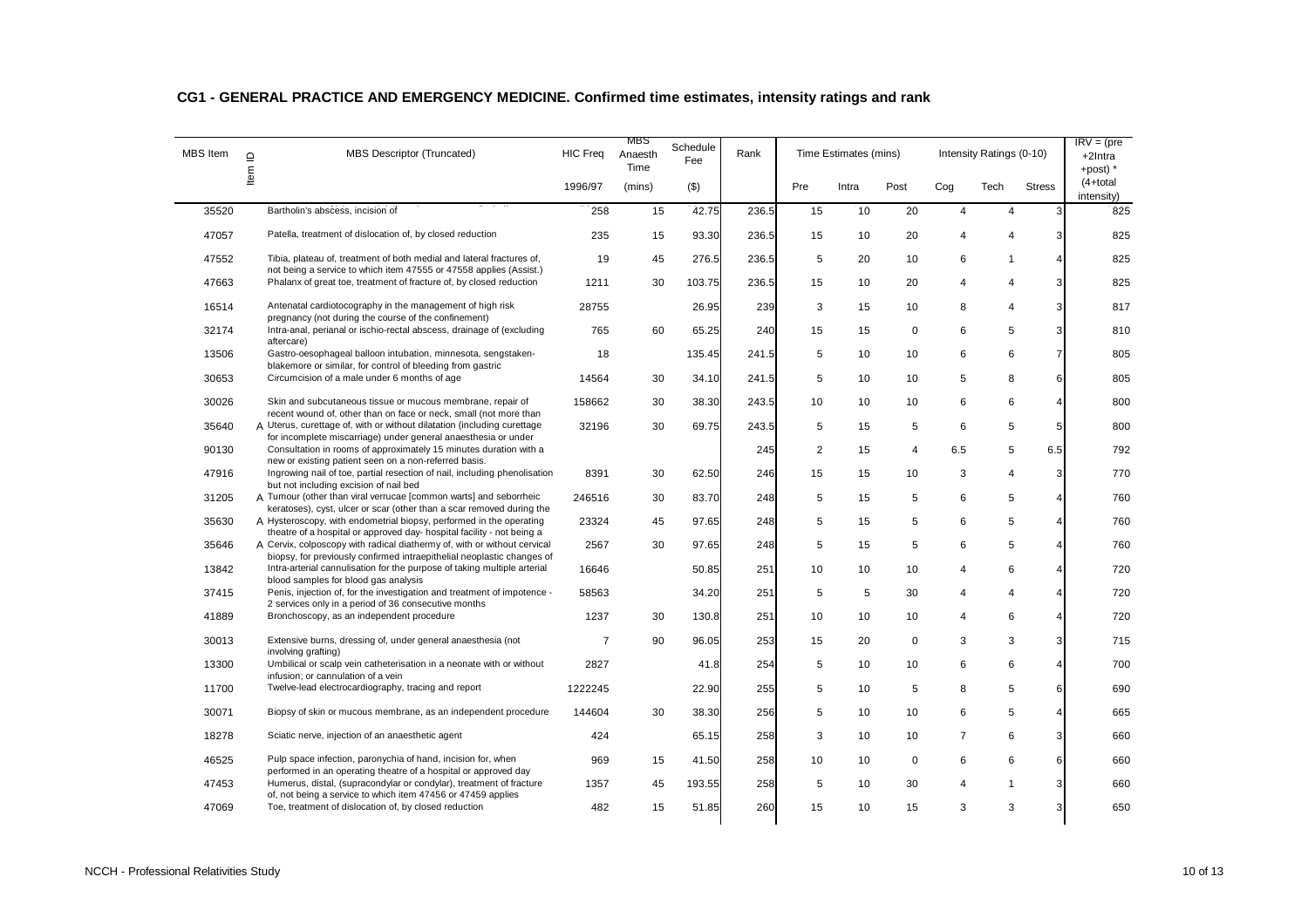| <b>MBS</b> Item | $\Box$ | MBS Descriptor (Truncated)                                                                                                                   | <b>HIC Freq</b> | MBS<br>Anaesth<br>Time | Schedule<br>Fee | Rank  |                | Time Estimates (mins) |                |                | Intensity Ratings (0-10) |                         | $IRV = (pre$<br>+2Intra<br>+post) $*$ |
|-----------------|--------|----------------------------------------------------------------------------------------------------------------------------------------------|-----------------|------------------------|-----------------|-------|----------------|-----------------------|----------------|----------------|--------------------------|-------------------------|---------------------------------------|
|                 | ltem   |                                                                                                                                              | 1996/97         | (mins)                 | $($ \$)         |       | Pre            | Intra                 | Post           | Cog            | Tech                     | <b>Stress</b>           | $(4+total)$<br>intensity)             |
| 30223           |        | A Large haematoma, large abscess, carbuncle, cellulitis or similar<br>lesion requiring a general anaesthetic, incision with drainage of      | 3241            | 30                     | 83.70           | 261   | 5              | 12                    | 5              | 6              | 5                        | 4                       | 646                                   |
| 30628           |        | Hydrocele, tapping of                                                                                                                        | 1931            |                        | 26.15           | 262.5 | 10             | 10                    | 10             | 4              | $\overline{4}$           | 4                       | 640                                   |
| 47703           |        | Skull, treatment of fracture of, each attendance                                                                                             | 24              |                        | 31.50           | 262.5 | $\mathbf 0$    | 20                    | $\mathbf 0$    | 4              | $\overline{4}$           | $\overline{\mathbf{4}}$ | 640                                   |
| 30061           |        | Superficial foreign body, removal of, (including from cornea or<br>sclera) as an independent procedure                                       | 65519           | 30                     | 17.25           | 264.5 | 5              | 10                    | 10             | 4              | 6                        | $\overline{4}$          | 630                                   |
| 30238           |        | Fascia, deep, repair of, for herniated muscle                                                                                                | 42              | 45                     | 109.95          | 264.5 | 0              | 15                    | 0              | $\overline{7}$ | 5                        | $5\phantom{.0}$         | 630                                   |
| 47912           |        | Pulp space infection, paronychia of foot, incision for, not being a<br>service to which another item in this Group applies (excluding after- | 2892            | 30                     | 41.50           | 266.5 | 10             | 15                    | 5              | $\overline{4}$ | 3                        | 2.5                     | 607.5                                 |
| 90420           |        | Home visit of approximately 10 minutes duration with new or existing<br>patient seen on a non-referred basis.                                |                 |                        |                 | 266.5 | $\overline{2}$ | 10                    | 5              | 6.5            | 5                        | $\overline{7}$          | 607.5                                 |
| 30205           |        | Cancer of skin proven by histopathology, removal of, by liquid<br>nitrogen cryotherapy using repeat freeze- thaw cycles where cancer         | 280             | 30                     | 92.75           | 269   | 5              | 15                    | 5              | 4              | 4                        | $\mathbf{3}$            | 600                                   |
| 37041           |        | Bladder aspiration, by needle=20                                                                                                             | 515             |                        | 34.2            | 269   | 10             | 5                     | 10             | 4              | 6                        | 6                       | 600                                   |
| 42650           |        | Cornea, epithelial debridement for corneal ulcer or corneal erosion<br>(excluding after-care)                                                | 2125            | 60                     | 53              | 269   | 5              | 10                    | 5              | 6              | 6                        | 4                       | 600                                   |
| 11506           |        | Measurement of respiratory function involving a permanently<br>recorded tracing performed before and after inhalation of                     | 296769          |                        | 15.05           | 272   | 5              | 15                    | $\mathbf 0$    | 8              | $\overline{4}$           | $\mathbf{1}$            | 595                                   |
| 30219           |        | Haematoma, furuncle, small abscess or similar lesion not requiring<br>a general anaesthetic, incision with drainage of (excluding after-     | 112195          |                        | 20.05           | 272   | 5              | 15                    | $\mathbf 0$    | 4              | 6                        | $\mathbf{3}$            | 595                                   |
| 47000           |        | Mandible, treatment of dislocation of, by closed reduction                                                                                   | 107             | 15                     | 51.85           | 272   | 5              | 10                    | 10             | 4              | 6                        | 3 <sup>1</sup>          | 595                                   |
| 91220           |        | Consultation in a hospital of approximately 10 minutes duration with<br>a new or existing patient seen on a referred basis.                  |                 |                        |                 | 274   | 2              | 10                    | 2              | $\overline{7}$ | 5.5                      | 8                       | 588                                   |
| 30006           |        | Extensive burns, dressing of, without anaesthesia (not involving<br>grafting) - each attendance at which the procedure is performed,         | 3404            |                        | 34.10           | 275   | 5              | 20                    | 0              | 3              | 3                        | 3                       | 585                                   |
| 38406           |        | Pericardium, paracentesis of (excluding after-care)=20                                                                                       | 76              | 30                     | 98.1            | 276   | 5              | 5                     | 5              | 8              | 8                        | 9                       | 580                                   |
| 90620           |        | Consultation in a hospital of approximately 10 minutes duration with<br>a new or existing patient seen on a non-referred basis.              |                 |                        |                 | 277   | 2              | 10                    | $\overline{2}$ | $\overline{7}$ | 5.5                      | 7.5                     | 576                                   |
| 37303           |        | A Urethral stricture, dilatation of                                                                                                          | 5975            | 30                     | 69.75           | 278.5 | 5              | 10                    | 5              | 6              | 5                        | $\overline{4}$          | 570                                   |
| 52084           |        | A Tongue tie, mandibular frenulum or maxillary frenulum, division or<br>excision of frenulum, in a person aged not less than 2 years         | 685             | 30                     | 97.65           | 278.5 | 5              | 10                    | 5              | 6              | 5                        | 4                       | 570                                   |
| 90220           |        | Consultation at a nursing home of approximately 10 minutes<br>duration with new or existing patient seen on a non-referred basis.            |                 |                        |                 | 280.5 | $\overline{2}$ | 10                    | 5              | 6              | 5                        | 6                       | 567                                   |
| 90320           |        | Consultation at other institution of approximately 10 minutes<br>duration with new or existing patient seen on a non-referred basis.         |                 |                        |                 | 280.5 | $\overline{2}$ | 10                    | 5              | 6              | 5                        | 6                       | 567                                   |
| 41647           |        | Ear toilet requiring use of operating microscope and microinspection<br>of tympanic membrane with or without general anaesthesia=20          | 46796           | 30                     | 80.75           | 282   | 5              | 15                    | 5              | 4              | $\overline{4}$           | 2 <sub>l</sub>          | 560                                   |
| 35554           |        | Vagina, dilatation of, as an independent procedure including any<br>associated consultation                                                  | 184             | 15                     | 31.90           | 285   | 15             | 10                    | 20             | $\overline{2}$ | $\overline{2}$           | 2 <sub>2</sub>          | 550                                   |
| 47411           |        | Humerus, treatment of fracture of tuberosity of, not being a service<br>to which item 47417 applies                                          | 595             | 30                     | 82.90           | 285   | 5              | 10                    | 30             | 3              | $\mathbf{1}$             | 2 <sub>2</sub>          | 550                                   |
| 47423           |        | Humerus, proximal, treatment of fracture of, not being a service to<br>which item 47426, 47429 or 47432 applies                              | 1160            | 45                     | 158.95          | 285   | 5              | 10                    | 30             | 3              | $\mathbf{1}$             | 2 <sub>l</sub>          | 550                                   |
| 47444           |        | Humerus, shaft of, treatment of fracture of, not being a service to<br>which item 47447 or 47450 applies                                     | 393             | 45                     | 165.95          | 285   | 5              | 10                    | 30             | 3              | $\mathbf{1}$             | $\overline{2}$          | 550                                   |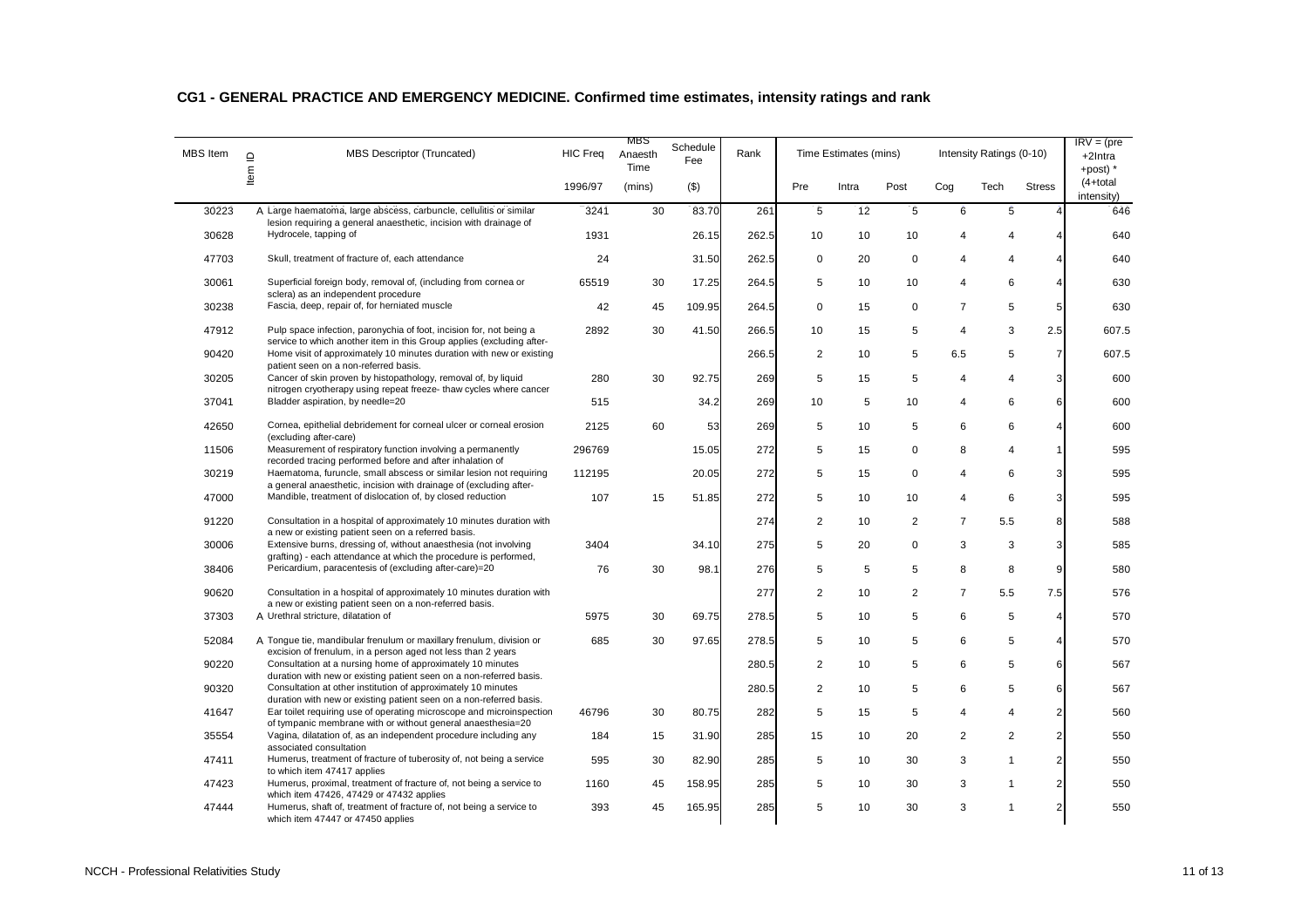| <b>MBS</b> Item | $\Box$ | MBS Descriptor (Truncated)                                                                                                                   | <b>HIC Freq</b> | MBS<br>Anaesth<br>Time | Schedule<br>Fee | Rank  |             | Time Estimates (mins) |             |                | Intensity Ratings (0-10) |                         | $IRV = (pre$<br>+2Intra<br>+post) $*$ |
|-----------------|--------|----------------------------------------------------------------------------------------------------------------------------------------------|-----------------|------------------------|-----------------|-------|-------------|-----------------------|-------------|----------------|--------------------------|-------------------------|---------------------------------------|
|                 | ltem   |                                                                                                                                              | 1996/97         | (mins)                 | $($ \$)         |       | Pre         | Intra                 | Post        | Cog            | Tech                     | <b>Stress</b>           | $(4+total)$<br>intensity)             |
| 47462           |        | Clavicle, treatment of fracture of, not being a service to which item<br>47465 applies                                                       | 3613            | 30                     | 82.90           | 285   | 5           | 10                    | 30          | 3              | $\mathbf{1}$             | 2 <sub>l</sub>          | 550                                   |
| 90120           |        | Consultation in rooms of approximately 10 minutes duration with                                                                              |                 |                        |                 | 288   | 2           | 10                    | 3           | 6              | 5                        | 6                       | 525                                   |
| 30195           |        | new or existing patient seen on a non-referred basis.<br>Neoplastic skin lesions, other than viral verrucae (common warts)                   | 90132           | 30                     | 46.60           | 289.5 | 5           | 10                    | $\mathbf 0$ | 6              | 8                        | 2 <sub>2</sub>          | 500                                   |
| 41500           |        | and seborrheic keratoses, treatment by electrosurgical destruction,<br>Ear, foreign body (other than ventilating tube) in, removal of, other | 12063           | 15                     | 60.55           | 289.5 | 5           | 10                    | 0           | 4              | 8                        | 4                       | 500                                   |
| 47036           |        | than by simple syringing<br>Interphalangeal joint, treatment of dislocation of, by closed reduction                                          | 2118            | 15                     | 62.20           | 291   | 10          | 10                    | 15          | 3              | 3                        | $\mathbf{1}$            | 495                                   |
| 32072           |        | Sigmoidoscopic examination (with rigid sigmoidoscope), with or                                                                               | 80917           |                        | 35.15           | 292   | 5           | 10                    | 10          | 4              | $\overline{4}$           | 2 <sub>l</sub>          | 490                                   |
|                 |        | without biopsy<br>Intercostal nerve (single), injection of an anaesthetic agent                                                              | 304             |                        |                 |       |             |                       |             | 6              | 4                        | 2 <sub>l</sub>          |                                       |
| 18258           |        |                                                                                                                                              |                 |                        | 45.85           | 293   | 3           | 8                     | 10          |                |                          |                         | 464                                   |
| 30192           |        | Premalignant skin lesions, treatment of, by galvanocautery or<br>electrodesiccation or cryocautery (10 or more lesions)                      | 306331          | 30                     | 29.10           | 294   | 5           | 10                    | $\mathbf 0$ | 6              | 6                        | 2 <sub>2</sub>          | 450                                   |
| 47042           |        | Metacarpophalangeal joint, treatment of dislocation of, by closed<br>reduction                                                               | 506             | 15                     | 82.90           | 295   | 5           | 10                    | 15          | 3              | 3                        | 1                       | 440                                   |
| 18242           |        | Greater occipital nerve, injection of an anaesthetic agent                                                                                   | 1575            |                        | 27.65           | 296.5 | 3           | 8                     | 10          | 6              | $\overline{4}$           | 1                       | 435                                   |
| 18272           |        | Saphenous, sural, popliteal or posterior tibial nerve, main trunk of, 1                                                                      | 936             |                        | 45.85           | 296.5 | 3           | 8                     | 10          | 6              | $\overline{4}$           | 1                       | 435                                   |
| 30207           |        | or more of, injection of an anaesthetic agent<br>Skin lesions, multiple injections with hydrocortisone or similar                            | 26614           | 30                     | 32.75           | 298   | 5           | 10                    | $\mathbf 0$ | 4              | 6                        | $\mathbf{3}$            | 425                                   |
| 30009           |        | preparations<br>Localised burns, dressing of, under general anaesthesia (not                                                                 | 15              | 60                     | 44.55           | 300   | 15          | 10                    | $\mathbf 0$ | 3              | 3                        | 2 <sub>2</sub>          | 420                                   |
| 47003           |        | involving grafting)<br>Clavicle, treatment of dislocation of, by closed reduction                                                            | 218             | 30                     | 62.20           | 300   | $\mathbf 0$ | 10                    | 15          | 4              | $\overline{2}$           | $\overline{2}$          | 420                                   |
| 47474           |        | Pelvic ring, treatment of fracture of, not involving disruption of pelvic                                                                    | 178             |                        | 138.25          | 300   | 0           | 10                    | 10          | 5              | $\mathbf{1}$             | $\overline{\mathbf{A}}$ | 420                                   |
| 13312           |        | ring or acetabulum<br>Blood for pathology test, collection of, by femoral or external jugular                                                | 270             |                        | 20.9            | 302.5 | 5           | 5                     | 10          | $\overline{2}$ | 6                        | $\overline{4}$          | 400                                   |
|                 |        | vein puncture in infants=20                                                                                                                  |                 |                        |                 |       |             |                       |             |                |                          |                         |                                       |
| 14203           |        | Hormone or living tissue implantation, by direct implantation<br>involving incision and suture                                               | 21062           | 30                     | 37.55           | 302.5 | 5           | 10                    | 0           | 5              | 6                        | $\mathbf{1}$            | 400                                   |
| 11309           |        | Audiogram, air conduction                                                                                                                    | 81928           |                        | 19.25           | 304   | 3           | 10                    | $\mathbf 0$ | 8              | $\overline{4}$           | 1                       | 391                                   |
| 13706           |        | Administration of blood or bone marrow already collected=20                                                                                  | 40073           |                        | 61.25           | 305.5 | 5           | 10                    | 5           | 3              | 2                        | $\overline{4}$          | 390                                   |
| 18260           |        | Intercostal nerves (multiple), injection of an anaesthetic agent                                                                             | 791             |                        | 65.15           | 305.5 | 3           | 10                    | 3           | $\overline{4}$ | $\overline{4}$           | $\mathbf{3}$            | 390                                   |
| 32147           |        | Perianal thrombosis, incision of                                                                                                             | 9158            | 30                     | 33.20           | 307   | 10          | 10                    | 5           | $\overline{2}$ | 3                        | 2 <sub>2</sub>          | 385                                   |
| 13400           |        | A Restoration of cardiac rhythm by electrical stimulation                                                                                    | 2030            | 15                     | 83.70           | 308   | 5           | 5                     | 5           | 6              | 5                        | $\overline{4}$          | 380                                   |
| 13757           |        | (cardioversion), other than in the course of cardiac surgery = 20<br>Therapeutic venesection for the management of haemochromatosis          | 563             |                        | 53.6            | 309   | 5           | 10                    | 5           | 3              | $\overline{2}$           | 3 <sup>l</sup>          | 360                                   |
| 30216           |        | or polycythemia vera<br>Haematoma, aspiration of                                                                                             | 13591           | 15                     | 20.05           | 311   | 5           | 10                    | 0           | 4              | $\overline{4}$           | 2 <sub>2</sub>          | 350                                   |
| 46513           |        | Digital nail of finger or thumb, removal of, not being a service to                                                                          | 2081            | 15                     | 41.50           | 311   | 10          | 10                    | 5           | $\overline{2}$ | 2                        | 2 <sub>l</sub>          | 350                                   |
| 47904           |        | which item 46516 applies<br>Digital nail of toe, removal of, not being a service to which item<br>47906 applies                              | 18998           | 15                     | 41.50           | 311   | 10          | 10                    | 5           | $\overline{2}$ | $\overline{2}$           | $\overline{2}$          | 350                                   |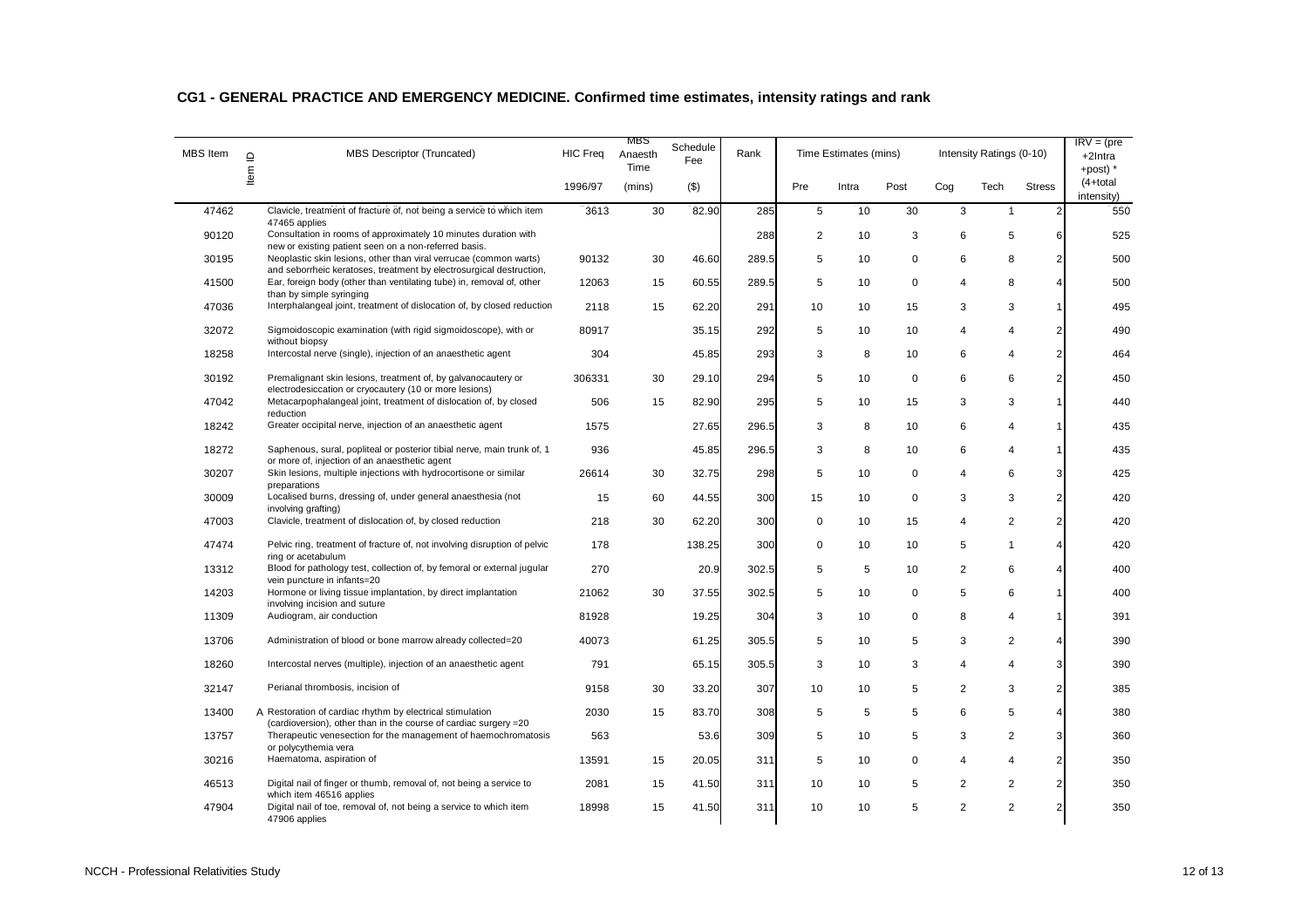| MBS Item | $\mathbf{\Omega}$ | <b>MBS Descriptor (Truncated)</b>                                                                                                             | <b>HIC Freq</b> | MBS<br>Anaesth<br><b>Time</b> | Schedule<br>Fee | Rank  |              | Time Estimates (mins) |                |          | Intensity Ratings (0-10) |                | $IRV = (pre$<br>+2Intra<br>+post) $*$ |
|----------|-------------------|-----------------------------------------------------------------------------------------------------------------------------------------------|-----------------|-------------------------------|-----------------|-------|--------------|-----------------------|----------------|----------|--------------------------|----------------|---------------------------------------|
|          | ltem              |                                                                                                                                               | 1996/97         | (mins)                        | $($ \$)         |       | Pre          | Intra                 | Post           | Cog      | Tech                     | <b>Stress</b>  | $(4+total)$<br>intensity)             |
| 18254    |                   | Brachial plexus, injection of an anaesthetic agent                                                                                            | 1252            |                               | 73.95           | 313   | 3            | 10                    | 3              | 3        | 3                        | 31             | 338                                   |
| 11330    |                   | Impedance audiogram where the patient is not referred by a medical<br>practitioner - 1 examination in any 4 week period                       | 73525           |                               | 5.80            | 314   | 2            | 10                    | $\mathbf 0$    | 8        | $\mathbf{1}$             |                | 308                                   |
| 30003    |                   | Localised burns, dressing of, (not involving grafting) - each<br>attendance at which the procedure is performed, including any                | 30910           |                               | 22.60           | 315   | 5            | 10                    | $\mathbf 0$    | 3        | 3                        | 2              | 300                                   |
| 47466    |                   | Sternum, treatment of fracture of, not being a service to which item<br>47467 applies                                                         | 101             | 30                            | 82.90           | 316   | 0            | 5                     | 10             | 6        | $\mathbf{1}$             | 3.5            | 290                                   |
| 47681    |                   | Spine (excluding sacrum), treatment of fracture of transverse<br>process, vertebral body, or posterior elements - each attendance             | 423             |                               | 31.5            | 317   | 0            | 10                    | $\mathbf 0$    | 5        | $\overline{1}$           |                | 280                                   |
| 91210    |                   | Consultation in a hospital of approximately 5 minutes duration with a<br>new or existing patient seen on a referred basis.                    |                 |                               |                 | 318   | 2            | 5                     | 2              | 5        | 4.5                      | 6              | 273                                   |
| 47471    |                   | Ribs (1 or more), treatment of fracture of - each attendance                                                                                  | 1538            |                               | 31.50           | 319   | $\mathbf 0$  | 10                    | $\mathbf 0$    | 5        |                          | 3.5            | 270                                   |
| 90410    |                   | Home visit of approximately 5 minutes duration with a new or<br>existing patient seen on a non-referred basis.                                |                 |                               |                 | 320   | 2            | 5                     | 3              | 4.5      | 4                        | 5              | 262.5                                 |
| 90610    |                   | Consultation in a hospital of approximately 5 minutes duration with a<br>new or existing patient seen on a non-referred basis.                |                 |                               |                 | 321   | $\mathbf{1}$ | 5                     | $\overline{2}$ | 5        | 4.5                      | 5.5            | 247                                   |
| 90210    |                   | Consultation at a nursing home of approximately 5 minutes duration<br>with a new or existing patient seen on a non-referred basis.            |                 |                               |                 | 322.5 | 2            | 5                     | 3              | 4        | 4                        |                | 240                                   |
| 90310    |                   | Consultation at other institution of approximately 5 minutes duration<br>with a new or existing patient seen on a non-referred basis.         |                 |                               |                 | 322.5 | 2            | 5                     | 3              | 4        | $\overline{4}$           |                | 240                                   |
| 11306    |                   | Non-determinate audiometry                                                                                                                    | 22092           |                               | 16.15           | 324   | 3            | 5                     | 0              | 8        | $\overline{\mathcal{A}}$ |                | 221                                   |
| 13839    |                   | Arterial puncture and collection of blood for diagnostic purposes                                                                             | 8750            |                               | 16.9            | 325   | $\mathbf{1}$ | 5                     | 3              | 4        | $\overline{\mathcal{A}}$ | 3              | 210                                   |
| 90110    |                   | Consultation in rooms of approximately 5 minutes duration with a<br>new or existing patient seen on a non-referred basis.                     |                 |                               |                 | 326   | 2            | 5                     | $\overline{1}$ | 4        | $\overline{4}$           |                | 208                                   |
| 14206    |                   | Hormone or living tissue implantation - by cannula                                                                                            | 16703           |                               | 26.15           | 327   | 5            | 5                     | $\mathbf 0$    | 4        | $\overline{4}$           |                | 195                                   |
| 18270    |                   | Femoral nerve, injection of an anaesthetic agent                                                                                              | 674             |                               | 65.15           | 328   | 3            | 3                     | 3              | 3        | $\overline{\mathcal{A}}$ | 3              | 168                                   |
| 11701    |                   | Twelve-lead electrocardiography, report only where the tracing has<br>been forwarded to another medical practitioner, including any           | 22334           |                               | 11.45           | 329   | 0            | 5                     | $\mathbf 0$    | 6        | $\mathbf 0$              | 6              | 160                                   |
| 18266    |                   | Ulnar, radial or median nerve, main trunk of, 1 or more of, injection<br>of an anaesthetic agent, not being associated with a brachial plexus | 659             |                               | 45.85           | 330   | 3            | 3                     | 3              | 3        | 3                        | $\overline{2}$ | 144                                   |
| 11702    |                   | Twelve-lead electrocardiography, tracing only                                                                                                 | 37630           |                               | 11.45           | 331   | 3            | $\overline{7}$        | $\Omega$       | $\Omega$ | 3                        |                | 119                                   |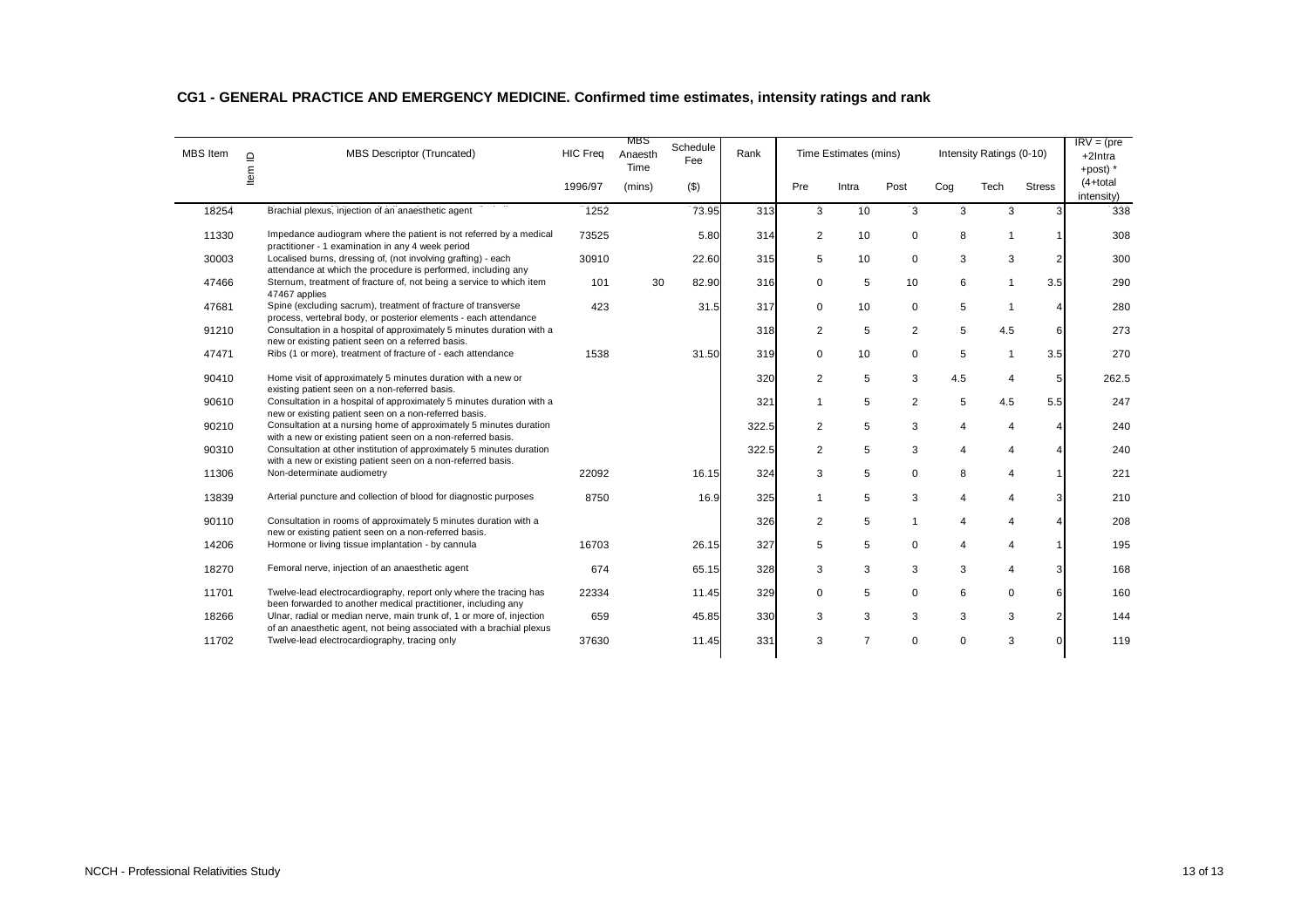| MBS Item | $\mathsf \Omega$  | Dual item | MBS Descriptor (Truncated)                                                                                                                                                                               | <b>HIC Freq</b> | MBS<br>Anaesth<br>Time | Schedule<br>Fee | Rank           |     | Time Estimates (mins) |      |                | Intensity Ratings (0-10) |                | $IRV =$<br>(pre+2*intra+<br>post) x |
|----------|-------------------|-----------|----------------------------------------------------------------------------------------------------------------------------------------------------------------------------------------------------------|-----------------|------------------------|-----------------|----------------|-----|-----------------------|------|----------------|--------------------------|----------------|-------------------------------------|
|          | ltem              |           |                                                                                                                                                                                                          | 1996/97         | (mins)                 | $(\$)$          |                | Pre | Intra                 | Post | Cog            | Tech                     | <b>Stress</b>  | $(20+total)$<br>intensity)          |
| 52380    | $=$               |           | 45753 Midfacial osteotomies - Le Fort II, Modified Le Fort III                                                                                                                                           | $\mathbf{1}$    | 600                    | 1599.75         | 1.5            | 180 | 420                   | 120  | 10             | 9.5                      | 9              | 55290                               |
| 52382    | $\equiv$          |           | (Nasomalar), Modified Le Fort III (Malar- Maxillary), Le Fort III<br>45754 Midfacial osteotomies - Le Fort II, Modified Le Fort III<br>(Nasomalar), Modified Le Fort III (Malar- Maxillary), Le Fort III | 10              | 660                    | 1917.55         | 1.5            | 180 | 420                   | 120  | 10             | 9.5                      | 9              | 55290                               |
| 52375    | $\equiv$          |           | 45752 Mandible or maxilla, complex bilateral osteotomies or<br>osteectomies of, involving 3 or more such procedures of each                                                                              | 210             | 730                    | 1590.20         | 3              | 180 | 240                   | 120  | 10             | 9                        | 9              | 37440                               |
| 52366    |                   |           | Mandible or maxilla, complex bilateral osteotomies or<br>osteectomies of, involving 3 or more such procedures of 1 jaw                                                                                   | 3               | 550                    | 1301.35         | 5              | 180 | 240                   | 120  | 9.5            | 9                        | 9              | 37050                               |
| 52369    |                   |           | Mandible or maxilla, complex bilateral osteotomies or<br>osteectomies of, involving 3 or more such procedures of 1 jaw                                                                                   | 129             | 600                    | 1463.20         | 5              | 180 | 240                   | 120  | 9.5            | 9                        | 9              | 37050                               |
| 52372    |                   |           | Mandible or maxilla, complex bilateral osteotomies or<br>osteectomies of, involving 3 or more such procedures of each                                                                                    | $\mathbf{1}$    | 600                    | 1419.65         | 5              | 180 | 240                   | 120  | 9.5            | 9                        | 9              | 37050                               |
| 53209    | $\equiv$          |           | 45788 Glenoid fossa, zygomatic arch and temporal bone, reconstruction<br>of (Obwegeser technique) (Assist.)                                                                                              | $\mathbf{1}$    | 210                    | 1210.85         | $\overline{7}$ | 90  | 240                   | 90   | 8              | 8                        | 8.5            | 29370                               |
| 52360    |                   |           | Mandible or maxilla, osteotomies or osteectomies of, involving 2<br>such procedures of each jaw including transposition of nerves                                                                        | $\mathbf 0$     | 240                    | 1183.00         | 8.5            | 120 | 160                   | 120  | 8.5            | 8.5                      | 8              | 25200                               |
| 52363    |                   |           | Mandible or maxilla, osteotomies or osteectomies of, involving 2<br>such procedures of each jaw, including transposition of nerves                                                                       | 104             | 330                    | 1330.70         | 8.5            | 120 | 160                   | 120  | 8.5            | 8.5                      | 8              | 25200                               |
| 52122    | $\qquad \qquad =$ |           | 45608 Mandible, hemi-mandibular reconstruction of, or maxilla<br>reconstruction of, with bone graft, plate, tray or alloplast, not                                                                       | 3               | 180                    | 607.40          | 10             | 120 | 180                   | 90   | 8              | 8                        | 8              | 25080                               |
| 52123    | $\qquad \qquad =$ |           | 45599 Mandible, total resection of both sides, including condylectomies<br>where performed (Assist.)                                                                                                     | $\mathbf 0$     | 370                    | 687.70          | 11.5           | 60  | 180                   | 120  | 8.5            | 8                        | 8              | 24030                               |
| 52129    | $\equiv$          |           | 45597 Maxilla, total resection of both maxillae (Assist.)                                                                                                                                                | $\mathbf 0$     | 370                    | 885.00          | 11.5           | 60  | 180                   | 120  | 8.5            | 8                        | 8              | 24030                               |
| 53212    |                   |           | Absent condyle and ascending ramus in hemifacial microsomia,<br>construction of, not including harvesting of graft material (Assist.)                                                                    | $\mathbf 0$     | 165                    | 654.15          | 13             | 90  | 180                   | 90   | 7.5            | 7.5                      | 7.5            | 22950                               |
| 53233    |                   |           | Temporomandibular joint, surgery of, involving procedures to<br>which items 53224, 53227 and 53230 apply and also involving                                                                              | 68              | 300                    | 1104.30         | 14             | 60  | 180                   | 60   | 8              | 8                        | $\overline{7}$ | 20640                               |
| 52354    | $=$               |           | 45731 Mandible or maxilla, osteotomies or osteectomies of, involving 3<br>or more such procedures on the 1 jaw, including transposition of                                                               | 70              | 285                    | 1029.95         | 15.5           | 60  | 150                   | 100  | 8              | 8                        | 8.5            | 20470                               |
| 52357    |                   |           | Mandible or maxilla, osteotomies or osteectomies of, involving 3<br>or more such procedures on the 1 jaw, including transposition of                                                                     | 176             | 330                    | 1159.55         | 15.5           | 60  | 150                   | 100  | 8              | 8                        | 8.5            | 20470                               |
| 52120    |                   |           | Mandible, hemimandiblectomy of, including condylectomy where<br>performed (Assist.)                                                                                                                      | $\mathbf{1}$    | 285                    | 605.45          | 17.5           | 60  | 150                   | 90   | 7.5            | 7.5                      | 8              | 19350                               |
| 52126    | $=$               |           | 45596 Maxilla, total resection of (Assist.)                                                                                                                                                              | $\overline{2}$  | 240                    | 661.15          | 17.5           | 60  | 150                   | 90   | 7.5            | 7.5                      | 8              | 19350                               |
| 53230    |                   |           | Temporomandibular joint, open surgical exploration of, with<br>meniscus, capsular and condylar head surgery, with or without                                                                             | 41              | 240                    | 982.85          | 19             | 45  | 170                   | 60   | 8              | 8                        | $\overline{7}$ | 19135                               |
| 52351    |                   |           | Mandible or maxilla, bilateral osteotomy or osteectomy of,<br>including transposition of nerves and vessels and bone grafts                                                                              | 274             | 285                    | 1015.95         | 20             | 90  | 120                   | 90   | 8              | 7.5                      | $\overline{7}$ | 17850                               |
| 52348    |                   |           | Mandible or maxilla, bilateral osteotomy or osteectomy of,<br>including transposition of nerves and vessels and bone grafts                                                                              | 39              | 225                    | 904.70          | 21             | 90  | 120                   | 90   | 8              | 7.5                      | 6.5            | 17640                               |
| 53224    |                   |           | Temporomandibular joint, open surgical exploration of, with<br>condylectomy or condylotomy, with or without microsurgical                                                                                | $\overline{4}$  | 150                    | 710.00          | 22.5           | 45  | 150                   | 60   | 8              | 8                        | $\overline{7}$ | 17415                               |
| 53227    |                   |           | Temporomandibular joint, open surgical exploration of, with or<br>without meniscus or capsular surgery, including meniscectomy                                                                           | 12              | 180                    | 872.45          | 22.5           | 45  | 150                   | 60   | 8              | 8                        | $\overline{7}$ | 17415                               |
| 52117    | $\equiv$          |           | 45602 Mandible, including lower border, or maxilla, sub-total resection<br>of (Assist.)                                                                                                                  | 10              | 150                    | 513.55          | 24             | 45  | 135                   | 90   | $\overline{7}$ | $\overline{7}$           | 6.5            | 16402.5                             |
| 53453    | $=$               |           | 45590 Orbital cavity, reconstruction of a wall or floor with or without<br>foreign implant (Assist.)                                                                                                     | 56              | 120                    | 354.85          | 25.5           | 45  | 120                   | 60   | $\overline{7}$ | 8                        | 8              | 14835                               |
| 53455    | $\equiv$          |           | 45593 Orbital cavity, bone or cartilage graft to orbital wall or floor<br>including reduction of prolapsed or entrapped orbital contents                                                                 | 14              | 150                    | 416.80          | 25.5           | 45  | 120                   | 60   | $\overline{7}$ | 8                        | 8              | 14835                               |
| 52821    | $\qquad \qquad =$ |           | 39315 Nerve graft to nerve trunk (cable graft) including harvesting of<br>nerve graft using microsurgical techniques (Assist.)                                                                           | 0               | 195                    | 756.40          | 27             | 30  | 120                   | 60   | $\overline{7}$ | 8                        | 6.5            | 13695                               |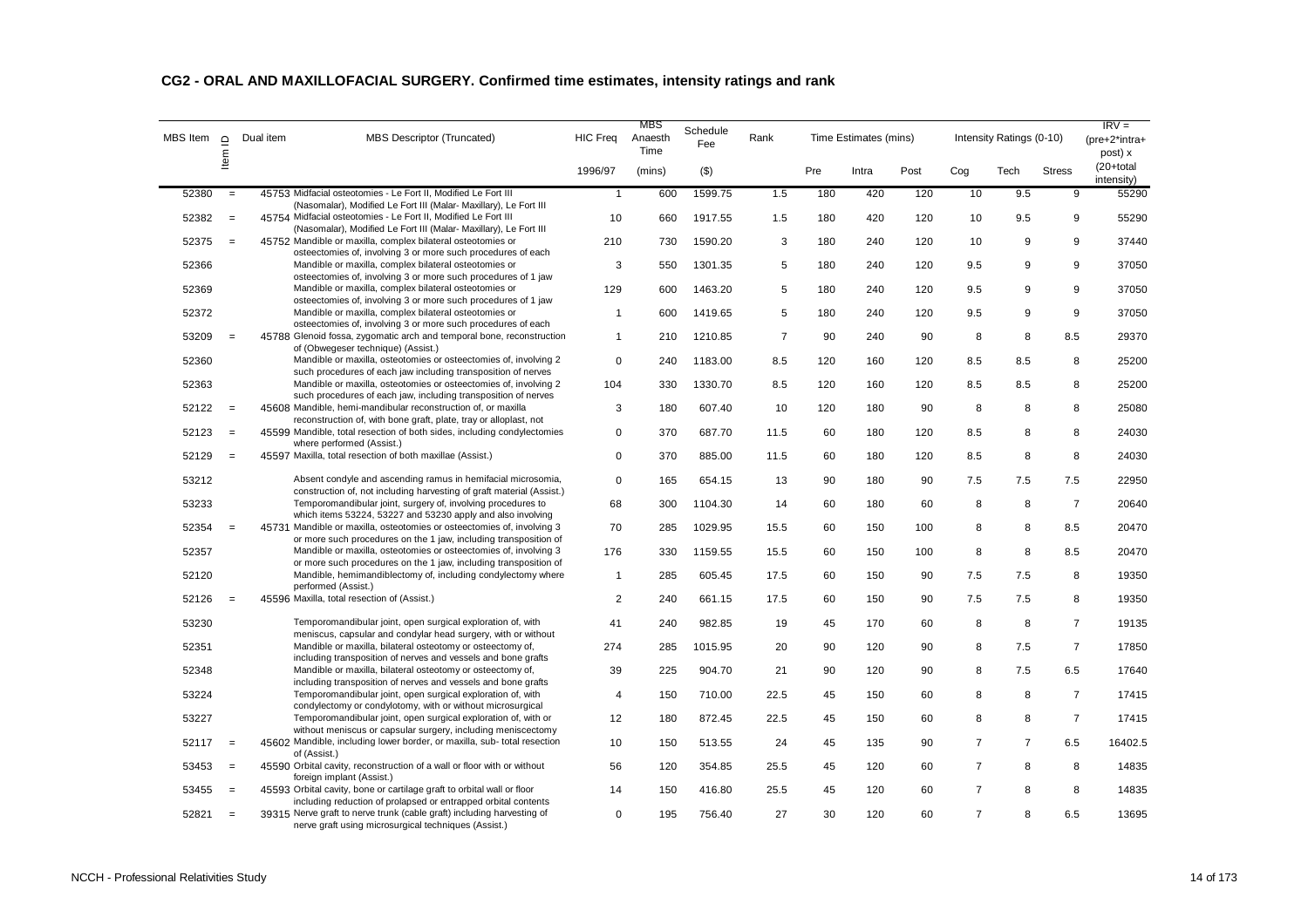| MBS Item | $\mathbf{\underline{o}}$ | Dual item | <b>MBS Descriptor (Truncated)</b>                                                                                                                                                             | <b>HIC Freg</b> | MBS<br>Anaesth<br>Time | Schedule<br>Fee | Rank |     | Time Estimates (mins) |      |                | Intensity Ratings (0-10) |                | $IRV =$<br>$(pre+2^*intra+$<br>post) x |
|----------|--------------------------|-----------|-----------------------------------------------------------------------------------------------------------------------------------------------------------------------------------------------|-----------------|------------------------|-----------------|------|-----|-----------------------|------|----------------|--------------------------|----------------|----------------------------------------|
|          | Item                     |           |                                                                                                                                                                                               | 1996/97         | (mins)                 | $($ \$)         |      | Pre | Intra                 | Post | Cog            | Tech                     | <b>Stress</b>  | $(20+total)$<br>intensity)             |
| 52342    |                          |           | Mandible or maxilla, unilateral osteotomy or osteectomy of,                                                                                                                                   | 35              | 120                    | 709.85          | 28.5 | 60  | 90                    | 90   | $\overline{7}$ | 7.5                      | 6.5            | 13530                                  |
| 52345    |                          |           | including transposition of nerves and vessels and bone grafts<br>Mandible or maxilla, unilateral osteotomy or osteectomy of,<br>including transposition of nerves and vessels and bone grafts | 26              | 150                    | 800.60          | 28.5 | 60  | 90                    | 90   | $\overline{7}$ | 7.5                      | 6.5            | 13530                                  |
| 52333    | $=$                      |           | 45707 Cleft palate, primary repair (Assist.)                                                                                                                                                  | $\mathsf 0$     | 120                    | 574.20          | 30   | 45  | 105                   | 60   | $\overline{7}$ | 7.5                      | $\overline{7}$ | 13072.5                                |
| 52336    | $=$                      |           | 45710 Cleft palate, secondary repair, closure of fistula using local flaps<br>(Assist.)                                                                                                       | 6               | 105                    | 358.90          | 31.5 | 40  | 105                   | 60   | $\overline{7}$ | 8                        | $\overline{7}$ | 13020                                  |
| 52339    | $=$                      |           | 45713 Cleft palate, secondary repair, lengthening procedure (Assist.)                                                                                                                         | $\mathbf 0$     | 90                     | 408.65          | 31.5 | 40  | 105                   | 60   | $\overline{7}$ | 8                        | $\overline{7}$ | 13020                                  |
| 52054    |                          |           | Tumour, removal of, from soft tissue (including muscle, fascia<br>and connective tissue), extensive excision of, with skin or                                                                 | 17              | 75                     | 431.45          | 33   | 45  | 105                   | 60   | 6.5            | 6.5                      | $\overline{7}$ | 12600                                  |
| 52379    |                          |           | Face, contour reconstruction of 1 region, using autogenous bone<br>or cartilage graft (Assist.)                                                                                               | 73              | 120                    | 938.65          | 34.5 | 45  | 90                    | 60   | $\overline{7}$ | 7.5                      | $\overline{7}$ | 11827.5                                |
| 53221    |                          |           | Temporomandibular joint, open surgical exploration of, with or<br>without microsurgical techniques (Assist.)                                                                                  | $\overline{4}$  | 120                    | 640.55          | 34.5 | 45  | 90                    | 60   | 8              | $\overline{7}$           | 6.5            | 11827.5                                |
| 53424    |                          |           | Maxilla, treatment of a complicated fracture of, involving viscera,<br>blood vessels or nerves, requiring open reduction not involving                                                        | 5               | 105                    | 452.80          | 37.5 | 30  | 100                   | 45   | $\overline{7}$ | $\overline{7}$           | $\overline{7}$ | 11275                                  |
| 53425    |                          |           | Mandible, treatment of a complicated fracture of, involving<br>viscera, blood vessels or nerves, requiring open reduction not                                                                 | 12              | 105                    | 452.80          | 37.5 | 30  | 100                   | 45   | $\overline{7}$ | $\overline{7}$           | $\overline{7}$ | 11275                                  |
| 53427    |                          |           | Maxilla, treatment of a complicated fracture of, involving viscera,<br>blood vessels or nerves, requiring open reduction involving the                                                        | 56              | 135                    | 618.40          | 37.5 | 30  | 100                   | 45   | $\overline{7}$ | $\overline{7}$           | $\overline{7}$ | 11275                                  |
| 53429    |                          |           | Mandible, treatment of a complicated fracture of, involving<br>viscera, blood vessels or nerves, requiring open reduction                                                                     | 200             | 135                    | 618.40          | 37.5 | 30  | 100                   | 45   | $\overline{7}$ | $\overline{7}$           | $\overline{7}$ | 11275                                  |
| 52803    | $=$                      |           | 39312 Nerve trunk, internal (interfascicular), neurolysis of, using<br>microsurgical techniques (Assist.)                                                                                     | $\overline{7}$  | 120                    | 292.60          | 41   | 30  | 90                    | 60   | $\overline{7}$ | 8                        | 6.5            | 11205                                  |
| 52812    | $=$                      |           | 39306 Nerve trunk, primary repair of, using microsurgical techniques<br>(Assist.)                                                                                                             | 8               | 120                    | 496.95          | 41   | 30  | 90                    | 60   | $\overline{7}$ | 8                        | 6.5            | 11205                                  |
| 52815    | $=$                      |           | 39309 Nerve trunk, secondary repair of, using microsurgical techniques<br>(Assist.)                                                                                                           | 5               | 135                    | 524.50          | 41   | 30  | 90                    | 60   | $\overline{7}$ | 8                        | 6.5            | 11205                                  |
| 52621    |                          |           | Floor of mouth lowering (Obwegeser or similar procedure),<br>including excision of muscle and skin or mucosal graft when                                                                      | 10              | 210                    | 430.65          | 43   | 60  | 90                    | 45   | 6.5            | 6                        | 6.5            | 11115                                  |
| 52321    |                          |           | Foreign implant (non-biological), insertion of, for contour<br>reconstruction of pathological deformity, not being a service                                                                  | 102             | 90                     | 347.95          | 44   | 45  | 90                    | 40   | $\overline{7}$ | 7.5                      | $\overline{7}$ | 10997.5                                |
| 52378    | $=$                      |           | 45761 Genioplasty including transposition of nerves and vessels and<br>bone grafts taken from the same site (Assist.)                                                                         | 110             | 120                    | 549.70          | 45   | 60  | 90                    | 40   | 6.5            | 6.5                      | 6              | 10920                                  |
| 53019    |                          |           | Maxillary sinus, bone graft to floor of maxillary sinus following<br>elevation of mucosal lining (sinus lift procedure), (unilateral)                                                         | 70              | 180                    | 426.50          | 46   | 60  | 90                    | 45   | 6              | 6                        | 6              | 10830                                  |
| 52337    |                          |           | Alveolar cleft (congenital) unilateral, grafting of, including plastic<br>closure of associated oro-nasal fistulae and ridge augmentation                                                     | $\mathbf 0$     | 105                    | 785.00          | 47   | 45  | 90                    | 45   | 6.5            | $\overline{7}$           | 6              | 10665                                  |
| 52148    |                          |           | Parotid duct, repair of, using micro-surgical techniques (Assist.)                                                                                                                            | 3               | 135                    | 506.45          | 48   | 15  | 90                    | 45   | $\overline{7}$ | 8                        | 6.5            | 9960                                   |
| 52306    |                          |           | Single-stage local flap, where indicated, repair to 1 defect, using<br>temporalis muscle (Assist.)                                                                                            | 10              | 90                     | 442.45          | 49   | 15  | 80                    | 60   | $\overline{7}$ | 6.5                      | $\overline{7}$ | 9517.5                                 |
| 53218    |                          |           | Temporomandibular joint, arthroscopy of, removal of loose<br>bodies, debridement, or treatment of adhesions - 1 or more of                                                                    | 123             | 120                    | 480.00          | 50   | 15  | 90                    | 30   | $\overline{7}$ | 8                        | $\overline{7}$ | 9450                                   |
| 52066    | $=$                      |           | 30256 Submandibular gland, extirpation of (Assist.)                                                                                                                                           | 25              | 120                    | 327.10          | 51   | 15  | 100                   | 40   | 6              | 6.5                      | 4.5            | 9435                                   |
| 52114    | $=$                      |           | 45605 Mandible or maxilla, segmental resection of, for tumours or cysts<br>(Assist.)                                                                                                          | 47              | 120                    | 431.45          | 52.5 | 45  | 80                    | 45   | 6              | $\overline{7}$           | 4.5            | 9375                                   |
| 53414    | $=$                      |           | 47771 Zygomatic bone, treatment of, requiring surgical reduction and<br>involving internal or external fixation or both at 3 sites (Assist.)                                                  | 23              | 90                     | 405.15          | 52.5 | 25  | 90                    | 45   | 6              | 6.5                      | 5              | 9375                                   |
| 53203    |                          |           | Mandible, treatment of a dislocation of, requiring open reduction                                                                                                                             | $\Omega$        | 30                     | 87.20           | 54   | 15  | 90                    | 30   | 6              | $\overline{7}$           | 6.5            | 8887.5                                 |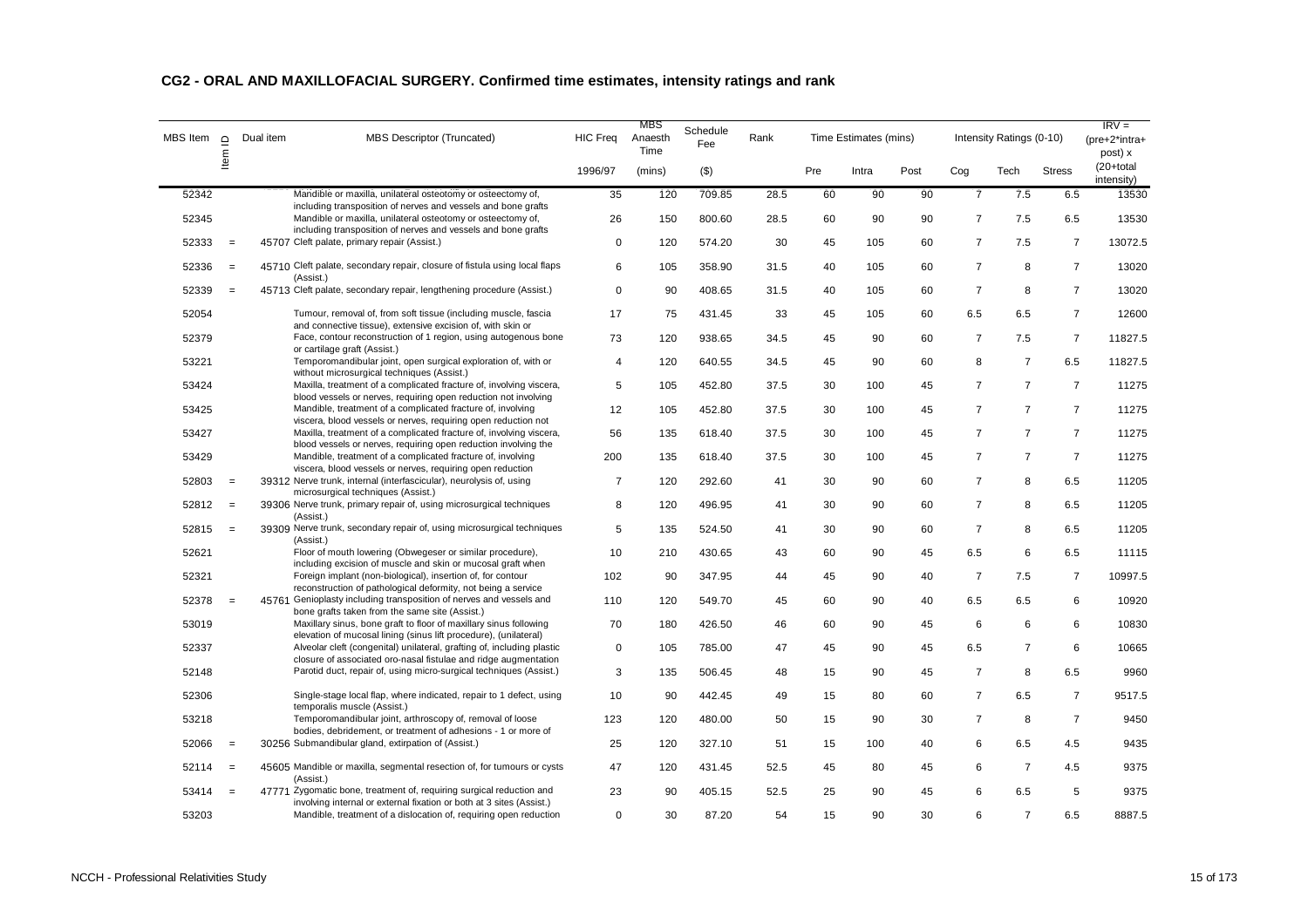| MBS Item | $\Box$   | <b>MBS Descriptor (Truncated)</b><br>Dual item                                                                                                                                               | <b>HIC Freq</b> | MBS<br>Anaesth<br>Time | Schedule<br>Fee | Rank |     | Time Estimates (mins) |      |                | Intensity Ratings (0-10) |                | $IRV =$<br>(pre+2*intra+<br>post) x |
|----------|----------|----------------------------------------------------------------------------------------------------------------------------------------------------------------------------------------------|-----------------|------------------------|-----------------|------|-----|-----------------------|------|----------------|--------------------------|----------------|-------------------------------------|
|          | ltem     |                                                                                                                                                                                              | 1996/97         | (mins)                 | $(\$)$          |      | Pre | Intra                 | Post | Cog            | Tech                     | <b>Stress</b>  | (20+total<br>intensity)             |
| 52330    | $=$      | 45714 Palatal defect (oro-nasal fistula), plastic closure of, including                                                                                                                      | 33              | 135                    | 574.20          | 55   | 60  | 80                    | 30   | 5              | 5                        | 4.5            | 8625                                |
| 52618    |          | services to which item 52300, 52303, 52306 or 52324 applies<br>Vestibuloplasty, submucosal or open, including excision of<br>muscle and skin or mucosal graft when performed - unilateral or | 154             | 120                    | 430.65          | 56   | 60  | 75                    | 30   | 5              | 5                        | 4.5            | 8280                                |
| 53460    | $\equiv$ | 47741 Nasal bones, treatment of fractures of, by open reduction<br>involving osteotomies (Assist.)                                                                                           | 2               | 75                     | 352.60          | 57   | 15  | 90                    | 40   | 5              | 4.5                      | $\overline{4}$ | 7872.5                              |
| 53413    | $=$      | 47768 Zygomatic bone, treatment of fracture of, requiring surgical<br>reduction and involving internal or external fixation or both at 2                                                     | 30              | 75                     | 351.85          | 58   | 25  | 75                    | 45   | 6              | 5.5                      | 4              | 7810                                |
| 53418    | $=$      | 47780 Maxilla, treatment of fracture of, requiring open reduction and<br>internal fixation not involving plate(s) (Assist.)                                                                  | 5               | 90                     | 415.80          | 60.5 | 30  | 60                    | 45   | 6.5            | 6.5                      | 5              | 7410                                |
| 53419    | $=$      | 47783 Mandible, treatment of fracture of, requiring open reduction and<br>internal fixation not involving plate(s) (Assist.)                                                                 | 10              | 90                     | 415.80          | 60.5 | 30  | 60                    | 45   | 6.5            | 6.5                      | 5              | 7410                                |
| 53422    | $=$      | 47786 Maxilla, treatment of fracture of, requiring open reduction and<br>internal fixation involving plate(s) (Assist.)                                                                      | 19              | 105                    | 527.80          | 60.5 | 30  | 60                    | 45   | 6.5            | 6.5                      | 5              | 7410                                |
| 53423    | $=$      | 47789 Mandible, treatment of fracture of, requiring open reduction and<br>internal fixation involving plate(s) (Assist.)                                                                     | 71              | 105                    | 527.80          | 60.5 | 30  | 60                    | 45   | 6.5            | 6.5                      | 5              | 7410                                |
| 52147    | $=$      | 41910 Duct of major salivary gland, transposition of (Assist.)                                                                                                                               | 22              | 120                    | 286.60          | 63   | 15  | 90                    | 20   | 4              | 5.5                      | 4              | 7202.5                              |
| 53412    | $=$      | 47765 Zygomatic bone, treatment of fracture of, requiring surgical<br>reduction and involving internal or external fixation at 1 site                                                        | 39              | 60                     | 287.90          | 64   | 25  | 60                    | 45   | 6              | 6                        | 4.5            | 6935                                |
| 53015    | $=$      | 41722 Oro-antral fistula, plastic closure of=20 (Assist.)                                                                                                                                    | 659             | 105                    | 431.45          | 65   | 20  | 75                    | 30   | 5              | 4.5                      | 4.5            | 6800                                |
| 52051    |          | Tumour, removal of, from soft tissue (including muscle, fascia<br>and connective tissue), extensive excision of, without skin or                                                             | 152             | 60                     | 368.80          | 66   | 30  | 60                    | 15   | $\overline{7}$ | $\overline{7}$           | $\overline{7}$ | 6765                                |
| 52818    | $=$      | 39321 Nerve, transposition of (Assist.)                                                                                                                                                      | 64              | 60                     | 347.95          | 67   | 15  | 60                    | 30   | 6              | $\overline{7}$           | 6.5            | 6517.5                              |
| 52092    |          | Operation on skull for osteomyelitis (Assist.)                                                                                                                                               | $\overline{1}$  | 105                    | 341.00          | 68   | 15  | 60                    | 30   | $\overline{7}$ | $\overline{7}$           | 4.5            | 6352.5                              |
| 53406    | $=$      | 47753 Maxilla, treatment of fracture of, requiring splinting, wiring of<br>teeth, circumosseous fixation or external fixation (Assist.)                                                      | 40              | 135                    | 298.60          | 69.5 | 30  | 60                    | 30   | 5              | 5                        | 4.5            | 6210                                |
| 53409    | $=$      | 47756 Mandible, treatment of fracture of, requiring splinting, wiring of<br>teeth, circumosseous fixation or external fixation (Assist.)                                                     | 122             | 135                    | 298.60          | 69.5 | 30  | 60                    | 30   | 5              | 5                        | 4.5            | 6210                                |
| 52138    |          | Maxillary artery, ligation of (Assist.)                                                                                                                                                      | 2               | 75                     | 327.10          | 71   | 15  | 60                    | 20   | 6              | $\overline{7}$           | $\overline{7}$ | 6200                                |
| 52303    |          | Single-stage local flap, where indicated, repair to 1 defect, with<br>buccal pad of fat (Assist.)                                                                                            | 167             | 90                     | 298.10          | 72   | 15  | 60                    | 30   | 6              | 5.5                      | 5              | 6022.5                              |
| 52324    |          | Direct flap repair, using tongue, first stage (Assist.)                                                                                                                                      | 3               | 90                     | 347.95          | 73   | 15  | 60                    | 20   | 6              | 6                        | 6              | 5890                                |
| 52132    |          | Tracheostomy                                                                                                                                                                                 | 3               | 60                     | 175.35          | 74   | 15  | 45                    | 45   | 6              | 6                        | $\overline{7}$ | 5850                                |
| 53415    | $=$      | 47774 Maxilla, treatment of fracture of, requiring open reduction (Assist.)                                                                                                                  | 14              | 60                     | 319.90          | 75.5 | 20  | 50                    | 40   | 5              | 6.5                      | 5              | 5840                                |
| 53416    | $=$      | 47777 Mandible, treatment of fracture of, requiring open reduction<br>(Assist.)                                                                                                              | 5               | 60                     | 319.90          | 75.5 | 20  | 50                    | 40   | 5              | 6.5                      | 5              | 5840                                |
| 52144    |          | Foreign body, deep, removal of using interventional imaging<br>techniques (Assist.)                                                                                                          | 3               | 30                     | 303.65          | 77   | 15  | 60                    | 20   | 5              | 6                        | 6              | 5735                                |
| 52633    |          | Osseo-integration procedure - intra-oral implantation of titanium<br>fixture to facilitate restoration of the dentition following resection                                                  | 6               | 75                     | 369.95          | 78   | 20  | 60                    | 20   | 5              | 6                        | 4.5            | 5680                                |
| 52624    |          | Alveolar ridge augmentation with bone or alloplast or both -<br>unilateral (Assist.)                                                                                                         | 395             | 120                    | 347.85          | 79   | 30  | 60                    | 20   | 4              | 5                        | $\overline{4}$ | 5610                                |
| 52627    | $=$      | 45794 Osseo-integration procedure - extra oral implantation of titanium<br>fixture (Assist.)                                                                                                 | 18              | 90                     | 369.95          | 80   | 45  | 45                    | 20   | 5              | 6                        | 4.5            | 5502.5                              |
| 53215    |          | Temporomandibular joint, arthroscopy of, with or without biopsy,<br>not being a service associated with any other arthroscopic                                                               | 8               | 60                     | 300.00          | 81   | 15  | 40                    | 30   | $\overline{7}$ | 8                        | $\overline{7}$ | 5250                                |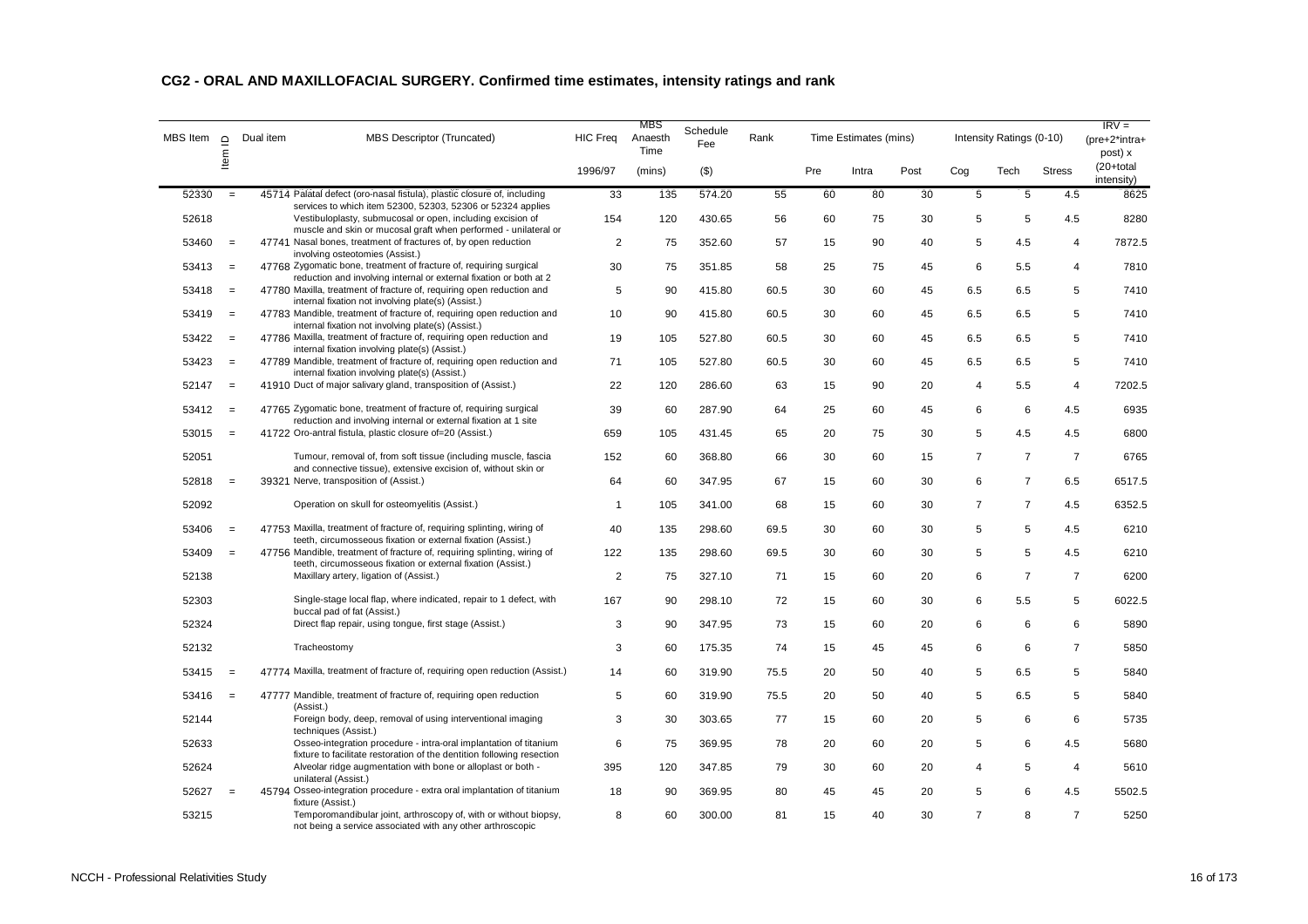| MBS Item | $\Box$            | MBS Descriptor (Truncated)<br>Dual item                                                                                                    | HIC Freq    | MBS<br>Anaesth<br>Time | Schedule<br>Fee | Rank  |     | Time Estimates (mins) |      |                | Intensity Ratings (0-10) |                | $IRV =$<br>(pre+2*intra+<br>post) x |
|----------|-------------------|--------------------------------------------------------------------------------------------------------------------------------------------|-------------|------------------------|-----------------|-------|-----|-----------------------|------|----------------|--------------------------|----------------|-------------------------------------|
|          | ltem              |                                                                                                                                            | 1996/97     | (mins)                 | $($ \$)         |       | Pre | Intra                 | Post | Cog            | Tech                     | <b>Stress</b>  | $(20+total)$<br>intensity)          |
| 53006    | $\equiv$          | 41710 Antrostomy (radical) (Assist.)                                                                                                       | 137         | 75                     | 382.70          | 82    | 15  | 60                    | 20   | $\,$ 5 $\,$    | 4.5                      | $\overline{4}$ | 5192.5                              |
| 52090    | $=$               | 43512 Operation on mandible or maxilla (other than alveolar margins)<br>for osteomyelitis - 1 bone (Assist.)                               | 128         | 90                     | 261.65          | 83    | 20  | 45                    | 45   | 4.5            | 4.5                      | $\overline{4}$ | 5115                                |
| 52626    |                   | Alveolar ridge augmentation - unilateral, insertion of tissue<br>expanding device into maxillary or mandibular alveolar ridge              | 9           | 120                    | 213.25          | 84    | 15  | 45                    | 45   | 5              | $\overline{4}$           | $\overline{4}$ | 4950                                |
| 52048    |                   | Tumour or deep cyst (other than a cyst associated with a tooth or                                                                          | 758         | 75                     | 272.75          | 85    | 15  | 50                    | 30   | 5              | 4.5                      | $\overline{4}$ | 4857.5                              |
| 52141    |                   | tooth fragment unless it has been established by radiological<br>Facial, mandibular or lingual artery or vein or artery and vein,          | 3           | 75                     | 325.75          | 86    | 10  | 50                    | 10   | $\overline{7}$ | $\overline{7}$           | 6              | 4800                                |
| 52800    | $\qquad \qquad =$ | ligation of, not being a service to which item 52138 applies<br>39330 Neurolysis by open operation, without transposition, not being a     | 122         | 30                     | 203.20          | 87    | 15  | 45                    | 30   | 5              | 5                        | $\overline{4}$ | 4590                                |
| 52063    | $=$               | service associated with a service to which item 52803 applies<br>30241 Bone tumour, innocent, excision of, not being a service to which    | 110         | 45                     | 261.65          | 88    | 20  | 45                    | 20   | 5              | 5                        | 5              | 4550                                |
| 52039    |                   | another item in Groups O3 to O9 applies (Assist.)<br>Tumours, cysts, ulcers or scars (other than a scar removed                            | 75          | 45                     | 239.40          | 89    | 15  | 50                    | 20   | 4.5            | 4                        | $\overline{4}$ | 4387.5                              |
| 52069    | $=$               | during the surgical approach at an operation), up to 3 cm in<br>30259 Sublingual gland, extirpation of                                     | 12          | 30                     | 145.80          | 90.5  | 15  | 45                    | 20   | 5              | 5                        | 5              | 4375                                |
| 53016    | $=$               | 41671 Nasal septum, septoplasty, submucous resection or closure of                                                                         | $\mathbf 0$ | 45                     | 354.85          | 90.5  | 15  | 45                    | 20   | 5              | 5                        | 5              | 4375                                |
| 90771    |                   | septal perforation (Assist.)<br>Consultation in rooms of approximately 60 minutes duration with<br>a new patient seen on a referred basis. |             |                        |                 | 92.5  | 15  | 60                    | 20   | 5              | $\mathbf{1}$             | $\overline{2}$ | 4340                                |
| 90772    |                   | Consultation in rooms of approximately 60 minutes duration with<br>an existing patient seen on a referred basis.                           |             |                        |                 | 92.5  | 15  | 60                    | 20   | 5              | $\mathbf{1}$             | $\overline{2}$ | 4340                                |
| 52135    |                   | Post-operative or post-nasal haemorrhage, or both, control of,<br>where undertaken in the operating theatre of a hospital or               | 11          | 30                     | 106.00          | 94    | 15  | 45                    | 15   | 5              | 5                        | 6              | 4320                                |
| 52319    | $=$               | 47729 Bone graft, harvesting of, via separate incision, being a service<br>associated with a service to which another item in Groups O3 to | 202         | 45                     | 172.60          | 95    | 15  | 45                    | 20   | 4              | 6                        | 4.5            | 4312.5                              |
| 52300    |                   | Single-stage local flap, where indicated, repair to 1 defect, with<br>skin or mucosa (Assist.)                                             | 1247        | 45                     | 208.75          | 96    | 20  | 45                    | 20   | 4.5            | 4.5                      | $\overline{4}$ | 4290                                |
| 52111    | $=$               | 45668 Vermilionectomy (Assist.)                                                                                                            | 3           | 60                     | 239.40          | 97    | 15  | 45                    | 20   | $\,$ 5 $\,$    | 4.5                      | 4.5            | 4250                                |
| 52315    |                   | Free grafting, full thickness, to 1 defect (mucosa or skin) (Assist.)                                                                      | 22          | 45                     | 347.95          | 98    | 15  | 45                    | 20   | 5              | 4.5                      | $\overline{4}$ | 4187.5                              |
| 52078    | $\equiv$          | 30272 Tongue, partial excision of (Assist.)                                                                                                | 27          | 30                     | 217.10          | 99    | 15  | 40                    | 20   | 6              | 4.5                      | 5              | 4082.5                              |
| 91271    |                   | Consultation in a hospital of approximately 60 minutes duration<br>with a new patient seen on a referred basis.                            |             |                        |                 | 100.5 | 5   | 60                    | 10   | 6              | $\mathbf{1}$             | 3              | 4050                                |
| 91272    |                   | Consultation in a hospital of approximately 60 minutes duration<br>with an existing patient seen on a referred basis.                      |             |                        |                 | 100.5 | 5   | 60                    | 10   | 6              | $\mathbf{1}$             | 3              | 4050                                |
| 52809    | $\qquad \qquad =$ | 39327 Neurectomy, neurotomy or removal of tumour from deep<br>peripheral nerve (Assist.)                                                   | 84          | 60                     | 347.95          | 102.5 | 15  | 45                    | 20   | $\overline{4}$ | 4                        | $\overline{4}$ | 4000                                |
| 52824    |                   | Peripheral branches of the trigeminal nerve, cryosurgery of, for<br>pain relief (Assist.)                                                  | 13          | 60                     | 325.75          | 102.5 | 20  | 45                    | 15   | 4              | 4                        | $\overline{4}$ | 4000                                |
| 52009    | $\equiv$          | 30049 Skin and subcutaneous tissue or mucous membrane, repair of<br>recent wound of, on face or neck, large (more than 7 cm long),         | 26          | 75                     | 136.40          | 104.5 | 15  | 45                    | 20   | 4.5            | 4                        | 3              | 3937.5                              |
| 53009    | $=$               | 41716 Antrum, intranasal operation on or removal of foreign body from<br>(Assist.)                                                         | 215         | 60                     | 217.10          | 104.5 | 15  | 45                    | 20   | 4              | 4.5                      | 3              | 3937.5                              |
| 52108    | $\equiv$          | 45665 Lip, full thickness wedge excision of, with repair by direct sutures<br>(Assist.)                                                    | 6           | 30                     | 239.40          | 106   | 15  | 40                    | 20   | 5              | 4.5                      | $\overline{4}$ | 3852.5                              |
| 52003    | $=$               | 30035 Skin and subcutaneous tissue or mucous membrane, repair of<br>recent wound of, on face or neck, small (not more than 7 cm            | 54          | 75                     | 86.30           | 107   | 15  | 40                    | 20   | 4.5            | 4                        | 3              | 3622.5                              |
| 52018    | $\equiv$          | 30068 Foreign body in muscle, tendon or other deep tissue, removal of,<br>as an independent procedure=20 (Assist.)                         | 234         | 45                     | 203.20          | 108   | 15  | 40                    | 20   | $\overline{4}$ | 4                        | 3              | 3565                                |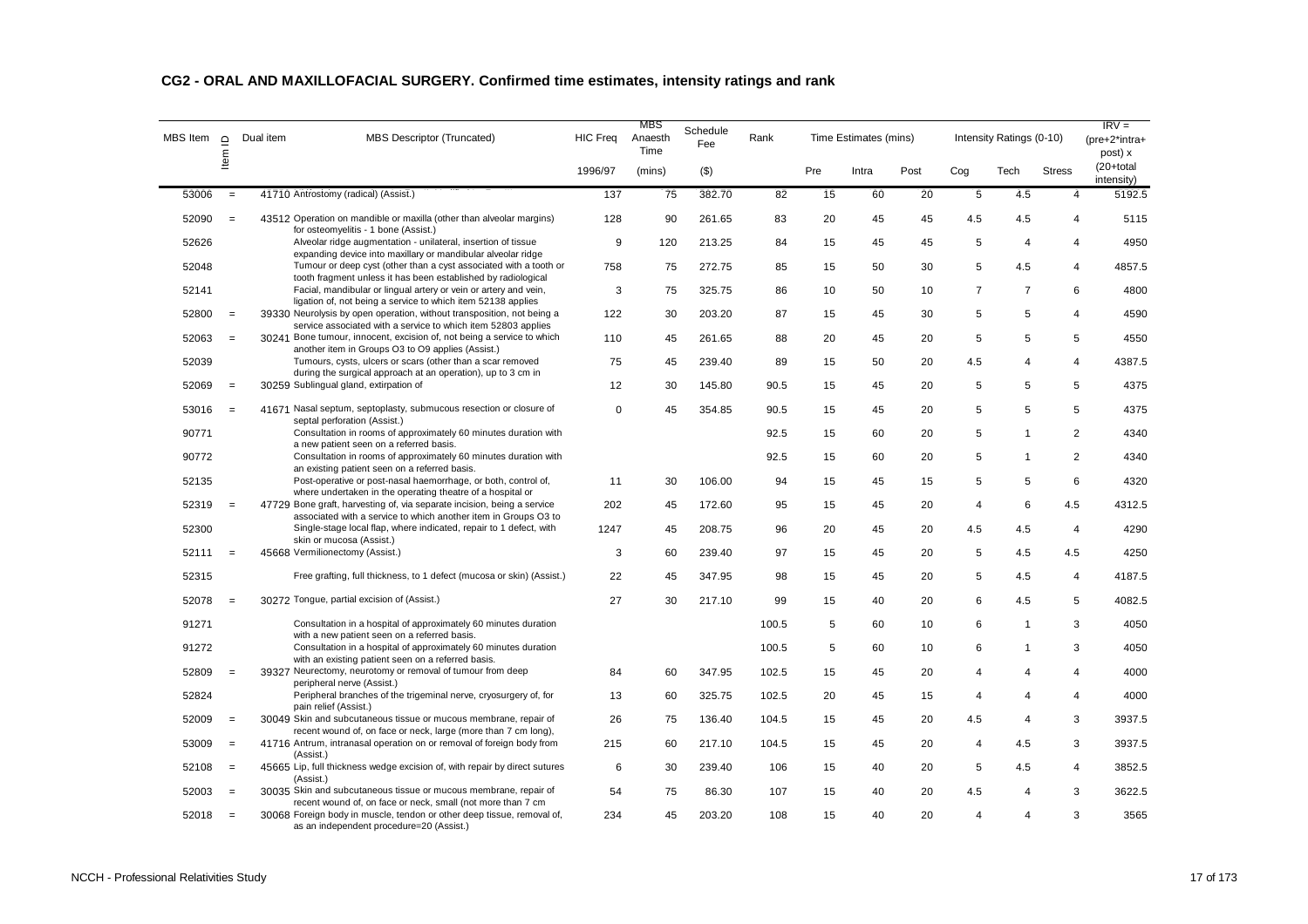| <b>MBS</b> Item | $\supseteq$       | Dual item | <b>MBS Descriptor (Truncated)</b>                                                                                                          | <b>HIC Freq</b> | MBS<br>Anaesth<br>Time | Schedule<br>Fee | Rank  |     | Time Estimates (mins) |      |                | Intensity Ratings (0-10) |                | $IRV =$<br>(pre+2*intra+<br>post) x |
|-----------------|-------------------|-----------|--------------------------------------------------------------------------------------------------------------------------------------------|-----------------|------------------------|-----------------|-------|-----|-----------------------|------|----------------|--------------------------|----------------|-------------------------------------|
|                 | Item              |           |                                                                                                                                            | 1996/97         | (mins)                 | $($ \$)         |       | Pre | Intra                 | Post | Cog            | Tech                     | <b>Stress</b>  | (20+total<br>intensity)             |
| 52806           | $=$               |           | 39324 Neurectomy, neurotomy or removal of tumour from superficial<br>peripheral nerve (Assist.)                                            | 6               | 45                     | 203.20          | 109   | 15  | 40                    | 15   | $\overline{4}$ | $\overline{4}$           | 4              | 3520                                |
| 52420           |                   |           | Mandible, fixation by intermaxillary wiring, excluding wiring for<br>obesity                                                               | 55              |                        | 177.05          | 110   | 15  | 45                    | 20   | 3              | 3                        | $\overline{2}$ | 3500                                |
| 52312           |                   |           | Free grafting (mucosa, split skin or connective tissue) to 1 defect,<br>including elective dissection (Assist.)                            | 34              | 45                     | 208.75          | 111.5 | 15  | 35                    | 20   | 4.5            | 4.5                      | 4              | 3465                                |
| 52327           |                   |           | Direct flap repair, using tonque, second stage                                                                                             | $\overline{1}$  | 90                     | 172.60          | 111.5 | 25  | 30                    | 20   | 4.5            | 4.5                      | 4              | 3465                                |
| 52045           |                   |           | Tumour, cyst (other than a cyst associated with a tooth or tooth<br>fragment unless it has been established by radiological                | 3548            | 45                     | 180.95          | 113   | 15  | 35                    | 20   | $\overline{4}$ | 4.5                      | 3              | 3307.5                              |
| 52600           |                   |           | Mandibular or palatal exostosis, excision of (Assist.)                                                                                     | 512             | 75                     | 248.45          | 115.5 | 20  | 30                    | 20   | 4.5            | 4.5                      | $\overline{4}$ | 3300                                |
| 52603           |                   |           | Mylohyoid ridge, reduction of (Assist.)                                                                                                    | 59              | 90                     | 237.40          | 115.5 | 20  | 30                    | 20   | 4.5            | 4.5                      | 4              | 3300                                |
| 52606           |                   |           | Maxillary tuberosity, reduction of                                                                                                         | 200             | 90                     | 181.10          | 115.5 | 20  | 30                    | 20   | 4.5            | 4.5                      | 4              | 3300                                |
| 52615           |                   |           | Papillary hyperplasia of the palate, removal of - more than 20<br>lesions (Assist.)                                                        | 20              | 105                    | 369.95          | 115.5 | 20  | 30                    | 20   | 4.5            | 4.5                      | 4              | 3300                                |
| 52060           | $\equiv$          |           | 30226 Muscle, excision of                                                                                                                  | 10              | 45                     | 139.10          | 118   | 15  | 35                    | 20   | $\overline{4}$ | $\overline{4}$           | 3              | 3255                                |
| 90761           |                   |           | Consultation in rooms of approximately 45 minutes duration with<br>a new patient seen on a referred basis.                                 |                 |                        |                 | 119.5 | 5   | 45                    | 20   | 5              | $\mathbf{1}$             | $\overline{2}$ | 3220                                |
| 90762           |                   |           | Consultation in rooms of approximately 45 minutes duration with<br>an existing patient seen on a referred basis.                           |                 |                        |                 | 119.5 | 5   | 45                    | 20   | 5              | $\mathbf{1}$             | $\overline{2}$ | 3220                                |
| 91261           |                   |           | Consultation in a hospital of approximately 45 minutes duration<br>with a new patient seen on a referred basis.                            |                 |                        |                 | 121.5 | 5   | 45                    | 10   | 6              | $\mathbf{1}$             | 3              | 3150                                |
| 91262           |                   |           | Consultation in a hospital of approximately 45 minutes duration<br>with an existing patient seen on a referred basis.                      |                 |                        |                 | 121.5 | 5   | 45                    | 10   | 6              | $\mathbf{1}$             | 3              | 3150                                |
| 52057           | $=$               |           | 30223 Large haematoma, large abscess, carbuncle, cellulitis or similar<br>lesion, incision with drainage of (excluding after-care), where  | 267             | 30                     | 119.65          | 123   | 15  | 30                    | 15   | 5              | 4.5                      | 4              | 3015                                |
| 52087           | $\qquad \qquad =$ |           | 30283 Ranula or mucous cyst of mouth, removal of                                                                                           | 266             | 60                     | 150.30          | 124.5 | 15  | 30                    | 20   | $\overline{4}$ | 4.5                      | 3              | 2992.5                              |
| 53411           | $=$               |           | 47762 Zygomatic bone, treatment of fracture of, requiring surgical<br>reduction, by temporal, intra-oral or other approach                 | 106             | 30                     | 175.35          | 124.5 | 15  | 30                    | 20   | $\overline{4}$ | $\overline{4}$           | 3.5            | 2992.5                              |
| 52075           | $\qquad \qquad =$ |           | 30266 Salivary gland, removal of calculus from duct or meatotomy or<br>marsupialisation, 1 or more such procedures                         | 127             | 30                     | 109.95          | 126   | 15  | 35                    | 15   | 3.5            | $\overline{4}$           | $\overline{c}$ | 2950                                |
| 52006           | $=$               |           | 30045 Skin and subcutaneous tissue or mucous membrane, repair of<br>recent wound of, on face or neck, large (more than 7 cm long),         | $\overline{7}$  | 75                     | 86.30           | 128.5 | 15  | 30                    | 20   | $\overline{4}$ | $\overline{4}$           | 3              | 2945                                |
| 52033           | $\equiv$          |           | 30103 Sinus, excision of, involving muscle and deep tissue                                                                                 | 181             | 30                     | 135.00          | 128.5 | 15  | 30                    | 20   | $\overline{4}$ | $\overline{4}$           | 3              | 2945                                |
| 52309           |                   |           | Free grafting (mucosa or split skin) of a granulating area                                                                                 | $\mathbf{1}$    | 30                     | 150.30          | 128.5 | 15  | 30                    | 20   | 4.5            | 4.5                      | $\overline{2}$ | 2945                                |
| 53459           | $\equiv$          |           | 47738 Nasal bones, treatment of fracture of, by reduction                                                                                  | $\mathbf 0$     | 30                     | 172.85          | 128.5 | 15  | 30                    | 20   | $\overline{4}$ | $\overline{4}$           | 3              | 2945                                |
| 52042           |                   |           | Tumour, cyst, ulcer or scar (other than a scar removed during the<br>surgical approach at an operation), more than 3 cm in diameter,       | 143             | 30                     | 126.65          | 131   | 15  | 30                    | 20   | $\overline{4}$ | 4.5                      | $\overline{2}$ | 2897.5                              |
| 52099           |                   |           | Buried wire, pin or screw, 1 or more, which were inserted for<br>internal fixation purposes into maxilla or mandible or zygoma,            | 57              | 45                     | 103.75          | 133   | 15  | 30                    | 15   | 3              | $\overline{4}$           | 3              | 2700                                |
| 52102           | $=$               |           | 47927 Buried wire, pin or screw, 1 or more, which were inserted for<br>internal fixation purposes into maxilla or mandible or zygoma,      | 88              | 45                     | 103.75          | 133   | 15  | 30                    | 15   | 3              | $\overline{4}$           | 3              | 2700                                |
| 52105           | $=$               |           | 47930 Plate, 1 or more of, and associated screw and wire which were<br>inserted for internal fixation purposes into maxilla or mandible or | 257             | 45                     | 193.55          | 133   | 15  | 30                    | 15   | 3              | $\overline{4}$           | 3              | 2700                                |
| 52036           |                   |           | Tumour, cyst, ulcer or scar (other than a scar removed during the<br>surgical approach at an operation), up to 3 cm in diameter,           | 2024            | 30                     | 93.25           | 135   | 15  | 30                    | 20   | 3              | 3                        | $\overline{2}$ | 2660                                |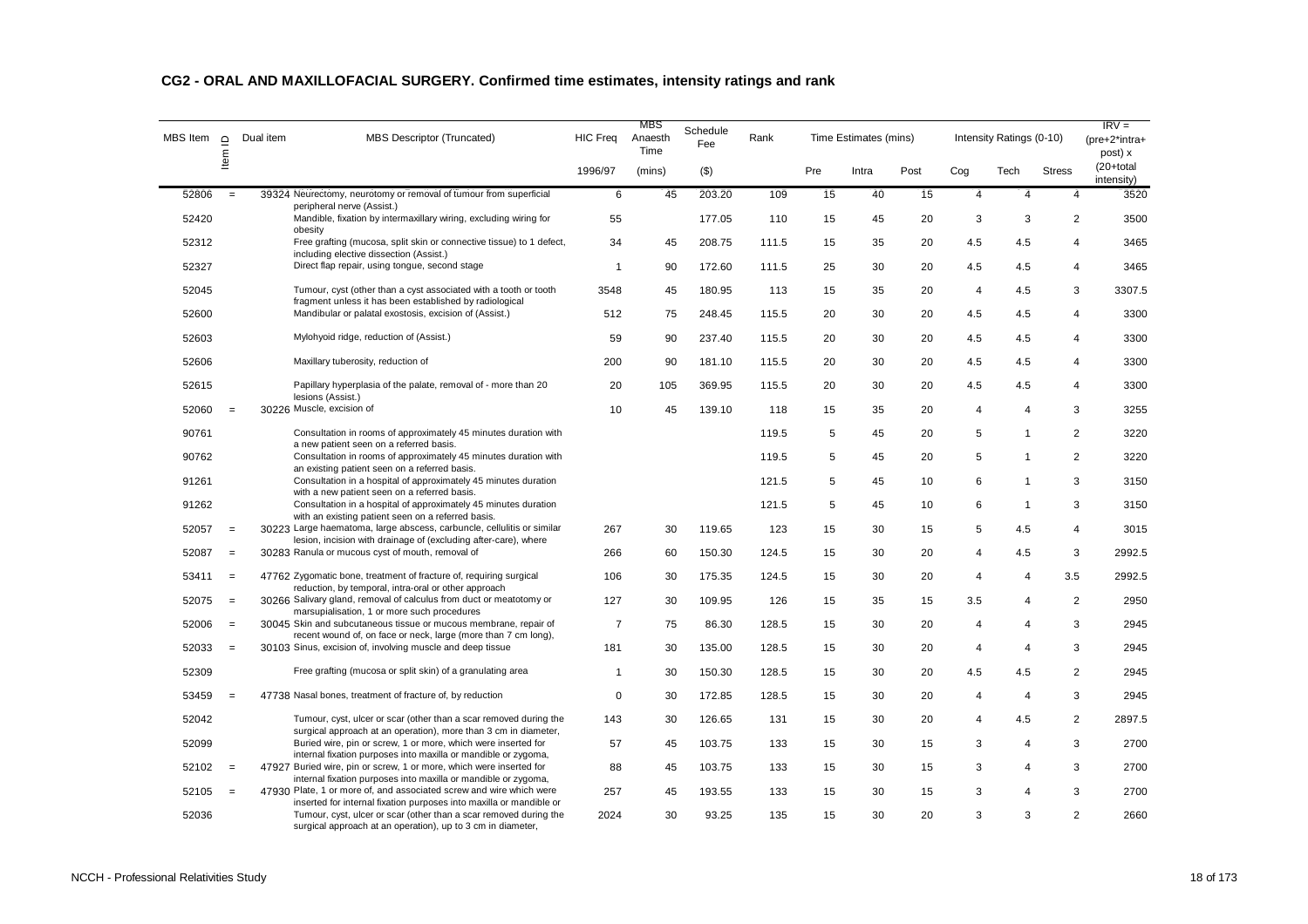| MBS Item | $\Box$   | Dual item                | MBS Descriptor (Truncated)                                                                                                                        | <b>HIC Freq</b> | MBS<br>Anaesth<br>Time | Schedule<br>Fee | Rank  |     | Time Estimates (mins) |      |                | Intensity Ratings (0-10) |                | $IRV =$<br>$(pre+2^*intra+$<br>post) x |
|----------|----------|--------------------------|---------------------------------------------------------------------------------------------------------------------------------------------------|-----------------|------------------------|-----------------|-------|-----|-----------------------|------|----------------|--------------------------|----------------|----------------------------------------|
|          | ltem     |                          |                                                                                                                                                   | 1996/97         | (mins)                 | $($ \$)         |       | Pre | Intra                 | Post | Cog            | Tech                     | <b>Stress</b>  | $(20+total)$<br>intensity)             |
| 52027    | $=$      | an independent procedure | 30075 Biopsy of lymph gland, muscle or other deep tissue or organ, as                                                                             | 310             | 30                     | 109.95          | 136   | 15  | 30                    | 15   | 3.5            | 3.5                      | $\overline{2}$ | 2610                                   |
| 52318    | $=$      |                          | 47726 Bone graft, harvesting of, via separate incision, being a service<br>associated with a service to which another item in Groups O3 to        | 238             | 30                     | 103.75          | 137   | 15  | 20                    | 20   | 4              | 6                        | 4.5            | 2587.5                                 |
| 52034    |          | nitrogen cryotherapy     | Premalignant lesions of the oral mucous, treatment by liquid                                                                                      | $\mathbf 0$     |                        | 31.45           | 138   | 15  | 20                    | 30   | 5              | $\overline{2}$           | 3              | 2550                                   |
| 52015    | $=$      |                          | 30064 Subcutaneous foreign body, removal of, requiring incision and                                                                               | 95              | 45                     | 80.75           | 139   | 15  | 25                    | 15   | 4              | 4                        | 3              | 2480                                   |
| 90751    |          |                          | suture, as an independent procedure<br>Consultation in rooms of approximately 30 minutes duration with<br>a new patient seen on a referred basis. |                 |                        |                 | 140.5 | 5   | 30                    | 20   | 5              | $\mathbf{1}$             | $\overline{2}$ | 2380                                   |
| 90752    |          |                          | Consultation in rooms of approximately 30 minutes duration with<br>an existing patient seen on a referred basis.                                  |                 |                        |                 | 140.5 | 5   | 30                    | 20   | 5              | $\overline{1}$           | $\overline{2}$ | 2380                                   |
| 52106    |          |                          | Arch bars, 1 or more, which were inserted for dental fixation<br>purposes to the maxilla or mandible, removal of, requiring general               | 5               | 30                     | 80.00           | 142   | 15  | 30                    | 15   | $\overline{2}$ | $\overline{2}$           | $\overline{2}$ | 2340                                   |
| 52612    |          | (Assist.)                | Papillary hyperplasia of the palate, removal of - 5 to 20 lesions                                                                                 | 13              | 90                     | 298.10          | 143.5 | 15  | 20                    | 20   | 4              | 4                        | 3              | 2325                                   |
| 53439    |          | surface                  | Mandible, treatment of a closed fracture of, involving a joint                                                                                    | 13              | 30                     | 175.35          | 143.5 | 5   | 15                    | 40   | 4              | 4                        | 3              | 2325                                   |
| 52000    | $=$      |                          | 30032 Skin and subcutaneous tissue or mucous membrane, repair of<br>recent wound of, on face or neck, small (not more than 7 cm                   | 34              | 75                     | 60.55           | 146   | 15  | 20                    | 20   | 4              | 4                        | $\overline{2}$ | 2250                                   |
| 91251    |          |                          | Consultation in a hospital of approximately 30 minutes duration<br>with a new patient seen on a referred basis.                                   |                 |                        |                 | 146   | 5   | 30                    | 10   | 6              | $\mathbf{1}$             | 3              | 2250                                   |
| 91252    |          |                          | Consultation in a hospital of approximately 30 minutes duration<br>with an existing patient seen on a referred basis.                             |                 |                        |                 | 146   | 5   | 30                    | 10   | 6              | $\mathbf{1}$             | 3              | 2250                                   |
| 53000    | $=$      |                          | 41698 Maxillary antrum, proof puncture and lavage of                                                                                              | 3               | 30                     | 23.90           | 148   | 25  | 20                    | 15   | 3              | 3                        | $\overline{2}$ | 2240                                   |
| 52630    | $=$      | abutment                 | 45797 Osseo-integration procedure - fixation of transcutaneous                                                                                    | 17              | 30                     | 136.95          | 149.5 | 15  | 20                    | 20   | 3              | $\overline{4}$           | $\overline{2}$ | 2175                                   |
| 52636    |          |                          | Osseo-intergration procedure - fixation of transmucosal abutment<br>to fixtures placed following resection of part of the maxilla or              | $\mathbf{0}$    | 30                     | 136.95          | 149.5 | 15  | 20                    | 20   | 3              | 4                        | $\overline{2}$ | 2175                                   |
| 52096    | $\equiv$ |                          | 47921 Orthopaedic pin or wire, insertion of, into maxilla or mandible or<br>zygoma, as an independent procedure                                   | 27              | 30                     | 82.90           | 151   | 15  | 20                    | 15   | 3              | 4.5                      | $\overline{2}$ | 2065                                   |
| 53012    | $=$      |                          | 41719 Antrum, drainage of, through tooth socket                                                                                                   | 25              | 45                     | 86.30           | 152   | 15  | 20                    | 15   | 3.5            | 3.5                      | 2              | 2030                                   |
| 52024    | $=$      | procedure                | 30071 Biopsy of skin or mucous membrane, as an independent                                                                                        | 465             | 30                     | 38.30           | 154.5 | 15  | 20                    | 15   | 3              | 3                        | $\overline{2}$ | 1960                                   |
| 52030    | $=$      |                          | 30099 Sinus, excision of, involving superficial tissue only=20                                                                                    | 61              | 30                     | 66.10           | 154.5 | 15  | 20                    | 15   | 3              | 3                        | $\overline{2}$ | 1960                                   |
| 52609    |          | lesions (Assist.)        | Papillary hyperplasia of the palate, removal of - less than 5                                                                                     | 31              | 60                     | 237.40          | 154.5 | 15  | 20                    | 15   | 3              | 3                        | $\overline{2}$ | 1960                                   |
| 53003    | $=$      |                          | 41701 Maxillary antrum, proof puncture and lavage of, where undertaken<br>in the operating theatre of a hospital or approved day-hospital         | 6               | 30                     | 67.55           | 154.5 | 15  | 20                    | 15   | 3              | 3                        | 2              | 1960                                   |
| 52012    |          | procedure                | Superficial foreign body, removal of, as an independent                                                                                           | 102             | 30                     | 17.25           | 159   | 15  | 20                    | 15   | 3              | $\overline{2}$           | $\overline{2}$ | 1890                                   |
| 52055    | $=$      |                          | 30219 Haematoma, abscess or cellulitis not requiring a general<br>anaesthesia, incision with drainage of (excluding after-care)                   | 273             |                        | 20.05           | 159   | 15  | 20                    | 15   | 3              | $\overline{2}$           | $\overline{2}$ | 1890                                   |
| 52072    | $=$      |                          | 30262 Salivary gland, dilatation or diathermy of duct                                                                                             | 27              | 15                     | 43.15           | 159   | 15  | 20                    | 15   | 3              | $\overline{2}$           | $\overline{2}$ | 1890                                   |
| 52081    |          |                          | Tonque tie, division or excision of frenulum                                                                                                      | 16              | 30                     | 34.10           | 159   | 15  | 20                    | 15   | 3              | $\overline{2}$           | $\overline{2}$ | 1890                                   |
| 52084    | $=$      |                          | 30281 Tongue tie, mandibular frenulum or maxillary frenulum, division or<br>excision of frenulum, in a person aged not less than 2 years          | 685             | 30                     | 87.70           | 159   | 15  | 20                    | 15   | 3              | $\overline{\mathbf{c}}$  | $\sqrt{2}$     | 1890                                   |
| 52021    |          |                          | Aspiration biopsy of 1 or more jaw cysts as an independent<br>procedure to obtain material for diagnostic purposes and not                        | 37              | 30                     | 21.65           | 162.5 | 15  | 20                    | 15   | $\overline{2}$ | $\overline{2}$           | 2              | 1820                                   |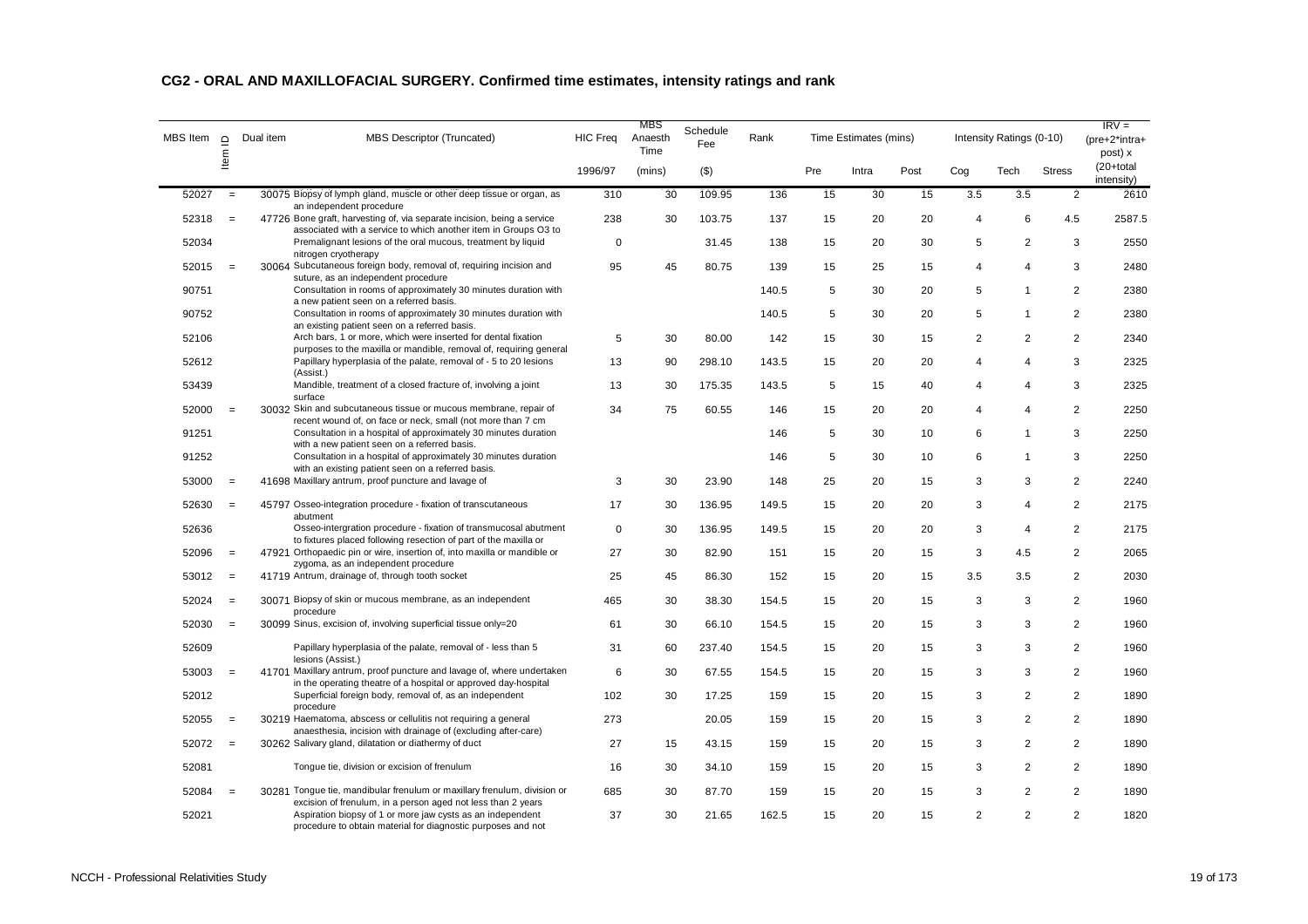| MBS Item | $\Omega$ | Dual item | <b>MBS Descriptor (Truncated)</b>                                                                                                | <b>HIC Freq</b> | MBS<br>Anaesth<br>Time | Schedule<br>Fee | Rank  |          | Time Estimates (mins) |      |                | Intensity Ratings (0-10) |                | $IRV =$<br>$(pre+2^*intra+$<br>post) x |
|----------|----------|-----------|----------------------------------------------------------------------------------------------------------------------------------|-----------------|------------------------|-----------------|-------|----------|-----------------------|------|----------------|--------------------------|----------------|----------------------------------------|
|          | ≗        |           |                                                                                                                                  | 1996/97         | (mins)                 | (3)             |       | Pre      | Intra                 | Post | Cog            | Tech                     | <b>Stress</b>  | (20+total<br>intensity)                |
| 90740    |          |           | Consultation in rooms of approximately 20 minutes duration with<br>a new or existing patient seen on a referred basis.           |                 |                        |                 | 162.5 | 5        | 20                    | 20   | 5              |                          |                | 1820                                   |
| 91240    |          |           | Consultation in a hospital of approximately 20 minutes duration<br>with a new or existing patient seen on a referred basis.      |                 |                        |                 | 164   | 5        | 20                    | 10   | 6              |                          | 3              | 1650                                   |
| 53403    |          |           | Mandible, treatment of fracture of, not requiring splinting                                                                      | 197             |                        | 115.95          | 166   | 5        | 15                    | 30   | 3              |                          |                | 1625                                   |
| 53410    |          |           | Zygomatic bone, treatment of fracture of, not requiring surgical<br>reduction                                                    | 98              |                        | 62.95           | 166   | 5        | 15                    | 30   | 3              |                          |                | 1625                                   |
| 53458    | $\equiv$ |           | 47735 Nasal bones, treatment of fracture of, not being a service to<br>which item 53459 or 53460 applies                         |                 |                        | 31.50           | 166   | 5        | 15                    | 30   | 3              |                          |                | 1625                                   |
| 53206    |          |           | Temporomandibular joint, manipulation of, performed in the<br>operating theatre of a hospital or approved day-hospital facility, | 37              | 15                     | 104.90          | 168   | 15       | 15                    | 15   | $\overline{2}$ | 2                        | 2              | 1560                                   |
| 90730    |          |           | Consultation in rooms of approximately 15 minutes duration with<br>a new or existing patient seen on a referred basis.           |                 |                        |                 | 169   | 5        | 15                    | 20   | 5              |                          | 2              | 1540                                   |
| 53200    | $\equiv$ |           | 47000 Mandible, treatment of a dislocation of, not requiring open<br>reduction                                                   | 45              | 15                     | 34.80           | 170   | 15       | 10                    | 15   | 2              | 4                        | 2              | 1400                                   |
| 91230    |          |           | Consultation in a hospital of approximately 15 minutes duration<br>with a new or existing patient seen on a referred basis.      |                 |                        |                 | 171   | 5        | 15                    | 10   | 6              |                          | 3              | 1350                                   |
| 53018    |          |           | 41689 Turbinectomy or turbinectomies, partial or total, unilateral                                                               | 58              | 30                     | 100.20          | 172   | $\Omega$ | 15                    | 0    | 3.5            | 3.5                      | $\overline{2}$ | 870                                    |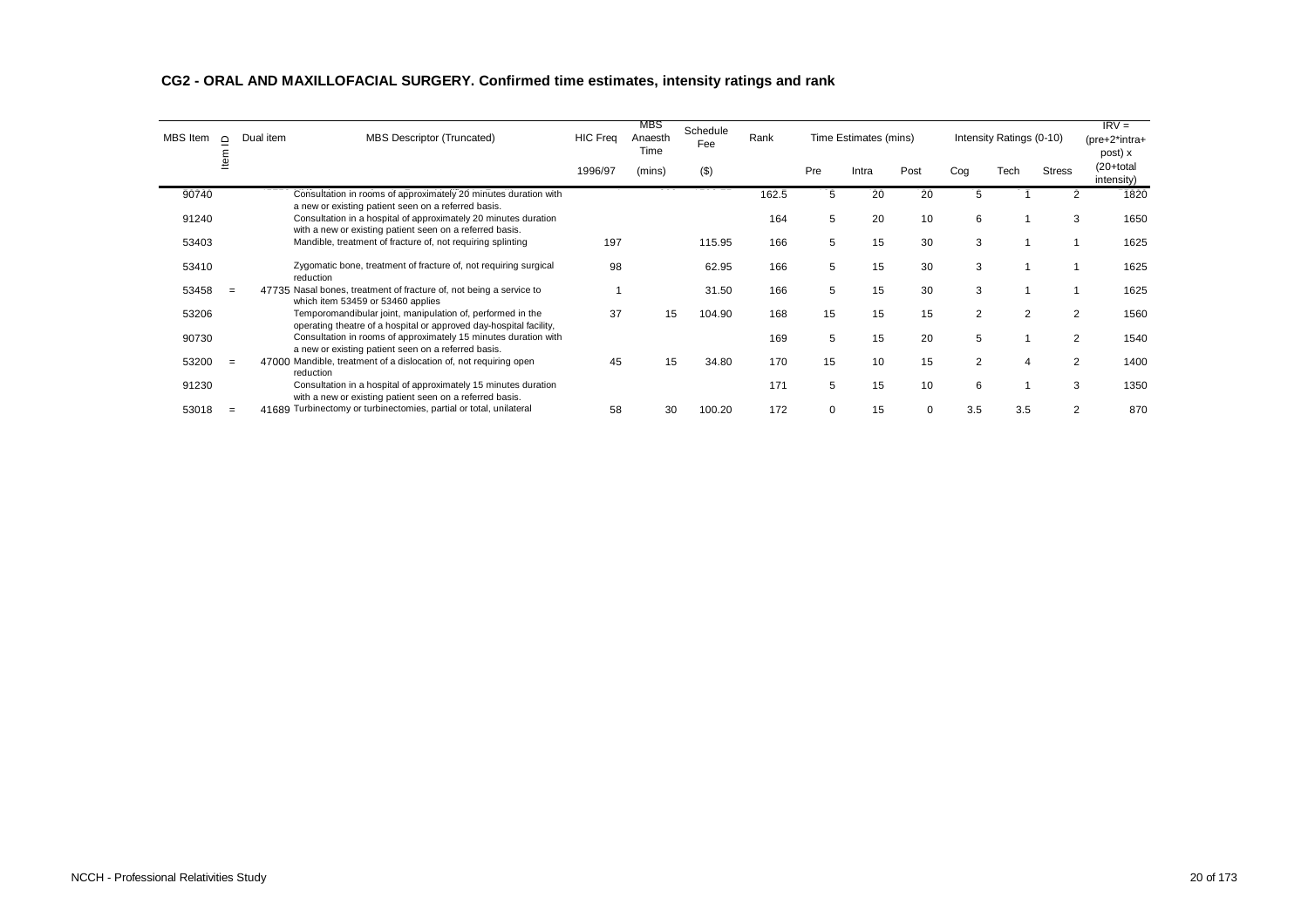| CG3 - OBSTETRICS AND GYNAECOLOGY AND IVF. Confirmed time estimates, intensity ratings and rank |  |  |
|------------------------------------------------------------------------------------------------|--|--|
|------------------------------------------------------------------------------------------------|--|--|

| <b>MBS</b> Item | <b>MBS Descriptor (Truncated)</b>                                                                                                                    | <b>HIC Freq</b> | MBS<br>Anaesth<br>Time | Schedule<br>Fee | Rank |     | Time Estimates (mins) |      |      | Intensity Ratings (0-10) |               | $IRV = (pre +$<br>$2intra + post$<br>$(1.25 + \text{cog})$ |
|-----------------|------------------------------------------------------------------------------------------------------------------------------------------------------|-----------------|------------------------|-----------------|------|-----|-----------------------|------|------|--------------------------|---------------|------------------------------------------------------------|
|                 |                                                                                                                                                      | 1996/97         | (mins)                 | $($ \$)         |      | Pre | Intra                 | Post | Cog  | Tech                     | <b>Stress</b> | $+1.5$ Tech $+$<br>Stress)                                 |
|                 | 35664 Radical hysterectomy with radical excision of pelvic lymph glands<br>(with or without excision of uterine adnexae) for proven malignancy       | 247             | 180                    | 1066.25         |      | 23  | 160                   | 33   | 10.0 | 10.0                     | 10.0          | 13630                                                      |
|                 | 35670 Hysterectomy, abdominal, with radical excision of pelvic lymph<br>glands, with or without removal of uterine adnexae (Assist.)                 | 136             | 150                    | 746.20          | 2    | 24  | 138                   | 34   | 10.0 | 9.5                      | 10.0          | 11857                                                      |
|                 | 35720 Radical or debulking operation for advanced gynaecological<br>malignancy, with or without omentectomy (Assist.)                                | 321             | 165                    | 495.30          | 3    | 24  | 135                   | 33   | 10.0 | 10.0                     | 9.5           | 11690                                                      |
|                 | 35667 Radical hysterectomy without gland dissection (with or without<br>excision of uterine adnexae) for proven malignancy including                 | 230             | 165                    | 906.25          | 4    | 23  | 132                   | 30   | 10.0 | 9.5                      | 9.5           | 11095                                                      |
|                 | 13200 Assisted reproductive services (such as in vitro fertilisation, gamete<br>intra-fallopian transfer or similar procedures) involving the use of | 12958           |                        | 1,467.95        | 5    | 20  | 140                   | 30   | 9.0  | 9.0                      | 9.0           | 10808                                                      |
|                 | 35753 Laparoscopically assisted hysterectomy, with salpingectomy,<br>oophorectomy or excision of ovarian cyst, one or both sides,                    | 68              | 195                    | 637.10          | 6    | 26  | 132                   | 18   | 9.5  | 9.5                      | 9.5           | 10626                                                      |
|                 | 35750 Laparoscopically assisted hysterectomy, including any associated<br>laparoscopy (Assist.)                                                      | 92              | 180                    | 576.15          | 7.5  | 26  | 129                   | 20   | 9.5  | 9.0                      | 10.0          | 10412                                                      |
|                 | 35756 Laparoscopically assisted hysterectomy, when procedure is<br>completed by open hysterectomy, including any associated                          | 6               | 150                    | 576.15          | 7.5  | 26  | 129                   | 20   | 9.5  | 9.0                      | 10.0          | 10412                                                      |
|                 | 35723 Retro-peritoneal lymph node biopsies from above the level of the<br>aortic bifurcation, for staging or restaging of gynaecological             | 218             | 195                    | 354.70          | 9    | 26  | 123                   | 32   | 9.5  | 9.0                      | 9.0           | 10108                                                      |
|                 | 35561 Vaginectomy, radical, for proven invasive malignancy - 1 surgeon<br>(Assist.)                                                                  | 26              | 300                    | 1012.95         | 10   | 19  | 150                   | 25   | 8.0  | 8.0                      | 8.0           | 10062                                                      |
|                 | 35661 Hysterectomy, abdominal, requiring extensive retroperitoneal<br>dissection with or without exposure of 1 or both ureters, for the              | 1626            | 120                    | 639.75          | 11   | 20  | 112                   | 26   | 9.5  | 9.0                      | 9.5           | 9113                                                       |
|                 | 35726 Infra-colic omentectomy with multiple peritoneal biopsies for staging<br>or restaging of gynaecological malignancy (Assist.)                   | 334             | 150                    | 354.70          | 12   | 26  | 102                   | 28   | 9.0  | 9.0                      | 9.0           | 8450                                                       |
|                 | 35697 Microsurgical tuboplasty (salpingostomy, salpingolysis or tubal<br>implantation into uterus), unilateral or bilateral, 1 or more procedures    | 129             | 150                    | 694.75          | 13   | 23  | 100                   | 18   | 8.5  | 9.0                      | 9.0           | 7772                                                       |
|                 | 16519 Management of labour and delivery by any means (including<br>Caesarean section) including post-partum care for 5 days                          | 79642           |                        | 391.95          | 14   | 32  | 79                    | 32   | 9.0  | 9.5                      | 8.5           | 7326                                                       |
|                 | 35562 Vaginectomy, radical, for proven invasive malignancy, conjoint<br>surgery - abdominal surgeon (including aftercare) (Assist.)                  | $\mathbf{1}$    | 300                    | 831.65          | 15   | 19  | 100                   | 25   | 8.0  | 8.0                      | 8.0           | 7137                                                       |
|                 | 16520 Caesarean section and post-operative care for 7 days where the<br>patient's care has been transferred by another medical practitioner          | 959             |                        | 458.00          | 16   | 31  | 75                    | 39   | 9.0  | 9.0                      | 8.5           | 7095                                                       |
|                 | 35700 Fallopian tubes, unilateral microsurgical anastomosis of, using<br>operating microscope, for other than reversal of previous sterilisation     | 492             | 165                    | 536.05          | 17   | 17  | 104                   | 20   | 7.5  | 8.0                      | 8.0           | 7044                                                       |
|                 | 36615 Ureterolysis, with or without repositioning of ureter, for<br>retroperitoneal fibrosis, ovarian vein syndrome or similar condition             | 742             | 105                    | 544.40          | 18   | 23  | 92                    | 21   | 8.5  | 8.5                      | 8.0           | 6954                                                       |
|                 | 35653 Hysterectomy, abdominal, sub total or total, with or without removal<br>of uterine adnexae (Assist.)                                           | 7633            | 90                     | 495.40          | 19.5 | 21  | 82                    | 29   | 9.0  | 8.5                      | 8.5           | 6741                                                       |
|                 | 35673 Hysterectomy, vaginal, (with or without uterine curettage) with<br>salpingectomy, oophorectomy or excision of ovarian cyst, 1 or more,         | 648             | 90                     | 556.40          | 19.5 | 21  | 82                    | 29   | 9.0  | 8.5                      | 8.5           | 6741                                                       |
|                 | 35548 Vulvectomy, radical, for malignancy (Assist.)                                                                                                  | 55              | 195                    | 612.45          | 21   | 23  | 88                    | 26   | 8.0  | 8.0                      | 8.0           | 6581                                                       |
|                 | 16515 Management of vaginal delivery as an independent procedure where<br>the patient's care has been transferred by another medical                 | 236             |                        | 254.45          | 22   | 34  | 76                    | 30   | 9.0  | 8.0                      | 8.0           | 6534                                                       |
|                 | 35649 Hysterotomy or uterine myomectomy, abdominal (Assist.)                                                                                         | 657             | 90                     | 393.55          | 23.5 | 19  | 88                    | 25   | 8.0  | 8.0                      | 8.0           | 6435                                                       |
|                 | 35694 Tuboplasty (salpingostomy, salpingolysis or tubal implantation into<br>uterus), unilateral or bilateral, 1 or more procedures (Assist.)        | 196             | 90                     | 468.20          | 23.5 | 19  | 88                    | 25   | 8.0  | 8.0                      | 8.0           | 6435                                                       |
|                 | 13203 Ovulation monitoring services, for superovulated treatment cycles of<br>less than 9 days duration and artificial insemination - including      | 13610           |                        | 366.95          | 25   | 20  | 83                    | 20   | 8.5  | 8.0                      | 8.0           | 6129                                                       |
|                 | 13206 Assisted reproductive services (such as in vitro fertilisation, gamete<br>intra-fallopian transfer or similar procedures), using unstimulated  | 919             |                        | 629.10          | 26   | 18  | 84                    | 19   | 8.5  | 8.0                      | 8.0           | 6099                                                       |
|                 | 35658 Uterus (at least equivalent in size to a 10 week gravid uterus),<br>debulking of, prior to vaginal removal at hysterectomy (Assist.)           | 701             | 75                     | 305.40          | 27   | 21  | 75                    | 20   | 8.5  | 8.0                      | 8.0           | 5682                                                       |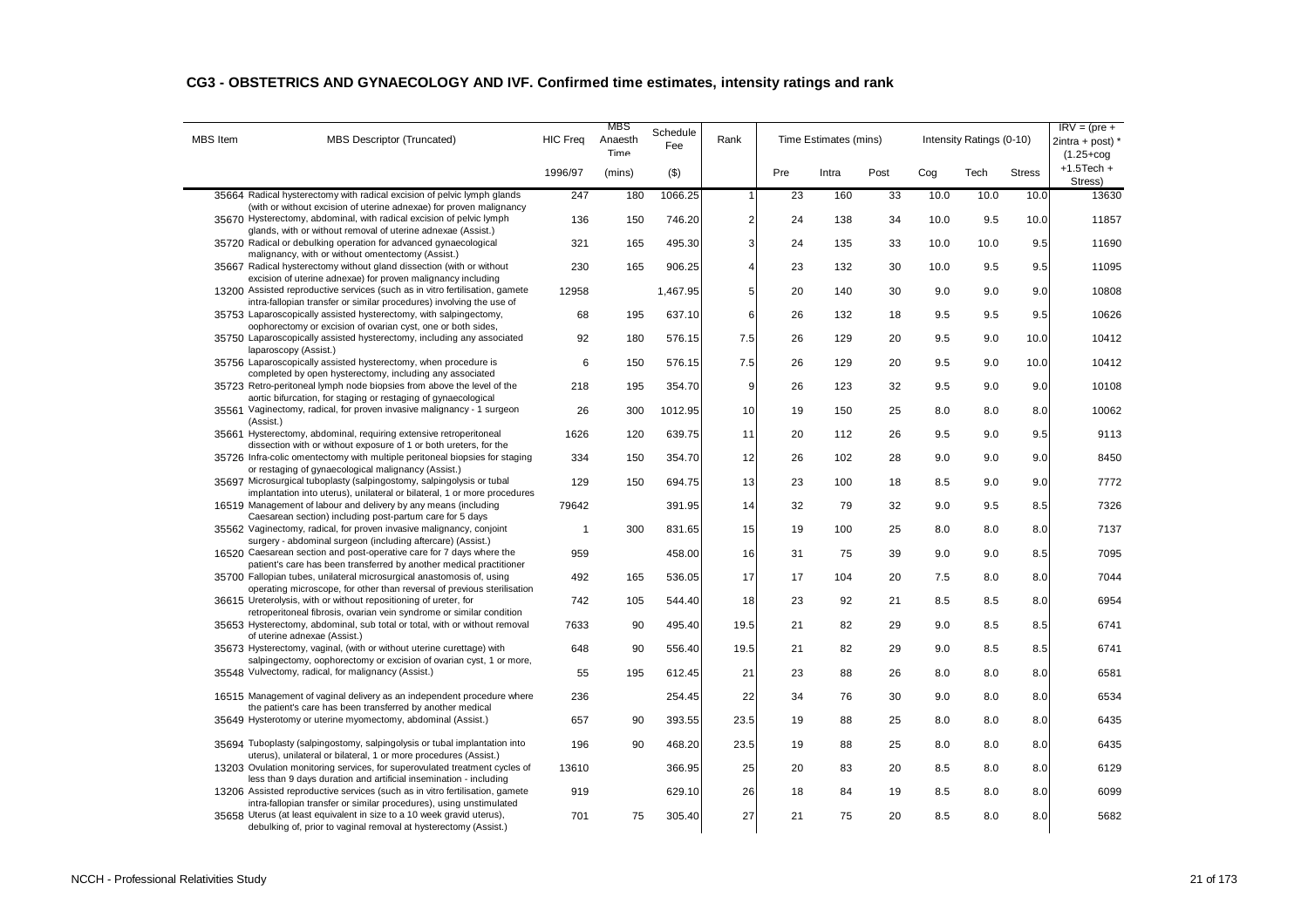| CG3 - OBSTETRICS AND GYNAECOLOGY AND IVF. Confirmed time estimates, intensity ratings and rank |  |  |  |
|------------------------------------------------------------------------------------------------|--|--|--|
|------------------------------------------------------------------------------------------------|--|--|--|

| <b>MBS</b> Item<br><b>MBS Descriptor (Truncated)</b>                                                                                                                                                    | <b>HIC Freq</b> | MBS<br>Anaesth<br>Time | Schedule<br>Fee | Rank |     | Time Estimates (mins) |      |     | Intensity Ratings (0-10) |               | $IRV = (pre +$<br>$2intra + post$<br>$(1.25 + \text{cog})$ |
|---------------------------------------------------------------------------------------------------------------------------------------------------------------------------------------------------------|-----------------|------------------------|-----------------|------|-----|-----------------------|------|-----|--------------------------|---------------|------------------------------------------------------------|
|                                                                                                                                                                                                         | 1996/97         | (mins)                 | $($ \$)         |      | Pre | Intra                 | Post | Cog | Tech                     | <b>Stress</b> | $+1.5$ Tech $+$<br>Stress)                                 |
| 35602 Stress incontinence, combined synchronous abdomino-vaginal<br>operation for; abdominal procedure (including after-care) (Assist.)                                                                 | 603             | 120                    | 495.30          | 28   | 21  | 80                    | 20   | 7.0 | 8.0                      | 8.0           | 5678                                                       |
| 37044 Bladder stress incontinence, suprapubic procedure for, not being a<br>service to which item 35599 applies (Assist.)                                                                               | 2489            | 75                     | 508.00          | 29   | 20  | 70                    | 23   | 8.0 | 7.5                      | 8.0           | 5216                                                       |
| 35657 Hysterectomy, vaginal, with or without uterine curettage, not being a<br>service to which item 35673 applies (Assist.)                                                                            | 6091            | 90                     | 495.40          | 30   | 17  | 66                    | 28   | 8.0 | 8.0                      | 8.0           | 5177                                                       |
| 35565 Vaginal reconstruction for congenital absence, gynatresia or<br>urogenital sinus (Assist.)                                                                                                        | 34              | 210                    | 502.15          | 31.5 | 17  | 67                    | 28   | 7.5 | 8.0                      | 8.0           | 5146                                                       |
| 35638 Complicated operative laparoscopy, including use of laser when<br>required, for 1 or more of the following procedures; oophorectomy,                                                              | 6260            | 120                    | 522.50          | 31.5 | 17  | 67                    | 28   | 7.5 | 8.0                      | 8.0           | 5146                                                       |
| 35623 Hysteroscopic resection of myoma or uterine septum followed by<br>endometrial ablation by laser or diathermy                                                                                      | 559             | 150                    | 601.50          | 33   | 19  | 70                    | 16   | 7.5 | 8.0                      | 7.5           | 4944                                                       |
| 16525 Management of second trimester labour, with or without induction,                                                                                                                                 | 655             |                        | 217.10          | 34.5 | 18  | 75                    | 23   | 7.0 | 7.0                      | 7.0           | 4918                                                       |
| for intrauterine foetal death, gross foetal abnormality or life<br>35590 Operation involving abdominal approach for repair of enterocele or                                                             | 428             | 90                     | 393.55          | 34.5 | 18  | 75                    | 23   | 7.0 | 7.0                      | 7.0           | 4918                                                       |
| suspension of vaginal vault or enterocele and suspension of vaginal<br>16627 Foeto-amniotic shunt, insertion of, into foetal fluid filled cavity,                                                       | 0               |                        | 447.15          | 36   | 20  | 90                    | 15   | 6.0 | 6.0                      | 6.0           | 4784                                                       |
| including neuromuscular blockade and amniocentesis<br>35567 Vaginal repair including 1 or more of anterior, posterior or enterocele                                                                     | 950             | 150                    | 515.45          | 37   | 18  | 67                    | 22   | 7.0 | 7.5                      | 7.5           | 4698                                                       |
| repair, with sacrospinous colpopexy (Assist.)<br>35599 Stress incontinence, sling operation for (Assist.)                                                                                               | 617             | 120                    | 495.30          | 38   | 20  | 63                    | 19   | 7.5 | 7.5                      | 8.0           | 4620                                                       |
| 35678 Ectopic pregnancy, laparoscopic removal of (Assist.)                                                                                                                                              | 471             | 90                     | 474.50          | 39   | 20  | 63                    | 21   | 7.5 | 7.5                      | 7.5           | 4593                                                       |
| 35560 Vagina, partial or complete removal of (Assist.)                                                                                                                                                  | 109             | 120                    | 502.15          | 40   | 18  | 65                    | 22   | 7.0 | 7.5                      | 7.5           | 4590                                                       |
| 35012 Sacral or pre-sacral sympathectomy (Assist.)                                                                                                                                                      | 8               | 90                     | 519.05          | 41.5 | 19  | 63                    | 20   | 7.0 | 7.5                      | 8.0           | 4538                                                       |
| 35536 Vulva, wide local excision of suspected malignancy or                                                                                                                                             | 259             | 90                     | 255.85          | 41.5 | 19  | 63                    | 20   | 7.0 | 7.5                      | 8.0           | 4538                                                       |
| hemivulvectomy, 1 or both procedures (Assist.)<br>13212 Oocyte retrieval by any means including laparoscopy or ultrasound-                                                                              | 13095           | 45                     | 267.35          | 43   | 19  | 60                    | 25   | 7.0 | 7.5                      | 7.5           | 4428                                                       |
| guided ova flushing, for the purposes of assisted reproductive<br>16609 Foetal intravascular blood transfusion, using blood already collected,                                                          | 47              |                        | 364.15          | 44   | 16  | 100                   | 18   | 5.0 | 5.0                      | 5.0           | 4388                                                       |
| including neuromuscular blockade, amniocentesis and foetal blood<br>35612 Cervix, residual stump, removal of, by abdominal approach (Assist.)                                                           | $\mathbf{1}$    | 75                     | 371.55          | 45   | 19  | 60                    | 20   | 7.0 | 7.5                      | 8.0           | 4373                                                       |
| 35593 Vaginal repair of enterocele with or without repair of rectocele, not                                                                                                                             | 319             | 75                     | 393.55          | 46   | 19  | 62                    | 21   | 7.0 | 7.5                      | 7.0           | 4346                                                       |
| being a service associated with a service to which item 35575,<br>35710 Falloposcopy, unilateral or bilateral, including hysteroscopy and                                                               | 28              | 90                     | 340.20          | 47   | 20  | 62                    | 23   | 7.0 | 7.0                      | 7.0           | 4300                                                       |
| tubal catheterization (Assist.)<br>35530 Clitoris, amputation of, where medically indicated (Assist.)                                                                                                   | $\mathbf{1}$    | 60                     | 198.15          | 49   | 19  | 62                    | 15   | 7.0 | 7.5                      | 7.5           | 4266                                                       |
| 35680 Bicornuate uterus, plastic reconstruction for (Assist.)                                                                                                                                           | 11              | 120                    | 427.45          | 49   | 19  | 62                    | 15   | 7.0 | 7.5                      | 7.5           | 4266                                                       |
| 35729 Ovarian transposition out of the pelvis, in conjunction with radical                                                                                                                              | 30              | 180                    | 159.95          | 49   | 19  | 62                    | 15   | 7.0 | 7.5                      | 7.5           | 4266                                                       |
| hysterectomy for invasive malignancy<br>35564 Vaginectomy, radical, for proven invasive malignancy, conjoint                                                                                            | 5               |                        | 383.90          | 51   | 19  | 50                    | 25   | 8.0 | 8.0                      | 8.0           | 4212                                                       |
| surgery - perineal surgeon (Assist.)<br>35600 Stress incontinence, vaginal procedure for (Assist.)                                                                                                      | 23              | 90                     | 384.50          | 52   | 18  | 60                    | 23   | 7.0 | 7.0                      | 7.0           | 4146                                                       |
| 13218 Preparation and transfer of frozen or donated embryos or both ova                                                                                                                                 | 7248            | 45                     | 629.10          | 54   | 18  | 59                    | 21   | 7.0 | 7.0                      | 7.5           | 4121                                                       |
| and sperm, to the female reproductive system, by any means and<br>35713 Laparotomy, involving oophorectomy, salpingectomy, salpingo-<br>oophorectomy, removal of ovarian, parovarian, fimbrial or broad | 1930            | 75                     | 332.50          | 54   | 18  | 59                    | 21   | 7.0 | 7.0                      | 7.5           | 4121                                                       |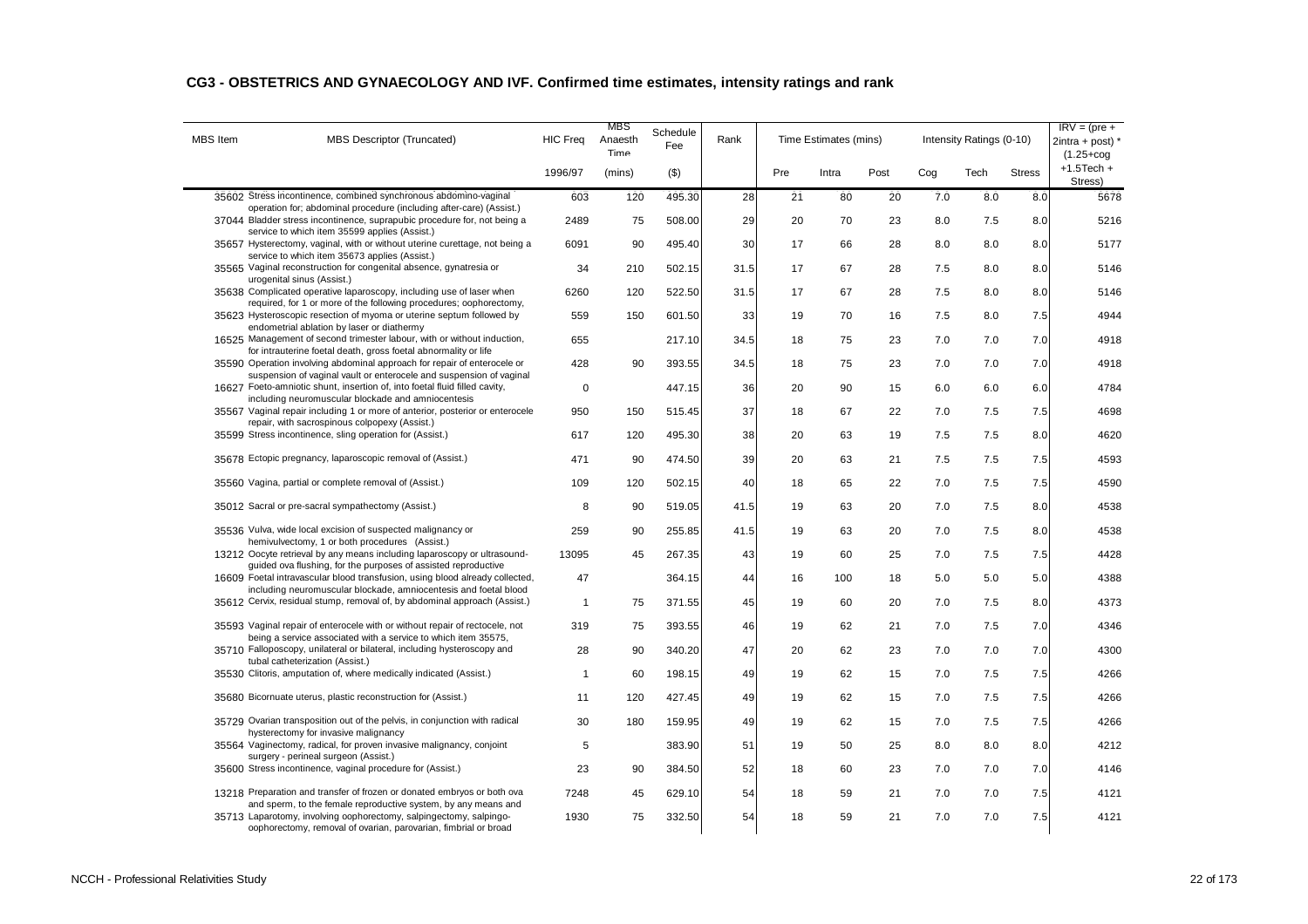| <b>MBS</b> Item | <b>MBS Descriptor (Truncated)</b>                                                                                                                     | <b>HIC Freq</b> | MBS<br>Anaesth<br>Time | Schedule<br>Fee | Rank |     | Time Estimates (mins) |                |     | Intensity Ratings (0-10) |               | $IRV = (pre +$<br>$2intra + post$<br>$(1.25 + \text{cog})$ |
|-----------------|-------------------------------------------------------------------------------------------------------------------------------------------------------|-----------------|------------------------|-----------------|------|-----|-----------------------|----------------|-----|--------------------------|---------------|------------------------------------------------------------|
|                 |                                                                                                                                                       | 1996/97         | (mins)                 | (3)             |      | Pre | Intra                 | Post           | Cog | Tech                     | <b>Stress</b> | $+1.5$ Tech $+$<br>Stress)                                 |
|                 | 35717 Laparotomy, involving oophorectomy, salpingectomy, salpingo-<br>oophorectomy, removal of ovarian, parovarian, fimbrial or broad                 | 1356            | 90                     | 400.35          | 54   | 18  | 59                    | 21             | 7.0 | 7.0                      | 7.5           | 4121                                                       |
|                 | 16570 Acute inversion of the uterus, vaginal correction of, as an<br>independent procedure                                                            | 11              |                        | 305.40          | 56   | 19  | 59                    | 15             | 7.0 | 7.5                      | 7.5           | 4104                                                       |
|                 | 35584 Donald-Fothergill or Manchester operation for genital prolapse<br>(Assist.)                                                                     | 361             | 75                     | 495.30          | 57   | 18  | 59                    | 22             | 7.0 | 7.0                      | 7.0           | 4069                                                       |
|                 | 35580 Anterior vaginal repair and posterior vaginal repair (involving repair of<br>rectocele or enterocele or both) not being a service to which item | 4943            | 75                     | 393.55          | 58   | 17  | 60                    | 23             | 6.5 | 7.0                      | 6.5           | 3960                                                       |
|                 | 16567 Management of postpartum haemorrhage by special measures such<br>as packing of uterus, as an independent procedure                              | 137             |                        | 234.15          | 59   | 23  | 52                    | 19             | 8.0 | 6.0                      | 8.0           | 3833                                                       |
|                 | 35605 Stress incontinence, combined synchronous abdomino-vaginal<br>operation for; vaginal procedure (including after-care) (Assist.)                 | 244             |                        | 268.70          | 60   | 20  | 59                    | 18             | 6.5 | 6.5                      | 7.0           | 3822                                                       |
|                 | 32131 Rectocele, perineal repair of (Assist.)                                                                                                         | 196             | 90                     | 391.80          | 61   | 17  | 55                    | 25             | 7.0 | 6.0                      | 7.0           | 3686                                                       |
|                 | 35636 Hysteroscopy, and laparoscopy where performed, under general                                                                                    | 423             | 90                     | 318.00          | 62   | 18  | 56                    | 18             | 7.0 | 6.0                      | 7.5           | 3663                                                       |
|                 | anaesthesia involving either myomectomy or resection of uterine<br>35677 Ectopic pregnancy, removal of (Assist.)                                      | 308             | 75                     | 393.55          | 63   | 21  | 50                    | 23             | 7.5 | 6.0                      | 7.5           | 3636                                                       |
|                 | 16573 Third degree tear, involving anal sphincter muscles and rectal                                                                                  | 146             |                        | 190.80          | 64   | 20  | 53                    | 18             | 7.0 | 6.5                      | 7.0           | 3600                                                       |
|                 | mucosa, repair of, as an independent procedure<br>35613 Cervix, residual stump, removal of, by vaginal approach (Assist.)                             | $\mathbf 0$     | 75                     | 297.25          | 65   | 19  | 45                    | 20             | 7.0 | 7.5                      | 8.0           | 3548                                                       |
|                 | 35637 Laparoscopy, involving puncture of cysts, diathermy of                                                                                          | 16734           | 45                     | 298.60          | 66.5 | 16  | 50                    | 23             | 7.0 | 6.0                      | 7.0           | 3371                                                       |
|                 | endometriosis, ventrosuspension, division of adhesions or similar<br>35687 Sterilisation by transection or resection of fallopian tubes, via          | 642             | 30                     | 238.80          | 66.5 | 16  | 50                    | 23             | 7.0 | 6.0                      | 7.0           | 3371                                                       |
|                 | abdominal or vaginal routes or via laparoscopy using diathermy or<br>16612 Foetal intraperitoneal blood transfusion, using blood already              | 3               |                        | 286.60          | 68   | 15  | 60                    | 15             | 6.0 | 6.0                      | 6.0           | 3338                                                       |
|                 | collected, including neuromuscular blockade, amniocentesis and<br>13292 Semen, collection of, from a patient with spinal injuries or medically        | $\mathbf 0$     | 60                     | 300.00          | 70   | 17  | 47                    | 25             | 7.0 | 6.0                      | 7.0           | 3298                                                       |
|                 | induced impotence, for the purposes of analysis, storage or assisted<br>35566 Vaginal septum, excision of, for correction of double vagina (Assist.)  | 34              | 120                    | 291.75          | 70   | 18  | 49                    | 20             | 7.0 | 6.0                      | 7.0           | 3298                                                       |
|                 | 35576 Anterior vaginal repair or posterior vaginal repair (involving repair of                                                                        | 3772            | 60                     | 312.10          | 70   | 17  | 47                    | 25             | 7.0 | 6.0                      | 7.0           | 3298                                                       |
|                 | rectocele or enterocele or both) not being a service to which item<br>35533 Vulvoplasty or labioplasty, where medically indicated, not being a        | 351             | 90                     | 256.90          | 72   | 17  | 50                    | 19             | 6.5 | 6.5                      | 6.5           | 3264                                                       |
|                 | service associated with a service to which item 35536 applies<br>35688 Sterilisation by transection or resection of fallopian tubes, via              | 6767            | 30                     | 291.75          | 73   | 16  | 46                    | 23             | 7.0 | 6.0                      | 7.0           | 3177                                                       |
|                 | abdominal or vaginal routes or via laparoscopy using diathermy or<br>35587 Urethrocele, operation for                                                 | 704             | 75                     | 128.95          | 74   | 16  | 46                    | 24             | 7.0 | 6.0                      | 6.5           | 3135                                                       |
|                 | 16564 Evacuation of retained products of conception (placenta,                                                                                        | 906             |                        | 160.10          | 75   | 21  | 35                    | 22             | 7.0 | 7.0                      | 8.5           | 3079                                                       |
|                 | membranes or mole) as a complication of confinement, with or<br>16636 Procedure on multiple pregnancies relating to items 16600, 16603,               | 132             |                        | 83.30           | 76   | 17  | 46                    | $\overline{7}$ | 7.0 | 7.0                      | 7.0           | 2987                                                       |
|                 | 16618, 16621 and 16624<br>35622 Endometrium, endoscopic ablation of, by laser or diathermy, for                                                       | 2010            | 90                     | 442.45          | 77   | 18  | 42                    | 18             | 7.0 | 6.0                      | 7.5           | 2970                                                       |
|                 | chronic refractory menorrhagia including any hysteroscopy<br>16624 Foetal fluid filled cavity, drainage of                                            | 20              |                        | 219.60          | 78   | 10  | 45                    | 15             | 6.0 | 7.5                      | 6.5           | 2875                                                       |
|                 | 16511 Cervix, purse string ligation of                                                                                                                | 419             | 30                     | 161.45          | 79   | 16  | 29                    | 23             | 8.0 | 8.0                      | 8.0           | 2837                                                       |
|                 | 35684 Uterus, suspension or fixation of, as an independent procedure                                                                                  | 44              | 60                     | 346.00          | 80   | 17  | 42                    | $\overline{7}$ | 7.0 | 7.0                      | 7.0           | 2781                                                       |
|                 | (Assist.)<br>16618 Amniocentesis, therapeutic, when indicated because of                                                                              | 50              |                        | 152.55          | 81.5 | 10  | 60                    | 12             | 5.0 | 5.0                      | 5.0           | 2663                                                       |

#### **CG3 - OBSTETRICS AND GYNAECOLOGY AND IVF. Confirmed time estimates, intensity ratings and rank**

polyhydramnios with at least 500ml being aspirated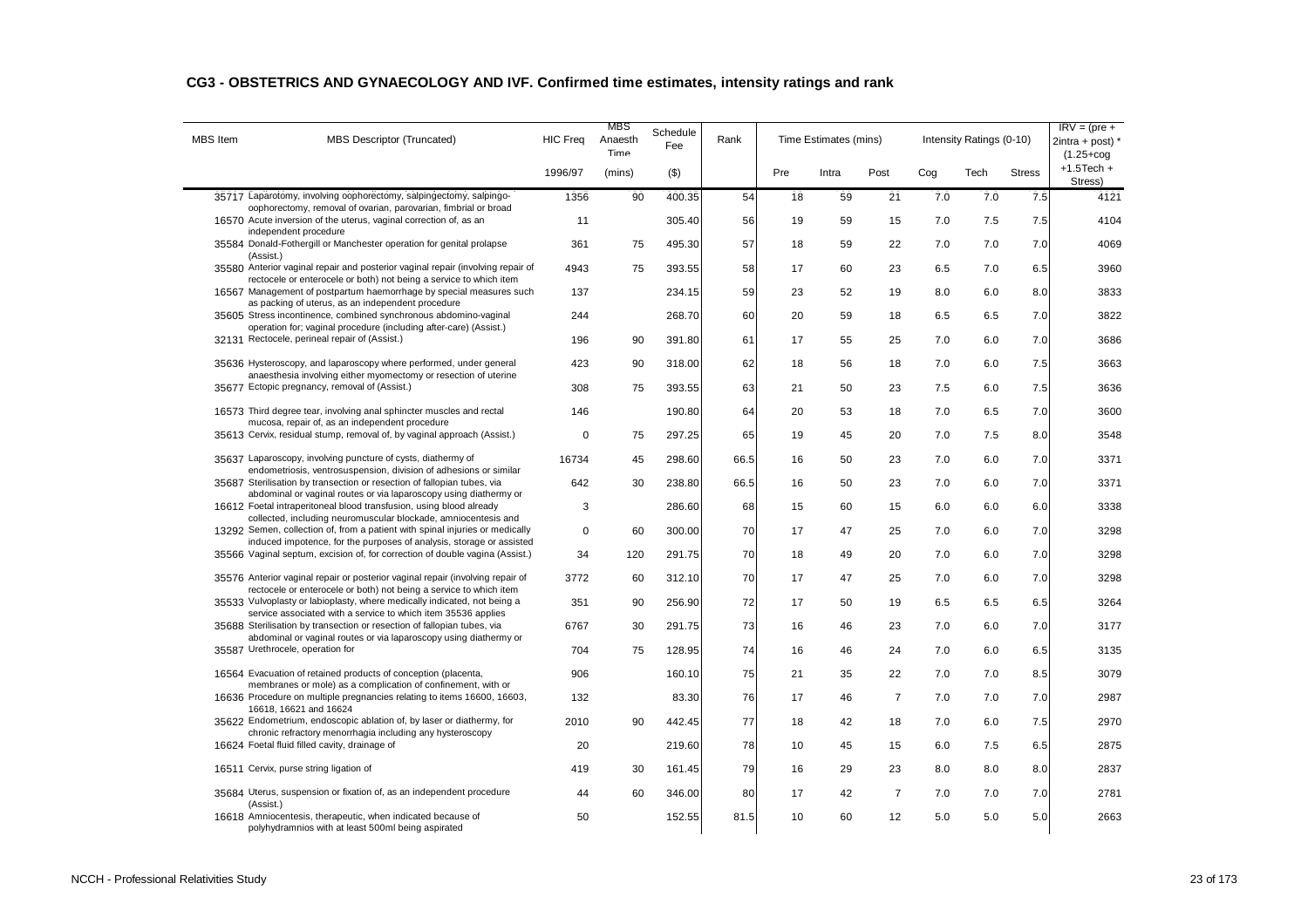| <b>MBS</b> Item | MBS Descriptor (Truncated)                                                                                                                        | <b>HIC Freq</b> | MBS<br>Anaesth<br>Time | Schedule<br>Fee | Rank  |     | Time Estimates (mins) |                |     | Intensity Ratings (0-10) |               | $IRV = (pre +$<br>$2intra + post$<br>$(1.25 + \text{cog})$ |
|-----------------|---------------------------------------------------------------------------------------------------------------------------------------------------|-----------------|------------------------|-----------------|-------|-----|-----------------------|----------------|-----|--------------------------|---------------|------------------------------------------------------------|
|                 |                                                                                                                                                   | 1996/97         | (mins)                 | $($ \$)         |       | Pre | Intra                 | Post           | Cog | Tech                     | <b>Stress</b> | $+1.5$ Tech $+$<br>Stress)                                 |
|                 | 16621 Amnioinfusion, for diagnostic or therapeutic purposes in the<br>presence of severe oligohydramnios                                          | 3               |                        | 152.55          | 81.5  | 10  | 60                    | 12             | 5.0 | 5.0                      | 5.0           | 2663                                                       |
|                 | 30000 Operative procedure on tissue, organ or region (not being a service<br>to which another item in this Group applies), including any          | 5265            |                        | 357.89          | 83    | 18  | 39                    | 17             | 6.5 | 6.5                      | 6.0           | 2656                                                       |
|                 | 13209 Planning and management of a referred patient by a specialist for                                                                           | 32033           |                        | 62.85           | 84    | 17  | 39                    | $\overline{7}$ | 7.0 | 7.0                      | 7.0           | 2627                                                       |
|                 | the purpose of treatment by assisted reproductive technologies<br>16606 Foetal blood sampling, using interventional techniques from               | 101             |                        | 178.55          | 85    | 21  | 35                    | 15             | 7.0 | 6.0                      | 7.5           | 2624                                                       |
|                 | umbilical cord or foetus, including foetal neuromuscular blockade<br>16633 Procedure on multiple pregnancies relating to items 16606, 16609,      | 1               |                        | 267.85          | 86    | 15  | 45                    | 10             | 6.0 | 6.0                      | 6.0           | 2559                                                       |
|                 | 16612, 16615 and 16627<br>35633 Hysteroscopy with uterine adhesiolysis or polypectomy or tubal                                                    | 3510            | 45                     | 160.10          | 87    | 17  | 31                    | 13             | 6.5 | 7.0                      | 7.0           | 2323                                                       |
|                 | catheterisation or removal of IUD which cannot be removed by other<br>35508 Vulval or vaginal warts, removal of under general anaesthesia, or     | 66              | 75                     | 188.70          | 88    | 15  | 45                    | 11             | 6.0 | 5.0                      | 5.0           | 2291                                                       |
|                 | under regional or field nerve block (excluding pudendal block)<br>35569 Plastic repair to enlarge vaginal orifice                                 | 623             | 30                     | 118.05          | 89.5  | 15  | 32                    | 22             | 6.0 | 6.0                      | 6.0           | 2247                                                       |
|                 | 35674 Ultrasound guided needling and injection of ectopic pregnancy                                                                               | 5               |                        | 152.55          | 89.5  | 14  | 35                    | 17             | 6.0 | 6.0                      | 6.0           | 2247                                                       |
|                 | 30390 Laparoscopy, diagnostic                                                                                                                     | 10131           | 45                     | 161.45          | 91    | 17  | 32                    | 14             | 6.0 | 6.5                      | 6.0           | 2185                                                       |
|                 | 16571 Cervix, repair of extensive laceration or lacerations                                                                                       | 18              |                        | 234.15          | 92    | 17  | 31                    | 17             | 6.5 | 6.0                      | 6.0           | 2184                                                       |
|                 | 13215 Transfer of embryos or both ova and sperm to the female                                                                                     | 11311           | 45                     | 83.90           | 93.5  | 15  | 32                    | 15             | 6.0 | 6.0                      | 5.5           | 2045                                                       |
|                 | reproductive system, by any means but excluding artificial<br>13290 Semen, collection of, from a patient with spinal injuries or medically        | 1               |                        | 150.00          | 93.5  | 15  | 32                    | 15             | 6.0 | 6.0                      | 5.5           | 2045                                                       |
|                 | induced impotence, for the purposes of analysis, storage or assisted<br>16615 Foetal intraperitoneal blood transfusion, using blood already       | 1               |                        | 152.55          | 95    | 15  | 30                    | 15             | 6.0 | 6.0                      | 6.0           | 2003                                                       |
|                 | collected, including neuromuscular blockade, amniocentesis and<br>91261 Consultation in a hospital of approximately 45 minutes duration with      |                 |                        |                 | 96.5  | 5   | 45                    | 10             | 5.5 | 4.5                      | 5.5           | 1995                                                       |
|                 | a new patient seen on a referred basis.<br>91262 Consultation in a hospital of approximately 45 minutes duration with                             |                 |                        |                 | 96.5  | 5   | 45                    | 10             | 5.5 | 4.5                      | 5.5           | 1995                                                       |
|                 | an existing patient seen on a referred basis.<br>35518 Ovarian cyst aspiration, for cysts of at least 4cm in diameter in                          | 400             | 45                     | 152.55          | 98.5  | 17  | 25                    | 15             | 6.0 | 6.0                      | 5.5           | 1784                                                       |
|                 | premenopausal women and at least 2cm in diameter in<br>35626 Hysteroscopy, including biopsy, performed by a specialist in the                     | 3236            |                        | 60.75           | 98.5  | 17  | 25                    | 15             | 6.0 | 6.0                      | 5.5           | 1784                                                       |
|                 | practice of his or her specialty where the patient is referred to him or<br>35542 Colposcopically directed CO=FD laser therapy for previously     | 361             | 30                     | 234.60          | 100.5 | 14  | 26                    | 16             | 5.5 | 5.0                      | 5.5           | 1620                                                       |
|                 | confirmed intraepithelial neoplastic changes of the cervix, vagina,<br>35618 Cervix, cone biopsy, amputation or repair of, not being a service to | 1653            | 30                     | 160.10          | 100.5 | 14  | 26                    | 16             | 5.5 | 5.0                      | 5.5           | 1620                                                       |
|                 | which item 35583 or 35584 applies<br>35640 Uterus, curettage of, with or without dilatation (including curettage                                  | 32196           | 30                     | 134.35          | 102.5 | 14  | 23                    | 17             | 6.0 | 5.5                      | 5.5           | 1617                                                       |
|                 | for incomplete miscarriage) under general anaesthesia or under<br>35643 Evacuation of the contents of the gravid uterus by curettage or           | 76191           |                        | 160.10          | 102.5 |     | 23                    | 17             | 6.0 | 5.5                      | 5.5           | 1617                                                       |
|                 | suction curettage not being a service to which item 35639 or 35640                                                                                |                 | 30                     |                 |       | 14  |                       |                |     |                          |               |                                                            |
|                 | 35630 Hysteroscopy, with endometrial biopsy, performed in the operating<br>theatre of a hospital or approved day- hospital facility - not being a | 23324           | 45                     | 134.35          | 104.5 | 14  | 22                    | 17             | 6.0 | 5.5                      | 5.5           | 1575                                                       |
|                 | 35639 Uterus, curettage of, with or without dilatation (including curettage<br>for incomplete miscarriage) under general anaesthesia or under     | 1973            | 30                     | 99.05           | 104.5 | 14  | 22                    | 17             | 6.0 | 5.5                      | 5.5           | 1575                                                       |
|                 | 35539 Colposcopically directed CO=FD laser therapy for previously<br>confirmed intraepithelial neoplastic changes of the cervix, vagina,          | 4838            | 30                     | 200.45          | 106   | 14  | 24                    | 16             | 5.5 | 5.0                      | 5.5           | 1541                                                       |
|                 | 35648 Cervix, large loop excision diathermy for previously confirmed<br>intraepithelial neoplastic changes of the cervix, including any local     | 834             | 30                     | 234.10          | 107   | 15  | 23                    | 13             | 6.0 | 5.0                      | 5.5           | 1499                                                       |
|                 | 35507 Vulval or vaginal warts, removal of under general anaesthesia, or<br>under regional or field nerve block (excluding pudendal block)         | 794             | 45                     | 128.15          | 108.5 | 15  | 25                    | 11             | 5.5 | 5.0                      | 5.0           | 1463                                                       |

#### **CG3 - OBSTETRICS AND GYNAECOLOGY AND IVF. Confirmed time estimates, intensity ratings and rank**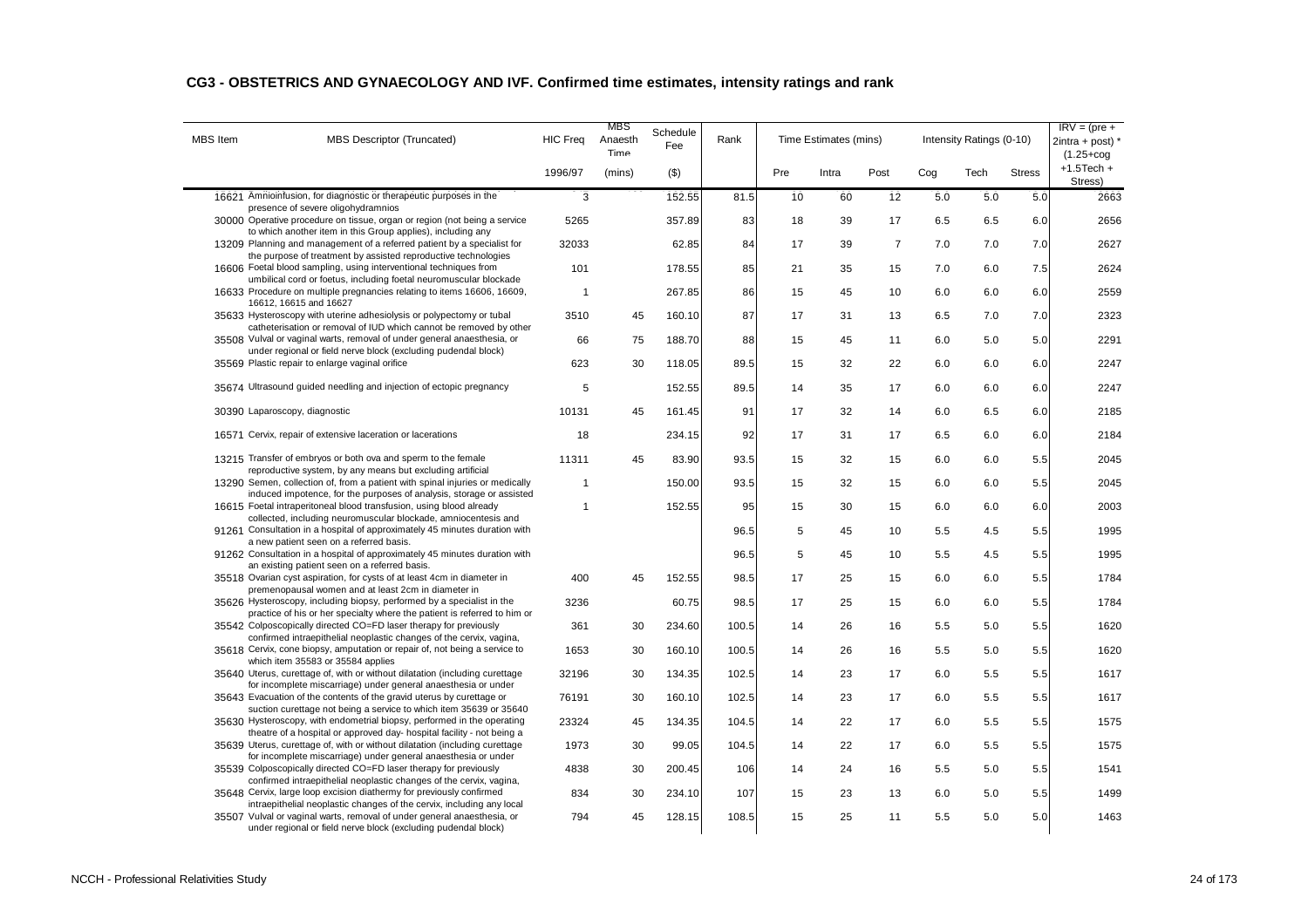| CG3 - OBSTETRICS AND GYNAECOLOGY AND IVF. Confirmed time estimates, intensity ratings and rank |  |
|------------------------------------------------------------------------------------------------|--|
|------------------------------------------------------------------------------------------------|--|

| <b>MBS</b> Item | MBS Descriptor (Truncated)                                                                                                                                                                                                      | <b>HIC Freq</b> | MBS<br>Anaesth<br>Time | Schedule<br>Fee | Rank  |     | Time Estimates (mins) |                |     | Intensity Ratings (0-10) |               | $IRV = (pre +$<br>$2intra + post$<br>$(1.25 + cog$ |
|-----------------|---------------------------------------------------------------------------------------------------------------------------------------------------------------------------------------------------------------------------------|-----------------|------------------------|-----------------|-------|-----|-----------------------|----------------|-----|--------------------------|---------------|----------------------------------------------------|
|                 |                                                                                                                                                                                                                                 | 1996/97         | (mins)                 | $($ \$)         |       | Pre | Intra                 | Post           | Cog | Tech                     | <b>Stress</b> | $+1.5$ Tech $+$<br>Stress)                         |
|                 | 35645 Cervix, electrocoagulation diathermy with colposcopy, for previously<br>confirmed intraepithelial neoplastic changes of the cervix, including                                                                             | 180             | 30                     | 234.10          | 108.5 | 15  | 25                    | 11             | 5.5 | 5.0                      | 5.0           | 1463                                               |
|                 | 35545 Colposcopically directed CO=FD laser therapy for condylomata,<br>unsuccessfully treated by other methods                                                                                                                  | 769             | 30                     | 134.85          | 110.5 | 13  | 25                    | 13             | 5.5 | 5.0                      | 4.5           | 1425                                               |
|                 | 35647 Cervix, large loop excision of transformation zone together with<br>colposcopy for previously confirmed intraepithelial neoplastic                                                                                        | 7025            | 30                     | 149.45          | 110.5 | 15  | 25                    | 11             | 5.0 | 5.0                      | 5.0           | 1425                                               |
|                 | 16603 Chorionic villus sampling, by any route                                                                                                                                                                                   | 3761            |                        | 89.55           | 113.5 | 13  | 24                    | 13             | 5.5 | 5.0                      | 4.5           | 1388                                               |
|                 | 35557 Vagina, removal of simple tumour - (including Gartner duct cyst)                                                                                                                                                          | 1205            | 30                     | 157.45          | 113.5 | 13  | 24                    | 13             | 5.5 | 5.0                      | 4.5           | 1388                                               |
|                 | 35644 Cervix, electrocoagulation diathermy with colposcopy, for previously                                                                                                                                                      | 1188            | 30                     | 149.45          | 113.5 | 13  | 24                    | 13             | 5.5 | 5.0                      | 4.5           | 1388                                               |
|                 | confirmed intraepithelial neoplastic changes of the cervix, including<br>35646 Cervix, colposcopy with radical diathermy of, with or without cervical<br>biopsy, for previously confirmed intraepithelial neoplastic changes of | 2567            | 30                     | 149.45          | 113.5 | 15  | 24                    | 11             | 5.0 | 5.0                      | 5.0           | 1388                                               |
|                 | 35691 Sterilisation by interruption of fallopian tubes when performed in<br>conjunction with Caesarean section                                                                                                                  | 999             | 15                     | 116.50          | 116   | 14  | 25                    | 12             | 5.0 | 5.0                      | 4.5           | 1387                                               |
|                 | 35513 Bartholin's cyst, excision of                                                                                                                                                                                             | 204             | 30                     | 162.85          | 117   | 14  | 24                    | 12             | 5.0 | 5.0                      | 4.5           | 1351                                               |
|                 | 35627 Hysteroscopy with dilatation of the cervix performed in the operating<br>theatre of a hospital or approved day-hospital facility - not being a                                                                            | 1796            | 45                     | 78.70           | 118   | 14  | 21                    | 14             | 5.5 | 5.0                      | 5.0           | 1348                                               |
|                 | 35517 Bartholin's cyst or gland, marsupialisation of                                                                                                                                                                            | 1038            | 30                     | 107.20          | 119.5 | 14  | 23                    | 10             | 5.0 | 5.0                      | 5.0           | 1313                                               |
|                 | 35572 Colpotomy, not being a service to which another item in this Group<br>applies                                                                                                                                             | 54              | 30                     | 90.90           | 119.5 | 13  | 22                    | 13             | 5.5 | 5.0                      | 4.5           | 1313                                               |
|                 | 90751 Consultation in rooms of approximately 30 minutes duration with a<br>new patient seen on a referred basis.                                                                                                                |                 |                        |                 | 121.5 | 5   | 30                    | 10             | 5.0 | 4.0                      | 5.0           | 1294                                               |
|                 | 90752 Consultation in rooms of approximately 30 minutes duration with an<br>existing patient seen on a referred basis.                                                                                                          |                 |                        |                 | 121.5 | 5   | 30                    | 10             | 5.0 | 4.0                      | 5.0           | 1294                                               |
|                 | 35608 Cervix, cauterisation (other than by chemical means), ionisation,<br>diathermy or biopsy of, with or without dilatation of cervix                                                                                         | 41896           | 30                     | 46.95           | 123   | 15  | 21                    | 17             | 5.0 | 4.5                      | 4.0           | 1258                                               |
|                 | 35620 Endometrial biopsy where malignancy is suspected in patients with<br>abnormal uterine bleeding or post menopausal bleeding                                                                                                | 7070            | 30                     | 39.15           | 124   | 10  | 22                    | 14             | 4.0 | 4.5                      | 4.5           | 1122                                               |
|                 | 35703 Hydrotubation of fallopian tubes as a non-repetitive procedure, not<br>being a service associated with a service to which another item in                                                                                 | 184             | 60                     | 49.55           | 125   | 14  | 20                    | 15             | 5.0 | 4.0                      | 4.0           | 1121                                               |
|                 | 35554 Vagina, dilatation of, as an independent procedure including any<br>associated consultation                                                                                                                               | 184             | 15                     | 31.90           | 126   | 14  | 17                    | 10             | 5.0 | 4.5                      | 4.5           | 1015                                               |
|                 | 35520 Bartholin's abscess, incision of                                                                                                                                                                                          | 258             | 15                     | 42.75           | 127   | 15  | 20                    | 9              | 4.0 | 4.0                      | 4.0           | 976                                                |
|                 | 35614 Examination of lower female genital tract by a Hinselmann-type<br>colposcope in a patient with a previous abnormal cervical smear or a                                                                                    | 113253          | 30                     | 46.85           | 128   | 10  | 18                    | 12             | 5.0 | 4.0                      | 4.0           | 943                                                |
|                 | 37011 Suprapubic stab cystotomy, not being a service associated with a<br>service to which items 37200 to 37221 apply                                                                                                           | 3720            | 30                     | 68.50           | 129   | 14  | 18                    | 10             | 4.0 | 3.5                      | 3.5           | 840                                                |
|                 | 11918 Cystometrography in conjunction with imaging, with measurement<br>of any 1 or more of urine flow rate, urethral pressure profile, rectal                                                                                  | 11085           | 15                     | 314.50          | 130   | 13  | 18                    | 10             | 2.5 | 4.5                      | 3.5           | 826                                                |
|                 | 16600 Amniocentesis, diagnostic                                                                                                                                                                                                 | 10895           |                        | 46.60           | 131   | 14  | 17                    | 10             | 4.0 | 3.5                      | 3.5           | 812                                                |
|                 | 35527 Urethral caruncle, excision of                                                                                                                                                                                            | 146             | 30                     | 107.20          | 132   | 12  | 18                    | 10             | 4.5 | 3.0                      | 3.5           | 798                                                |
|                 | 16514 Antenatal cardiotocography in the management of high risk<br>pregnancy (not during the course of the confinement)                                                                                                         | 28755           |                        | 26.95           | 133   | 9   | 18                    | $\overline{7}$ | 4.0 | 4.0                      | 4.0           | 793                                                |
|                 | 35509 Hymenectomy                                                                                                                                                                                                               | 185             | 30                     | 65.80           | 134   | 13  | 18                    | 9              | 4.0 | 3.0                      | 3.5           | 769                                                |
|                 | 35709 Fallopian tubes, hydrotubation of, as a repetitive post-operative<br>procedure                                                                                                                                            | 333             | 30                     | 31.90           | 135   | 12  | 17                    | 14             | 3.5 | 3.0                      | 3.5           | 765                                                |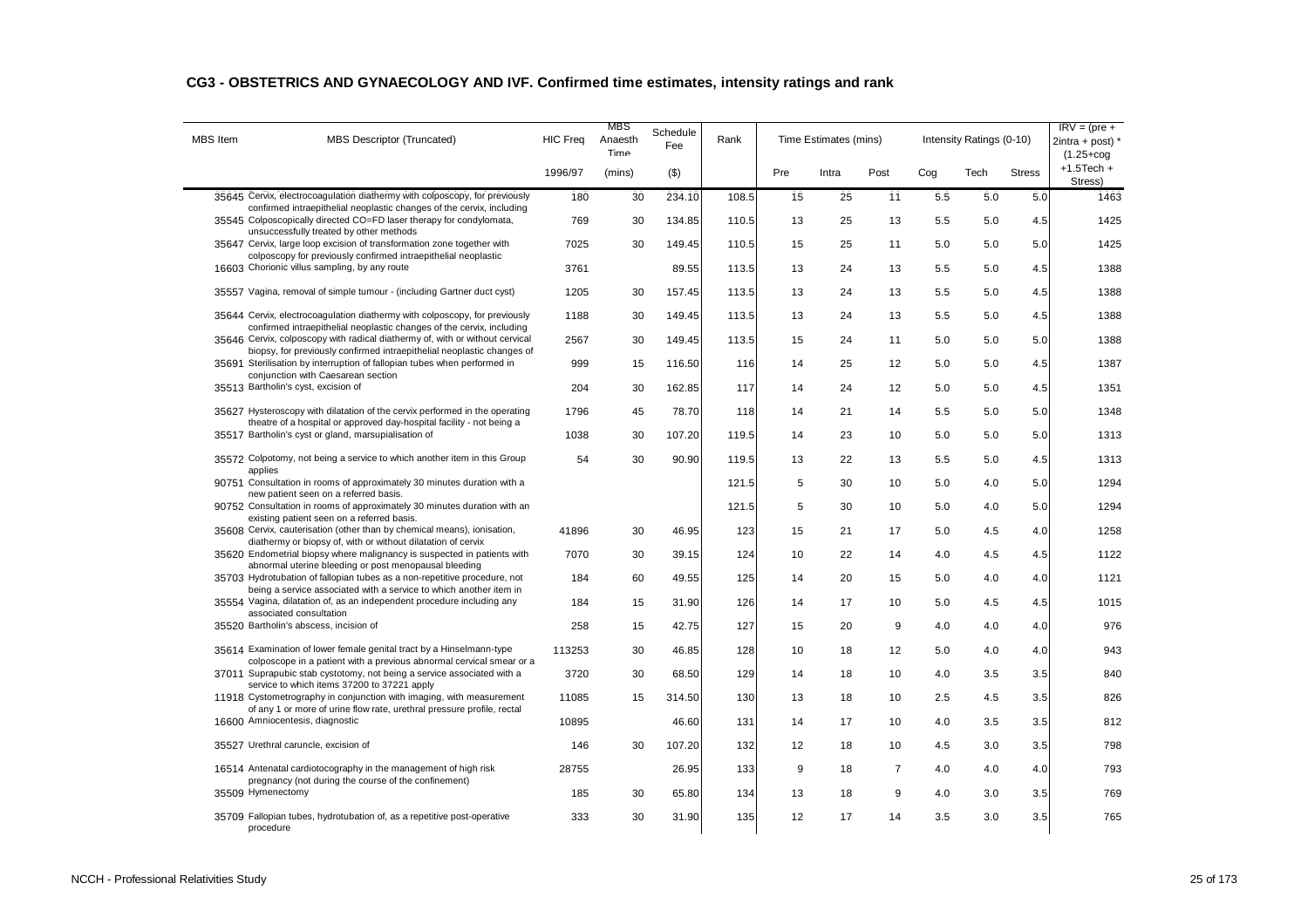#### **CG3 - OBSTETRICS AND GYNAECOLOGY AND IVF. Confirmed time estimates, intensity ratings and rank**

| <b>MBS</b> Item | <b>MBS Descriptor (Truncated)</b>                                                                                                                    | <b>HIC Freq</b> | MBS<br>Anaesth<br>Time | Schedule<br>Fee | Rank  |     | Time Estimates (mins) |                |     | Intensity Ratings (0-10) |               | $IRV = (pre +$<br>$2intra + post$ ) *<br>$(1.25 + \text{cog})$ |
|-----------------|------------------------------------------------------------------------------------------------------------------------------------------------------|-----------------|------------------------|-----------------|-------|-----|-----------------------|----------------|-----|--------------------------|---------------|----------------------------------------------------------------|
|                 |                                                                                                                                                      | 1996/97         | (mins)                 | (3)             |       | Pre | Intra                 | Post           | Cog | Tech                     | <b>Stress</b> | $+1.5$ Tech $+$<br>Stress)                                     |
|                 | 35706 Rubin test for patency of fallopian tubes                                                                                                      | 661             | 30                     | 49.55           | 136   | 14  | 16                    | 16             | 3.5 | 3.0                      | 3.0           | 760                                                            |
|                 | 16512 Cervix, removal of purse string ligature of                                                                                                    | 200             | 30                     | 46.60           | 137   | 14  | 15                    | 10             | 4.0 | 3.5                      | 3.5           | 756                                                            |
|                 | 35615 Vulva, biopsy of, when performed in conjunction with a service to<br>which item 35614 applies                                                  | 1650            |                        | 39.45           | 138   | 9   | 17                    | $\overline{7}$ | 4.0 | 4.0                      | 3.5           | 738                                                            |
|                 | 35500 Gynaecological examination under anaesthesia, not being a service<br>associated with a service to which another item in this Group             | 1475            | 15                     | 59.70           | 139   | 10  | 16                    | 10             | 4.0 | 3.0                      | 3.0           | 663                                                            |
|                 | 90730 Consultation in rooms of approximately 15 minutes duration with a<br>new or existing patient seen on a referred basis.                         |                 |                        |                 | 140   | 2   | 15                    | 5              | 5.0 | 4.0                      | 5.0           | 638                                                            |
|                 | 35611 Cervix, removal of polyp or polypi, with or without dilatation of cervix,<br>not being a service associated with a service to which item 35608 | 5092            | 30                     | 46.95           | 141   | 13  | 15                    | 12             | 3.5 | 2.5                      | 3.0           | 633                                                            |
|                 | 11906 Urethral pressure profilometry, not being a service associated with a<br>service to which item 11012-11027, 11909, 11918, 11921, 36800 or      | 3145            |                        | 81.55           | 143   | 14  | 19                    | 10             | 1.5 | 2.5                      | 3.0           | 589                                                            |
|                 | 11909 Urethral pressure profilometry with simultaneous measurement of<br>urethral sphincter electromyography, not being a service associated         | 652             |                        | 121.20          | 143   | 14  | 19                    | 10             | 1.5 | 2.5                      | 3.0           | 589                                                            |
|                 | 11912 Cystometrography with simultaneous measurement of rectal<br>pressure, not being a service associated with a service to which                   | 3673            | 15                     | 121.20          | 143   | 14  | 19                    | 10             | 1.5 | 2.5                      | 3.0           | 589                                                            |
|                 | 18264 Pudendal nerve, injection of an anaesthetic agent                                                                                              | 1797            |                        | 73.95           | 145   | 8   | 14                    | 8              | 4.0 | 3.0                      | 3.5           | 583                                                            |
|                 | 35523 Urethra or urethral caruncle, cauterisation of                                                                                                 | 192             | 30                     | 42.75           | 146   | 12  | 13                    | 10             | 3.0 | 2.5                      | 3.0           | 528                                                            |
|                 | 35503 Intra-uterine contraceptive device, introduction of, not being a service<br>associated with a service to which another item in this Group      | 8075            | 15                     | 39.35           | 147.5 | 15  | 12                    | 10             | 3.0 | 2.5                      | 2.5           | 515                                                            |
|                 | 35506 Intra-uterine contraceptive device, removal of under general<br>anaesthesia, not being a service associated with a service to which            | 401             | 15                     | 39.45           | 147.5 | 15  | 12                    | 10             | 3.0 | 2.5                      | 2.5           | 515                                                            |
|                 | 13221 Preparation of semen for the purposes of assisted reproductive<br>technologies or for artificial insemination                                  | 27798           |                        | 38.25           | 149   | 14  | 19                    | $\overline{4}$ | 1.5 | 1.5                      | 2.5           | 420                                                            |
|                 | 14203 Hormone or living tissue implantation, by direct implantation<br>involving incision and suture                                                 | 21062           | 30                     | 37.55           | 150   | 13  | 14                    | $\overline{7}$ | 2.0 | 2.0                      | 2.0           | 396                                                            |
|                 | 11900 Urine flow study including peak urine flow measurement, not being a<br>service associated with a service to which item 11918 applies           | 23486           |                        | 20.25           | 151   | 11  | 17                    | 4              | 1.0 | 1.0                      | 3.0           | 331                                                            |
|                 | 14206 Hormone or living tissue implantation - by cannula                                                                                             | 16703           |                        | 26.15           | 152   | 12  | 9                     | 5              | 1.5 | 2.0                      | 2.0           | 271                                                            |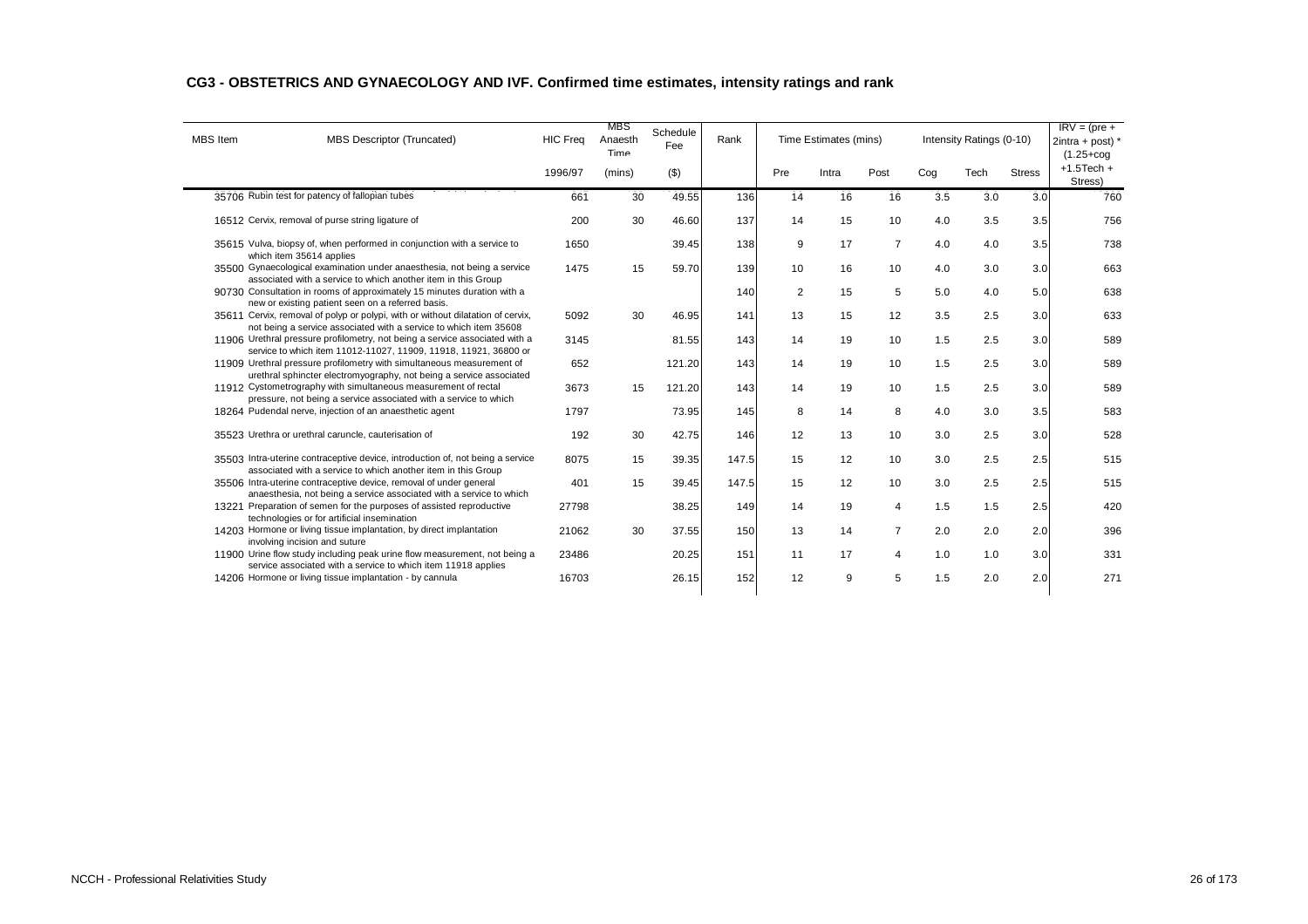| MBS Item | $\supseteq$ | Partner<br>item | <b>MBS Descriptor (Truncated)</b>                                                                                                                                                         | <b>HIC Freq</b> | MBS<br>Anaesth<br>Time | Schedule<br>Fee | Rank           |     | Time Estimates (mins) |      |      | Intensity Ratings (0-10) |               | $IRV = (pre$<br>$+2.5$ intra<br>+post) * |
|----------|-------------|-----------------|-------------------------------------------------------------------------------------------------------------------------------------------------------------------------------------------|-----------------|------------------------|-----------------|----------------|-----|-----------------------|------|------|--------------------------|---------------|------------------------------------------|
|          | Item        |                 |                                                                                                                                                                                           | 1996/97         | (mins)                 | $($ \$)         |                | Pre | Intra                 | Post | Cog  | Tech                     | <b>Stress</b> | $(14 + \cos$<br>+Tech                    |
| 30554    |             |                 | Oesophagectomy with reconstruction by free jejunal graft - 1                                                                                                                              | $\mathbf{1}$    | 360                    | 1684.65         |                | 60  | 395                   | 250  | 9.5  | 10.0                     | 9.7           | 68637.8                                  |
| 30464    |             |                 | surgeon (Assist.)<br>Radical resection of common hepatic duct and right and left<br>hepatic ducts for carcinoma, involving more than 2 anastomoses                                        | 4               | 345                    | 1599.4          | $\overline{2}$ | 60  | 323                   | 300  | 10.0 | 10.0                     | 10.0          | 63045.0                                  |
| 30294    |             |                 | Cervical oesophagectomy with tracheostomy and                                                                                                                                             | 5               | 255                    | 1294.4          | 3              | 45  | 360                   | 210  | 10.0 | 10.0                     | 10.0          | 62370.0                                  |
| 30550    |             |                 | oesophagostomy, with or without plastic reconstruction; or<br>Oesophagectomy with colon or jejunal replacement (abdominal<br>and thoracic mobilisation with anastomosis of pedicle in the | 0               | 360                    | 1514.05         | $\overline{4}$ | 60  | 335                   | 250  | 10.0 | 9.7                      | 9.7           | 60932.3                                  |
| 30584    |             |                 | Pancreatico-duodenectomy, Whipple's operation, with or without<br>preservation of pylorus (Assist.)                                                                                       | 98              | 300                    | 1294.4          | 5              | 33  | 290                   | 247  | 10.0 | 10.0                     | 10.0          | 54270.0                                  |
| 30545    |             |                 | Oesophagectomy with colon or jejunal anastomosis, (abdominal<br>and thoracic mobilisation with thoracic anastomosis) - 1 surgeon                                                          | $\overline{2}$  | 360                    | 1348.8          | 6              | 55  | 300                   | 190  | 9.7  | 9.7                      | 9.7           | 52536.0                                  |
| 30536    |             |                 | Oesophagectomy, involving gastric reconstruction by abdominal<br>mobilisation, thoracotomy and anastomosis in the neck - 1                                                                | 16              | 360                    | 1263.5          | $\overline{7}$ | 42  | 300                   | 190  | 9.5  | 9.5                      | 9.5           | 51064.0                                  |
| 30421    |             |                 | Liver, tri-segmental resection (extended lobectomy) of, other than<br>for trauma (Assist.)                                                                                                | 30              | 195                    | 1466.05         | 8              | 60  | 270                   | 210  | 10.0 | 10.0                     | 10.0          | 51030.0                                  |
| 30430    |             |                 | Liver, extended lobectomy (tri-segmental resection) of, for trauma<br>(Assist.)                                                                                                           | $\mathbf{1}$    | 225                    | 1705.95         | 9              | 45  | 270                   | 220  | 10.0 | 10.0                     | 10.0          | 50760.0                                  |
| 30275    |             |                 | Radical excision of intra-oral tumour involving resection of<br>mandible and lymph glands of neck (commando-type                                                                          | 52              | 165                    | 1294.4          | 10             | 30  | 300                   | 150  | 10.0 | 10.0                     | 10.0          | 50220.0                                  |
| 32051    |             |                 | Total colectomy with excision of rectum and ileoanal<br>anastomosis with formation of ileal reservoir, with or without                                                                    | 47              | 390                    | 1701            | 11.5           | 60  | 270                   | 150  | 10.0 | 10.0                     | 10.0          | 47790.0                                  |
| 32060    |             |                 | Ileostomy closure with rectal resection and mucosectomy and<br>ileoanal anastomosis with formation of ileal reservoir, with or                                                            | 37              | 300                    | 1701            | 11.5           | 60  | 270                   | 150  | 10.0 | 10.0                     | 10.0          | 47790.0                                  |
| 30535    |             |                 | Oesophagectomy with gastric reconstruction by abdominal<br>mobilisation and thoracotomy (Assist.)                                                                                         | 124             | 300                    | 1245.7          | 13             | 40  | 270                   | 210  | 9.0  | 10.0                     | 9.0           | 47175.0                                  |
| 30463    |             |                 | Radical resection of common hepatic duct and right and left<br>hepatic ducts for carcinoma, with two duct anastomoses (Assist.)                                                           | 6               | 255                    | 1332.75         | 14             | 60  | 248                   | 220  | 9.5  | 9.5                      | 9.5           | 46800.0                                  |
| 30556    |             |                 | Oesophagectomy with reconstruction by free jejunal graft -<br>conjoint surgery, principal surgeon (including aftercare) (Assist.)                                                         | 2               | 360                    | 1162.2          | 15             | 60  | 290                   | 210  | 9.0  | 8                        | 8             | 46765.0                                  |
| 30593    |             |                 | Pancreatectomy, near total or total (including duodenum), with or<br>without splenectomy (Assist.)                                                                                        | 13              | 300                    | 1386.15         | 16             | 35  | 248                   | 237  | 9.3  | 9.7                      | 9.7           | 46740.8                                  |
| 30524    |             |                 | Gastrectomy, total radical, for carcinoma (including extended<br>node dissection and distal pancreatectomy and splenectomy                                                                | 77              | 240                    | 1220.85         | 17             | 30  | 270                   | 210  | 9.0  | 10.0                     | 9.0           | 46665.0                                  |
| 30526    |             |                 | Gastrectomy, total, and including lower oesophagus, performed<br>by left thoraco-abdominal incision or opening of diaphragmatic                                                           | 20              | 300                    | 1583.35         | 18             | 45  | 270                   | 180  | 9.3  | 9.7                      | 9.3           | 46440.0                                  |
| 30461    |             |                 | Radical resection of porta hepatis for gall bladder or common bile<br>duct carcinoma with biliary-enteric anastomoses, not being a                                                        | 13              | 180                    | 1085.6          | 19             | 60  | 240                   | 200  | 9.5  | 9.5                      | 9.5           | 44720.0                                  |
| 30551    |             |                 | Oesophagectomy with colon or jejunal replacement (abdominal<br>and thoracic mobilisation with anastomosis of pedicle in the                                                               | 3               | 360                    | 1044.9          | 20             | 60  | 270                   | 210  | 9.0  | 8.0                      | 8.0           | 44415.0                                  |
| 32028    |             |                 | Rectum, low or ultra low restorative resection, with peranal<br>sutured coloanal anastomosis, with or without covering stoma                                                              | 36              | 300                    | 1546.4          | 21             | 60  | 240                   | 170  | 9.5  | 9.5                      | 10.0          | 43990.0                                  |
| 30547    |             |                 | Oesophagectomy with colon or jejunal anastomosis, (abdominal<br>and thoracic mobilisation with thoracic anastomosis) - conjoint                                                           | $\mathbf{1}$    | 360                    | 927.65          | 22             | 60  | 270                   | 190  | 9.0  | 8.0                      | 8.0           | 43475.0                                  |
| 30469    |             |                 | Biliary stricture, repair of, after 1 or more operations on the biliary<br>tree (Assist.)                                                                                                 | 35              | 255                    | 1263.5          | 23             | 45  | 240                   | 200  | 9.0  | 9.0                      | 9.2           | 42588.0                                  |
| 32054    |             |                 | Total colectomy with excision of rectum and ileoanal<br>anastomosis with formation of ileal reservoir, with or without                                                                    | 10              | 300                    | 1561.15         | 24             | 60  | 240                   | 165  | 9.5  | 9.0                      | 9.5           | 42487.5                                  |
| 30470    |             |                 | Bile duct fistula, repair of, following previous bile duct surgery<br>(Assist.)                                                                                                           | $\overline{7}$  | 225                    | 799.7           | 25             | 45  | 220                   | 200  | 9.0  | 9.0                      | 9.0           | 39750.0                                  |
| 30594    |             |                 | Pancreatectomy for pancreatitis following previously attempted<br>drainage procedure or partial resection (Assist.)                                                                       | $\overline{2}$  | 225                    | 1599.4          | 26             | 40  | 225                   | 175  | 8.5  | 9.5                      | 9.5           | 39652.5                                  |
| 32063    |             |                 | Ileostomy closure with rectal resection and mucosectomy and<br>ileoanal anastomosis with formation of ileal reservoir, with or                                                            | 3               | 240                    | 1561.15         | 27             | 60  | 240                   | 100  | 9.5  | 9.0                      | 9.5           | 39140.0                                  |
| 30388    |             |                 | Laparotomy for trauma involving 3 or more organs (Assist.)                                                                                                                                | 8               | 210                    | 1172.9          | 28             | 30  | 187                   | 300  | 8.5  | 8.5                      | 8.5           | 38280.0                                  |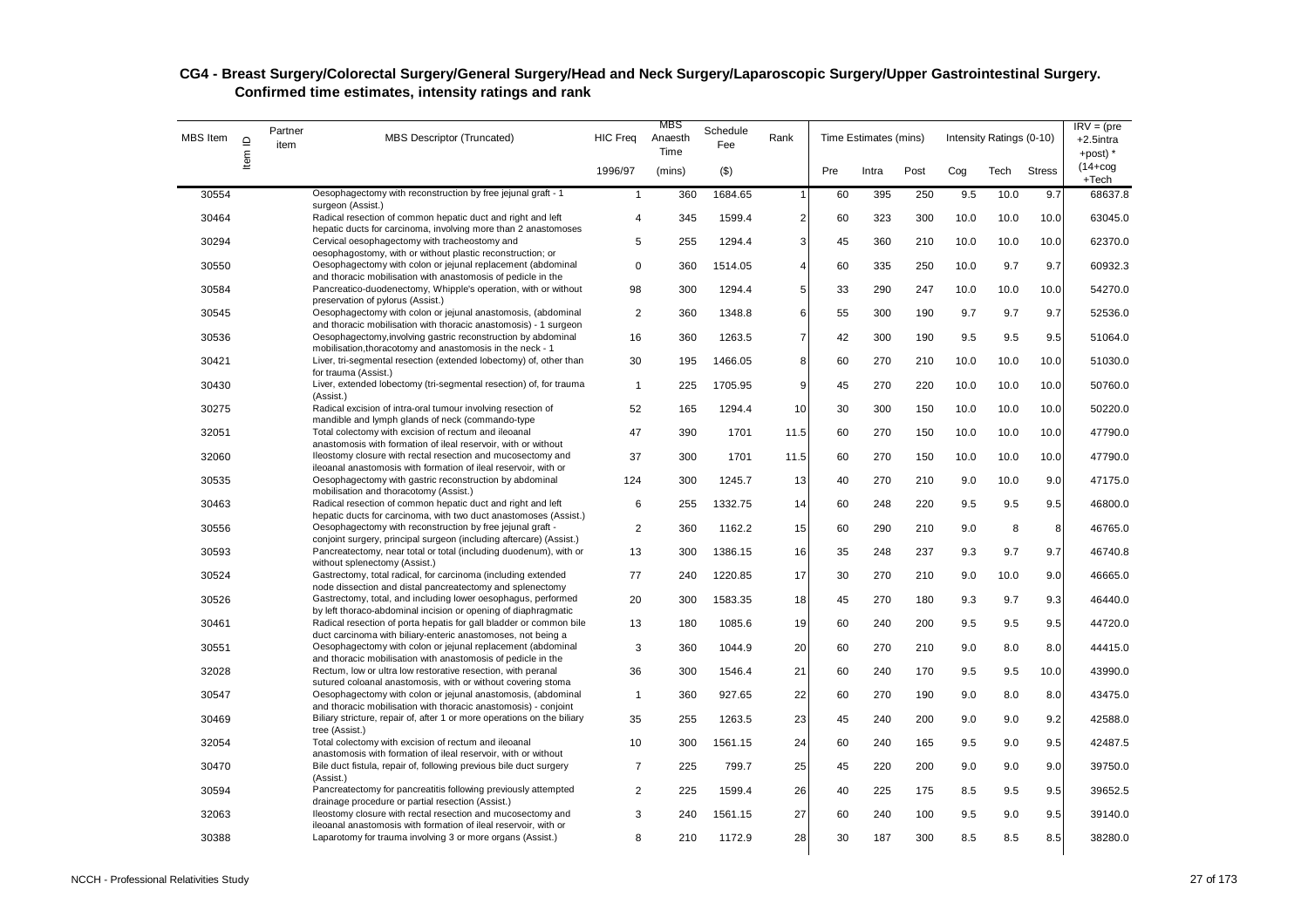| MBS Item | $\Omega$ | Partner<br>item | MBS Descriptor (Truncated)                                                                                                                                                                | <b>HIC Freq</b> | MBS<br>Anaesth<br>Time | Schedule<br>Fee | Rank |     | Time Estimates (mins) |      |     | Intensity Ratings (0-10) |               | $IRV = (pre$<br>+2.5intra<br>$+$ post) $*$ |
|----------|----------|-----------------|-------------------------------------------------------------------------------------------------------------------------------------------------------------------------------------------|-----------------|------------------------|-----------------|------|-----|-----------------------|------|-----|--------------------------|---------------|--------------------------------------------|
|          | Item     |                 |                                                                                                                                                                                           | 1996/97         | (mins)                 | ( \$)           |      | Pre | Intra                 | Post | Cog | Tech                     | <b>Stress</b> | $(14 + \log$<br>+Tech                      |
| 32026    |          |                 | Rectum, ultra low restorative resection, with or without covering                                                                                                                         | 413             | 270                    | 1443.3          | 29   | 60  | 210                   | 150  | 9.5 | 9.5                      | 9.5           | 38220.0                                    |
| 30323    |          |                 | stoma, where the anastomosis is sited in the anorectal region<br>Retroperitoneal neuroendocrine tumour, removal of, requiring<br>complex and extensive dissection (Assist.)               | 55              | 300                    | 1002.25         | 30   | 57  | 223                   | 120  | 9.5 | 9.5                      | 9.5           | 38194.0                                    |
| 32015    |          |                 | Total colectomy with excision of rectum and ileostomy - 1<br>surgeon (Assist.)                                                                                                            | 55              | 240                    | 1360.2          | 31   | 60  | 240                   | 150  | 8.5 | 8.5                      | 8.0           | 38070.0                                    |
| 30538    |          |                 | Oesophagectomy involving gastric reconstruction by abdominal<br>mobilisation, thoracotomy and anastomosis in the neck - conjoint                                                          | 9               | 360                    | 874.3           | 32   | 60  | 240                   | 190  | 8.7 | 8.0                      | 7.0           | 37995.0                                    |
| 30418    |          |                 | Liver, lobectomy of, other than for trauma (Assist.)                                                                                                                                      | 76              | 165                    | 1172.9          | 33   | 60  | 210                   | 160  | 9.0 | 9.0                      | 9.3           | 37697.0                                    |
| 30250    |          |                 | Parotid gland, total extirpation of with preservation of facial nerve<br>(Assist.)                                                                                                        | 163             | 195                    | 918.6           | 34   | 35  | 240                   | 75   | 8.7 | 9.5                      | 9.5           | 36352.0                                    |
| 30428    |          |                 | Liver, lobectomy of, for trauma (Assist.)                                                                                                                                                 | 3               | 195                    | 1226.2          | 35   | 60  | 200                   | 150  | 9.0 | 9.0                      | 9.5           | 36210.0                                    |
| 30541    |          |                 | Oesophagectomy, by trans-hiatal oesophagectomy (cervical and<br>abdominal mobilisation, anastomosis) with posterior or anterior                                                           | $\overline{7}$  | 360                    | 1114.25         | 36   | 45  | 210                   | 150  | 9.0 | 9.0                      | 9.0           | 36000.0                                    |
| 32039    |          |                 | Rectum and anus, abdomino-perineal resection of - 1 surgeon<br>(Assist.)                                                                                                                  | 184             | 240                    | 1127.2          | 37   | 60  | 210                   | 150  | 9.0 | 8.7                      | 8.5           | 35794.5                                    |
| 30467    |          |                 | Intraheptic bypass of right hepatic ductal system by Roux-en-Y<br>loop to peripheral ductal system (Assist.)                                                                              | 9               | 225                    | 1140.85         | 38   | 45  | 200                   | 200  | 8.5 | 8.5                      | 8.3           | 35462.0                                    |
| 34533    |          |                 | Isolated limb perfusion, including cannulation of artery and vein at<br>commencement of procedure, regional perfusion for                                                                 | 15              | 150                    | 911             | 39   | 60  | 240                   | 60   | 8.0 | 8.0                      | 8.0           | 33120.0                                    |
| 30317    |          |                 | Cervical re-exploration for recurrent or persistent<br>hyperparathyroidism (Assist.)                                                                                                      | 22              | 210                    | 1002.25         | 40   | 63  | 205                   | 80   | 9.0 | 9.5                      | 9.0           | 33102.8                                    |
| 30521    |          |                 | Gastrectomy, total, for benign disease (Assist.)                                                                                                                                          | 14              | 210                    | 1060.9          | 41   | 45  | 200                   | 125  | 8.3 | 8.7                      | 8.7           | 32428.0                                    |
| 32025    |          |                 | Rectum, low restorative anterior resection with extraperitoneal<br>anastomosis (of the rectum) less than 10 cm from the anal verge,                                                       | 712             | 210                    | 1340.2          | 42   | 60  | 180                   | 150  | 8.5 | 8.5                      | 8.7           | 31944.0                                    |
| 32018    |          |                 | Total colectomy with excision of rectum and ileostomy, combined<br>synchronous operation; abdominal resection (including after-                                                           | 20              | 210                    | 1153.4          | 43.5 | 60  | 180                   | 150  | 8.5 | 8.5                      | 8.5           | 31680.0                                    |
| 32069    |          |                 | Ileostomy reservoir, continent type, creation of, including<br>conversion of existing ileostomy where appropriate                                                                         | 5               | 300                    | 1258.25         | 43.5 | 30  | 180                   | 180  | 8.5 | 8.5                      | 8.5           | 31680.0                                    |
| 30328    |          |                 | Lymph glands of neck, radical excision of (Assist.)                                                                                                                                       | 383             | 210                    | 723.75          | 45   | 45  | 190                   | 120  | 8.3 | 9.5                      | 8.5           | 31232.0                                    |
| 30523    |          |                 | Gastrectomy, sub-total radical, for carcinoma, (including<br>splenectomy when performed) (Assist.)                                                                                        | 173             | 210                    | 1108.85         | 46   | 45  | 175                   | 140  | 9.0 | 9.0                      | 9.0           | 31125.0                                    |
| 30590    |          |                 | Pancreatico-jejunostomy following previous pancreatic surgery<br>(Assist.)                                                                                                                | $\overline{4}$  | 225                    | 1012.95         | 47   | 40  | 200                   | 120  | 8.5 | 8.5                      | 8.0           | 31020.0                                    |
| 30542    |          |                 | Oesophagectomy, by trans-hiatal oesophagectomy (cervical and                                                                                                                              | 4               | 360                    | 757.05          | 48   | 35  | 210                   | 120  | 7.5 | 8.0                      | 8.0           | 30940.0                                    |
| 30577    |          |                 | abdominal mobilisation, anastomosis) with posterior or anterior<br>Pancreatic necrosectomy for pancreatic necrosis or abscess<br>formation requiring major pancreatic or retro-pancreatic | 53              | 285                    | 799.7           | 49   | 27  | 160                   | 200  | 8.5 | 8.5                      | 8.5           | 30096.0                                    |
| 30557    |          |                 | Oesophagectomy with reconstruction by free jejunal graft -<br>conjoint surgery, co-surgeon (Assist.)                                                                                      | 0               |                        | 858.3           | 50   | 30  | 300                   | 0    | 6.0 | 6.0                      | 6.0           | 29640.0                                    |
| 30529    |          |                 | Antireflux operation by fundoplasty, with oesophagoplasty for<br>stricture or short oesophagus (Assist.)                                                                                  | 18              | 225                    | 959.6           | 51   | 35  | 180                   | 130  | 8.5 | 8.5                      | 8.5           | 29520.0                                    |
| 30466    |          |                 | Intrahepatic biliary bypass of left hepatic ductal system by Roux-<br>en-Y loop to peripheral ductal system (Assist.)                                                                     | 19              | 225                    | 922.3           | 52   | 45  | 170                   | 150  | 8.5 | 8.5                      | 8.3           | 29512.0                                    |
| 32036    |          |                 | Sacrococcygeal and presacral tumour - excision of (Assist.)                                                                                                                               | 25              | 180                    | 1403.85         | 53   | 45  | 180                   | 100  | 9.0 | 8.5                      | 9.0           | 29452.5                                    |
| 30382    |          |                 | Enterocutaneous fistula, radical repair of, involving extensive<br>dissection and resection of bowel (Assist.)                                                                            | 48              | 135                    | 959.6           | 54   | 38  | 157                   | 150  | 9.0 | 9.0                      | 9.0           | 29025.0                                    |
| 30324    |          |                 | Adrenal gland tumour, excision of (Assist.)                                                                                                                                               | 96              | 225                    | 1002.25         | 55   | 42  | 185                   | 88   | 8.0 | 8.5                      | 9.0           | 28736.3                                    |
| 30472    |          |                 | Hepatic or common bile duct, repair of, as the primary procedure<br>subsequent to transection of bile duct or ducts (Assist.)                                                             | 26              | 225                    | 682.35          | 56   | 45  | 150                   | 150  | 9.0 | 9.0                      | 9.0           | 28500.0                                    |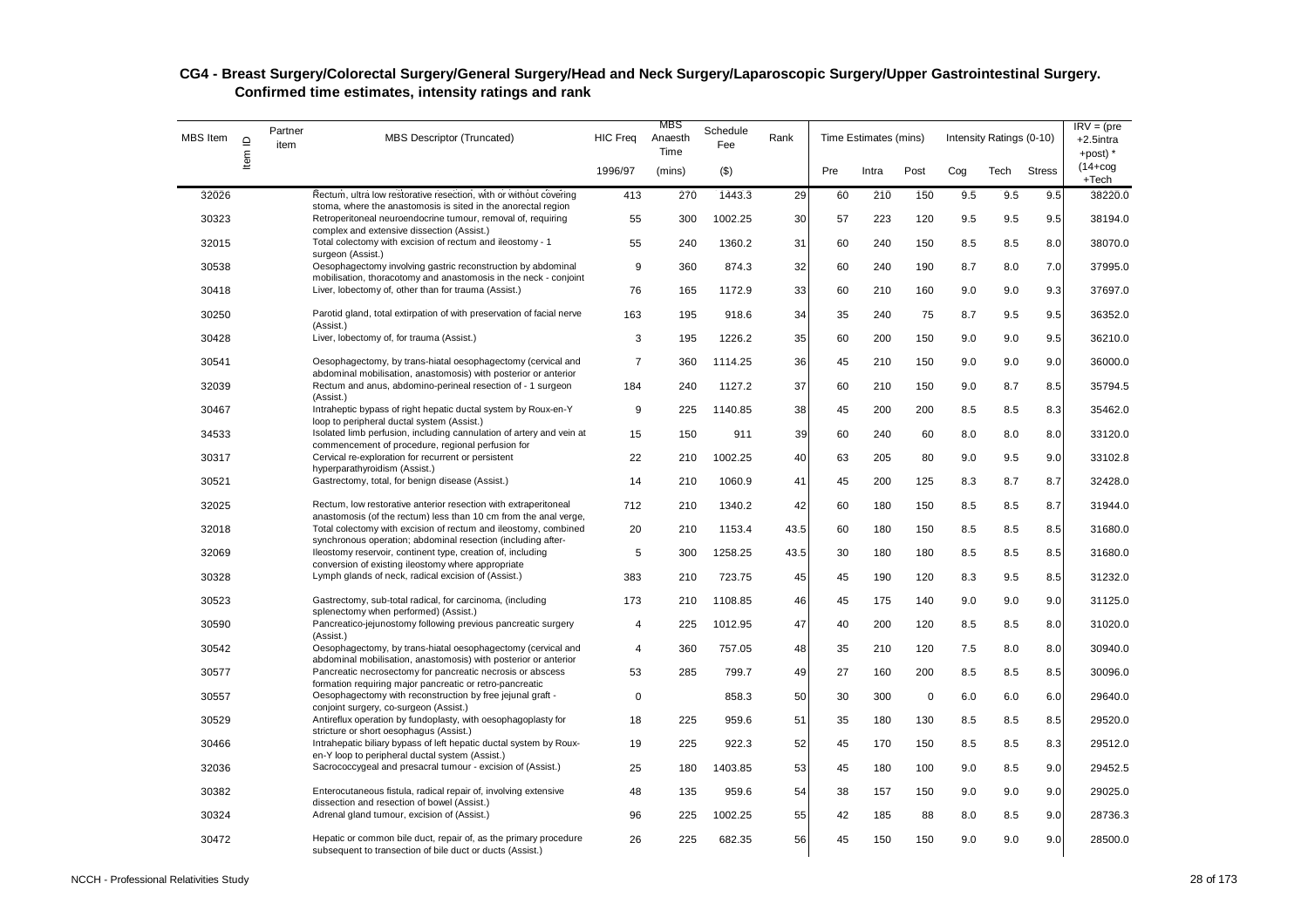| MBS Item | $\mathrel{\underline{\mathsf{O}}}$ | Partner<br>item | <b>MBS Descriptor (Truncated)</b>                                                                                                | <b>HIC Freq</b> | MBS<br>Anaesth<br>Time | Schedule<br>Fee | Rank |     | Time Estimates (mins) |             |     | Intensity Ratings (0-10) |               | $IRV = (pre$<br>+2.5intra<br>$+$ post) $*$ |
|----------|------------------------------------|-----------------|----------------------------------------------------------------------------------------------------------------------------------|-----------------|------------------------|-----------------|------|-----|-----------------------|-------------|-----|--------------------------|---------------|--------------------------------------------|
|          | Item                               |                 |                                                                                                                                  | 1996/97         | (mins)                 | $($ \$)         |      | Pre | Intra                 | Post        | Cog | Tech                     | <b>Stress</b> | $(14 + \log$<br>+Tech                      |
| 30425    |                                    |                 | Liver, repair of deep multiple lacerations of, or debridement of, for<br>trauma (Assist.)                                        | 5               | 165                    | 959.6           | 57   | 45  | 180                   | 135         | 7.0 | 8.0                      | 8.0           | 28350.0                                    |
| 30553    |                                    |                 | Oesophagectomy with colon or jejunal replacement (abdominal<br>and thoracic mobilisation with anastomosis of pedicle in the      | 3               |                        | 773             | 58   | 30  | 300                   | $\mathbf 0$ | 6.0 | 6.0                      | 5.0           | 28080.0                                    |
| 30321    |                                    |                 | Retroperitoneal neuroendocrine tumour, removal of (Assist.)                                                                      | 22              | 180                    | 666.4           | 59   | 65  | 180                   | 115         | 8.0 | 7.5                      | 7.5           | 28035.0                                    |
| 30602    |                                    |                 | Portal hypertension, porto-caval shunt for (Assist.)                                                                             | 4               | 285                    | 1140.85         | 61   | 30  | 180                   | 100         | 8.5 | 8.5                      | 8.5           | 27840.0                                    |
| 30603    |                                    |                 | Portal hypertension, meso-caval shunt for (Assist.)                                                                              | 3               | 285                    | 1204.85         | 61   | 30  | 180                   | 100         | 8.5 | 8.5                      | 8.5           | 27840.0                                    |
| 30605    |                                    |                 | Portal hypertension, selective spleno-renal shunt for (Assist.)                                                                  | 1               | 285                    | 1370.15         | 61   | 30  | 180                   | 100         | 8.5 | 8.5                      | 8.5           | 27840.0                                    |
| 30320    |                                    |                 | Mediastinum, exploration of, via mediastinotomy, for<br>hyperparathyroidism (including thymectomy) (Assist.)                     | $\Omega$        | 165                    | 1002.25         | 63   | 48  | 160                   | 120         | 9.0 | 9.0                      | 8.5           | 27832.0                                    |
| 30514    |                                    |                 | Morbid obesity, surgical reversal of procedure to which item<br>30511 or 30512 applies (Assist.)                                 | 111             | 255                    | 1130.2          | 64   | 30  | 180                   | 100         | 8.0 | 8.5                      | 8.5           | 27550.0                                    |
| 30449    |                                    |                 | Laparoscopic cholecystectomy with removal of common duct<br>calculi via laparoscopic choledochotomy (Assist.)                    | 70              | 195                    | 794.35          | 65   | 45  | 180                   | 80          | 8.0 | 8.5                      | 8.5           | 27312.5                                    |
| 30415    |                                    |                 | Liver, segmental resection of, other than for trauma (Assist.)                                                                   | 84              | 135                    | 1012.95         | 66   | 45  | 159                   | 120         | 8.5 | 9.0                      | 8.5           | 27281.3                                    |
| 32033    |                                    |                 | Restoration of bowel following Hartmann's or similar operation,<br>including dismantling of the stoma (Assist.)                  | 223             | 225                    | 1106.8          | 67   | 45  | 160                   | 100         | 9.0 | 9.0                      | 9.0           | 27250.0                                    |
| 30427    |                                    |                 | Liver, segmental resection of, for trauma (Assist.)                                                                              | $\mathbf{1}$    | 165                    | 1146.15         | 68   | 45  | 150                   | 135         | 7.0 | 8.0                      | 10.0          | 27195.0                                    |
| 30437    |                                    |                 | Hydatid cyst of liver, total excision of, by cysto- pericystectomy<br>(membrane plus fibrous wall) (Assist.)                     | 12              | 165                    | 597.1           | 69.5 | 48  | 150                   | 165         | 7.0 | 8.0                      | 8.0           | 26460.0                                    |
| 30438    |                                    |                 | Hydatid cyst of liver, excision of, with drainage and excision of<br>liver tissue (Assist.)                                      | 2               | 165                    | 845             | 69.5 | 48  | 150                   | 165         | 7.0 | 8.0                      | 8.0           | 26460.0                                    |
| 30297    |                                    |                 | Thyroidectomy following previous thyroid surgery (Assist.)                                                                       | 265             | 150                    | 751.7           | 71   | 35  | 170                   | 75          | 8.5 | 9.0                      | 8.5           | 25947.5                                    |
| 32009    |                                    |                 | Total colectomy and ileostomy (Assist.)                                                                                          | 84              | 180                    | 1001.95         | 72   | 45  | 150                   | 150         | 8.5 | 8.0                      | 7.5           | 25935.0                                    |
| 30599    |                                    |                 | Splenectomy, for massive spleen (weighing more than 1500gms)<br>or involving thoraco-abdominal incision (Assist.)                | 65              | 210                    | 959.6           | 73   | 30  | 163                   | 120         | 8.5 | 8.0                      | 8.0           | 25923.8                                    |
| 32012    |                                    |                 | Total colectomy and ileo-rectal anastomosis (Assist.)                                                                            | 193             | 210                    | 1106.8          | 74.5 | 45  | 150                   | 120         | 8.5 | 8.5                      | 8.5           | 25920.0                                    |
| 32024    |                                    |                 | Rectum, high restorative anterior resection with intraperitoneal<br>anastomosis (of the rectum) greater than 10cm from the anal  | 1167            | 180                    | 1001.95         | 74.5 | 45  | 150                   | 120         | 8.5 | 8.5                      | 8.5           | 25920.0                                    |
| 32042    |                                    |                 | Rectum and anus, abdomino-perineal resection of, combined<br>synchronous operation, abdominal resection (Assist.)                | 152             | 210                    | 949.5           | 76   | 45  | 150                   | 150         | 8.0 | 8.0                      | 7.5           | 25650.0                                    |
| 32004    |                                    |                 | Large intestine, subtotal colectomy (resection of right colon,<br>transverse colon and splenic flexure) without anastomosis, not | 47              | 180                    | 844.65          | 77   | 30  | 150                   | 150         | 8.0 | 8.0                      | 8.0           | 25530.0                                    |
| 30458    |                                    |                 | Transduodenal operation on sphincter of Oddi, involving 1 or<br>more of, removal of calculi, sphincterotomy, sphincteroplasty,   | 80              | 120                    | 744.6           | 78   | 33  | 160                   | 120         | 8.0 | 8.0                      | 8.0           | 25438.0                                    |
| 30589    |                                    |                 | Pancreatico-jejunostomy for pancreatitis or trauma (Assist.)                                                                     | 11              | 195                    | 918.6           | 79   | 32  | 160                   | 117         | 8.3 | 8.0                      | 8.0           | 25418.7                                    |
| 30578    |                                    |                 | Endocrine tumour, exploration of pancreas or duodenum,<br>followed by local excision of pancreatic tumour (Assist.)              | $\overline{7}$  | 255                    | 842.35          | 80   | 40  | 160                   | 105         | 8.3 | 8.3                      | 8.0           | 25397.0                                    |
| 30457    |                                    |                 | Choledochotomy, intrahepatic, involving removal of intrahepatic<br>bile duct calculi (Assist.)                                   | 14              | 135                    | 1012.95         | 81   | 30  | 150                   | 120         | 8.5 | 8.5                      | 8.5           | 25200.0                                    |
| 30548    |                                    |                 | Oesophagectomy with colon or jejunal anastomosis, (abdominal<br>and thoracic mobilisation with thoracic anastomosis) - conjoint  | 0               |                        | 693.05          | 82   | 30  | 250                   | $\mathbf 0$ | 6.0 | 6.0                      | 6.0           | 24890.0                                    |
| 30509    |                                    |                 | Bleeding peptic ulcer, control of, involving gastric resection (other<br>than wedge resection) (Assist.)                         | 15              | 120                    | 746.4           | 83   | 45  | 145                   | 100         | 8.3 | 8.5                      | 8.5           | 24258.5                                    |
| 30506    |                                    |                 | Bleeding peptic ulcer, control of, involving suture of bleeding point<br>or wedge excision, and vagotomy and pyloroplasty or     | 26              | 120                    | 709.1           | 84   | 40  | 140                   | 130         | 7.5 | 8.0                      | 8.5           | 24180.0                                    |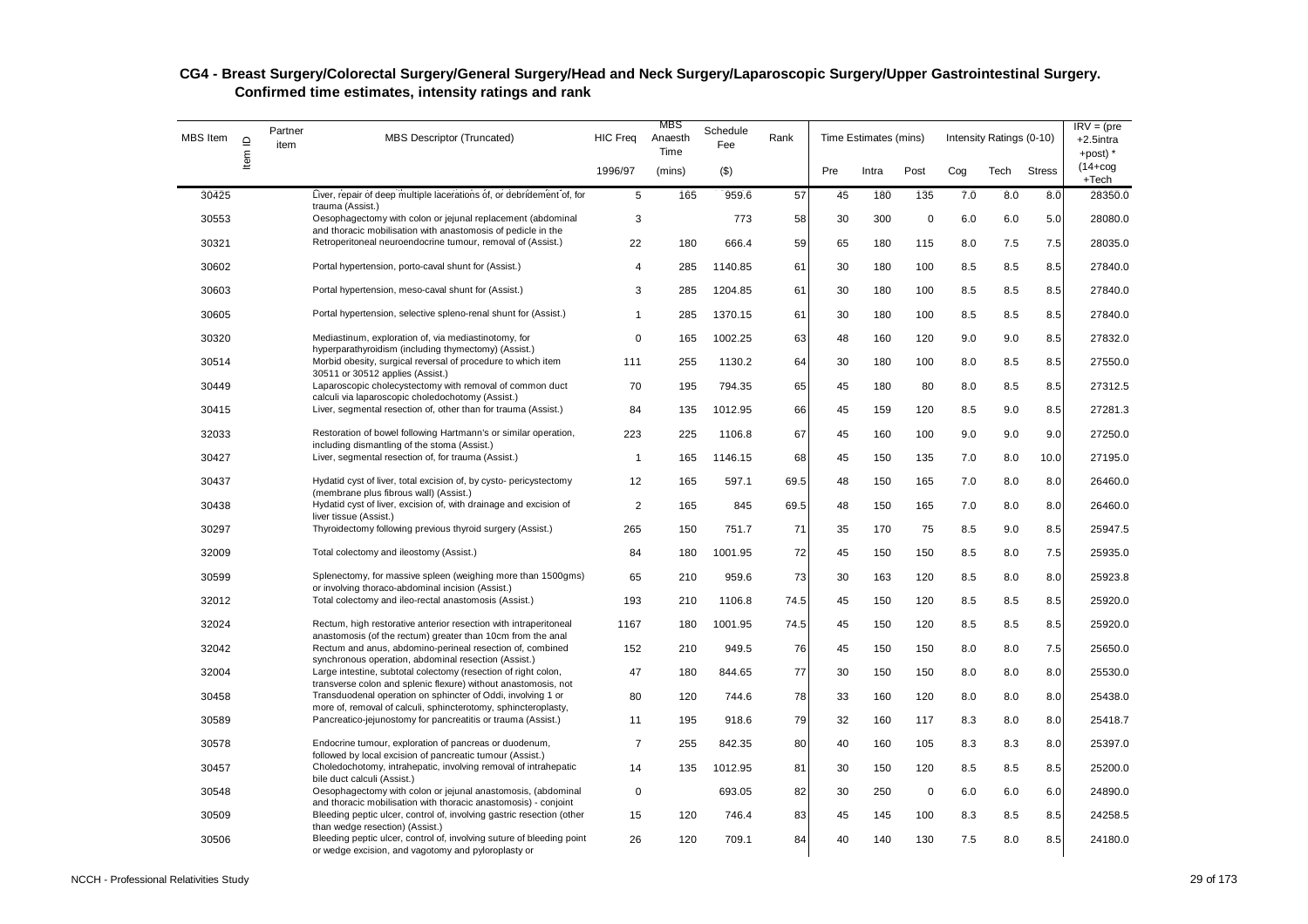| MBS Item | $\mathbf{\underline{\underline{\mathsf{\scriptstyle{C}}}}}$ | Partner<br>item | <b>MBS Descriptor (Truncated)</b>                                                                                                                                                                        | <b>HIC Freq</b> | MBS<br>Anaesth<br>Time | Schedule<br>Fee | Rank |     | Time Estimates (mins) |             |         | Intensity Ratings (0-10) |               | $IRV = (pre$<br>+2.5intra<br>$+$ post) $*$ |
|----------|-------------------------------------------------------------|-----------------|----------------------------------------------------------------------------------------------------------------------------------------------------------------------------------------------------------|-----------------|------------------------|-----------------|------|-----|-----------------------|-------------|---------|--------------------------|---------------|--------------------------------------------|
|          | Item                                                        |                 |                                                                                                                                                                                                          | 1996/97         | (mins)                 | $($ \$)         |      | Pre | Intra                 | Post        | Cog     | Tech                     | <b>Stress</b> | $(14 + \log$<br>+Tech                      |
| 32005    |                                                             |                 | Large intestine, subtotal colectomy (resection of right colon,                                                                                                                                           | 256             | 210                    | 954.25          | 85   | 30  | 150                   | 120         | 7.5     | 8.0                      | 8.0           | 23887.5                                    |
| 30508    |                                                             |                 | transverse colon and splenic flexure) with anastomosis, not being<br>Bleeding peptic ulcer, control of, involving suture of bleeding point<br>or wedge excision, and highly selective vagotomy (Assist.) | $\overline{7}$  | 120                    | 746.4           | 86   | 45  | 147                   | 100         | 7.5     | 8.0                      | 8.5           | 23831.3                                    |
| 33836    |                                                             |                 | Major artery or vein of abdomen, repair of wound of, with<br>restoration of continuity by direct anastomosis (Assist.)                                                                                   | 10              | 195                    | 1165.05         | 87   | 30  | 150                   | 100         | 8.0     | 8.0                      | 8.5           | 23735.0                                    |
| 32006    |                                                             |                 | Left hemicolectomy, including the descending and sigmoid colon<br>(including formation of stoma) (Assist.)                                                                                               | 503             | 180                    | 844.65          | 88   | 45  | 150                   | 100         | 7.5     | 8.0                      | 8.0           | 23660.0                                    |
| 30606    |                                                             |                 | Portal hypertension, oesophageal transection via stapler or<br>oversew of gastric varices with or without devascularisation                                                                              | $\mathbf{1}$    | 195                    | 815.65          | 89   | 30  | 150                   | 120         | 7.0     | 8.0                      | 8.0           | 23625.0                                    |
| 30296    |                                                             |                 | Thyroidectomy, total (Assist.)                                                                                                                                                                           | 868             | 150                    | 751.7           | 90   | 45  | 150                   | 90          | 8.0     | 8.0                      | 8.0           | 23460.0                                    |
| 30315    |                                                             |                 | Parathyroid operation for hyperparathyroidism (Assist.)                                                                                                                                                  | 440             | 150                    | 837             | 91   | 45  | 130                   | 80          | 9.5     | 9.5                      | 9.5           | 23400.0                                    |
| 30503    |                                                             |                 | Vagotomy or antrectomy, or both, for peptic ulcer following<br>previous operation for peptic ulcer (Assist.)                                                                                             | 2               | 90                     | 810.4           | 92   | 31  | 147                   | 110         | 8.0     | 8.0                      | 8.0           | 23391.0                                    |
| 30379    |                                                             |                 | Laparotomy with division of extensive adhesions (duration greater<br>than 2 hours) with or without insertion of long intestinal tube                                                                     | 670             | 195                    | 681.55          | 93   | 33  | 155                   | 150         | 6.5     | 6.5                      | 7.0           | 23390.5                                    |
| 32030    |                                                             |                 | Rectosigmoidectomy - (Hartmann's operation) (Assist.)                                                                                                                                                    | 364             | 150                    | 757.3           | 94   | 45  | 130                   | 120         | 8.0     | 8.5                      | 8.0           | 22785.0                                    |
| 32209    |                                                             |                 | Anal or perineal graciloplasty with insertion of stimulator and<br>electrodes (Assist.)                                                                                                                  | $\mathbf{1}$    | 285                    | 676.85          | 95   | 30  | 150                   | 90          | 8.0     | 8.0                      | 8.0           | 22770.0                                    |
| 30580    |                                                             |                 | Endocrine tumour, exploration of pancreas or duodenum,<br>followed by local excision of duodenal tumour (Assist.)                                                                                        | $\overline{7}$  | 255                    | 767.65          | 96   | 40  | 140                   | 105         | 8.0     | 8.3                      | 7.7           | 22621.5                                    |
| 30527    |                                                             |                 | Antireflux operation by fundoplasty, via abdominal or thoracic<br>approach, with or without closure of the diaphragmatic hiatus -                                                                        | 1019            | 195                    | 639.75          | 97   | 45  | 127                   | 110         | 8.0     | 8.5                      | 8.5           | 22443.8                                    |
| 30455    |                                                             |                 | Choledochotomy (with or without cholecystectomy), with removal<br>of calculi including biliary intestinal anastomosis (Assist.)                                                                          | 85              | 165                    | 744.6           | 98   | 30  | 143                   | 100         | 8.0     | 8.0                      | 8.0           | 22425.0                                    |
| 30581    |                                                             |                 | Endocrine tumour, exploration of pancreas or duodenum for, but<br>no tumour found (Assist.)                                                                                                              | $\mathbf{1}$    | 225                    | 559.8           | 99   | 47  | 160                   | 80          | 8.0     | 8.0                      | 6.0           | 22134.0                                    |
| 30559    |                                                             |                 | Oesophagus, local excision for tumour of (Assist.)                                                                                                                                                       | 3               | 225                    | 623.8           | 100  | 60  | 120                   | 120         | 8.0     | 8.0                      | 8.0           | 22080.0                                    |
| 30436    |                                                             |                 | Hydatid cyst of liver, peritoneum or viscus, complete removal of<br>contents of, with or without suture of biliary radicles, with                                                                        | $\overline{7}$  | 135                    | 479.8           | 101  | 37  | 135                   | 120         | 7.0     | 7.5                      | 8.0           | 22005.3                                    |
| 30309    |                                                             |                 | Thyroidectomy, subtotal for thyrotoxicosis (Assist.)                                                                                                                                                     | 155             | 150                    | 751.7           | 102  | 35  | 140                   | 77          | 8.0     | 8.5                      | 8.5           | 21945.0                                    |
| 30539    |                                                             |                 | Oesophagectomy involving gastric reconstruction by abdominal<br>mobilisation, thoracotomy and anastomosis in the neck-conjoint                                                                           | 11              |                        | 639.75          | 103  | 30  | 200                   | $\mathbf 0$ | $7.0\,$ | 8.0                      | 6.0           | 21730.0                                    |
| 30518    |                                                             |                 | Partial gastrectomy (Assist.)                                                                                                                                                                            | 185             | 150                    | 725.05          | 104  | 31  | 130                   | 110         | 8.0     | 8.0                      | 8.0           | 21436.0                                    |
| 32000    |                                                             |                 | Large intestine, resection of, without anastomosis, including right<br>hemicolectomy (including formation of stoma) (Assist.)                                                                            | 209             | 150                    | 757.3           | 105  | 30  | 120                   | 150         | 7.5     | 7.5                      | 7.5           | 21120.0                                    |
| 30497    |                                                             |                 | Vagotomy and antrectomy (Assist.)                                                                                                                                                                        | 4               | 105                    | 514.95          | 106  | 31  | 133                   | 110         | 7.5     | 7.5                      | 7.5           | 20834.0                                    |
| 30448    |                                                             |                 | Laparoscopic cholecystectomy, involving removal of common<br>duct calculi via the cystic duct (Assist.)                                                                                                  | 203             | 165                    | 714.4           | 107  | 45  | 139                   | 70          | 7.5     | 7.5                      | 8.0           | 20812.5                                    |
| 30500    |                                                             |                 | Vagotomy, highly selective with duodenoplasty for peptic stricture<br>(Assist.)                                                                                                                          | $\overline{4}$  | 150                    | 655.75          | 108  | 32  | 140                   | 90          | 7.5     | 7.5                      | 7.5           | 20768.0                                    |
| 36500    |                                                             |                 | Adrenal gland, excision of - partial or total (Assist.)                                                                                                                                                  | 40              | 150                    | 678.9           | 109  | 33  | 137                   | 100         | 7.0     | 7.5                      | 7.5           | 20684.3                                    |
| 30417    |                                                             |                 | Liver cysts, laparoscopic marsupialisation of 5 or more, including<br>any cyst greater than 5cm in diameter (Assist.)                                                                                    | $\mathbf{1}$    | 195                    | 825             | 110  | 38  | 158                   | 65          | 7.0     | 7.5                      | 6.5           | 20667.0                                    |
| 30512    |                                                             |                 | Morbid obesity, gastric bypass for, by any method including<br>anastomosis (Assist.)                                                                                                                     | 64              | 240                    | 767.65          | 111  | 35  | 120                   | 100         | 8.0     | 8.5                      | 8.5           | 20662.5                                    |
| 30544    |                                                             |                 | Oesophagectomy, by trans-hiatal oesophagectomy (cervical and<br>abdominal mobilisation, anastomosis) with posterior or anterior                                                                          | 6               |                        | 554.45          | 112  | 15  | 210                   | $\mathbf 0$ | 6.0     | 6.0                      | 6.0           | 20520.0                                    |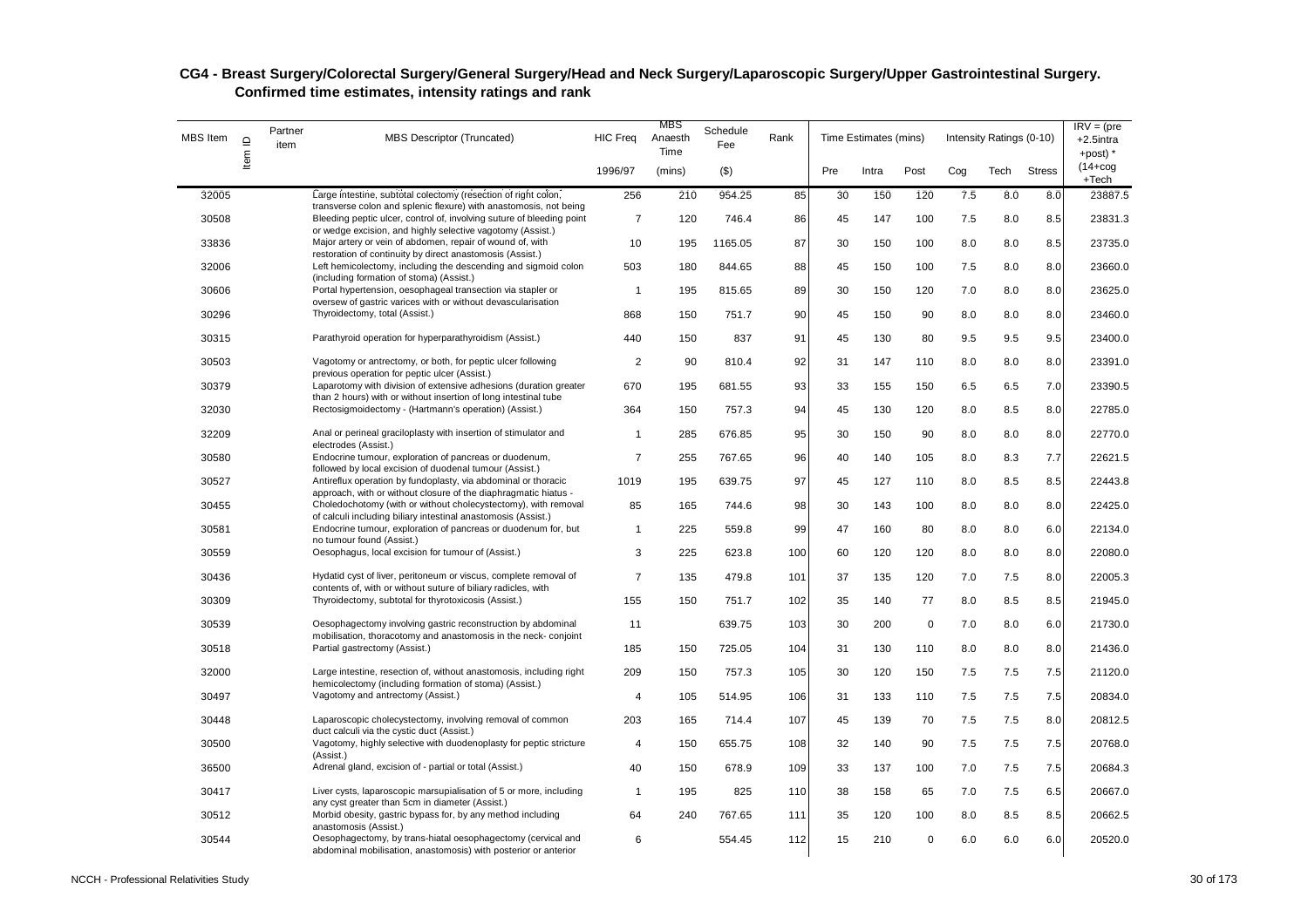| MBS Item | $\supseteq$ | Partner<br>item | <b>MBS Descriptor (Truncated)</b>                                                                                                     | <b>HIC Freq</b> | MBS<br>Anaesth<br>Time | Schedule<br>Fee | Rank  |     | Time Estimates (mins) |             |     | Intensity Ratings (0-10) |               | $IRV = (pre$<br>$+2.5$ intra<br>+post) * |
|----------|-------------|-----------------|---------------------------------------------------------------------------------------------------------------------------------------|-----------------|------------------------|-----------------|-------|-----|-----------------------|-------------|-----|--------------------------|---------------|------------------------------------------|
|          | Item        |                 |                                                                                                                                       | 1996/97         | (mins)                 | ( \$)           |       | Pre | Intra                 | Post        | Cog | Tech                     | <b>Stress</b> | $(14 + \cos$<br>+Tech                    |
| 32003    |             |                 | Large intestine, resection of, with anastomosis, including right<br>hemicolectomy (Assist.)                                           | 2470            | 180                    | 792.2           | 113   | 30  | 120                   | 120         | 7.5 | 8.0                      | 8.0           | 20475.0                                  |
| 30330    |             |                 | Lymph glands of groin, radical excision of (Assist.)                                                                                  | 218             | 150                    | 527.8           | 114   | 35  | 120                   | 120         | 7.5 | 7.5                      | 7.5           | 20020.0                                  |
| 30396    |             |                 | Laparotomy for gross intra peritoneal sepsis requiring<br>debridement of fibrin, with or without removal of foreign material          | 480             | 195                    | 746.4           | 115   | 45  | 118                   | 120         | 7.0 | 7.5                      | 7.5           | 20010.0                                  |
| 30583    |             |                 | Distal pancreatectomy (Assist.)                                                                                                       | 46              | 150                    | 876.85          | 116   | 30  | 122                   | 100         | 7.5 | 8.0                      | 8.0           | 19792.5                                  |
| 32108    |             |                 | Rectal tumour, trans-sphincteric excision of (Kraske or similar<br>operation) (Assist.)                                               | 6               | 135                    | 734             | 117   | 40  | 120                   | 90          | 7.9 | 7.9                      | 8.0           | 19694.0                                  |
| 30419    |             |                 | Liver tumours, destruction of, by hepatic cryotherapy (Assist.)                                                                       | $\Omega$        | 195                    | 600             | 118   | 50  | 150                   | 70          | 6.5 | 5.5                      | 6.5           | 19305.0                                  |
| 30560    |             |                 | Oesophageal perforation, repair of, by thoracotomy (Assist.)                                                                          | 8               | 300                    | 693.05          | 119   | 45  | 100                   | 120         | 7.5 | 8.0                      | 8.5           | 19297.5                                  |
| 30499    |             |                 | Vagotomy, highly selective (Assist.)                                                                                                  | 12              | 120                    | 612.45          | 120   | 29  | 125                   | 95          | 7.5 | 7.5                      | 7.5           | 19206.0                                  |
| 30533    |             |                 | Oesophagogastric myotomy (Heller's operation) via abdominal or<br>thoracic approach, with fundoplasty, with or without closure of the | 29              | 195                    | 786.4           | 121   | 30  | 150                   | 30          | 7.0 | 7.0                      | 8.0           | 19140.0                                  |
| 30460    |             |                 | Cholecystoduodenostomy, cholecystoenterostomy,<br>choledochojejunostomy or Roux-en-Y as a bypass procedure                            | 176             | 120                    | 633.3           | 122   | 30  | 120                   | 120         | 7.5 | 7.0                      | 7.0           | 19125.0                                  |
| 30318    |             |                 | Mediastinum, exploration of, via the cervical route, for<br>hyperparathyroidism (including thymectomy) (Assist.)                      | 55              | 135                    | 666.4           | 123   | 38  | 113                   | 65          | 9.0 | 9.0                      | 8.5           | 18889.5                                  |
| 30308    |             |                 | Bilateral subtotal thyroidectomy (Assist.)                                                                                            | 100             | 120                    | 586.4           | 124   | 35  | 133                   | 75          | 7.0 | 7.5                      | 7.0           | 18806.3                                  |
| 30359    |             |                 | Breast, radical or modified radical mastectomy with or without<br>frozen section biopsy (Assist.)                                     | 1740            | 120                    | 633.3           | 125   | 40  | 100                   | 120         | 7.5 | 8.0                      | 8.0           | 18655.0                                  |
| 32117    |             |                 | Rectal prolapse, abdominal rectopexy of (Assist.)                                                                                     | 191             | 135                    | 734             | 126   | 30  | 110                   | 120         | 7.0 | 7.5                      | 7.5           | 18487.5                                  |
| 30454    |             |                 | Choledochotomy (with or without cholecystectomy), with or<br>without removal of calculi (Assist.)                                     | 317             | 135                    | 633.3           | 127   | 30  | 120                   | 90          | 7.5 | 7.5                      | 7.5           | 18480.0                                  |
| 30384    |             |                 | Laparotomy for grading of lymphoma, including splenectomy,<br>liver biopsies, lymph node biopsies and oophoropexy (Assist.)           | 29              | 105                    | 807.25          | 128   | 40  | 108                   | 100         | 8.0 | 8.0                      | 7.5           | 18450.0                                  |
| 30502    |             |                 | Vagotomy, highly selective, with dilatation of pylorus (Assist.)                                                                      | $\pmb{0}$       | 120                    | 723.75          | 129   | 32  | 120                   | 85          | 7.5 | 7.5                      | 7.5           | 18348.0                                  |
| 30253    |             |                 | Parotid gland, superficial lobectomy or removal of tumour from,<br>with exposure of facial nerve (Assist.)                            | 609             | 135                    | 612.45          | 130   | 35  | 120                   | 72          | 7.5 | 8.5                      | 7.5           | 18315.0                                  |
| 30434    |             |                 | Hydatid cyst of liver, peritoneum or viscus, complete removal of<br>contents of, with or without suture of biliary radicles (Assist.) | 6               | 105                    | 431.8           | 131   | 37  | 110                   | 100         | 7.0 | 7.0                      | 8.0           | 18128.0                                  |
| 30433    |             |                 | Liver abscess (multiple), open abdominal drainage of (Assist.)                                                                        | 16              | 135                    | 533.15          | 132   | 30  | 90                    | 150         | 7.5 | 7.0                      | 8.0           | 18022.5                                  |
| 30587    |             |                 | Pancreatic cyst, anastomosis to Roux loop of jejunum (Assist.)                                                                        | 6               | 135                    | 533.15          | 133   | 35  | 107                   | 115         | 7.0 | 7.0                      | 7.5           | 17952.5                                  |
| 32057    |             |                 | Total colectomy with excision of rectum and ileoanal<br>anastomosis with formation of ileal reservoir - conjoint surgery,             | $\overline{7}$  |                        | 413.6           | 134   | 15  | 160                   | $\mathbf 0$ | 7.0 | 8.0                      | 7.0           | 17845.0                                  |
| 30566    |             |                 | Small intestine, resection of, with anastomosis (Assist.)                                                                             | 1265            | 195                    | 710.65          | 135   | 30  | 110                   | 110         | 7.0 | 7.0                      | 7.0           | 17430.0                                  |
| 30446    |             |                 | Laparoscopic cholecystectomy when procedure is completed by<br>laparotomy (Assist.)                                                   | 922             | 150                    | 542.8           | 136   | 45  | 100                   | 90          | 7.5 | 7.5                      | 8.0           | 17325.0                                  |
| 30333    |             |                 | Lymph glands of axilla, radical excision of (Assist.)                                                                                 | 2689            | 120                    | 527.8           | 137   | 42  | 92                    | 120         | 7.5 | 7.5                      | 7.5           | 17248.0                                  |
| 30414    |             |                 | Liver, subsegmental resection of, (local excision), other than for<br>trauma (Assist.)                                                | 77              | 135                    | 506.45          | 138   | 45  | 118                   | 80          | 7.0 | 7.0                      | 6.5           | 17220.0                                  |
| 30586    |             |                 | Pancreatic cyst - anastomosis to stomach or duodenum - by<br>open or endoscopic means (Assist.)                                       | 36              | 120                    | 514.95          | 139   | 34  | 107                   | 97          | 7.0 | 7.0                      | 7.5           | 17135.5                                  |
| 32047    |             |                 | Perineal proctectomy (Assist.)                                                                                                        | 18              | 150                    | 639.75          | 140.5 | 30  | 110                   | 70          | 8.0 | 8.0                      | 7.0           | 16500.0                                  |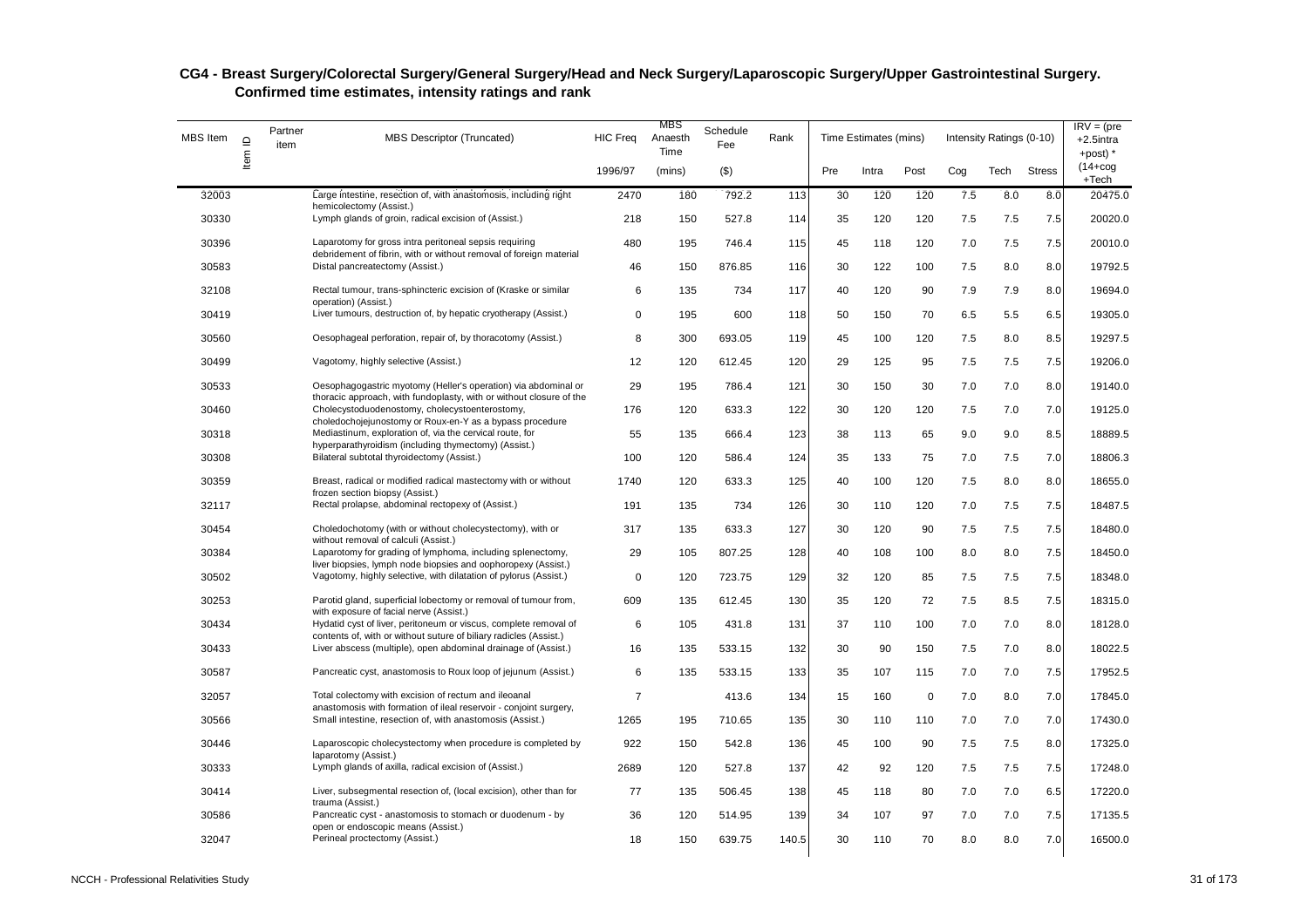| MBS Item | $\mathrel{\underline{\mathsf{O}}}$ | Partner<br>item | <b>MBS Descriptor (Truncated)</b>                                                                                                                  | <b>HIC Freq</b> | MBS<br>Anaesth<br>Time | Schedule<br>Fee | Rank  |     | Time Estimates (mins) |             |     | Intensity Ratings (0-10) |               | $IRV = (pre$<br>+2.5intra<br>$+$ post) $*$ |
|----------|------------------------------------|-----------------|----------------------------------------------------------------------------------------------------------------------------------------------------|-----------------|------------------------|-----------------|-------|-----|-----------------------|-------------|-----|--------------------------|---------------|--------------------------------------------|
|          | Item                               |                 |                                                                                                                                                    | 1996/97         | (mins)                 | $($ \$)         |       | Pre | Intra                 | Post        | Cog | Tech                     | <b>Stress</b> | $(14 + \log$<br>$+Tech$                    |
| 32112    |                                    |                 | Rectal prolapse, perineal recto-sigmoidectomy for (Assist.)                                                                                        | 22              | 120                    | 567.05          | 140.5 | 30  | 110                   | 70          | 8.0 | 8.0                      | 7.0           | 16500.0                                    |
| 30496    |                                    |                 | Vagotomy, truncal or selective, with or without pyloroplasty or<br>qastroenterostomy (Assist.)                                                     | 31              | 90                     | 431.8           | 142   | 33  | 107                   | 90          | 7.0 | 7.0                      | 7.0           | 16401.0                                    |
| 30565    |                                    |                 | Small intestine, resection of, without anastomosis (including<br>formation of stoma) (Assist.)                                                     | 144             | 180                    | 639.75          | 143   | 30  | 109                   | 100         | 6.5 | 7.0                      | 6.5           | 16301.3                                    |
| 30517    |                                    |                 | Gastroenterostomy, pyloroplasty or gastroduodenostomy,<br>reconstruction of (Assist.)                                                              | 55              | 135                    | 677.05          | 144   | 29  | 113                   | 75          | 7.0 | 7.0                      | 7.0           | 16233.0                                    |
| 30532    |                                    |                 | Oesophagogastric myotomy (Heller's operation) via abdominal or<br>thoracic approach, with or without closure of the diaphragmatic                  | 16              | 180                    | 661.15          | 145   | 30  | 120                   | 70          | 6.0 | 6.5                      | 7.0           | 16200.0                                    |
| 30511    |                                    |                 | Morbid obesity, gastric reduction or gastroplasty for, by any<br>method (Assist.)                                                                  | 782             | 120                    | 623.8           | 146   | 35  | 90                    | 80          | 8.0 | 8.0                      | 8.5           | 15980.0                                    |
| 30600    |                                    |                 | Diaphragmatic hernia, traumatic, repair of (Assist.)                                                                                               | 12              | 165                    | 570.65          | 147   | 40  | 85                    | 110         | 7.7 | 7.7                      | 7.0           | 15732.5                                    |
| 31355    |                                    |                 | Malignant tumour of soft tissue, removal of by surgical excision,<br>where histological proof of malignancy has been obtained, not                 | 38              | 75                     | 610             | 148   | 27  | 90                    | 90          | 8.0 | 8.0                      | 8.0           | 15732.0                                    |
| 32066    |                                    |                 | lleostomy closure with rectal resection and mucosectomy and<br>ileoanal anastomosis with formation of ileal reservoir, with or                     | 5               |                        | 413.6           | 149   | 30  | 120                   | $\mathbf 0$ | 8.0 | 8.0                      | 8.5           | 15510.0                                    |
| 30597    |                                    |                 | Splenectomy (Assist.)                                                                                                                              | 299             | 105                    | 528.85          | 150   | 40  | 90                    | 90          | 7.0 | 7.5                      | 7.5           | 15442.5                                    |
| 30306    |                                    |                 | Total hemithyroidectomy (Assist.)                                                                                                                  | 1567            | 120                    | 586.4           | 151   | 35  | 90                    | 75          | 8.0 | 8.0                      | 8.0           | 15410.0                                    |
| 30564    |                                    |                 | Small bowel strictureplasty for chronic inflammatory bowel<br>disease (Assist.)                                                                    | $\mathbf 0$     | 105                    | 567.05          | 152   | 32  | 93                    | 80          | 7.5 | 7.5                      | 7.5           | 15158.0                                    |
| 32203    |                                    |                 | Anal or perineal graciloplasty (Assist.)                                                                                                           | $\mathbf 0$     | 195                    | 466.25          | 153   | 30  | 100                   | 80          | 7.0 | 7.0                      | 7.0           | 15120.0                                    |
| 30405    |                                    |                 | Ventral, or incisional hernia, repair of requiring muscle<br>transposition, mesh hernioplasty or resection of strangulated                         | 2537            | 150                    | 671.8           | 154   | 30  | 90                    | 100         | 7.0 | 7.0                      | 7.0           | 14910.0                                    |
| 30445    |                                    |                 | Laparoscopic cholecystectomy (Assist.)                                                                                                             | 14653           | 120                    | 542.8           | 155   | 45  | 80                    | 75          | 8.0 | 8.0                      | 8.0           | 14720.0                                    |
| 30596    |                                    |                 | Splenorrhaphy or partial splenectomy for trauma (Assist.)                                                                                          | 88              | 120                    | 658.8           | 156   | 30  | 105                   | 70          | 6.5 | 6.5                      | 6.7           | 14645.0                                    |
| 32046    |                                    |                 | Rectum and anus, abdomino-perineal resection of, combined<br>synchronous operation - perineal resection where the perineal                         | 64              |                        | 549.1           | 157   | 15  | 150                   | $\mathbf 0$ | 5.5 | 6.0                      | 6.0           | 14625.0                                    |
| 30387    |                                    |                 | Laparotomy involving operation on abdominal viscera (including                                                                                     | 593             | 75                     | 466.25          | 158   | 33  | 100                   | 90          | 6.5 | 6.5                      | 6.0           | 14547.0                                    |
| 30530    |                                    |                 | pelvic viscera), not being a service to which another item in this<br>Antireflux operation by cardiopexy, with or without fundoplasty<br>(Assist.) | 23              | 225                    | 575.8           | 159   | 30  | 100                   | 100         | 6.0 | 6.0                      | 6.0           | 14440.0                                    |
| 30293    |                                    |                 | Cervical oesophagostomy; or closure of cervical<br>oesophagostomy with or without plastic repair (Assist.)                                         | 39              | 135                    | 327.1           | 160   | 25  | 108                   | 75          | 6.5 | 6.0                      | 6.0           | 14245.0                                    |
| 35596    |                                    |                 | Fistula between genital and urinary or alimentary tracts, repair of,<br>not being a service to which item 37029, 37333 or 37336 applies            | 75              | 135                    | 502.15          | 161   | 33  | 110                   | 60          | 6.0 | 6.5                      | 6.0           | 14168.0                                    |
| 30443    |                                    |                 | Cholecystectomy (Assist.)                                                                                                                          | 1507            | 90                     | 542.8           | 162   | 30  | 80                    | 90          | 7.5 | 7.5                      | 7.5           | 14080.0                                    |
| 30375    |                                    |                 | Laparotomy involving caecostomy, enterostomy, colostomy,<br>enterotomy, colotomy, cholecystostomy, gastrostomy,                                    | 2030            | 90                     | 382.7           | 163   | 30  | 83                    | 120         | 6.5 | 6.0                      | 6.0           | 13763.8                                    |
| 30353    |                                    |                 | Breast, extended simple mastectomy with or without frozen<br>section biopsy (Assist.)                                                              | 442             | 90                     | 431.45          | 164.5 | 40  | 77                    | 120         | 6.5 | 6.5                      | 6.0           | 13747.5                                    |
| 30431    |                                    |                 | Liver abscess, open abdominal drainage of (Assist.)                                                                                                | 15              | 90                     | 382.7           | 164.5 | 30  | 75                    | 135         | 7.0 | 6.0                      | 6.0           | 13747.5                                    |
| 30505    |                                    |                 | Bleeding peptic ulcer, control of, involving suture of bleeding point<br>or wedge excision (Assist.)                                               | 44              | 90                     | 405.15          | 166   | 27  | 83                    | 70          | 7.0 | 7.0                      | 8.5           | 13702.5                                    |
| 30601    |                                    |                 | Diaphragmatic hernia, congenital, repair of, by thoracic or<br>abdominal approach) (Assist.)                                                       | 47              | 120                    | 702.9           | 167   | 30  | 85                    | 65          | 8.0 | 8.0                      | 7.0           | 13530.0                                    |
| 30575    |                                    |                 | Pancreatic abscess, laparotomy and external drainage of, not<br>requiring retro-pancreatic dissection (Assist.)                                    | 18              | 90                     | 376.45          | 168   | 30  | 73                    | 120         | 7.0 | 6.5                      | 6.5           | 13466.3                                    |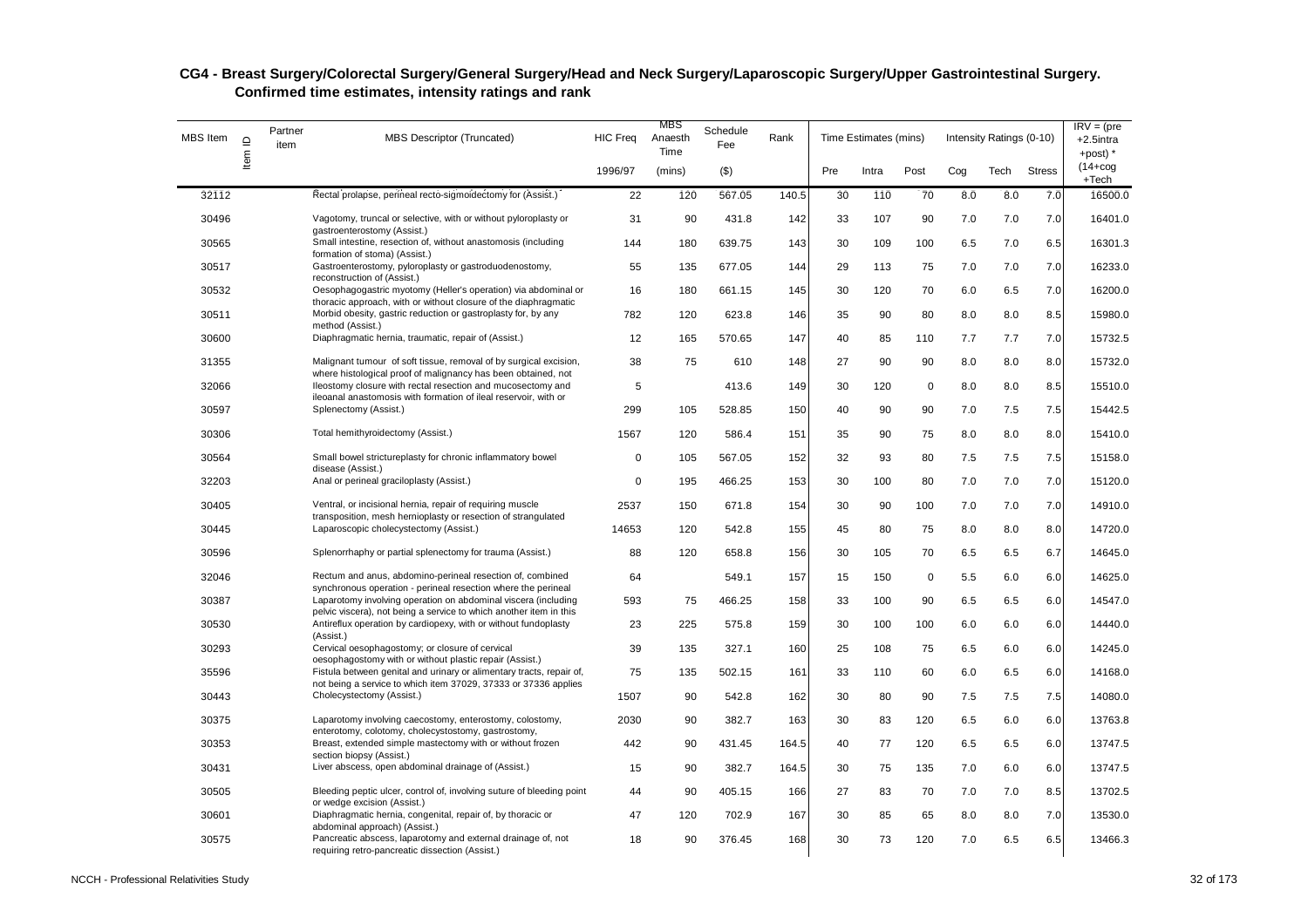| MBS Item | $\mathrel{\underline{\mathsf{O}}}$<br>Item | Partner<br>item | <b>MBS Descriptor (Truncated)</b>                                                                                                 | <b>HIC Freq</b> | MBS<br>Anaesth<br>Time | Schedule<br>Fee | Rank | Time Estimates (mins) |       |      | Intensity Ratings (0-10) |      |               | $IRV = (pre$<br>+2.5intra<br>+post) $*$ |
|----------|--------------------------------------------|-----------------|-----------------------------------------------------------------------------------------------------------------------------------|-----------------|------------------------|-----------------|------|-----------------------|-------|------|--------------------------|------|---------------|-----------------------------------------|
|          |                                            |                 |                                                                                                                                   | 1996/97         | (mins)                 | (3)             |      | Pre                   | Intra | Post | Cog                      | Tech | <b>Stress</b> | $(14 + \cos$<br>$+Tech$                 |
| 32129    |                                            |                 | Anal sphincter, direct repair of (Assist.)                                                                                        | 152             | 120                    | 466.05          | 169  | 25                    | 90    | 70   | 7.0                      | 7.0  | 7.0           | 13440.0                                 |
| 32165    |                                            |                 | Anal fistula, repair of by mucosal flap advancement (Assist.)                                                                     | 66              | 165                    | 466.05          | 170  | 25                    | 75    | 70   | 8.0                      | 8.0  | 8.0           | 12995.0                                 |
| 30515    |                                            |                 | Gastroenterostomy (including gastroduodenostomy) or<br>enterocolostomy or enteroenterostomy (Assist.)                             | 533             | 105                    | 517.1           | 171  | 30                    | 88    | 80   | 6.0                      | 6.0  | 6.5           | 12870.0                                 |
| 37038    |                                            |                 | Vesico-intestinal fistula, closure of, excluding bowel resection<br>(Assist.)                                                     | 53              | 105                    | 508             | 172  | 35                    | 95    | 60   | 6.0                      | 6.5  | 6.0           | 12801.3                                 |
| 30356    |                                            |                 | Subcutaneous mastectomy with or without frozen section biopsy<br>(Assist.)                                                        | 1078            | 90                     | 403.6           | 173  | 40                    | 60    | 100  | 7.0                      | 8.0  | 7.5           | 12760.0                                 |
| 30416    |                                            |                 | Liver cyst, laparoscopic marsupialisation of, where the size of the<br>cyst is greater than 5cm in diameter (Assist.)             | 18              | 135                    | 550             | 174  | 38                    | 90    | 55   | 7.0                      | 7.0  | 6.0           | 12720.0                                 |
| 30422    |                                            |                 | Liver, repair of superficial laceration of, for trauma (Assist.)                                                                  | 5               | 75                     | 495.8           | 175  | 45                    | 75    | 90   | 6.0                      | 5.0  | 7.0           | 12577.5                                 |
| 34521    |                                            |                 | Intra-abdominal artery or vein, cannulation of, for infusion<br>chemotherapy, by open operation (excluding aftercare) (Assist.)   | 65              | 120                    | 580             | 176  | 50                    | 90    | 20   | 7.0                      | 7.5  | 7.0           | 12537.5                                 |
| 32021    |                                            |                 | Total colectomy with excision of rectum and ileostomy, combined<br>synchronous operation; perineal resection (Assist.)            | 16              |                        | 413.6           | 177  | 30                    | 90    | 30   | 7.0                      | 8.0  | 7.0           | 12255.0                                 |
| 30403    |                                            |                 | Ventral, incisional, or recurrent hernia or burst abdomen, repair of<br>(Assist.)                                                 | 3428            | 75                     | 382.7           | 178  | 30                    | 77    | 90   | 6.5                      | 6.5  | 6.0           | 12187.5                                 |
| 30385    |                                            |                 | Laparotomy for control of post-operative haemorrhage, where no<br>other procedure is performed (Assist.)                          | 220             | 75                     | 413.6           | 179  | 30                    | 78    | 45   | 7.0                      | 7.5  | 8.0           | 12015.0                                 |
| 30400    |                                            |                 | Laparotomy with insertion of portacath for administration of<br>cytotoxic therapy including placement of reservoir (Assist.)      | 103             | 75                     | 464.35          | 180  | 30                    | 70    | 90   | 6.5                      | 7.0  | 6.5           | 11947.5                                 |
| 30520    |                                            |                 | Gastric tumour, removal of, by local excision, not being a service<br>to which item 30518 applies (Assist.)                       | 48              | 150                    | 495.8           | 181  | 23                    | 93    | 43   | 6.5                      | 6.5  | 6.5           | 11940.0                                 |
| 32029    | $\ddot{\phantom{1}}$                       | 00000           | Colonic reservoir, construction of, being a service associated with<br>a service to which any other item in this Subgroup applies | 99              | 210                    | 309.25          | 182  | 30                    | 45    | 100  | 8.0                      | 9.0  | 9.0           | 11882.5                                 |
| 32126    |                                            |                 | Anal incontinence, Parks' intersphincteric procedure for (Assist.)                                                                | 26              | 120                    | 355.4           | 183  | 25                    | 75    | 70   | 7.0                      | 7.0  | 7.0           | 11865.0                                 |
| 30310    |                                            |                 | Thyroid, unilateral sub-total thyroidectomy or equivalent partial<br>thyroidectomy (Assist.)                                      | 222             | 75                     | 335.9           | 184  | 35                    | 80    | 62   | 7.0                      | 6.0  | 6.0           | 11583.0                                 |
| 32183    |                                            |                 | Intestinal sling procedure prior to radiotherapy (Assist.)                                                                        | 23              | 135                    | 412.4           | 185  | 25                    | 103   | 25   | 5.5                      | 6.0  | 6.0           | 11531.3                                 |
| 32102    |                                            |                 | Rectal tumour of greater than 5cm in diameter, indicated by<br>pathological examination, per anal submucosal excision of          | 122             | 150                    | 466.05          | 186  | 20                    | 75    | 50   | 7.0                      | 8.0  | 7.0           | 11072.5                                 |
| 30399    |                                            |                 | Laparostomy, final closure of wound made at previous operation,<br>after removal of dressings or packs and removal of mesh or     | 10              | 105                    | 234.6           | 187  | 30                    | 75    | 90   | 5.0                      | 5.0  | 6.0           | 11070.0                                 |
| 32045    |                                            |                 | Rectum and anus, abdomino-perineal resection of, combined<br>synchronous operation - perineal resection (Assist.)                 | 78              |                        | 355.4           | 188  | 22                    | 98    | 15   | 6.5                      | 6.5  | 6.0           | 10998.0                                 |
| 30394    |                                            |                 | Laparotomy for drainage of subphrenic abscess, pelvic abscess,<br>appendiceal abscess, ruptured appendix or for peritonitis from  | 1150            | 60                     | 361.85          | 189  | 40                    | 63    | 70   | 7.5                      | 6.5  | 6.5           | 10967.5                                 |
| 30615    |                                            |                 | Strangulated, incarcerated or obstructed hernia, repair of, without<br>bowel resection (Assist.)                                  | 1624            | 90                     | 382.7           | 190  | 40                    | 60    | 70   | 7.0                      | 7.0  | 7.0           | 10920.0                                 |
| 30376    |                                            |                 | Laparotomy involving division of peritoneal adhesions (where no<br>other intra-abdominal procedure is performed) (Assist.)        | 764             | 105                    | 382.7           | 191  | 30                    | 62    | 90   | 6.0                      | 6.5  | 6.5           | 10862.5                                 |
| 32111    |                                            |                 | Rectal prolapse, Delorme procedure for (Assist.)                                                                                  | 218             | 90                     | 466.05          | 192  | 20                    | 90    | 40   | 6.0                      | 6.0  | 6.0           | 10830.0                                 |
| 32123    |                                            |                 | Anal stricture, anoplasty for (Assist.)                                                                                           | 63              | 60                     | 244.65          | 193  | 25                    | 60    | 70   | 7.0                      | 8.0  | 7.0           | 10535.0                                 |
| 32206    |                                            |                 | Stimulator and electrodes, insertion of, following previous<br>graciloplasty (Assist.)                                            | $\mathbf 0$     | 165                    | 421.2           | 194  | 30                    | 60    | 70   | 7.0                      | 7.0  | 7.0           | 10500.0                                 |
| 30338    |                                            |                 | Simple mastectomy with or without frozen section biopsy<br>(Assist.)                                                              | 648             | 45                     | 327.1           | 195  | 30                    | 60    | 90   | 6.5                      | 5.5  | 6.0           | 10260.0                                 |
| 30609    |                                            |                 | Femoral or inguinal hernia, laparoscopic repair of, not being a<br>service associated with a service to which item 30612 or 30614 | 2211            | 60                     | 341             | 196  | 40                    | 65    | 40   | 6.5                      | 7.5  | 7.0           | 10185.0                                 |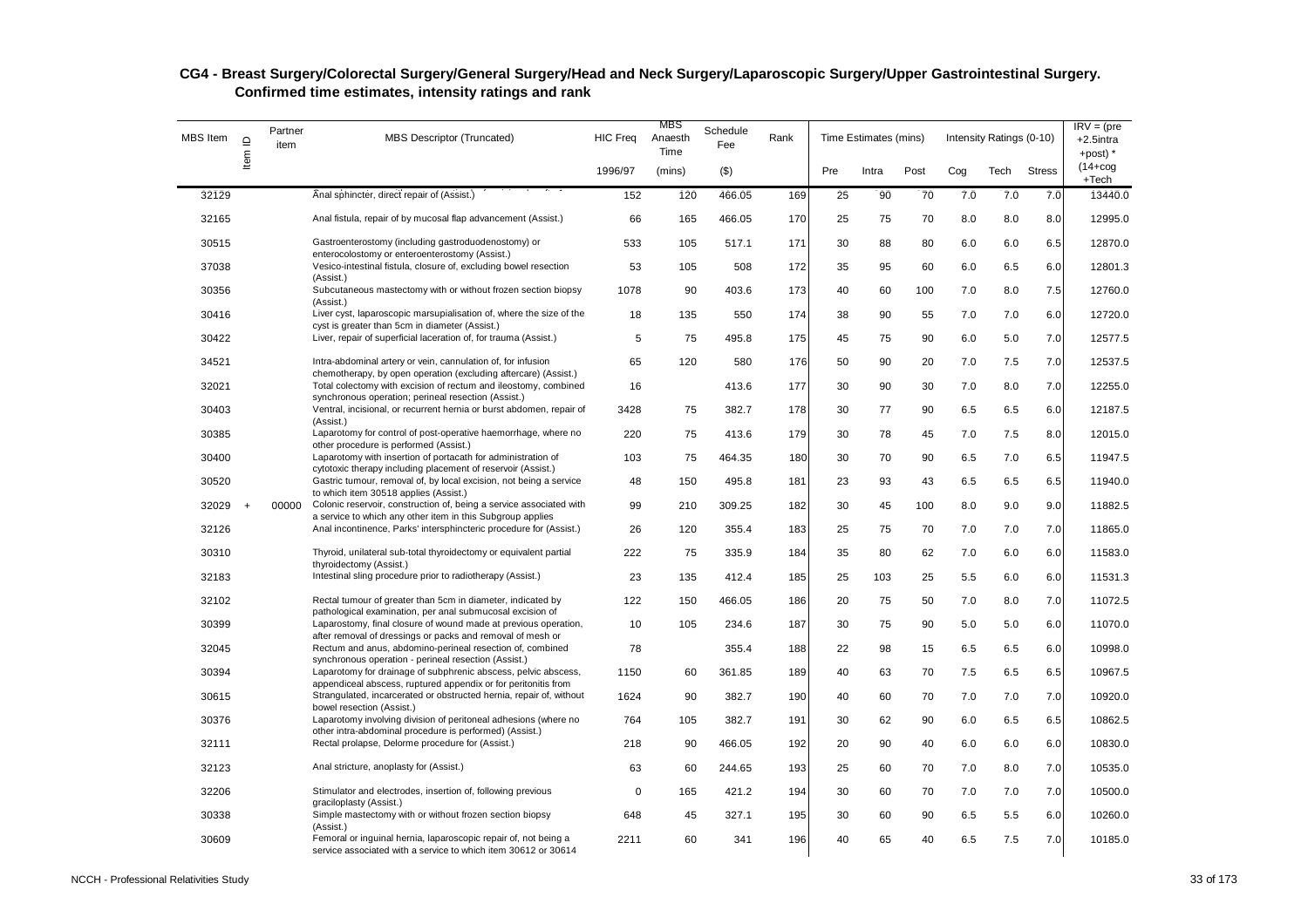| MBS Item | $\supseteq$    | Partner<br>item | <b>MBS Descriptor (Truncated)</b>                                                                                                                | <b>HIC Freq</b> | MBS<br>Anaesth<br>Time | Schedule<br>Fee | Rank  | Time Estimates (mins) |       |             | Intensity Ratings (0-10) | $IRV = (pre$<br>+2.5intra<br>+post) $*$ |               |                       |
|----------|----------------|-----------------|--------------------------------------------------------------------------------------------------------------------------------------------------|-----------------|------------------------|-----------------|-------|-----------------------|-------|-------------|--------------------------|-----------------------------------------|---------------|-----------------------|
|          | Item           |                 |                                                                                                                                                  | 1996/97         | (mins)                 | $($ \$)         |       | Pre                   | Intra | Post        | Cog                      | Tech                                    | <b>Stress</b> | $(14 + \cos$<br>+Tech |
| 30562    |                |                 | Enterostomy or colostomy, closure of - not involving resection of<br>bowel (Assist.)                                                             | 550             | 90                     | 436.95          | 197   | 23                    | 73    | 52          | 6.0                      | 6.5                                     | 6.5           | 10171.3               |
| 30373    |                |                 | Laparotomy (exploratory), including associated biopsies, where<br>no other intra-abdominal procedure is performed (Assist.)                      | 641             | 60                     | 354.85          | 198   | 30                    | 57    | 90          | 6.5                      | 5.5                                     | 6.0           | 9975.0                |
| 32105    |                |                 | Anorectal carcinoma - per anal full thickness excision of (Assist.)                                                                              | 86              | 135                    | 355.4           | 199   | 30                    | 60    | 50          | 7.0                      | 8.0                                     | 7.0           | 9890.0                |
| 30563    |                |                 | Colostomy or ileostomy, refashioning of (Assist.)                                                                                                | 201             | 75                     | 436.95          | 200   | 25                    | 73    | 45          | 6.0                      | 6.0                                     | 6.5           | 9847.5                |
| 30572    |                |                 | Laparoscopic appendicectomy (Assist.)                                                                                                            | 1364            | 60                     | 327.1           | 201   | 40                    | 60    | 60          | 6.0                      | 6.5                                     | 6.0           | 9625.0                |
| 30314    |                |                 | Thyroglossal cyst or fistula or both, radical removal of, including<br>thyroglossal duct and portion of hyoid bone (Assist.)                     | 191             | 75                     | 335.9           | 202   | 25                    | 70    | 40          | 6.0                      | 6.5                                     | 6.5           | 9480.0                |
| 30408    |                |                 | Peritoneo venous (Leveen) shunt, insertion of (Assist.)                                                                                          | 28              | 60                     | 287.9           | 203   | 30                    | 55    | 75          | 6.5                      | 6.5                                     | 6.0           | 9457.5                |
| 30402    |                |                 | Retroperitoneal abscess, drainage of, not involving laparotomy<br>(Assist.)                                                                      | 85              | 45                     | 341.1           | 204.5 | 40                    | 50    | 70          | 6.5                      | 6.5                                     | 6.5           | 9400.0                |
| 30452    |                |                 | Choledochoscopy with balloon dilatation of a stricture or passage<br>of stent or extraction of calculi (Assist.)                                 | 74              | 135                    | 277.2           | 204.5 | 30                    | 70    | 30          | 6.5                      | 6.5                                     | 6.5           | 9400.0                |
| 30350    |                |                 | Partial mastectomy involving more than 25% of the breast tissue,<br>with or without frozen section biopsy (Assist.)                              | 1613            | 45                     | 239.4           | 206   | 40                    | 50    | 60          | 6.5                      | 6.5                                     | 6.5           | 9000.0                |
| 30378    | $\overline{1}$ | 00000           | Laparotomy involving division of adhesions in association with<br>another intra-abdominal procedure where the time taken to divide               | 2647            | 105                    | 384.5           | 207.5 | 0                     | 85    | $\mathbf 0$ | 6.5                      | 7.5                                     | 7.0           | 8925.0                |
| 32162    |                |                 | Anal fistula, excision of, involving the upper half of the anal<br>sphincter mechanism (Assist.)                                                 | 243             | 90                     | 355.4           | 207.5 | 20                    | 45    | 80          | 7.0                      | 7.0                                     | 7.0           | 8925.0                |
| 30325    |                |                 | Lymph glands of neck, limited excision of (Assist.)                                                                                              | 1099            | 30                     | 272.75          | 209   | 17                    | 75    | 30          | 6.0                      | 5.5                                     | 5.5           | 8559.3                |
| 32210    |                |                 | Gracilis neosphincter pacemaker, replacement of                                                                                                  | $\mathbf 0$     | 60                     | 187.55          | 210   | 30                    | 60    | 70          | 5.0                      | 5.0                                     | 5.0           | 8500.0                |
| 32120    |                |                 | Rectal prolapse, perineal repair of (Assist.)                                                                                                    | 35              | 60                     | 188.7           | 211   | 25                    | 50    | 70          | 6.0                      | 6.0                                     | 6.0           | 8360.0                |
| 30614    |                |                 | Femoral or inguinal hernia or infantile hydrocele, repair of, not<br>being a service to which item 30403 or 30615 applies (Assist.)              | 15616           | 60                     | 341             | 212   | 30                    | 45    | 60          | 6.5                      | 6.5                                     | 6.5           | 8100.0                |
| 32508    |                |                 | Varicose veins, complete dissection at the sapheno-femoral or<br>sapheno-popliteal junction, with or without either ligation or                  | 9536            | 105                    | 391.8           | 213   | 30                    | 61    | 55          | 5.0                      | 5.0                                     | 5.0           | 8075.0                |
| 90781    |                |                 | Consultation in rooms exceeding 75 minutes duration with a new                                                                                   |                 |                        |                 | 214.5 | 10                    | 75    | 20          | 6.0                      | 5.0                                     | 6.0           | 8047.5                |
| 90782    |                |                 | patient seen on a referred basis.<br>Consultation in rooms exceeding 75 minutes duration with an                                                 |                 |                        |                 | 214.5 | 10                    | 75    | 20          | 6.0                      | 5.0                                     | 6.0           | 8047.5                |
| 30020    |                |                 | existing patient seen on a referred basis.<br>Burns, excision of, under general anaesthesia, involving more                                      | 21              | 165                    | 466.25          | 217   | 30                    | 70    | 45          | 4.0                      | 4.0                                     | 5.0           | 8000.0                |
| 30491    |                |                 | than 10 per cent of body surface, where grafting is not carried out<br>Bile duct, endoscopic stenting of (including endoscopy and<br>dilatation) | 832             | 90                     | 407.75          | 217   | 25                    | 50    | 50          | 6.0                      | 7.0                                     | 6.5           | 8000.0                |
| 30494    |                |                 | Endoscopic biliary dilatation                                                                                                                    | 92              | 90                     | 308.7           | 217   | 25                    | 50    | 50          | 6.0                      | 7.0                                     | 6.5           | 8000.0                |
| 30256    |                |                 | Submandibular gland, extirpation of (Assist.)                                                                                                    | 488             | 120                    | 327.1           | 219   | 25                    | 56    | 45          | 5.5                      | 6.5                                     | 6.0           | 7980.0                |
| 30391    |                |                 | Laparoscopy, with biopsy (Assist.)                                                                                                               | 333             | 45                     | 208.75          | 220   | 40                    | 45    | 60          | 6.0                      | 6.0                                     | 5.5           | 7862.5                |
| 30229    |                |                 | Muscle, excision of (extensive) (Assist.)                                                                                                        | 85              | 45                     | 200.45          | 221   | 20                    | 60    | 90          | 4.5                      | 3.5                                     | 4.0           | 7800.0                |
| 30571    |                |                 | Appendicectomy, not being a service to which item 30574<br>applies (Assist.)                                                                     | 4800            | 60                     | 327.1           | 222   | 30                    | 45    | 60          | 6.0                      | 6.0                                     | 5.5           | 7492.5                |
| 91281    |                |                 | Consultation in a hospital of approximately 75 minutes duration                                                                                  |                 |                        |                 | 223   | 2                     | 75    | 10          | 6.0                      | 5.0                                     | 6.0           | 7381.5                |
| 30269    |                |                 | with a new patient seen on a referred basis.<br>Salivary gland, repair of cutaneous fistula of                                                   | 6               | 30                     | 109.95          | 224   | 30                    | 45    | 60          | 7.0                      | 5.0                                     | 5.0           | 7290.0                |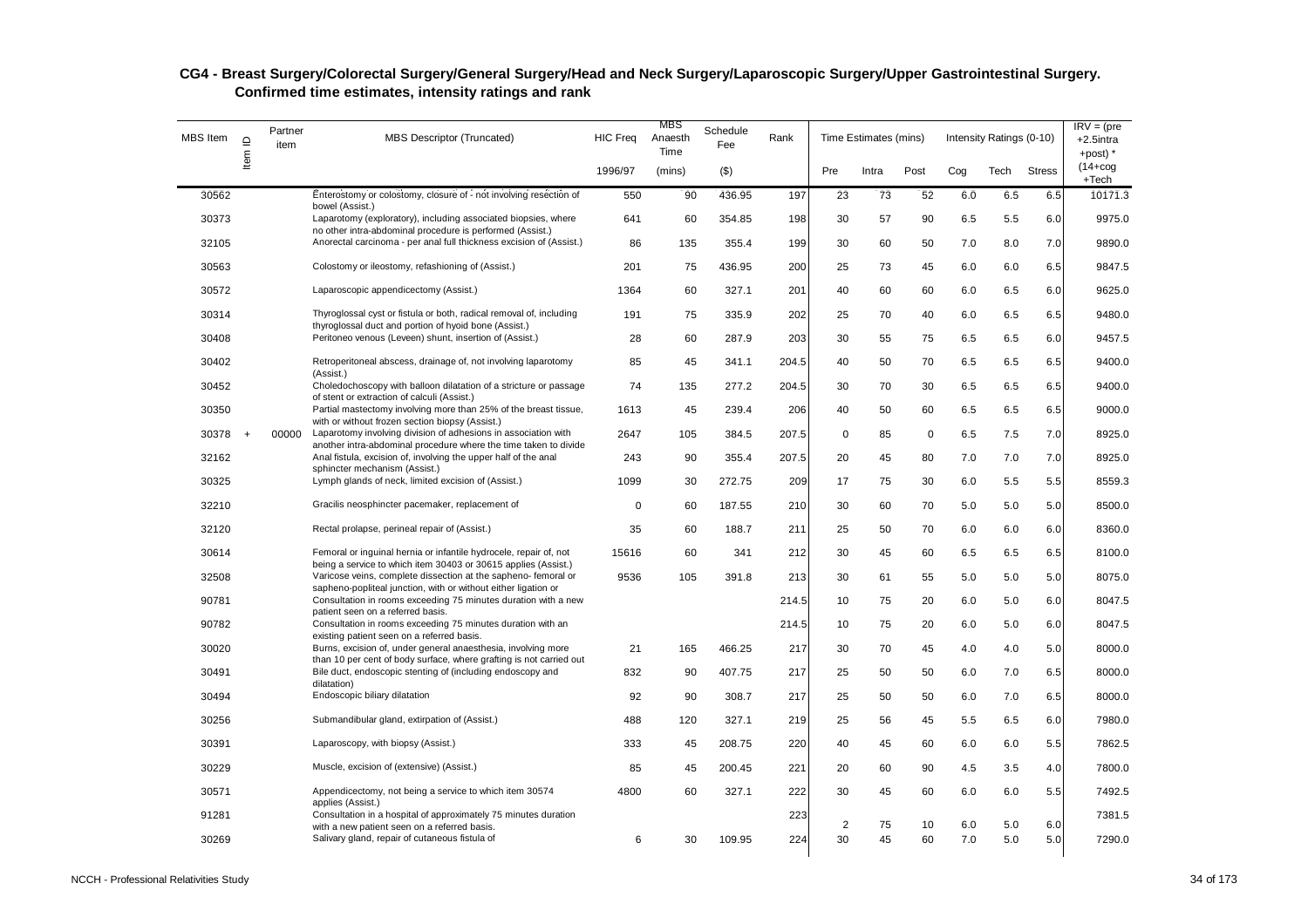| <b>MBS</b> Item | $\mathbf{\underline{o}}$ | Partner<br>item | <b>MBS Descriptor (Truncated)</b>                                                                                                                                                           | <b>HIC Freq</b> | MBS<br>Anaesth<br>Time | Schedule<br>Fee | Rank  | Time Estimates (mins) |       |      | Intensity Ratings (0-10) | $IRV = (pre$<br>$+2.5$ intra<br>+post) * |               |                         |
|-----------------|--------------------------|-----------------|---------------------------------------------------------------------------------------------------------------------------------------------------------------------------------------------|-----------------|------------------------|-----------------|-------|-----------------------|-------|------|--------------------------|------------------------------------------|---------------|-------------------------|
|                 | Item                     |                 |                                                                                                                                                                                             | 1996/97         | (mins)                 | $($ \$)         |       | Pre                   | Intra | Post | Cog                      | Tech                                     | <b>Stress</b> | $(14 + \log$<br>$+Tech$ |
| 91282           |                          |                 | Consultation in a hospital of approximately 75 minutes duration                                                                                                                             |                 |                        |                 | 225   | $\pmb{0}$             | 75    | 5    | 6.0                      | 5.0                                      | 6.0           | 7122.5                  |
| 30450           |                          |                 | with an existing patient seen on a referred basis.<br>Calculus of biliary or renal tract, extraction of, using interventional<br>imaging techniques - not being a service associated with a | 17              | 105                    | 385             | 226   | 15                    | 60    | 30   | 6.0                      | 6.0                                      | 5.0           | 7020.0                  |
| 30393           | $+$                      | 00000           | Laparoscopic division of adhesions in association with another<br>intra-abdominal procedure where the time taken to divide the                                                              | 60              | 105                    | 384.5           | 227   | 0                     | 60    | 0    | 8.0                      | 8.0                                      | 8.0           | 6900.0                  |
| 30621           |                          |                 | Umbilical, epigastric or linea alba hernia, repair of, in a person 10<br>years of age or over (Assist.)                                                                                     | 3821            | 45                     | 299.25          | 229   | 30                    | 40    | 50   | 6.0                      | 6.0                                      | 6.0           | 6840.0                  |
| 34524           |                          |                 | Arterial cannulation for infusion chemotherapy by open operation,<br>not being a service to which item 34521 applies (excluding after-                                                      | $\overline{7}$  | 90                     | 303.65          | 229   | 30                    | 60    | 0    | 6.0                      | 6.0                                      | 6.0           | 6840.0                  |
| 43999           |                          |                 | Hirschsprung's disease, anal sphincterotomy as an independent<br>procedure for (Assist.)                                                                                                    | 36              | 30                     | 195.7           | 229   | 20                    | 60    | 10   | 6.0                      | 6.0                                      | 6.0           | 6840.0                  |
| 30485           |                          |                 | Endoscopic sphincterotomy with or without extraction of stones<br>from common bile duct                                                                                                     | 2097            | 45                     | 413.6           | 231   | 25                    | 45    | 30   | 6.5                      | 7.0                                      | 6.5           | 6783.8                  |
| 30286           |                          |                 | Branchial cyst, removal of (Assist.)                                                                                                                                                        | 149             | 60                     | 292.25          | 232   | 25                    | 50    | 40   | 6.0                      | 5.5                                      | 5.0           | 6745.0                  |
| 30313           |                          |                 | Thyroglossal cyst, removal of (Assist.)                                                                                                                                                     | 65              | 75                     | 200.45          | 233.5 | 25                    | 53    | 40   | 5.0                      | 5.0                                      | 5.0           | 6715.0                  |
| 30346           |                          |                 | Breast, excision of cyst, fibro adenoma or other local lesion or<br>segmental resection for any other reason, where frozen section                                                          | 6921            | 75                     | 239.4           | 233.5 | 30                    | 40    | 40   | 6.5                      | 6.0                                      | 6.5           | 6715.0                  |
| 90771           |                          |                 | Consultation in rooms of approximately 60 minutes duration with<br>a new patient seen on a referred basis.                                                                                  |                 |                        |                 | 235.5 | 10                    | 60    | 20   | 6.0                      | 5.0                                      | 6.0           | 6660.0                  |
| 90772           |                          |                 | Consultation in rooms of approximately 60 minutes duration with<br>an existing patient seen on a referred basis.                                                                            |                 |                        |                 | 235.5 | 10                    | 60    | 20   | 6.0                      | 5.0                                      | 6.0           | 6660.0                  |
| 30366           |                          |                 | Breast, microdochotomy of, for benign or malignant condition<br>(Assist.)                                                                                                                   | 388             | 105                    | 245.25          | 237.5 | 30                    | 45    | 40   | 5.5                      | 5.5                                      | 5.5           | 6570.0                  |
| 30367           |                          |                 | Breast central ducts, excision of, for benign condition (Assist.)                                                                                                                           | 109             | 105                    | 196.15          | 237.5 | 30                    | 45    | 40   | 5.5                      | 5.5                                      | 5.5           | 6570.0                  |
| 32200           |                          |                 | Distal muscle, devascularisation of (Assist.)                                                                                                                                               | $\mathbf 0$     | 120                    | 217.1           | 239   | 30                    | 45    | 30   | 6.0                      | 6.0                                      | 6.0           | 6555.0                  |
| 30232           |                          |                 | Muscle, ruptured, repair of (limited), not associated with external<br>wound                                                                                                                | 10              | 45                     | 164.2           | 240   | 30                    | 45    | 90   | 4.0                      | 4.0                                      | 3.0           | 6510.0                  |
| 34527           |                          |                 | Central vein catheterisation by open technique, using<br>subcutaneous tunnel with pump or access port as with Hickman                                                                       | 1183            | 90                     | 405             | 241   | 20                    | 50    | 20   | 5.0                      | 6.0                                      | 7.0           | 6435.0                  |
| 30168           |                          |                 | Lipectomy - wedge excision of skin or fat (not being a service to<br>which item 30165 applies) - 1 excision (Assist.)                                                                       | 627             | 90                     | 334             | 242   | 20                    | 67    | 47   | 3.5                      | 3.5                                      | 3.0           | 6331.5                  |
| 30484           |                          |                 | Endoscopic retrograde cholangio-pancreatography                                                                                                                                             | 3235            | 45                     | 267.95          | 243   | 25                    | 45    | 30   | 6.0                      | 5.5                                      | 6.0           | 6281.3                  |
| 30397           |                          |                 | Laparostomy, via wound previously made and left open or closed<br>with zipper, involving change of dressings or packs, and with or                                                          | 66              | 90                     | 170.6           | 244   | 30                    | 45    | 30   | 5.5                      | 5.5                                      | 5.5           | 6210.0                  |
| 30644           |                          |                 | Exploration of spermatic cord, inquinal approach, with or without<br>testicular biopsy and with or without excision of spermatic cord                                                       | 688             | 45                     | 382.70          | 245.5 | 30                    | 40    | 50   | 5.0                      | 5.0                                      | 5.0           | 6120.0                  |
| 32099           |                          |                 | Rectal tumour of 5cm or less in diameter, per anal submucosal<br>excision of (Assist.)                                                                                                      | 376             | 90                     | 244.65          | 245.5 | 30                    | 40    | 40   | 6.0                      | 6.0                                      | 5.0           | 6120.0                  |
| 91271           |                          |                 | Consultation in a hospital of approximately 60 minutes duration<br>with a new patient seen on a referred basis.                                                                             |                 |                        |                 | 247   | $\sqrt{2}$            | 60    | 10   | 6.0                      | 5.0                                      | 6.0           | 5994.0                  |
| 30272           |                          |                 | Tongue, partial excision of (Assist.)                                                                                                                                                       | 238             | 30                     | 217.1           | 248   | 25                    | 40    | 50   | 5.0                      | 5.0                                      | 5.0           | 5950.0                  |
| 32093           |                          |                 | Fibreoptic colonoscopy - examination of colon beyond the hepatic<br>flexure with removal of 1 or more polyps                                                                                | 41664           | 60                     | 344.45          | 249   | 15                    | 45    | 25   | 6.0                      | 6.0                                      | 6.0           | 5795.0                  |
| 91272           |                          |                 | Consultation in a hospital of approximately 60 minutes duration<br>with an existing patient seen on a referred basis.                                                                       |                 |                        |                 | 250   | 0                     | 60    | 5    | 6.0                      | 5.0                                      | 6.0           | 5735.0                  |
| 32094           |                          |                 | Endoscopic dilatation of colorectal strictures including<br>colonoscopy                                                                                                                     | 185             | 60                     | 405.15          | 251   | 25                    | 45    | 30   | 5.0                      | 5.0                                      | 5.0           | 5695.0                  |
| 31350           |                          |                 | Benign tumour of soft tissue, removal of by surgical excision,<br>where specimen is sent for histological confirmation of diagnosis,                                                        | 146             | 60                     | 370             | 252   | 22                    | 50    | 30   | 5.0                      | 5.0                                      | 4.0           | 5664.0                  |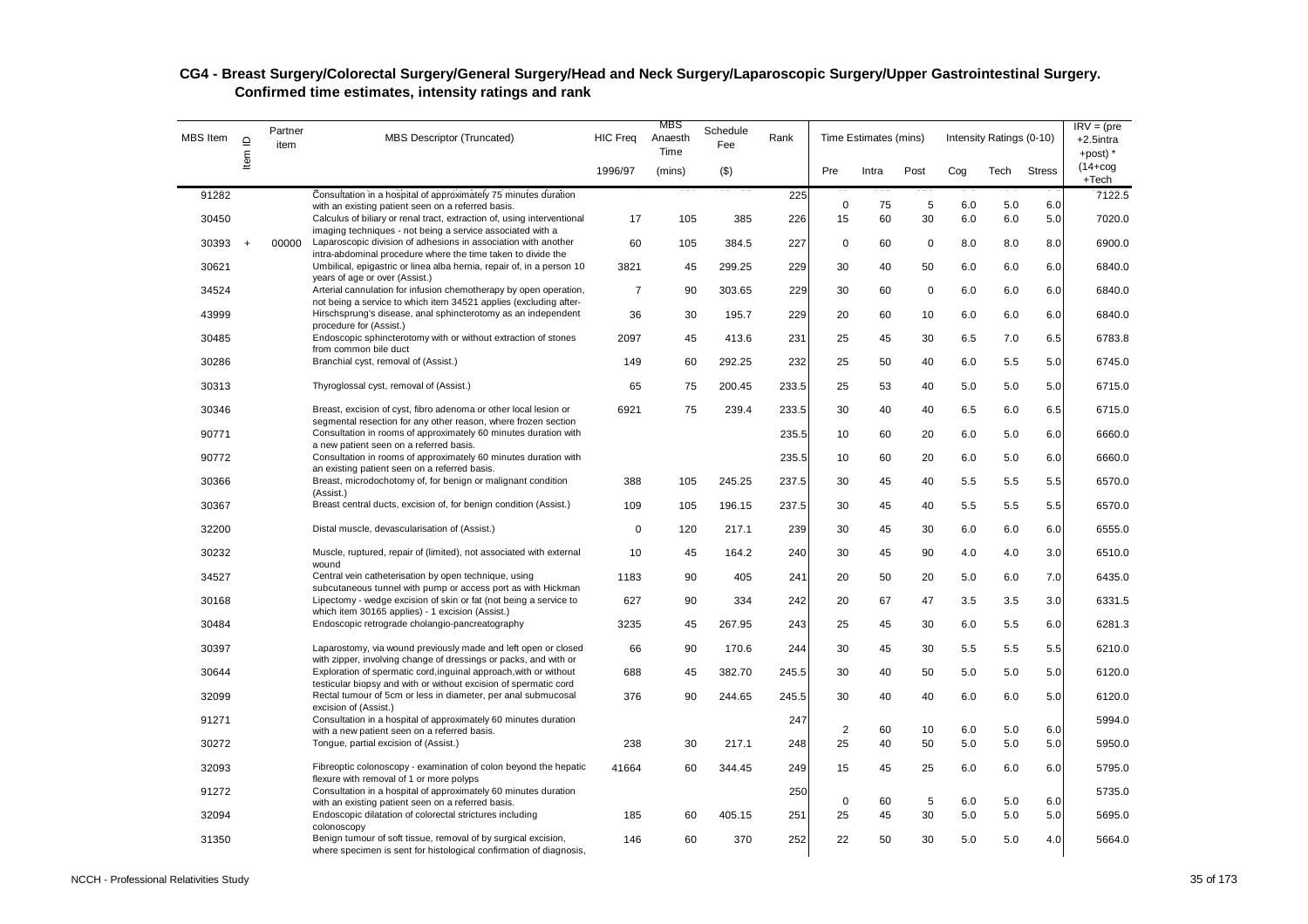| <b>MBS</b> Item | $\supseteq$ | Partner<br>item | <b>MBS Descriptor (Truncated)</b>                                                                                                 | <b>HIC Freq</b> | MBS<br>Anaesth<br>Time | Schedule<br>Fee | Rank  |             | Time Estimates (mins) |          |     | Intensity Ratings (0-10) |               | $IRV = (pre$<br>+2.5intra<br>+post) $*$ |
|-----------------|-------------|-----------------|-----------------------------------------------------------------------------------------------------------------------------------|-----------------|------------------------|-----------------|-------|-------------|-----------------------|----------|-----|--------------------------|---------------|-----------------------------------------|
|                 | Item        |                 |                                                                                                                                   | 1996/97         | (mins)                 | $($ \$)         |       | Pre         | Intra                 | Post     | Cog | Tech                     | <b>Stress</b> | $(14 + \log$<br>+Tech                   |
| 45203           | $+$         | 00000           | Single stage local flap, where indicated to repair 1 defect,                                                                      | 8397            | 90                     | 298.1           | 253   | $\mathsf 0$ | 60                    | 15       | 5.0 | 5.0                      | 5.0           | 5610.0                                  |
| 30676           |             |                 | complicated or large, excluding flap for male pattern baldness<br>Pilonidal sinus or cyst, or sacral sinus or cyst, excision of   | 1768            | 60                     | 278.35          | 254   | 25          | 43                    | 60       | 4.0 | 4.0                      | 3.5           | 5582.5                                  |
| 31335           |             |                 | Malignant melanoma, appendageal carcinoma, malignant fibrous<br>tumour of skin, merkel cell carcinoma of skin or Hutchinson's     | 2004            | 60                     | 315             | 255   | 30          | 40                    | 40       | 5.0 | 4.7                      | 4.5           | 5559.0                                  |
| 31245           |             |                 | Skin and subcutaneous tissue, extensive excision of, in the<br>treatment of suppurative hydradenitis (excision from axilla, groin | 241             | 90                     | 315             | 256   | 18          | 30                    | 60       | 5.0 | 5.0                      | 5.5           | 5355.0                                  |
| 31310           |             |                 | Malignant melanoma, appendageal carcinoma, malignant fibrous<br>tumour of skin, merkel cell carcinoma of skin or Hutchinson's     | 4174            | 45                     | 238             | 257   | 20          | 40                    | 40       | 5.0 | 4.5                      | 4.5           | 5200.0                                  |
| 30332           |             |                 | Lymph glands of axilla, limited excision of                                                                                       | 660             | 60                     | 181.25          | 258   | 25          | 40                    | 40       | 4.0 | 4.5                      | 4.5           | 5197.5                                  |
| 45451           | $+$         | 00000           | Free grafting (full thickness) to 1 defect, excluding grafts for male<br>pattern baldness (Assist.)                               | 12419           | 45                     | 347.95          | 259   | 15          | 45                    | 40       | 5.0 | 5.0                      | 3.5           | 5192.5                                  |
| 34528           |             |                 | Central vein catheterisation by percutaneous technique, using<br>subcutaneous tunnel with pump or access port as with Hickman     | 478             | 60                     | 200             | 260   | 20          | 40                    | 20       | 5.0 | 6.0                      | 6.0           | 5180.0                                  |
| 90761           |             |                 | Consultation in rooms of approximately 45 minutes duration with<br>a new patient seen on a referred basis.                        |                 |                        |                 | 261.5 | 5           | 45                    | 20       | 6.0 | 5.0                      | 6.0           | 5087.5                                  |
| 90762           |             |                 | Consultation in rooms of approximately 45 minutes duration with<br>an existing patient seen on a referred basis.                  |                 |                        |                 | 261.5 | 5           | 45                    | 20       | 6.0 | 5.0                      | 6.0           | 5087.5                                  |
| 32081           |             |                 | Sigmoidoscopic examination with diathermy or resection of 1 or<br>more polyps where the time taken is greater than 45 minutes     | 82              | 60                     | 169.85          | 263   | 25          | 48                    | 30       | 3.0 | 3.5                      | 3.5           | 4812.5                                  |
| 30329           |             |                 | Lymph glands of groin, limited excision of                                                                                        | 421             | 90                     | 181.25          | 264   | 25          | 35                    | 40       | 4.0 | 4.5                      | 4.5           | 4803.8                                  |
| 30096           |             |                 | Scalene node biopsy                                                                                                               | 78              | 30                     | 135             | 265   | 22          | 38                    | 20       | 5.5 | 5.5                      | 5.0           | 4795.0                                  |
| 31330           |             |                 | Malignant melanoma, appendageal carcinoma, malignant fibrous<br>tumour of skin, merkel cell carcinoma of skin or Hutchinson's     | 3082            | 45                     | 273             | 266   | 20          | 32                    | 40       | 5.0 | 5.0                      | 5.0           | 4760.0                                  |
| 30390           |             |                 | Laparoscopy, diagnostic                                                                                                           | 10131           | 45                     | 161.45          | 267   | 40          | 30                    | 30       | 4.5 | 5.0                      | 4.5           | 4712.5                                  |
| 91261           |             |                 | Consultation in a hospital of approximately 45 minutes duration<br>with a new patient seen on a referred basis.                   |                 |                        |                 | 268   | 2           | 45                    | 10       | 6.0 | 5.0                      | 6.0           | 4606.5                                  |
| 32138           |             |                 | Haemorrhoidectomy including excision of anal skin tags when<br>performed                                                          | 5562            | 45                     | 270             | 269.5 | 25          | 31                    | 60       | 3.5 | 3.5                      | 3.5           | 4550.0                                  |
| 32139           |             |                 | Haemorrhoidectomy involving third or fourth degree<br>haemorrhoids, including excision of anal skin tags when                     | 70              | 45                     | 270             | 269.5 | 25          | 31                    | 60       | 3.5 | 3.5                      | 3.5           | 4550.0                                  |
| 30631           |             |                 | Hydrocele, removal of, not being a service associated with a<br>service to which items 30638, 30641 and 30644 apply               | 1279            | 30                     | 173.7           | 271   | 30          | 33                    | 40       | 4.0 | 4.0                      | 3.5           | 4422.5                                  |
| 37601           |             |                 | Spermatocele or epididymal cyst, excision of, 1 or more of, on 1<br>side                                                          | 1288            | 45                     | 203.05          | 272   | 30          | 35                    | 40       | 4.0 | 4.0                      | 3.0           | 4410.0                                  |
| 31345           |             |                 | Lipoma, excision of, where lesion is subcutaneous and greater<br>than 50mm in diameter, or is sub-fascial                         | 263             | 45                     | 180             | 273   | 23          | 40                    | 40       | 3.5 | 3.5                      | 3.0           | 4401.0                                  |
| 30238           |             |                 | Fascia, deep, repair of, for herniated muscle                                                                                     | 42              | 45                     | 109.95          | 274   | 18          | 45                    | 45       | 3.0 | 3.0                      | 2.5           | 4387.5                                  |
| 91262           |             |                 | Consultation in a hospital of approximately 45 minutes duration<br>with an existing patient seen on a referred basis.             |                 |                        |                 | 275   | 0           | 45                    | 5        | 6.0 | 5.0                      | 6.0           | 4347.5                                  |
| 32159           |             |                 | Anal fistula, excision of, involving lower half of the anal sphincter<br>mechanism (Assist.)                                      | 1341            | 45                     | 244.65          | 276   | 25          | 29                    | 38       | 4.5 | 4.5                      | 4.5           | 4336.0                                  |
| 30180           |             |                 | Axillary hyperhidrosis, wedge excision for                                                                                        | 78              | 45                     | 100.2           | 277   | 20          | 38                    | 48       | 3.0 | 3.5                      | 3.0           | 4319.5                                  |
| 30068           |             |                 | Foreign body in muscle, tendon or other deep tissue, removal of,<br>as an independent procedure (Assist.)                         | 2425            | 45                     | 203.2           | 278   | 25          | 35                    | 35       | 3.5 | 4.5                      | 3.5           | 4277.5                                  |
| 30342           |             |                 | Breast, excision of cyst, fibro adenoma or other local lesion or                                                                  | 5545            | 30                     | 188.25          | 279   | 30          | 30                    | 40       | 4.0 | 4.0                      | 3.5           | 4205.0                                  |
| 30441           | $+$         | 00000           | segmental resection for any other reason (Assist.)<br>Intra operative ultrasound for staging of intra abdominal tumours           | 40              | 60                     | 100             | 280   | $\Omega$    | 60                    | $\Omega$ | 5.0 | 3.0                      | 3.0           | 4200.0                                  |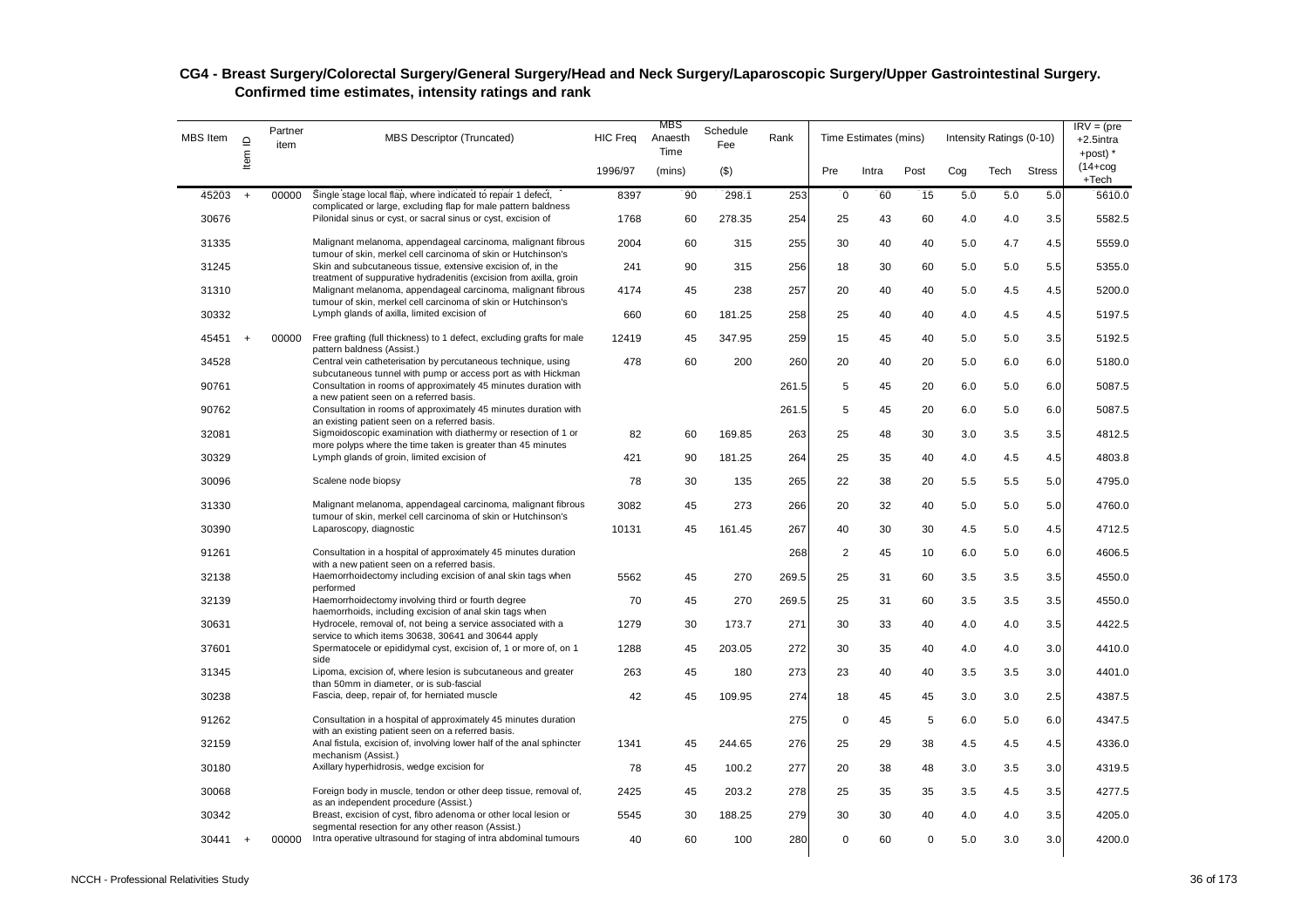| MBS Item | $\supseteq$ | Partner<br>item | <b>MBS Descriptor (Truncated)</b>                                                                                                        | <b>HIC Freq</b> | MBS<br>Anaesth<br>Time | Schedule<br>Fee | Rank  |     | Time Estimates (mins) |      |     | Intensity Ratings (0-10) |               | $IRV = (pre$<br>$+2.5$ intra<br>+post) $*$ |
|----------|-------------|-----------------|------------------------------------------------------------------------------------------------------------------------------------------|-----------------|------------------------|-----------------|-------|-----|-----------------------|------|-----|--------------------------|---------------|--------------------------------------------|
|          | Item        |                 |                                                                                                                                          | 1996/97         | (mins)                 | $($ \$)         |       | Pre | Intra                 | Post | Cog | Tech                     | <b>Stress</b> | $(14 + \log$<br>$+Tech$                    |
| 31260    |             |                 | Basal cell carcinoma or squamous cell carcinoma (including<br>keratocanthoma), removal from nose, eyelid, lip, ear, digit or             | 7901            | 45                     | 269.5           | 281.5 | 20  | 40                    | 30   | 3.0 | 3.5                      | 3.5           | 4125.0                                     |
| 31275    |             |                 | Basal cell carcinoma or squamous cell carcinoma (including<br>keratocanthoma), removal from face, neck (anterior to the                  | 5004            | 60                     | 255.5           | 281.5 | 20  | 35                    | 30   | 4.0 | 4.0                      | 4.0           | 4125.0                                     |
| 30481    |             |                 | Percutaneous endoscopic gastrostomy (initial procedure)                                                                                  | 524             | 90                     | 262.15          | 283   | 20  | 35                    | 20   | 4.5 | 4.5                      | 4.5           | 4080.0                                     |
| 11830    |             |                 | Diagnosis of abnormalities of the pelvic floor involving anal<br>manometry or measurement of anorectal sensation or                      | 1564            |                        | 137.1           | 284.5 | 15  | 45                    | 15   | 4.0 | 4.0                      | 3.3           | 4075.5                                     |
| 11833    |             |                 | Diagnosis of abnormalities of the pelvic floor and sphincter<br>muscles involving electromyography or measurement of                     | 843             |                        | 183.4           | 284.5 | 15  | 45                    | 15   | 4.0 | 4.0                      | 3.3           | 4075.5                                     |
| 13112    |             |                 | Peritoneal dialysis, establishment of, by abdominal puncture and<br>insertion of temporary catheter (including associated                | 25              | 30                     | 100.35          | 286   | 30  | 30                    | 40   | 4.0 | 4.0                      | 3.0           | 4060.0                                     |
| 30283    |             |                 | Ranula or mucous cyst of mouth, removal of                                                                                               | 385             | 60                     | 150.3           | 287   | 20  | 35                    | 25   | 4.0 | 4.3                      | 4.0           | 4014.8                                     |
| 31325    |             |                 | Malignant melanoma, appendageal carcinoma, malignant fibrous<br>tumour of skin, merkel cell carcinoma of skin or Hutchinson's            | 5023            | 45                     | 231             | 288   | 20  | 32                    | 30   | 5.0 | 4.5                      | 3.5           | 3965.0                                     |
| 30451    |             |                 | Biliary drainage tube, exchange of, using interventional<br>techniques - but not including imaging (Assist.)                             | 157             | 45                     | 196.5           | 289   | 15  | 30                    | 30   | 6.0 | 5.0                      | 4.0           | 3960.0                                     |
| 30010    |             |                 | Localised burns, dressing of, under general anaesthesia (not<br>involving grafting)                                                      | 12              | 60                     | 54.25           | 290   | 18  | 60                    | 20   | 2.0 | 2.0                      | 1.5           | 3948.0                                     |
| 32180    |             |                 | Anal warts, removal of, under general anaesthesia, or under<br>regional or field nerve block (excluding pudendal block) requiring        | 66              | 60                     | 188.7           | 291   | 19  | 50                    | 27   | 2.5 | 2.5                      | 2.0           | 3933.0                                     |
| 30075    |             |                 | Biopsy of lymph gland, muscle or other deep tissue or organ, as<br>an independent procedure                                              | 2439            | 30                     | 109.95          | 292   | 22  | 35                    | 30   | 3.5 | 3.5                      | 3.5           | 3906.0                                     |
| 45439    | $+$         | 00000           | Free grafting (split skin) to 1 defect, including elective dissection,<br>small                                                          | 2860            | 45                     | 208.75          | 293   | 15  | 38                    | 35   | 3.0 | 3.5                      | 3.0           | 3842.5                                     |
| 30187    |             |                 | Palmar or plantar warts, removal of, by carbon dioxide laser,<br>requiring admission to a hospital or day hospital facility, or when     | 242             | 60                     | 188.7           | 294   | 25  | 48                    | 28   | 2.0 | 2.0                      | 2.0           | 3806.0                                     |
| 32090    |             |                 | Fibreoptic colonoscopy - examination of colon beyond the hepatic<br>flexure with or without biopsy                                       | 135885          | 45                     | 245.45          | 295   | 15  | 30                    | 15   | 5.5 | 5.5                      | 5.5           | 3780.0                                     |
| 11800    |             |                 | Oesophageal motility test, manometric                                                                                                    | 3483            |                        | 128.15          | 296.5 | 20  | 38                    | 15   | 4.0 | 4.0                      | 3.5           | 3770.0                                     |
| 11810    |             |                 | Clinical assessment of gastro-oesophageal reflux disease<br>involving 24 hour pH monitoring, including analysis, interpretation          | 3391            |                        | 128.15          | 296.5 | 20  | 38                    | 15   | 4.0 | 4.0                      | 3.5           | 3770.0                                     |
| 32114    |             |                 | Rectal stricture, per anal release of                                                                                                    | 143             | 60                     | 128.15          | 298   | 25  | 25                    | 30   | 4.5 | 4.5                      | 4.5           | 3760.0                                     |
| 32096    |             |                 | Rectal biopsy, full thickness, under general anaesthesia, or under<br>epidural or spinal (intrathecal) nerve block where undertaken in a | 148             | 30                     | 188.7           | 299   | 20  | 30                    | 30   | 4.0 | 4.0                      | 4.0           | 3750.0                                     |
| 30656    |             |                 | Circumcision of a male under 10 years of age but not less than 6<br>months of age                                                        | 2958            | 45                     | 79.35           | 300   | 20  | 30                    | 25   | 5.0 | 4.0                      | 4.0           | 3720.0                                     |
| 41819    |             |                 | Oesophageal and anastomic stricture, endoscopic dilatation of                                                                            | 6528            | 30                     | 256.3           | 301   | 25  | 20                    | 30   | 5.0 | 5.0                      | 5.5           | 3675.0                                     |
| 30103    |             |                 | Sinus, excision of, involving muscle and deep tissue                                                                                     | 388             | 30                     | 135             | 302   | 20  | 32                    | 40   | 3.0 | 3.0                      | 3.0           | 3640.0                                     |
| 30058    |             |                 | Post-operative haemorrhage, control of, under general<br>anaesthesia, as an independent procedure                                        | 330             | 30                     | 105.75          | 303   | 25  | 30                    | 20   | 3.5 | 4.5                      | 4.0           | 3600.0                                     |
| 30487    |             |                 | Small bowel intubation with biopsy                                                                                                       | 3642            | 30                     | 132.85          | 304   | 25  | 25                    | 50   | 4.5 | 3.5                      | 2.0           | 3575.0                                     |
| 30104    |             |                 | Pre-auricular sinus, excision of                                                                                                         | 84              | 30                     | 93.25           | 305   | 18  | 32                    | 28   | 3.5 | 3.5                      | 3.5           | 3528.0                                     |
| 30107    |             |                 | Ganglion or small bursa, excision of, not being a service<br>associated with a service to which an item in this Group applies            | 1532            | 30                     | 161.45          | 306.5 | 25  | 28                    | 30   | 3.5 | 3.5                      | 3.5           | 3500.0                                     |
| 37623    |             |                 | Vasotomy or vasectomy, unilateral or bilateral                                                                                           | 17196           | 30                     | 168.85          | 306.5 | 25  | 28                    | 30   | 3.5 | 3.5                      | 3.5           | 3500.0                                     |
| 39331    |             |                 | Carpal tunnel release (division of transverse carpal ligament), by<br>any method                                                         | 9060            | 30                     | 203.2           | 308   | 25  | 20                    | 40   | 4.0 | 4.0                      | 4.0           | 3450.0                                     |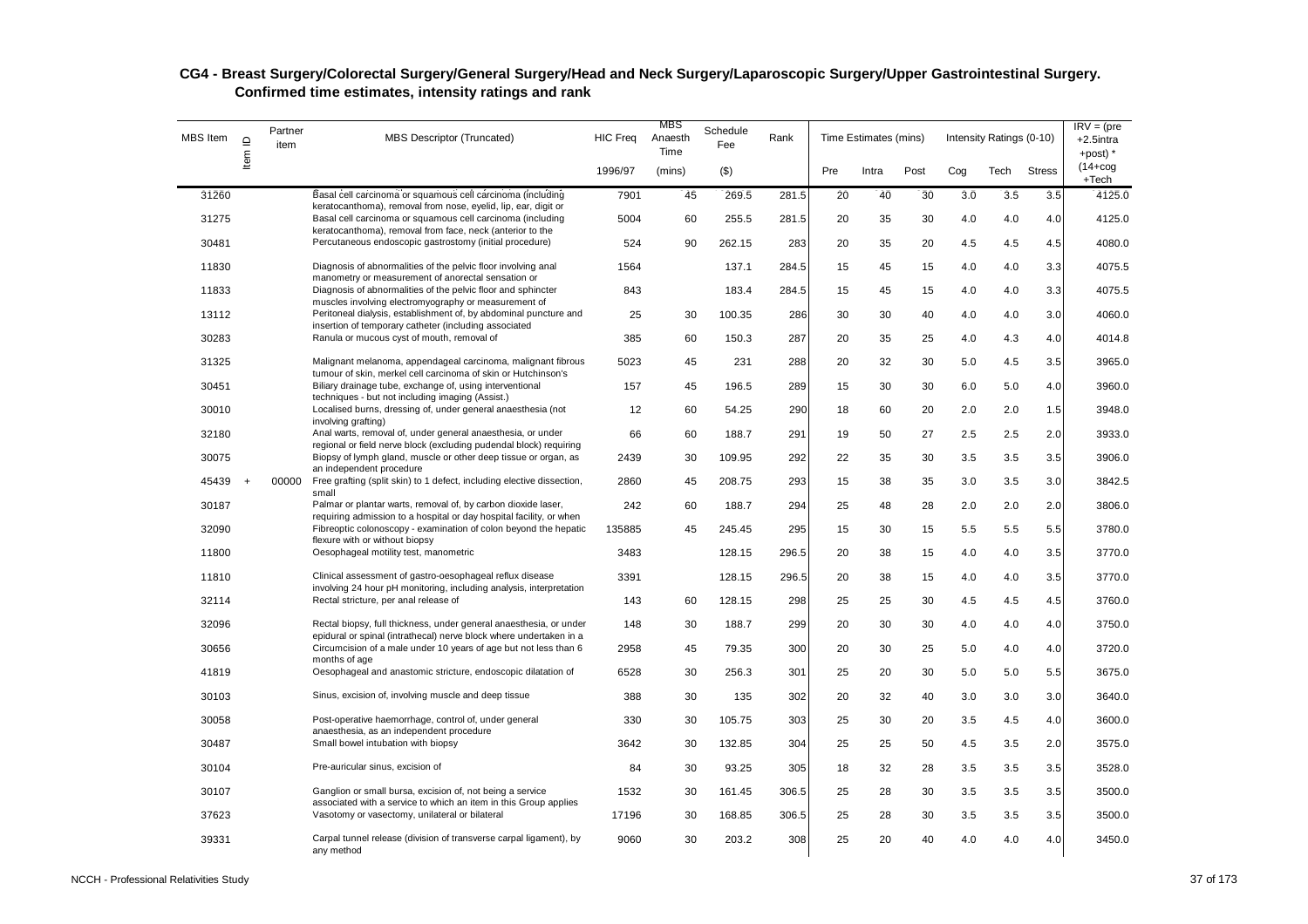| MBS Item  | $\mathbf{\underline{o}}$ | Partner<br>item | <b>MBS Descriptor (Truncated)</b>                                                                                                       | <b>HIC Freq</b> | MBS<br>Anaesth<br>Time | Schedule<br>Fee | Rank  |           | Time Estimates (mins) |             |     | Intensity Ratings (0-10) |               | $IRV = (pre$<br>$+2.5$ intra<br>+post) * |
|-----------|--------------------------|-----------------|-----------------------------------------------------------------------------------------------------------------------------------------|-----------------|------------------------|-----------------|-------|-----------|-----------------------|-------------|-----|--------------------------|---------------|------------------------------------------|
|           | Item                     |                 |                                                                                                                                         | 1996/97         | (mins)                 | $($ \$)         |       | Pre       | Intra                 | Post        | Cog | Tech                     | <b>Stress</b> | $(14 + \log$<br>$+Tech$                  |
| 31220     |                          |                 | Tumours (other than viral verrucae [common warts] and                                                                                   | 6343            | 45                     | 157.5           | 309   | 17        | 55                    | 25          | 1.3 | 1.5                      | 1.0           | 3374.6                                   |
| 30369     |                          |                 | seborrheic keratoses), cysts, ulcers or scars (other than scars<br>Accessory breast tissue, excision of (Assist.)                       | 118             | 60                     | 196.15          | 310   | 22        | 33                    | 20          | 3.5 | 3.5                      | 3.0           | 3361.5                                   |
| 30042     |                          |                 | Skin and subcutaneous tissue or mucous membrane, repair of<br>recent wound of, other than on face or neck, large (more than             | 413             | 75                     | 136.4           | 311   | 20        | 40                    | 32          | 2.0 | 2.0                      | 2.0           | 3344.0                                   |
| 32087     |                          |                 | Flexible fibreoptic sigmoidoscopy or fibreoptic colonoscopy up to<br>the hepatic flexure with removal of 1 or more polyps - not being a | 1604            | 45                     | 150.3           | 312   | 15        | 25                    | 20          | 5.0 | 5.0                      | 5.0           | 3315.0                                   |
| 30266     |                          |                 | Salivary gland, removal of calculus from duct or meatotomy or<br>marsupialisation, 1 or more such procedures                            | 449             | 30                     | 109.95          | 313   | 20        | 25                    | 25          | 4.0 | 4.3                      | 4.0           | 3257.3                                   |
| 31290     |                          |                 | Basal cell carcinoma or squamous cell carcinoma (including<br>keratocanthoma), removal from areas of the body not covered by            | 4073            | 60                     | 210             | 314   | 22        | 33                    | 20          | 3.0 | 3.0                      | 3.0           | 3237.0                                   |
| 90751     |                          |                 | Consultation in rooms of approximately 30 minutes duration with<br>a new patient seen on a referred basis.                              |                 |                        |                 | 315.5 | 5         | 30                    | 10          | 5.5 | 5.0                      | 5.5           | 3195.0                                   |
| 90752     |                          |                 | Consultation in rooms of approximately 30 minutes duration with<br>an existing patient seen on a referred basis.                        |                 |                        |                 | 315.5 | 5         | 30                    | 10          | 5.5 | 5.0                      | 5.5           | 3195.0                                   |
| 32115     |                          |                 | Rectal stricture, dilatation of                                                                                                         | 2               | 30                     | 93.2            | 317.5 | 20        | 25                    | 30          | 3.0 | 3.0                      | 4.0           | 3150.0                                   |
| 32150     |                          |                 | Operation for fissure-in-ano, including excision or sphincterotomy<br>but excluding dilatation only (Assist.)                           | 4428            | 30                     | 188.7           | 317.5 | 25        | 23                    | 30          | 3.5 | 3.5                      | 3.5           | 3150.0                                   |
| 91251     |                          |                 | Consultation in a hospital of approximately 30 minutes duration<br>with a new patient seen on a referred basis.                         |                 |                        |                 | 319   | 2         | 30                    | 10          | 5.5 | 5.0                      | 5.5           | 3088.5                                   |
| 32078     |                          |                 | Sigmoidoscopic examination with diathermy or resection of 1 or<br>more polyps where the time taken is less than or equal to 45          | 475             | 45                     | 123.75          | 320   | 25        | 25                    | 25          | 3.0 | 3.0                      | 3.3           | 2992.5                                   |
| 91252     |                          |                 | Consultation in a hospital of approximately 30 minutes duration<br>with an existing patient seen on a referred basis.                   |                 |                        |                 | 321   | $\pmb{0}$ | 30                    | 5           | 5.5 | 5.0                      | 5.5           | 2840.0                                   |
| $30442 +$ |                          | 00000           | Choledochoscopy in conjunction with another procedure                                                                                   | 150             | 30                     | 136.4           | 322   | 0         | 30                    | 0           | 5.5 | 6.0                      | 5.0           | 2662.5                                   |
| 30663     |                          |                 | Haemorrhage, arrest of, following circumcision requiring general<br>anaesthesia                                                         | 28              | 30                     | 106             | 323   | 20        | 20                    | 30          | 2.7 | 2.7                      | 3.5           | 2640.0                                   |
| 30568     | $+$                      | 00000           | Intraoperative enterotomy for visualisation of the small intestine<br>by endoscopy (Assist.)                                            | 13              | 45                     | 533.15          | 324.5 | 0         | 30                    | $\mathbf 0$ | 6.0 | 5.0                      | 5.0           | 2625.0                                   |
| 34109     |                          |                 | Temporal artery, biopsy of (Assist.)                                                                                                    | 655             | 45                     | 248.45          | 324.5 | 15        | 28                    | 20          | 3.0 | 3.0                      | 2.5           | 2625.0                                   |
| 30482     |                          |                 | Percutaneous endoscopic gastrostomy (repeat procedure)                                                                                  | 146             | 90                     | 186.4           | 326   | 20        | 20                    | 20          | 4.0 | 4.0                      | 3.5           | 2610.0                                   |
| 31215     |                          |                 | Tumour (other than viral verrucae [common warts] and seborrheic<br>keratoses), cyst, ulcer or scar (other than a scar removed during    | 14967           | 30                     | 122.5           | 327   | 15        | 27                    | 22          | 2.0 | 2.0                      | 2.5           | 2403.5                                   |
| 47918     |                          |                 | Ingrowing toenail, radical excision of nailbed                                                                                          | 3486            | 30                     | 172.85          | 328   | 15        | 25                    | 20          | 2.5 | 3.0                      | 2.3           | 2349.8                                   |
| 30223     |                          |                 | Large haematoma, large abscess, carbuncle, cellulitis or similar<br>lesion requiring a general anaesthetic, incision with drainage of   | 3241            | 30                     | 119.65          | 329.5 | 20        | 23                    | 15          | 3.0 | 3.0                      | 2.5           | 2312.5                                   |
| 30364     |                          |                 | Breast, exploration and drainage of haematoma, seroma or<br>inflammatory condition including abscess, granulomatous                     | 334             | 60                     | 119.4           | 329.5 | 20        | 23                    | 15          | 3.0 | 3.0                      | 2.5           | 2312.5                                   |
| 30203     |                          |                 | Cancer of skin or mucous membrane proven by histopathology or<br>confirmed by specialist opinion, removal of, by liquid nitrogen        | 6182            |                        | 125.05          | 331   | 23        | 23                    | 30          | 2.0 | 1.5                      | 1.5           | 2265.3                                   |
| 32175     |                          |                 | Intra-anal, perianal or ischio-rectal abscess, draining of,<br>undertaken in the operating theatre of a hospital or approved day-       | 875             | 60                     | 119.4           | 332   | 18        | 23                    | 17          | 2.7 | 2.7                      | 2.5           | 2257.0                                   |
| 32168     |                          |                 | Fistula wound, review of, under general or regional anaesthetic,<br>as an independent procedure                                         | 93              | 45                     | 96.7            | 333   | 20        | 20                    | 20          | 3.0 | 3.0                      | 2.5           | 2250.0                                   |
| 32084     |                          |                 | Flexible fibreoptic sigmoidoscopy or fibreoptic colonoscopy up to<br>the hepatic flexure, with or without biopsy                        | 21230           | 30                     | 81.75           | 334   | 10        | 20                    | 10          | 4.5 | 4.5                      | 4.5           | 2240.0                                   |
| 90740     |                          |                 | Consultation in rooms of approximately 20 minutes duration with<br>a new or existing patient seen on a referred basis.                  |                 |                        |                 | 335   | 5         | 20                    | 10          | 5.0 | 5.0                      | 5.0           | 2210.0                                   |
| 32177     |                          |                 | Anal warts, removal of, under general anaesthesia, or under<br>regional or field nerve block (excluding pudendal block) requiring       | 314             | 45                     | 127.95          | 336   | 15        | 25                    | 20          | 2.0 | 2.0                      | 2.0           | 2145.0                                   |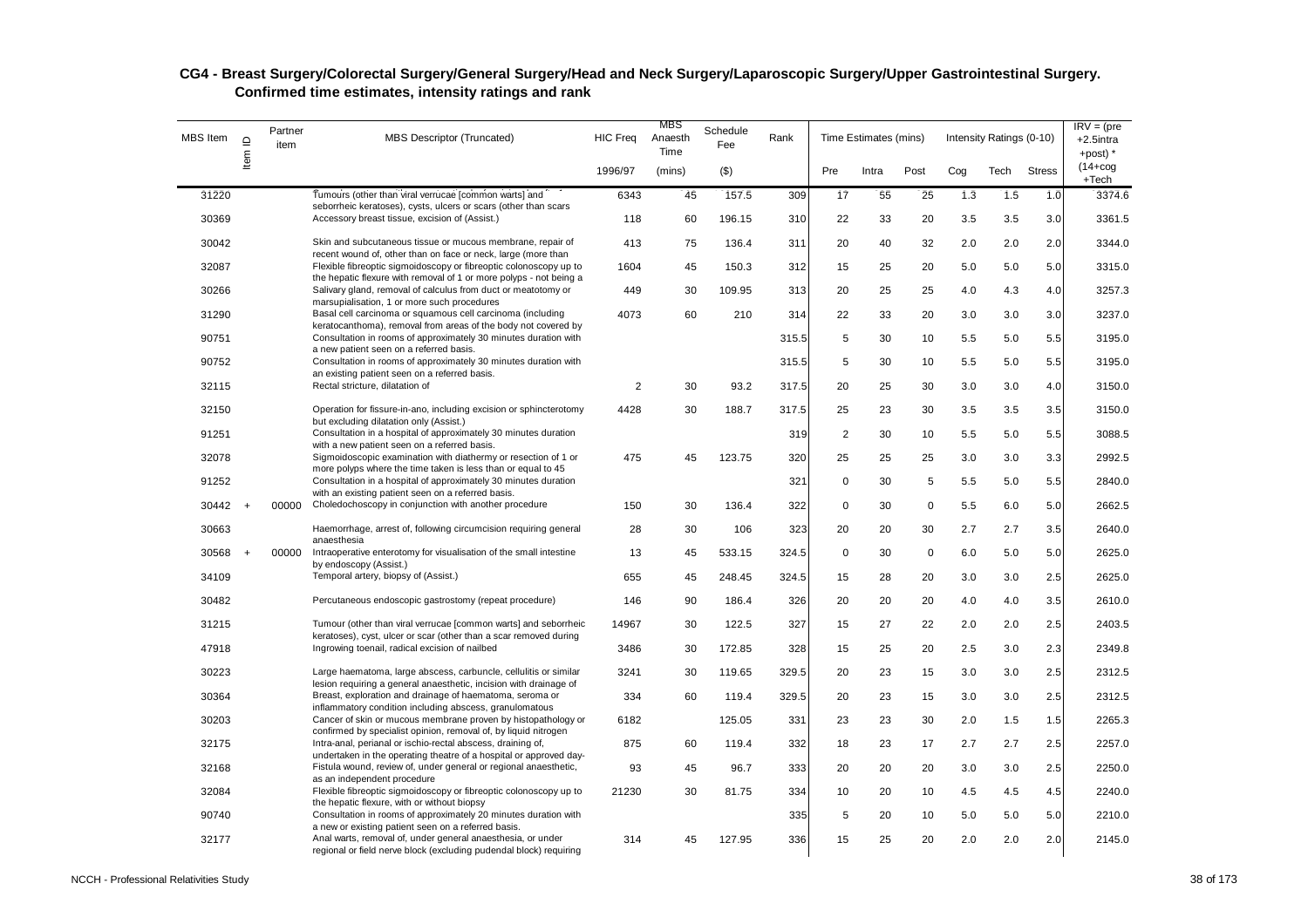| MBS Item | $\mathrel{\underline{\mathsf{O}}}$ | Partner<br>item | <b>MBS Descriptor (Truncated)</b>                                                                                                        | <b>HIC Freq</b> | MBS<br>Anaesth<br>Time | Schedule<br>Fee | Rank  |                | Time Estimates (mins) |             |         | Intensity Ratings (0-10) |               | $IRV = (pre$<br>$+2.5$ intra<br>$+$ post) $*$ |
|----------|------------------------------------|-----------------|------------------------------------------------------------------------------------------------------------------------------------------|-----------------|------------------------|-----------------|-------|----------------|-----------------------|-------------|---------|--------------------------|---------------|-----------------------------------------------|
|          | Item                               |                 |                                                                                                                                          | 1996/97         | (mins)                 | $($ \$)         |       | Pre            | Intra                 | Post        | Cog     | Tech                     | <b>Stress</b> | $(14 + \log$<br>$+Tech$                       |
| 32212    |                                    |                 | Ano-rectal application of formalin in the treatment of radiation<br>proctitis, where performed in the operating theatre of a hospital or | 3               | 30                     | 100             | 337   | 15             | 20                    | 30          | 3.0     | 1.5                      | 2.0           | 2137.5                                        |
| 30473    |                                    |                 | Oesophagoscopy (not being a service to which item 41816 or<br>41822 applies), gastroscopy, duodenoscopy or panendoscopy (1               | 195862          | 15                     | 130.05          | 338   | 10             | 15                    | 20          | 4.5     | 4.0                      | 4.5           | 2126.3                                        |
| 30225    |                                    |                 | Abscess drainage tube, exchange of using interventional<br>techniques - but not including imaging                                        | 102             | 30                     | 196.5           | 339.5 | 15             | 30                    | 15          | 2.0     | 2.0                      | 1.0           | 2100.0                                        |
| 32095    |                                    |                 | Endoscopic examination of small bowel with flexible endoscope<br>passed by stoma, with or without biopsies                               | 60              | 45                     | 93.8            | 339.5 | 15             | 20                    | 10          | 3.5     | 3.5                      | 3.5           | 2100.0                                        |
| 47915    |                                    |                 | Ingrowing nail of toe, wedge resection for, including removal of<br>segment of nail, ungual fold and portion of the nail bed             | 31758           | 30                     | 124.45          | 341   | 15             | 20                    | 20          | 2.5     | 2.7                      | 2.7           | 2091.0                                        |
| 30099    |                                    |                 | Sinus, excision of, involving superficial tissue only                                                                                    | 276             | 30                     | 66.1            | 342   | 17             | 22                    | 27          | 2.0     | 2.0                      | 1.5           | 2079.0                                        |
| 30189    |                                    |                 | Warts or molluscum contagiosum, removal of, by any method<br>(other than by chemical means), where undertaken in the                     | 1850            | 15                     | 108.15          | 343   | 18             | 28                    | 21          | 1.5     | 1.5                      | 1.0           | 2071.0                                        |
| 34530    |                                    |                 | Hickman or broviac catheter, or other chemotherapy device,<br>removal of, by open surgical procedure in the operating theatre of         | 539             | 60                     | 150             | 344   | 20             | 20                    | 15          | $3.0\,$ | 3.0                      | 2.0           | 2040.0                                        |
| 32156    |                                    |                 | Fistula-in-ano, subcutaneous, excision of                                                                                                | 342             | 45                     | 96.7            | 345   | 20             | 18                    | 18          | 3.0     | 2.3                      | 2.5           | 2016.9                                        |
| 46528    |                                    |                 | Ingrowing nail of finger or thumb, wedge resection for, including<br>removal of segment of nail, ungual fold and portion of the nail bed | 469             | 30                     | 124.45          | 346   | 15             | 18                    | 20          | 2.5     | 2.7                      | 2.7           | 1968.0                                        |
| 31210    |                                    |                 | Tumour (other than viral verrucae [common warts] and seborrheic<br>keratoses), cyst, ulcer or scar (other than a scar removed during     | 43228           | 30                     | 105             | 347.5 | 15             | 25                    | 20          | 2.0     | 2.0                      | 1.0           | 1950.0                                        |
| 32186    |                                    | 00000           | Colonic lavage, total, intra-operative (Assist.)                                                                                         | 53              | 120                    | 412.4           | 347.5 | $\mathsf 0$    | 30                    | $\mathbf 0$ | 2.0     | 4.0                      | 3.0           | 1950.0                                        |
| 30078    |                                    |                 | Drill biopsy of lymph gland, deep tissue or organ, as an<br>independent procedure                                                        | 912             | 30                     | 35.55           | 349   | 17             | 20                    | 17          | 2.5     | 2.0                      | 2.0           | 1890.0                                        |
| 91240    |                                    |                 | Consultation in a hospital of approximately 20 minutes duration<br>with a new or existing patient seen on a referred basis.              |                 |                        |                 | 350   | 0              | 20                    | 5           | 5.0     | 5.0                      | 5.0           | 1870.0                                        |
| 30360    |                                    |                 | Fine needle breast biopsy, imaging guided - but not including<br>imaging                                                                 | 16999           | 30                     | 139.1           | 351.5 | 10             | 20                    | 10          | 3.5     | 2.5                      | 3.0           | 1820.0                                        |
| 30363    |                                    |                 | Breast, core biopsy of solid tumour or tissue of, using mechanical<br>biopsy device, for histological examination                        | 2359            | 30                     | 101.3           | 351.5 | 10             | 20                    | 10          | 3.5     | 2.5                      | 3.0           | 1820.0                                        |
| 32171    |                                    |                 | Anorectal examination, with or without biopsy, under general<br>anaesthetic, not being a service associated with a service to            | 578             | 30                     | 65.25           | 353   | 20             | 20                    | 20          | 1.5     | 1.5                      | 1.5           | 1800.0                                        |
| 30372    |                                    |                 | Accessory nipple, excision of                                                                                                            | 69              | 60                     | 92.8            | 354   | 15             | 17                    | 20          | 2.5     | 2.5                      | 2.0           | 1782.5                                        |
| 30483    |                                    |                 | Gastrostomy button, non-endoscopic insertion of, or non-<br>endoscopic replacement of                                                    | 53              | 60                     | 130             | 355   | 10             | 20                    | 10          | 3.0     | 3.0                      | 2.5           | 1750.0                                        |
| 32145    |                                    |                 | Anal skin tags or anal polyps, excision of 1 or more of,<br>undertaken in the operating theatre of a hospital or approved day-           | 1624            | 30                     | 99.15           | 356.5 | 20             | 18                    | 17          | 1.5     | 1.7                      | 1.5           | 1656.4                                        |
| 32147    |                                    |                 | Perianal thrombosis, incision of=20                                                                                                      | 9158            | 30                     | 33.2            | 356.5 | 20             | 18                    | 17          | 1.5     | 1.7                      | 1.5           | 1656.4                                        |
| 32500    |                                    |                 | Varicose veins where varicosity measures 2.5mm or greater in<br>diameter, multiple injections using continuous compression               | 47957           | 30                     | 80.65           | 358   | 13             | 18                    | 15          | 2.0     | 2.5                      | 2.0           | 1642.5                                        |
| 32142    |                                    |                 | Anal skin tags or anal polyps, excision of 1 or more of                                                                                  | 1433            | 30                     | 49.55           | 359.5 | 15             | 18                    | 17          | 1.5     | 1.5                      | 1.5           | 1540.0                                        |
| 32174    |                                    |                 | Intra-anal, perianal or ischio-rectal abscess, drainage of<br>(excluding aftercare)                                                      | 765             | 60                     | 65.25           | 359.5 | 10             | 20                    | 10          | 2.0     | 2.0                      | 2.0           | 1540.0                                        |
| 90730    |                                    |                 | Consultation in rooms of approximately 15 minutes duration with<br>a new or existing patient seen on a referred basis.                   |                 |                        |                 | 361   | $\overline{2}$ | 15                    | 5           | 5.0     | 5.0                      | 5.0           | 1513.0                                        |
| 30666    |                                    |                 | Paraphimosis, reduction of, under general anaesthesia, with or<br>without dorsal incision, not being a service associated with a         | 103             | 30                     | 34.8            | 362   | 16             | 18                    | 13          | 1.3     | 1.5                      | 1.5           | 1465.2                                        |
| 32166    |                                    |                 | Anal fistula - readjustment of Seton                                                                                                     | 156             | 45                     | 151.4           | 363   | 10             | 20                    | 13          | 1.5     | 1.5                      | 1.0           | 1387.0                                        |
| 91230    |                                    |                 | Consultation in a hospital of approximately 15 minutes duration<br>with a new or existing patient seen on a referred basis.              |                 |                        |                 | 364   | $\mathsf 0$    | 15                    | $\mathbf 0$ | 5.0     | 5.0                      | 5.0           | 1275.0                                        |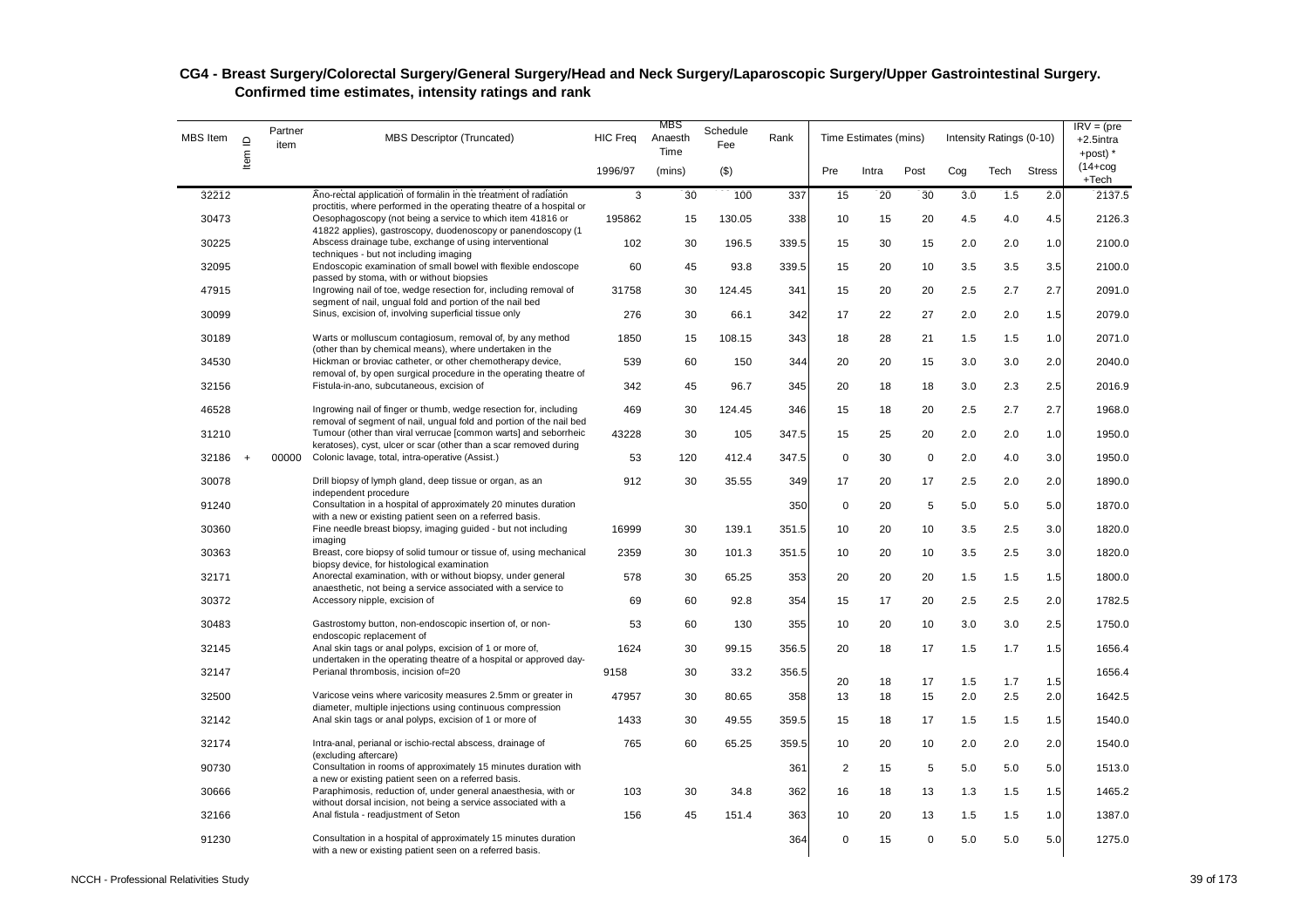| <b>MBS</b> Item | $\supseteq$<br>Item | Partner<br>item | <b>MBS Descriptor (Truncated)</b>                                                                                                 | <b>HIC Freq</b> | MBS<br>Anaesth<br>Time | Schedule<br>Fee | Rank |             | Time Estimates (mins) |             |     | Intensity Ratings (0-10) |               | $IRV = (pre$<br>$+2.5$ intra<br>+post) $*$ |
|-----------------|---------------------|-----------------|-----------------------------------------------------------------------------------------------------------------------------------|-----------------|------------------------|-----------------|------|-------------|-----------------------|-------------|-----|--------------------------|---------------|--------------------------------------------|
|                 |                     |                 |                                                                                                                                   | 1996/97         | (mins)                 | $($ \$)         |      | Pre         | Intra                 | Post        | Cog | Tech                     | <b>Stress</b> | $(14 + \cos$<br>$+Tech$                    |
| 30574           | $\ddot{}$           | 00000           | Appendicectomy, when performed in conjunction with any other<br>intra-abdominal procedure through the same incision               | 968             | 15                     | 90.45           | 365  | $\mathbf 0$ | 15                    | $\Omega$    | 5.0 | 4.0                      | 5.0           | 1237.5                                     |
| 30439           | $\overline{ }$      | 00000           | Operative cholangiography or operative pancreatography or intra<br>operative ultrasound of the biliary tract (including 1 or more | 10290           | 60                     | 136.4           | 366  | 0           | 15                    | $\mathbf 0$ | 4.5 | 6.0                      | 4.0           | 1218.8                                     |
| 32153           |                     |                 | Anus, dilatation of, under general anaesthesia, with or without<br>disimpaction of faeces, not being a service associated with a  | 446             | 30                     | 51.5            | 367  | 20          | 13                    | 10          | 1.5 | 1.5                      | 1.0           | 1187.5                                     |
| 30679           |                     |                 | Pilonidal sinus, injection of sclerosant fluid under anaesthesia                                                                  | 21              | 30                     | 70.65           | 368  | 5           | 15                    | 20          | 1.0 | 1.0                      | 1.0           | 1125.0                                     |
| 30411           | $\overline{ }$      | 00000           | Liver biopsy by wedge excision when performed in association<br>with another intra-abdominal procedure                            | 219             | 60                     | 65.25           | 369  | $\mathbf 0$ | 15                    | $\mathbf 0$ | 4.0 | 4.0                      | 3.5           | 1087.5                                     |
| 32135           |                     |                 | Haemorrhoids or rectal prolapse - rubber band ligation of, with or<br>without sclerotherapy, cryosurgery or infrared therapy for  | 20880           | 30                     | 49.55           | 370  | 10          | 15                    | 5           | 1.5 | 1.5                      | 1.5           | 1050.0                                     |
| 90720           |                     |                 | Consultation in rooms of approximately 10 minutes duration with<br>a new or existing patient seen on a referred basis.            |                 |                        |                 | 371  | 2           | 10                    | 5           | 4.5 | 4.5                      | 4.5           | 1024.0                                     |
| 30493           |                     | 00000           | <b>Biliary manometry</b>                                                                                                          | 53              | 60                     | 244.65          | 372  | 0           | 15                    | $\mathbf 0$ | 3.0 | 3.0                      | 3.0           | 975.0                                      |
| 30213           |                     |                 | Telangiectases or starburst vessels on the head or neck where<br>lesions are visible from 4 metres, diathermy or sclerosant       | 6477            | 30                     | 80.65           | 373  | 5           | 15                    | 5           | 2.0 | 2.0                      | 1.0           | 950.0                                      |
| 32075           |                     |                 | Sigmoidoscopic examination (with rigid sigmoidoscope), under<br>general anaesthesia, with or without biopsy, not being a service  | 705             | 15                     | 55.1            | 374  | 10          | 10                    | 10          | 1.5 | 2.5                      | 1.3           | 927.0                                      |
| 30262           |                     |                 | Salivary gland, dilatation or diathermy of duct                                                                                   | 51              | 15                     | 43.15           | 375  | 5           | 10                    | 5           | 2.0 | 3.0                      | 2.0           | 805.0                                      |
| 32072           |                     |                 | Sigmoidoscopic examination (with rigid sigmoidoscope), with or<br>without biopsy                                                  | 80917           |                        | 35.15           | 377  | 5           | 10                    | 10          | 1.5 | 2.5                      | 1.0           | 800.0                                      |
| 32132           |                     |                 | Haemorrhoids or rectal prolapse - sclerotherapy for                                                                               | 7541            | 30                     | 33.2            | 377  | 10          | 10                    | 5           | 1.5 | 1.5                      | 1.5           | 800.0                                      |
| 91220           |                     |                 | Consultation in a hospital of approximately 10 minutes duration                                                                   |                 |                        |                 | 377  | $\mathbf 0$ | 10                    | $\mathbf 0$ | 4.5 | 4.5                      | 4.5           | 800.0                                      |
| 30412           | $+$                 | 00000           | with a new or existing patient seen on a referred basis.<br>Liver biopsy by core needle, when performed in conjunction with       | 179             | 60                     | 38.4            | 379  | $\mathbf 0$ | 12                    | $\Omega$    | 2.5 | 3.0                      | 3.5           | 795.0                                      |
| 30216           |                     |                 | another intra-abdominal procedure<br>Haematoma, aspiration of                                                                     | 13591           | 15                     | 20.05           | 380  | 5           | 9                     | 9           | 2.0 | 1.5                      | 1.5           | 748.3                                      |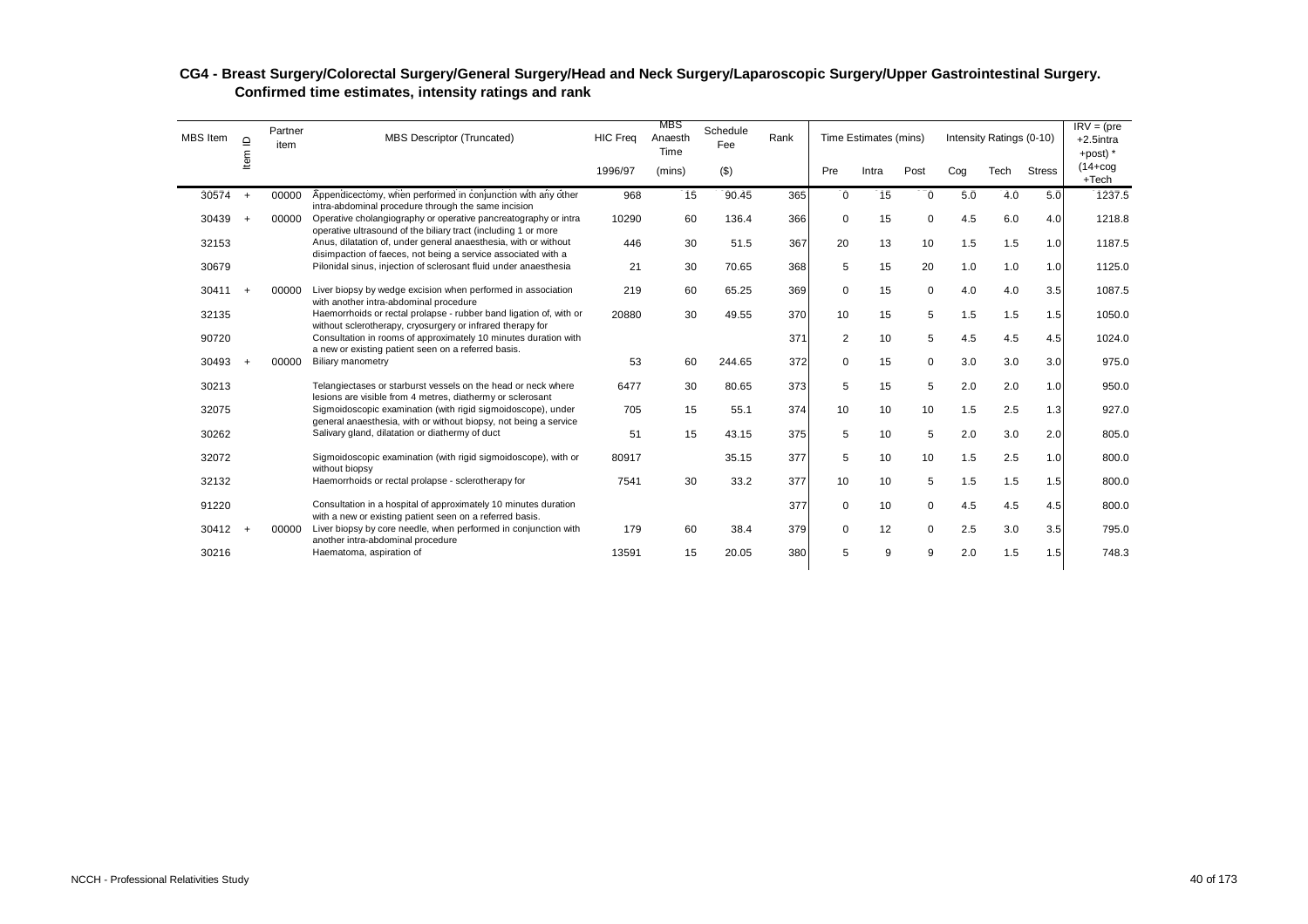| MBS Item | $\supseteq$<br>ltem | Partner<br>item | <b>MBS Descriptor (Truncated)</b>                                                                                                                                                | <b>HIC Freq</b> | <b>MBS</b><br>Anaesth<br>Time | Schedule<br>Fee | Rank           |     | Time Estimates (mins) |      |     | Intensity Ratings (0-10) |               | $IRV = (pre$<br>2intra +post)<br>x (total |
|----------|---------------------|-----------------|----------------------------------------------------------------------------------------------------------------------------------------------------------------------------------|-----------------|-------------------------------|-----------------|----------------|-----|-----------------------|------|-----|--------------------------|---------------|-------------------------------------------|
|          |                     |                 |                                                                                                                                                                                  | 1996/97         | (mins)                        | $($ \$)         |                | Pre | Intra                 | Post | Cog | Tech                     | <b>Stress</b> | intensity)                                |
| 38565    |                     |                 | Aortic arch and ascending thoracic aorta, repair or replacement of,<br>with aortic valve replacement or repair, and implantation of coronary                                     | 19              | 480                           | 2383.05         |                | 30  | 432                   | 128  | 10  | 10                       | 10            | 30660                                     |
| 38562    |                     |                 | Aortic arch and ascending thoracic aorta, repair or replacement of,<br>with aortic valve replacement or repair, without implantation of                                          | $\overline{4}$  | 450                           | 2105.85         | $\overline{2}$ | 30  | 405                   | 125  | 9.7 | 9.5                      | 9.3           | 27503                                     |
| 38559    |                     |                 | Aortic arch and ascending thoracic aorta, repair or replacement of,<br>not involving valve replacement or repair or coronary artery                                              | 11              | 390                           | 1684.65         | 3              | 30  | 351                   | 119  | 9.7 | 9.4                      | 9.4           | 24254                                     |
| 38556    |                     |                 | Ascending thoracic aorta, repair or replacement of, with aortic valve<br>replacement or repair, and implantation of coronary arteries (Assist.)                                  | 100             | 450                           | 2105.85         | 4              | 30  | 270                   | 90   | 9.8 | 9.6                      | 9             | 18744                                     |
| 38680    |                     |                 | Cardiac tumour arising from ventricular myocardium, full thickness<br>excision of including repair or reconstruction (Assist.)                                                   | $\mathbf 0$     | 300                           | 1750.95         | 5              | 30  | 270                   | 90   | 9.8 | 9.2                      | 9.1           | 18546                                     |
| 38509    |                     |                 | Ischaemic ventricular septal rupture, repair of (Assist.)                                                                                                                        | 15              | 270                           | 1753.95         | 6              | 30  | 243                   | 107  | 9.8 | 9.9                      | 10            | 18503                                     |
| 38754    |                     |                 | Intraventricular baffle or conduit, insertion of, for congenital heart<br>disease (Assist.)                                                                                      | $\overline{7}$  | 270                           | 1961.85         | $\overline{7}$ | 30  | 243                   | 87   | 10  | 10                       | 9.5           | 17789                                     |
| 38455    |                     |                 | Tracheal excision and repair of, with cardiopulmonary bypass<br>(Assist.)                                                                                                        | $\mathbf{1}$    | 270                           | 1709.15         | 8              | 20  | 243                   | 107  | 10  | 9                        | 9.5           | 17471                                     |
| 38553    |                     |                 | Ascending thoracic aorta, repair or replacement of, with aortic valve<br>replacement or repair, without implantation of coronary arteries                                        | 65              | 390                           | 1823.25         | 9              | 30  | 243                   | 87   | 9.6 | 9.2                      | 9.2           | 16884                                     |
| 38550    |                     |                 | Ascending thoracic aorta, repair or replacement of, not involving                                                                                                                | 45              | 330                           | 1402.10         | 10             | 30  | 243                   | 87   | 9.6 | 9                        | 9             | 16643                                     |
| 38489    |                     |                 | valve replacement or repair or coronary artery implantation (Assist.)<br>Valve replacement with allograft (subcoronary or cylindrical implant),                                  | 89              | 240                           | 1667.50         | 11             | 30  | 240                   | 84   | 9.5 | 9.3                      | 9             | 16513                                     |
| 38503    |                     |                 | or unstented xenograft (Assist.)<br>Coronary artery bypass using 2 or more arterial grafts, with or<br>without vein graft or grafts, including harvesting of internal mammary    | 2545            | 270                           | 1753.95         | 12             | 30  | 243                   | 87   | 9   | 9.3                      | 8.3           | 16040                                     |
| 38449    |                     |                 | Pericardiectomy via sternotomy or anterolateral thoracotomy with                                                                                                                 | 9               | 180                           | 1573.70         | 13             | 20  | 240                   | 90   | 9.6 | 8.8                      | 8.5           | 15871                                     |
| 38724    |                     |                 | cardiopulmonary bypass (Assist.)<br>Vena cava, anastomosis or repair of, with cardiopulmonary bypass,                                                                            | 10              | 270                           | 1567.35         | 14             | 30  | 243                   | 87   | 9.2 | 8.5                      | 8.6           | 15859                                     |
| 38757    |                     |                 | for congenital heart disease (Assist.)<br>Extracardiac conduit, insertion of, for congenital heart disease                                                                       | 17              | 210                           | 1567.35         | 15             | 30  | 240                   | 84   | 9.5 | 8.5                      | 8.6           | 15800                                     |
| 38481    |                     |                 | (Assist.)<br>Valve repair, 2 or more leaflets (Assist.)                                                                                                                          | 91              | 240                           | 1674.60         | 16             | 30  | 240                   | 84   | 9.5 | 8.5                      | 8.5           | 15741                                     |
| 38571    |                     |                 | Descending thoracic aorta, repair or replacement of, using shunt or<br>cardiopulmonary bypass (Assist.)                                                                          | 7               | 270                           | 1332.75         | 17             | 30  | 243                   | 87   | 9.2 | 8.4                      | 8.5           | 15738                                     |
| 38500    |                     |                 | Coronary artery bypass using single arterial graft, with or without                                                                                                              | 4118            | 240                           | 1615.35         | 18             | 30  | 240                   | 84   | 9   | 9.1                      | 8.3           | 15682                                     |
| 38751    |                     |                 | vein graft or grafts, including harvesting of internal mammary artery<br>Ventricular septal defect, closure by direct suture or patch, for<br>congenital heart disease (Assist.) | 97              | 240                           | 1567.35         | 19             | 30  | 240                   | 84   | 9.2 | 9                        | 8             | 15563                                     |
| 38730    |                     |                 | Intrathoracic vessels, anastomosis or repair of, with                                                                                                                            | 17              | 240                           | 1567.35         | 20             | 30  | 216                   | 84   | 9.5 | 9.2                      | 9             | 15124                                     |
| 38453    |                     |                 | cardiopulmonary bypass, not being a service to which item 38700,<br>Tracheal excision and repair without cardiopulmonary bypass<br>(Assist.)                                     | 2               | 240                           | 1263.50         | 21             | 20  | 216                   | 84   | 9.8 | 9                        | 9.3           | 15062                                     |
| 38709    |                     |                 | Aorta, anastomosis or repair of, with cardiopulmonary bypass, for<br>congenital heart disease (Assist.)                                                                          | 33              | 240                           | 1567.35         | 22.5           | 30  | 216                   | 84   | 9.5 | 9                        | 9             | 15015                                     |
| 38736    |                     |                 | Systemic pulmonary or cavo-pulmonary shunt, creation of, with<br>cardiopulmonary bypass, for congenital heart disease (Assist.)                                                  | 20              | 300                           | 1567.35         | 22.5           | 30  | 216                   | 84   | 9   | 9                        | 9.5           | 15015                                     |
| 38748    |                     |                 | Ventricular septectomy, for congenital heart disease (Assist.)                                                                                                                   | $\mathbf{1}$    | 210                           | 1567.35         | 24             | 30  | 216                   | 84   | 9.8 | 8.6                      | 9             | 14960                                     |
| 38677    |                     |                 | Cardiac tumour arising from ventricular myocardium, partial<br>thickness excision of (Assist.)                                                                                   | 3               | 240                           | 1476.10         | 25             | 30  | 216                   | 84   | 9.6 | 9                        | 8.3           | 14687                                     |
| 38763    |                     |                 | Ventricular myectomy, for relief of ventricular obstruction, right or<br>left, for congenital heart disease (Assist.)                                                            | 45              | 210                           | 1567.35         | 26             | 30  | 216                   | 84   | 9.2 | 9                        | 8.5           | 14578                                     |
| 38447    |                     |                 | Pericardiectomy via sternotomy or anterolateral thoracotomy without<br>cardiopulmonary bypass (Assist.)                                                                          | 10              | 180                           | 1124.90         | 27             | 20  | 216                   | 84   | 9.6 | 9                        | 8.5           | 14526                                     |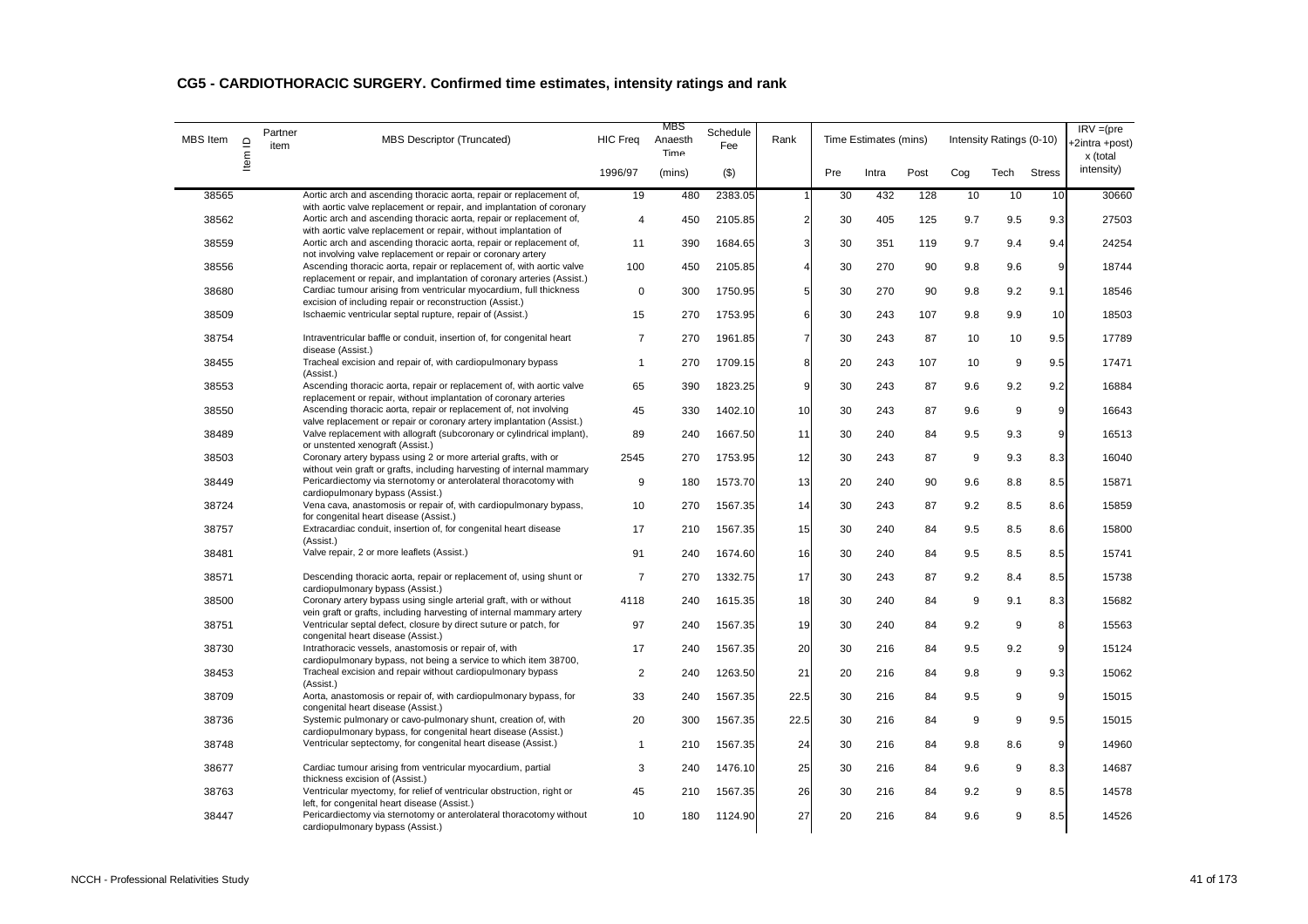| MBS Item | $\supseteq$ | Partner<br>item | <b>MBS Descriptor (Truncated)</b>                                                                                                                                                                     | <b>HIC Freq</b> | MBS<br>Anaesth<br>Time | Schedule<br>Fee | Rank |             | Time Estimates (mins) |      |     | Intensity Ratings (0-10) |                 | $IRV = (pre$<br>+2intra +post)<br>x (total |
|----------|-------------|-----------------|-------------------------------------------------------------------------------------------------------------------------------------------------------------------------------------------------------|-----------------|------------------------|-----------------|------|-------------|-----------------------|------|-----|--------------------------|-----------------|--------------------------------------------|
|          | ltem        |                 |                                                                                                                                                                                                       | 1996/97         | (mins)                 | $($ \$)         |      | Pre         | Intra                 | Post | Cog | Tech                     | <b>Stress</b>   | intensity)                                 |
| 38712    |             |                 | Aortic interruption, repair of, for congenital heart disease (Assist.)                                                                                                                                | $\overline{1}$  | 210                    | 1881.95         | 28   | 30          | 189                   | 81   | 10  | 10                       | 9.6             | 14474                                      |
| 38497    |             |                 | Coronary artery bypass using saphenous vein graft or grafts only,<br>including harvesting of vein graft material where performed (Assist.)                                                            | 1042            | 240                    | 1503.40         | 29   | 30          | 216                   | 84   | 9   | 9                        | 8.3             | 14360                                      |
| 38721    |             |                 | Vena cava, anastomosis or repair of, without cardiopulmonary<br>bypass, for congenital heart disease (Assist.)                                                                                        | 6               | 240                    | 1098.25         | 30.5 | 30          | 216                   | 84   | 9.2 | 8.5                      | 8.5             | 14305                                      |
| 38766    |             |                 | Ventricular augmentation, right or left, for congenital heart disease<br>(Assist.)                                                                                                                    | 19              | 240                    | 1567.35         | 30.5 | 30          | 216                   | 84   | 9.2 | 8.5                      | 8.5             | 14305                                      |
| 38508    |             |                 | Left ventricular aneurysm resection with patch reconstruction of the<br>left ventricle (Assist.)                                                                                                      | 9               | 300                    | 1753.95         | 32   | 30          | 216                   | 84   | 9   | 8.5                      | 8.5             | 14196                                      |
| 38718    |             |                 | Main pulmonary artery, banding, debanding or repair of, with<br>cardiopulmonary bypass, for congenital heart disease (Assist.)                                                                        | 59              | 210                    | 1567.35         | 33   | 30          | 216                   | 84   | 9.3 | 8                        | 8.6             | 14141                                      |
| 38618    |             |                 | Left and right ventricular assist device, insertion of (Assist.)                                                                                                                                      | 5               | 255                    | 1402.10         | 34   | 30          | 162                   | 138  | 9.8 | 9                        | 9.9             | 14120                                      |
| 38727    |             |                 | Intrathoracic vessels, anastomosis or repair of, without<br>cardiopulmonary bypass, not being a service to which item 38700,                                                                          | 3               | 255                    | 1098.25         | 35   | 30          | 216                   | 84   | 9.1 | 8.5                      | 8.2             | 14087                                      |
| 38760    |             |                 | Extracardiac conduit, replacement of, for congenital heart disease<br>(Assist.)                                                                                                                       | 9               | 240                    | 1567.35         | 36   | 30          | 216                   | 84   | 9   | 8.5                      | 8.2             | 14032                                      |
| 38615    |             |                 | Left or right ventricular assist device, insertion of (Assist.)                                                                                                                                       | 15              | 225                    | 1124.90         | 37   | 30          | 180                   | 102  | 9.8 | 9                        | 9.5             | 13924                                      |
| 38673    |             |                 | Cardiac tumour, excision of, involving the wall of the atrium or inter-                                                                                                                               | $\overline{7}$  | 270                    | 1577.90         | 38   | 30          | 216                   | 84   | 9   | 8.5                      | 8               | 13923                                      |
| 38507    |             |                 | atrial septum, requiring reconstruction with patch or conduit (Assist.)<br>Left ventricular aneurysm resection with primary repair (Assist.)                                                          | 38              | 240                    | 1401.80         | 39   | 30          | 216                   | 84   | 9   | 8.4                      | 8               | 13868                                      |
| 38624    |             |                 | Left and right ventricular assist device, removal of, as an<br>independent procedure (Assist.)                                                                                                        | 3               | 105                    | 629.05          | 40   | 30          | 180                   | 102  | 9.5 | 8                        | 10              | 13530                                      |
| 38670    |             |                 | Cardiac tumour, excision of, involving the wall of the artrium or inter-<br>atrial septum, without patch or conduit reconstruction (Assist.)                                                          | 6               | 240                    | 1401.80         | 41   | 30          | 216                   | 84   | 8.7 | 8                        | 8               | 13486                                      |
| 38600    | $\ddot{}$   |                 | 00000 Central cannulation for cardiopulmonary bypass excluding post-                                                                                                                                  | 9               | 90                     | 1124.90         | 42   | $\mathbf 0$ | 300                   | 60   | 8   | $\overline{7}$           | $5\phantom{.0}$ | 13200                                      |
| 38441    |             |                 | operative management, not being a service associated with a<br>Radical lobectomy or pneumonectomy including resection of chest<br>wall, diaphragm, pericardium, or formal mediastinal node dissection | 296             | 225                    | 1332.75         | 43   | 20          | 202                   | 83   | 9   | 7.9                      | 8.8             | 13030                                      |
| 38469    |             |                 | Sternum and mediastinum, reoperation for infection of, involving                                                                                                                                      | 5               | 300                    | 1263.50         | 44   | 20          | 216                   | 84   | 8.5 | 7.5                      | 8.2             | 12971                                      |
| 38745    |             |                 | muscle advancement flaps and greater omentum (Assist.)<br>Intra-atrial baffle, insertion of, for congenital heart disease (Assist.)                                                                   | 43              | 210                    | 1567.35         | 45   | 30          | 189                   | 81   | 9.3 | 8.5                      | 8.6             | 12910                                      |
| 38488    |             |                 | Valve replacement with bioprosthesis or mechanical prosthesis                                                                                                                                         | 1274            | 210                    | 1402.10         | 46   | 30          | 189                   | 81   | 9.1 | 8.6                      | 8.6             | 12861                                      |
| 38480    |             |                 | (Assist.)<br>Valve repair, 1 leaflet (Assist.)                                                                                                                                                        | 277             | 210                    | 1471.00         | 47   | 30          | 189                   | 81   | 9.1 | 8.5                      | 8.5             | 12763                                      |
| 30536    |             |                 | Oesophagectomy involving gastric reconstruction by abdominal                                                                                                                                          | 16              | 360                    | 1263.50         | 48   | 20          | 200                   | 96   | 8.5 | 8.2                      | 8               | 12745                                      |
| 38478    |             |                 | mobilisation, thoracotomy and anastomosis in the neck - 1 surgeon<br>Valve annuloplasty with insertion of ring performed in conjunction                                                               | 200             | 210                    | 712.60          | 49   | 30          | 189                   | 81   | 9.2 | 8.3                      | 8.5             | 12714                                      |
| 38477    |             |                 | with item 38480 or 38481 (Assist.)<br>Valve annuloplasty with insertion of ring not being a service to which                                                                                          | 32              | 210                    | 1471.00         | 50.5 | 30          | 189                   | 81   | 9.2 | 8                        | 8.5             | 12567                                      |
| 38706    |             |                 | item 38478 applies (Assist.)<br>Aorta, anastomosis or repair of, without cardiopulmonary bypass, for                                                                                                  | 28              | 210                    | 1338.15         | 50.5 | 30          | 189                   | 81   | 9   | 8.5                      | 8.2             | 12567                                      |
| 38487    |             |                 | congenital heart disease (Assist.)<br>Mitral valve, open valvotomy of (Assist.)                                                                                                                       | 15              | 210                    | 1263.50         | 52   | 30          | 189                   | 81   | 9.3 | 8.2                      | 8.1             | 12518                                      |
| 38483    |             |                 | Aortic valve leaflet or leaflets, decalcification of, not being a service                                                                                                                             | 8               | 210                    | 1263.50         | 53   | 30          | 189                   | 81   | 8.6 | 8                        | 8.5             | 12274                                      |
| 38506    |             |                 | to which item 38475, 38477, 38480, 38481, 38488 or 38489 applies<br>Left ventricular aneurysm, plication of (Assist.)                                                                                 | 17              | 210                    | 1194.15         | 54   | 30          | 189                   | 81   | 9   | 8                        | 8               | 12225                                      |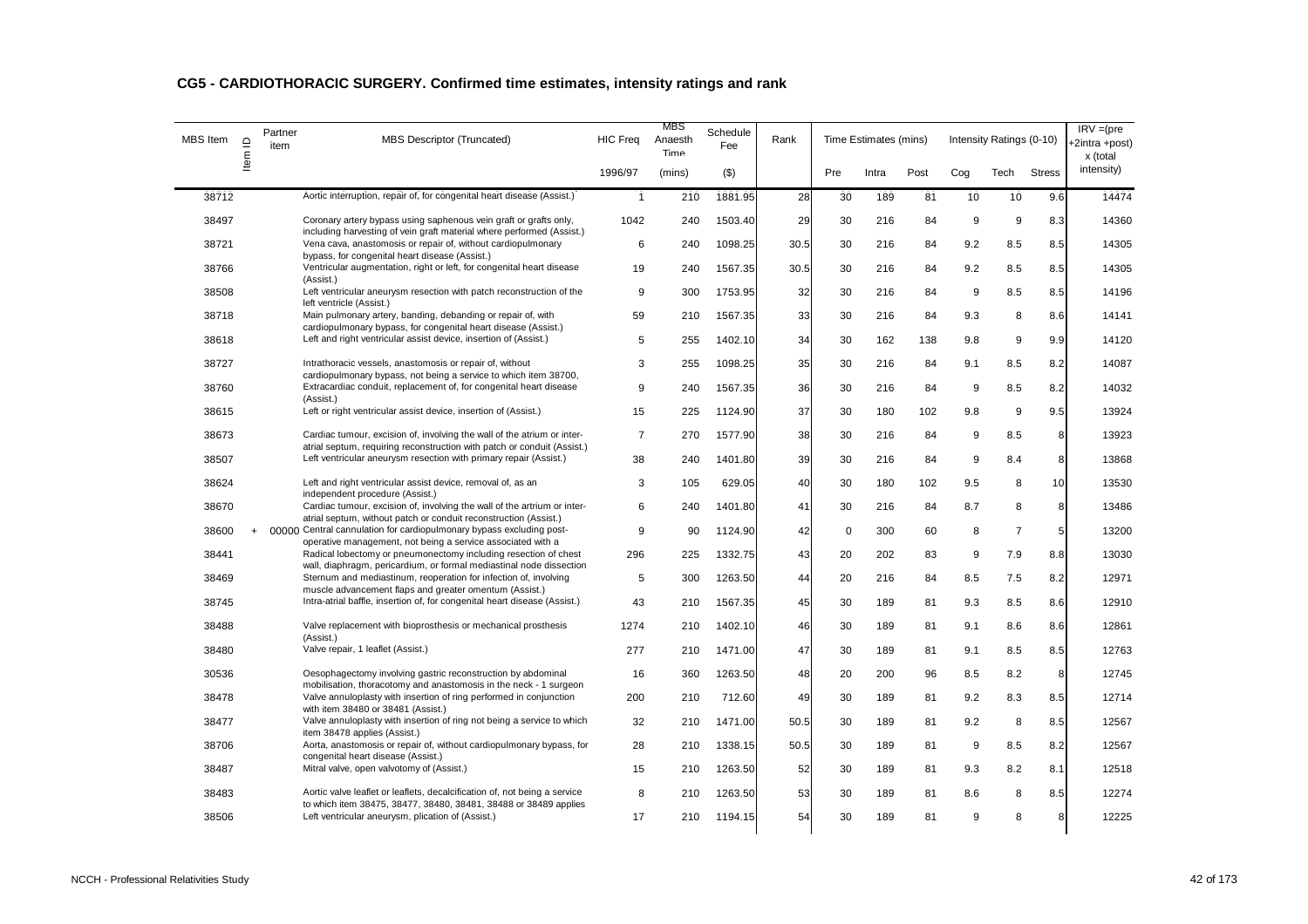| MBS Item | $\mathbf{\underline{o}}$<br>Item I | Partner<br>item | <b>MBS Descriptor (Truncated)</b>                                                                                                         | <b>HIC Freq</b> | <b>MBS</b><br>Anaesth<br>Time | Schedule<br>Fee | Rank |             | Time Estimates (mins) |             |                | Intensity Ratings (0-10) |                | $IRV = (pre$<br>+2intra +post)<br>x (total |
|----------|------------------------------------|-----------------|-------------------------------------------------------------------------------------------------------------------------------------------|-----------------|-------------------------------|-----------------|------|-------------|-----------------------|-------------|----------------|--------------------------|----------------|--------------------------------------------|
|          |                                    |                 |                                                                                                                                           | 1996/97         | (mins)                        | (3)             |      | Pre         | Intra                 | Post        | Cog            | Tech                     | <b>Stress</b>  | intensity)                                 |
| 38742    |                                    |                 | Atrial septal defect, closure by direct suture or patch, for congenital<br>heart disease (Assist.)                                        | 216             | 210                           | 1412.80         | 55   | 30          | 189                   | 81          | 9              | 7.5                      | 8              | 11981                                      |
| 38733    |                                    |                 | Systemic pulmonary or cavo-pulmonary shunt, creation of, without<br>cardiopulmonary bypass, for congenital heart disease (Assist.)        | 15              | 270                           | 1098.25         | 56   | 30          | 162                   | 78          | 9              | 9                        | 9              | 11664                                      |
| 38427    |                                    |                 | Thoracoplasty (complete) - 3 or more ribs (Assist.)                                                                                       | 38              | 225                           | 868.95          | 57   | 20          | 202                   | 103         | $\overline{7}$ | 8                        | $\overline{7}$ | 11594                                      |
| 38568    |                                    |                 | Descending thoracic aorta, repair or replacement of, without shunt                                                                        | $\overline{1}$  | 270                           | 1194.15         | 58   | 30          | 180                   | 87          | 8.2            | 8                        | 8              | 11543                                      |
| 30535    |                                    |                 | or cardiopulmonary bypass (Assist.)<br>Oesophagectomy with gastric reconstruction by abdominal                                            | 124             | 300                           | 1245.70         | 59   | 20          | 180                   | 90          | 8.5            | 8                        | 8              | 11515                                      |
| 38739    |                                    |                 | mobilisation and thoracotomy (Assist.)<br>Atrial septectomy, with or without cardiopulmonary bypass, for                                  | 9               | 270                           | 1412.80         | 60   | 30          | 162                   | 78          | 9.5            | 8                        | 8              | 11016                                      |
| 38650    |                                    |                 | congenital heart disease (Assist.)<br>Myomectomy or myotomy for hypertrophic obstructive                                                  | 33              | 180                           | 1402.10         | 61   | 30          | 162                   | 78          | 9.3            | 8                        | 8              | 10930                                      |
| 38475    |                                    |                 | cardiomyopathy (Assist.)<br>Valve annuloplasty without insertion of ring, not being a service                                             | 23              | 210                           | 610.80          | 62   | 30          | 162                   | 78          | 9              | 8                        | 8              | 10800                                      |
| 38457    |                                    |                 | associated with a service to which item 38480 or 38481 applies<br>Pectus excavatum or pectus carinatum, repair or radical correction      | 29              | 165                           | 1050.25         | 63   | 20          | 162                   | 63          | 8.8            | 8                        | 8              | 10094                                      |
| 38468    |                                    |                 | of (Assist.)<br>Sternum and mediastinum, reoperation for infection of, involving                                                          | 33              | 240                           | 1083.85         | 64   | 20          | 162                   | 78          | 8.5            | 6.5                      | 7.6            | 9537                                       |
| 38438    |                                    |                 | muscle advancement flaps or greater omentum (Assist.)<br>Pneumonectomy or lobectomy or segmentectomy not being a                          | 314             | 165                           | 1124.90         | 65   | 20          | 148                   | 47          | 8.8            | 7.5                      | 8.2            | 8894                                       |
| 38656    |                                    |                 | service associated with a service to which Item 38418 applies<br>Thoracotomy or median sternotomy for post-operative bleeding             | 262             | 90                            | 703.70          | 66   | 20          | 108                   | 72          | 9.5            | 9.1                      | 9.2            | 8562                                       |
| 38421    |                                    |                 | (Assist.)<br>Thoracotomy, with pulmonary decortication (Assist.)                                                                          | 164             | 165                           | 1124.90         | 67   | 15          | 148                   | 57          | $\overline{7}$ | 8                        | 7              | 8096                                       |
| 38715    |                                    |                 | Main pulmonary artery, banding, debanding or repair of, without                                                                           | 19              | 180                           | 1252.85         | 68   | 30          | 108                   | 72          | 9.3            | 8                        | 8              | 8045                                       |
| 38621    |                                    |                 | cardiopulmonary bypass, for congenital heart disease (Assist.)<br>Left or right ventricular assist device, removal of, as an independent  | 9               | 90                            | 559.80          | 69   | 30          | 108                   | 72          | 9.2            | 6                        | 9.2            | 7759                                       |
| 38521    |                                    |                 | procedure (Assist.)<br>Automatic defibrillator, insertion of patches for (Assist.)                                                        | 45              | 90                            | 773.00          | 70   | 30          | 108                   | 72          | 8              | 6                        | 8              | 6996                                       |
|          |                                    |                 | Thoracotomy or sternotomy, for removal of thymus or mediastinal                                                                           |                 |                               |                 | 71   |             | 135                   |             |                | 6                        | $\overline{7}$ | 6720                                       |
| 38446    |                                    |                 | tumour (Assist.)                                                                                                                          | 68              | 150                           | 868.95          |      | 15          |                       | 35          | 8              |                          |                |                                            |
| 38647    | $\ddot{}$                          |                 | 00000 Thoracotomy or sternotomy involving division of extensive adhesions<br>where the time taken to divide the adhesions exceeds 2 hours | 204             | 240                           | 1567.35         | 72   | $\mathbf 0$ | 120                   | 0           | 9              | 9.1                      | 8.3            | 6336                                       |
| 38572    | $+$                                |                 | 00000 Operative management of acute rupture or dissection, in conjunction<br>with procedures on the thoracic aorta (Assist.)              | 39              | 150                           | 1459.00         | 73   | 30          | 90                    | $\mathbf 0$ | 9.7            | 9.5                      | 9.3            | 5985                                       |
| 38700    |                                    |                 | Patent ductus arteriosus, shunt, collateral or other single large<br>vessel, division or ligation of, without cardiopulmonary bypass, for | 53              | 180                           | 783.70          | 74   | 30          | 81                    | 39          | 8.5            | 7.5                      | 7              | 5313                                       |
| 43915    |                                    |                 | Eventration, plication of diaphragm for (Assist.)                                                                                         | 6               | 150                           | 850.55          | 75   | 15          | 108                   | 32          | $\overline{7}$ | 6                        | $\overline{7}$ | 5260                                       |
| 38466    |                                    |                 | Sternum, reoperation on for dehiscence or infection involving<br>reopening of the mediastinum, with or without rewiring (Assist.)         | 97              | 120                           | 703.45          | 76   | 15          | 108                   | 42          | 7.6            | 4                        | 7.5            | 5214                                       |
| 38424    |                                    |                 | Thoracotomy, with pleurectomy or pleurodesis, or enucleation of<br>hydatid cysts (Assist.)                                                | 446             | 120                           | 703.70          | 77.5 | 15          | 108                   | 32          | $\overline{7}$ | 5                        | 6              | 4734                                       |
| 38440    |                                    |                 | Lung, wedge resection of (Assist.)                                                                                                        | 395             | 135                           | 842.35          | 77.5 | 15          | 108                   | 32          | 8              | 5                        | 5              | 4734                                       |
| 41901    |                                    |                 | Endoscopic laser resection of endobronchial tumours for relief of<br>obstruction including any associated endoscopic procedures           | 49              | 150                           | 443.65          | 79   | 25          | 54                    | 36          | 9              | 6                        | 8              | 3887                                       |
| 38418    |                                    |                 | Thoracotomy, exploratory, with or without biopsy (Assist.)                                                                                | 427             | 90                            | 703.70          | 80   | 10          | 81                    | 29          | 8              | 5                        | 5              | 3618                                       |
| 38470    |                                    |                 | Permanent myocardial electrode, insertion of, by thoracotomy or<br>sternotomy (Assist.)                                                   | 8               | 90                            | 703.70          | 81   | 10          | 81                    | 29          | $\overline{7}$ | 5                        | 5              | 3417                                       |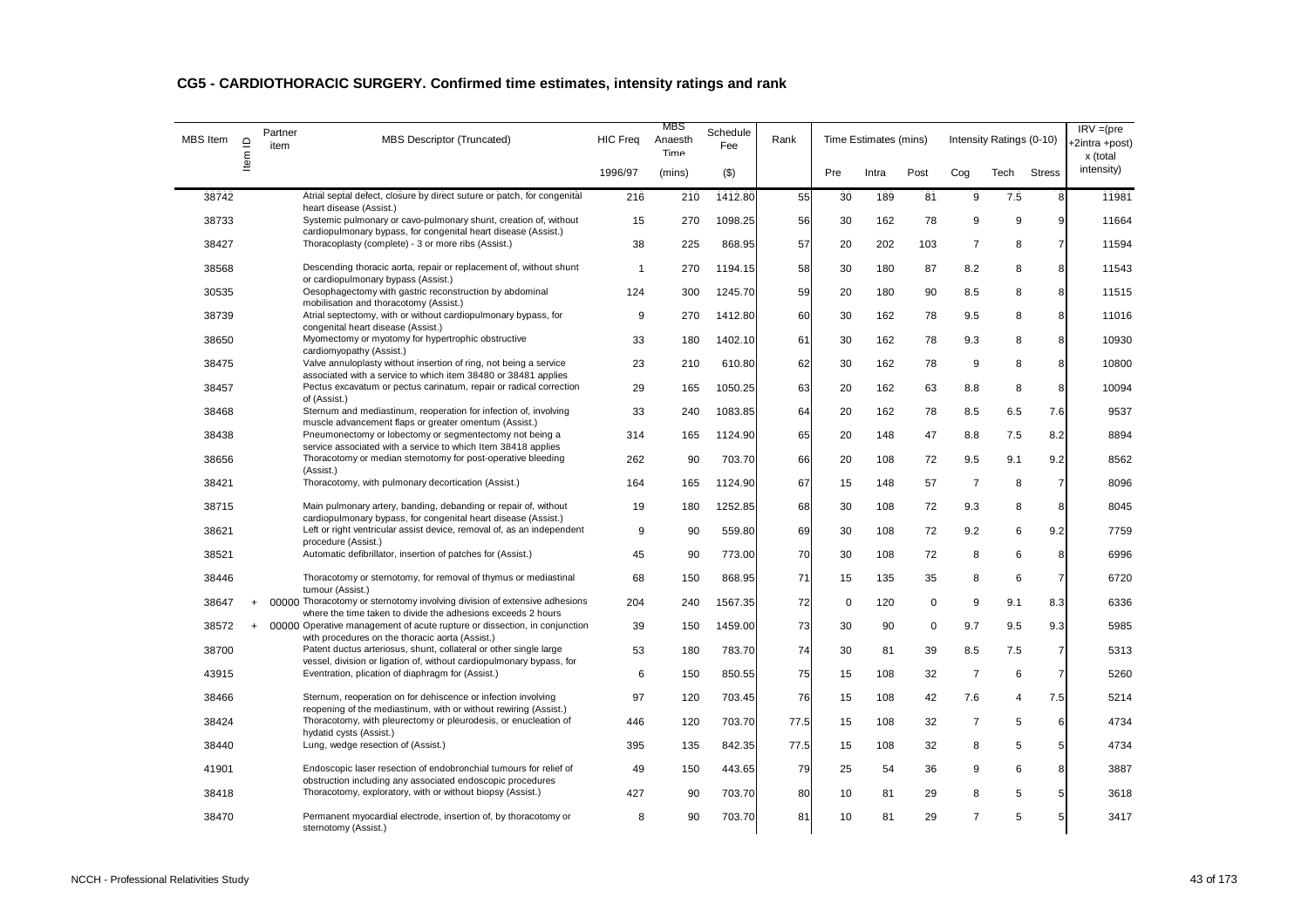| CG5 - CARDIOTHORACIC SURGERY. Confirmed time estimates, intensity ratings and rank |  |  |  |  |
|------------------------------------------------------------------------------------|--|--|--|--|
|------------------------------------------------------------------------------------|--|--|--|--|

| <b>MBS</b> Item | Item ID |           | Partner<br>item | <b>MBS Descriptor (Truncated)</b>                                                                                                            | <b>HIC Freq</b> | MBS<br>Anaesth<br>Time | Schedule<br>Fee | Rank |             | Time Estimates (mins) |      |                       | Intensity Ratings (0-10) |                | $IRV = (pre$<br>+2intra +post)<br>x (total |
|-----------------|---------|-----------|-----------------|----------------------------------------------------------------------------------------------------------------------------------------------|-----------------|------------------------|-----------------|------|-------------|-----------------------|------|-----------------------|--------------------------|----------------|--------------------------------------------|
|                 |         |           |                 |                                                                                                                                              | 1996/97         | (mins)                 | $($ \$)         |      | Pre         | Intra                 | Post | Cog                   | Tech                     | <b>Stress</b>  | intensity)                                 |
| 38430           |         |           |                 | Thoracoplasty (in stages) - each stage (Assist.)                                                                                             | 2               | 120                    | 447.80          | 82   | 15          | 81                    | 29   | $\overline{7}$        | $\overline{4}$           | 5              | 3296                                       |
| 38643           |         | $\ddot{}$ |                 | 00000 Thoracotomy or sternotomy involving division of adhesions where<br>the time taken to divide the adhesions exceeds 45 minutes (Assist.) | 453             | 195                    | 783.70          | 83   | 0           | 60                    | 0    | 9                     | 9.1                      | 8.3            | 3168                                       |
| 38613           |         |           |                 | Intra-aortic balloon pump, removal of, with closure of artery by patch<br>graft (Assist.)                                                    | 2               | 105                    | 495.05          | 84   | 15          | 81                    | 29   | $\overline{7}$        | $\overline{4}$           | $\overline{4}$ | 3090                                       |
| 38485           |         | $\ddot{}$ |                 | 00000 Mitral annulus, reconstruction of, after decalcification, when<br>performed in association with valve surgery (Assist.)                | 72              | 210                    | 600.00          | 85   | 30          | 40                    | 0    | 9.5                   | 8.5                      | 8.5            | 2915                                       |
| 38603           |         | $\ddot{}$ |                 | 00000 Peripheral cannulation for cardiopulmonary bypass excluding post-<br>operative management (Assist.)                                    | 100             | 75                     | 703.70          | 86   | $\mathbf 0$ | 50                    | 0    | 9.7                   | 9.4                      | 9.4            | 2850                                       |
| 38436           |         |           |                 | Thoracoscopy, with or without division of pleural adhesions,<br>including insertion of intercostal catheter, with or without biopsy          | 371             | 90                     | 183.40          | 87   | 15          | 81                    | 24   | 6                     | 4                        | 4              | 2814                                       |
| 38448           |         |           |                 | Mediastinum, cervical exploration of, with or without biopsy (Assist.)                                                                       | 292             | 60                     | 266.55          | 88   | 15          | 54                    | 21   | 6                     | 5                        | 8              | 2736                                       |
| 38703           |         | $\ddot{}$ |                 | 00000 Patent ductus arteriosus, shunt, collateral or other single large<br>vessel, division or ligation of, with cardiopulmonary bypass, for | 62              | 180                    | 1412.80         | 89   | 30          | 30                    | 0    | 10                    | 10                       | 9.5            | 2655                                       |
| 41905           |         |           |                 | Trachea or bronchus, dilatation of stricture and endoscopic insertion<br>of stent (Assist.)                                                  | 17              | 45                     | 332.90          | 90   | 25          | 40                    | 20   | 8                     | $\overline{4}$           | 8              | 2500                                       |
| 38612           |         |           |                 | Intra-aortic balloon pump, removal of, with closure of artery by direct<br>suture (Assist.)                                                  | 27              | 75                     | 394.45          | 91   | 15          | 67                    | 28   | $\overline{7}$        | 3                        | $\overline{4}$ | 2478                                       |
| 38640           |         | $+$       |                 | 00000 Re-operation via median sternotomy, for any procedure, including<br>any divisions of adhesions where the time taken to divide the      | 506             | 150                    | 703.70          | 92   | $\mathbf 0$ | 45                    | 0    | 9                     | 9.1                      | 8.3            | 2376                                       |
| 38452           |         |           |                 | Pericardium, sub-xyphoid drainage of (Assist.)                                                                                               | 66              | 60                     | 421.20          | 93   | 15          | 54                    | 26   | 6                     | 3                        | 5              | 2086                                       |
| 38473           |         |           |                 | Permanent pacemaker electrode, insertion by sub- xyphoid<br>approach (Assist.)                                                               | 17              | 75                     | 421.20          | 94   | 10          | 67                    | 28   | $\boldsymbol{\Delta}$ | 4                        | 4              | 2064                                       |
| 38450           |         |           |                 | Pericardium, transthoracic drainage of (Assist.)                                                                                             | 30              | 90                     | 629.05          | 95   | 15          | 40                    | 25   | 6                     | 4                        | 6              | 1920                                       |
| 38490           |         | $+$       |                 | 00000 Sub-valvular structures, reconstruction and re- implantation of,<br>associated with mitral and tricuspid valve replacement (Assist.)   | 75              | 45                     | 407.20          | 96   | 30          | 20                    | 0    | 9.1                   | 8.6                      | 8.6            | 1841                                       |
| 38505           |         | $+$       |                 | 00000 Coronary endarterectomy, by open operation, including repair with 1<br>or more patch grafts, each vessel (Assist.)                     | 125             | 45                     | 203.60          | 97.5 | $\mathbf 0$ | 30                    | 0    | 9                     | 9.1                      | 8.3            | 1584                                       |
| 38637           |         | $+$       |                 | 00000 Patent diseased coronary artery bypass vein graft or grafts,<br>dissection, disconnection and oversewing of (Assist.)                  | 255             | 45                     | 407.20          | 97.5 | $\mathbf 0$ | 30                    | 0    | 9                     | 9.1                      | 8.3            | 1584                                       |
| 41904           |         |           |                 | Bronchoscopy with dilatation of tracheal stricture                                                                                           | 31              | 30                     | 180.95          | 99   | 15          | 27                    | 18   | $\overline{7}$        | 6                        | 5              | 1566                                       |
| 41895           |         |           |                 | Bronchus, removal of foreign body in (Assist.)                                                                                               | 62              | 45                     | 270.00          | 100  | 15          | 27                    | 13   | 8                     | 6                        | 4              | 1476                                       |
| 38524           |         |           |                 | Automatic defibrillator generator, insertion or replacement of<br>(Assist.)                                                                  | 145             | 90                     | 211.35          | 101  | 30          | 54                    | 66   | 3                     | 2                        | $\overline{c}$ | 1428                                       |
| 38609           |         |           |                 | Intra-aortic balloon pump, insertion of, by arteriotomy (Assist.)                                                                            | 56              | 75                     | 351.85          | 102  | 0           | 45                    | 0    | $\overline{7}$        | $\overline{4}$           | Δ              | 1350                                       |
| 38259           |         |           |                 | Permanent dual chamber transvenous electrodes, insertion, removal<br>or replacement of                                                       | 1509            | 105                    | 614.85          | 103  | 10          | 60                    | 23   | 3.5                   | 3                        | $\overline{2}$ | 1301                                       |
| 38415           |         |           |                 | Empyema, radical operation for, involving resection of rib (Assist.)                                                                         | 29              | 120                    | 293.20          | 104  | 15          | 54                    | 21   | 4                     | 3                        | $\overline{2}$ | 1296                                       |
| 38606           |         |           |                 | Intra-aortic balloon pump, percutaneous insertion of                                                                                         | 191             | 45                     | 282.60          | 105  | $\mathbf 0$ | 40                    | 35   | 4                     | 3                        | $\Delta$       | 1265                                       |
| 38577           |         | $\ddot{}$ |                 | 00000 Cannulation for, and supervision and monitoring of, the<br>administration of retrograde cerebral perfusion during deep                 | 33              |                        | 407.20          | 106  | $\mathbf 0$ | 20                    | 0    | 9.7                   | 9.4                      | 9.4            | 1140                                       |
| 38496           |         | $\ddot{}$ |                 | 00000 Artery harvesting (other than internal mammary), for coronary artery<br>bypass (Assist.)                                               | 1826            | 45                     | 458.10          | 107  | 10          | 30                    | 0    | 5                     | 6                        | Δ              | 1050                                       |
| 38464           |         |           |                 | Sternotomy wound, debridement of, involving curettage of infected<br>bone with or without removal of wires but not involving reopening of    | 28              | 90                     | 260.50          | 108  | 15          | 54                    | 26   | 3                     | $\overline{2}$           | $\overline{2}$ | 1043                                       |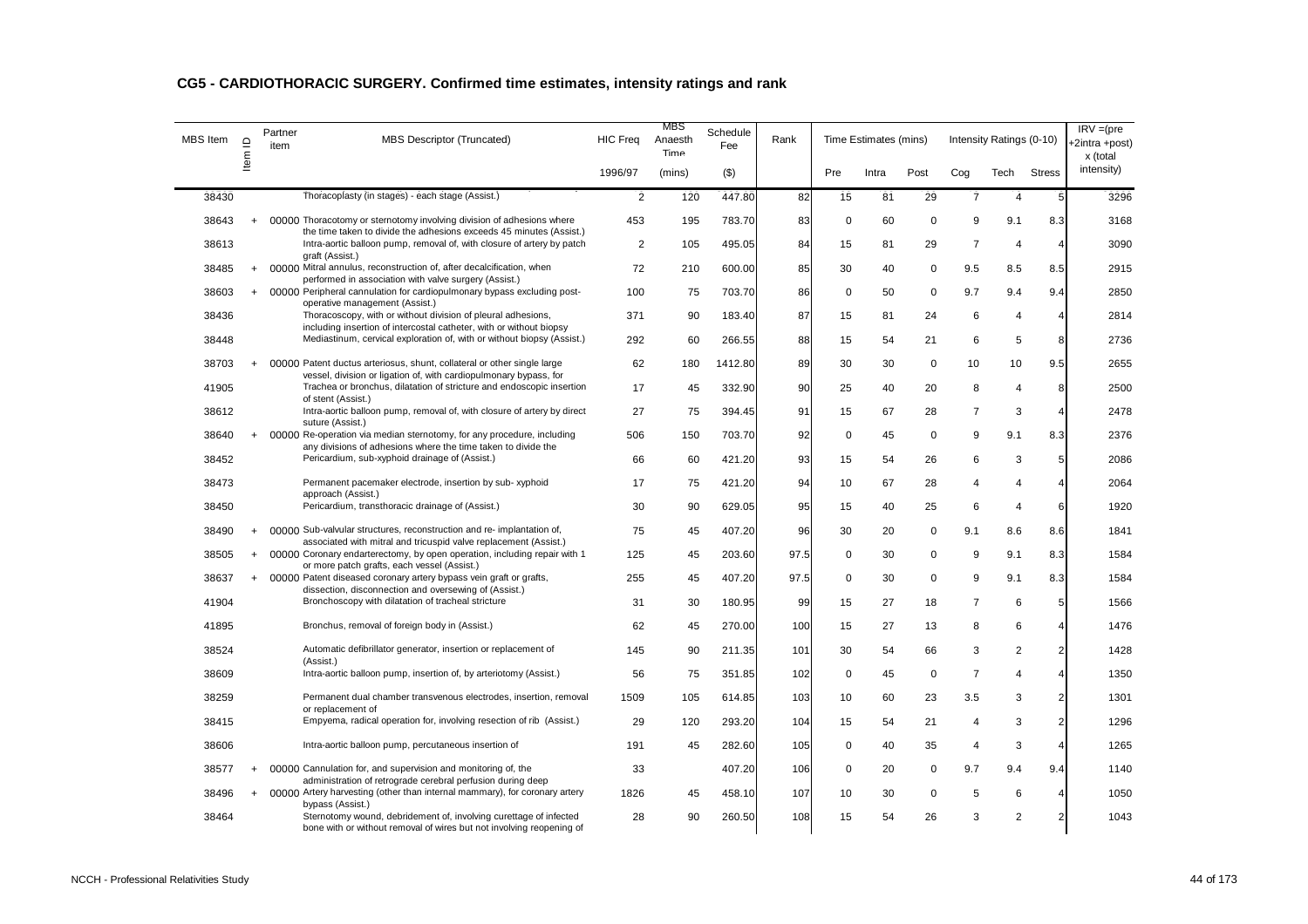| <b>MBS</b> Item | $\supseteq$ | Partner<br>item | <b>MBS Descriptor (Truncated)</b>                                                                                                           | <b>HIC Freq</b> | MBS<br>Anaesth<br>Time | Schedule<br>Fee | Rank  |     | Time Estimates (mins) |      |                | Intensity Ratings (0-10) |               | $IRV = (pre$<br>+2intra +post)<br>x (total |
|-----------------|-------------|-----------------|---------------------------------------------------------------------------------------------------------------------------------------------|-----------------|------------------------|-----------------|-------|-----|-----------------------|------|----------------|--------------------------|---------------|--------------------------------------------|
|                 | tem         |                 |                                                                                                                                             | 1996/97         | (mins)                 | $($ \$)         |       | Pre | Intra                 | Post | Cog            | Tech                     | <b>Stress</b> | intensity)                                 |
| 41892           |             |                 | Bronchoscopy with 1 or more endobronchial biopsies or other<br>diagnostic or therapeutic procedures                                         | 4059            | 30                     | 172.60          | 109   | 10  | 27                    | 13   | $\overline{7}$ | 3                        |               | 924                                        |
| 38250           |             |                 | Single chamber permanent transvenous electrode, insertion of                                                                                | 834             | 75                     | 469.00          | 110   | 15  | 40                    | 26   | 3              | 2.5                      |               | 908                                        |
| 90761           |             |                 | Consultation in rooms of approximately 45 minutes duration with a<br>new patient seen on a referred basis.                                  |                 |                        |                 | 111.5 | 5   | 45                    | 5    | 5              | $\overline{2}$           |               | 800                                        |
| 91261           |             |                 | Consultation in a hospital of approximately 45 minutes duration with<br>a new patient seen on a referred basis.                             |                 |                        |                 | 111.5 | 5   | 45                    | 5    | 5              | $\overline{2}$           |               | 800                                        |
| 38588           |             |                 | 00000 Cannulation of the coronary sinus for, and supervision of, the<br>retrograde administration of blood or crystalloid for cardioplegia, | 4738            |                        | 305.40          | 113   | 0   | 15                    | 0    | 9.1            | 8.6                      | 8.6           | 789                                        |
| 38462           |             |                 | Sternotomy wound, debridement of, not involving reopening of the<br>mediastinum                                                             | 25              | 75                     | 239.70          | 114   | 10  | 40                    | 15   | 3              | $\overline{2}$           |               | 735                                        |
| 90751           |             |                 | Consultation in rooms of approximately 30 minutes duration with a<br>new patient seen on a referred basis.                                  |                 |                        |                 | 115.5 | 5   | 30                    | 5    | 5              | $\overline{2}$           |               | 560                                        |
| 91251           |             |                 | Consultation in a hospital of approximately 30 minutes duration with<br>a new patient seen on a referred basis.                             |                 |                        |                 | 115.5 | 5   | 30                    | 5    | 5              | $\overline{2}$           |               | 560                                        |
| 41884           |             |                 | Cricothyrostomy, by direct stab or Seldinger technique, using<br>Minitrach or similar device, for tracheobronchial toilet                   | 28              | 30                     | 66.80           | 117   | 10  | 27                    | 13   | 3              | $\overline{2}$           |               | 539                                        |
| 38253           |             |                 | Permanent pacemaker, insertion, removal or replacement of                                                                                   | 2335            | 60                     | 187.55          | 118   | 10  | 27                    | 18   | $\overline{2}$ | $\overline{2}$           |               | 492                                        |
| 38410           |             |                 | Intercostal drain, insertion of, with pleurodesis and not involving<br>resection of rib (excluding aftercare)                               | 93              | 45                     | 120.90          | 119   | 10  | 27                    | 33   | 2              | $\mathbf{1}$             |               | 485                                        |
| 30096           |             |                 | Scalene node biopsy                                                                                                                         | 78              | 30                     | 135.00          | 120.5 | 10  | 27                    | 23   | 2              | $\overline{2}$           |               | 435                                        |
| 38409           |             |                 | Intercostal drain, insertion of, not involving resection of rib (excluding                                                                  | 1343            | 30                     | 98.10           | 120.5 | 10  | 27                    | 23   | $\overline{2}$ | $\overline{1}$           |               | 435                                        |
| 38460           |             |                 | after-care)<br>Sternal wires or wires, removal of                                                                                           | 117             | 60                     | 202.15          | 122   | 10  | 54                    | 11   | $\overline{1}$ | $\overline{1}$           |               | 387                                        |
| 90730           |             |                 | Consultation in rooms of approximately 15 minutes duration with a<br>new or existing patient seen on a referred basis.                      |                 |                        |                 | 123   | 5   | 15                    | 5    | 5              | $\overline{2}$           |               | 320                                        |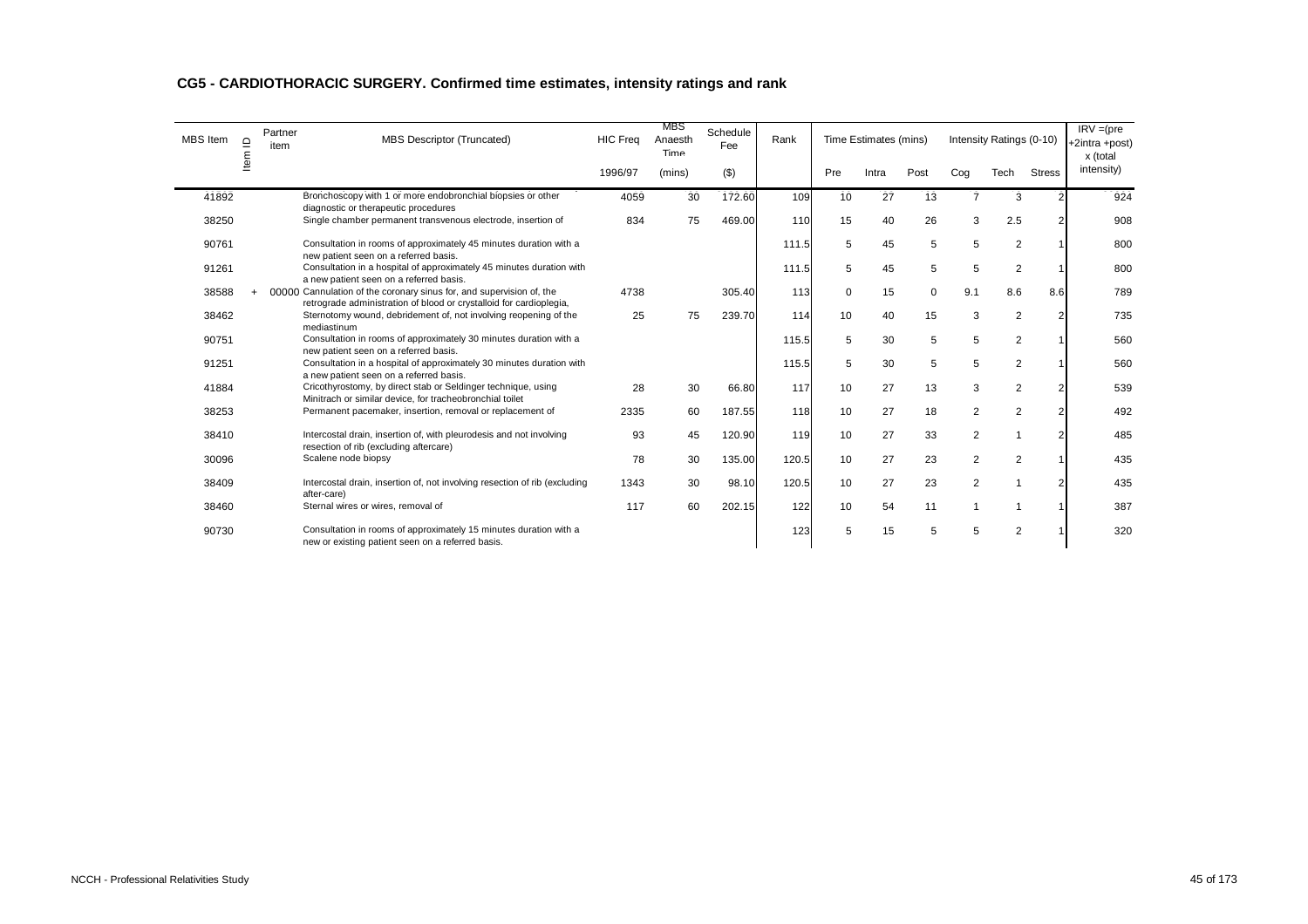| <b>MBS</b> Item | <b>MBS Descriptor (Truncated)</b>                                                                                                                       | <b>HIC Freq</b> | MBS<br>Anaesth<br>Time | Schedule<br>Fee | Rank           |     | Time Estimates (mins) |      |       | Intensity Ratings (0-10) |               | $IRV = (pre$<br>+3intra +post) |
|-----------------|---------------------------------------------------------------------------------------------------------------------------------------------------------|-----------------|------------------------|-----------------|----------------|-----|-----------------------|------|-------|--------------------------|---------------|--------------------------------|
|                 |                                                                                                                                                         | 1996/97         | (mins)                 | $(\$)$          |                | Pre | Intra                 | Post | Cog   | Tech                     | <b>Stress</b> | $x(4 + total)$<br>intensity)   |
|                 | 39654 Petro-clival and clival tumour, removal of, by supra and infratentorial                                                                           | $6\overline{6}$ | 630                    | 2511.45         | 1              | 60  | 570                   | 120  | 10    | 10                       | 8             | 60480                          |
|                 | approaches for radical or sub-total radical excision, (intracranial<br>39650 Tumour involving middle cranial fossa and infra-temporal fossa,            | 3               | 630                    | 1940.65         | 2              | 60  | 500                   | 120  | 9     | 10                       | 9             | 53760                          |
|                 | removal of, craniotomy and radical or sub-total radical excision, with                                                                                  |                 |                        |                 |                |     |                       |      |       |                          |               |                                |
|                 | 39658 Tumour involving the clivus, radical or sub-total radical excision of,                                                                            | 3               | 630                    | 2226.05         | 3              | 60  | 510                   | 120  | 9     | 9                        | 9             | 53010                          |
|                 | involving transoral or transmaxillary approach (Assist.)<br>39653 Petro-clival and clival tumour, removal of, by supra and infratentorial               | 13              | 630                    | 3453.25         | 4              | 45  | 470                   | 100  | 10    | 10                       | 8             | 49760                          |
|                 | approaches for radical or sub- total radical excision (intracranial                                                                                     |                 |                        |                 |                |     |                       |      |       |                          |               |                                |
|                 | 41578 Cerebello - pontine angle tumour, removal of, by transmastoid,                                                                                    | 88              | 480                    | 1788.45         | 5              | 60  | 420                   | 120  | 9     | 10                       | 9             | 46080                          |
|                 | translabyrinthine or retromastoid approach, (intracranial procedure) -<br>39660 Tumour or vascular lesion of cavernous sinus, radical excision of,      |                 |                        |                 |                |     |                       |      |       |                          |               |                                |
|                 | involving craniotomy with or without intracranial carotid artery                                                                                        | 19              | 540                    | 2226.05         | 6              | 60  | 390                   | 120  | 10    | 10                       | 10            | 45900                          |
|                 | 41579 Cerebello-pontine angle tumour, removal of, by transmastoid,                                                                                      | 73              |                        | 1341.35         | $\overline{7}$ | 60  | 420                   | 60   | $9\,$ | 10                       | 10            | 45540                          |
|                 | translabyrinthine or retromastoid approach, (intracranial procedure) -                                                                                  |                 |                        |                 |                |     |                       |      |       |                          |               |                                |
|                 | 41575 Cerebello-pontine angle tumour, removal of by 2 surgeons operating<br>conjointly, by transmastoid, translabyrinthine or retromastoid              | 99              | 480                    | 1788.45         | 8              | 60  | 420                   | 120  | 9     | 9                        | 9             | 44640                          |
|                 | 39640 Tumour involving anterior cranial fossa, removal of, involving                                                                                    | 20              | 480                    | 2226.05         | 9              | 60  | 420                   | 120  | 8     | 9                        | 8             | 41760                          |
|                 | craniotomy, radical excision of the skull base, and dural repair                                                                                        |                 |                        |                 |                |     |                       |      |       |                          |               |                                |
|                 | 39646 Tumour involving anterior cranial fossa, removal of, involving frontal<br>craniotomy with lateral rhinotomy and radical clearance of paranasal    | 5               | 540                    | 2682.70         | 11             | 60  | 360                   | 120  | 10    | 10                       | 9             | 41580                          |
|                 | 39662 Tumour or vascular lesion of foramen magnum, radical excision of,                                                                                 | 10              | 540                    | 2226.05         | 11             | 60  | 360                   | 120  | 10    | 10                       | 9             | 41580                          |
|                 | via transcondylar or far lateral suboccipital approach (Assist.)                                                                                        |                 |                        |                 |                |     |                       |      |       |                          |               |                                |
|                 | 39803 Intracranial arteriovenous malformation, excision of (Assist.)                                                                                    | 73              | 360                    | 2098.20         | 11             | 60  | 360                   | 120  | 10    | 10                       | 9             | 41580                          |
|                 | 40706 Hemispherectomy for intractable epilepsy (Assist.)                                                                                                | $\mathsf 0$     | 420                    | 1573.60         | 13             | 60  | 360                   | 120  | 10    | 10                       | 8             | 40320                          |
|                 |                                                                                                                                                         |                 |                        |                 |                |     |                       |      |       |                          |               |                                |
|                 | 45785 Cranial vault reconstruction for oxycephaly, brachycephaly,                                                                                       | 24              | 510                    | 1224.80         | 14             | 60  | 360                   | 150  | 9     | 9                        | 9             | 39990                          |
|                 | turricephaly or similar condition - (bilateral fronto-orbital<br>41576 Cerebello - pontine angle tumour, removal of, by transmastoid,                   | 61              | 480                    | 2682.70         | 15.5           | 60  | 360                   | 120  | 10    | 9                        | 8             | 39060                          |
|                 | translabyrinthine or retromastoid appoach - intracranial procedure                                                                                      |                 |                        |                 |                |     |                       |      |       |                          |               |                                |
|                 | 50227 Malignant bone tumour, enbloc resection of, with massive anatomic                                                                                 | 23              | 360                    | 2419.50         | 15.5           | 60  | 360                   | 120  | 9     | 9                        | 9             | 39060                          |
|                 | specific allograft or autograft, with or without prosthetic replacement<br>39642 Tumour involving anterior cranial fossa, removal of, involving frontal | $\overline{4}$  | 510                    | 2340.25         | 17             | 60  | 350                   | 120  | 9     | 9                        | 9             | 38130                          |
|                 | craniotomy with lateral rhinotomy for clearance of paranasal sinus                                                                                      |                 |                        |                 |                |     |                       |      |       |                          |               |                                |
|                 | 40318 Intramedullary tumour or arteriovenous malformation, laminectomy                                                                                  | 35              | 180                    | 1457.65         | 18             | 45  | 300                   | 120  | 9.5   | 9.5                      | 9.5           | 34612.5                        |
|                 | and radical excision of (Assist.)<br>39712 Craniotomy for removal of meningioma, pinealoma, cranio-                                                     | 396             | 270                    | 2103.70         | 19             | 60  | 300                   | 120  | $9\,$ | 9                        | 9             | 33480                          |
|                 | pharyngioma, intraventricular tumour or any other intracranial                                                                                          |                 |                        |                 |                |     |                       |      |       |                          |               |                                |
|                 | 48690 Spine, segmental internal fixation of, other than for scoliosis, being a                                                                          | 11              | 255                    | 1106.05         | 20             | 45  | 300                   | 120  | $9\,$ | 10                       | 8             | 33015                          |
|                 | service associated with a service to which items 48642 to 48675                                                                                         |                 |                        |                 |                |     |                       |      |       |                          |               |                                |
|                 | 40112 Tethered cord, release of, including lipomeningocele or<br>diastematomyelia (Assist.)                                                             | 36              | 400                    | 1049.05         | 21             | 60  | 300                   | 100  | 9     | 9                        | 9             | 32860                          |
|                 | 48639 Vertebral body, total or sub-total excision of, including bone grafting                                                                           | 140             | 345                    | 1002.35         | 22             | 60  | 300                   | 60   | 9.5   | 9.5                      | 9             | 32640                          |
|                 | or other form of fixation (Assist.)                                                                                                                     |                 |                        |                 |                |     |                       |      |       |                          |               |                                |
|                 | 50224 Malignant or aggressive soft tissue tumour of pelvis, sacrum or<br>spine; or scapula and shoulder, enbloc resection of, with                      | 32              | 285                    | 2073.80         | 23             | 60  | 300                   | 60   | 9.5   | 9                        | 9             | 32130                          |
|                 | 39800 Aneurysm, clipping or reinforcement of sac (Assist.)                                                                                              | 332             | 300                    | 2098.20         | 24.5           | 60  | 240                   | 120  | 9     | 10                       | 10            | 29700                          |
|                 |                                                                                                                                                         |                 |                        |                 |                |     |                       |      |       |                          |               |                                |
|                 | 40351 Thoraco-lumbar or high lumbar anterior decompression of spinal<br>cord, not including stabilisation procedure (Assist.)                           | 5               | 330                    | 1272.50         | 24.5           | 60  | 240                   | 120  | 10    | 10                       | 9             | 29700                          |
|                 | 40348 Thoracic decompression of spinal cord via thoracotomy with                                                                                        | 24              | 330                    | 1272.50         | 26             | 90  | 240                   | 120  | 9     | 8.5                      | 8.5           | 27900                          |
|                 | vertebrectomy, not including stabilisation procedure (Assist.)                                                                                          |                 |                        |                 |                |     |                       |      |       |                          |               |                                |
|                 | 40345 Thoracic decompression of spinal cord with or without involvement<br>of nerve roots, via pedicle or costotransversectomy (Assist.)                | 32              | 240                    | 1002.35         | 27             | 45  | 240                   | 120  | 9     | 9                        | 8.5           | 26992.5                        |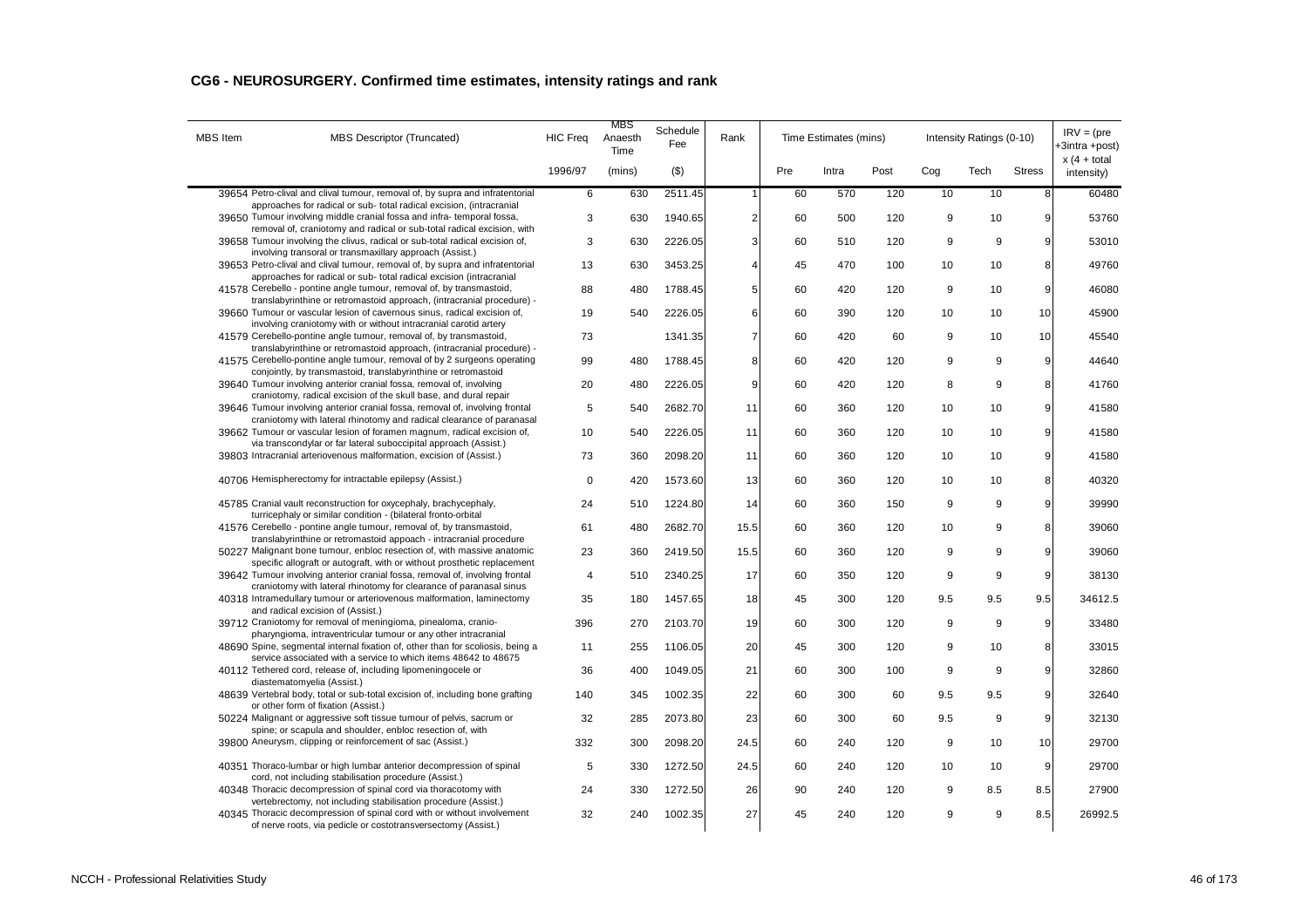| <b>MBS</b> Item | <b>MBS Descriptor (Truncated)</b>                                                                                                                                                                                     | <b>HIC Freg</b> | MBS<br>Anaesth<br>Time | Schedule<br>Fee | Rank |     | Time Estimates (mins) |      |                | Intensity Ratings (0-10) |                | $IRV = (pre$<br>+3intra +post) |
|-----------------|-----------------------------------------------------------------------------------------------------------------------------------------------------------------------------------------------------------------------|-----------------|------------------------|-----------------|------|-----|-----------------------|------|----------------|--------------------------|----------------|--------------------------------|
|                 |                                                                                                                                                                                                                       | 1996/97         | (mins)                 | $($ \$)         |      | Pre | Intra                 | Post | Cog            | Tech                     | <b>Stress</b>  | $x(4 + total)$<br>intensity)   |
|                 | 39821 Extracranial to intracranial bypass using saphenous vein graft<br>(Assist.)                                                                                                                                     | $\overline{4}$  | 420                    | 1593.15         | 28   | 60  | 240                   | 120  | 9              | 8                        | 8              | 26100                          |
|                 | 50221 Malignant or aggressive soft tissue tumour of pelvis, sacrum or                                                                                                                                                 | 38              | 240                    | 1866.45         | 29   | 60  | 220                   | 120  | 9              | 9                        | 9              | 26040                          |
|                 | spine; or scapula and shoulder, enbloc resection of (Assist.)<br>40342 Hydromyelia, craniotomy and laminectomy for, with cavity packing<br>and CSF shunt (Assist.)                                                    | 5               | 270                    | 1076.70         | 30   | 60  | 240                   | 100  | 8.5            | 8.5                      | 8.5            | 25960                          |
|                 | 48687 Spine, segmental internal fixation of, other than for scoliosis, being a                                                                                                                                        | 113             | 225                    | 967.75          | 31   | 45  | 240                   | 120  | 8              | 9                        | 8              | 25665                          |
|                 | service associated with a service to which items 48642 to 48675<br>40801 Functional stereotactic procedure including computer assisted                                                                                | 170             | 195                    | 1281.85         | 32   | 60  | 240                   | 60   | 9              | 8                        | 8              | 24360                          |
|                 | anatomical localisation, physiological localisation and lesion<br>40703 Corticectomy, topectomy or partial lobectomy for epilepsy (Assist.)                                                                           | 37              | 240                    | 1076.70         | 33   | 60  | 200                   | 100  | 9              | 9                        | 8              | 22800                          |
|                 | 39818 Extracranial to intracranial bypass using superficial temporal artery<br>(Assist.)                                                                                                                              | 8               | 360                    | 1341.75         | 34   | 60  | 240                   | 60   | 8              | 8                        | $\overline{7}$ | 22680                          |
|                 | 48657 Spinal fusion (posterior interbody), with laminectomy, more than 1<br>level (Assist.)                                                                                                                           | 52              | 225                    | 1106.05         | 35   | 45  | 200                   | 100  | 9              | 9                        | 8              | 22350                          |
|                 | 40315 Craniocervical junction lesion, transoral approach for (Assist.)                                                                                                                                                | 3               | 300                    | 1165.05         | 36   | 60  | 180                   | 120  | 8              | 9                        | 8              | 20880                          |
|                 | 39709 Craniotomy for removal of glioma, metastatic carcinoma or any other                                                                                                                                             | 560             | 270                    | 1165.05         | 37   | 45  | 200                   | 100  | 8              | 8                        | 8              | 20860                          |
|                 | tumour in cerebrum, cerebellum or brain stem - not being a service<br>39715 Pituitary tumour, removal of, by transcranial or transphenoidal<br>approach (Assist.)                                                     | 180             | 270                    | 1457.65         | 39   | 60  | 180                   | 100  | 8              | 8                        | 8              | 19600                          |
|                 | 40700 Corpus callosum, anterior section of, for epilepsy (Assist.)                                                                                                                                                    | 1               | 270                    | 1281.00         | 39   | 60  | 180                   | 100  | 8              | 8                        | 8              | 19600                          |
|                 | 48669 Spinal fusion (anterior interbody) to cervical, thoracic or lumbar<br>regions - more than 1 level (Assist.)                                                                                                     | 135             | 210                    | 1071.50         | 39   | 60  | 180                   | 100  | 8              | 8                        | 8              | 19600                          |
|                 | 40334 Cervical decompression of spinal cord with or without involvement of<br>nerve roots, without fusion, more than 1 level, by any approach, not                                                                    | 27              | 210                    | 773.70          | 41.5 | 60  | 180                   | 100  | 7.5            | 8                        | 7.5            | 18900                          |
|                 | 40339 Hydromyelia, plugging of obex for, with or without duroplasty<br>(Assist.)                                                                                                                                      | 6               | 300                    | 1165.05         | 41.5 | 60  | 180                   | 100  | $\overline{7}$ | 8                        | 8              | 18900                          |
|                 | 39112 Cranial nerve, intracranial decompression of, using microsurgical<br>techniques (Assist.)                                                                                                                       | 115             | 255                    | 1131.90         | 43   | 45  | 180                   | 100  | 8              | 8                        | $\overline{7}$ | 18495                          |
|                 | 47699 Spine, treatment of fracture, dislocation or fracture-dislocation<br>without cord involvement requiring open reduction with or without                                                                          | 14              | 180                    | 1106.05         | 44   | 60  | 160                   | 100  | 8              | 8                        | 8              | 17920                          |
|                 | 39124 Cordotomy or myelotomy, laminectomy for, or operation for dorsal<br>root entry zone (Drez) lesion (Assist.)                                                                                                     | $\overline{7}$  | 120                    | 1187.10         | 45   | 40  | 160                   | 100  | $\overline{7}$ | $\overline{7}$           | 9              | 16740                          |
|                 | 39500 Vestibular nerve, section of, via posterior fossa (Assist.)                                                                                                                                                     | $\overline{4}$  | 255                    | 933.15          | 46   | 60  | 200                   | 60   | 6              | 6                        | $\overline{7}$ | 16560                          |
|                 | 40109 Encephalocoele, excision and closure of (Assist.)                                                                                                                                                               | 6               | 330                    | 817.15          | 47   | 60  | 180                   | 60   | $\overline{7}$ | $\overline{7}$           | $\overline{7}$ | 16500                          |
|                 | 48684 Spine, segmental internal fixation of, other than for scoliosis, being a                                                                                                                                        | 741             | 165                    | 691.25          | 48   | 60  | 150                   | 100  | 8              | 8                        | $\overline{7}$ | 16470                          |
|                 | service associated with a service to which any one of items 48642 to<br>164 Professional attendance for a period of 5 hours or more (not being a<br>service to which any other item applies) on a patient in imminent |                 |                        | 500             | 49   | 15  | 300                   | 30   | 5              | 3                        | 5              | 16065                          |
|                 | 39903 Intracranial abscess, excision of (Assist.)                                                                                                                                                                     | 29              | 150                    | 1165.05         | 50   | 60  | 150                   | 90   | 7.5            | 7.5                      | 7.5            | 15900                          |
|                 | 39615 Fractured skull with rhinorrhoea or otorrhoea, cranioplasty and repair<br>of (Assist.)                                                                                                                          | 25              | 165                    | 877.90          | 51   | 60  | 160                   | 90   | $\overline{7}$ | $\overline{7}$           | $\overline{7}$ | 15750                          |
|                 | 39806 Aneurysm, or arteriovenous malformation, intracranial proximal<br>artery clipping of (Assist.)                                                                                                                  | 4               | 240                    | 944.20          | 52   | 60  | 150                   | 60   | 8              | 6                        | 8              | 14820                          |
|                 | 48660 Spinal fusion (anterior interbody) to cervical, thoracic or lumbar<br>regions - 1 level (Assist.)                                                                                                               | 260             | 180                    | 794.95          | 53   | 45  | 120                   | 100  | 8              | 9                        | 8              | 14645                          |
|                 | 48654 Spinal fusion (posterior interbody), with laminectomy, 1 level<br>(Assist.)                                                                                                                                     | 141             | 180                    | 794.95          | 54.5 | 60  | 120                   | 100  | 8              | 8                        | 8              | 14560                          |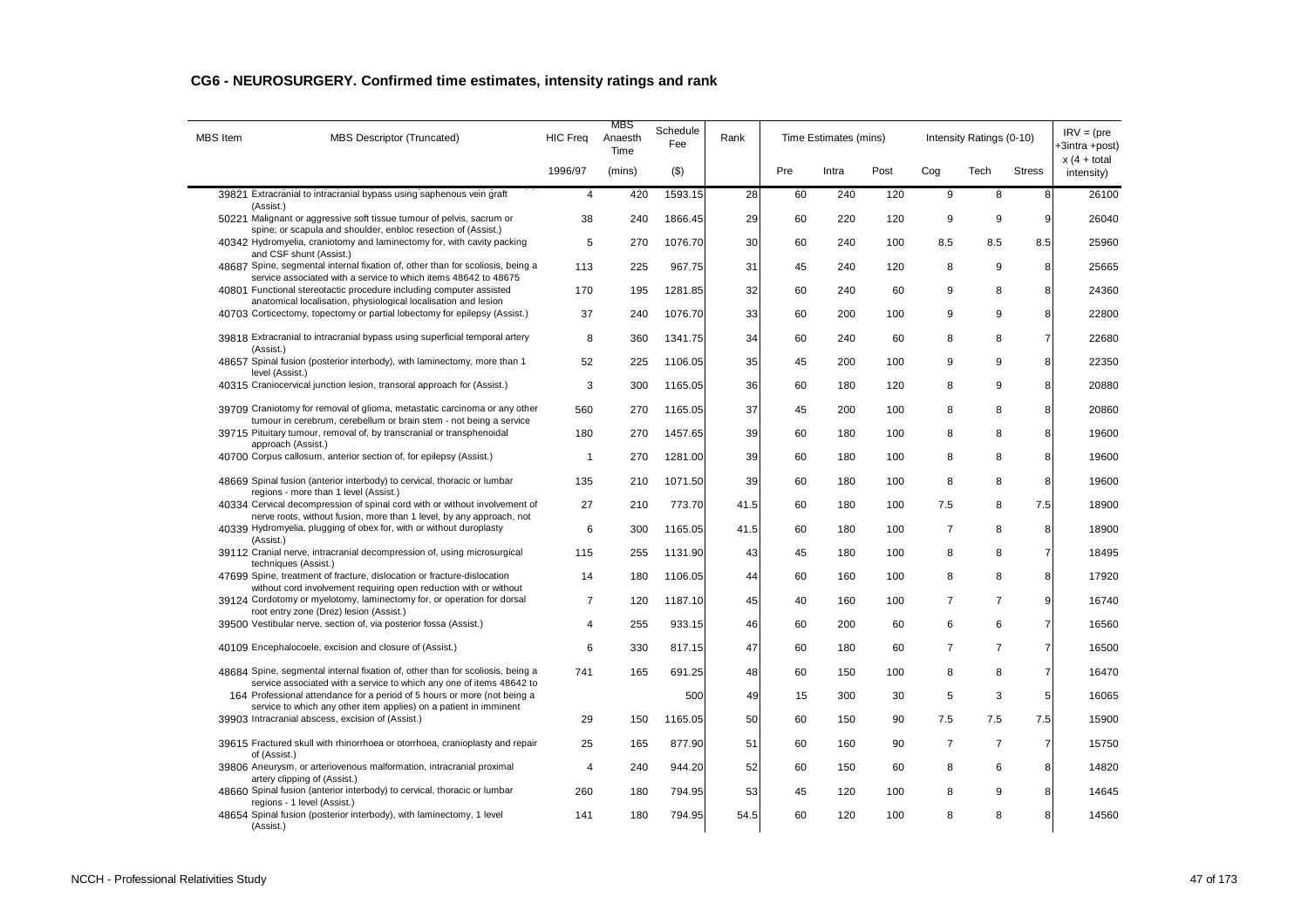| <b>MBS</b> Item | <b>MBS Descriptor (Truncated)</b>                                                                                                                                      | <b>HIC Freq</b> | MBS<br>Anaesth<br>Time | Schedule<br>Fee | Rank |     | Time Estimates (mins) |      |                | Intensity Ratings (0-10) |                | $IRV = (pre$<br>+3intra +post) |
|-----------------|------------------------------------------------------------------------------------------------------------------------------------------------------------------------|-----------------|------------------------|-----------------|------|-----|-----------------------|------|----------------|--------------------------|----------------|--------------------------------|
|                 |                                                                                                                                                                        | 1996/97         | (mins)                 | (3)             |      | Pre | Intra                 | Post | Cog            | Tech                     | <b>Stress</b>  | $x(4 + total)$<br>intensity)   |
|                 | 48672 Spinal fusion (anterior interbody) to cervical, thoracic or lumbar                                                                                               | 3               | 210                    | 801.95          | 54.5 | 60  | 120                   | 100  | 8              | 8                        | 8              | 14560                          |
|                 | regions - more than 1 level (where an assisting surgeon performs<br>163 Professional attendance for a period of not less than 4 hours but                              |                 |                        | 450             | 56   | 15  | 270                   | 30   | 5              | 3                        | 5 <sup>1</sup> | 14535                          |
|                 | less than 5 hours (not being a service to which any other item<br>40321 Posterior spinal fusion, not being a service to which items 40324<br>and 40327 apply (Assist.) | 40              | 195                    | 800.60          | 57   | 60  | 150                   | 60   | $\overline{7}$ | $\overline{7}$           | $\overline{7}$ | 14250                          |
|                 | 40332 Cervical decompression of spinal cord with or without involvement of<br>nerve roots, including anterior fusion, 1 level, not being a service to                  | 222             | 210                    | 1144.25         | 58.5 | 45  | 120                   | 100  | 8              | 8                        | 8              | 14140                          |
|                 | 40335 Cervical decompression of spinal cord with or without involvement of                                                                                             | 101             | 270                    | 1421.15         | 58.5 | 45  | 120                   | 100  | 8              | 8                        | 8              | 14140                          |
|                 | nerve roots, including anterior fusion, more than 1 level, by any<br>48648 Spine, bone graft to, (postero-lateral fusion) - 1 or 2 levels (Assist.)                    | 785             | 150                    | 794.95          | 60   | 30  | 150                   | 60   | 8              | $\overline{7}$           | $\overline{7}$ | 14040                          |
| (Assist.)       | 39503 Facio-hypoglossal nerve or facio-accessory nerve, anastomosis of                                                                                                 | 10              | 315                    | 701.25          | 61   | 20  | 160                   | 60   | $\overline{7}$ | $\overline{7}$           | $\overline{7}$ | 14000                          |
|                 | 40312 Intradural lesion, laminectomy for, not being a service to which                                                                                                 | 122             | 90                     | 1076.70         | 62   | 30  | 120                   | 100  | 8              | 8                        | 8              | 13720                          |
|                 | another item in this Group applies (Assist.)<br>40331 Cervical decompression of spinal cord with or without involvement of                                             | 27              | 150                    | 701.25          | 63   | 30  | 120                   | 90   | 8              | 8                        | 8              | 13440                          |
|                 | nerve roots, without fusion, 1 level, by any approach, not being a<br>40106 Arnold-Chiari malformation, decompression of (Assist.)                                     | 22              | 345                    | 756.40          | 64   | 60  | 120                   | 90   | $\overline{7}$ | $\overline{7}$           | $\overline{7}$ | 12750                          |
|                 | 39603 Intracranial haemorrhage, osteoplastic craniotomy or extensive                                                                                                   | 244             | 165                    | 877.90          | 65   | 45  | 120                   | 100  | $\overline{7}$ | $\overline{7}$           | $\overline{7}$ | 12625                          |
|                 | craniectomy and removal of haematoma (Assist.)<br>48675 Spinal fusion (anterior interbody) to cervical, thoracic or lumbar                                             | 6               |                        | 483.90          | 66   | 60  | 120                   | 30   | 8              | 8                        | 8              | 12600                          |
|                 | regions - more than 1 level (where an assisting surgeon performs<br>40600 Cranioplasty, reconstructive (Assist.)                                                       | 150             | 150                    | 701.25          | 67   | 30  | 150                   | 40   | $\overline{7}$ | $\overline{7}$           | 6              | 12480                          |
|                 | 39106 Neurectomy, intracranial, for trigeminal neuralgia (Assist.)                                                                                                     | 6               | 180                    | 872.45          | 68   | 60  | 120                   | 60   | $\overline{7}$ | $\overline{7}$           | $\overline{7}$ | 12000                          |
|                 | 40103 Myelomeningocele, excision and closure of, including skin flaps or Z<br>plasty where performed (Assist.)                                                         | 3               | 165                    | 745.45          | 69   | 30  | 120                   | 90   | $\overline{7}$ | $\overline{7}$           | 6              | 11520                          |
|                 | 162 Professional attendance for a period of not less than 3 hours but<br>less than 4 hours (not being a service to which any other item                                |                 |                        | 350             | 70   | 15  | 210                   | 30   | 5              | 3                        | 5              | 11475                          |
|                 | 40316 Odontoid screw fixation (Assist.)                                                                                                                                | $\overline{7}$  | 270                    | 1527.00         | 71   | 45  | 100                   | 60   | 8              | 8                        | 8              | 11340                          |
|                 | 40324 Laminectomy followed by posterior fusion, performed by<br>neurosurgeon and orthopaedic surgeon operating together -                                              | 3               | 195                    | 469.35          | 72.5 | 45  | 120                   | 20   | $\overline{7}$ | 8                        | $\overline{7}$ | 11050                          |
|                 | 40327 Laminectomy followed by posterior fusion, performed by                                                                                                           | 2               |                        | 469.35          | 72.5 | 45  | 120                   | 20   | $\overline{7}$ | 8                        | $\overline{7}$ | 11050                          |
|                 | neurosurgeon and orthopaedic surgeon operating together -<br>34139 Cervical rib, removal of, or other operation for removal of thoracic                                | 33              | 120                    | 657.05          | 74   | 30  | 120                   | 30   | 7.5            | 7.5                      | $\overline{7}$ | 10920                          |
|                 | outlet compression, not being a service to which another item in this<br>39718 Arachnoidal cyst, craniotomy for (Assist.)                                              | 23              | 120                    | 640.55          | 75.5 | 60  | 120                   | 60   | 6              | 6                        | 6              | 10560                          |
|                 | 40015 Subtemporal decompression (Assist.)                                                                                                                              | 15              | 180                    | 469.00          | 75.5 | 60  | 120                   | 60   | 6              | 6                        | 6              | 10560                          |
|                 | 40301 Intervertebral disc or discs, microsurgical discectomy of (Assist.)                                                                                              | 778             | 120                    | 703.45          | 78   | 30  | 120                   | 30   | $\overline{7}$ | $\overline{7}$           | $\overline{7}$ | 10500                          |
|                 | 40309 Extradural tumour or abscess, laminectomy for (Assist.)                                                                                                          | 117             | 90                     | 800.60          | 78   | 30  | 100                   | 90   | $\overline{7}$ | $\overline{7}$           | $\overline{7}$ | 10500                          |
|                 | 48663 Spinal fusion (anterior interbody) to cervical, thoracic or lumbar<br>regions - 1 level (where an assisting surgeon performs the                                 | 17              | 180                    | 594.45          | 78   | 30  | 120                   | 30   | $\overline{7}$ | $\overline{7}$           | $\overline{7}$ | 10500                          |
|                 | 39721 Craniotomy, involving osteoplastic flap, for re- opening post-                                                                                                   | 37              | 120                    | 585.25          | 80.5 | 30  | 120                   | 60   | $\overline{7}$ | 6                        | 6              | 10350                          |
|                 | operatively for haemorrhage, swelling, etc (Assist.)<br>40118 Craniostenosis, operation for - more than 1 suture (Assist.)                                             | 22              | 195                    | 701.25          | 80.5 | 30  | 120                   | 60   | 6              | $\overline{7}$           | 6              | 10350                          |
|                 |                                                                                                                                                                        |                 |                        |                 |      |     |                       |      |                |                          |                |                                |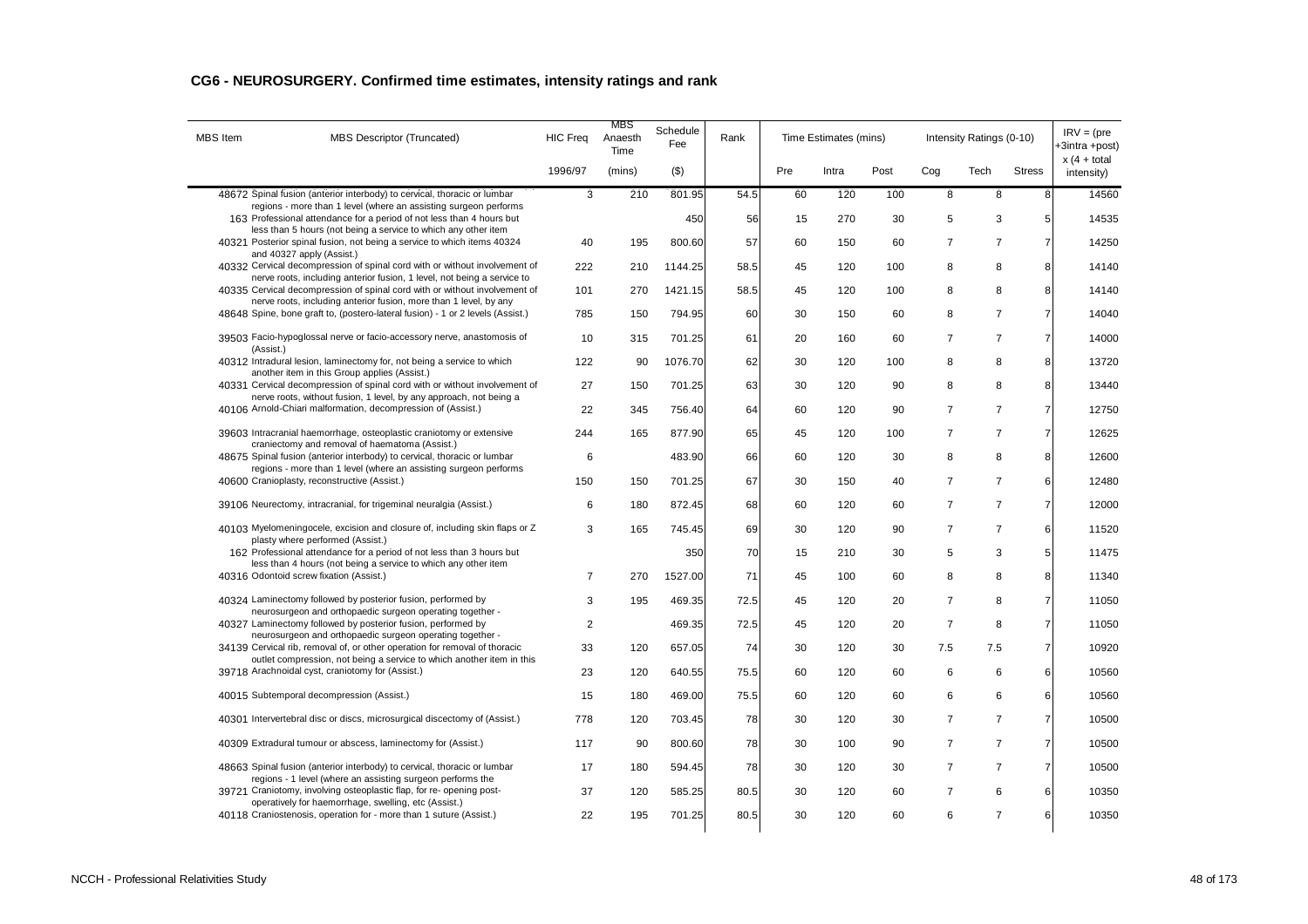| <b>MBS</b> Item | <b>MBS Descriptor (Truncated)</b>                                                                                                                | <b>HIC Freq</b> | MBS<br>Anaesth<br>Time | Schedule<br>Fee | Rank  |     | Time Estimates (mins) |      |                | Intensity Ratings (0-10) |                | $IRV = (pre$<br>+3intra +post) |
|-----------------|--------------------------------------------------------------------------------------------------------------------------------------------------|-----------------|------------------------|-----------------|-------|-----|-----------------------|------|----------------|--------------------------|----------------|--------------------------------|
|                 |                                                                                                                                                  | 1996/97         | (mins)                 | (3)             |       | Pre | Intra                 | Post | Cog            | Tech                     | <b>Stress</b>  | $x(4 + total)$<br>intensity)   |
|                 | 40306 Spinal stenosis, laminectomy for, involving more than 1 vertebral<br>interspace (disc level) (Assist.)                                     | 2235            | 120                    | 1054.60         | 82    | 30  | 100                   | 60   | $\overline{7}$ | 8                        | $\overline{7}$ | 10140                          |
|                 | 39612 Fractured skull, compound, depressed or complicated, with dural<br>penetration and brain laceration, operation for (Assist.)               | 13              | 135                    | 822.75          | 83    | 60  | 100                   | 100  | 6              | 6                        | 6              | 10120                          |
|                 | 40330 Spinal rhizolysis involving exposure of spinal nerve roots - for lateral                                                                   | 1734            | 150                    | 701.25          | 84    | 30  | 90                    | 60   | 8.5            | 8                        | 7.5            | 10080                          |
|                 | recess, exit foraminal stenosis, adhesive radiculopathy or extensive<br>48681 Spine, non-segmental internal fixation of (Harrington or similar), | 6               | 165                    | 691.25          | 85    | 30  | 120                   | 60   | 6              | 6                        | 6              | 9900                           |
|                 | other than for scoliosis, being a service associated with a service to<br>40012 Third ventriculostomy (open or endoscopic) with or without       | 45              | 150                    | 756.40          | 86.5  | 30  | 100                   | 60   | $\overline{7}$ | $\overline{7}$           | $\overline{7}$ | 9750                           |
|                 | endoscopic septum pellucidotomy (Assist.)<br>40712 Intracranial electrode placement via craniotomy (Assist.)                                     | 3               | 180                    | 767.45          | 86.5  | 30  | 100                   | 60   | $\overline{7}$ | $\overline{7}$           | $\overline{7}$ | 9750                           |
|                 | 40100 Meningocele, excision and closure of (Assist.)                                                                                             | 9               | 135                    | 508.00          | 88    | 30  | 120                   | 60   | $\overline{7}$ | 5                        | 5              | 9450                           |
|                 | 40303 Recurrent disc lesion or spinal stenosis, or both, laminectomy for - 1                                                                     | 1189            | 90                     | 800.60          | 89    | 30  | 105                   | 30   | $\overline{7}$ | $\overline{7}$           | $\overline{7}$ | 9375                           |
|                 | level (Assist.)<br>39706 Intracranial tumour, biopsy or decompression of via osteoplastic flap                                                   | 47              | 120                    | 817.15          | 90    | 60  | 120                   | 60   | 5              | 5                        | 5              | 9120                           |
|                 | or biopsy and decompression of via osteoplastic flap (Assist.)<br>39312 Nerve trunk, internal (interfascicular), neurolysis of, using            | 365             | 120                    | 292.60          | 92.5  | 15  | 120                   | 15   | 6              | $\overline{7}$           | 5 <sup>1</sup> | 8580                           |
|                 | microsurgical techniques (Assist.)<br>40000 Ventriculo-cisternostomy (Torkildsen's operation) (Assist.)                                          | $\mathbf{1}$    | 150                    | 673.60          | 92.5  | 30  | 100                   | 60   | 6              | 6                        | 6              | 8580                           |
|                 | 40333 Cervical discectomy (anterior), without fusion (Assist.)                                                                                   | 28              | 210                    | 585.25          | 92.5  | 30  | 100                   | 60   | 6              | 6                        | 6              | 8580                           |
|                 | 47717 Halo-thoracic traction - application of both halo and thoracic jacket                                                                      | 3               | 90                     | 311.10          | 92.5  | 20  | 90                    | 100  | 6              | 6                        | 6              | 8580                           |
|                 | (Assist.)<br>39700 Skull tumour, benign or malignant, excision of, excluding                                                                     | 47              | 225                    | 408.65          | 95.5  | 30  | 120                   | 60   | 5              | 5                        | 5              | 8550                           |
|                 | cranioplasty (Assist.)<br>48642 Spine, posterior, bone graft to, not being a service to which item                                               | 31              | 165                    | 587.60          | 95.5  | 30  | 120                   | 60   | 5              | 5                        | 5              | 8550                           |
|                 | 48648 or 48651 applies - 1 or 2 levels (Assist.)<br>161 Professional attendance for a period of not less than 2 hours but                        |                 |                        |                 | 97    | 15  | 150                   | 30   | 5              | 3                        | 5              | 8415                           |
|                 | less than 3 hours (not being a service to which any other item                                                                                   |                 |                        | 250             |       |     |                       |      |                |                          |                |                                |
|                 | 39139 Epidural electrode for management of pain, insertion of 1 or more of<br>by laminectomy, including implantation of pulse generator (1 or 2  | 39              | 120                    | 789.60          | 98.5  | 20  | 120                   | 40   | 5              | 5                        | 6              | 8400                           |
|                 | 40903 Neuroendoscopy, for inspection of an intraventricular lesion, with or<br>without biopsy including burr hole (Assist.)                      | 18              | 150                    | 407.20          | 98.5  | 30  | 120                   | 30   | 5              | 6                        | 5              | 8400                           |
|                 | 39900 Intracranial infection, drainage of, via burr-hole - including burr-hole<br>(Assist.)                                                      | 15              | 75                     | 381.00          | 100   | 60  | 100                   | 100  | 5              | $\overline{4}$           | 5              | 8280                           |
|                 | 40115 Craniostenosis, operation for - single suture (Assist.)                                                                                    | 48              | 165                    | 530.05          | 101   | 30  | 100                   | 60   | 6              | 6                        | 5              | 8190                           |
|                 | 39327 Neurectomy, neurotomy or removal of tumour from deep peripheral<br>nerve, by open operation (Assist.)                                      | 708             | 60                     | 347.85          | 102   | 10  | 100                   | 60   | 6              | 6                        | 6              | 8140                           |
|                 | 40800 Stereotactic anatomical localisation, as an independent procedure<br>(Assist.)                                                             | 69              | 120                    | 469.00          | 103.5 | 30  | 100                   | 30   | 6              | 6                        | 6              | 7920                           |
|                 | 40803 Intracranial stereotactic procedure by any method, not being a<br>service to which item 40800 or 40801 applies (Assist.)                   | 355             | 135                    | 877.90          | 103.5 | 30  | 100                   | 30   | 6              | 6                        | 6              | 7920                           |
|                 | 39127 Subcutaneous reservoir and spinal catheter for pain, insertion of                                                                          | 44              | 60                     | 347.85          | 105   | 15  | 90                    | 100  | 5.5            | 5.5                      | 5.5            | 7892.5                         |
|                 | 39906 Osteomyelitis of skull or removal of infected bone flap, craniectomy                                                                       | 33              | 75                     | 585.25          | 106   | 30  | 120                   | 60   | 4              | 5                        | $\overline{4}$ | 7650                           |
|                 | for (Assist.)<br>39812 Intracranial aneurysm or arteriovenous fistula, ligation of cervical                                                      | 15              | 75                     | 463.80          | 107   | 30  | 75                    | 60   | 6              | $\overline{7}$           | $\overline{7}$ | 7560                           |
|                 | vessel or vessels (Assist.)<br>39606 Fractured skull, depressed or comminuted, operation for (Assist.)                                           | 22              | 105                    | 585.25          | 108   | 45  | 90                    | 60   | 5              | 5                        | 5 <sup>1</sup> | 7125                           |
|                 |                                                                                                                                                  |                 |                        |                 |       |     |                       |      |                |                          |                |                                |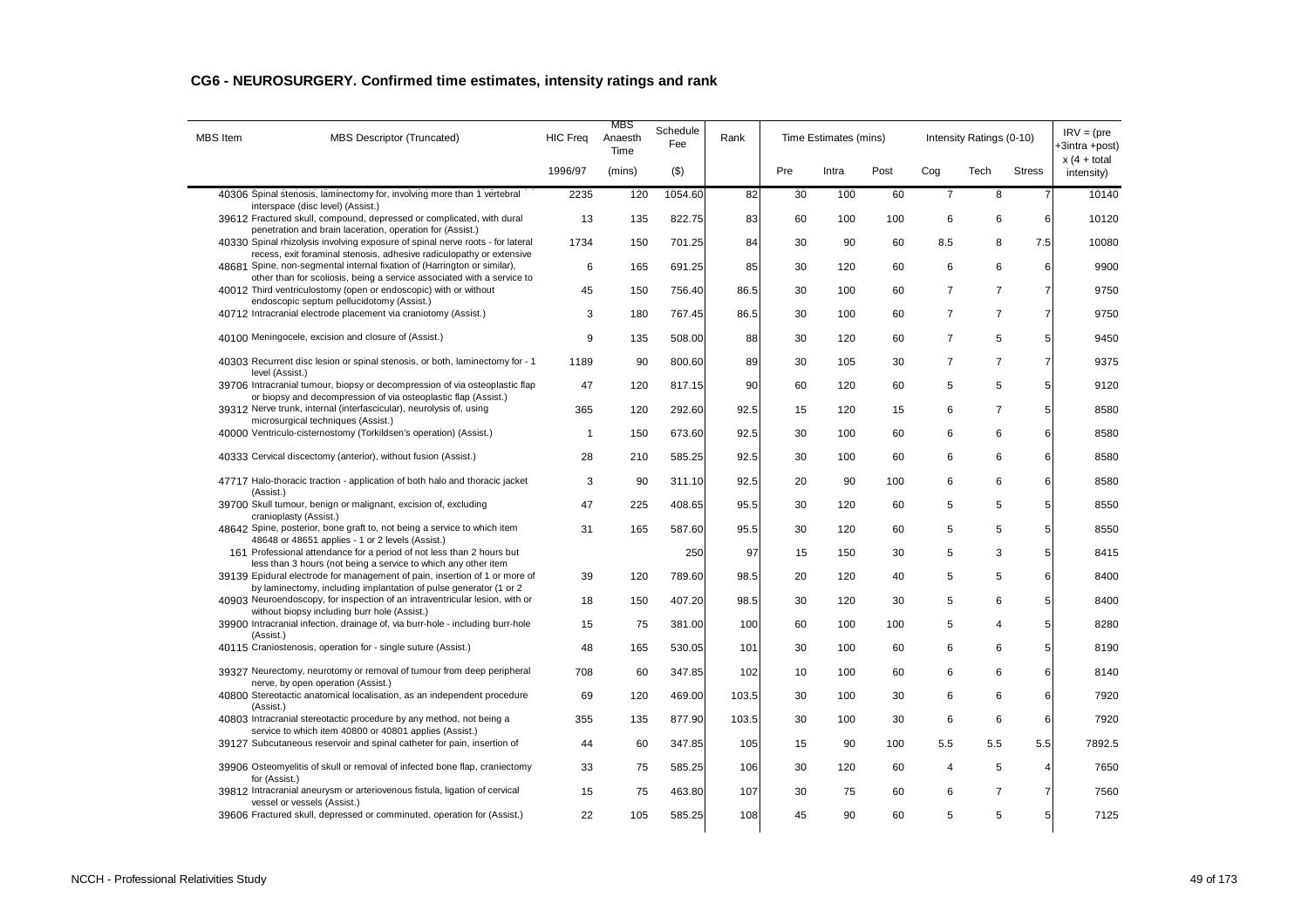| <b>MBS</b> Item | <b>MBS Descriptor (Truncated)</b>                                                                                                                  | <b>HIC Frea</b> | MBS<br>Anaesth<br>Time | Schedule<br>Fee | Rank  |     | Time Estimates (mins) |      |                | Intensity Ratings (0-10) |                | $IRV = (pre$<br>+3intra +post) |
|-----------------|----------------------------------------------------------------------------------------------------------------------------------------------------|-----------------|------------------------|-----------------|-------|-----|-----------------------|------|----------------|--------------------------|----------------|--------------------------------|
|                 |                                                                                                                                                    | 1996/97         | (mins)                 | $($ \$)         |       | Pre | Intra                 | Post | Cog            | Tech                     | <b>Stress</b>  | $x(4 + total)$<br>intensity)   |
|                 | 39333 Brachial plexus, exploration of, not being a service to which another                                                                        | 29              | 120                    | 292.60          | 109   | 20  | 100                   | 20   | 5              | 5                        | 5              | 6460                           |
|                 | item in this Group applies (Assist.)<br>40300 Intervertebral disc or discs, laminectomy for removal of (Assist.)                                   | 1640            | 90                     | 701.25          | 110   | 30  | 60                    | 30   | $\overline{7}$ | 6.5                      | 6.5            | 5760                           |
|                 | 39128 Automated subcutaneous infusion device and spinal catheter,<br>insertion of (Assist.)                                                        | 77              | 105                    | 484.55          | 111   | 15  | 90                    | 15   | 5              | 5                        | 5              | 5700                           |
|                 | 160 Professional attendance for a period of not less than 1 hour but less                                                                          |                 |                        | 150             | 112   | 15  | 90                    | 30   | 5              | 3                        | 5              | 5355                           |
|                 | than 2 hours (not being a service to which any other item applies) on<br>39121 Percutaneous cordotomy (Assist.)                                    | $\overline{4}$  | 75                     | 463.80          | 113   | 25  | 60                    | 25   | 6              | 6.5                      | 6.5            | 5290                           |
|                 | 40003 Cranial or cisternal shunt diversion, insertion of (Assist.)                                                                                 | 336             | 135                    | 673.60          | 114   | 15  | 60                    | 30   | 6.5            | 6.5                      | 6.5            | 5287.5                         |
|                 | 34100 Major artery of neck, elective ligation or exploration of, not being a<br>service associated with any other vascular procedure (Assist.)     | 34              | 105                    | 519.05          | 115   | 15  | 60                    | 45   | 5              | 5                        | 8              | 5280                           |
|                 | 40006 Lumbar shunt diversion, insertion of (Assist.)                                                                                               | 35              | 135                    | 530.05          | 116   | 30  | 60                    | 30   | 6              | 5                        | 5              | 4800                           |
|                 | 47720 Halo-femoral traction, as an independent procedure (Assist.)                                                                                 | $\mathbf 0$     | 75                     | 311.10          | 117.5 | 15  | 45                    | 90   | 5              | 5                        | 5              | 4560                           |
|                 | 47723 Halo-femoral traction in conjunction with a major spine operation<br>(Assist.)                                                               | $\overline{2}$  | 75                     | 311.10          | 117.5 | 15  | 45                    | 90   | 5              | 5                        | 5              | 4560                           |
|                 | 40009 Cranial, cisternal or lumbar shunt, revision or removal of (Assist.)                                                                         | 313             | 120                    | 386.50          | 119   | 15  | 60                    | 30   | 6              | 5                        | 5              | 4500                           |
|                 | 39609 Fractured skull, compound, without dural penetration, operation for<br>(Assist.)                                                             | 8               | 105                    | 701.25          | 120   | 10  | 50                    | 60   | 5              | 5                        | 5              | 4180                           |
|                 | 47711 Halo, application of, as an independent procedure (Assist.)                                                                                  | $\overline{c}$  | 60                     | 235.05          | 121.5 | 15  | 60                    | 90   | 3              | 3                        | 4              | 3990                           |
|                 | 47714 Halo, application of, in addition to spinal fusion for scoliosis, or other<br>conditions                                                     | $\overline{2}$  | 60                     | 176.25          | 121.5 | 15  | 60                    | 90   | 3              | 3                        | 4              | 3990                           |
|                 | 34133 Scalenotomy (Assist.)                                                                                                                        | 32              | 90                     | 408.65          | 123   | 20  | 75                    | 20   | 4              | 4                        | 3              | 3975                           |
|                 | 41746 Frontal sinus, radical obliteration of (Assist.)                                                                                             | 21              | 90                     | 570.65          | 124   | 35  | 60                    | 30   | 4              | 4                        | 4              | 3920                           |
|                 | 39703 Intracranial tumour, cyst or other brain tissue, burr-hole and biopsy<br>of, or drainage of, or both (Assist.)                               | 92              | 75                     | 381.00          | 125   | 20  | 60                    | 20   | 4              | 4                        | 4              | 3520                           |
|                 | 39600 Intracranial haemorrhage, burr-hole craniotomy for - including burr<br>holes (Assist.)                                                       | 190             | 90                     | 347.85          | 126   | 20  | 60                    | 60   | 3              | 3                        | 3              | 3380                           |
|                 | 90781 Consultation in rooms exceeding 75 minutes duration with a new<br>patient seen on a referred basis.                                          | n/a             | n/a                    | n/a             | 127.5 | 5   | 75                    | 10   | 4              | 2                        | $\overline{4}$ | 3360                           |
|                 | 91281 Consultation in a hospital of approximately 75 minutes duration with<br>a new patient seen on a referred basis.                              | n/a             | n/a                    | n/a             | 127.5 | 5   | 75                    | 10   | 4              | $\overline{2}$           | $\overline{4}$ | 3360                           |
|                 | 39109 Trigeminal gangliotomy by radiofrequency, balloon or glycerol                                                                                | 114             | 75                     | 325.75          | 129   | 30  | 45                    | 20   | 4              | 6                        | 4              | 3330                           |
|                 | 39133 Epidural stimulator or intrathecal infusion device, revision of                                                                              | 77              | 60                     | 117.05          | 130   | 10  | 60                    | 30   | 4              | 4                        | 3              | 3300                           |
|                 | 90782 Consultation in rooms exceeding 75 minutes duration with an<br>existing patient seen on a referred basis.                                    | n/a             | n/a                    | n/a             | 131.5 | 5   | 75                    | 5    | 4              | $\overline{2}$           | $\overline{4}$ | 3290                           |
|                 | 91282 Consultation in a hospital of approximately 75 minutes duration with<br>an existing patient seen on a referred basis.                        | n/a             | n/a                    | n/a             | 131.5 | 5   | 75                    | 5    | 4              | $\overline{2}$           | 4              | 3290                           |
|                 | 40709 Burr-hole placement of intracranial depth or surface electrodes<br>(Assist.)                                                                 | $\overline{7}$  | 120                    | 381.00          | 133   | 10  | 60                    | 60   | 3              | 3                        | 3              | 3250                           |
|                 | 39321 Nerve, transposition of (Assist.)                                                                                                            | 462             | 60                     | 347.85          | 134   | 10  | 60                    | 10   | 4              | 4                        | 4              | 3200                           |
|                 | 48678 Spine, simple internal fixation of, involving 1 or more of facetal<br>screw, wire loop or similar, being a service associated with a service | 55              | 165                    | 415.15          | 135   | 10  | 60                    | 30   | 3              | 3                        | 3              | 2860                           |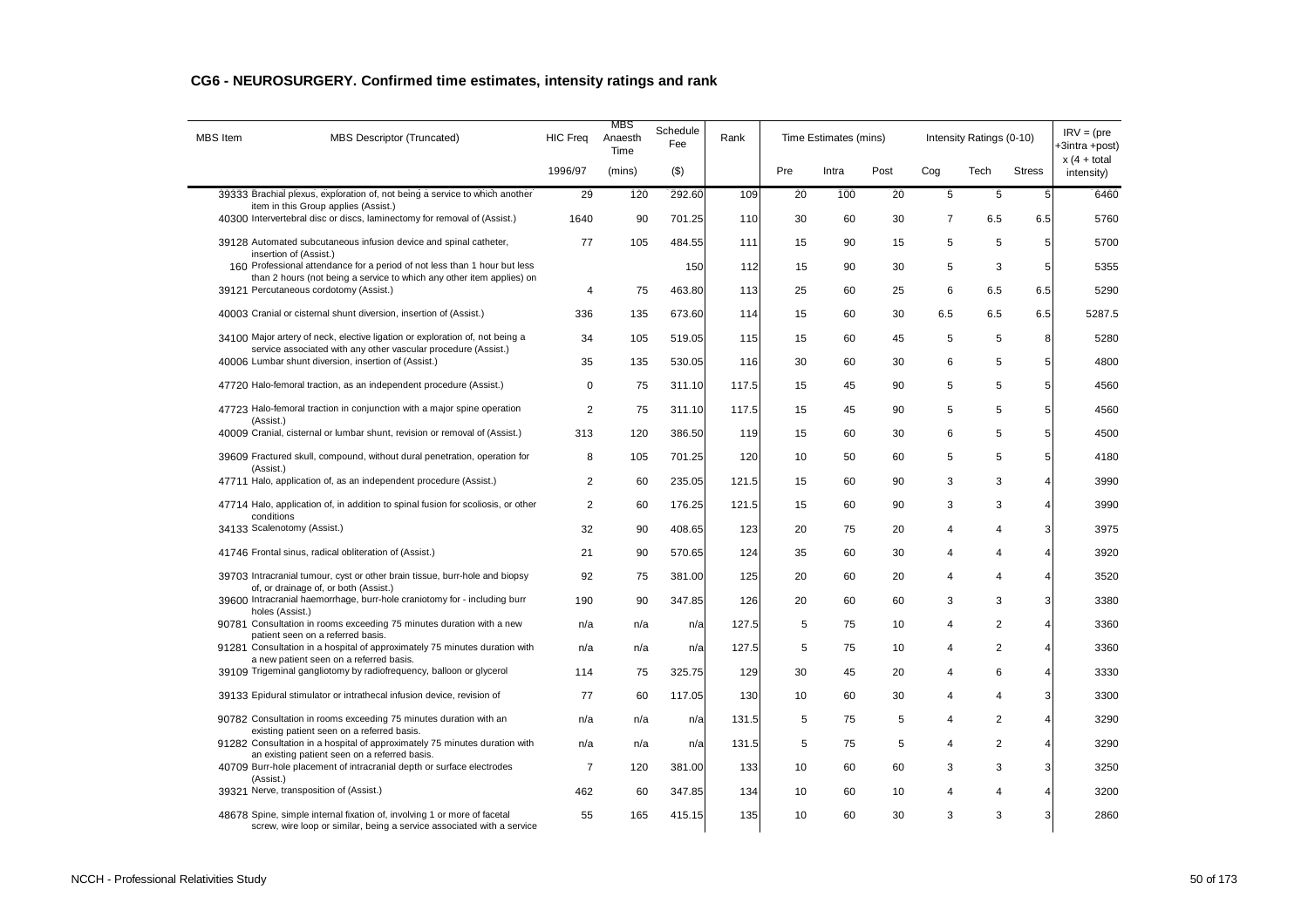| <b>MBS</b> Item | MBS Descriptor (Truncated)                                                                                                                                                             | <b>HIC Freq</b> | MBS<br>Anaesth<br>Time | Schedule<br>Fee | Rank  |                | Time Estimates (mins) |      |                | Intensity Ratings (0-10) |                | $IRV = (pre$<br>+3intra +post) |
|-----------------|----------------------------------------------------------------------------------------------------------------------------------------------------------------------------------------|-----------------|------------------------|-----------------|-------|----------------|-----------------------|------|----------------|--------------------------|----------------|--------------------------------|
|                 |                                                                                                                                                                                        | 1996/97         | (mins)                 | $($ \$)         |       | Pre            | Intra                 | Post | Cog            | Tech                     | <b>Stress</b>  | $x(4 + total)$<br>intensity)   |
|                 | 39015 Ventricular reservoir, external ventricular drain or intracranial                                                                                                                | 247             | 60                     | 276.10          | 137.5 | 20             | 45                    | 40   | 4              | 3                        | 3              | 2730                           |
|                 | pressure monitoring device, insertion of - including burr-hole<br>39018 Cerebrospinal fluid reservoir, insertion of (Assist.)                                                          | 47              | 75                     | 276.10          | 137.5 | 20             | 45                    | 40   | $\overline{4}$ | 3                        | 3              | 2730                           |
|                 | 90771 Consultation in rooms of approximately 60 minutes duration with a<br>new patient seen on a referred basis.                                                                       | n/a             | n/a                    | n/a             | 137.5 | 5              | 60                    | 10   | 4              | $\overline{2}$           | 4              | 2730                           |
|                 | 91271 Consultation in a hospital of approximately 60 minutes duration with                                                                                                             | n/a             | n/a                    | n/a             | 137.5 | 5              | 60                    | 10   | 4              | $\overline{2}$           | 4              | 2730                           |
|                 | a new patient seen on a referred basis.<br>90772 Consultation in rooms of approximately 60 minutes duration with an<br>existing patient seen on a referred basis.                      | n/a             | n/a                    | n/a             | 140.5 | 5              | 60                    | 5    | 4              | $\overline{2}$           | 4              | 2660                           |
|                 | 91272 Consultation in a hospital of approximately 60 minutes duration with<br>an existing patient seen on a referred basis.                                                            | n/a             | n/a                    | n/a             | 140.5 | 5              | 60                    | 5    | 4              | $\overline{2}$           | $\overline{4}$ | 2660                           |
|                 | 39134 Spinal neurostimulator receiver or pulse generator, subcutaneous<br>placement of (Assist.)                                                                                       | 105             | 60                     | 250.10          | 142   | 10             | 45                    | 10   | 4              | 4                        | 4              | 2480                           |
|                 | 47729 Bone graft, harvesting of, via separate incision, in conjunction with                                                                                                            | 1172            | 45                     | 172.85          | 143   | 15             | 45                    | 15   | 3              | 3                        | 3              | 2145                           |
|                 | another service - autogenous - large quantity<br>90761 Consultation in rooms of approximately 45 minutes duration with a                                                               | n/a             | n/a                    | n/a             | 144.5 | 5              | 45                    | 10   | 4              | 2                        | 4              | 2100                           |
|                 | new patient seen on a referred basis.<br>91261 Consultation in a hospital of approximately 45 minutes duration with                                                                    | n/a             | n/a                    | n/a             | 144.5 | 5              | 45                    | 10   | 4              | 2                        | 4              | 2100                           |
|                 | a new patient seen on a referred basis.<br>90762 Consultation in rooms of approximately 45 minutes duration with an                                                                    | n/a             | n/a                    | n/a             | 146.5 | 5              | 45                    | 5    | 4              | 2                        | 4              | 2030                           |
|                 | existing patient seen on a referred basis.<br>91262 Consultation in a hospital of approximately 45 minutes duration with                                                               | n/a             | n/a                    | n/a             | 146.5 | 5              | 45                    | 5    | 4              | 2                        | $\overline{4}$ | 2030                           |
|                 | an existing patient seen on a referred basis.<br>40018 Lumbar cerebrospinal fluid drain, insertion of                                                                                  | 93              | 30                     | 117.05          | 148   | 5              | 30                    | 100  | $\overline{2}$ | $\overline{2}$           | $\sqrt{2}$     | 1950                           |
|                 | 39324 Neurectomy, neurotomy or removal of tumour from superficial<br>peripheral nerve, by open operation (Assist.)                                                                     | 400             | 45                     | 203.20          | 149   | 5              | 40                    | 20   | 3              | 2                        | $\overline{2}$ | 1595                           |
|                 | 90751 Consultation in rooms of approximately 30 minutes duration with a<br>new patient seen on a referred basis.                                                                       | n/a             | n/a                    | n/a             | 150.5 | 5              | 30                    | 10   | 4              | 2                        | $\overline{4}$ | 1470                           |
|                 | 91251 Consultation in a hospital of approximately 30 minutes duration with<br>a new patient seen on a referred basis.                                                                  | n/a             | n/a                    | n/a             | 150.5 | 5              | 30                    | 10   | 4              | 2                        | 4              | 1470                           |
|                 | 90752 Consultation in rooms of approximately 30 minutes duration with an<br>existing patient seen on a referred basis.                                                                 | n/a             | n/a                    | n/a             | 152.5 | 5              | 30                    | 5    | 4              | 2                        | $\overline{4}$ | 1400                           |
|                 | 91252 Consultation in a hospital of approximately 30 minutes duration with<br>an existing patient seen on a referred basis.                                                            | n/a             | n/a                    | n/a             | 152.5 | 5              | 30                    | 5    | 4              | 2                        | $\overline{4}$ | 1400                           |
|                 | 39331 Carpal tunnel release (division of transverse carpal ligament), by any<br>method                                                                                                 | 9060            | 30                     | 203.20          | 154   | 10             | 20                    | 20   | 4              | $\overline{4}$           | 3              | 1350                           |
|                 | 39323 Percutaneous neurotomy by cryoneurotomy or radiofrequency lesion<br>generator, not being a service to which another item applies (Assist.)                                       | 191             | 75                     | 203.20          | 155   | 10             | 30                    | 30   | $\overline{2}$ | $\overline{2}$           | $\overline{2}$ | 1300                           |
|                 | 39136 Percutaneous epidural implant for management of pain, removal of                                                                                                                 | 76              | 60                     | 117.05          | 156   | 10             | 45                    | 10   | 1              | 2                        | -1             | 1240                           |
|                 | 39012 Burr-hole, single, preparatory to ventricular puncture or for inspection<br>purpose - not being a service to which another item applies                                          | 14              | 60                     | 174.50          | 157   | 15             | 30                    | 15   | $\overline{2}$ | $\overline{2}$           | 2              | 1200                           |
|                 | 47726 Bone graft, harvesting of, via separate incision, in conjunction with<br>another service - autogenous - small quantity                                                           | 461             | 30                     | 103.75          | 158   | 15             | 20                    | 15   | 3              | 3                        | 3              | 1170                           |
|                 | 90740 Consultation in rooms of approximately 20 minutes duration with a<br>new or existing patient seen on a referred basis.                                                           | n/a             | n/a                    | n/a             | 159.5 | 5              | 20                    | 5    | 4              | 2                        | 4              | 980                            |
|                 | 91240 Consultation in a hospital of approximately 20 minutes duration with<br>a new or existing patient seen on a referred basis.                                                      | n/a             | n/a                    | n/a             | 159.5 | 5              | 20                    | 5    | 4              | $\overline{c}$           | 4              | 980                            |
|                 | 90730 Consultation in rooms of approximately 15 minutes duration with a                                                                                                                | n/a             | n/a                    | n/a             | 161   | $\overline{2}$ | 15                    | 5    | 4              | 2                        | 4              | 728                            |
|                 | new or existing patient seen on a referred basis.<br>91230 Consultation in a hospital of approximately 15 minutes duration with<br>a new or existing patient seen on a referred basis. | n/a             | n/a                    | n/a             | 162   | $\mathbf 0$    | 15                    | 3    | 4              | $\overline{2}$           | 4              | 672                            |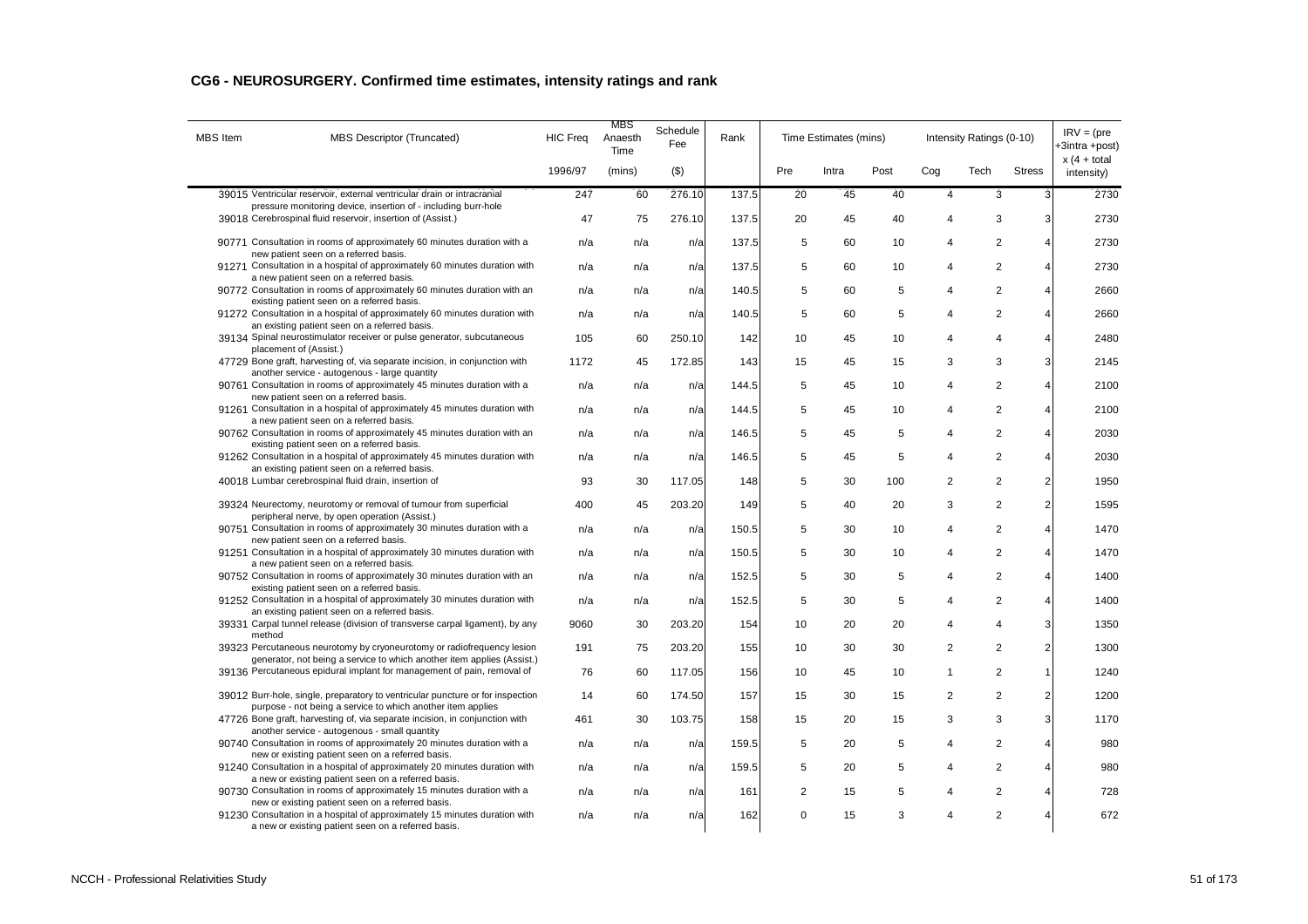| <b>MBS</b> Item          | <b>MBS Descriptor (Truncated)</b>                                                                                                 | <b>HIC Freq</b> | MBS<br>Anaesth<br>Time | Schedule<br>Fee | Rank |          | Time Estimates (mins) |                |                | Intensity Ratings (0-10) |               | $IRV = (pre$<br>+3intra +post) |
|--------------------------|-----------------------------------------------------------------------------------------------------------------------------------|-----------------|------------------------|-----------------|------|----------|-----------------------|----------------|----------------|--------------------------|---------------|--------------------------------|
|                          |                                                                                                                                   | 1996/97         | (mins)                 | (3)             |      | Pre      | Intra                 | Post           | Cog            | Tech                     | <b>Stress</b> | $x(4 + total)$<br>intensity)   |
|                          | 45018 Dermis, dermofat or fascia graft (excluding transfer of fat by<br>injection) (Assist.)                                      | 556             | 90                     | 347.85          | 163  |          | 20                    |                |                |                          |               | 600                            |
| 39003 Cisternal puncture |                                                                                                                                   | 17              | 30                     | 62.95           | 165  | 5        | 15                    | 5              | $\overline{2}$ |                          |               | 550                            |
|                          | 39006 Ventricular puncture (not including burr-hole)                                                                              | 111             | 30                     | 117.05          | 165  | 5        | 15                    | 5              | $\overline{2}$ |                          |               | 550                            |
|                          | 39009 Subdural haemorrhage, tap for, each tap                                                                                     | 6               | 30                     | 43.60           | 165  | 5        | 15                    | 5              | $\overline{2}$ |                          |               | 550                            |
|                          | 39100 Injection of primary branch of trigeminal nerve with alcohol,<br>cortisone, phenol, or similar substance                    | 84              | 60                     | 174.50          | 167  | 10       | 15                    | 10             | $\overline{2}$ |                          |               | 520                            |
|                          | 90720 Consultation in rooms of approximately 10 minutes duration with a<br>new or existing patient seen on a referred basis.      | n/a             | n/a                    | n/a             | 168  |          | 10                    | 4              |                |                          |               | 490                            |
|                          | 91220 Consultation in a hospital of approximately 10 minutes duration with<br>a new or existing patient seen on a referred basis. | n/a             | n/a                    | n/a             | 169  | $\Omega$ | 10                    | $\overline{2}$ |                |                          |               | 448                            |
| 39000 Lumbar puncture    |                                                                                                                                   | 3734            | 15                     | 55.25           | 170  | 5        | 10                    | 10             |                |                          |               | 315                            |
|                          | 91210 Consultation in a hospital of approximately 5 minutes duration with a<br>new or existing patient seen on a referred basis.  | n/a             | n/a                    | n/a             | 171  | $\Omega$ | 5                     | $\Omega$       |                |                          |               | 210                            |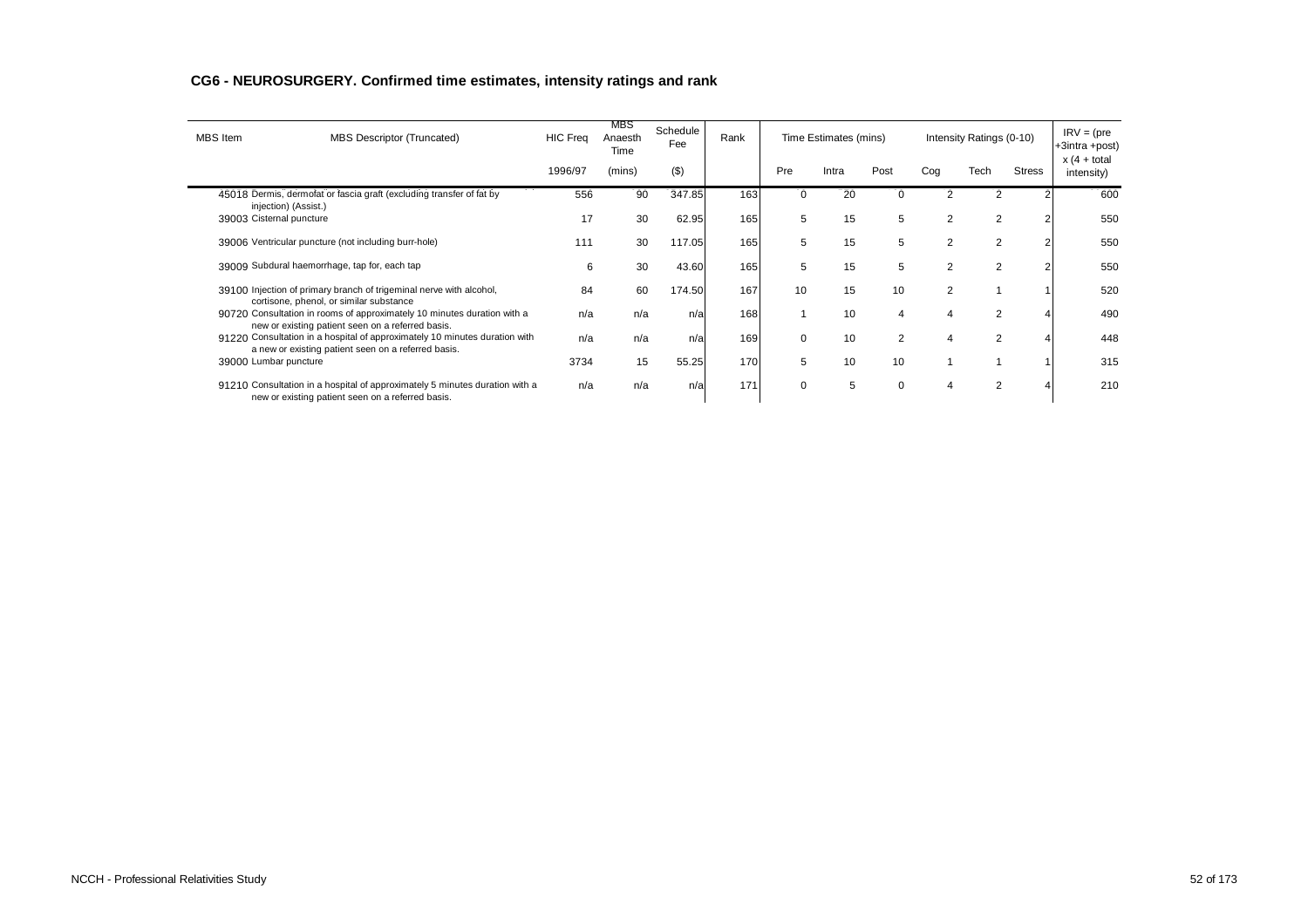| <b>MBS</b> Item | $\supseteq$ | Dual<br>item | <b>MBS Descriptor (Truncated)</b>                                                                                                                                               | HIC Freq Anaesth        | MBS<br>Time | Schedule<br>Fee | Rank           |     | Time Estimates (mins) |      |     | Intensity Ratings (0-10) |               | Wtime                        | Wint                     | $IRV =$<br>Wtime x        |
|-----------------|-------------|--------------|---------------------------------------------------------------------------------------------------------------------------------------------------------------------------------|-------------------------|-------------|-----------------|----------------|-----|-----------------------|------|-----|--------------------------|---------------|------------------------------|--------------------------|---------------------------|
|                 | ltem        |              |                                                                                                                                                                                 | 1996/97                 | (mins)      | $($ \$)         |                | Pre | Intra                 | Post | Cog | Tech                     | <b>Stress</b> | $=$ pre $+$<br>2intra<br>net | $= 2x \cos$<br>$+2xtech$ | $(50+W)$ int<br>$\lambda$ |
| 50233           |             |              | Malignant tumour, amputation for, hemipelvectomy or<br>interscapulo-thoracic (Assist.)                                                                                          | 3                       | 360         | 1589.95         | $\overline{1}$ | 60  | 360                   | 120  | 10  | 10                       | 10            | 900                          | 50                       | 90000                     |
| 50227           |             |              | Malignant bone tumour, enbloc resection of, with massive<br>anatomic specific allograft or autograft, with or without                                                           | 23                      | 360         | 2419.50         | $\overline{2}$ | 40  | 360                   | 120  | 10  | 10                       | 10            | 880                          | 50                       | 88000                     |
| 50306           |             |              | Limb lengthening, where the lengthening is bipolar, or bone<br>transport is performed or where the fixator is extended to                                                       | 16                      | 420         | 1812.05         | 3              | 40  | 360                   | 180  | 8   | 8                        | 8             | 940                          | 40                       | 84600                     |
| 49345           |             |              | Hip, revision total replacement of, requiring anatomic specific<br>allograft of both femur and acetabulum (Assist.)                                                             | 31                      | 330         | 2419.50         | $\overline{4}$ | 60  | 360                   | 100  | 9   | 9                        | 10            | 880                          | 46                       | 84480                     |
| 50414           |             |              | Lower limb deficiency, treatment of congenital deficiency of<br>the femur by resection of the distal femur and proximal tibia                                                   | $\overline{\mathbf{c}}$ | 390         | 1297.95         | 5              | 60  | 360                   | 100  | 8   | 8                        | 10            | 880                          | 42                       | 80960                     |
| 48630           |             |              | Scoliosis, requiring anterior decompression of spinal cord with<br>resection of vertebrae including bone graft and instrumentation                                              | 9                       | 370         | 2073.80         | 6.5            | 60  | 300                   | 120  | 10  | 10                       | 10            | 780                          | 50                       | 78000                     |
| 48612           |             |              | Scoliosis, spinal fusion for, using segmental instrumentation<br>(C D, Zielke, Luque, or similar) (Assist.)                                                                     | 139                     | 370         | 1797.35         | 6.5            | 60  | 300                   | 120  | 10  | 10                       | 10            | 780                          | 50                       | 78000                     |
| 50224           |             |              | Malignant or aggressive soft tissue tumour of pelvis, sacrum<br>or spine; or scapula and shoulder, enbloc resection of, with                                                    | 32                      | 285         | 2073.80         | 8              | 40  | 300                   | 100  | 10  | 10                       | 10            | 740                          | 50                       | 74000                     |
| 48627           |             |              | Scoliosis, spinal fusion for, combined with segmental<br>instrumentation (C D, Zielke or similar) down to and including                                                         | 12                      | 370         | 1866.45         | 9              | 60  | 300                   | 100  | 9   | 10                       | 9             | 760                          | 47                       | 73720                     |
| 50417           |             |              | Lower limb deficiency, treatment of congenital deficiency of<br>the tibia by reconstruction of the knee, involving transfer of                                                  | $\mathbf 0$             | 330         | 962.00          | 10             | 30  | 300                   | 100  | 10  | 10                       | 10            | 730                          | 50                       | 73000                     |
| 48624           |             |              | Scoliosis, anterior correction of, with fusion and segmental<br>fixation (Dwyer, Zielke or similar) - more than 4 levels (Assist.)                                              | 15                      | 370         | 1451.70         | 11             | 60  | 300                   | 100  | 9   | 9                        | 9             | 760                          | 45                       | 72200                     |
| 49342           |             |              | Hip, revision total replacement of, requiring anatomic specific<br>allograft of acetabulum (Assist.)                                                                            | 36                      | 270         | 2039.25         | 12             | 50  | 300                   | 100  | 9   | 9                        | 9             | 750                          | 45                       | 71250                     |
| 50218           |             |              | Malignant tumour of long bone, enbloc resection of, with<br>replacement or arthrodesis of adjacent joint (Assist.)                                                              | 30                      | 240         | 2004.70         | 13             | 40  | 270                   | 100  | 10  | 10                       | 10            | 680                          | 50                       | 68000                     |
| 50399           |             |              | Forearm, radial aplasia or dysplasia (radial club hand),<br>centralisation or radialisation of (Assist.)                                                                        | 3                       | 360         | 676.95          | 14.5           | 40  | 300                   | 100  | 8   | 8                        | 8             | 740                          | 40                       | 66600                     |
| 50236           |             |              | Malignant tumour, amputation for, hip disarticulation, shoulder<br>disarticulation or proximal third femur (Assist.)                                                            | 5                       | 300         | 1244.30         | 14.5           | 40  | 300                   | 100  | 8   | 8                        | 8             | 740                          | 40                       | 66600                     |
| 47510           |             |              | Acetabulum, treatment of double column fracture of, by open<br>reduction and internal fixation, including any osteotomy,                                                        | 5                       | 270         | 1036.90         | 16             | 30  | 300                   | 120  | 6.5 | 8                        | 9             | 750                          | 38                       | 66000                     |
| 49339           |             |              | Hip, revision total replacement of, requiring anatomic specific<br>allograft of proximal femur greater than 5 cm in length (Assist.)                                            | 60                      | 270         | 2039.25         | 17             | 50  | 270                   | 100  | 8   | 10                       | 9             | 690                          | 45                       | 65550                     |
| 49333           |             |              | Hip, total replacement arthroplasty of, revision procedure<br>requiring bone grafting to both acetabulum and femur,                                                             | 288                     | 255         | 1797.35         | 18             | 50  | 280                   | 100  | 8   | 8                        | 10            | 710                          | 42                       | 65320                     |
| 50215           |             |              | Malignant or aggressive soft tissue tumour affecting the long<br>bones of leg or arm, enbloc resection of, with compartmental                                                   | $\overline{7}$          | 210         | 1520.85         | 19             | 40  | 240                   | 100  | 10  | 10                       | 10            | 620                          | 50                       | 62000                     |
| 49330           |             |              | Hip, total replacement arthroplasty of, revision procedure                                                                                                                      | 139                     | 225         | 1589.95         | 20.5           | 50  | 260                   | 100  | 8   | 8                        | 9             | 670                          | 41                       | 60970                     |
| 49327           |             |              | requiring bone grafting to femur, including obtaining of graft<br>Hip, total replacement arthroplasty of, revision procedure                                                    | 288                     | 225         | 1589.95         | 20.5           | 50  | 260                   | 100  | 8   | 8                        | 9             | 670                          | 41                       | 60970                     |
| 48621           |             |              | requiring bone grafting to acetabulum, including obtaining of<br>Scoliosis, anterior correction of, with fusion and segmental                                                   | 6                       |             | 315 1175.20     | 22             | 60  | 240                   | 100  | 9   | 9                        | 9             | 640                          | 45                       | 60800                     |
| 50303           |             |              | fixation (Dwyer, Zielke, or similar) - not more than 4 levels<br>Limb lengthening, up to and including 5cm, requiring slow                                                      | 60                      | 255         | 1160.50         | 23             | 30  | 240                   | 150  | 8   | 8                        | 8             | 660                          | 40                       | 59400                     |
| 48632           |             |              | distraction under general anaesthesia in the operating theatre<br>Scoliosis, congenital, vertebral resection and fusion for                                                     | $\mathbf{1}$            | 370         | 1146.35         | 24             | 40  | 240                   | 100  | 9   | 9                        | 9             | 620                          | 45                       | 58900                     |
| 50411           |             |              | (Assist.)<br>Lower limb deficiency, treatment of congenital deficiency of                                                                                                       | 0                       | 240         | 962.00          | 25             | 60  | 240                   | 100  | 8   | 8                        | 10            | 640                          | 42                       | 58880                     |
| 47507           |             |              | the femur by resection of the distal femur and proximal tibia<br>Acetabulum, treatment of transverse fracture of, by open                                                       | 8                       | 270         | 1036.90         | 26.5           | 30  | 300                   | 120  | 5   | 5                        | 8             | 750                          | 28                       | 58500                     |
| 47504           |             |              | reduction and internal fixation, including any osteotomy,<br>Acetabulum, treatment of T-shape fracture of, by open<br>reduction and internal fixation, including any osteotomy, | $\overline{2}$          | 270         | 1036.90         | 26.5           | 30  | 300                   | 120  | 5   | 5                        | 8             | 750                          | 28                       | 58500                     |
|                 |             |              |                                                                                                                                                                                 |                         |             |                 |                |     |                       |      |     |                          |               |                              |                          |                           |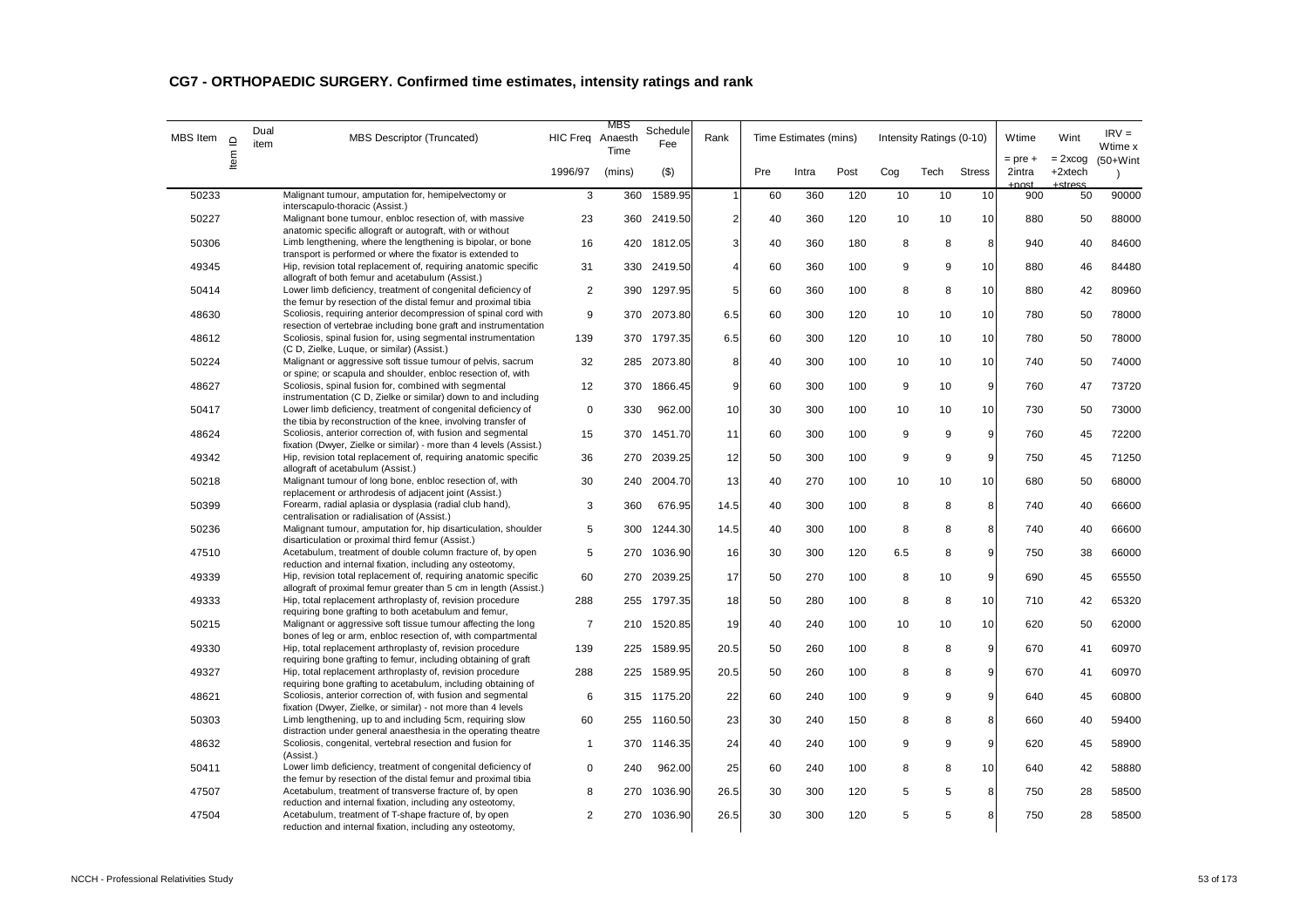| MBS Item | $\supseteq$ | Dual<br>item | <b>MBS Descriptor (Truncated)</b>                                                                                                    | HIC Freq Anaesth | MBS<br>Time | Schedule<br>Fee | Rank |     | Time Estimates (mins) |      |     | Intensity Ratings (0-10) |               | Wtime                        | Wint                   | $RV =$<br>Wtime x         |
|----------|-------------|--------------|--------------------------------------------------------------------------------------------------------------------------------------|------------------|-------------|-----------------|------|-----|-----------------------|------|-----|--------------------------|---------------|------------------------------|------------------------|---------------------------|
|          | Item        |              |                                                                                                                                      | 1996/97          | (mins)      | $($ \$)         |      | Pre | Intra                 | Post | Cog | Tech                     | <b>Stress</b> | $=$ pre $+$<br>2intra<br>net | $= 2x \cos$<br>+2xtech | $(50+W)$ int<br>$\lambda$ |
| 48639    |             |              | Vertebral body, total or sub-total excision of, including bone<br>grafting or other form of fixation (Assist.)                       | 140              | 345         | 1002.35         | 28   | 60  | 240                   | 100  | 8   | 8                        | 9             | 640                          | 41                     | 58240                     |
| 49319    |             |              | Hip, total replacement arthroplasty of, including associated<br>minor grafting, if performed - bilateral (Assist.)                   | 20               | 285         | 1700.00         | 29   | 60  | 240                   | 100  | 8   | 8                        | 8             | 640                          | 40                     | 57600                     |
| 49324    |             |              | Hip, total replacement arthroplasty of, revision procedure<br>including removal of prosthesis (Assist.)                              | 585              | 210         | 1382.60         | 30   | 50  | 240                   | 100  | 8   | 8                        | 9             | 630                          | 41                     | 57330                     |
| 50221    |             |              | Malignant or aggressive soft tissue tumour of pelvis, sacrum<br>or spine; or scapula and shoulder, enbloc resection of (Assist.)     | 38               | 240         | 1866.45         | 31   | 40  | 240                   | 100  | 8   | 8                        | 10            | 620                          | 42                     | 57040                     |
| 47489    |             |              | Pelvic ring, treatment of fracture of, by open reduction and<br>involving internal fixation of posterior segment (including sacro-   | 8                | 270         | 1036.90         | 32   | 30  | 240                   | 120  | 8   | 8                        | 8             | 630                          | 40                     | 56700                     |
| 49533    |             |              | Knee, total replacement arthroplasty of, revision procedure,<br>requiring bone grafting to both femur and tibia, including           | 103              | 270         | 1659.10         | 33   | 40  | 240                   | 100  | 8   | 8                        | 8             | 620                          | 40                     | 55800                     |
| 48942    |             |              | Shoulder, arthrodesis of, including removal of prosthesis,<br>requiring bone grafting or internal fixation (Assist.)                 | 5                | 240         | 1036.90         | 34   | 30  | 240                   | 100  | 8   | 8                        | 8             | 610                          | 40                     | 54900                     |
| 44334    |             |              | Interscapulothoracic (Assist.)                                                                                                       | 2                | 150         | 876.85          | 35   | 30  | 210                   | 90   | 10  | 10                       | 10            | 540                          | 50                     | 54000                     |
| 48609    |             |              | Scoliosis or Kyphosis, spinal fusion for, using Harrington or<br>other nonseqmental fixation (Assist.)                               | 5                | 285         | 1209.75         | 36   | 60  | 195                   | 120  | 8   | 8                        | 9             | 570                          | 41                     | 51870                     |
| 50423    |             |              | Tibia, fibula or both, congenital deficiency of, transfer of the<br>fibula to tibia, with internal fixation (Assist.)                | $\mathbf 0$      | 240         | 732.95          | 37   | 40  | 200                   | 100  | 8   | 10                       | 8             | 540                          | 44                     | 50760                     |
| 47702    |             |              | Spine, treatment of fracture, dislocation or fracture-dislocation<br>with cord involvement requiring open reduction with or without  | 16               | 180         | 1382.60         | 38.5 | 45  | 180                   | 100  | 10  | 10                       | 10            | 505                          | 50                     | 50500                     |
| 47699    |             |              | Spine, treatment of fracture, dislocation or fracture-dislocation<br>without cord involvement requiring open reduction with or       | 14               | 180         | 1106.05         | 38.5 | 45  | 180                   | 100  | 10  | 10                       | 10            | 505                          | 50                     | 50500                     |
| 49530    |             |              | Knee, total replacement arthroplasty of, revision procedure,<br>requiring bone grafting to femur or tibia, including obtaining of    | 102              | 240         | 1451.70         | 40.5 | 40  | 210                   | 100  | 8   | 8                        | 8             | 560                          | 40                     | 50400                     |
| 49519    |             |              | Knee, total replacement arthroplasty of, including associated<br>minor grafting, if performed - bilateral (Assist.)                  | 148              | 270         | 1700.00         | 40.5 | 40  | 200                   | 120  | 8   | 8                        | 8             | 560                          | 40                     | 50400                     |
| 48924    |             |              | Shoulder, total replacement arthroplasty, revision of, requiring<br>bone graft to scapula or humerus, or both (Assist.)              | 9                | 210         | 1313.45         | 42   | 30  | 210                   | 90   | 8   | 9                        | 9             | 540                          | 43                     | 50220                     |
| 47591    |             |              | Knee joint, treatment of fracture of, by internal fixation of intra-<br>articular fractures of femoral condylar and tibial articular | $\mathbf{1}$     | 225         | 1175.20         | 43   | 30  | 210                   | 100  | 8   | 8                        | 8             | 550                          | 40                     | 49500                     |
| 46507    |             |              | Digit or ray, transposition or transfer of, on vascular pedicle,<br>complete procedure (Assist.)                                     | 19               | 210         | 944.40          | 44   | 30  | 210                   | 75   | 8   | 10                       | 8             | 525                          | 44                     | 49350                     |
| 50300    |             |              | Joint deformity, slow correction of, using ring fixator or similar<br>device, including all associated attendances - payable only    | 35               | 210         | 850.05          | 45   | 100 | 120                   | 180  | 9   | 9                        | 8             | 520                          | 44                     | 48880                     |
| 49554    |             |              | Knee, revision of total replacement of, by anatomic specific<br>allograft of tibia or femur (Assist.)                                | 5                | 210         | 1382.60         | 46.5 | 40  | 200                   | 100  | 8   | 8                        | 8             | 540                          | 40                     | 48600                     |
| 49527    |             |              | Knee, total replacement arthroplasty of, revision procedure,<br>including removal of prosthesis (Assist.)                            | 394              | 210         | 1175.20         | 46.5 | 30  | 210                   | 90   | 8   | 8                        | 8             | 540                          | 40                     | 48600                     |
| 49524    |             |              | Knee, total replacement arthroplasty of, requiring major bone<br>grafting to femur and tibia, including obtaining of graft (Assist.) | 154              | 180         | 1382.60         | 48   | 40  | 200                   | 90   | 8   | 8                        | 8             | 530                          | 40                     | 47700                     |
| 48606    |             |              | Scoliosis or Kyphosis, spinal fusion for (without<br>instrumentation) (Assist.)                                                      | 8                | 285         | 967.75          | 49   | 40  | 180                   | 120  | 8   | 8                        | 9             | 520                          | 41                     | 47320                     |
| 49321    |             |              | Hip, total replacement arthroplasty of, including major bone<br>grafting, including obtaining of graft (Assist.)                     | 554              | 165         | 1175.20         | 50.5 | 50  | 180                   | 100  | 8   | 8                        | 8             | 510                          | 40                     | 45900                     |
| 47486    |             |              | Pelvic ring, treatment of fracture of, by open reduction and                                                                         | 15               | 210         | 691.25          | 50.5 | 30  | 180                   | 120  | 8   | 8                        | 8             | 510                          | 40                     | 45900                     |
| 50230    |             |              | involving internal fixation of anterior segment, including<br>Benign tumour, resection of, requiring anatomic specific               | 8                | 180         | 1244.30         | 52   | 40  | 180                   | 100  | 8   | 8                        | 8             | 500                          | 40                     | 45000                     |
| 49115    |             |              | allograft, with or without internal fixation (Assist.)<br>Elbow, total joint replacement of (Assist.)                                | 50               | 210         | 829.50          | 53   | 30  | 180                   | 90   | 8   | 9                        | 8             | 480                          | 42                     | 44160                     |
| 50212    |             |              | Malignant or aggressive soft tissue tumour affecting the long<br>bones of leg or arm, enbloc resection of, with compartmental        | 56               | 165         | 1209.75         | 54   | 30  | 180                   | 100  | 8   | 8                        | 8             | 490                          | 40                     | 44100                     |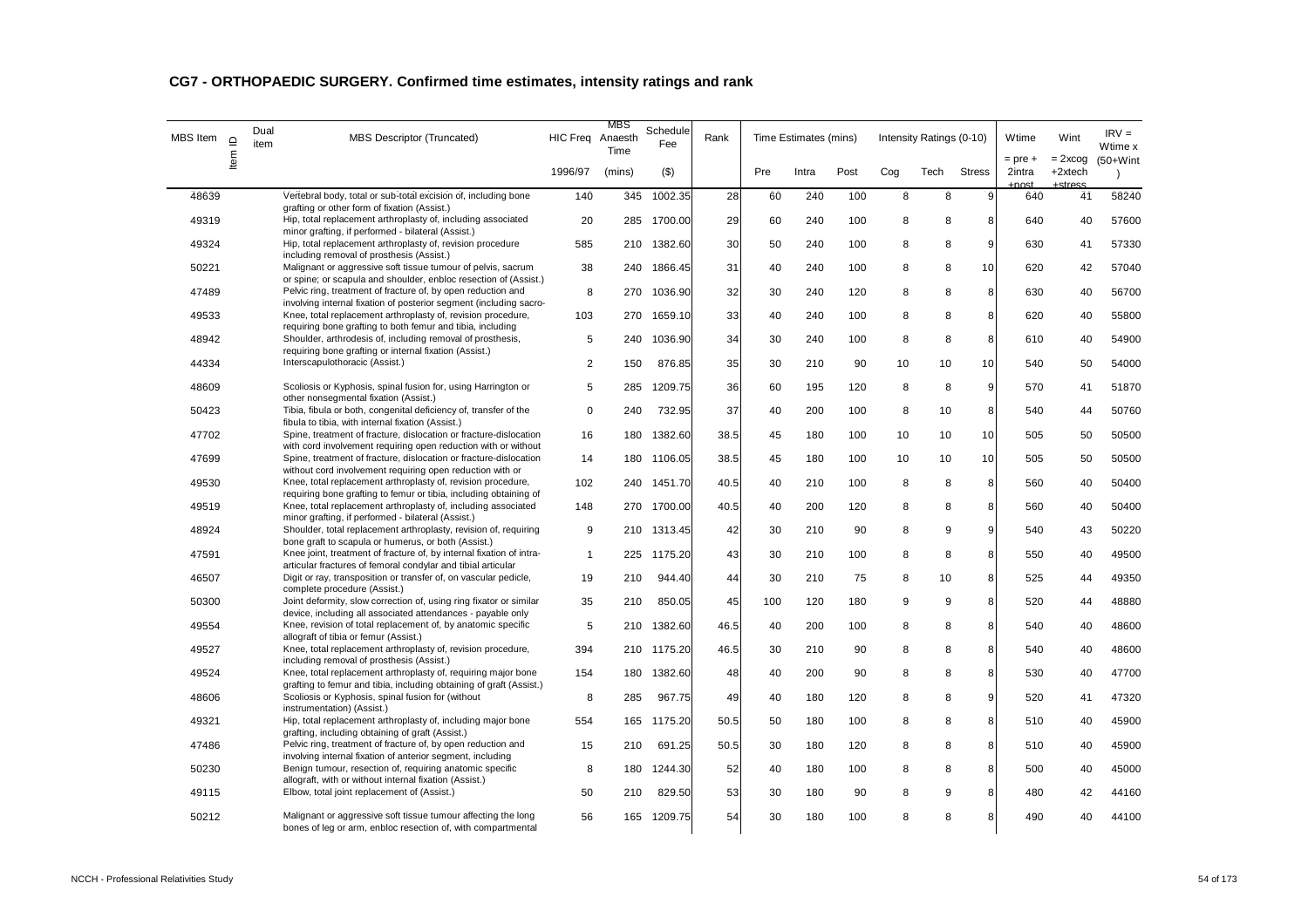| MBS Item | $\supseteq$ | Dual<br>item | <b>MBS Descriptor (Truncated)</b>                                                                                                                  | HIC Freq Anaesth | MBS<br>Time | Schedule<br>Fee | Rank |     | Time Estimates (mins) |          |     | Intensity Ratings (0-10) |                | Wtime                 | Wint                   | $IRV =$<br>Wtime x |
|----------|-------------|--------------|----------------------------------------------------------------------------------------------------------------------------------------------------|------------------|-------------|-----------------|------|-----|-----------------------|----------|-----|--------------------------|----------------|-----------------------|------------------------|--------------------|
|          | ltem        |              |                                                                                                                                                    | 1996/97          | (mins)      | $($ \$          |      | Pre | Intra                 | Post     | Cog | Tech                     | <b>Stress</b>  | $=$ pre $+$<br>2intra | $= 2x \cos$<br>+2xtech | $(50+W)$ int       |
| 48921    |             |              | Shoulder, total replacement arthroplasty, revision of (Assist.)                                                                                    | 21               | 180         | 1140.60         | 55   | 30  | 180                   | 90       | 8   | 8                        | 9              | 480                   | 41                     | 43680              |
| 49512    |             |              | Knee, arthrodesis of, with removal of prosthesis (Assist.)                                                                                         | 15               | 180         | 794.95          | 56.5 | 30  | 180                   | 90       | 8   | 8                        | 8              | 480                   | 40                     | 43200              |
| 44331    |             |              | At shoulder (Assist.)                                                                                                                              | 0                | 120         | 431.45          | 56.5 | 30  | 180                   | 90       | 8   | 8                        | 8              | 480                   | 40                     | 43200              |
| 50420    |             |              | Patella, congenital dislocation of, reconstruction of the<br>quadriceps (Assist.)                                                                  | $\mathbf{1}$     | 240         | 794.05          | 58   | 30  | 160                   | 90       | 9   | 9                        | 8              | 440                   | 44                     | 41360              |
| 46321    |             |              | Interphalangeal joint or metacarpophalangeal joint, total<br>replacement arthroplasty or hemiarthroplasty of, including                            | 6                | 180         | 994.15          | 59   | 30  | 215                   | 60       | 5   | 5                        | 8              | 520                   | 28                     | 40560              |
| 50372    |             |              | Knee, contracture of, posterior release involving multiple<br>tendon lengthening with or without tenotomies and release of                         | $\overline{4}$   | 240         | 839.85          | 60   | 30  | 160                   | 80       | 9   | 9                        | 8              | 430                   | 44                     | 40420              |
| 48618    |             |              | Scoliosis, revision of failed scoliosis surgery, involving more<br>than 1 of multiple osteotomy, fusion or instrumentation                         | 13               | 315         | 1797.35         | 61   | 40  | 150                   | 100      | 8   | 8                        | 9              | 440                   | 41                     | 40040              |
| 40306    |             |              | Spinal stenosis, laminectomy for, involving more than 1<br>vertebral interspace (disc level) (Assist.)                                             | 2235             | 120         | 1054.60         | 62   | 30  | 150                   | 90       | 9   | 9                        | 9              | 420                   | 45                     | 39900              |
| 47432    |             |              | Humerus, proximal, treatment of intra-articular fracture of, by<br>open reduction (Assist.)                                                        | 65               | 150         | 397.50          | 63   | 30  | 180                   | 60       | 6.5 | 8                        | 8              | 450                   | 37                     | 39150              |
| 50327    |             |              | Talipes equinovarus, bilateral procedures (Assist.)                                                                                                | 22               | 225         | 1185.95         | 64   | 30  | 180                   | 40       | 8   | 8                        | 9              | 430                   | 41                     | 39130              |
| 47501    |             |              | Acetabulum, treatment of single column fracture of, by open<br>reduction and internal fixation, including any osteotomy,                           | 6                | 210         | 691.25          | 65   | 30  | 180                   | 120      | 5   | 5                        | 6.5            | 510                   | 26.5                   | 39015              |
| 49545    |             |              | Knee, revision arthrodesis of (Assist.)                                                                                                            | 3                | 150         | 553.05          | 66   | 40  | 150                   | 90       | 8   | 8                        | 8              | 430                   | 40                     | 38700              |
| 50354    |             |              | Tibia, pseudarthrosis of, congenital, resection and internal<br>fixation (Assist.)                                                                 | $\overline{2}$   | 180         | 962.00          | 67   | 30  | 140                   | 90       | 9   | 9                        | 9              | 400                   | 45                     | 38000              |
| 49715    |             |              | Ankle, total joint replacement of (Assist.)                                                                                                        | 6                | 210         | 829.50          | 71   | 30  | 150                   | 90       | 8   | 8                        | 8              | 420                   | 40                     | 37800              |
| 49551    |             |              | Knee, revision of procedures to which item 49536, 49539 or<br>49542 applies (Assist.)                                                              | 292              | 180         | 967.75          | 71   | 30  | 150                   | 90       | 8   | 8                        | 8              | 420                   | 40                     | 37800              |
| 49542    |             |              | Knee, reconstructive surgery of cruciate ligaments (open or<br>arthroscopic, or both), including notchplasty, meniscus repair.                     | 3198             | 150         | 967.75          | 71   | 30  | 150                   | 90       | 8   | 8                        | 8              | 420                   | 40                     | 37800              |
| 49521    |             |              | Knee, total replacement arthroplasty of, requiring major bone<br>grafting to femur or tibia, including obtaining of graft (Assist.)                | 273              | 165         | 1175.20         | 71   | 30  | 150                   | 90       | 8   | 8                        | 8              | 420                   | 40                     | 37800              |
| 49312    |             |              | Hip, arthrectomy or excision arthroplasty of, including removal<br>of prosthesis (cemented, porous coated or similar) (Assist.)                    | 68               | 150         | 691.25          | 71   | 30  | 150                   | 120      | 5   | 8                        | 8              | 450                   | 34                     | 37800              |
| 48939    |             |              | Shoulder, arthrodesis of (Assist.)                                                                                                                 | 11               | 150         | 794.95          | 71   | 30  | 150                   | 90       | 8   | 8                        | 8              | 420                   | 40                     | 37800              |
| 48918    |             |              | Shoulder, total replacement arthroplasty of, including any<br>associated rotator cuff repair (Assist.)                                             | 222              | 150         | 1106.05         | 71   | 30  | 150                   | 90       | 8   | 8                        | 8              | 420                   | 40                     | 37800              |
| 50239    |             |              | Malignant tumour, amputation for, not being a service to which<br>another item in this Group applies (Assist.)                                     | 6                | 150         | 829.50          | 75   | 30  | 150                   | 100      | 8   | 8                        | 5              | 430                   | 37                     | 37410              |
| 47588    |             |              | Knee joint, treatment of fracture of, by internal fixation of intra-<br>articular fractures of femoral condylar or tibial articular                | 27               | 180         | 967.75          | 76   | 30  | 180                   | 90       | 5.5 | 5.5                      | 5.5            | 480                   | 27.5                   | 37200              |
| 43518    |             |              | Operation on spine or pelvic bones (for chronic osteomyelitis) -<br>1 bone (Assist.)                                                               | 16               | 105         | 431.45          | 77   | 30  | 120                   | 120      | 9   | 9                        | 9              | 390                   | 45                     | 37050              |
| 48690    |             |              | Spine, segmental internal fixation of, other than for scoliosis,<br>being a service associated with a service to which items                       | 11               | 255         | 1106.05         | 78   | 20  | 200                   | $\Omega$ | 5   | 9                        | 9              | 420                   | 37                     | 36540              |
| 49306    |             |              | Hip - arthrodesis of (Assist.)                                                                                                                     | $\overline{7}$   | 150         | 794.95          | 79   | 30  | 150                   | 90       | 5   | 8                        | 9              | 420                   | 35                     | 35700              |
| 48651    |             |              | Spine, bone graft to, (postero-lateral fusion) - more than 2                                                                                       | 117              | 180         | 1106.05         | 80   | 40  | 130                   | 100      | 8   | 8                        | $\overline{7}$ | 400                   | 39                     | 35600              |
| 47696    |             |              | levels (Assist.)<br>Spine, reduction of fracture or dislocation of, without cord<br>involvement, undertaken in the operating theatre of a hospital | 2                | 60          | 276.50          | 81   | 30  | 120                   | 100      | 9   | 9                        | 9              | 370                   | 45                     | 35150              |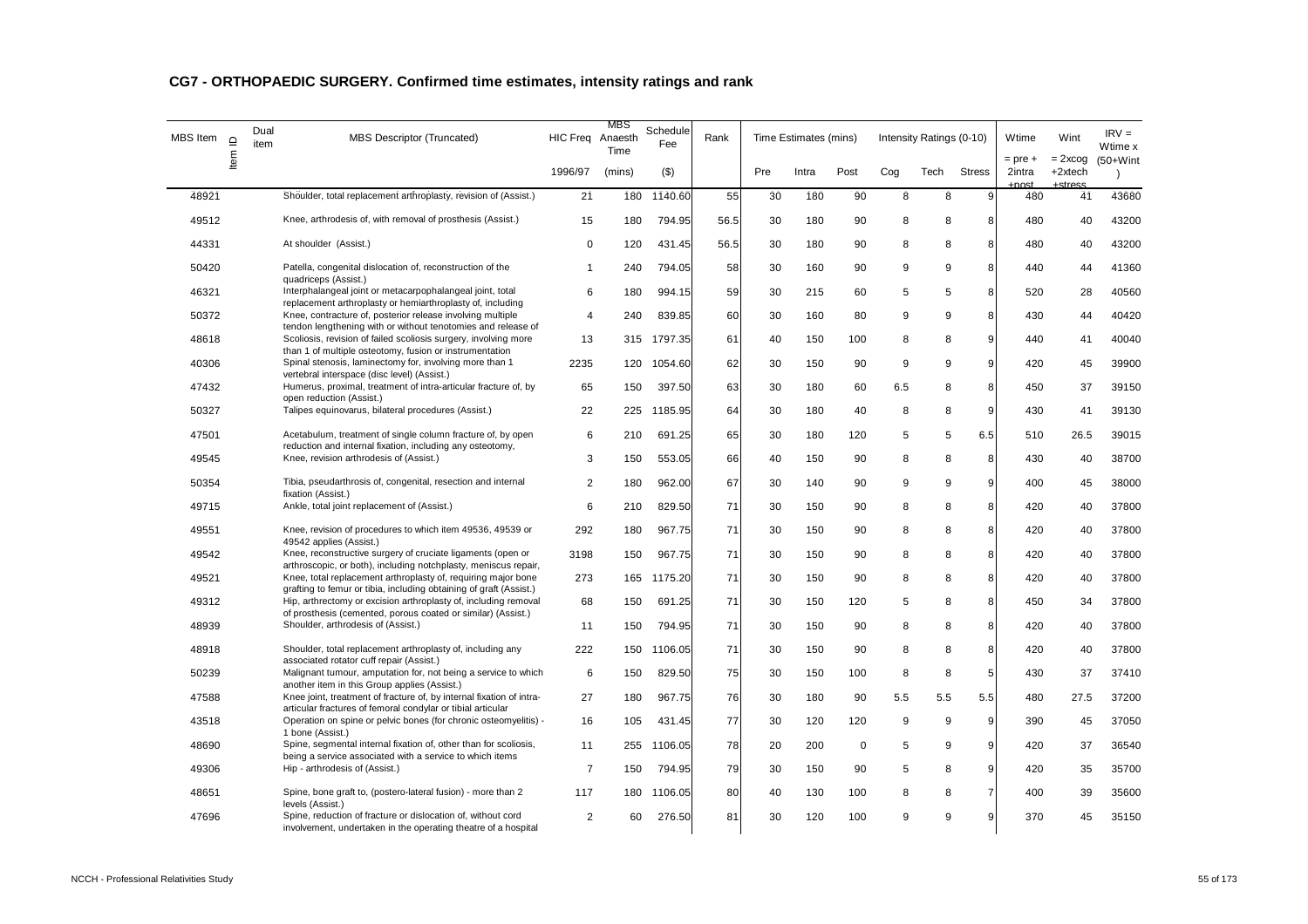| MBS Item | $\supseteq$ | Dual<br>item | <b>MBS Descriptor (Truncated)</b>                                                                                                     | HIC Freq Anaesth | MBS<br>Time | Schedule<br><b>Fee</b> | Rank |     | Time Estimates (mins) |      |     | Intensity Ratings (0-10) |               | Wtime<br>$=$ pre $+$ | Wint                              | $IRV =$<br>Wtime x        |
|----------|-------------|--------------|---------------------------------------------------------------------------------------------------------------------------------------|------------------|-------------|------------------------|------|-----|-----------------------|------|-----|--------------------------|---------------|----------------------|-----------------------------------|---------------------------|
|          | Item        |              |                                                                                                                                       | 1996/97          | (mins)      | $($ \$)                |      | Pre | Intra                 | Post | Cog | Tech                     | <b>Stress</b> | 2intra<br>net        | $= 2x \cos$<br>+2xtech<br>.etraes | $(50+W)$ int<br>$\lambda$ |
| 48669    |             |              | Spinal fusion (anterior interbody) to cervical, thoracic or<br>lumbar regions - more than 1 level (Assist.)                           | 135              | 210         | 1071.50                | 83   | 40  | 130                   | 90   | 8   | 8                        | 8             | 390                  | 40                                | 35100                     |
| 47732    |             |              | Vascularised pedicle bone graft, harvesting of, in conjunction<br>with another service (Assist.)                                      | 9                | 60          | 276.50                 | 83   | 30  | 120                   | 120  | 8   | 8                        | 8             | 390                  | 40                                | 35100                     |
| 46318    |             |              | Interphalangeal joint or metacarpophalangeal joint, total<br>replacement arthroplasty or hemiarthroplasty of, including               | 83               | 150         | 828.40                 | 83   | 30  | 180                   | 60   | 5   | 5                        | 8             | 450                  | 28                                | 35100                     |
| 47513    |             |              | Sacro-iliac joint disruption, treatment of, requiring internal<br>fixation, being a service associated with a service to which        | $\mathbf 0$      | 150         | 276.50                 | 85   | 30  | 120                   | 120  | 6.5 | 8                        | 9             | 390                  | 38                                | 34320                     |
| 50387    |             |              | Hip, iliopsoas tendon transfer to greater trochanter, or transfer<br>of abdominal musculature to greater trochanter, or transfer or   | $\mathbf 0$      | 180         | 478.45                 | 86.5 | 30  | 130                   | 90   | 8   | 8                        | 8             | 380                  | 40                                | 34200                     |
| 50121    |             |              | Greater Trochanter, transplantation of ileopsoas tendon to<br>(Assist.)                                                               | 3                | 135         | 622.15                 | 86.5 | 30  | 130                   | 90   | 8   | 8                        | 8             | 380                  | 40                                | 34200                     |
| 50408    |             |              | Shoulder, congenital or developmental dislocation, open<br>reduction of (Assist.)                                                     | 10               | 240         | 732.95                 | 88.5 | 30  | 120                   | 90   | 9   | 9                        | 8             | 360                  | 44                                | 33840                     |
| 50378    |             |              | Hip, contracture of, medial release, involving lengthening of, or<br>division of the adductors and psoas with or without division of  | 14               | 210         | 641.35                 | 88.5 | 40  | 120                   | 80   | 9   | 9                        | 8             | 360                  | 44                                | 33840                     |
| 47549    |             |              | Tibia, plateau of, treatment of medial or lateral fracture of, by<br>open reduction (Assist.)                                         | 136              | 90          | 331.80                 | 90   | 30  | 165                   | 90   | 5   | 5                        | 5             | 450                  | 25                                | 33750                     |
| 47534    |             |              | Femur, condylar region of, treatment of intra- articular (T-<br>shaped condylar) fracture of, requiring internal fixation, with or    | 108              | 180         | 794.95                 | 91   | 30  | 150                   | 90   | 5   | 6.5                      | 6.5           | 420                  | 29.5                              | 33390                     |
| 40303    |             |              | Recurrent disc lesion or spinal stenosis, or both, laminectomy<br>for - 1 level (Assist.)                                             | 1189             | 90          | 800.60                 | 92   | 30  | 120                   | 90   | 8.5 | 8.5                      | 8.4           | 360                  | 42.4                              | 33264                     |
| 50360    |             |              | Knee, leg or thigh, combined medial and lateral hamstring<br>tendon transfer (Assist.)                                                | 5                | 120         | 478.45                 | 93   | 30  | 120                   | 90   | 9   | 8                        | 8             | 360                  | 42                                | 33120                     |
| 50384    |             |              | Hip, contracture of, anterior release, involving lengthening of,<br>or division of the hip flexors and psoas with or without division | 10               | 270         | 839.85                 | 94   | 30  | 120                   | 80   | 9   | 9                        | 8             | 350                  | 44                                | 32900                     |
| 50396    |             |              | Hand, congenital abnormalities or duplication of digits,<br>amputation or splitting of phalanx or phalanges, with ligament            | 18               | 120         | 341.05                 | 95.5 | 30  | 120                   | 90   | 8   | 8                        | 8             | 360                  | 40                                | 32400                     |
| 49518    |             |              | Knee, total replacement arthroplasty of (Assist.)                                                                                     | 5834             | 150         | 967.75                 | 95.5 | 30  | 120                   | 90   | 8   | 8                        | 8             | 360                  | 40                                | 32400                     |
| 49209    |             |              | Wrist, total replacement arthroplasty of (Assist.)                                                                                    | 5                | 210         | 553.05                 | 97   | 30  | 120                   | 90   | 8   | 7.5                      | 8             | 360                  | 39                                | 32040                     |
| 47618    |             |              | Calcaneum or talus, treatment of intra-articular fracture of, by<br>open reduction, with or without dislocation (Assist.)             | 77               | 90          | 432.05                 | 98   | 30  | 150                   | 80   | 5.5 | 5.5                      | 5.5           | 410                  | 27.5                              | 31775                     |
| 47441    |             |              | Humerus, proximal, treatment of intra-articular fracture of, and<br>associated dislocation of shoulder, by open reduction (Assist.)   | 36               | 150         | 604.85                 | 99   | 30  | 150                   | 60   | 5   | 6.5                      | 8             | 390                  | 31                                | 31590                     |
| 48512    |             |              | Epiphysiolysis, operation to prevent closure of plate (Assist.)                                                                       | 23               | 180         | 656.70                 | 100  | 30  | 130                   | 60   | 8   | 8                        | 8             | 350                  | 40                                | 31500                     |
| 50351    |             |              | Hip, congenital or developmental dislocation of, open<br>reduction of (Assist.)                                                       | 35               | 210         | 732.95                 | 102  | 40  | 120                   | 60   | 8   | 8                        | 8             | 340                  | 40                                | 30600                     |
| 49354    |             |              | Hip, congenital dislocation of, open reduction of (Assist.)                                                                           | 8                | 75          | 622.15                 | 102  | 40  | 120                   | 60   | 8   | 8                        | 8             | 340                  | 40                                | 30600                     |
| 43521    |             |              | Operation on skull (for chronic osteomyelitis) (Assist.)                                                                              | 3                | 105         | 341.00                 | 102  | 30  | 120                   | 90   | 5   | 8                        | 9             | 360                  | 35                                | 30600                     |
| 40330    |             |              | Spinal rhizolysis involving exposure of spinal nerve roots - for<br>lateral recess, exit foraminal stenosis, adhesive radiculopathy   | 1734             | 150         | 701.25                 | 104  | 30  | 100                   | 90   | 9   | 9                        | 9             | 320                  | 45                                | 30400                     |
| 49815    |             |              | Foot, triple arthrodesis of (Assist.)                                                                                                 | 149              | 135         | 553.05                 | 105  | 30  | 110                   | 90   | 9   | 8                        | 5             | 340                  | 39                                | 30260                     |
| 49300    |             |              | Sacro-iliac joint - arthrodesis of (Assist.)                                                                                          | 19               | 150         | 382.70                 | 106  | 30  | 120                   | 90   | 5   | 8                        | 8             | 360                  | 34                                | 30240                     |
| 47558    |             |              | Tibia, plateau of, treatment of both medial and lateral fractures<br>of, by open reduction (Assist.)                                  | 48               | 120         | 553.05                 | 107  | 30  | 150                   | 60   | 5   | 5.5                      | 6.5           | 390                  | 27.5                              | 30225                     |
| 47459    |             |              | Humerus, distal (supracondylar or condylar), treatment of<br>fracture of, by open reduction, undertaken in the operating              | 387              | 90          | 387.10                 | 108  | 30  | 150                   | 60   | 3   | 6.5                      | 8             | 390                  | 27                                | 30030                     |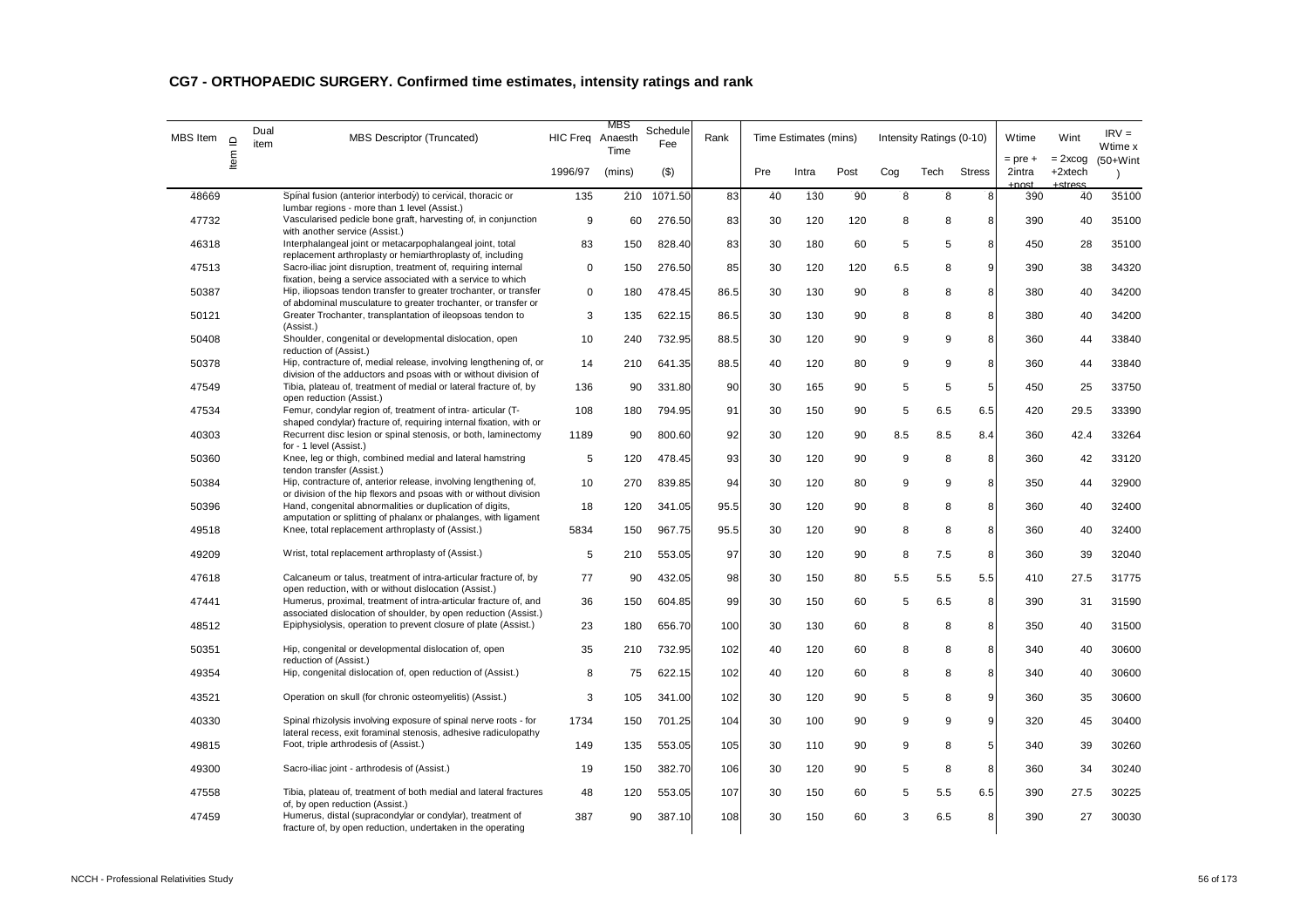| <b>MBS</b> Item | $\supseteq$ | Dual<br>item | <b>MBS Descriptor (Truncated)</b>                                                                                                                                          | HIC Freq Anaesth | MBS<br>Time | Schedule<br>Fee | Rank  |     | Time Estimates (mins) |             |            | Intensity Ratings (0-10) |               | Wtime                        | Wint                     | $IRV =$<br>Wtime x        |
|-----------------|-------------|--------------|----------------------------------------------------------------------------------------------------------------------------------------------------------------------------|------------------|-------------|-----------------|-------|-----|-----------------------|-------------|------------|--------------------------|---------------|------------------------------|--------------------------|---------------------------|
|                 | Item I      |              |                                                                                                                                                                            | 1996/97          | (mins)      | $($ \$)         |       | Pre | Intra                 | Post        | Cog        | Tech                     | <b>Stress</b> | $=$ pre $+$<br>2intra<br>net | $= 2x \cos$<br>$+2xtech$ | $(50+W)$ int<br>$\lambda$ |
| 48221           |             |              | Radius and ulna, bone graft to, with internal fixation of 1 or<br>both bones (Assist.)                                                                                     | 31               | 135         | 553.05          | 109   | 30  | 150                   | 60          | $\sqrt{5}$ | $\overline{5}$           | 6.5           | 390                          | 26.5                     | 29835                     |
| 46381           |             |              | + 46378 Inter-phalangeal joint, joint capsule release when performed in<br>conjunction with operation for Dupuytren's contracture - each                                   | 423              | 45          | 220.90          | 110   | 30  | 130                   | 60          | 5          | 8.5                      | 8             | 350                          | 35                       | 29750                     |
| 49106           |             |              | Elbow, arthrodesis of (Assist.)                                                                                                                                            | $\mathbf 0$      | 90          | 691.25          | 111.5 | 30  | 120                   | 90          | 5          | 8                        | 6.5           | 360                          | 32.5                     | 29700                     |
| 48427           |             |              | Femur or pelvis, osteotomy or osteectomy of, with internal<br>fixation (Assist.)                                                                                           | 315              | 165         | 670.50          | 111.5 | 30  | 120                   | 60          | 8          | 8                        | 8             | 330                          | 40                       | 29700                     |
| 49318           |             |              | Hip, total replacement arthroplasty of, including minor bone<br>grafting (Assist.)                                                                                         | 5754             | 150         | 967.75          | 113   | 50  | 120                   | 90          | 5          | 6.5                      | 5             | 380                          | 28                       | 29640                     |
| 48687           |             |              | Spine, segmental internal fixation of, other than for scoliosis,<br>being a service associated with a service to which items                                               | 113              | 225         | 967.75          | 114   | 20  | 160                   | $\mathbf 0$ | 5          | 9                        | 9             | 340                          | 37                       | 29580                     |
| 50324           |             |              | Talipes equinovarus, combined postero-medial release of,<br>revision procedure (Assist.)                                                                                   | 22               | 180         | 972.20          | 115   | 30  | 120                   | 40          | 9          | 9                        | 9             | 310                          | 45                       | 29450                     |
| 47429           |             |              | Humerus, proximal, treatment of fracture of, by open reduction<br>(Assist.)                                                                                                | 72               | 120         | 317.95          | 116   | 30  | 150                   | 60          | 5          | 5                        | 5             | 390                          | 25                       | 29250                     |
| 50336           |             |              | Talus, vertical, congenital, combined anterior and posterior<br>reconstruction (Assist.)                                                                                   | 8                | 195         | 676.95          | 117   | 30  | 120                   | 40          | 9          | 9                        | 8             | 310                          | 44                       | 29140                     |
| 48227           |             |              | Radius or ulna, bone graft to, with internal fixation of 1 or both<br>bones (Assist.)                                                                                      | 93               | 120         | 359.50          | 118   | 30  | 145                   | 60          | 5          | 5                        | 6.5           | 380                          | 26.5                     | 29070                     |
| 47693           |             |              | Spine, treatment of fracture, dislocation or fracture-dislocation,<br>with cord involvement, including immobilisation by calipers,                                         | $\mathbf{1}$     |             | 967.75          | 119.5 | 30  | 100                   | 100         | 6.5        | 8                        | 9             | 330                          | 38                       | 29040                     |
| 47690           |             |              | Spine, treatment of fracture, dislocation or fracture-dislocation,<br>without cord involvement, including immobilisation by calipers,                                      | $\overline{7}$   | 60          | 760.40          | 119.5 | 30  | 100                   | 100         | 6.5        | 8                        | 9             | 330                          | 38                       | 29040                     |
| 50393           |             |              | Pelvis, bone graft or shelf procedures for acetabular dysplasia<br>(Assist.)                                                                                               | 13               | 210         | 621.00          | 122.5 | 30  | 100                   | 90          | 8          | 8                        | 8             | 320                          | 40                       | 28800                     |
| 49539           |             |              | Knee, reconstructive surgery of cruciate ligaments (open or<br>arthroscopic, or both), including notchplasty when performed                                                | 1187             | 135         | 691.25          | 122.5 | 30  | 100                   | 90          | 8          | 8                        | 8             | 320                          | 40                       | 28800                     |
| 49536           |             |              | Knee, repair or reconstruction of, for chronic instability (open<br>or arthroscopic, or both) involving either cruciate or collateral                                      | 1009             | 120         | 691.25          | 122.5 | 30  | 100                   | 90          | 8          | 8                        | 8             | 320                          | 40                       | 28800                     |
| 49534           |             |              | Knee, patello-femoral joint of, total replacement arthroplasty<br>as a primary procedure (Assist.)                                                                         | 26               | 120         | 330.00          | 122.5 | 30  | 100                   | 90          | 8          | 8                        | 8             | 320                          | 40                       | 28800                     |
| 48215           |             |              | Humerus, bone graft to, with internal fixation (Assist.)                                                                                                                   | 41               | 120         | 532.25          | 125   | 30  | 120                   | 90          | 5          | 6.5                      | 6.5           | 360                          | 29.5                     | 28620                     |
| 48645           |             |              | Spine, posterior, bone graft to, not being a service to which<br>item 48648 or 48651 applies - more than 2 levels (Assist.)                                                | 14               | 195         | 794.95          | 127   | 40  | 120                   | 100         | 5          | 5                        | 5             | 380                          | 25                       | 28500                     |
| 48615           |             |              | Scoliosis, re-exploration for, involving adjustment or removal of<br>instrumentation or simple bone grafting procedure (Assist.)                                           | 99               | 150         | 324.90          | 127   | 40  | 120                   | 100         | 5          | 5                        | 5             | 380                          | 25                       | 28500                     |
| 46315           |             |              | Interphalangeal joint or metacarpophalangeal joint, total<br>replacement arthroplasty or hemiarthroplasty of, including                                                    | 16               | 135         | 662.70          | 127   | 30  | 145                   | 60          | 5          | 5                        | 5             | 380                          | 25                       | 28500                     |
| 47438           |             |              | Humerus, proximal, treatment of fracture of, and associated<br>dislocation of shoulder, by open reduction (Assist.)                                                        | 18               | 150         | 483.90          | 129   | 30  | 130                   | 60          | 5          | 6.5                      | 8             | 350                          | 31                       | 28350                     |
| 48648           |             |              | Spine, bone graft to, (postero-lateral fusion) - 1 or 2 levels<br>(Assist.)                                                                                                | 785              | 150         | 794.95          | 130   | 40  | 100                   | 100         | 6.5        | 6.5                      | 6.5           | 340                          | 32.5                     | 28050                     |
| 48660           |             |              | Spinal fusion (anterior interbody) to cervical, thoracic or<br>lumbar regions - 1 level (Assist.)                                                                          | 260              | 180         | 794.95          | 131.5 | 40  | 90                    | 90          | 8          | 8                        | 8             | 310                          | 40                       | 27900                     |
| 48424           |             |              | Femur or pelvis, osteotomy or osteectomy of (Assist.)                                                                                                                      | 274              | 135         | 553.05          | 131.5 | 30  | 110                   | 60          | 8          | 8                        | 8             | 310                          | 40                       | 27900                     |
| 47498           |             |              | Acetabulum, treatment of fracture of, and associated                                                                                                                       | 3                | 150         | 518.45          | 133   | 30  | 120                   | 120         | 3          | 5                        | 5             | 390                          | 21                       | 27690                     |
| 50369           |             |              | dislocation of hip, requiring internal fixation, with or without<br>Knee, contracture of, posterior release involving multiple                                             | 3                | 150         | 478.45          | 134   | 30  | 90                    | 80          | 9          | 9                        | 8             | 290                          | 44                       | 27260                     |
| 48236           |             |              | tendon lengthening with or without tenotomies and release of<br>Scaphoid, bone graft to, for mal-union, including osteotomy,<br>bone graft and internal fixation (Assist.) | 51               | 120         | 587.60          | 135   | 30  | 120                   | 60          | 5          | 8                        | 6.5           | 330                          | 32.5                     | 27225                     |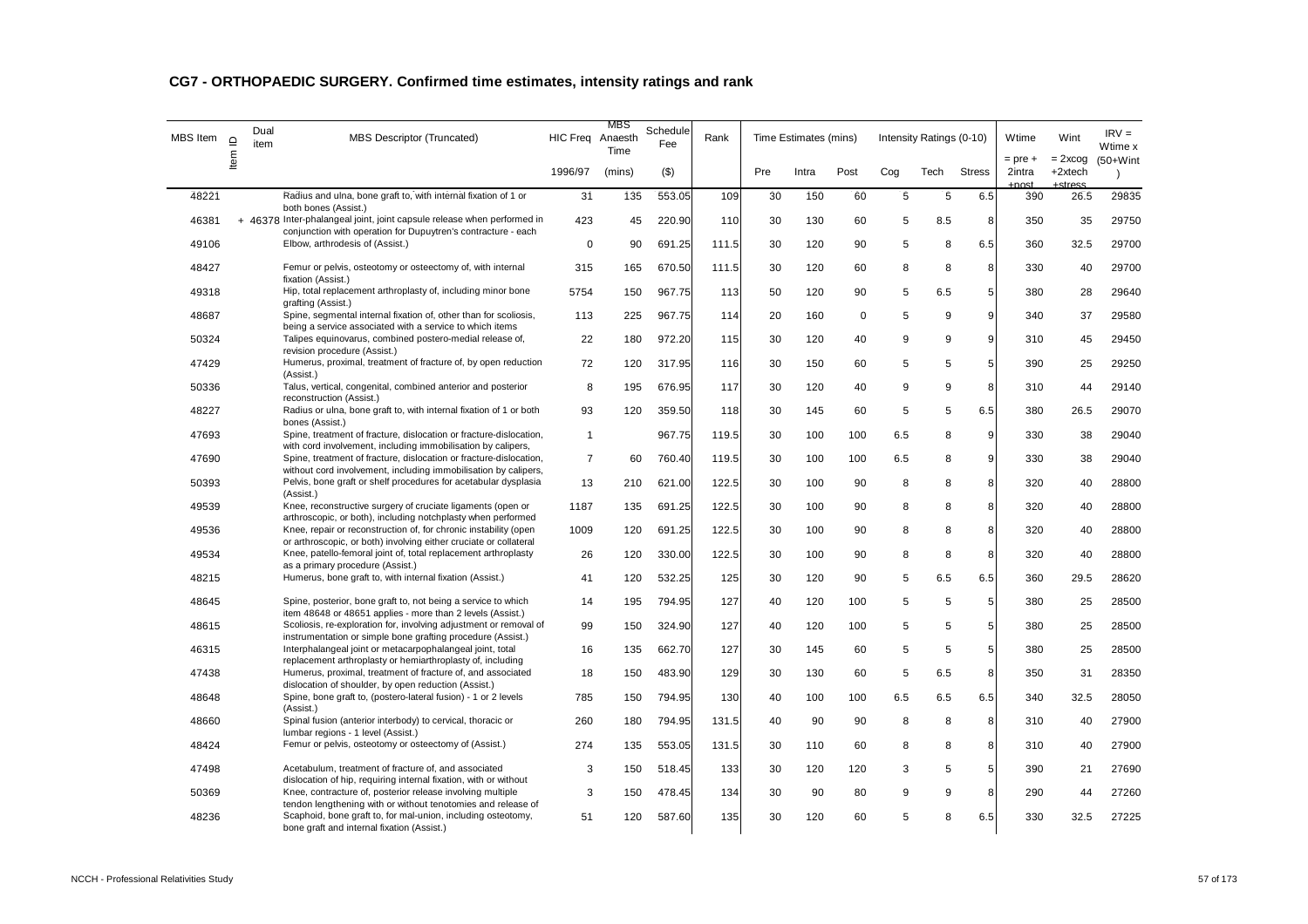| <b>MBS</b> Item | $\supseteq$ | Dual<br>item | <b>MBS Descriptor (Truncated)</b>                                                                                                                                                  | HIC Freq Anaesth | MBS<br>Time | Schedule<br>Fee | Rank  |     | Time Estimates (mins) |      |                | Intensity Ratings (0-10) |                | Wtime                 | Wint                   | $IRV =$<br>Wtime x |
|-----------------|-------------|--------------|------------------------------------------------------------------------------------------------------------------------------------------------------------------------------------|------------------|-------------|-----------------|-------|-----|-----------------------|------|----------------|--------------------------|----------------|-----------------------|------------------------|--------------------|
|                 | Item        |              |                                                                                                                                                                                    | 1996/97          | (mins)      | $($ \$)         |       | Pre | Intra                 | Post | Cog            | Tech                     | <b>Stress</b>  | $=$ pre $+$<br>2intra | $= 2x \cos$<br>+2xtech | $(50+W)$ int       |
| 50357           |             |              | Knee, leg or thigh, rectus femoris tendon transfer or medial or                                                                                                                    | 11               | 120         | 412.30          | 141   | 30  | 90                    | 90   | 8              | 8                        | 8              | 300                   | 40                     | 27000              |
| 50209           |             |              | lateral hamstring tendon transfer (Assist.)<br>Bone tumour, lesional or marginal excision of, combined with<br>any 2 or more of: liquid nitrogen freezing, autograft, allograft or | 37               | 105         | 553.05          | 141   | 30  | 120                   | 90   | 5              | 5                        | 5              | 360                   | 25                     | 27000              |
| 49515           |             |              | Knee, removal of prosthesis, cemented or uncemented,<br>including associated cement, as the first stage of a 2 stage                                                               | 64               | 150         | 622.15          | 141   | 30  | 120                   | 90   | 5              | 5                        | 5              | 360                   | 25                     | 27000              |
| 49509           |             |              | Knee, total synovectomy or arthrodesis of (Assist.)                                                                                                                                | 207              | 120         | 553.05          | 141   | 30  | 120                   | 90   | 5              | 5                        | 5              | 360                   | 25                     | 27000              |
| 48915           |             |              | Shoulder, hemi-arthroplasty of (Assist.)                                                                                                                                           | 239              | 120         | 553.05          | 141   | 30  | 120                   | 90   | 5              | 5                        | 5              | 360                   | 25                     | 27000              |
| 47573           |             |              | Tibia, shaft of, treatment of intra-articular fracture of, by open<br>reduction, with or without treatment of fibular fracture (Assist.)                                           | 83               | 105         | 501.15          | 141   | 30  | 120                   | 90   | 5              | 5                        | 5              | 360                   | 25                     | 27000              |
| 47566           |             |              | Tibia, shaft of, treatment of fracture of, by intramedullary<br>fixation and cross fixation (Assist.)                                                                              | 185              | 120         | 666.80          | 141   | 30  | 120                   | 90   | 5              | 5                        | 5              | 360                   | 25                     | 27000              |
| 47531           |             |              | Femur, treatment of fracture of shaft, by intramedullary fixation<br>and cross fixation (Assist.)                                                                                  | 260              | 120         | 705.10          | 141   | 30  | 120                   | 90   | 5              | 5                        | 5              | 360                   | 25                     | 27000              |
| 43524           |             |              | Operation on any combination of adjoining bones, being<br>bones referred to in item 43515, 43518 or 43521 (for chronic                                                             | 15               | 105         | 431.45          | 141   | 30  | 120                   | 90   | 5              | 5                        | 5              | 360                   | 25                     | 27000              |
| 43515           |             |              | Operation on humerus or femur (for chronic osteomyelitis) - 1<br>bone (Assist.)                                                                                                    | 35               | 90          | 261.65          | 141   | 30  | 120                   | 90   | 5              | 5                        | 5              | 360                   | 25                     | 27000              |
| 40300           |             |              | Intervertebral disc or discs, laminectomy for removal of<br>(Assist.)                                                                                                              | 1640             | 90          | 701.25          | 141   | 30  | 90                    | 90   | 8              | 8                        | 8              | 300                   | 40                     | 27000              |
| 47687           |             |              | Spine, treatment of fracture, dislocation or fracture-dislocation,<br>with spinal cord involvement, including immobilisation by                                                    | 3                |             | 967.75          | 147.5 | 30  | 100                   | 100  | 5              | 6.5                      | 8              | 330                   | 31                     | 26730              |
| 47451           |             |              | Humerus, shaft of, treatment of fracture of, by intramedullary<br>fixation (Assist.)                                                                                               | 71               | 150         | 400.00          | 147.5 | 30  | 120                   | 60   | 5              | 6.5                      | 8              | 330                   | 31                     | 26730              |
| 49569           |             |              | Knee, mobilisation for post-traumatic stiffness, by multiple<br>muscle or tendon release (quadricepsplasty) (Assist.)                                                              | 45               | 120         | 553.05          | 149   | 30  | 100                   | 90   | $\overline{7}$ | $\overline{7}$           | $\mathbf 5$    | 320                   | 33                     | 26560              |
| 47615           |             |              | Calcaneum or talus, treatment of fracture of, by open<br>reduction, with or without dislocation (Assist.)                                                                          | 14               | 90          | 345.60          | 150   | 30  | 120                   | 80   | 5              | 5                        | $\sqrt{5}$     | 350                   | 25                     | 26250              |
| 49309           |             |              | Hip, arthrectomy or excision arthroplasty of, including removal<br>of prosthesis (Austin Moore or similar (non cement)) (Assist.)                                                  | 58               | 120         | 553.05          | 151.5 | 30  | 90                    | 120  | 5              | 6.5                      | 6.5            | 330                   | 29.5                   | 26235              |
| 47468           |             |              | Scapula, neck or glenoid region of, treatment of fracture of, by<br>open reduction (Assist.)                                                                                       | 30               | 120         | 317.95          | 151.5 | 30  | 120                   | 60   | 5              | 6.5                      | 6.5            | 330                   | 29.5                   | 26235              |
| 46417           |             |              | Tendon transfer for restoration of hand function, each transfer<br>(Assist.)                                                                                                       | 579              | 75          | 358.95          | 153.5 | 30  | 100                   | 60   | 8              | 8                        | 8              | 290                   | 40                     | 26100              |
| 46408           |             |              | Tendon, reconstruction of, by tendon graft (Assist.)                                                                                                                               | 108              | 105         | 508.10          | 153.5 | 30  | 100                   | 60   | 8              | 8                        | 8              | 290                   | 40                     | 26100              |
| 48933           |             |              | Shoulder, stabilisation procedure for multi- directional<br>instability, anterior or posterior (or both) repair when performed                                                     | 584              | 120         | 725.85          | 155   | 30  | 100                   | 90   | 5              | 6.5                      | 8.5            | 320                   | 31.5                   | 26080              |
| 46378           |             |              | Dupuytren's contracture, fasciectomy for, from 3 or more rays,<br>including dissection of nerves - 1 hand (Assist.)                                                                | 351              | 150         | 497.05          | 156   | 30  | 120                   | 60   | 5              | 6                        | $\overline{7}$ | 330                   | 29                     | 26070              |
| 48415           |             |              | Humerus, osteotomy or osteectomy of, with internal fixation<br>(Assist.)                                                                                                           | 59               | 120         | 587.60          | 157   | 30  | 120                   | 60   | 5              | 6.5                      | 5              | 330                   | 28                     | 25740              |
| 49517           |             |              | Knee, hemiarthroplasty of (Assist.)                                                                                                                                                | 226              | 120         | 885.80          | 158   | 30  | 110                   | 60   | $\overline{7}$ | $\overline{7}$           | 5              | 310                   | 33                     | 25730              |
| 48642           |             |              | Spine, posterior, bone graft to, not being a service to which<br>item 48648 or 48651 applies - 1 or 2 levels (Assist.)                                                             | 31               | 165         | 587.60          | 159.5 | 40  | 100                   | 100  | 5              | 5                        | 5              | 340                   | 25                     | 25500              |
| 47528           |             |              | Femur, treatment of fracture of, by internal fixation or external<br>fixation (Assist.)                                                                                            | 209              | 90          | 553.05          | 159.5 | 30  | 110                   | 90   | 5              | 5                        | 5              | 340                   | 25                     | 25500              |
| 48930           |             |              | Shoulder, stabilisation procedure for recurrent anterior or<br>posterior dislocation (Assist.)                                                                                     | 529              | 105         | 553.05          | 161   | 30  | 100                   | 90   | 5              | 6.5                      | 6.5            | 320                   | 29.5                   | 25440              |
| 46360           |             |              | Digit, synovectomy of flexor tendon or tendons - 5 digits<br>(Assist.)                                                                                                             | $\overline{7}$   | 105         | 538.45          | 162   | 30  | 150                   | 60   | 3              | $\overline{2}$           | 5              | 390                   | 15                     | 25350              |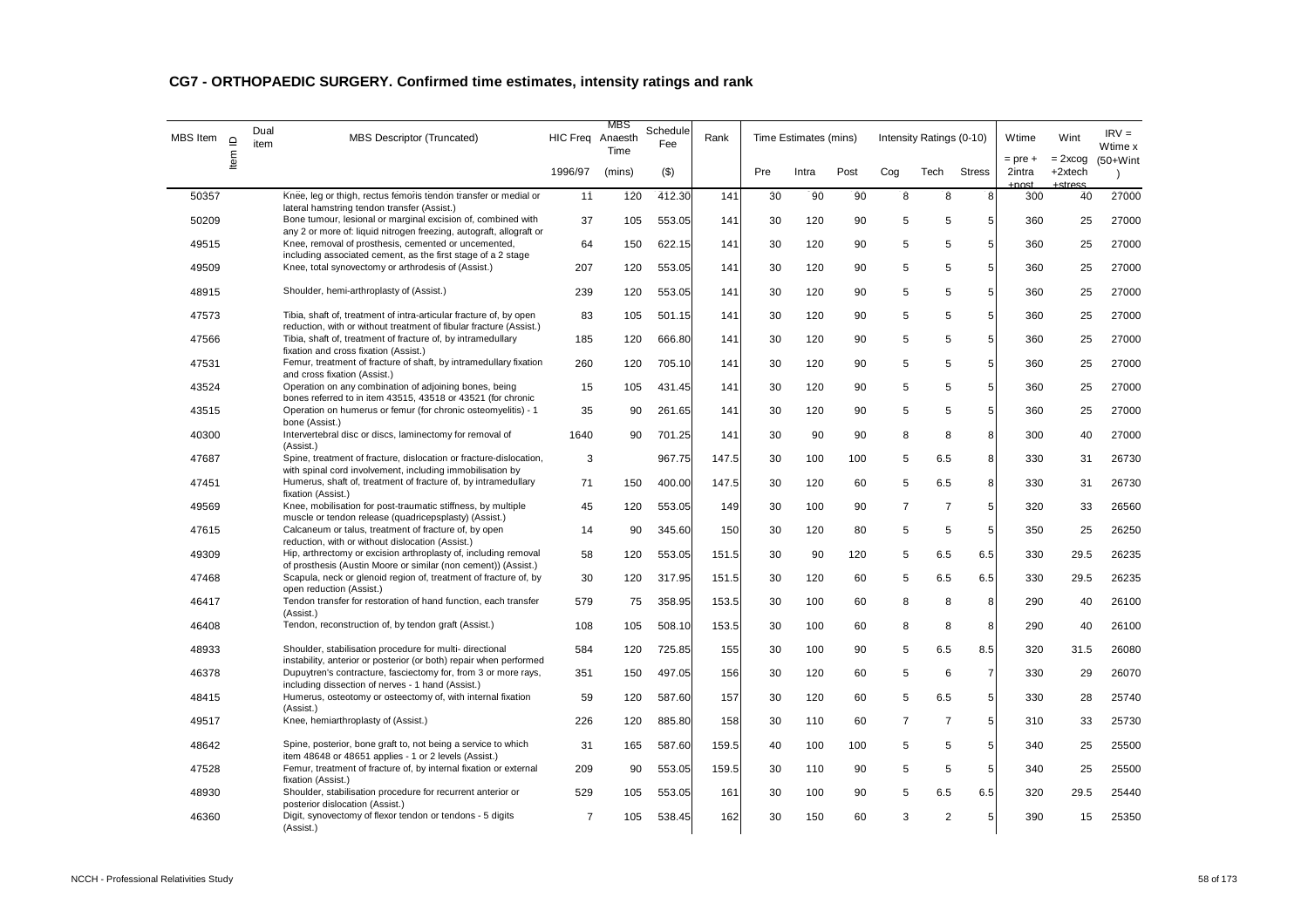| <b>MBS</b> Item | Item ID | Dual<br>item | <b>MBS Descriptor (Truncated)</b>                                                                                                     | HIC Freq Anaesth | MBS<br>Time | Schedule<br>Fee | Rank  |     | Time Estimates (mins) |      |     | Intensity Ratings (0-10) |                | Wtime                           | Wint                   | $IRV =$<br>Wtime x        |
|-----------------|---------|--------------|---------------------------------------------------------------------------------------------------------------------------------------|------------------|-------------|-----------------|-------|-----|-----------------------|------|-----|--------------------------|----------------|---------------------------------|------------------------|---------------------------|
|                 |         |              |                                                                                                                                       | 1996/97          | (mins)      | $($ \$)         |       | Pre | Intra                 | Post | Cog | Tech                     | <b>Stress</b>  | $=$ pre $+$<br>2intra<br>$\sim$ | $= 2x \cos$<br>+2xtech | $(50+W)$ int<br>$\lambda$ |
| 47393           |         |              | Radius and ulna, shafts of, treatment of fracture of, by open<br>reduction (Assist.)                                                  | 210              | 90          | 400.95          | 163   | 30  | 120                   | 60   | 5   | 5                        | 6.5            | 330                             | 26.5                   | 25245                     |
| 50405           |         |              | Elbow, flexorplasty, or tendon transfer to restore elbow<br>function (Assist.)                                                        | 10               | 150         | 422.45          | 164.5 | 30  | 80                    | 90   | 8   | 8                        | 8              | 280                             | 40                     | 25200                     |
| 48957           |         |              | Shoulder, arthroscopic stabilisation of, for recurrent instability<br>including labral repair or reattachment when performed - not    | 256              | 150         | 794.95          | 164.5 | 30  | 80                    | 90   | 8   | 8                        | 8              | 280                             | 40                     | 25200                     |
| 47684           |         |              | Spine, treatment of fracture, dislocation or fracture-dislocation,<br>without spinal cord involvement, including immobilisation by    | 16               | 60          | 553.05          | 166   | 30  | 100                   | 80   | 5   | 6.5                      | 8              | 310                             | 31                     | 25110                     |
| 49215           |         |              | Wrist, reconstruction of, including repair of single or multiple<br>ligaments or capsules, including associated arthrotomy            | 166              | 135         | 477.00          | 167   | 30  | 100                   | 90   | 5   | 6.5                      | 5              | 320                             | 28                     | 24960                     |
| 49200           |         |              | Wrist, arthrodesis of, including bone graft, with or without<br>internal fixation of the radiocarpal joint (Assist.)                  | 97               | 90          | 601.40          | 169.5 | 30  | 120                   | 60   | 5   | 5                        | 5              | 330                             | 25                     | 24750                     |
| 48506           |         |              | Femur, tibia and fibula, epiphysiodesis of (Assist.)                                                                                  | 19               | 150         | 359.50          | 169.5 | 30  | 120                   | 60   | 5   | 5                        | 5              | 330                             | 25                     | 24750                     |
| 48209           |         |              | Tibia, bone graft to, with internal fixation (Assist.)                                                                                | 110              | 120         | 532.25          | 169.5 | 30  | 120                   | 60   | 5   | 5                        | 5              | 330                             | 25                     | 24750                     |
| 48203           |         |              | Femur, bone graft to, with internal fixation (Assist.)                                                                                | 82               | 150         | 670.50          | 169.5 | 30  | 120                   | 60   | 5   | 5                        | 5              | 330                             | 25                     | 24750                     |
| 47483           |         |              | Pelvic ring, treatment of fracture of, requiring control by<br>external fixation (Assist.)                                            | 5                | 90          | 414.75          | 172   | 45  | 90                    | 120  | 3   | 5                        | 5              | 345                             | 21                     | 24495                     |
| 50375           |         |              | Hip, contracture of, medial release, involving lengthening of, or<br>division of the adductors and psoas with or without division of  | 21               | 150         | 366.50          | 173   | 40  | 70                    | 80   | 9   | 9                        | 8              | 260                             | 44                     | 24440                     |
| 47420           |         |              | Humerus, treatment of fracture of tuberosity of, and<br>associated dislocation of shoulder, by open reduction (Assist.)               | 18               | 120         | 380.20          | 174   | 30  | 120                   | 60   | 3   | 5                        | 8              | 330                             | 24                     | 24420                     |
| 49563           |         |              | Knee, arthroscopic surgery of, involving 1 or more of:<br>meniscus repair,; osteochondral graft; or chondral graft - not              | 2022             | 75          | 585.00          | 176   | 30  | 90                    | 60   | 8   | 8                        | 8              | 270                             | 40                     | 24300                     |
| 49506           |         |              | Knee, meniscectomy of, repair of collateral or cruciate<br>ligament, patellectomy of, chondroplasty of, osteoplasty of,               | 838              | 120         | 539.20          | 176   | 30  | 90                    | 60   | 8   | 8                        | 8              | 270                             | 40                     | 24300                     |
| 48960           |         |              | Shoulder, reconstruction or repair of, including repair of rotator<br>cuff by arthroscopic, arthroscopic assisted or mini open        | 457              | 150         | 691.25          | 176   | 30  | 90                    | 60   | 8   | 8                        | 8              | 270                             | 40                     | 24300                     |
| 48936           |         |              | Shoulder, synovectomy of, as an independent procedure<br>(Assist.)                                                                    | 10               | 105         | 553.05          | 178   | 30  | 100                   | 90   | 5   | 5                        | 5              | 320                             | 25                     | 24000                     |
| 44361           |         |              | Foot at ankle (Syme, Pirogoff types) (Assist.)                                                                                        | $\overline{7}$   | 75          | 261.65          | 179   | 30  | 100                   | 60   | 6.5 | 6.5                      | 6.5            | 290                             | 32.5                   | 23925                     |
| 50366           |         |              | Knee, contracture of, posterior release involving multiple<br>tendon lengthening or tenotomies, bilateral (Assist.)                   | 26               | 210         | 641.35          | 180   | 30  | 80                    | 80   | 8   | 8                        | 6.5            | 270                             | 38.5                   | 23895                     |
| 48212           |         |              | Humerus, bone graft to (Assist.)                                                                                                      | 42               | 90          | 415.15          | 181   | 30  | 90                    | 90   | 5   | 6.5                      | 6.5            | 300                             | 29.5                   | 23850                     |
| 49112           |         |              | Elbow, silastic or other replacement of radial head (Assist.)                                                                         | 17               | 135         | 518.45          | 182   | 30  | 100                   | 75   | 5   | 6.5                      | 5              | 305                             | 28                     | 23790                     |
| 50381           |         |              | Hip, contracture of, anterior release, involving lengthening of,<br>or division of the hip flexors and psoas with or without division | 10               | 150         | 478.45          | 183   | 30  | 70                    | 80   | 9   | 9                        | 8              | 250                             | 44                     | 23500                     |
| 49842           |         |              | Foot, correction of hallux rigidus or hallux valgus by prosthetic<br>arthroplasty - bilateral (Assist.)                               | 30               | 120         | 656.70          | 185   | 30  | 100                   | 60   | 8   | 5                        | 5 <sup>1</sup> | 290                             | 31                     | 23490                     |
| 49227           |         |              | Wrist, arthroscopic pinning of osteochondral fragment or<br>stabilisation procedure for ligamentous disruption - not being a          | 14               | 90          | 518.45          | 185   | 30  | 100                   | 60   | 5   | 8                        | 5              | 290                             | 31                     | 23490                     |
| 47450           |         |              | Humerus, shaft of, treatment of fracture of, by internal or<br>external (Assist.)                                                     | 116              | 120         | 331.80          | 185   | 30  | 100                   | 60   | 5   | 6.5                      | 8              | 290                             | 31                     | 23490                     |
| 47519           |         |              | Femur, treatment of trochanteric or subcapital fracture of, by<br>internal fixation (Assist.)                                         | 2466             | 90          | 636.00          | 187   | 30  | 120                   | 90   | 3   | 3                        | 3              | 360                             | 15                     | 23400                     |
| 49346           |         |              | Hip, revision arthroplasty with replacement of acetabular liner<br>or ceramic head, not requiring removal of femoral component        | 64               | 120         | 622.15          | 188.5 | 40  | 90                    | 90   | 5   | 5                        | 5              | 310                             | 25                     | 23250                     |
| 46312           |         |              | Interphalangeal joint or metacarpophalangeal joint, total<br>replacement arthroplasty or hemiarthroplasty of, including               | 34               | 105         | 497.05          | 188.5 | 30  | 110                   | 60   | 5   | 5                        | 5              | 310                             | 25                     | 23250                     |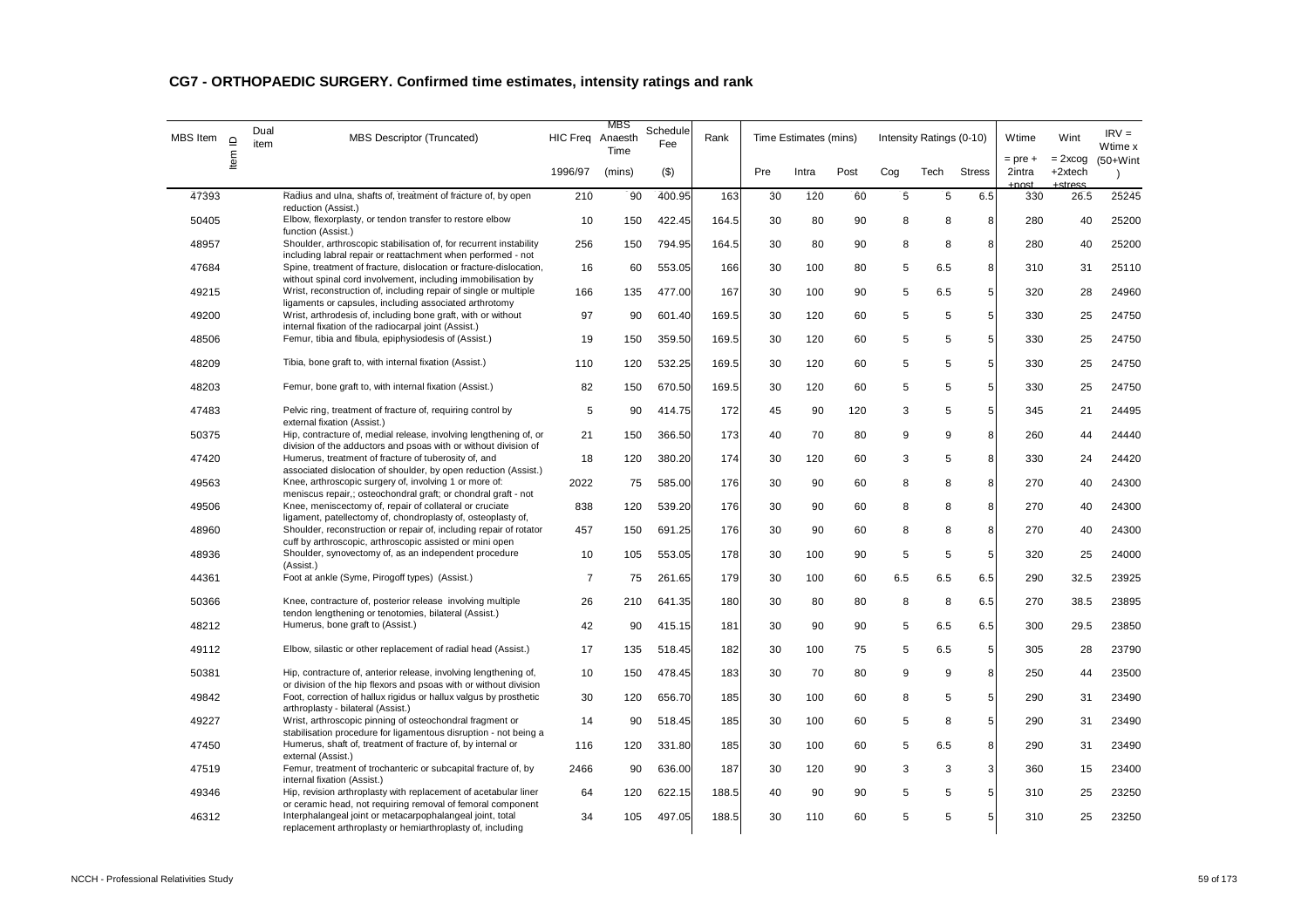| <b>MBS</b> Item | Item ID | Dual<br>item | <b>MBS Descriptor (Truncated)</b>                                                                                               | HIC Freq Anaesth | MBS<br>Time | Schedule<br>Fee | Rank  |     | Time Estimates (mins) |      |                | Intensity Ratings (0-10) |                | Wtime                           | Wint                   | $IRV =$<br>Wtime x        |
|-----------------|---------|--------------|---------------------------------------------------------------------------------------------------------------------------------|------------------|-------------|-----------------|-------|-----|-----------------------|------|----------------|--------------------------|----------------|---------------------------------|------------------------|---------------------------|
|                 |         |              |                                                                                                                                 | 1996/97          | (mins)      | $($ \$)         |       | Pre | Intra                 | Post | Cog            | Tech                     | <b>Stress</b>  | $=$ pre $+$<br>2intra<br>$\sim$ | $= 2x \cos$<br>+2xtech | $(50+W)$ int<br>$\lambda$ |
| 49724           |         |              | Ankle, Achilles' tendon, secondary repair or reconstruction of<br>(Assist.)                                                     | 223              | 120         | 483.90          | 190   | 30  | 80                    | 90   | 6.5            | 6.5                      | 6.5            | 280                             | 32.5                   | 23100                     |
| 50321           |         |              | Talipes equinovarus, combined postero-medial release of<br>(Assist.)                                                            | 51               | 90          | 682.05          | 191   | 30  | 100                   | 30   | 8              | 8                        | 6.5            | 260                             | 38.5                   | 23010                     |
| 50342           |         |              | Foot and ankle, tibialis or tibialis posterior tendon transfer,<br>through the interosseous membrane to anterior or posterior   | 24               | 120         | 478.45          | 192   | 30  | 80                    | 60   | 9              | 8                        | 8              | 250                             | 42                     | 23000                     |
| 48909           |         |              | Shoulder, repair of rotator cuff, including decompression of<br>subacromial space by acromioplasty, excision of coraco-         | 2336             | 120         | 553.05          | 193   | 30  | 100                   | 75   | 5              | 5                        | 5              | 305                             | 25                     | 22875                     |
| 46357           |         |              | Digit, synovectomy of flexor tendon or tendons - 4 digits<br>(Assist.)                                                          | 22               | 90          | 447.35          | 194   | 30  | 125                   | 60   | 3              | 3                        | 5              | 340                             | 17                     | 22780                     |
| 43509           |         |              | Operation on spine or pelvic bones (for acute osteomyelitis) -<br>1 bone (Assist.)                                              | 6                | 105         | 261.65          | 195   | 30  | 100                   | 90   | 3              | 5                        | 5              | 320                             | 21                     | 22720                     |
| 47624           |         |              | Tarso-metatarsal, treatment of fracture of, by open reduction,<br>with or without dislocation (Assist.)                         | 46               | 75          | 414.75          | 196.5 | 30  | 90                    | 80   | 5              | 6.5                      | 5              | 290                             | 28                     | 22620                     |
| 46325           |         |              | Carpal bone replacement or resection arthroplasty using<br>adjacent tendon or other soft tissue including associated            | 389              | 150         | 618.55          | 196.5 | 30  | 100                   | 60   | 5              | 6.5                      | 5              | 290                             | 28                     | 22620                     |
| 50206           |         |              | Bone tumour, lesional or marginal excision of, combined with<br>any 1 of: liquid nitrogen freezing, autograft, allograft or     | 82               | 90          | 449.35          | 200.5 | 30  | 90                    | 90   | 5              | 5                        | 5              | 300                             | 25                     | 22500                     |
| 50203           |         |              | Bone or malignant deep soft tissue tumour, lesional or<br>marginal excision of (Assist.)                                        | 264              | 75          | 304.20          | 200.5 | 30  | 90                    | 90   | 5              | 5                        | 5              | 300                             | 25                     | 22500                     |
| 49566           |         |              | Knee, arthroscopic total synovectomy of (Assist.)                                                                               | 538              | 120         | 553.05          | 200.5 | 30  | 90                    | 90   | 5              | 5                        | 5              | 300                             | 25                     | 22500                     |
| 49315           |         |              | Hip, arthroplasty of, unipolar or bipolar (Assist.)                                                                             | 426              | 90          | 622.15          | 200.5 | 30  | 90                    | 90   | 5              | 5                        | 5              | 300                             | 25                     | 22500                     |
| 47570           |         |              | Tibia, shaft of, treatment of fracture of, by open reduction, with<br>or without treatment of fibular fracture (Assist.)        | 35               | 90          | 400.95          | 200.5 | 30  | 90                    | 90   | 5              | 5                        | 5              | 300                             | 25                     | 22500                     |
| 47565           |         |              | Tibia, shaft of, treatment of fracture of, by internal fixation or<br>external fixation (Assist.)                               | 177              | 105         | 523.00          | 200.5 | 30  | 90                    | 90   | 5              | 5                        | $\sqrt{5}$     | 300                             | 25                     | 22500                     |
| 46435           |         |              | Flexor tendon of hand, secondary repair of, distal to A1 pulley,<br>each tendon (Assist.)                                       | 147              | 90          | 386.60          | 204.5 | 30  | 90                    | 60   | 6.5            | 6.5                      | 6.5            | 270                             | 32.5                   | 22275                     |
| 46375           |         |              | Dupuytren's contracture, fasciectomy for, from 2 rays,<br>including dissection of nerves - 1 hand (Assist.)                     | 614              | 120         | 372.80          | 204.5 | 30  | 90                    | 60   | 5              | 8                        | 6.5            | 270                             | 32.5                   | 22275                     |
| 49103           |         |              | Elbow, ligamentous stabilisation of (Assist.)                                                                                   | 83               | 75          | 518.45          | 206   | 30  | 90                    | 75   | 5              | 6.5                      | 5              | 285                             | 28                     | 22230                     |
| 47012           |         |              | Shoulder, treatment of dislocation of, requiring general<br>anaesthesia, open reduction (Assist.)                               | 10               | 75          | 248.85          | 207   | 30  | 100                   | 60   | 5              | 5                        | 6.5            | 290                             | 26.5                   | 22185                     |
| 47051           |         |              | Hip, treatment of dislocation of, by open reduction (Assist.)                                                                   | 21               | 75          | 317.95          | 208   | 30  | 90                    | 60   | 5              | $\overline{7}$           | 8              | 270                             | 32                     | 22140                     |
| 48954           |         |              | Shoulder, arthroscopic total synovectomy of, including release<br>of contracture when performed - not being a service           | 276              | 120         | 691.25          | 209   | 30  | 75                    | 90   | 5              | 8                        | 5              | 270                             | 31                     | 21870                     |
| 50127           |         |              | Joint or joints, arthroplasty of, by any technique not being a<br>service to which another item applies (Assist.)               | 143              | 165         | 515.85          | 210.5 | 30  | 100                   | 60   | 5              | 5                        | 5              | 290                             | 25                     | 21750                     |
| 46405           |         |              | Phalanx or metacarpal, bone grafting of, for pseudarthrosis<br>(non-union), involving internal fixation and including obtaining | 35               | 90          | 463.90          | 210.5 | 30  | 100                   | 60   | 5              | 5                        | 5              | 290                             | 25                     | 21750                     |
| 47603           |         |              | Ankle joint, treatment of fracture of, by internal fixation of more<br>than 1 of malleolus, fibula or diastasis (Assist.)       | 954              | 90          | 414.75          | 212   | 30  | 100                   | 90   | 3.5            | 3.5                      | 3.5            | 320                             | 17.5                   | 21600                     |
| 46447           |         |              | Boutonniere deformity with joint contracture, reconstruction of<br>(Assist.)                                                    | 31               | 90          | 447.35          | 213   | 30  | 90                    | 60   | 5              | 6.5                      | 6.5            | 270                             | 29.5                   | 21465                     |
| 49206           |         |              | Wrist, proximal carpectomy of, including styloidectomy when<br>performed (Assist.)                                              | 34               | 90          | 414.75          | 214   | 30  | 90                    | 75   | 5              | 5                        | 5              | 285                             | 25                     | 21375                     |
| 43506           |         |              | Operation on humerus or femur (for acute osteomyelitis) - 1<br>bone (Assist.)                                                   | 15               | 90          | 261.65          | 215   | 30  | 90                    | 90   | 3              | 5                        | 5              | 300                             | 21                     | 21300                     |
| 46414           |         |              | Artificial tendon prosthesis, insertion of in preparation for<br>tendon grafting (Assist.)                                      | 37               | 90          | 386.50          | 216   | 30  | 80                    | 60   | $\overline{7}$ | $\overline{7}$           | $\overline{7}$ | 250                             | 35                     | 21250                     |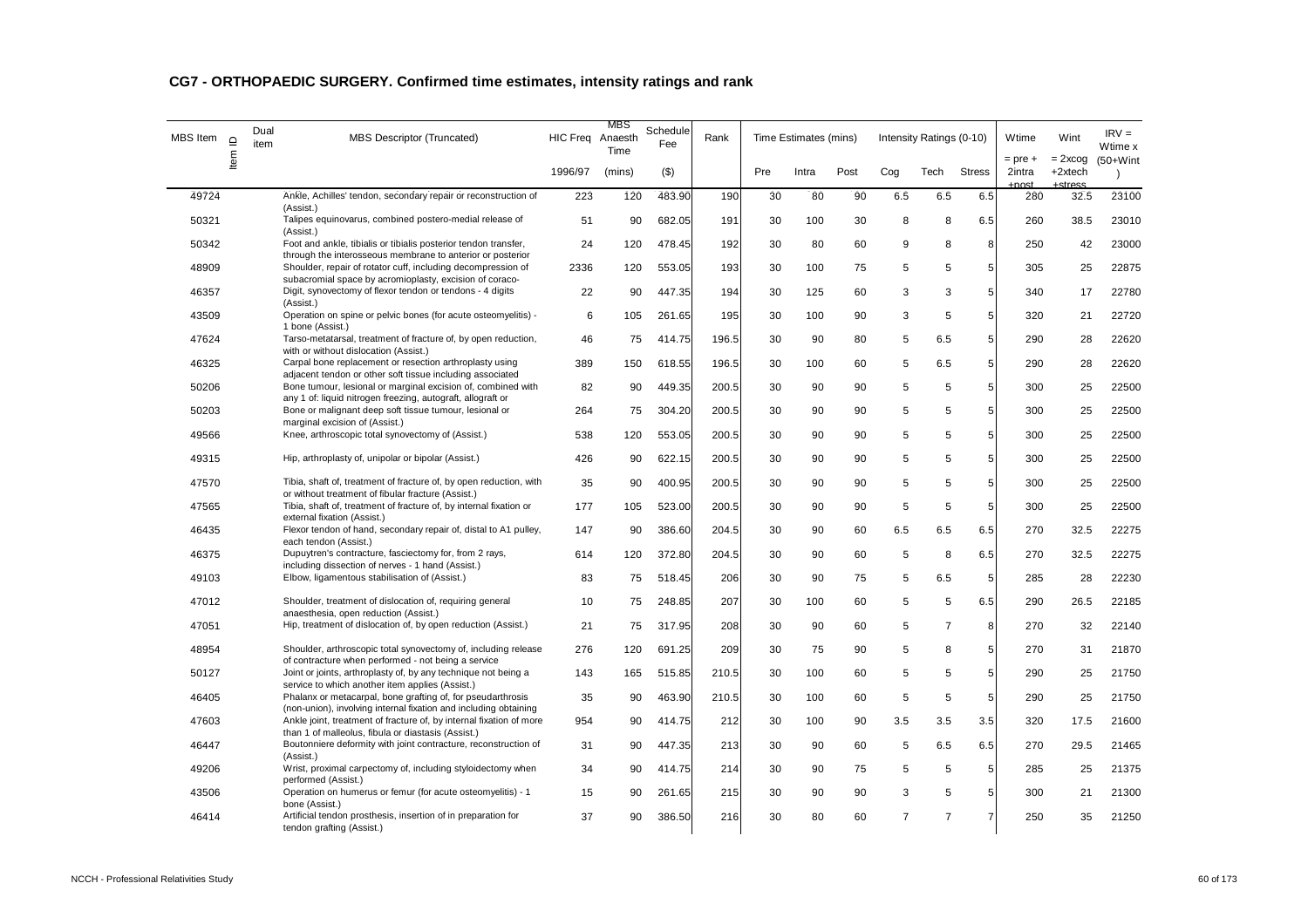| MBS Item | $\supseteq$ | Dual<br>item | <b>MBS Descriptor (Truncated)</b>                                                                                                       | HIC Freq Anaesth | MBS<br>Time | Schedule<br>Fee | Rank  |     | Time Estimates (mins) |      |     | Intensity Ratings (0-10) |                | Wtime                 | Wint                   | $IRV =$<br>Wtime x        |
|----------|-------------|--------------|-----------------------------------------------------------------------------------------------------------------------------------------|------------------|-------------|-----------------|-------|-----|-----------------------|------|-----|--------------------------|----------------|-----------------------|------------------------|---------------------------|
|          | ltem        |              |                                                                                                                                         | 1996/97          | (mins)      | $($ \$)         |       | Pre | Intra                 | Post | Cog | Tech                     | <b>Stress</b>  | $=$ pre $+$<br>2intra | $= 2x \cos$<br>+2xtech | $(50+W)$ int<br>$\lambda$ |
| 48242    |             |              | Bone graft, with internal fixation, not being a service to which<br>another item in this Group applies (Assist.)                        | 466              | 90          | 449.35          | 217   | 30  | 90                    | 60   | 5   | 6.5                      | 5              | 270                   | 28                     | 21060                     |
| 49712    |             |              | Ankle, arthrodesis of (Assist.)                                                                                                         | 237              | 105         | 553.05          | 218.5 | 30  | 90                    | 70   | 5   | 5                        | 5              | 280                   | 25                     | 21000                     |
| 49548    |             |              | Knee, revision of patello-femoral stabilisation (Assist.)                                                                               | 120              | 105         | 691.25          | 218.5 | 30  | 80                    | 90   | 5   | 5                        | 5              | 280                   | 25                     | 21000                     |
| 49836    |             |              | Foot, correction of hallux valgus by osteotomy of first<br>metatarsal including internal fixation where performed -                     | 414              | 105         | 656.70          | 220.5 | 30  | 90                    | 60   | 6   | 5                        | $\overline{5}$ | 270                   | 27                     | 20790                     |
| 49830    |             |              | Foot, correction of hallux valgus and transfer of adductor<br>hallucis tendon - bilateral (Assist.)                                     | 43               | 105         | 604.85          | 220.5 | 30  | 90                    | 60   | 6   | 5                        | 5 <sup>1</sup> | 270                   | 27                     | 20790                     |
| 48951    |             |              | Shoulder, arthroscopic division of coraco-acromial ligament<br>including acromioplasty - not being a service associated with            | 2280             | 90          | 656.70          | 222   | 30  | 80                    | 75   | 5   | 6.5                      | 5              | 265                   | 28                     | 20670                     |
| 47612    |             |              | Calcaneum or talus, treatment of intra-articular fracture of, by<br>closed reduction, with or without dislocation (Assist.)             | 30               | 45          | 300.70          | 223   | 20  | 90                    | 80   | 5   | 5                        | 3              | 280                   | 23                     | 20440                     |
| 49203    |             |              | Wrist, limited arthrodesis of the intercarpal joint, including<br>bone graft (Assist.)                                                  | 104              | 90          | 449.35          | 230.5 | 30  | 90                    | 60   | 5   | 5                        | 5              | 270                   | 25                     | 20250                     |
| 48418    |             |              | Tibia, osteotomy or osteectomy of (Assist.)                                                                                             | 328              | 60          | 463.15          | 230.5 | 30  | 90                    | 60   | 5   | 5                        | 5              | 270                   | 25                     | 20250                     |
| 48412    |             |              | Humerus, osteotomy or osteectomy of (Assist.)                                                                                           | 190              | 75          | 463.15          | 230.5 | 30  | 90                    | 60   | 5   | 5                        | 5              | 270                   | 25                     | 20250                     |
| 47630    |             |              | Tarsus (excluding calcaneum or talus), treatment of fracture<br>of, by open reduction, with or without dislocation (Assist.)            | 45               | 75          | 248.85          | 230.5 | 30  | 80                    | 80   | 5   | 5                        | 5              | 270                   | 25                     | 20250                     |
| 47585    |             |              | Patella, treatment of fracture of, by internal fixation (Assist.)                                                                       | 185              | 90          | 311.10          | 230.5 | 30  | 90                    | 90   | 3.5 | 3.5                      | 3.5            | 300                   | 17.5                   | 20250                     |
| 47357    |             |              | Carpal scaphoid, treatment of fracture of, by open reduction<br>(Assist.)                                                               | 161              | 105         | 276.50          | 230.5 | 30  | 90                    | 60   | 5   | 5                        | $\overline{5}$ | 270                   | 25                     | 20250                     |
| 47351    |             |              | Carpus (excluding scaphoid), treatment of fracture of, by open<br>reduction                                                             | 35               | 90          | 172.85          | 230.5 | 30  | 90                    | 60   | 5   | 5                        | 5              | 270                   | 25                     | 20250                     |
| 47066    |             |              | Ankle or tarsus, treatment of dislocation of, by open reduction<br>(Assist.)                                                            | 23               | 105         | 248.85          | 230.5 | 30  | 90                    | 60   | 5   | 5                        | 5              | 270                   | 25                     | 20250                     |
| 46345    |             |              | Distal radioulnar joint, reconstruction or stabilisation of,<br>including fusion, or ligamentous arthroplasty and excision of           | 100              | 90          | 414.20          | 230.5 | 30  | 90                    | 60   | 5   | 5                        | 5              | 270                   | 25                     | 20250                     |
| 44328    |             |              | Hand, forearm or through arm (Assist.)                                                                                                  | 3                | 75          | 261.65          | 230.5 | 30  | 90                    | 60   | 5   | 5                        | $\overline{5}$ | 270                   | 25                     | 20250                     |
| 44325    |             |              | Hand, midcarpal or transmetacarpal (Assist.)                                                                                            | 4                | 60          | 217.10          | 230.5 | 30  | 90                    | 60   | 5   | 5                        | 5              | 270                   | 25                     | 20250                     |
| 43512    |             |              | Operation on scapula, sternum, clavicle, rib, ulna, radius,<br>metacarpus, carpus, phalanx, tibia, fibula, metatarsus, tarsus,          | 192              | 45          | 261.65          | 230.5 | 30  | 75                    | 90   | 5   | 5                        | 5              | 270                   | 25                     | 20250                     |
| 39327    |             |              | Neurectomy, neurotomy or removal of tumour from deep<br>peripheral nerve, by open operation (Assist.)                                   | 708              | 60          | 347.85          | 230.5 | 30  | 90                    | 60   | 5   | 5                        | 5              | 270                   | 25                     | 20250                     |
| 30241    |             |              | Bone tumour, innocent, excision of, not being a service to<br>which another item in this Group applies (Assist.)                        | 231              | 45          | 261.65          | 230.5 | 30  | 90                    | 60   | 5   | 5                        | 5              | 270                   | 25                     | 20250                     |
| 50118    |             |              | Subtalar joint, arthrodesis of (Assist.)                                                                                                | 149              | 120         | 317.95          | 238   | 30  | 75                    | 60   | 8   | 6.5                      | 5              | 240                   | 34                     | 20160                     |
| 48218    |             |              | Radius and ulna, bone graft to (Assist.)                                                                                                | 8                | 105         | 415.15          | 239   | 30  | 100                   | 60   | 5   | 3                        | 3              | 290                   | 19                     | 20010                     |
| 48233    |             |              | Scaphoid, bone graft to, for non-union, with internal fixation<br>(Assist.)                                                             | 212              | 105         | 449.35          | 240   | 30  | 80                    | 60   | 5   | 6.5                      | 6.5            | 250                   | 29.5                   | 19875                     |
| 46384    |             |              | + 46372 Z plasty (or similar local flap procedure) when performed in<br>conjunction with operation for Dupuytren's contracture - 1 such | 3807             | 45          | 220.90          | 241   | 30  | 75                    | 60   | 5   | 8.5                      | 5              | 240                   | 32                     | 19680                     |
| 47414    |             |              | Humerus, treatment of fracture of tuberosity of, by open<br>reduction                                                                   | 22               | 90          | 165.95          | 242   | 30  | 90                    | 60   | 3   | 5                        | 6.5            | 270                   | 22.5                   | 19575                     |
| 48421    |             |              | Tibia, osteotomy or osteectomy of, with internal fixation<br>(Assist.)                                                                  | 1038             | 75          | 587.60          | 244.5 | 30  | 105                   | 60   | 3   | 3                        | 3              | 300                   | 15                     | 19500                     |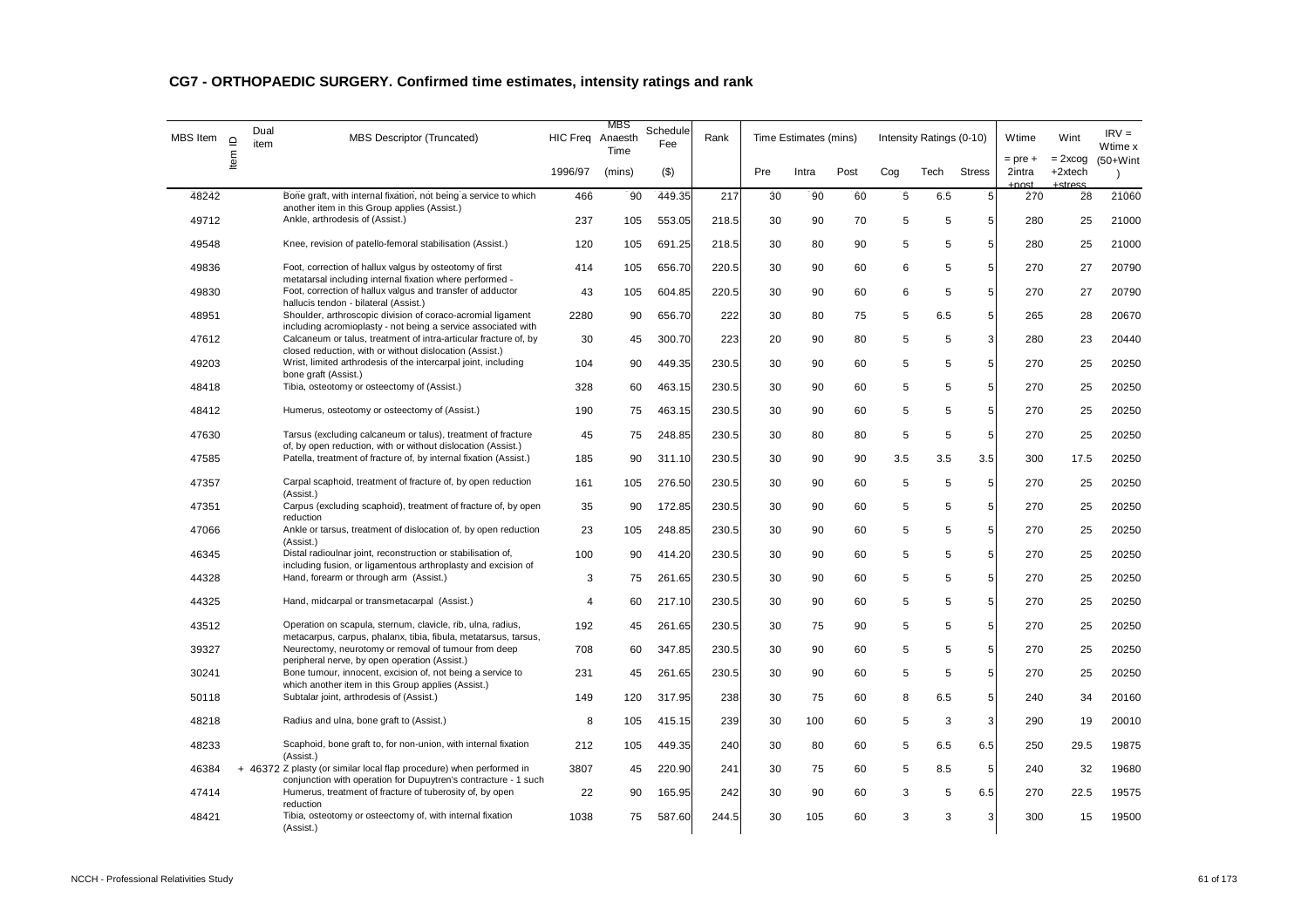| <b>MBS</b> Item | $\supseteq$ | Dual<br>item | <b>MBS Descriptor (Truncated)</b>                                                                                                                                              | HIC Freq Anaesth | MBS<br>Time | Schedule<br>Fee | Rank  |     | Time Estimates (mins) |      |     | Intensity Ratings (0-10) |               | Wtime                        | Wint                              | $IRV =$<br>Wtime x        |
|-----------------|-------------|--------------|--------------------------------------------------------------------------------------------------------------------------------------------------------------------------------|------------------|-------------|-----------------|-------|-----|-----------------------|------|-----|--------------------------|---------------|------------------------------|-----------------------------------|---------------------------|
|                 | ltem        |              |                                                                                                                                                                                | 1996/97          | (mins)      | $($ \$)         |       | Pre | Intra                 | Post | Cog | Tech                     | <b>Stress</b> | $=$ pre $+$<br>2intra<br>net | $= 2x \cos$<br>+2xtech<br>ctrocc. | $(50+W)$ int<br>$\lambda$ |
| 47537           |             |              | Femur, condylar region of, treatment of fracture of, requiring<br>internal fixation of 1 or more osteochondral fragments, not                                                  | 34               | 135         | 317.95          | 244.5 | 30  | 90                    | 90   | 3   | 3                        | 3             | 300                          | 15                                | 19500                     |
| 46432           |             |              | Flexor tendon of hand, primary repair of, distal to A1 pulley,<br>each tendon (Assist.)                                                                                        | 400              | 75          | 331.40          | 244.5 | 30  | 80                    | 60   | 5   | 6.5                      | 5             | 250                          | 28                                | 19500                     |
| 46324           |             |              | Carpal bone replacement arthroplasty including associated<br>tendon transfer or realignment when performed (Assist.)                                                           | 73               | 120         | 592.80          | 244.5 | 30  | 85                    | 60   | 5   | 5                        | 5             | 260                          | 25                                | 19500                     |
| 50339           |             |              | Foot and ankle, tibialis anterior tendon (split or whole) transfer<br>to lateral column (Assist.)                                                                              | 26               | 105         | 412.30          | 247.5 | 30  | 60                    | 60   | 9   | 8                        | 8             | 210                          | 42                                | 19320                     |
| 48636           |             |              | Percutaneous lumbar discectomy, 1 or more levels (Assist.)                                                                                                                     | 84               | 90          | 594.45          | 247.5 | 30  | 70                    | 60   | 6.5 | 6.5                      | 8             | 230                          | 34                                | 19320                     |
| 47525           |             |              | Femur, treatment of fracture of, for slipped capital femoral<br>epiphysis (Assist.)                                                                                            | 123              | 90          | 636.00          | 249   | 30  | 90                    | 60   | 3   | 5                        | 5             | 270                          | 21                                | 19170                     |
| 50333           |             |              | Tarsal coalition, excision of, with interposition of muscle, fat<br>graft or similar graft (Assist.)                                                                           | 76               | 120         | 453.00          | 250   | 30  | 60                    | 60   | 8   | 8                        | 8             | 210                          | 40                                | 18900                     |
| 47657           |             |              | Metatarsals, 3 or more of, treatment of fracture of, by open<br>reduction (Assist.)                                                                                            | 18               | 90          | 345.60          | 252   | 30  | 90                    | 80   | 3   | 3                        | $\mathbf{3}$  | 290                          | 15                                | 18850                     |
| 47386           |             |              | Radius or ulna, shaft of, treatment of fracture of, in conjunction<br>with dislocation of distal radio- ulnar joint or proximal radio-                                         | 131              | 120         | 345.60          | 252   | 30  | 100                   | 60   | 3   | 3                        | 3             | 290                          | 15                                | 18850                     |
| 46354           |             |              | Digit, synovectomy of flexor tendon or tendons - 3 digits<br>(Assist.)                                                                                                         | 17               | 75          | 358.95          | 252   | 30  | 100                   | 60   | 3   | 3                        | 3             | 290                          | 15                                | 18850                     |
| 49709           |             |              | Ankle, ligamentous stabilisation of (Assist.)                                                                                                                                  | 640              | 75          | 518.45          | 255   | 30  | 75                    | 70   | 5   | 5                        | 5             | 250                          | 25                                | 18750                     |
| 47333           |             |              | Proximal phalanx of finger or thumb, treatment of intra-articular<br>fracture of, by open reduction (Assist.)                                                                  | 251              | 60          | 207.35          | 255   | 30  | 80                    | 60   | 5   | 5                        | 5             | 250                          | 25                                | 18750                     |
| 46442           |             |              | Mallet finger with intra-articular fracture involving more than<br>one-third of base of terminal phalanx - open reduction (Assist.)                                            | 33               | 60          | 206.20          | 255   | 30  | 80                    | 60   | 5   | 5                        | 5             | 250                          | 25                                | 18750                     |
| 49863           |             |              | Foot, synovectomy of metatarso-phalangeal joint, 2 or more<br>joints (Assist.)                                                                                                 | 42               | 75          | 311.10          | 257.5 | 30  | 75                    | 60   | 6.5 | 5                        | 5             | 240                          | 28                                | 18720                     |
| 48948           |             |              | Shoulder, arthroscopic surgery of, involving any 1 or more of:<br>removal of loose bodies; decompression of calcium deposit;                                                   | 801              | 75          | 449.35          | 257.5 | 30  | 75                    | 60   | 5   | 6.5                      | 5             | 240                          | 28                                | 18720                     |
| 48409           |             |              | Fibula, radius, ulna, clavicle, scapula (other than acromion),<br>rib, tarsus or carpus, osteotomy or osteectomy, with internal                                                | 387              | 75          | 380.20          | 260   | 30  | 90                    | 60   | 3   | 5                        | 3             | 270                          | 19                                | 18630                     |
| 47006           |             |              | Clavicle, treatment of dislocation of, by open reduction                                                                                                                       | 32               | 60          | 125.05          | 260   | 30  | 90                    | 60   | 3   | 5                        | 3             | 270                          | 19                                | 18630                     |
| 46333           |             |              | Inter-phalangeal joint or metacarpophalangeal joint,<br>ligamentous repair of, using free tissue graft or implant                                                              | 101              | 60          | 414.20          | 260   | 30  | 90                    | 60   | 3   | 5                        | 3             | 270                          | 19                                | 18630                     |
| 46444           |             |              | Boutonniere deformity without joint contracture, reconstruction<br>of (Assist.)                                                                                                | 45               | 75          | 358.95          | 262   | 30  | 70                    | 60   | 5   | 6.5                      | 6.5           | 230                          | 29.5                              | 18285                     |
| 49812           |             |              | Foot, tendon or ligament transplantation of, not being a service<br>to which another item in this Group applies (Assist.)                                                      | 378              | 90          | 317.95          | 263   | 30  | 60                    | 60   | 8   | 8                        | 5             | 210                          | 37                                | 18270                     |
| 40336           |             |              | Intradiscal injection of chymopapain (discase) - 1 disc (Assist.)                                                                                                              | 136              | 60          | 231.95          | 264   | 30  | 60                    | 60   | 5   | 9                        | 8             | 210                          | 36                                | 18060                     |
| 91282           |             |              | Consultation in a hospital of approximately 75 minutes<br>duration with an existing patient seen on a referred basis.                                                          |                  |             |                 | 267   | 15  | 75                    | 25   | 9   | 9                        | 9             | 190                          | 45                                | 18050                     |
| 91082           |             |              | Home visit exceeding 75 minutes duration with an existing<br>patient seen on a referred basis.                                                                                 |                  |             |                 | 267   | 15  | 75                    | 25   | 9   | 9                        | 9             | 190                          | 45                                | 18050                     |
| 90982           |             |              | Consultation at other institution exceeding 75 minutes duration                                                                                                                |                  |             |                 | 267   | 15  | 75                    | 25   | 9   | 9                        | 9             | 190                          | 45                                | 18050                     |
| 90882           |             |              | with an existing patient seen on a referred basis.<br>Consultation at a nursing home exceeding 75 minutes                                                                      |                  |             |                 | 267   | 15  | 75                    | 25   | 9   | 9                        | 9             | 190                          | 45                                | 18050                     |
| 90782           |             |              | duration with an existing patient seen on a referred basis.<br>Consultation in rooms exceeding 75 minutes duration with an                                                     |                  |             |                 | 267   | 15  | 75                    | 25   | 9   | 9                        | 9             | 190                          | 45                                | 18050                     |
| 50309           |             |              | existing patient seen on a referred basis.<br>Ring fixator or similar device, adjustment of, with or without<br>insertion or removal of fixation pins, performed under general | 79               | 75          | 223.95          | 274   | 30  | 75                    | 60   | 5   | 5                        | 5             | 240                          | 25                                | 18000                     |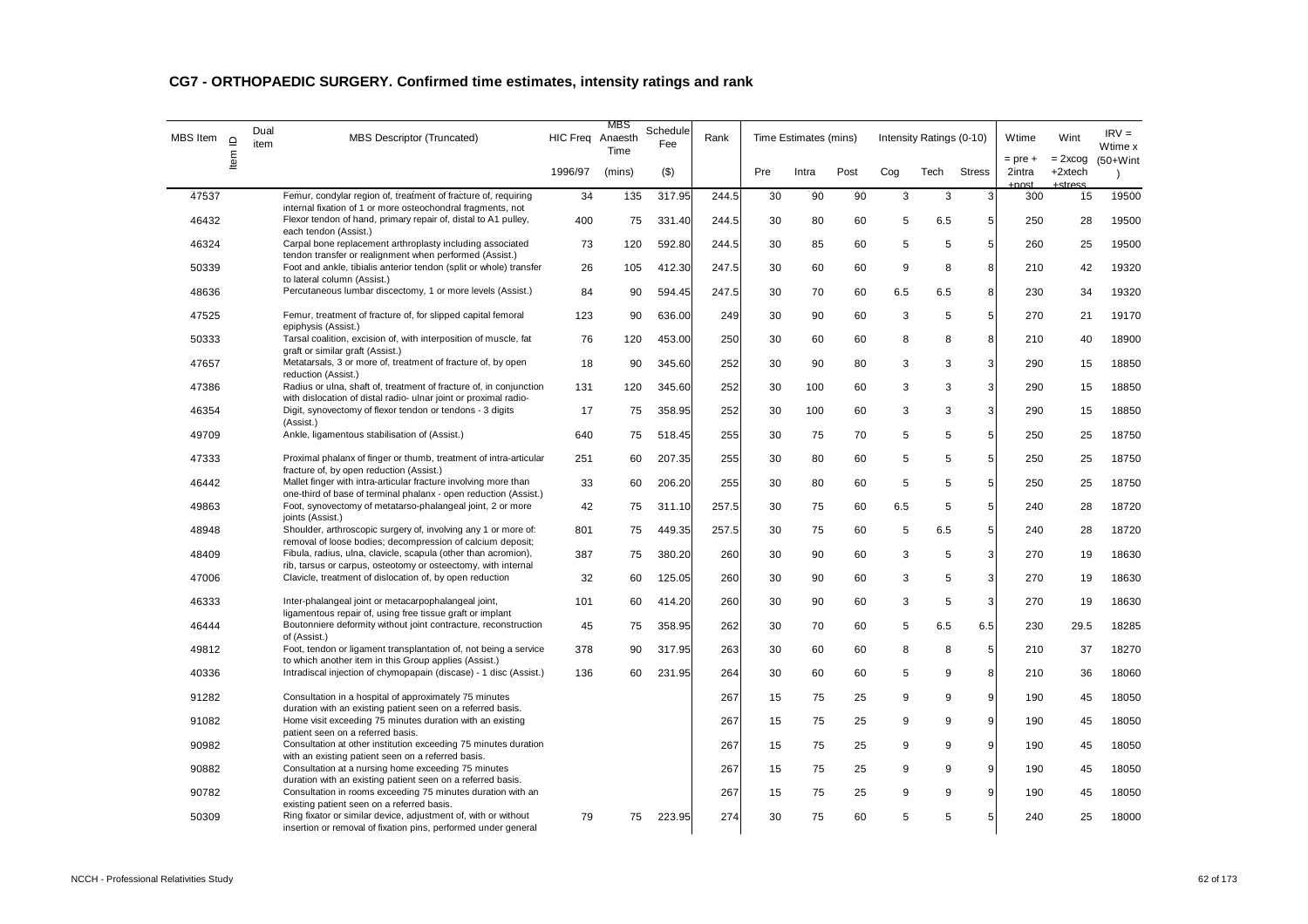| <b>MBS</b> Item | $\supseteq$ | Dual<br>item | <b>MBS Descriptor (Truncated)</b>                                                                                                    | HIC Freq Anaesth | MBS<br>Time | Schedule<br>Fee | Rank  |     | Time Estimates (mins) |      |     | Intensity Ratings (0-10) |               | Wtime                         | Wint                             | $IRV =$<br>Wtime x        |
|-----------------|-------------|--------------|--------------------------------------------------------------------------------------------------------------------------------------|------------------|-------------|-----------------|-------|-----|-----------------------|------|-----|--------------------------|---------------|-------------------------------|----------------------------------|---------------------------|
|                 | Item        |              |                                                                                                                                      | 1996/97          | (mins)      | $($ \$)         |       | Pre | Intra                 | Post | Cog | Tech                     | <b>Stress</b> | $=$ pre $+$<br>2intra<br>roct | $= 2x \cos$<br>+2xtech<br>ctrocc | $(50+W)$ int<br>$\lambda$ |
| 48927           |             |              | Shoulder prosthesis, removal of (Assist.)                                                                                            | 3                | 90          | 269.55          | 274   | 30  | 60                    | 90   | 5   | 5                        | 5             | 240                           | 25                               | 18000                     |
| 48503           |             |              | Tibia and fibula, epiphysiodesis of (Assist.)                                                                                        | 32               | 90          | 242.00          | 274   | 30  | 75                    | 60   | 5   | 5                        | 5             | 240                           | 25                               | 18000                     |
| 47975           |             |              | Forearm or calf, decompression fasciotomy of, for acute<br>compartment syndrome, requiring excision of muscle and                    | 97               | 75          | 271.00          | 274   | 30  | 75                    | 60   | 5   | 5                        | 5             | 240                           | 25                               | 18000                     |
| 47465           |             |              | Clavicle, treatment of fracture of, by open reduction                                                                                | 125              | 75          | 165.95          | 274   | 30  | 75                    | 60   | 5   | 5                        | 5             | 240                           | 25                               | 18000                     |
| 47330           |             |              | Proximal phalanx of finger or thumb, treatment of fracture of,<br>by open reduction                                                  | 175              | 60          | 165.95          | 274   | 30  | 75                    | 60   | 5   | 5                        | 5             | 240                           | 25                               | 18000                     |
| 46309           |             |              | Interphalangeal joint or metacarpophalangeal joint, total<br>replacement arthroplasty or hemiarthroplasty of, including              | 105              | 90          | 386.60          | 274   | 30  | 75                    | 60   | 5   | 5                        | 5             | 240                           | 25                               | 18000                     |
| 46307           |             |              | Interphalangeal joint or metacarpophalangeal joint - volar plate<br>arthroplasty for traumatic deformity including tendon transfers  | 91               | 90          | 386.60          | 274   | 30  | 75                    | 60   | 5   | 5                        | 5             | 240                           | 25                               | 18000                     |
| 46306           |             |              | Inter-phalangeal joint or metacarpophalangeal joint -<br>interposition arthroplasty of and including tendon transfers or             | 51               | 90          | 386.60          | 274   | 30  | 75                    | 60   | 5   | 5                        | 5             | 240                           | 25                               | 18000                     |
| 48906           |             |              | Shoulder, repair of rotator cuff, including excision of coraco-<br>acromial ligament or removal of calcium deposit from cuff, or     | 379              | 105         | 414.75          | 279   | 30  | 80                    | 60   | 3   | 5                        | 5             | 250                           | 21                               | 17750                     |
| 50363           |             |              | Knee, contracture of, posterior release involving multiple<br>tendon lengthening or tenotomies, unilateral (Assist.)                 | 18               | 120         | 366.50          | 280   | 30  | 45                    | 80   | 8   | 8                        | 6.5           | 200                           | 38.5                             | 17700                     |
| 50112           |             |              | Cicatricial flexion or extension contraction of joint, correction<br>of, involving tissues deeper than skin and subcutaneous         | 161              | 90          | 265.10          | 281.5 | 30  | 60                    | 60   | 6.5 | 8                        | 5             | 210                           | 34                               | 17640                     |
| 47456           |             |              | Minimum rating is 1                                                                                                                  | 346              | 45          | 290.40          | 281.5 | 30  | 60                    | 60   | 6.5 | 6.5                      | 8             | 210                           | 34                               | 17640                     |
| 48200           |             |              | Femur, bone graft to (Assist.)                                                                                                       | 114              | 120         | 553.05          | 285.5 | 30  | 90                    | 60   | 3   | $\mathbf 3$              | 3             | 270                           | 15                               | 17550                     |
| 47717           |             |              | Halo-thoracic traction - application of both halo and thoracic<br>jacket (Assist.)                                                   | 3                | 90          | 311.1           | 285.5 | 30  | 60                    | 120  | 3   | 3                        | 3             | 270                           | 15                               | 17550                     |
| 47600           |             |              | Ankle joint, treatment of fracture of, by internal fixation of 1 of<br>malleolus, fibula or diastasis (Assist.)                      | 728              | 60          | 317.95          | 285.5 | 30  | 75                    | 90   | 3   | 3                        | 3             | 270                           | 15                               | 17550                     |
| 47522           |             |              | Femur, treatment of subcapital fracture of, by hemi-<br>arthroplasty (Assist.)                                                       | 768              | 90          | 553.05          | 285.5 | 30  | 60                    | 120  | 3   | 3                        | 3             | 270                           | 15                               | 17550                     |
| 47495           |             |              | Acetabulum, treatment of fracture of, and associated<br>dislocation of hip, requiring traction (Assist.)                             | 11               | 45          | 345.60          | 285.5 | 30  | 60                    | 120  | 3   | 3                        | 3             | 270                           | 15                               | 17550                     |
| 47375           |             |              | Radius, distal end of, treatment of Colles', Smith's or Barton's<br>fracture, by open reduction (Assist.)                            | 482              | 75          | 276.50          | 285.5 | 30  | 90                    | 60   | 3   | 3                        | 3             | 270                           | 15                               | 17550                     |
| 49366           |             |              | Hip, arthroscopic surgery of (Assist.)                                                                                               | 85               | 90          | 449.35          | 289.5 | 30  | 75                    | 30   | 5   | 9                        | 5             | 210                           | 33                               | 17430                     |
| 49363           |             |              | Hip, diagnostic arthroscopy of, with synovial biopsy (Assist.)                                                                       | 15               | 75          | 304.15          | 289.5 | 30  | 75                    | 30   | 5   | 9                        | 5             | 210                           | 33                               | 17430                     |
| 50345           |             |              | Hyperextension deformity of toe, release incorporating V-Y<br>plasty of skin, lengthening of extensor tendons and release of         | 36               | 75          | 254.50          | 291.5 | 30  | 60                    | 60   | 6.5 | 6.5                      | 6.5           | 210                           | 32.5                             | 17325                     |
| 50312           |             |              | Ankle, synovectomy of (Assist.)                                                                                                      | 32               | 120         | 514.10          | 291.5 | 30  | 60                    | 60   | 6.5 | 6.5                      | 6.5           | 210                           | 32.5                             | 17325                     |
| 46453           |             |              | Flexor tendon, tenolysis of, following tendon injury, repair or<br>graft (Assist.)                                                   | 303              | 90          | 276.15          | 293   | 30  | 70                    | 60   | 5   | $\,$ 5 $\,$              | 5             | 230                           | 25                               | 17250                     |
| 46399           |             |              | Phalanx or metacarpal of the hand, osteotomy of, with internal<br>fixation (Assist.)                                                 | 55               | 60          | 380.20          | 294.5 | 30  | 75                    | 60   | 3   | 5                        | 5             | 240                           | 21                               | 17040                     |
| 43503           |             |              | Operation on sternum, clavicle, rib, ulna, radius, carpus, tibia,<br>fibula, tarsus, skull, mandible or maxilla (other than alveolar | 49               | 75          | 150.30          | 294.5 | 30  | 60                    | 90   | 3   | 5                        | 5             | 240                           | 21                               | 17040                     |
| 49839           |             |              | Foot, correction of hallux rigidus or hallux valgus by prosthetic<br>arthroplasty - unilateral (Assist.)                             | 141              | 90          | 380.20          | 297   | 30  | 60                    | 60   | 8   | 5                        | 5             | 210                           | 31                               | 17010                     |
| 49827           |             |              | Foot, correction of hallux valgus and transfer of adductor<br>hallucis tendon - unilateral (Assist.)                                 | 183              | 75          | 345.60          | 297   | 30  | 60                    | 60   | 8   | 5                        | 5             | 210                           | 31                               | 17010                     |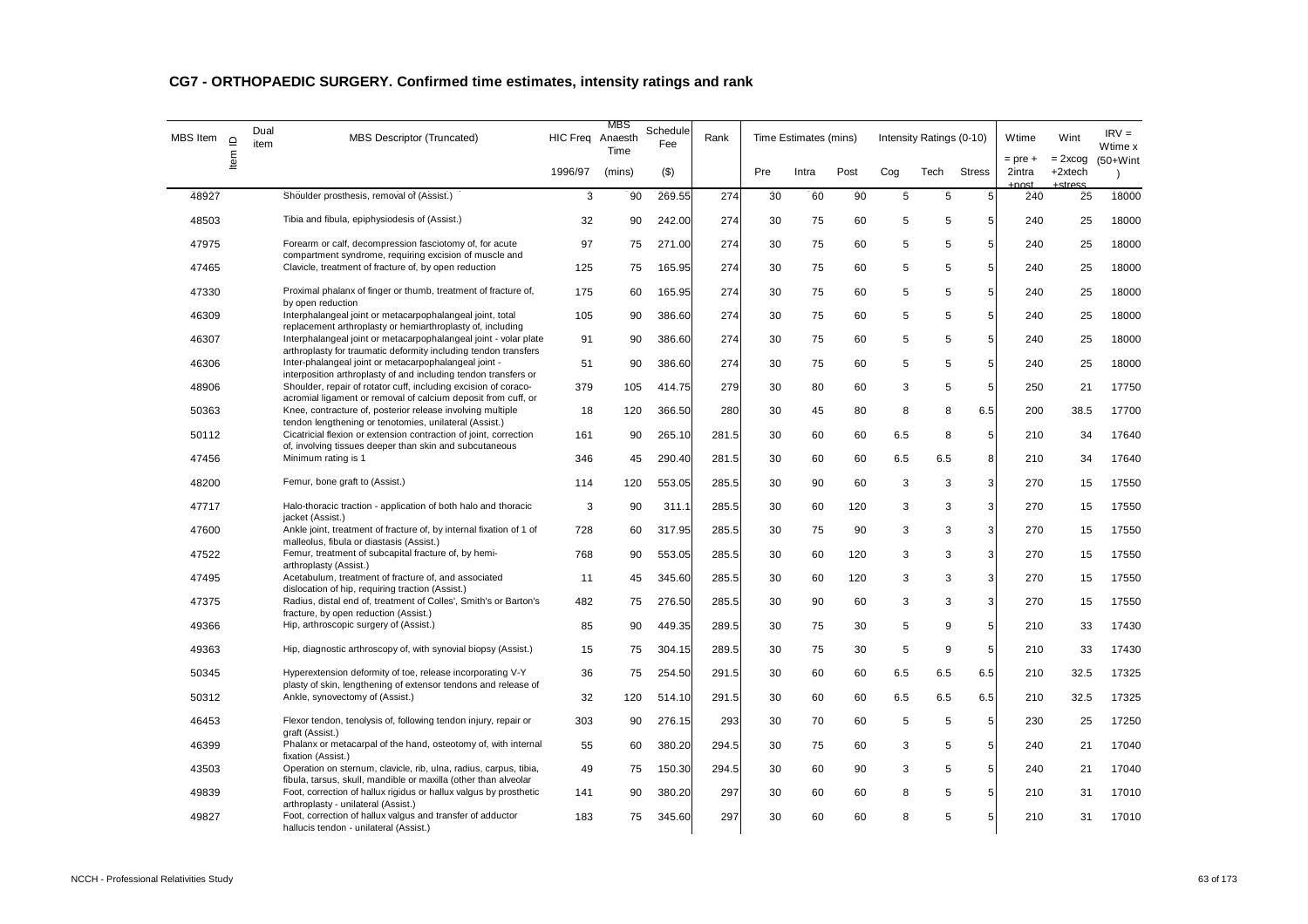| MBS Item | $\supseteq$ | Dual<br>item | <b>MBS Descriptor (Truncated)</b>                                                                                               | HIC Freq Anaesth | MBS<br>Time | Schedule<br>Fee | Rank  |     | Time Estimates (mins) |      |                | Intensity Ratings (0-10) |                | Wtime                 | Wint                   | $IRV =$<br>Wtime x |
|----------|-------------|--------------|---------------------------------------------------------------------------------------------------------------------------------|------------------|-------------|-----------------|-------|-----|-----------------------|------|----------------|--------------------------|----------------|-----------------------|------------------------|--------------------|
|          | ltem        |              |                                                                                                                                 | 1996/97          | (mins)      | $($ \$)         |       | Pre | Intra                 | Post | Cog            | Tech                     | <b>Stress</b>  | $=$ pre $+$<br>2intra | $= 2x \cos$<br>+2xtech | $(50+W)$ int       |
| 46372    |             |              | Dupuytren's contracture, fasciectomy for, from 1 ray, including<br>dissection of nerves - 1 hand (Assist.)                      | 902              | 105         | 314.20          | 297   | 30  | 60                    | 60   | 5              | 8                        | 5              | 210                   | 31                     | 17010              |
| 47920    |             |              | Bone growth stimulator, insertion of (Assist.)                                                                                  | $\mathbf{1}$     | 60          | 279.60          | 300.5 | 30  | 75                    | 80   | 3              | 3                        | 3              | 260                   | 15                     | 16900              |
| 47678    |             |              | Phalanx of toe (other than great toe), more than 1 of, treatment<br>of fracture of, by open reduction                           | 46               | 90          | 124.45          | 300.5 | 30  | 75                    | 80   | 3              | 3                        | 3              | 260                   | 15                     | 16900              |
| 47582    |             |              | Patella, treatment of fracture of, by excision of patella or pole<br>with reattachment of tendon (Assist.)                      | 29               | 75          | 242.00          | 300.5 | 30  | 75                    | 80   | 3              | 3                        | 3              | 260                   | 15                     | 16900              |
| 47480    |             |              | Pelvic ring, treatment of fracture of, requiring traction (Assist.)                                                             | 12               | 30          | 345.60          | 300.5 | 20  | 60                    | 120  | 3              | 3                        | 3              | 260                   | 15                     | 16900              |
| 48224    |             |              | Radius or ulna, bone graft to (Assist.)                                                                                         | 51               | 90          | 276.50          | 303   | 30  | 75                    | 60   | 3              | 5                        | 3              | 240                   | 19                     | 16560              |
| 50402    |             |              | Torticollis, bipolar release of sternocleidomastoid muscle and<br>associated soft tissue (Assist.)                              | 15               | 105         | 310.50          | 304.5 | 30  | 45                    | 80   | 6.5            | 6.5                      | 6.5            | 200                   | 32.5                   | 16500              |
| 30235    |             |              | Muscle, ruptured, repair of (extensive), not associated with<br>external wound (Assist.)                                        | 32               | 45          | 217.10          | 304.5 | 30  | 90                    | 90   | $\overline{1}$ | $\mathbf{1}$             | $\mathbf{1}$   | 300                   | 5                      | 16500              |
| 50109    |             |              | Joint, arthrodesis of, not being a service to which another item<br>in this Group applies (Assist.)                             | 639              | 90          | 345.60          | 308.5 | 30  | 60                    | 60   | 6.5            | 5                        | 5              | 210                   | 28                     | 16380              |
| 50104    |             |              | Joint, synovectomy of, not being a service to which another<br>item in this Group applies (Assist.)                             | 113              | 75          | 229.25          | 308.5 | 30  | 60                    | 60   | 6.5            | 5                        | 5              | 210                   | 28                     | 16380              |
| 50103    |             |              | Joint, arthrotomy of, not being a service to which another item<br>in this Group applies (Assist.)                              | 388              | 75          | 242.00          | 308.5 | 30  | 60                    | 60   | 6.5            | 5                        | 5              | 210                   | 28                     | 16380              |
| 49854    |             |              | Foot, radical plantar fasciotomy or fasciectomy of (Assist.)                                                                    | 500              | 75          | 276.50          | 308.5 | 30  | 60                    | 60   | 6.5            | 5                        | 5              | 210                   | 28                     | 16380              |
| 49121    |             |              | Elbow, arthroscopic surgery involving any 1 or more of: drilling<br>of defect, removal of loose body; release of contracture or | 360              | 75          | 449.35          | 308.5 | 30  | 60                    | 60   | 5              | 6.5                      | 5              | 210                   | 28                     | 16380              |
| 30023    |             |              | Wound of soft tissue, deep or extensively contaminated,                                                                         | 6956             | 45          | 239.40          | 308.5 | 30  | 60                    | 60   | 5              | 5                        | 8              | 210                   | 28                     | 16380              |
| 47384    |             |              | debridement of, under general anaesthesia or regional or field<br>Radius or ulna, shaft of, treatment of fracture of, by open   | 144              | 75          | 248.85          | 312   | 30  | 80                    | 60   | 3              | 3                        | 3 <sup>1</sup> | 250                   | 15                     | 16250              |
| 50200    |             |              | reduction (Assist.)<br>Aggressive or potentially malignant bone or deep soft tissue                                             | 277              | 30          | 138.25          | 313   | 30  | 60                    | 30   | 8              | 8                        | 8              | 180                   | 40                     | 16200              |
| 47408    |             |              | tumour, biopsy of (not including aftercare)<br>Radius, treatment of fracture of head or neck of, open                           | 159              | 105         | 276.50          | 314   | 30  | 75                    | 60   | 3              | 3                        | $\sqrt{5}$     | 240                   | 17                     | 16080              |
| 50318    |             |              | management of, including internal fixation and excision where<br>Talipes equinovarus, medial release of (Assist.)               | 12               | 60          | 509.00          | 315.5 | 30  | 60                    | 30   | 8              | 8                        | 6.5            | 180                   | 38.5                   | 15930              |
| 50315    |             |              | Talipes equinovarus, posterior release of (Assist.)                                                                             | 25               | 60          | 509.00          | 315.5 | 30  | 60                    | 30   | 8              | 8                        | 6.5            | 180                   | 38.5                   | 15930              |
| 48903    |             |              | Shoulder, decompression of subacromial space by                                                                                 | 640              | 105         | 414.75          | 317.5 | 30  | 70                    | 60   | 3              | 5                        | 3              | 230                   | 19                     | 15870              |
| 47345    |             |              | acromionectomy, excision of coraco-acromial ligament and<br>Metacarpal, treatment of intra-articular fracture of, by open       | 204              | 75          | 207.35          | 317.5 | 30  | 70                    | 60   | 3              | 5                        | 3              | 230                   | 19                     | 15870              |
| 50130    |             |              | reduction (Assist.)<br>Joint or joints, application of external fixator to, other than for                                      | 12               | 75          | 229.25          | 326.5 | 30  | 60                    | 60   | 5              | 5                        | 5              | 210                   | 25                     | 15750              |
| 50106    |             |              | treatment of fractures (Assist.)<br>Joint, stabilisation of, involving 1 or more of: repair of capsule,                         | 1380             | 45          | 345.60          | 326.5 | 30  | 60                    | 60   | 5              | 5                        | 5 <sub>5</sub> | 210                   | 25                     | 15750              |
| 49718    |             |              | repair of ligament or internal fixation, not being a service to<br>Ankle, Achilles' tendon or other major tendon, repair of     | 738              | 90          | 276.50          | 326.5 | 30  | 60                    | 60   | 5              | 5                        | 5              | 210                   | 25                     | 15750              |
|          |             |              | (Assist.)                                                                                                                       |                  |             |                 |       |     |                       |      |                |                          |                |                       |                        |                    |
| 49703    |             |              | Ankle, arthroscopic surgery of (Assist.)                                                                                        | 1522             | 60          | 449.35          | 326.5 | 30  | 60                    | 60   | 5              | 5                        | 5 <sup>1</sup> | 210                   | 25                     | 15750              |
| 49503    |             |              | Knee, meniscectomy of, repair of collateral or cruciate<br>ligament, patellectomy of, chondroplasty of, osteoplasty of,         | 561              | 90          | 359.50          | 326.5 | 30  | 60                    | 60   | 5              | 5                        | 5              | 210                   | 25                     | 15750              |
| 49500    |             |              | Knee, arthrotomy of, involving 1 or more of; capsular release,<br>biopsy or lavage, or removal of loose body or foreign body    | 609              | 45          | 276.50          | 326.5 | 30  | 60                    | 60   | 5              | 5                        | 5              | 210                   | 25                     | 15750              |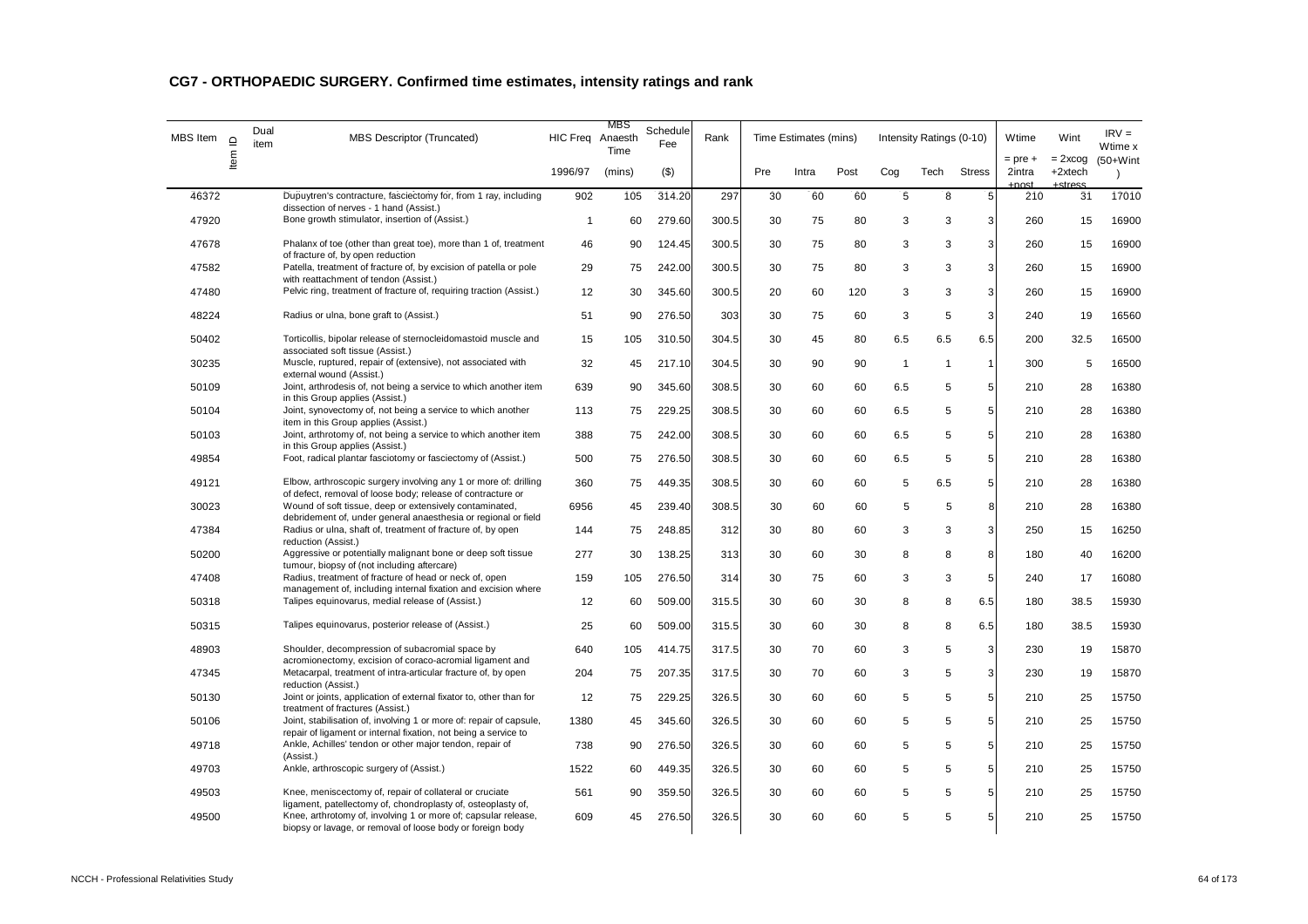| MBS Item | Item ID | Dual<br>item | <b>MBS Descriptor (Truncated)</b>                                                                                                                                            | HIC Freq Anaesth | MBS<br>Time | Schedule<br>Fee | Rank  |     | Time Estimates (mins) |             |     | Intensity Ratings (0-10) |                | Wtime                 | Wint                   | $IRV =$<br>Wtime x        |
|----------|---------|--------------|------------------------------------------------------------------------------------------------------------------------------------------------------------------------------|------------------|-------------|-----------------|-------|-----|-----------------------|-------------|-----|--------------------------|----------------|-----------------------|------------------------|---------------------------|
|          |         |              |                                                                                                                                                                              | 1996/97          | (mins)      | $($ \$)         |       | Pre | Intra                 | Post        | Cog | Tech                     | <b>Stress</b>  | $=$ pre $+$<br>2intra | $= 2x \cos$<br>+2xtech | $(50+W)$ int<br>$\lambda$ |
| 49303    |         |              | Hip, arthrotomy of, including lavage, drainage or biopsy when<br>performed (Assist.)                                                                                         | 205              | 60          | 400.95          | 326.5 | 30  | 60                    | 60          | 5   | 5                        | 5              | 210                   | 25                     | 15750                     |
| 49212    |         |              | Wrist, arthrotomy of                                                                                                                                                         | 128              | 60          | 172.85          | 326.5 | 30  | 60                    | 60          | 5   | 5                        | 5              | 210                   | 25                     | 15750                     |
| 49109    |         |              | Elbow, total synovectomy of (Assist.)                                                                                                                                        | 66               | 105         | 518.45          | 326.5 | 30  | 60                    | 60          | 5   | 5                        | 5              | 210                   | 25                     | 15750                     |
| 49100    |         |              | Elbow, arthrotomy of, involving 1 or more of lavage, removal of<br>loose body or division of contracture (Assist.)                                                           | 393              | 60          | 242.00          | 326.5 | 30  | 60                    | 60          | 5   | 5                        | 5              | 210                   | 25                     | 15750                     |
| 48912    |         |              | Shoulder, arthrotomy of (Assist.)                                                                                                                                            | 93               | 45          | 242.00          | 326.5 | 30  | 60                    | 60          | 5   | 5                        | 5              | 210                   | 25                     | 15750                     |
| 48500    |         |              | Femur, epiphysiodesis of (Assist.)                                                                                                                                           | 34               | 90          | 242.00          | 326.5 | 30  | 60                    | 60          | 5   | 5                        | 5 <sup>1</sup> | 210                   | 25                     | 15750                     |
| 48239    |         |              | Bone graft, not being a service to which another item in this<br>Group applies (Assist.)                                                                                     | 316              | 75          | 324.90          | 326.5 | 30  | 60                    | 60          | 5   | 5                        | 5              | 210                   | 25                     | 15750                     |
| 48230    |         |              | Scaphoid, bone graft to, for non-union (Assist.)                                                                                                                             | 29               | 75          | 311.10          | 326.5 | 30  | 60                    | 60          | 5   | 5                        | 5 <sup>1</sup> | 210                   | 25                     | 15750                     |
| 47951    |         |              | Tendon, repair of, not being a service to which another item in<br>this Group applies (Assist.)                                                                              | 135              | 30          | 138.25          | 326.5 | 30  | 60                    | 60          | 5   | 5                        | 5              | 210                   | 25                     | 15750                     |
| 46492    |         |              | Contracture of digits of hand, flexor or extensor, correction of,<br>involving tissues deeper than skin and subcutaneous tissue                                              | 128              | 75          | 265.10          | 326.5 | 30  | 60                    | 60          | 5   | 5                        | 5 <sup>1</sup> | 210                   | 25                     | 15750                     |
| 91281    |         |              | Consultation in a hospital of approximately 75 minutes<br>duration with a new patient seen on a referred basis.                                                              |                  |             |                 | 337   | 5   | 75                    | 10          | 9   | 9                        | 9              | 165                   | 45                     | 15675                     |
| 91081    |         |              | Home visit exceeding 75 minutes duration with a new patient<br>seen on a referred basis.                                                                                     |                  |             |                 | 337   | 5   | 75                    | 10          | 9   | 9                        | 9              | 165                   | 45                     | 15675                     |
| 90981    |         |              | Consultation at other institution exceeding 75 minutes duration                                                                                                              |                  |             |                 | 337   | 5   | 75                    | 10          | 9   | 9                        | 9              | 165                   | 45                     | 15675                     |
| 90881    |         |              | with a new patient seen on a referred basis.<br>Consultation at a nursing home exceeding 75 minutes                                                                          |                  |             |                 | 337   | 5   | 75                    | 10          | 9   | 9                        | 9              | 165                   | 45                     | 15675                     |
| 90781    |         |              | duration with a new patient seen on a referred basis.<br>Consultation in rooms exceeding 75 minutes duration with a                                                          |                  |             |                 | 337   | 5   | 75                    | 10          | 9   | 9                        | 9              | 165                   | 45                     | 15675                     |
| 48684    |         |              | new patient seen on a referred basis.<br>Spine, segmental internal fixation of, other than for scoliosis,                                                                    | 741              | 165         | 691.25          | 340   | 20  | 80                    | $\mathbf 0$ | 5   | 9                        | 9              | 180                   | 37                     | 15660                     |
| 49224    |         |              | being a service associated with a service to which any one of<br>Wrist, arthroscopic debridement of 2 or more distinct areas; or                                             | 111              | 90          | 518.45          | 343   | 30  | 70                    | 30          | 5   | 6.5                      | 5              | 200                   | 28                     | 15600                     |
| 48206    |         |              | osteoplasty including excision of the distal ulna; or total<br>Tibia, bone graft to (Assist.)                                                                                | 312              | 90          | 415.15          | 343   | 30  | 75                    | 60          | 3   | 3                        | 3              | 240                   | 15                     | 15600                     |
| 47966    |         |              | Tendon or ligament transfer, not being a service to which                                                                                                                    | 596              | 75          | 317.95          | 343   | 30  | 75                    | 60          | 3   | 3                        | $\overline{3}$ | 240                   | 15                     | 15600                     |
| 46351    |         |              | another item in this Group applies (Assist.)<br>Digit, synovectomy of flexor tendon or tendons - 2 digits                                                                    | 38               | 60          | 267.85          | 343   | 30  | 75                    | 60          | 3   | 3                        | 3              | 240                   | 15                     | 15600                     |
| 46330    |         |              | (Assist.)<br>Inter-phalangeal joint or metacarpophalangeal joint,                                                                                                            | 477              | 90          | 254.10          | 343   | 30  | 75                    | 60          | 3   | 3                        | $\overline{3}$ | 240                   | 15                     | 15600                     |
| 49857    |         |              | arthrotomy of, with ligamentous or capsular repair (Assist.)<br>Foot, metatarso-phalangeal joint replacement (Assist.)                                                       | 26               | 90          | 255.75          | 347.5 | 30  | 50                    | 60          | 8   | 5                        | 5              | 190                   | 31                     | 15390                     |
| 49845    |         |              | Foot, arthrodesis of, first metatarso-phalangeal joint (Assist.)                                                                                                             | 541              | 60          | 345.60          | 347.5 | 30  | 50                    | 60          | 8   | 5                        | 5              | 190                   | 31                     | 15390                     |
| 49833    |         |              | Foot, correction of hallux valgus by osteotomy of first                                                                                                                      | 1101             | 60          | 380.20          | 347.5 | 30  | 50                    | 60          | 8   | 5                        | 5              | 190                   | 31                     | 15390                     |
| 47981    |         |              | metatarsal including internal fixation where performed -<br>Forearm, calf or interosseous muscle space of hand,                                                              | 170              | 45          | 110.45          | 347.5 | 30  | 50                    | 60          | 8   | 5                        | 5 <sup>1</sup> | 190                   | 31                     | 15390                     |
| 49562    |         |              | decompression fasciotomy of, not being a service to which<br>Knee, arthroscopic surgery of, involving 1 or more of:                                                          | 1102             | 150         | 540.00          | 350.5 | 30  | 65                    | 45          | 5   | 5                        | 5              | 205                   | 25                     | 15375                     |
| 49561    |         |              | meniscectomy, removal of loose body or lateral release;<br>Knee, arthroscopic surgery of, involving 1 or more of;<br>meniscectomy, removal of loose body or lateral release; | 11756            | 120         | 495.00          | 350.5 | 30  | 65                    | 45          | 5   | 5                        | 5              | 205                   | 25                     | 15375                     |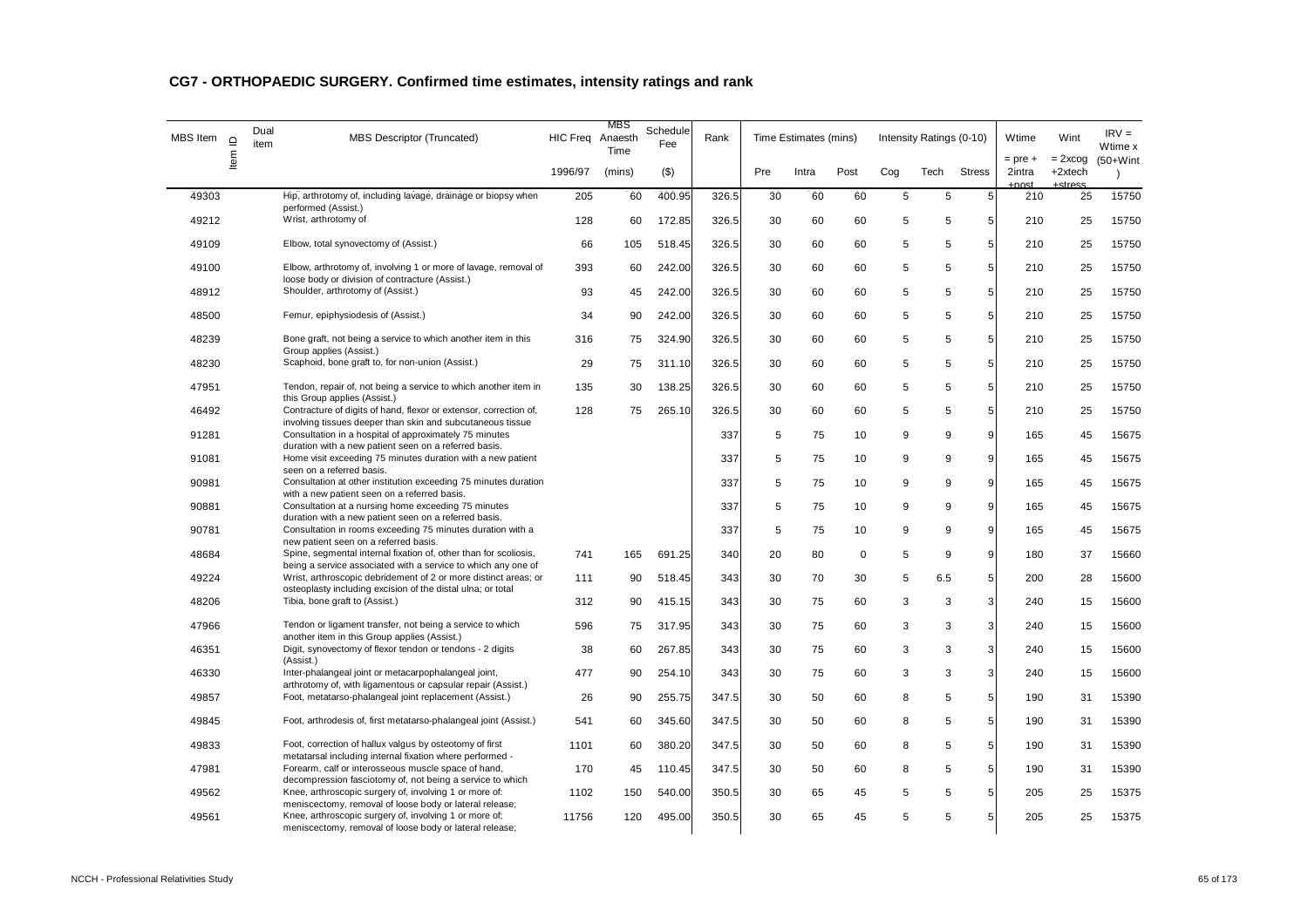| MBS Item | $\supseteq$ | Dual<br>item | <b>MBS Descriptor (Truncated)</b>                                                                                                                                  | HIC Freq Anaesth | MBS<br>Time | Schedule<br>Fee | Rank  |     | Time Estimates (mins) |      |                | Intensity Ratings (0-10) |                 | Wtime                 | Wint                     | $IRV =$<br>Wtime x        |
|----------|-------------|--------------|--------------------------------------------------------------------------------------------------------------------------------------------------------------------|------------------|-------------|-----------------|-------|-----|-----------------------|------|----------------|--------------------------|-----------------|-----------------------|--------------------------|---------------------------|
|          | Item        |              |                                                                                                                                                                    | 1996/97          | (mins)      | $($ \$)         |       | Pre | Intra                 | Post | Cog            | Tech                     | <b>Stress</b>   | $=$ pre $+$<br>2intra | $= 2x \cos$<br>$+2xtech$ | $(50+W)$ int<br>$\lambda$ |
| 39321    |             |              | Nerve, transposition of (Assist.)                                                                                                                                  | 462              | 60          | 347.85          | 352   | 30  | 75                    | 60   | 3              | 3                        | $\overline{2}$  | 240                   | 14                       | 15360                     |
| 50102    |             |              | Joint, arthroscopic surgery of, not being a service to which<br>another item in this Group applies (Assist.)                                                       | 31               | 90          | 449.35          | 353   | 30  | 60                    | 45   | 6.5            | 5                        | $5\phantom{.0}$ | 195                   | 28                       | 15210                     |
| 49824    |             |              | Foot, correction of hallux valgus or hallux rigidus by excision<br>arthroplasty (Keller's or similar procedure) - bilateral (Assist.)                              | 126              | 90          | 556.50          | 354.5 | 30  | 60                    | 60   | 6.5            | 3                        | 3               | 210                   | 22                       | 15120                     |
| 47399    |             |              | Olecranon, treatment of fracture of, by open reduction (Assist.)                                                                                                   | 286              | 90          | 276.50          | 354.5 | 30  | 75                    | 60   | $\overline{2}$ | 3                        | 3               | 240                   | 13                       | 15120                     |
| 47648    |             |              | Metatarsals, 2 of, treatment of fracture of, by open reduction<br>(Assist.)                                                                                        | 10               | 75          | 221.15          | 356   | 30  | 75                    | 60   | 2.5            | 2.5                      | 2.5             | 240                   | 12.5                     | 15000                     |
| 47954    |             |              | Tendon, repair of, not being a service to which another item in<br>this Group applies (Assist.)                                                                    | 541              | 90          | 276.50          | 360.5 | 30  | 70                    | 60   | 3              | 3                        | 3               | 230                   | 15                       | 14950                     |
| 47666    |             |              | Phalanx of great toe, treatment of fracture of, by open<br>reduction                                                                                               | 55               | 60          | 172.85          | 360.5 | 30  | 60                    | 80   | 3              | 3                        | 3               | 230                   | 15                       | 14950                     |
| 47567    |             |              | Tibia, shaft of, treatment of intra-articular fracture of, by closed<br>reduction, with or without treatment of fibular fracture (Assist.)                         | 53               | 45          | 349.05          | 360.5 | 20  | 60                    | 90   | 3              | 3                        | 3               | 230                   | 15                       | 14950                     |
| 47564    |             |              | Tibia, shaft of, treatment of fracture of, by closed reduction,<br>with or without treatment of fibular fracture                                                   | 460              | 30          | 300.70          | 360.5 | 20  | 60                    | 90   | 3              | 3                        | 3               | 230                   | 15                       | 14950                     |
| 47516    |             |              | Femur, treatment of fracture of, by closed reduction or traction<br>(Assist.)                                                                                      | 252              | 60          | 317.95          | 360.5 | 20  | 60                    | 90   | 3              | 3                        | 3               | 230                   | 15                       | 14950                     |
| 47021    |             |              | Elbow, treatment of dislocation of, by open reduction (Assist.)                                                                                                    | 18               | 75          | 193.55          | 360.5 | 30  | 70                    | 60   | 3              | 3                        | 3               | 230                   | 15                       | 14950                     |
| 46342    |             |              | Distal radioulnar joint or carpometacarpal joint or joints,<br>synovectomy of (Assist.)                                                                            | 58               | 75          | 342.40          | 360.5 | 30  | 70                    | 60   | 3              | 3                        | 3               | 230                   | 15                       | 14950                     |
| 46339    |             |              | Extensor tendons or flexor tendons of hand or wrist,<br>synovectomy of (Assist.)                                                                                   | 929              | 45          | 342.40          | 360.5 | 30  | 70                    | 60   | 3              | 3                        | 3               | 230                   | 15                       | 14950                     |
| 49360    |             |              | Hip, diagnostic arthroscopy of (Assist.)                                                                                                                           | 17               | 60          | 252.55          | 365   | 30  | 60                    | 30   | 5              | 9                        | 5               | 180                   | 33                       | 14940                     |
| 47033    |             |              | Carpus, or carpus on radius and ulna, or carpometacarpal<br>joint, treatment of dislocation of, by open reduction (Assist.)                                        | 38               | 75          | 193.55          | 366   | 30  | 60                    | 60   | 3              | 5                        | 5               | 210                   | 21                       | 14910                     |
| 47435    |             |              | Humerus, proximal, treatment of fracture of, and associated<br>dislocation of shoulder, by closed reduction (Assist.)                                              | 35               | 45          | 304.20          | 367   | 30  | 45                    | 60   | 5              | 8                        | 6.5             | 180                   | 32.5                     | 14850                     |
| 49860    |             |              | Foot, synovectomy of metatarso-phalangeal joint, single joint<br>(Assist.)                                                                                         | 103              | 60          | 207.35          | 368   | 30  | 50                    | 60   | 6.5            | 5                        | 5               | 190                   | 28                       | 14820                     |
| 49559    |             |              | Knee, arthroscopic surgery of, involving chrondroplasty<br>requiring multiple drilling or carbon fibre (or similar) implant;                                       | 259              | 120         | 300.00          | 369   | 30  | 60                    | 45   | 5              | 5                        | 5               | 195                   | 25                       | 14625                     |
| 49803    |             |              | Foot, flexor or extensor tendon, secondary repair of                                                                                                               | 45               | 75          | 124.45          | 372   | 30  | 60                    | 60   | 5              | 3                        | 3               | 210                   | 19                       | 14490                     |
| 47978    |             |              | Forearm or calf, decompression fasciotomy of, for chronic                                                                                                          | 458              | 75          | 164.65          | 372   | 30  | 60                    | 60   | 5              | 3                        | 3               | 210                   | 19                       | 14490                     |
| 47963    |             |              | compartment syndrome, requiring excision of muscle and<br>Tenotomy, open, with or without tenoplasty, not being a                                                  | 1121             | 30          | 158.95          | 372   | 30  | 60                    | 60   | 3              | 5                        | 3               | 210                   | 19                       | 14490                     |
| 47957    |             |              | service to which another item in this Group applies<br>Tendon, large, lengthening of, not being a service to which<br>another item in this Group applies (Assist.) | 295              | 90          | 207.35          | 372   | 30  | 60                    | 60   | 3              | 5                        | 3               | 210                   | 19                       | 14490                     |
| 47540    |             |              | Hip spica or shoulder spica, application of, as an independent<br>procedure                                                                                        | 47               | 60          | 158.95          | 372   | 30  | 60                    | 60   | 3              | 5                        | $\mathbf{3}$    | 210                   | 19                       | 14490                     |
| 47609    |             |              | Calcaneum or talus, treatment of fracture of, by closed                                                                                                            | 52               | 45          | 259.25          | 376   | 20  | 60                    | 80   | 3              | 3                        | 3               | 220                   | 15                       | 14300                     |
| 47555    |             |              | reduction, with or without dislocation (Assist.)<br>Tibia, plateau of, treatment of both medial and lateral fractures                                              | 19               | 60          | 414.75          | 376   | 20  | 70                    | 60   | 3              | 3                        | 3               | 220                   | 15                       | 14300                     |
| 47477    |             |              | of, by closed reduction<br>Pelvic ring, treatment of fracture of, with disruption of pelvic                                                                        | 55               |             | 172.85          | 376   | 20  | 40                    | 120  | 3              | 3                        | 3               | 220                   | 15                       | 14300                     |
| 91272    |             |              | ring or acetabulum<br>Consultation in a hospital of approximately 60 minutes<br>duration with an existing patient seen on a referred basis.                        |                  |             |                 | 381.5 | 10  | 60                    | 20   | 9              | 9                        | 9               | 150                   | 45                       | 14250                     |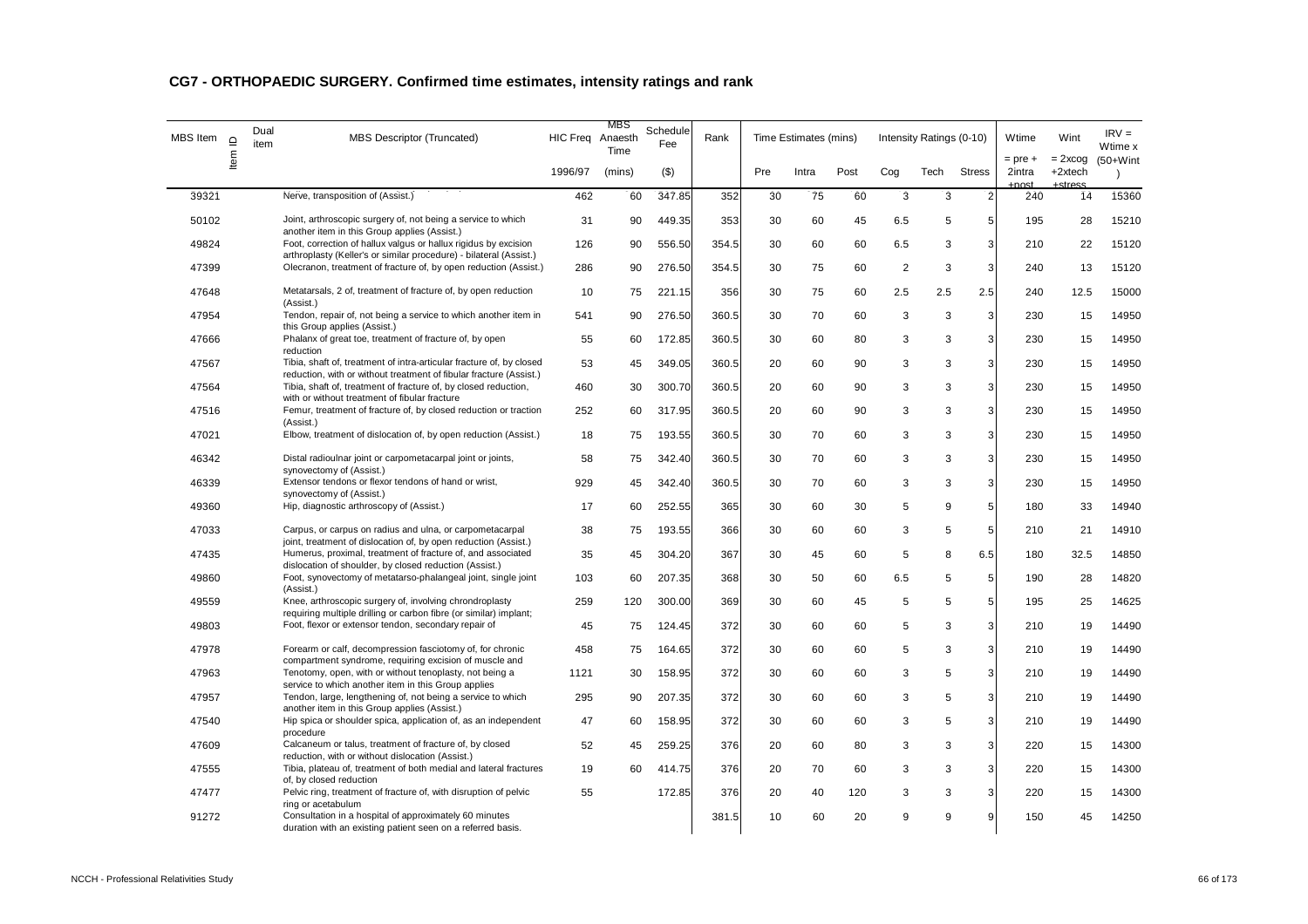| MBS Item | $\supseteq$ | Dual<br>item | <b>MBS Descriptor (Truncated)</b>                                                                                                   | HIC Freq Anaesth | MBS<br>Time | Schedule<br>Fee | Rank  |     | Time Estimates (mins) |      |     | Intensity Ratings (0-10) |                         | Wtime                        | Wint                             | $IRV =$<br>Wtime x |
|----------|-------------|--------------|-------------------------------------------------------------------------------------------------------------------------------------|------------------|-------------|-----------------|-------|-----|-----------------------|------|-----|--------------------------|-------------------------|------------------------------|----------------------------------|--------------------|
|          | ltem        |              |                                                                                                                                     | 1996/97          | (mins)      | $($ \$)         |       | Pre | Intra                 | Post | Cog | Tech                     | <b>Stress</b>           | $=$ pre $+$<br>2intra<br>net | $= 2x \cos$<br>+2xtech<br>etraec | $(50+W)$ int       |
| 91072    |             |              | Home visit of approximately 60 minutes duration with an<br>existing patient seen on a referred basis.                               |                  |             |                 | 381.5 | 10  | 60                    | 20   | 9   | 9                        | 9                       | 150                          | 45                               | 14250              |
| 90972    |             |              | Consultation at other institution of approximately 60 minutes                                                                       |                  |             |                 | 381.5 | 10  | 60                    | 20   | 9   | 9                        | 9                       | 150                          | 45                               | 14250              |
| 90872    |             |              | duration with an existing patient seen on a referred basis.<br>Consultation at a nursing home of approximately 60 minutes           |                  |             |                 | 381.5 | 10  | 60                    | 20   | 9   | 9                        | 9                       | 150                          | 45                               | 14250              |
| 90772    |             |              | duration with an existing patient seen on a referred basis.<br>Consultation in rooms of approximately 60 minutes duration           |                  |             |                 | 381.5 | 10  | 60                    | 20   | 9   | 9                        | 9                       | 150                          | 45                               | 14250              |
| 50426    |             |              | with an existing patient seen on a referred basis.<br>Diaphyseal aclasia, removal of lesion or lesions from bone - 1                | 35               | 120         | 341.05          | 381.5 | 30  | 50                    | 60   | 5   | 5                        | 5                       | 190                          | 25                               | 14250              |
| 49560    |             |              | approach (Assist.)<br>Knee, arthroscopic surgery of, involving 1 or more of:                                                        | 21461            | 75          | 405.00          | 381.5 | 30  | 60                    | 40   | 5   | 5                        | 5                       | 190                          | 25                               | 14250              |
| 48509    |             |              | meniscectomy, removal of loose body or lateral release - not<br>Epiphysiodesis, staple arrest of hemi-epiphysis                     | 25               | 75          | 172.85          | 381.5 | 30  | 50                    | 60   | 5   | 5                        | 5                       | 190                          | 25                               | 14250              |
| 49221    |             |              | Wrist, arthroscopic surgery of, involving any 1 or more of:                                                                         | 244              | 75          | 449.35          | 386   | 30  | 60                    | 30   | 5   | 6.5                      | 5                       | 180                          | 28                               | 14040              |
| 47982    |             |              | drilling of defect; removal of loose body, release of adhesions;<br>Forage (Drill decompression), of neck or head of femur, or      | $\mathbf 0$      | 60          | 267.95          | 387.5 | 30  | 60                    | 60   | 5   | 2                        | $\overline{\mathbf{c}}$ | 210                          | 16                               | 13860              |
| 46303    |             |              | both (Assist.)<br>Carpometacarpal joint, arthrodesis of (Assist.)                                                                   | 76               | 60          | 276.15          | 387.5 | 30  | 60                    | 60   | 3   | 3.5                      | 3                       | 210                          | 16                               | 13860              |
| 47366    |             |              | Radius or ulna, distal end of, treatment of fracture of, by open                                                                    | 78               | 75          | 193.55          | 389.5 | 30  | 70                    | 60   | 2   | 2                        | $\overline{\mathbf{c}}$ | 230                          | 10                               | 13800              |
|          |             |              | reduction (Assist.)                                                                                                                 |                  |             |                 |       |     |                       |      |     |                          |                         |                              |                                  |                    |
| 46423    |             |              | Extensor tendon of hand or wrist, secondary repair of, each<br>tendon (Assist.)                                                     | 179              | 75          | 240.25          | 389.5 | 30  | 55                    | 60   | 3   | 5                        | 3                       | 200                          | 19                               | 13800              |
| 91271    |             |              | Consultation in a hospital of approximately 60 minutes<br>duration with a new patient seen on a referred basis.                     |                  |             |                 | 393   | 5   | 60                    | 20   | 9   | 9                        | 9                       | 145                          | 45                               | 13775              |
| 91071    |             |              | Home visit of approximately 60 minutes duration with a new<br>patient seen on a referred basis.                                     |                  |             |                 | 393   | 5   | 60                    | 20   | 9   | 9                        | 9                       | 145                          | 45                               | 13775              |
| 90971    |             |              | Consultation at other institution of approximately 60 minutes<br>duration with a new patient seen on a referred basis.              |                  |             |                 | 393   | 5   | 60                    | 20   | 9   | 9                        | 9                       | 145                          | 45                               | 13775              |
| 90871    |             |              | Consultation at a nursing home of approximately 60 minutes                                                                          |                  |             |                 | 393   | 5   | 60                    | 20   | 9   | 9                        | 9                       | 145                          | 45                               | 13775              |
| 90771    |             |              | duration with a new patient seen on a referred basis.<br>Consultation in rooms of approximately 60 minutes duration                 |                  |             |                 | 393   | 5   | 60                    | 20   | 9   | 9                        | 9                       | 145                          | 45                               | 13775              |
| 49727    |             |              | with a new patient seen on a referred basis.<br>Ankle, Achilles' tendon, operation for lengthening (Assist.)                        | 157              | 90          | 207.35          | 396   | 30  | 40                    | 60   | 6.5 | 6.5                      | 5                       | 170                          | 31                               | 13770              |
| 49706    |             |              | Ankle, arthrotomy of, involving 1 or more of: lavage, removal of                                                                    | 440              | 45          | 242.00          | 405.5 | 30  | 60                    | 60   | 3   | 3                        | 3                       | 210                          | 15                               | 13650              |
| 48900    |             |              | loose body or division of contracture (Assist.)<br>Shoulder, excision of coraco-acromial ligament or removal of                     | 168              | 75          | 207.35          | 405.5 | 30  | 60                    | 60   | 3   | 3                        | 3                       | 210                          | 15                               | 13650              |
| 48406    |             |              | calcium deposit from cuff or both (Assist.)<br>Fibula, radius, ulna, clavicle, scapula (other than acromion),                       | 1752             | 60          | 242.00          | 405.5 | 30  | 60                    | 60   | 3   | 3                        | 3                       | 210                          | 15                               | 13650              |
| 47714    |             |              | rib, tarsus or carpus, osteotomy or osteectomy of (Assist.)<br>Halo, application of, in addition to spinal fusion for scoliosis, or | 2                | 60          | 176.25          | 405.5 | 30  | 60                    | 60   | 3   | 3                        | 3                       | 210                          | 15                               | 13650              |
|          |             |              | other conditions                                                                                                                    |                  |             |                 |       |     |                       |      |     |                          |                         |                              |                                  |                    |
| 47711    |             |              | Halo, application of, as an independent procedure (Assist.)                                                                         | $\overline{2}$   | 60          | 235.05          | 405.5 | 30  | 60                    | 60   | 3   | 3                        | 3                       | 210                          | 15                               | 13650              |
| 47705    |             |              | Skull calipers, insertion of, as an independent procedure<br>(Assist.)                                                              | 20               | 45          | 207.35          | 405.5 | 30  | 60                    | 60   | 3   | 3                        | 3                       | 210                          | 15                               | 13650              |
| 47342    |             |              | Metacarpal, treatment of fracture of, by open reduction                                                                             | 311              | 60          | 165.95          | 405.5 | 30  | 60                    | 60   | 3   | 3                        | 3                       | 210                          | 15                               | 13650              |
| 47321    |             |              | Middle phalanx of finger, treatment of intra- articular fracture<br>of, by open reduction                                           | 107              | 60          | 155.50          | 405.5 | 30  | 60                    | 60   | 3   | 3                        | 3                       | 210                          | 15                               | 13650              |
| 47318    |             |              | Middle phalanx of finger, treatment of fracture of, by open<br>reduction                                                            | 65               | 60          | 124.45          | 405.5 | 30  | 60                    | 60   | 3   | 3                        | 3                       | 210                          | 15                               | 13650              |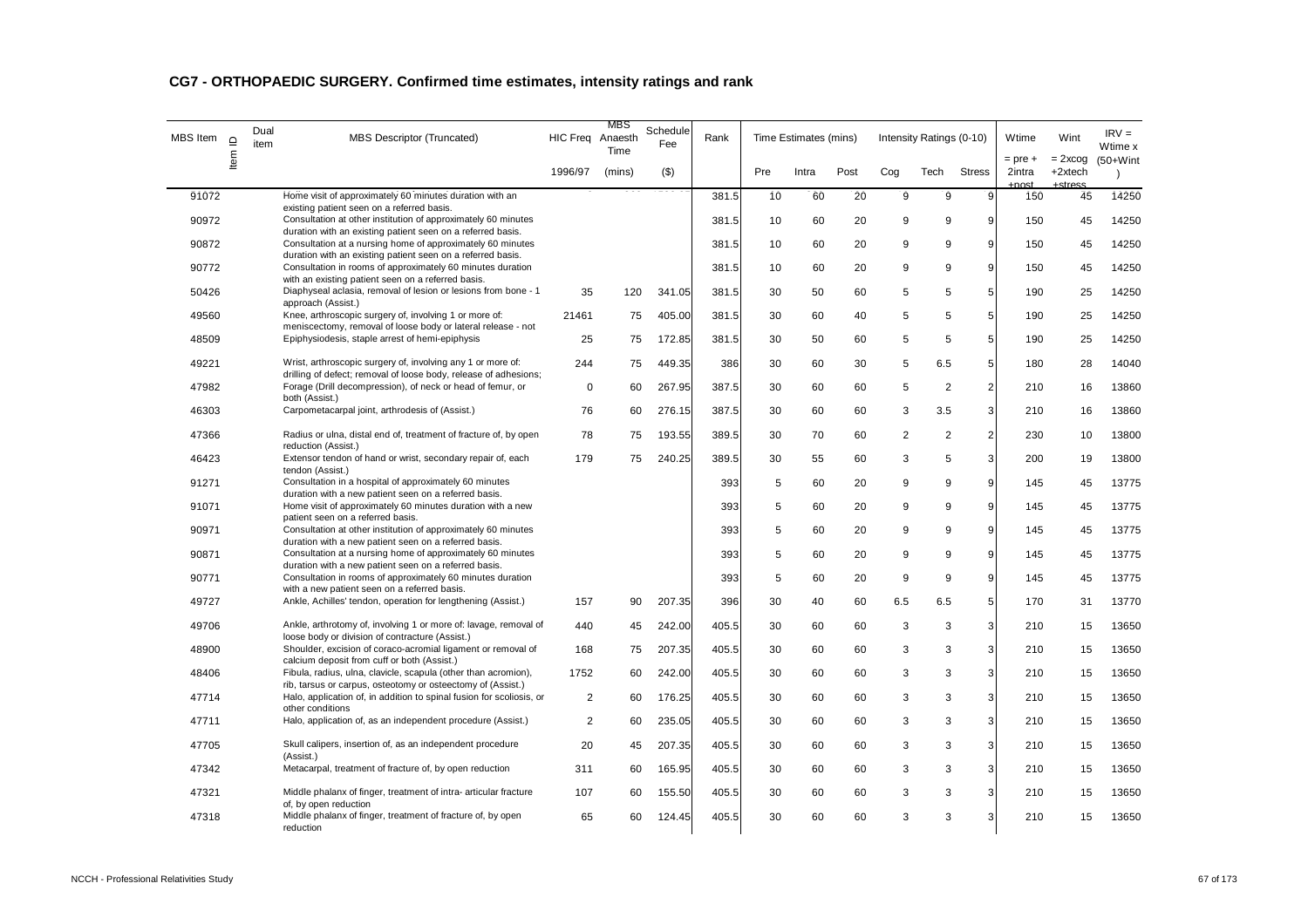| MBS Item | $\supseteq$ | Dual<br>item | <b>MBS Descriptor (Truncated)</b>                                                                                                      | HIC Freq Anaesth | MBS<br>Time | Schedule<br>Fee | Rank  |     | Time Estimates (mins) |      | Intensity Ratings (0-10) |                |                | Wtime                 | Wint                   | $IRV =$<br>Wtime x        |
|----------|-------------|--------------|----------------------------------------------------------------------------------------------------------------------------------------|------------------|-------------|-----------------|-------|-----|-----------------------|------|--------------------------|----------------|----------------|-----------------------|------------------------|---------------------------|
|          | ltem        |              |                                                                                                                                        | 1996/97          | (mins)      | $($ \$)         |       | Pre | Intra                 | Post | Cog                      | Tech           | <b>Stress</b>  | $=$ pre $+$<br>2intra | $= 2x \cos$<br>+2xtech | $(50+W)$ int<br>$\lambda$ |
| 47309    |             |              | Distal phalanx of finger or thumb, treatment of intra-articular<br>fracture of, by open reduction                                      | 101              | 60          | 103.75          | 405.5 | 30  | 60                    | 60   | 3                        | 3              | 3              | 210                   | 15                     | 13650                     |
| 47072    |             |              | Toe, treatment of dislocation of, by open reduction                                                                                    | 14               | 45          | 69.10           | 405.5 | 30  | 60                    | 60   | 3                        | 3              | 3              | 210                   | 15                     | 13650                     |
| 47045    |             |              | Metacarpophalangeal joint, treatment of dislocation of, by<br>open reduction                                                           | 23               | 45          | 110.60          | 405.5 | 30  | 60                    | 60   | 3                        | 3              | 3              | 210                   | 15                     | 13650                     |
| 47039    |             |              | Interphalangeal joint, treatment of dislocation of, by open<br>reduction                                                               | 60               | 45          | 82.90           | 405.5 | 30  | 60                    | 60   | 3                        | 3              | 3              | 210                   | 15                     | 13650                     |
| 47027    |             |              | Radioulnar joint, distal or proximal, treatment of dislocation of,<br>by open reduction, not being a service associated with fracture  | 5                | 75          | 193.55          | 405.5 | 30  | 60                    | 60   | 3                        | 3              | 3              | 210                   | 15                     | 13650                     |
| 46462    |             |              | Operation for osteomyelitis on middle or proximal phalanx,<br>metacarpal or carpus (Assist.)                                           | 35               | 60          | 220.90          | 405.5 | 30  | 60                    | 60   | 3                        | 3              | 3              | 210                   | 15                     | 13650                     |
| 46396    |             |              | Phalanx or metacarpal of the hand, osteotomy or osteectomy<br>of (Assist.)                                                             | 107              | 45          | 242.00          | 405.5 | 30  | 60                    | 60   | 3                        | 3              | 3              | 210                   | 15                     | 13650                     |
| 39330    |             |              | Neurolysis by open operation without transposition, not being<br>a service associated with a service to which item 39312               | 3413             | 30          | 203.20          | 405.5 | 30  | 60                    | 60   | 3                        | 3              | $\overline{3}$ | 210                   | 15                     | 13650                     |
| 30672    |             |              | Coccyx, excision of (Assist.)                                                                                                          | 99               | 60          | 327.10          | 405.5 | 30  | 60                    | 60   | $\mathbf{1}$             | 5              | $\overline{3}$ | 210                   | 15                     | 13650                     |
| 49118    |             |              | Elbow, diagnostic arthroscopy of, including biopsy (Assist.)                                                                           | 61               | 60          | 200.45          | 415.5 | 30  | 45                    | 60   | 5                        | 5              | 5              | 180                   | 25                     | 13500                     |
| 48945    |             |              | Shoulder, diagnostic arthroscopy of (including biopsy) - not<br>being a service associated with any other arthroscopic                 | 680              | 45          | 200.45          | 415.5 | 30  | 60                    | 30   | 5                        | 5              | 5              | 180                   | 25                     | 13500                     |
| 30114    |             |              | Bursa, semimembranosus (Baker's cyst), excision of (Assist.)                                                                           | 465              | 60          | 272.75          | 417   | 30  | 70                    | 60   | $\mathbf{1}$             | $\overline{2}$ | $\overline{2}$ | 230                   | 8                      | 13340                     |
| 49866    |             |              | Foot, neurectomy for plantar or digital neuritis (Morton's or<br>Bett's syndrome) (Assist.)                                            | 980              | 60          | 221.15          | 418   | 30  | 40                    | 60   | 6.5                      | 5              | $\overline{5}$ | 170                   | 28                     | 13260                     |
| 30226    |             |              | Muscle, excision of (limited) or fasciotomy                                                                                            | 215              | 30          | 109.95          | 419   | 30  | 60                    | 60   | 5                        | $\mathbf{1}$   | 1              | 210                   | 13                     | 13230                     |
| 47597    |             |              | Ankle joint, treatment of fracture of, by closed reduction                                                                             | 534              | 30          | 238.50          | 420   | 20  | 60                    | 80   | $\overline{2}$           | 2              | $\overline{2}$ | 220                   | 10                     | 13200                     |
| 47546    |             |              | Tibia, plateau of, treatment of medial or lateral fracture of, by<br>closed reduction                                                  | 66               | 45          | 248.85          | 421   | 20  | 60                    | 60   | 3                        | 3              | 3              | 200                   | 15                     | 13000                     |
| 47402    |             |              | Olecranon, treatment of fracture of, involving excision of<br>olecranon fragment and reimplantation of tendon (Assist.)                | 3                | 90          | 207.35          | 422   | 30  | 60                    | 60   | $\overline{2}$           | $\overline{2}$ | 3              | 210                   | 11                     | 12810                     |
| 47639    |             |              | Metatarsal, 1 of, treatment of fracture of, by open reduction                                                                          | 119              | 60          | 165.95          | 424   | 30  | 60                    | 60   | $\sqrt{2}$               | $\overline{2}$ | $\overline{2}$ | 210                   | 10                     | 12600                     |
| 46441    |             |              | Mallet finger, open repair of, including pin fixation when<br>performed (Assist.)                                                      | 154              | 60          | 240.25          | 424   | 30  | 60                    | 60   | $\sqrt{2}$               | $\overline{2}$ | $\overline{2}$ | 210                   | 10                     | 12600                     |
| 46369    |             |              | Dupuytren's contracture, palmar fasciectomy for - 1 hand                                                                               | 210              | 60          | 154.65          | 424   | 30  | 60                    | 60   | $\overline{2}$           | $\overline{2}$ | $\overline{2}$ | 210                   | 10                     | 12600                     |
| 49851    |             |              | Foot, correction of claw or hammer toe with internal fixation                                                                          | 2235             | 45          | 152.05          | 426   | 30  | 35                    | 60   | 6.5                      | 5              | 5              | 160                   | 28                     | 12480                     |
| 30238    |             |              | Fascia, deep, repair of, for herniated muscle                                                                                          | 42               | 45          | 109.95          | 427   | 30  | 60                    | 60   | $\overline{2}$           | $\sqrt{2}$     | $\mathbf{1}$   | 210                   | 9                      | 12390                     |
| 49357    |             |              | Hip spica, initial application of, for congenital dislocation of hip                                                                   | 57               | 45          | 260.50          | 428   | 30  | 45                    | 30   | 6.5                      | 6.5            | 6.5            | 150                   | 32.5                   | 12375                     |
| 46348    |             |              | (excluding aftercare) (Assist.)<br>Digit, synovectomy of flexor tendon or tendons - 1 digit                                            | 210              | 45          | 179.45          | 429   | 30  | 50                    | 60   | 3                        | 3              | 3              | 190                   | 15                     | 12350                     |
| 49821    |             |              | Foot, correction of hallux valgus or hallux rigidus by excision                                                                        | 597              | 60          | 317.95          | 430   | 30  | 40                    | 60   | 6.5                      | 3              | 3              | 170                   | 22                     | 12240                     |
| 46468    |             |              | arthroplasty (Keller's or similar procedure) - unilateral (Assist.)<br>Amputation of 2 digits, proximal to nail bed, involving section | 20               | 45          | 289.95          | 431   | 30  | 60                    | 60   | $\mathbf{1}$             | $\overline{2}$ | $\overline{2}$ | 210                   | 8                      | 12180                     |
| 49700    |             |              | of bone or joint and requiring soft tissue cover (Assist.)<br>Ankle, diagnostic arthroscopy of, including biopsy (Assist.)             | 132              | 45          | 200.45          | 432.5 | 30  | 45                    | 40   | 5                        | 5              | 5              | 160                   | 25                     | 12000                     |
|          |             |              |                                                                                                                                        |                  |             |                 |       |     |                       |      |                          |                |                |                       |                        |                           |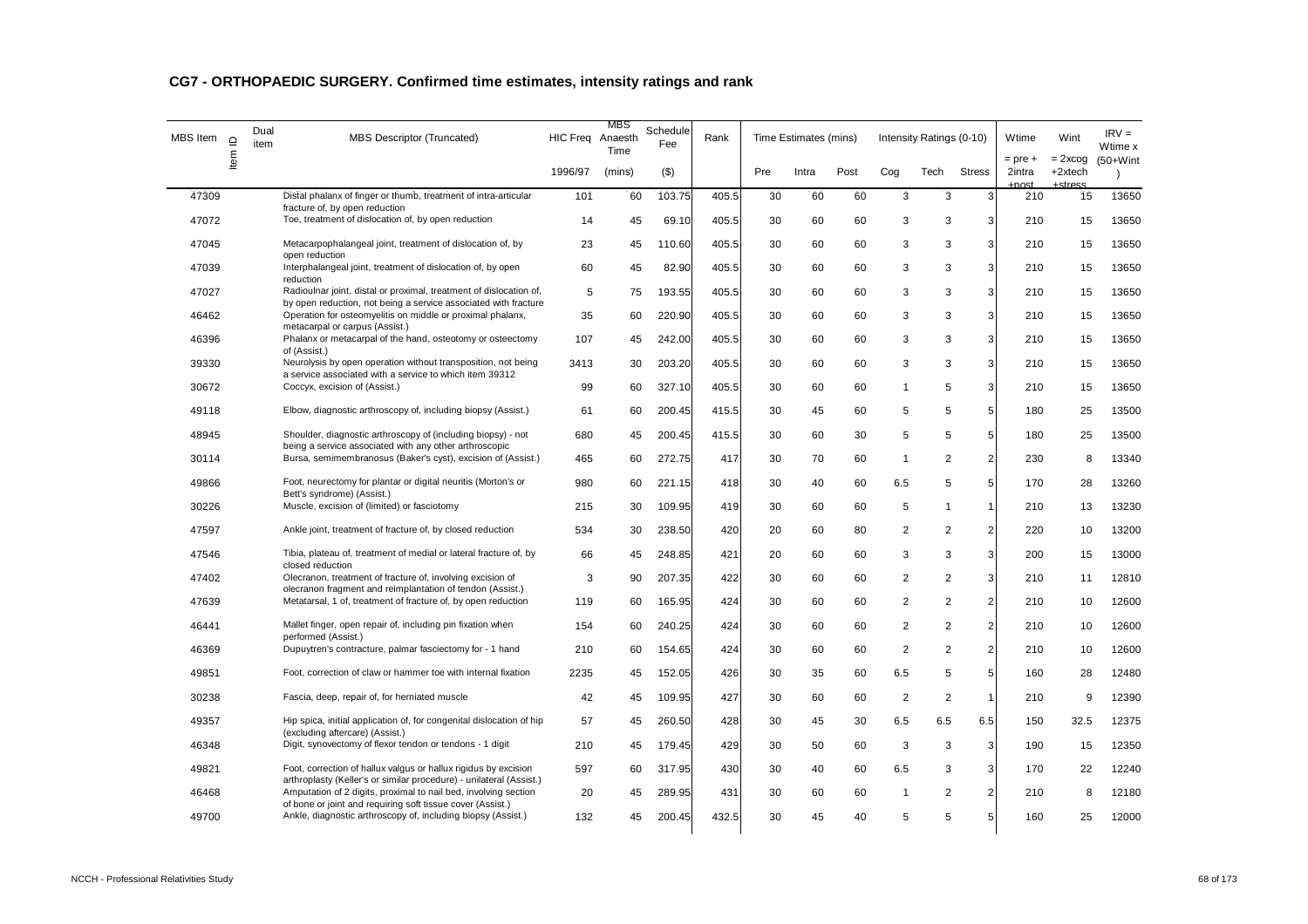| MBS Item | $\supseteq$ | Dual<br>item | MBS Descriptor (Truncated)                                                                                                          | HIC Freq Anaesth | MBS<br>Time | Schedule<br>Fee | Rank  |     | Time Estimates (mins) |      |                | Intensity Ratings (0-10) |                | Wtime                 | Wint                   | $IRV =$<br>Wtime x        |
|----------|-------------|--------------|-------------------------------------------------------------------------------------------------------------------------------------|------------------|-------------|-----------------|-------|-----|-----------------------|------|----------------|--------------------------|----------------|-----------------------|------------------------|---------------------------|
|          | ltem        |              |                                                                                                                                     | 1996/97          | (mins)      | $($ \$)         |       | Pre | Intra                 | Post | Cog            | Tech                     | <b>Stress</b>  | $=$ pre $+$<br>2intra | $= 2x \cos$<br>+2xtech | $(50+W)$ int<br>$\lambda$ |
| 47654    |             |              | Metatarsals, 3 or more of, treatment of fracture of, by closed<br>reduction (Assist.)                                               | 22               | 30          | 259.25          | 432.5 | 20  | 60                    | 60   | 2              | $\overline{2}$           | $\overline{2}$ | 200                   | 10                     | 12000                     |
| 50100    |             |              | Joint, diagnostic arthroscopy of (including biopsy), not being a<br>service to which another item in this Group applies and not     | 51               | 60          | 200.45          | 440   | 30  | 45                    | 30   | 6.5            | 5                        | 5              | 150                   | 28                     | 11700                     |
| 49800    |             |              | Foot, flexor or extensor tendon, primary repair of                                                                                  | 141              | 60          | 96.80           | 440   | 30  | 45                    | 60   | 3              | 3                        | 3              | 180                   | 15                     | 11700                     |
| 48403    |             |              | Phalanx or metatarsal, osteotomy or osteectomy of, with                                                                             | 730              | 60          | 380.20          | 440   | 20  | 60                    | 40   | 3              | 3                        | 3              | 180                   | 15                     | 11700                     |
| 47936    |             |              | internal fixation (Assist.)<br>Exostosis of large bone, excision of (Assist.)                                                       | 739              | 30          | 186.65          | 440   | 30  | 60                    | 45   | 2              | $\overline{2}$           | 2              | 195                   | 10                     | 11700                     |
| 47903    |             |              | Epicondylitis, open operation for                                                                                                   | 359              | 30          | 172.85          | 440   | 30  | 45                    | 60   | 3              | 3                        | 3              | 180                   | 15                     | 11700                     |
| 47426    |             |              | Humerus, proximal, treatment of fracture of, by closed                                                                              | 95               | 45          | 238.50          | 440   | 30  | 45                    | 60   | 3              | 3                        | 3              | 180                   | 15                     | 11700                     |
| 47417    |             |              | reduction, undertaken in the operating theatre of a hospital or<br>Humerus, treatment of fracture of tuberosity of, and             | 32               | 45          | 193.55          | 440   | 30  | 45                    | 60   | 3              | 3                        | 3              | 180                   | 15                     | 11700                     |
| 47385    |             |              | associated dislocation of shoulder, by closed reduction<br>Radius or ulna, shaft of, treatment of fracture of, in conjunction       | 96               | 60          | 214.30          | 440   | 30  | 45                    | 60   | 3              | 3                        | 3              | 180                   | 15                     | 11700                     |
| 47306    |             |              | with dislocation of distal radio- ulnar joint or proximal radio-<br>Distal phalanx of finger or thumb, treatment of fracture of, by | 238              | 60          | 82.90           | 440   | 30  | 45                    | 60   | 3              | 3                        | 3              | 180                   | 15                     | 11700                     |
| 46522    |             |              | open reduction<br>Flexor tendon sheath of finger or thumb - open operation and                                                      | 93               | 45          | 309.25          | 440   | 30  | 45                    | 60   | 3              | 3                        | $\overline{3}$ | 180                   | 15                     | 11700                     |
| 46420    |             |              | drainage for infection (Assist.)<br>Extensor tendon of hand or wrist, primary repair of, each                                       | 947              | 60          | 150.20          | 440   | 30  | 45                    | 60   | 3              | 3                        | 3              | 180                   | 15                     | 11700                     |
| 46336    |             |              | tendon<br>Inter-phalangeal joint or metacarpophalangeal joint,                                                                      | 438              | 60          | 193.30          | 440   | 30  | 45                    | 60   | 3              | 3                        | 3              | 180                   | 15                     | 11700                     |
| 46300    |             |              | synovectomy, capsulectomy or debridement of, not being a<br>Inter-phalangeal joint or metacarpophalangeal joint,                    | 433              | 45          | 248.50          | 440   | 30  | 45                    | 60   | 3              | 3                        | 3              | 180                   | 15                     | 11700                     |
| 47561    |             |              | arthrodesis of (Assist.)<br>Tibia, shaft of, treatment of fracture of, by cast immobilisation,                                      | 1453             | 45          | 200.45          | 447   | 20  | 45                    | 90   | 2              | $\overline{1}$           | $\overline{a}$ | 200                   | 8                      | 11600                     |
| 30093    |             |              | not being a service to which item 47564, 47567, 47570 or<br>Needle biopsy of vertebra                                               | 89               | 60          | 125.95          | 448   | 30  | 30                    | 30   | 8              | 10                       | 10             | 120                   | 46                     | 11520                     |
| 47621    |             |              | Tarso-metatarsal, treatment of intra-articular fracture of, by                                                                      | 27               | 30          | 300.70          | 449.5 | 20  | 45                    | 80   | 2              | $\overline{2}$           | 2              | 190                   | 10                     | 11400                     |
| 46483    |             |              | closed reduction, with or without dislocation (Assist.)<br>Revision of amputation stump to provide adequate soft tissue             | 106              | 30          | 220.90          | 449.5 | 30  | 50                    | 60   | $\overline{2}$ | $\overline{2}$           | $\overline{2}$ | 190                   | 10                     | 11400                     |
| 49558    |             |              | cover (Assist.)<br>Knee, arthroscopic surgery of, involving 1 or more of:                                                           | 1568             | 75          | 200.45          | 451.5 | 30  | 45                    | 30   | 5              | 5                        | 5              | 150                   | 25                     | 11250                     |
| 49218    |             |              | debridement, osteoplasty or chrondroplasty - not associated<br>Wrist, diagnostic arthroscopy of, including radiocarpal or           | 84               | 60          | 200.45          | 451.5 | 30  | 45                    | 30   | 5              | 5                        | 5              | 150                   | 25                     | 11250                     |
| 47390    |             |              | midcarpal joints, or both (including biopsy) - not being a<br>Radius and ulna, shafts of, treatment of fracture of, by closed       | 1466             | 45          | 300.70          | 453   | 30  | 45                    | 60   | 2              | 3                        | 2              | 180                   | 12                     | 11160                     |
| 91262    |             |              | reduction, undertaken in the operating theatre of a hospital or<br>Consultation in a hospital of approximately 45 minutes           |                  |             |                 | 456   | 10  | 45                    | 20   | 8.5            | 8.5                      | 8.5            | 120                   | 42.5                   | 11100                     |
| 91062    |             |              | duration with an existing patient seen on a referred basis.<br>Home visit of approximately 45 minutes duration with an              |                  |             |                 | 456   | 10  | 45                    | 20   | 8.5            | 8.5                      | 8.5            | 120                   | 42.5                   | 11100                     |
| 90962    |             |              | existing patient seen on a referred basis.<br>Consultation at other institution of approximately 45 minutes                         |                  |             |                 | 456   | 10  | 45                    | 20   | 8.5            | 8.5                      | 8.5            | 120                   | 42.5                   | 11100                     |
| 90862    |             |              | duration with an existing patient seen on a referred basis.<br>Consultation at a nursing home of approximately 45 minutes           |                  |             |                 | 456   | 10  | 45                    | 20   | 8.5            | 8.5                      | 8.5            | 120                   | 42.5                   | 11100                     |
| 90762    |             |              | duration with an existing patient seen on a referred basis.<br>Consultation in rooms of approximately 45 minutes duration           |                  |             |                 | 456   | 10  | 45                    | 20   | 8.5            | 8.5                      | 8.5            | 120                   | 42.5                   | 11100                     |
| 47552    |             |              | with an existing patient seen on a referred basis.<br>Tibia, plateau of, treatment of both medial and lateral fractures             | 19               | 45          | 276.50          | 459.5 | 20  | 45                    | 60   | 3              | 3                        | 3              | 170                   | 15                     | 11050                     |
|          |             |              | of, not being a service to which item 47555 or 47558 applies                                                                        |                  |             |                 |       |     |                       |      |                |                          |                |                       |                        |                           |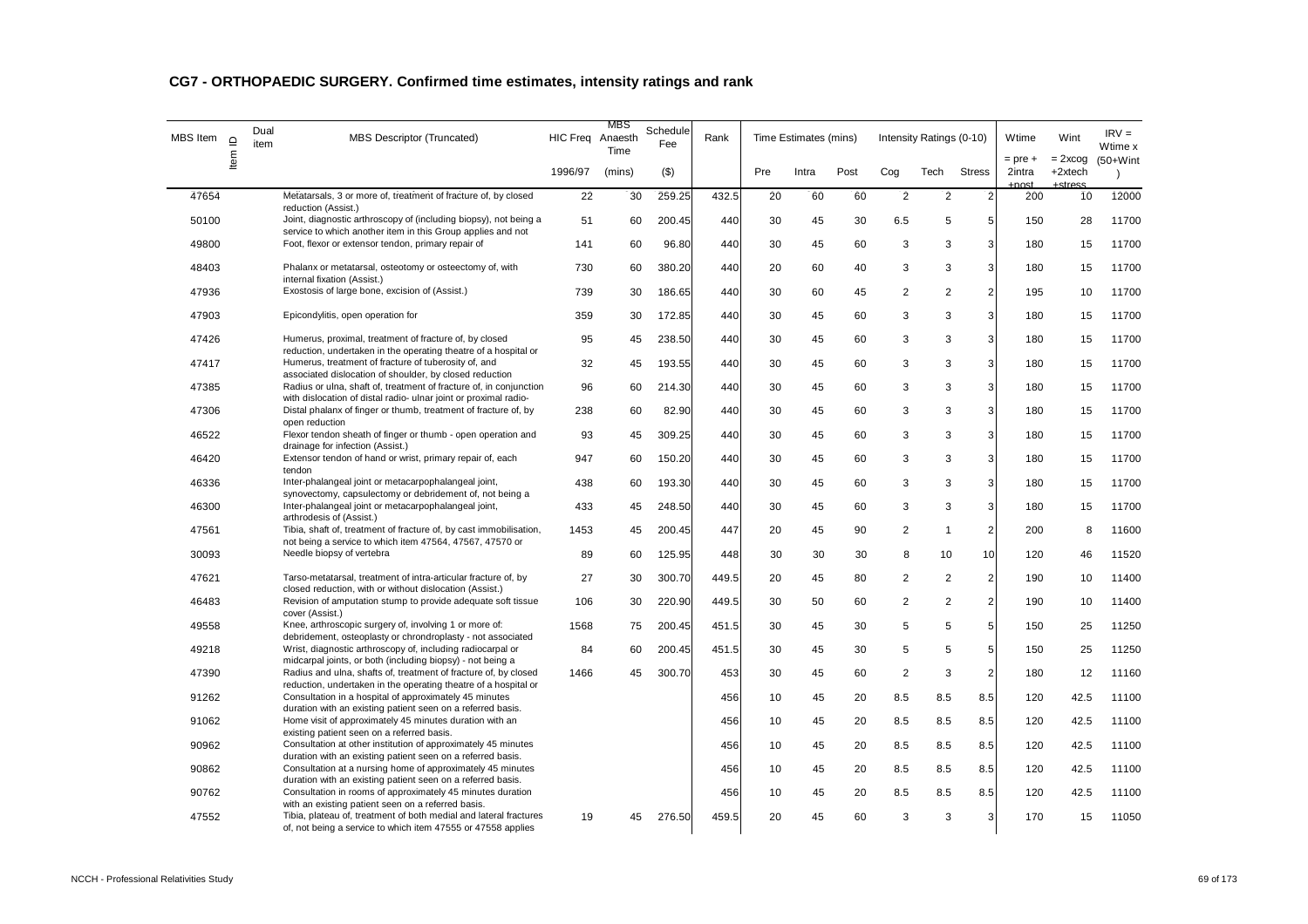| MBS Item | $\supseteq$ | Dual<br>item | <b>MBS Descriptor (Truncated)</b>                                                                                               | HIC Freq Anaesth | MBS<br>Time | Schedule<br>Fee | Rank  |             | Time Estimates (mins) |             |                | Intensity Ratings (0-10) |                | Wtime                        | Wint                             | $IRV =$<br>Wtime x |
|----------|-------------|--------------|---------------------------------------------------------------------------------------------------------------------------------|------------------|-------------|-----------------|-------|-------------|-----------------------|-------------|----------------|--------------------------|----------------|------------------------------|----------------------------------|--------------------|
|          | ltem        |              |                                                                                                                                 | 1996/97          | (mins)      | $($ \$)         |       | Pre         | Intra                 | Post        | Cog            | Tech                     | <b>Stress</b>  | $=$ pre $+$<br>2intra<br>net | $= 2x \cos$<br>+2xtech<br>etroce | $(50+W)$ int       |
| 47492    |             |              | Acetabulum, treatment of fracture of, and associated<br>dislocation of hip                                                      | 10               | 30          | 172.85          | 459.5 | 20          | 45                    | 60          | 3              | 3                        | 3              | 170                          | 15                               | 11050              |
| 49336    |             |              | Hip, treatment of a fracture of the femur where revision total<br>hip replacement is required as part of the treatment of the   | 58               | 225         | 262.70          | 461   | $\mathbf 0$ | 60                    | $\mathbf 0$ | 8              | 8                        | 10             | 120                          | 42                               | 11040              |
| 46480    |             |              | Amputation of single digit, proximal to nail bed, involving<br>section of bone or joint and requiring soft tissue cover,        | 60               | 60          | 276.15          | 462   | 30          | 50                    | 60          | $\mathbf 1$    | 2                        | $\overline{2}$ | 190                          | 8                                | 11020              |
| 47969    |             |              | Tenosynovectomy, not being a service to which another item<br>in this Group applies (Assist.)                                   | 431              | 60          | 193.55          | 464   | 30          | 45                    | 60          | 2              | $\overline{2}$           | $\overline{2}$ | 180                          | 10                               | 10800              |
| 47447    |             |              | Humerus, shaft of, treatment of fracture of, by closed<br>reduction, undertaken in the operating theatre of a hospital or       | 38               | 45          | 248.85          | 464   | 30          | 45                    | 60          | $\overline{2}$ | $\overline{2}$           | $\sqrt{2}$     | 180                          | 10                               | 10800              |
| 47327    |             |              | Proximal phalanx of finger or thumb, treatment of intra-articular<br>fracture of, by closed reduction                           | 560              | 30          | 145.15          | 464   | 30          | 45                    | 60          | $\overline{2}$ | $\overline{2}$           | $\sqrt{2}$     | 180                          | 10                               | 10800              |
| 47708    |             |              | Plaster jacket, application of, as an independent procedure                                                                     | 31               | 60          | 158.95          | 466   | 15          | 60                    | 30          | 3              | 3                        | 3              | 165                          | 15                               | 10725              |
| 47594    |             |              | Ankle joint, treatment of fracture of, not being a service to<br>which item 47597 applies                                       | 3051             | 30          | 158.95          | 467   | 20          | 45                    | 80          | $\mathbf{1}$   | 1                        | $\mathbf{1}$   | 190                          | 5                                | 10450              |
| 47372    |             |              | Radius, distal end of, treatment of Colles', Smith's or Barton's<br>fracture, by closed reduction                               | 3598             | 30          | 207.35          | 468.5 | 30          | 45                    | 60          | $\mathbf{1}$   | $\overline{2}$           | $\overline{2}$ | 180                          | 8                                | 10440              |
| 47363    |             |              | Radius or ulna, distal end of, treatment of fracture of, by<br>closed reduction                                                 | 2051             | 30          | 145.15          | 468.5 | 30          | 45                    | 60          | $\mathbf{1}$   | $\overline{2}$           | $\overline{2}$ | 180                          | 8                                | 10440              |
| 47381    |             |              | Radius or ulna, shaft of, treatment of fracture of, by closed<br>reduction undertaken in the operating theatre of a hospital or | 219              | 30          | 186.65          | 471   | 30          | 40                    | 60          | 1              | 3                        | $\overline{2}$ | 170                          | 10                               | 10200              |
| 47339    |             |              | Metacarpal, treatment of intra-articular fracture of, by closed<br>reduction                                                    | 516              | 30          | 145.15          | 471   | 30          | 40                    | 60          | 2              | $\overline{2}$           | 2              | 170                          | 10                               | 10200              |
| 46450    |             |              | Extensor tendon, tenolysis of, following tendon injury, repair or<br>graft                                                      | 277              | 75          | 165.70          | 471   | 30          | 40                    | 60          | $\overline{2}$ | 2                        | 2              | 170                          | 10                               | 10200              |
| 91261    |             |              | Consultation in a hospital of approximately 45 minutes<br>duration with a new patient seen on a referred basis.                 |                  |             |                 | 475   | 5           | 45                    | 15          | 8.5            | 8.5                      | 8.5            | 110                          | 42.5                             | 10175              |
| 91061    |             |              | Home visit of approximately 45 minutes duration with a new<br>patient seen on a referred basis.                                 |                  |             |                 | 475   | 5           | 45                    | 15          | 8.5            | 8.5                      | 8.5            | 110                          | 42.5                             | 10175              |
| 90961    |             |              | Consultation at other institution of approximately 45 minutes<br>duration with a new patient seen on a referred basis.          |                  |             |                 | 475   | 5           | 45                    | 15          | 8.5            | 8.5                      | 8.5            | 110                          | 42.5                             | 10175              |
| 90861    |             |              | Consultation at a nursing home of approximately 45 minutes<br>duration with a new patient seen on a referred basis.             |                  |             |                 | 475   | 5           | 45                    | 15          | 8.5            | 8.5                      | 8.5            | 110                          | 42.5                             | 10175              |
| 90761    |             |              | Consultation in rooms of approximately 45 minutes duration<br>with a new patient seen on a referred basis.                      |                  |             |                 | 475   | 5           | 45                    | 15          | 8.5            | 8.5                      | 8.5            | 110                          | 42.5                             | 10175              |
| 49848    |             |              | Foot, correction of claw or hammer toe                                                                                          | 1190             | 45          | 117.55          | 478   | 30          | 30                    | 40          | 6.5            | 5                        | 5              | 130                          | 28                               | 10140              |
| 47930    |             |              | Plate, rod or nail and associated wires, pins or screws, 1 or<br>more of, all of which were inserted for internal fixation      | 3356             | 45          | 193.55          | 479   | 15          | 45                    | 50          | 3              | 3                        | 3              | 155                          | 15                               | 10075              |
| 49348    |             |              | Hip, congenital dislocation of, treatment of, by closed<br>reduction                                                            | 31               | 45          | 117.55          | 480.5 | 30          | 30                    | 20          | 8              | 8                        | 8              | 110                          | 40                               | 9900               |
| 47009    |             |              | Shoulder, treatment of dislocation of, requiring general<br>anaesthesia, not being a service to which item 47012 applies        | 245              | 30          | 124.45          | 480.5 | 30          | 45                    | 45          | $\sqrt{2}$     | $\overline{2}$           | $\sqrt{2}$     | 165                          | 10                               | 9900               |
| 46465    |             |              | Amputation of single digit, proximal to nail bed, involving<br>section of bone or joint and requiring soft tissue cover         | 250              | 30          | 165.70          | 482   | 30          | 40                    | 60          | 1              | $\overline{2}$           | $\sqrt{2}$     | 170                          | 8                                | 9860               |
| 46503    |             |              | Recurrent ganglion of volar wrist joint, excision of, not being a<br>service associated with a service to which item 30106 or   | 83               | 75          | 277.85          | 483   | 30          | 50                    | 30          | $\mathbf{1}$   | 3                        | 3              | 160                          | 11                               | 9760               |
| 50348    |             |              | Knee, deformity of, post-operative manipulation and change of<br>plaster, performed under general anaesthesia in the operating  | 15               | 60          | 167.95          | 485   | 20          | 35                    | 40          | 5              | 5                        | 5              | 130                          | 25                               | 9750               |
| 49818    |             |              | Foot, excision of calcaneal spur (Assist.)                                                                                      | 261              | 45          | 200.45          | 485   | 30          | 30                    | 60          | 3              | 3                        | 3              | 150                          | 15                               | 9750               |
| 49721    |             |              | Ankle, Achilles' tendon rupture managed by non-operative<br>treatment                                                           | 83               |             | 172.85          | 485   | 30          | 20                    | 60          | 8              | 3                        | 3              | 130                          | 25                               | 9750               |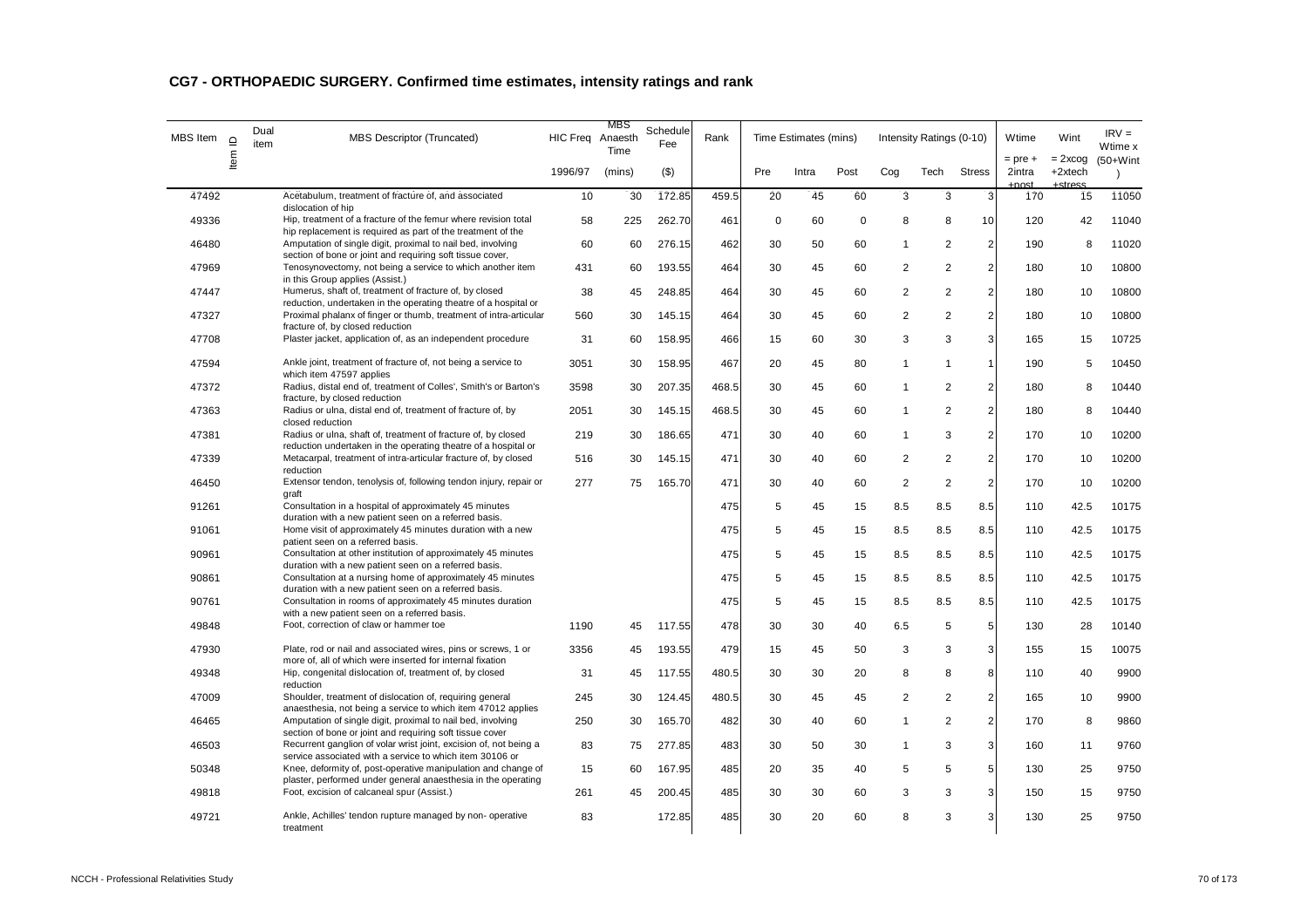| MBS Item | $\supseteq$ | Dual<br>item | <b>MBS Descriptor (Truncated)</b>                                                                                             | HIC Freq Anaesth | MBS<br>Time | Schedule<br>Rank<br>Fee |       | Time Estimates (mins) |       |      | Intensity Ratings (0-10) |                |                | Wtime                        | Wint                             | $IRV =$<br>Wtime x        |
|----------|-------------|--------------|-------------------------------------------------------------------------------------------------------------------------------|------------------|-------------|-------------------------|-------|-----------------------|-------|------|--------------------------|----------------|----------------|------------------------------|----------------------------------|---------------------------|
|          | ltem        |              |                                                                                                                               | 1996/97          | (mins)      | $($ \$)                 |       | Pre                   | Intra | Post | Cog                      | Tech           | <b>Stress</b>  | $=$ pre $+$<br>2intra<br>net | $= 2x \cos$<br>+2xtech<br>etrace | $(50+W)$ int<br>$\lambda$ |
| 50330    |             |              | Talipes equinovarus, or talus, vertical congenital - post<br>operative manipulation and change of plaster, performed          | 126              | 60          | 167.95                  | 487   | 30                    | 30    | 20   | 8                        | 8              | 6.5            | 110                          | 38.5                             | 9735                      |
| 47579    |             |              | Patella, treatment of fracture of, not being a service to which                                                               | 557              | 30          | 117.55                  | 488   | 20                    | 45    | 60   | $\overline{2}$           | -1             | $\mathbf{1}$   | 170                          | $\overline{7}$                   | 9690                      |
| 47063    |             |              | item 47582 or 47585 applies<br>Ankle or tarsus, treatment of dislocation of, by closed                                        | 117              | 30          | 186.65                  | 490   | 30                    | 35    | 60   | $\overline{2}$           | $\overline{2}$ | $\sqrt{2}$     | 160                          | 10                               | 9600                      |
| 47054    |             |              | reduction<br>Knee, treatment of dislocation of, by closed reduction (Assist.)                                                 | 31               | 30          | 238.5                   | 490   | 30                    | 35    | 60   | $\overline{2}$           | $\overline{2}$ | $\overline{2}$ | 160                          | 10                               | 9600                      |
| 47048    |             |              | Hip, treatment of dislocation of, by closed reduction                                                                         | 579              | 30          | 238.50                  | 490   | 30                    | 35    | 60   | $\overline{2}$           | $\overline{2}$ | $\overline{2}$ | 160                          | 10                               | 9600                      |
| 47030    |             |              | Carpus, or carpus on radius and ulna, or carpometacarpal<br>joint, treatment of dislocation of, by closed reduction           | 100              | 30          | 145.15                  | 492   | 30                    | 30    | 60   | $\overline{2}$           | 3              | 3              | 150                          | 13                               | 9450                      |
| 46438    |             |              | Mallet finger, closed pin fixation of                                                                                         | 23               | 45          | 99.40                   | 493.5 | 30                    | 40    | 60   | 1                        | -1             | $\mathbf{1}$   | 170                          | 5                                | 9350                      |
| 46327    |             |              | Inter-phalangeal joint or metacarpophalangeal joint,<br>arthrotomy of                                                         | 130              | 45          | 149.15                  | 493.5 | 30                    | 40    | 60   | -1                       | -1             | 1              | 170                          | 5                                | 9350                      |
| 47444    |             |              | Humerus, shaft of, treatment of fracture of, not being a service                                                              | 393              | 45          | 165.95                  | 495   | 30                    | 35    | 60   | $\mathbf{1}$             | $\overline{2}$ | $\overline{2}$ | 160                          | 8                                | 9280                      |
| 46519    |             |              | to which item 47447 or 47450 applies<br>Middle palmar, thenar or hypothenar spaces of hand, drainage                          | 41               | 30          | 103.75                  | 496   | 30                    | 45    | 20   | 3                        | 3              | 3              | 140                          | 15                               | 9100                      |
| 39331    |             |              | of (excluding aftercare)<br>Carpal tunnel release (division of transverse carpal ligament),                                   | 9060             | 30          | 203.20                  | 497   | 30                    | 45    | 30   | $\mathbf{1}$             | 3              | 2.5            | 150                          | 10.5                             | 9075                      |
| 49557    |             |              | by any method<br>Knee, diagnostic arthroscopy of (including biopsy, simple                                                    | 4300             | 45          | 200.45                  | 499.5 | 30                    | 30    | 30   | 5                        | 5              | 5              | 120                          | 25                               | 9000                      |
| 47018    |             |              | trimming of meniscal margin or plica) - not being a service<br>Elbow, treatment of dislocation of, by closed reduction        | 606              | 30          | 145.15                  | 499.5 | 30                    | 30    | 60   | 2                        | 2              | 2              | 150                          | 10                               | 9000                      |
| 46502    |             |              | Recurrent ganglion of dorsal wrist joint, excision of, not being                                                              | 143              | 60          | 222.35                  | 499.5 | 30                    | 45    | 30   | 1                        | 3              | $\sqrt{2}$     | 150                          | 10                               | 9000                      |
| 46501    |             |              | a service associated with a service to which item 30106 or<br>Ganglion of volar wrist joint, excision of, not being a service | 640              | 60          | 241.65                  | 499.5 | 30                    | 45    | 30   | 1                        | 3              | $\sqrt{2}$     | 150                          | 10                               | 9000                      |
| 43500    |             |              | associated with a service to which item 30106 or 30107<br>Operation on phalanx (for acute osteomyelitis)                      | 16               | 45          | 90.55                   | 502   | 30                    | 30    | 60   | 1                        | 3              | $\mathbf{1}$   | 150                          | 9                                | 8850                      |
| 47627    |             |              | Tarsus (excluding calcaneum or talus), treatment of fracture of                                                               | 618              | 30          | 117.55                  | 504   | 20                    | 30    | 80   | $\mathbf{1}$             | $\mathbf 1$    | 1              | 160                          | 5                                | 8800                      |
| 44342    |             |              | 2 digits of 1 foot                                                                                                            | 38               | 45          | 161.45                  | 504   | 30                    | 45    | 40   | $\mathbf{1}$             | -1             | $\mathbf{1}$   | 160                          | 5                                | 8800                      |
| 30111    |             |              | Bursa (large), including olecranon, calcaneum or patella,                                                                     | 1684             | 45          | 272.75                  | 504   | 30                    | 50    | 30   | $\mathbf{1}$             | $\mathbf 1$    | $\mathbf 1$    | 160                          | 5                                | 8800                      |
| 49806    |             |              | excision of (Assist.)<br>Foot, subcutaneous tenotomy of, 1 or more tendons                                                    | 425              | 15          | 96.80                   | 506   | 30                    | 30    | 40   | 3                        | 3              | 3              | 130                          | 15                               | 8450                      |
| 47900    |             |              | Bone cyst, injection into or aspiration of                                                                                    | 38               | 30          | 124.45                  | 507.5 | 20                    | 30    | 60   | $\overline{2}$           | $\overline{2}$ | $\overline{2}$ | 140                          | 10                               | 8400                      |
| 47543    |             |              | Tibia, plateau of, treatment of medial or lateral fracture of, not                                                            | 453              | 45          | 165.95                  | 507.5 | 20                    | 30    | 60   | 2                        | 2              | $\overline{2}$ | 140                          | 10                               | 8400                      |
| 49809    |             |              | being a service to which item 47546 or 47549 applies<br>Foot, open tenotomy of, with or without tenoplasty                    | 1542             | 45          | 158.95                  | 509   | 30                    | 20    | 45   | 6.5                      | 3              | 3              | 115                          | 22                               | 8280                      |
| 47423    |             |              | Humerus, proximal, treatment of fracture of, not being a                                                                      | 1160             | 45          | 158.95                  | 511.5 | 30                    | 30    | 60   | $\mathbf{1}$             | $\mathbf{1}$   | $\mathbf{1}$   | 150                          | 5                                | 8250                      |
| 46459    |             |              | service to which item 47426, 47429 or 47432 applies<br>Operation for osteomyelitis on distal phalanx                          | 19               | 45          | 138.10                  | 511.5 | 30                    | 30    | 60   | $\mathbf{1}$             | $\mathbf{1}$   | 1              | 150                          | 5                                | 8250                      |
| 46366    |             |              | Dupuytren's contracture, subcutaneous fasciotomy for - each                                                                   | 43               | 45          | 93.85                   | 511.5 | 30                    | 30    | 60   | 1                        | $\mathbf{1}$   | $\mathbf{1}$   | 150                          | 5                                | 8250                      |
| 46363    |             |              | band<br>Tendon sheath of hand or wrist, open operation on, for<br>stenosing tenovaginitis                                     | 3446             | 30          | 154.65                  | 511.5 | 30                    | 30    | 60   | -1                       | -1             | $\mathbf 1$    | 150                          | 5                                | 8250                      |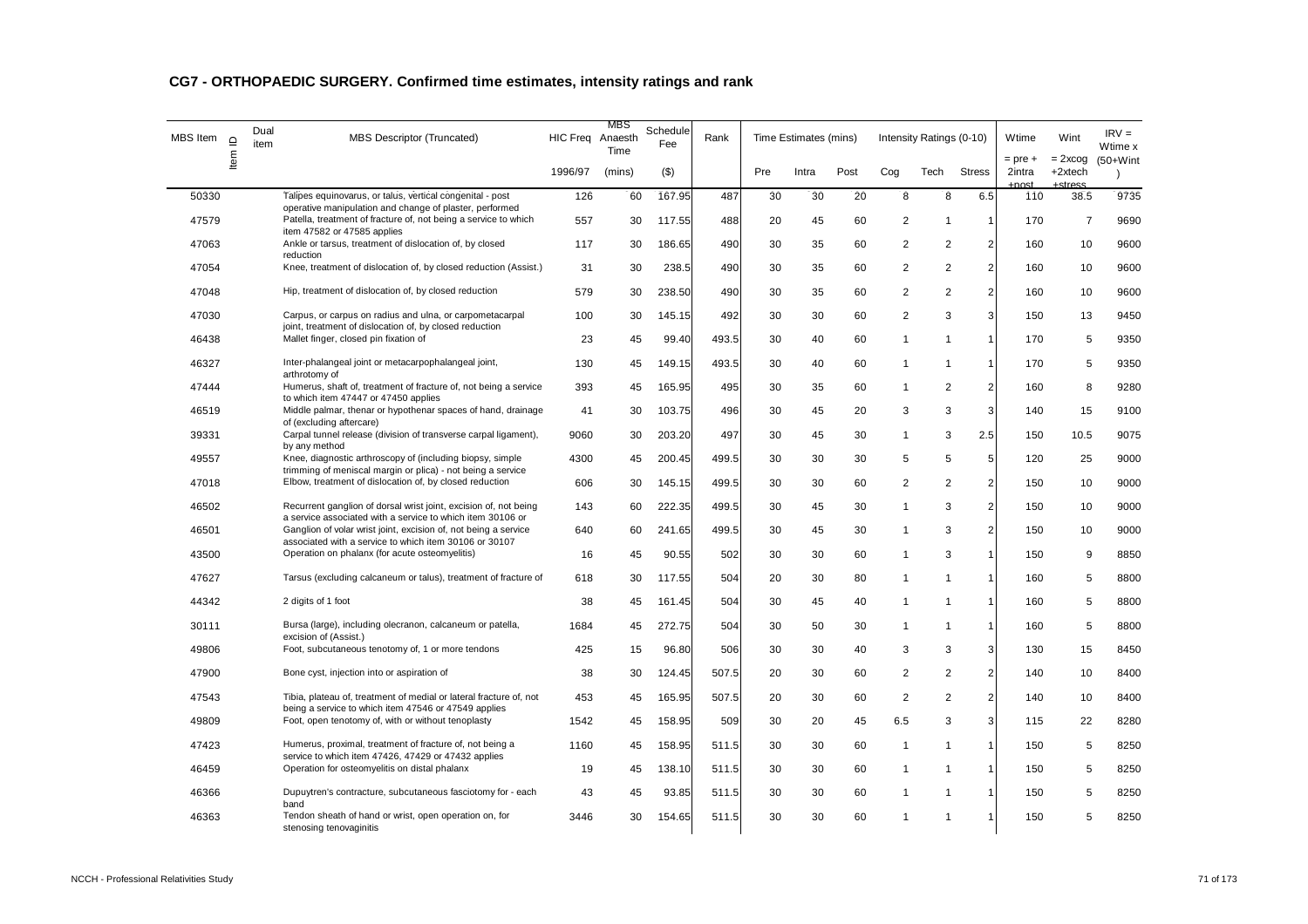| <b>MBS</b> Item<br>$\supseteq$ |      | Dual<br>item | <b>MBS Descriptor (Truncated)</b>                                                                                                                                           | HIC Freq Anaesth | MBS<br>Time | Schedule<br>Fee | Rank  |     | Time Estimates (mins) |             |                | Intensity Ratings (0-10) |                | Wtime                         | Wint                             | $IRV =$<br>Wtime x        |
|--------------------------------|------|--------------|-----------------------------------------------------------------------------------------------------------------------------------------------------------------------------|------------------|-------------|-----------------|-------|-----|-----------------------|-------------|----------------|--------------------------|----------------|-------------------------------|----------------------------------|---------------------------|
|                                | ltem |              |                                                                                                                                                                             | 1996/97          | (mins)      | $($ \$)         |       | Pre | Intra                 | Post        | Cog            | Tech                     | <b>Stress</b>  | $=$ pre $+$<br>2intra<br>nnet | $= 2x \cos$<br>+2xtech<br>ctrocc | $(50+W)$ int<br>$\lambda$ |
| 47729                          |      |              | Bone graft, harvesting of, via separate incision, in conjunction<br>with another service - autogenous - large quantity                                                      | 1172             | 45          | 172.85          | 514   | 5   | 60                    | 10          | 2.2            | 2.2                      | 2.2            | 135                           | 11                               | 8235                      |
| 48400                          |      |              | Phalanx, metatarsal, accessory bone or sesamoid bone,<br>osteotomy or osteectomy of, excluding services to which item                                                       | 2792             | 45          | 242.00          | 515   | 20  | 40                    | 30          | 2.5            | 2.5                      | 2.5            | 130                           | 12.5                             | 8125                      |
| 49878                          |      |              | Talipes equinovarus, calcaneo valgus or metatarsus varus,<br>treatment by cast, splint or manipulation - each attendance                                                    | 426              | 30          | 41.50           | 516.5 | 30  | 30                    | $\mathbf 0$ | 8              | 8                        | 5              | 90                            | 37                               | 7830                      |
| 47933                          |      |              | Exostosis of small bone, excision of, including simple removal<br>of bunion and any associated bursa                                                                        | 1349             | 30          | 152.05          | 516.5 | 30  | 30                    | 45          | $\mathbf 1$    | $\overline{2}$           | $\overline{c}$ | 135                           | 8                                | 7830                      |
| 47972                          |      |              | Tendon sheath, open operation for teno-vaginitis, not being a<br>service to which another item in this Group applies                                                        | 370              | 45          | 154.65          | 518.5 | 30  | 30                    | 40          | 2              | 2                        | $\overline{2}$ | 130                           | 10                               | 7800                      |
| 46456                          |      |              | Finger, percutaneous tenotomy of                                                                                                                                            | 14               | 15          | 71.80           | 518.5 | 30  | 30                    | 30          | 3              | 3                        | 3              | 120                           | 15                               | 7800                      |
| 48603                          |      |              | Spine, manipulation of, under epidural anaesthesia, with or<br>without steroid injection, where the manipulation and the                                                    | 29               | 30          | 103.75          | 520   | 20  | 30                    | 45          | 3              | $\overline{2}$           | $\overline{2}$ | 125                           | 12                               | 7750                      |
| 46500                          |      |              | Ganglion of dorsal wrist joint, excision of, not being a service<br>associated with a service to which item 30106 or 30107                                                  | 1073             | 45          | 193.30          | 521   | 30  | 40                    | 30          | $\mathbf{1}$   | $\mathbf{1}$             | $\mathbf{1}$   | 140                           | 5                                | 7700                      |
| 91252                          |      |              | Consultation in a hospital of approximately 30 minutes<br>duration with an existing patient seen on a referred basis.                                                       |                  |             |                 | 524   | 10  | 30                    | 15          | 8              | 8                        | 8              | 85                            | 40                               | 7650                      |
| 91052                          |      |              | Home visit of approximately 30 minutes duration with an<br>existing patient seen on a referred basis.                                                                       |                  |             |                 | 524   | 10  | 30                    | 15          | 8              | 8                        | 8              | 85                            | 40                               | 7650                      |
| 90952                          |      |              | Consultation at other institution of approximately 30 minutes<br>duration with an existing patient seen on a referred basis.                                                |                  |             |                 | 524   | 10  | 30                    | 15          | 8              | 8                        | 8              | 85                            | 40                               | 7650                      |
| 90852                          |      |              | Consultation at a nursing home of approximately 30 minutes<br>duration with an existing patient seen on a referred basis.                                                   |                  |             |                 | 524   | 10  | 30                    | 15          | 8              | 8                        | 8              | 85                            | 40                               | 7650                      |
| 90752                          |      |              | Consultation in rooms of approximately 30 minutes duration                                                                                                                  |                  |             |                 | 524   | 10  | 30                    | 15          | 8              | 8                        | 8              | 85                            | 40                               | 7650                      |
| 30107                          |      |              | with an existing patient seen on a referred basis.<br>Ganglion or small bursa, excision of, not being a service<br>associated with a service to which an item in this Group | 1532             | 30          | 161.45          | 527   | 30  | 40                    | 30          | 0.5            | -1                       | $\overline{1}$ | 140                           | $\overline{4}$                   | 7560                      |
| 50390                          |      |              | Perthes, cerebral palsy, or other neuromuscular conditions,                                                                                                                 | 19               | 90          | 167.95          | 528   | 20  | 40                    | $\Omega$    | 5              | 5                        | 5              | 100                           | 25                               | 7500                      |
| 47948                          |      |              | affecting hips or knees, application of cast under general<br>External fixation, removal of, in the operating theatre of a<br>hospital or approved day hospital facility    | 141              | 30          | 117.55          | 529   | 20  | 30                    | 40          | $\overline{2}$ | 2                        | $\overline{c}$ | 120                           | 10                               | 7200                      |
| 44338                          |      |              | 1 digit of foot                                                                                                                                                             | 544              | 30          | 105.75          | 530   | 30  | 30                    | 40          | $\mathbf{1}$   | $\overline{1}$           | $\mathbf{1}$   | 130                           | 5                                | 7150                      |
| 50115                          |      |              | Joint or joints, manipulation of, performed in the operating<br>theatre of a hospital or approved day hospital facility, not being                                          | 2204             | 30          | 103.75          | 531   | 20  | 15                    | 40          | 6.5            | 5                        | 3              | 90                            | 26                               | 6840                      |
| 91251                          |      |              | Consultation in a hospital of approximately 30 minutes                                                                                                                      |                  |             |                 | 534   | 5   | 30                    | 10          | 8              | 8                        | 8              | 75                            | 40                               | 6750                      |
| 91051                          |      |              | duration with a new patient seen on a referred basis.<br>Home visit of approximately 30 minutes duration with a new                                                         |                  |             |                 | 534   | 5   | 30                    | 10          | 8              | 8                        | 8              | 75                            | 40                               | 6750                      |
| 90951                          |      |              | patient seen on a referred basis.<br>Consultation at other institution of approximately 30 minutes<br>duration with a new patient seen on a referred basis.                 |                  |             |                 | 534   | 5   | 30                    | 10          | 8              | 8                        | 8              | 75                            | 40                               | 6750                      |
| 90851                          |      |              | Consultation at a nursing home of approximately 30 minutes<br>duration with a new patient seen on a referred basis.                                                         |                  |             |                 | 534   | 5   | 30                    | 10          | 8              | 8                        | 8              | 75                            | 40                               | 6750                      |
| 90751                          |      |              | Consultation in rooms of approximately 30 minutes duration<br>with a new patient seen on a referred basis.                                                                  |                  |             |                 | 534   | 5   | 30                    | 10          | 8              | 8                        | 8              | 75                            | 40                               | 6750                      |
| 46498                          |      |              | Ganglion of flexor tendon sheath, excision of, not being a<br>service associated with a service to which item 30106 or                                                      | 622              | 30          | 161.45          | 537   | 30  | 30                    | 30          | $\mathbf{1}$   | 1.5                      | $\overline{1}$ | 120                           | 6                                | 6720                      |
| 47474                          |      |              | Pelvic ring, treatment of fracture of, not involving disruption of<br>pelvic ring or acetabulum                                                                             | 178              |             | 138.25          | 538.5 | 20  | 20                    | 60          | $\mathbf{1}$   | $\mathbf{1}$             | $\mathbf{1}$   | 120                           | 5                                | 6600                      |
| 46495                          |      |              | Ganglion or mucous cyst of distal digit, excision of, not being a<br>service associated with a service to which item 30106 or                                               | 994              | 30          | 149.15          | 538.5 | 30  | 30                    | 30          | $\mathbf{1}$   | $\mathbf 1$              | -1             | 120                           | 5                                | 6600                      |
| 47387                          |      |              | Radius and ulna, shafts of, treatment of fracture of, by cast<br>immobilisation, not being a service to which item 47390 or                                                 | 1257             | 45          | 200.45          | 540   | 20  | 30                    | 45          | 0.5            | 0.5                      | 0.5            | 125                           | 2.5                              | 6562.5                    |

# **CG7 - ORTHOPAEDIC SURGERY. Confirmed time estimates, intensity ratings and rank**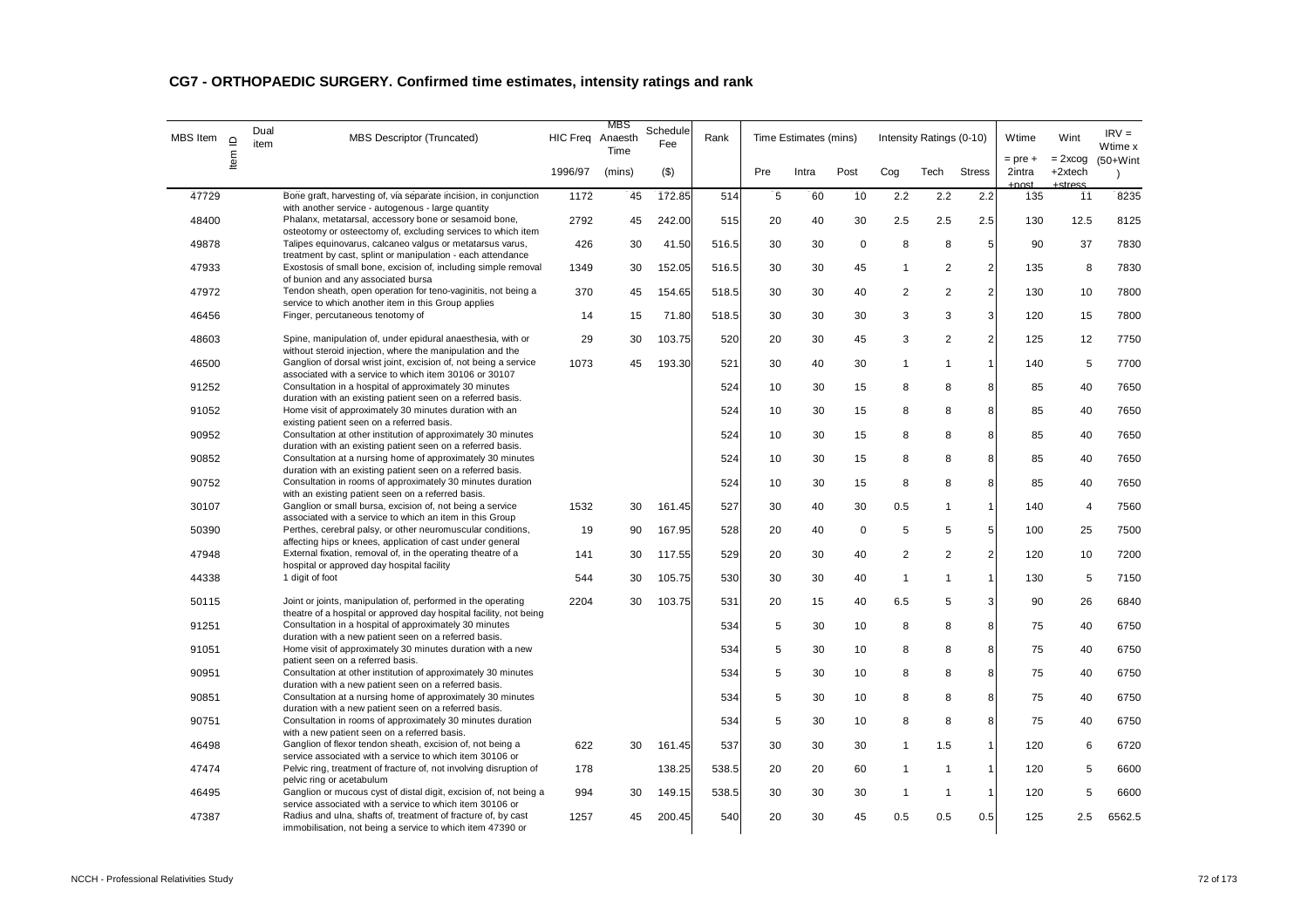| <b>MBS</b> Item | $\supseteq$ | Dual<br>item | <b>MBS Descriptor (Truncated)</b>                                                                                                                                                    | HIC Freq Anaesth | MBS<br>Time | Schedule<br>Fee | Rank  |     | Time Estimates (mins) |             |                | Intensity Ratings (0-10) |                | Wtime                        | Wint                             | $IRV =$<br>Wtime x        |
|-----------------|-------------|--------------|--------------------------------------------------------------------------------------------------------------------------------------------------------------------------------------|------------------|-------------|-----------------|-------|-----|-----------------------|-------------|----------------|--------------------------|----------------|------------------------------|----------------------------------|---------------------------|
|                 | ltem        |              |                                                                                                                                                                                      | 1996/97          | (mins)      | $($ \$)         |       | Pre | Intra                 | Post        | Cog            | Tech                     | <b>Stress</b>  | $=$ pre $+$<br>2intra<br>net | $= 2x \cos$<br>+2xtech<br>ctrocc | $(50+W)$ int<br>$\lambda$ |
| 47960           |             |              | Tenotomy, subcutaneous, not being a service to which<br>another item in this Group applies                                                                                           | 623              | 15          | 96.80           | 541   | 20  | 20                    | 40          | 3              | 3                        | 3              | 100                          | 15                               | 6500                      |
| 47927           |             |              | Buried wire, pin or screw, 1 or more of, which were inserted<br>for internal fixation purposes, removal of, in the operating                                                         | 5253             | 30          | 103.75          | 542   | 15  | 30                    | 30          | $\overline{2}$ | $\overline{2}$           | $\sqrt{2}$     | 105                          | 10                               | 6300                      |
| 48600           |             |              | Spine, manipulation of, performed in the operating theatre of a<br>hospital or approved day hospital facility                                                                        | 380              | 15          | 69.10           | 543   | 20  | 15                    | 45          | 3              | $\overline{2}$           | $\sqrt{2}$     | 95                           | 12                               | 5890                      |
| 47576           |             |              | Fibula, treatment of fracture of                                                                                                                                                     | 3972             | 30          | 82.9            | 544   | 15  | 15                    | 60          | $\mathbf{1}$   | 1                        | $\mathbf{1}$   | 105                          | 5                                | 5775                      |
| 48678           |             |              | Spine, simple internal fixation of, involving 1 or more of facetal<br>screw, wire loop or similar, being a service associated with a                                                 | 55               | 165         | 415.15          | 545   | 5   | 30                    | $\mathbf 0$ | 5              | 8                        | 8              | 65                           | 34                               | 5460                      |
| 91243           |             |              | Consultation in a hospital of approximately 20 minutes<br>duration and the nature of the service requires breaks in                                                                  |                  |             |                 | 550.5 | 6   | 20                    | 10          | 6.5            | 6.5                      | 6.5            | 56                           | 32.5                             | 4620                      |
| 91240           |             |              | Consultation in a hospital of approximately 20 minutes<br>duration with a new or existing patient seen on a referred                                                                 |                  |             |                 | 550.5 | 6   | 20                    | 10          | 6.5            | 6.5                      | 6.5            | 56                           | 32.5                             | 4620                      |
| 91043           |             |              | Home visit of approximately 20 minutes duration and the<br>nature of the service requires breaks in continuity with a new                                                            |                  |             |                 | 550.5 | 6   | 20                    | 10          | 6.5            | 6.5                      | 6.5            | 56                           | 32.5                             | 4620                      |
| 91040           |             |              | Home visit of approximately 20 minutes duration with a new or<br>existing patient seen on a referred basis.                                                                          |                  |             |                 | 550.5 | 6   | 20                    | 10          | 6.5            | 6.5                      | 6.5            | 56                           | 32.5                             | 4620                      |
| 90943           |             |              | Consultation at other institution of approximately 20 minutes<br>duration and the nature of the service requires breaks in                                                           |                  |             |                 | 550.5 | 6   | 20                    | 10          | 6.5            | 6.5                      | 6.5            | 56                           | 32.5                             | 4620                      |
| 90940           |             |              | Consultation at other institution of approximately 20 minutes<br>duration with a new or existing patient seen on a referred                                                          |                  |             |                 | 550.5 | 6   | 20                    | 10          | 6.5            | 6.5                      | 6.5            | 56                           | 32.5                             | 4620                      |
| 90843           |             |              | Consultation at a nursing home of approximately 20 minutes<br>duration and the nature of the service requires breaks in                                                              |                  |             |                 | 550.5 | 6   | 20                    | 10          | 6.5            | 6.5                      | 6.5            | 56                           | 32.5                             | 4620                      |
| 90840           |             |              | Consultation at a nursing home of approximately 20 minutes<br>duration with a new or existing patient seen on a referred                                                             |                  |             |                 | 550.5 | 6   | 20                    | 10          | 6.5            | 6.5                      | 6.5            | 56                           | 32.5                             | 4620                      |
| 90743           |             |              | Consultation in rooms of approximately 20 minutes duration<br>and the nature of the service requires breaks in continuity with                                                       |                  |             |                 | 550.5 | 6   | 20                    | 10          | 6.5            | 6.5                      | 6.5            | 56                           | 32.5                             | 4620                      |
| 90740           |             |              | Consultation in rooms of approximately 20 minutes duration<br>with a new or existing patient seen on a referred basis.                                                               |                  |             |                 | 550.5 | 6   | 20                    | 10          | 6.5            | 6.5                      | 6.5            | 56                           | 32.5                             | 4620                      |
| 47906           |             |              | Digital nail of toe, removal of, in the operating theatre of a<br>hospital or approved day hospital facility                                                                         | 512              | 15          | 82.90           | 556.5 | 20  | 20                    | 20          | 0.5            | 0.5                      | 0.5            | 80                           | 2.5                              | 4200                      |
| 47726           |             |              | Bone graft, harvesting of, via separate incision, in conjunction                                                                                                                     | 461              | 30          | 103.75          | 556.5 | 5   | 30                    | 5           | 2              | 2                        | 2              | 70                           | 10                               | 4200                      |
| 47636           |             |              | with another service - autogenous - small quantity<br>Metatarsal, 1 of, treatment of fracture of, by closed reduction                                                                | 438              | 30          | 124.45          | 558   | 15  | 15                    | 30          | 0.5            | 0.5                      | 0.5            | 75                           | 2.5                              | 3937.5                    |
| 47921           |             |              | Orthopaedic pin or wire, insertion of, as an independent<br>procedure                                                                                                                | 166              | 30          | 82.90           | 559.5 | 5   | 20                    | 20          | 2              | 2                        | $\overline{2}$ | 65                           | 10                               | 3900                      |
| 47681           |             |              | Spine (excluding sacrum), treatment of fracture of transverse                                                                                                                        | 423              |             | 31.50           | 559.5 | 30  | 0                     | 30          | 3              | 3                        | 3              | 60                           | 15                               | 3900                      |
| 49351           |             |              | process, vertebral body, or posterior elements - each<br>Hip, congenital dislocation of, treatment of, involving                                                                     | 539              | 45          | 41.50           | 561   | 5   | 15                    | 8           | 8              | 8                        | 8              | 43                           | 40                               | 3870                      |
| 47924           |             |              | supervision of splint, harness or cast - each attendance<br>Buried wire, pin or screw, 1 or more of, which were inserted                                                             | 434              | 30          | 27.65           | 562   | 10  | 20                    | 20          | $\mathbf{1}$   | $\mathbf{1}$             | $\mathbf{1}$   | 70                           | 5                                | 3850                      |
| 91230           |             |              | for internal fixation purposes, removal of requiring incision and<br>Consultation in a hospital of approximately 15 minutes                                                          |                  |             |                 | 565   | 5   | 15                    | 8           | 6.5            | 6.5                      | 6.5            | 43                           | 32.5                             | 3547.5                    |
| 91030           |             |              | duration with a new or existing patient seen on a referred<br>Home visit of approximately 15 minutes duration with a new or                                                          |                  |             |                 | 565   | 5   | 15                    | 8           | 6.5            | 6.5                      | 6.5            | 43                           | 32.5                             | 3547.5                    |
| 90930           |             |              | existing patient seen on a referred basis.<br>Consultation at other institution of approximately 15 minutes                                                                          |                  |             |                 | 565   | 5   | 15                    | 8           | 6.5            | 6.5                      | 6.5            | 43                           | 32.5                             | 3547.5                    |
| 90830           |             |              | duration with a new or existing patient seen on a referred<br>Consultation at a nursing home of approximately 15 minutes                                                             |                  |             |                 | 565   | 5   | 15                    | 8           | 6.5            | 6.5                      | 6.5            | 43                           | 32.5                             | 3547.5                    |
| 90730           |             |              | duration with a new or existing patient seen on a referred<br>Consultation in rooms of approximately 15 minutes duration<br>with a new or existing patient seen on a referred basis. |                  |             |                 | 565   | 5   | 15                    | 8           | 6.5            | 6.5                      | 6.5            | 43                           | 32.5                             | 3547.5                    |

# **CG7 - ORTHOPAEDIC SURGERY. Confirmed time estimates, intensity ratings and rank**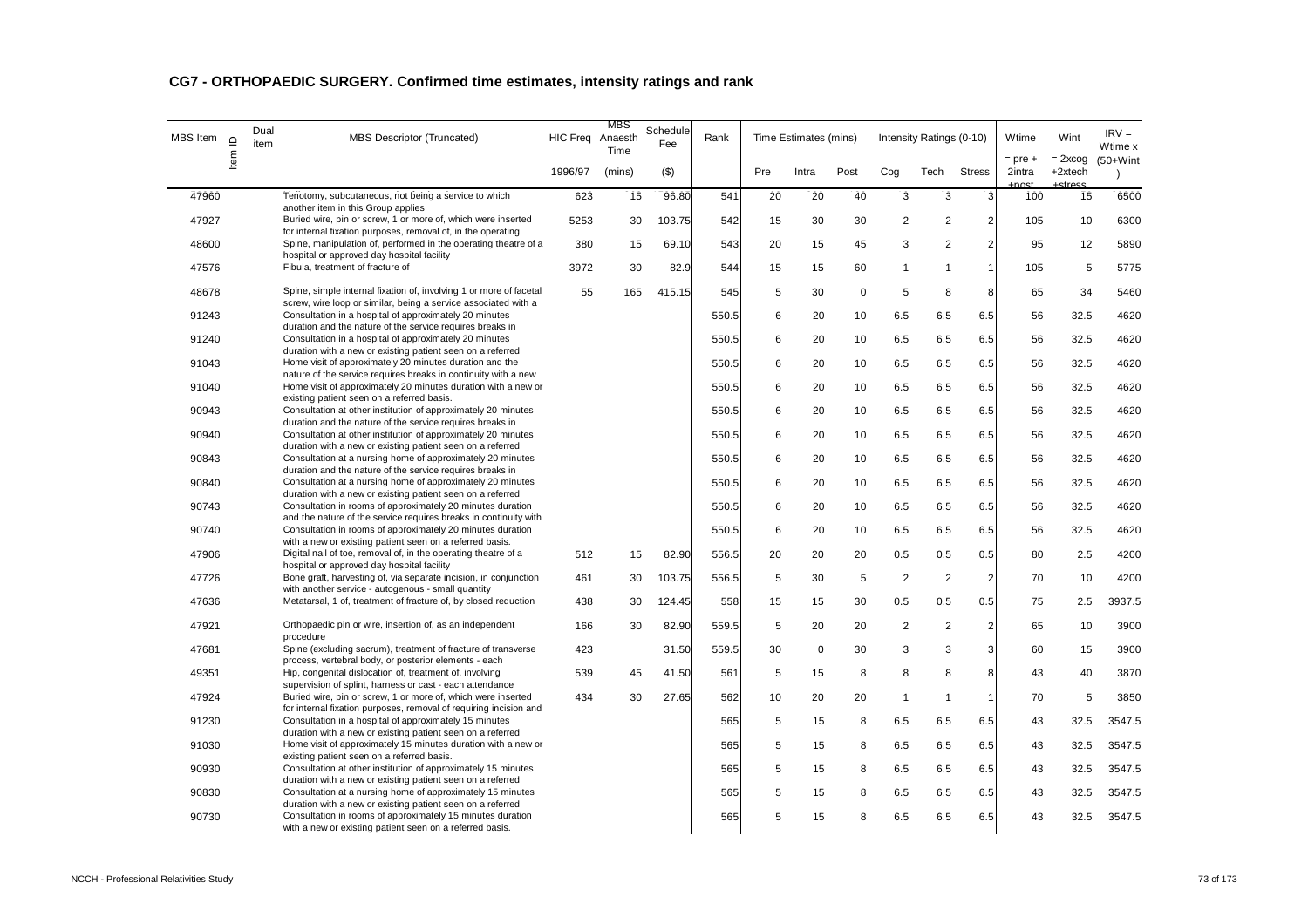| MBS Item | $\supseteq$ | Dual<br>item | MBS Descriptor (Truncated)                                                                                                    | <b>HIC Freq</b> | MBS<br>Anaesth<br>Time | Schedule<br>Fee | Rank  |     | Time Estimates (mins) |      |     | Intensity Ratings (0-10) |               | Wtime                                 | Wint                              | $IRV =$<br>Wtime x |
|----------|-------------|--------------|-------------------------------------------------------------------------------------------------------------------------------|-----------------|------------------------|-----------------|-------|-----|-----------------------|------|-----|--------------------------|---------------|---------------------------------------|-----------------------------------|--------------------|
|          | ≗           |              |                                                                                                                               | 1996/97         | (mins)                 | $($ \$)         |       | Pre | Intra                 | Post | Cog | Tech                     | <b>Stress</b> | $=$ pre $+$<br>2intra<br><b>LDOSt</b> | $= 2x \cos$<br>+2xtech<br>Letrace | $(50+W)$ int       |
| 18272    |             |              | Saphenous, sural, popliteal or posterior tibial nerve, main<br>trunk of, 1 or more of, injection of an anaesthetic agent      | 936             |                        | 45.85           | 568.5 | 10  | 10                    | 20   |     |                          |               | 50                                    | 6                                 | 2800               |
| 18266    |             |              | Ulnar, radial or median nerve, main trunk of, 1 or more of,<br>injection of an anaesthetic agent, not being associated with a | 659             |                        | 45.85           | 568.5 | 10  | 10                    | 20   |     |                          | 2             | 50                                    | 6                                 | 2800               |
| 91220    |             |              | Consultation in a hospital of approximately 10 minutes<br>duration with a new or existing patient seen on a referred          |                 |                        |                 | 572   | 5   | 10                    | 6    | 6.5 | 6.5                      | 6.5           | 31                                    | 32.5                              | 2557.5             |
| 91020    |             |              | Home visit of approximately 10 minutes duration with a new or<br>existing patient seen on a referred basis.                   |                 |                        |                 | 572   | 5   | 10                    | 6    | 6.5 | 6.5                      | 6.5           | 31                                    | 32.5                              | 2557.5             |
| 90920    |             |              | Consultation at other institution of approximately 10 minutes<br>duration with a new or existing patient seen on a referred   |                 |                        |                 | 572   | 5   | 10                    | 6    | 6.5 | 6.5                      | 6.5           | 31                                    | 32.5                              | 2557.5             |
| 90820    |             |              | Consultation at a nursing home of approximately 10 minutes<br>duration with a new or existing patient seen on a referred      |                 |                        |                 | 572   | 5   | 10                    | 6    | 6.5 | 6.5                      | 6.5           | 31                                    | 32.5                              | 2557.5             |
| 90720    |             |              | Consultation in rooms of approximately 10 minutes duration<br>with a new or existing patient seen on a referred basis.        |                 |                        |                 | 572   | 5   | 10                    | 6    | 6.5 | 6.5                      | 6.5           | 31                                    | 32.5                              | 2557.5             |
| 91210    |             |              | Consultation in a hospital of approximately 5 minutes duration<br>with a new or existing patient seen on a referred basis.    |                 |                        |                 | 577   | 5   | 5                     | 5    | 6.5 | 6.5                      | 6.5           | 20                                    | 32.5                              | 1650               |
| 91010    |             |              | Home visit of approximately 5 minutes duration with a new or<br>existing patient seen on a referred basis.                    |                 |                        |                 | 577   | 5   | 5                     | 5    | 6.5 | 6.5                      | 6.5           | 20                                    | 32.5                              | 1650               |
| 90910    |             |              | Consultation at other institution of approximately 5 minutes<br>duration with a new or existing patient seen on a referred    |                 |                        |                 | 577   | 5   | 5                     | 5    | 6.5 | 6.5                      | 6.5           | 20                                    | 32.5                              | 1650               |
| 90810    |             |              | Consultation at a nursing home of approximately 5 minutes<br>duration with a new or existing patient seen on a referred       |                 |                        |                 | 577   | 5   | 5                     | 5    | 6.5 | 6.5                      | 6.5           | 20                                    | 32.5                              | 1650               |
| 90710    |             |              | Consultation in rooms of approximately 5 minutes duration<br>with a new or existing patient seen on a referred basis.         |                 |                        |                 | 577   | 5   | 5                     | 5    | 6.5 | 6.5                      | 6.5           | 20                                    | 32.5                              | 1650               |

# **CG7 - ORTHOPAEDIC SURGERY. Confirmed time estimates, intensity ratings and rank**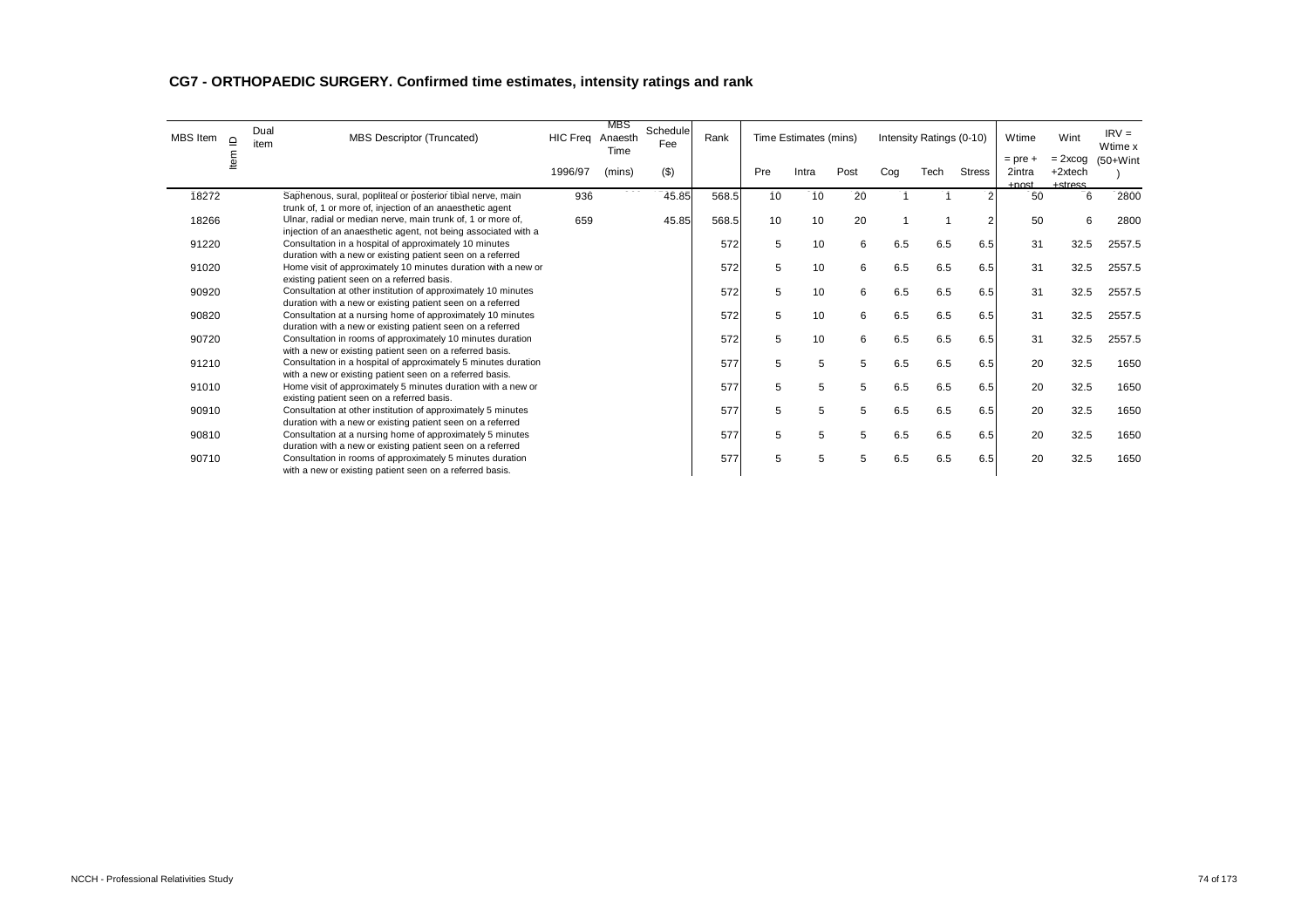| MBS Item | $\Omega$ | Dual item<br>MBS Descriptor (Truncated)                                                                                                     | HIC Freq Anaesth | MBS<br>Time | Schedule<br>Fee | Rank           |     | Time Estimates (mins) |      |                | Intensity Ratings (0-10) |               | $IRV =$<br>(pre+1.5Intra            |
|----------|----------|---------------------------------------------------------------------------------------------------------------------------------------------|------------------|-------------|-----------------|----------------|-----|-----------------------|------|----------------|--------------------------|---------------|-------------------------------------|
|          | Item     |                                                                                                                                             | 1996/97          | (mins)      | $($ \$)         |                | Pre | Intra                 | Post | Cog            | Tech                     | <b>Stress</b> | +post) $x(6.5+$<br>total intensity) |
| 43969    |          | Persistent cloaca, total correction of, with genital repair using<br>posterior sagittal approach, with or without laparotomy (Assist.)      | $\mathbf{1}$     | 360         | 1871.15         |                | 45  | 360                   | 120  | 10             | 10                       | 9.5           | 25380.0                             |
| 43882    |          | Cloacal exstrophy, operation for (Assist.)                                                                                                  | $\mathbf{1}$     | 240         | 1224.75         | 2              | 60  | 240                   | 150  | 10             | 10                       | 9.5           | 20520.0                             |
| 43903    |          | Oesophageal atresia or corrosive oesophageal stricture,<br>oesophageal replacement for, utilizing gastric tube, jejunum or colon            | 3                |             | 240 1360.80     | 3              | 30  | 240                   | 160  | 9.5            | 10                       | 10            | 19800.0                             |
| 43996    |          | Hirschsprung's disease, total colectomy for total colonic<br>aganglionosis with ileoanal pull-through, with or without side to side         | $\mathbf{1}$     | 300         | 1564.95         |                | 50  | 270                   | 90   | 9              | 9                        | 9             | 18257.5                             |
| 43966    |          | Anorectal malformation, posterior sagittal anorectoplasty of, with<br>laparotomy (Assist.)                                                  | 3                | 270         | 1360.80         | 5              | 40  | 270                   | 90   | 8.5            | 10                       | 9             | 18190.0                             |
| 43993    |          | Hirschsprung's disease, definitive resection with pull-through                                                                              | $\overline{4}$   | 300         | 1394.85         | 6              | 40  | 270                   | 90   | 8              | 9.5                      | 8             | 17120.0                             |
| 43978    |          | anastomosis, with or without frozen section biopsies, when<br>Biliary atresia, portoenterostomy for (Assist.)                               | 5                |             | 240 1360.80     | $\overline{7}$ | 25  | 240                   | 90   | 9.5            | 10                       | 9.5           | 16862.5                             |
| 43990    |          | Hirschsprung's disease, definitive resection with pull-through<br>anastomosis, with or without frozen section biopsies, when                | 15               | 270         | 1292.80         | 8              | 40  | 240                   | 90   | 8              | 9                        | 8             | 15435.0                             |
| 43987    |          | Neuroblastoma, radical excision of (Assist.)                                                                                                | $\overline{7}$   |             | 210 1054.65     | 9              | 40  | 210                   | 70   | 9              | 10                       | 10            | 15087.5                             |
| 43975    |          | Choledochal cyst, resection of, with 2 duct anastomoses (Assist.)                                                                           | 2                | 210         | 1598.95         | 10             | 25  | 210                   | 80   | 9.5            | 9.5                      | 9.5           | 14700.0                             |
| 43963    |          | Anorectal malformation, posterior sagittal anorectoplasty of (Assist.)                                                                      | 16               |             | 240 1190.70     | 11             | 40  | 210                   | 90   | 8              | 9.5                      | 9             | 14685.0                             |
| 43846    |          | Oesophageal atresia (with or without repair of tracheo-oesophageal<br>fistula), complete correction of, in infant of birth weight less than | 0                | 180         | 1462.85         | 12             | 40  | 150                   | 120  | 10             | 10                       | 9.5           | 13860.0                             |
| 43906    |          | Oesophagus, resection of congenital, anastomic or corrosive<br>stricture and anastomosis, not being a service to which item 43903           | $\overline{2}$   |             | 180 1190.70     | 13             | 30  | 180                   | 120  | 8.5            | 9                        | 8.5           | 13650.0                             |
| 43855    |          | Oesophageal atresia, delayed primary anastomosis for (Assist.)                                                                              | 3                | 180         | 1258.75         | 14             | 25  | 180                   | 100  | 8.5            | 10                       | 9.5           | 13627.5                             |
| 43873    |          | Exomphalos containing small bowel and other viscera, operation for<br>(Assist.)                                                             | 5                | 180         | 952.60          | 15             | 40  | 150                   | 120  | 9              | 9.5                      | 9.5           | 13282.5                             |
| 43879    |          | Sacrococcygeal teratoma, excision of, by combined posterior and<br>abdominal approach (Assist.)                                             | $\mathbf{1}$     | 180         | 952.60          | 16             | 40  | 160                   | 100  | 8.5            | 9.5                      | 9.5           | 12920.0                             |
| 43972    |          | Choledochal cyst, resection of, with 1 duct anastomosis (Assist.)                                                                           | $\overline{4}$   | 180         | 1360.80         | 17             | 25  | 180                   | 80   | 9              | 9                        | 9             | 12562.5                             |
| 43813    |          | Meconium ileus, laparotomy for, complicated by 1 or more of<br>associated volvulus, atresia, intestinal perforation with or without         | $\overline{4}$   | 180         | 952.60          | 18             | 25  | 160                   | 100  | 8.5            | 9                        | 9             | 12045.0                             |
| 43957    |          | Gastro-oesophageal reflux, laparotomy and fundoplication for, with<br>or without hiatus hernia, in child with neurological disease, with    | 8                | 210         | 850.55          | 19             | 35  | 160                   | 80   | 8.5            | 9.5                      | 9             | 11892.5                             |
| 37842    |          | Exstrophy of bladder or epispadias, secondary repair with bladder<br>neck tightening, with or without ureteric reimplantation (Assist.)     | $\overline{7}$   | 180         | 1122.70         | 20             | 20  | 180                   | 60   | 9              | 9                        | 9             | 11725.0                             |
| 43828    |          | Acute neonatal necrotising enterocolitis, laparotomy for, with<br>resection, including any anastomoses or stoma formation (Assist.)         | 12               | 180         | 902.05          | 21             | 30  | 150                   | 90   | 9              | 9                        | 9             | 11557.5                             |
| 43912    |          | Thoracotomy and excision of 1 or more of bronchogenic or<br>enterogenous cyst or mediastinal teratoma (Assist.)                             | 3                | 180         | 1124.90         | 22             | 30  | 160                   | 80   | 8.5            | 9                        | 9             | 11550.0                             |
| 43843    |          | Oesophageal atresia (with or without repair of tracheo-oesophageal<br>fistula), complete correction of, not being a service to which item   | 22               | 180         | 1360.80         | 23             | 30  | 150                   | 90   | 8.5            | 9                        | 9             | 11385.0                             |
| 43900    |          | Tracheo-oesophageal fistula without atresia, division and repair of<br>(Assist.)                                                            | 6                | 150         | 816.50          | 24             | 30  | 140                   | 90   | 8              | 9.5                      | 9.5           | 11055.0                             |
| 37851    |          | Congenital adrenal hyperplasia, mixed gonadal dysgenesis or<br>similar condition, vaginoplasty for, with or without endoscopy               | 3                | 180         | 680.45          | 25             | 15  | 200                   | 30   | 8              | 9                        | 8             | 10867.5                             |
| 43909    |          | Tracheomalacia, aortopexy for (Assist.)                                                                                                     | 4                | 150         | 1190.70         | 26             | 30  | 120                   | 120  | 9              | 8.5                      | 8.5           | 10725.0                             |
| 43810    |          | Jejunal atresia, bowel resection and anastomosis for, with or without<br>tapering (Assist.)                                                 | $\overline{7}$   | 180         | 952.60          | 27             | 20  | 150                   | 100  | $\overline{7}$ | 9                        | 8.5           | 10695.0                             |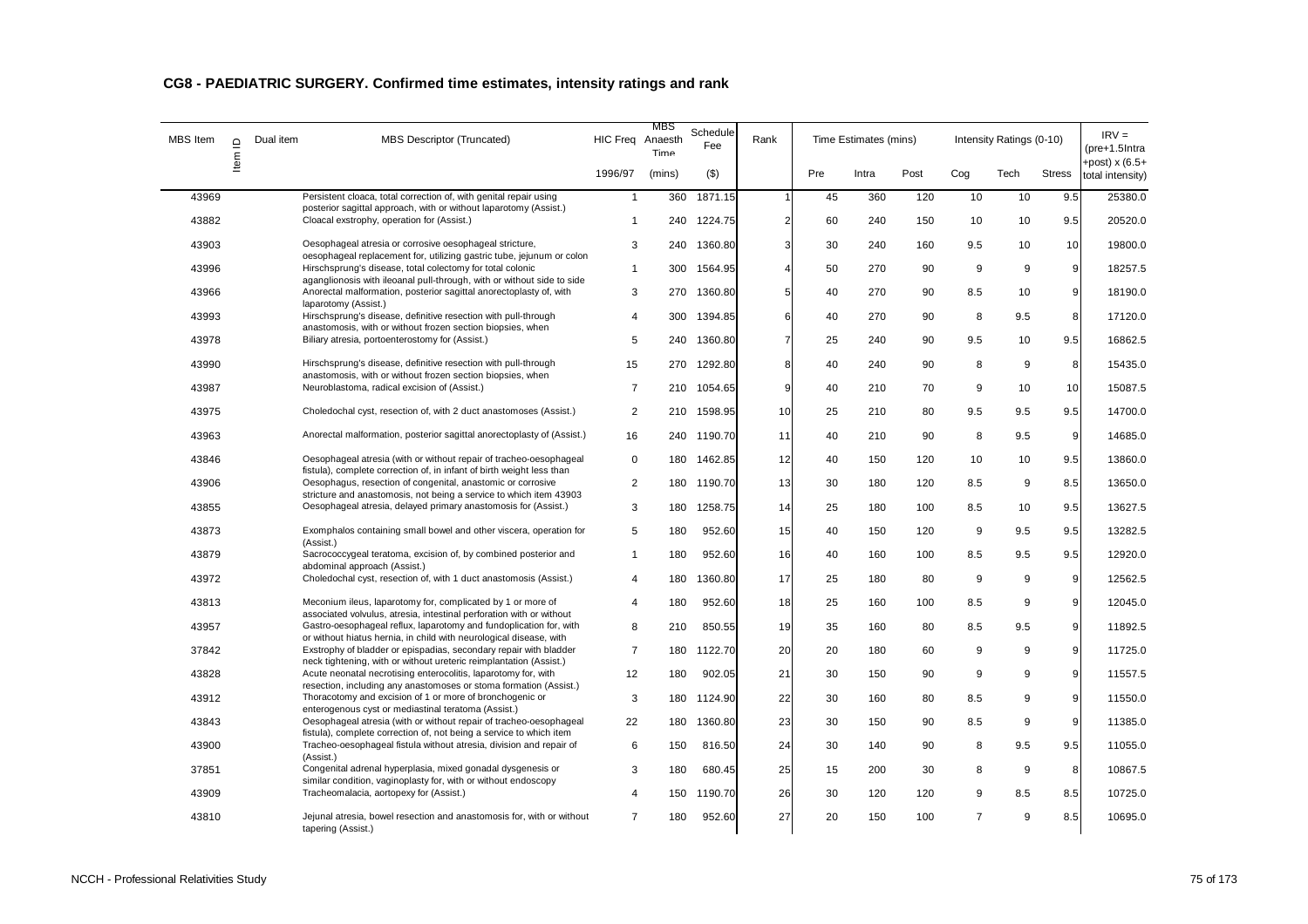| CG8 - PAEDIATRIC SURGERY. Confirmed time estimates, intensity ratings and rank |  |  |
|--------------------------------------------------------------------------------|--|--|
|--------------------------------------------------------------------------------|--|--|

| MBS Item | $\overline{a}$ | Dual item | <b>MBS Descriptor (Truncated)</b>                                                                                                         | HIC Freq Anaesth | MBS<br>Time | Schedule<br>Fee | Rank | Time Estimates (mins) |       |      |                | Intensity Ratings (0-10) |                | $IRV =$<br>(pre+1.5Intra            |
|----------|----------------|-----------|-------------------------------------------------------------------------------------------------------------------------------------------|------------------|-------------|-----------------|------|-----------------------|-------|------|----------------|--------------------------|----------------|-------------------------------------|
|          | Item           |           |                                                                                                                                           | 1996/97          | (mins)      | $($ \$)         |      | Pre                   | Intra | Post | Cog            | Tech                     | <b>Stress</b>  | +post) $x(6.5+$<br>total intensity) |
| 43876    |                |           | Sacrococcygeal teratoma, excision of, by posterior approach<br>(Assist.)                                                                  | $\overline{4}$   | 150         | 816.50          | 28.5 | 30                    | 140   | 90   | 8              | 8.5                      | 9              | 10560.0                             |
| 37848    |                |           | Ambiguous genitalia with urogenital sinus, reduction clitoroplasty,                                                                       | $\overline{7}$   | 180         | 918.55          | 28.5 | 20                    | 180   | 30   | 9              | 9                        | 8.5            | 10560.0                             |
| 43852    |                |           | with endoscopy and vaginoplasty (Assist.)<br>Oesophageal atresia, thoracotomy for, and division of tracheo-                               | 4                | 150         | 1190.70         | 30   | 40                    | 105   | 120  | 9              | 8                        | 9.5            | 10477.5                             |
| 43837    |                |           | oesophageal fistula without anastomosis (Assist.)<br>Congenital diaphragmatic hernia, repair by thoracic or abdominal                     | 9                | 150         | 1020.60         | 31   | 30                    | 130   | 90   | 9              | 8.5                      | 8              | 10080.0                             |
| 43939    |                |           | approach, with diagnosis confirmed in the first 24 hours of life<br>Ventral hernia following neonatal closure of exomphalos or            | 4                | 120         | 544.30          | 32   | 20                    | 180   | 40   | 7.5            | 9                        | 7.5            | 10065.0                             |
| 43861    |                |           | gastroschisis, repair of (Assist.)<br>Congenital cystadenomatoid malformation or congenital lobar                                         | 1                | 150         | 1224.75         | 33   | 30                    | 120   | 90   | 9              | 9                        | 9              | 10050.0                             |
| 43864    |                |           | emphysema, thoracotomy and lung resection for (Assist.)<br>Gastroschisis, operation for (Assist.)                                         | 6                | 150         | 918.55          | 34   | 40                    | 120   | 100  | 7.5            | 9                        | 8              | 9920.0                              |
|          |                |           | Pyeloplasty in congenitally abnormal kidney or solitary kidney, by                                                                        | 85               |             |                 | 35   | 30                    |       |      |                | 9                        | 9              | 9900.0                              |
| 36567    |                |           | open exposure (Assist.)                                                                                                                   |                  | 150         | 746.20          |      |                       | 120   | 90   | 8.5            |                          |                |                                     |
| 43834    |                |           | Bowel resection for necrotising enterocolitis stricture or strictures,<br>including any anastomoses or stoma formation (Assist.)          | 3                | 180         | 816.50          | 36   | 20                    | 160   | 60   | $\overline{7}$ | 8.5                      | 8              | 9600.0                              |
| 43954    |                |           | Gastro-oesophageal reflux with or without hiatus hernia, laparotomy<br>and fundoplication for, with gastrostomy (Assist.)                 | 15               | 195         | 782.50          | 37   | 25                    | 160   | 60   | 8              | 8                        | $\overline{7}$ | 9587.5                              |
| 43804    |                |           | Intestinal malrotation with or without volvulus, laparotomy for, with<br>bowel resection and anastomosis, with or without formation of    | 3                | 150         | 748.45          | 38   | 20                    | 130   | 80   | 9              | 8                        | 8.5            | 9440.0                              |
| 43984    |                |           | Nephroblastoma, radical nephrectomy for (Assist.)                                                                                         | 8                | 180         | 952.60          | 39   | 25                    | 150   | 40   | 8              | 8.5                      | 9              | 9280.0                              |
| 37824    |                |           | Hypospadias, proximal, 1 stage repair (Assist.)                                                                                           | 56               | 120         | 850.55          | 40   | 20                    | 180   | 30   | $\overline{7}$ | 8                        | $\overline{7}$ | 9120.0                              |
| 36618    |                |           | Reduction ureteroplasty (Assist.)                                                                                                         | 35               | 150         | 477.10          | 41   | 15                    | 120   | 90   | 8              | 8.5                      | 8.5            | 8977.5                              |
| 43816    |                |           | Ileal atresia, colonic atresia or meconium ileus not being a service<br>associated with a service to which item 43813 applies, laparotomy | 6                | 165         | 884.55          | 42   | 20                    | 130   | 70   | 8              | 8                        | 8              | 8692.5                              |
| 43960    |                |           | Anorectal malformation, perineal anoplasty of (Assist.)                                                                                   | 19               | 60          | 299.25          | 43   | 30                    | 120   | 80   | $\overline{7}$ | 8                        | 7.5            | 8410.0                              |
| 36522    |                |           | Nephrectomy, partial (Assist.)                                                                                                            | 85               | 120         | 813.50          | 44   | 20                    | 120   | 60   | 8              | 8                        | 9              | 8190.0                              |
| 43825    |                |           | Neonatal alimentary obstruction, laparotomy for, not being a service<br>to which any other item in this Subgroup applies (Assist.)        | 8                | 150         | 816.50          | 45   | 30                    | 110   | 80   | $\overline{7}$ | 8                        | 8              | 8112.5                              |
| 43870    |                |           | Exomphalos containing small bowel only, operation for (Assist.)                                                                           | 6                | 120         | 714.45          | 46   | 40                    | 90    | 100  | 8              | 7.5                      | $\overline{7}$ | 7975.0                              |
| 43807    |                |           | Duodenal atresia or stenosis, duodenoduodenostomy or<br>duodenojejunostomy for (Assist.)                                                  | 9                | 180         | 816.50          | 47   | 20                    | 120   | 70   | $\overline{7}$ | 8                        | 8              | 7965.0                              |
| 37845    |                |           | Ambiguous genitalia with urogenital sinus, reduction clitoroplasty,<br>with or without endoscopy (Assist.)                                | 1                | 150         | 510.30          | 48   | 20                    | 150   | 30   | $\overline{7}$ | 8.5                      | 6.5            | 7837.5                              |
| 43951    |                |           | Gastro-oesophageal reflux with or without hiatus hernia, laparotomy<br>and fundoplication for, without gastrostomy (Assist.)              | 51               | 195         | 639.75          | 49.5 | 25                    | 120   | 50   | 8              | 8                        | $\overline{7}$ | 7522.5                              |
| 43867    |                |           | Gastroschisis, secondary operation for, with removal of silo and                                                                          | 2                | 120         | 510.30          | 49.5 | 30                    | 90    | 90   | 7.5            | 8                        | 7.5            | 7522.5                              |
| 161      |                |           | closure of abdominal wall (Assist.)<br>Professional attendance for a period of not less than 2 hours but                                  |                  |             | 250.00          | 51   | $\mathbf{1}$          | 150   | 5    | 9              | $\overline{7}$           | 10             | 7507.5                              |
| 43936    |                |           | less than 3 hours (not being a service to which any other item<br>Intussusception, laparotomy and resection with anastomosis              | 5                | 150         | 714.45          | 52   | 40                    | 120   | 45   | $\overline{7}$ | 8                        | 6.5            | 7420.0                              |
| 43858    |                |           | (Assist.)<br>Oesophageal atresia, cervical oesophagostomy for (Assist.)                                                                   |                  | 90          | 442.25          | 53   | 40                    | 70    | 90   | 8.5            | 8                        | 8              | 7285.0                              |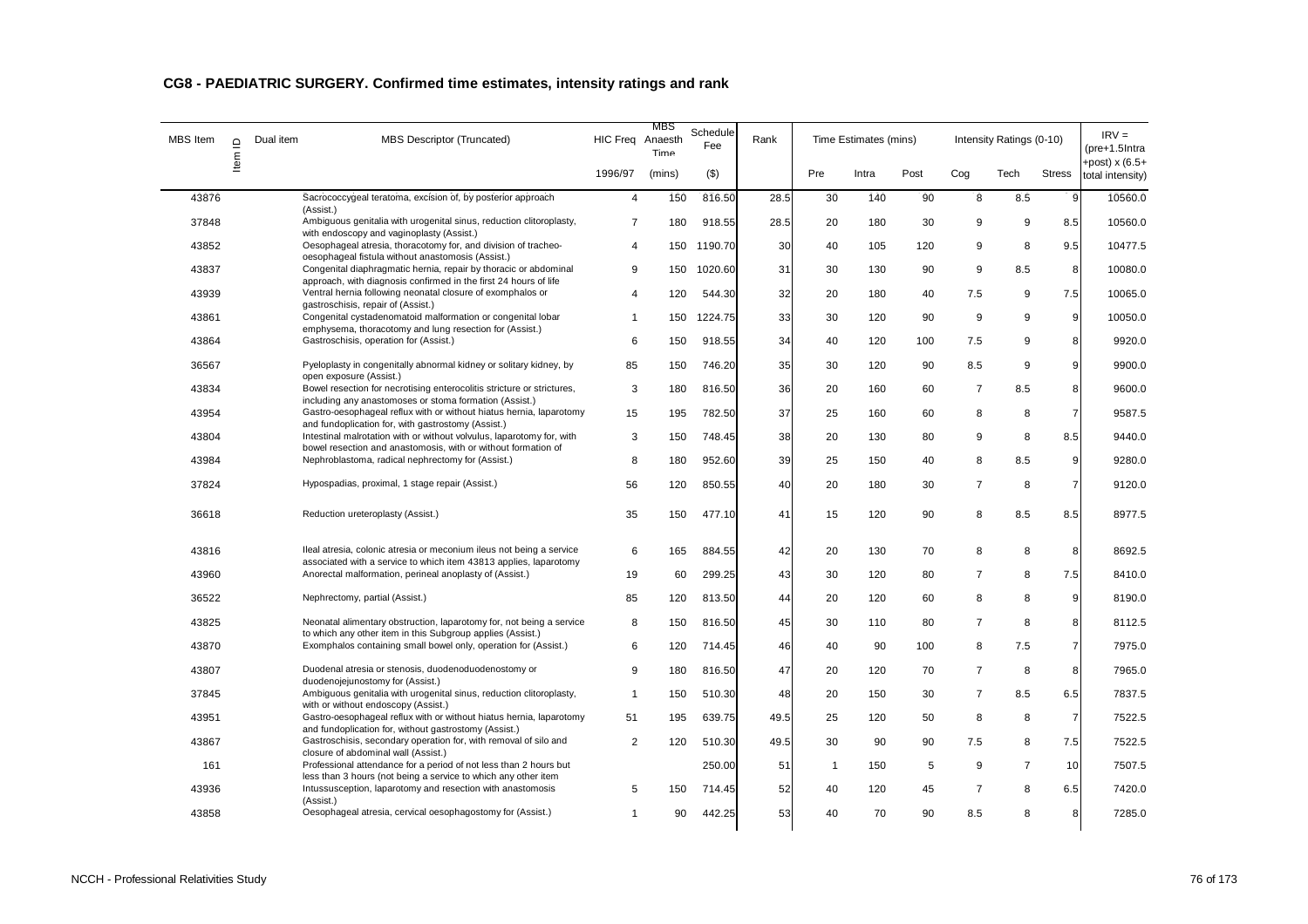| CG8 - PAEDIATRIC SURGERY. Confirmed time estimates, intensity ratings and rank |  |  |
|--------------------------------------------------------------------------------|--|--|
|--------------------------------------------------------------------------------|--|--|

| <b>MBS</b> Item | $\mathbf{r}$ | Dual item | <b>MBS Descriptor (Truncated)</b>                                                                                                                                                                   | HIC Freq Anaesth | MBS<br>Time | Schedule<br>Fee | Rank | Time Estimates (mins) |       |      |                | Intensity Ratings (0-10) |                | $IRV =$<br>(pre+1.5Intra           |
|-----------------|--------------|-----------|-----------------------------------------------------------------------------------------------------------------------------------------------------------------------------------------------------|------------------|-------------|-----------------|------|-----------------------|-------|------|----------------|--------------------------|----------------|------------------------------------|
|                 | Item         |           |                                                                                                                                                                                                     | 1996/97          | (mins)      | $($ \$)         |      | Pre                   | Intra | Post | Cog            | Tech                     | <b>Stress</b>  | +post) x (6.5+<br>total intensity) |
| 36588           |              |           | Ureter, reimplantation into bladder (Assist.)                                                                                                                                                       | 544              | 90          | 678.90          | 54   | 15                    | 100   | 90   | $\overline{7}$ | 8                        | $\overline{7}$ | 7267.5                             |
| 43840           |              |           | Congenital diaphragmatic hernia, repair by thoracic or abdominal<br>approach, diagnosed after the first day of life and before 20 days of                                                           | $\mathbf 0$      | 150         | 884.55          | 55   | 20                    | 110   | 60   | $\overline{7}$ | 7.5                      | 7.5            | 6982.5                             |
| 45036           |              |           | Angioma (haemangioma or lymphangioma or both) of neck, deep,<br>excision of (Assist.)                                                                                                               | 27               | 75          | 828.25          | 56   | 20                    | 120   | 30   | $\overline{7}$ | 8.5                      | 8              | 6900.0                             |
| 37839           |              |           | Epispadias, staged repair, second stage (Assist.)                                                                                                                                                   | $\overline{2}$   | 120         | 578.35          | 57.5 | 15                    | 120   | 30   | 8              | 8                        | 8              | 6862.5                             |
| 37836           |              |           | Epispadias, staged repair, first stage (Assist.)                                                                                                                                                    | 2                | 120         | 510.30          | 57.5 | 15                    | 120   | 30   | 8              | 8                        | 8              | 6862.5                             |
| 43801           |              |           | Intestinal malrotation with or without volvulus, laparotomy for, not<br>involving bowel resection (Assist.)                                                                                         | 20               | 120         | 702.90          | 59   | 20                    | 90    | 80   | 8              | $\overline{7}$           | $\overline{7}$ | 6697.5                             |
| 43819           |              |           | Hirschsprung's disease, laparotomy for, with or without frozen<br>section biopsies and formation of stoma (Assist.)                                                                                 | 11               | 135         | 714.45          | 60   | 20                    | 100   | 60   | $\overline{7}$ | $\overline{7}$           | 7.5            | 6440.0                             |
| 45421           |              |           | Free grafting (split skin) to burns, including excision of burnt tissue,<br>on eyelid, nose, lip, neck, hand, thumb, finger or genitals (Assist.)                                                   | 34               | 210         | 298.10          | 61   | 30                    | 110   | 50   | 6              | 7.5                      | 6              | 6370.0                             |
| 43822           |              |           | Anorectal malformation, laparotomy and colostomy for (Assist.)                                                                                                                                      | 8                | 120         | 714.45          | 62   | 20                    | 90    | 60   | 7.5            | $\overline{7}$           | $\overline{7}$ | 6020.0                             |
| 44111           |              |           | Obstructed or strangulated inguinal hernia, repair of, at age less<br>than 3 months, including orchidopexy when performed (Assist.)                                                                 | 52               | 90          | 422.65          | 63   | 30                    | 80    | 30   | $\overline{7}$ | 9                        | 8 <sup>1</sup> | 5490.0                             |
| 37821           |              |           | Hypospadias, distal, 1 stage repair (Assist.)                                                                                                                                                       | 181              | 90          | 611.65          | 64   | 20                    | 90    | 30   | $\overline{7}$ | 8                        | $\overline{7}$ | 5272.5                             |
| 43945           |              |           | Patent vitello intestinal duct, excision of (Assist.)                                                                                                                                               | $\overline{1}$   | 120         | 714.45          | 65   | 25                    | 90    | 30   | 6.5            | 7.5                      | 7              | 5225.0                             |
| 37342           |              |           | Urethroplasty - single stage operation (Assist.)                                                                                                                                                    | 114              | 105         | 611.65          | 66   | 10                    | 90    | 30   | 8              | 8                        | $\overline{7}$ | 5162.5                             |
| 37830           |              |           | Hypospadias, staged repair, second stage (Assist.)                                                                                                                                                  | 64               | 90          | 507.70          | 67.5 | 20                    | 90    | 30   | 6              | 8                        | 7              | 5087.5                             |
| 37348           |              |           | Urethroplasty - 2 stage operation - second stage (Assist.)                                                                                                                                          | 14               | 90          | 507.70          | 67.5 | 20                    | 90    | 30   | $\overline{7}$ | $\overline{7}$           | $\overline{7}$ | 5087.5                             |
| 36585           |              |           | Ureter, transplantation of, into skin (Assist.)                                                                                                                                                     | $\overline{7}$   | 120         | 544.40          | 69   | 15                    | 90    | 20   | 6.5            | 8                        | 7              | 4760.0                             |
| 43849           |              |           | Oesophageal atresia, gastrostomy for (Assist.)                                                                                                                                                      | $\overline{4}$   | 90          | 374.20          | 70   | 25                    | 60    | 50   | 6.5            | 8                        | 7              | 4620.0                             |
| 45035           |              |           | Angioma (haemangioma or lymphangioma or both) large and deep,<br>involving muscles or nerves, excision of (Assist.)                                                                                 | 80               | 75          | 515.45          | 71   | 15                    | 80    | 20   | $\overline{7}$ | 8                        | 7              | 4417.5                             |
| 37020           |              |           | Bladder diverticulum, excision or obliteration of (Assist.)                                                                                                                                         | 78               | 90          | 544.40          | 72   | 20                    | 70    | 30   | $\overline{7}$ | 7.5                      | 7              | 4340.0                             |
| 43933           |              |           | Idiopathic intussusception, laparotomy and manipulative reduction of<br>(Assist.)                                                                                                                   | 8                | 105         | 382.80          | 73   | 30                    | 65    | 30   | $\overline{7}$ | 8                        | 6              | 4331.3                             |
| 43831           |              |           | Acute neonatal necrotising enterocolitis where no definitive<br>procedure is possible, laparotomy for (Assist.)                                                                                     | $\mathbf 0$      | 90          | 702.90          | 74   | 30                    | 60    | 30   | 9              | 5                        | 8              | 4275.0                             |
| 36579           |              |           | Ureterectomy, complete or partial, with or without associated                                                                                                                                       | 79               | 120         | 544.40          | 75   | 10                    | 90    | 15   | $\overline{7}$ | $\overline{7}$           | 6              | 4240.0                             |
| 37809           |              |           | bladder repair, not being a service associated with a service to<br>Undescended testis, revision orchidopexy for (Assist.)                                                                          | 62               | 75          | 442.25          | 76   | 20                    | 70    | 20   | 6              | 8.5                      | 6.5            | 3987.5                             |
| 43981           |              |           | Nephroblastoma, neuroblastoma or other malignant tumour,                                                                                                                                            | $\overline{2}$   | 90          | 374.20          | 77   | 20                    | 75    | 30   | 7.5            | 5                        | 5.5            | 3981.3                             |
| 37854           |              |           | laparotomy (exploratory), including associated biopsies, where no<br>Urethral valve, destruction of, including cystoscopy and urethroscopy                                                          | 25               | 60          | 269.10          | 78   | 20                    | 60    | 30   | 7.5            | 7.5                      | 6.5            | 3920.0                             |
| 37417           |              |           | (Assist.)<br>Penis, correction of chordee, with or without excision of fibrous                                                                                                                      | 300              | 60          | 409.80          | 79   | 20                    | 60    | 30   | 6              | $\overline{7}$           | $\overline{7}$ | 3710.0                             |
| 45406           |              |           | plaque or plaques and with or without grafting (Assist.)<br>Free grafting (split skin) to burns, including excision of burnt tissue -<br>involving not more than 3% of total body surface (Assist.) | 87               | 60          | 331.30          | 80   | 30                    | 60    | 40   | 5              | 6                        | 4              | 3440.0                             |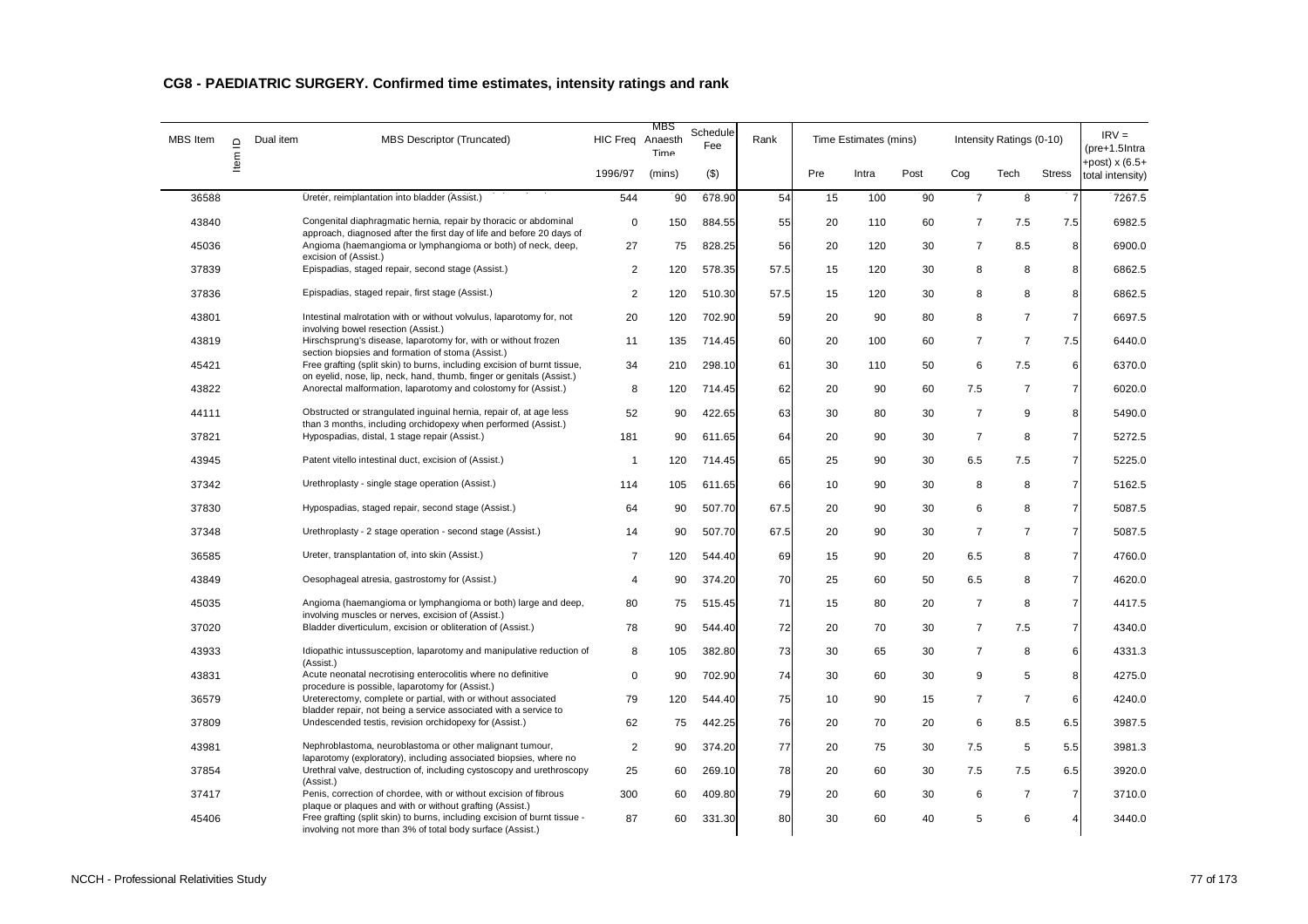| CG8 - PAEDIATRIC SURGERY. Confirmed time estimates, intensity ratings and rank |  |  |
|--------------------------------------------------------------------------------|--|--|
|--------------------------------------------------------------------------------|--|--|

| <b>MBS</b> Item | $\Box$ | Dual item | <b>MBS Descriptor (Truncated)</b>                                                                                                   | HIC Freq Anaesth | MBS<br>Time | Schedule<br>Fee | Rank | Time Estimates (mins) |       |      |                | Intensity Ratings (0-10) |                 | $IRV =$<br>$(pre+1.5Intra)$         |
|-----------------|--------|-----------|-------------------------------------------------------------------------------------------------------------------------------------|------------------|-------------|-----------------|------|-----------------------|-------|------|----------------|--------------------------|-----------------|-------------------------------------|
|                 | ltem   |           |                                                                                                                                     | 1996/97          | (mins)      | $($ \$)         |      | Pre                   | Intra | Post | Cog            | Tech                     | <b>Stress</b>   | +post) $x(6.5+$<br>total intensity) |
| 37827           |        |           | Hypospadias, staged repair, first stage (Assist.)                                                                                   | 27               | 90          | 391.80          | 81   | 20                    | 60    | 15   | $\overline{7}$ | $\overline{7}$           | $5\phantom{.0}$ | 3187.5                              |
| 30314           |        |           | Thyroglossal cyst or fistula or both, radical removal of, including<br>thyroglossal duct and portion of hyoid bone (Assist.)        | 191              | 75          | 335.90          | 82   | 15                    | 60    | 15   | $\overline{7}$ | 7                        | 5.5             | 3120.0                              |
| 44114           |        |           | Inguinal hernia repair at age less than 3 months when orchidopexy<br>also required (Assist.)                                        | 43               | 90          | 422.65          | 83   | 20                    | 45    | 20   | $\overline{7}$ | 8.5                      | $\overline{7}$  | 3117.5                              |
| 44130           |        |           | Lymphadenectomy, for atypical mycobacterial infection or other<br>granulomatous disease (Assist.)                                   | 60               | 75          | 340.20          | 84   | 15                    | 50    | 20   | 6.5            | 8                        | 6.5             | 3025.0                              |
| 43930           |        |           | Hypertrophic pyloric stenosis, pyloromyotomy for (Assist.)                                                                          | 105              | 60          | 327.10          | 85   | 30                    | 35    | 30   | $\overline{7}$ | $\overline{7}$           | 5               | 2868.8                              |
| 90771           |        |           | Consultation in rooms of approximately 60 minutes duration with a<br>new patient seen on a referred basis.                          |                  |             |                 | 86   | 3                     | 60    | 15   | 8              | 6                        | 6               | 2862.0                              |
| 37806           |        |           | Undescended testis in inguinal canal close to deep inguinal ring or<br>within abdominal cavity, orchidopexy for (Assist.)           | 495              | 75          | 442.25          | 87   | 15                    | 45    | 20   | 6              | 8.5                      | 6.5             | 2818.8                              |
| 37800           |        |           | Patent urachus, excision of (Assist.)                                                                                               | 15               | 60          | 382.70          | 88   | 10                    | 60    | 15   | $\overline{7}$ | 6                        | 5               | 2817.5                              |
| 44108           |        |           | Inguinal hernia repair at age less than 3 months (Assist.)                                                                          | 689              | 75          | 360.85          | 89   | 20                    | 40    | 20   | 6              | 8.5                      | $\overline{7}$  | 2800.0                              |
| 30289           |        |           | Branchial fistula, removal of (Assist.)                                                                                             | 59               | 60          | 368.80          | 90   | 15                    | 45    | 25   | 6              | $\overline{7}$           | 6               | 2741.3                              |
| 91271           |        |           | Consultation in a hospital of approximately 60 minutes duration with<br>a new patient seen on a referred basis.                     |                  |             |                 | 91   | $\mathbf{1}$          | 60    | 10   | 8              | 6                        | 6.5             | 2727.0                              |
| 37023           |        |           | Vesical fistula, cutaneous, operation for                                                                                           | 17               | 120         | 305.80          | 92   | 15                    | 60    | 10   | 6              | 6                        | 5               | 2702.5                              |
| 37833           |        |           | Hypospadias, repair of post operative urethral fistula (Assist.)                                                                    | 75               | 75          | 242.30          | 93   | 20                    | 40    | 20   | 6              | 7.5                      | $\overline{7}$  | 2700.0                              |
| 37818           |        |           | Hypospadias, glanuloplasty incorporating meatal advancement<br>(Assist.)                                                            | 76               | 90          | 360.85          | 94   | 20                    | 45    | 15   | $\overline{7}$ | $\overline{7}$           | $5\phantom{.0}$ | 2613.8                              |
| 37026           |        |           | Cutaneous vesicostomy, establishment of (Assist.)                                                                                   | 6                | 135         | 305.80          | 95   | 10                    | 60    | 10   | 6              | 6                        | 5               | 2585.0                              |
| 37803           |        |           | Undescended testis, orchidopexy for, not being a service to which<br>item 37806 applies (Assist.)                                   | 1000             | 60          | 382.70          | 96   | 10                    | 40    | 20   | $\overline{7}$ | 6                        | 6               | 2295.0                              |
| 91261           |        |           | Consultation in a hospital of approximately 45 minutes duration with<br>a new patient seen on a referred basis.                     |                  |             |                 | 97   | $\mathbf 1$           | 45    | 10   | 8              | 6                        | 6.5             | 2119.5                              |
| 90761           |        |           | Consultation in rooms of approximately 45 minutes duration with a<br>new patient seen on a referred basis.                          |                  |             |                 | 98   | 3                     | 45    | 15   | 7.5            | 6                        | 4.5             | 2094.8                              |
| 13319           |        |           | Central vein catheterisation in a neonate via peripheral vein                                                                       | $\mathbf 0$      | 60          | 167.00          | 99   | 10                    | 45    | 10   | 6              | 6                        | 5               | 2056.3                              |
| 13318           |        |           | Central vein catheterisation (via jugular or subclavian vein) - by open<br>exposure, in a person under 12 years of age              | 25               | 60          | 167.00          | 100  | 10                    | 50    | 20   | 3              | 5                        | 5 <sub>1</sub>  | 2047.5                              |
| 37812           |        |           | Impalpable testis, exploration of groin for, not being a service<br>associated with a service to which items 37803 to 37809 apply   | 78               | 75          | 408.25          | 101  | 10                    | 40    | 20   | $\overline{7}$ | 5                        | 3               | 1935.0                              |
| 90762           |        |           | Consultation in rooms of approximately 45 minutes duration with an<br>existing patient seen on a referred basis.                    |                  |             |                 | 102  | $\mathbf 0$           | 45    | 15   | 6.5            | 6                        | $\overline{4}$  | 1897.5                              |
| 30614           |        |           | Femoral or inquinal hernia or infantile hydrocele, repair of, not being<br>a service to which item 30403 or 30615 applies (Assist.) | 15616            | 60          | 341.00          | 103  | 10                    | 30    | 20   | 6              | 6                        | 4.5             | 1725.0                              |
| 14212           |        |           | Intussusception, management of fluid or gas reduction for                                                                           | 23               | 30          | 136.10          | 104  | 25                    | 25    | 20   | $\overline{7}$ | 3                        | $\overline{4}$  | 1691.3                              |
| 43999           |        |           | Hirschsprung's disease, anal sphincterotomy as an independent<br>procedure for (Assist.)                                            | 36               | 30          | 195.70          | 105  | 15                    | 25    | 20   | 6              | 6.5                      | 4               | 1667.5                              |
| 44133           |        |           | Torticollis, open division of sternomastoid muscle for (Assist.)                                                                    | 5                | 45          | 270.00          | 106  | 15                    | 40    | 20   | 4              | 4                        | 3               | 1662.5                              |
| 30104           |        |           | Pre-auricular sinus, excision of                                                                                                    | 84               | 30          | 93.25           | 107  | 10                    | 30    | 20   | 5              | 6.5                      | 3.5             | 1612.5                              |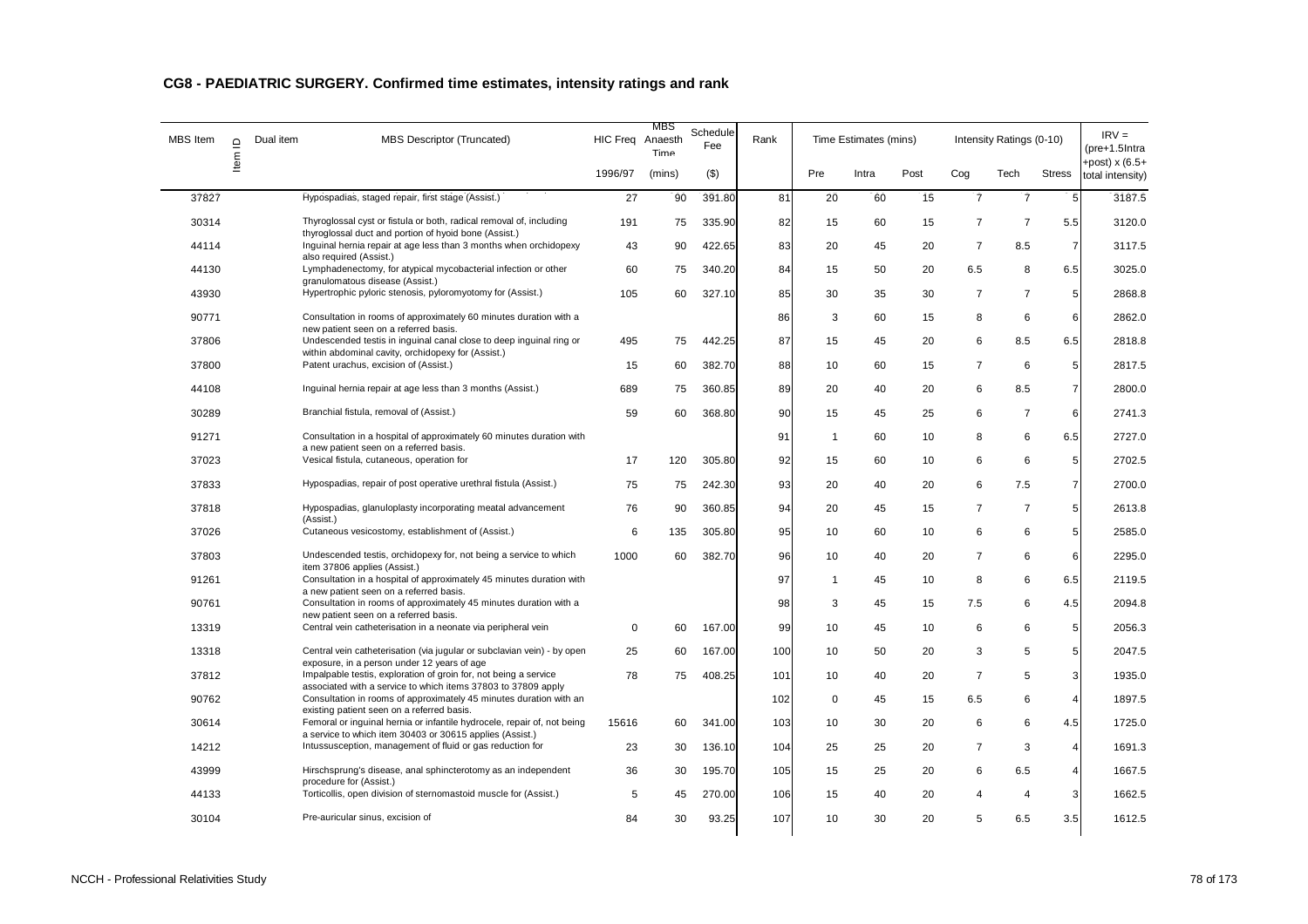| MBS Item | $\supseteq$ | Dual item<br><b>MBS Descriptor (Truncated)</b>                                                                                           |         | MBS<br>HIC Freq Anaesth<br>Time | Schedule<br>Fee | Rank  |                | Time Estimates (mins) |                |                | Intensity Ratings (0-10) |                | $IRV =$<br>(pre+1.5Intra            |
|----------|-------------|------------------------------------------------------------------------------------------------------------------------------------------|---------|---------------------------------|-----------------|-------|----------------|-----------------------|----------------|----------------|--------------------------|----------------|-------------------------------------|
|          | Item        |                                                                                                                                          | 1996/97 | (mins)                          | $($ \$)         |       | Pre            | Intra                 | Post           | Cog            | Tech                     | <b>Stress</b>  | +post) $x(6.5+$<br>total intensity) |
| 30656    |             | Circumcision of a male under 10 years of age but not less than 6<br>months of age                                                        | 2958    | 45                              | 79.35           | 108   | 15             | 30                    | 20             | $\overline{4}$ | 4                        | $\overline{4}$ | 1480.0                              |
| 91251    |             | Consultation in a hospital of approximately 30 minutes duration with<br>a new patient seen on a referred basis.                          |         |                                 |                 | 109   | $\mathbf{1}$   | 30                    | 10             | 7.5            | 6                        | $\mathbf 5$    | 1400.0                              |
| 30660    |             | Circumcision of a male 10 years of age or over                                                                                           | 1458    | 45                              | 136.40          | 110   | 10             | 30                    | 20             | 4              | 4                        | $\overline{4}$ | 1387.5                              |
| 30617    |             | Umbilical, epigastric or linea alba hernia, repair of, in a person under<br>10 years of age                                              | 806     | 45                              | 261.65          | 111   | 10             | 25                    | 20             | 5              | 5                        | 3.5            | 1350.0                              |
| 90751    |             | Consultation in rooms of approximately 30 minutes duration with a<br>new patient seen on a referred basis.                               |         |                                 |                 | 112   | 3              | 30                    | 10             | $\overline{7}$ | 5.5                      | $\overline{4}$ | 1334.0                              |
| 37604    |             | Exploration of scrotal contents, with or without fixation and with or<br>without biopsy, unilateral                                      | 2373    | 45                              | 203.05          | 113   | 10             | 30                    | 15             | $\overline{7}$ | 3                        | $\overline{c}$ | 1295.0                              |
| 42573    |             | Dermoid, periorbital, excision of                                                                                                        | 171     | 60                              | 167.00          | 114   | 10             | 25                    | 15             | 4              | 6.5                      | 3              | 1250.0                              |
| 37354    |             | Hypospadias, meatotomy and hemi-circumcision (Assist.)                                                                                   | 24      | 60                              | 237.30          | 115   | 20             | 30                    | 15             | 3              | 3                        | 3              | 1240.0                              |
| 44102    |             | Rectum, examination of, under general anaesthesia with full                                                                              | 47      | 45                              | 188.70          | 116   | 15             | 30                    | 20             | $\overline{4}$ | 3                        | 1.5            | 1200.0                              |
| 91252    |             | thickness biopsy or removal of polyp or similar lesion (Assist.)<br>Consultation in a hospital of approximately 30 minutes duration with |         |                                 |                 | 117   | $\mathbf{1}$   | 30                    | 5              | 6.5            | 6                        | 4.5            | 1198.5                              |
| 90752    |             | an existing patient seen on a referred basis.<br>Consultation in rooms of approximately 30 minutes duration with an                      |         |                                 |                 | 118   | $\mathbf 0$    | 30                    | 10             | 6              | 5.5                      | 3.5            | 1182.5                              |
| 43942    |             | existing patient seen on a referred basis.<br>Abdominal wall vitello intestinal remnant, excision of                                     | 4       | 30                              | 170.10          | 119   | 15             | 25                    | 20             | 4              | 3                        | $\mathbf 2$    | 1123.8                              |
| 44136    |             | Ingrown toe nail, operation for, under general anaesthesia                                                                               | 113     | 45                              | 124.45          | 120   | 10             | 25                    | 20             | $\overline{4}$ | 3                        | $\overline{2}$ | 1046.3                              |
| 46464    |             | Amputation of a supernumerary complete digit                                                                                             | 39      | 45                              | 165.70          | 121   | 10             | 20                    | 20             | 3              | 4                        | 2.5            | 960.0                               |
| 44105    |             | Rectal prolapse, submucosal or perirectal injection for, under<br>general anaesthesia                                                    | 18      | 30                              | 33.20           | 122   | 10             | 15                    | 20             | 4              | $\overline{4}$           | $\overline{2}$ | 866.3                               |
| 91240    |             | Consultation in a hospital of approximately 20 minutes duration with<br>a new or existing patient seen on a referred basis.              |         |                                 |                 | 123   | $\mathbf{1}$   | 20                    | 5              | $\overline{7}$ | 5.5                      | 4.5            | 846.0                               |
| 30653    |             | Circumcision of a male under 6 months of age                                                                                             | 14564   | 30                              | 34.10           | 124   | 5              | 20                    | 15             | 3              | 3                        | $\overline{4}$ | 825.0                               |
| 90740    |             | Consultation in rooms of approximately 20 minutes duration with a<br>new or existing patient seen on a referred basis.                   |         |                                 |                 | 125   | 3              | 20                    | 5              | 6              | 5                        | 3.5            | 798.0                               |
| 37321    |             | Urethral meatotomy, external                                                                                                             | 181     | 15                              | 68.50           | 126   | 15             | 15                    | 15             | 3.5            | 3                        | $\overline{2}$ | 787.5                               |
| 37815    |             | Hypospadias, examination under anaesthesia with erection test                                                                            | 34      | 30                              | 68.05           | 127   | 10             | 15                    | 10             | 3.5            | 2                        | 3              | 637.5                               |
| 91230    |             | Consultation in a hospital of approximately 15 minutes duration with<br>a new or existing patient seen on a referred basis.              |         |                                 |                 | 128   | $\mathbf{1}$   | 15                    | 5              | 6              | 5                        | $\overline{4}$ | 612.8                               |
| 91030    |             | Home visit of approximately 15 minutes duration with a new or<br>existing patient seen on a referred basis.                              |         |                                 |                 | 129.5 | $\overline{2}$ | 15                    | 5              | 6              | 5                        | 3              | 604.8                               |
| 90730    |             | Consultation in rooms of approximately 15 minutes duration with a                                                                        |         |                                 |                 | 129.5 | $\overline{2}$ | 15                    | 5              | 6              | 5                        | 3              | 604.8                               |
| 30281    |             | new or existing patient seen on a referred basis.<br>Tongue tie, mandibular frenulum or maxillary frenulum, repair of, in a              | 280     | 30                              | 87.70           | 131.5 | 5              | 15                    | 10             | 3              | 3                        | 3              | 581.3                               |
| 30278    |             | person aged not less than 2 years, under general anaesthesia<br>Tongue tie, repair of, not being a service to which another item in      | 510     | 30                              | 34.10           | 131.5 | 5              | 15                    | 10             | 3              | 3                        | 3              | 581.3                               |
| 37435    |             | this Group applies<br>Penis, frenuloplasty as an independent procedure                                                                   | 172     | 30                              | 68.50           | 133   | 5              | 15                    | 5              | 3              | $\overline{2}$           | $\mathbf 2$    | 438.8                               |
| 91220    |             | Consultation in a hospital of approximately 10 minutes duration with<br>a new or existing patient seen on a referred basis.              |         |                                 |                 | 134   | 1              | 10                    | $\overline{2}$ | 6              | 5                        | 3.5            | 378.0                               |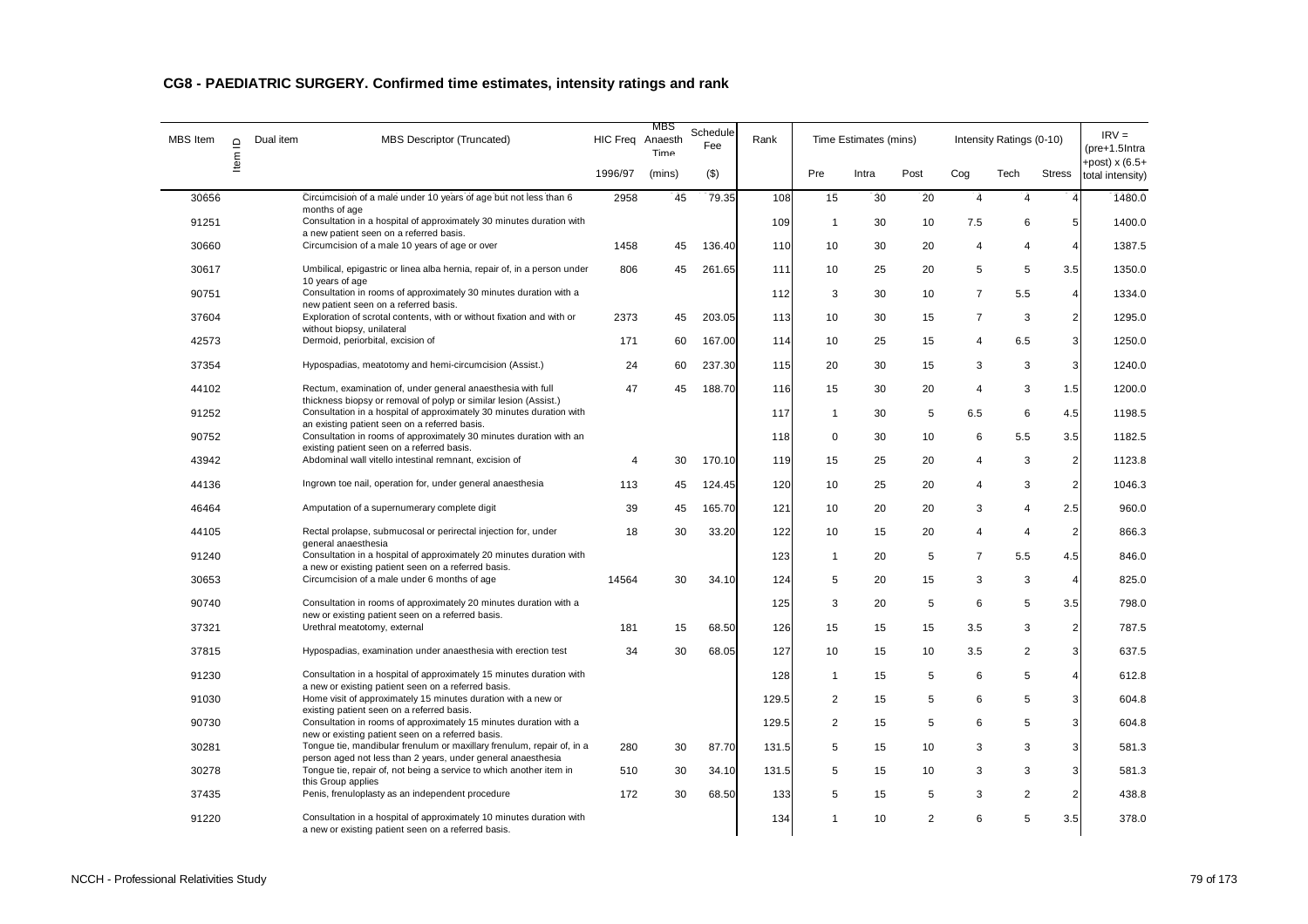| <b>MBS</b> Item | Dual item | MBS Descriptor (Truncated)                                                                                       | HIC Frea | MBS<br>Anaesth<br>Time | Schedule<br>Fee | Rank |     | Time Estimates (mins) |      |     | Intensity Ratings (0-10) |               | $IRV =$<br>$(\text{pre}+1.5)$ Intra |
|-----------------|-----------|------------------------------------------------------------------------------------------------------------------|----------|------------------------|-----------------|------|-----|-----------------------|------|-----|--------------------------|---------------|-------------------------------------|
|                 |           |                                                                                                                  | 1996/97  | (mins)                 | (3)             |      | Pre | Intra                 | Post | Cog | Tech                     | <b>Stress</b> | +post) $x(6.5+$<br>total intensity) |
| 43948           |           | Umbilical granuloma, excision of, under general anaesthesia                                                      | 19       | 30                     | 102.05          | 135  |     |                       | 10   |     |                          | 0.5           | 202.5                               |
| 18262           |           | 00000 Ilio-inguinal, iliohypogastric or genitofemoral nerves, 1 or more of,<br>injection of an anaesthetic agent | 1693     |                        | 45.85           | 136  |     |                       |      |     | 1.5                      |               | 90.0                                |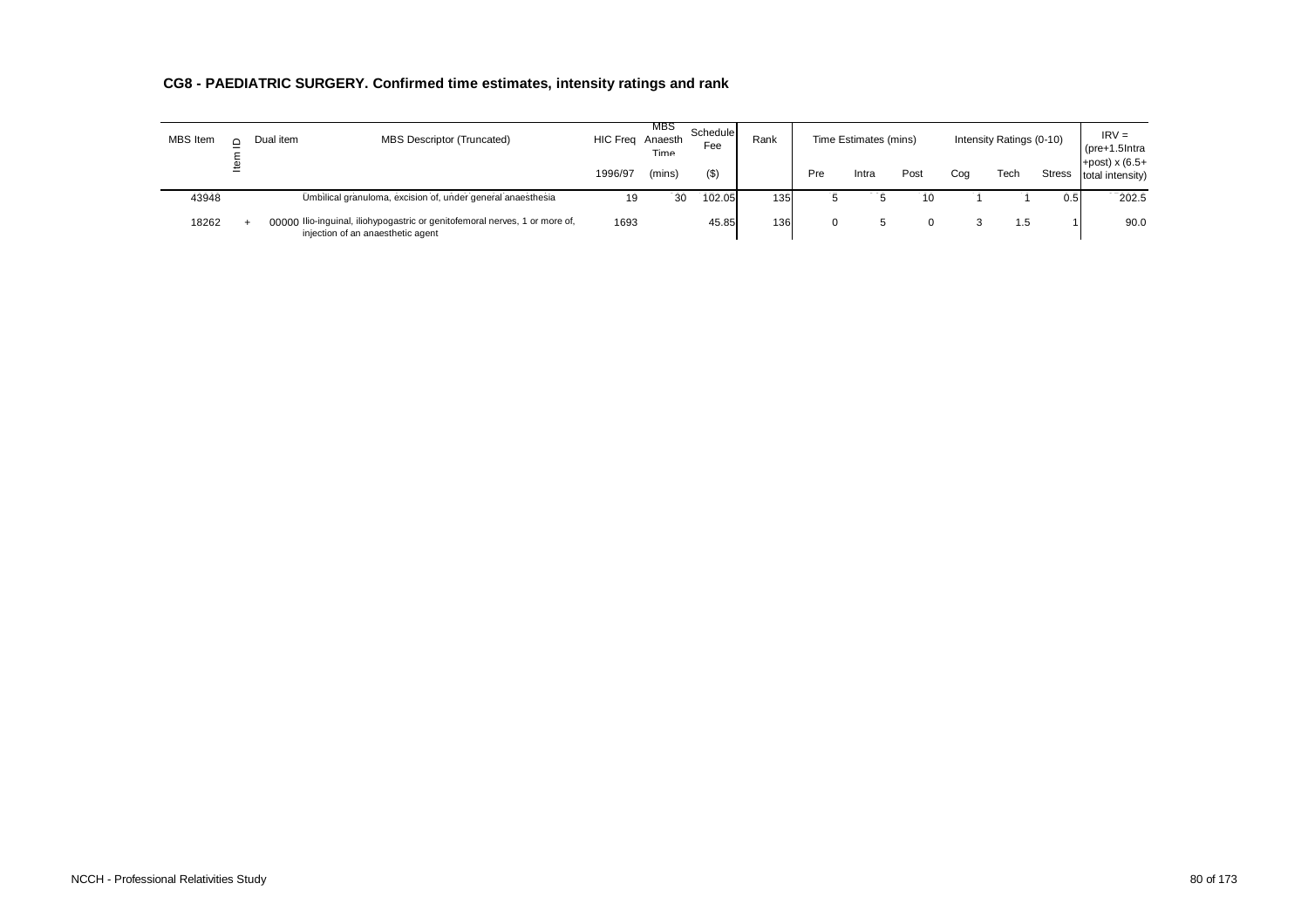| MBS Item | $\supseteq$<br>ltem | Dual<br>item | <b>MBS Descriptor (Truncated)</b>                                                                                                      | <b>HIC Freq</b>         | MBS<br>Anaesth<br>Time | Schedule<br>Fee | Rank           |     | Time Estimates (mins) |      |                | Intensity Ratings (0-10) |                | $IRV = [pres$<br>$3 + \cos 1 + \sin 1$<br>x (9+total |
|----------|---------------------|--------------|----------------------------------------------------------------------------------------------------------------------------------------|-------------------------|------------------------|-----------------|----------------|-----|-----------------------|------|----------------|--------------------------|----------------|------------------------------------------------------|
|          |                     |              |                                                                                                                                        | 1996/97                 | (mins)                 | $($ \$)         |                | Pre | Intra                 | Post | Cog            | Tech                     | <b>Stress</b>  | $intensity$ +<br>$[postx(3+cog)]$                    |
| 45767    |                     |              | Hypertelorism, correction of, intra-cranial (Assist.)                                                                                  | 1                       | 600                    | 1844.15         | -1             | 55  | 465                   | 55   | 9              | 9                        | 9              | 18060                                                |
| 45785    |                     |              | Cranial vault reconstruction for oxycephaly, brachycephaly,<br>turricephaly or similar condition - (bilateral fronto-orbital           | 24                      | 510                    | 1224.80         | $\mathbf 2$    | 48  | 450                   | 48   | 9              | 9                        | 9              | 17352                                                |
| 45754    |                     |              | Midfacial osteotomies - Le Fort II, Modified Le Fort III<br>(Nasomalar), Modified Le Fort III (Malar- Maxillary), Le Fort III          | $\overline{2}$          | 660                    | 1917.55         | 3              | 50  | 435                   | 55   | 7.5            | 8                        | 8              | 15240                                                |
| 45776    |                     |              | Orbital dystopia (unilateral), correction of, with total repositioning<br>of 1 orbit, intra-cranial (Assist.)                          | 4                       | 450                    | 1287.40         | $\overline{4}$ | 48  | 390                   | 55   | 9              | 8                        | $\overline{9}$ | 14886                                                |
| 45752    |                     |              | Mandible or maxilla, complex bilateral osteotomies or<br>osteectomies of, involving 3 or more such procedures of each                  | 37                      | 730                    | 1590.20         | 5              | 50  | 470                   | 50   | 6              | $\overline{7}$           | $\overline{7}$ | 14530                                                |
| 45753    |                     |              | Midfacial osteotomies - Le Fort II, Modified Le Fort III<br>(Nasomalar), Modified Le Fort III (Malar- Maxillary), Le Fort III          | $\overline{2}$          | 600                    | 1599.75         | 6              | 50  | 405                   | 55   | 7.5            | 8                        | 8              | 14265                                                |
| 45773    |                     |              | Treacher Collins Syndrome, periorbital correction of, with rib and<br>iliac bone grafts (Assist.)                                      | $\mathbf 0$             | 370                    | 1287.40         | $\overline{7}$ | 48  | 360                   | 48   | 9              | 8                        | 7.5            | 13212                                                |
| 45503    |                     |              | Micro-arterial or micro-venous graft using microsurgical<br>techniques (Assist.)                                                       | 48                      | 270                    | 1490.80         | 8              | 40  | 330                   | 75   | 8              | 9                        | 8              | 12485                                                |
| 45782    |                     |              | Fronto-orbital advancement, unilateral = 20 (Assist.)                                                                                  | $\overline{\mathbf{A}}$ | 210                    | 723.75          | 9              | 48  | 320                   | 48   | 9              | 8                        | 8.5            | 12192                                                |
| 45770    |                     |              | Hypertelorism, correction of, sub-cranial (Assist.)                                                                                    | $\overline{2}$          | 300                    | 1412.70         | 10             | 50  | 305                   | 48   | 9              | 8                        | 8.5            | 11699                                                |
| 45749    |                     |              | Mandible or maxilla, complex bilateral osteotomies or<br>osteectomies of, involving 3 or more such procedures of 1 jaw                 | 18                      | 600                    | 1463.20         | 11             | 50  | 375                   | 50   | 6              | $\overline{7}$           | 6              | 11400                                                |
| 45740    |                     |              | Mandible or maxilla, complex bilateral osteotomies or<br>osteectomies of, involving 3 or more such procedures of each                  | $\mathbf 0$             | 600                    | 1419.65         | 12             | 50  | 360                   | 50   | 6              | $\overline{7}$           | $\overline{7}$ | 11340                                                |
| 45502    |                     |              | Microvascular anastomosis of artery or vein using microsurgical<br>techniques, for reimplantation of limb or digit or free transfer of | 862                     | 450                    | 1303.10         | 13             | 40  | 300                   | 75   | 8              | 8                        | 7.5            | 11015                                                |
| 45737    |                     |              | Mandible or maxilla, complex bilateral osteotomies or<br>osteectomies of, involving 3 or more such procedures of 1 jaw                 | $\overline{2}$          | 550                    | 1301.35         | 14             | 50  | 345                   | 50   | 6              | $\overline{7}$           | $\overline{7}$ | 10905                                                |
| 45597    |                     |              | Maxilla, total resection of both maxillae (Assist.)                                                                                    | $\mathbf 0$             | 370                    | 885.00          | 15             | 43  | 315                   | 60   | 6              | $\overline{7}$           | $\overline{7}$ | 10062                                                |
| 45746    |                     |              | Mandible or maxilla, osteotomies or osteectomies of, involving 2<br>such procedures of each jaw, including transposition of nerves     | 8                       | 330                    | 1330.70         | 16             | 50  | 305                   | 48   | 6              | 6.5                      | 6.5            | 9422                                                 |
| 45779    |                     |              | Orbital dystopia (unilateral), correction of, with total repositioning<br>of 1 orbit, extra-cranial (Assist.)                          | $\overline{2}$          | 195                    | 946.45          | 17             | 48  | 240                   | 48   | 9              | 8                        | 8              | 9312                                                 |
| 45743    |                     |              | Mandible or maxilla, osteotomies or osteectomies of, involving 3<br>or more such procedures on the 1 jaw, including transposition of   | $\overline{7}$          | 330                    | 1159.55         | 18             | 50  | 290                   | 48   | 6              | 6.5                      | 6              | 8857                                                 |
| 30275    |                     |              | Radical excision of intra-oral tumour involving resection of<br>mandible and lymph glands of neck (commando-type                       | 52                      | 165                    | 1294.40         | 19             | 40  | 240                   | 60   | $\overline{7}$ | 8                        | 8              | 8680                                                 |
| 45599    |                     |              | Mandible, total resection of both sides, including<br>condylectomies where performed=20 (Assist.)                                      | $\mathbf 0$             | 370                    | 687.70          | 20             | 43  | 280                   | 60   | 6              | 6                        | 5.5            | 8347                                                 |
| 45722    |                     |              | Mandible or maxilla, bilateral osteotomy or osteectomy of,<br>including transposition of nerves and vessels and bone grafts            | 34                      | 285                    | 1015.95         | 21             | 48  | 265                   | 45   | 6              | 6.5                      | 6              | 8125                                                 |
| 45731    |                     |              | Mandible or maxilla, osteotomies or osteectomies of, involving 3<br>or more such procedures on the 1 jaw, including transposition of   | $\mathbf 0$             | 285                    | 1029.95         | 22             | 48  | 270                   | 45   | 6              | 6                        | 5.5            | 7992                                                 |
| 45788    |                     |              | Glenoid fossa, zygomatic arch and temporal bone,<br>reconstruction of, (Obwegeser technique)=20 (Assist.)                              | $\Omega$                | 210                    | 1210.85         | 23             | 40  | 220                   | 40   | 8              | $\overline{7}$           | $\overline{7}$ | 7700                                                 |
| 45530    |                     |              | Breast reconstruction (unilateral), using a latissimus dorsi or<br>other large muscle or myocutaneous flap, including repair of        | 198                     | 240                    | 807.25          | 24             | 40  | 235                   | 40   | $\overline{7}$ | $\overline{7}$           | 6              | 7615                                                 |
| 38468    |                     |              | Sternum and mediastinum, reoperation for infection of, involving<br>muscle advancement flaps or greater omentum (Assist.)              | 33                      | 240                    | 1083.85         | 25             | 30  | 205                   | 75   | $\overline{7}$ | $\overline{7}$           | 8              | 7405                                                 |
| 30328    |                     |              | Lymph glands of neck, radical excision of=20 (Assist.)                                                                                 | 383                     | 210                    | 723.75          | 26             | 55  | 205                   | 60   | $\overline{7}$ | $\overline{7}$           | 6              | 7095                                                 |
| 45596    |                     |              | Maxilla, total resection of=20 (Assist.)                                                                                               | $\overline{7}$          | 240                    | 661.15          | 27             | 30  | 220                   | 53   | 6              | 6.5                      | $\overline{7}$ | 7017                                                 |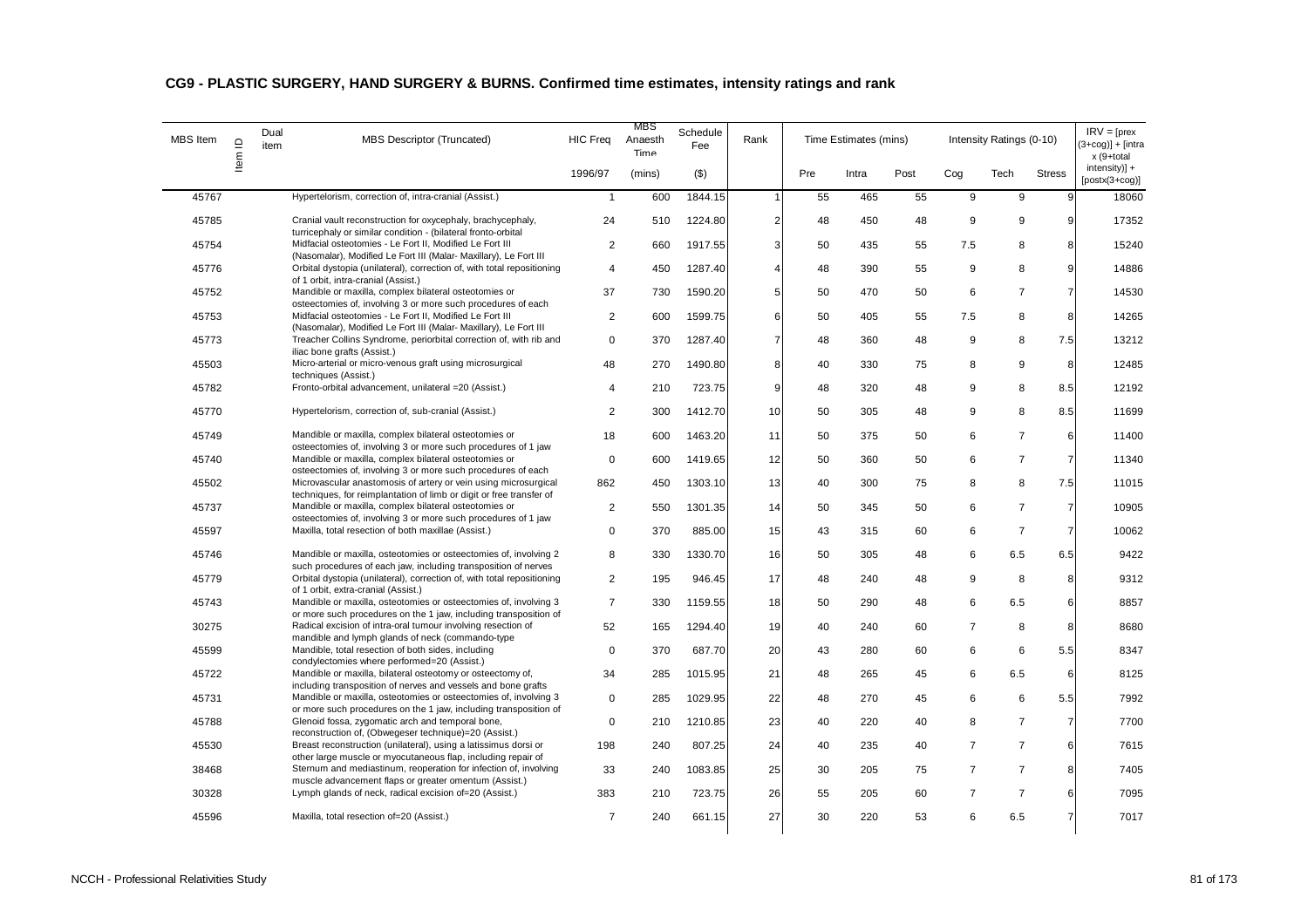| MBS Item | $\mathbf{\underline{o}}$ | Dual<br>item | <b>MBS Descriptor (Truncated)</b>                                                                                                                                                                   | <b>HIC Freq</b> | MBS<br>Anaesth<br>Time | Schedule<br>Fee | Rank |     | Time Estimates (mins) |      |                | Intensity Ratings (0-10) |                | $IRV = [pres$<br>$3 + \cos 1 + \sin 1$<br>x (9+total |
|----------|--------------------------|--------------|-----------------------------------------------------------------------------------------------------------------------------------------------------------------------------------------------------|-----------------|------------------------|-----------------|------|-----|-----------------------|------|----------------|--------------------------|----------------|------------------------------------------------------|
|          | ltem                     |              |                                                                                                                                                                                                     | 1996/97         | (mins)                 | $($ \$)         |      | Pre | Intra                 | Post | Cog            | Tech                     | <b>Stress</b>  | $intensity$ +<br>$[postx(3+cog)]$                    |
| 45608    |                          |              | Mandible, hemi-mandibular reconstruction with bone graft, not                                                                                                                                       | $\overline{4}$  | 180                    | 607.40          | 28   | 43  | 210                   | 53   | 6              | $\overline{7}$           | 6.5            | 6849                                                 |
| 45734    |                          |              | being a service associated with a service to which item 45599<br>Mandible or maxilla, osteotomies or osteectomies of, involving 2                                                                   | $\overline{2}$  | 240                    | 1183.00         | 29   | 50  | 225                   | 45   | 6              | 6                        | 5.5            | 6818                                                 |
| 45436    |                          |              | such procedures of each jaw, including transposition of nerves<br>Free grafting (xenograft or homograft split skin) to burns<br>including excision of burnt tissue - involving 12% or more of total | 3               | 255                    | 640.55          | 30   | 40  | 240                   | 40   | 6              | 6                        | 4              | 6720                                                 |
| 45728    |                          |              | Mandible or maxilla, bilateral osteotomy or osteectomy of,                                                                                                                                          | $\overline{7}$  | 225                    | 904.70          | 31   | 55  | 210                   | 43   | 6              | 6                        | 6              | 6552                                                 |
| 46507    |                          |              | including transposition of nerves and vessels and bone grafts<br>Digit or ray, transposition or transfer of, on vascular pedicle,<br>complete procedure (Assist.)                                   | 19              | 210                    | 944.40          | 32   | 40  | 180                   | 45   | $\overline{7}$ | 8                        | 6              | 6250                                                 |
| 39333    |                          |              | Brachial plexus, exploration of, not being a service to which<br>another item in this Group applies (Assist.)                                                                                       | 29              | 120                    | 292.60          | 33   | 40  | 180                   | 40   | $\overline{7}$ | $\overline{7}$           | $\overline{7}$ | 6200                                                 |
| 45588    |                          |              | Meloplasty, bilateral, not being a service to which item 45587<br>applies, where it can be demonstrated that surgery is indicated                                                                   | $\mathsf 0$     | 180                    | 654.15          | 34   | 30  | 183                   | 40   | $\overline{7}$ | $\overline{7}$           | $\overline{7}$ | 6190                                                 |
| 30253    |                          |              | Parotid gland, superficial lobectomy or removal of tumour from,<br>with exposure of facial nerve (Assist.)                                                                                          | 609             | 135                    | 612.45          | 35   | 35  | 180                   | 40   | 6.5            | 7.5                      | $\overline{7}$ | 6113                                                 |
| 35565    |                          |              | Vaginal reconstruction for congenital absence, gynatresia or<br>urogenital sinus (Assist.)                                                                                                          | 34              | 210                    | 502.15          | 36   | 60  | 190                   | 60   | 6              | 6                        | 5              | 6020                                                 |
| 45421    |                          |              | Free grafting (split skin) to burns, including excision of burnt<br>tissue, on eyelid, nose, lip, neck, hand, thumb, finger or genitals                                                             | 34              | 210                    | 298.10          | 37   | 40  | 200                   | 50   | 6              | 6                        | 5              | 6010                                                 |
| 45433    |                          |              | Free grafting (xenograft or homograft split skin) to burns<br>including excision of burnt tissue - involving 9% or more but less                                                                    | $\mathbf{1}$    | 225                    | 574.20          | 38   | 40  | 210                   | 40   | 6              | 6                        | 4              | 5970                                                 |
| 45593    |                          |              | Orbital cavity, bone or cartilage graft to orbital wall or floor<br>including reduction of prolapsed or entrapped orbital                                                                           | 62              | 150                    | 416.80          | 39   | 30  | 165                   | 48   | 6.5            | $\overline{7}$           | $\overline{7}$ | 5609                                                 |
| 45533    |                          |              | Breast reconstruction using breast sharing technique (first<br>stage) including breast reduction, transfer of complex skin and                                                                      | $\overline{2}$  | 165                    | 914.20          | 40   | 35  | 155                   | 53   | $\overline{7}$ | 7.5                      | 6.5            | 5530                                                 |
| 45012    |                          |              | Single stage large muscle flap repair to 1 defect, (pectoralis<br>major, gastrocnemius, gracilis or similar large muscle)=20                                                                        | 140             | 195                    | 466.25          | 41.5 | 30  | 170                   | 48   | 6              | $\overline{7}$           | 6              | 5462                                                 |
| 45006    |                          |              | Single stage large myocutaneous flap repair to 1 defect,<br>(pectoralis major, latissimus dorsi, or similar large muscle)                                                                           | 149             | 180                    | 761.95          | 41.5 | 30  | 170                   | 48   | 6              | $\overline{7}$           | 6              | 5462                                                 |
| 45791    |                          |              | Absent condyle and ascending ramus in hemifacial microsomia,<br>construction of, not including harvesting of graft material = 20                                                                    | $\overline{2}$  | 150                    | 654.15          | 43   | 40  | 145                   | 43   | 8              | $\overline{7}$           | $\overline{7}$ | 5408                                                 |
| 45686    |                          |              | Cleft lip, bilateral - primary repair, 1 stage, with anterior palate<br>repair (Assist.)                                                                                                            | $\overline{7}$  | 165                    | 651.55          | 44   | 30  | 155                   | 40   | $\overline{7}$ | $\overline{7}$           | 7              | 5350                                                 |
| 39315    |                          |              | Nerve trunk, nerve graft to, (cable graft) including harvesting of<br>nerve graft using microsurgical techniques (Assist.)                                                                          | 121             | 195                    | 756.40          | 45   | 30  | 180                   | 43   | 6              | $\overline{7}$           | 4              | 5337                                                 |
| 45644    |                          |              | Rhinoplasty involving autogenous bone or cartilage graft<br>obtained from distant donor site, including obtaining of graft = 20                                                                     | 351             | 120                    | 939.45          | 46   | 40  | 150                   | 40   | $\overline{7}$ | $\overline{7}$           | $\overline{7}$ | 5300                                                 |
| 45430    |                          |              | Free grafting (xenograft or homograft split skin) to burns<br>including excision of burnt tissue - involving 6% or more but less                                                                    | $\overline{4}$  | 195                    | 519.05          | 47   | 40  | 180                   | 40   | 6              | 6                        | $\overline{4}$ | 5220                                                 |
| 46504    |                          |              | Neurovascular island flap, for pulp innervation (Assist.)                                                                                                                                           | 14              | 165                    | 811.85          | 48   | 30  | 163                   | 43   | 6              | $\overline{7}$           | 5              | 5058                                                 |
| 37423    |                          |              | Penis, lengthening by translocation of corpora (Assist.)                                                                                                                                            | 11              | 165                    | 678.90          | 49   | 30  | 150                   | 60   | $\overline{7}$ | 6                        | 5              | 4950                                                 |
| 45563    |                          |              | Neurovascular island flap, or free transfer of tissue with vascular<br>or neurovascular pedicle, including repair of secondary defect                                                               | 529             | 150                    | 807.25          | 50   | 35  | 138                   | 40   | $\overline{7}$ | $\overline{7}$           | 6              | 4752                                                 |
| 45578    |                          |              | Facial nerve paralysis, muscle transfer for (Assist.)                                                                                                                                               | 14              | 135                    | 612.45          | 51   | 40  | 133                   | 48   | $\overline{7}$ | $\overline{7}$           | 5              | 4604                                                 |
| 45719    |                          |              | Mandible or maxilla, unilateral osteotomy or osteectomy of,<br>including transposition of nerves and vessels and bone grafts                                                                        | 19              | 150                    | 800.60          | 52   | 48  | 145                   | 43   | 6              | 6                        | 5              | 4589                                                 |
| 46393    |                          |              | Dupuytren's contracture, fasciectomy for, from 3 or more rays,<br>including dissection of nerves - operation for recurrence in those                                                                | 83              | 165                    | 704.15          | 53   | 20  | 155                   | 40   | 5              | 6.5                      | 6              | 4588                                                 |
| 45415    |                          |              | Free grafting (split skin) to burns, including excision of burnt<br>tissue - involving 9% or more but less than 12% of total body                                                                   | 8               | 150                    | 662.55          | 54   | 40  | 140                   | 60   | 6              | 6                        | 5 <sup>1</sup> | 4540                                                 |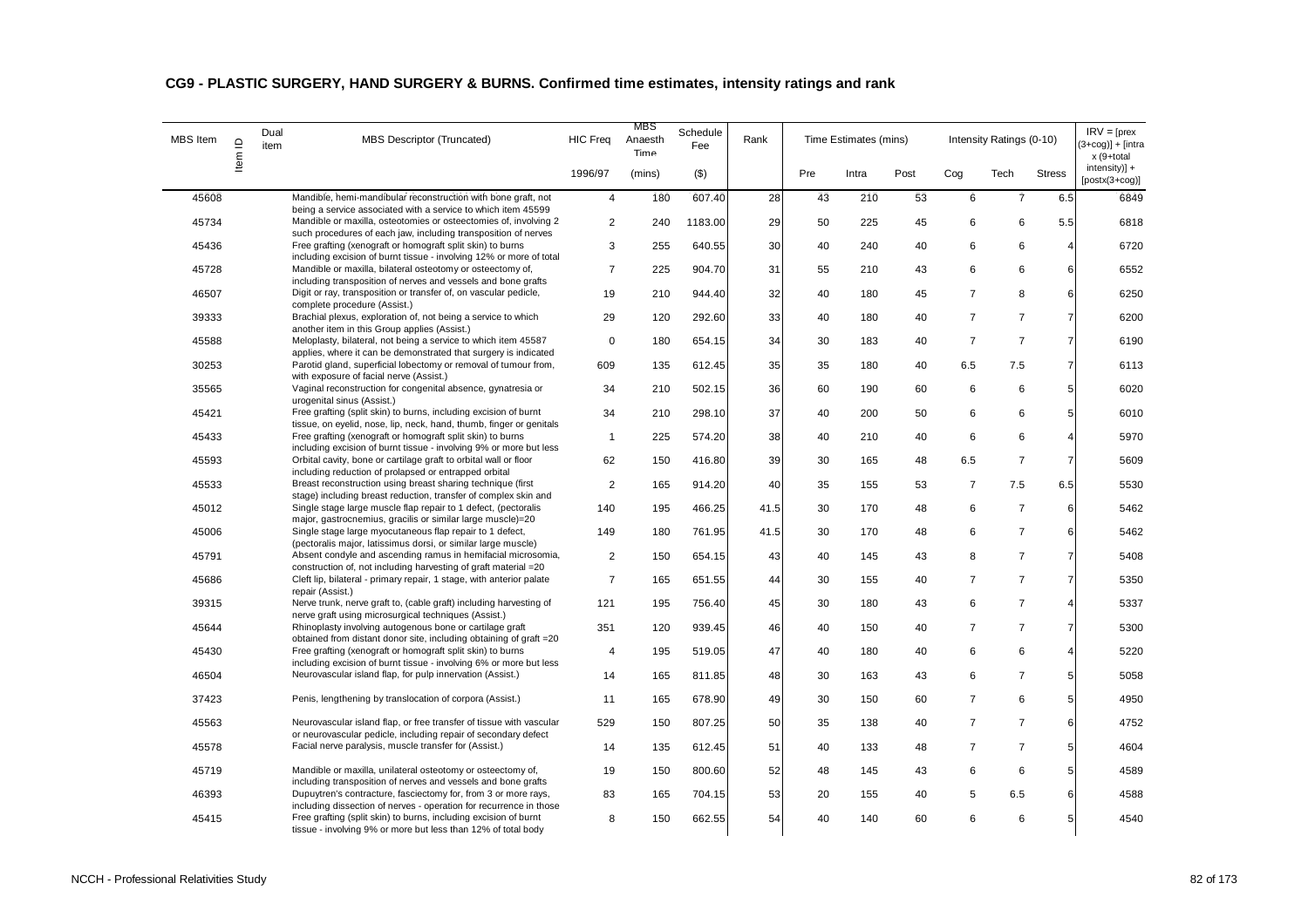| <b>MBS</b> Item | $\supseteq$ | Dual<br>item | <b>MBS Descriptor (Truncated)</b>                                                                                                    | <b>HIC Freq</b> | MBS<br>Anaesth<br>Time | Schedule<br>Fee | Rank |     | Time Estimates (mins) |      |                | Intensity Ratings (0-10) |                | $IRV = [pres$<br>$3+cog$ )] + [intra<br>x (9+total |
|-----------------|-------------|--------------|--------------------------------------------------------------------------------------------------------------------------------------|-----------------|------------------------|-----------------|------|-----|-----------------------|------|----------------|--------------------------|----------------|----------------------------------------------------|
|                 | ltem        |              |                                                                                                                                      | 1996/97         | (mins)                 | $($ \$)         |      | Pre | Intra                 | Post | Cog            | Tech                     | <b>Stress</b>  | $intensity$ )] +<br>$[postx(3+cog)]$               |
| 45215           |             |              | Direct flap repair, cross leg, first stage=20 (Assist.)                                                                              | $\overline{5}$  | 135                    | 744.60          | 55   | 43  | 128                   | 60   | 6              | $\overline{7}$           | 5.5            | 4447                                               |
| 46321           |             |              | Interphalangeal joint or metacarpophalangeal joint, total<br>replacement arthroplasty or hemiarthroplasty of, including              | 6               | 180                    | 994.15          | 56   | 30  | 180                   | 50   | 3              | 6                        | 4              | 4440                                               |
| 30177           |             |              | Lipectomy - radical abdominoplasty (Pitanguy type or similar)<br>with excision of skin and subcutaneous tissue, repair of            | 1827            | 150                    | 723.75          | 57   | 48  | 145                   | 60   | 5              | 5                        | 5              | 4344                                               |
| 45683           |             |              | Cleft lip, bilateral - primary repair, 1 stage, without anterior<br>palate repair=20 (Assist.)                                       | $\overline{4}$  | 120                    | 552.15          | 58.5 | 30  | 120                   | 40   | $\overline{7}$ | $\overline{7}$           | $\overline{7}$ | 4300                                               |
| 45587           |             |              | Meloplasty for correction of facial asymmetry due to soft tissue<br>abnormality where the meloplasty is limited to 1 side of the     | 80              | 135                    | 654.15          | 58.5 | 30  | 120                   | 40   | $\overline{7}$ | $\overline{7}$           | $\overline{7}$ | 4300                                               |
| 46318           |             |              | Interphalangeal joint or metacarpophalangeal joint, total<br>replacement arthroplasty or hemiarthroplasty of, including              | 83              | 150                    | 828.40          | 60   | 30  | 150                   | 50   | 5              | 6                        | $\overline{4}$ | 4240                                               |
| 45575           |             |              | Facial nerve paralysis, free fascia graft for=20 (Assist.)                                                                           | 23              | 120                    | 528.85          | 61   | 35  | 128                   | 43   | $\overline{7}$ | 6                        | 5              | 4236                                               |
| 45554           |             |              | Breast prosthesis, replacement of, following medical<br>complications (such as rupture, migration of prosthetic material,            | 1446            | 135                    | 513.55          | 62   | 40  | 125                   | 45   | 6.5            | 6                        | 5 <sub>l</sub> | 4120                                               |
| 45680           |             |              | Cleft lip, unilateral - primary repair, 1 stage, with anterior palate<br>repair (Assist.)                                            | 20              | 135                    | 496.95          | 63   | 30  | 125                   | 40   | 6.5            | 6                        | 6              | 4103                                               |
| 45500           |             |              | Microvascular repair using microsurgical techniques, with<br>restoration of continuity of artery or vein of distal extremity or      | 171             | 150                    | 800.60          | 64   | 30  | 120                   | 43   | 6              | $\overline{7}$           | 6              | 4017                                               |
| 45528           |             |              | Mammaplasty, augmentation, bilateral, not being a service to<br>which item 45524 or 45527 applies, where it can be                   | $\mathbf 0$     | 120                    | 544.55          | 65   | 40  | 115                   | 43   | 6.5            | 6                        | 6              | 3951                                               |
| 46315           |             |              | Interphalangeal joint or metacarpophalangeal joint, total<br>replacement arthroplasty or hemiarthroplasty of, including              | 16              | 135                    | 662.70          | 66   | 30  | 135                   | 50   | $\,$ 5 $\,$    | 6                        | 4              | 3880                                               |
| 45605           |             |              | Mandible or maxilla, segmental resection of, for tumours or<br>cysts (Assist.)                                                       | 36              | 120                    | 431.45          | 67   | 40  | 120                   | 43   | 6              | 6                        | 5              | 3867                                               |
| 46390           |             |              | Dupuytren's contracture, fasciectomy for, from 2 rays, including<br>dissection of nerves - operation for recurrence in those rays    | 108             | 135                    | 607.55          | 68   | 20  | 125                   | 40   | 5              | 6.5                      | 6              | 3793                                               |
| 45725           |             |              | Mandible or maxilla, unilateral osteotomy or osteectomy of,<br>including transposition of nerves and vessels and bone grafts         | 11              | 120                    | 709.85          | 69   | 55  | 115                   | 43   | 6              | 5                        | 5              | 3757                                               |
| 30247           |             |              | Parotid gland, total extirpation of=20 (Assist.)                                                                                     | 14              | 150                    | 542.80          | 70   | 30  | 120                   | 40   | 6              | 6                        | 5 <sub>5</sub> | 3750                                               |
| 45707           |             |              | Cleft palate, primary repair = 20 (Assist.)                                                                                          | 91              | 120                    | 574.20          | 71   | 30  | 115                   | 35   | 6              | 6.5                      | 6              | 3748                                               |
| 46378           |             |              | Dupuytren's contracture, fasciectomy for, from 3 or more rays,<br>including dissection of nerves - 1 hand (Assist.)                  | 351             | 150                    | 497.05          | 72   | 20  | 138                   | 40   | 5              | 5                        | 4.5            | 3723                                               |
| 45521           |             |              | Mammaplasty, reduction (unilateral), with or without<br>repositioning of nipple=20 (Assist.)                                         | 6521            | 90                     | 661.15          | 73   | 40  | 103                   | 48   | $\overline{7}$ | 6                        | 5.5            | 3713                                               |
| 45647           |             |              | Face, contour restoration of 1 region, using autogenous bone or<br>cartilage graft (not being a service to which item 45644 applies) | 154             | 120                    | 939.45          | 74   | 30  | 110                   | 35   | 6.5            | 6.5                      | 6              | 3698                                               |
| 45590           |             |              | Orbital cavity, reconstruction of a wall or floor, with or without<br>foreign implant=20 (Assist.)                                   | 85              | 120                    | 354.85          | 75.5 | 30  | 115                   | 35   | 6              | 6                        | 6              | 3690                                               |
| 45412           |             |              | Free grafting (split skin) to burns, including excision of burnt<br>tissue - involving 6% or more but less than 9% of total body     | 11              | 120                    | 607.40          | 75.5 | 40  | 120                   | 50   | 6              | 5                        | 4              | 3690                                               |
| 39309           |             |              | Nerve trunk, secondary repair of, using microsurgical techniques<br>(Assist.)                                                        | 26              | 135                    | 524.50          | 77   | 25  | 123                   | 43   | 6              | 6                        | 4              | 3687                                               |
| 45641           |             |              | Rhinoplasty involving nasal or septal cartilage graft                                                                                | 941             | 120                    | 795.10          | 78   | 30  | 108                   | 40   | 6              | 6                        | 6              | 3546                                               |
| 46312           |             |              | Interphalangeal joint or metacarpophalangeal joint, total<br>replacement arthroplasty or hemiarthroplasty of, including              | 34              | 105                    | 497.05          | 79   | 30  | 120                   | 50   | 5              | 6                        |                | 3520                                               |
| 30356           |             |              | Subcutaneous mastectomy with or without frozen section<br>biopsy (Assist.)                                                           | 1078            | 90                     | 403.60          | 80   | 55  | 90                    | 60   | 6              | 6                        | 6              | 3465                                               |
| 45695           |             |              | Cleft lip, total revision, including major flap revision, muscle<br>reconstruction and revision of major whistle deformity (Assist.) | 34              | 105                    | 358.90          | 81   | 30  | 110                   | 35   | $\,6\,$        | 6                        | 5 <sup>1</sup> | 3445                                               |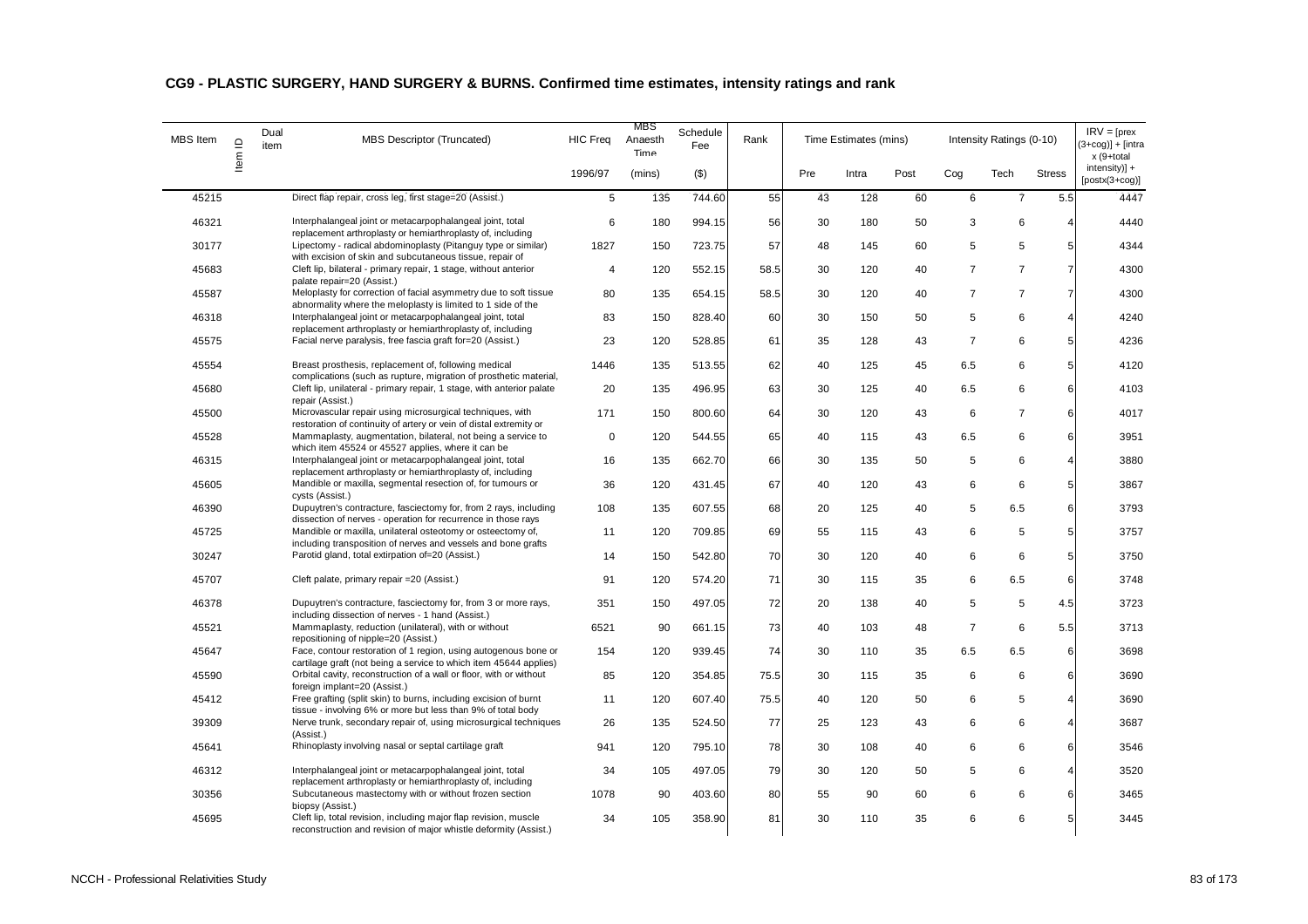| <b>Stress</b><br>1996/97<br>(mins)<br>$($ \$)<br>Pre<br>Intra<br>Post<br>Cog<br>Tech<br>45638<br>Rhinoplasty, total, including correction of all bony and<br>3748<br>744.60<br>82<br>30<br>90<br>40<br>$\overline{7}$<br>90<br>$\overline{7}$<br>7<br>cartilaginous elements of the external nose<br>Breast reconstruction using breast sharing technique (second<br>45536<br>6<br>120<br>336.15<br>83<br>30<br>105<br>43<br>6<br>6<br>5<br>stage) including division of pedicle, insetting of breast flap, with<br>Osseo-integration procedure - extra-oral, implantation of<br>120<br>369.95<br>30<br>$\overline{7}$<br>5<br>5.5<br>45794<br>16<br>84<br>103<br>35<br>titanium fixture<br>$\overline{7}$<br>45035<br>Angioma (haemangioma or lymphangioma or both) large and<br>80<br>75<br>515.45<br>30<br>90<br>43<br>6.5<br>6.5<br>85<br>deep, involving muscles or nerves, excision of (Assist.)<br>Cutaneous nerve (including digital nerve), nerve graft to, using<br>5.5<br>39318<br>43<br>135<br>469.35<br>86<br>25<br>120<br>33<br>5<br>$\overline{4}$<br>microsurgical techniques (Assist.)<br>Breast prosthesis, removal of, with complete excision of fibrous<br>6<br>$\overline{7}$<br>45552<br>558<br>105<br>469.00<br>87<br>35<br>90<br>48<br>6<br>capsule and replacement of prosthesis (Assist.)<br>Tissue expansion not being a service to which item 45539 or<br>90<br>35<br>6.5<br>5.5<br>45566<br>62<br>786.55<br>88<br>78<br>95<br>5<br>45542 applies - insertion of tissue expansion unit and all<br>Nerve trunk, primary repair of, using microsurgical techniques<br>83<br>120<br>25<br>5.5<br>6<br>39306<br>496.95<br>89<br>108<br>35<br>4.5<br>(Assist.)<br>Lymphoedematous tissue or lymphangiectasis, of lower leg and<br>5<br>5.5<br>6<br>45048<br>90<br>568.70<br>90<br>35<br>98<br>48<br>5<br>foot, or thigh, or upper arm, or forearm and hand, major excision<br>Zygomatic bone, treatment of fracture of, requiring surgical<br>30<br>35<br>5<br>6<br>47771<br>11<br>90<br>405.15<br>91<br>105<br>5.5<br>reduction and involving internal or external fixation or both at 3<br>Mandible, condylectomy (Assist.)<br>6<br>5.5<br>105<br>347.95<br>92<br>35<br>95<br>40<br>6<br>45611<br>$\mathbf{1}$<br>Lipectomy - wedge excision of skin or fat (not being a service to<br>93<br>$\overline{4}$<br>3.5<br>30171<br>438<br>120<br>508.00<br>43<br>128<br>43<br>3.5<br>which item 30165 applies) - 2 or more excisions (Assist.)<br>Genioplasty, including transposition of nerves and bone grafts<br>45761<br>120<br>549.70<br>30<br>35<br>5<br>5<br>5<br>41<br>94<br>110<br>taken from the site (Assist.)<br>Cleft lip reconstruction using full thickness flap (Abbe or<br>45701<br>5<br>90<br>607.40<br>95<br>30<br>100<br>5.5<br>6<br>5<br>40<br>similar), first stage=20 (Assist.)<br>Mandible, treatment of fracture of, requiring splinting, wiring of<br>47756<br>19<br>135<br>298.60<br>96.5<br>30<br>120<br>40<br>5<br>4<br>3.5<br>teeth, circumosseous fixation or external fixation (Assist.)<br>Maxilla, treatment of fracture of, requiring splinting, wiring of<br>135<br>298.60<br>5<br>$\overline{4}$<br>3.5<br>47753<br>6<br>96.5<br>30<br>120<br>40<br>teeth, circumosseous fixation or external fixation (Assist.)<br>Direct flap repair (cross arm, abdominal or similar), first stage<br>5<br>347.95<br>30<br>6<br>6<br>45209<br>102<br>105<br>98<br>95<br>43<br>(Assist.)<br>Submandibular ducts, removal of, for surgical control of drooling<br>30255<br>2<br>150<br>815.50<br>99<br>40<br>95<br>30<br>6<br>6<br>5<br>(Assist.)<br>Pectus excavatum, repair of, with implantation of subcutaneous<br>$\overline{4}$<br>165<br>559.80<br>100<br>30<br>$\overline{4}$<br>$\overline{\mathbf{4}}$<br>5<br>38458<br>35<br>120<br>prosthesis (Assist.)<br>101<br>30<br>5.5<br>6<br>5<br>50396<br>Hand, congenital abnormalities or duplication of digits,<br>18<br>120<br>341.05<br>98<br>40<br>amputation or splitting of phalanx or phalanges, with ligament or<br>6<br>Tendon, reconstruction of, by tendon graft (Assist.)<br>105<br>45<br>5.5<br>46408<br>108<br>508.10<br>102<br>30<br>100<br>4<br>Dupuytren's contracture, fasciectomy for, from 2 rays, including<br>103<br>5<br>46375<br>614<br>120<br>372.80<br>20<br>110<br>40<br>5<br>4.5<br>dissection of nerves - 1 hand (Assist.)<br>Lip or eyelid reconstruction using full thickness flap (Abbe or<br>5 <sub>5</sub><br>105<br>30<br>5<br>6<br>45671<br>149<br>612.45<br>104<br>100<br>40<br>similar), first stage=20 (Assist.)<br>Cleft palate, secondary repair, closure of fistula using local flaps<br>45710<br>28<br>105<br>358.90<br>105<br>30<br>95<br>6<br>6<br>5.5<br>30<br>Digit, synovectomy of flexor tendon or tendons - 5 digits (Assist.)<br>46360<br>$\overline{7}$<br>105<br>538.45<br>30<br>5<br>2.5<br>106<br>125<br>40<br>4<br>Dupuytren's contracture, fasciectomy for, from 1 ray, including<br>6<br>46387<br>163<br>105<br>455.60<br>107.5<br>20<br>100<br>40<br>5<br>5.5<br>dissection of nerves - operation for recurrence in that ray<br>Submandibular gland, extirpation of (Assist.)<br>327.10<br>30<br>100<br>5<br>30256<br>488<br>120<br>107.5<br>30<br>6.5<br>5 <sub>l</sub> | <b>MBS</b> Item | $\supseteq$<br>ltem | Dual<br>item | <b>MBS Descriptor (Truncated)</b> | <b>HIC Freq</b> | MBS<br>Anaesth<br>Time | Schedule<br>Fee | Rank | Time Estimates (mins) |  | Intensity Ratings (0-10) | $IRV = [pres$<br>$(3+cog)] + [intra]$<br>x (9+total |
|--------------------------------------------------------------------------------------------------------------------------------------------------------------------------------------------------------------------------------------------------------------------------------------------------------------------------------------------------------------------------------------------------------------------------------------------------------------------------------------------------------------------------------------------------------------------------------------------------------------------------------------------------------------------------------------------------------------------------------------------------------------------------------------------------------------------------------------------------------------------------------------------------------------------------------------------------------------------------------------------------------------------------------------------------------------------------------------------------------------------------------------------------------------------------------------------------------------------------------------------------------------------------------------------------------------------------------------------------------------------------------------------------------------------------------------------------------------------------------------------------------------------------------------------------------------------------------------------------------------------------------------------------------------------------------------------------------------------------------------------------------------------------------------------------------------------------------------------------------------------------------------------------------------------------------------------------------------------------------------------------------------------------------------------------------------------------------------------------------------------------------------------------------------------------------------------------------------------------------------------------------------------------------------------------------------------------------------------------------------------------------------------------------------------------------------------------------------------------------------------------------------------------------------------------------------------------------------------------------------------------------------------------------------------------------------------------------------------------------------------------------------------------------------------------------------------------------------------------------------------------------------------------------------------------------------------------------------------------------------------------------------------------------------------------------------------------------------------------------------------------------------------------------------------------------------------------------------------------------------------------------------------------------------------------------------------------------------------------------------------------------------------------------------------------------------------------------------------------------------------------------------------------------------------------------------------------------------------------------------------------------------------------------------------------------------------------------------------------------------------------------------------------------------------------------------------------------------------------------------------------------------------------------------------------------------------------------------------------------------------------------------------------------------------------------------------------------------------------------------------------------------------------------------------------------------------------------------------------------------------------------------------------------------------------------------------------------------------------------------------------------------------------------------------------------------------------------------------------------------------------------------------------------------------------------------------------------------------------------------------------------------------------------------------------------------------------------------------------------------------------------------------------------------------------------------------------------------------------------------------------------------------------------------------------------------------------------------------------------------------------------------------------------------------------------------------------------------------------------------------------------------------------------------------------------------------------------------------------------------|-----------------|---------------------|--------------|-----------------------------------|-----------------|------------------------|-----------------|------|-----------------------|--|--------------------------|-----------------------------------------------------|
|                                                                                                                                                                                                                                                                                                                                                                                                                                                                                                                                                                                                                                                                                                                                                                                                                                                                                                                                                                                                                                                                                                                                                                                                                                                                                                                                                                                                                                                                                                                                                                                                                                                                                                                                                                                                                                                                                                                                                                                                                                                                                                                                                                                                                                                                                                                                                                                                                                                                                                                                                                                                                                                                                                                                                                                                                                                                                                                                                                                                                                                                                                                                                                                                                                                                                                                                                                                                                                                                                                                                                                                                                                                                                                                                                                                                                                                                                                                                                                                                                                                                                                                                                                                                                                                                                                                                                                                                                                                                                                                                                                                                                                                                                                                                                                                                                                                                                                                                                                                                                                                                                                                                                                                                                                      |                 |                     |              |                                   |                 |                        |                 |      |                       |  |                          | intensity)] +<br>$[postx(3+cog)]$                   |
|                                                                                                                                                                                                                                                                                                                                                                                                                                                                                                                                                                                                                                                                                                                                                                                                                                                                                                                                                                                                                                                                                                                                                                                                                                                                                                                                                                                                                                                                                                                                                                                                                                                                                                                                                                                                                                                                                                                                                                                                                                                                                                                                                                                                                                                                                                                                                                                                                                                                                                                                                                                                                                                                                                                                                                                                                                                                                                                                                                                                                                                                                                                                                                                                                                                                                                                                                                                                                                                                                                                                                                                                                                                                                                                                                                                                                                                                                                                                                                                                                                                                                                                                                                                                                                                                                                                                                                                                                                                                                                                                                                                                                                                                                                                                                                                                                                                                                                                                                                                                                                                                                                                                                                                                                                      |                 |                     |              |                                   |                 |                        |                 |      |                       |  |                          | 3400                                                |
|                                                                                                                                                                                                                                                                                                                                                                                                                                                                                                                                                                                                                                                                                                                                                                                                                                                                                                                                                                                                                                                                                                                                                                                                                                                                                                                                                                                                                                                                                                                                                                                                                                                                                                                                                                                                                                                                                                                                                                                                                                                                                                                                                                                                                                                                                                                                                                                                                                                                                                                                                                                                                                                                                                                                                                                                                                                                                                                                                                                                                                                                                                                                                                                                                                                                                                                                                                                                                                                                                                                                                                                                                                                                                                                                                                                                                                                                                                                                                                                                                                                                                                                                                                                                                                                                                                                                                                                                                                                                                                                                                                                                                                                                                                                                                                                                                                                                                                                                                                                                                                                                                                                                                                                                                                      |                 |                     |              |                                   |                 |                        |                 |      |                       |  |                          | 3387                                                |
|                                                                                                                                                                                                                                                                                                                                                                                                                                                                                                                                                                                                                                                                                                                                                                                                                                                                                                                                                                                                                                                                                                                                                                                                                                                                                                                                                                                                                                                                                                                                                                                                                                                                                                                                                                                                                                                                                                                                                                                                                                                                                                                                                                                                                                                                                                                                                                                                                                                                                                                                                                                                                                                                                                                                                                                                                                                                                                                                                                                                                                                                                                                                                                                                                                                                                                                                                                                                                                                                                                                                                                                                                                                                                                                                                                                                                                                                                                                                                                                                                                                                                                                                                                                                                                                                                                                                                                                                                                                                                                                                                                                                                                                                                                                                                                                                                                                                                                                                                                                                                                                                                                                                                                                                                                      |                 |                     |              |                                   |                 |                        |                 |      |                       |  |                          | 3380                                                |
|                                                                                                                                                                                                                                                                                                                                                                                                                                                                                                                                                                                                                                                                                                                                                                                                                                                                                                                                                                                                                                                                                                                                                                                                                                                                                                                                                                                                                                                                                                                                                                                                                                                                                                                                                                                                                                                                                                                                                                                                                                                                                                                                                                                                                                                                                                                                                                                                                                                                                                                                                                                                                                                                                                                                                                                                                                                                                                                                                                                                                                                                                                                                                                                                                                                                                                                                                                                                                                                                                                                                                                                                                                                                                                                                                                                                                                                                                                                                                                                                                                                                                                                                                                                                                                                                                                                                                                                                                                                                                                                                                                                                                                                                                                                                                                                                                                                                                                                                                                                                                                                                                                                                                                                                                                      |                 |                     |              |                                   |                 |                        |                 |      |                       |  |                          | 3304                                                |
|                                                                                                                                                                                                                                                                                                                                                                                                                                                                                                                                                                                                                                                                                                                                                                                                                                                                                                                                                                                                                                                                                                                                                                                                                                                                                                                                                                                                                                                                                                                                                                                                                                                                                                                                                                                                                                                                                                                                                                                                                                                                                                                                                                                                                                                                                                                                                                                                                                                                                                                                                                                                                                                                                                                                                                                                                                                                                                                                                                                                                                                                                                                                                                                                                                                                                                                                                                                                                                                                                                                                                                                                                                                                                                                                                                                                                                                                                                                                                                                                                                                                                                                                                                                                                                                                                                                                                                                                                                                                                                                                                                                                                                                                                                                                                                                                                                                                                                                                                                                                                                                                                                                                                                                                                                      |                 |                     |              |                                   |                 |                        |                 |      |                       |  |                          | 3284                                                |
|                                                                                                                                                                                                                                                                                                                                                                                                                                                                                                                                                                                                                                                                                                                                                                                                                                                                                                                                                                                                                                                                                                                                                                                                                                                                                                                                                                                                                                                                                                                                                                                                                                                                                                                                                                                                                                                                                                                                                                                                                                                                                                                                                                                                                                                                                                                                                                                                                                                                                                                                                                                                                                                                                                                                                                                                                                                                                                                                                                                                                                                                                                                                                                                                                                                                                                                                                                                                                                                                                                                                                                                                                                                                                                                                                                                                                                                                                                                                                                                                                                                                                                                                                                                                                                                                                                                                                                                                                                                                                                                                                                                                                                                                                                                                                                                                                                                                                                                                                                                                                                                                                                                                                                                                                                      |                 |                     |              |                                   |                 |                        |                 |      |                       |  |                          | 3267                                                |
|                                                                                                                                                                                                                                                                                                                                                                                                                                                                                                                                                                                                                                                                                                                                                                                                                                                                                                                                                                                                                                                                                                                                                                                                                                                                                                                                                                                                                                                                                                                                                                                                                                                                                                                                                                                                                                                                                                                                                                                                                                                                                                                                                                                                                                                                                                                                                                                                                                                                                                                                                                                                                                                                                                                                                                                                                                                                                                                                                                                                                                                                                                                                                                                                                                                                                                                                                                                                                                                                                                                                                                                                                                                                                                                                                                                                                                                                                                                                                                                                                                                                                                                                                                                                                                                                                                                                                                                                                                                                                                                                                                                                                                                                                                                                                                                                                                                                                                                                                                                                                                                                                                                                                                                                                                      |                 |                     |              |                                   |                 |                        |                 |      |                       |  |                          | 3263                                                |
|                                                                                                                                                                                                                                                                                                                                                                                                                                                                                                                                                                                                                                                                                                                                                                                                                                                                                                                                                                                                                                                                                                                                                                                                                                                                                                                                                                                                                                                                                                                                                                                                                                                                                                                                                                                                                                                                                                                                                                                                                                                                                                                                                                                                                                                                                                                                                                                                                                                                                                                                                                                                                                                                                                                                                                                                                                                                                                                                                                                                                                                                                                                                                                                                                                                                                                                                                                                                                                                                                                                                                                                                                                                                                                                                                                                                                                                                                                                                                                                                                                                                                                                                                                                                                                                                                                                                                                                                                                                                                                                                                                                                                                                                                                                                                                                                                                                                                                                                                                                                                                                                                                                                                                                                                                      |                 |                     |              |                                   |                 |                        |                 |      |                       |  |                          | 3210                                                |
|                                                                                                                                                                                                                                                                                                                                                                                                                                                                                                                                                                                                                                                                                                                                                                                                                                                                                                                                                                                                                                                                                                                                                                                                                                                                                                                                                                                                                                                                                                                                                                                                                                                                                                                                                                                                                                                                                                                                                                                                                                                                                                                                                                                                                                                                                                                                                                                                                                                                                                                                                                                                                                                                                                                                                                                                                                                                                                                                                                                                                                                                                                                                                                                                                                                                                                                                                                                                                                                                                                                                                                                                                                                                                                                                                                                                                                                                                                                                                                                                                                                                                                                                                                                                                                                                                                                                                                                                                                                                                                                                                                                                                                                                                                                                                                                                                                                                                                                                                                                                                                                                                                                                                                                                                                      |                 |                     |              |                                   |                 |                        |                 |      |                       |  |                          | 3205                                                |
|                                                                                                                                                                                                                                                                                                                                                                                                                                                                                                                                                                                                                                                                                                                                                                                                                                                                                                                                                                                                                                                                                                                                                                                                                                                                                                                                                                                                                                                                                                                                                                                                                                                                                                                                                                                                                                                                                                                                                                                                                                                                                                                                                                                                                                                                                                                                                                                                                                                                                                                                                                                                                                                                                                                                                                                                                                                                                                                                                                                                                                                                                                                                                                                                                                                                                                                                                                                                                                                                                                                                                                                                                                                                                                                                                                                                                                                                                                                                                                                                                                                                                                                                                                                                                                                                                                                                                                                                                                                                                                                                                                                                                                                                                                                                                                                                                                                                                                                                                                                                                                                                                                                                                                                                                                      |                 |                     |              |                                   |                 |                        |                 |      |                       |  |                          | 3198                                                |
|                                                                                                                                                                                                                                                                                                                                                                                                                                                                                                                                                                                                                                                                                                                                                                                                                                                                                                                                                                                                                                                                                                                                                                                                                                                                                                                                                                                                                                                                                                                                                                                                                                                                                                                                                                                                                                                                                                                                                                                                                                                                                                                                                                                                                                                                                                                                                                                                                                                                                                                                                                                                                                                                                                                                                                                                                                                                                                                                                                                                                                                                                                                                                                                                                                                                                                                                                                                                                                                                                                                                                                                                                                                                                                                                                                                                                                                                                                                                                                                                                                                                                                                                                                                                                                                                                                                                                                                                                                                                                                                                                                                                                                                                                                                                                                                                                                                                                                                                                                                                                                                                                                                                                                                                                                      |                 |                     |              |                                   |                 |                        |                 |      |                       |  |                          | 3193                                                |
|                                                                                                                                                                                                                                                                                                                                                                                                                                                                                                                                                                                                                                                                                                                                                                                                                                                                                                                                                                                                                                                                                                                                                                                                                                                                                                                                                                                                                                                                                                                                                                                                                                                                                                                                                                                                                                                                                                                                                                                                                                                                                                                                                                                                                                                                                                                                                                                                                                                                                                                                                                                                                                                                                                                                                                                                                                                                                                                                                                                                                                                                                                                                                                                                                                                                                                                                                                                                                                                                                                                                                                                                                                                                                                                                                                                                                                                                                                                                                                                                                                                                                                                                                                                                                                                                                                                                                                                                                                                                                                                                                                                                                                                                                                                                                                                                                                                                                                                                                                                                                                                                                                                                                                                                                                      |                 |                     |              |                                   |                 |                        |                 |      |                       |  |                          | 3162                                                |
|                                                                                                                                                                                                                                                                                                                                                                                                                                                                                                                                                                                                                                                                                                                                                                                                                                                                                                                                                                                                                                                                                                                                                                                                                                                                                                                                                                                                                                                                                                                                                                                                                                                                                                                                                                                                                                                                                                                                                                                                                                                                                                                                                                                                                                                                                                                                                                                                                                                                                                                                                                                                                                                                                                                                                                                                                                                                                                                                                                                                                                                                                                                                                                                                                                                                                                                                                                                                                                                                                                                                                                                                                                                                                                                                                                                                                                                                                                                                                                                                                                                                                                                                                                                                                                                                                                                                                                                                                                                                                                                                                                                                                                                                                                                                                                                                                                                                                                                                                                                                                                                                                                                                                                                                                                      |                 |                     |              |                                   |                 |                        |                 |      |                       |  |                          | 3160                                                |
|                                                                                                                                                                                                                                                                                                                                                                                                                                                                                                                                                                                                                                                                                                                                                                                                                                                                                                                                                                                                                                                                                                                                                                                                                                                                                                                                                                                                                                                                                                                                                                                                                                                                                                                                                                                                                                                                                                                                                                                                                                                                                                                                                                                                                                                                                                                                                                                                                                                                                                                                                                                                                                                                                                                                                                                                                                                                                                                                                                                                                                                                                                                                                                                                                                                                                                                                                                                                                                                                                                                                                                                                                                                                                                                                                                                                                                                                                                                                                                                                                                                                                                                                                                                                                                                                                                                                                                                                                                                                                                                                                                                                                                                                                                                                                                                                                                                                                                                                                                                                                                                                                                                                                                                                                                      |                 |                     |              |                                   |                 |                        |                 |      |                       |  |                          | 3145                                                |
|                                                                                                                                                                                                                                                                                                                                                                                                                                                                                                                                                                                                                                                                                                                                                                                                                                                                                                                                                                                                                                                                                                                                                                                                                                                                                                                                                                                                                                                                                                                                                                                                                                                                                                                                                                                                                                                                                                                                                                                                                                                                                                                                                                                                                                                                                                                                                                                                                                                                                                                                                                                                                                                                                                                                                                                                                                                                                                                                                                                                                                                                                                                                                                                                                                                                                                                                                                                                                                                                                                                                                                                                                                                                                                                                                                                                                                                                                                                                                                                                                                                                                                                                                                                                                                                                                                                                                                                                                                                                                                                                                                                                                                                                                                                                                                                                                                                                                                                                                                                                                                                                                                                                                                                                                                      |                 |                     |              |                                   |                 |                        |                 |      |                       |  |                          | 3140                                                |
|                                                                                                                                                                                                                                                                                                                                                                                                                                                                                                                                                                                                                                                                                                                                                                                                                                                                                                                                                                                                                                                                                                                                                                                                                                                                                                                                                                                                                                                                                                                                                                                                                                                                                                                                                                                                                                                                                                                                                                                                                                                                                                                                                                                                                                                                                                                                                                                                                                                                                                                                                                                                                                                                                                                                                                                                                                                                                                                                                                                                                                                                                                                                                                                                                                                                                                                                                                                                                                                                                                                                                                                                                                                                                                                                                                                                                                                                                                                                                                                                                                                                                                                                                                                                                                                                                                                                                                                                                                                                                                                                                                                                                                                                                                                                                                                                                                                                                                                                                                                                                                                                                                                                                                                                                                      |                 |                     |              |                                   |                 |                        |                 |      |                       |  |                          | 3140                                                |
|                                                                                                                                                                                                                                                                                                                                                                                                                                                                                                                                                                                                                                                                                                                                                                                                                                                                                                                                                                                                                                                                                                                                                                                                                                                                                                                                                                                                                                                                                                                                                                                                                                                                                                                                                                                                                                                                                                                                                                                                                                                                                                                                                                                                                                                                                                                                                                                                                                                                                                                                                                                                                                                                                                                                                                                                                                                                                                                                                                                                                                                                                                                                                                                                                                                                                                                                                                                                                                                                                                                                                                                                                                                                                                                                                                                                                                                                                                                                                                                                                                                                                                                                                                                                                                                                                                                                                                                                                                                                                                                                                                                                                                                                                                                                                                                                                                                                                                                                                                                                                                                                                                                                                                                                                                      |                 |                     |              |                                   |                 |                        |                 |      |                       |  |                          | 3127                                                |
|                                                                                                                                                                                                                                                                                                                                                                                                                                                                                                                                                                                                                                                                                                                                                                                                                                                                                                                                                                                                                                                                                                                                                                                                                                                                                                                                                                                                                                                                                                                                                                                                                                                                                                                                                                                                                                                                                                                                                                                                                                                                                                                                                                                                                                                                                                                                                                                                                                                                                                                                                                                                                                                                                                                                                                                                                                                                                                                                                                                                                                                                                                                                                                                                                                                                                                                                                                                                                                                                                                                                                                                                                                                                                                                                                                                                                                                                                                                                                                                                                                                                                                                                                                                                                                                                                                                                                                                                                                                                                                                                                                                                                                                                                                                                                                                                                                                                                                                                                                                                                                                                                                                                                                                                                                      |                 |                     |              |                                   |                 |                        |                 |      |                       |  |                          | 3100                                                |
|                                                                                                                                                                                                                                                                                                                                                                                                                                                                                                                                                                                                                                                                                                                                                                                                                                                                                                                                                                                                                                                                                                                                                                                                                                                                                                                                                                                                                                                                                                                                                                                                                                                                                                                                                                                                                                                                                                                                                                                                                                                                                                                                                                                                                                                                                                                                                                                                                                                                                                                                                                                                                                                                                                                                                                                                                                                                                                                                                                                                                                                                                                                                                                                                                                                                                                                                                                                                                                                                                                                                                                                                                                                                                                                                                                                                                                                                                                                                                                                                                                                                                                                                                                                                                                                                                                                                                                                                                                                                                                                                                                                                                                                                                                                                                                                                                                                                                                                                                                                                                                                                                                                                                                                                                                      |                 |                     |              |                                   |                 |                        |                 |      |                       |  |                          | 3095                                                |
|                                                                                                                                                                                                                                                                                                                                                                                                                                                                                                                                                                                                                                                                                                                                                                                                                                                                                                                                                                                                                                                                                                                                                                                                                                                                                                                                                                                                                                                                                                                                                                                                                                                                                                                                                                                                                                                                                                                                                                                                                                                                                                                                                                                                                                                                                                                                                                                                                                                                                                                                                                                                                                                                                                                                                                                                                                                                                                                                                                                                                                                                                                                                                                                                                                                                                                                                                                                                                                                                                                                                                                                                                                                                                                                                                                                                                                                                                                                                                                                                                                                                                                                                                                                                                                                                                                                                                                                                                                                                                                                                                                                                                                                                                                                                                                                                                                                                                                                                                                                                                                                                                                                                                                                                                                      |                 |                     |              |                                   |                 |                        |                 |      |                       |  |                          | 3094                                                |
|                                                                                                                                                                                                                                                                                                                                                                                                                                                                                                                                                                                                                                                                                                                                                                                                                                                                                                                                                                                                                                                                                                                                                                                                                                                                                                                                                                                                                                                                                                                                                                                                                                                                                                                                                                                                                                                                                                                                                                                                                                                                                                                                                                                                                                                                                                                                                                                                                                                                                                                                                                                                                                                                                                                                                                                                                                                                                                                                                                                                                                                                                                                                                                                                                                                                                                                                                                                                                                                                                                                                                                                                                                                                                                                                                                                                                                                                                                                                                                                                                                                                                                                                                                                                                                                                                                                                                                                                                                                                                                                                                                                                                                                                                                                                                                                                                                                                                                                                                                                                                                                                                                                                                                                                                                      |                 |                     |              |                                   |                 |                        |                 |      |                       |  |                          | 3088                                                |
|                                                                                                                                                                                                                                                                                                                                                                                                                                                                                                                                                                                                                                                                                                                                                                                                                                                                                                                                                                                                                                                                                                                                                                                                                                                                                                                                                                                                                                                                                                                                                                                                                                                                                                                                                                                                                                                                                                                                                                                                                                                                                                                                                                                                                                                                                                                                                                                                                                                                                                                                                                                                                                                                                                                                                                                                                                                                                                                                                                                                                                                                                                                                                                                                                                                                                                                                                                                                                                                                                                                                                                                                                                                                                                                                                                                                                                                                                                                                                                                                                                                                                                                                                                                                                                                                                                                                                                                                                                                                                                                                                                                                                                                                                                                                                                                                                                                                                                                                                                                                                                                                                                                                                                                                                                      |                 |                     |              |                                   |                 |                        |                 |      |                       |  |                          | 3065                                                |
|                                                                                                                                                                                                                                                                                                                                                                                                                                                                                                                                                                                                                                                                                                                                                                                                                                                                                                                                                                                                                                                                                                                                                                                                                                                                                                                                                                                                                                                                                                                                                                                                                                                                                                                                                                                                                                                                                                                                                                                                                                                                                                                                                                                                                                                                                                                                                                                                                                                                                                                                                                                                                                                                                                                                                                                                                                                                                                                                                                                                                                                                                                                                                                                                                                                                                                                                                                                                                                                                                                                                                                                                                                                                                                                                                                                                                                                                                                                                                                                                                                                                                                                                                                                                                                                                                                                                                                                                                                                                                                                                                                                                                                                                                                                                                                                                                                                                                                                                                                                                                                                                                                                                                                                                                                      |                 |                     |              |                                   |                 |                        |                 |      |                       |  |                          | 3060                                                |
|                                                                                                                                                                                                                                                                                                                                                                                                                                                                                                                                                                                                                                                                                                                                                                                                                                                                                                                                                                                                                                                                                                                                                                                                                                                                                                                                                                                                                                                                                                                                                                                                                                                                                                                                                                                                                                                                                                                                                                                                                                                                                                                                                                                                                                                                                                                                                                                                                                                                                                                                                                                                                                                                                                                                                                                                                                                                                                                                                                                                                                                                                                                                                                                                                                                                                                                                                                                                                                                                                                                                                                                                                                                                                                                                                                                                                                                                                                                                                                                                                                                                                                                                                                                                                                                                                                                                                                                                                                                                                                                                                                                                                                                                                                                                                                                                                                                                                                                                                                                                                                                                                                                                                                                                                                      |                 |                     |              |                                   |                 |                        |                 |      |                       |  |                          | 3058                                                |
|                                                                                                                                                                                                                                                                                                                                                                                                                                                                                                                                                                                                                                                                                                                                                                                                                                                                                                                                                                                                                                                                                                                                                                                                                                                                                                                                                                                                                                                                                                                                                                                                                                                                                                                                                                                                                                                                                                                                                                                                                                                                                                                                                                                                                                                                                                                                                                                                                                                                                                                                                                                                                                                                                                                                                                                                                                                                                                                                                                                                                                                                                                                                                                                                                                                                                                                                                                                                                                                                                                                                                                                                                                                                                                                                                                                                                                                                                                                                                                                                                                                                                                                                                                                                                                                                                                                                                                                                                                                                                                                                                                                                                                                                                                                                                                                                                                                                                                                                                                                                                                                                                                                                                                                                                                      |                 |                     |              |                                   |                 |                        |                 |      |                       |  |                          | 3053                                                |
|                                                                                                                                                                                                                                                                                                                                                                                                                                                                                                                                                                                                                                                                                                                                                                                                                                                                                                                                                                                                                                                                                                                                                                                                                                                                                                                                                                                                                                                                                                                                                                                                                                                                                                                                                                                                                                                                                                                                                                                                                                                                                                                                                                                                                                                                                                                                                                                                                                                                                                                                                                                                                                                                                                                                                                                                                                                                                                                                                                                                                                                                                                                                                                                                                                                                                                                                                                                                                                                                                                                                                                                                                                                                                                                                                                                                                                                                                                                                                                                                                                                                                                                                                                                                                                                                                                                                                                                                                                                                                                                                                                                                                                                                                                                                                                                                                                                                                                                                                                                                                                                                                                                                                                                                                                      |                 |                     |              |                                   |                 |                        |                 |      |                       |  |                          | 3030                                                |
|                                                                                                                                                                                                                                                                                                                                                                                                                                                                                                                                                                                                                                                                                                                                                                                                                                                                                                                                                                                                                                                                                                                                                                                                                                                                                                                                                                                                                                                                                                                                                                                                                                                                                                                                                                                                                                                                                                                                                                                                                                                                                                                                                                                                                                                                                                                                                                                                                                                                                                                                                                                                                                                                                                                                                                                                                                                                                                                                                                                                                                                                                                                                                                                                                                                                                                                                                                                                                                                                                                                                                                                                                                                                                                                                                                                                                                                                                                                                                                                                                                                                                                                                                                                                                                                                                                                                                                                                                                                                                                                                                                                                                                                                                                                                                                                                                                                                                                                                                                                                                                                                                                                                                                                                                                      |                 |                     |              |                                   |                 |                        |                 |      |                       |  |                          | 3030                                                |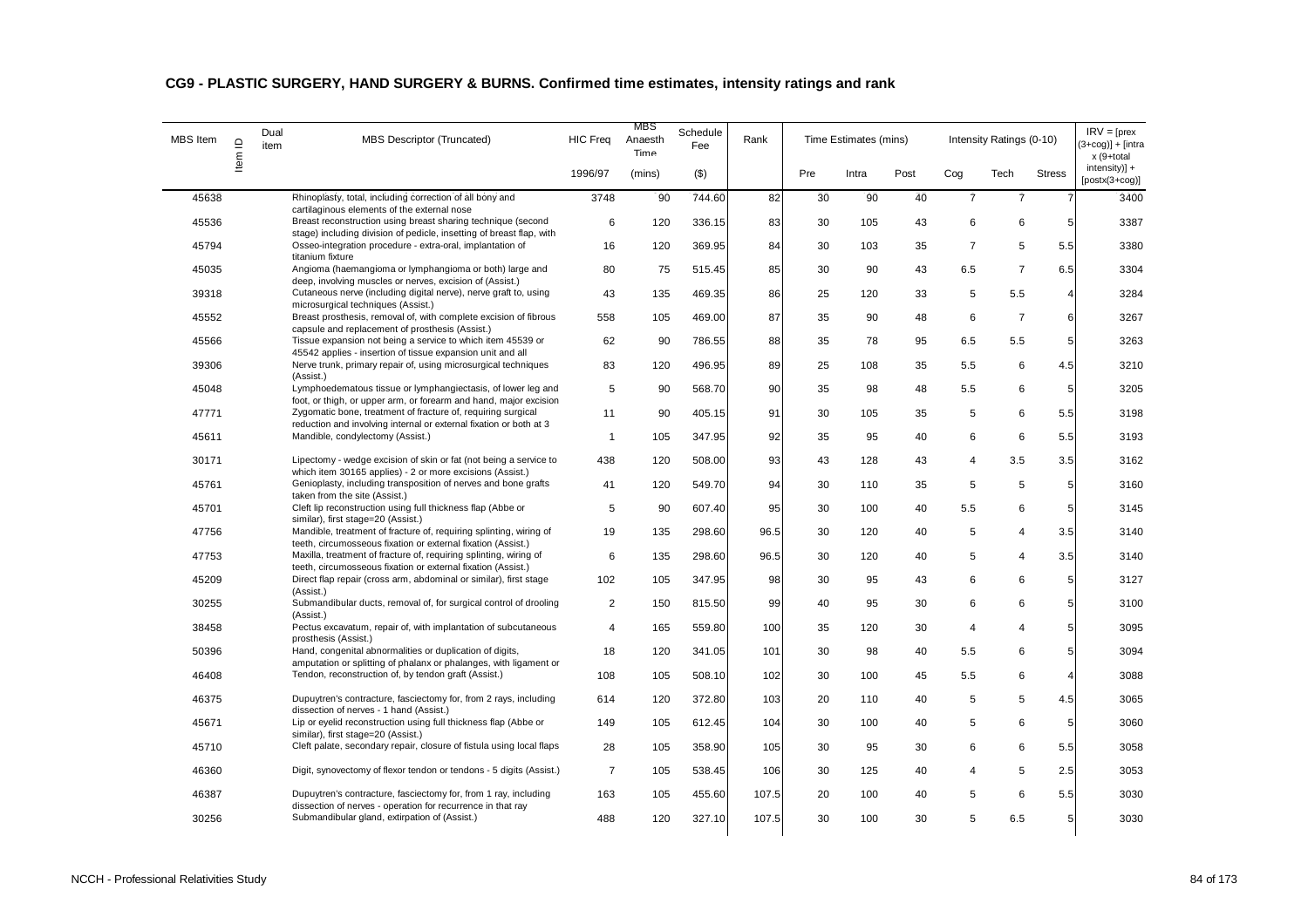| MBS Item | Item ID | Dual<br>item | MBS Descriptor (Truncated)                                                                                                              | <b>HIC Freq</b> | MBS<br>Anaesth<br>Time | Schedule<br>Fee | Rank  |     | Time Estimates (mins) |      |                | Intensity Ratings (0-10) |                | $IRV = [pres$<br>$(3+cog)] + [intra]$<br>x (9+total |
|----------|---------|--------------|-----------------------------------------------------------------------------------------------------------------------------------------|-----------------|------------------------|-----------------|-------|-----|-----------------------|------|----------------|--------------------------|----------------|-----------------------------------------------------|
|          |         |              |                                                                                                                                         | 1996/97         | (mins)                 | $($ \$)         |       | Pre | Intra                 | Post | Cog            | Tech                     | <b>Stress</b>  | intensity)] +<br>$[postx(3+cog)]$                   |
| 46414    |         |              | Artificial tendon prosthesis, insertion of in preparation for tendon                                                                    | 37              | 90                     | 386.50          | 109   | 25  | 90                    | 45   | 5.5            | $\overline{7}$           | 5.5            | 3025                                                |
| 47786    |         |              | grafting (Assist.)<br>Maxilla, treatment of fracture of, requiring open reduction and<br>internal fixation involving plate(s) (Assist.) | 40              | 105                    | 527.80          | 110   | 30  | 98                    | 40   | 5              | 6                        | 5              | 3010                                                |
| 47789    |         |              | Mandible, treatment of fracture of, requiring open reduction and<br>internal fixation involving plate(s) (Assist.)                      | 22              | 105                    | 527.80          | 111   | 30  | 95                    | 40   | 5              | 6                        | 5.5            | 2983                                                |
| 45713    |         |              | Cleft palate, secondary repair, lengthening procedure=20<br>(Assist.)                                                                   | 8               | 90                     | 408.65          | 112.5 | 30  | 90                    | 35   | 6              | 6                        | 5.5            | 2970                                                |
| 45045    |         |              | Arteriovenous malformation on eyelid, nose, lip, ear, neck,<br>hand, thumb, finger or genitals, excision of                             | 57              | 90                     | 226.40          | 112.5 | 30  | 90                    | 30   | 6              | 6                        | 6              | 2970                                                |
| 45716    |         |              | Velo-pharyngeal incompetence, pharyngeal flap for, or<br>pharyngoplasty for                                                             | 76              | 90                     | 574.20          | 114   | 30  | 85                    | 40   | 6              | 6.3                      | 6              | 2951                                                |
| 37405    |         |              | Penis, complete or radical amputation of=20 (Assist.)                                                                                   | 27              | 120                    | 678.90          | 115   | 38  | 95                    | 35   | 5.5            | 5                        | 5              | 2948                                                |
| 45527    |         |              | Mammaplasty, augmentation, (unilateral), following<br>mastectomy=20 (Assist.)                                                           | 151             | 90                     | 544.55          | 116   | 40  | 75                    | 43   | $\overline{7}$ | 6                        | 6              | 2930                                                |
| 45677    |         |              | Cleft lip, unilateral - primary repair, 1 stage, without anterior<br>palate repair (Assist.)                                            | 40              | 90                     | 397.55          | 117   | 30  | 90                    | 40   | 6              | 5.5                      | 5              | 2925                                                |
| 45714    |         |              | Oro-nasal fistula, plastic closure of, including services to which<br>item 45200, 45203 or 45239 applies (Assist.)                      | 33              | 120                    | 574.20          | 118.5 | 30  | 90                    | 30   | 5.5            | 6                        | 6              | 2895                                                |
| 45662    |         |              | Congenital atresia, reconstruction of external auditory canal<br>(Assist.)                                                              | $\overline{2}$  | 105                    | 514.95          | 118.5 | 30  | 95                    | 35   | 5              | 6                        | 5              | 2895                                                |
| 45409    |         |              | Free grafting (split skin) to burns, including excision of burnt<br>tissue - involving 3% or more but less than 6% of total body        | 17              | 90                     | 441.70          | 120   | 40  | 90                    | 40   | 6              | 5                        | 4              | 2880                                                |
| 45524    |         |              | Mammaplasty, augmentation, for significant breast asymmetry<br>where the augmentation is limited to 1 breast (Assist.)                  | 113             | 90                     | 544.55          | 121   | 40  | 80                    | 40   | 6.5            | 5                        | 5.5            | 2840                                                |
| 45539    |         |              | Breast reconstruction (unilateral), following mastectomy, using<br>tissue expansion - insertion of tissue expansion unit and all        | 232             | 75                     | 786.55          | 122   | 30  | 68                    | 85   | 6              | 5.5                      | 6              | 2837                                                |
| 30174    |         |              | Lipectomy - subumbilical excision with undermining of skin<br>edges and strengthening of musculo-aponeurotic wall (Assist.)             | 215             | 105                    | 508.00          | 123   | 43  | 110                   | 45   | $\overline{4}$ | $\overline{4}$           | 3              | 2816                                                |
| 46477    |         |              | Amputation of 5 digits, proximal to nail bed, involving section of<br>bone or joint and requiring soft tissue cover (Assist.)           | $\overline{2}$  | 90                     | 662.70          | 124   | 30  | 105                   | 45   | 5              | 4                        | 3 <sup>1</sup> | 2805                                                |
| 45427    |         |              | Free grafting (xenograft or homograft split skin) to burns<br>including excision of burnt tissue - involving 3% or more but less        | $\mathbf{1}$    | 165                    | 353.40          | 125   | 40  | 90                    | 40   | 6              | 5                        | 3              | 2790                                                |
| 45445    |         |              | Free grafting (split skin) as inlay graft to 1 defect including<br>elective dissection using a mould (including insertion of and        | 1333            | 105                    | 408.65          | 126   | 20  | 103                   | 43   | 5              | $\overline{\mathbf{4}}$  | 4              | 2770                                                |
| 45227    |         |              | Indirect flap or tubed pedicle, formation of=20 (Assist.)                                                                               | 26              | 90                     | 327.10          | 127   | 43  | 90                    | 43   | 5.5            | 4.5                      | 3.5            | 2756                                                |
| 45585    |         |              | Liposuction (suction assisted lipolysis) to 1 regional area, not<br>being a service to which item 45584 applies, where it can be        | 0               | 120                    | 463.80          | 128   | 35  | 85                    | 43   | 5.5            | 5                        | 4.5            | 2703                                                |
| 45042    |         |              | Arteriovenous malformation, (greater than 3 cms), excision of<br>(Assist.)                                                              | 21              | 90                     | 226.40          | 129   | 30  | 83                    | 30   | 6              | 5.5                      | 5.5            | 2698                                                |
| 46357    |         |              | Digit, synovectomy of flexor tendon or tendons - 4 digits (Assist.)                                                                     | 22              | 90                     | 447.35          | 130   | 30  | 105                   | 40   | 4              | 5                        | 3              | 2695                                                |
| 45555    |         |              | Silicone breast prosthesis, removal of and replacement with<br>prosthesis other than silicone gel prosthesis (Assist.)                  | 5               | 120                    | 469.00          | 131   | 35  | 83                    | 43   | 6              | 5                        | 4              | 2694                                                |
| 47780    |         |              | Maxilla, treatment of fracture of, requiring open reduction and<br>internal fixation not involving plate(s) (Assist.)                   | 5               | 90                     | 415.80          | 132   | 30  | 85                    | 40   | 5              | 6                        | 5              | 2685                                                |
| 46453    |         |              | Flexor tendon, tenolysis of, following tendon injury, repair or<br>graft (Assist.)                                                      | 303             | 90                     | 276.15          | 133.5 | 35  | 90                    | 40   | 5              | 6                        | 3              | 2670                                                |
| 45018    |         |              | Dermis, dermofat or fascia graft (excluding transfer of fat by<br>injection) (Assist.)                                                  | 556             | 90                     | 347.85          | 133.5 | 25  | 90                    | 35   | 5.5            | 5                        | 4.5            | 2670                                                |
| 47783    |         |              | Mandible, treatment of fracture of, requiring open reduction and<br>internal fixation not involving plate(s) (Assist.)                  | $\mathbf 0$     | 90                     | 415.80          | 135   | 30  | 83                    | 40   | 5              | 6                        |                | 2635                                                |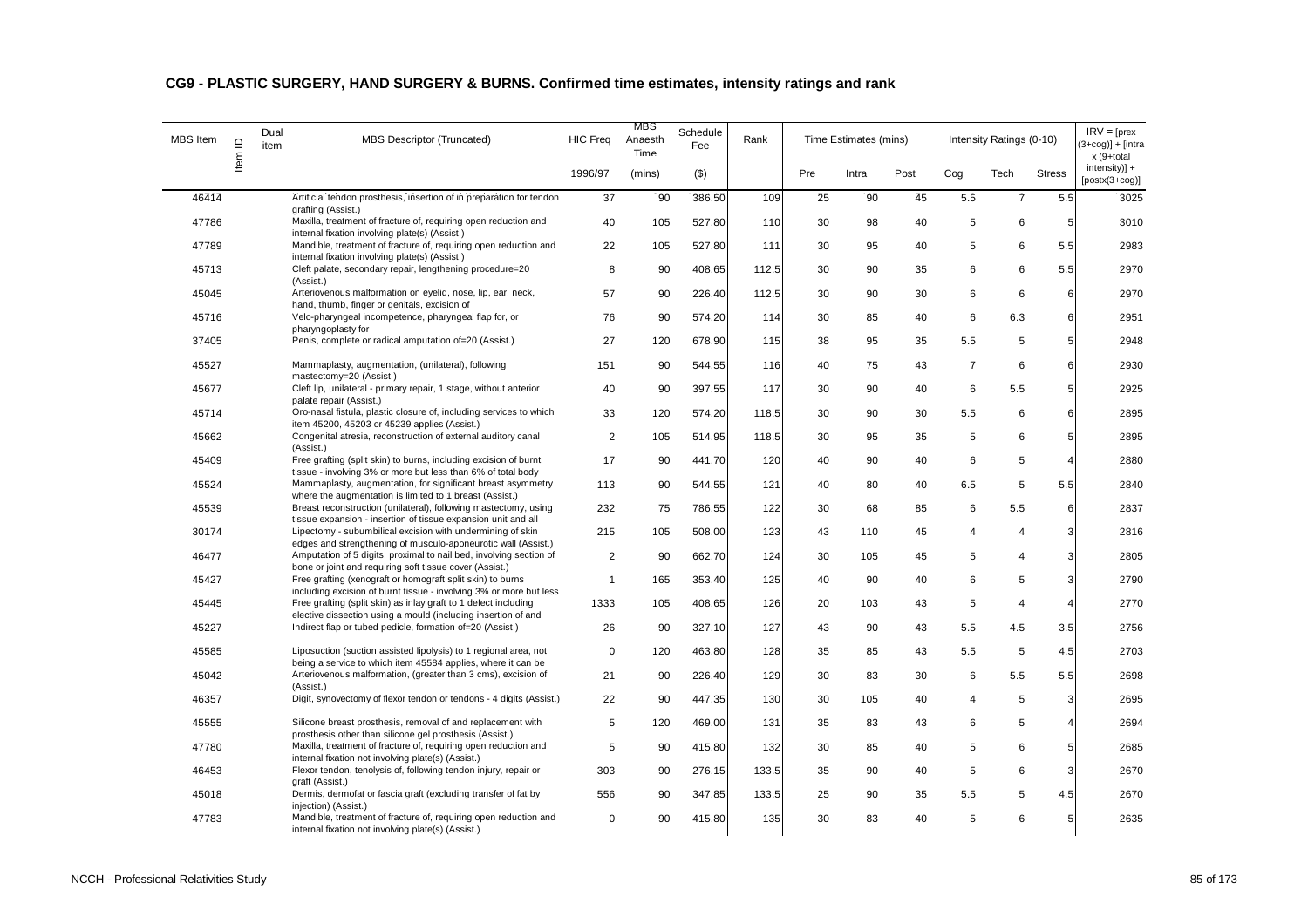| MBS Item | Item ID | Dual<br>item | MBS Descriptor (Truncated)                                                                                                                                                                                   | <b>HIC Freq</b> | MBS<br>Anaesth<br>Time | Schedule<br>Fee | Rank  |     | Time Estimates (mins) |      |                | Intensity Ratings (0-10) |                | $IRV = [pres$<br>$(3+cog)] + [intra]$<br>x (9+total |
|----------|---------|--------------|--------------------------------------------------------------------------------------------------------------------------------------------------------------------------------------------------------------|-----------------|------------------------|-----------------|-------|-----|-----------------------|------|----------------|--------------------------|----------------|-----------------------------------------------------|
|          |         |              |                                                                                                                                                                                                              | 1996/97         | (mins)                 | $($ \$)         |       | Pre | Intra                 | Post | Cog            | Tech                     | <b>Stress</b>  | $intensity$ ] +<br>$[postx(3+cog)]$                 |
| 46435    |         |              | Flexor tendon of hand, secondary repair of, distal to A1 pulley,                                                                                                                                             | 147             | 90                     | 386.60          | 136   | 30  | 90                    | 40   | 5              | 6                        | 3              | 2630                                                |
| 46510    |         |              | each tendon (Assist.)<br>Macrodactyly, surgical reduction of enlarged elements - each<br>digit (Assist.)                                                                                                     | 6               | 60                     | 257.70          | 137   | 30  | 75                    | 40   | 6              | 6                        | 5.5            | 2618                                                |
| 45656    |         |              | Composite graft (chondro-cutaneous or chondro-mucosal) to<br>nose, ear or eyelid=20 (Assist.)                                                                                                                | 276             | 105                    | 368.80          | 138   | 30  | 90                    | 38   | 5              | 5                        | 4              | 2614                                                |
| 45233    |         |              | Indirect flap or tubed pedicle, preparation of intermediate or final                                                                                                                                         | 34              | 90                     | 347.95          | 139   | 30  | 85                    | 38   | 5.5            | 5                        | 4              | 2576                                                |
| 46405    |         |              | site and attachment to the site=20 (Assist.)<br>Phalanx or metacarpal, bone grafting of, for pseudarthrosis (non-<br>union), involving internal fixation and including obtaining of graft                    | 35              | 90                     | 463.90          | 140   | 30  | 90                    | 35   | 5              | 5                        | 3.5            | 2545                                                |
| 46402    |         |              | Phalanx or metacarpal, bone grafting of, for pseudarthrosis (non-<br>union), including obtaining of graft material (Assist.)                                                                                 | 15              | 75                     | 380.20          | 141   | 30  | 90                    | 40   | 5              | 5                        | 3 <sup>1</sup> | 2540                                                |
| 46372    |         |              | Dupuytren's contracture, fasciectomy for, from 1 ray, including<br>dissection of nerves - 1 hand (Assist.)                                                                                                   | 902             | 105                    | 314.20          | 142   | 20  | 83                    | 40   | 5              | 5.5                      | 5              | 2514                                                |
| 45051    |         |              | Contour reconstruction for pathological deformity, insertion of<br>foreign implant (non biological but excluding injection of liquid or                                                                      | 308             | 90                     | 347.95          | 143   | 30  | 80                    | 38   | 5.5            | 4.5                      | 5              | 2498                                                |
| 46309    |         |              | Interphalangeal joint or metacarpophalangeal joint, total<br>replacement arthroplasty or hemiarthroplasty of, including                                                                                      | 105             | 90                     | 386.60          | 144   | 30  | 80                    | 40   | 5              | 6                        | 4              | 2480                                                |
| 45519    |         |              | Extensive burn scars of skin (more than 1 percent of body                                                                                                                                                    | 10              | 90                     | 315.00          | 145   | 30  | 90                    | 43   | 5              | $\overline{4}$           | $\overline{3}$ | 2474                                                |
| 39303    |         |              | surface area), excision of, for correction of scar contracture<br>Cutaneous nerve (including digital nerve), secondary repair of,                                                                            | 116             | 105                    | 342.30          | 146   | 20  | 90                    | 30   | 5              | 6                        | 3              | 2470                                                |
| 47768    |         |              | using microsurgical techniques (Assist.)<br>Zygomatic bone, treatment of fracture of, requiring surgical                                                                                                     | 36              | 75                     | 352.60          | 148   | 30  | 80                    | 30   | 5              | 6                        | 4.5            | 2440                                                |
| 46307    |         |              | reduction and involving internal or external fixation or both at 2<br>Interphalangeal joint or metacarpophalangeal joint - volar plate<br>arthroplasty for traumatic deformity including tendon transfers or | 91              | 90                     | 386.60          | 148   | 30  | 80                    | 40   | 5              | 6                        | 3.5            | 2440                                                |
| 46306    |         |              | Inter-phalangeal joint or metacarpophalangeal joint -<br>interposition arthroplasty of and including tendon transfers or                                                                                     | 51              | 90                     | 386.60          | 148   | 30  | 80                    | 40   | 5              | 6                        | 3.5            | 2440                                                |
| 45009    |         |              | Single stage local muscle flap repair to 1 defect, simple and<br>small (Assist.)                                                                                                                             | 76              | 105                    | 278.35          | 150   | 30  | 90                    | 30   | 4.5            | 4.5                      | 4              | 2430                                                |
| 46429    |         |              | Flexor tendon of hand or wrist, secondary repair of, proximal to<br>A1 pulley, each tendon (Assist.)                                                                                                         | 34              | 75                     | 303.75          | 151.5 | 30  | 70                    | 45   | 6              | 5.8                      | 4              | 2411                                                |
| 45203    |         |              | Single stage local flap, where indicated to repair 1 defect,<br>complicated or large, excluding flap for male pattern baldness                                                                               | 8397            | 90                     | 298.10          | 151.5 | 30  | 78                    | 38   | 5.5            | 5                        | Δ              | 2411                                                |
| 45033    |         |              | Angioma (haemangioma or lymphangioma or both), large or<br>involving deeper tissue including facial muscle or breast,                                                                                        | 224             | 75                     | 176.70          | 153   | 25  | 73                    | 30   | 5.5            | 6                        | 6              | 2402                                                |
| 46432    |         |              | Flexor tendon of hand, primary repair of, distal to A1 pulley,<br>each tendon (Assist.)                                                                                                                      | 400             | 75                     | 331.40          | 154   | 20  | 70                    | 48   | 6              | 6                        | 4              | 2362                                                |
| 46417    |         |              | Tendon transfer for restoration of hand function, each transfer<br>(Assist.)                                                                                                                                 | 579             | 75                     | 358.95          | 155   | 25  | 70                    | 40   | 6              | 6                        | 4              | 2335                                                |
| 46474    |         |              | Amputation of 4 digits, proximal to nail bed, involving section of<br>bone or joint and requiring soft tissue cover (Assist.)                                                                                | 2               | 75                     | 538.45          | 156   | 30  | 88                    | 40   | 4.5            | 4                        | 3              | 2329                                                |
| 45003    |         |              | Single stage local myocutaneous flap repair to 1 defect, simple<br>and small                                                                                                                                 | 667             | 105                    | 441.70          | 157   | 30  | 95                    | 30   | 4              | 4                        | 3              | 2320                                                |
| 45584    |         |              | Liposuction (suction assisted lipolysis) to 1 regional area (thigh,<br>buttock, or similar), for treatment of post-traumatic                                                                                 | 145             | 120                    | 463.80          | 158   | 30  | 75                    | 43   | 5              | 4.5                      | 4.5            | 2309                                                |
| 42506    |         |              | Eye, enucleation of, with or without sphere implant (Assist.)                                                                                                                                                | 52              | 60                     | 353.40          | 159   | 43  | 70                    | 43   | 5              | 4.5                      | 4.5            | 2298                                                |
| 46354    |         |              | Digit, synovectomy of flexor tendon or tendons - 3 digits (Assist.)                                                                                                                                          | 17              | 75                     | 358.95          | 160   | 30  | 85                    | 40   | $\overline{4}$ | $\sqrt{5}$               | 3              | 2275                                                |
| 47467    |         |              | Sternum, treatment of fracture of, by open reduction                                                                                                                                                         | 16              | 90                     | 165.95          | 161   | 30  | 85                    | 40   | 4.5            | 3.5                      | 3.5            | 2268                                                |
| 46447    |         |              | Boutonniere deformity with joint contracture, reconstruction of<br>(Assist.)                                                                                                                                 | 31              | 90                     | 447.35          | 162   | 30  | 80                    | 35   | $\overline{4}$ | 6                        | 3.5            | 2255                                                |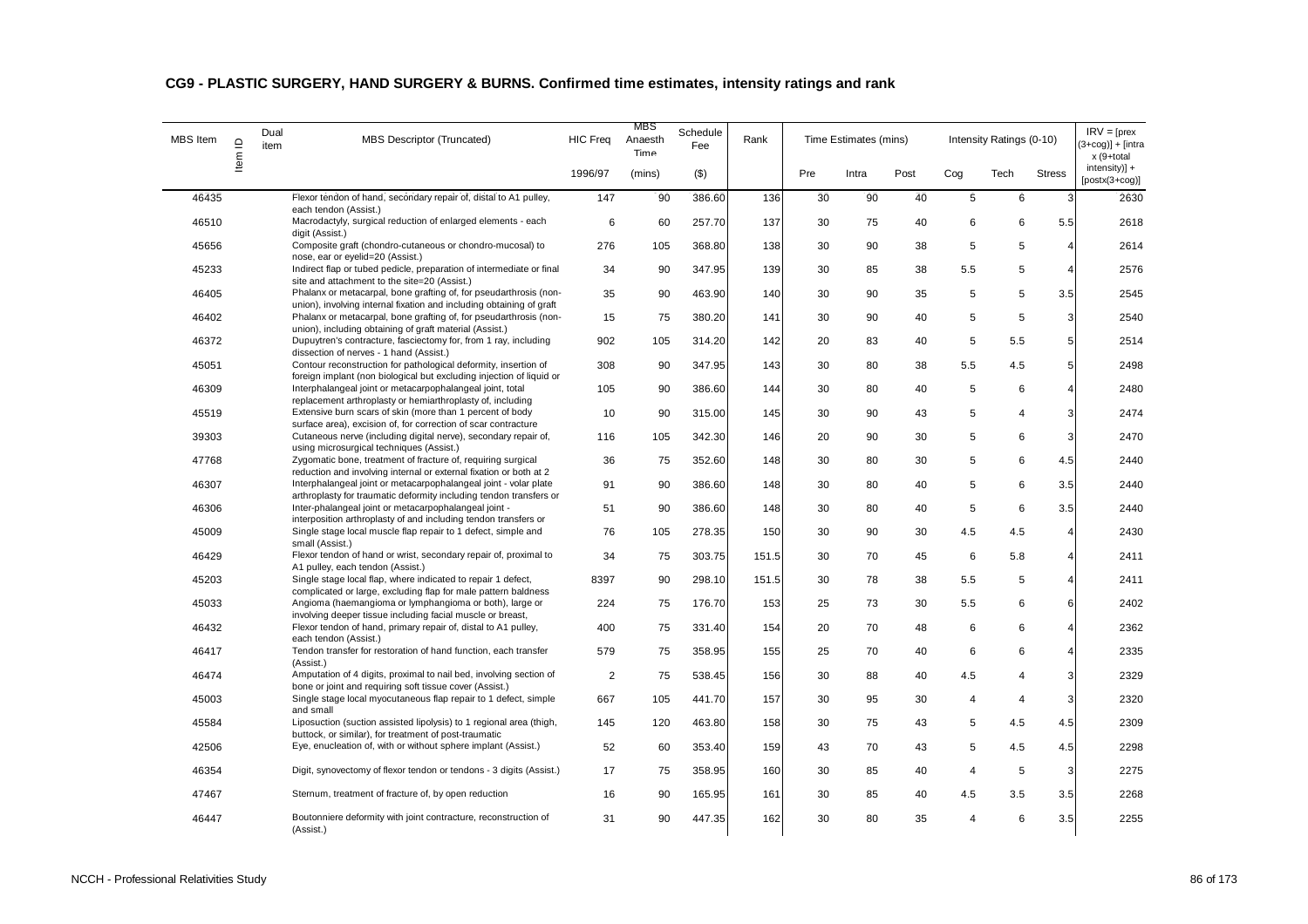| MBS Item | $\supseteq$ | Dual<br>item | <b>MBS Descriptor (Truncated)</b>                                                                                                | <b>HIC Freq</b> | MBS<br>Anaesth<br>Time | Schedule<br>Fee | Rank  |     | Time Estimates (mins) |      |     | Intensity Ratings (0-10) |                         | $IRV = [pres$<br>$3+coq$ )] + [intra<br>x (9+total |
|----------|-------------|--------------|----------------------------------------------------------------------------------------------------------------------------------|-----------------|------------------------|-----------------|-------|-----|-----------------------|------|-----|--------------------------|-------------------------|----------------------------------------------------|
|          | Item        |              |                                                                                                                                  | 1996/97         | (mins)                 | $($ \$)         |       | Pre | Intra                 | Post | Cog | Tech                     | <b>Stress</b>           | $intensity$ +<br>$[postx(3+cog)]$                  |
| 45676    |             |              | Macrostomia, operation for (Assist.)                                                                                             | $\mathbf{1}$    | 120                    | 422.40          | 163   | 30  | 85                    | 30   | 4.5 | $\overline{4}$           | 3.5                     | 2235                                               |
| 45758    |             |              | Temporo-mandibular joint, arthroplasty (Assist.)                                                                                 | $\Omega$        | 75                     | 483.20          | 164   | 30  | 65                    | 43   | 5.5 | 5.5                      | 4.5                     | 2213                                               |
| 45206    |             |              | Single stage local flap where indicated to repair 1 defect, on<br>eyelid, nose, lip, ear, neck, hand, thumb, finger or genitals  | 13869           | 90                     | 281.60          | 165   | 30  | 68                    | 30   | 6   | 5.5                      | $\overline{4}$          | 2206                                               |
| 45650    |             |              | Rhinoplasty, secondary revision of=20                                                                                            | 211             | 75                     | 108.55          | 166   | 30  | 60                    | 35   | 6   | 6                        | 6                       | 2205                                               |
| 45698    |             |              | Cleft lip, primary columella lengthening procedure, bilateral                                                                    | $\mathbf{1}$    | 75                     | 336.80          | 167   | 30  | 65                    | 30   | 6   | 6                        | 4.5                     | 2198                                               |
| 45218    |             |              | Direct flap repair, cross leg, second stage=20 (Assist.)                                                                         | 5               | 90                     | 334.00          | 168   | 30  | 68                    | 43   | 5.5 | 4.5                      | $\overline{4}$          | 2185                                               |
| 45620    |             |              | Lower eyelid, reduction of, for herniation of orbital fat in<br>exophthalmos, facial nerve palsy or post-traumatic scarring, or, | 155             | 60                     | 239.40          | 169.5 | 30  | 65                    | 35   | 5.5 | 5                        | 5.5                     | 2178                                               |
| 45542    |             |              | Breast reconstruction (unilateral), following mastectomy, using<br>tissue expansion - removal of tissue expansion unit and       | 162             | 75                     | 450.40          | 169.5 | 30  | 60                    | 35   | 6.5 | 5                        | 5.5                     | 2178                                               |
| 41729    |             |              | Dermoid of nose, excision of, with intranasal extension (Assist.)                                                                | 15              | 60                     | 417.55          | 171   | 30  | 70                    | 30   | 5   | 5                        | 5                       | 2160                                               |
| 46411    |             |              | Flexor tendon pulley, reconstruction of, by graft (Assist.)                                                                      | 40              | 75                     | 298.20          | 172   | 20  | 73                    | 40   | 5   | 5                        | $\overline{4}$          | 2159                                               |
| 46471    |             |              | Amputation of 3 digits, proximal to nail bed, involving section of<br>bone or joint and requiring soft tissue cover (Assist.)    | 6               | 60                     | 414.20          | 173   | 30  | 78                    | 45   | 4   | 5                        | 2.5                     | 2124                                               |
| 30168    |             |              | Lipectomy - wedge excision of skin or fat (not being a service to<br>which item 30165 applies) - 1 excision (Assist.)            | 627             | 90                     | 334.00          | 174.5 | 38  | 98                    | 45   | 3   | 2.5                      | $\overline{c}$          | 2115                                               |
| 30165    |             |              | Lipectomy - transverse wedge excision of abdominal apron=20<br>(Assist.)                                                         | 240             | 75                     | 334.00          | 174.5 | 38  | 98                    | 45   | 3   | 2.5                      | $\overline{2}$          | 2115                                               |
| 45755    |             |              | Temporo-mandibular meniscectomy (Assist.)                                                                                        | $\Omega$        | 75                     | 270.00          | 176   | 25  | 65                    | 40   | 5.5 | 5                        | 4.5                     | 2113                                               |
| 46489    |             |              | Nail bed, secondary exploration and accurate repair of nail bed<br>deformity using magnification, undertaken in the operating    | 53              | 90                     | 193.30          | 177   | 20  | 78                    | 30   | 5   | 4.8                      | 3                       | 2100                                               |
| 45551    |             |              | Breast prosthesis, removal of, with complete excision of fibrous<br>capsule (Assist.)                                            | 585             | 60                     | 325.75          | 178   | 30  | 64                    | 40   | 5.5 | 5                        | $\overline{4}$          | 2099                                               |
| 45632    |             |              | Rhinoplasty, correction of lateral or alar cartilages = 20                                                                       | 630             | 75                     | 375.80          | 179   | 30  | 73                    | 30   | 5   | $\overline{4}$           | $\overline{4}$          | 2086                                               |
| 45545    |             |              | Nipple or areola or both, reconstruction of by any technique=20<br>(Assist.)                                                     | 237             | 75                     | 457.15          | 180   | 25  | 68                    | 40   | 5   | 4.5                      | 4.5                     | 2084                                               |
| 45675    |             |              | Macrocheilia or macroglossia, operation for (Assist.)                                                                            | 3               | 165                    | 354.85          | 181   | 30  | 75                    | 40   | 4   | $\overline{4}$           | $\overline{\mathbf{4}}$ | 2065                                               |
| 46492    |             |              | Contracture of digits of hand, flexor or extensor, correction of,<br>involving tissues deeper than skin and subcutaneous tissue  | 128             | 75                     | 265.10          | 182   | 20  | 65                    | 45   | 5   | 5.5                      | $\overline{4}$          | 2048                                               |
| 45635    |             |              | Rhinoplasty, correction of bony vault only                                                                                       | 385             | 75                     | 431.45          | 183   | 30  | 68                    | 30   | 5   | $\overline{4}$           | 5                       | 2044                                               |
| 45653    |             |              | Rhinophyma, shaving of=20                                                                                                        | 65              | 75                     | 261.65          | 184.5 | 30  | 60                    | 40   | 5.5 | 5.5                      | 4                       | 2035                                               |
| 45212    |             |              | Direct flap repair (cross arm, abdominal or similar), second<br>stage                                                            | 83              | 75                     | 172.60          | 184.5 | 30  | 65                    | 30   | 6   | $\overline{4}$           | $\overline{4}$          | 2035                                               |
| 31225    |             |              | Tumours (other than viral verrucae [common warts] and<br>seborrheic keratoses), cysts, ulcers or scars (other than scars         | 888             | 135                    | 280.00          | 186   | 25  | 105                   | 30   | 3   | 2.8                      | 1.3                     | 2021                                               |
| 47774    |             |              | Maxilla, treatment of fracture of, requiring open operation<br>(Assist.)                                                         | 7               | 60                     | 319.90          | 187   | 30  | 65                    | 30   | 5   | 5                        | 4.5                     | 2008                                               |
| 45424    |             |              | Free grafting (xenograft or homograft split skin) to burns<br>including excision of burnt tissue - involving not more than 3% of | 5               | 135                    | 242.95          | 188   | 40  | 60                    | 50   | 5   | $\overline{4}$           | 3                       | 1980                                               |
| 47777    |             |              | Mandible, treatment of fracture of, requiring open reduction<br>(Assist.)                                                        | 2               | 60                     | 319.90          | 189.5 | 30  | 60                    | 35   | 5   | 5                        | 5                       | 1960                                               |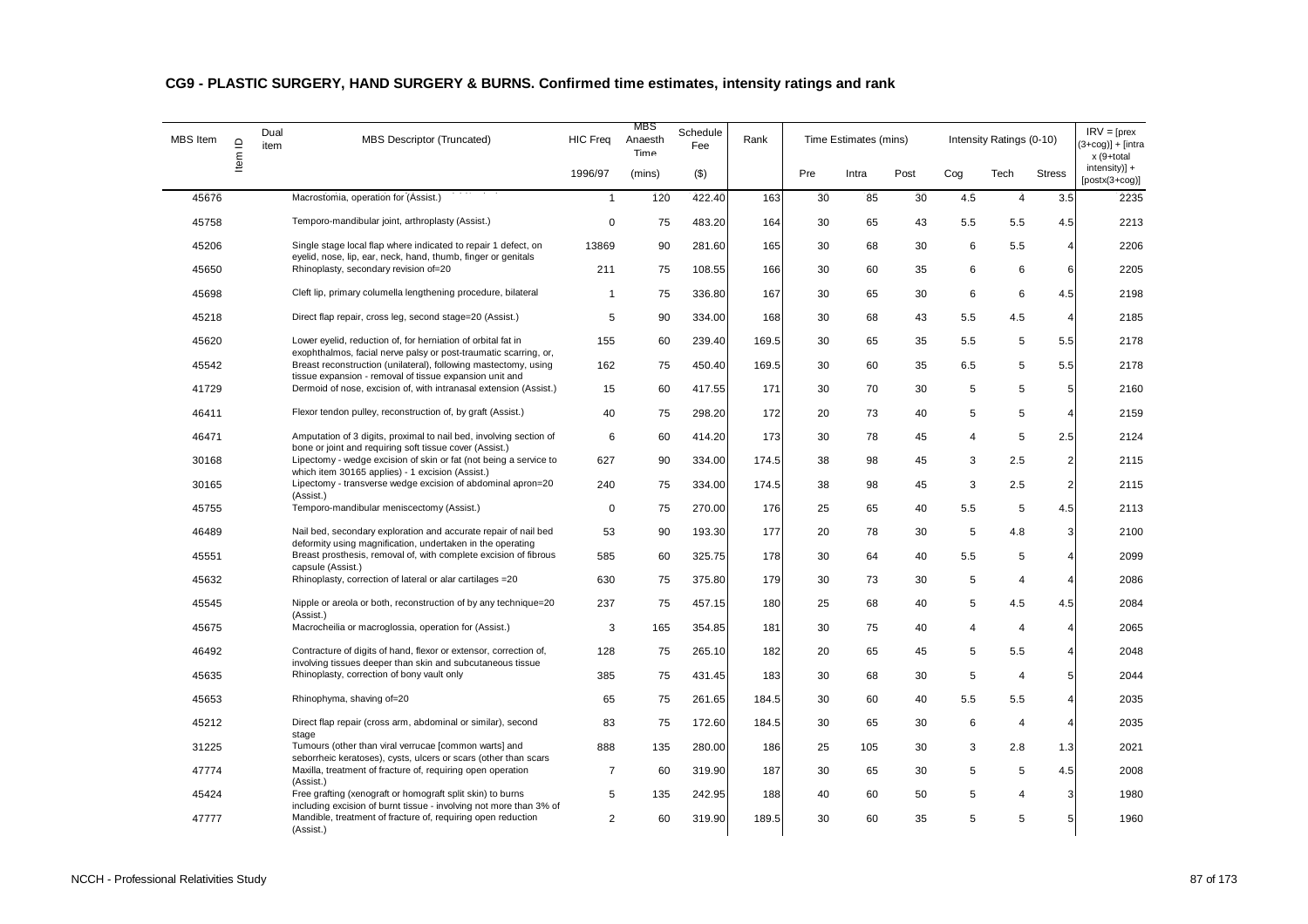| <b>MBS</b> Item | $\mathbf{\underline{o}}$ | Dual<br>item | MBS Descriptor (Truncated)                                                                                                          | <b>HIC Freq</b> | MBS<br>Anaesth<br>Time | Schedule<br>Fee | Rank  |     | Time Estimates (mins) |      |                | Intensity Ratings (0-10) |                         | $IRV = [pres$<br>$3 + \cos 1 + \sin 1$<br>x (9+total |
|-----------------|--------------------------|--------------|-------------------------------------------------------------------------------------------------------------------------------------|-----------------|------------------------|-----------------|-------|-----|-----------------------|------|----------------|--------------------------|-------------------------|------------------------------------------------------|
|                 | ltem                     |              |                                                                                                                                     | 1996/97         | (mins)                 | ( \$)           |       | Pre | Intra                 | Post | Cog            | Tech                     | <b>Stress</b>           | intensity)] +<br>$[postx(3+cog)]$                    |
| 46333           |                          |              | Inter-phalangeal joint or metacarpophalangeal joint,<br>ligamentous repair of, using free tissue graft or implant (Assist.)         | 101             | 60                     | 414.20          | 189.5 | 30  | 70                    | 30   | $\overline{4}$ | 5.5                      | 3.5                     | 1960                                                 |
| 45406           |                          |              | Free grafting (split skin) to burns, including excision of burnt                                                                    | 87              | 60                     | 331.30          | 191.5 | 30  | 60                    | 40   | 6              | $\overline{4}$           | 3                       | 1950                                                 |
| 42869           |                          |              | tissue - involving not more than 3% of total body surface<br>Eyelid closure in facial nerve paralysis, insertion of foreign         | 65              | 105                    | 403.10          | 191.5 | 30  | 60                    | 30   | 6              | 4.5                      | $\overline{4}$          | 1950                                                 |
| 47765           |                          |              | implant for (Assist.)<br>Zygomatic bone, treatment of fracture of, requiring surgical                                               | 27              | 60                     | 287.90          | 193   | 30  | 65                    | 30   | 4.5            | 5                        | 4.5                     | 1945                                                 |
| 42605           |                          |              | reduction and involving internal or external fixation at 1 site<br>Lacrimal canaliculus, immediate repair of (Assist.)              | 46              | 60                     | 342.30          | 194   | 20  | 60                    | 30   | 4.5            | $\overline{7}$           | 5.5                     | 1935                                                 |
| 46303           |                          |              | Carpometacarpal joint, arthrodesis of (Assist.)                                                                                     | 76              | 60                     | 276.15          | 195.5 | 30  | 60                    | 40   | 5              | $\,$ 5 $\,$              | 3.5                     | 1910                                                 |
| 46300           |                          |              | Inter-phalangeal joint or metacarpophalangeal joint, arthrodesis<br>of (Assist.)                                                    | 433             | 45                     | 248.50          | 195.5 | 30  | 60                    | 40   | 5              | 5                        | 3.5                     | 1910                                                 |
| 31250           |                          |              | Giant hairy or compound naevus, excision of an area at least 1<br>percent of body surface where the specimen is sent for            | 139             | 90                     | 315.00          | 197   | 30  | 85                    | 30   | 4              | 2.5                      | $\overline{2}$          | 1908                                                 |
| 45019           |                          |              | Fullface chemical peel for severely sun-damaged skin, where it<br>can be demonstrated that the damage affects 75% of the facial     | $\Omega$        | 45                     | 291.25          | 198   | 30  | 43                    | 55   | 6              | 4.5                      | $\overline{7}$          | 1905                                                 |
| 46330           |                          |              | Inter-phalangeal joint or metacarpophalangeal joint, arthrotomy<br>of, with ligamentous or capsular repair (Assist.)                | 477             | 90                     | 254.10          | 199   | 30  | 70                    | 30   | $\overline{4}$ | 5                        | 3                       | 1890                                                 |
| 46503           |                          |              | Recurrent ganglion of volar wrist joint, excision of, not being a<br>service associated with a service to which item 30106 or 30107 | 83              | 75                     | 277.85          | 200   | 30  | 70                    | 30   | 4.5            | $\overline{4}$           | 3                       | 1885                                                 |
| 45652           |                          |              | Rhinophyma, carbon dioxide laser excision-ablation of                                                                               | 70              | 75                     | 261.65          | 201   | 30  | 60                    | 40   | 4.5            | 5                        | $\overline{4}$          | 1875                                                 |
| 46426           |                          |              | Flexor tendon of hand or wrist, primary repair of, proximal to A1<br>pulley, each tendon (Assist.)                                  | 367             | 60                     | 248.50          | 202.5 | 20  | 60                    | 40   | 5              | 5                        | $\overline{4}$          | 1860                                                 |
| 45659           |                          |              | Lop ear, bat ear or similar deformity, correction of                                                                                | 3339            | 60                     | 382.70          | 202.5 | 30  | 60                    | 30   | 5              | 5                        | 4                       | 1860                                                 |
| 46444           |                          |              | Boutonniere deformity without joint contracture, reconstruction<br>of (Assist.)                                                     | 45              | 75                     | 358.95          | 204   | 30  | 70                    | 35   | 4              | $\overline{4}$           | 3                       | 1855                                                 |
| 45442           |                          |              | Free grafting (split skin) to 1 defect, including elective<br>dissection, extensive (Assist.)                                       | 1668            | 60                     | 430.65          | 205   | 25  | 60                    | 38   | 5              | 5                        | 3.5                     | 1854                                                 |
| 45403           |                          |              | Free grafting (split skin) of a granulating area, extensive=20<br>(Assist.)                                                         | 625             | 60                     | 299.25          | 206   | 30  | 60                    | 43   | 5              | $\overline{4}$           | 3                       | 1844                                                 |
| 45236           |                          |              | Indirect flap or tubed pedicle, spreading of pedicle, as a<br>separate procedure                                                    | 27              | 75                     | 272.75          | 207   | 25  | 65                    | 30   | 5              | $\overline{4}$           | 3.5                     | 1838                                                 |
| 45689           |                          |              | Cleft lip, lip adhesion procedure, unilateral or bilateral (Assist.)                                                                | $\mathbf{1}$    | 75                     | 192.15          | 208   | 30  | 60                    | 30   | 5              | 4.5                      | $\overline{\mathbf{4}}$ | 1830                                                 |
| 46351           |                          |              | Digit, synovectomy of flexor tendon or tendons - 2 digits (Assist.)                                                                 | 38              | 60                     | 267.85          | 209   | 30  | 65                    | 40   | 4              | 5                        | 2.5                     | 1823                                                 |
| 46423           |                          |              | Extensor tendon of hand or wrist, secondary repair of, each<br>tendon (Assist.)                                                     | 179             | 75                     | 240.25          | 210   | 30  | 70                    | 30   | 4              | $\overline{4}$           | 2.5                     | 1785                                                 |
| 39300           |                          |              | Cutaneous nerve (including digital nerve), primary repair of,<br>using microsurgical techniques (Assist.)                           | 691             | 90                     | 259.55          | 211   | 20  | 65                    | 30   | 5              | 5                        | 2.3                     | 1785                                                 |
| 45020           |                          |              | Full face chemical peel for severe chloasma or melasma<br>refractory to all other treatments, where it can be demonstrated          | $\Omega$        | 45                     | 291.25          | 212   | 30  | 43                    | 55   | 5              | 4.5                      | $\overline{7}$          | 1777                                                 |
| 47741           |                          |              | Nasal bones, treatment of fracture of, by open reduction<br>involving osteotomies (Assist.)                                         | 62              | 75                     | 352.60          | 213.5 | 30  | 60                    | 30   | 4.5            | $\overline{4}$           | 4.5                     | 1770                                                 |
| 42590           |                          |              | Canthoplasty, medial or lateral (Assist.)                                                                                           | 1008            | 75                     | 248.45          | 213.5 | 30  | 60                    | 30   | 4.5            | 4.5                      | $\overline{4}$          | 1770                                                 |
| 45692           |                          |              | Cleft lip, partial revision, including minor flap revision alignment                                                                | 50              | 75                     | 220.85          | 215   | 30  | 60                    | 30   | 5              | $\overline{4}$           | 2.8                     | 1728                                                 |
| 45015           |                          |              | and adjustment, including revision of minor whistle deformity if<br>Muscle or myocutaneous flap, delay of                           | 8               | 75                     | 220.85          | 216   | 30  | 60                    | 25   | 5.5            | $\overline{4}$           | 2.5                     | 1728                                                 |
|                 |                          |              |                                                                                                                                     |                 |                        |                 |       |     |                       |      |                |                          |                         |                                                      |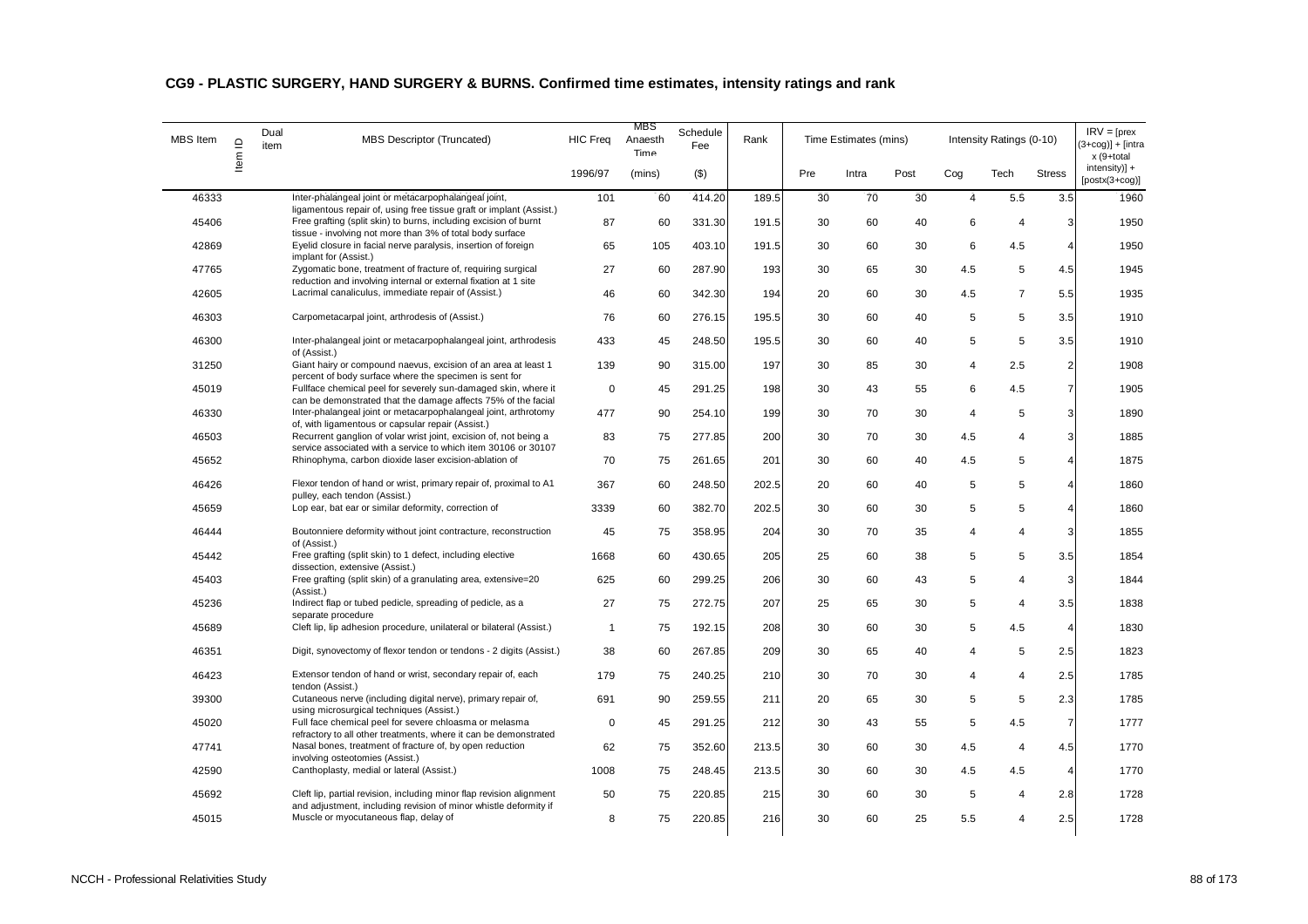| <b>MBS</b> Item | $\supseteq$ | Dual<br>item | <b>MBS Descriptor (Truncated)</b>                                                                                                                                                                  | <b>HIC Freq</b> | MBS<br>Anaesth<br>Time | Schedule<br>Fee | Rank  |     | Time Estimates (mins) |      |                | Intensity Ratings (0-10) |                         | $IRV = [pres$<br>$3+cog$ )] + [intra<br>x (9+total |
|-----------------|-------------|--------------|----------------------------------------------------------------------------------------------------------------------------------------------------------------------------------------------------|-----------------|------------------------|-----------------|-------|-----|-----------------------|------|----------------|--------------------------|-------------------------|----------------------------------------------------|
|                 | Item        |              |                                                                                                                                                                                                    | 1996/97         | (mins)                 | $($ \$)         |       | Pre | Intra                 | Post | Coq            | Tech                     | <b>Stress</b>           | $intensity$ )] +<br>$[postx(3+cog)]$               |
| 45221           |             |              | Direct flap repair, small (cross finger or similar), first stage=20                                                                                                                                | 96              | 45                     | 192.05          | 217   | 30  | 55                    | 30   | 5              | 5                        | 3.5                     | 1718                                               |
| 46339           |             |              | Extensor tendons or flexor tendons of hand or wrist,<br>synovectomy of (Assist.)                                                                                                                   | 929             | 45                     | 342.40          | 218   | 30  | 50                    | 45   | 5              | $\overline{4}$           | 4                       | 1700                                               |
| 53225           |             |              | Arthrocentesis, irrigation of temporomandibular joint after<br>insertion of 2 cannuli into the appropriate joint space(s) (Assist.)                                                                | 195             | 60                     | 213.25          | 219   | 20  | 60                    | 30   | 5              | $\overline{4}$           | 3.5                     | 1690                                               |
| 50106           |             |              | Joint, stabilisation of, involving 1 or more of: repair of capsule,                                                                                                                                | 1380            | 45                     | 345.60          | 220.5 | 30  | 53                    | 35   | 4.5            | 5                        | $\overline{\mathbf{4}}$ | 1680                                               |
| 46399           |             |              | repair of ligament or internal fixation, not being a service to<br>Phalanx or metacarpal of the hand, osteotomy of, with internal<br>fixation (Assist.)                                            | 55              | 60                     | 380.20          | 220.5 | 30  | 60                    | 30   | $\overline{4}$ | 5                        | 3                       | 1680                                               |
| 45000           |             |              | Single stage local muscle flap repair, on eyelid, nose, lip, neck,<br>hand, thumb, finger or genitals                                                                                              | 336             | 45                     | 397.55          | 222   | 30  | 55                    | 25   | 5              | 5                        | 3.5                     | 1678                                               |
| 30190           |             |              | Angiofibromas, trichoepitheliomas or other severely disfiguring<br>tumours suitable for laser excision as confirmed by specialist                                                                  | 216             | 90                     | 292.15          | 223   | 20  | 78                    | 30   | 3              | 3                        | 2.5                     | 1665                                               |
| 46480           |             |              | Amputation of single digit, proximal to nail bed, involving section<br>of bone or joint and requiring soft tissue cover, including                                                                 | 60              | 60                     | 276.15          | 224   | 30  | 60                    | 35   | $\overline{4}$ | $\overline{4}$           | 3                       | 1655                                               |
| 34106           |             |              | Artery or vein (including brachial, radial, ulnar or tibial), ligation<br>of, by elective operation, or exploration of, not being a service                                                        | 158             | 75                     | 214.25          | 225   | 30  | 60                    | 30   | $\overline{4}$ | $\overline{4}$           | 3.5                     | 1650                                               |
| 45617           |             |              | Upper eyelid, reduction of, for skin redundancy obscuring vision,<br>herniation of orbital fat in exophthalmos, facial nerve palsy or                                                              | 3035            | 45                     | 172.60          | 226   | 30  | 48                    | 30   | 5.5            | $\overline{4}$           | 4.5                     | 1614                                               |
| 45448           |             |              | Free grafting (split skin) to 1 defect, including elective dissection<br>on eyelid, nose, lip, ear, neck, hand, thumb, finger or genitals,                                                         | 900             | 60                     | 276.10          | 227.5 | 20  | 55                    | 30   | 5              | $\overline{4}$           | 4                       | 1610                                               |
| 42584           |             |              | Tarsorrhaphy=20 (Assist.)                                                                                                                                                                          | 350             | 60                     | 203.20          | 227.5 | 20  | 60                    | 30   | 4              | 5                        | 3                       | 1610                                               |
| 45039           |             |              | Arteriovenous malformation (3 cms or less) of superficial tissue,<br>excision of=20                                                                                                                | 24              | 60                     | 176.70          | 229   | 25  | 50                    | 30   | 5.5            | $\overline{4}$           | $\overline{4}$          | 1593                                               |
| 45024           |             |              | Abrasive therapy to more than 1 aesthetic area                                                                                                                                                     | 965             | 45                     | 292.60          | 230   | 30  | 46                    | 30   | 5.5            | 3.5                      | 5 <sub>5</sub>          | 1568                                               |
| 46486           |             |              | Nail bed, accurate reconstruction of nail bed laceration using<br>magnification, undertaken in the operating theatre of a hospital                                                                 | 331             | 75                     | 165.70          | 231   | 25  | 60                    | 30   | 4              | $\overline{4}$           | $\overline{2}$          | 1525                                               |
| 31350           |             |              | Benign tumour of soft tissue, removal of by surgical excision,<br>where specimen is sent for histological confirmation of                                                                          | 146             | 60                     | 370.00          | 232   | 30  | 55                    | 30   | 4              | $\overline{4}$           | $\overline{3}$          | 1520                                               |
| 41671           |             |              | Nasal septum, septoplasty, submucous resection or closure of<br>septal perforation                                                                                                                 | 13839           | 45                     | 354.85          | 233   | 30  | 45                    | 30   | 5              | 5                        | 4                       | 1515                                               |
| 46502           |             |              | Recurrent ganglion of dorsal wrist joint, excision of, not being a<br>service associated with a service to which item 30106 or 30107                                                               | 143             | 60                     | 222.35          | 234.5 | 30  | 60                    | 30   | 3              | 5                        | $\overline{2}$          | 1500                                               |
| 45230           |             |              | Direct or indirect flap or tubed pedicle, delay of=20                                                                                                                                              | 25              | 60                     | 163.45          | 234.5 | 30  | 53                    | 25   | 5              | 3                        | 3                       | 1500                                               |
| 46450           |             |              | Extensor tendon, tenolysis of, following tendon injury, repair or<br>$graff=20$                                                                                                                    | 277             | 75                     | 165.70          | 238   | 30  | 50                    | 35   | $\overline{4}$ | 5                        | 2.5                     | 1480                                               |
| 46420           |             |              | Extensor tendon of hand or wrist, primary repair of, each<br>tendon=20                                                                                                                             | 947             | 60                     | 150.20          | 238   | 20  | 50                    | 40   | 5              | 3                        | 3                       | 1480                                               |
| 31335           |             |              | Malignant melanoma, appendageal carcinoma, malignant<br>fibrous tumour of skin, merkel cell carcinoma of skin or                                                                                   | 2004            | 60                     | 315.00          | 238   | 30  | 53                    | 30   | $\overline{4}$ | $\overline{4}$           | 3                       | 1480                                               |
| 31320           |             |              | Malignant melanoma, appendageal carcinoma, malignant<br>fibrous tumour of skin, merkel cell carcinoma of skin or                                                                                   | 1750            | 60                     | 336.00          | 238   | 30  | 53                    | 30   | 4              | $\overline{4}$           | 3                       | 1480                                               |
| 30183           |             |              | Axillary hyperhidrosis, total excision of sweat gland bearing area                                                                                                                                 | 77              | 90                     | 180.95          | 238   | 30  | 70                    | 30   | $\mathbf 3$    | $\overline{c}$           | 2                       | 1480                                               |
| 45451           |             |              | Free grafting (full thickness) to 1 defect, excluding grafts for<br>male pattern baldness (Assist.)                                                                                                | 12419           | 45                     | 347.95          | 241   | 20  | 45                    | 30   | 5.3            | 5.3                      |                         | 1477                                               |
| 45764           | $\ddot{}$   |              | 45731 Genioplasty being a service associated with a service to which                                                                                                                               | 12              | 60                     | 320.10          | 242   | 30  | 45                    | 30   | 4.5            | $\overline{4}$           | 5                       | 1463                                               |
| 45025           |             |              | item 45719, 45722, 45725, 45728, 45731, 45734, 45743 or<br>Carbon dioxide laser resurfacing of the face or neck for severely<br>disfiguring scarring resulting from trauma, burns or cystic acne - | 389             | 30                     | 130.30          | 243   | 30  | 25                    | 60   | 6              | 5                        |                         | 1460                                               |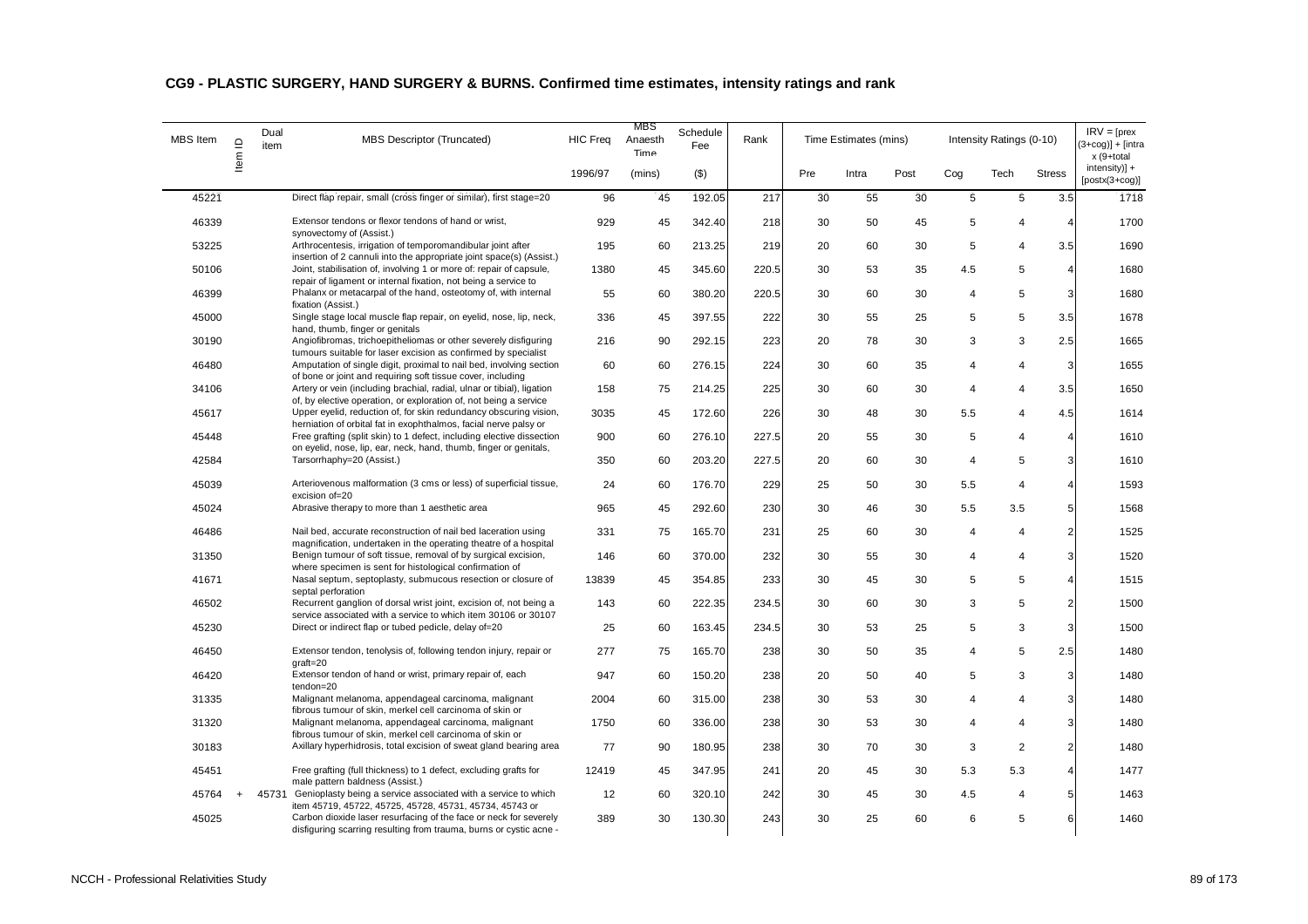| <b>MBS</b> Item | $\supseteq$ | Dual<br>item | MBS Descriptor (Truncated)                                                                                                                                                              | <b>HIC Freq</b> | MBS<br>Anaesth<br>Time | Schedule<br>Fee | Rank  |     | Time Estimates (mins) |             |                | Intensity Ratings (0-10) |                | $IRV = [pres$<br>$3+cog$ )] + [intra<br>x (9+total |
|-----------------|-------------|--------------|-----------------------------------------------------------------------------------------------------------------------------------------------------------------------------------------|-----------------|------------------------|-----------------|-------|-----|-----------------------|-------------|----------------|--------------------------|----------------|----------------------------------------------------|
|                 | ltem        |              |                                                                                                                                                                                         | 1996/97         | (mins)                 | $($ \$)         |       | Pre | Intra                 | Post        | Cog            | Tech                     | <b>Stress</b>  | $intensity$ )] +<br>$[postx(3+cog)]$               |
| 42872           |             |              | Eyebrow, elevation of, for paretic states                                                                                                                                               | 68              | 75                     | 176.70          | 244   | 20  | 60                    | 20          | $\overline{4}$ | 3.5                      | 3              | 1450                                               |
| 46348           |             |              | Digit, synovectomy of flexor tendon or tendons - 1 digit                                                                                                                                | 210             | 45                     | 179.45          | 245   | 25  | 45                    | 45          | $\overline{4}$ | 5                        | 2.5            | 1413                                               |
| 45572           |             |              | Intra-operative tissue expansion performed during an operation<br>when combined with a service to which another item in Group                                                           | 19              | 90                     | 214.25          | 246   | 20  | 50                    | $\mathbf 0$ | 6              | 5                        | 4.5            | 1405                                               |
| 46336           |             |              | Inter-phalangeal joint or metacarpophalangeal joint,                                                                                                                                    | 438             | 60                     | 193.30          | 247.5 | 30  | 50                    | 30          | $\overline{4}$ | $\overline{4}$           | 2.5            | 1395                                               |
| 45512           |             |              | synovectomy, capsulectomy or debridement of, not being a<br>Scar, of face or neck, more than 3 cm in length, revision of,<br>where undertaken in the operating theatre of a hospital or | 1219            | 60                     | 217.10          | 247.5 | 20  | 55                    | 30          | $\overline{4}$ | 3                        | 3              | 1395                                               |
| 45797           |             |              | Osseo-integration procedure, fixation of transcutaneous<br>abutment                                                                                                                     | 23              | 60                     | 136.95          | 249   | 25  | 45                    | 30          | 5              | 3.5                      | 3.5            | 1385                                               |
| 30197           |             |              | Cancer of skin or mucous membrane proven by histopathology<br>or confirmed by specialist opinion, removal of, by serial                                                                 | 1548            | 60                     | 323.10          | 250   | 30  | 50                    | 30          | 4.5            | 3                        | $\overline{2}$ | 1375                                               |
| 46384           |             |              | 46372 Z plasty (or similar local flap procedure) when performed in<br>conjunction with operation for Dupuytren's contracture - 1 such                                                   | 3807            | 45                     | 220.90          | 251   | 35  | 30                    | 45          | 5.5            | $\overline{4}$           | 4.5            | 1370                                               |
| 47306           |             |              | Distal phalanx of finger or thumb, treatment of fracture of, by<br>open reduction                                                                                                       | 238             | 60                     | 82.90           | 252   | 20  | 55                    | 30          | $\overline{4}$ | 3.5                      | $\overline{2}$ | 1368                                               |
| 46441           |             |              | Mallet finger, open repair of, including pin fixation when<br>performed (Assist.)                                                                                                       | 154             | 60                     | 240.25          | 253.5 | 25  | 50                    | 30          | 4              | $\overline{4}$           | 2.5            | 1360                                               |
| 39330           |             |              | Neurolysis by open operation without transposition, not being a<br>service associated with a service to which item 39312 applies                                                        | 3413            | 30                     | 203.20          | 253.5 | 30  | 40                    | 30          | 5              | $\overline{4}$           | 4              | 1360                                               |
| 42573           |             |              | Dermoid, periorbital, excision of                                                                                                                                                       | 171             | 60                     | 167.00          | 255   | 20  | 50                    | 30          | $\overline{4}$ | $\overline{4}$           | 3              | 1350                                               |
| 31295           |             |              | Basal cell carcinoma or squamous cell carcinoma, residual or<br>recurrent (where lesion treated by previous surgery, serial                                                             | 796             | 45                     | 250.00          | 256   | 25  | 50                    | 30          | 4.3            | 3                        | 2.5            | 1342                                               |
| 46522           |             |              | Flexor tendon sheath of finger or thumb - open operation and<br>drainage for infection (Assist.)                                                                                        | 93              | 45                     | 309.25          | 257   | 20  | 50                    | 35          | $\overline{4}$ | 3                        | $\overline{3}$ | 1335                                               |
| 31305           |             |              | Malignant melanoma, appendageal carcinoma, malignant<br>fibrous tumour of skin, merkel cell carcinoma of skin or                                                                        | 1782            | 45                     | 336.00          | 258   | 30  | 45                    | 30          | $\overline{4}$ | 4.3                      | 3              | 1334                                               |
| 45668           |             |              | Vermilionectomy, by surgical excision                                                                                                                                                   | 572             | 60                     | 239.40          | 259   | 25  | 48                    | 30          | $\overline{4}$ | 3.5                      | 3              | 1321                                               |
| 45548           |             |              | Breast prosthesis, removal of, as an independent procedure                                                                                                                              | 180             | 45                     | 203.20          | 260.5 | 30  | 40                    | 30          | 5              | 3.5                      | 3.5            | 1320                                               |
| 45026           |             |              | Carbon dioxide laser resurfacing of the face or neck for severely<br>disfiguring scarring resulting from trauma, burns or cystic acne -                                                 | 842             | 30                     | 292.60          | 260.5 | 30  | 30                    | 30          | 6              | 5                        | 6              | 1320                                               |
| 46501           |             |              | Ganglion of volar wrist joint, excision of, not being a service<br>associated with a service to which item 30106 or 30107 applies                                                       | 640             | 60                     | 241.65          | 262.5 | 30  | 50                    | 30          | 3.5            | $\overline{4}$           | $\overline{2}$ | 1315                                               |
| 46468           |             |              | Amputation of 2 digits, proximal to nail bed, involving section of<br>bone or joint and requiring soft tissue cover (Assist.)                                                           | 20              | 45                     | 289.95          | 262.5 | 30  | 50                    | 30          | 3.5            | 3                        | 3              | 1315                                               |
| 31290           |             |              | Basal cell carcinoma or squamous cell carcinoma (including<br>keratocanthoma), removal from areas of the body not covered                                                               | 4073            | 60                     | 210.00          | 264   | 25  | 50                    | 30          | 4              | 3                        | 2.3            | 1300                                               |
| 45665           |             |              | Lip, eyelid or ear, full thickness wedge excision of, with repair by<br>direct sutures=20                                                                                               | 5805            | 30                     | 239.40          | 265   | 20  | 48                    | 25          | 4              | 4                        | 3.5            | 1299                                               |
| 45669           |             |              | Vermilionectomy, using carbon dioxide laser excision-ablation                                                                                                                           | 500             | 60                     | 239.40          | 266   | 25  | 48                    | 35          | 4              | 3                        | 2.3            | 1298                                               |
| 46396           |             |              | Phalanx or metacarpal of the hand, osteotomy or osteectomy of<br>(Assist.)                                                                                                              | 107             | 45                     | 242.00          | 267.5 | 30  | 45                    | 30          | $\overline{4}$ | 4                        | 2.5            | 1298                                               |
| 45581           |             |              | Facial nerve palsy, excision of tissue for                                                                                                                                              | 36              | 60                     | 203.20          | 267.5 | 20  | 55                    | 20          | $\overline{4}$ | 3                        | 2.5            | 1298                                               |
| 31275           |             |              | Basal cell carcinoma or squamous cell carcinoma (including<br>keratocanthoma), removal from face, neck (anterior to the                                                                 | 5004            | 60                     | 255.50          | 269   | 25  | 50                    | 25          | 4              | 3.3                      | 2.5            | 1290                                               |
| 31315           |             |              | Malignant melanoma, appendageal carcinoma, malignant<br>fibrous tumour of skin, merkel cell carcinoma of skin or                                                                        | 2883            | 45                     | 301.00          | 270   | 30  | 43                    | 30          | 4              | 3.5                      | 3              | 1259                                               |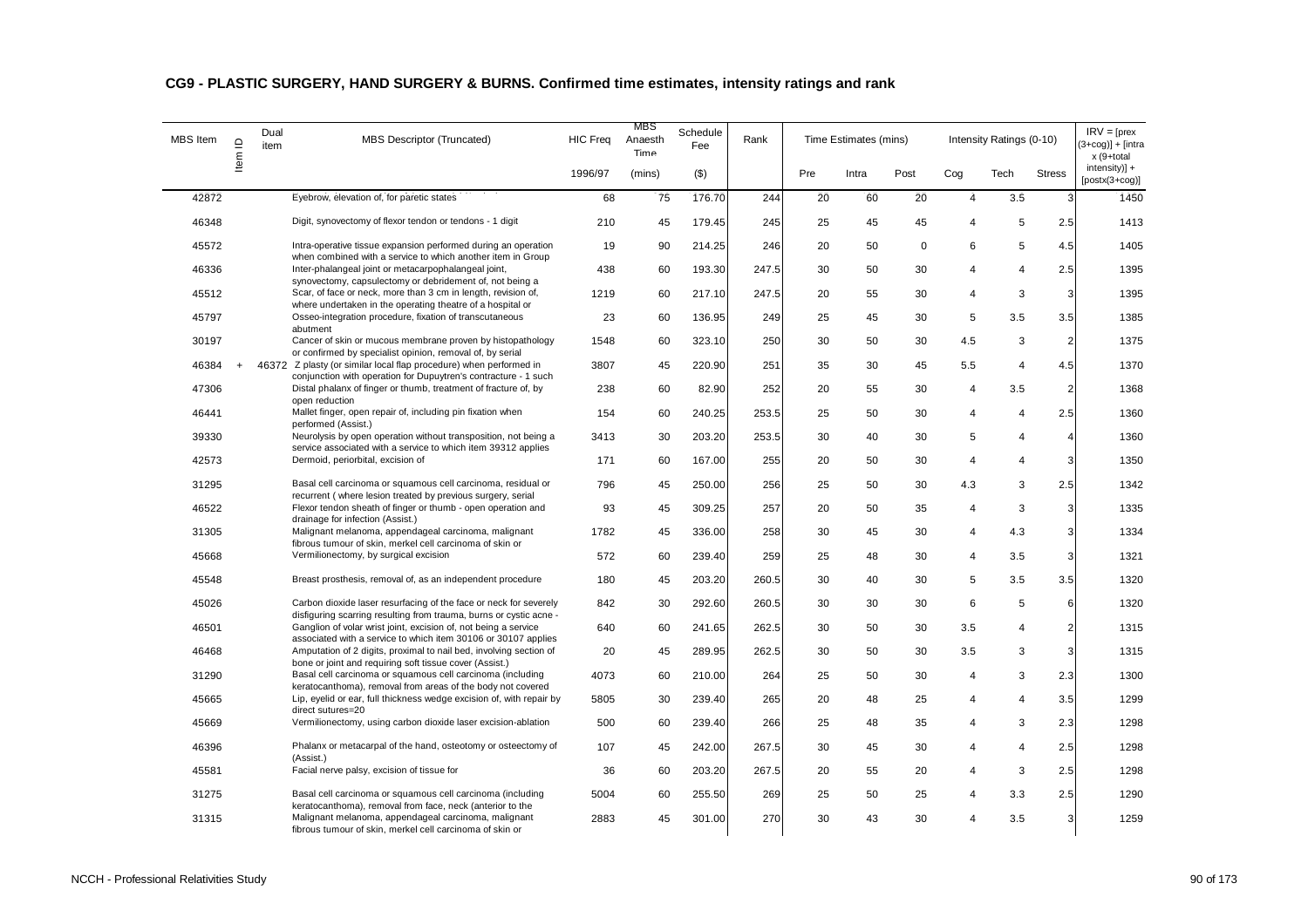| MBS Item | $\supseteq$ | Dual<br>item | MBS Descriptor (Truncated)                                                                                                           | <b>HIC Freq</b> | MBS<br>Anaesth<br>Time | Schedule<br>Fee | Rank  |     | Time Estimates (mins) |      |                | Intensity Ratings (0-10) |                | $IRV = [pres$<br>$3 + \cos 1 + \sin 1$<br>x (9+total |
|----------|-------------|--------------|--------------------------------------------------------------------------------------------------------------------------------------|-----------------|------------------------|-----------------|-------|-----|-----------------------|------|----------------|--------------------------|----------------|------------------------------------------------------|
|          | ltem        |              |                                                                                                                                      | 1996/97         | (mins)                 | $($ \$)         |       | Pre | Intra                 | Post | Cog            | Tech                     | <b>Stress</b>  | $intensity$ +<br>$[postx(3+cog)]$                    |
| 45239    |             |              | Direct, indirect or local flap, revision of=20                                                                                       | 373             | 60                     | 192.05          | 271   | 25  | 45                    | 25   | 4.5            | 3.5                      | 2.5            | 1253                                                 |
| 31260    |             |              | Basal cell carcinoma or squamous cell carcinoma (including<br>keratocanthoma), removal from nose, eyelid, lip, ear, digit or         | 7901            | 45                     | 269.50          | 272.5 | 30  | 43                    | 25   | 4.3            | 3.5                      | 2.7            | 1240                                                 |
| 31220    |             |              | Tumours (other than viral verrucae [common warts] and<br>seborrheic keratoses), cysts, ulcers or scars (other than scars             | 6343            | 45                     | 157.50          | 272.5 | 20  | 70                    | 18   | $\overline{2}$ | 2                        | $\overline{2}$ | 1240                                                 |
| 31330    |             |              | Malignant melanoma, appendageal carcinoma, malignant<br>fibrous tumour of skin, merkel cell carcinoma of skin or                     | 3082            | 45                     | 273.00          | 274.5 | 30  | 43                    | 30   | 4              | 3                        | 3              | 1237                                                 |
| 30370    |             |              | Inverted nipple, surgical eversion of                                                                                                | 173             | 60                     | 110.85          | 274.5 | 30  | 43                    | 30   | 4              | 3                        | 3              | 1237                                                 |
| 45518    |             |              | Scar, other than on face or neck, more than 7 cms in length,<br>revision of, as an independent procedure, where undertaken in        | 847             | 75                     | 165.70          | 276   | 18  | 60                    | 25   | 3              | 2.3                      | $\overline{2}$ | 1236                                                 |
| 30049    |             |              | Skin and subcutaneous tissue or mucous membrane, repair of<br>recent wound of, on face or neck, large (more than 7cm long),          | 111             | 75                     | 136.40          | 277   | 20  | 60                    | 30   | 2.3            | 2.3                      | 2.5            | 1231                                                 |
| 45200    |             |              | Single stage local flap, where indicated to repair 1 defect,<br>simple and small, excluding flap for male pattern baldness           | 14378           | 45                     | 208.75          | 278   | 30  | 40                    | 25   | 4.5            | 3.5                      | 3              | 1213                                                 |
| 46327    |             |              | Inter-phalangeal joint or metacarpophalangeal joint, arthrotomy<br>of                                                                | 130             | 45                     | 149.15          | 279   | 30  | 40                    | 30   | 4              | $\overline{4}$           | 2.5            | 1200                                                 |
| 30023    |             |              | Wound of soft tissue, deep or extensively contaminated,<br>debridement of, under general anaesthesia or regional or field            | 6956            | 45                     | 239.40          | 280   | 25  | 43                    | 25   | $\overline{4}$ | $\overline{4}$           | 2.5            | 1189                                                 |
| 30014    |             |              | Extensive burns, dressing of, under general anaesthesia (not<br>involving grafting)                                                  | 5               | 90                     | 114.10          | 281   | 20  | 68                    | 20   | 2.3            | 2                        | $\overline{1}$ | 1184                                                 |
| 31300    |             |              | Malignant melanoma, appendageal carcinoma, malignant<br>fibrous tumour of skin, merkel cell carcinoma of skin or                     | 2453            | 45                     | 273.00          | 282   | 30  | 40                    | 30   | $\overline{4}$ | 3.5                      | 2.5            | 1180                                                 |
| 46483    |             |              | Revision of amputation stump to provide adequate soft tissue<br>cover (Assist.)                                                      | 106             | 30                     | 220.90          | 283   | 20  | 40                    | 30   | 4.5            | 4.5                      | $\overline{2}$ | 1175                                                 |
| 31255    |             |              | Basal cell carcinoma or squamous cell carcinoma (including<br>keratocanthoma), removal from nose, eyelid, lip, ear, digit or         | 25216           | 45                     | 189.00          | 284   | 30  | 40                    | 25   | 4.3            | 3                        | 3              | 1174                                                 |
| 46500    |             |              | Ganglion of dorsal wrist joint, excision of, not being a service<br>associated with a service to which item 30106 or 30107 applies   | 1073            | 45                     | 193.30          | 285.5 | 30  | 45                    | 30   | 3              | $\overline{4}$           | $\overline{2}$ | 1170                                                 |
| 45021    |             |              | Abrasive therapy, limited to 1 aesthetic area                                                                                        | 867             | 30                     | 130.30          | 285.5 | 30  | 30                    | 30   | 5              | $\overline{4}$           | 5              | 1170                                                 |
| 31270    |             |              | Basal cell carcinoma or squamous cell carcinoma (including<br>keratocanthoma), removal from face, neck (anterior to the              | 21297           | 45                     | 220.50          | 287   | 25  | 43                    | 25   | 4              | 3                        | 3              | 1167                                                 |
| 31310    |             |              | Malignant melanoma, appendageal carcinoma, malignant<br>fibrous tumour of skin, merkel cell carcinoma of skin or                     | 4174            | 45                     | 238.00          | 288.5 | 30  | 40                    | 30   | $\overline{4}$ | 3                        | 2.5            | 1160                                                 |
| 30052    |             |              | Full thickness laceration of ear, eyelid, nose or lip, repair of, with<br>accurate apposition of each layer of tissue=20 (Assist.)   | 1557            | 90                     | 186.50          | 288.5 | 20  | 60                    | 20   | 2.3            | 2.5                      | $\overline{2}$ | 1160                                                 |
| 30187    |             |              | Palmar or plantar warts, removal of, by carbon dioxide laser,<br>requiring admission to a hospital or day hospital facility, or when | 242             | 60                     | 188.70          | 290   | 20  | 50                    | 30   | 3              | 3                        | $\overline{2}$ | 1150                                                 |
| 45704    |             |              | Cleft lip reconstruction using full thickness flap (Abbe or<br>similar), second stage                                                | $\overline{4}$  | 30                     | 220.85          | 291   | 25  | 45                    | 30   | 3              | 3                        | 3              | 1140                                                 |
| 45400    |             |              | Free grafting (split skin) of a granulating area, small=20                                                                           | 1222            | 45                     | 150.30          | 292   | 25  | 38                    | 38   | 4              | 3.3                      | $\overline{2}$ | 1136                                                 |
| 46462    |             |              | Operation for osteomyelitis on middle or proximal phalanx,<br>metacarpal or carpus (Assist.)                                         | 35              | 60                     | 220.90          | 293   | 20  | 40                    | 30   | 4              | $\overline{4}$           | 2.5            | 1130                                                 |
| 45439    |             |              | Free grafting (split skin) to 1 defect, including elective<br>dissection, small                                                      | 2860            | 45                     | 208.75          | 294   | 20  | 40                    | 35   | 4              | 3                        | 2.5            | 1125                                                 |
| 45030    |             |              | Angioma (haemangioma or lymphangioma or both) of skin and<br>subcutaneous tissue (excluding facial muscle or breast) or              | 519             | 45                     | 94.95           | 295   | 20  | 40                    | 20   | 4              | $\overline{4}$           | 3              | 1080                                                 |
| 46459    |             |              | Operation for osteomyelitis on distal phalanx                                                                                        | 19              | 45                     | 138.10          | 296.5 | 20  | 40                    | 30   | 4              | 3                        | $\mathfrak{p}$ | 1070                                                 |
| 30272    |             |              | Tongue, partial excision of (Assist.)                                                                                                | 238             | 30                     | 217.10          | 296.5 | 30  | 40                    | 20   | 4              | 3                        | $\overline{2}$ | 1070                                                 |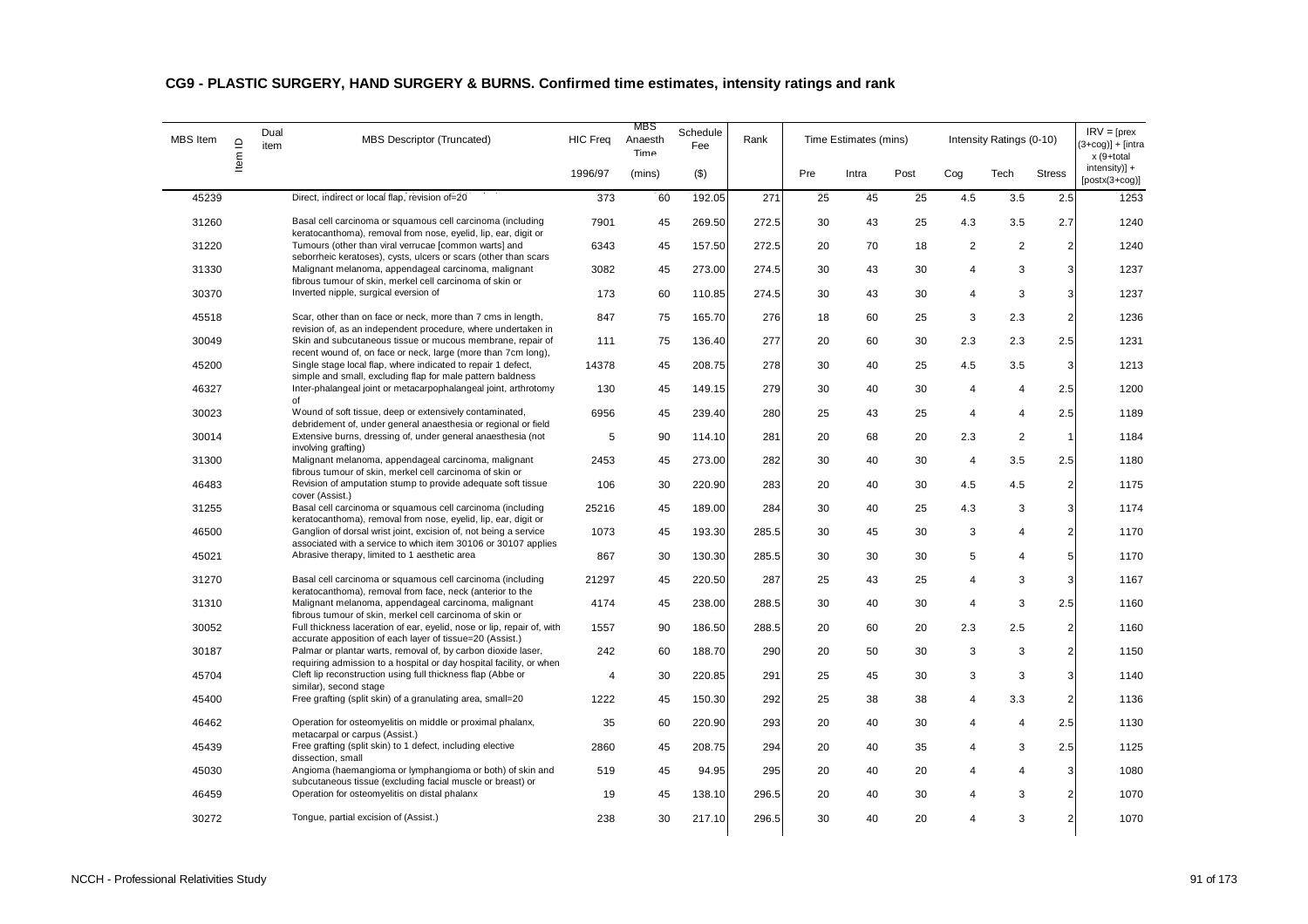| MBS Item | $\supseteq$ | Dual<br>item | MBS Descriptor (Truncated)                                                                                                                   | <b>HIC Freq</b> | MBS<br>Anaesth<br>Time | Schedule<br>Fee | Rank  |     | Time Estimates (mins) |      |                | Intensity Ratings (0-10) |                | $IRV = [pres$<br>$(3+cog)] + [intra]$<br>x (9+total |
|----------|-------------|--------------|----------------------------------------------------------------------------------------------------------------------------------------------|-----------------|------------------------|-----------------|-------|-----|-----------------------|------|----------------|--------------------------|----------------|-----------------------------------------------------|
|          | ltem        |              |                                                                                                                                              | 1996/97         | (mins)                 | ( \$)           |       | Pre | Intra                 | Post | Cog            | Tech                     | <b>Stress</b>  | $intensity$ +<br>$[postx(3+cog)]$                   |
| 45515    |             |              | Scar, other than on face or neck, not more than 7 cms in length,                                                                             | 800             | 75                     | 136.95          | 298   | 18  | 50                    | 25   | 3              | 2                        | $\overline{2}$ | 1058                                                |
| 45224    |             |              | revision of, as an independent procedure, where undertaken in<br>Direct flap repair, small (cross finger or similar), second<br>$stage = 20$ | 95              | 45                     | 86.30           | 299   | 20  | 38                    | 25   | 4.5            | 3                        | 2.3            | 1052                                                |
| 46534    |             |              | Nail plate injury or deformity, radical excision of nail germinal<br>matrix                                                                  | 161             | 45                     | 172.85          | 300   | 20  | 40                    | 30   | 3.5            | 3                        | 2.5            | 1045                                                |
| 47762    |             |              | Zygomatic bone, treatment of fracture of, requiring surgical<br>reduction by a temporal, intra-oral or other approach                        | 155             | 30                     | 175.35          | 301   | 30  | 30                    | 30   | $\overline{4}$ | 3.5                      | $\overline{4}$ | 1035                                                |
| 30369    |             |              | Accessory breast tissue, excision of (Assist.)                                                                                               | 118             | 60                     | 196.15          | 302   | 18  | 43                    | 25   | 3              | 3                        | 3              | 1032                                                |
| 46381    |             |              | Inter-phalangeal joint, joint capsule release when performed in<br>conjunction with operation for Dupuytren's contracture - each             | 423             | 45                     | 220.90          | 303   | 30  | 30                    | 30   | 4              | $\overline{4}$           | 3 <sup>1</sup> | 1020                                                |
| 45506    |             |              | Scar, of face or neck, not more than 3 cm in length, revision of,<br>where undertaken in the operating theatre of a hospital or              | 1890            | 45                     | 161.45          | 304   | 20  | 35                    | 30   | $\overline{4}$ | 3                        | 3 <sup>1</sup> | 1015                                                |
| 46464    |             |              | Amputation of a supernumerary complete digit                                                                                                 | 39              | 45                     | 165.70          | 305   | 20  | 40                    | 25   | 3.5            | 3                        | $\overline{2}$ | 993                                                 |
| 31345    |             |              | Lipoma, excision of, where lesion is subcutaneous and greater<br>than 50mm in diameter, or is sub-fascial                                    | 263             | 45                     | 180.00          | 306   | 20  | 43                    | 25   | 3              | 2.8                      | $\overline{2}$ | 992                                                 |
| 46442    |             |              | Mallet finger with intra-articular fracture involving more than one-<br>third of base of terminal phalanx - open reduction (Assist.)         | 33              | 60                     | 206.20          | 307   | 25  | 30                    | 30   | $\overline{4}$ | $\overline{4}$           | 3              | 985                                                 |
| 46363    |             |              | Tendon sheath of hand or wrist, open operation on, for<br>stenosing tenovaginitis=20                                                         | 3446            | 30                     | 154.65          | 308   | 20  | 35                    | 30   | $\overline{4}$ | 2.5                      | 2.3            | 973                                                 |
| 46494    |             |              | Ganglion of hand, excision of, not being a service associated<br>with a service to which an item in this Group applies                       | 362             | 30                     | 161.45          | 309   | 20  | 35                    | 25   | $\overline{4}$ | 3.5                      | $\overline{2}$ | 963                                                 |
| 45674    |             |              | Lip or eyelid reconstruction using full thickness flap (Abbe or<br>similar), second stage=20                                                 | 100             | 30                     | 178.15          | 310   | 25  | 35                    | 30   | 3              | 3                        | 3              | 960                                                 |
| 30068    |             |              | Foreign body in muscle, tendon or other deep tissue, removal<br>of, as an independent procedure=20 (Assist.)                                 | 2425            | 45                     | 203.20          | 311.5 | 20  | 43                    | 20   | 2.5            | 2.5                      | 2.5            | 930                                                 |
| 30042    |             |              | Skin and subcutaneous tissue or mucous membrane, repair of<br>recent wound of, other than on face or neck, large (more than                  | 413             | 75                     | 136.40          | 311.5 | 20  | 43                    | 20   | 2.5            | 3                        | $\overline{2}$ | 930                                                 |
| 46495    |             |              | Ganglion or mucous cyst of distal digit, excision of, not being a<br>service associated with a service to which item 30106 or 30107          | 994             | 30                     | 149.15          | 313.5 | 20  | 30                    | 25   | $\overline{4}$ | 3.5                      | 3              | 900                                                 |
| 46465    |             |              | Amputation of single digit, proximal to nail bed, involving section<br>of bone or joint and requiring soft tissue cover                      | 250             | 30                     | 165.70          | 313.5 | 30  | 30                    | 30   | 3              | 3                        | 3              | 900                                                 |
| 46498    |             |              | Ganglion of flexor tendon sheath, excision of, not being a<br>service associated with a service to which item 30106 or 30107                 | 622             | 30                     | 161.45          | 315   | 20  | 30                    | 25   | $\overline{4}$ | 3.5                      | 2.5            | 885                                                 |
| 31240    |             |              | Tumour (other than viral verrucae [common warts] and<br>seborrheic keratoses), cyst, ulcer or scar (other than a scar                        | 11691           | 45                     | 143.50          | 316   | 20  | 40                    | 20   | 3              | $\overline{2}$           | $\overline{2}$ | 880                                                 |
| 46438    |             |              | Mallet finger, closed pin fixation of                                                                                                        | 23              | 45                     | 99.40           | 317   | 20  | 30                    | 25   | 4              | 3                        | 2              | 855                                                 |
| 41689    |             |              | Turbinectomy or turbinectomies, partial or total, unilateral                                                                                 | 13509           | 30                     | 100.20          | 318   | 20  | 30                    | 20   | 4              | 3                        | 3              | 850                                                 |
| 41686    |             |              | Dislocation of turbinate or turbinates, 1 or both sides, not being<br>a service associated with a service to which another item in this      | 126             | 30                     | 52.90           | 319   | 20  | 30                    | 20   | $\overline{4}$ | 2.5                      | 2.5            | 820                                                 |
| 30372    |             |              | Accessory nipple, excision of                                                                                                                | 69              | 60                     | 92.80           | 320   | 18  | 43                    | 20   | $\overline{2}$ | $\overline{c}$           | 1              | 792                                                 |
| 31230    |             |              | Tumour (other than viral verrucae [common warts] and<br>seborrheic keratoses), cyst, ulcer or scar (other than a scar                        | 23012           | 45                     | 143.50          | 321   | 20  | 33                    | 18   | 3              | 3                        | 2              | 789                                                 |
| 46528    |             |              | Ingrowing nail of finger or thumb, wedge resection for, including<br>removal of segment of nail, ungual fold and portion of the nail         | 469             | 30                     | 124.45          | 322.5 | 20  | 30                    | 25   | 3              | 3                        | 2              | 780                                                 |
| 46519    |             |              | Middle palmar, thenar or hypothenar spaces of hand, drainage<br>of (excluding aftercare)                                                     | 41              | 30                     | 103.75          | 322.5 | 20  | 30                    | 20   | 3              | 3                        | 3              | 780                                                 |
| 31235    |             |              | Tumour (other than viral verrucae [common warts] and<br>seborrheic keratoses), cyst, ulcer or scar (other than a scar                        | 43047           | 45                     | 122.50          | 324   | 20  | 33                    | 18   | 3              | 2.3                      |                | 766                                                 |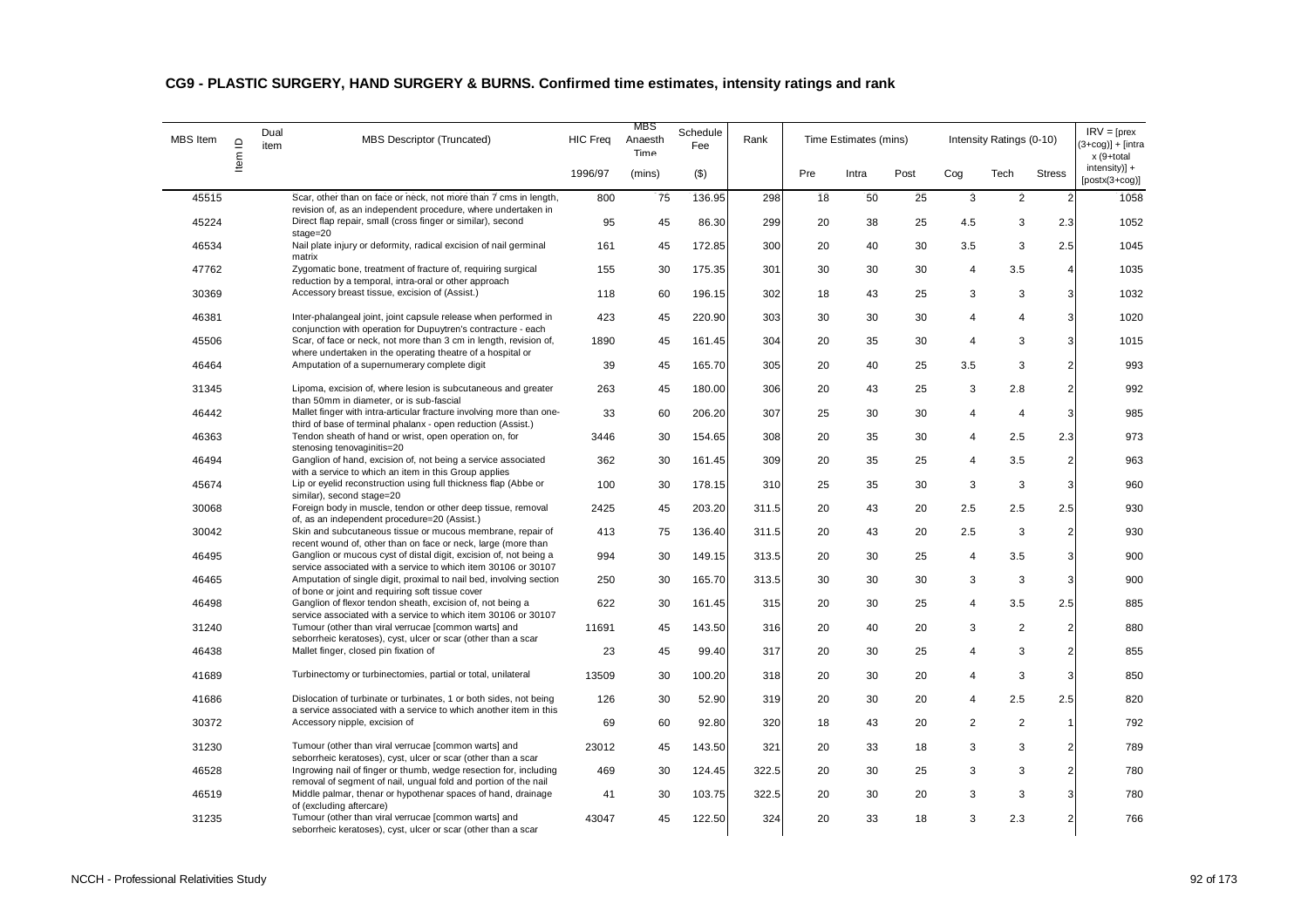| <b>MBS</b> Item | ≏ | Dual<br>item | <b>MBS Descriptor (Truncated)</b>                                                                                                  | <b>HIC Freq</b> | MBS<br>Anaesth<br><b>Time</b> | Schedule<br>Fee | Rank |     | Time Estimates (mins) |      |                | Intensity Ratings (0-10) |               | $IRV = [pres$<br>$(3+cog)] + [intra]$<br>x (9+total<br>$intensity$ + |
|-----------------|---|--------------|------------------------------------------------------------------------------------------------------------------------------------|-----------------|-------------------------------|-----------------|------|-----|-----------------------|------|----------------|--------------------------|---------------|----------------------------------------------------------------------|
|                 |   |              |                                                                                                                                    | 1996/97         | (mins)                        | $($ \$)         |      | Pre | Intra                 | Post | Cog            | Tech                     | <b>Stress</b> | $[postx(3+cog)]$                                                     |
| 46531           |   |              | Ingrowing nail of finger or thumb, partial resection of nail,<br>including phenolisation but not including excision of nail bed    | 298             | 30                            | 62.50           | 325  | 20  | 30                    | 25   | 3              | 2                        |               | 750                                                                  |
| 31340           |   | 31255        | Muscle, bone or cartilage, excision of one or more of, where<br>clinically indicated, performed in association with excision of    | 1554            |                               | 57.27           | 326  | 20  | 20                    | 20   | 4              |                          |               | 680                                                                  |
| 30210           |   |              | Keloid and other skin lesions, extensive, multiple injections of<br>hydrocortisone or similar preparations where undertaken in the | 510             | 30                            | 119.65          | 327  | 30  | 18                    | 20   | 3              |                          | 1.3           | 557                                                                  |
| 46525           |   |              | Pulp space infection, paronychia of hand, incision for, when<br>performed in an operating theatre of a hospital or approved day    | 969             | 15                            | 41.50           | 328  | 20  | 15                    | 25   | 3              |                          |               | 510                                                                  |
| 46456           |   |              | Finger, percutaneous tenotomy of                                                                                                   | 14              | 15                            | 71.80           | 329  | 20  | 10                    | 20   | 4              |                          | 2.5           | 455                                                                  |
| 46513           |   |              | Digital nail of finger or thumb, removal of, not being a service to<br>which item 46516 applies                                    | 2081            | 15                            | 41.50           | 330  | 20  | 15                    | 20   | $\overline{2}$ |                          |               | 410                                                                  |
| 30055           |   |              | Wounds, dressing of, under general anaesthesia, with or<br>without removal of sutures, not being a service associated with         | 430             | 30                            | 54.25           | 331  | 15  | 20                    | 18   |                |                          |               | 372                                                                  |
| 46516           |   |              | Digital nail of finger or thumb, removal of, in the operating<br>theatre of a hospital or approved day hospital facility           | 131             | 15                            | 82.90           | 332  | 20  | 10                    | 20   | 2.8            |                          |               | 370                                                                  |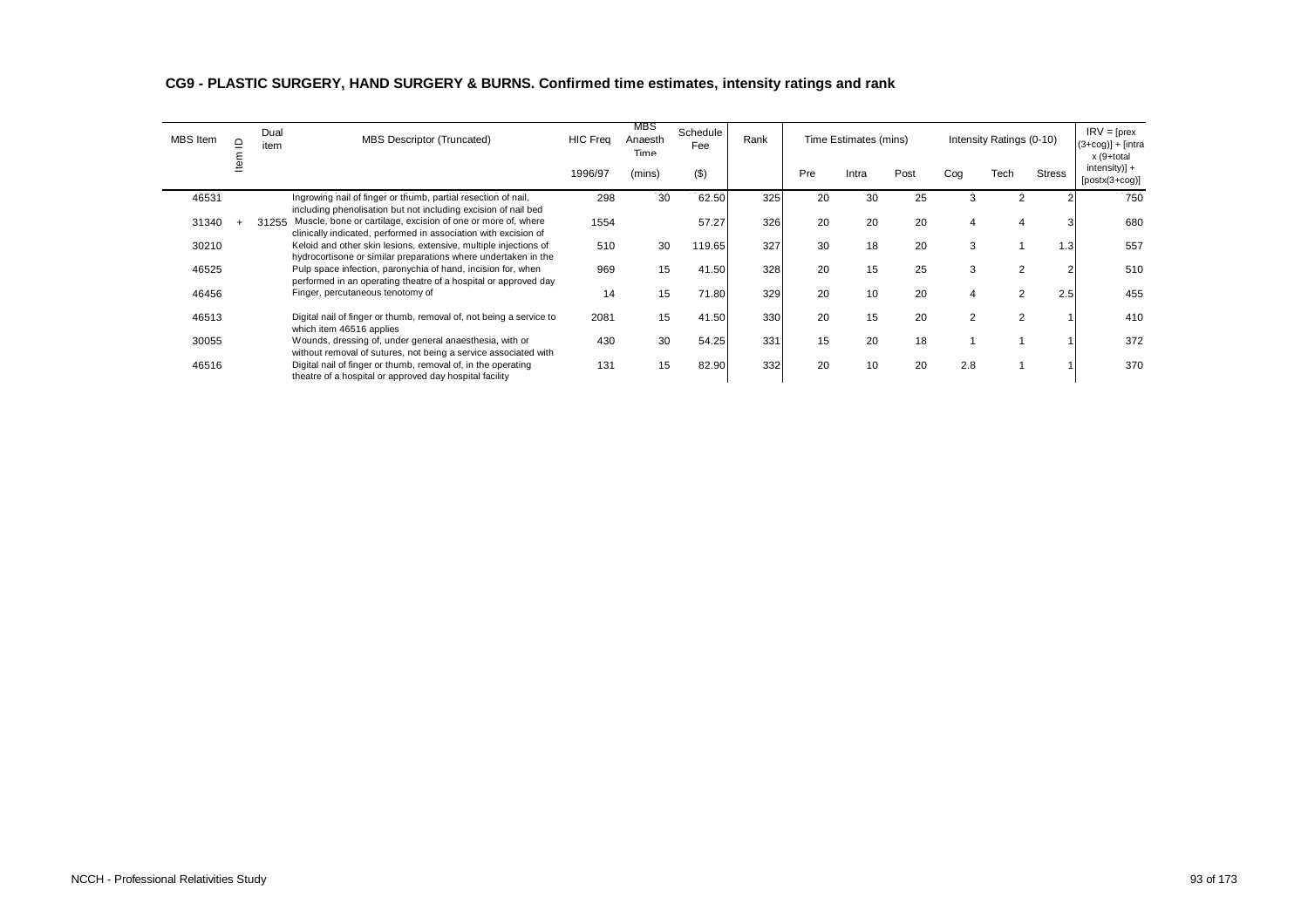| <b>MBS</b> Item | MBS Descriptor (Truncated)                                                                                                                                           | <b>HIC Freq</b> | MBS<br>Anaesth<br>Time | Schedule<br>Fee | Rank           |     | Time Estimates (mins) |      |                | Intensity Ratings (0-10) |                | $IRV =$<br>$(pre+3*intra+p)$ |
|-----------------|----------------------------------------------------------------------------------------------------------------------------------------------------------------------|-----------------|------------------------|-----------------|----------------|-----|-----------------------|------|----------------|--------------------------|----------------|------------------------------|
|                 |                                                                                                                                                                      | 1996/97         | (mins)                 | $($ \$)         |                | Pre | Intra                 | Post | Cog            | Tech                     | <b>Stress</b>  | ost) * (12+total<br>int)^1.7 |
|                 | 36606 Intestinal urinary reservoir, continent, formation of, including                                                                                               | 38              | 345                    | 1700.35         |                | 20  | 310                   | 105  | 10             | 8                        | 8              | 511545.9                     |
|                 | formation of non-return valves and implantation of ureters (1 or both)<br>37014 Bladder, total excision of (Assist.)                                                 | 156             | 330                    | 782.90          | $\overline{2}$ | 20  | 300                   | 105  | 10             | 8                        | 8              | 496999.5                     |
|                 | 37047 Bladder enlargement using intestine (Assist.)                                                                                                                  | 20              | 285                    | 1223.30         | 3              | 20  | 260                   | 105  | 10             | 8                        | 8              | 438814.2                     |
|                 | 37209 Prostate, total excision of (Assist.)                                                                                                                          | 1115            | 240                    | 948.05          | 4              | 20  | 220                   | 90   | 10             | 8                        | 8              | 373355.7                     |
|                 | 37045 Mitrofanoff continent valve, formation of (Assist.)                                                                                                            | $\overline{1}$  | 240                    | 1049.05         | 5              | 20  | 220                   | 105  | 9              | 8                        | 8              | 363758.0                     |
|                 | 36503 Renal transplant, not being a service to which item 36506 or 36509<br>applies (Assist.)                                                                        | 91              | 225                    | 1021.45         | 6              | 20  | 195                   | 75   | 9              | 9                        | 9              | 344602.8                     |
|                 | 37610 Retroperitoneal lymph node dissection, unilateral, not being a<br>service associated with a service to which item 36528 applies,                               | 20              | 210                    | 1021.45         | 7              | 20  | 200                   | 75   | 9              | 8                        | 8              | 322053.3                     |
|                 | 36525 Nephrectomy, partial, complicated by previous surgery on the same<br>kidney (Assist.)                                                                          | 16              | 150                    | 1156.05         | 8              | 20  | 180                   | 75   | 8              | $\overline{7}$           | $\overline{7}$ | 254851.9                     |
|                 | 36528 Nephrectomy, radical, with enbloc dissection of lymph nodes, with<br>or without adrenalectomy (Assist.)                                                        | 545             | 150                    | 948.05          | 9              | 20  | 150                   | 75   | 8              | 8.5                      | 8.5            | 252545.4                     |
|                 | 36645 Nephroscopy, percutaneous, with removal or destruction of a stone<br>greater than 3cm in any dimension, or for 3 or more stones (Assist.)                      | 178             | 180                    | 782.90          | 10             | 20  | 170                   | 75   | 8              | $\overline{7}$           | $\overline{7}$ | 242811.7                     |
|                 | 36531 Nephro-ureterectomy, complete, including associated bladder repair<br>and any associated endoscopic procedure (Assist.)                                        | 131             | 180                    | 850.20          | 11             | 20  | 170                   | 75   | $\overline{7}$ | $\overline{7}$           | 7.5            | 236772.7                     |
|                 | 36543 Nephrolithotomy or pyelolithotomy, or both, extended, for staghorn                                                                                             | 46              | 120                    | 948.05          | 12             | 20  | 180                   | 75   | $\overline{7}$ | 6.5                      | 6.5            | 229894.6                     |
|                 | stone or 3 or more stones, including 1 or more of the following:<br>36500 Adrenal gland, excision of - partial or total (Assist.)                                    | 40              | 150                    | 678.90          | 13.5           | 20  | 150                   | 75   | 8              | 8                        | $\overline{7}$ | 229780.0                     |
|                 | 36570 Pyeloplasty, complicated by previous surgery on the same kidney,                                                                                               | 19              | 165                    | 948.05          | 13.5           | 20  | 150                   | 75   | 8              | $\overline{7}$           | 8              | 229780.0                     |
|                 | by open exposure (Assist.)<br>36506 Renal transplant, performed by vascular surgeon and urologist<br>operating together - vascular anastomosis, including after-care | 21              | 255                    | 678.90          | 15             | 30  | 220                   | 90   | 6              | 5                        | 5              | 225041.8                     |
|                 | 36522 Nephrectomy, partial (Assist.)                                                                                                                                 | 85              | 120                    | 813.50          | 16             | 20  | 140                   | 75   | 8              | $\overline{7}$           | $\overline{7}$ | 206690.9                     |
|                 | 36567 Pyeloplasty in congenitally abnormal kidney or solitary kidney, by<br>open exposure=20 (Assist.)                                                               | 85              | 150                    | 746.2           | 17             | 20  | 130                   | 75   | 8              | $\overline{7}$           | $\overline{7}$ | 194650.7                     |
|                 | 37607 Retroperitoneal lymph node dissection, unilateral, not being a<br>service associated with a service to which item 36528 applies                                | 60              | 150                    | 678.90          | 18             | 20  | 150                   | 90   | $\overline{7}$ | 6                        | 6              | 192089.2                     |
|                 | 36519 Nephrectomy, complete, complicated by previous surgery on the<br>same kidney (Assist.)                                                                         | 57              | 120                    | 948.05          | 19             | 20  | 120                   | 75   | 8              | $\overline{7}$           | $\overline{7}$ | 182610.4                     |
|                 | 36576 Kidney, exposure and exploration of, including repair or<br>nephrectomy, for trauma, not being a service associated with any                                   | 5               | 120                    | 850.20          | 20.5           | 20  | 120                   | 90   | $\overline{7}$ | $\overline{7}$           | $\overline{7}$ | 179296.4                     |
|                 | 36603 Ureters, transplantation of, into isolated intestinal segment, bilateral<br>(Assist.)                                                                          | 134             | 150                    | 948.05          | 20.5           | 20  | 120                   | 90   | 8              | $\overline{7}$           | 6              | 179296.4                     |
|                 | 36516 Nephrectomy, complete (Assist.)                                                                                                                                | 202             | 90                     | 678.90          | 22             | 20  | 120                   | 75   | 8              | $\overline{7}$           | 6.5            | 178068.7                     |
|                 | 37384 Artificial urinary sphincter, insertion of cuff, abdominal approach<br>(Assist.)                                                                               | $\overline{4}$  | 150                    | 850.20          | 23             | 35  | 150                   | 60   | $\overline{7}$ | 6                        | 5              | 176808.3                     |
|                 | 37375 Urethral sphincter, reconstruction by bladder tubularisation<br>technique or similar procedure (Assist.)                                                       | 59              | 180                    | 850.20          | 24             | 20  | 180                   | 90   | 6              | 5                        | $\overline{4}$ | 176291.7                     |
|                 | 37309 Urethra, repair of rupture of prostatic or membranous segment<br>(Assist.)                                                                                     | 9               | 120                    | 678.90          | 25             | 20  | 120                   | 75   | 8              | $\overline{7}$           | 6              | 173574.2                     |
|                 | 36591 Ureter, reimplantation into bladder with psoas hitch or Boari flap or<br>both (Assist.)                                                                        | 41              | 105                    | 813.50          | 26             | 20  | 110                   | 85   | 8              | $\overline{7}$           | 6.5            | 170241.5                     |
|                 | 36600 Ureter, transplantation of, into isolated intestinal segment, unilateral<br>(Assist.)                                                                          | 19              | 120                    | 813.50          | 27.5           | 20  | 120                   | 75   | $\overline{7}$ | $\overline{7}$           | 6              | 164727.6                     |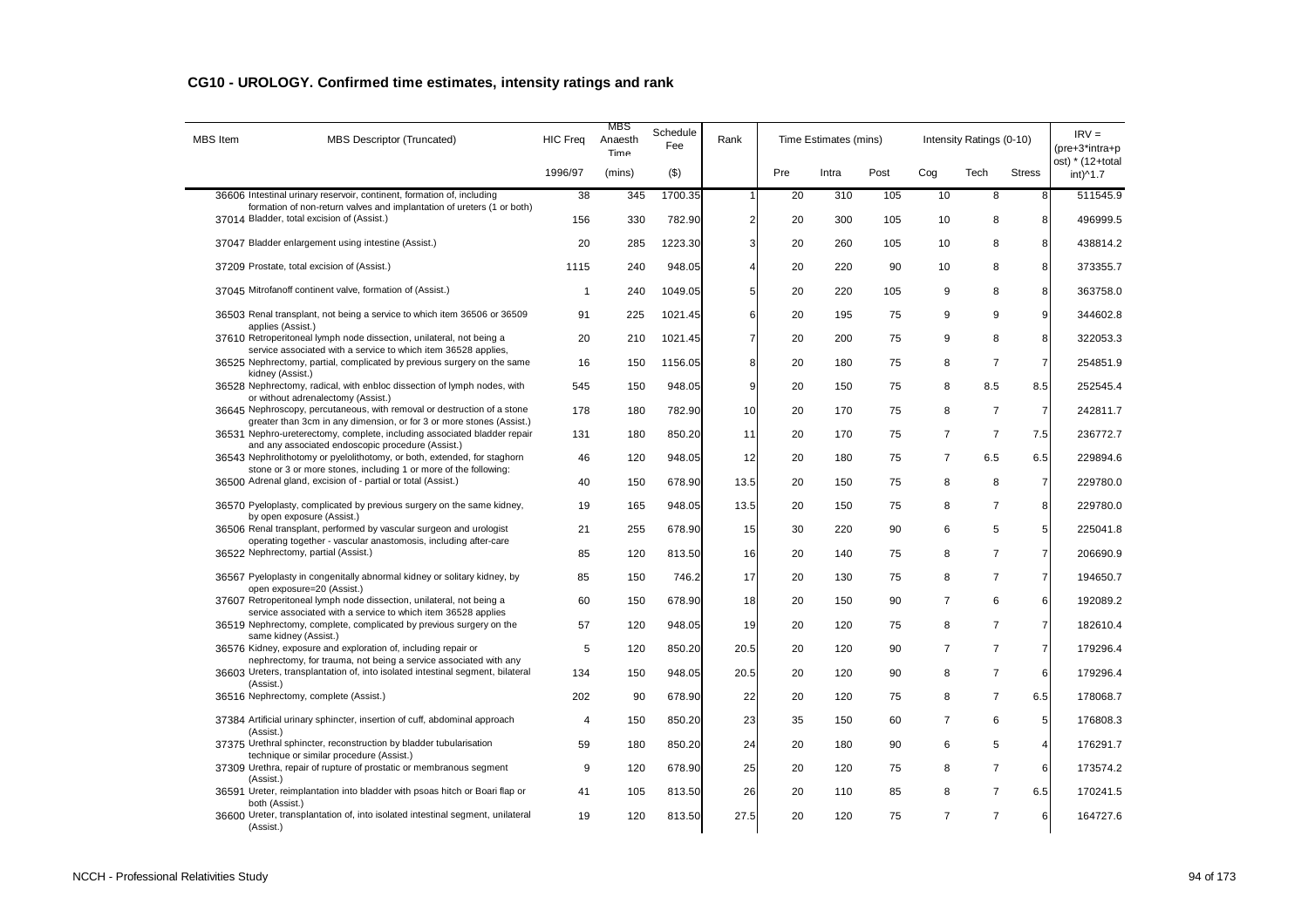| <b>MBS</b> Item | MBS Descriptor (Truncated)                                                                                                                                                                                                  | <b>HIC Freq</b> | MBS<br>Anaesth<br>Time | Schedule<br>Fee | Rank |     | Time Estimates (mins) |      |                | Intensity Ratings (0-10) |                | $IRV =$<br>(pre+3*intra+p    |
|-----------------|-----------------------------------------------------------------------------------------------------------------------------------------------------------------------------------------------------------------------------|-----------------|------------------------|-----------------|------|-----|-----------------------|------|----------------|--------------------------|----------------|------------------------------|
|                 |                                                                                                                                                                                                                             | 1996/97         | (mins)                 | (3)             |      | Pre | Intra                 | Post | Cog            | Tech                     | <b>Stress</b>  | ost) * (12+total<br>int)^1.7 |
|                 | 37444 Ureterolithotomy complicated by previous surgery at the same site of<br>the same ureter (Assist.)                                                                                                                     | 5               | 120                    | 734.00          | 27.5 | 20  | 120                   | 75   | $\overline{7}$ | 6                        | $\overline{7}$ | 164727.6                     |
|                 | 36639 Nephroscopy, percutaneous, with destruction and extraction of 1 or<br>2 stones using ultrasound or electrohydraulic shock waves or lasers                                                                             | 115             | 120                    | 611.65          | 29   | 20  | 120                   | 75   | 6.5            | 6.5                      | 6.5            | 160376.0                     |
|                 | 36609 Intestinal urinary conduit or ureterostomy, revision of (Assist.)                                                                                                                                                     | 26              | 135                    | 544.40          | 30.5 | 20  | 120                   | 75   | 6.5            | 6                        | 6              | 151817.3                     |
|                 | 36564 Pyeloplasty, by open exposure (Assist.)                                                                                                                                                                               | 164             | 135                    | 678.90          | 30.5 | 20  | 120                   | 75   | $\overline{7}$ | 6                        | 5.5            | 151817.3                     |
|                 | 37432 Penis, artificial erection device, complete or partial revision or                                                                                                                                                    | 94              | 180                    | 678.90          | 32   | 35  | 160                   | 75   | 6              | $\overline{4}$           | $\overline{4}$ | 150074.4                     |
|                 | removal of components, with or without replacement (Assist.)<br>36648 Nephroscopy, being a service to which item 36645 applies, where,                                                                                      | $\overline{7}$  | 165                    | 697.30          | 33   | 20  | 150                   | 75   | 6              | 4.5                      | 4.5            | 147813.8                     |
|                 | after a substantial portion of the procedure has been performed, it is<br>37411 Penis, repair of avulsion (Assist.)                                                                                                         | $\mathbf 0$     | 135                    | 678.90          | 34   | 20  | 120                   | 75   | 6.5            | 6.5                      | 5              | 147610.6                     |
|                 | 37390 Artificial urinary sphincter, revision or removal of, with or without                                                                                                                                                 | 31              | 120                    | 678.90          | 35   | 35  | 120                   | 75   | $\overline{7}$ | 5                        | 5              | 143937.7                     |
|                 | replacement (Assist.)<br>36618 Reduction ureteroplasty (Assist.)                                                                                                                                                            | 35              | 150                    | 477.10          | 36   | 20  | 150                   | 75   | 5              | 5                        | 4.5            | 143190.6                     |
|                 | 37029 Vesico-vaginal fistula, closure of by abdominal approach (Assist.)                                                                                                                                                    | 13              | 120                    | 678.90          | 37   | 20  | 110                   | 75   | 7.5            | 6                        | 5 <sub>1</sub> | 141807.3                     |
|                 | 36627 Nephroscopy, percutaneous, with or without any 1 or more of; stone                                                                                                                                                    | 201             | 90                     | 507.70          | 38   | 25  | 110                   | 75   | 5              | 6.5                      | 6.5            | 139500.1                     |
|                 | extraction, biopsy or diathermy, not being a service to which item<br>36540 Nephrolithotomy or pyelolithotomy, or both, through the same skin                                                                               | 57              | 90                     | 813.50          | 39   | 20  | 90                    | 75   | 8              | $\overline{7}$           | 6              | 139240.8                     |
|                 | incision, for 1 or 2 stones (Assist.)<br>37000 Bladder, partial excision of (Assist.)                                                                                                                                       | 109             | 135                    | 544.40          | 40   | 20  | 120                   | 60   | $\overline{7}$ | $\sqrt{5}$               | 5              | 134750.2                     |
|                 |                                                                                                                                                                                                                             |                 |                        |                 |      |     |                       |      |                |                          |                |                              |
|                 | 37423 Penis, lengthening by translocation of corpora (Assist.)                                                                                                                                                              | 11              | 165                    | 678.9           | 41.5 | 20  | 150                   | 45   | 5              | 4.5                      | 4.5            | 130997.2                     |
|                 | 35551 Pelvic lymph glands, excision of (radical) (Assist.)                                                                                                                                                                  | 1219            | 150                    | 502.15          | 41.5 | 20  | 140                   | 75   | 6              | 4                        | 4              | 130997.2                     |
|                 | 37050 Bladder exstrophy closure, not involving sphincter reconstruction<br>(Assist.)                                                                                                                                        | $\mathbf{1}$    | 150                    | 544.40          | 43   | 20  | 150                   | 60   | 5.5            | 4                        | 4              | 130435.0                     |
|                 | 37429 Penis, artificial erection device, insertion of pump and pressure<br>regulating reservoir (Assist.)                                                                                                                   | 211             | 150                    | 237.30          | 44   | 35  | 105                   | 75   | 6.5            | 5                        | 5              | 126364.5                     |
|                 | 37053 Bladder transection and re-anastomosis to trigone (Assist.)                                                                                                                                                           | $\overline{2}$  | 180                    | 629.10          | 45   | 20  | 150                   | 60   | 5              | 4                        | 4              | 126117.1                     |
|                 | 36579 Ureterectomy, complete or partial, with or without associated<br>bladder repair, not being a service associated with a service to                                                                                     | 79              | 120                    | 544.40          | 46.5 | 20  | 110                   | 60   | $\overline{7}$ | 5                        | 5              | 125562.6                     |
|                 | 36573 Divided ureter, repair of (Assist.)                                                                                                                                                                                   | 23              | 120                    | 678.90          | 46.5 | 20  | 110                   | 60   | $\overline{7}$ | 5                        | 5 <sub>5</sub> | 125562.6                     |
|                 | 36588 Ureter, reimplantation into bladder (Assist.)                                                                                                                                                                         | 544             | 90                     | 678.90          | 48.5 | 20  | 90                    | 75   | $\overline{7}$ | 6                        | 6              | 125201.0                     |
|                 | 37200 Prostatectomy, open (Assist.)                                                                                                                                                                                         | 133             | 120                    | 746.20          | 48.5 | 20  | 90                    | 75   | $\overline{7}$ | 6                        | 6              | 125201.0                     |
|                 | 37342 Urethroplasty - single stage operation (Assist.)                                                                                                                                                                      | 114             | 105                    | 611.65          | 50   | 20  | 95                    | 60   | 7.5            | 6                        | 5              | 121787.5                     |
|                 | 36615 Ureterolysis, with or without repositioning of ureter, for                                                                                                                                                            | 742             | 105                    | 544.4           | 51   | 20  | 125                   | 45   | 5.5            | 5                        | $\overline{4}$ | 115603.4                     |
|                 | retroperitoneal fibrosis, ovarian vein syndrome or similar<br>36633 Nephroscopy, percutaneous, with incision of any 1 or more of; renal                                                                                     | 45              | 90                     | 544.40          | 52   | 25  | 90                    | 75   | 5              | 6                        | 6              | 113312.6                     |
|                 | pelvis, calyx or calyces or ureter and including antegrade insertion of<br>35602 Stress incontinence, combined synchronous abdomino-vaginal                                                                                 | 603             | 120                    | 495.30          | 53   | 20  | 120                   | 60   | 5              | 5                        | 4              | 111919.9                     |
|                 | operation for; abdominal procedure (including after-care) (Assist.)<br>36636 Nephroscopy, percutaneous, with incision of any 1 or more of; renal<br>pelvis, calyx or calyces or ureter and including antegrade insertion of | 16              | 120                    | 293.60          | 54   | 20  | 110                   | 60   | 5              | 5                        | 5              | 111199.4                     |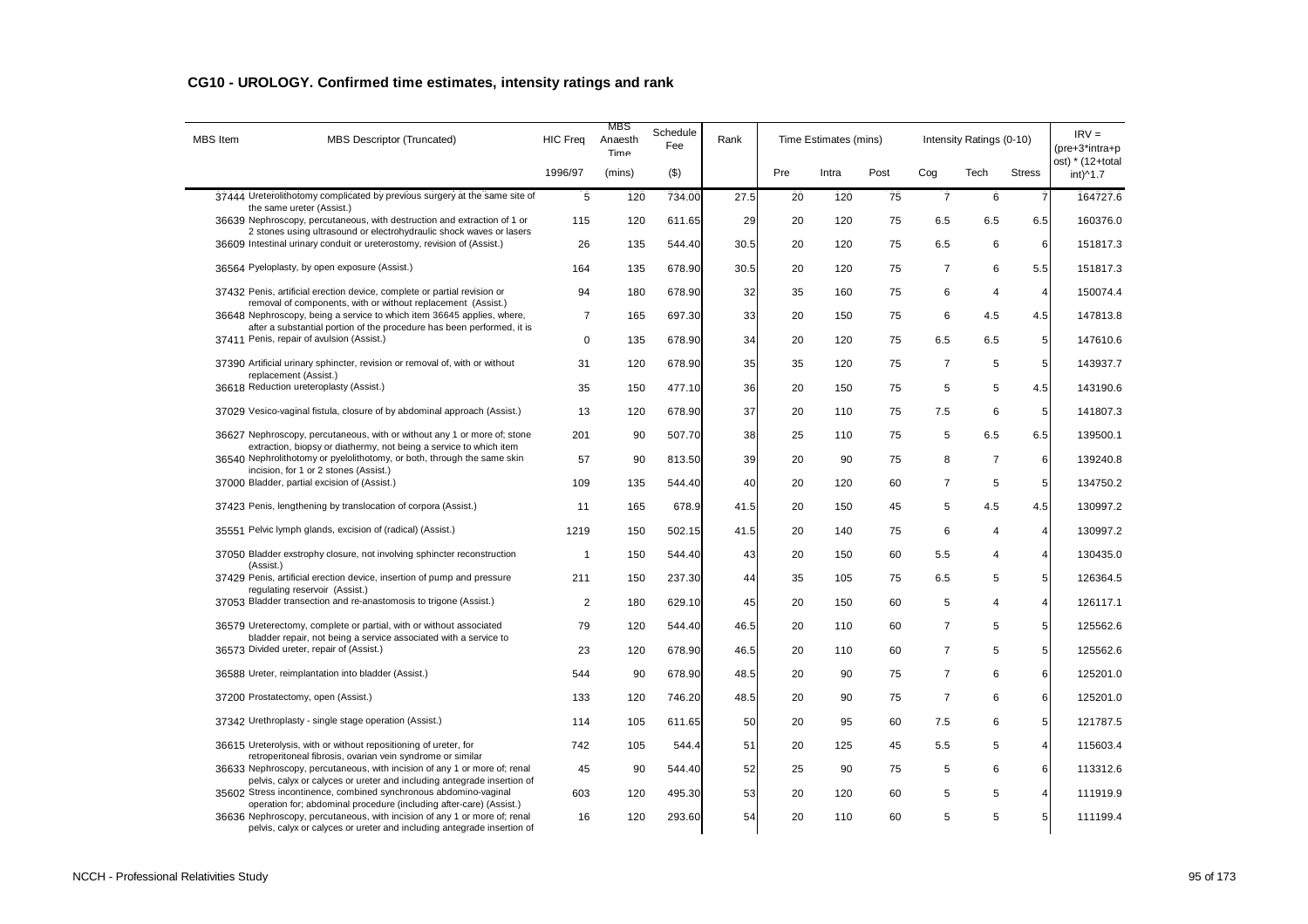| <b>MBS</b> Item | MBS Descriptor (Truncated)                                                                                                                       | <b>HIC Freq</b> | MBS<br>Anaesth<br>Time | Schedule<br>Fee | Rank |     | Time Estimates (mins) |      |                | Intensity Ratings (0-10) |                 | $IRV =$<br>(pre+3*intra+p    |
|-----------------|--------------------------------------------------------------------------------------------------------------------------------------------------|-----------------|------------------------|-----------------|------|-----|-----------------------|------|----------------|--------------------------|-----------------|------------------------------|
|                 |                                                                                                                                                  | 1996/97         | (mins)                 | $($ \$)         |      | Pre | Intra                 | Post | Cog            | Tech                     | <b>Stress</b>   | ost) * (12+total<br>int)^1.7 |
|                 | 36597 Ureter, transplantation of, into another ureter (Assist.)                                                                                  | 15              | 90                     | 678.90          | 55.5 | 20  | 85                    | 75   | 7.5            | 5                        | 5               | 110348.3                     |
|                 | 36594 Ureter, transplantation of, into intestine (Assist.)                                                                                       | $\overline{2}$  | 90                     | 678.90          | 55.5 | 20  | 85                    | 75   | 7.5            | 5                        | 5               | 110348.3                     |
|                 | 36642 Nephroscopy, being a service to which item 36639 applies, where,<br>after a substantial portion of the procedure has been performed, it is | 4               | 105                    | 305.80          | 57   | 20  | 100                   | 60   | 5              | 5.5                      | 5.5             | 109635.8                     |
|                 | 36537 Kidney or perinephric area, exploration of, with or without drainage                                                                       | 57              | 90                     | 507.70          | 58   | 20  | 90                    | 75   | 6.5            | 5                        | $5\overline{)}$ | 108524.8                     |
|                 | of, by open exposure, not being a service to which another item in<br>35599 Stress incontinence, sling operation for (Assist.)                   | 617             | 120                    | 495.30          | 59   | 20  | 120                   | 75   | 5              | 4                        | 4               | 108270.3                     |
|                 | 36549 Ureterolithotomy (Assist.)                                                                                                                 | 97              | 90                     | 611.65          | 60   | 20  | 90                    | 60   | $\overline{7}$ | 5                        | 5 <sup>1</sup>  | 107187.6                     |
|                 | 37426 Penis, artificial erection device, insertion of, into 1 or both corpora<br>(Assist.)                                                       | 236             | 75                     | 715.60          | 61   | 35  | 70                    | 75   | 7.5            | 5                        | 5.5             | 103814.0                     |
|                 | 36585 Ureter, transplantation of, into skin=20 (Assist.)                                                                                         | $\overline{7}$  | 120                    | 544.4           | 62   | 20  | 100                   | 45   | 5.5            | 5                        | $\overline{5}$  | 102131.2                     |
|                 | 37203 Prostatectomy (endoscopic, using diathermy or cold punch), with or<br>without cystoscopy, and with or without urethroscopy, and including  | 8618            | 60                     | 765.20          | 63   | 15  | 60                    | 35   | 8              | 8                        | 8               | 101728.4                     |
|                 | 37004 Bladder, repair of rupture (Assist.)                                                                                                       | 60              | 135                    | 477.10          | 64   | 20  | 120                   | 75   | 4.5            | 3.5                      | $\overline{4}$  | 101011.4                     |
|                 | 37616 Vaso-vasostomy or vaso-epididymostomy, unilateral, using the                                                                               | 1033            | 135                    | 507.70          | 65   | 20  | 120                   | 15   | 6              | $\overline{4}$           | 4               | 100473.6                     |
|                 | operating microscope, for other than reversal of previous sterilisation<br>36558 Renal cyst or cysts, excision or unroofing of (Assist.)         | 41              | 90                     | 477.10          | 66   | 20  | 90                    | 75   | 6              | 5                        | $\overline{4}$  | 98994.5                      |
|                 | 37396 Priapism, shunt operation for, not being a service to which item<br>37393 applies (Assist.)                                                | $\mathbf{1}$    | 120                    | 544.4           | 67   | 10  | 125                   | 15   | 5              | $\overline{4}$           | 4               | 95182.7                      |
|                 | 37333 Urethro-vaginal fistula, closure of (Assist.)                                                                                              | $\overline{2}$  | 90                     | 409.80          | 68   | 20  | 90                    | 45   | 6              | 5                        | 4.5             | 93736.9                      |
|                 | 36809 Ureteroscopy being a service to which item 36803 applies, plus                                                                             | 911             | 60                     | 611.65          | 69   | 10  | 60                    | 30   | $\overline{7}$ | 8                        | 8               | 92755.2                      |
|                 | destruction of stone with ultrasound, electrohydraulic shock waves,<br>37336 Urethro-rectal fistula, closure of (Assist.)                        | $\overline{2}$  | 105                    | 544.40          | 70.5 | 20  | 100                   | 30   | 5.5            | 5                        | $\overline{4}$  | 91957.3                      |
|                 | 36612 Ureter, exploration of, with or without drainage of, as an independent<br>procedure (Assist.)                                              | 30              | 105                    | 477.10          | 70.5 | 20  | 90                    | 60   | 5.5            | 5                        | 4               | 91957.3                      |
|                 | 37044 Bladder stress incontinence, suprapubic procedure for, not being a<br>service to which item 35599 applies (Assist.)                        | 2489            | 75                     | 508.00          | 72   | 20  | 80                    | 75   | 6              | 5                        | 4               | 90858.0                      |
|                 | 37306 Urethra, repair of rupture of distal section (Assist.)                                                                                     | 6               | 90                     | 477.10          | 73   | 20  | 85                    | 60   | 5.5            | 5                        | 4               | 88016.2                      |
|                 | 37020 Bladder diverticulum, excision or obliteration of (Assist.)                                                                                | 78              | 90                     | 544.40          | 74   | 20  | 80                    | 60   | 6              | 5                        | $\overline{4}$  | 86789.7                      |
|                 | 37023 Vesical fistula, cutaneous, operation for                                                                                                  | 17              | 120                    | 305.80          | 75   | 20  | 110                   | 45   | 4.5            | 4                        | 3               | 84608.2                      |
|                 | 37381 Artificial urinary sphincter, insertion of cuff, perineal approach<br>(Assist.)                                                            | 34              | 120                    | 544.40          | 76   | 35  | 55                    | 60   | $\overline{7}$ | 6                        | 5 <sub>l</sub>  | 84348.9                      |
|                 | 36546 Extracorporeal shock wave lithotripsy (ESWL) to urinary tract and<br>post-treatment care for 3 days, including pre-treatment               | 2637            | 75                     | 507.70          | 77   | 45  | 70                    | 45   | 5              | 5                        | 5 <sup>1</sup>  | 81365.4                      |
|                 | 36630 Nephroscopy, being a service to which item 36627 applies, where,<br>after a substantial portion of the procedure has been performed, it is | 6               | 75                     | 250.80          | 78   | 20  | 70                    | 60   | 5              | 5.5                      | 5 <sup>1</sup>  | 81145.3                      |
|                 | 37207 Prostate, endoscopic non-contact (side firing) visual laser ablation,<br>with or without cystoscopy and with or without urethroscopy, and  | 304             | 60                     | 636.25          | 79   | 25  | 55                    | 15   | 7.5            | $\overline{7}$           | $\overline{7}$  | 80228.8                      |
|                 | 37387 Artificial urinary sphincter, insertion of pressure regulating balloon                                                                     | 33              | 90                     | 237.30          | 80   | 35  | 80                    | 60   | 5              | 4                        | $\overline{4}$  | 79715.5                      |
|                 | and pump (Assist.)<br>90881 Consultation at a nursing home exceeding 75 minutes duration with<br>a new patient seen on a referred basis.         |                 |                        |                 | 82.5 | 15  | 75                    | 20   | 6.5            | 5                        | 5 <sup>1</sup>  | 77305.4                      |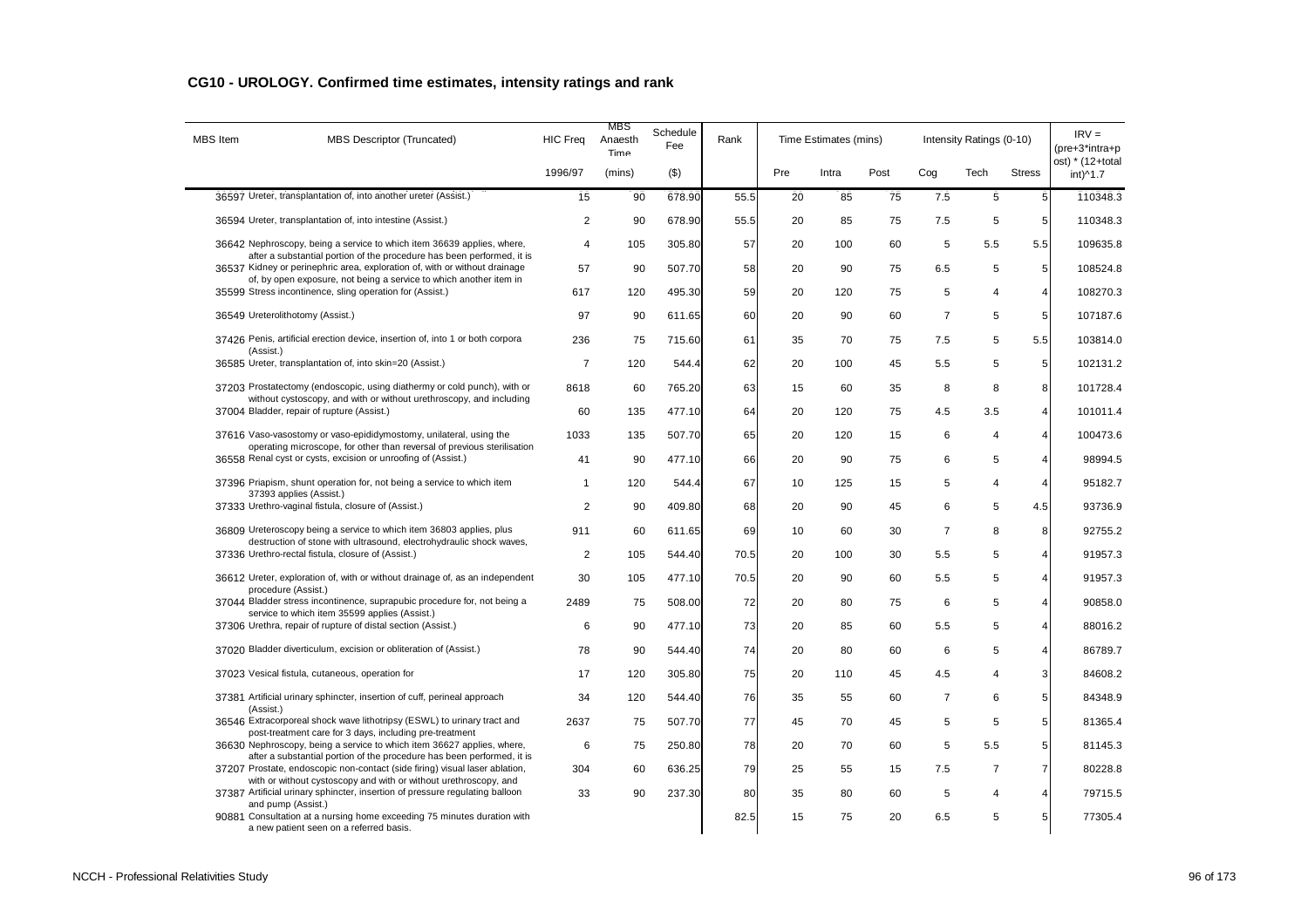| <b>MBS</b> Item | MBS Descriptor (Truncated)                                                                                                                         | <b>HIC Freq</b> | <b>MBS</b><br>Anaesth<br>Time | Schedule<br>Fee | Rank  |     | Time Estimates (mins) |      |                | Intensity Ratings (0-10) |                  | $IRV =$<br>(pre+3*intra+p    |
|-----------------|----------------------------------------------------------------------------------------------------------------------------------------------------|-----------------|-------------------------------|-----------------|-------|-----|-----------------------|------|----------------|--------------------------|------------------|------------------------------|
|                 |                                                                                                                                                    | 1996/97         | (mins)                        | $($ \$)         |       | Pre | Intra                 | Post | Cog            | Tech                     | <b>Stress</b>    | ost) * (12+total<br>int)^1.7 |
|                 | 90981 Consultation at other institution exceeding 75 minutes duration with<br>a new patient seen on a referred basis.                              |                 |                               |                 | 82.5  | 15  | 75                    | 20   | 6.5            | 5                        | $\overline{5}$   | 77305.4                      |
|                 | 91081 Home visit exceeding 75 minutes duration with a new patient seen<br>on a referred basis.                                                     |                 |                               |                 | 82.5  | 15  | 75                    | 20   | 6.5            | 5                        | 5                | 77305.4                      |
|                 | 91281 Consultation in a hospital of approximately 75 minutes duration with                                                                         |                 |                               |                 | 82.5  | 15  | 75                    | 20   | 6.5            | 5                        | 5                | 77305.4                      |
|                 | a new patient seen on a referred basis.<br>37348 Urethroplasty - 2 stage operation - second stage (Assist.)                                        | 14              | 90                            | 507.70          | 85.5  | 20  | 90                    | 30   | 5              | 4                        | $\overline{4}$   | 76146.2                      |
|                 | 37345 Urethroplasty - 2 stage operation - first stage (Assist.)                                                                                    | 18              | 90                            | 507.70          | 85.5  | 20  | 90                    | 30   | 5              | 4                        | $\overline{4}$   | 76146.2                      |
|                 | 90781 Consultation in rooms exceeding 75 minutes duration with a new                                                                               |                 |                               |                 | 87    | 15  | 75                    | 20   | 6              | 5                        | 5                | 75013.9                      |
|                 | patient seen on a referred basis.<br>36509 Renal transplant, performed by vascular surgeon and urologist                                           | 25              |                               | 574.95          | 88    | 25  | 60                    | 75   | 5.5            | 5                        | $\overline{4}$   | 73565.8                      |
|                 | operating together - ureterovesical anastomosis, including after-care<br>90882 Consultation at a nursing home exceeding 75 minutes duration with   |                 |                               |                 | 90.5  | 15  | 75                    | 20   | 5.5            | 5                        | $\,$ 5 $\,$      | 72751.0                      |
|                 | an existing patient seen on a referred basis.<br>90982 Consultation at other institution exceeding 75 minutes duration with                        |                 |                               |                 | 90.5  | 15  | 75                    | 20   | 5.5            | 5                        | 5                | 72751.0                      |
|                 | an existing patient seen on a referred basis.<br>91082 Home visit exceeding 75 minutes duration with an existing patient                           |                 |                               |                 | 90.5  | 15  | 75                    | 20   | 5.5            | 5                        | $\,$ 5 $\,$      | 72751.0                      |
|                 | seen on a referred basis.<br>91282 Consultation in a hospital of approximately 75 minutes duration with                                            |                 |                               |                 | 90.5  | 15  | 75                    | 20   | 5.5            | 5                        | $\sqrt{5}$       | 72751.0                      |
|                 | an existing patient seen on a referred basis.<br>36806 Ureteroscopy being a service to which item 36803 applies, plus 1 or                         | 972             | 45                            | 477.10          | 93    | 20  | 45                    | 30   | 7.5            | $\overline{7}$           | $\boldsymbol{7}$ | 72401.6                      |
|                 | more of extraction of stone, biopsy or diathermy (Assist.)<br>90782 Consultation in rooms exceeding 75 minutes duration with an                    |                 |                               |                 | 94    | 15  | 75                    | 20   | 5              | 5                        | 5                | 70516.7                      |
|                 | existing patient seen on a referred basis.<br>37417 Penis, correction of chordee, with or without excision of fibrous                              | 300             | 60                            | 409.80          | 95    | 15  | 65                    | 30   | 6              | 5                        | 5                | 69243.6                      |
|                 | plaque or plaques and with or without grafting (Assist.)                                                                                           |                 |                               |                 |       |     |                       |      |                |                          |                  |                              |
|                 | 37330 Urethrectomy, partial or complete, for removal of tumour (Assist.)                                                                           | 52              | 75                            | 477.10          | 96    | 20  | 70                    | 60   | 5              | 4                        | $\overline{4}$   | 69007.5                      |
|                 | 36624 Nephrostomy, percutaneous, using interventional imaging<br>techniques (Assist.)                                                              | 798             | 60                            | 409.80          | 97    | 20  | 60                    | 45   | 6              | 5                        | $\overline{4}$   | 66448.4                      |
|                 | 36552 Nephrostomy or pyelostomy, open, as an independent procedure<br>(Assist.)                                                                    | 6               | 90                            | 544.40          | 98    | 20  | 60                    | 30   | 6              | 5                        | 5                | 66358.5                      |
|                 | 36845 Cystoscopy, with diathermy, resection or visual laser destruction of<br>multiple tumours in more than 2 quadrants of the bladder or solitary | 2550            | 30                            | 507.70          | 99    | 15  | 40                    | 30   | $\overline{7}$ | 7.5                      | 7.5              | 66221.4                      |
|                 | 36863 Litholapaxy, with or without cystoscopy (Assist.)                                                                                            | 608             | 45                            | 342.50          | 100   | 20  | 45                    | 30   | $\overline{7}$ | 6.5                      | 6                | 65207.8                      |
|                 | 37351 Urethroplasty, not being a service to which another item in this<br>Group applies (Assist.)                                                  | 70              | 90                            | 203.05          | 101   | 20  | 85                    | 40   | $\overline{4}$ | $\overline{4}$           | $\mathbf{3}$     | 65050.1                      |
|                 | 36604 Ureteric stent, passage of through percutaneous nephrostomy tube,<br>using interventional imaging techniques                                 | $\overline{1}$  | 105                           | 196.50          | 102   | 20  | 105                   | 30   | 3              | 3                        | 3                | 64575.2                      |
|                 | 36803 Ureteroscopy, with or without any 1 or more of; cystoscopy, ureteric<br>meatotomy, ureteric dilatation and pyeloscopy, not being a service   | 1143            | 45                            | 342.50          | 103   | 15  | 40                    | 30   | 7.5            | $\overline{7}$           | $\overline{7}$   | 64574.4                      |
|                 | 37206 Prostatectomy (endoscopic, using diathermy or cold punch), with or<br>without cystoscopy, and with or without urethroscopy, and including    | 35              | 45                            | 409.80          | 104   | 20  | 40                    | 30   | $\overline{7}$ | 6.5                      | $\overline{7}$   | 63190.3                      |
|                 | 36811 Cystoscopy with insertion of urethral prosthesis                                                                                             | 2               | 60                            | 237.40          | 105   | 20  | 55                    | 30   | 5              | 6                        | $\,$ 5 $\,$      | 62030.8                      |
|                 | 37402 Penis, partial amputation of (Assist.)                                                                                                       | 13              | 75                            | 342.50          | 106.5 | 20  | 70                    | 45   | 4              | 4                        | $\overline{4}$   | 61050.9                      |
|                 | 37408 Penis, repair of laceration of cavernous tissue, or fracture involving<br>cavernous tissue (Assist.)                                         | 8               | 75                            | 342.50          | 106.5 | 20  | 70                    | 45   | $\overline{4}$ | 4                        | 4                | 61050.9                      |
|                 | 37619 Vaso-vasostomy or vaso-epididymostomy, unilateral, for other than<br>reversal of previous sterilisation (Assist.)                            | 86              | 90                            | 203.05          | 108   | 20  | 85                    | 30   | 4.5            | 3                        | 3                | 60675.0                      |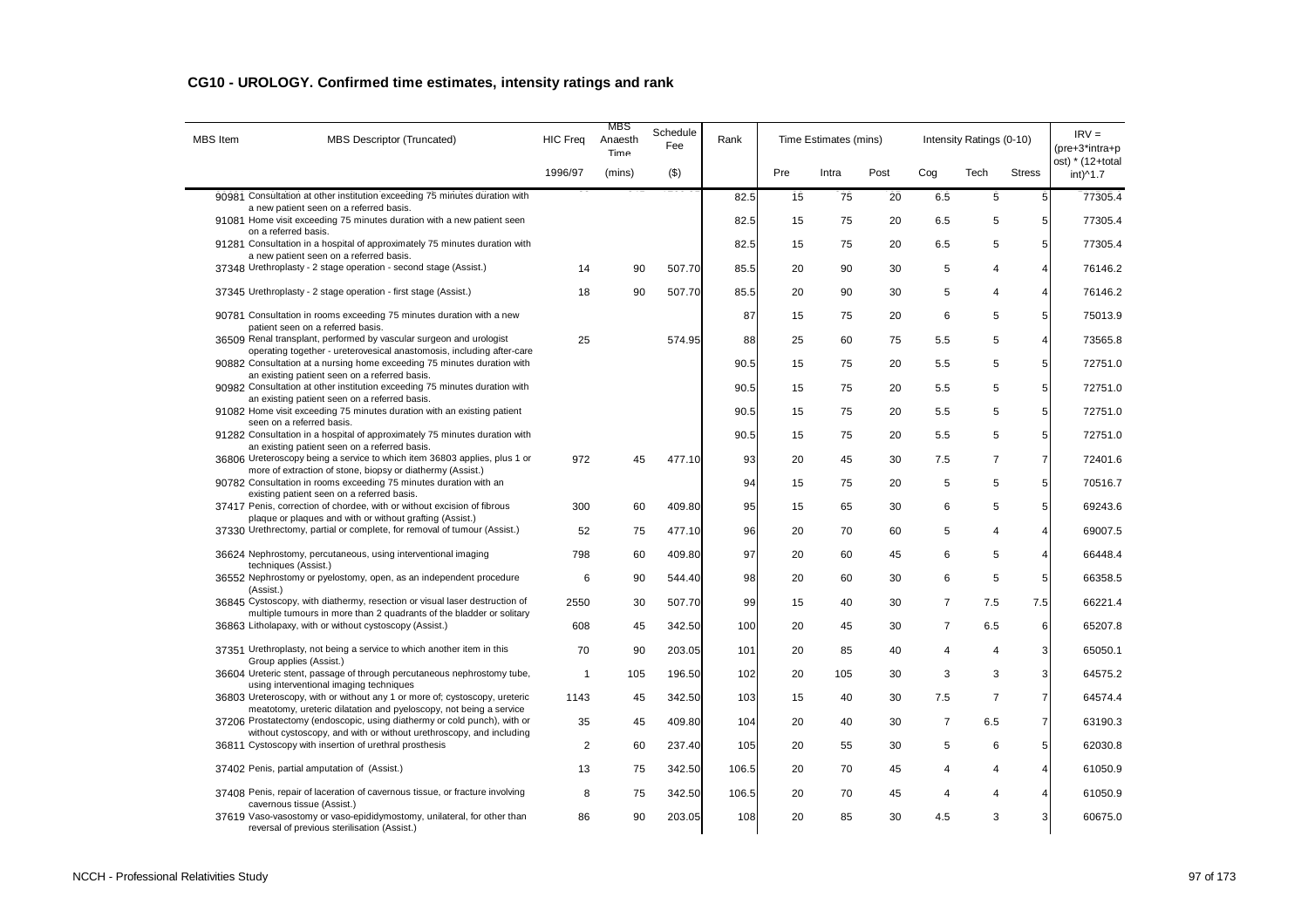| MBS Item | <b>MBS Descriptor (Truncated)</b>                                                                                                               | <b>HIC Freq</b> | MBS<br>Anaesth<br>Time | Schedule<br>Fee | Rank  |     | Time Estimates (mins) |      |                | Intensity Ratings (0-10) |                 | $IRV =$<br>(pre+3*intra+p    |
|----------|-------------------------------------------------------------------------------------------------------------------------------------------------|-----------------|------------------------|-----------------|-------|-----|-----------------------|------|----------------|--------------------------|-----------------|------------------------------|
|          |                                                                                                                                                 | 1996/97         | (mins)                 | $($ \$)         |       | Pre | Intra                 | Post | Cog            | Tech                     | <b>Stress</b>   | ost) * (12+total<br>int)^1.7 |
|          | 37372 Urethral diverticulum, excision of (Assist.)                                                                                              | 40              | 75                     | 342.50          | 111   | 15  | 60                    | 15   | 6              | 5                        | $\overline{4}$  | 56955.8                      |
|          | 90871 Consultation at a nursing home of approximately 60 minutes<br>duration with a new patient seen on a referred basis.                       |                 |                        |                 | 111   | 15  | 60                    | 15   | 5.5            | 4.5                      | 5 <sub>5</sub>  | 56955.8                      |
|          | 90971 Consultation at other institution of approximately 60 minutes<br>duration with a new patient seen on a referred basis.                    |                 |                        |                 | 111   | 15  | 60                    | 15   | 5.5            | 4.5                      | 5               | 56955.8                      |
|          | 91071 Home visit of approximately 60 minutes duration with a new patient<br>seen on a referred basis.                                           |                 |                        |                 | 111   | 15  | 60                    | 15   | 5.5            | 4.5                      | 5 <sub>5</sub>  | 56955.8                      |
|          | 91271 Consultation in a hospital of approximately 60 minutes duration with                                                                      |                 |                        |                 | 111   | 15  | 60                    | 15   | 5.5            | 4.5                      | 5               | 56955.8                      |
|          | a new patient seen on a referred basis.<br>37221 Prostatic abscess, endoscopic drainage of (Assist.)                                            | 21              | 45                     | 342.50          | 114   | 20  | 40                    | 45   | 6              | 5.5                      | 5.5             | 56656.3                      |
|          | 90771 Consultation in rooms of approximately 60 minutes duration with a<br>new patient seen on a referred basis.                                |                 |                        |                 | 117   | 15  | 60                    | 15   | 5              | 4.5                      | $\mathbf 5$     | 55174.4                      |
|          | 90872 Consultation at a nursing home of approximately 60 minutes                                                                                |                 |                        |                 | 117   | 15  | 60                    | 15   | 5              | 4.5                      | 5 <sup>1</sup>  | 55174.4                      |
|          | duration with an existing patient seen on a referred basis.<br>90972 Consultation at other institution of approximately 60 minutes              |                 |                        |                 | 117   | 15  | 60                    | 15   | 5              | 4.5                      | 5               | 55174.4                      |
|          | duration with an existing patient seen on a referred basis.<br>91072 Home visit of approximately 60 minutes duration with an existing           |                 |                        |                 | 117   | 15  | 60                    | 15   | 5              | 4.5                      | $\overline{5}$  | 55174.4                      |
|          | patient seen on a referred basis.<br>91272 Consultation in a hospital of approximately 60 minutes duration with                                 |                 |                        |                 | 117   | 15  | 60                    | 15   | 5              | 4.5                      | 5               | 55174.4                      |
|          | an existing patient seen on a referred basis.<br>90772 Consultation in rooms of approximately 60 minutes duration with an                       |                 |                        |                 | 120   | 15  | 60                    | 15   | 4.5            | 4.5                      | $5\phantom{.0}$ | 53416.3                      |
|          | existing patient seen on a referred basis.<br>36854 Cystoscopy with endoscopic incision or resection of external                                | 1726            | 30                     | 342.50          | 121   | 20  | 30                    | 30   | $\overline{7}$ | $\overline{7}$           | $\overline{7}$  | 53407.4                      |
|          | sphincter, bladder neck or both<br>36621 Closure of cutaneous ureterostomy (Assist.)                                                            | $\mathbf{1}$    | 75                     | 341.00          | 122   | 20  | 65                    | 30   | 4.5            | 4                        | 3               | 52478.5                      |
|          | 30644 Exploration of spermatic cord, inquinal approach, with or without                                                                         | 688             | 45                     | 382.70          | 123.5 | 20  | 45                    | 30   | 5              | 5                        | $\overline{4}$  | 47057.2                      |
|          | testicular biopsy and with or without excision of spermatic cord and<br>36842 Cystoscopy with lavage of blood clots from bladder including any  | 194             | 45                     | 238.80          | 123.5 | 20  | 45                    | 30   | 5              | $\overline{4}$           | 5               | 47057.2                      |
|          | associated diathermy of prostate or bladder and not being a service<br>36848 Cystoscopy with resection of ureterocele                           | 51              | 30                     | 168.85          | 125.5 | 20  | 30                    | 30   | 6              | 6                        | 6               | 45418.6                      |
|          | 37208 Prostate, endoscopic non-contact (side firing) visual laser ablation,                                                                     | 3               | 45                     | 305.40          | 125.5 | 20  | 30                    | 30   | 6              | 6                        | 6               | 45418.6                      |
|          | with or without cystoscopy and with or without urethroscopy, and                                                                                |                 |                        |                 |       |     |                       |      |                |                          |                 |                              |
|          | 30641 Orchidectomy, simple or subcapsular, unilateral with or without<br>insertion of testicular prosthesis (Assist.)                           | 1257            | 45                     | 299.25          | 127   | 20  | 40                    | 30   | 5              | 5                        | $\overline{4}$  | 43241.8                      |
|          | 37420 Penis, surgery to inhibit rapid penile drainage causing impotence, by<br>ligation of veins deep to Buck's fascia including 1 or more deep | 36              | 60                     | 269.10          | 128   | 10  | 50                    | 30   | 5              | 3                        | $\overline{4}$  | 42180.6                      |
|          | 11918 Cystometrography in conjunction with imaging, with measurement<br>of any 1 or more of urine flow rate, urethral pressure profile, rectal  | 11085           | 15                     | 314.50          | 129   | 15  | 40                    | 15   | 5.5            | 6                        | $\overline{4}$  | 41971.7                      |
|          | 37438 Scrotum, partial excision of (Assist.)                                                                                                    | 26              | 60                     | 203.05          | 130   | 20  | 60                    | 30   | 3              | 3                        | 3               | 40691.2                      |
|          | 90861 Consultation at a nursing home of approximately 45 minutes<br>duration with a new patient seen on a referred basis.                       |                 |                        |                 | 132.5 | 15  | 45                    | 15   | 5              | 4                        | 4.5             | 40607.1                      |
|          | 90961 Consultation at other institution of approximately 45 minutes<br>duration with a new patient seen on a referred basis.                    |                 |                        |                 | 132.5 | 15  | 45                    | 15   | 5              | $\overline{4}$           | 4.5             | 40607.1                      |
|          | 91061 Home visit of approximately 45 minutes duration with a new patient                                                                        |                 |                        |                 | 132.5 | 15  | 45                    | 15   | 5              | $\overline{4}$           | 4.5             | 40607.1                      |
|          | seen on a referred basis.<br>91261 Consultation in a hospital of approximately 45 minutes duration with                                         |                 |                        |                 | 132.5 | 15  | 45                    | 15   | 5              | $\overline{\mathbf{4}}$  | 4.5             | 40607.1                      |
|          | a new patient seen on a referred basis.<br>37327 Urethrotomy, optical, for urethral stricture (Assist.)                                         | 1444            | 30                     | 237.30          | 135.5 | 20  | 25                    | 45   | 6              | 5                        | 5               | 40392.1                      |
|          |                                                                                                                                                 |                 |                        |                 |       |     |                       |      |                |                          |                 |                              |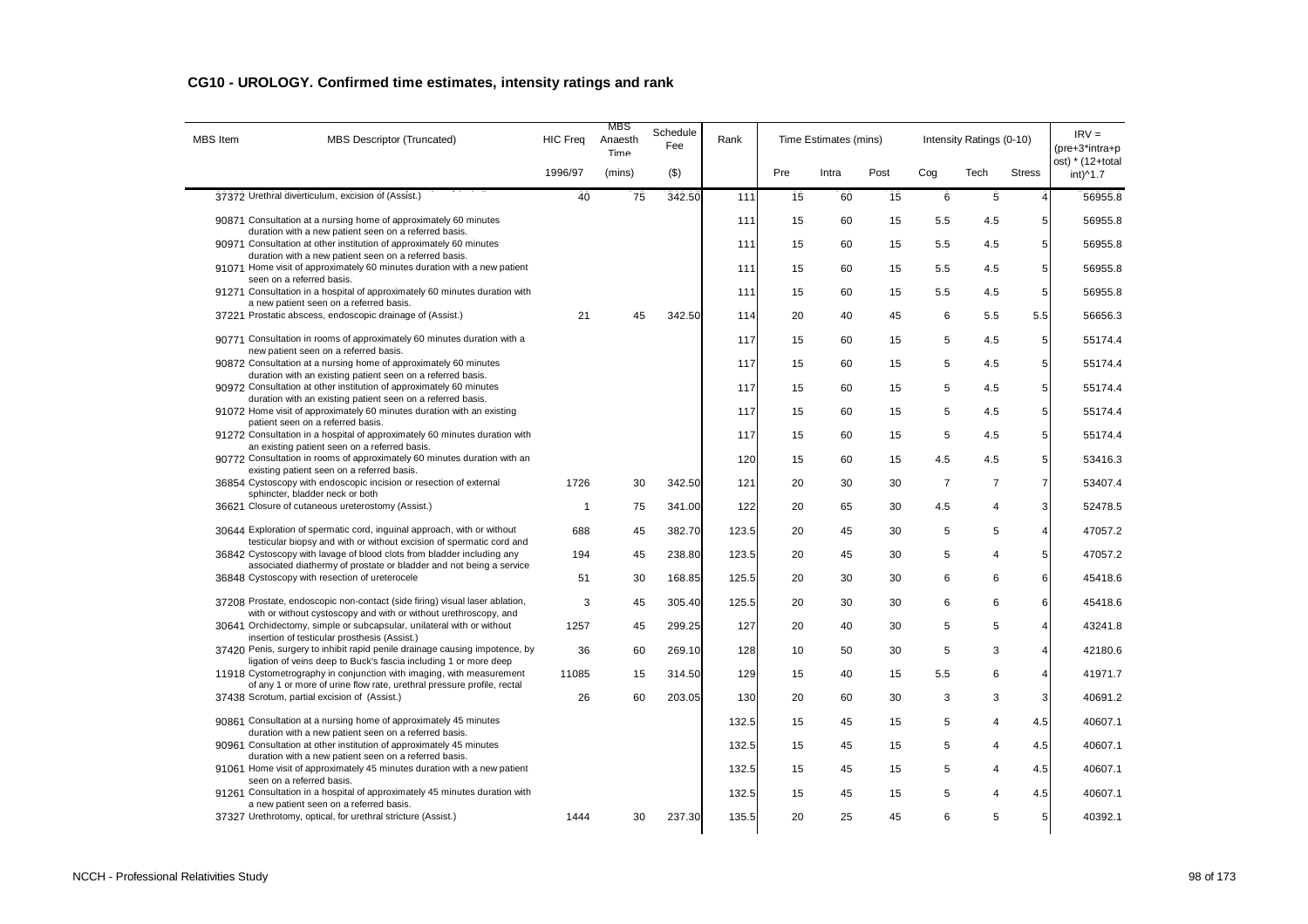| <b>MBS</b> Item | MBS Descriptor (Truncated)                                                                                                                            | <b>HIC Freq</b> | MBS<br>Anaesth<br>Time | Schedule<br>Fee | Rank  |     | Time Estimates (mins) |      |     | Intensity Ratings (0-10) |                | $IRV =$<br>(pre+3*intra+p    |
|-----------------|-------------------------------------------------------------------------------------------------------------------------------------------------------|-----------------|------------------------|-----------------|-------|-----|-----------------------|------|-----|--------------------------|----------------|------------------------------|
|                 |                                                                                                                                                       | 1996/97         | (mins)                 | (3)             |       | Pre | Intra                 | Post | Cog | Tech                     | <b>Stress</b>  | ost) * (12+total<br>int)^1.7 |
|                 | 37318 Urethroscopy, with any 1 or more of - biopsy, diathermy, visual laser<br>destruction of stone or removal of foreign body or stone (Assist.)     | 223             | 30                     | 203.05          | 135.5 | 20  | 30                    | 30   | 6   | 5                        | 5              | 40392.1                      |
|                 | 37354 Hypospadias, meatotomy and hemi-circumcision (Assist.)                                                                                          | 24              | 60                     | 237.3           | 137   | 20  | 55                    | 15   | 4   | 3                        | 3.5            | 39786.9                      |
|                 | 37008 Cystostomy or cystotomy, suprapubic, not being a service to which                                                                               | 560             | 45                     | 305.80          | 138   | 20  | 40                    | 45   | 4.5 | $\overline{4}$           | 3              | 39626.6                      |
|                 | item 37011 applies and not being a service associated with other<br>90761 Consultation in rooms of approximately 45 minutes duration with a           |                 |                        |                 | 139   | 15  | 45                    | 15   | 4.5 | $\overline{4}$           | 4.5            | 39262.9                      |
|                 | new patient seen on a referred basis.<br>36821 Cystoscopy with 1 or more of; ureteric dilatation, insertion of ureteric                               | 3292            | 30                     | 237.30          | 140   | 20  | 25                    | 30   | 6   | 6                        | 5              | 38281.3                      |
|                 | stent, or brush biopsy of ureter or of renal pelvis, unilateral, not being<br>37223 Prostatic coil, insertion of, under ultrasound control            | $\Omega$        | 60                     | 151.45          | 141   | 20  | 30                    | 30   | 5   | 5                        | 5              | 37970.5                      |
|                 | 36857 Endoscopic manipulation or extraction of ureteric calculus                                                                                      | 741             | 30                     | 269.10          | 142   | 20  | 25                    | 30   | 5   | 6                        | 5.5            | 37166.0                      |
|                 | 90862 Consultation at a nursing home of approximately 45 minutes                                                                                      |                 |                        |                 | 144.5 | 10  | 45                    | 10   | 4.5 | $\overline{4}$           | 4.5            | 36883.3                      |
|                 | duration with an existing patient seen on a referred basis.<br>90962 Consultation at other institution of approximately 45 minutes                    |                 |                        |                 | 144.5 | 10  | 45                    | 10   | 4.5 | $\overline{4}$           | 4.5            | 36883.3                      |
|                 | duration with an existing patient seen on a referred basis.<br>91062 Home visit of approximately 45 minutes duration with an existing                 |                 |                        |                 | 144.5 | 10  | 45                    | 10   | 4.5 | $\overline{4}$           | 4.5            | 36883.3                      |
|                 | patient seen on a referred basis.<br>91262 Consultation in a hospital of approximately 45 minutes duration with                                       |                 |                        |                 | 144.5 | 10  | 45                    | 10   | 4.5 | $\overline{4}$           | 4.5            | 36883.3                      |
|                 | an existing patient seen on a referred basis.<br>37613 Epididymectomy                                                                                 | 291             | 45                     | 203.05          | 148   | 20  | 40                    | 30   | 4   | $\overline{4}$           | 3.5            | 36413.7                      |
|                 | 37212 Prostate, open perineal biopsy or open drainage of abscess (Assist.)                                                                            | 8               | 45                     | 203.05          | 148   | 20  | 40                    | 30   | 4   | $\overline{4}$           | 3.5            | 36413.7                      |
|                 | 37604 Exploration of scrotal contents, with or without fixation and with or                                                                           | 2373            | 45                     | 203.05          | 148   | 20  | 40                    | 30   | 4   | $\overline{4}$           | 3.5            | 36413.7                      |
|                 | without biopsy, unilateral<br>36830 Cystoscopy, with ureteric meatotomy                                                                               | 83              | 30                     | 149.25          | 150.5 | 20  | 25                    | 30   | 6   | 5                        | 5              | 36064.4                      |
|                 | 36839 Cystoscopy, with resection, diathermy or visual laser destruction of                                                                            | 6441            | 30                     | 237.30          | 150.5 | 20  | 25                    | 30   | 6   | 5                        | 5              | 36064.4                      |
|                 | bladder tumour or other lesion of the bladder or prostate, not being a<br>90762 Consultation in rooms of approximately 45 minutes duration with an    |                 |                        |                 | 152   | 10  | 45                    | 10   | 4   | 4                        | 4.5            | 35638.1                      |
|                 | existing patient seen on a referred basis.<br>37219 Prostate, transrectal needle biopsy of, using transrectal prostatic                               | 9305            | 45                     | 206.20          | 153   | 15  | 35                    | 15   | 5   | 5                        | $\overline{4}$ | 34339.1                      |
|                 | ultrasound techniques and obtaining 1 or more prostatic specimens,<br>37339 Periurethral or transurethral injection of materials for the treatment of | 434             | 30                     | 176.10          | 154   | 20  | 25                    | 30   | 6   | 5                        | $\overline{4}$ | 33902.2                      |
|                 | urinary incontinence, including cystoscopy and urethroscopy<br>30635 Varicocele, surgical correction of, not being a service associated               | 616             | 45                     | 214.35          | 155   | 20  | 40                    | 30   | 4   | 3                        | 3.5            | 33818.9                      |
|                 | with a service to which items 30638, 30641 and 30644 apply, 1<br>37393 Priapism, decompression by glanular stab caverno-sospongiosum                  | 519             | 60                     | 168.85          | 156   | 20  | 55                    | 30   | 3   | 2                        | 2.5            | 33534.9                      |
|                 | shunt or penile aspiration with or without lavage=20<br>37215 Prostate, biopsy of, endoscopic, with or without cystoscopy (Assist.)                   | 343             | 30                     | 305.80          | 157   | 25  | 20                    | 15   | 6.5 | 6                        | 6              | 33366.4                      |
|                 | 36833 Cystoscopy with removal of foreign body (Assist.)                                                                                               |                 |                        |                 |       |     |                       |      |     | 5                        |                |                              |
|                 |                                                                                                                                                       | 3601            | 30                     | 203.05          | 158   | 20  | 35                    | 15   | 4   |                          | 3.5            | 32189.2                      |
|                 | 36827 Cystoscopy, with controlled hydro-dilatation of the bladder                                                                                     | 2411            | 30                     | 168.85          | 159   | 20  | 35                    | 15   | 4   | $\overline{4}$           | $\overline{4}$ | 31080.4                      |
|                 | 37369 Urethra, excision of prolapse of                                                                                                                | 70              | 60                     | 137.00          | 160   | 20  | 55                    | 15   | 3   | 2                        | 2 <sub>l</sub> | 29847.7                      |
|                 | 36818 Cystoscopy, with ureteric catheterisation including fluoroscopic<br>imaging of the upper urinary tract, unilateral or bilateral, not being a    | 5859            | 30                     | 203.05          | 161   | 20  | 25                    | 30   | 4   | 5                        | 4              | 29744.6                      |
|                 | 37601 Spermatocele or epididymal cyst, excision of, 1 or more of, on 1 side                                                                           | 1288            | 45                     | 203.05          | 162   | 20  | 40                    | 15   | 4   | 3                        | $\mathsf{3}$   | 29679.1                      |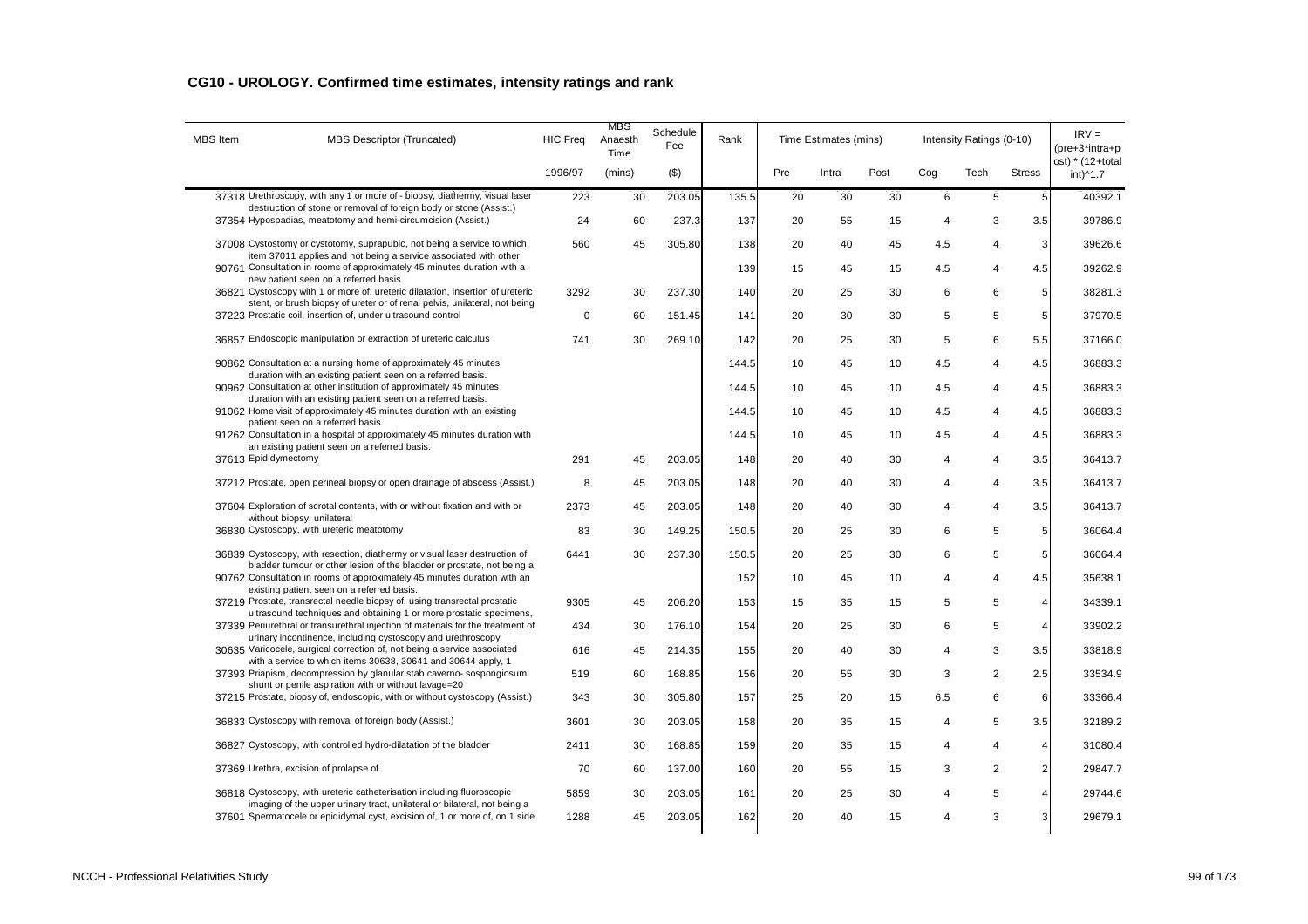| <b>MBS</b> Item | MBS Descriptor (Truncated)                                                                                                                             | <b>HIC Freq</b> | MBS<br>Anaesth<br>Time | Schedule<br>Fee | Rank  |     | Time Estimates (mins) |      |     | Intensity Ratings (0-10) |                | $IRV =$<br>(pre+3*intra+p    |
|-----------------|--------------------------------------------------------------------------------------------------------------------------------------------------------|-----------------|------------------------|-----------------|-------|-----|-----------------------|------|-----|--------------------------|----------------|------------------------------|
|                 |                                                                                                                                                        | 1996/97         | (mins)                 | $($ \$)         |       | Pre | Intra                 | Post | Cog | Tech                     | <b>Stress</b>  | ost) * (12+total<br>int)^1.7 |
|                 | 11912 Cystometrography with simultaneous measurement of rectal<br>pressure, not being a service associated with a service to which                     | 3673            | 15                     | 121.20          | 163   | 20  | 45                    | 15   | 4   | 2.5                      | $\overline{2}$ | 28868.9                      |
|                 | 37324 Urethrotomy or urethrostomy, internal or external                                                                                                | 908             | 30                     | 168.85          | 164   | 20  | 25                    | 30   | 4   | 4                        | 4              | 27750.4                      |
|                 | 36836 Cystoscopy with biopsy of bladder, not being a service associated                                                                                | 1260            | 30                     | 168.85          | 166.5 | 20  | 25                    | 15   | 4   | $\,$ 5 $\,$              | 4              | 26175.2                      |
|                 | with a service to which item 36812, 36830, 36839, 36845, 36848,<br>36815 Cystoscopy, with or without urethroscopy, for the treatment of penile         | 133             | 30                     | 174.75          | 166.5 | 20  | 25                    | 15   | 4   | $\sqrt{5}$               | 4              | 26175.2                      |
|                 | warts or urethral warts, not being a service associated with a service<br>36824 Cystoscopy with ureteric catheterisation, unilateral or bilateral, not | 1308            | 30                     | 156.60          | 166.5 | 20  | 25                    | 15   | 4   | $\sqrt{5}$               | 4              | 26175.2                      |
|                 | being a service associated with a service to which item 36818 or<br>36851 Cystoscopy with injection into bladder wall                                  | 89              | 30                     | 168.85          | 166.5 | 20  | 25                    | 15   | 4   | $\,$ 5 $\,$              | 4              | 26175.2                      |
|                 | 36860 Endoscopic examination of intestinal conduit or reservoir                                                                                        | 67              | 30                     | 122.30          | 169   | 20  | 30                    | 15   | 4   | 3                        | 4              | 25813.5                      |
|                 | 90851 Consultation at a nursing home of approximately 30 minutes                                                                                       |                 |                        |                 | 172   | 10  | 30                    | 10   | 4.5 | 4                        | 4              | 25291.5                      |
|                 | duration with a new patient seen on a referred basis.<br>90951 Consultation at other institution of approximately 30 minutes                           |                 |                        |                 | 172   | 10  | 30                    | 10   | 4.5 | 4                        | 4              | 25291.5                      |
|                 | duration with a new patient seen on a referred basis.<br>91051 Home visit of approximately 30 minutes duration with a new patient                      |                 |                        |                 | 172   | 10  | 30                    | 10   | 4.5 | 4                        | 4              | 25291.5                      |
|                 | seen on a referred basis.<br>91251 Consultation in a hospital of approximately 30 minutes duration with                                                |                 |                        |                 | 172   | 10  | 30                    | 10   | 4.5 | 4                        | 4              | 25291.5                      |
|                 | a new patient seen on a referred basis.<br>36812 Cystoscopy with urethroscopy, with or without urethral dilatation, not                                | 41492           | 30                     | 122.30          | 172   | 20  | 25                    | 15   | 4   | 5                        | 3.5            | 25291.5                      |
|                 | being a service associated with any other urological endoscopic<br>30660 Circumcision of a male 10 years of age or over                                | 1458            | 45                     | 136.40          | 175   | 20  | 40                    | 15   | 3   | 3                        | $\overline{c}$ | 25239.6                      |
|                 | 90751 Consultation in rooms of approximately 30 minutes duration with a                                                                                |                 |                        |                 | 178   | 10  | 30                    | 10   | 4   | $\overline{4}$           | 4              | 24420.3                      |
|                 | new patient seen on a referred basis.<br>90852 Consultation at a nursing home of approximately 30 minutes                                              |                 |                        |                 | 178   | 10  | 30                    | 10   | 4.5 | 3.5                      | 4              | 24420.3                      |
|                 | duration with an existing patient seen on a referred basis.<br>90952 Consultation at other institution of approximately 30 minutes                     |                 |                        |                 | 178   | 10  | 30                    | 10   | 4.5 | 3.5                      | 4              | 24420.3                      |
|                 | duration with an existing patient seen on a referred basis.<br>91052 Home visit of approximately 30 minutes duration with an existing                  |                 |                        |                 | 178   | 10  | 30                    | 10   | 4.5 | 3.5                      | 4              | 24420.3                      |
|                 | patient seen on a referred basis.                                                                                                                      |                 |                        |                 |       |     |                       |      |     |                          |                |                              |
|                 | 91252 Consultation in a hospital of approximately 30 minutes duration with<br>an existing patient seen on a referred basis.                            |                 |                        |                 | 178   | 10  | 30                    | 10   | 4.5 | 3.5                      | 4              | 24420.3                      |
|                 | 90752 Consultation in rooms of approximately 30 minutes duration with an<br>existing patient seen on a referred basis.                                 |                 |                        |                 | 181   | 10  | 30                    | 10   | 4   | 3.5                      | 4              | 23561.8                      |
|                 | 11906 Urethral pressure profilometry, not being a service associated with a<br>service to which item 11012-11027, 11909, 11918, 11921, 36800 or        | 3145            |                        | 81.55           | 182.5 | 15  | 35                    | 15   | 3.5 | 2                        | 2              | 21056.8                      |
|                 | 11903 Cystometrography, not being a service associated with a service to<br>which item 11012-11027, 11912, 11915, 11918, 11921, 36800 or               | 1223            |                        | 81.55           | 182.5 | 15  | 35                    | 15   | 3.5 | 2                        | 2              | 21056.8                      |
|                 | 13948 Cytotoxic agent, instillation of, into a body cavity                                                                                             | 2727            |                        | 47.95           | 184.5 | 20  | 30                    | 15   | 4   | 2                        | 2              | 20354.5                      |
|                 | 30631 Hydrocele, removal of, not being a service associated with a service<br>to which items 30638, 30641 and 30644 apply                              | 1279            | 30                     | 173.70          | 184.5 | 20  | 25                    | 30   | 3   | 3                        | $\overline{2}$ | 20354.5                      |
|                 | 11921 Bladder washout test for localisation of urinary infection - not<br>including bacterial counts for organisms in specimens                        | 38              |                        | 55.05           | 186   | 20  | 40                    | 10   | 2   | 1.5                      | 1.5            | 18529.1                      |
|                 | 37011 Suprapubic stab cystotomy, not being a service associated with a<br>service to which items 37200 to 37221 apply                                  | 3720            | 30                     | 68.50           | 187   | 5   | 30                    | 20   | 3   | 2.5                      | $\overline{2}$ | 17937.3                      |
|                 | 37623 Vasotomy or vasectomy, unilateral or bilateral                                                                                                   | 17196           | 30                     | 168.85          | 188   | 20  | 25                    | 15   | 3   | 3                        | $\overline{2}$ | 17912.0                      |
|                 | 36649 Nephrostomy drainage tube, exchange of - but not including imaging<br>(Assist.)                                                                  | 146             | 30                     | 196.50          | 189.5 | 15  | 25                    | 15   | 3   | 3                        | 2.5            | 17830.8                      |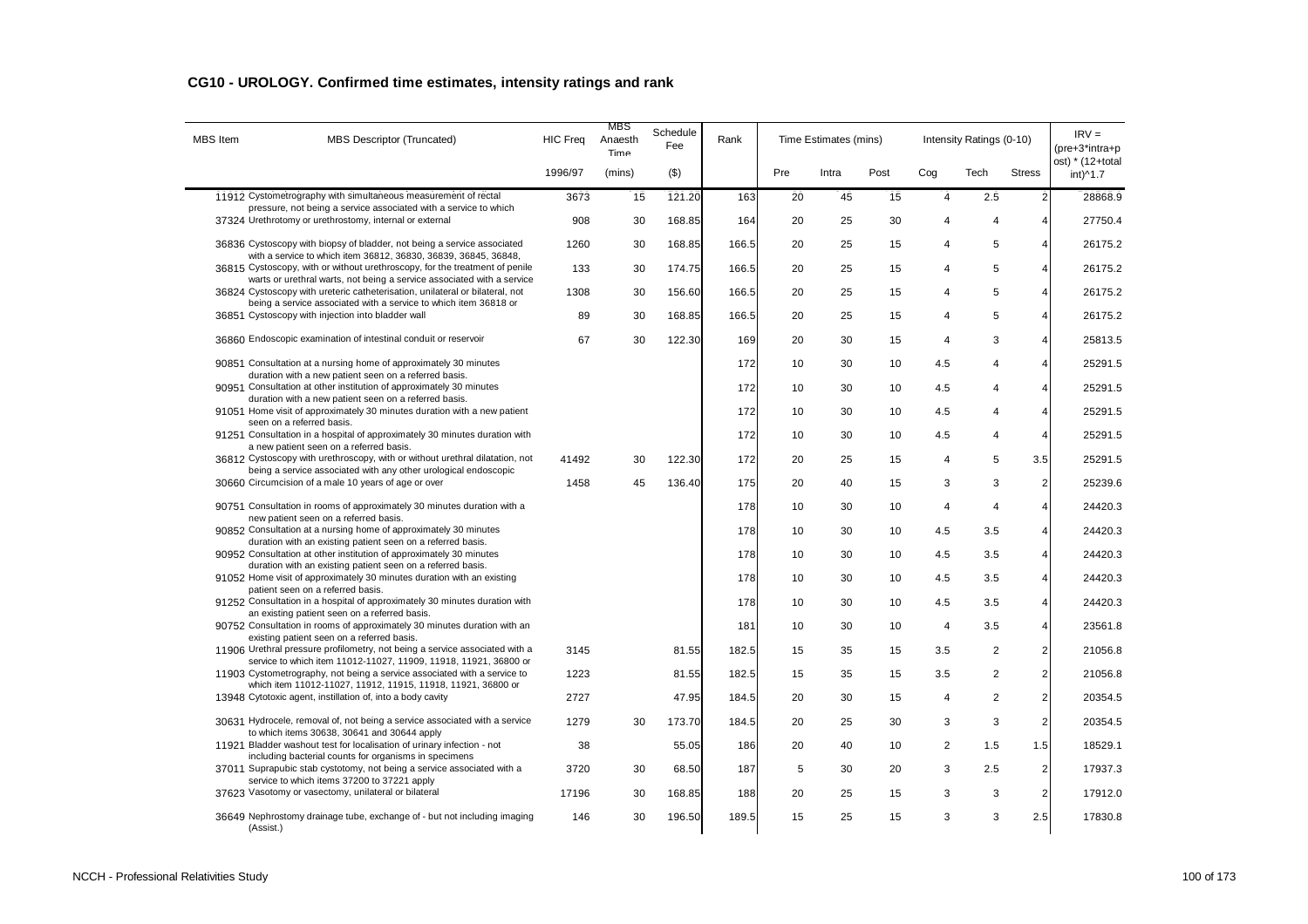| <b>MBS</b> Item | <b>MBS Descriptor (Truncated)</b>                                                                                                                 | <b>HIC Freq</b> | MBS<br>Anaesth<br><b>Time</b> | Schedule<br>Fee | Rank  |     | Time Estimates (mins) |      |                | Intensity Ratings (0-10) |                | $IRV =$<br>$(\text{pre}+3^* \text{intra}+\text{p})$ |
|-----------------|---------------------------------------------------------------------------------------------------------------------------------------------------|-----------------|-------------------------------|-----------------|-------|-----|-----------------------|------|----------------|--------------------------|----------------|-----------------------------------------------------|
|                 |                                                                                                                                                   | 1996/97         | (mins)                        | (3)             |       | Pre | Intra                 | Post | Cog            | Tech                     | <b>Stress</b>  | ost) * (12+total<br>int)^1.7                        |
|                 | 37303 Urethral stricture, dilatation of                                                                                                           | 5975            | 30                            | 54.40           | 189.5 | 15  | 25                    | 15   | 3              | 3                        | 2.5            | 17830.8                                             |
|                 | 30663 Haemorrhage, arrest of, following circumcision requiring general<br>anaesthesia                                                             | 28              | 30                            | 106.00          | 191   | 20  | 25                    | 15   | 3              | 2.5                      | $\overline{2}$ | 17157.4                                             |
|                 | 90843 Consultation at a nursing home of approximately 20 minutes<br>duration and the nature of the service requires breaks in continuity          |                 |                               |                 | 193.5 | 10  | 20                    | 10   | 4.5            | 3                        | $\overline{4}$ | 17135.8                                             |
|                 | 90943 Consultation at other institution of approximately 20 minutes                                                                               |                 |                               |                 | 193.5 | 10  | 20                    | 10   | 4.5            | 3                        | $\overline{4}$ | 17135.8                                             |
|                 | duration and the nature of the service requires breaks in continuity<br>91043 Home visit of approximately 20 minutes duration and the nature of   |                 |                               |                 | 193.5 | 10  | 20                    | 10   | 4.5            | 3                        | $\overline{4}$ | 17135.8                                             |
|                 | the service requires breaks in continuity with a new or existing<br>91243 Consultation in a hospital of approximately 20 minutes duration and     |                 |                               |                 | 193.5 | 10  | 20                    | 10   | 4.5            | 3                        | $\overline{4}$ | 17135.8                                             |
|                 | the nature of the service requires breaks in continuity with a new or<br>90743 Consultation in rooms of approximately 20 minutes duration and the |                 |                               |                 | 196   | 10  | 20                    | 10   | $\overline{4}$ | 3                        | $\overline{4}$ | 16520.7                                             |
|                 | nature of the service requires breaks in continuity with a new or<br>35527 Urethral caruncle, excision of                                         | 146             | 30                            | 107.20          | 197   | 20  | 25                    | 15   | 2              | 2.5                      | 2.5            | 16416.2                                             |
|                 | 90840 Consultation at a nursing home of approximately 20 minutes                                                                                  |                 |                               |                 | 199.5 | 10  | 20                    | 10   | 3.5            | 3                        | $\overline{4}$ | 15914.8                                             |
|                 | duration with a new or existing patient seen on a referred basis.<br>90940 Consultation at other institution of approximately 20 minutes          |                 |                               |                 | 199.5 | 10  | 20                    | 10   | 3.5            | 3                        | $\overline{4}$ | 15914.8                                             |
|                 | duration with a new or existing patient seen on a referred basis.<br>91040 Home visit of approximately 20 minutes duration with a new or          |                 |                               |                 | 199.5 | 10  | 20                    | 10   | 3.5            | 3                        | $\overline{4}$ | 15914.8                                             |
|                 | existing patient seen on a referred basis.<br>91240 Consultation in a hospital of approximately 20 minutes duration with                          |                 |                               |                 | 199.5 | 10  | 20                    | 10   | 3.5            | 3                        | $\overline{4}$ | 15914.8                                             |
|                 | a new or existing patient seen on a referred basis.<br>90740 Consultation in rooms of approximately 20 minutes duration with a                    |                 |                               |                 | 202   | 10  | 20                    | 10   | 3              | 3                        | $\overline{4}$ | 15318.2                                             |
|                 | new or existing patient seen on a referred basis.<br>37435 Penis, frenuloplasty as an independent procedure                                       | 172             | 30                            | 68.50           | 203   | 20  | 25                    | 15   | 2              | $\overline{2}$           | 1.5            | 14274.4                                             |
|                 | 35523 Urethra or urethral caruncle, cauterisation of                                                                                              | 192             | 30                            | 42.75           | 204   | 20  | 30                    | 15   | $\overline{2}$ | $\mathbf{1}$             | $\mathbf{1}$   | 13928.8                                             |
|                 | 30666 Paraphimosis, reduction of, under general anaesthesia, with or                                                                              | 103             | 30                            | 34.80           | 205   | 20  | 25                    | 15   | 2              | 1.5                      | $\mathbf{1}$   | 12915.6                                             |
|                 | without dorsal incision, not being a service associated with a service<br>37218 Prostate, needle biopsy of, or injection into                     | 2004            | 15                            | 101.55          | 206   | 15  | 15                    | 15   | 3              | 3                        | 2.5            | 12736.3                                             |
|                 | 37315 Urethroscopy, as an independent procedure                                                                                                   | 357             | 15                            | 101.55          | 207   | 20  | 10                    | 15   | 4              | 3                        | 3              | 12446.1                                             |
|                 | 37300 Urethral sounds, passage of, as an independent procedure                                                                                    | 1521            | 15                            | 34.20           | 208   | 15  | 15                    | 15   | 3.5            | $\overline{c}$           | $\sqrt{2}$     | 11698.2                                             |
|                 | 90830 Consultation at a nursing home of approximately 15 minutes                                                                                  |                 |                               |                 | 210.5 | 5   | 15                    | 5    | 3.5            | $\overline{2}$           | $\overline{4}$ | 10127.6                                             |
|                 | duration with a new or existing patient seen on a referred basis.<br>90930 Consultation at other institution of approximately 15 minutes          |                 |                               |                 | 210.5 | 5   | 15                    | 5    | 3.5            | $\overline{c}$           | $\overline{4}$ | 10127.6                                             |
|                 | duration with a new or existing patient seen on a referred basis.<br>91030 Home visit of approximately 15 minutes duration with a new or          |                 |                               |                 | 210.5 | 5   | 15                    | 5    | 3.5            | $\overline{2}$           | $\overline{4}$ | 10127.6                                             |
|                 | existing patient seen on a referred basis.<br>91230 Consultation in a hospital of approximately 15 minutes duration with                          |                 |                               |                 | 210.5 | 5   | 15                    | 5    | 3.5            | $\overline{2}$           | $\overline{4}$ | 10127.6                                             |
|                 | a new or existing patient seen on a referred basis.<br>90730 Consultation in rooms of approximately 15 minutes duration with a                    |                 |                               |                 | 213   | 5   | 15                    | 5    | 3              | $\overline{c}$           | $\overline{4}$ | 9730.5                                              |
|                 | new or existing patient seen on a referred basis.<br>36800 Bladder, catheterisation of, where no other procedure is performed                     | 10364           | 15                            | 20.30           | 214   | 15  | 15                    | 15   | 2              | $\overline{c}$           | $\mathbf{1}$   | 9264.6                                              |
|                 | 37321 Urethral meatotomy, external                                                                                                                | 181             | 15                            | 68.50           | 215   | 20  | 10                    | 15   | 2              | $\overline{2}$           | 1.5            | 8434.9                                              |
|                 | 90820 Consultation at a nursing home of approximately 10 minutes<br>duration with a new or existing patient seen on a referred basis.             |                 |                               |                 | 217.5 | 5   | 10                    | 5    | 2.5            | $\overline{2}$           | 3              | 6239.1                                              |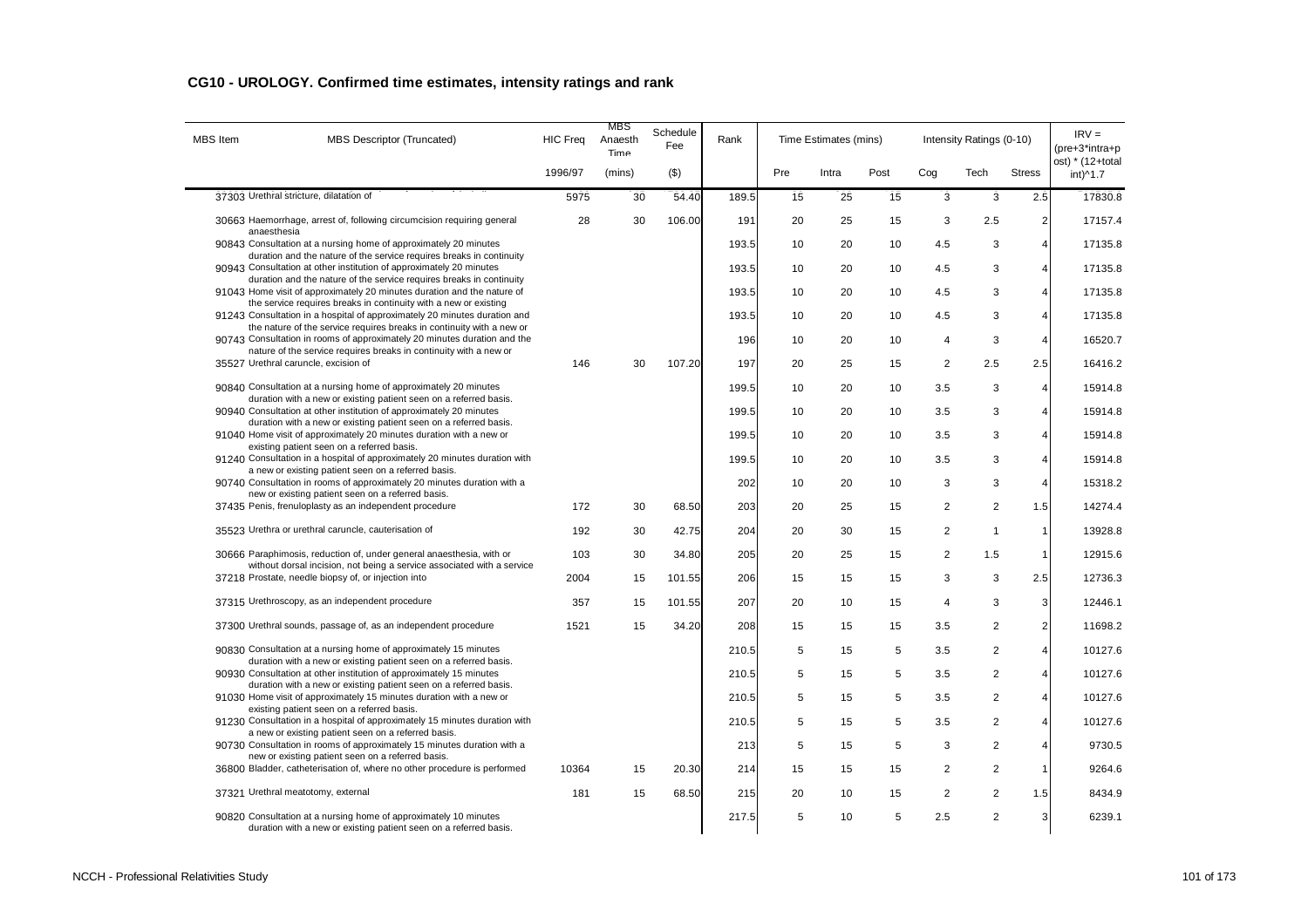| MBS Item | MBS Descriptor (Truncated)                                                                                                                 | <b>HIC Freq</b> | MBS<br>Anaesth<br>Time | Schedule<br>Fee | Rank  |     | Time Estimates (mins) |      |                | Intensity Ratings (0-10) |               | $IRV =$<br>$(\text{pre}+3^* \text{intra}+\text{p})$ |
|----------|--------------------------------------------------------------------------------------------------------------------------------------------|-----------------|------------------------|-----------------|-------|-----|-----------------------|------|----------------|--------------------------|---------------|-----------------------------------------------------|
|          |                                                                                                                                            | 1996/97         | (mins)                 | $($ \$)         |       | Pre | Intra                 | Post | Cog            | Tech                     | <b>Stress</b> | ost) * (12+total<br>int)^1.7                        |
|          | 90920 Consultation at other institution of approximately 10 minutes<br>duration with a new or existing patient seen on a referred basis.   |                 |                        |                 | 217.5 | 5   | 10                    | 5    | 2.5            | $\overline{2}$           |               | 6239.1                                              |
|          | 91020 Home visit of approximately 10 minutes duration with a new or<br>existing patient seen on a referred basis.                          |                 |                        |                 | 217.5 | 5   | 10                    | 5    | 2.5            | 2                        |               | 6239.1                                              |
|          | 91220 Consultation in a hospital of approximately 10 minutes duration with<br>a new or existing patient seen on a referred basis.          |                 |                        |                 | 217.5 | 5   | 10                    | 5    | 2.5            | 2                        | 3             | 6239.1                                              |
|          | 90720 Consultation in rooms of approximately 10 minutes duration with a<br>new or existing patient seen on a referred basis.               |                 |                        |                 | 22C   | 5   | 10                    | 5    | 2              | 2                        | 3             | 5969.5                                              |
|          | 11900 Urine flow study including peak urine flow measurement, not being a<br>service associated with a service to which item 11918 applies | 23486           |                        | 20.25           | 221   | 5   | 10                    | 5    | 2.5            | 1.5                      |               | 4941.1                                              |
|          | 90810 Consultation at a nursing home of approximately 5 minutes duration<br>with a new or existing patient seen on a referred basis.       |                 |                        |                 | 223.5 | 5   | 5                     | 5    | 2.5            |                          | 3             | 3565.6                                              |
|          | 90910 Consultation at other institution of approximately 5 minutes duration<br>with a new or existing patient seen on a referred basis.    |                 |                        |                 | 223.5 | 5   | 5                     | 5    | 2.5            |                          |               | 3565.6                                              |
|          | 91010 Home visit of approximately 5 minutes duration with a new or<br>existing patient seen on a referred basis.                           |                 |                        |                 | 223.5 | 5   | 5                     | 5    | 2.5            |                          | 3             | 3565.6                                              |
|          | 91210 Consultation in a hospital of approximately 5 minutes duration with a<br>new or existing patient seen on a referred basis.           |                 |                        |                 | 223.5 | 5   | 5                     | 5    | 2.5            |                          | 3             | 3565.6                                              |
|          | 37415 Penis, injection of, for the investigation and treatment of impotence -<br>2 services only in a period of 36 consecutive months      | 58563           |                        | 34.2            | 226   | 5   | 5                     | 10   | 2.5            |                          |               | 3522.4                                              |
|          | 90710 Consultation in rooms of approximately 5 minutes duration with a<br>new or existing patient seen on a referred basis.                |                 |                        |                 | 227   | 5   | 5                     | 5    | $\overline{2}$ |                          |               | 3403.3                                              |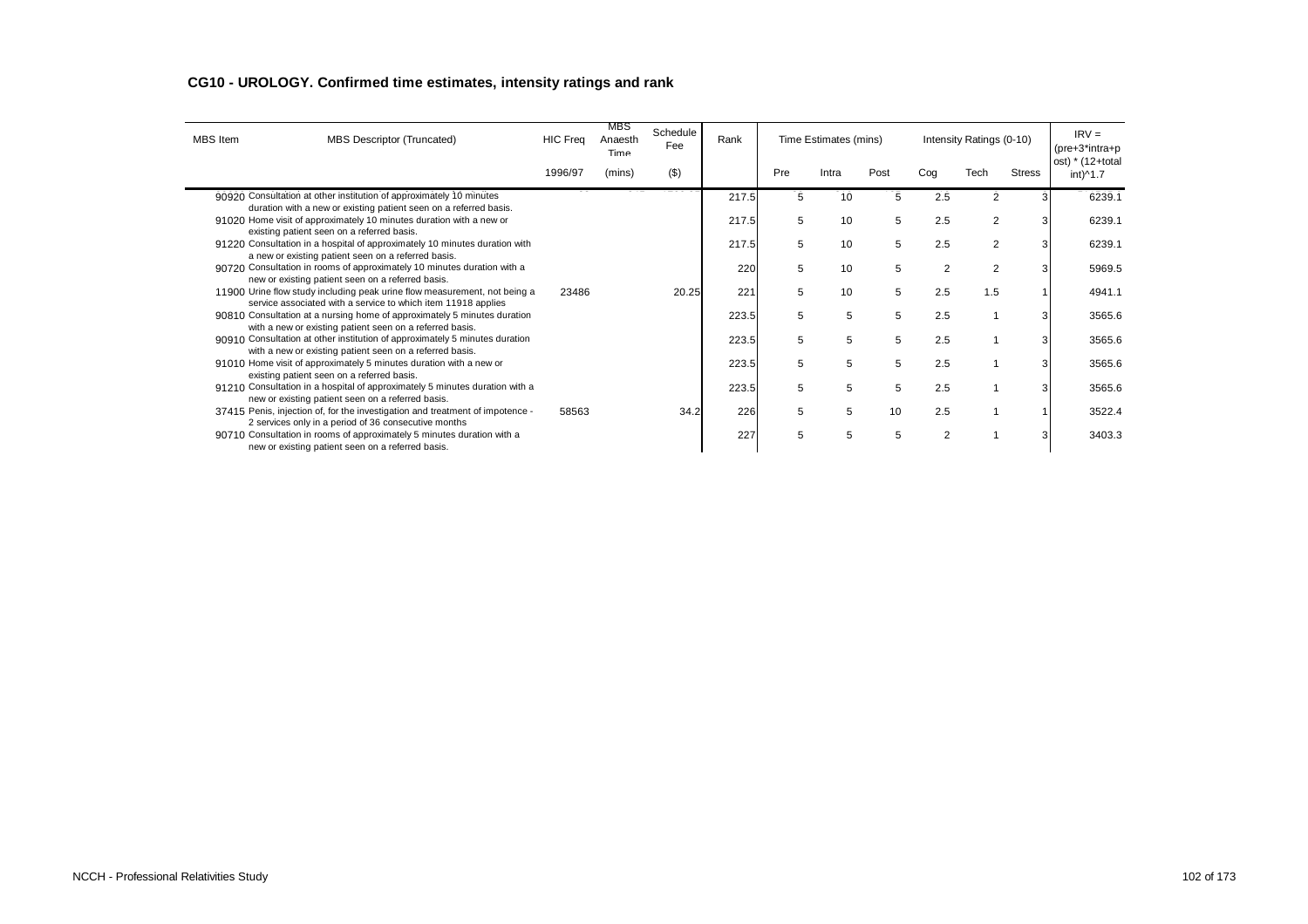| MBS Item | $\mathbf{\underline{o}}$ | Dual<br>item | <b>MBS Descriptor (Truncated)</b>                                                                                                                                         | <b>HIC Freq</b> | MBS<br>Anaesth<br>Time | Schedule<br>Fee | Rank           |     | Time Estimates (mins) |      |                | Intensity Ratings (0-10) |                | $IRV = (pre$<br>+2.5intra<br>+post) $x(2.4)$ |
|----------|--------------------------|--------------|---------------------------------------------------------------------------------------------------------------------------------------------------------------------------|-----------------|------------------------|-----------------|----------------|-----|-----------------------|------|----------------|--------------------------|----------------|----------------------------------------------|
|          | ltem                     |              |                                                                                                                                                                           | 1996/97         | (mins)                 | $($ \$)         |                | Pre | Intra                 | Post | Cog            | Tech                     | <b>Stress</b>  | + total<br>intensity)                        |
| 33148    |                          |              | Ruptured thoraco-abdominal aortic aneurysm, replacement by                                                                                                                | 2               | 490                    | 2324.55         | -1             | 30  | 450                   | 300  | 8              | 10                       | 10             | 44232                                        |
| 33151    |                          |              | graft (Assist.)<br>Ruptured suprarenal abdominal aortic aneurysm, replacement<br>by graft (Assist.)                                                                       | 4               | 460                    | 2208.60         | $\overline{2}$ | 30  | 420                   | 300  | 9              | 10                       | 10             | 43332                                        |
| 34166    |                          |              | Aorto-duodenal fistula, repair of, by oversewing of abdominal                                                                                                             | $\overline{2}$  | 330                    | 2098.20         | 3              | 30  | 300                   | 300  | 10             | 10                       | 10             | 33912                                        |
| 33109    |                          |              | aorta, repair of duodenum and axillo bifemoral grafting (Assist.)<br>Thoraco-abdominal aneurysm, replacement by graft including re-<br>implantation of arteries (Assist.) | 15              | 450                    | 1789.00         | $\overline{A}$ | 30  | 300                   | 300  | 9              | 9                        | 9              | 31752                                        |
| 34163    |                          |              | Aorto-duodenal fistula, repair of, by insertion of aortic graft and<br>repair of duodenum (Assist.)                                                                       | 3               | 300                    | 2098.20         | 5              | 30  | 270                   | 300  | 10             | 10                       | 9              | 31557                                        |
| 33145    |                          |              | Ruptured thoracic aortic aneurysm, replacement by graft<br>(Assist.)                                                                                                      | $\mathbf{1}$    | 460                    | 1871.80         | 6              | 30  | 240                   | 300  | 9              | 10                       | 10             | 29202                                        |
| 34160    |                          |              | Aorto-duodenal fistula, repair of, by suture of aorta and repair of<br>duodenum (Assist.)                                                                                 | $\overline{2}$  | 255                    | 1634.40         | $\overline{7}$ | 30  | 210                   | 300  | 10             | 10                       | $\overline{9}$ | 26847                                        |
| 33136    |                          |              | False aneurysm, repair of, at aortic anastomosis following<br>previous aortic surgery (Assist.)                                                                           | 9               | 270                    | 1921.45         | 8              | 30  | 200                   | 300  | 10             | 10                       | 10             | 26062                                        |
| 33112    |                          |              | Suprarenal abdominal aortic aneurysm, replacement by graft<br>including re-implantation of arteries (Assist.)                                                             | 18              | 420                    | 1551.55         | 9.5            | 30  | 210                   | 300  | 9              | 9                        | 9              | 25137                                        |
| 33157    |                          |              | Ruptured infrarenal abdominal aortic aneurysm, replacement by<br>bifurcation graft to iliac arteries (with or without excision or                                         | 31              | 345                    | 1822.10         | 9.5            | 30  | 210                   | 300  | 8              | 10                       | 10             | 25137                                        |
| 33103    |                          |              | Thoracic aneurysm, replacement by graft (Assist.)                                                                                                                         | 5               | 420                    | 1479.75         | 11             | 30  | 240                   | 200  | 9              | 10                       | $\overline{9}$ | 24817                                        |
| 33160    |                          |              | Ruptured infrarenal abdominal aortic aneurysm, replacement by<br>bifurcation graft to 1 or both femoral arteries (Assist.)                                                | 12              | 345                    | 1822.10         | 12             | 30  | 210                   | 300  | 8              | 9                        | 9              | 24282                                        |
| 34154    |                          |              | Recurrent carotid body tumour, resection of, with or without<br>repair or replacement of portion of common or internal carotid                                            | $\mathbf{1}$    | 225                    | 1717.20         | 13             | 30  | 240                   | 180  | 8              | 9                        | 9              | 23004                                        |
| 33533    |                          |              | Coeliac and superior mesenteric artery, endarterectomy of<br>(Assist.)                                                                                                    | $\mathbf{1}$    | 270                    | 1385.85         | 14             | 30  | 240                   | 270  | $\overline{7}$ | 8                        | 8              | 22860                                        |
| 33527    |                          |              | Renal arteries (both), endarterectomy of (Assist.)                                                                                                                        | 10              | 240                    | 1385.85         | 15             | 30  | 210                   | 270  | 8              | 8                        | 9              | 22605                                        |
| 33154    |                          |              | Ruptured infrarenal abdominal aortic aneurysm, replacement by<br>tube graft (Assist.)                                                                                     | 64              | 315                    | 1634.40         | 16             | 30  | 180                   | 270  | 8              | 10                       | 10             | 22050                                        |
| 36503    |                          |              | Renal transplant, not being a service to which item 36506 or<br>36509 applies (Assist.)                                                                                   | 91              | 255                    | 1021.45         | 17             | 30  | 200                   | 300  | 8              | 8                        | 8              | 21912                                        |
| 33524    |                          |              | Renal artery, endarterectomy of (Assist.)                                                                                                                                 | $\overline{7}$  | 210                    | 1192.65         | 18.5           | 30  | 210                   | 270  | $\overline{7}$ | 8                        | 8              | 20955                                        |
| 33530    |                          |              | Coeliac or superior mesenteric artery, endarterectomy of<br>(Assist.)                                                                                                     | $\overline{7}$  | 210                    | 1192.65         | 18.5           | 30  | 210                   | 270  | $\overline{7}$ | 8                        | 8              | 20955                                        |
| 34169    |                          |              | Infected bypass graft from trunk, excision of, including closure<br>of arteries (Assist.)                                                                                 | 12              | 195                    | 1165.05         | 20             | 30  | 180                   | 210  | 9              | 9                        | $\overline{9}$ | 20286                                        |
| 34151    |                          |              | Carotid body tumour, resection of, with or without repair or<br>reconstruction of internal or common carotid arteries, when                                               | 9               | 225                    | 1441.15         | 21             | 30  | 210                   | 180  | 8              | 8                        | 8              | 19404                                        |
| 33515    |                          |              | Aorto-femoral endarterectomy (1 or both femoral arteries) or<br>bilateral ilio-femoral endarterectomy, including closure by                                               | 4               | 225                    | 1275.60         | 22             | 30  | 210                   | 210  | $\overline{7}$ | 8                        | $\overline{7}$ | 18666                                        |
| 34148    |                          |              | Carotid body tumour, resection of, with or without repair or<br>reconstruction of internal or common carotid arteries, when                                               | 4               | 225                    | 1054.60         | 23             | 30  | 180                   | 180  | $\overline{7}$ | 9                        | 9              | 18084                                        |
| 33121    |                          |              | Infrarenal abdominal aortic aneurysm, replacement by<br>bifurcation graft to 1 or both femoral arteries (with or without                                                  | 69              | 330                    | 1275.60         | 24             | 30  | 210                   | 240  | 6              | $\overline{7}$           | $\overline{7}$ | 17808                                        |
| 34127    |                          |              | Arterio-venous fistula of the abdomen, dissection and repair of,<br>with restoration of continuity (Assist.)                                                              | 1               | 210                    | 1165.05         | 25             | 30  | 180                   | 200  | $\overline{7}$ | 8                        | 8              | 17272                                        |
| 33512    |                          |              | Aorto-iliac endarterectomy (1 or both iliac arteries), including<br>closure by suture not being a service associated with a service                                       | 26              | 210                    | 1159.65         | 26             | 30  | 180                   | 210  | $\overline{7}$ | 8                        | $\overline{7}$ | 16836                                        |
| 34157    |                          |              | Neck, excision of infected bypass graft, including closure of<br>vessel or vessels (Assist.)                                                                              | $\mathbf{1}$    | 180                    | 872.45          | 27             | 30  | 180                   | 180  | $\overline{7}$ | $\overline{7}$           | 9              | 16764                                        |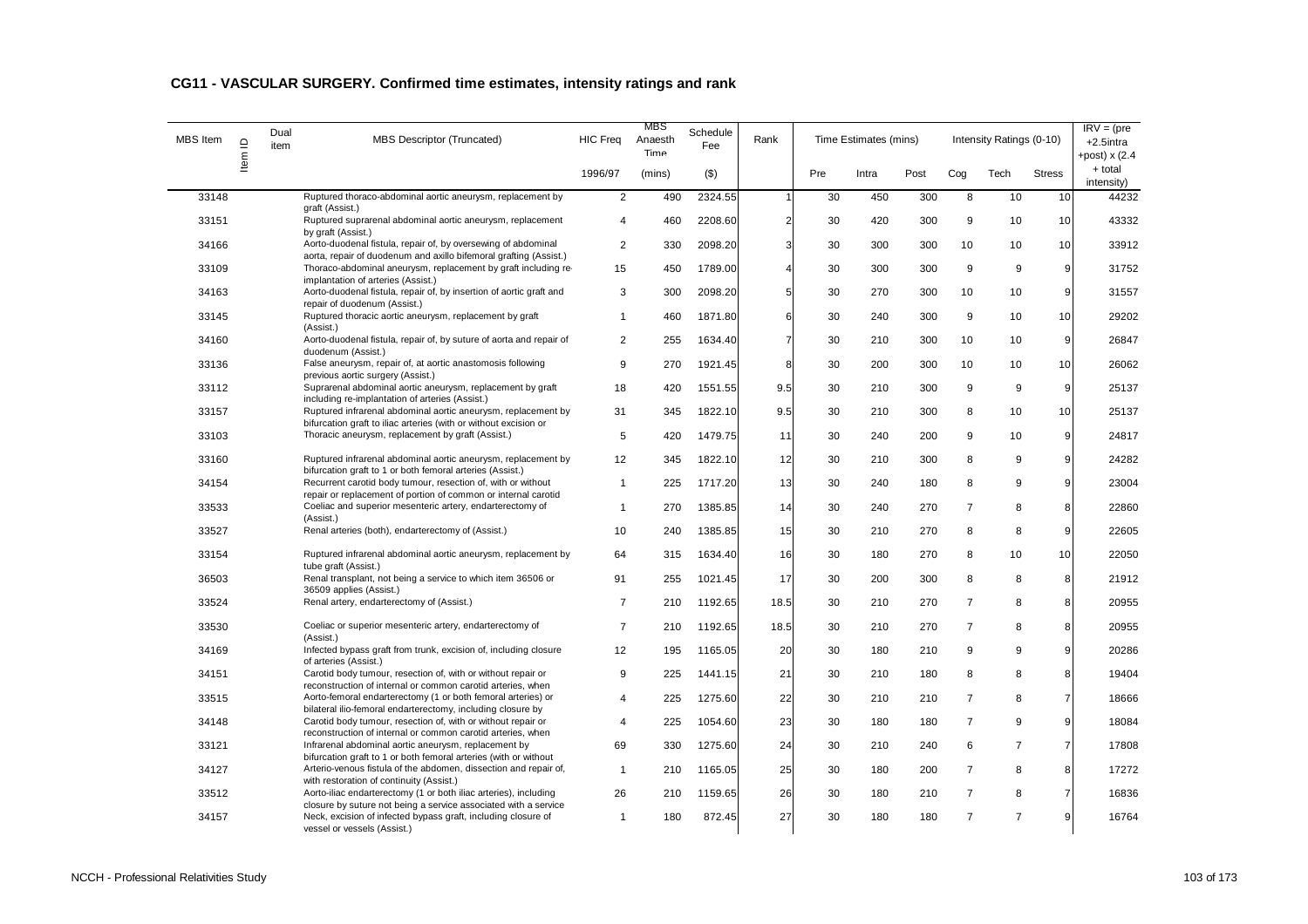| <b>MBS</b> Item | $\mathbf{\underline{\underline{o}}}$ | Dual<br>item | <b>MBS Descriptor (Truncated)</b>                                                                                                                                            | <b>HIC Freq</b> | MBS<br>Anaesth<br>Time | Schedule<br>Fee | Rank |     | Time Estimates (mins) |      |                | Intensity Ratings (0-10) |                | $\overline{\text{IR}}V = (\text{pre})$<br>$+2.5$ intra<br>+post) $x(2.4)$ |
|-----------------|--------------------------------------|--------------|------------------------------------------------------------------------------------------------------------------------------------------------------------------------------|-----------------|------------------------|-----------------|------|-----|-----------------------|------|----------------|--------------------------|----------------|---------------------------------------------------------------------------|
|                 | Item                                 |              |                                                                                                                                                                              | 1996/97         | (mins)                 | $($ \$)         |      | Pre | Intra                 | Post | Cog            | Tech                     | <b>Stress</b>  | + total<br>intensity)                                                     |
| 32724           |                                      |              | Renal arteries (both), bypass grafting to (Assist.)                                                                                                                          | 5               | 315                    | 1573.60         | 28.5 | 30  | 180                   | 150  | 8              | 8                        | 8              | 16632                                                                     |
| 32733           |                                      |              | Mesenteric vessels (multiple), bypass grafting to (Assist.)                                                                                                                  | 3               | 240                    | 1385.85         | 28.5 | 30  | 180                   | 150  | 8              | 8                        | 8              | 16632                                                                     |
| 33166           |                                      |              | Ruptured aneurysm of visceral artery, replacement by<br>anastomosis or graft (Assist.)                                                                                       | $\mathbf 0$     | 225                    | 1546.05         | 30   | 30  | 150                   | 200  | $\overline{7}$ | 9                        | 9              | 16577                                                                     |
| 33118           |                                      |              | Infrarenal abdominal aortic aneurysm, replacement by                                                                                                                         | 365             | 330                    | 1159.65         | 31   | 30  | 180                   | 240  | 6              | $\overline{7}$           | $\overline{7}$ | 16128                                                                     |
| 33163           |                                      |              | bifurcation graft to iliac arteries (with or without excision of<br>Ruptured iliac artery aneurysm, replacement by graft (Assist.)                                           | 8               | 225                    | 1546.05         | 32   | 30  | 150                   | 240  | $\overline{7}$ | $\overline{7}$           | 9              | 16060.5                                                                   |
| 32710           |                                      |              | Aortic bypass for occlusive disease using a bifurcated graft with<br>1 or both anastomoses to the iliac arteries (Assist.)                                                   | 18              | 270                    | 1159.65         | 33   | 30  | 180                   | 150  | 8              | $\overline{7}$           | 8              | 16002                                                                     |
| 34803           |                                      |              | Inferior vena cava, reconstruction of or bypass by vein or<br>synthetic material (Assist.)                                                                                   | 9               | 285                    | 1314.15         | 34   | 30  | 150                   | 200  | $\overline{7}$ | 9                        | 8              | 15972                                                                     |
| 33845           |                                      |              | Laparotomy for control of post operative bleeding or thrombosis<br>after intra-abdominal vascular procedure, where no other                                                  | 22              | 120                    | 469.35          | 35   | 30  | 120                   | 270  | $\overline{7}$ | 8                        | 9              | 15840                                                                     |
| 32711           |                                      |              | Aortic bypass for occlusive disease using a bifurcated graft with<br>1 or both anastomoses to the common femoral or profunda                                                 | 58              | 300                    | 1275.60         | 36   | 30  | 180                   | 150  | $\overline{7}$ | $\overline{7}$           | 8              | 15372                                                                     |
| 36506           |                                      |              | Renal transplant, performed by vascular surgeon and urologist<br>operating together - vascular anastomosis, including after-care                                             | 21              | 255                    | 678.90          | 38   | 30  | 170                   | 150  | 8              | $\overline{7}$           | 8              | 15367                                                                     |
| 33175           |                                      |              | Ruptured aneurysm in the extremities, ligation, suture closure or                                                                                                            | 5               | 195                    | 865.00          | 38   | 30  | 150                   | 200  | $\overline{7}$ | 8                        | 8              | 15367                                                                     |
| 34118           |                                      |              | excision of, without bypass grafting (Assist.)<br>Arterio-venous fistula of the abdomen, dissection and ligation<br>(Assist.)                                                | 2               | 180                    | 1015.95         | 38   | 30  | 150                   | 200  | $\overline{7}$ | 8                        | 8              | 15367                                                                     |
| 33509           |                                      |              | Aortic endarterectomy, including closure by suture, not being a<br>service associated with another procedure on the aorta (Assist.)                                          | 11              | 195                    | 1043.70         | 40   | 30  | 150                   | 150  | 9              | 8                        | 8              | 15207                                                                     |
| 33169           |                                      |              | Ruptured aneurysm of visceral artery, simple ligation of (Assist.)                                                                                                           | 6               | 165                    | 1203.75         | 41   | 30  | 150                   | 150  | $\overline{7}$ | 9                        | 9              | 14929.5                                                                   |
| 33836           |                                      |              | Major artery or vein abdomen, epair of wound                                                                                                                                 |                 |                        |                 | 42   | 30  | 180                   | 150  | $\overline{7}$ | $\overline{7}$           | $\overline{7}$ | 14742                                                                     |
| 32721           |                                      |              | Renal artery, bypass grafting to (Assist.)                                                                                                                                   | 21              | 255                    | 1385.85         | 43.5 | 30  | 150                   | 150  | 8              | 8                        | 8              | 14652                                                                     |
| 32730           |                                      |              | Mesenteric vessel (single), bypass grafting to (Assist.)                                                                                                                     | 8               | 195                    | 1192.65         | 43.5 | 30  | 150                   | 150  | 8              | 8                        | 8              | 14652                                                                     |
| 33115           |                                      |              | Infrarenal abdominal aortic aneurysm, replacement by tube graft<br>(Assist.)                                                                                                 | 426             | 285                    | 1043.70         | 45   | 30  | 150                   | 180  | $\overline{7}$ | $\overline{7}$           | 8              | 14274                                                                     |
| 32708           |                                      |              | Aortic bypass for occlusive disease using a straight non-<br>bifurcated graft (Assist.)                                                                                      | 11              | 240                    | 1043.70         | 46   | 30  | 150                   | 150  | 8              | $\overline{7}$           | 8              | 14097                                                                     |
| 33178           |                                      |              | Ruptured aneurysm in the neck, ligation, suture closure or<br>excision of, without bypass grafting (Assist.)                                                                 | $\mathbf{1}$    | 195                    | 1100.00         | 47   | 30  | 150                   | 120  | $\overline{7}$ | 8                        | 9              | 13597.5                                                                   |
| 33811           |                                      |              | Inferior vena cava or iliac vein, open removal of thrombus or<br>tumour (Assist.)                                                                                            | 8               | 120                    | 1295.00         | 48   | 30  | 150                   | 200  | $\overline{7}$ | $\overline{7}$           | 6              | 13552                                                                     |
| 33139           |                                      |              | False aneurysm, repair of, in iliac artery and restoration of<br>arterial continuity (Assist.)                                                                               | $\overline{7}$  | 180                    | 1165.05         | 49   | 30  | 150                   | 150  | 6              | 8                        | 8              | 13542                                                                     |
| 33130           |                                      |              | Aneurysm of visceral artery, excision and repair by direct<br>anastomosis or replacement by graft (Assist.)                                                                  | $\overline{7}$  | 165                    | 1015.95         | 50   | 30  | 120                   | 200  | $\overline{7}$ | 8                        | 8              | 13462                                                                     |
| 33833           |                                      |              | Major artery or vein of abdomen, repair of wound of, with                                                                                                                    | 56              | 180                    | 977.35          | 51   | 30  | 150                   | 150  | $\overline{7}$ | $\overline{7}$           | $\overline{7}$ | 12987                                                                     |
| 33172           |                                      |              | restoration of continuity by lateral suture (Assist.)<br>Aneurysm of major artery, replacement by graft, not being a                                                         | 57              | 210                    | 938.65          | 52   | 30  | 135                   | 200  | 6              | $\overline{7}$           | $\overline{7}$ | 12712                                                                     |
| 33124           |                                      |              | service to which another item in this Sub- group applies<br>Aneurysm of iliac artery (common, external or internal),                                                         | 11              | 165                    | 888.95          | 53   | 30  | 135                   | 150  | $\overline{7}$ | $\overline{7}$           | 8              | 12368.25                                                                  |
| 33821           |                                      |              | replacement by graft - unilateral (Assist.)<br>Major artery or vein of extremity, repair of wound of, with<br>restoration of continuity, by interposition graft of synthetic | 17              | 150                    | 839.30          | 54   | 30  | 150                   | 120  | 6              | $\overline{7}$           | 8              | 12285                                                                     |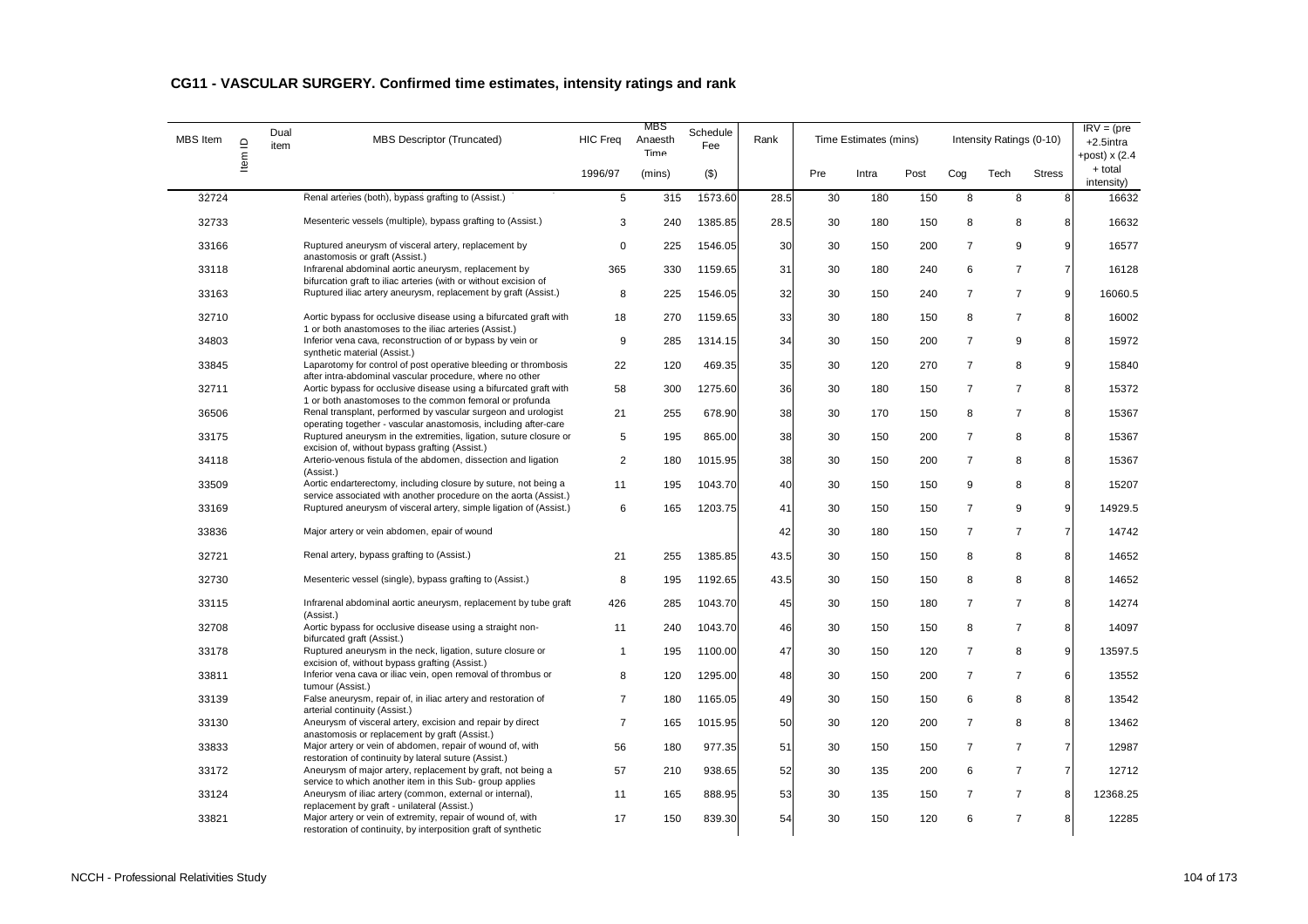| <b>MBS</b> Item | Item ID | Dual<br>item | <b>MBS Descriptor (Truncated)</b>                                                                                                  | <b>HIC Freq</b>         | MBS<br>Schedule<br>Anaesth<br>Fee<br>Time | Rank    |      | Time Estimates (mins) |       |      | Intensity Ratings (0-10) |                | $IRV = (pre$<br>$+2.5$ intra<br>+post) $x(2.4)$ |                       |
|-----------------|---------|--------------|------------------------------------------------------------------------------------------------------------------------------------|-------------------------|-------------------------------------------|---------|------|-----------------------|-------|------|--------------------------|----------------|-------------------------------------------------|-----------------------|
|                 |         |              |                                                                                                                                    | 1996/97                 | (mins)                                    | (3)     |      | Pre                   | Intra | Post | Cog                      | Tech           | <b>Stress</b>                                   | + total<br>intensity) |
| 33500           |         |              | Artery or arteries of neck, endarterectomy of, including closure                                                                   | 1868                    | 150                                       | 833.75  | 55   | 30                    | 120   | 120  | 6                        | 8              | 9                                               | 11430                 |
| 33830           |         |              | by suture (where endarterectomy of 1 or more arteries is<br>Major artery or vein of neck, repair of wound of, with restoration     | $\overline{4}$          | 150                                       | 1076.70 | 56   | 30                    | 135   | 120  | 5                        | 8              | 8                                               | 11407.5               |
|                 |         |              | of continuity, by interposition graft of synthetic material or vein                                                                |                         |                                           |         |      |                       |       |      |                          |                |                                                 |                       |
| 33839           |         |              | Major artery or vein of abdomen, repair of wound of, with                                                                          | 3                       | 210                                       | 1363.80 | 57.5 | 30                    | 150   | 150  | 7                        | 4              | $\overline{7}$                                  | 11322                 |
| 33536           |         |              | restoration of continuity by means of interposition graft (Assist.)<br>Inferior mesenteric artery, endarterectomy of, not being a  | $\mathbf{1}$            | 225                                       | 988.40  | 57.5 | 30                    | 150   | 150  | 6                        | 6              | 6                                               | 11322                 |
|                 |         |              | service associated with a service to which another item in this                                                                    |                         |                                           |         |      |                       |       |      |                          |                |                                                 |                       |
| 32748           |         |              | Femoral artery bypass grafting using vein, including harvesting<br>of vein (when it is the ipsilateral long saphenous vein) with   | 92                      | 240                                       | 1347.25 | 59   | 30                    | 150   | 120  | 7                        | 6              | 6                                               | 11235                 |
| 33827           |         |              | Major artery or vein of neck, repair of wound of, with restoration                                                                 | 6                       | 120                                       | 938.65  | 60   | 30                    | 120   | 90   | 8                        | $\overline{7}$ | 9                                               | 11088                 |
|                 |         |              | of continuity, by direct anastomosis (Assist.)                                                                                     |                         |                                           |         |      |                       |       |      |                          |                |                                                 |                       |
| 33506           |         |              | Innominate or subclavian artery, endarterectomy of, including<br>closure by suture (Assist.)                                       | $\overline{\mathbf{c}}$ | 150                                       | 933.15  | 61   | 30                    | 135   | 150  | 6                        | $\overline{7}$ | 6                                               | 11074.5               |
| 33133           |         |              | Aneurysm of visceral artery, dissection and ligation of arteries                                                                   | 11                      | 135                                       | 761.95  | 63   | 30                    | 120   | 120  | 6                        | 8              | 8                                               | 10980                 |
|                 |         |              | without restoration of continuity (Assist.)                                                                                        |                         |                                           |         |      |                       |       |      |                          |                |                                                 |                       |
| 33815           |         |              | Major artery or vein of extremity, repair of wound of, with<br>restoration of continuity, by lateral suture (Assist.)              | 152                     | 105                                       | 629.45  | 63   | 30                    | 120   | 120  | 6                        | 8              | 8                                               | 10980                 |
| 34115           |         |              | Arterio-venous fistula of the neck, dissection and ligation<br>(Assist.)                                                           | $\mathbf{1}$            | 120                                       | 712.25  | 63   | 30                    | 120   | 120  | 6                        | 8              | 8                                               | 10980                 |
| 32703           |         |              | Internal carotid artery, transection and reanastomosis of, or                                                                      | 83                      | 210                                       | 872.45  | 65   | 30                    | 120   | 90   | 6                        | 8              | 9                                               | 10668                 |
| 34172           |         |              | resection of small length and reanastomosis of - with or without<br>Infected axillo-femoral or femoro-femoral graft, excision of,  | $\overline{\mathbf{c}}$ | 180                                       | 949.70  | 66   | 30                    | 150   | 90   | 6                        | $\overline{7}$ | 6                                               | 10593                 |
|                 |         |              | including closure of arteries (Assist.)                                                                                            |                         |                                           |         |      |                       |       |      |                          |                |                                                 |                       |
| 34175           |         |              | Infected bypass graft from extremities, excision of including<br>closure of arteries (Assist.)                                     | 78                      | 150                                       | 872.45  | 68   | 30                    | 135   | 120  | 6                        | 5              | 8                                               | 10432.5               |
| 32745           |         |              | Femoral artery bypass grafting using vein, including harvesting<br>of vein (when it is the ipsilateral long saphenous vein) with   | 280                     | 225                                       | 1242.30 | 68   | 30                    | 135   | 120  | $\overline{7}$           | 6              | 6                                               | 10432.5               |
| 33080           |         |              | Intra-abdominal or pelvic aneurysm, ligation, suture closure or<br>excision of, without bypass grafting (Assist.)                  | 5                       | 210                                       | 960.05  | 68   | 30                    | 135   | 120  | $\overline{7}$           | 6              | 6                                               | 10432.5               |
| 33518           |         |              | Iliac endarterectomy, including closure by suture, not being a                                                                     | 29                      | 195                                       | 933.15  | 70   | 30                    | 130   | 120  | 6                        | $\overline{7}$ | 6                                               | 10165                 |
| 33521           |         |              | service associated with another procedure on the iliac artery<br>Ilio-femoral endarterectomy (1 side), including closure by suture | 148                     | 180                                       | 1010.40 | 71   | 30                    | 120   | 120  | 6                        | $\overline{7}$ | $\overline{7}$                                  | 10080                 |
| 33824           |         |              | (Assist.)<br>Major artery or vein of neck, repair of wound of, with restoration                                                    | 20                      | 120                                       | 800.60  | 72   | 20                    | 105   | 90   | 8                        | $\overline{7}$ | 9                                               | 9834                  |
|                 |         |              | of continuity, by lateral suture (Assist.)                                                                                         |                         |                                           |         |      |                       |       |      |                          |                |                                                 |                       |
| 32742           |         |              | Femoral artery bypass grafting using vein, including harvesting<br>of vein (when it is the ipsilateral long saphenous vein) with   | 321                     | 195                                       | 1087.75 | 73.5 | 30                    | 120   | 120  | $\overline{7}$           | 6              | 6                                               | 9630                  |
| 32757           |         |              | Femoral artery sequential bypass grafting (using a vein or                                                                         | 11                      | 150                                       | 303.65  | 73.5 | 30                    | 120   | 120  | $\overline{7}$           | 6              | 6                                               | 9630                  |
|                 |         |              | synthetic material) where an additional anastomosis is made to                                                                     |                         |                                           |         |      |                       |       |      |                          |                |                                                 |                       |
| 34800           |         |              | Inferior vena cava, plication, ligation, or application of caval clip<br>(Assist.)                                                 | 2                       | 120                                       | 596.35  | 75   | 30                    | 135   | 150  | $\overline{7}$           | 4              | 5                                               | 9522                  |
| 32715           |         |              | Axillary or subclavian to femoral bypass grafting to 1 or both                                                                     | 31                      | 195                                       | 922.10  | 76   | 30                    | 120   | 120  | 6                        | 6              | 6                                               | 9180                  |
|                 |         |              | femoral arteries (Assist.)                                                                                                         |                         |                                           |         |      |                       |       |      |                          |                |                                                 |                       |
| 33055           |         |              | Bypass grafting to replace a popliteal aneurysm using a<br>synthetic graft (Assist.)                                               | 22                      | 210                                       | 857.00  | 78.5 | 30                    | 105   | 120  | 7                        | 6              | 6                                               | 8827.5                |
| 33050           |         |              | Bypass grafting to replace a popliteal aneurysm using vein,                                                                        | 24                      | 240                                       | 1068.50 | 78.5 | 30                    | 105   | 120  | $\overline{7}$           | 6              | 6                                               | 8827.5                |
|                 |         |              | including harvesting vein (when it is the ipsilateral long                                                                         |                         |                                           |         |      |                       |       |      |                          |                |                                                 |                       |
| 32739           |         |              | Femoral artery bypass grafting using vein, including harvesting<br>of vein (when it is the ipsilateral long saphenous vein) with   | 259                     | 195                                       | 949.70  | 78.5 | 30                    | 105   | 120  | $\boldsymbol{7}$         | 6              | 6                                               | 8827.5                |
| 32754           |         |              | Femoral artery bypass grafting, using a composite graft                                                                            | 144                     | 210                                       | 1087.75 | 78.5 | 30                    | 105   | 120  | $\boldsymbol{7}$         | 6              | 6                                               | 8827.5                |
|                 |         |              | (synthetic material and vein) with lower anastomosis above or                                                                      |                         |                                           |         |      |                       |       |      |                          |                |                                                 |                       |
| 33100           |         |              | Aneurysm of common or internal carotid artery, or both,<br>replacement by graft of vein or synthetic material (Assist.)            | $\overline{7}$          | 195                                       | 1054.60 | 81.5 | 30                    | 120   | 90   | 6                        | 6              | 6                                               | 8568                  |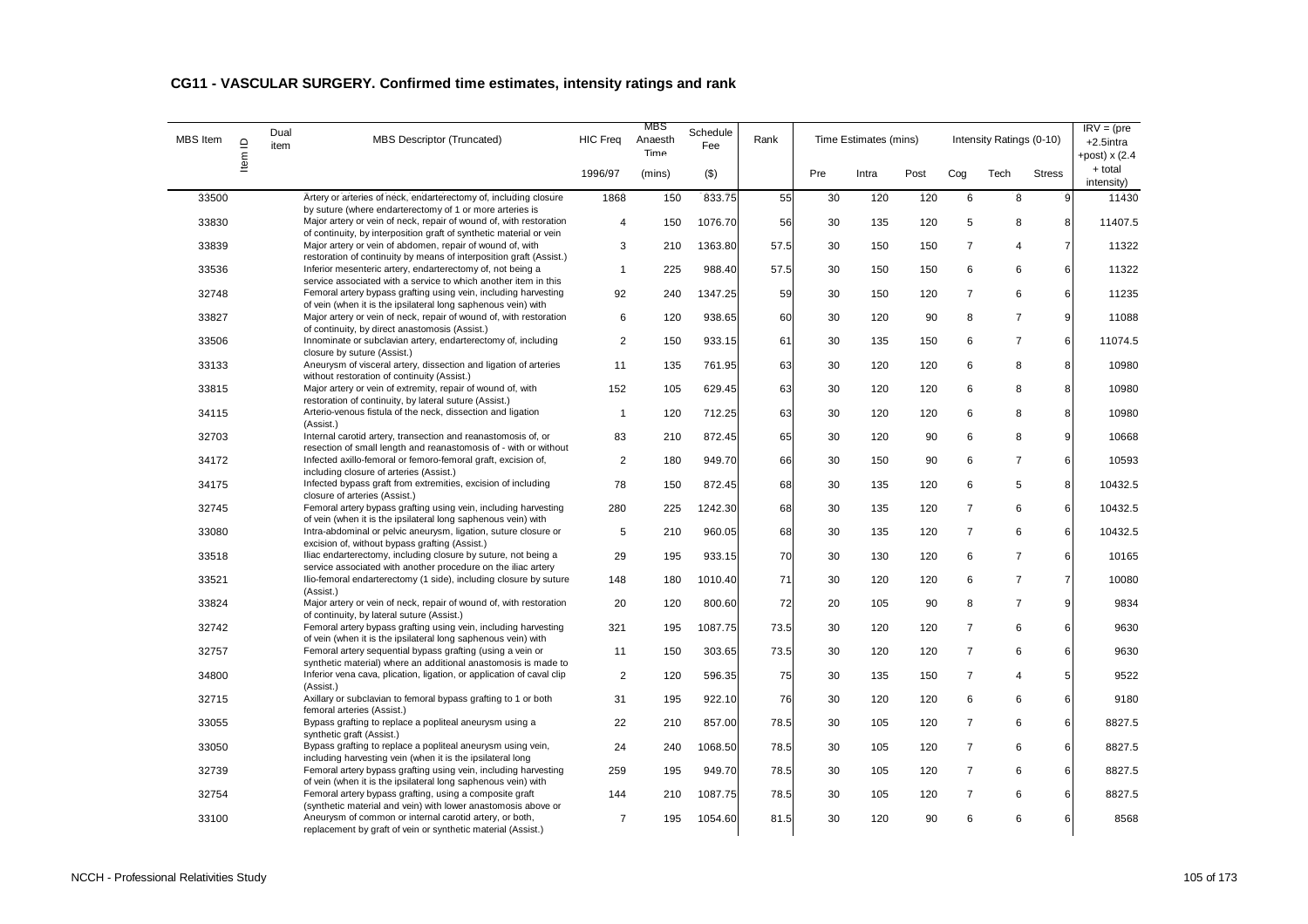| <b>MBS</b> Item | $\supseteq$ | Dual<br>item | <b>MBS Descriptor (Truncated)</b>                                                                                                                                                     | <b>HIC Freq</b> | <b>MBS</b><br>Schedule<br>Anaesth<br>Fee<br>Time | Rank    |      | Time Estimates (mins) |       |      | Intensity Ratings (0-10) | $IRV = (pre$<br>+2.5intra<br>+post) $x(2.4)$ |                |                       |
|-----------------|-------------|--------------|---------------------------------------------------------------------------------------------------------------------------------------------------------------------------------------|-----------------|--------------------------------------------------|---------|------|-----------------------|-------|------|--------------------------|----------------------------------------------|----------------|-----------------------|
|                 | ltem        |              |                                                                                                                                                                                       | 1996/97         | (mins)                                           | $($ \$) |      | Pre                   | Intra | Post | Cog                      | Tech                                         | <b>Stress</b>  | + total<br>intensity) |
| 35006           |             |              | Cervical or upper thoracic sympathectomy, where operation is a                                                                                                                        | 3               | 150                                              | 844.80  | 81.5 | 30                    | 105   | 90   | 5                        | $\overline{7}$                               | 8              | 8568                  |
| 33818           |             |              | reoperation for previous incomplete sympathectomy by any<br>Major artery or vein of extremity, repair of wound of, with<br>restoration of continuity, by direct anastomosis (Assist.) | 29              | 120                                              | 734.40  | 83   | 30                    | 135   | 90   | 5                        | 5                                            | 6              | 8418                  |
| 32700           |             |              | Artery of neck, bypass using vein or synthetic material (Assist.)                                                                                                                     | 28              | 225                                              | 1054.60 | 84.5 | 30                    | 120   | 90   | 6                        | 5                                            | 6              | 8148                  |
| 34142           |             |              | Coeliac artery, decompression of, for coeliac artery<br>compression syndrome, as an independent procedure (Assist.)                                                                   | 3               | 180                                              | 811.65  | 84.5 | 30                    | 120   | 90   | 5                        | 6                                            | 6              | 8148                  |
| 33842           |             |              | Artery of neck, re-operation for bleeding or thrombosis after<br>carotid or vertebral artery surgery (Assist.)                                                                        | 44              | 90                                               | 673.60  | 86   | 30                    | 90    | 90   | 6                        | $\overline{7}$                               | 8              | 8073                  |
| 32751           |             |              | Femoral artery bypass grafting using synthetic graft, with lower<br>anastomosis above or below the knee (Assist.)                                                                     | 461             | 180                                              | 872.45  | 87   | 30                    | 90    | 120  | $\overline{7}$           | 6                                            | 6              | 8025                  |
| 32763           |             |              | Arterial bypass grafting, using vein or synthetic material, not<br>being a service to which another item in this Sub-group applies                                                    | 109             | 180                                              | 872.45  | 88   | 30                    | 120   | 60   | $\overline{7}$           | 6                                            | 5              | 7956                  |
| 34806           |             |              | Cross leg bypass grafting, saphenous to iliac or femoral vein<br>(Assist.)                                                                                                            | $\overline{2}$  | 165                                              | 712.25  | 89.5 | 30                    | 120   | 90   | 5                        | 6                                            | 5              | 7728                  |
| 34809           |             |              | Saphenous vein anastomosis to femoral or popliteal vein for<br>femoral vein bypass (Assist.)                                                                                          | $\mathbf{1}$    | 165                                              | 712.25  | 89.5 | 30                    | 120   | 90   | 5                        | 6                                            | 5              | 7728                  |
| 32712           |             |              | Ilio-femoral bypass grafting (Assist.)                                                                                                                                                | 112             | 195                                              | 922.10  | 91.5 | 30                    | 90    | 120  | 6                        | 6                                            | 6              | 7650                  |
| 32718           |             |              | Femoro-femoral or ilio-femoral cross-over bypass grafting<br>(Assist.)                                                                                                                | 134             | 210                                              | 872.45  | 91.5 | 30                    | 90    | 120  | 6                        | 6                                            | 6              | 7650                  |
| 44373           |             |              | Hindquarter (Assist.)                                                                                                                                                                 | $\mathbf 1$     | 180                                              | 1085.60 | 93   | 30                    | 150   | 150  | 4                        | 3                                            | $\overline{4}$ | 7437                  |
| 33142           |             |              | False aneurysm, repair of, in femoral artery and restoration of<br>arterial continuity (Assist.)                                                                                      | 151             | 165                                              | 1087.75 | 94   | 30                    | 90    | 120  | 5                        | 5                                            | $\overline{7}$ | 7275                  |
| 33070           |             |              | Aneurysm in the extremities, ligation, suture closure or excision<br>of, without bypass grafting (Assist.)                                                                            | 17              | 180                                              | 618.30  | 95   | 30                    | 90    | 90   | 6                        | 6                                            | 6              | 7038                  |
| 34136           |             |              | First rib, resection of portion of (Assist.)                                                                                                                                          | 31              | 120                                              | 657.05  | 96   | 30                    | 90    | 90   | 6                        | 5                                            | 6              | 6693                  |
| 33800           |             |              | Embolus, removal of, from artery of neck (Assist.)                                                                                                                                    | 13              | 75                                               | 866.90  | 97   | 30                    | 100   | 60   | 5                        | 6                                            | 6              | 6596                  |
| 33075           |             |              | Aneurysm in the neck, ligation, suture closure or excision of,<br>without bypass grafting (Assist.)                                                                                   | 6               | 180                                              | 786.45  | 98   | 30                    | 100   | 90   | 4                        | 6                                            | 5              | 6438                  |
| 34518           |             |              | Stenosis of arteriovenous fistula or prosthetic arteriovenous<br>access device, correction of (Assist.)                                                                               | 158             | 150                                              | 944.20  | 99   | 30                    | 90    | 60   | 6                        | $\overline{7}$                               | 5              | 6426                  |
| 33803           |             |              | Embolectomy or thrombectomy, by abdominal approach, of an<br>artery or bypass graft of trunk (Assist.)                                                                                | 93              | 120                                              | 828.25  | 100  | 30                    | 90    | 90   | 5                        | 6                                            | 5              | 6348                  |
| 33539           |             |              | Artery of extremities, endarterectomy of, including closure by<br>suture (Assist.)                                                                                                    | 394             | 90                                               | 712.25  | 101  | 30                    | 90    | 100  | 5                        | 5                                            | 5              | 6177                  |
| 33810           |             |              | Inferior vena cava or iliac vein, closed thrombectomy by catheter<br>via the femoral vein (Assist.)                                                                                   | 10              | 90                                               | 435.00  | 102  | 30                    | 90    | 60   | 6                        | 5                                            | 6              | 6111                  |
| 34145           |             |              | Popliteal artery, exploration of, for popliteal entrapment, with or                                                                                                                   | 16              | 90                                               | 590.85  | 103  | 30                    | 100   | 90   | 5                        | $\overline{4}$                               | 5              | 6068                  |
| 35003           |             |              | without division of fibrous tissue and muscle (Assist.)<br>Cervical or upper thoracic sympathectomy by any surgical                                                                   | 131             | 120                                              | 673.60  | 104  | 30                    | 90    | 90   | 5                        | $\overline{4}$                               | 6              | 6003                  |
| 33542           |             |              | approach (Assist.)<br>Extended deep femoral endarterectomy where the                                                                                                                  | 88              | 120                                              | 1015.95 | 105  | 30                    | 90    | 60   | 5                        | 6                                            | 5              | 5796                  |
| 33848           |             |              | endarterectomy is at least 7cms long (Assist.)<br>Extremity, re-operation on, for control of bleeding or thrombosis                                                                   | 94              | 90                                               | 469.35  | 106  | 30                    | 90    | 90   | $\overline{4}$           | 4                                            | 6              | 5658                  |
| 34812           |             |              | after vascular procedure, where no other procedure is<br>Venous stenosis or occlusion, vein bypass for, using vein or                                                                 | 7               | 150                                              | 861.35  | 107  | 30                    | 90    | 60   | 6                        | 4                                            | 5              | 5481                  |
| 34821           |             |              | synthetic material, not being a service associated with a service<br>Vein transplant to restore valvular function (Assist.)                                                           | 0               | 150                                              | 1065.70 | 108  | 15                    | 120   | 90   | $\Delta$                 | $\overline{\mathbf{A}}$                      | 3              | 5427                  |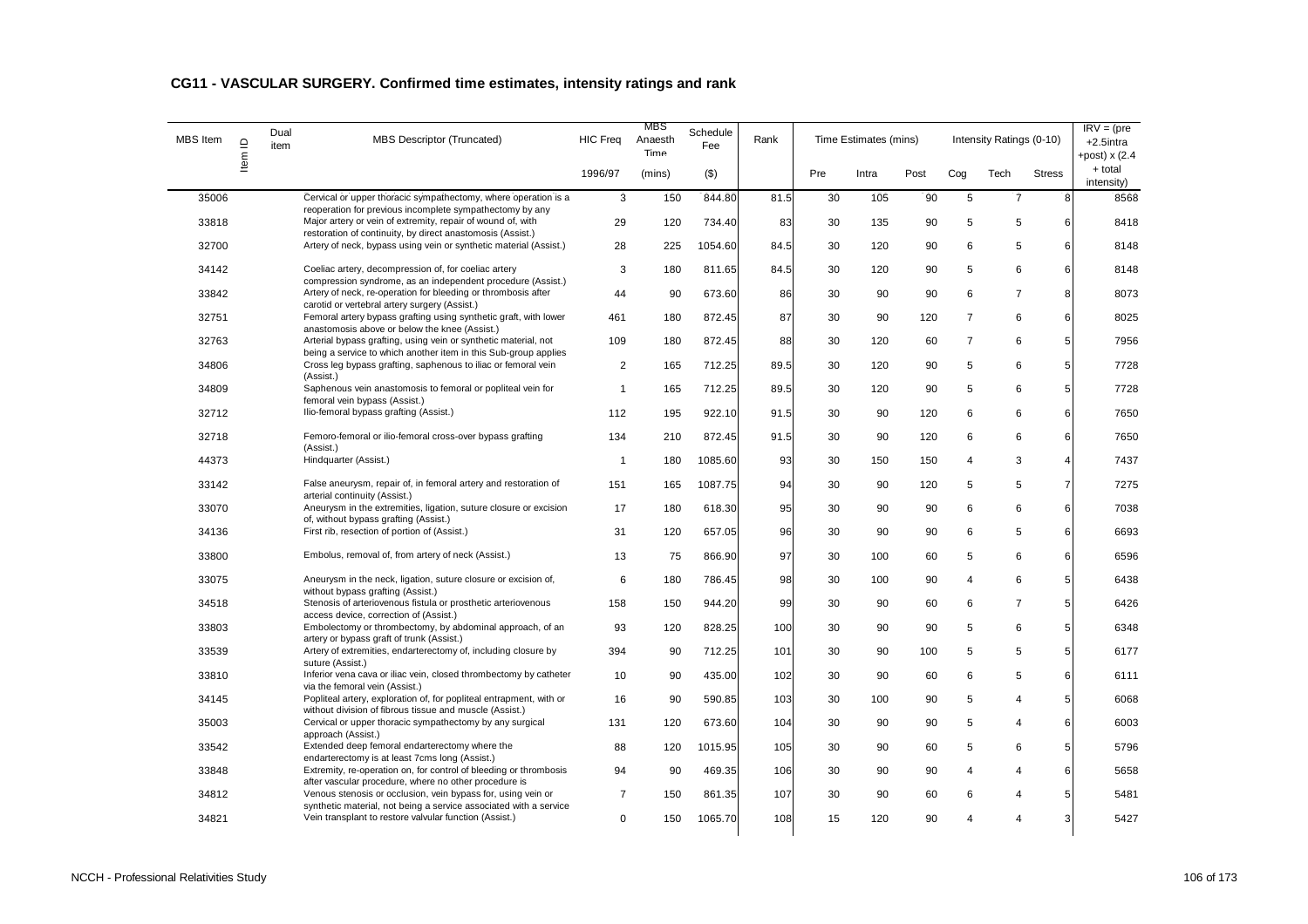| MBS Item | $\mathbf{\underline{o}}$<br>Item | Dual<br>item | <b>MBS Descriptor (Truncated)</b>                                                                                                           | <b>HIC Freq</b> | MBS<br>Schedule<br>Anaesth<br>Fee<br>Time |         | Rank  | Time Estimates (mins) |       |      |                | Intensity Ratings (0-10) | $\overline{\text{IR}}V = (\text{pre})$<br>$+2.5$ intra<br>+post) $x(2.4)$ |                       |
|----------|----------------------------------|--------------|---------------------------------------------------------------------------------------------------------------------------------------------|-----------------|-------------------------------------------|---------|-------|-----------------------|-------|------|----------------|--------------------------|---------------------------------------------------------------------------|-----------------------|
|          |                                  |              |                                                                                                                                             | 1996/97         | (mins)                                    | $($ \$) |       | Pre                   | Intra | Post | Cog            | Tech                     | <b>Stress</b>                                                             | + total<br>intensity) |
| 34121    |                                  |              | Arterio-venous fistula of an extremity, dissection and repair of,                                                                           | 22              | 120                                       | 811.65  | 109.5 | 30                    | 90    | 90   | 5              | $\overline{4}$           | 4                                                                         | 5313                  |
| 34130    |                                  |              | with restoration of continuity (Assist.)<br>Surgically created arterio-venous fistula of an extremity, closure<br>of (Assist.)              | 67              | 60                                        | 364.45  | 109.5 | 30                    | 90    | 90   | 5              | 4                        | 4                                                                         | 5313                  |
| 34112    |                                  |              | Arterio-venous fistula of an extremity, dissection and ligation<br>(Assist.)                                                                | 40              | 120                                       | 629.45  | 111   | 30                    | 60    | 60   | 8              | 5                        | 6                                                                         | 5136                  |
| 33806    |                                  |              | Embolectomy or thrombectomy, from an artery or bypass graft                                                                                 | 951             | 60                                        | 596.35  | 112.5 | 30                    | 90    | 60   | 5              | 4                        | 4                                                                         | 4851                  |
| 33812    |                                  |              | of extremities, or embolectomy of abdominal artery via the<br>Thrombus, removal of, from femoral or other similar large vein<br>(Assist.)   | 52              | 90                                        | 684.70  | 112.5 | 30                    | 90    | 60   | 5              | 4                        | 4                                                                         | 4851                  |
| 34103    |                                  |              | Great artery or great vein (including subclavian, axillary, iliac,<br>femoral or popliteal), ligation of, or exploration of, not being a    | 133             | 135                                       | 303.65  | 114   | 30                    | 60    | 60   | $\overline{7}$ | 5                        | 5 <sup>1</sup>                                                            | 4656                  |
| 44370    |                                  |              | At hip (Assist.)                                                                                                                            | $\mathbf{1}$    | 150                                       | 528.85  | 115   | 30                    | 90    | 120  | 3              | 4                        | 3                                                                         | 4650                  |
| 32517    |                                  |              | Varicose veins, ligation of the long and short saphenous vein,<br>with or without stripping, by re- operation for recurrent veins in        | 558             | 150                                       | 876.30  | 116   | 15                    | 90    | 60   | 5              | 4                        | $\overline{\mathbf{4}}$                                                   | 4620                  |
| 35330    |                                  |              | Insertion of inferior vena caval filter, percutaneous or by open<br>exposure, excluding associated radiological services or                 | 92              | 105                                       | 378.50  | 117   | 30                    | 70    | 60   | 4              | $\overline{7}$           | $\overline{4}$                                                            | 4611                  |
| 34139    |                                  |              | Cervical rib, removal of, or other operation for removal of<br>thoracic outlet compression, not being a service to which                    | 33              | 120                                       | 657.05  | 118.5 | 30                    | 90    | 60   | 3              | 5                        | 4                                                                         | 4536                  |
| 34133    |                                  |              | Scalenotomy (Assist.)                                                                                                                       | 32              | 90                                        | 408.65  | 118.5 | 30                    | 90    | 60   | 3              | 5                        | $\overline{4}$                                                            | 4536                  |
| 35306    |                                  |              | Transluminal stent insertion including associated balloon<br>dilatation for 1 peripheral artery or vein of 1 limb, percutaneous             | 336             | 90                                        | 447.80  | 120.5 | 60                    | 68    | 60   | 5              | 4                        | $\overline{\mathbf{4}}$                                                   | 4466                  |
| 35309    |                                  |              | Transluminal stent insertion including associated balloon<br>dilatation for visceral arteries or veins, or more than 1 peripheral           | 461             | 120                                       | 559.80  | 120.5 | 60                    | 68    | 60   | 5              | 4                        | $\overline{4}$                                                            | 4466                  |
| 32514    |                                  |              | Varicose veins, ligation of the long or short saphenous vein,<br>with or without stripping, by re- operation for recurrent veins in         | 1829            | 135                                       | 680.45  | 122   | 15                    | 75    | 60   | 4              | 5                        | 5                                                                         | 4305                  |
| 34815    |                                  |              | Vein stenosis, patch angioplasty for, (excluding vein graft<br>stenosis) - using vein or synthetic material (Assist.)                       | $\overline{2}$  | 150                                       | 712.25  | 123   | 30                    | 90    | 90   | 3              | 4                        | 3                                                                         | 4278                  |
| 34509    |                                  |              | Arteriovenous anastomosis of upper or lower limb, not in<br>conjunction with another venous or arterial operation (Assist.)                 | 325             | 135                                       | 717.80  | 124   | 30                    | 75    | 60   | 5              | 4                        | $\overline{\mathbf{4}}$                                                   | 4273.5                |
| 35009    |                                  |              | Lumbar sympathectomy, where operation is following chemical<br>sympathectomy or for previous incomplete surgical                            | 15              | 90                                        | 657.05  | 125   | 30                    | 75    | 90   | 3              | 4                        | $\overline{4}$                                                            | 4120.5                |
| 34106    |                                  |              | Artery or vein (including brachial, radial, ulnar or tibial), ligation<br>of, by elective operation, or exploration of, not being a service | 158             | 75                                        | 214.25  | 126   | 30                    | 60    | 90   | 4              | 4                        | 4                                                                         | 3888                  |
| 32511    |                                  |              | Varicose veins, complete dissection at the sapheno- femoral<br>and sapheno-popliteal junction, with or without either ligation or           | 1543            | 120                                       | 582.50  | 127   | 15                    | 75    | 60   | 4              | 4                        | $\overline{4}$                                                            | 3780                  |
| 32505    |                                  |              | Varicose veins, sub-fascial ligation of 1 or more incompetent<br>perforating veins - 1 leg - not being a service associated with a          | 703             | 75                                        | 391.80  | 128.5 | 15                    | 60    | 60   | 5              | 4                        | 4                                                                         | 3465                  |
| 32508    |                                  |              | Varicose veins, complete dissection at the sapheno-femoral or<br>sapheno-popliteal junction, with or without either ligation or             | 9536            | 105                                       | 391.80  | 128.5 | 15                    | 60    | 60   | 5              | 4                        | 4                                                                         | 3465                  |
| 35300    |                                  |              | Transluminal balloon angioplasty of 1 peripheral artery or vein of<br>1 limb, percutaneous or by open exposure, excluding                   | 1895            | 60                                        | 378.50  | 130.5 | 30                    | 60    | 60   | 4              | 4                        | 4                                                                         | 3456                  |
| 35303    |                                  |              | Transluminal balloon angioplasty of aortic arch branches, aortic<br>visceral branches, or more than 1 peripheral artery or vein of 1        | 1187            | 60                                        | 485.20  | 130.5 | 30                    | 60    | 60   | 4              | 4                        | 4                                                                         | 3456                  |
| 44367    |                                  |              | Through thigh, at knee or below knee (Assist.)                                                                                              | 492             | 90                                        | 383.20  | 132   | 15                    | 75    | 90   | 3              | 3                        | $\overline{3}$                                                            | 3334.5                |
| 35312    |                                  |              | Peripheral arterial atherectomy including associated balloon<br>dilatation of 1 limb, percutaneous or by open exposure,                     | 15              | 90                                        | 634.40  | 133.5 | 30                    | 60    | 60   | 3              | 4                        | 4                                                                         | 3216                  |
| 35315    |                                  |              | Peripheral laser angioplasty including associated balloon                                                                                   | $\mathbf{1}$    | 90                                        | 634.40  | 133.5 | 30                    | 60    | 60   | 3              | 4                        | 4                                                                         | 3216                  |
| 34512    |                                  |              | dilatation of 1 limb, percutaneous or by open exposure,<br>Arteriovenous access device, insertion of (Assist.)                              | 99              | 120                                       | 789.60  | 135   | 15                    | 90    | 60   | 3              | $\overline{2}$           | $\overline{2}$                                                            | 2820                  |
|          |                                  |              |                                                                                                                                             |                 |                                           |         |       |                       |       |      |                |                          |                                                                           |                       |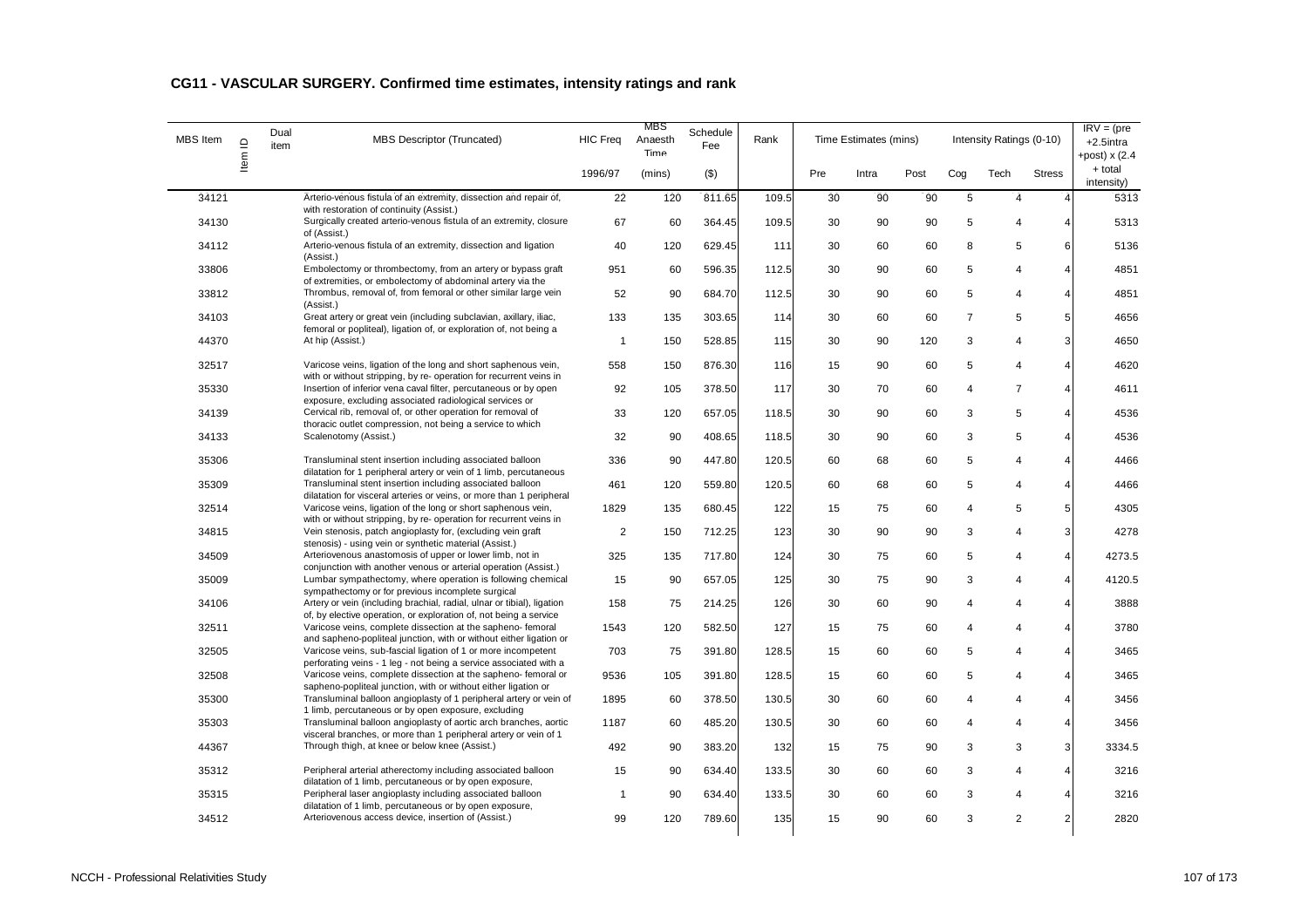| <b>MBS</b> Item | $\supseteq$ | Dual<br>item | <b>MBS Descriptor (Truncated)</b>                                                                                                                                                              | <b>HIC Freq</b> | <b>MBS</b><br>Anaesth<br>Time | Schedule<br>Fee | Rank  |                | Time Estimates (mins) |             |                | Intensity Ratings (0-10) |                | $\overline{\text{IRV}} = (\text{pre})$<br>$+2.5$ intra<br>+post) $x(2.4)$ |
|-----------------|-------------|--------------|------------------------------------------------------------------------------------------------------------------------------------------------------------------------------------------------|-----------------|-------------------------------|-----------------|-------|----------------|-----------------------|-------------|----------------|--------------------------|----------------|---------------------------------------------------------------------------|
|                 | Item        |              |                                                                                                                                                                                                | 1996/97         | (mins)                        | $($ \$)         |       | Pre            | Intra                 | Post        | Cog            | Tech                     | <b>Stress</b>  | + total<br>intensity)                                                     |
| 34818           |             |              | Venous valve, plication or repair to restore valve competency                                                                                                                                  | $\mathbf{1}$    | 120                           | 784.05          | 136   | 15             | 60                    | 60          | $\overline{4}$ | 3                        | 3              | 2790                                                                      |
| 35202           | $\ddot{}$   |              | (Assist.)<br>00000 Major arteries or veins in the neck, abdomen or extremities,                                                                                                                | 443             | 120                           | 600.00          | 137   | $\mathsf 0$    | 60                    | $\mathsf 0$ | $\overline{1}$ | 8                        | $\overline{7}$ | 2760                                                                      |
| 44376           |             |              | access to, as part of re-operation after prior surgery on these<br>Amputation stump, reamputation of, to provide adequate skin                                                                 | 19              |                               | 256.80          | 138   | 15             | 75                    | 60          | 3              | 3                        | $\overline{c}$ | 2730                                                                      |
| 32766           |             |              | and muscle cover (Assist.)<br>Arterial or venous anastomosis, not being a service to which                                                                                                     | 22              | 150                           | 579.75          | 139   | 30             | 45                    | 5           | $\overline{7}$ | 5                        | $\overline{4}$ | 2714                                                                      |
| 35000           |             |              | another item in this Sub-group applies, as an independent<br>Lumbar sympathectomy (Assist.)                                                                                                    | 78              | 90                            | 519.05          | 140   | 30             | 60                    | 90          | 3              | 2                        | $\overline{c}$ | 2538                                                                      |
| 34515           |             |              | Arteriovenous access device, thrombectomy of (Assist.)                                                                                                                                         | 106             | 90                            | 563.20          | 142   | 15             | 60                    | 60          | 3              | 2                        | $\overline{2}$ | 2115                                                                      |
| 44364           |             |              | Foot, midtarsal or transmetatarsal (Assist.)                                                                                                                                                   | 33              | 75                            | 217.10          | 142   | 15             | 60                    | 60          | 3              | 2                        | $\overline{c}$ | 2115                                                                      |
| 44354           |             |              | 5 digits of 1 foot (Assist.)                                                                                                                                                                   | 3               | 90                            | 242.20          | 142   | 15             | 60                    | 60          | 3              | $\overline{c}$           | $\overline{c}$ | 2115                                                                      |
| 32504           |             |              | Varicose veins, multiple excision of tributaries, with or without<br>division of 1 or more perforating veins - 1 leg - not being a                                                             | 1613            | 60                            | 196.50          | 144   | 15             | 45                    | 60          | $\overline{4}$ | 2                        | $\overline{c}$ | 1950                                                                      |
| 34833           |             |              | External stents, application of, to restore venous valve<br>competency to deep vein or veins (more than 1 stent) (Assist.)                                                                     | 6               | 135                           | 673.60          | 145   | 10             | 60                    | 10          | $\overline{4}$ | 3                        | $\overline{c}$ | 1938                                                                      |
| 34527           |             |              | Central vein catheterisation by open technique, using<br>subcutaneous tunnel with pump or access port as with                                                                                  | 1183            | 90                            | 405.00          | 146   | 15             | 60                    | 60          | 3              | $\overline{1}$           | $\overline{c}$ | 1890                                                                      |
| 44350           |             |              | 4 digits of 1 foot (Assist.)                                                                                                                                                                   | 6               | 75                            | 211.55          | 147   | 15             | 50                    | 60          | 3              | $\overline{2}$           | $\overline{2}$ | 1880                                                                      |
| 35100           |             |              | Ischaemic limb, debridement of necrotic material, gangrenous<br>tissue, or slough in, in the operating theatre of a hospital, when                                                             | 496             | 120                           | 270.60          | 148   | 30             | 40                    | 45          | 3              | 2                        | 3              | 1820                                                                      |
| 13109           |             |              | Indwelling peritoneal catheter (Tenckhoff or similar) for dialysis -<br>insertion and fixation of                                                                                              | 263             | 60                            | 167.20          | 149   | 30             | 45                    | 60          | $\overline{2}$ | 2                        | $\overline{c}$ | 1701                                                                      |
| 91261           |             |              | Consultation in a hospital of approximately 45 minutes duration<br>with a new patient seen on a referred basis.                                                                                |                 |                               |                 | 150   | $\overline{2}$ | 45                    | 10          | 6              | $\overline{2}$           | 3              | 1668.3                                                                    |
| 44346           |             |              | 3 digits of 1 foot (Assist.)                                                                                                                                                                   | 19              | 60                            | 186.50          | 151   | 15             | 45                    | 45          | 3              | $\overline{2}$           | $\overline{2}$ | 1621.5                                                                    |
| 35103           |             |              | Ischaemic limb, debridement of necrotic material, gangrenous<br>tissue, or slough in, in the operating theatre of a hospital,                                                                  | 192             | 105                           | 172.25          | 152   | 30             | 30                    | 60          | 3              | $\overline{2}$           | $\overline{c}$ | 1551                                                                      |
| 34830           |             |              | External stent, application of, to restore venous valve<br>competency to deep vein (1 stent) (Assist.)                                                                                         | $\overline{2}$  | 120                           | 519.05          | 153.5 | 10             | 45                    | 10          | $\overline{4}$ | 3                        | $\overline{c}$ | 1510.5                                                                    |
| 34827           |             |              | External stents, application of, to restore venous valve<br>competency to superficial vein or veins - more than 1 stent                                                                        | 32              | 120                           | 441.70          | 153.5 | 10             | 45                    | 10          | 4              | 3                        | $\overline{2}$ | 1510.5                                                                    |
| 35317           |             |              | Peripheral arterial or venous catheterisation with administration<br>of thrombolytic or chemotherapeutic agents, by continuous                                                                 | 212             | 30                            | 261.20          | 155.5 | 30             | 45                    | 90          | $\overline{2}$ | $\overline{1}$           | $\mathbf{1}$   | 1488                                                                      |
| 35320           |             |              | Peripheral arterial or venous catheterisation with administration<br>of thrombolytic or chemotherapeutic agents, by open exposure,                                                             | 10              | 105                           | 629.10          | 155.5 | 30             | 45                    | 90          | $\overline{2}$ | $\mathbf{1}$             | $\mathbf{1}$   | 1488                                                                      |
| 32736           | $+$         |              | 00000 Inferior mesenteric artery, operation on, when performed in<br>conjunction with another intra- abdominal vascular operation                                                              | 45              | 180                           | 303.65          | 157   | $\mathbf 0$    | 30                    | 0           | 5              | 6                        | 6              | 1455                                                                      |
| 35319           |             |              | Peripheral arterial or venous catheterisation with administration<br>of thrombolytic or chemotherapeutic agents, by pulse spray                                                                | 151             | 75                            | 468.30          | 158   | 30             | 45                    | 30          | 3              | $\overline{2}$           | $\mathbf{1}$   | 1449                                                                      |
| 34530           |             |              | Hickman or broviac catheter, or other chemotherapy device,<br>removal of, by open surgical procedure in the operating theatre                                                                  | 539             | 60                            | 150.00          | 159   | 15             | 30                    | 60          | 3              | $\overline{2}$           | $\overline{2}$ | 1410                                                                      |
| 11624           |             |              | - 3 examinations of the kind referred to in item 11618, and                                                                                                                                    | $\overline{2}$  |                               | 99.05           | 160.5 | 5              | 60                    | 10          | $\overline{2}$ | 3                        | $\mathbf{1}$   | 1386                                                                      |
| 11609           |             |              | report (not being a service associated with a service to which<br>3 or more examinations of the kind referred to in item 11603<br>and report (not being a service to which item 11612 or 11615 | 2246            |                               | 69.75           | 160.5 | 5              | 60                    | 10          | $\overline{2}$ | 3                        | $\overline{1}$ | 1386                                                                      |
| 44342           |             |              | 2 digits of 1 foot                                                                                                                                                                             | 38              | 45                            | 161.45          | 162   | 15             | 40                    | 30          | 3              | 2                        | $\overline{2}$ | 1363                                                                      |

## **CG11 - VASCULAR SURGERY. Confirmed time estimates, intensity ratings and rank**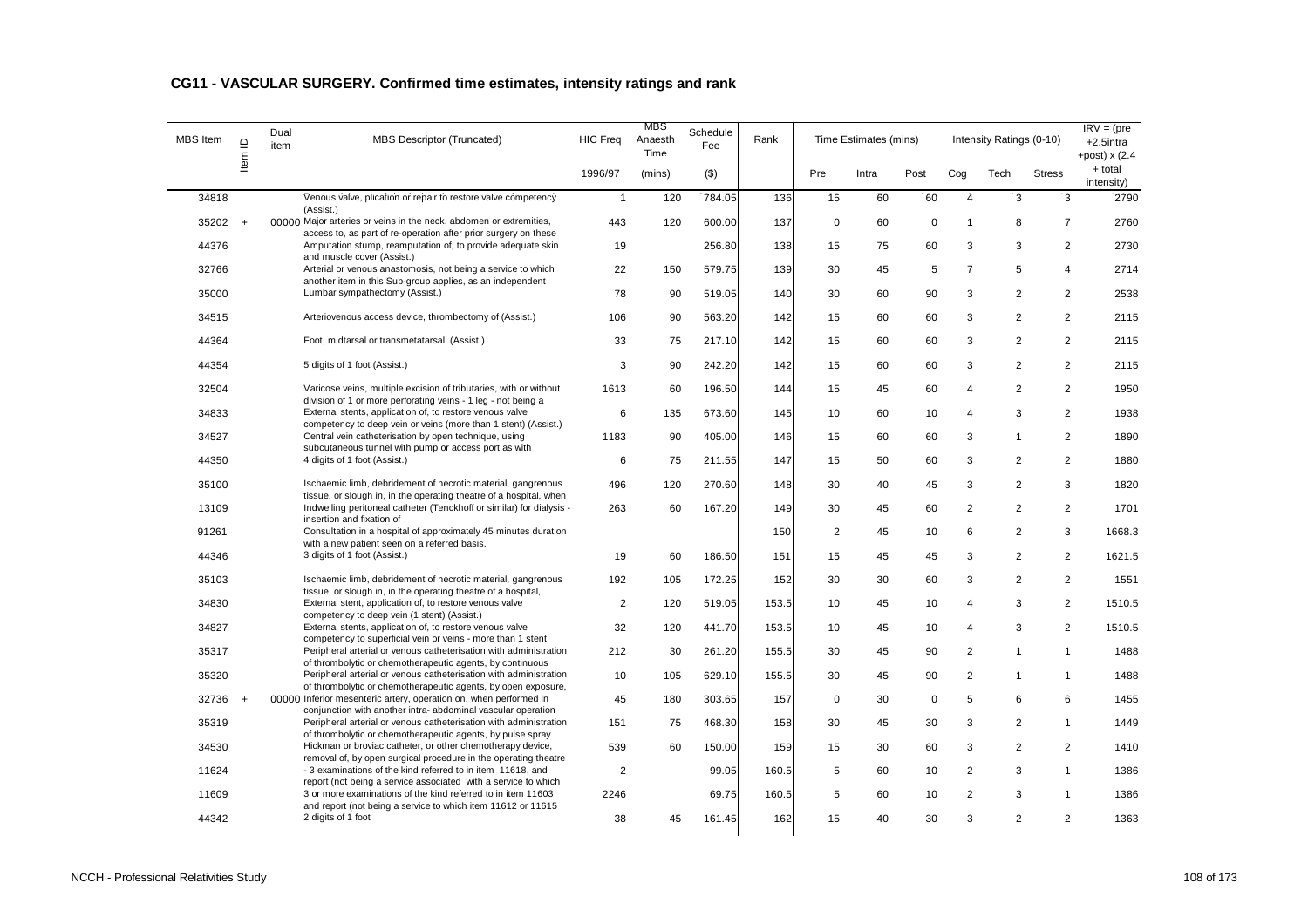## **CG11 - VASCULAR SURGERY. Confirmed time estimates, intensity ratings and rank**

| <b>MBS</b> Item | $\supseteq$ | Dual<br>item | <b>MBS Descriptor (Truncated)</b>                                                                                                                                                                              | <b>HIC Freq</b> | <b>MBS</b><br>Anaesth<br>Time | Schedule<br>Fee | Rank  |                | Time Estimates (mins) |             |                | Intensity Ratings (0-10) |                | $IRV = (pre$<br>+2.5intra<br>+post) $x(2.4)$ |
|-----------------|-------------|--------------|----------------------------------------------------------------------------------------------------------------------------------------------------------------------------------------------------------------|-----------------|-------------------------------|-----------------|-------|----------------|-----------------------|-------------|----------------|--------------------------|----------------|----------------------------------------------|
|                 | ltem        |              |                                                                                                                                                                                                                | 1996/97         | (mins)                        | $($ \$)         |       | Pre            | Intra                 | Post        | Cog            | Tech                     | <b>Stress</b>  | + total<br>intensity)                        |
| 34824           |             |              | External stent, application of, to restore venous valve<br>competency to superficial vein - 1 stent (Assist.)                                                                                                  | 170             | 90                            | 364.45          | 163   | 10             | 45                    | 10          | 3              | $\overline{2}$           | $\overline{2}$ | 1245.5                                       |
| 32769           | $+$         |              | 00000 Arterial or venous anastomosis not being a service to which<br>another item in this Sub-group applies, when performed in                                                                                 | 120             | 150                           | 201.00          | 164   | $\mathbf 0$    | 30                    | 0           | 6              | 5                        | 3              | 1230                                         |
| 90751           |             |              | Consultation in rooms of approximately 30 minutes duration                                                                                                                                                     |                 |                               |                 | 165   | 5              | 30                    | 10          | 6              | 2                        | 3              | 1206                                         |
| 91251           |             |              | with a new patient seen on a referred basis.<br>Consultation in a hospital of approximately 30 minutes duration<br>with a new patient seen on a referred basis.                                                |                 |                               |                 | 166   | $\overline{2}$ | 30                    | 10          | 6              | 2                        | 3              | 1165.8                                       |
| 33551           | $+$         |              | 00000 Vein, harvesting of from leg or arm for patch when not                                                                                                                                                   | 416             | 75                            | 201.00          | 167   | $\Omega$       | 40                    | $\mathbf 0$ | $\overline{1}$ | 4                        | $\overline{4}$ | 1140                                         |
| 44358           |             |              | performed through same incision as operation (Assist.)<br>Toe, including metatarsal or part of metatarsal - each toe                                                                                           | 250             | 60                            | 135.00          | 168   | 15             | 30                    | 30          | 3              | 2                        | $\overline{c}$ | 1128                                         |
| 33548           | $+$         |              | 00000 Artery or vein, patch grafting to by vein or synthetic material in<br>conjunction with another arterial or venous operation where                                                                        | 1275            | 105                           | 408.65          | 169   | $\mathbf 0$    | 30                    | 0           | $\overline{4}$ | 4                        | $\overline{4}$ | 1080                                         |
| 44338           |             |              | 1 digit of foot                                                                                                                                                                                                | 544             | 30                            | 105.75          | 170   | 15             | 30                    | 30          | 3              | 2                        | $\mathbf{1}$   | 1008                                         |
| 32760 +         |             |              | 00000 Vein, harvesting of, from leg or arm for bypass or replacement<br>graft when not performed on the limb which is the subject of the                                                                       | 290             | 75                            | 298.10          | 171   | $\mathbf 0$    | 30                    | $\mathbf 0$ | $\overline{4}$ | 4                        | 3              | 1005                                         |
| 35321           | $+$         |              | 00000 Peripheral arterial catheterisation to administer agents to                                                                                                                                              | 260             | 60                            | 597.10          | 172   | $\mathbf 0$    | 45                    | 0           | 3              | $\overline{2}$           | $\overline{1}$ | 945                                          |
| 90740           |             |              | occlude arteries, veins or arterio-venous fistulae or to arrest<br>Consultation in rooms of approximately 20 minutes duration<br>with a new or existing patient seen on a referred basis.                      |                 |                               |                 | 173   | 5              | 20                    | 10          | 6              | $\overline{2}$           | 3              | 871                                          |
| 34503           | $+$         |              | 00000 Arteriovenous anastomosis of upper or lower limb, in                                                                                                                                                     | 13              | 135                           | 303.65          | 174   | $\Omega$       | 30                    | $\mathbf 0$ | $\overline{1}$ | $\boldsymbol{\Delta}$    | $\overline{4}$ | 855                                          |
| 11618           |             |              | conjunction with another venous or arterial operation (Assist.)<br>Examination of carotid or vertebral vessels, or both (unilateral or                                                                         | 607             |                               | 49.55           | 176   | 10             | 30                    | 10          | $\overline{2}$ | 3                        | $\mathbf{1}$   | 798                                          |
| 32500           |             |              | bilateral) with hard copy recordings of wave forms, involving 1 of<br>Varicose veins where varicosity measures 2.5mm or greater in                                                                             | 47957           | 30                            | 80.65           | 176   | 15             | 20                    | 30          | 3              | 2                        | $\overline{1}$ | 798                                          |
|                 |             |              | diameter, multiple injections using continuous compression<br>Varicose veins where varicosity measures 2.5mm or greater in                                                                                     |                 |                               |                 |       |                |                       |             |                |                          | $\mathbf{1}$   |                                              |
| 32501           |             |              | diameter, multiple injections using continuous compression                                                                                                                                                     | $\mathbf 0$     |                               | 80.65           | 176   | 15             | 20                    | 30          | 3              | 2                        |                | 798                                          |
| 35327           | $+$         |              | 00000 Angioscopy combined with any other procedure, excluding<br>associated radiological services or preparation, and excluding                                                                                | 16              | 60                            | 300.00          | 178   | 0              | 30                    | $\mathbf 0$ | $\overline{1}$ | 3                        | 3              | 705                                          |
| 11612           |             |              | Examination of peripheral vessels and report, involving any of<br>the techniques referred to in item 11603, with hard copy                                                                                     | 8217            |                               | 69.75           | 179.5 | 5              | 40                    | 10          | $\mathbf{1}$   | $\mathbf{1}$             | $\mathbf{1}$   | 621                                          |
| 11606           |             |              | 2 examinations of the kind referred to in item 11603 and report                                                                                                                                                | 1027            |                               | 53.80           | 179.5 | 5              | 40                    | 10          | $\overline{1}$ | $\mathbf{1}$             | $\mathbf{1}$   | 621                                          |
| 90730           |             |              | (not being a service associated with a service to which item<br>Consultation in rooms of approximately 15 minutes duration                                                                                     |                 |                               |                 | 181   | 5              | 15                    | 10          | $\overline{4}$ | 2                        | 3              | 598.5                                        |
| 33554 +         |             |              | with a new or existing patient seen on a referred basis.<br>00000 Endarterectomy, in conjunction with an arterial bypass                                                                                       | 863             | 45                            | 200.00          | 182   | $\Omega$       | 15                    | 0           | $\overline{4}$ | 4                        | $\overline{4}$ | 540                                          |
| 91230           |             |              | operation to prepare the site for anastomosis - each site<br>Consultation in a hospital of approximately 15 minutes duration                                                                                   |                 |                               |                 | 183   | $\overline{2}$ | 15                    | 5           | $\overline{4}$ | $\overline{2}$           | 3              | 507.3                                        |
|                 |             |              | with a new or existing patient seen on a referred basis.                                                                                                                                                       |                 |                               |                 |       |                |                       |             |                |                          |                |                                              |
| 33545           | $+$         |              | 00000 Artery or vein, patch grafting to by vein or synthetic material in<br>association with another arterial or venous operation where                                                                        | 150             | 90                            | 201.00          | 184   | $\Omega$       | 20                    | $\mathbf 0$ | $\overline{1}$ | 3                        | 3              | 470                                          |
| 90720           |             |              | Consultation in rooms of approximately 10 minutes duration<br>with a new or existing patient seen on a referred basis.                                                                                         |                 |                               |                 | 185   | 5              | 10                    | 10          | $\overline{4}$ | 2                        | 3              | 456                                          |
| 11603           |             |              | Examination of peripheral vessels at rest (unilateral or bilateral)                                                                                                                                            | 26216           |                               | 37.90           | 186   | 5              | 20                    | 10          | $\mathbf 1$    | $\mathbf{1}$             | $\overline{1}$ | 351                                          |
| 11615           |             |              | excluding the cavernosal artery and dorsal artery of the penis,<br>Measurement of digital temperature, 1 or more digits, (unilateral                                                                           | 190             |                               | 55.70           | 187   | 5              | 20                    | 5           | $\overline{1}$ | $\mathbf{1}$             | $\mathbf{1}$   | 324                                          |
| 35200           | $+$         |              | or bilateral) and report, with hard copy recording of temperature<br>00000 Operative arteriography or venography, 1 or more of, performed<br>during the course of an operative procedure on an artery or vein, | 1086            | 45                            | 125.90          | 188   | $\Omega$       | 15                    | $\Omega$    | $\overline{2}$ | 2                        | $\overline{1}$ | 277.5                                        |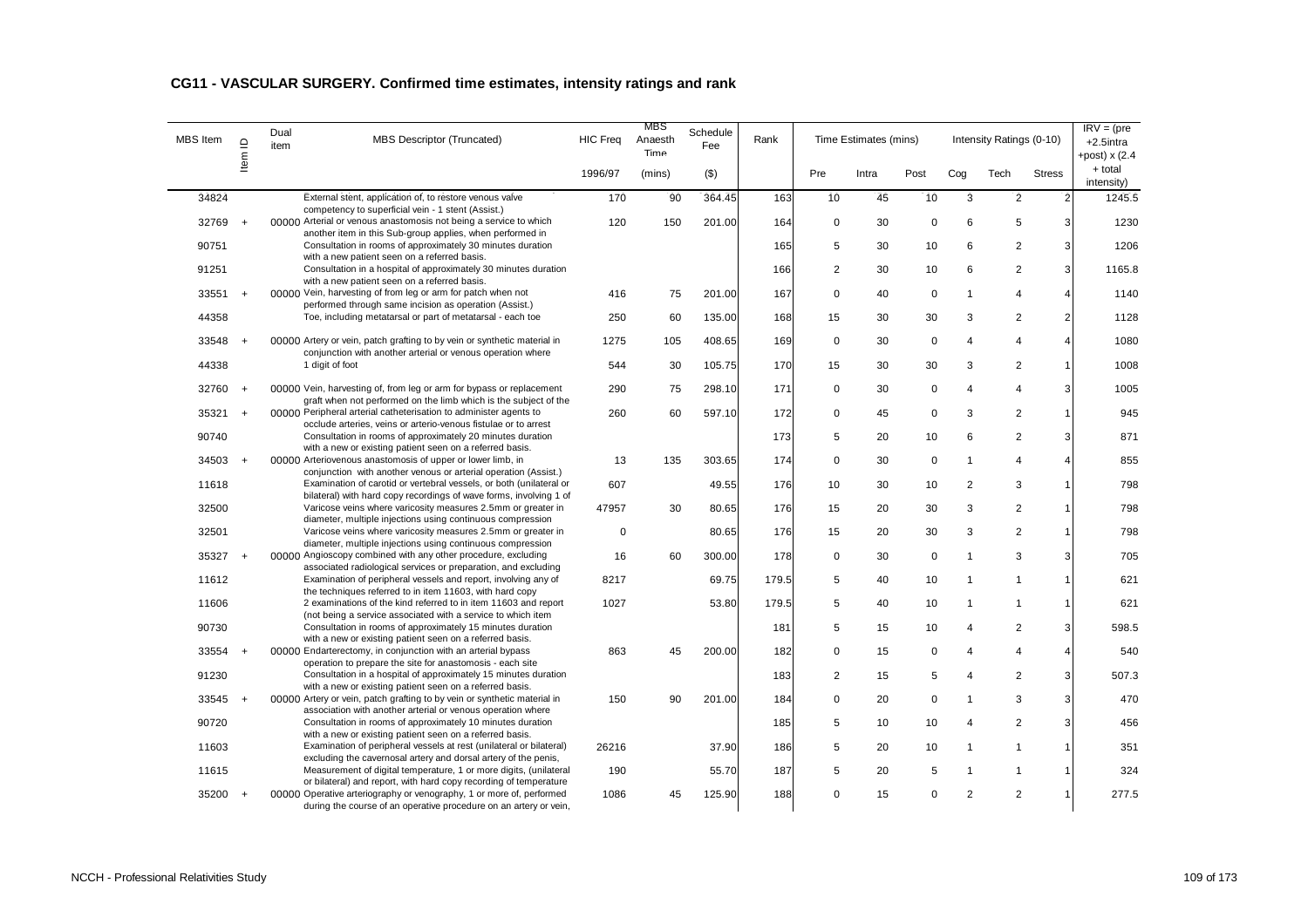| <b>MBS</b> Item | <b>MBS Descriptor (Truncated)</b>                                                                                                                 | <b>HIC Freq</b> | MBS<br>Anaesth<br>Time | Schedule<br>Fee | Rank           |     | Time Estimates (mins) |      |                | Intensity Ratings (0-10) |                | $IRV = (0.1pre$<br>$+0.2$ intra  |
|-----------------|---------------------------------------------------------------------------------------------------------------------------------------------------|-----------------|------------------------|-----------------|----------------|-----|-----------------------|------|----------------|--------------------------|----------------|----------------------------------|
|                 |                                                                                                                                                   | 1996/97         | (mins)                 | $($ \$)         |                | Pre | Intra                 | Post | Cog            | Tech                     | <b>Stress</b>  | $+0.1$ post) x (5<br>+total int) |
|                 | 42779 Detached retina, revision operation for (Assist.)                                                                                           | 134             | 120                    | 1225.75         | 1              | 30  | 122                   | 60   | 9.4            | 9.6                      | 8.8            | 1095.52                          |
|                 | 42656 Cornea, transplantation of, where there have been 2 previous graft<br>operations (Assist.)                                                  | 35              | 90                     | 1225.75         | $\overline{2}$ | 30  | 122                   | 60   | 9.1            | 9.5                      | 8.8            | 1082.16                          |
|                 | 42731 Capsulectomy or lensectomy by posterior chamber sclerotomy in<br>conjunction with the removal of vitreous or division of vitreous bands     | 356             | 120                    | 1115.35         | 3              | 30  | 110                   | 60   | 8.4            | 9.4                      | 8.7            | 976.50                           |
|                 | 42539 Orbit, exploration of, with removal of tumour or foreign body,<br>requiring removal of bone (Assist.)                                       | 27              | 120                    | 872.45          | Δ              | 35  | 180                   | 60   | 4.7            | 5.8                      | 5.9            | 973.70                           |
|                 | 42545 Orbit, decompression of, for dysthyroid eye disease, 2 or more<br>walls, 1 eye (Assist.)                                                    | 33              | 180                    | 938.65          | 5              | 35  | 175                   | 60   | 4.7            | 5                        | $\overline{4}$ | 832.15                           |
|                 | 42752 Glaucoma, insertion of Molteno valve for, 1 or more stages (Assist.)                                                                        | 43              | 150                    | 982.85          | 6              | 25  | 105                   | 60   | 5.8            | 8                        | 7.6            | 778.80                           |
|                 | 42725 Vitrectomy by posterior chamber sclerotomy - including the removal<br>of vitreous, division of bands or removal of pre-retinal membranes by | 1306            | 120                    | 982.85          | $\overline{7}$ | 25  | 95                    | 60   | 6.1            | 8.6                      | 7.9            | 759.00                           |
|                 | 42653 Cornea, transplantation of, full thickness (Assist.)                                                                                        | 719             | 75                     | 982.85          | 8.5            | 25  | 85                    | 60   | $\overline{7}$ | 9.3                      | 8.4            | 757.35                           |
|                 | 42776 Detached retina, buckling or resection operation for (Assist.)                                                                              | 1048            | 105                    | 982.85          | 8.5            | 25  | 85                    | 60   | $\overline{7}$ | 9.3                      | 8.4            | 757.35                           |
|                 | 42749 Glaucoma, filtering operation for, where previous filtering operation<br>has been performed (Assist.)                                       | 283             | 75                     | 877.9           | 10             | 25  | 75                    | 60   | 9.4            | 9.2                      | 8.5            | 754.35                           |
|                 | 42521 Anophthalmic socket, treatment of, by insertion of a wired-in<br>conformer, integrated implant or dermofat graft, as a secondary            | 47              | 180                    | 883.45          | 11             | 30  | 150                   | 45   | 5.6            | 5.5                      | $\overline{4}$ | 753.75                           |
|                 | 42536 Orbit, exenteration of, with or without skin graft and with or without<br>temporalis muscle transplant (Assist.)                            | 12              | 105                    | 612.9           | 12             | 35  | 160                   | 60   | 4.1            | 5                        | $\overline{4}$ | 751.15                           |
|                 | 42626 Dacryocystorhinostomy where a previous dacryocystorhinostomy<br>has been performed (Assist.)                                                | 107             | 180                    | 828.25          | 13             | 30  | 120                   | 45   | 5              | 6.2                      | 6.8            | 724.50                           |
|                 | 42716 Cataract, juvenile, removal of, including subsequent needlings<br>(Assist.)                                                                 | 57              | 60                     | 877.9           | 14             | 25  | 60                    | 60   | 9.2            | 9.9                      | 9.2            | 682.65                           |
|                 | 42767 Tumour, involving ciliary body or ciliary body and iris, excision of<br>(Assist.)                                                           | 6               | 90                     | 800.6           | 15             | 25  | 90                    | 35   | 6.4            | 8                        | 7.4            | 643.20                           |
|                 | 42569 Intraocular foreign body, nonmagnetic removal from posterior<br>segment (Assist.)                                                           | 3               | 120                    | 756.4           | 16.5           | 25  | 90                    | 40   | 6.4            | 7.5                      | $\overline{7}$ | 634.55                           |
|                 | 42557 Eyeball, perforating wound of, with incarceration of lens or vitreous -<br>repair (Assist.)                                                 | 42              | 120                    | 756.4           | 16.5           | 25  | 90                    | 40   | 6.4            | 7.5                      | $\overline{7}$ | 634.55                           |
|                 | 42662 Sclera, transplantation of, full thickness, including collection of<br>donor material (Assist.)                                             | 15              | 150                    | 662.55          | 18             | 30  | 120                   | 35   | 4.7            | 5.4                      | 5.2            | 619.15                           |
|                 | 42746 Glaucoma, filtering operation for (Assist.)                                                                                                 | 3756            | 60                     | 701.25          | 19             | 25  | 60                    | 60   | 7.6            | 8.1                      | 7.5            | 578.10                           |
|                 | 42554 Eyeball, perforating wound of, with incarceration or prolapse of uveal<br>tissue - repair (Assist.)                                         | 42              | 120                    | 541.1           | 20             | 25  | 100                   | 40   | 5.5            | 5.6                      | 5              | 559.15                           |
|                 | 42702 Lens extraction and insertion of artificial lens                                                                                            | 37838           | 75                     | 660.9           | 21             | 35  | 45                    | 30   | 9.9            | 9.9                      | 9.8            | 536.30                           |
|                 | 42710 Artificial lens, removal of, and replacement with a lens inserted into<br>the posterior chamber and sutured to the iris or sclera           | 118             | 90                     | 662.55          | 22             | 25  | 80                    | 30   | 6.4            | 6.9                      | 6.6            | 535.35                           |
|                 | 42659 Cornea, transplantation of, superficial or lamellar (Assist.)                                                                               | 38              | 60                     | 662.55          | 23.5           | 25  | 60                    | 40   | 7.4            | 8.6                      | 7.9            | 534.65                           |
|                 | 42773 Detached retina, diathermy or cryotherapy for, not being a service<br>associated with a service to which item 42776 applies (Assist.)       | 263             | 60                     | 662.55          | 23.5           | 25  | 60                    | 40   | 7.4            | 8.6                      | 7.9            | 534.65                           |
|                 | 42860 Lid, upper or lower, scleral graft to, with recession of the lid<br>retractors (Assist.)                                                    | 38              | 135                    | 662.55          | 25             | 25  | 90                    | 30   | 6.5            | 6.5                      | 4.7            | 533.45                           |
|                 | 42629 Conjunctivorhinostomy including dacryocystorhinostomy and<br>fashioning of conjunctival flaps (Assist.)                                     | 13              | 165                    | 623.95          | 26             | 35  | 105                   | 40   | 4.1            | 4.8                      | 4.8            | 532.95                           |
|                 | 42671 Refractive keratoplasty with penetrating incisions (excluding radial<br>keratotomy) following corneal grafting or intraocular operation     | 563             | 75                     | 662.55          | 27             | 30  | 70                    | 30   | 7.4            | 7.3                      | 6.9            | 532.00                           |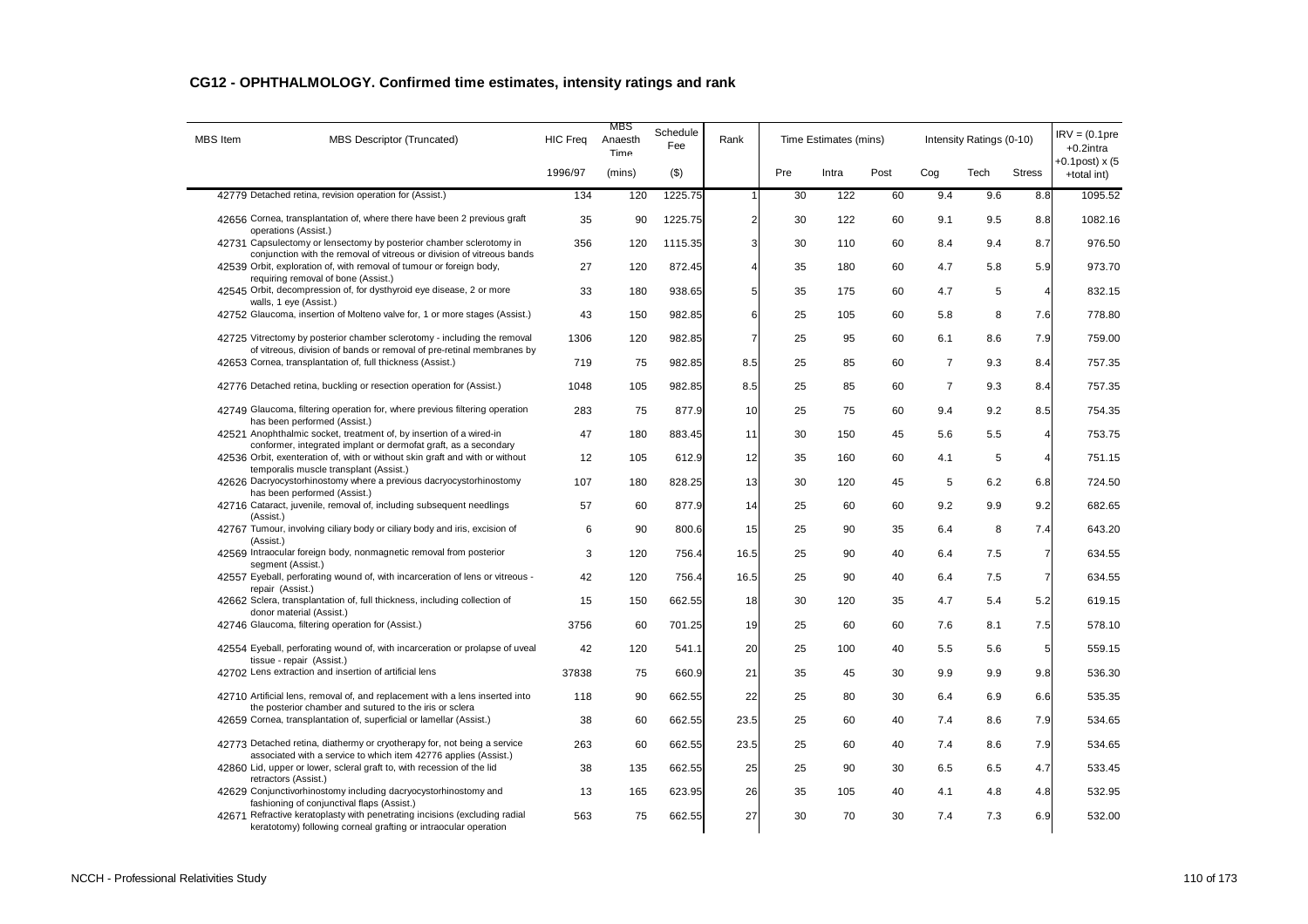| <b>MBS</b> Item       | <b>MBS Descriptor (Truncated)</b>                                                                                                                                                                | <b>HIC Freq</b> | MBS<br>Anaesth<br>Time | Schedule<br>Fee | Rank |     | Time Estimates (mins) |      |                | Intensity Ratings (0-10) |                | $IRV = (0.1pre$<br>$+0.2$ intra  |
|-----------------------|--------------------------------------------------------------------------------------------------------------------------------------------------------------------------------------------------|-----------------|------------------------|-----------------|------|-----|-----------------------|------|----------------|--------------------------|----------------|----------------------------------|
|                       |                                                                                                                                                                                                  | 1996/97         | (mins)                 | $($ \$)         |      | Pre | Intra                 | Post | Cog            | Tech                     | <b>Stress</b>  | $+0.1$ post) x (5<br>+total int) |
|                       | 42623 Dacryocystorhinostomy (Assist.)                                                                                                                                                            | 801             | 150                    | 513.55          | 28   | 30  | 90                    | 30   | 4.9            | 6.2                      | 6              | 530.40                           |
|                       | 42851 Squint, muscle transplant for (Hummelsheim type, or similar<br>operation) where there have been 2 or more previous squint                                                                  | 8               | 90                     | 640.55          | 29   | 30  | 80                    | 30   | 8              | 5.9                      | 5.1            | 528.00                           |
|                       | 42548 Optic nerve meninges, incision of (Assist.)                                                                                                                                                | 4               | 180                    | 557.65          | 30   | 30  | 60                    | 30   | $\overline{7}$ | 8.9                      | 8.4            | 527.40                           |
|                       | 42842 Squint, operation for, on 1 or both eyes, the operation involving a<br>total of 3 or more muscles where there have been 2 or more                                                          | 44              | 90                     | 640.55          | 31   | 30  | 85                    | 30   | 7.6            | 5.1                      | 5.1            | 524.40                           |
|                       | 42836 Squint, operation for, on 1 or both eyes, the operation involving a                                                                                                                        | 231             | 75                     | 535.55          | 32   | 30  | 80                    | 30   | 7.6            | 5.1                      | 5.1            | 501.60                           |
|                       | total of 1 or 2 muscles where there have been 2 or more previous<br>45671 Lip or eyelid reconstruction using full thickness flap (Abbe or<br>similar), first stage (Assist.)                     | 149             | 105                    | 612.45          | 33   | 25  | 80                    | 35   | 6.8            | 5.6                      | 5.2            | 497.20                           |
|                       | 42703 Artificial lens, insertion of, into the posterior chamber and suture to<br>the iris and sclera (Assist.)                                                                                   | 40              | 90                     | 420             | 34   | 35  | 60                    | 30   | 6.8            | 6                        | 8.8            | 492.10                           |
|                       | 42707 Artificial lens, removal of and replacement with a different lens                                                                                                                          | 209             | 60                     | 585.25          | 35   | 25  | 50                    | 30   | 8.9            | 9.2                      | 8.6            | 491.35                           |
|                       | 42863 Eyelid upper, recession of (Assist.)                                                                                                                                                       | 217             | 120                    | 568.7           | 36   | 30  | 90                    | 30   | 4.8            | 5.2                      | 5.4            | 489.60                           |
|                       | 42602 Lacrimal canalicular system, establishment of patency by open<br>operation, 1 eye (Assist.)                                                                                                | 170             | 60                     | 463.8           | 37   | 25  | 85                    | 30   | 6.4            | 4.6                      | 5.3            | 479.25                           |
|                       | 42509 Eye, enucleation of, with insertion of integrated implant (Assist.)                                                                                                                        | 56              | 75                     | 447.25          | 38   | 30  | 85                    | 35   | 5.8            | 4.6                      | 4.7            | 472.35                           |
|                       | 42510 Eye, enucleation of, with insertion of hydroxy apatite implant (coral<br>implant), by 1 or more stages (Assist.)                                                                           | 62              | 90                     | 515.45          | 39   | 25  | 75                    | 40   | 5.5            | 5.6                      | 5.6            | 466.55                           |
| 42698 Lens extraction |                                                                                                                                                                                                  | 25979           | 60                     | 516.8           | 40   | 25  | 45                    | 30   | 9.7            | 9                        | 8.4            | 465.45                           |
|                       | 45623 Ptosis of eyelid (unilateral), correction of (Assist.)                                                                                                                                     | 1739            | 60                     | 570.65          | 41   | 25  | 60                    | 30   | 6.4            | 7.7                      | 7.4            | 463.75                           |
|                       | 42566 Intraocular foreign body, magnetic removal from posterior segment<br>(Assist.)                                                                                                             | 5               | 90                     | 541.1           | 42   | 25  | 80                    | 40   | 4.5            | 5.5                      | 5.6            | 463.50                           |
|                       | 15327 Implantation of a sealed radioactive source (having a half-life of less                                                                                                                    | 27              | 45                     | 576.7           | 43   | 25  | 45                    | 30   | 7.8            | 9.8                      | 9.1            | 459.65                           |
|                       | than 115 days including iodine, gold, iridium or tantalum) to a region,<br>42866 Entropion, repair of, by tightening, shortening or repair of inferior<br>retractors by open operation (Assist.) | 511             | 120                    | 552.15          | 44   | 25  | 60                    | 30   | 6.2            | 7.4                      | 7.1            | 449.75                           |
|                       | 42551 Eyeball, perforating wound of, not involving intraocular structures -                                                                                                                      | 27              | 90                     | 463.8           | 45   | 25  | 90                    | 40   | 4.3            | 4.4                      | 4.6            | 448.35                           |
|                       | repair involving suture of cornea or sclera, or both, not being a<br>42506 Eye, enucleation of, with or without sphere implant (Assist.)                                                         | 52              | 60                     | 353.4           | 46   | 30  | 90                    | 35   | 5              | $\overline{4}$           | 4.2            | 445.90                           |
|                       | 42839 Squint, operation for, on 1 or both eyes, the operation involving a<br>total of 3 or more muscles (Assist.)                                                                                | 187             | 60                     | 513.55          | 47   | 30  | 65                    | 30   | 7.3            | 5.1                      | 5.3            | 431.30                           |
|                       | 42758 Goniotomy (Assist.)                                                                                                                                                                        | 4               | 90                     | 513.55          | 48   | 25  | 75                    | 30   | 4.8            | 5.5                      | 5.6            | 428.45                           |
| (Assist.)             | 42515 Globe, evisceration of, and insertion of intrascleral ball or cartilage                                                                                                                    | 22              | 75                     | 447.25          | 49   | 30  | 80                    | 35   | 5.7            | $\overline{4}$           | 4.2            | 425.25                           |
|                       | 42527 Contracted socket, reconstruction including mucous membrane<br>grafting and stent mould (Assist.)                                                                                          | 8               | 105                    | 298.1           | 50   | 30  | 105                   | 20   | 4.4            | $\overline{4}$           | 2.9            | 423.80                           |
|                       | 42848 Squint, muscle transplant for (Hummelsheim type, or similar<br>operation) (Assist.)                                                                                                        | 32              | 75                     | 513.55          | 51   | 30  | 55                    | 30   | 7.8            | 5.9                      | 5.3            | 408.00                           |
|                       | 42599 Lacrimal canalicular system, establishment of patency by closed<br>operation using silicone tubes or similar, 1 eye (Assist.)                                                              | 168             | 90                     | 463.8           | 52   | 25  | 60                    | 30   | 6.3            | 6                        | $6\phantom{1}$ | 407.75                           |
|                       | 42701 Artificial lens, insertion of                                                                                                                                                              | 26203           | 60                     | 288.2           | 53   | 35  | 45                    | 30   | 6.5            | 6                        | 8.4            | 401.45                           |
|                       | 42815 Posterior chamber, removal of silicone oil from (Assist.)                                                                                                                                  | 49              | 75                     | 463.8           | 54   | 25  | 65                    | 30   | 4.7            | 5.5                      | 5.6            | 384.80                           |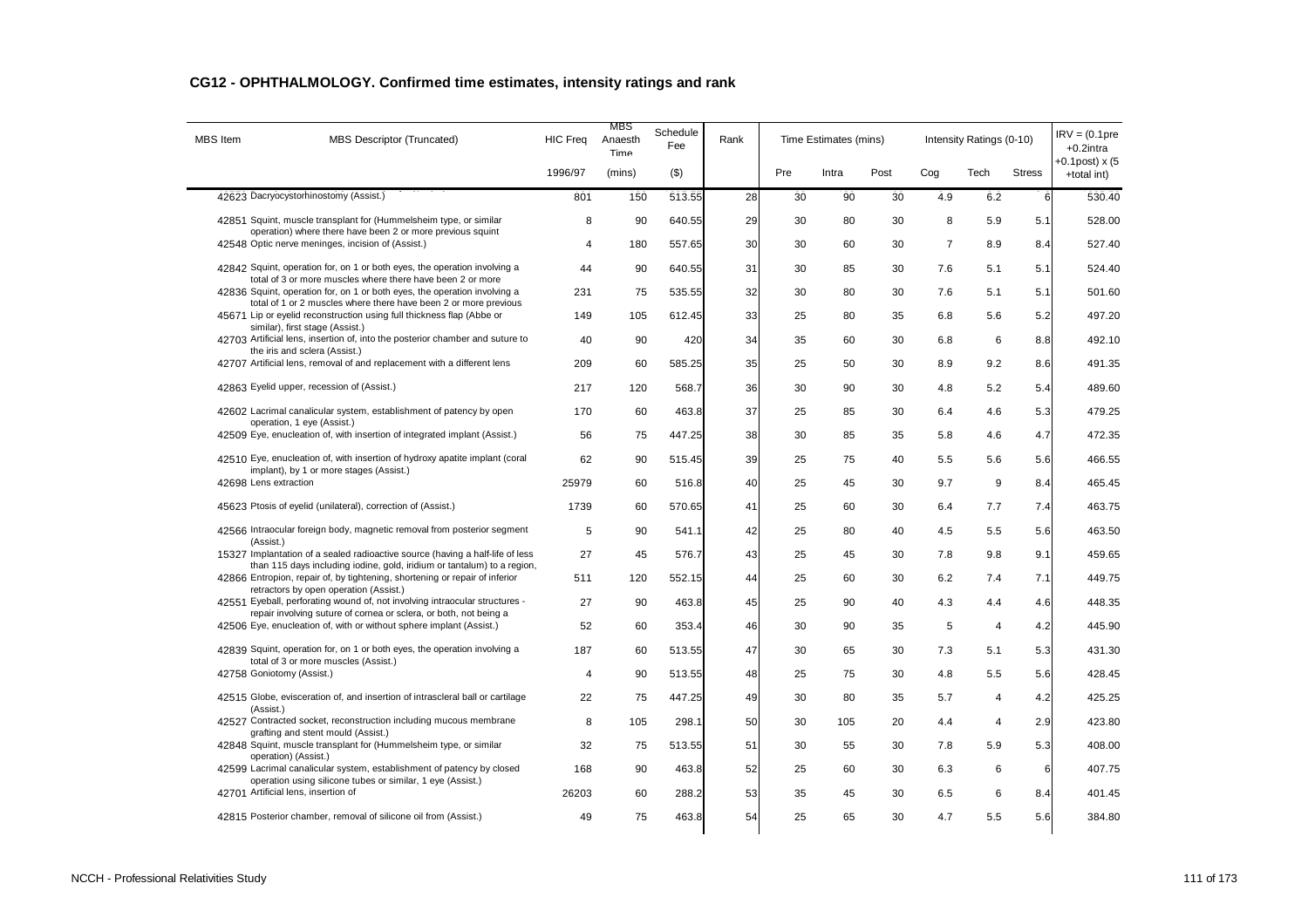| <b>MBS</b> Item | MBS Descriptor (Truncated)                                                                                                                     | <b>HIC Freq</b> | MBS<br>Anaesth<br>Time | Schedule<br>Fee | Rank |     | Time Estimates (mins) |      |                | Intensity Ratings (0-10) |               | $IRV = (0.1pre$<br>$+0.2$ intra  |
|-----------------|------------------------------------------------------------------------------------------------------------------------------------------------|-----------------|------------------------|-----------------|------|-----|-----------------------|------|----------------|--------------------------|---------------|----------------------------------|
|                 |                                                                                                                                                | 1996/97         | (mins)                 | $($ \$)         |      | Pre | Intra                 | Post | Cog            | Tech                     | <b>Stress</b> | $+0.1$ post) x (5<br>+total int) |
|                 | 42512 Globe, evisceration of (Assist.)                                                                                                         | 19              | 60                     | 353.4           | 55   | 30  | 80                    | 30   | 5              | 3                        | 4.2           | 378.40                           |
|                 | 42743 Anterior chamber, irrigation of blood from, as an independent<br>procedure (Assist.)                                                     | 28              | 45                     | 463.8           | 56   | 20  | 45                    | 30   | $\overline{7}$ | 7.5                      | 7.5           | 378.00                           |
|                 | 42665 Sclera, transplantation of, superficial or lamellar, including collection<br>of donor material (Assist.)                                 | 20              | 135                    | 441.7           | 57   | 25  | 80                    | 30   | 3.7            | 4.2                      | 4.6           | 376.25                           |
|                 | 45614 Eyelid, whole thickness reconstruction of, other than by direct suture                                                                   | 313             | 90                     | 431.45          | 58   | 25  | 80                    | 30   | 3.8            | 4.1                      | 4.5           | 374.10                           |
| only (Assist.)  | 42722 Capsulectomy by posterior chamber sclerotomy or removal of<br>vitreous or vitreous bands from the anterior chamber by posterior          | 8               | 90                     | 416.8           | 59   | 25  | 80                    | 30   | 3.7            | 4.1                      | 4.4           | 369.80                           |
|                 | 42833 Squint, operation for, on 1 or both eyes, the operation involving a<br>total of 1 or 2 muscles (Assist.)                                 | 1805            | 60                     | 430.65          | 60   | 30  | 50                    | 30   | 7.2            | 5.1                      | 5.3           | 361.60                           |
|                 | 42563 Intraocular foreign body, nonmagnetic removal from anterior<br>segment (Assist.)                                                         | 13              | 105                    | 381             | 61   | 25  | 80                    | 30   | 3.5            | 3.6                      | 3.9           | 344.00                           |
|                 | 42719 Capsulectomy or removal of vitreous via the anterior chamber by any<br>method, not being a service associated with any other intraocular | 235             | 60                     | 381             | 62   | 22  | 60                    | 30   | 5.5            | 4.4                      | 4.7           | 337.12                           |
| (Assist.)       | 42542 Orbit, exploration of, with removal of tumour or of foreign body                                                                         | 76              | 90                     | 369.95          | 63   | 22  | 50                    | 30   | 4.8            | 5.7                      | 5.7           | 322.24                           |
| probe           | 42818 Retina, cryotherapy to, as an independent procedure, with external                                                                       | 330             | 45                     | 430.65          | 64   | 30  | 45                    | 30   | 4.7            | 6.3                      | 5.3           | 319.50                           |
|                 | 42761 Division of anterior or posterior synechiae, as an independent<br>procedure, other than by laser (Assist.)                               | 35              | 60                     | 381             | 65   | 25  | 55                    | 30   | 4.3            | 4.7                      | 4.9           | 311.85                           |
|                 | 42755 Glaucoma, removal of Molteno valve                                                                                                       | 5               | 60                     | 121.5           | 66   | 25  | 60                    | 30   | 4.1            | 3.9                      | 4.7           | 309.75                           |
|                 | 42764 Iridectomy (including excision of tumour of iris) or iridotomy, as an<br>independent procedure, other than by laser (Assist.)            | 100             | 75                     | 381             | 67   | 25  | 50                    | 30   | 4.9            | 4.9                      | 5.1           | 308.45                           |
|                 | 42596 Lacrimal sac, excision of, or operation on (Assist.)                                                                                     | 20              | 60                     | 369.95          | 68   | 25  | 60                    | 30   | 3.5            | 4.4                      | 4.7           | 308.00                           |
|                 | 42641 Autoconjunctival transplant, or mucous membrane graft (Assist.)                                                                          | 2308            | 105                    | 358.9           | 69   | 25  | 60                    | 30   | 3.7            | 4.2                      | 4.6           | 306.25                           |
|                 | 42574 Dermoid, orbital, excision of (Assist.)                                                                                                  | 40              | 60                     | 354.85          | 70   | 22  | 60                    | 30   | 3.8            | 4.3                      | 4.7           | 306.16                           |
| for (Assist.)   | 42869 Eyelid closure in facial nerve paralysis, insertion of foreign implant                                                                   | 65              | 105                    | 403.1           | 71   | 25  | 60                    | 30   | 3.7            | 4.2                      | 4.5           | 304.50                           |
|                 | 42605 Lacrimal canaliculus, immediate repair of (Assist.)                                                                                      | 46              | 60                     | 342.3           | 72   | 20  | 60                    | 30   | 4.3            | 4.4                      | 4.2           | 304.30                           |
|                 | 45629 Symblepharon, grafting for (Assist.)                                                                                                     | 17              | 60                     | 347.95          | 73   | 25  | 65                    | 30   | 3.4            | 3.7                      | 4.2           | 301.55                           |
|                 | 42704 Artificial lens, removal or repositioning of by open operation - not<br>being a service associated with a service to which item 42701    | 151             | 45                     | 342.3           | 74   | 25  | 45                    | 30   | 6.4            | 4.7                      | 4.6           | 300.15                           |
|                 | 42674 Corneal incisions, non penetrating, for the correction of astigmatism<br>following surgery of anterior chamber or corneal grafting, and  | 259             | 75                     | 331.3           | 75   | 30  | 30                    | 30   | 6.5            | 7.3                      | 5.5           | 291.60                           |
|                 | 42713 Intraocular lenses, repositioning of, by the use of a McCannell suture<br>or similar (Assist.)                                           | 18              | 60                     | 276.1           | 76   | 25  | 60                    | 20   | 5              | 3.4                      | 4.2           | 290.40                           |
|                 | 42578 Tarsal cartilage, excision of (Assist.)                                                                                                  | 80              | 60                     | 342.3           | 77   | 25  | 45                    | 30   | 5              | 4.8                      | 4.7           | 282.75                           |
| (Assist.)       | 42695 Limbic tumour, excision of, requiring keratectomy or sclerectomy                                                                         | 224             | 120                    | 331.3           | 78   | 25  | 60                    | 30   | 3.3            | 3.4                      | 4.2           | 278.25                           |
|                 | 45674 Lip or eyelid reconstruction using full thickness flap (Abbe or<br>similar), second stage                                                | 100             | 30                     | 178.15          | 79   | 25  | 80                    | 35   | 2.4            | 2.4                      | 2.7           | 275.00                           |
|                 | 42638 Conjunctival graft over cornea (Assist.)                                                                                                 | 659             | 60                     | 276.1           | 80   | 25  | 60                    | 20   | 3.3            | 3.1                      | 4.3           | 259.05                           |
| bone (Assist.)  | 42533 Orbit, exploration of, with drainage or biopsy not requiring removal of                                                                  | 71              | 60                     | 298.1           | 81   | 22  | 61                    | 20   | 4.3            | 3                        | 3.4           | 257.48                           |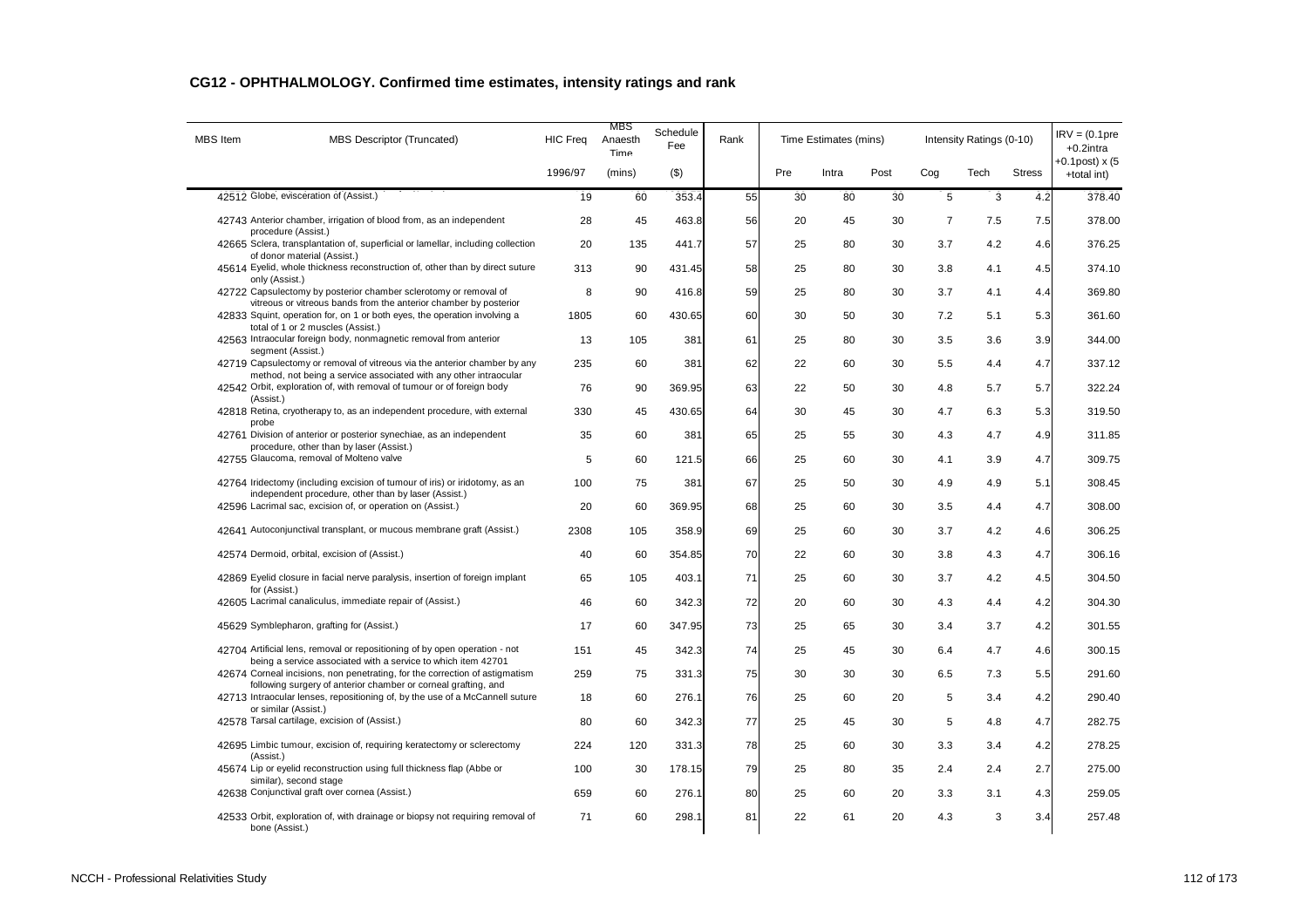| <b>MBS</b> Item | <b>MBS Descriptor (Truncated)</b>                                                                                                                | <b>HIC Freq</b> | MBS<br>Anaesth<br>Time | Schedule<br>Fee | Rank  |                | Time Estimates (mins) |      |                | Intensity Ratings (0-10) |               | $IRV = (0.1pre$<br>$+0.2$ intra  |
|-----------------|--------------------------------------------------------------------------------------------------------------------------------------------------|-----------------|------------------------|-----------------|-------|----------------|-----------------------|------|----------------|--------------------------|---------------|----------------------------------|
|                 |                                                                                                                                                  | 1996/97         | (mins)                 | $($ \$)         |       | Pre            | Intra                 | Post | Cog            | Tech                     | <b>Stress</b> | $+0.1$ post) x (5<br>+total int) |
|                 | 42854 Ruptured medial palpebral ligament or ruptured extra-ocular muscle,<br>repair of (Assist.)                                                 | 20              | 75                     | 298.1           | 82    | 25             | 75                    | 20   | 2.7            | 2.7                      | 2.7           | 255.45                           |
|                 | 42857 Resuturing of wound following intraocular procedures with or without<br>excision of prolapsed iris (Assist.)                               | 258             | 60                     | 298.1           | 83    | 25             | 45                    | 20   | 4.2            | 5                        | 4.3           | 249.75                           |
| (Assist.)       | 42560 Intraocular foreign body, magnetic removal from anterior segment                                                                           | 5               | 75                     | 298.1           | 84    | 25             | 65                    | 20   | 3.1            | 2.6                      | 3.5           | 248.50                           |
|                 | 42518 Anophthalmic orbit, insertion of cartilage or artificial implant as a                                                                      | 39              | 75                     | 259.55          | 85    | 25             | 75                    | 20   | 2.4            | 2.5                      | 2.5           | 241.80                           |
|                 | delayed procedure, or removal of implant from socket; or placement<br>51315 Assistance at cataract and intraocular lens surgery covered by items | 111             |                        | 200             | 86    | 10             | 60                    | 0    | $\overline{4}$ | 4.5                      | 4.8           | 237.90                           |
|                 | 42698,42701, 42702, 42704, 42707, 42710 when performed in<br>42670 Phototherapeutic keratectomy by excimer laser                                 | 0               |                        | 400             | 87.5  | 27             | 30                    | 40   | 4.4            | 4.1                      | 4.7           | 231.14                           |
|                 | 42810 Phototherapeutic keratectomy, by laser, for corneal scarring or                                                                            | 165             | 90                     | 416.85          | 87.5  | 27             | 30                    | 40   | 4.4            | 4.1                      | 4.7           | 231.14                           |
|                 | disease, excluding surgery for refractive error<br>42590 Canthoplasty, medial or lateral (Assist.)                                               | 1008            | 75                     | 248.45          | 89    | 25             | 65                    | 30   | 2.2            | 2.3                      | 2.9           | 229.40                           |
|                 | 42734 Capsulotomy, other than by laser (Assist.)                                                                                                 | 229             | 60                     | 220.85          | 90    | 25             | 60                    | 20   | 2.8            | 2.8                      | 2.7           | 219.45                           |
|                 | 42782 Laser trabeculoplasty - each treatment to 1 eye, to a maximum of 4                                                                         | 17220           | 30                     | 331.3           | 91.5  | 10             | 20                    | 20   | 6.8            | 8.9                      | 8.5           | 204.40                           |
|                 | treatments to that eye in a 2 year period (Assist.)<br>42783 Laser trabeculoplasty - each treatment to 1 eye - where it can be                   | $\mathbf 0$     | 30                     | 331.3           | 91.5  | 10             | 20                    | 20   | 6.8            | 8.9                      | 8.5           | 204.40                           |
|                 | demonstrated that a 5th or subsequent treatment to that eye<br>42806 Iris tumour, laser photocoagulation of (Assist.)                            | 13              | 60                     | 259.55          | 93    | 10             | 20                    | 20   | 9              | 8                        | 7.2           | 204.40                           |
|                 | 45626 Ectropion or entropion, correction of (unilateral)                                                                                         | 3350            | 60                     | 239.4           | 94.5  | 20             | 45                    | 25   | 3.1            | 3.3                      | 3.7           | 203.85                           |
|                 | 45665 Lip, eyelid or ear, full thickness wedge excision of, with repair by                                                                       | 5805            | 30                     | 239.4           | 94.5  | 20             | 45                    | 25   | 3.1            | 3.3                      | 3.7           | 203.85                           |
|                 | direct sutures<br>42584 Tarsorrhaphy (Assist.)                                                                                                   | 350             | 60                     | 203.2           | 96    | 20             | 35                    | 30   | 3.5            | 3.9                      | 4.3           | 200.40                           |
|                 | 42809 Retina, photocoagulation of (Assist.)                                                                                                      | 36589           | 60                     | 331.3           | 97    | $\overline{7}$ | 30                    | 10   | 6.1            | 7.6                      | 7.3           | 200.20                           |
|                 | 42635 Corneal perforations, sealing of, with tissue adhesive (Assist.)                                                                           | 20              | 60                     | 220.85          | 98    | 20             | 40                    | 20   | 3.3            | 3.5                      | 4.7           | 198.00                           |
|                 | 42524 Orbit, skin graft to, as a delayed procedure                                                                                               | $\mathbf 0$     | 45                     | 150.2           | 99    | 25             | 60                    | 25   | 3              | $\overline{2}$           | 1.5           | 195.50                           |
|                 | 42647 Corneal scars, removal of, by partial keratectomy, not being a<br>service associated with a service to which item 42686 applies            | 113             | 60                     | 150.2           | 100   | 25             | 50                    | 20   | 3.5            | $\overline{2}$           | 2.9           | 194.30                           |
|                 | 42740 Paracentesis of anterior or posterior chamber or both, for the                                                                             | 1618            | 60                     | 220.85          | 101   | 20             | 35                    | 20   | 3.5            | 4.5                      | 4.4           | 191.40                           |
|                 | injection of therapeutic substances, or the removal of aqueous or<br>91271 Consultation in a hospital of approximately 60 minutes duration with  |                 |                        |                 | 102.5 | 9              | 60                    | 22   | $\overline{4}$ | 2.4                      | 1.2           | 190.26                           |
|                 | a new patient seen on a referred basis.<br>91272 Consultation in a hospital of approximately 60 minutes duration with                            |                 |                        |                 | 102.5 | 9              | 60                    | 22   | 4              | 2.4                      | 1.2           | 190.26                           |
|                 | an existing patient seen on a referred basis.<br>42608 Lacrimal drainage by insertion of glass tube, as an independent                           | 22              | 90                     | 220.85          | 104.5 | 20             | 40                    | 20   | 3.3            | 3.5                      | 3.9           | 188.40                           |
|                 | procedure (Assist.)<br>42737 Needling of posterior capsule (Assist.)                                                                             | 3               | 60                     | 220.85          | 104.5 | 20             | 40                    | 20   | 3.3            | 3.5                      | 3.9           | 188.40                           |
|                 | 90771 Consultation in rooms of approximately 60 minutes duration with a                                                                          |                 |                        |                 | 106   | 9              | 60                    | 19   | 4              | 2.4                      | 1.2           | 186.48                           |
|                 | new patient seen on a referred basis.<br>42812 Detached retina, removal of encircling silicone band from                                         | 86              | 60                     | 121.5           | 107   | 25             | 40                    | 25   | 4.3            | 2.8                      | 2.2           | 185.90                           |
|                 | 42680 Conjunctiva, cryotherapy to, for melanotic lesions or similar using<br>CO=FD or N=FD0                                                      | 89              | 30                     | 220.85          | 108   | 20             | 30                    | 20   | 4.2            | 4.9                      | 4.4           | 185.00                           |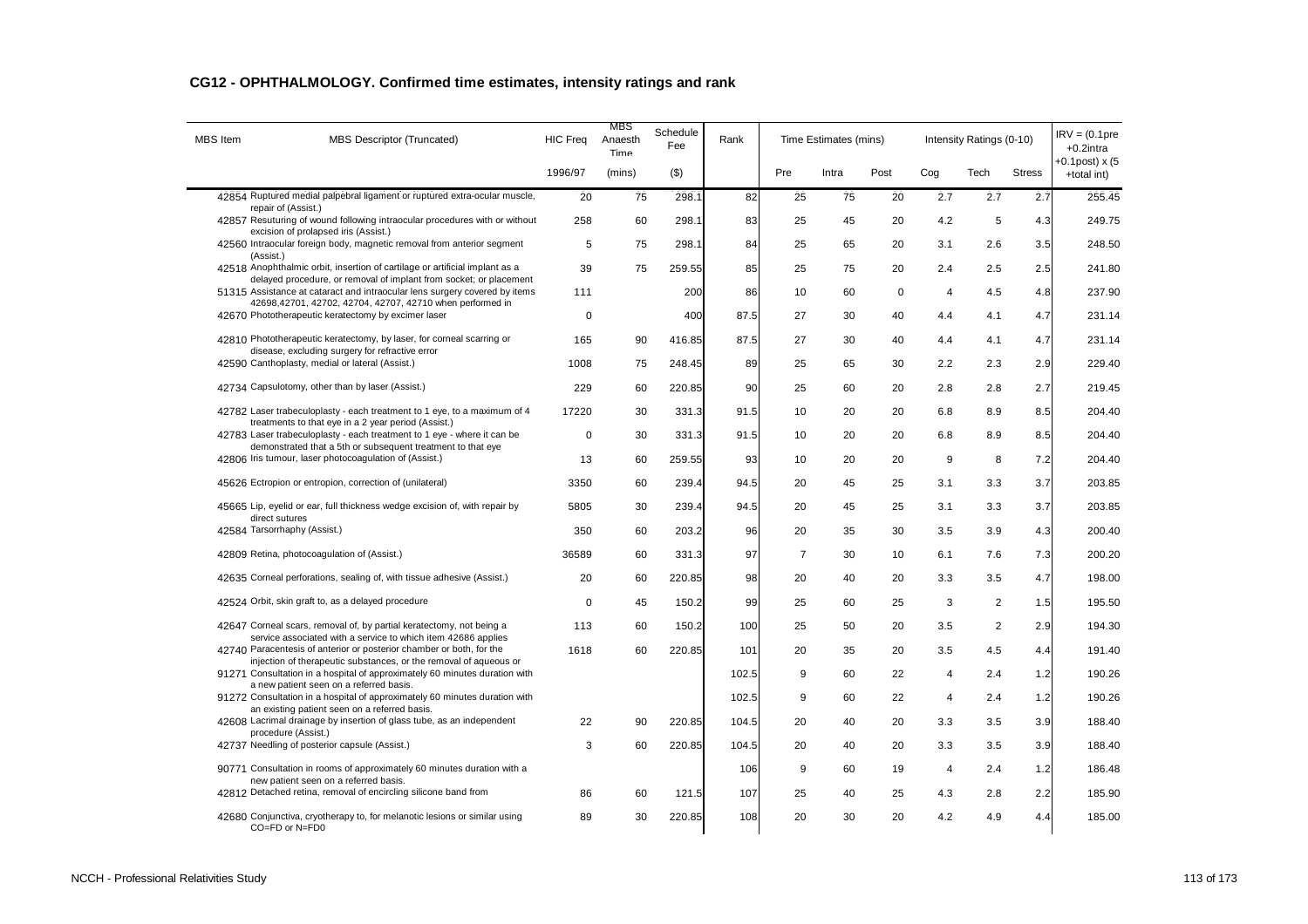| <b>MBS</b> Item | MBS Descriptor (Truncated)                                                                                                                             | <b>HIC Freq</b> | MBS<br>Anaesth<br>Time | Schedule<br>Fee | Rank |                | Time Estimates (mins) |           |                | Intensity Ratings (0-10) |               | $IRV = (0.1pre$<br>$+0.2$ intra  |
|-----------------|--------------------------------------------------------------------------------------------------------------------------------------------------------|-----------------|------------------------|-----------------|------|----------------|-----------------------|-----------|----------------|--------------------------|---------------|----------------------------------|
|                 |                                                                                                                                                        | 1996/97         | (mins)                 | (3)             |      | Pre            | Intra                 | Post      | Cog            | Tech                     | <b>Stress</b> | $+0.1$ post) x (5<br>+total int) |
|                 | 42593 Lacrimal gland, excision of palpebral lobe                                                                                                       | 6               | 60                     | 150.2           | 109  | 25             | 55                    | 20        | 3.1            | 2.1                      | 1.7           | 184.45                           |
|                 | 42692 Limbic tumour, removal of (Assist.)                                                                                                              | 546             | 45                     | 203.2           | 110  | 25             | 45                    | 20        | 2.7            | 2.7                      | 3.1           | 182.25                           |
|                 | 42770 Cyclodestructive procedures for the treatment of intractable<br>glaucoma, treatment to 1 eye, to a maximum of 2 treatments to that               | 86              | 60                     | 216.5           | 111  | 20             | 30                    | 30        | 3.3            | 3.8                      | 4.3           | 180.40                           |
|                 | 42686 Pterygium, removal of                                                                                                                            | 7936            | 30                     | 201             | 112  | 25             | 40                    | 20        | 2.9            | 3                        | 3.4           | 178.75                           |
|                 | 90772 Consultation in rooms of approximately 60 minutes duration with an                                                                               |                 |                        |                 | 113  | $\overline{7}$ | 60                    | 17        | 3.6            | 2.4                      | 1.2           | 175.68                           |
|                 | existing patient seen on a referred basis.<br>90871 Consultation at a nursing home of approximately 60 minutes                                         |                 |                        |                 | 115  | $\overline{7}$ | 60                    | 17        | 3.8            | $\overline{2}$           | 1.2           | 172.80                           |
|                 | duration with a new patient seen on a referred basis.<br>90971 Consultation at other institution of approximately 60 minutes                           |                 |                        |                 | 115  | $\overline{7}$ | 60                    | 17        | 3.8            | $\overline{2}$           | 1.2           | 172.80                           |
|                 | duration with a new patient seen on a referred basis.<br>91071 Home visit of approximately 60 minutes duration with a new patient                      |                 |                        |                 | 115  | $\overline{7}$ | 60                    | 17        | 3.8            | $\overline{c}$           | 1.2           | 172.80                           |
|                 | seen on a referred basis.<br>90872 Consultation at a nursing home of approximately 60 minutes                                                          |                 |                        |                 | 118  | $\overline{7}$ | 60                    | 17        | 3.5            | $\overline{2}$           | 1.2           | 168.48                           |
|                 | duration with an existing patient seen on a referred basis.<br>90972 Consultation at other institution of approximately 60 minutes                     |                 |                        |                 | 118  | $\overline{7}$ | 60                    | 17        | 3.5            | $\overline{2}$           | 1.2           | 168.48                           |
|                 | duration with an existing patient seen on a referred basis.<br>91072 Home visit of approximately 60 minutes duration with an existing                  |                 |                        |                 | 118  | $\overline{7}$ | 60                    | 17        | 3.5            | $\overline{2}$           | 1.2           | 168.48                           |
|                 | patient seen on a referred basis.<br>51318 Assistance at cataract and intraocular lens surgery where patient                                           | 304             |                        | 132             | 120  | 10             | 45                    | $\pmb{0}$ | 3              | $\overline{4}$           | 4.8           | 168.00                           |
|                 | has: - total loss of vision, including no potential for central vision, in<br>42788 Laser capsulotomy - each treatment to 1 eye, to a maximum of 2     | 29170           | 30                     | 259.55          | 121  | 10             | 15                    | 20        | 6.8            | 7.4                      | 7.2           | 158.40                           |
|                 | treatments to that eye in a 2 year period (Assist.)<br>42872 Eyebrow, elevation of, for paretic states                                                 | 68              | 75                     | 176.7           | 122  | 20             | 60                    | 20        | 1.8            | 1.4                      | 1.7           | 158.40                           |
|                 | 42785 Laser iridotomy - each treatment to 1 eye, to a maximum of 2                                                                                     | 4390            | 30                     | 259.55          | 125  | 10             | 15                    | 20        | 6.8            | 7.4                      | 7.1           | 157.80                           |
|                 | treatments to that eye in a 2 year period (Assist.)<br>42786 Laser iridotomy - each treatment to 1 eye - where it can be                               | $\mathbf 0$     | 30                     | 259.55          | 125  | 10             | 15                    | 20        | 6.8            | 7.4                      | 7.1           | 157.80                           |
|                 | demonstrated that a 3rd or subsequent treatment to that eye<br>42789 Laser capsulotomy - each treatment to 1 eye - where it can be                     | $\mathbf 0$     | 30                     | 259.55          | 125  | 10             | 15                    | 20        | 6.8            | 7.4                      | 7.1           | 157.80                           |
|                 | demonstrated that a 3rd or subsequent treatment to that eye                                                                                            |                 |                        |                 |      |                |                       |           |                |                          |               |                                  |
|                 | 42791 Laser vitreolysis or corticolysis of lens material or fibrinolysis - each<br>treatment to 1 eye, to a maximum of 2 treatments to that eye in a 2 | 680             | 30                     | 259.55          | 125  | 10             | 15                    | 20        | 6.8            | 7.4                      | 7.1           | 157.80                           |
|                 | 42792 Laser vitreolysis or corticolysis of lens material or fibrinolysis - each<br>treatment to 1 eye - where it can be demonstrated that a 3rd or     | 0               | 30                     | 259.55          | 125  | 10             | 15                    | 20        | 6.8            | 7.4                      | 7.1           | 157.80                           |
|                 | 45617 Upper eyelid, reduction of, for skin redundancy obscuring vision,<br>herniation of orbital fat in exophthalmos, facial nerve palsy or post-      | 3035            | 45                     | 172.6           | 128  | 25             | 55                    | 25        | 1.7            | 1.4                      | 1.7           | 156.80                           |
|                 | 90761 Consultation in rooms of approximately 45 minutes duration with a<br>new patient seen on a referred basis.                                       |                 |                        |                 | 129  | 8              | 45                    | 18        | $\overline{4}$ | 2.4                      | 1.2           | 146.16                           |
|                 | 42728 Cryotherapy of retina or other intraocular structures with an internal                                                                           | 38              | 60                     | 165.7           | 130  | 20             | 35                    | 20        | 2.6            | 2.6                      | 2.9           | 144.10                           |
|                 | probe, being a service associated with a service to which item<br>91261 Consultation in a hospital of approximately 45 minutes duration with           |                 |                        |                 | 131  | 6              | 45                    | 16        | 4.2            | 2.4                      | 1.2           | 143.36                           |
|                 | a new patient seen on a referred basis.<br>91262 Consultation in a hospital of approximately 45 minutes duration with                                  |                 |                        |                 | 132  | 6              | 45                    | 16        | 4              | 2.4                      | 1.2           | 141.12                           |
|                 | an existing patient seen on a referred basis.<br>90762 Consultation in rooms of approximately 45 minutes duration with an                              |                 |                        |                 | 133  | 6              | 45                    | 16        | 3.6            | 2.4                      | 1.2           | 136.64                           |
|                 | existing patient seen on a referred basis.<br>11209 Electroretinography of 1 or both eyes and electro-oculography of 1 or                              | 833             |                        | 119.65          | 134  | 30             | 60                    | 10        | $\overline{2}$ | 0.6                      | 0.9           | 136.00                           |
|                 | both eyes<br>90861 Consultation at a nursing home of approximately 45 minutes<br>duration with a new patient seen on a referred basis.                 |                 |                        |                 | 136  | 6              | 45                    | 16        | 3.8            | $\overline{2}$           | 1.2           | 134.40                           |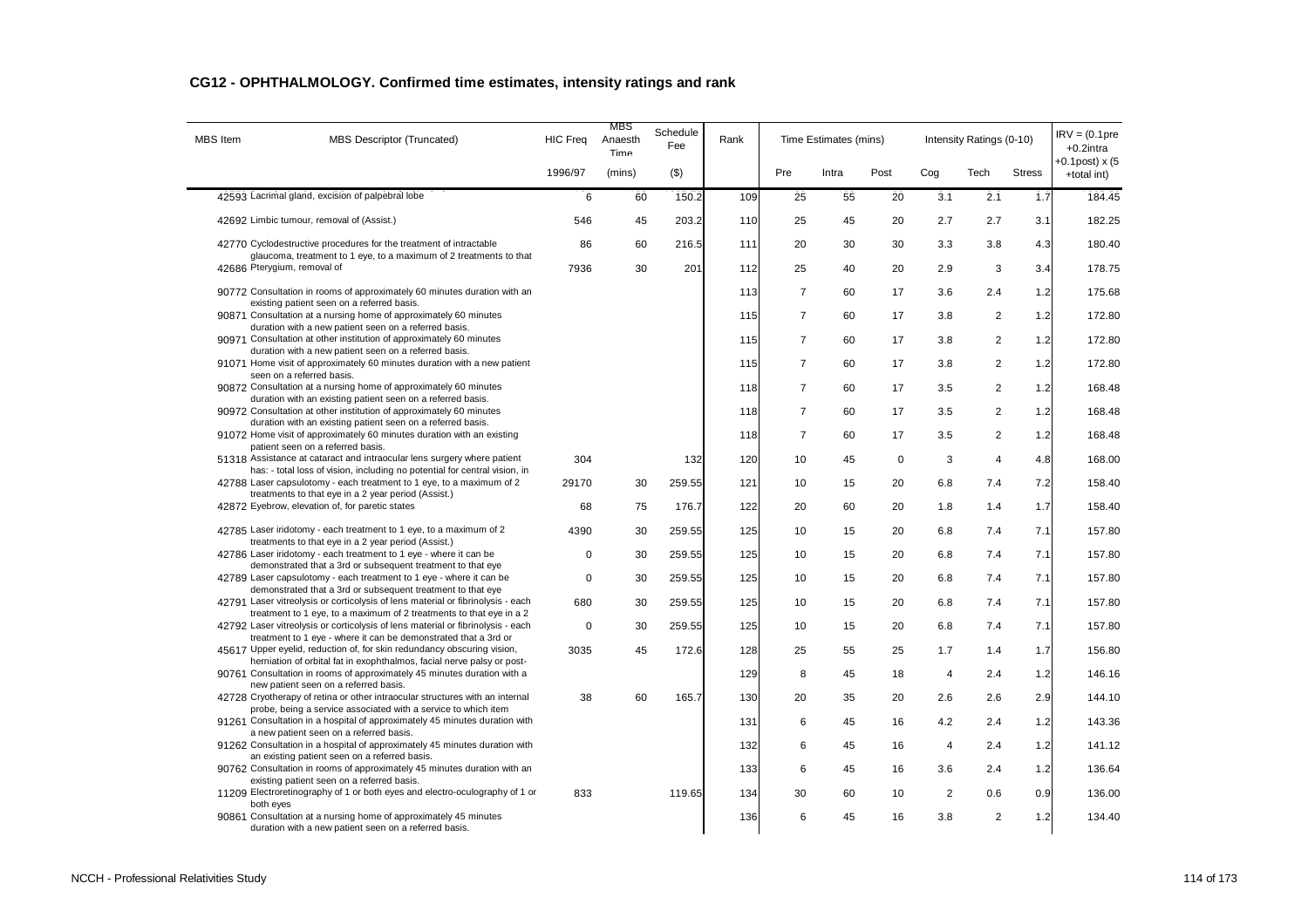| <b>MBS</b> Item | MBS Descriptor (Truncated)                                                                                                                                     | <b>HIC Freq</b> | MBS<br>Anaesth<br>Time | Schedule<br>Fee | Rank  |                | Time Estimates (mins) |                |                | Intensity Ratings (0-10) |               | $IRV = (0.1pre$<br>$+0.2$ intra |
|-----------------|----------------------------------------------------------------------------------------------------------------------------------------------------------------|-----------------|------------------------|-----------------|-------|----------------|-----------------------|----------------|----------------|--------------------------|---------------|---------------------------------|
|                 |                                                                                                                                                                | 1996/97         | (mins)                 | (3)             |       | Pre            | Intra                 | Post           | Cog            | Tech                     | <b>Stress</b> | +0.1post) x (5<br>+total int)   |
|                 | 90961 Consultation at other institution of approximately 45 minutes                                                                                            |                 |                        |                 | 136   | 6              | 45                    | 16             | 3.8            | $\overline{2}$           | 1.2           | 134.40                          |
|                 | duration with a new patient seen on a referred basis.<br>91061 Home visit of approximately 45 minutes duration with a new patient<br>seen on a referred basis. |                 |                        |                 | 136   | 6              | 45                    | 16             | 3.8            | $\overline{2}$           | 1.2           | 134.40                          |
|                 | 90862 Consultation at a nursing home of approximately 45 minutes<br>duration with an existing patient seen on a referred basis.                                |                 |                        |                 | 139   | 6              | 45                    | 16             | 3.5            | $\overline{2}$           | 1.2           | 131.04                          |
|                 | 90962 Consultation at other institution of approximately 45 minutes<br>duration with an existing patient seen on a referred basis.                             |                 |                        |                 | 139   | 6              | 45                    | 16             | 3.5            | $\overline{\mathbf{c}}$  | 1.2           | 131.04                          |
|                 | 91062 Home visit of approximately 45 minutes duration with an existing                                                                                         |                 |                        |                 | 139   | 6              | 45                    | 16             | 3.5            | $\overline{2}$           | 1.2           | 131.04                          |
|                 | patient seen on a referred basis.<br>42845 Readjustment of adjustable sutures, 1 or both eyes, as an                                                           | 196             | 30                     | 139.1           | 141   | 20             | 30                    | 20             | 2.7            | 2.2                      | 2.6           | 125.00                          |
|                 | independent procedure following an operation for correction of<br>42800 Pterygium, removal by laser in 1 or more stages                                        | 377             | 30                     | 201             | 142   | 20             | 20                    | 20             | 2.9            | 3                        | 4.4           | 122.40                          |
|                 | 42808 Photoiridosyneresis, laser                                                                                                                               | $\mathbf 0$     |                        | 261.2           | 143.5 | 10             | 15                    | 20             | 4.5            | 4.6                      | 5.2           | 115.80                          |
|                 | 42807 Photomydriasis, laser                                                                                                                                    | 3               |                        | 261.2           | 143.5 | 10             | 15                    | 20             | 4.5            | 4.6                      | 5.2           | 115.80                          |
|                 | 42830 Botulinus toxin, injection of, for strabismus including all such                                                                                         | 73              | 30                     | 114.85          | 145   | 25             | 30                    | 25             | 2              | 1.6                      | 1.9           | 115.50                          |
|                 | injections on any 1 day and associated electromyography<br>10815 Attendance for the refitting of contact lenses with keratotomy and                            |                 |                        | 6.4             | 146.5 | 6              | 35                    | 16             | 3.6            | 2.4                      | 1.2           | 112.24                          |
|                 | testing with trial lenses and the issue of a prescription being a<br>10816 Attendance for the refitting of contact lenses with keratotomy and                  |                 |                        |                 | 146.5 | 6              | 35                    | 16             | 3.6            | 2.4                      | 1.2           | 112.24                          |
|                 | testing with trial lenses and the issue of a prescription, where the<br>91251 Consultation in a hospital of approximately 30 minutes duration with             |                 |                        |                 | 148   | $\overline{7}$ | 30                    | 19             | 4.2            | 2.4                      | 1.2           | 110.08                          |
|                 | a new patient seen on a referred basis.<br>11212 Optic fundi, examination of following intravenous dye injection                                               | 65              |                        | 51.5            | 149.5 | 10             | 10                    | $\overline{7}$ | 8              | 8                        | 8.4           | 108.78                          |
|                 |                                                                                                                                                                |                 |                        |                 |       |                |                       |                |                |                          |               |                                 |
|                 | 11218 Retinal photography, multiple exposures of both eyes with<br>intravenous dye injection                                                                   | 29787           |                        | 111.5           | 149.5 | 10             | 10                    | $\overline{7}$ | 8              | 8                        | 8.4           | 108.78                          |
|                 | 91252 Consultation in a hospital of approximately 30 minutes duration with<br>an existing patient seen on a referred basis.                                    |                 |                        |                 | 151   | $\overline{7}$ | 30                    | 19             | $\overline{4}$ | 2.4                      | 1.2           | 108.36                          |
|                 | 90751 Consultation in rooms of approximately 30 minutes duration with a<br>new patient seen on a referred basis.                                               |                 |                        |                 | 152   | $\overline{7}$ | 30                    | 17             | $\overline{4}$ | 2.4                      | 1.2           | 105.84                          |
|                 | 90752 Consultation in rooms of approximately 30 minutes duration with an<br>existing patient seen on a referred basis.                                         |                 |                        |                 | 153   | 5              | 30                    | 15             | 3.6            | 2.4                      | 1.2           | 97.60                           |
|                 | 42667 Running corneal suture, manipulation of, performed within 4 months                                                                                       | 8               |                        | 104.25          | 154   | 15             | 16                    | 10             | 3.6            | 3.9                      | 4.4           | 96.33                           |
|                 | of corneal grafting, to reduce astigmatism where a reduction of 2<br>90851 Consultation at a nursing home of approximately 30 minutes                          |                 |                        |                 | 156   | 5              | 30                    | 15             | 3.8            | $\overline{2}$           | 1.2           | 96.00                           |
|                 | duration with a new patient seen on a referred basis.<br>90951 Consultation at other institution of approximately 30 minutes                                   |                 |                        |                 | 156   | 5              | 30                    | 15             | 3.8            | $\overline{c}$           | 1.2           | 96.00                           |
|                 | duration with a new patient seen on a referred basis.<br>91051 Home visit of approximately 30 minutes duration with a new patient                              |                 |                        |                 | 156   | 5              | 30                    | 15             | 3.8            | $\overline{2}$           | 1.2           | 96.00                           |
|                 | seen on a referred basis.<br>42572 Orbital abscess or cyst, drainage of                                                                                        | 69              | 30                     | 86.1            | 158   | 15             | 30                    | 20             | $\overline{2}$ | 1.4                      | 1.7           | 95.95                           |
|                 | 42503 Ophthalmological examination under general anaesthesia, not being                                                                                        | 394             | 30                     | 75.15           | 159   | 10             | 21                    | 10             | 5.5            | 2.5                      | 2.1           | 93.62                           |
|                 | a service associated with a service to which another item in this<br>90852 Consultation at a nursing home of approximately 30 minutes                          |                 |                        |                 |       |                |                       |                |                |                          |               |                                 |
|                 | duration with an existing patient seen on a referred basis.                                                                                                    |                 |                        |                 | 161   | 5              | 30                    | 15             | 3.5            | 2                        | 1.2           | 93.60                           |
|                 | 90952 Consultation at other institution of approximately 30 minutes<br>duration with an existing patient seen on a referred basis.                             |                 |                        |                 | 161   | 5              | 30                    | 15             | 3.5            | $\overline{2}$           | 1.2           | 93.60                           |
|                 | 91052 Home visit of approximately 30 minutes duration with an existing<br>patient seen on a referred basis.                                                    |                 |                        |                 | 161   | 5              | 30                    | 15             | 3.5            | $\overline{2}$           | 1.2           | 93.60                           |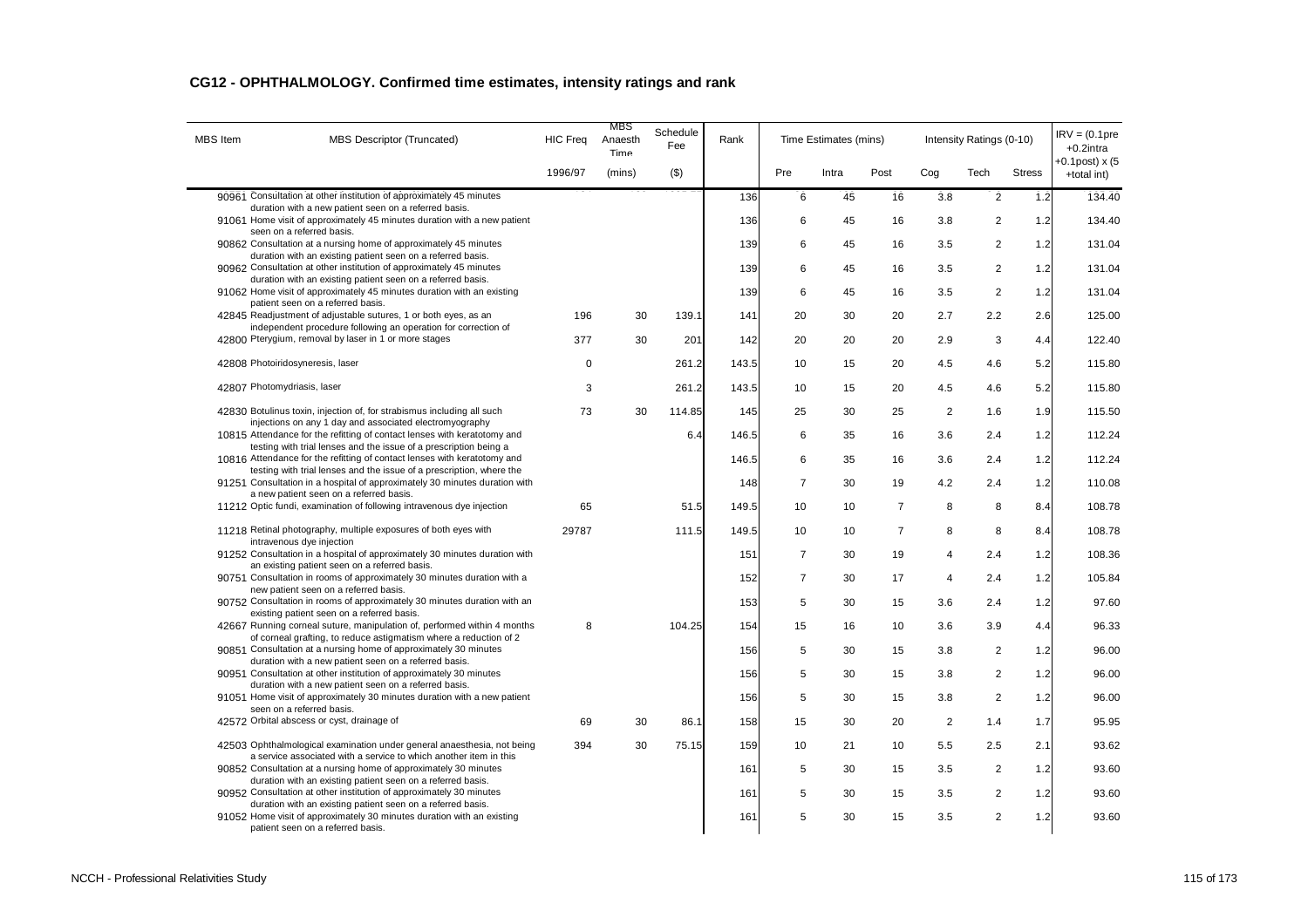| <b>MBS</b> Item              | <b>MBS Descriptor (Truncated)</b>                                                                                                                           | <b>HIC Freq</b> | MBS<br>Anaesth<br>Time | Schedule<br>Fee | Rank  |                | Time Estimates (mins) |      |                | Intensity Ratings (0-10) |               | $IRV = (0.1pre$<br>$+0.2$ intra  |
|------------------------------|-------------------------------------------------------------------------------------------------------------------------------------------------------------|-----------------|------------------------|-----------------|-------|----------------|-----------------------|------|----------------|--------------------------|---------------|----------------------------------|
|                              |                                                                                                                                                             | 1996/97         | (mins)                 | (5)             |       | Pre            | Intra                 | Post | Cog            | Tech                     | <b>Stress</b> | $+0.1$ post) x (5<br>+total int) |
| 42617 Punctum snip operation |                                                                                                                                                             | 4429            | 15                     | 100.55          | 163   | 12             | 15                    | 10   | 3.6            | $\overline{4}$           | 4.4           | 88.40                            |
|                              | 18292 Nerve branch, destruction by a neurolytic agent, not being a service<br>to which any other item in this Group applies                                 | 2287            |                        | 91.7            | 164   | 15             | 25                    | 10   | 2.1            | 1.8                      | 2.1           | 82.50                            |
|                              | 42676 Conjunctiva, biopsy of, as an independent procedure                                                                                                   | 11              |                        | 85              | 165   | 10             | 30                    | 15   | 1.7            | 1.3                      | 1.7           | 82.45                            |
| dye injection                | 11215 Retinal photography, multiple exposures, of 1 eye with intravenous                                                                                    | 3927            |                        | 90.2            | 166   | 10             | 6                     | 6    | 7.8            | 8                        | 8.4           | 81.76                            |
| flap                         | 42632 Conjunctival peritomy or repair of corneal laceration by conjunctival                                                                                 | 173             | 30                     | 86.1            | 167   | 10             | 25                    | 20   | $\overline{2}$ | 1.4                      | 1.7           | 80.80                            |
|                              | 42581 Ectropion or entropion, tarsal cauterisation of                                                                                                       | 1661            | 30                     | 86.1            | 168   | 15             | 10                    | 10   | 3.8            | 4.4                      | 4.7           | 80.55                            |
|                              | 91243 Consultation in a hospital of approximately 20 minutes duration and<br>the nature of the service requires breaks in continuity with a new or          |                 |                        |                 | 169   | 6              | 20                    | 16   | 4.2            | 2.4                      | 1.2           | 79.36                            |
|                              | 42689 Pinguecula, removal of, not being a service associated with the<br>fitting of contact lenses                                                          | 499             | 30                     | 86.1            | 170   | 10             | 30                    | 10   | 1.7            | 1.4                      | 1.7           | 78.40                            |
|                              | 15351 Construction and first application of a radioactive mould not                                                                                         | 58              |                        | 85.6            | 171   | 10             | 30                    | 10   | 1.7            | 1.3                      | 1.7           | 77.60                            |
|                              | exceeding 5 cm in diameter to an external surface<br>42611 Nasolacrimal tube (bilateral) replacement of, or lacrimal passages,                              | 1039            | 30                     | 106             | 172.5 | 15             | 10                    | 10   | 4.3            | $\overline{4}$           | 3.5           | 75.60                            |
|                              | probing for obstruction, bilateral, with or without lavage - under<br>91240 Consultation in a hospital of approximately 20 minutes duration with            |                 |                        |                 | 172.5 | $\overline{4}$ | 20                    | 16   | $\overline{4}$ | 2.4                      | 1.2           | 75.60                            |
|                              | a new or existing patient seen on a referred basis.<br>11235 Examination of the eye by impression cytology of cornea for the                                | 8               |                        | 90              | 174   | 10             | 10                    | 10   | 4.1            | 4.6                      | 4.9           | 74.40                            |
|                              | investigation of ocular surface dysplasia, including the collection of<br>42683 Conjunctival cysts, removal of, requiring admission to hospital or          | 119             | 30                     | 88.35           | 175   | 10             | 10                    | 10   | $\overline{4}$ | 4.5                      | 4.8           | 73.20                            |
|                              | approved day hospital facility<br>90743 Consultation in rooms of approximately 20 minutes duration and the                                                  |                 |                        |                 | 176   | $\overline{4}$ | 20                    | 13   | 3.8            | 2.4                      | 1.3           | 71.25                            |
|                              | nature of the service requires breaks in continuity with a new or<br>90843 Consultation at a nursing home of approximately 20 minutes                       |                 |                        |                 | 178   | 4              | 20                    | 15   | 3.7            | $\overline{2}$           | 1.2           | 70.21                            |
|                              | duration and the nature of the service requires breaks in continuity<br>90943 Consultation at other institution of approximately 20 minutes                 |                 |                        |                 | 178   | 4              | 20                    | 15   | 3.7            | $\overline{2}$           | 1.2           | 70.21                            |
|                              | duration and the nature of the service requires breaks in continuity<br>91043 Home visit of approximately 20 minutes duration and the nature of             |                 |                        |                 | 178   | $\Delta$       | 20                    | 15   | 3.7            | $\overline{c}$           | 1.2           | 70.21                            |
|                              | the service requires breaks in continuity with a new or existing<br>90740 Consultation in rooms of approximately 20 minutes duration with a                 |                 |                        |                 | 180   | $\overline{4}$ | 20                    | 13   | 3.6            | 2.4                      | 1.2           | 69.54                            |
|                              | new or existing patient seen on a referred basis.<br>15339 Removal of a sealed radioactive source under general anaesthesia,                                | 23              | 30                     | 55.95           | 181   | 10             | 30                    | 10   | 1.7            | 0.9                      | 0.9           | 68.00                            |
|                              | or under epidural or spinal nerve block                                                                                                                     |                 |                        |                 |       |                |                       |      |                |                          |               |                                  |
|                              | 90840 Consultation at a nursing home of approximately 20 minutes<br>duration with a new or existing patient seen on a referred basis.                       |                 |                        |                 | 184   | $\overline{4}$ | 20                    | 13   | 3.5            | $\overline{2}$           | 1.2           | 66.69                            |
|                              | 90940 Consultation at other institution of approximately 20 minutes<br>duration with a new or existing patient seen on a referred basis.                    |                 |                        |                 | 184   | 4              | 20                    | 13   | 3.5            | $\overline{2}$           | 1.2           | 66.69                            |
|                              | 91040 Home visit of approximately 20 minutes duration with a new or<br>existing patient seen on a referred basis.                                           |                 |                        |                 | 184   | $\overline{4}$ | 20                    | 13   | 3.5            | $\overline{2}$           | 1.2           | 66.69                            |
|                              | 11221 Full quantitative computerised perimetry - (automated absolute static<br>threshold) performed by a specialist in the practice of his or her           | 146548          |                        | 49.75           | 184   | $\overline{2}$ | 16                    | 5    | 5.5            | 3.2                      | 3.4           | 66.69                            |
|                              | 11222 Full quantitative computerised perimetry (automated absolute static<br>threshold), performed by a specialist in the practice of his or her            | 0               |                        | 49.75           | 184   | $\overline{2}$ | 16                    | 5    | 5.5            | 3.2                      | 3.4           | 66.69                            |
|                              | 42668 Corneal sutures, removal of, not earlier than 6 weeks after operation                                                                                 | 7727            | 30                     | 55.25           | 187   | 10             | 20                    | 10   | 2              | 1.7                      | 2.1           | 64.80                            |
|                              | requiring use of slit lamp or operating microscope<br>15006 Radiotherapy, superficial - attendance at which a single dose<br>technique is applied - 1 field | 1492            |                        | 69.35           | 188   | 10             | 19                    | 10   | $\overline{2}$ | 1.7                      | 2.1           | 62.64                            |
|                              | 11203 Tonography - in the investigation or management of glaucoma, of 1<br>or both eyes - using an electrical tonography machine producing a                | 1020            |                        | 50.65           | 189   | 5              | 10                    | 5    | 6.5            | 3.2                      | 5.5           | 60.60                            |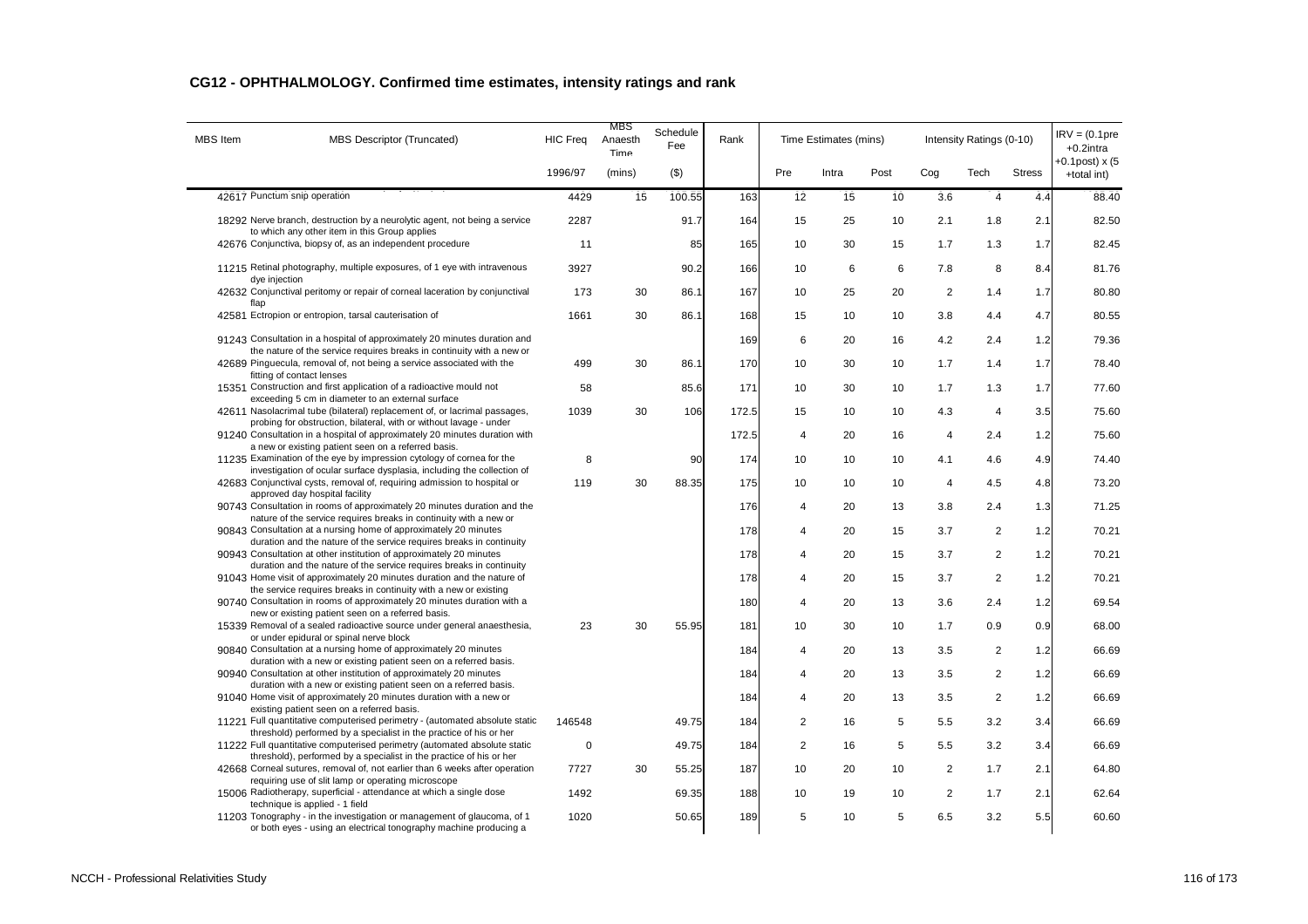| <b>MBS</b> Item | MBS Descriptor (Truncated)                                                                                                                          | <b>HIC Freq</b> | MBS<br>Anaesth<br>Time | Schedule<br>Fee | Rank  |                | Time Estimates (mins) |             |                | Intensity Ratings (0-10) |                | $IRV = (0.1pre$<br>$+0.2$ intra  |
|-----------------|-----------------------------------------------------------------------------------------------------------------------------------------------------|-----------------|------------------------|-----------------|-------|----------------|-----------------------|-------------|----------------|--------------------------|----------------|----------------------------------|
|                 |                                                                                                                                                     | 1996/97         | (mins)                 | $($ \$)         |       | Pre            | Intra                 | Post        | Cog            | Tech                     | <b>Stress</b>  | $+0.1$ post) x (5<br>+total int) |
|                 | 18240 Retrobulbar or peribulbar injection of an anaesthetic agent                                                                                   | 4080            |                        | 68.75           | 190   | 10             | 17                    | 10          | 1.9            | 1.9                      | 2.2            | 59.40                            |
|                 | 42575 Tarsal cyst, extirpation of                                                                                                                   | 19305           | 15                     | 60.7            | 191.5 | 15             | 15                    | 10          | 1.9            | 1.7                      | 2.1            | 58.85                            |
|                 | 42622 Punctum, permanent occlusion of, by use of electrical cautery                                                                                 | 98              | 15                     | 60.7            | 191.5 | 15             | 15                    | 10          | 1.9            | 1.7                      | 2.1            | 58.85                            |
|                 | 42610 Nasolacrimal tube (unilateral) replacement of, or lacrimal passages,<br>probing for obstruction, unilateral, with or without lavage - under   | 655             | 15                     | 70.6            | 193   | 15             | 5                     | 10          | 4.1            | 4.2                      | 3.5            | 58.80                            |
|                 | 42803 Pinguecula, removal of by laser in 1 or more stages (not for contact<br>lenses)                                                               | 57              | 30                     | 86.1            | 194   | 10             | 20                    | 10          | 1.6            | 1.4                      | 1.7            | 58.20                            |
|                 | 91230 Consultation in a hospital of approximately 15 minutes duration with<br>a new or existing patient seen on a referred basis.                   |                 |                        |                 | 195   | 3              | 15                    | 13          | $\overline{4}$ | 2.4                      | 1.2            | 57.96                            |
|                 | 42821 Retrobulbar transillumination, as an independent procedure                                                                                    | 156             | 15                     | 66.2            | 196   | 10             | 16                    | 10          | 2              | 1.9                      | 2.2            | 57.72                            |
|                 | 55055 Orbital contents, ultrasonic echography of, unidimensional, not                                                                               |                 |                        |                 | 197   | 10             | 18                    | 10          | 3              | $\overline{1}$           | 0.9            | 55.44                            |
|                 | being a service associated with a service to which another item in<br>90730 Consultation in rooms of approximately 15 minutes duration with a       |                 |                        |                 | 198   | 3              | 15                    | 10          | 3.6            | 2.4                      | 1.2            | 52.46                            |
|                 | new or existing patient seen on a referred basis.<br>90830 Consultation at a nursing home of approximately 15 minutes                               |                 |                        |                 | 200   | 3              | 15                    | 11          | 3.5            | 2                        | 1.2            | 51.48                            |
|                 | duration with a new or existing patient seen on a referred basis.<br>90930 Consultation at other institution of approximately 15 minutes            |                 |                        |                 | 200   | 3              | 15                    | 11          | 3.5            | $\overline{2}$           | 1.2            | 51.48                            |
|                 | duration with a new or existing patient seen on a referred basis.<br>91030 Home visit of approximately 15 minutes duration with a new or            |                 |                        |                 | 200   | 3              | 15                    | 11          | 3.5            | $\overline{2}$           | 1.2            | 51.48                            |
|                 | existing patient seen on a referred basis.<br>42644 Cornea or sclera, removal of imbedded foreign body from (excluding                              | 50475           | 75                     | 53              | 202.5 | 10             | 10                    | $\mathbf 0$ | 3.8            | 4                        | 3.9            | 50.10                            |
|                 | after-care)<br>42650 Cornea, epithelial debridement for corneal ulcer or corneal erosion                                                            | 2125            | 60                     | 53              | 202.5 | 10             | 10                    | $\mathbf 0$ | 3.8            | 4                        | 3.9            | 50.10                            |
|                 | (excluding after-care)<br>42615 Nasolacrimal tube (bilateral) replacement of, or lacrimal passages,                                                 | 6844            |                        | 53.05           | 204   | 10             | 10                    | 0           | 4.1            | $\overline{4}$           | 3.5            | 49.80                            |
|                 | probing for obstruction, bilateral, with or without lavage, not being a<br>42621 Punctum, temporary occlusion of, by use of electrical cautery      | 16              | 15                     | 38.7            | 205   | 10             | 10                    | 5           | 3.4            | 3                        | 2.7            | 49.35                            |
|                 | 42587 Trichiasis, treatment of by cryotherapy, laser or electrolysis - each                                                                         | 4676            | 30                     | 38.05           | 206   | 5              | 8                     | 5           | 5.1            | $\overline{4}$           | 4.1            | 47.32                            |
|                 | eyelid<br>42677 Conjunctiva, cautery of, including treatment of pannus - each                                                                       | 144             | 15                     | 44.75           | 207   | 10             | 10                    | 5           | 2.2            | 2.5                      | 2.9            | 44.10                            |
|                 | attendance at which treatment is given including any associated<br>42824 Retrobulbar injection of alcohol or other drug, as an independent          | 814             |                        | 51.35           | 208   | 10             | 10                    | 10          | 1.7            | 1.9                      | 2.2            | 43.20                            |
|                 | procedure<br>42797 Laser coagulation of corneal or scleral blood vessels - each                                                                     | 258             | 30                     | 49.7            | 209   | 5              | 10                    | 10          | 2.6            | 3                        | 1.7            | 43.05                            |
|                 | treatment to 1 eye, to a maximum of 4 treatments to that eye in a 2<br>42794 Division of suture by laser following trabeculoplasty, each treatment  | 783             | 30                     | 49.7            | 210   | 5              | 10                    | 5           | 2.6            | 3                        | 3.4            | 42.00                            |
|                 | to 1 eye, to a maximum of 2 treatments to that eye in a 2 year period<br>91220 Consultation in a hospital of approximately 10 minutes duration with |                 |                        |                 | 211   | 4              | 10                    | 8           | 4              | 2.4                      | 1.2            | 40.32                            |
|                 | a new or existing patient seen on a referred basis.<br>11224 Full quantitative computerised perimetry - (automated absolute static                  | 6489            |                        | 30              | 213   | $\overline{2}$ | 8                     | 4           | 5.2            | 3.2                      | 3.4            | 36.96                            |
|                 | threshold) performed by a specialist in the practice of his or her<br>11225 Full quantitative computerised perimetry (automated absolute static     | $\mathbf 0$     |                        | 30              | 213   | 2              | 8                     | 4           | 5.2            | 3.2                      | 3.4            | 36.96                            |
|                 | threshold), performed by a specialist in the practice of his or her<br>11227 Full quantitative computerised perimetry - (automated absolute static  | 581             |                        | 22.72           | 213   | $\overline{2}$ | 8                     | 4           | 5.2            | 3.2                      | 3.4            | 36.96                            |
|                 | threshold) performed by a specialist in the practice of his or her<br>42620 Punctum, occlusion of, by use of a plug                                 | 684             | 15                     | 38.7            | 215   | $\overline{7}$ | 10                    | 5           | 2.5            | $\overline{2}$           | $\overline{2}$ | 36.80                            |
|                 | 90720 Consultation in rooms of approximately 10 minutes duration with a<br>new or existing patient seen on a referred basis.                        |                 |                        |                 | 216   | $\overline{2}$ | 10                    | 6           | 3.6            | 2.4                      | 1.2            | 34.16                            |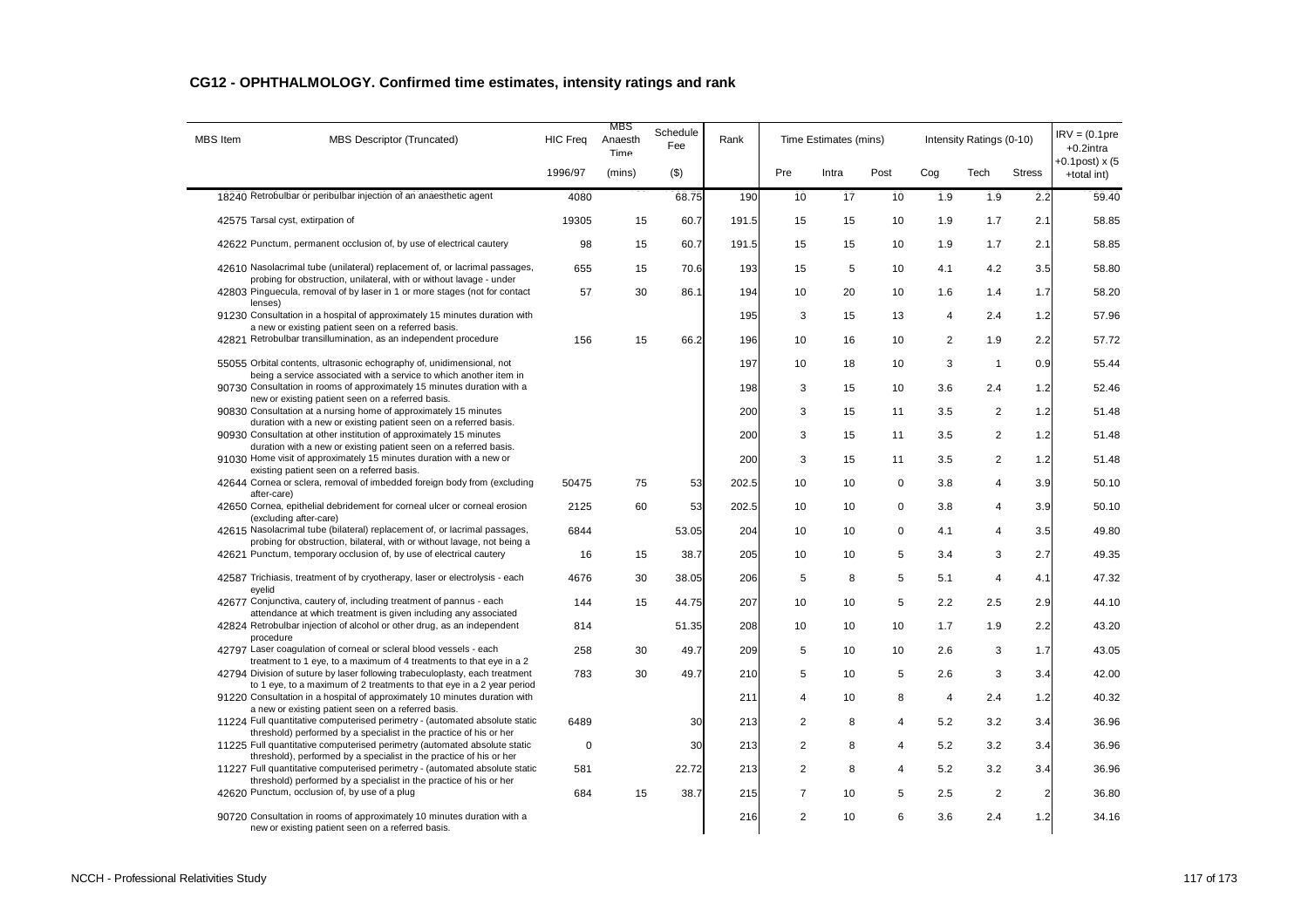| <b>MBS</b> Item | <b>MBS Descriptor (Truncated)</b>                                                                                                                      | <b>HIC Freq</b> | MBS<br>Anaesth<br>Time | Schedule<br>Fee | Rank |                | Time Estimates (mins) |          |     | Intensity Ratings (0-10) |               | $IRV = (0.1pre$<br>$+0.2$ intra<br>$+0.1$ post) x (5 |
|-----------------|--------------------------------------------------------------------------------------------------------------------------------------------------------|-----------------|------------------------|-----------------|------|----------------|-----------------------|----------|-----|--------------------------|---------------|------------------------------------------------------|
|                 |                                                                                                                                                        | 1996/97         | (mins)                 | $($ \$)         |      | Pre            | Intra                 | Post     | Cog | Tech                     | <b>Stress</b> | +total int)                                          |
|                 | 90820 Consultation at a nursing home of approximately 10 minutes<br>duration with a new or existing patient seen on a referred basis.                  |                 |                        |                 | 218  | 2              | 10                    |          | 3.5 | 2                        | 1.2           | 33.93                                                |
|                 | 90920 Consultation at other institution of approximately 10 minutes<br>duration with a new or existing patient seen on a referred basis.               |                 |                        |                 | 218  | 2              | 10                    |          | 3.5 | 2                        | 1.2           | 33.93                                                |
|                 | 91020 Home visit of approximately 10 minutes duration with a new or<br>existing patient seen on a referred basis.                                      |                 |                        |                 | 218  | $\overline{2}$ | 10                    |          | 3.5 | $\overline{2}$           | 1.2           | 33.93                                                |
|                 | 15012 Radiotherapy, superficial - each attendance at which treatment is<br>given to an eye                                                             | 2764            |                        | 39.25           | 220  | 5              | 10                    | 5        | 1.9 | 2                        | 2.3           | 33.60                                                |
|                 | 42827 Botulinus toxin, injection of, for blepharospasm, including all such<br>injections on any 1 day                                                  | 2132            | 15                     | 33.15           | 221  | 10             | 5                     | 5        | 3   | 2.9                      | 2.2           | 32.75                                                |
|                 | 42614 Nasolacrimal tube (unilateral) replacement of, or lacrimal passages,<br>probing for obstruction, unilateral, with or without lavage, not being a | 13026           |                        | 35.4            | 222  | 10             | 5                     | $\Omega$ |     | 4                        | 2.9           | 31.80                                                |
|                 | 11200 Provocative test or tests for glaucoma, including water drinking                                                                                 | 3880            |                        | 29.95           | 223  | $\overline{2}$ | 6                     | 5        | 6.2 | 2                        | 2.9           | 30.59                                                |
|                 | 91210 Consultation in a hospital of approximately 5 minutes duration with a<br>new or existing patient seen on a referred basis.                       |                 |                        |                 | 224  | 2              | 5                     | 8        |     | 2.4                      | 1.2           | 25.20                                                |
|                 | 90810 Consultation at a nursing home of approximately 5 minutes duration<br>with a new or existing patient seen on a referred basis.                   |                 |                        |                 | 226  | 2              | 5                     |          | 3.5 | 1.9                      | 1.2           | 22.04                                                |
|                 | 90910 Consultation at other institution of approximately 5 minutes duration<br>with a new or existing patient seen on a referred basis.                |                 |                        |                 | 226  | 2              | 5                     |          | 3.5 | 1.9                      | 1.2           | 22.04                                                |
|                 | 91010 Home visit of approximately 5 minutes duration with a new or<br>existing patient seen on a referred basis.                                       |                 |                        |                 | 226  | $\overline{2}$ | 5                     |          | 3.5 | 1.9                      | 1.2           | 22.04                                                |
|                 | 90710 Consultation in rooms of approximately 5 minutes duration with a<br>new or existing patient seen on a referred basis.                            |                 |                        |                 | 228  | $\mathfrak{p}$ | 5                     | 6        | 3.6 | 2.4                      | 1.2           | 21.96                                                |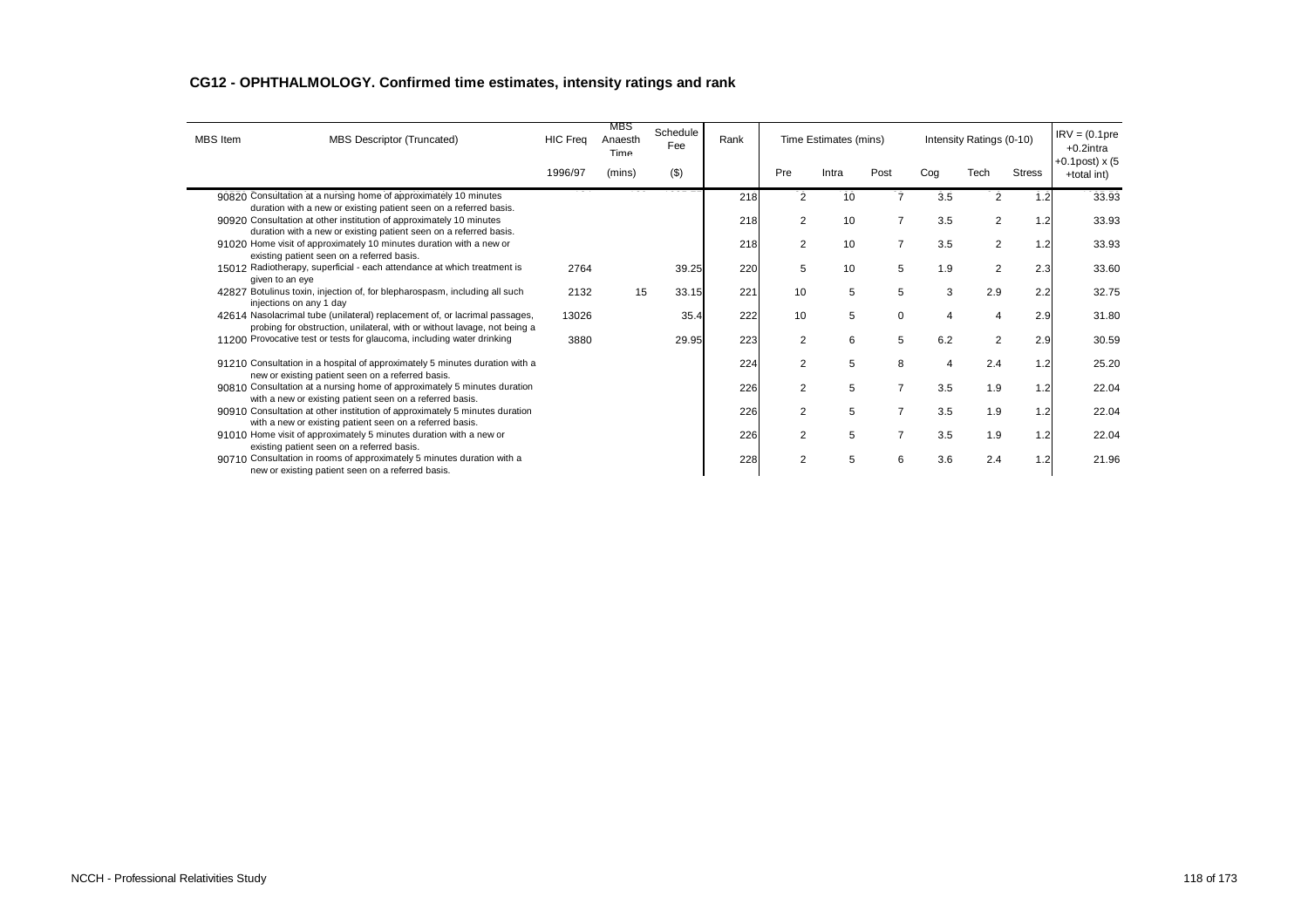| <b>MBS</b> Item | $\supseteq$ | Dual<br>item | <b>MBS Descriptor (Truncated)</b>                                                                                                    | HIC Freq Anaesth | MBS<br>Time | Schedule<br>Fee | Rank           |     | Time Estimates (mins) |      |     | Intensity Ratings (0-10) |                | Weighted<br>Int                  | <b>IRV</b><br>$=$ pre $+$ intra x |
|-----------------|-------------|--------------|--------------------------------------------------------------------------------------------------------------------------------------|------------------|-------------|-----------------|----------------|-----|-----------------------|------|-----|--------------------------|----------------|----------------------------------|-----------------------------------|
|                 | Item        |              |                                                                                                                                      | 1996/97          | (mins)      | $($ \$)         |                | Pre | Intra                 | Post | Cog | Tech                     | <b>Stress</b>  | =(cog+tech+s<br>tress- $3$ $/27$ | $(1+2Wint)$<br>+post              |
| 41587           |             |              | Total temporal bone resection for removal of tumour (Assist.)                                                                        | $\overline{4}$   | 370         | 1922.65         | $\overline{c}$ | 60  | 480                   | 70   | 10  | 10                       | 10             | 1.00                             | 1570.0                            |
| 39656           |             |              | Petro-clival and clival tumour, removal of, by supra and                                                                             | 9                |             | 1883.60         | $\overline{2}$ | 60  | 480                   | 70   | 10  | 10                       | 10             | 1.00                             | 1570.0                            |
| 41581           |             |              | infratentorial approaches for radical or sub-total radical excision,<br>Tumour involving infra-temporal fossa, removal of, involving | 19               |             | 490 2057.05     | $\overline{2}$ | 60  | 480                   | 70   | 10  | 10                       | 10             | 1.00                             | 1570.0                            |
| 41575           |             |              | craniotomy and radical excision of (Assist.)<br>Cerebello-pontine angle tumour, removal of by 2 surgeons                             | 99               | 480         | 1788.45         | 5              | 60  | 360                   | 70   | 10  | 10                       | 10             | 1.00                             | 1210.0                            |
| 41578           |             |              | operating conjointly, by transmastoid, translabyrinthine or<br>Cerebello - pontine angle tumour, removal of, by transmastoid,        | 88               |             | 480 1788.45     | 5              | 60  | 360                   | 70   | 10  | 10                       | 10             | 1.00                             | 1210.0                            |
|                 |             |              | translabyrinthine or retromastoid approach, (intracranial                                                                            |                  |             |                 |                |     |                       |      |     |                          |                |                                  |                                   |
| 41579           |             |              | Cerebello-pontine angle tumour, removal of, by transmastoid,<br>translabyrinthine or retromastoid approach, (intracranial            | 73               |             | 1341.35         | 5              | 60  | 360                   | 70   | 10  | 10                       | 10             | 1.00                             | 1210.0                            |
| 30275           |             |              | Radical excision of intra-oral tumour involving resection of<br>mandible and lymph glands of neck (commando-type operation)          | 52               | 165         | 1294.40         | $\overline{7}$ | 60  | 330                   | 150  | 10  | 10                       | 10             | 1.00                             | 1200.0                            |
| 41843           |             |              | Laryngopharyngectomy or primary restoration of alimentary                                                                            | 11               | 225         | 981.25          | 8              | 40  | 385                   | 140  | 8   | 8                        | 9              | 0.81                             | 1192.4                            |
| 41584           |             |              | continuity after laryngopharyngectomy using stomach or bowel<br>Partial temporal bone resection for removal of tumour involving      | 19               | 315         | 1411.70         | 9              | 60  | 300                   | 70   | 10  | 10                       | 10             | 1.00                             | 1030.0                            |
| 41879           |             |              | mastoidectomy with or without decompression of facial nerve<br>Laryngoplasty or tracheoplasty, including tracheostomy (Assist.)      | 57               | 180         | 699.10          | 10             | 40  | 240                   | 160  | 10  | 10                       | 10             | 1.00                             | 920.0                             |
| 41515           |             |              | 41563 Meatoplasty involving removal of cartilage or bone or both                                                                     | 475              | 60          | 282.35          | 12             | 40  | 250                   | 60   | 10  | 10                       | 10             | 1.00                             | 850.0                             |
|                 | $\ddot{}$   |              | cartilage and bone, being a service associated with a service to                                                                     |                  |             |                 |                |     |                       |      |     |                          |                |                                  |                                   |
| 41524           | $+$         |              | 41563 Reconstruction of external auditory canal, being a service<br>associated with a service to which items 41557, 41560 and        | 9                | 75          | 209.75          | 12             | 40  | 240                   | 90   | 10  | 10                       | 10             | 1.00                             | 850.0                             |
| 41623           |             |              | Glomus tumour, transmastoid removal of, including<br>mastoidectomy (Assist.)                                                         | 16               | 120         | 876.85          | 13             | 60  | 240                   | 60   | 10  | 10                       | 10             | 1.00                             | 840.0                             |
| 41593           |             |              | Translabyrinthine vestibular nerve section (Assist.)                                                                                 | $\overline{7}$   | 255         | 1142.85         | 15             | 60  | 240                   | 40   | 10  | 10                       | 10             | 1.00                             | 820.0                             |
| 41617           |             |              | Cochlear implant, insertion of, including mastoidectomy (Assist.)                                                                    | 69               | 255         | 1391.55         | 15             | 60  | 240                   | 40   | 10  | 10                       | 10             | 1.00                             | 820.0                             |
| 41564           |             |              | Mastoidectomy (radical or modified radical), obliteration of the                                                                     | 2                | 180         | 1403.85         | 16             | 40  | 240                   | 60   | 10  | 9                        | 10             | 0.96                             | 802.2                             |
| 41840           |             |              | mastoid cavity, blind sac closure of external auditory canal and<br>Supraglottic laryngectomy including tracheostomy (Assist.)       | $\overline{7}$   | 240         | 1115.95         | 17             | 40  | 200                   | 140  | 10  | 10                       | 10             | 1.00                             | 780.0                             |
| 41785           |             |              | Partial pharyngectomy via pharyngotomy with partial or total                                                                         | 15               | 135         | 867.25          | 18             | 40  | 210                   | 120  | 9   | 9                        | 9              | 0.89                             | 743.3                             |
| 41563           |             |              | glossectomy (Assist.)<br>Mastoidectomy (radical or modified radical), myringoplasty and                                              | 179              | 150         | 1085.60         | 19             | 40  | 210                   | 60   | 10  | 10                       | 10             | 1.00                             | 730.0                             |
|                 |             |              | ossicular chain reconstruction (Assist.)<br>Mastoidectomy, intact wall technique, with myringoplasty and                             | 102              | 210         | 1378.10         |                |     | 210                   |      |     | 10                       |                | 1.00                             | 710.0                             |
| 41554           |             |              | ossicular chain reconstruction (Assist.)                                                                                             |                  |             |                 | 20             | 40  |                       | 40   | 10  |                          | 10             |                                  |                                   |
| 41834           |             |              | Laryngectomy (total) (Assist.)                                                                                                       | 32               | 225         | 946.45          | 21             | 40  | 205                   | 130  | 10  | 8                        | $\overline{7}$ | 0.81                             | 709.1                             |
| 41734           |             |              | Radical fronto-ethmoidectomy with osteoplastic flap (Assist.)                                                                        | 26               | 120         | 744.60          | 22             | 30  | 200                   | 60   | 10  | 10                       | 10             | 1.00                             | 690.0                             |
| 41596           |             |              | Retrolabyrinthine vestibular nerve section or cochlear nerve<br>section, or both (Assist.)                                           | 11               | 315         | 1277.30         | 24             | 60  | 180                   | 70   | 10  | 9                        | 10             | 0.96                             | 656.7                             |
| 41599           |             |              | Internal auditory meatus, exploration by middle cranial fossa                                                                        | $\pmb{0}$        | 255         | 1277.30         | 24             | 60  | 180                   | 70   | 10  | 9                        | 10             | 0.96                             | 656.7                             |
| 41560           |             |              | approach with cranial nerve decompression (Assist.)<br>Mastoidectomy (radical or modified radical) and myringoplasty                 | 191              | 135         | 876.85          | 25             | 40  | 180                   | 60   | 10  | 10                       | 10             | 1.00                             | 640.0                             |
| 41837           |             |              | Vertical hemi-laryngectomy including tracheostomy (Assist.)                                                                          | 9                | 180         | 907.55          | 26             | 40  | 150                   | 140  | 10  | 10                       | 10             | 1.00                             | 630.0                             |
| 30247           |             |              | Parotid gland, total extirpation of (Assist.)                                                                                        | 14               | 150         | 542.80          | 27             | 30  | 207                   | 40   | 10  | 8                        | 8              | 0.85                             | 629.7                             |
|                 |             |              |                                                                                                                                      |                  |             |                 |                |     |                       |      |     |                          |                |                                  |                                   |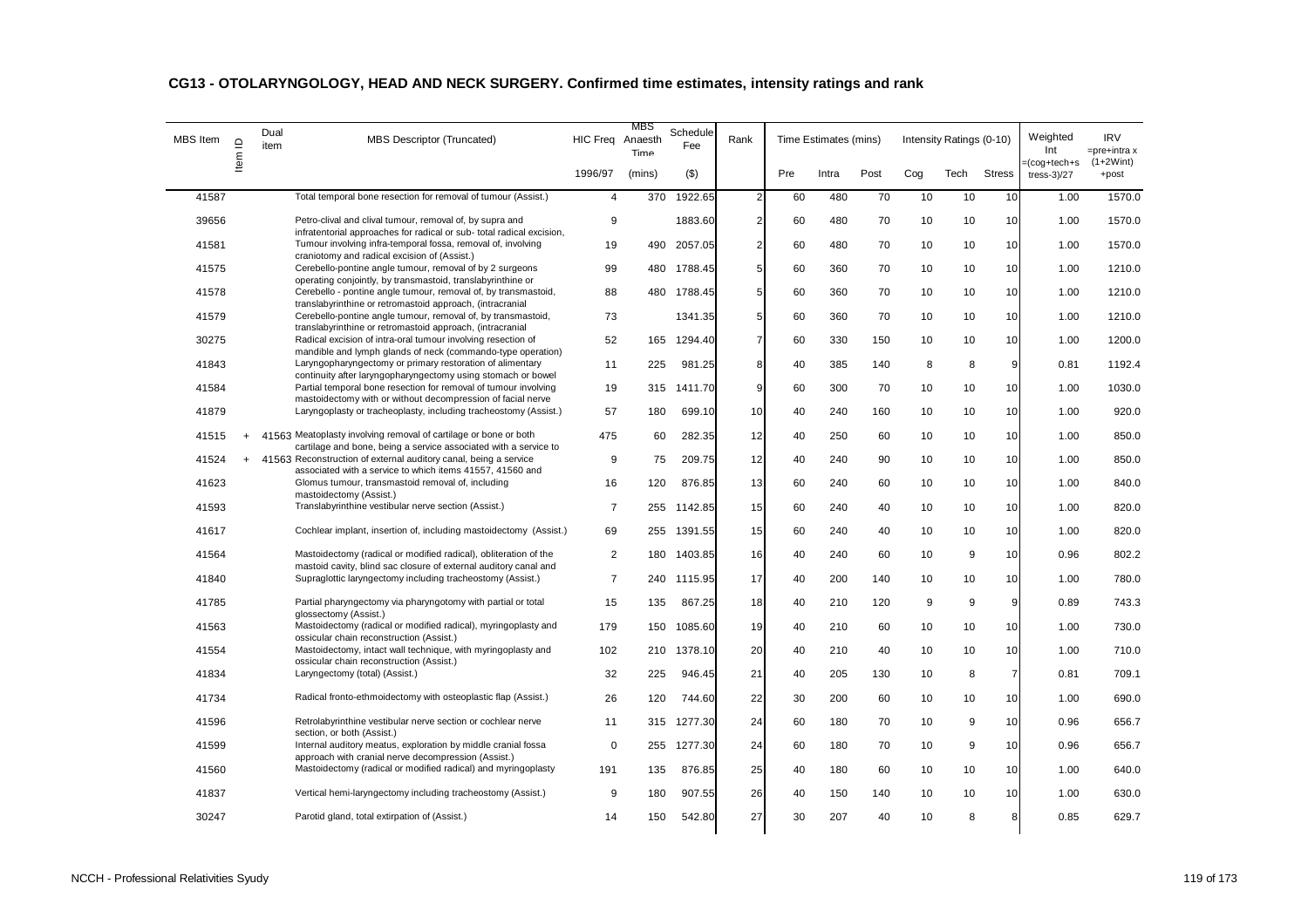| <b>MBS</b> Item | $\supseteq$ | Dual<br>item | <b>MBS Descriptor (Truncated)</b>                                                                                                  | HIC Freq Anaesth | MBS<br>Time | Schedule<br>Fee | Rank |     | Time Estimates (mins) |      |     | Intensity Ratings (0-10) |                | Weighted<br>Int                  | <b>IRV</b><br>$=$ pre+intra x |
|-----------------|-------------|--------------|------------------------------------------------------------------------------------------------------------------------------------|------------------|-------------|-----------------|------|-----|-----------------------|------|-----|--------------------------|----------------|----------------------------------|-------------------------------|
|                 | Item        |              |                                                                                                                                    | 1996/97          | (mins)      | $($ \$)         |      | Pre | Intra                 | Post | Cog | Tech                     | <b>Stress</b>  | =(cog+tech+s<br>tress- $3$ $/27$ | $(1+2Wint)$<br>+post          |
| 41551           |             |              | Mastoidectomy, intact wall technique, with myringoplasty<br>(Assist.)                                                              | 201              | 180         | 1169.70         | 28   | 40  | 180                   | 40   | 10  | 9                        | 10             | 0.96                             | 606.7                         |
| 41728           |             |              | Lateral rhinotomy with removal of tumour (Assist.)                                                                                 | 52               | 120         | 658.80          | 29   | 30  | 180                   | 60   | 9   | 9                        | $\overline{9}$ | 0.89                             | 590.0                         |
| 41569           |             |              | Decompression of facial nerve in its mastoid portion (Assist.)                                                                     | 18               | 120         | 876.85          | 30   | 40  | 160                   | 50   | 10  | 10                       | 10             | 1.00                             | 570.0                         |
| 41557           |             |              | Mastoidectomy (radical or modified radical) (Assist.)                                                                              | 101              | 90          | 800.30          | 32   | 40  | 150                   | 60   | 10  | 10                       | 10             | 1.00                             | 550.0                         |
| 41566           |             |              | Revision of mastoidectomy (radical, modified radical or intact                                                                     | 136              | 120         | 800.30          | 32   | 40  | 150                   | 60   | 10  | 10                       | 10             | 1.00                             | 550.0                         |
| 41572           |             |              | wall), including myringoplasty (Assist.)<br>Labyrinthotomy or destruction of labyrinth (Assist.)                                   | 22               | 105         | 758.55          | 33   | 40  | 150                   | 60   | 10  | 9                        | 10             | 0.96                             | 538.9                         |
| 41767           |             |              | Nasopharyngeal angiofibroma, transpalatal removal (Assist.)                                                                        | 24               | 105         | 541.10          | 34   | 30  | 178                   | 40   | 9   | 8                        | 8              | 0.81                             | 538.1                         |
| 41602           |             |              | Fenestration operation - each ear (Assist.)                                                                                        | 4                | 90          | 876.85          | 35   | 40  | 140                   | 60   | 10  | 10                       | 10             | 1.00                             | 520.0                         |
| 41746           |             |              | Frontal sinus, radical obliteration of (Assist.)                                                                                   | 21               | 90          | 570.65          | 36   | 30  | 175                   | 50   | 8   | $\overline{7}$           | 8              | 0.74                             | 514.3                         |
| 41638           |             |              | Clearance of middle ear for granuloma, cholesteatoma and                                                                           | 47               | 150         | 1048.70         | 37   | 40  | 130                   | 40   | 10  | 10                       | 10             | 1.00                             | 470.0                         |
| 41770           |             |              | polyp, 1 or more, with or without myringoplasty with ossicular<br>Pharyngeal pouch, removal of, with or without cricopharyngeal    | 66               | 165         | 514.95          | 38   | 30  | 145                   | 90   | 8   | $\overline{7}$           | $\overline{7}$ | 0.70                             | 469.1                         |
| 41873           |             |              | myotomy (Assist.)<br>Larynx, fractured, operation for (Assist.)                                                                    | $\mathbf 0$      | 150         | 431.45          | 40   | 20  | 145                   | 60   | 9   | 8                        | 8              | 0.81                             | 461.3                         |
| 41876           |             |              | Larynx, external operation on, or laryngofissure, with or without                                                                  | 29               | 120         | 431.45          | 40   | 20  | 145                   | 60   | 9   | 8                        | 8              | 0.81                             | 461.3                         |
| 41590           |             |              | cordectomy (Assist.)<br>Endolymphatic sac, transmastoid decompression with or without                                              | 120              | 120         | 876.85          | 41   | 60  | 120                   | 40   | 10  | 10                       | 10             | 1.00                             | 460.0                         |
| 41731           |             |              | drainage of (Assist.)<br>Fronto-nasal ethmoidectomy by external approach with or without                                           | 153              | 75          | 570.65          | 42   | 30  | 120                   | 60   | 10  | 10                       | 10             | 1.00                             | 450.0                         |
| 41782           |             |              | sphenoidectomy (Assist.)<br>Partial pharyngectomy via pharyngotomy (Assist.)                                                       | $\overline{7}$   | 105         | 699.10          | 44   | 30  | 145                   | 60   | 8   | $\overline{7}$           | 8              | 0.74                             | 449.8                         |
| 41779           |             |              | Pharyngotomy (lateral), with or without total excision of tongue                                                                   | $\overline{c}$   | 135         | 514.95          | 44   | 30  | 145                   | 60   | 8   | $\overline{7}$           | 8              | 0.74                             | 449.8                         |
| 41776           |             |              | (Assist.)<br>Cricopharyngeal myotomy with or without inversion of pharyngeal                                                       | 48               | 75          | 430.25          | 45   | 30  | 150                   | 30   | 9   | $\overline{7}$           | 8              | 0.78                             | 443.3                         |
| 41536           |             |              | pouch (Assist.)<br>Atticotomy with reconstruction of the bony defect with or without                                               | 134              | 120         | 941.15          | 46   | 30  | 120                   | 40   | 10  | 10                       | 10             | 1.00                             | 430.0                         |
| 41635           |             |              | myringoplasty (Assist.)<br>Clearance of middle ear for granuloma, cholesteatoma and                                                | 230              | 120         | 840.30          | 47   | 40  | 119                   | 40   | 10  | 9                        | 10             | 0.96                             | 428.2                         |
| 45646           |             |              | polyp, 1 or more, with or without myringoplasty (Assist.)<br>Choanal atresia, correction by open operation with bone removal       | 9                | 165         | 661.15          | 48   | 40  | 116                   | 90   | 8   | 8                        | 8              | 0.78                             | 426.4                         |
| 41518           |             |              | (Assist.)<br>External auditory meatus, removal of exostoses in (Assist.)                                                           | 620              | 90          | 682.00          | 49   | 20  | 147                   | 30   | 8   | 8                        | 8              | 0.78                             | 425.7                         |
| 41521           |             |              | Correction of auditory canal stenosis, including meatoplasty, with                                                                 | 131              | 120         | 726.05          | 50   | 40  | 120                   | 70   | 8   | 9                        | 8              | 0.81                             | 425.6                         |
|                 |             |              | or without grafting (Assist.)<br>Ossicular chain reconstruction and myringoplasty (Assist.)                                        |                  |             |                 |      |     |                       |      |     |                          |                |                                  |                               |
| 41542           |             |              |                                                                                                                                    | 133              | 90          | 876.85          | 51   | 30  | 120                   | 40   | 10  | 10                       | 8              | 0.93                             | 412.2                         |
| 41548           |             |              | Obliteration of the mastoid cavity (Assist.)                                                                                       | 162              | 90          | 508.00          | 52   | 40  | 118                   | 60   | 8   | 9                        | 8              | 0.81                             | 410.3                         |
| 41615           |             |              | Oval window surgery, including repair of fistula, not being a<br>service associated with a service to which any other item in this | 61               | 90          | 800.30          | 53   | 30  | 120                   | 30   | 8   | 8                        | 9              | 0.81                             | 375.6                         |
| 41614           |             |              | Round window surgery including repair of cochleotomy (Assist.)                                                                     | 106              | 90          | 800.30          | 54   | 30  | 120                   | 30   | 8   | 8                        | 8              | 0.78                             | 366.7                         |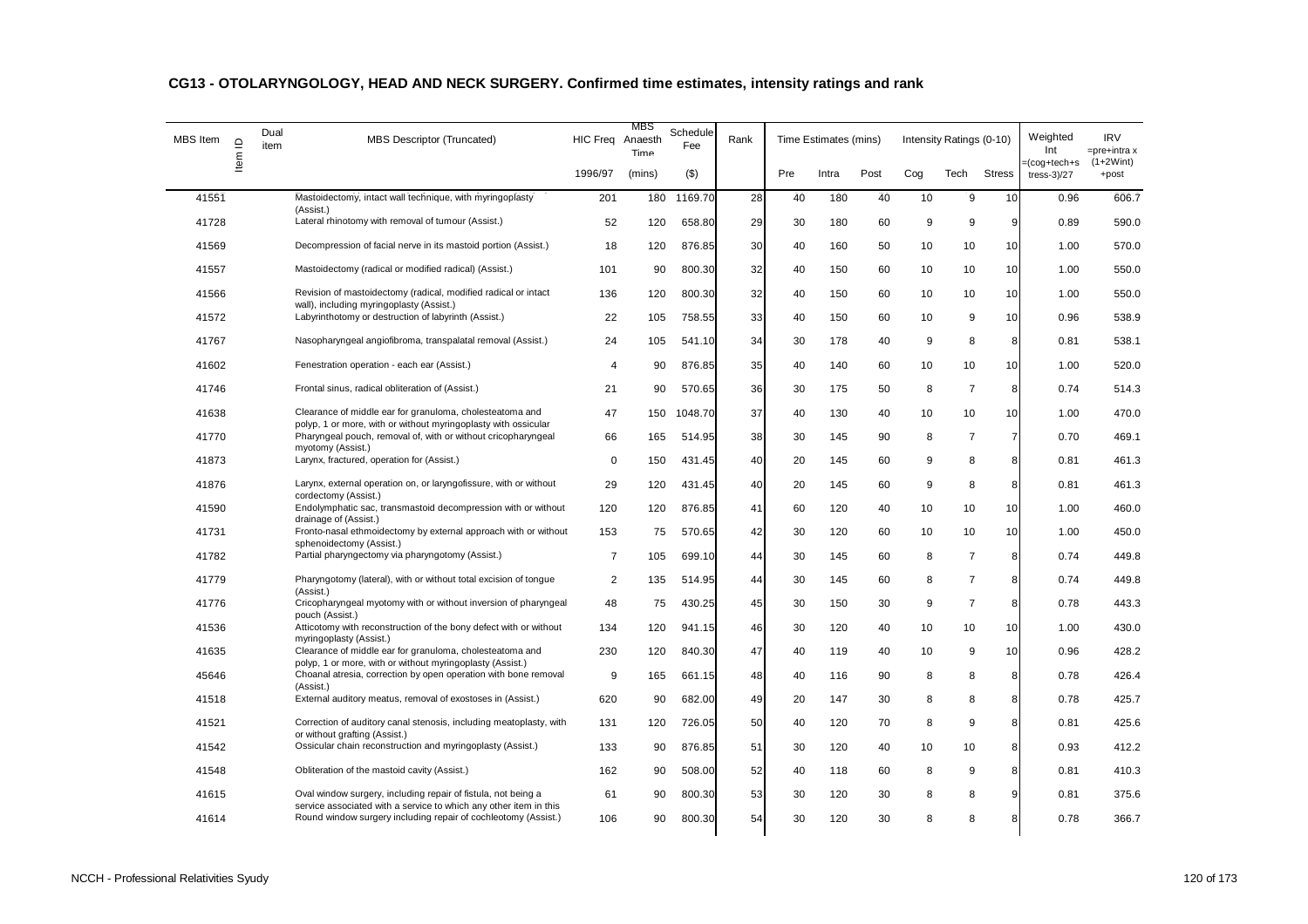| <b>MBS</b> Item | $\supseteq$ | Dual<br>item | <b>MBS Descriptor (Truncated)</b>                                                                                          | HIC Freq Anaesth | MBS<br>Time | Schedule<br>Fee | Rank |     | Time Estimates (mins) |      |                | Intensity Ratings (0-10) |                | Weighted<br>Int                  | <b>IRV</b><br>$=$ pre $+$ intra x |
|-----------------|-------------|--------------|----------------------------------------------------------------------------------------------------------------------------|------------------|-------------|-----------------|------|-----|-----------------------|------|----------------|--------------------------|----------------|----------------------------------|-----------------------------------|
|                 | ltem        |              |                                                                                                                            | 1996/97          | (mins)      | $($ \$)         |      | Pre | Intra                 | Post | Cog            | Tech                     | <b>Stress</b>  | =(cog+tech+s<br>tress- $3$ $/27$ | $(1+2Wint)$<br>+post              |
| 41533           |             |              | Atticotomy without reconstruction of the bony defect, with or                                                              | 80               | 105         | 840.30          | 55   | 30  | 100                   | 40   | 10             | 9                        | 9              | 0.93                             | 355.2                             |
| 41608           |             |              | without myringoplasty (Assist.)<br>Stapedectomy (Assist.)                                                                  | 757              | 90          | 800.30          | 56   | 40  | 90                    | 30   | 10             | 10                       | 10             | 1.00                             | 340.0                             |
| 41530           |             |              | Myringoplasty, post-aural or endaural approach with or without                                                             | 1146             | 90          | 702.90          | 57   | 30  | 102                   | 40   | 9              | 8                        | 8              | 0.81                             | 338.2                             |
| 45638           |             |              | mastoid inspection<br>Rhinoplasty, total, including correction of all bony and                                             | 3748             | 90          | 744.60          | 58   | 20  | 90                    | 40   | 10             | 9                        | 10             | 0.96                             | 323.3                             |
| 41545           |             |              | cartilaginous elements of the external nose<br>Mastoidectomy (cortical) (Assist.)                                          | 111              | 90          | 382.70          | 59   | 40  | 90                    | 30   | 8              | 8                        | 10             | 0.85                             | 313.3                             |
| 41713           |             |              | Antrostomy (radical) with transantral ethmoidectomy or<br>transantral vidian neurectomy (Assist.)                          | 153              | 90          | 445.35          | 60   | 20  | 90                    | 60   | 8              | 8                        | 8              | 0.78                             | 310.0                             |
| 41605           |             |              | Venous graft to fenestration cavity (Assist.)                                                                              | 0                | 105         | 431.45          | 61   | 30  | 90                    | 30   | 10             | 9                        | $\overline{7}$ | 0.85                             | 303.3                             |
| 41620           |             |              | Glomus tumour, transtympanic removal of (Assist.)                                                                          | 9                | 105         | 605.45          | 63   | 40  | 90                    | 30   | 8              | 8                        | 8              | 0.78                             | 300.0                             |
| 41867           |             |              | Microlaryngoscopy with arytenoidectomy (Assist.)                                                                           | 15               | 120         | 450.40          | 63   | 40  | 90                    | 30   | 8              | 8                        | 8              | 0.78                             | 300.0                             |
| 30253           |             |              | Parotid gland, superficial lobectomy or removal of tumour from,                                                            | 609              | 135         | 612.45          | 64   | 40  | 210                   | 40   | 10             | 9                        | 9              |                                  | 290.0                             |
| 41749           |             |              | with exposure of facial nerve (Assist.)<br>Ethmoidal sinuses, external operation on (Assist.)                              | 59               | 90          | 445.35          | 65   | 30  | 70                    | 60   | 8              | 10                       | 10             | 0.93                             | 289.6                             |
| 41786           |             |              | Uvulopalatopharyngoplasty, with or without tonsillectomy, by any<br>means (Assist.)                                        | 1875             | 90          | 541.10          | 66   | 40  | 75                    | 40   | 9              | 9                        | 9              | 0.89                             | 288.3                             |
| 41539           |             |              | Ossicular chain reconstruction (Assist.)                                                                                   | 233              | 75          | 800.30          | 67   | 30  | 75                    | 30   | 10             | 10                       | 8              | 0.93                             | 273.9                             |
| 41737           |             |              | Frontal sinus or ethmoidal sinuses, intranasal operation on<br>(Assist.)                                                   | 16292            | 60          | 354.85          | 68   | 30  | 60                    | 60   | 10             | 10                       | 10             | 1.00                             | 270.0                             |
| 45716           |             |              | Velo-pharyngeal incompetence, pharyngeal flap for, or                                                                      | 76               | 90          | 574.20          | 69   | 20  | 87                    | 40   | 8              | $\overline{7}$           | $\overline{7}$ | 0.70                             | 269.4                             |
| 41707           |             |              | pharyngoplasty for<br>Maxillary artery, transantral ligation of (Assist.)                                                  | 10               | 75          | 329.35          | 70   | 20  | 80                    | 30   | 8              | 8                        | 8              | 0.78                             | 254.4                             |
| 41910           |             |              | Duct of major salivary gland, transposition of (Assist.)                                                                   | 19               | 120         | 286.60          | 71   | 20  | 95                    | 40   | 6              | $\overline{7}$           | 4              | 0.52                             | 253.5                             |
| 41527           |             |              | Myringoplasty, trans-canal approach (Rosen incision) (Assist.)                                                             | 384              | 90          | 431.45          | 72   | 30  | 80                    | 40   | $\overline{7}$ | $\overline{7}$           | 6              | 0.63                             | 250.7                             |
| 41787           |             |              | Uvulectomy and partial palatectomy with laser incision of the                                                              | 362              | 120         | 417.55          | 73   | 40  | 60                    | 30   | 9              | 9                        | 9              | 0.89                             | 236.7                             |
| 41773           |             |              | palate, with or without tonsillectomy, 1 or more stages, including<br>Pharyngeal pouch, endoscopic resection of (Dohlman's | 36               | 135         | 431.45          | 74   | 30  | 59                    | 50   | 8              | 8                        | 9              | 0.81                             | 235.1                             |
| 45635           |             |              | operation) (Assist.)<br>Rhinoplasty, correction of bony vault only                                                         | 385              | 75          | 431.45          | 75   | 20  | 60                    | 40   | 10             | 8                        | 10             | 0.93                             | 231.1                             |
| 41611           |             |              | Stapes mobilisation (Assist.)                                                                                              | 14               | 75          | 514.95          | 76   | 30  | 60                    | 30   | 8              | 9                        | 9              | 0.85                             | 222.2                             |
| 30244           |             |              | Styloid process of temporal bone, removal of (Assist.)                                                                     | 9                | 45          | 261.65          | 77   | 20  | 75                    | 30   | $\overline{7}$ | 8                        | 5              | 0.63                             | 219.4                             |
| 41629           |             |              | Middle ear, exploration of (Assist.)                                                                                       | 256              | 75          | 382.70          | 79   | 30  | 60                    | 30   | 8              | $\overline{7}$           | $\overline{7}$ | 0.70                             | 204.4                             |
| 41512           |             |              | Meatoplasty involving removal of cartilage or bone or both                                                                 | 233              | 75          | 430.25          | 79   | 30  | 60                    | 30   | 8              | 8                        | 6              | 0.70                             | 204.4                             |
| 41883           |             |              | cartilage and bone, not being a service to which item 41515<br>Tracheostomy (Assist.)                                      | 540              | 60          | 186.60          | 80   | 20  | 50                    | 60   | 8              | 5                        | 9              | 0.70                             | 200.4                             |
| 41710           |             |              | Antrostomy (radical) (Assist.)                                                                                             | 404              | 75          | 382.70          | 81   | 20  | 59                    | 60   | $\overline{7}$ | 5                        | 5              | 0.52                             | 200.2                             |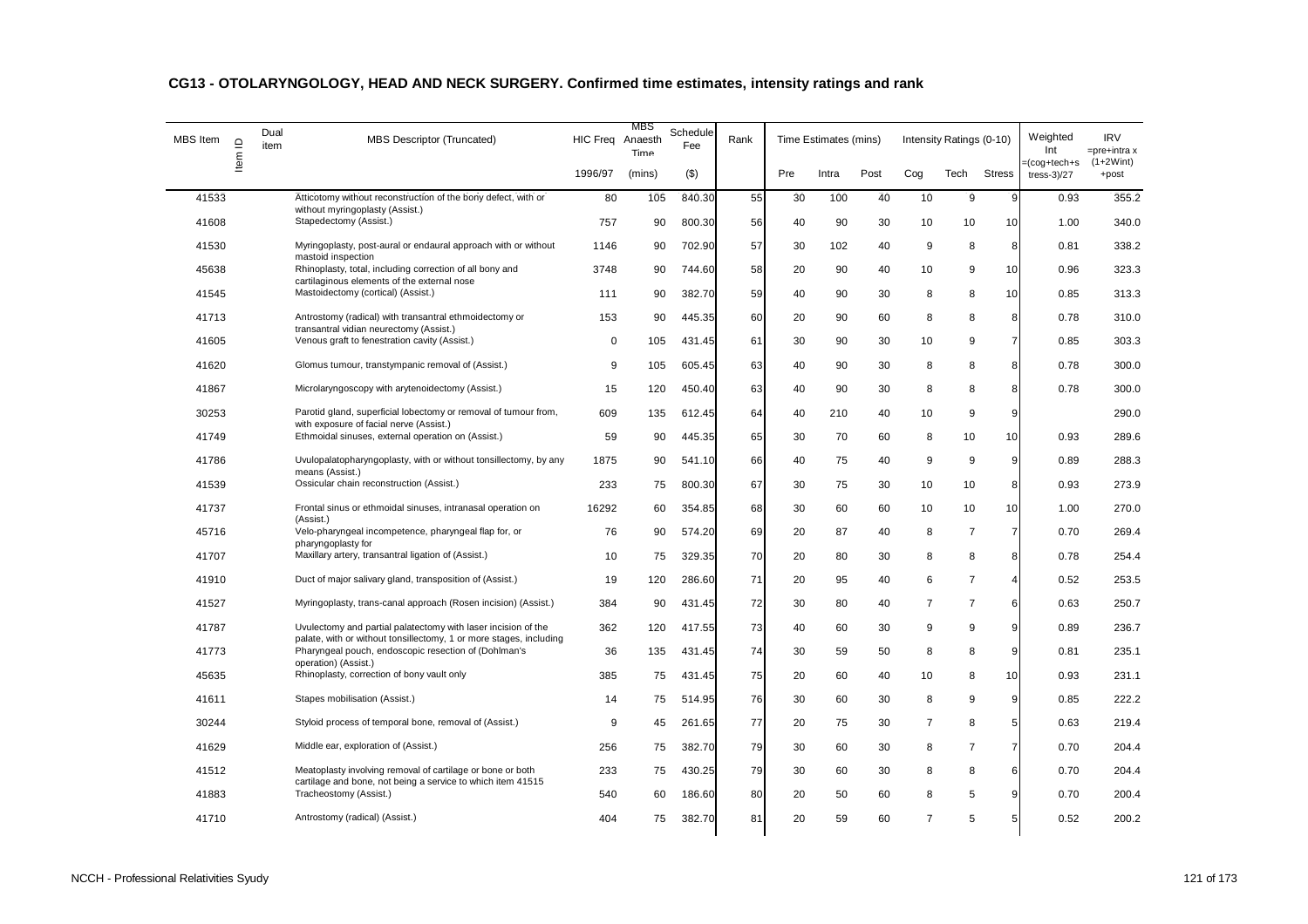| MBS Item | $\supseteq$ | Dual<br>item | MBS Descriptor (Truncated)                                                                                                                | <b>HIC Freq</b> | <b>MBS</b><br>Anaesth<br>Time | Schedule<br>Fee | Rank |     | Time Estimates (mins) |      |                | Intensity Ratings (0-10) |                | Weighted<br>Int                  | <b>IRV</b><br>=pre+intra x |
|----------|-------------|--------------|-------------------------------------------------------------------------------------------------------------------------------------------|-----------------|-------------------------------|-----------------|------|-----|-----------------------|------|----------------|--------------------------|----------------|----------------------------------|----------------------------|
|          | Item        |              |                                                                                                                                           | 1996/97         | (mins)                        | (3)             |      | Pre | Intra                 | Post | Cog            | Tech                     | <b>Stress</b>  | =(cog+tech+s<br>tress- $3$ $/27$ | $(1+2Wint)$<br>+post       |
| 30259    |             |              | Sublingual gland, extirpation of                                                                                                          | 44              | 30                            | 144.75          | 82   | 20  | 73                    | 30   | $\overline{7}$ | $\overline{7}$           | 3              | 0.52                             | 198.7                      |
| 41752    |             |              | Sphenoidal sinus, intranasal operation on (Assist.)                                                                                       | 2350            | 60                            | 217.10          | 83   | 30  | 45                    | 40   | 8              | 8                        | 10             | 0.85                             | 191.7                      |
| 41672    |             |              | Nasal septum, reconstruction of (Assist.)                                                                                                 | 41              | 75                            | 442.75          | 84   | 20  | 60                    | 30   | 8              | 8                        | 5              | 0.67                             | 190.0                      |
| 41861    |             |              | Microlaryngoscopy with removal of papillomata by laser surgery                                                                            | 263             | 75                            | 443.65          | 85   | 40  | 45                    | 30   | 8              | 8                        | 8              | 0.78                             | 185.0                      |
| 45632    |             |              | (Assist.)<br>Rhinoplasty, correction of lateral or alar cartilages                                                                        | 630             | 75                            | 375.80          | 86   | 30  | 45                    | 30   | 8              | 8                        | 10             | 0.85                             | 181.7                      |
| 41671    |             |              | Nasal septum, septoplasty, submucous resection or closure of                                                                              | 13839           | 45                            | 354.85          | 87   | 20  | 45                    | 30   | 8              | 8                        | 8.5            | 0.80                             | 166.7                      |
| 41722    |             |              | septal perforation<br>Oro-antral fistula, plastic closure of (Assist.)                                                                    | 24              | 105                           | 431.45          | 88   | 20  | 57                    | 30   | $\overline{7}$ | 5                        | 5              | 0.52                             | 166.1                      |
| 41858    |             |              | Microlaryngoscopy with removal of juvenile papillomata (Assist.)                                                                          | 31              | 45                            | 362.95          | 89   | 20  | 45                    | 30   | 8              | $\overline{7}$           | 7              | 0.70                             | 158.3                      |
| 41895    |             |              | Bronchus, removal of foreign body in (Assist.)                                                                                            | 62              | 45                            | 270.00          | 90   | 30  | 35                    | 30   | $\overline{7}$ | 9                        | 10             | 0.85                             | 154.6                      |
| 45645    |             |              | Choanal atresia, repair of by puncture and dilatation                                                                                     | 8               | 90                            | 164.20          | 91   | 30  | 30                    | 60   | 5              | 5                        | 8              | 0.56                             | 153.3                      |
| 41797    |             |              | Tonsils or tonsils and adenoids, arrest of haemorrhage requiring                                                                          | 125             | 60                            | 105.75          | 92   | 30  | 40                    | 30   | 6              | $\overline{7}$           | 8              | 0.67                             | 153.3                      |
| 11304    |             |              | general anaesthesia, following removal of<br>Electrocochleography, transtympanic membrane insertion                                       | 767             |                               | 232.70          | 93   | 30  | 45                    | 20   | 6              | $\overline{7}$           | 7              | 0.63                             | 151.7                      |
| 41656    |             |              | technique, 1 or both ears<br>Nasal haemorrhage, posterior, arrest of, with posterior nasal                                                | 310             | 60                            | 90.10           | 94   | 30  | 40                    | 30   | 6              | $\overline{7}$           | 7              | 0.63                             | 150.4                      |
| 41725    |             |              | packing with or without cauterisation and with or without anterior<br>Ethmoidal artery or arteries, transorbital ligation of (unilateral) | 16              | 90                            | 329.35          | 95   | 20  | 45                    | 30   | $\overline{7}$ | 5                        | $\overline{7}$ | 0.59                             | 148.3                      |
| 41716    |             |              | (Assist.)<br>Antrum, intranasal operation on or removal of foreign body from                                                              | 16228           | 60                            | 217.10          | 96   | 20  | 35                    | 40   | 8              | 8                        | 6              | 0.70                             | 144.3                      |
| 41886    |             |              | (Assist.)<br>Trachea, removal of foreign body in                                                                                          | 14              | 30                            | 130.80          | 97   | 30  | 30                    | 30   | 7              | 9                        | 10             | 0.85                             | 141.1                      |
| 41870    |             |              | Teflon injection into vocal cord (Assist.)                                                                                                | 35              | 45                            | 334.00          | 98   | 30  | 30                    | 30   | 8              | 8                        | 6              | 0.70                             | 132.2                      |
| 41864    |             |              | Microlaryngoscopy with removal of tumour (Assist.)                                                                                        | 1622            | 30                            | 299.25          | 99   | 30  | 30                    | 30   | $\overline{7}$ | $\overline{7}$           | $\overline{7}$ | 0.67                             | 130.0                      |
| 41793    |             |              | Tonsils or tonsils and adenoids, removal of, in a person 12 years                                                                         | 7120            | 45                            | 272.75          | 100  | 20  | 34                    | 40   | $\overline{7}$ | 5                        | 5 <sup>1</sup> | 0.52                             | 129.3                      |
| 41789    |             |              | of age or over<br>Tonsils or tonsils and adenoids, removal of, in a person aged                                                           | 10238           | 45                            | 217.10          | 101  | 20  | 30                    | 40   | 8              | 6                        | 6              | 0.63                             | 127.8                      |
| 41868    |             |              | less than 12 years<br>Laryngeal web, division of, using microlarygoscopic techniques                                                      | $\mathbf 0$     | 75                            | 285.40          | 102  | 30  | 30                    | 30   | $\overline{7}$ | $\overline{7}$           | 4              | 0.56                             | 123.3                      |
| 41743    |             |              | Frontal sinus, trephine of (Assist.)                                                                                                      | 68              | 30                            | 247.75          | 103  | 20  | 30                    | 30   | $\overline{7}$ | $\overline{7}$           | $\overline{7}$ | 0.67                             | 120.0                      |
| 41825    |             |              | Oesophagoscopy (with rigid oesophagoscope) with removal of                                                                                | 212             | 45                            | 261.65          | 104  | 20  | 30                    | 30   | $\overline{7}$ | 5                        | $\overline{7}$ | 0.59                             | 115.6                      |
| 91251    |             |              | foreign body (Assist.)<br>Consultation in a hospital of approximately 30 minutes duration                                                 |                 |                               |                 | 106  | 10  | 30                    | 10   | 10             | 10                       | 10             | 1.00                             | 110.0                      |
| 30256    |             |              | with a new patient seen on a referred basis.<br>Submandibular gland, extirpation of (Assist.)                                             | 488             | 120                           | 327.10          | 106  | 20  | 60                    | 30   | $\overline{7}$ | $\overline{7}$           | 7              |                                  | 110.0                      |
| 41822    |             |              | Oesophagoscopy (with rigid oesophagoscope) with biopsy                                                                                    | 149             | 30                            | 175.35          | 107  | 20  | 29                    | 30   | $\overline{7}$ | 5                        | 5              | 0.52                             | 109.1                      |
| 30314    |             |              | Thyroglossal cyst or fistula or both, radical removal of, including<br>thyroglossal duct and portion of hyoid bone (Assist.)              | 191             | 75                            | 335.90          | 108  | 20  | 45                    | 30   | $\overline{7}$ | 5                        | 7              |                                  | 95.0                       |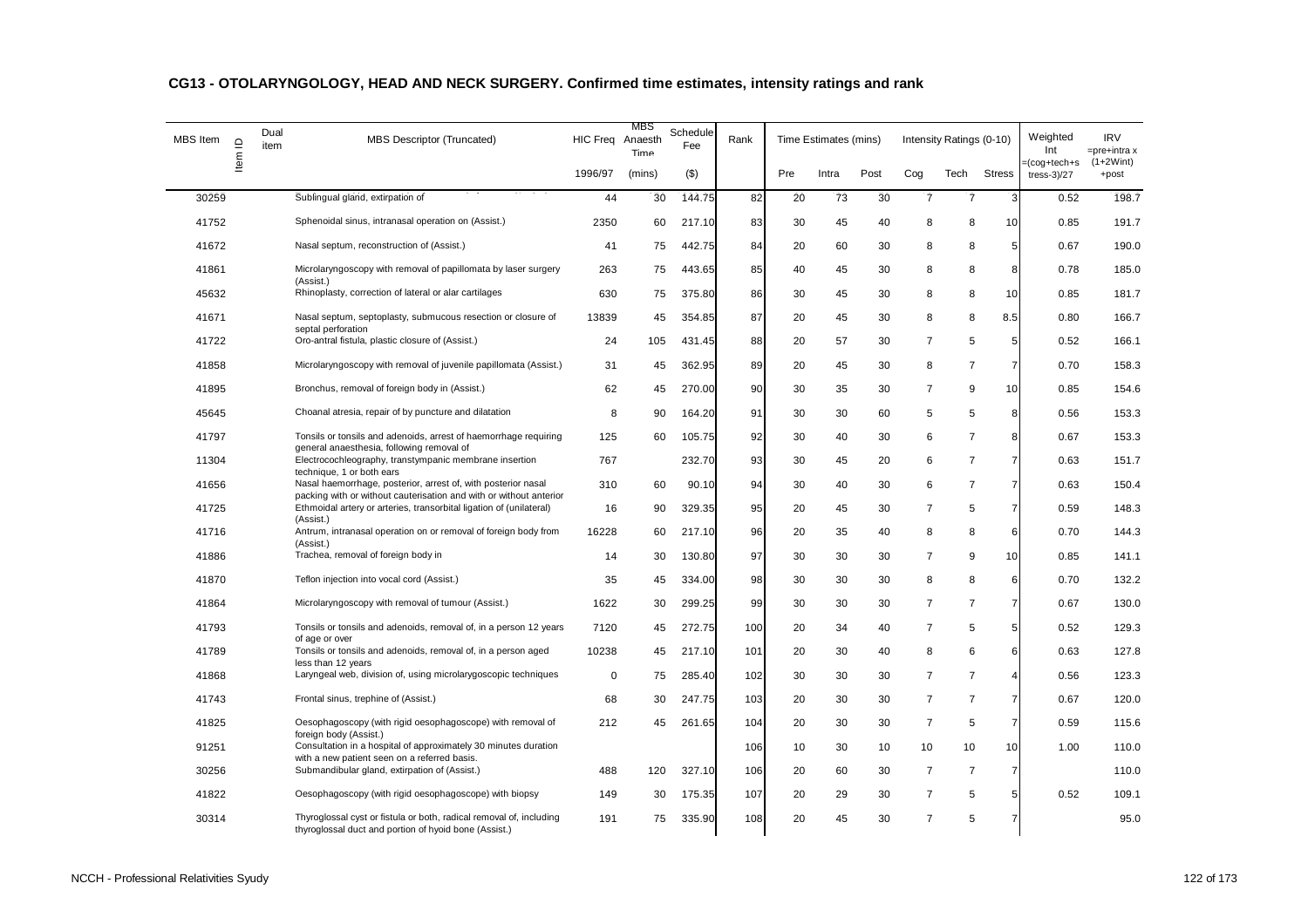| MBS Item | $\supseteq$<br>Item | Dual<br>item | <b>MBS Descriptor (Truncated)</b>                                                                                                    | HIC Freq Anaesth | <b>MBS</b><br>Time | Schedule<br>Fee | Rank |     | Time Estimates (mins) |      |                | Intensity Ratings (0-10) |                | Weighted<br>Int               | <b>IRV</b><br>$=$ pre+intra x |
|----------|---------------------|--------------|--------------------------------------------------------------------------------------------------------------------------------------|------------------|--------------------|-----------------|------|-----|-----------------------|------|----------------|--------------------------|----------------|-------------------------------|-------------------------------|
|          |                     |              |                                                                                                                                      | 1996/97          | (mins)             | $($ \$)         |      | Pre | Intra                 | Post | Cog            | Tech                     | <b>Stress</b>  | =(cog+tech+s<br>$tress-3)/27$ | $(1+2Wint)$<br>+post          |
| 41807    |                     |              | Peritonsillar abscess (quinsy), incision of                                                                                          | 174              | 45                 | 51.50           | 109  | 15  | 20                    | 40   | 6              | $\overline{4}$           | 5              | 0.44                          | 92.8                          |
| 41632    |                     |              | Middle ear, insertion of tube for drainage of (including                                                                             | 52221            | 30                 | 175.35          | 110  | 20  | 15                    | 30   | 8              | 8                        |                | 0.74                          | 87.2                          |
| 41889    |                     |              | myringotomy)<br>Bronchoscopy, as an independent procedure                                                                            | 1237             | 30                 | 130.80          | 112  | 20  | 24                    | 20   | $\overline{7}$ | $\overline{4}$           | 5              | 0.48                          | 87.1                          |
| 41816    |                     |              | Oesophagoscopy (with rigid oesophagoscope)                                                                                           | 940              | 30                 | 136.40          | 112  | 20  | 24                    | 20   | $\overline{7}$ | $\overline{4}$           | 5              | 0.48                          | 87.1                          |
| 41801    |                     |              | Adenoids, removal of                                                                                                                 | 6528             | 30                 | 119.65          | 113  | 20  | 20                    | 20   | 8              | 6                        | 7              | 0.67                          | 86.7                          |
| 41668    |                     |              | Nasal polyp or polypi (requiring admission to hospital), removal of                                                                  | 788              | 30                 | 161.45          | 115  | 20  | 23                    | 30   | 5              | $\overline{4}$           | $\overline{2}$ | 0.30                          | 86.6                          |
| 41665    |                     |              | Nasal polyp or polypi (requiring admission to hospital), removal of                                                                  | 8                | 30                 | 126.65          | 115  | 20  | 23                    | 30   | 5              | $\overline{4}$           | $\overline{2}$ | 0.30                          | 86.6                          |
| 11300    |                     |              | Brain stem evoked response audiometry                                                                                                | 26333            | 30                 | 141.30          | 117  | 20  | 30                    | 15   | 5              | 5                        | 2              | 0.33                          | 85.0                          |
| 41503    |                     |              | Ear, removal of foreign body in, involving incision of external<br>auditory canal                                                    | 61               | 45                 | 175.35          | 117  | 20  | 27                    | 20   | 5              | 5                        | $\overline{2}$ | 0.33                          | 85.0                          |
| 11303    |                     |              | Electrocochleography, extratympanic method, 1 or both ears                                                                           | 3150             |                    | 141.30          | 117  | 20  | 30                    | 15   | 5              | 5                        | $\overline{2}$ | 0.33                          | 85.0                          |
| 41680    |                     |              | Cryotherapy to nose in the treatment of nasal haemorrhage                                                                            | 938              | 45                 | 119.65          | 119  | 15  | 25                    | 25   | 5              | 5                        | 3              | 0.37                          | 83.5                          |
| 11009    |                     |              | Electrocorticography                                                                                                                 | 199              |                    | 167.20          | 120  | 15  | 40                    | 10   | 5              | $\overline{2}$           | 2              | 0.22                          | 82.8                          |
| 41692    |                     |              | Turbinates, submucous resection of, unilateral                                                                                       | 3994             | 30                 | 130.80          | 122  | 15  | 20                    | 30   | 5              | 5                        | 4              | 0.41                          | 81.3                          |
| 41689    |                     |              | Turbinectomy or turbinectomies, partial or total, unilateral                                                                         | 13509            | 30                 | 100.20          | 122  | 15  | 20                    | 30   | 5              | 5                        | 4              | 0.41                          | 81.3                          |
| 41852    |                     |              | Larynx, direct examination of, with removal of tumour (Assist.)                                                                      | 31               | 45                 | 217.10          | 123  | 15  | 20                    | 20   | 8              | 6                        | 5              | 0.59                          | 78.7                          |
| 47738    |                     |              | Nasal bones, treatment of fracture of, by reduction                                                                                  | 1927             | 30                 | 172.85          | 124  | 15  | 19                    | 30   | 5              | 5                        | 3              | 0.37                          | 78.1                          |
| 41813    |                     |              | Vallecular or pharyngeal cysts, removal of (Assist.)                                                                                 | 139              | 60                 | 261.65          | 125  | 15  | 20                    | 20   | $\overline{7}$ | $\overline{7}$           | 4              | 0.56                          | 77.2                          |
| 41855    |                     |              | Microlaryngoscopy (Assist.)                                                                                                          | 787              | 30                 | 211.55          | 126  | 15  | 20                    | 20   | 6              | $\overline{7}$           | 4              | 0.52                          | 75.7                          |
| 41849    |                     |              | Larynx, direct examination of, with biopsy (Assist.)                                                                                 | 226              | 30                 | 200.40          | 127  | 15  | 20                    | 20   | $\overline{7}$ | 5                        | 4              | 0.48                          | 74.3                          |
| 41869    |                     |              | Botulinum toxin injection into vocal cords, including associated<br>consultation                                                     | $\overline{4}$   |                    | 196.00          | 128  | 15  | 20                    | 20   | 6              | 6                        | 2              | 0.41                          | 71.3                          |
| 41764    |                     |              | Nasendoscopy or sinoscopy or fibreoptic examination of<br>nasopharynx and larynx, 1 or more of these procedures                      | 74425            | 30                 | 90.10           | 129  | 15  | 21                    | 10   | 9              | $\overline{7}$           | 3              | 0.59                          | 70.9                          |
| 41846    |                     |              | Larynx, direct examination of the supraglottic, glottic and<br>subglottic regions, not being a service associated with any other     | 3420             | 30                 | 136.40          | 130  | 14  | 20                    | 20   | 5              | $\overline{4}$           | 4              | 0.37                          | 68.8                          |
| 11321    |                     |              | Glycerol induced cochlear function changes assessed by a<br>minimum of 4 air conduction and speech discrimination tests              | 50               |                    | 84.70           | 131  | 5   | 50                    | 10   | $\overline{2}$ | $\mathbf{1}$             |                | 0.04                          | 68.7                          |
| 41677    |                     |              | Nasal haemorrhage, arrest of during an episode of epistaxis by<br>cauterisation or nasal cavity packing or both                      | 6523             | 60                 | 66.10           | 132  | 15  | 20                    | 20   | 4              | $\overline{4}$           |                | 0.33                          | 68.3                          |
| 41509    |                     |              | External auditory meatus, surgical removal of keratosis obturans<br>from, not being a service to which another item in this Group    | 1334             | 60                 | 119.65          | 133  | 10  | 20                    | 20   | 5              | 5                        | 3              | 0.37                          | 64.8                          |
| 41683    |                     |              | Division of nasal adhesions, with or without stenting not being a<br>service associated with any other operation on the nose and not | 235              | 45                 | 86.00           | 135  | 10  | 19                    | 25   | $\overline{4}$ | $\overline{4}$           | $\overline{2}$ | 0.26                          | 63.9                          |
| 41695    |                     |              | Nasal turbinates, cryotherapy to                                                                                                     | 201              | 30                 | 73.40           | 135  | 15  | 19                    | 20   | 4              | $\overline{4}$           | $\mathfrak{p}$ | 0.26                          | 63.9                          |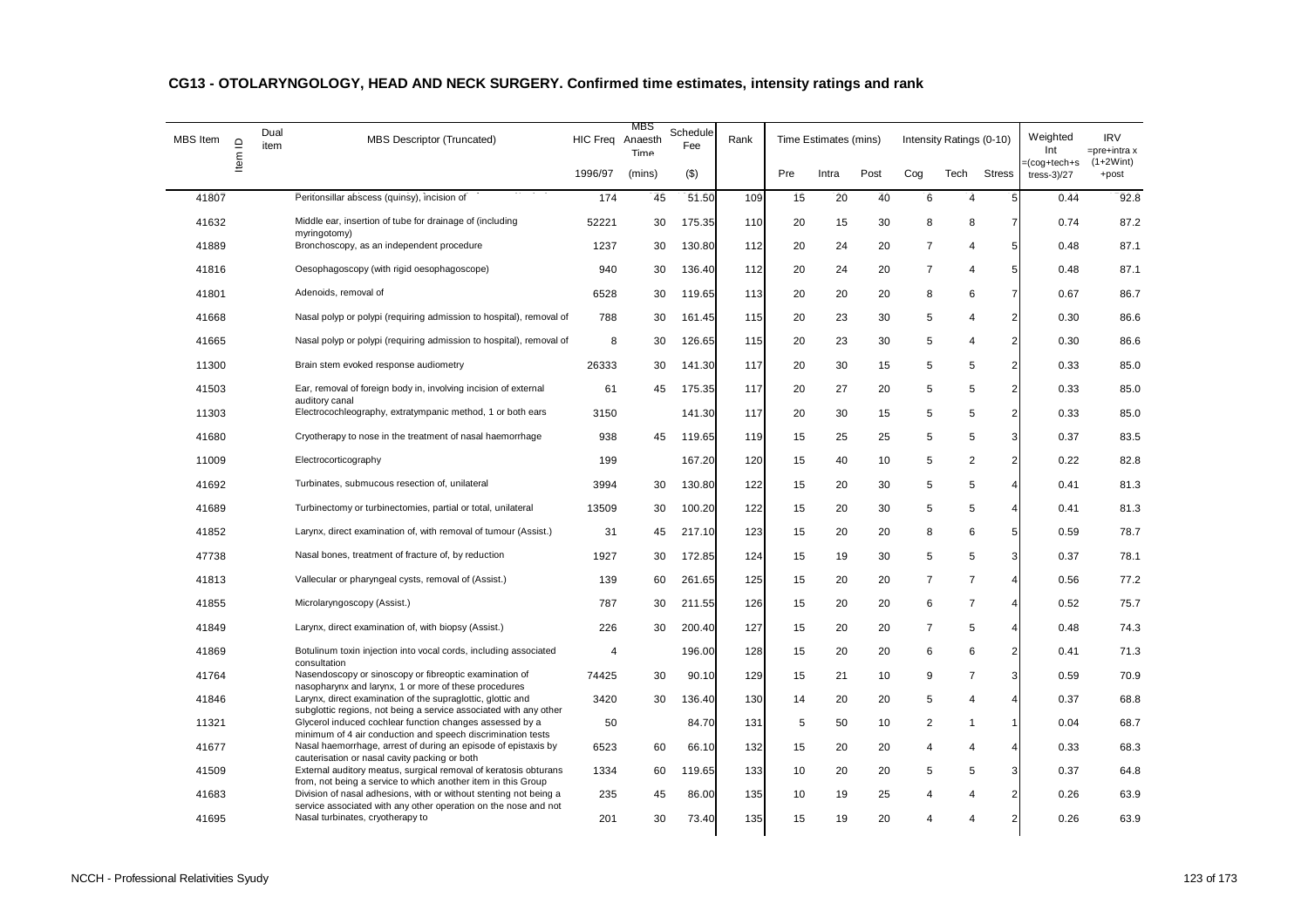| <b>MBS</b> Item | $\supseteq$ | Dual<br>item | <b>MBS Descriptor (Truncated)</b>                                                                                                          | HIC Freq Anaesth | MBS<br>Time | Schedule<br>Fee | Rank |     | Time Estimates (mins) |      |              | Intensity Ratings (0-10) |                         | Weighted<br>Int                  | <b>IRV</b><br>$=$ pre $+$ intra x |
|-----------------|-------------|--------------|--------------------------------------------------------------------------------------------------------------------------------------------|------------------|-------------|-----------------|------|-----|-----------------------|------|--------------|--------------------------|-------------------------|----------------------------------|-----------------------------------|
|                 | Item        |              |                                                                                                                                            | 1996/97          | (mins)      | (3)             |      | Pre | Intra                 | Post | Cog          | Tech                     | <b>Stress</b>           | =(cog+tech+s<br>tress- $3$ $/27$ | $(1+2Wint)$<br>+post              |
| 90730           |             |              | Consultation in rooms of approximately 15 minutes duration with                                                                            |                  |             |                 | 136  | 5   | 15                    | 10   | 10           | 10                       | 10                      | 1.00                             | 60.0                              |
| 41804           |             |              | a new or existing patient seen on a referred basis.<br>Lingual tonsil or lateral pharyngeal bands, removal of                              | 51               | 45          | 66.10           | 138  | 15  | 18                    | 10   | 5            | 5                        | 5                       | 0.44                             | 59.0                              |
| 41758           |             |              | Division of pharyngeal adhesions                                                                                                           | 11               | 45          | 86.30           | 138  | 14  | 18                    | 15   | 6            | $\overline{4}$           | $\overline{2}$          | 0.33                             | 59.0                              |
| 41662           |             |              | Nasal polyp or polypi (simple), removal of                                                                                                 | 1766             |             | 60.55           | 139  | 19  | 14                    | 15   | 4            | 5                        | 4                       | 0.37                             | 58.4                              |
| 11206           |             |              | Electroretinography of 1 or both eyes or electro-oculography of 1                                                                          | 7690             |             | 80.75           | 140  | 15  | 24                    | 10   | 4            | 4                        | $\mathbf 0$             | 0.19                             | 57.9                              |
| 30281           |             |              | or both eyes<br>Tonque tie, mandibular frenulum or maxillary frenulum, repair of,<br>in a person aged not less than 2 years, under general | 280              | 30          | 87.70           | 141  | 10  | 18                    | 20   | 4            | 4                        | $\overline{2}$          | 0.26                             | 57.3                              |
| 41506           |             |              | Aural polyp, removal of                                                                                                                    | 661              | 30          | 105.75          | 142  | 9   | 15                    | 20   | 5            | 5                        | 5                       | 0.44                             | 57.3                              |
| 41644           |             |              | Excision of rim of eardrum perforation, not being a service<br>associated with myringoplasty                                               | 788              | 30          | 104.85          | 143  | 10  | 15                    | 20   | 5            | 5                        | 4                       | 0.41                             | 57.2                              |
| 41761           |             |              | Post nasal space, direct examination of, with or without biopsy                                                                            | 1425             | 30          | 90.10           | 144  | 10  | 15                    | 20   | 5            | 5                        | $\overline{3}$          | 0.37                             | 56.1                              |
| 41626           |             |              | Abscess or inflammation of middle ear, operation for (excluding<br>after-care)                                                             | 4099             | 30          | 105.75          | 146  | 10  | 17                    | 10   | 6            | 6                        | 5 <sup>1</sup>          | 0.52                             | 54.6                              |
| 41740           |             |              | Frontal sinus, catheterisation of                                                                                                          | 13               | 30          | 43.15           | 146  | 10  | 17                    | 10   | 6            | 6                        | 5 <sup>1</sup>          | 0.52                             | 54.6                              |
| 41650           |             |              | Tympanic membrane, microinspection of 1 or both ears under<br>general anaesthesia, not being a service associated with a                   | 756              | 30          | 80.75           | 147  | 11  | 16                    | 15   | 5            | 5                        | 3                       | 0.37                             | 53.9                              |
| 41719           |             |              | Antrum, drainage of, through tooth socket                                                                                                  | 5                | 45          | 86.30           | 148  | 15  | 16                    | 15   | 3            | 3                        | $\overline{2}$          | 0.19                             | 51.9                              |
| 41701           |             |              | Maxillary antrum, proof puncture and lavage of - under general                                                                             | 472              | 30          | 67.55           | 149  | 15  | 15                    | 15   | 3            | 3                        | 2.8                     | 0.21                             | 51.4                              |
| 11333           |             |              | anaesthesia (requiring admission to hospital), not being a service<br>Caloric test of labyrinth or labyrinths                              | 9443             |             | 32.75           | 151  | 9   | 23                    | 10   | 3            | 3                        | $\overline{\mathbf{c}}$ | 0.19                             | 50.5                              |
| 11339           |             |              | Electronystagmography                                                                                                                      | 10389            |             | 32.75           | 151  | 9   | 23                    | 10   | 3            | 3                        | 2                       | 0.19                             | 50.5                              |
| 11336           |             |              | Simultaneous bithermal caloric test of labyrinths                                                                                          | 77               |             | 32.75           | 152  | 10  | 20                    | 10   | 4            | 4                        | $\overline{2}$          | 0.26                             | 50.4                              |
| 41653           |             |              | Examination of nasal cavity or post-nasal space or nasal cavity<br>and post-nasal space, under general anaesthesia, not being a            | 85               | 30          | 52.90           | 153  | 10  | 15                    | 15   | 4            | 4                        | 3                       | 0.30                             | 48.9                              |
| 41907           |             |              | Nasal septum button, insertion of                                                                                                          | 23               | 30          | 90.10           | 154  | 9   | 14                    | 25   | $\mathbf{1}$ | $\overline{1}$           | 1                       | 0.00                             | 48.0                              |
| 41500           |             |              | Ear, foreign body (other than ventilating tube) in, removal of, other<br>than by simple syringing                                          | 12063            | 15          | 60.55           | 155  | 10  | 15                    | 10   | 5            | 5                        | 3                       | 0.37                             | 46.1                              |
| 11318           |             |              | Audiogram, air and bone conduction and speech, with other<br>cochlear tests                                                                | 15442            |             | 44.55           | 157  | 8   | 27                    | 5    | 3            | $\overline{c}$           |                         | 0.11                             | 46.0                              |
| 11327           | $\ddot{}$   |              | 11312 Impedance audiogram involving tympanometry and<br>measurement of static compliance and acoustic reflex performed                     | 123913           |             | 14.50           | 157  | 8   | 27                    | 5    | 3            | 2                        |                         | 0.11                             | 46.0                              |
| 41647           |             |              | Ear toilet requiring use of operating microscope and<br>microinspection of tympanic membrane with or without general                       | 46796            | 30          | 80.75           | 158  | 10  | 15                    | 10   | 4            | 5                        | $\overline{a}$          | 0.30                             | 43.9                              |
| 18280           |             |              | Sphenopalatine ganglion, injection of an anaesthetic agent                                                                                 | 35               |             | 91.70           | 160  | 15  | 9                     | 10   | 4            | 5                        | 3                       | 0.33                             | 40.0                              |
| 90720           |             |              | Consultation in rooms of approximately 10 minutes duration with<br>a existing patient seen on a referred basis.                            |                  |             |                 | 160  | 5   | 10                    | 5    | 10           | 10                       | 10                      | 1.00                             | 40.0                              |
| 41674           |             |              | Cauterisation (other than by chemical means) or cauterisation by<br>chemical means when performed under general anaesthesia or             | 9586             | 30          | 73.75           | 161  | 14  | 13                    | 9    | 3            | 3                        |                         | 0.15                             | 39.9                              |
| 41686           |             |              | Dislocation of turbinate or turbinates, 1 or both sides, not being a<br>service associated with a service to which another item in this    | 126              | 30          | 52.90           | 162  | 14  | 9                     | 15   | 2            | 2                        |                         | 0.07                             | 39.3                              |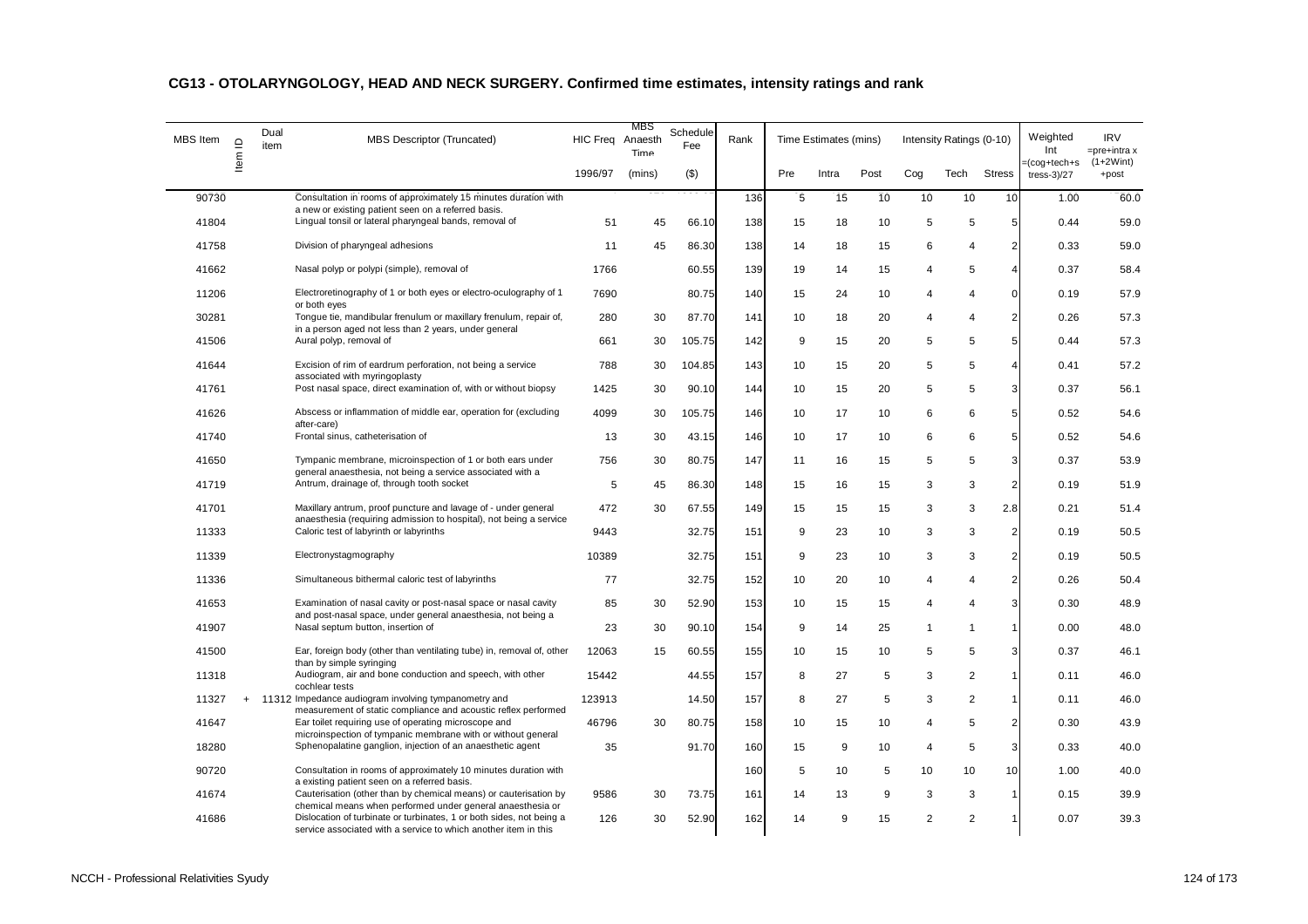| MBS Item | $\Omega$ | Dual<br>item | <b>MBS Descriptor (Truncated)</b>                                                                                           | <b>HIC Freq</b> | MBS<br>Anaesth<br>Time | Schedule<br>Fee | Rank |     | Time Estimates (mins) |      |     | Intensity Ratings (0-10) |        | Weighted<br>Int              | <b>IRV</b><br>$=$ pre+intra x |
|----------|----------|--------------|-----------------------------------------------------------------------------------------------------------------------------|-----------------|------------------------|-----------------|------|-----|-----------------------|------|-----|--------------------------|--------|------------------------------|-------------------------------|
|          |          |              |                                                                                                                             | 1996/97         | (mins)                 | (3)             |      | Pre | Intra                 | Post | Cog | Tech                     | Stress | =(cog+tech+s<br>$tres-3)/27$ | $(1+2With)$<br>+post          |
| 41641    |          |              | Perforation of tympanum, cauterisation or diathermy of                                                                      | 271             | 30                     | 34.80           | 163  | 10  | 14                    | 10   | 3   | 3                        |        | 0.19                         | 39.2                          |
| 41698    |          |              | Maxillary antrum, proof puncture and lavage of                                                                              | 4618            | 30                     | 23.90           | 164  | 15  | 10                    | 10   | 2   | 2                        |        | 0.11                         | 37.2                          |
| 11315    |          |              | Audiogram, air and bone conduction and speech                                                                               | 54984           |                        | 36.20           | 165  | 10  | 18                    | 5    | 3   | 2                        |        | 0.11                         | 37.0                          |
| 11312    |          |              | Audiogram, air and bone conduction or air conduction and<br>speech discrimination                                           | 94520           |                        | 27.30           | 166  | 10  | 15                    | 5    | 3   | $\overline{2}$           |        | 0.11                         | 33.3                          |
| 41810    |          |              | Uvulotomy or uvulectomy                                                                                                     | 92              | 45                     | 26.15           | 167  | 10  | 10                    | 10   | 2   | 2                        |        | 0.07                         | 31.5                          |
| 11309    |          |              | Audiogram, air conduction                                                                                                   | 81928           |                        | 19.25           | 169  | 10  | 10                    | 5    | 3   | $\overline{2}$           |        | 0.11                         | 27.2                          |
| 11324    |          |              | Impedance audiogram involving tympanometry and<br>measurement of static compliance and acoustic reflex performed            | 34173           |                        | 24.20           | 169  | 10  | 10                    | 5    | 3   | 2                        |        | 0.11                         | 27.2                          |
| 41755    |          |              | Eustachian tube, catheterisation of                                                                                         | 521             | 45                     | 34.10           | 170  | 10  | 10                    | 5    | 2   | 2                        |        | 0.07                         | 26.5                          |
| 11306    |          |              | Non-determinate audiometry                                                                                                  | 22092           |                        | 16.15           | 171  | 10  | 10                    | 5    | 1   | 1                        |        | 0.00                         | 25.0                          |
| 41704    |          |              | Maxillary antrum, lavage of - each attendance at which the<br>procedure is performed, including any associated consultation | 113             | 30                     | 20.05           | 172  | 10  | 5                     | 5    |     | 1                        |        | 0.00                         | 20.0                          |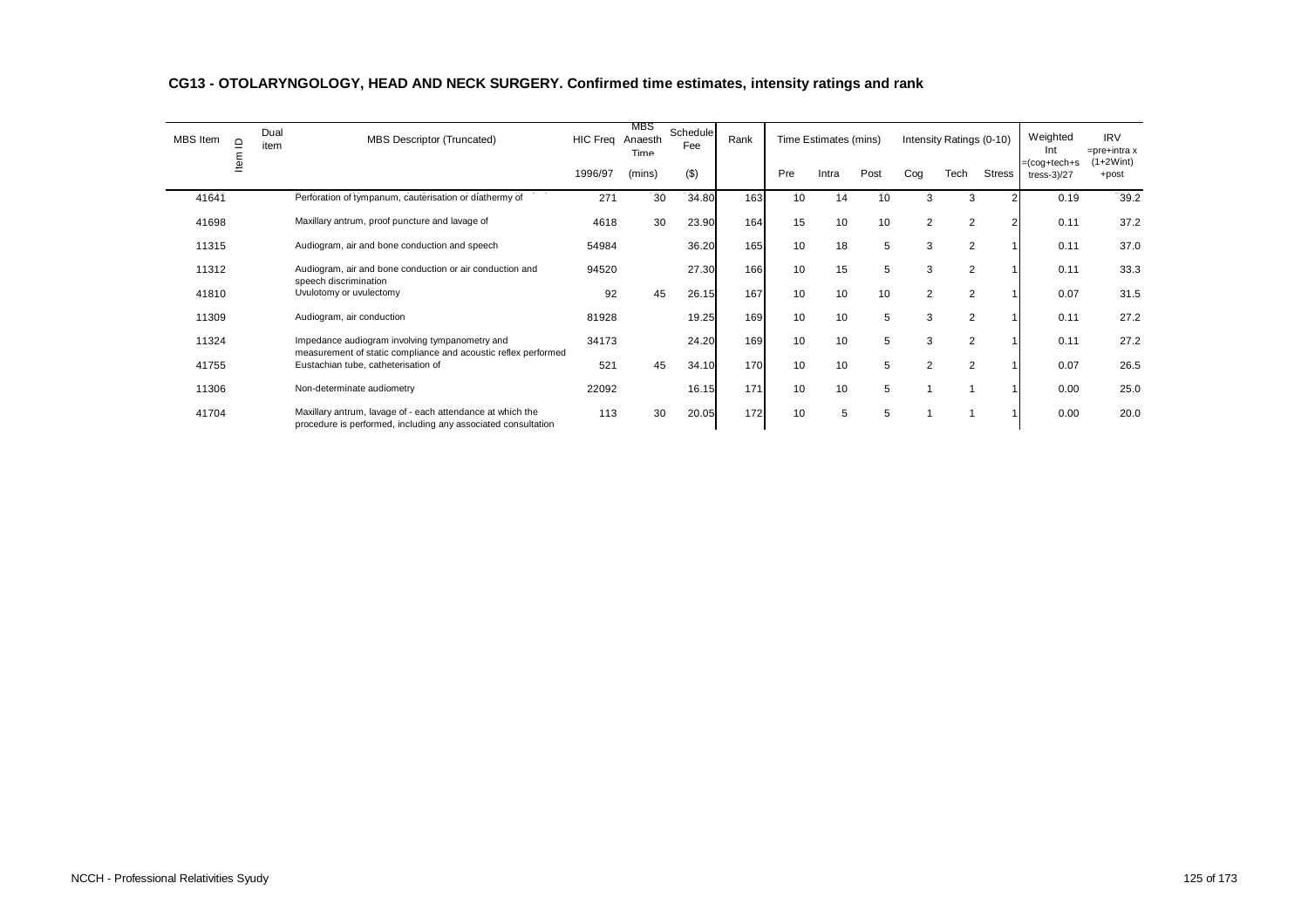|                 |                                                                                                                                                                                          | <b>HIC Freq</b> | MBS<br>Anaest<br>Time | Schedule<br>Fee | <b>Base Units</b> |    | Time<br>units | Rank           |     | Time Estimates (mins) |      |      | Intensity Ratings (0-10) |      | <b>IRV</b><br>pre+2intra    |
|-----------------|------------------------------------------------------------------------------------------------------------------------------------------------------------------------------------------|-----------------|-----------------------|-----------------|-------------------|----|---------------|----------------|-----|-----------------------|------|------|--------------------------|------|-----------------------------|
| <b>MBS</b> Item | ID<br><b>Truncated MBS Descriptor</b>                                                                                                                                                    | 1996/97         | [mins]                |                 | RVG MBS MBS       |    |               |                | Pre | Int                   | Post | Cog  | Tech                     | Str  | +post) $*$<br>(6+total int) |
| 39654           | A Petro-clival and clival tumour, removal of, by supra and                                                                                                                               | 6               | 630                   | 2511.45         | 12                | 12 | 51            | 1.5            | 25  | 630                   | 30   | 10.0 | 10.0                     | 10.0 | 47340                       |
| 39658           | infratentorial approaches for radical or sub-total radical<br>A Tumour involving the clivus, radical or sub-total radical<br>excision of, involving transoral or transmaxillary approach | 3               | 630                   | 2226.05         | 12                | 12 | 51            | 1.5            | 25  | 630                   | 30   | 10.0 | 10.0                     | 10.0 | 47340                       |
| 39650           | A Tumour involving middle cranial fossa and infra-temporal<br>fossa, removal of, craniotomy and radical or sub-total                                                                     | 3               | 630                   | 1940.65         | 12                | 12 | 51            | 3.5            | 25  | 590                   | 30   | 10.0 | 10.0                     | 10.0 | 44460                       |
| 39653           | A Petro-clival and clival tumour, removal of, by supra and<br>infratentorial approaches for radical or sub- total radical                                                                | 13              | 630                   | 3453.25         | 12                | 12 | 51            | 3.5            | 25  | 590                   | 30   | 10.0 | 10.0                     | 10.0 | 44460                       |
| 45767           | A Hypertelorism, correction of, intra-cranial (Assist.)                                                                                                                                  | $\overline{1}$  | 600                   | 1844.15         | 12                | 12 | 48            | 5              | 25  | 600                   | 30   | 9.0  | 10.0                     | 10.0 | 43925                       |
| 38565           | A Aortic arch and ascending thoracic aorta, repair or<br>replacement of, with aortic valve replacement or repair,                                                                        | 19              | 480                   | 2383.05         | 20                | 20 | 36            | 6.5            | 30  | 540                   | 30   | 10.0 | 10.0                     | 10.0 | 41040                       |
| 39646           | A Tumour involving anterior cranial fossa, removal of,<br>involving frontal craniotomy with lateral rhinotomy and                                                                        | 5               | 540                   | 2682.70         | 12                | 12 | 42            | 6.5            | 30  | 540                   | 30   | 10.0 | 10.0                     | 10.0 | 41040                       |
| 39660           | A Tumour or vascular lesion of cavernous sinus, radical<br>excision of, involving craniotomy with or without                                                                             | 19              | 540                   | 2226.05         | 20                | 20 | 42            | 8              | 25  | 540                   | 30   | 10.0 | 10.0                     | 10.0 | 40860                       |
| 38562           | A Aortic arch and ascending thoracic aorta, repair or<br>replacement of, with aortic valve replacement or repair,                                                                        | $\overline{4}$  | 450                   | 2105.85         | 20                | 20 | 33            | $\overline{9}$ | 30  | 510                   | 30   | 10.0 | 10.0                     | 10.0 | 38880                       |
| 39642           | A Tumour involving anterior cranial fossa, removal of,<br>involving frontal craniotomy with lateral rhinotomy for                                                                        | $\overline{4}$  | 510                   | 2340.25         | 12                | 12 | 39            | 10             | 25  | 510                   | 30   | 10.0 | 10.0                     | 10.0 | 38700                       |
| 41581           | A Tumour involving infra-temporal fossa, removal of,<br>involving craniotomy and radical excision of (Assist.)                                                                           | 19              | 490                   | 2057.05         | 12                | 12 | 37            | 11             | 30  | 490                   | 30   | 10.0 | 10.0                     | 10.0 | 37440                       |
| 39640           | A Tumour involving anterior cranial fossa, removal of,<br>involving craniotomy, radical excision of the skull base,                                                                      | 20              | 480                   | 2226.05         | 12                | 12 | 36            | 13.5           | 30  | 480                   | 30   | 10.0 | 10.0                     | 10.0 | 36720                       |
| 41576           | A Cerebello - pontine angle tumour, removal of, by<br>transmastoid, translabyrinthine or retromastoid appoach -                                                                          | 61              | 480                   | 2682.70         | 12                | 12 | 36            | 13.5           | 30  | 480                   | 30   | 10.0 | 10.0                     | 10.0 | 36720                       |
| 41578           | A Cerebello - pontine angle tumour, removal of, by<br>transmastoid, translabyrinthine or retromastoid approach,                                                                          | 88              | 480                   | 1788.45         | 12                | 12 | 36            | 13.5           | 30  | 480                   | 30   | 10.0 | 10.0                     | 10.0 | 36720                       |
| 45785           | A Cranial vault reconstruction for oxycephaly,<br>brachycephaly, turricephaly or similar condition - (bilateral                                                                          | 24              | 510                   | 1224.80         | 12                | 12 | 39            | 16             | 25  | 510                   | 30   | 9.0  | 9.0                      | 9.0  | 35475                       |
| 33145           | A Ruptured thoracic aortic aneurysm, replacement by graft<br>(Assist.)                                                                                                                   | $\overline{1}$  | 460                   | 1871.80         | 15                | 15 | 34            | 17             | 30  | 460                   | 30   | 10.0 | 10.0                     | 10.0 | 35280                       |
| 39662           | A Tumour or vascular lesion of foramen magnum, radical<br>excision of, via transcondylar or far lateral suboccipital                                                                     | 10              | 540                   | 2226.05         | 20                | 20 | 42            | 18             | 25  | 450                   | 30   | 10.0 | 10.0                     | 10.0 | 34380                       |
| 33103           | A Thoracic aneurysm, replacement by graft (Assist.)                                                                                                                                      | 5               | 420                   | 1479.75         | 15                | 15 | 30            | 19.5           | 30  | 420                   | 30   | 10.0 | 10.0                     | 10.0 | 32400                       |
| 40706           | A Hemispherectomy for intractable epilepsy (Assist.)                                                                                                                                     | $\Omega$        | 420                   | 1573.60         | 12                | 12 | 30            | 19.5           | 30  | 420                   | 30   | 10.0 | 10.0                     | 10.0 | 32400                       |
| 45776           | A Orbital dystopia (unilateral), correction of, with total<br>repositioning of 1 orbit, intra-cranial (Assist.)                                                                          | $\overline{4}$  | 450                   | 1287.40         | 12                | 12 | 33            | 21             | 25  | 450                   | 15   | 8.0  | 9.0                      | 9.0  | 30080                       |
| 41575           | A Cerebello-pontine angle tumour, removal of by 2<br>surgeons operating conjointly, by transmastoid,                                                                                     | 99              | 480                   | 1788.45         | 12                | 12 | 36            | 13.5           | 30  | 480                   | 30   | 10.0 | 10.0                     | 10.0 | 36720                       |
| 39803           | A Intracranial arteriovenous malformation, excision of<br>(Assist.)                                                                                                                      | 73              | 360                   | 2098.20         | 20                | 20 | 24            | 26.5           | 30  | 360                   | 30   | 10.0 | 10.0                     | 10.0 | 28080                       |
| 39821           | A Extracranial to intracranial bypass using saphenous vein<br>graft (Assist.)                                                                                                            | $\overline{4}$  | 420                   | 1593.15         | 20                | 20 | 30            | 22             | 20  | 420                   | 15   | 9.0  | 9.0                      | 9.0  | 28875                       |
| 38556           | A Ascending thoracic aorta, repair or replacement of, with<br>aortic valve replacement or repair, and implantation of                                                                    | 100             | 450                   | 2105.85         | 20                | 20 | 33            | 23             | 30  | 365                   | 30   | 10.0 | 10.0                     | 10.0 | 28440                       |
| 33109           | A Thoraco-abdominal aneurysm, replacement by graft<br>including re-implantation of arteries (Assist.)                                                                                    | 15              | 450                   | 1789.00         | 15                | 15 | 33            | 24             | 35  | 360                   | 30   | 10.0 | 10.0                     | 10.0 | 28260                       |
| 33148           | A Ruptured thoraco-abdominal aortic aneurysm,<br>replacement by graft (Assist.)                                                                                                          | 2               | 490                   | 2324.55         | 15                | 15 | 37            | 26.5           | 30  | 360                   | 30   | 10.0 | 10.0                     | 10.0 | 28080                       |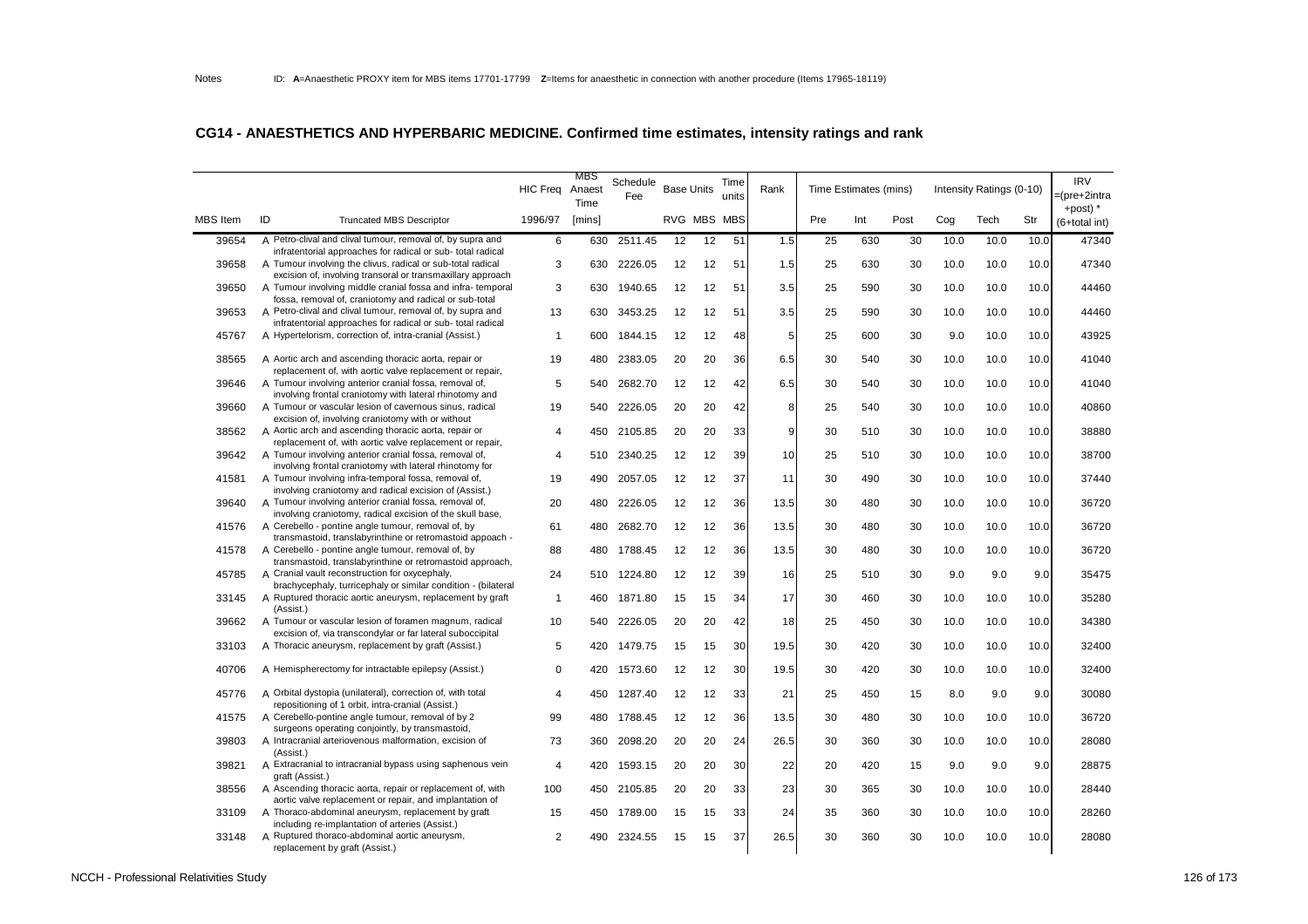|                 |                                                                                                                                 | <b>HIC Freq</b> | MBS<br>Anaest<br>Time | Schedule<br>Fee | <b>Base Units</b> |    | Time<br>units | Rank |     | Time Estimates (mins) |      |      | Intensity Ratings (0-10) |      | <b>IRV</b><br>=(pre+2intra<br>+post) $*$ |
|-----------------|---------------------------------------------------------------------------------------------------------------------------------|-----------------|-----------------------|-----------------|-------------------|----|---------------|------|-----|-----------------------|------|------|--------------------------|------|------------------------------------------|
| <b>MBS</b> Item | ID<br><b>Truncated MBS Descriptor</b>                                                                                           | 1996/97         | [mins]                |                 | RVG MBS MBS       |    |               |      | Pre | Int                   | Post | Cog  | Tech                     | Str  | (6+total int)                            |
| 38508           | A Left ventricular aneurysm resection with patch<br>reconstruction of the left ventricle (Assist.)                              | 9               | 300                   | 1753.95         | 20                | 20 | 20            | 26.5 | 30  | 360                   | 30   | 10.0 | 10.0                     | 10.0 | 28080                                    |
| 38736           | A Systemic pulmonary or cavo-pulmonary shunt, creation                                                                          | 20              | 300                   | 1567.35         | 20                | 20 | 20            | 26.5 | 30  | 360                   | 30   | 10.0 | 10.0                     | 10.0 | 28080                                    |
| 38518           | of, with cardiopulmonary bypass, for congenital heart<br>A Ventricular arrhythmia with mapping and muscle ablation,             | $\mathbf{1}$    | 360                   | 2105.85         | 20                | 20 | 24            | 30.5 | 25  | 360                   | 15   | 10.0 | 10.0                     | 10.0 | 27360                                    |
| 38536           | with or without aneurysmeotomy (Assist.)<br>A Ventricular arrhythmia with mapping and ablation,                                 | 24              | 360                   | 2105.85         | 20                | 20 | 24            | 30.5 | 25  | 360                   | 15   | 10.0 | 10.0                     | 10.0 | 27360                                    |
| 38553           | including all associated electrophysiological studies<br>A Ascending thoracic aorta, repair or replacement of, with             | 65              | 390                   | 1823.25         | 20                | 20 | 27            | 30.5 | 30  | 350                   | 30   | 10.0 | 10.0                     | 10.0 | 27360                                    |
|                 | aortic valve replacement or repair, without implantation of<br>A Aortic arch and ascending thoracic aorta, repair or            |                 |                       |                 |                   |    |               |      |     |                       |      |      |                          |      |                                          |
| 38559           | replacement of, not involving valve replacement or repair                                                                       | 11              | 390                   | 1684.65         | 20                | 20 | 27            | 30.5 | 30  | 350                   | 30   | 10.0 | 10.0                     | 10.0 | 27360                                    |
| 33112           | A Suprarenal abdominal aortic aneurysm, replacement by<br>graft including re-implantation of arteries (Assist.)                 | 18              | 420                   | 1551.55         | 15                | 15 | 30            | 33.5 | 30  | 330                   | 20   | 10.0 | 10.0                     | 10.0 | 25560                                    |
| 38550           | A Ascending thoracic aorta, repair or replacement of, not<br>involving valve replacement or repair or coronary artery           | 45              | 330                   | 1402.10         | 20                | 20 | 22            | 33.5 | 30  | 325                   | 30   | 10.0 | 10.0                     | 10.0 | 25560                                    |
| 45502           | A Microvascular anastomosis of artery or vein using                                                                             | 862             | 450                   | 1303.10         | 15                | 10 | 33            | 35   | 20  | 450                   | 20   | 8.0  | 7.0                      | 6.0  | 25380                                    |
| 33151           | microsurgical techniques, for reimplantation of limb or<br>A Ruptured suprarenal abdominal aortic aneurysm,                     | $\overline{4}$  | 460                   | 2208.60         | 15                | 15 | 34            | 36   | 30  | 320                   | 30   | 10.0 | 10.0                     | 10.0 | 25200                                    |
| 39818           | replacement by graft (Assist.)<br>A Extracranial to intracranial bypass using superficial                                       | 8               | 360                   | 1341.75         | 20                | 20 | 24            | 37   | 20  | 360                   | 15   | 9.0  | 9.0                      | 9.0  | 24915                                    |
| 38680           | temporal artery (Assist.)<br>A Cardiac tumour arising from ventricular myocardium, full                                         | $\mathbf 0$     | 300                   | 1750.95         | 20                | 20 | 20            | 38   | 30  | 300                   | 30   | 10.0 | 10.0                     | 10.0 | 23760                                    |
| 45752           | thickness excision of including repair or reconstruction<br>A Mandible or maxilla, complex bilateral osteotomies or             | 37              | 730                   | 1590.20         | 10                | 10 |               | 39.5 | 25  | 365                   | 30   | 7.0  | 8.0                      | 9.0  | 23550                                    |
|                 | osteectomies of, involving 3 or more such procedures of                                                                         |                 |                       |                 |                   |    | 61            |      |     |                       |      |      |                          |      |                                          |
| 52375           | A Mandible or maxilla, complex bilateral osteotomies or<br>osteectomies of, involving 3 or more such procedures of              | 210             | 730                   | 1590.20         | 10                | 10 | 61            | 39.5 | 25  | 365                   | 30   | 7.0  | 8.0                      | 9.0  | 23550                                    |
| 45754           | A Midfacial osteotomies - Le Fort II, Modified Le Fort III<br>(Nasomalar), Modified Le Fort III (Malar- Maxillary), Le          | 2               | 660                   | 1917.55         | 10                | 10 | 54            | 41.5 | 25  | 330                   | 30   | 7.0  | 8.0                      | 9.0  | 21450                                    |
| 52382           | A Midfacial osteotomies - Le Fort II, Modified Le Fort III<br>(Nasomalar), Modified Le Fort III (Malar- Maxillary), Le          | 10              | 660                   | 1917.55         | 10                | 10 | 54            | 41.5 | 25  | 330                   | 30   | 7.0  | 8.0                      | 9.0  | 21450                                    |
| 38500           | A Coronary artery bypass using single arterial graft, with or<br>without vein graft or grafts, including harvesting of internal | 4118            | 240                   | 1615.35         | 20                | 20 | 16            | 53   | 30  | 270                   | 25   | 10.0 | 9.0                      | 8.0  | 19635                                    |
| 38637           | A Patent diseased coronary artery bypass vein graft or                                                                          | 255             | 45                    | 407.20          | 20                | 20 | 3             | 43   | 30  | 270                   | 25   | 10.0 | 9.0                      | 9.0  | 20230                                    |
| 39800           | grafts, dissection, disconnection and oversewing of<br>A Aneurysm, clipping or reinforcement of sac (Assist.)                   | 332             | 300                   | 2098.20         | 20                | 20 | 20            | 44   | 30  | 250                   | 30   | 10.0 | 10.0                     | 10.0 | 20160                                    |
| 45737           | A Mandible or maxilla, complex bilateral osteotomies or                                                                         | 2               | 550                   | 1301.35         | 10                | 10 | 43            | 48.5 | 25  | 300                   | 30   | 7.0  | 8.0                      | 9.0  | 19650                                    |
| 45740           | osteectomies of, involving 3 or more such procedures of 1<br>A Mandible or maxilla, complex bilateral osteotomies or            | $\mathbf 0$     | 600                   | 1419.65         | 10                | 10 | 48            | 48.5 | 25  | 300                   | 30   | 7.0  | 8.0                      | 9.0  | 19650                                    |
| 45749           | osteectomies of, involving 3 or more such procedures of<br>A Mandible or maxilla, complex bilateral osteotomies or              | 18              | 600                   | 1463.20         | 10                | 10 | 48            | 48.5 | 25  | 300                   | 30   | 7.0  | 8.0                      | 9.0  | 19650                                    |
| 45753           | osteectomies of, involving 3 or more such procedures of 1<br>A Midfacial osteotomies - Le Fort II, Modified Le Fort III         | 2               | 600                   | 1599.75         | 10                | 10 | 48            | 48.5 | 25  | 300                   | 30   | 7.0  | 8.0                      | 9.0  | 19650                                    |
| 52366           | (Nasomalar), Modified Le Fort III (Malar- Maxillary), Le<br>A Mandible or maxilla, complex bilateral osteotomies or             | 3               | 550                   | 1301.35         | 10                | 10 | 43            | 48.5 | 25  | 300                   | 30   | 7.0  | 8.0                      | 9.0  | 19650                                    |
|                 | osteectomies of, involving 3 or more such procedures of 1                                                                       |                 |                       |                 |                   |    |               |      |     |                       |      |      |                          |      |                                          |
| 52369           | A Mandible or maxilla, complex bilateral osteotomies or<br>osteectomies of, involving 3 or more such procedures of 1            | 129             | 600                   | 1463.20         | 10                | 10 | 48            | 48.5 | 25  | 300                   | 30   | 7.0  | 8.0                      | 9.0  | 19650                                    |
| 52372           | A Mandible or maxilla, complex bilateral osteotomies or<br>osteectomies of, involving 3 or more such procedures of              | $\mathbf{1}$    | 600                   | 1419.65         | 10                | 10 | 48            | 48.5 | 25  | 300                   | 30   | 7.0  | 8.0                      | 9.0  | 19650                                    |
| 52380           | A Midfacial osteotomies - Le Fort II, Modified Le Fort III<br>(Nasomalar), Modified Le Fort III (Malar- Maxillary), Le          | $\mathbf{1}$    | 600                   | 1599.75         | 10                | 10 | 48            | 48.5 | 25  | 300                   | 30   | 7.0  | 8.0                      | 9.0  | 19650                                    |
| 43969           | A Persistent cloaca, total correction of, with genital repair<br>using posterior sagittal approach, with or without             | $\mathbf{1}$    | 360                   | 1871.15         | 8                 | 10 | 24            | 54   | 30  | 360                   | 20   | 6.0  | 6.0                      | 6.0  | 18480                                    |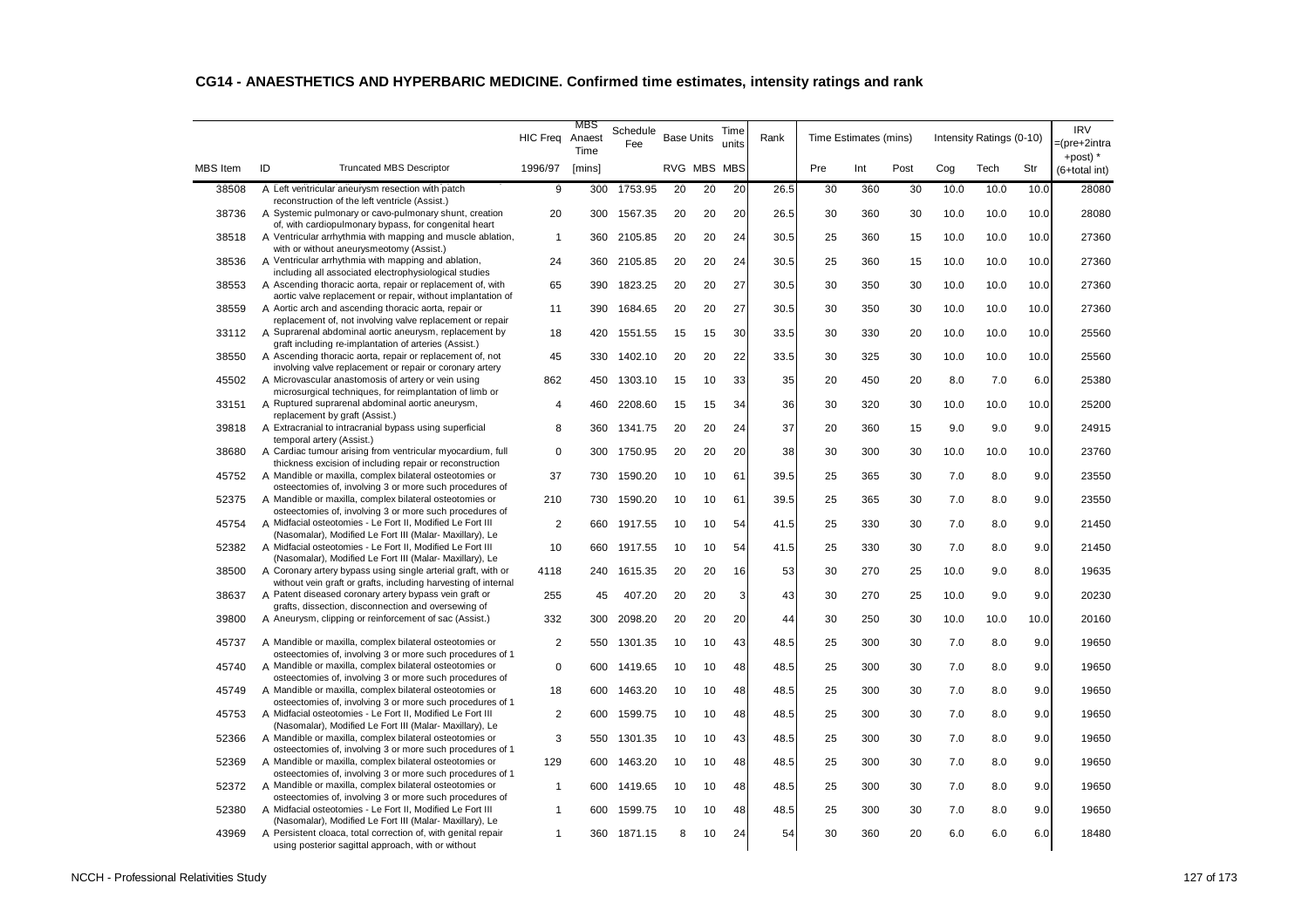|                 |                                                                                                                            |                 | MBS            |                 |                |                   |                |      |     |                       |      |     |                          |      |                                          |
|-----------------|----------------------------------------------------------------------------------------------------------------------------|-----------------|----------------|-----------------|----------------|-------------------|----------------|------|-----|-----------------------|------|-----|--------------------------|------|------------------------------------------|
|                 |                                                                                                                            | <b>HIC Freg</b> | Anaest<br>Time | Schedule<br>Fee |                | <b>Base Units</b> | Time<br>units  | Rank |     | Time Estimates (mins) |      |     | Intensity Ratings (0-10) |      | <b>IRV</b><br>=(pre+2intra<br>+post) $*$ |
| <b>MBS</b> Item | ID<br><b>Truncated MBS Descriptor</b>                                                                                      | 1996/97         | [mins]         |                 |                | RVG MBS MBS       |                |      | Pre | Int                   | Post | Cog | Tech                     | Str  | (6+total int)                            |
| 35561           | A Vaginectomy, radical, for proven invasive malignancy - 1<br>surgeon (Assist.)                                            | 26              | 300            | 1012.95         | 4              | 4                 | 20             | 55   | 25  | 330                   | 25   | 6.0 | 6.0                      | 7.0  | 17750                                    |
| 17986           | Z Administration of an anaesthetic in connection with the<br>removal of phaeochromocytoma                                  | 3               | 225            | 348.75          | 10             |                   |                | 57   | 30  | 230                   | 25   | 8.0 | 7.0                      | 9.0  | 15450                                    |
| 13603           | Whole body perfusion, cardiac bypass, using heart-lung<br>machine or equivalent                                            | 7224            |                | 471.45          | 20             |                   | 18             | 58   | 30  | 270                   | 20   | 6.0 | 4.0                      | 8.0  | 14160                                    |
| 33115           | A Infrarenal abdominal aortic aneurysm, replacement by<br>tube graft (Assist.)                                             | 426             | 285            | 1043.70         | 15             | 15                | 19             | 56   | 30  | 235                   | 25   | 8.0 | 8.0                      | 8.0  | 15750                                    |
| 37209           | A Prostate, total excision of (Assist.)                                                                                    | 1115            | 240            | 948.05          | $\overline{7}$ | $\overline{7}$    | 16             | 59   | 25  | 225                   | 25   | 7.0 | 7.0                      | 7.0  | 13500                                    |
| 32209           | A Anal or perineal graciloplasty with insertion of stimulator<br>and electrodes (Assist.)                                  | $\mathbf{1}$    | 285            | 676.85          | 4              | $\overline{4}$    | 19             | 60   | 15  | 285                   | 15   | 4.0 | 5.0                      | 5.0  | 12000                                    |
| 18119           | Z Administration of an anaesthetic by a medical practitioner<br>in connection with a dental operation where the            | $\mathbf{1}$    | 180            | 237.15          | 5              |                   |                | 61   | 15  | 240                   | 15   | 5.0 | 5.0                      | 6.0  | 11220                                    |
| 43951           | A Gastro-oesophageal reflux with or without hiatus hernia,<br>laparotomy and fundoplication for, without gastrostomy       | 51              | 195            | 639.75          | $\overline{7}$ | $\overline{7}$    | 13             | 62   | 15  | 195                   | 10   | 7.0 | 7.0                      | 7.0  | 11205                                    |
| 33554           | A Endarterectomy, in conjunction with an arterial bypass<br>operation to prepare the site for anastomosis - each site      | 863             | 45             | 200.00          | 12             | 12                | 3              | 63   | 15  | 200                   | 15   | 6.0 | 6.0                      | 7.0  | 10750                                    |
| 18027           | Z Administration of an anaesthetic during hyperbaric<br>therapy where the medical practitioner is confined in the          | $\mathbf 0$     | 165            | 362.70          | 15             |                   |                | 65   | 20  | 165                   | 10   | 8.0 | 6.0                      | 8.0  | 10080                                    |
| 33500           | A Artery or arteries of neck, endarterectomy of, including<br>closure by suture (where endarterectomy of 1 or more         | 1868            | 150            | 833.75          | 10             | 10                | 10             | 64   | 20  | 150                   | 20   | 8.0 | 8.0                      | 8.0  | 10200                                    |
| 50303           | A Limb lengthening, up to and including 5cm, requiring slow<br>distraction under general anaesthesia in the operating      | 60              | 255            | 1160.50         | 4              | 4                 | 17             | 66   | 20  | 240                   | 15   | 4.0 | 4.0                      | 4.0  | 9270                                     |
| 30250           | A Parotid gland, total extirpation of with preservation of<br>facial nerve (Assist.)                                       | 163             | 195            | 918.60          | 5              | 5                 | 13             | 67   | 15  | 195                   | 15   | 5.0 | 6.0                      | 5.0  | 9240                                     |
| 39315           | A Nerve trunk, nerve graft to, (cable graft) including<br>harvesting of nerve graft using microsurgical techniques         | 121             | 195            | 756.40          | 4              | 4                 | 13             | 70   | 15  | 195                   | 10   | 5.0 | 5.0                      | 5.0  | 8715                                     |
| 36615           | A Ureterolysis, with or without repositioning of ureter, for<br>retroperitoneal fibrosis, ovarian vein syndrome or similar | 742             | 105            | 544.40          | 6              | 6                 | $\overline{7}$ | 72   | 15  | 180                   | 15   | 6.0 | 5.0                      | 5.0  | 8580                                     |
| 32024           | A Rectum, high restorative anterior resection with<br>intraperitoneal anastomosis (of the rectum) greater than             | 1167            | 180            | 1001.95         | 10             | 10                | 12             | 71   | 15  | 180                   | 20   | 5.0 | 6.0                      | 5.0  | 8690                                     |
| 50327           | A Talipes equinovarus, bilateral procedures (Assist.)                                                                      | 22              | 225            | 1185.95         | 3              | 3                 | 15             | 73   | 15  | 225                   | 10   | 4.0 | 4.0                      | 4.0  | 8550                                     |
| 49318           | A Hip, total replacement arthroplasty of, including minor<br>bone grafting (Assist.)                                       | 5754            | 150            | 967.75          | 6              | 10                | 10             | 68   | 15  | 160                   | 25   | 6.0 | 7.0                      | 6.0  | 9000                                     |
| 41551           | A Mastoidectomy, intact wall technique, with myringoplasty<br>(Assist.)                                                    | 201             |                | 180 1169.70     | 5              | 5                 | 12             | 79   | 15  | 150                   | 15   | 6.0 | 6.0                      | 6.0  | 7920                                     |
| 13025           | Hyperbaric oxygen therapy performed in a comprehensive<br>hyperbaric medicine facility for a period in the hyperbaric      | 12              |                | 85.00           | 8              |                   |                | 76   | 20  | 210                   | 10   | 4.0 | 4.0                      | 4.0  | 8100                                     |
| 18007           | Z Administration of an anaesthetic in connection with<br>Caesarean section                                                 | 19254           | 75             | 209.25          | 10             |                   |                | 75   | 15  | 105                   | 15   | 9.0 | 9.0                      | 10.0 | 8160                                     |
| 45012           | A Single stage large muscle flap repair to 1 defect,<br>(pectoralis major, gastrocnemius, gracilis or similar large        | 140             | 195            | 466.25          | 4              | 3                 | 13             | 78   | 15  | 195                   | 15   | 4.0 | 5.0                      | 4.0  | 7980                                     |
| 35700           | A Fallopian tubes, unilateral microsurgical anastomosis of,<br>using operating microscope, for other than reversal of      | 492             | 165            | 536.05          | 6              | 6                 | 11             | 80   | 15  | 175                   | 10   | 5.0 | 5.0                      | 5.0  | 7875                                     |
| 49518           | A Knee, total replacement arthroplasty of (Assist.)                                                                        | 5834            | 150            | 967.75          | $\overline{7}$ | $\overline{7}$    | 10             | 77   | 15  | 155                   | 25   | 5.0 | 6.0                      | 6.0  | 8050                                     |
| 38656           | A Thoracotomy or median sternotomy for post-operative<br>bleeding (Assist.)                                                | 262             | 90             | 703.70          | 15             | 15                | 6              | 69   | 15  | 120                   | 15   | 9.0 | 8.0                      | 10.0 | 8910                                     |
| 32006           | A Left hemicolectomy, including the descending and<br>sigmoid colon (including formation of stoma) (Assist.)               | 503             | 180            | 844.65          | $\overline{7}$ | $\overline{7}$    | 12             | 74   | 15  | 180                   | 20   | 5.0 | 5.0                      | 5.0  | 8295                                     |
| 40306           | A Spinal stenosis, laminectomy for, involving more than 1<br>vertebral interspace (disc level) (Assist.)                   | 2235            | 120            | 1054.60         | 9              | 9                 | 8              | 86   | 15  | 120                   | 15   | 6.0 | 6.0                      | 6.0  | 6480                                     |
| 18026           | Z Administration of an anaesthetic during hyperbaric<br>therapy where the medical practitioner is not confined in          | 8               | 90             | 195.30          | 8              |                   |                | 82   | 15  | 165                   | 10   | 5.0 | 5.0                      | 5.0  | 7455                                     |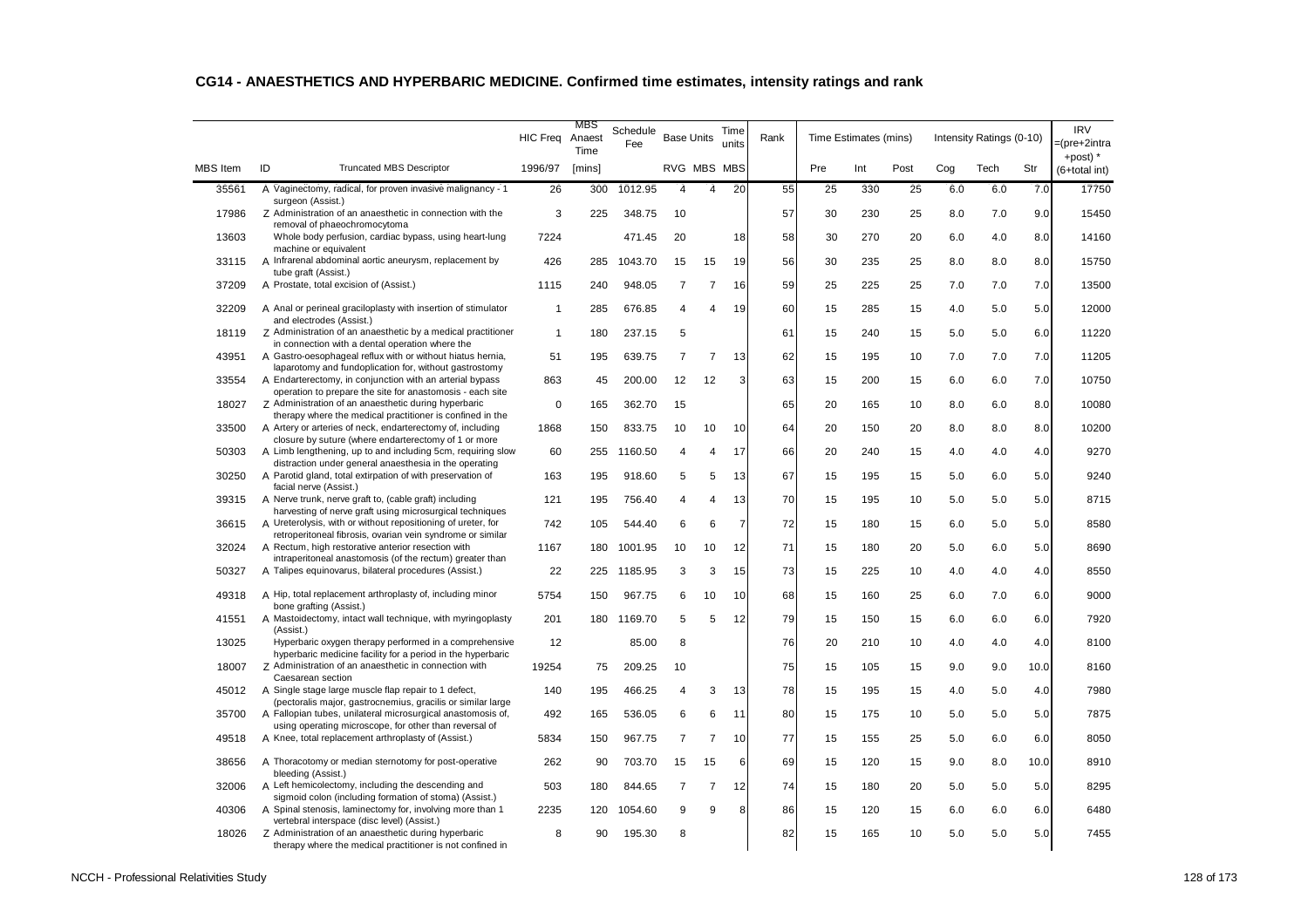|                 |                                                                                                                             | <b>HIC Freq</b> | MBS<br>Anaest<br>Time | Schedule<br>Fee | <b>Base Units</b> |                | Time<br>units  | Rank  |                | Time Estimates (mins) |             |      | Intensity Ratings (0-10) |      | <b>IRV</b><br>=(pre+2intra  |
|-----------------|-----------------------------------------------------------------------------------------------------------------------------|-----------------|-----------------------|-----------------|-------------------|----------------|----------------|-------|----------------|-----------------------|-------------|------|--------------------------|------|-----------------------------|
| <b>MBS</b> Item | ID<br><b>Truncated MBS Descriptor</b>                                                                                       | 1996/97         | [mins]                |                 |                   | RVG MBS MBS    |                |       | Pre            | Int                   | Post        | Cog  | Tech                     | Str  | +post) $*$<br>(6+total int) |
| 13030           | Hyperbaric oxygen therapy performed in a comprehensive                                                                      | $\mathbf{1}$    |                       | 120.00          | 15                |                |                | 84    | 20             | 165                   | 10          | 5.0  | 4.0                      | 5.0  | 7200                        |
| 13600           | hyperbaric medicine facility where the medical<br>Perfusion of limb or organ using heart-lung machine or<br>equivalent      | 9               |                       | 325.85          | 12                |                |                | 85    | 30             | 120                   | 20          | 6.0  | 4.0                      | 8.0  | 6960                        |
| 40330           | A Spinal rhizolysis involving exposure of spinal nerve roots -<br>for lateral recess, exit foraminal stenosis, adhesive     | 1734            | 150                   | 701.25          | 9                 | 9              | 10             | 81    | 15             | 140                   | 15          | 7.0  | 6.0                      | 6.0  | 7750                        |
| 32003           | A Large intestine, resection of, with anastomosis, including<br>right hemicolectomy (Assist.)                               | 2470            | 180                   | 792.20          | $\overline{7}$    | $\overline{7}$ | 12             | 87    | 15             | 135                   | 20          | 5.0  | 5.0                      | 5.0  | 6405                        |
| 30454           | A Choledochotomy (with or without cholecystectomy), with<br>or without removal of calculi (Assist.)                         | 317             | 135                   | 633.30          | $\overline{7}$    | $\overline{7}$ | 9              | 88.5  | 15             | 135                   | 15          | 5.0  | 5.0                      | 5.0  | 6300                        |
| 42626           | A Dacryocystorhinostomy where a previous<br>dacryocystorhinostomy has been performed (Assist.)                              | 107             | 180                   | 828.25          | 5                 | 5              | 12             | 90    | 15             | 110                   | 15          | 6.0  | 6.0                      | 7.0  | 6250                        |
| 43858           | A Oesophageal atresia, cervical oesophagostomy for<br>(Assist.)                                                             | $\mathbf{1}$    | 90                    | 442.25          | $\overline{7}$    | 16             | 6              | 88.5  | 25             | 90                    | 20          | 7.0  | 8.0                      | 7.0  | 6300                        |
| 43521           | A Operation on skull (for chronic osteomyelitis) (Assist.)                                                                  | 3               | 105                   | 341.00          | 6                 | 12             | $\overline{7}$ | 91    | 15             | 120                   | 15          | 6.0  | 6.0                      | 5.0  | 6210                        |
| 18013           | Z Administration of an anaesthetic in connection with<br>magnetic resonance imaging services provided at                    | 434             | 105                   | 195.30          | $\overline{7}$    |                |                | 92    | 15             | 120                   | 10          | 5.0  | 5.0                      | 7.0  | 6095                        |
| 49542           | A Knee, reconstructive surgery of cruciate ligaments (open<br>or arthroscopic, or both), including notchplasty, meniscus    | 3198            | 150                   | 967.75          | 4                 | $\overline{4}$ | 10             | 93    | 15             | 130                   | 15          | 5.0  | 5.0                      | 5.0  | 6090                        |
| 33548           | A Artery or vein, patch grafting to by vein or synthetic<br>material in conjunction with another arterial or venous         | 1275            | 105                   | 408.65          | 8                 | 8              | $\overline{7}$ | 94    | 15             | 105                   | 15          | 6.0  | 6.0                      | 7.0  | 6000                        |
| 53429           | A Mandible, treatment of a complicated fracture of, involving<br>viscera, blood vessels or nerves, requiring open reduction | 200             | 135                   | 618.40          | 5                 | 5              | 9              | 83    | 20             | 135                   | 15          | 5.0  | 6.0                      | 7.0  | 7320                        |
| 13870           | Management of a patient in an Intensive Care Unit by a<br>specialist or consultant physician - including initial and        | 18121           |                       | 224.05          | 8                 |                |                | 95.5  | $\mathbf 0$    | 120                   | $\mathbf 0$ | 8.0  | 4.0                      | 6.0  | 5760                        |
| 37429           | A Penis, artificial erection device, insertion of pump and<br>pressure regulating reservoir = 20 (Assist.)                  | 211             | 150                   | 237.30          | 4                 | 4              | 10             | 95.5  | 10             | 150                   | 10          | 4.0  | 4.0                      | 4.0  | 5760                        |
| 13020           | Hyperbaric oxygen therapy performed in a comprehensive<br>hyperbaric medicine facility for a period in the hyperbaric       | 1607            |                       | 190.00          | 8                 |                |                | 98    | $\overline{7}$ | 150                   | 10          | 4.0  | 4.0                      | 4.0  | 5706                        |
| 44111           | A Obstructed or strangulated inguinal hernia, repair of, at<br>age less than 3 months, including orchidopexy when           | 52              | 90                    | 422.65          | $\overline{7}$    | 5              | 6              | 97    | 25             | 90                    | 15          | 7.0  | 6.0                      | 7.0  | 5720                        |
| 35303           | A Transluminal balloon angioplasty of aortic arch branches,<br>aortic visceral branches, or more than 1 peripheral artery   | 1187            | 60                    | 485.20          | 10                | 10             | $\overline{4}$ | 99    | 20             | 90                    | 10          | 6.0  | 7.0                      | 7.0  | 5460                        |
| 18019           | Z Administration of an anaesthetic for incision and drainage<br>of large haematoma, large abscess, cellulitis or similar    | 36              | 60                    | 265.05          | 15                |                |                | 100   | 15             | 60                    | 20          | 8.0  | 10.0                     | 10.0 | 5270                        |
| 35638           | A Complicated operative laparoscopy, including use of laser<br>when required, for 1 or more of the following procedures;    | 6260            | 120                   | 522.50          | 6                 | 6              | 8              | 103   | 15             | 90                    | 15          | 6.0  | 6.0                      | 6.0  | 5040                        |
| 48909           | A Shoulder, repair of rotator cuff, including decompression<br>of subacromial space by acromioplasty, excision of           | 2336            | 120                   | 553.05          | 5                 | 5              | 8              | 110.5 | 15             | 100                   | 15          | 4.0  | 6.0                      | 4.0  | 4600                        |
| 38496           | A Artery harvesting (other than internal mammary), for<br>coronary artery bypass (Assist.)                                  | 1826            | 45                    | 458.10          | 8                 | 8              | 3              | 101   | 25             | 60                    | 10          | 10.0 | 9.0                      | 8.0  | 5115                        |
| 44367           | A Through thigh, at knee or below knee=20 (Assist.)                                                                         | 492             | 90                    | 383.20          | 6                 | 5              | 6              | 103   | 10             | 95                    | 10          | 7.0  | 5.0                      | 6.0  | 5040                        |
| 42623           | A Dacryocystorhinostomy=20 (Assist.)                                                                                        | 801             | 150                   | 513.55          | 5                 | 5              | 10             | 103   | 15             | 90                    | 15          | 6.0  | 6.0                      | 6.0  | 5040                        |
| 35691           | A Sterilisation by interruption of fallopian tubes when<br>performed in conjunction with Caesarean section=20               | 999             | 15                    | 116.50          | 6                 | 6              | $\overline{1}$ | 105   | 10             | 60                    | 10          | 9.0  | 9.0                      | 10.0 | 4760                        |
| 18032           | Z Administration of an anaesthetic performed on a person<br>under the age of 10 years in connection with a procedure        | 17              | 75                    | 125.55          | 4                 |                |                | 106   | 15             | 100                   | 10          | 5.0  | 5.0                      | 5.0  | 4725                        |
| 17998           | Z Administration of an anaesthetic in connection with<br>electrocochleography (insertion of electrodes and brain            | 23              | 105                   | 167.40          | 5                 |                |                | 107   | 10             | 120                   | 10          | 4.0  | 4.0                      | 4.0  | 4680                        |
| 41530           | A Myringoplasty, post-aural or endaural approach with or<br>without mastoid inspection                                      | 1146            | 90                    | 702.90          | 5                 | 5              | 6              | 108.5 | 10             | 100                   | 10          | 5.0  | 5.0                      | 5.0  | 4620                        |
| 32165           | A Anal fistula, repair of by mucosal flap advancement=20<br>(Assist.)                                                       | 66              | 165                   | 466.05          | 4                 | 4              | 11             | 108.5 | 15             | 90                    | 15          | 4.0  | 6.0                      | 6.0  | 4620                        |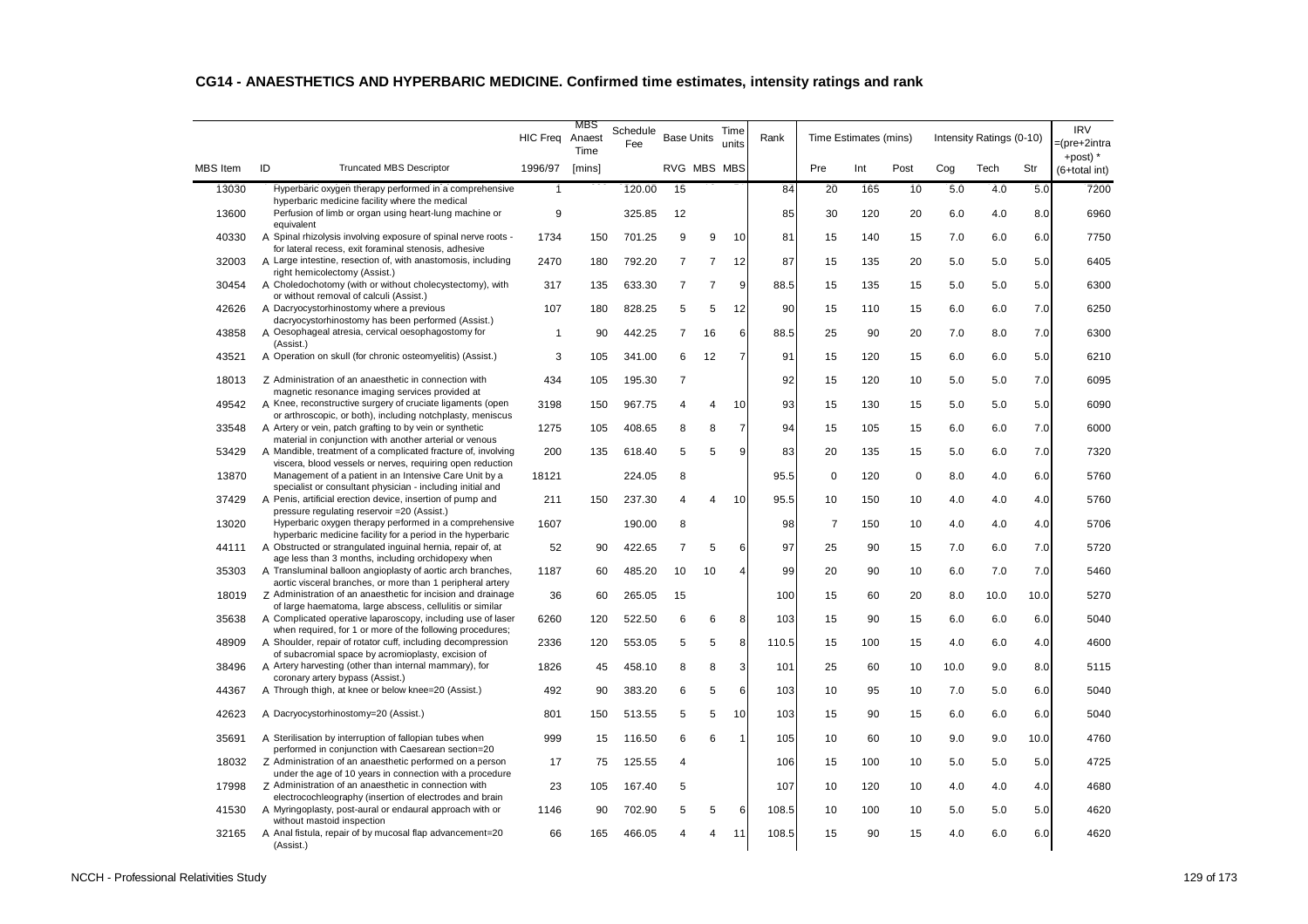|                 |                                                                                                                                                                             | <b>HIC Freg</b> | MBS<br>Anaest  | Schedule<br>Fee | <b>Base Units</b> |                | Time<br>units  | Rank  |             | Time Estimates (mins) |             |     | Intensity Ratings (0-10) |      | <b>IRV</b><br>=(pre+2intra  |
|-----------------|-----------------------------------------------------------------------------------------------------------------------------------------------------------------------------|-----------------|----------------|-----------------|-------------------|----------------|----------------|-------|-------------|-----------------------|-------------|-----|--------------------------|------|-----------------------------|
| <b>MBS</b> Item | ID<br><b>Truncated MBS Descriptor</b>                                                                                                                                       | 1996/97         | Time<br>[mins] |                 | RVG MBS MBS       |                |                |       | Pre         | Int                   | Post        | Cog | Tech                     | Str  | +post) $*$<br>(6+total int) |
| 37203           | A Prostatectomy (endoscopic, using diathermy or cold                                                                                                                        | 8618            | 60             | 765.20          | 6                 | 6              | $\overline{4}$ | 112   | 10          | 70                    | 15          | 7.0 | 7.0                      | 7.0  | 4455                        |
| 30330           | punch), with or without cystoscopy, and with or without<br>A Lymph glands of groin, radical excision of (Assist.)                                                           | 218             | 150            | 527.80          | 3                 | 3              | 10             | 115.5 | 15          | 105                   | 15          | 4.0 | 4.0                      | 4.0  | 4320                        |
| 18118           | Z Administration by a medical practitioner of an anaesthetic                                                                                                                | 11801           | 90             | 153.45          | 5                 |                |                | 117   | 10          | 90                    | 10          | 5.0 | 5.0                      | 5.0  | 4200                        |
| 17968           | for restorative dental work where the procedure is of more<br>Z Administration of an anaesthetic in connection with<br>forceps delivery, vacuum extraction delivery, breech | 494             | 45             | 111.60          | 5                 |                |                | 119   | 15          | 60                    | 10          | 6.0 | 6.0                      | 10.0 | 4060                        |
| 35567           | A Vaginal repair including 1 or more of anterior, posterior or<br>enterocele repair, with sacrospinous colpopexy (Assist.)                                                  | 950             | 150            | 515.45          | 4                 | 4              | 10             | 113   | 15          | 90                    | 15          | 5.0 | 5.0                      | 5.0  | 4410                        |
| 17965           | Z Administration of an anaesthetic in connection with radio-<br>therapy                                                                                                     | 145             | 60             | 153.45          | $\overline{7}$    |                |                | 121.5 | 20          | 75                    | 10          | 5.0 | 5.0                      | 6.0  | 3960                        |
| 13306           | Blood transfusion with venesection and complete<br>replacement of blood, including collection from donor                                                                    | 11              |                | 245.30          | 8                 |                |                | 124   | 10          | 120                   | 5           | 3.0 | 3.0                      | 3.0  | 3825                        |
| 18004           | Z Administration of an anaesthetic in connection with<br>manipulative correction of acute inversion of uterus by                                                            | 11              | 60             | 111.60          | 4                 |                |                | 126   | 10          | 60                    | 10          | 6.0 | 7.0                      | 8.0  | 3780                        |
| 13700           | A Harvesting of homologous (including allogeneic) or<br>autologous bone marrow for the purpose of                                                                           | 72              | 105            | 244.70          | 5                 | 5              | $\overline{7}$ | 114   | 10          | 105                   | 10          | 4.0 | 5.0                      | 4.0  | 4370                        |
| 53015           | A Oro-antral fistula, plastic closure of=20 (Assist.)                                                                                                                       | 659             | 105            | 431.45          | 5                 | 5              | $\overline{7}$ | 127   | 10          | 75                    | 10          | 5.0 | 6.0                      | 5.0  | 3740                        |
| 13873           | Management of a patient in an Intensive Care Unit by a<br>specialist or consultant physician - including all                                                                | 55477           |                | 166.75          | 6                 |                |                | 129   | $\mathbf 0$ | 80                    | $\mathbf 0$ | 7.0 | 4.0                      | 6.0  | 3680                        |
| 37616           | A Vaso-vasostomy or vaso-epididymostomy, unilateral,<br>using the operating microscope, for other than reversal of                                                          | 1033            | 135            | 507.70          | 3                 | 3              | 9              | 121.5 | 10          | 100                   | 10          | 4.0 | 4.0                      | 4.0  | 3960                        |
| 47966           | A Tendon or ligament transfer, not being a service to which<br>another item in this Group applies (Assist.)                                                                 | 596             | 75             | 317.95          | 4                 | 4              | 5              | 148.5 | 10          | 75                    | 10          | 4.0 | 4.0                      | 4.0  | 3060                        |
| 30333           | A Lymph glands of axilla, radical excision of (Assist.)                                                                                                                     | 2689            | 120            | 527.80          | 5                 | 5              | 8              | 121.5 | 10          | 100                   | 10          | 4.0 | 4.0                      | 4.0  | 3960                        |
| 32514           | A Varicose veins, ligation of the long or short saphenous<br>vein, with or without stripping, by re-operation for                                                           | 1829            | 135            | 680.45          | 3                 | 3              | 9              | 115.5 | 10          | 110                   | 10          | 4.0 | 4.0                      | 4.0  | 4320                        |
| 48421           | A Tibia, osteotomy or osteectomy of, with internal fixation<br>(Assist.)                                                                                                    | 1038            | 75             | 587.60          | 4                 | $\overline{4}$ | 5              | 133   | 10          | 90                    | 10          | 4.0 | 4.0                      | 4.0  | 3600                        |
| 13851           | Circulatory support device, management of, on first day                                                                                                                     | 24              |                | 362.50          | 15                |                |                | 133   | $\mathbf 0$ | 120                   | $\mathbf 0$ | 3.0 | 3.0                      | 3.0  | 3600                        |
| 32511           | A Varicose veins, complete dissection at the sapheno-<br>femoral and sapheno-popliteal junction, with or without                                                            | 1543            | 120            | 582.50          | 3                 | 3              | 8              | 121.5 | 10          | 100                   | 10          | 4.0 | 4.0                      | 4.0  | 3960                        |
| 43515           | A Operation on humerus or femur (for chronic osteomyelitis)<br>- 1 bone (Assist.)                                                                                           | 35              | 90             | 261.65          | 4                 | $\overline{4}$ | 6              | 133   | 10          | 90                    | 10          | 4.0 | 4.0                      | 4.0  | 3600                        |
| 43930           | A Hypertrophic pyloric stenosis, pyloromyotomy for (Assist.)                                                                                                                | 105             | 60             | 327.10          | $\overline{7}$    | 8              | $\overline{4}$ | 133   | 15          | 60                    | 15          | 6.0 | 6.0                      | 6.0  | 3600                        |
| 13845           | A Counterpulsation by intra-aortic balloon - management on<br>the first day, including percutaneous insertion, initial and                                                  | 160             | 30             | 397.20          | 8                 | 8              | $\overline{2}$ | 133   | 15          | 45                    | 15          | 8.0 | 7.0                      | 9.0  | 3600                        |
| 17974           | Z Administration of an anaesthetic where the anaesthetic is<br>administered as a therapeutic procedure                                                                      | 690             | 75             | 139.50          | 5                 |                |                | 138   | 10          | 75                    | 10          | 5.0 | 5.0                      | 5.0  | 3570                        |
| 36546           | A Extracorporeal shock wave lithotripsy (ESWL) to urinary<br>tract and post-treatment care for 3 days, including pre-                                                       | 2637            | 75             | 507.70          | $\overline{7}$    | $\overline{7}$ | 5              | 138   | 10          | 75                    | 10          | 5.0 | 5.0                      | 5.0  | 3570                        |
| 18294           | Coeliac plexus or splanchnic nerves, destruction by a<br>neurolytic agent                                                                                                   | 53              |                | 129.25          | 20                |                |                | 140   | 15          | 60                    | 20          | 4.0 | 6.0                      | 7.0  | 3565                        |
| 18022           | Z Administration of an anaesthetic in connection with digital<br>subtraction angiography                                                                                    | 1300            |                | 139.50          | 5                 |                |                | 138   | 20          | 70                    | 10          | 5.0 | 4.0                      | 6.0  | 3570                        |
| 37821           | A Hypospadias, distal, 1 stage repair (Assist.)                                                                                                                             | 181             | 90             | 611.65          | 3                 | 3              | 6              | 133   | 10          | 90                    | 10          | 4.0 | 4.0                      | 4.0  | 3600                        |
| 38253           | A Permanent pacemaker, insertion, removal or replacement<br>of                                                                                                              | 2335            | 60             | 187.55          | 6                 | 6              | $\overline{4}$ | 110.5 | 10          | 90                    | 10          | 5.0 | 5.0                      | 7.0  | 4600                        |
| 13109           | A Indwelling peritoneal catheter (Tenckhoff or similar) for<br>dialysis - insertion and fixation of =20                                                                     | 263             | 60             | 167.20          | 6                 | 6              | $\overline{4}$ | 150   | 10          | 60                    | 15          | 5.0 | 5.0                      | 5.0  | 3045                        |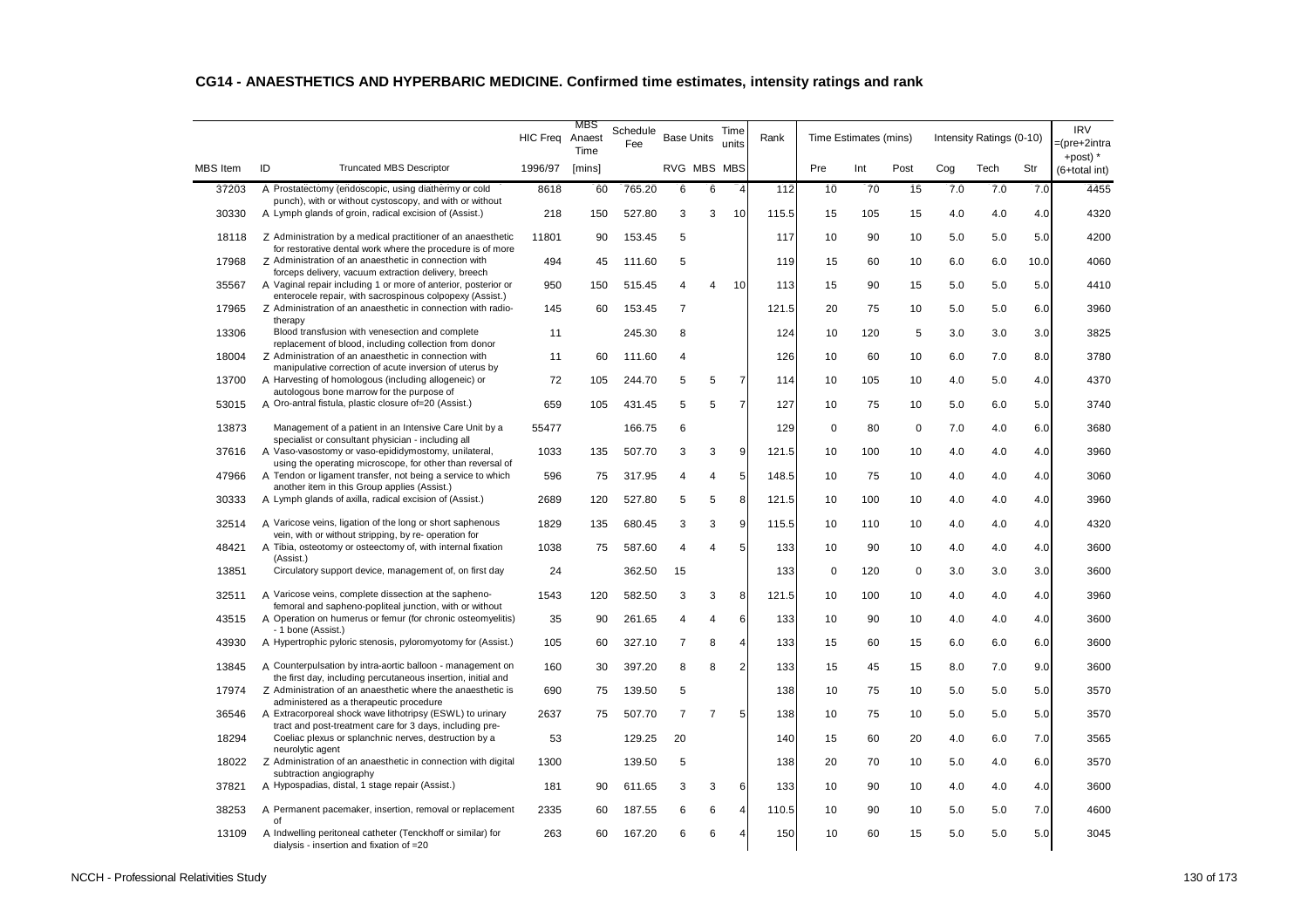|                 |                                                                                                                                                                            |                 | MBS            |                 |                   |             |                |       |                |                       |                |     |                          |     | <b>IRV</b>                 |
|-----------------|----------------------------------------------------------------------------------------------------------------------------------------------------------------------------|-----------------|----------------|-----------------|-------------------|-------------|----------------|-------|----------------|-----------------------|----------------|-----|--------------------------|-----|----------------------------|
|                 |                                                                                                                                                                            | <b>HIC Freg</b> | Anaest<br>Time | Schedule<br>Fee | <b>Base Units</b> |             | Time<br>units  | Rank  |                | Time Estimates (mins) |                |     | Intensity Ratings (0-10) |     | =(pre+2intra<br>+post) $*$ |
| <b>MBS</b> Item | ID<br><b>Truncated MBS Descriptor</b>                                                                                                                                      | 1996/97         | [mins]         |                 |                   | RVG MBS MBS |                |       | Pre            | Int                   | Post           | Cog | Tech                     | Str | (6+total int)              |
| 17980           | Z Administration of an anaesthetic in connection with                                                                                                                      | 554             | 60             | 153.45          | $\overline{7}$    |             |                | 142.5 | 20             | 60                    | 13             | 5.0 | 5.0                      | 6.0 | 3366                       |
| 17983           | computerised axial tomography - brain scan, plain study<br>Z Administration of an anaesthetic in connection with<br>computerised axial tomography - body scan, plain study | 167             | 60             | 153.45          | $\overline{7}$    |             |                | 142.5 | 20             | 60                    | 13             | 5.0 | 5.0                      | 6.0 | 3366                       |
| 35310           | A Transluminal stent insertion including associated balloon<br>dilatation for coronary artery, percutaneous or by open                                                     | 4318            | 120            | 559.80          | 15                | 15          | 8              | 118   | 15             | 90                    | 10             | 5.0 | 4.0                      | 5.0 | 4100                       |
| 32508           | A Varicose veins, complete dissection at the sapheno-<br>femoral or sapheno-popliteal junction, with or without                                                            | 9536            | 105            | 391.80          | 3                 | 3           | $\overline{7}$ | 141   | 10             | 85                    | 10             | 4.0 | 4.0                      | 4.0 | 3420                       |
| 39130           | Percutaneous epidural electrode, insertion of 1 or more of<br>- for spinal stimulation                                                                                     | 200             | 90             | 448.10          | 8                 |             |                | 191   | 10             | 45                    | 10             | 4.0 | 5.0                      | 4.0 | 2090                       |
| 44364           | A Foot, midtarsal or transmetatarsal = 20 (Assist.)                                                                                                                        | 33              | 75             | 217.10          | 6                 | 3           | 5              | 133   | 10             | 90                    | 10             | 4.0 | 4.0                      | 4.0 | 3600                       |
| 46375           | A Dupuytren's contracture, fasciectomy for, from 2 rays,<br>including dissection of nerves - 1 hand (Assist.)                                                              | 614             | 120            | 372.80          | 4                 | 3           | 8              | 145   | 10             | 80                    | 10             | 4.0 | 4.0                      | 4.0 | 3240                       |
| 18001           | Z Administration of an anaesthetic in connection with<br>manual removal of products of conception, treatment of                                                            | 825             | 45             | 97.65           | 4                 |             |                | 146   | 15             | 45                    | 10             | 6.0 | 7.0                      | 8.0 | 3105                       |
| 46372           | A Dupuytren's contracture, fasciectomy for, from 1 ray,<br>including dissection of nerves - 1 hand (Assist.)                                                               | 902             | 105            | 314.20          | 4                 | 3           | $\overline{7}$ | 148.5 | 10             | 75                    | 10             | 4.0 | 4.0                      | 4.0 | 3060                       |
| 41737           | A Frontal sinus or ethmoidal sinuses, intranasal operation<br>on=20 (Assist.)                                                                                              | 16292           | 60             | 354.85          | 5                 | 5           | $\overline{4}$ | 147   | 10             | 60                    | 10             | 5.0 | 6.0                      | 5.0 | 3080                       |
| 13703           | Administration of blood including collection from donor                                                                                                                    | 5276            |                | 87.70           | 8                 |             |                | 153   | $\overline{2}$ | 120                   | 2              | 2.0 | 2.0                      | 2.0 | 2928                       |
| 41787           | A Uvulectomy and partial palatectomy with laser incision of<br>the palate, with or without tonsillectomy, 1 or more                                                        | 362             | 120            | 417.55          | 5                 | 5           | 8              | 128   | 20             | 60                    | 15             | 6.0 | 6.0                      | 6.0 | 3720                       |
| 18031           | Z Administration of an anaesthetic performed on a person<br>under the age of 10 years in connection with a procedure                                                       | 29              | 60             | 111.60          | 4                 |             |                | 151.5 | 10             | 60                    | 10             | 5.0 | 5.0                      | 5.0 | 2940                       |
| 18109           | Z Administration by a medical practitioner of an anaesthetic<br>for removal of a tooth or teeth requiring incision of soft                                                 | 53362           | 60             | 125.55          | 5                 |             |                | 151.5 | 10             | 60                    | 10             | 5.0 | 5.0                      | 5.0 | 2940                       |
| 34527           | A Central vein catheterisation by open technique, using<br>subcutaneous tunnel with pump or access port as with                                                            | 1183            | 90             | 405.00          | 5                 | 5           | 6              | 125   | 10             | 90                    | 10             | 5.0 | 4.0                      | 4.0 | 3800                       |
| 44108           | A Inguinal hernia repair at age less than 3 months (Assist.)                                                                                                               | 689             | 75             | 360.85          | 6                 | 5           | 5              | 155   | 15             | 45                    | 10             | 6.0 | 7.0                      | 6.0 | 2875                       |
| 13606           | Induced controlled hypothermia - total body                                                                                                                                | 6785            |                | 80.40           | 5                 |             |                | 157.5 | 5              | 90                    | $\overline{2}$ | 3.0 | 3.0                      | 3.0 | 2805                       |
| 18219           | Intrathecal or epidural infusion of a therapeutic substance,<br>initial injection or commencement of, where continuous                                                     | 261             |                | 163.29          | 8                 |             |                | 157.5 | 5              | 75                    | 10             | 3.0 | 4.0                      | 4.0 | 2805                       |
| 32500           | A Varicose veins where varicosity measures 2.5mm or<br>greater in diameter, multiple injections using continuous                                                           | 47957           | 30             | 80.65           | 3                 | 3           | $\overline{2}$ | 202   | 10             | 45                    | 10             | 4.0 | 4.0                      | 4.0 | 1980                       |
| 52600           | A Mandibular or palatal exostosis, excision of (Assist.)                                                                                                                   | 512             | 75             | 248.45          | 5                 | 5           | 5              | 159   | 10             | 50                    | 15             | 5.0 | 6.0                      | 5.0 | 2750                       |
| 42702           | A Lens extraction and insertion of artificial lens                                                                                                                         | 37838           | 75             | 660.90          | 6                 | 6           | 5              | 160.5 | 10             | 55                    | 10             | 5.0 | 5.0                      | 5.0 | 2730                       |
| 30614           | A Femoral or inguinal hernia or infantile hydrocele, repair of,<br>not being a service to which item 30403 or 30615 applies                                                | 15616           | 60             | 341.00          | 4                 | 4           | $\overline{4}$ | 163   | 10             | 65                    | 10             | 4.0 | 4.0                      | 4.0 | 2700                       |
| 13318           | A Central vein catheterisation (via jugular or subclavian vein)<br>- by open exposure, in a person under 12 years of age=20                                                | 25              | 60             | 167.00          | 5                 | 6           | 3              | 165.5 | 10             | 60                    | 10             | 5.0 | 4.0                      | 4.0 | 2660                       |
| 53225           | A Arthrocentesis, irrigation of temporomandibular joint after<br>insertion of 2 cannuli into the appropriate joint space(s)                                                | 195             | 60             | 213.25          | 5                 | 5           | $\overline{4}$ | 165.5 | 10             | 60                    | 10             | 4.0 | 5.0                      | 4.0 | 2660                       |
| 45206           | A Single stage local flap where indicated to repair 1 defect,<br>on eyelid, nose, lip, ear, neck, hand, thumb, finger or                                                   | 13869           | 90             | 281.60          | 5                 | 5           | 6              | 144   | 10             | 70                    | 10             | 5.0 | 5.0                      | 5.0 | 3360                       |
| 13218           | A Preparation and transfer of frozen or donated embryos or<br>both ova and sperm, to the female reproductive system,                                                       | 7248            | 45             | 629.1           |                   |             |                | 167   | 10             | 45                    | 10             | 6.0 | 6.0                      | 6.0 | 2640                       |
| 45203           | A Single stage local flap, where indicated to repair 1 defect,<br>complicated or large, excluding flap for male pattern                                                    | 8397            | 90             | 298.10          |                   | 3           | 6              | 154   | 10             | 70                    | 10             | 4.0 | 4.0                      | 4.0 | 2880                       |
| 18016           | Z Administration of an anaesthetic in connection with a<br>regional or field nerve block covered by items 18216,                                                           | 270             | 60             | 101.81          | 4                 |             |                | 171.5 | 10             | 60                    | 10             | 4.0 | 4.0                      | 4.0 | 2520                       |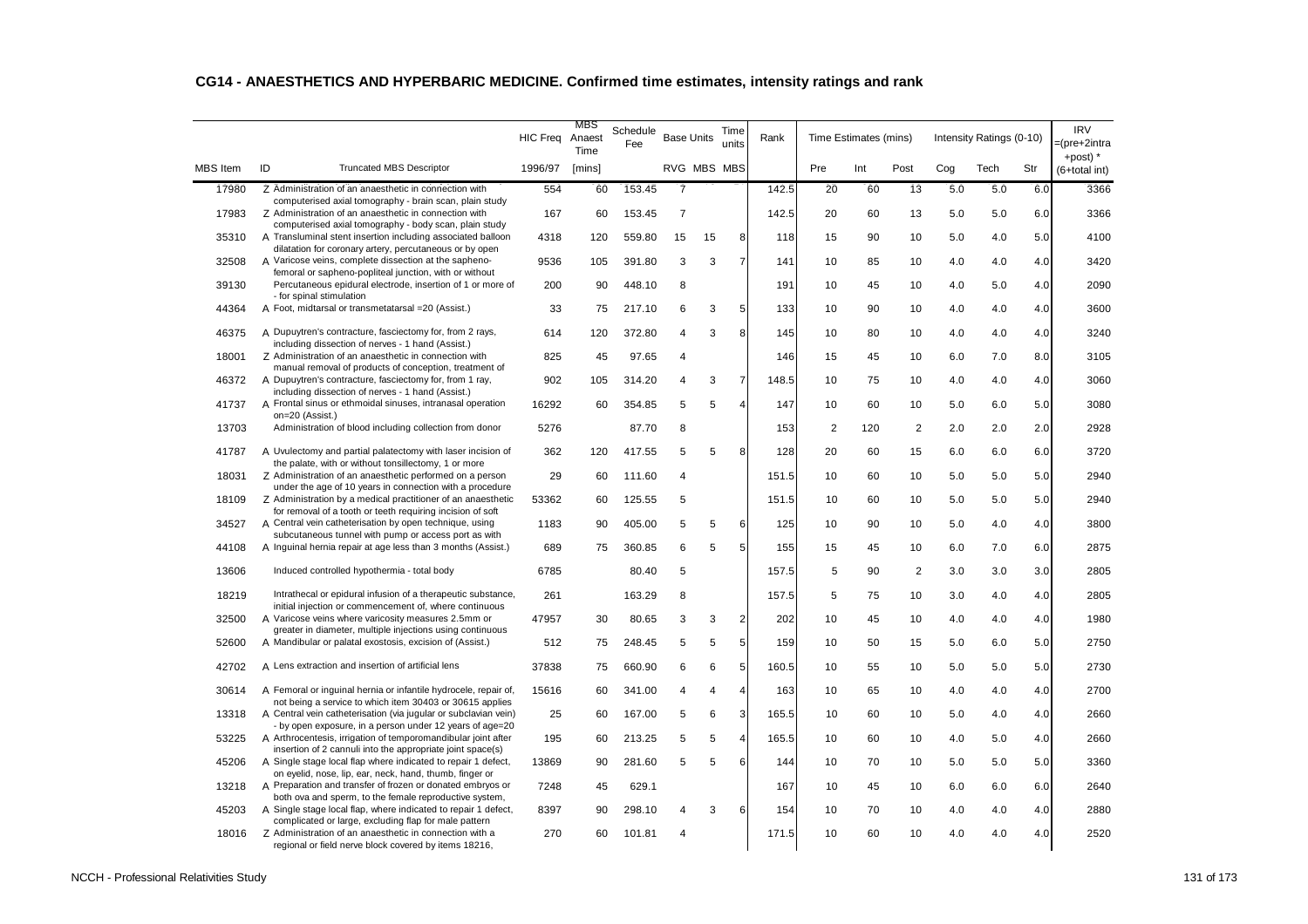|                 |                                                                                                                            | <b>HIC Freq</b> | MBS<br>Anaest<br>Time | Schedule<br>Fee | <b>Base Units</b> |   | Time<br>units  | Rank  |     | Time Estimates (mins) |      |     | Intensity Ratings (0-10) |     | <b>IRV</b><br>=(pre+2intra<br>+post) $*$ |
|-----------------|----------------------------------------------------------------------------------------------------------------------------|-----------------|-----------------------|-----------------|-------------------|---|----------------|-------|-----|-----------------------|------|-----|--------------------------|-----|------------------------------------------|
| <b>MBS</b> Item | ID<br><b>Truncated MBS Descriptor</b>                                                                                      | 1996/97         | [mins]                |                 | RVG MBS MBS       |   |                |       | Pre | Int                   | Post | Cog | Tech                     | Str | (6+total int)                            |
| 36809           | A Ureteroscopy being a service to which item 36803<br>applies, plus destruction of stone with ultrasound,                  | 911             | 60                    | 611.65          | 3                 | 3 | $\overline{4}$ | 171.5 | 10  | 60                    | 10   | 4.0 | 4.0                      | 4.0 | 2520                                     |
| 39312           | A Nerve trunk, internal (interfascicular), neurolysis of, using<br>microsurgical techniques (Assist.)                      | 365             | 120                   | 292.60          | 4                 | 4 | 8              | 171.5 | 10  | 60                    | 10   | 4.0 | 4.0                      | 4.0 | 2520                                     |
| 42641           | A Autoconjunctival transplant, or mucous membrane graft<br>(Assist.)                                                       | 2308            | 105                   | 358.90          | 5                 | 5 | $\overline{7}$ | 171.5 | 10  | 60                    | 10   | 4.0 | 4.0                      | 4.0 | 2520                                     |
| 52048           | A Tumour or deep cyst (other than a cyst associated with a<br>tooth or tooth fragment unless it has been established by    | 758             | 75                    | 272.75          | 4                 | 4 | 5              | 171.5 | 10  | 60                    | 10   | 4.0 | 4.0                      | 4.0 | 2520                                     |
| 45617           | A Upper eyelid, reduction of, for skin redundancy obscuring<br>vision, herniation of orbital fat in exophthalmos, facial   | 3035            | 45                    | 172.60          | 5                 | 5 | 3              | 171.5 | 10  | 60                    | 10   | 4.0 | 4.0                      | 4.0 | 2520                                     |
| 32505           | A Varicose veins, sub-fascial ligation of 1 or more                                                                        | 703             | 75                    | 391.80          | 3                 | 3 | 5              | 163   | 10  | 65                    | 10   | 4.0 | 4.0                      | 4.0 | 2700                                     |
| 32504           | incompetent perforating veins - 1 leg - not being a service<br>A Varicose veins, multiple excision of tributaries, with or | 1613            | 60                    | 196.50          | 3                 | 3 | $\overline{4}$ | 171.5 | 10  | 60                    | 10   | 4.0 | 4.0                      | 4.0 | 2520                                     |
| 41764           | without division of 1 or more perforating veins - 1 leg - not<br>A Nasendoscopy or sinoscopy or fibreoptic examination of  | 74425           | 30                    | 90.10           | 5                 | 5 | $\overline{2}$ | 177   | 10  | 50                    | 10   | 4.0 | 5.0                      | 5.0 | 2400                                     |
| 46420           | nasopharynx and larynx, 1 or more of these<br>A Extensor tendon of hand or wrist, primary repair of, each                  | 947             | 60                    | 150.20          | $\overline{4}$    | 3 | $\overline{4}$ | 178.5 | 10  | 55                    | 10   | 4.0 | 4.0                      | 4.0 | 2340                                     |
| 49562           | tendon=20<br>A Knee, arthroscopic surgery of, involving 1 or more of:                                                      | 1102            | 150                   | 540.00          | 4                 | Δ | 10             | 163   | 10  | 65                    | 10   | 4.0 | 4.0                      | 4.0 | 2700                                     |
| 18021           | meniscectomy, removal of loose body or lateral release;<br>Z Administration of an anaesthetic in connection with           | $\mathbf{1}$    |                       | 181.35          | 10                |   |                | 176   | 25  | 30                    | 20   | 6.0 | 4.0                      | 7.0 | 2415                                     |
| 13857           | muscle biopsy for malignant hyperpyrexia<br>Mechanical ventilation, initiation of (other than initiation of                | 1462            |                       | 107.50          | 4                 |   |                | 160.5 | 15  | 35                    | 45   | 5.0 | 4.0                      | 6.0 | 2730                                     |
| 18103           | ventilation in the context of an anaesthetic for surgery),<br>Z Administration by a medical practitioner of an anaesthetic | 1625            | 45                    | 111.60          | 5                 |   |                | 180   | 10  | 45                    | 10   | 5.0 | 5.0                      | 5.0 | 2310                                     |
| 14100           | in connection with a dental operation other than for the<br>A Laser photocoagulation using laser light within the wave     | 6096            | 45                    | 112.00          | 5                 | 5 | 3              | 181   | 15  | 45                    | 10   | 5.0 | 4.0                      | 5.0 | 2300                                     |
| 18230           | length of 510-600nm in the treatment of severely<br>Intrathecal or epidural injection of neurolytic substance              | 550             |                       | 175.1           |                   |   |                | 182   | 15  | 30                    | 20   | 4.0 | 6.0                      | 8.0 | 2280                                     |
| 90781           | Consultation in rooms exceeding 75 minutes duration                                                                        |                 |                       |                 |                   |   |                | 183.5 | 20  | 75                    | 30   | 3.0 | 1.0                      | 1.0 | 2200                                     |
| 91081           | with a new patient seen on a referred basis.<br>Home visit exceeding 75 minutes duration with a new                        |                 |                       |                 |                   |   |                | 183.5 | 20  | 75                    | 30   | 3.0 | 1.0                      | 1.0 | 2200                                     |
| 45200           | patient seen on a referred basis.<br>A Single stage local flap, where indicated to repair 1 defect,                        | 14378           | 45                    | 208.75          | 4                 | 3 | 3              | 202   | 10  | 45                    | 10   | 4.0 | 4.0                      | 4.0 | 1980                                     |
| 49560           | simple and small, excluding flap for male pattern<br>A Knee, arthroscopic surgery of, involving 1 or more of:              | 21461           | 75                    | 405.00          | 4                 | 4 | 5              | 178.5 | 10  | 55                    | 10   | 4.0 | 4.0                      | 4.0 | 2340                                     |
| 52300           | meniscectomy, removal of loose body or lateral release -<br>A Single-stage local flap, where indicated, repair to 1        | 1247            | 45                    | 208.75          | 5                 | 5 | 3              | 186   | 10  | 50                    | 10   | 4.0 | 4.0                      | 4.0 | 2160                                     |
| 11000           | defect, with skin or mucosa (Assist.)<br>A Electroencephalography, not being a service: (a)                                | 50814           | 45                    | 90.30           | 5                 | 5 | 3              | 186   | 20  | 45                    | 10   | 4.0 | 4.0                      | 4.0 | 2160                                     |
| 90782           | associated with a service to which item 11003, 11006 or<br>Consultation in rooms exceeding 75 minutes duration             |                 |                       |                 |                   |   |                | 191   | 14  | 75                    | 26   | 3.0 | 1.0                      | 1.0 | 2090                                     |
| 91082           | with an existing patient seen on a referred basis.<br>Home visit exceeding 75 minutes duration with an existing            |                 |                       |                 |                   |   |                | 191   | 14  | 75                    | 26   | 3.0 | 1.0                      | 1.0 | 2090                                     |
| 49561           | patient seen on a referred basis.<br>A Knee, arthroscopic surgery of, involving 1 or more of;                              | 11756           | 120                   | 495.00          | 4                 | 4 | 8              | 171.5 | 10  | 60                    | 10   | 4.0 | 4.0                      | 4.0 | 2520                                     |
| 13215           | meniscectomy, removal of loose body or lateral release;<br>A Transfer of embryos or both ova and sperm to the female       | 11311           | 45                    | 83.90           | 6                 | 6 | 3              | 191   | 10  | 45                    | 10   | 4.0 | 5.0                      | 4.0 | 2090                                     |
| 37604           | reproductive system, by any means but excluding artificial<br>A Exploration of scrotal contents, with or without fixation  |                 | 45                    |                 | 3                 | 3 | 3              | 186   |     | 50                    |      |     | 4.0                      |     | 2160                                     |
|                 | and with or without biopsy, unilateral=20                                                                                  | 2373            |                       | 203.05          |                   |   |                |       | 10  |                       | 10   | 4.0 |                          | 4.0 |                                          |
| 18276           | Paravertebral nerves, injection of an anaesthetic agent,<br>(multiple levels)                                              | 3241            |                       | 91.70           | 10                |   |                | 194.5 | 10  | 50                    | 10   | 4.0 | 4.0                      | 3.0 | 2040                                     |
| 18298           | Cervical or thoracic sympathetic chain, destruction by a<br>neurolytic agent                                               | 24              |                       | 129.25          | 20                |   |                | 194.5 | 10  | 30                    | 15   | 4.0 | 6.0                      | 8.0 | 2040                                     |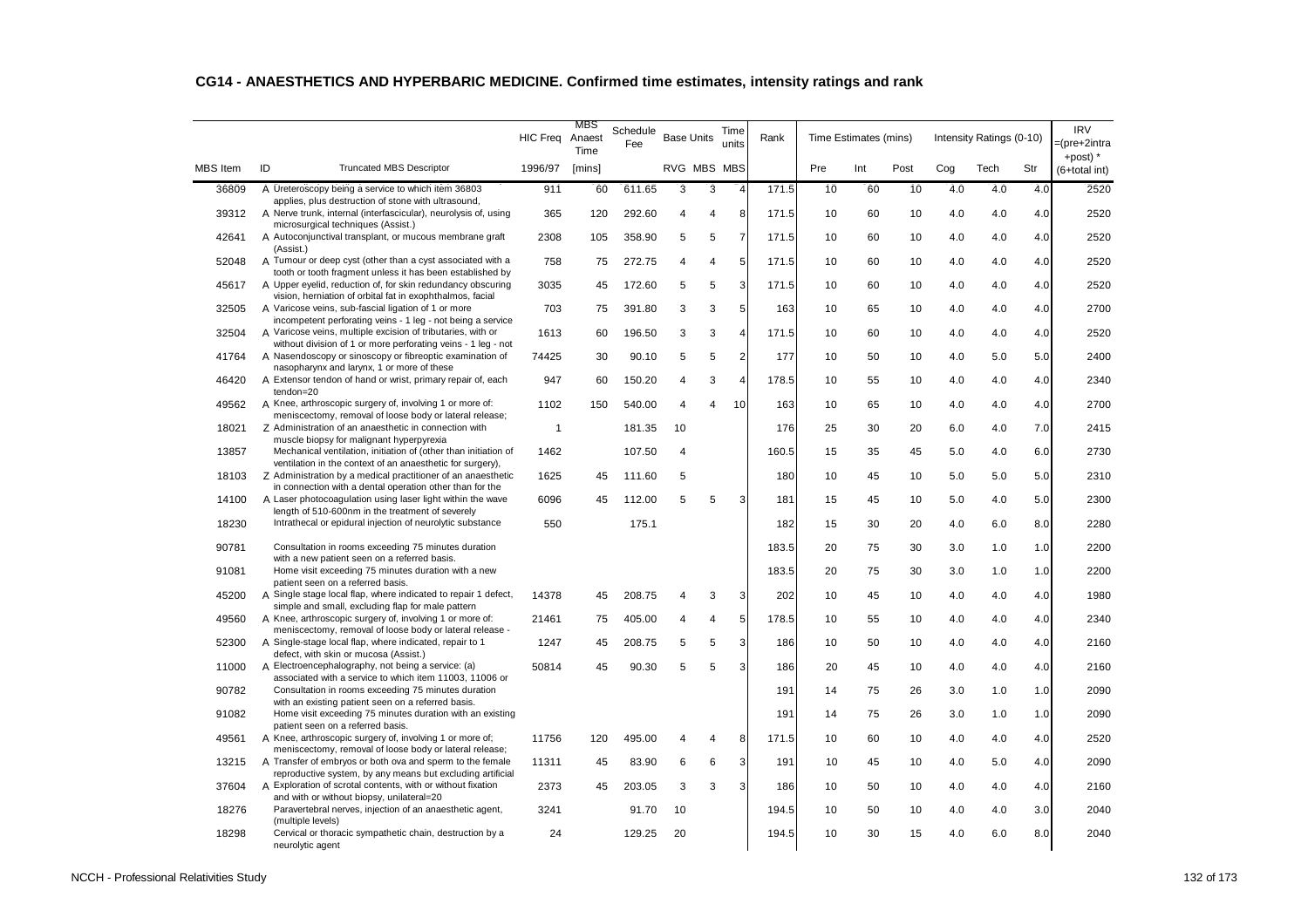| ID<br>RVG MBS MBS<br><b>MBS</b> Item<br>1996/97<br>Pre<br>Int<br>Post<br>Cog<br>Tech<br>Str<br><b>Truncated MBS Descriptor</b><br>[mins]<br>5<br>30346<br>A Breast, excision of cyst, fibro adenoma or other local<br>6921<br>239.40<br>3<br>10<br>45<br>10<br>4.0<br>4.0<br>4.0<br>75<br>3<br>202<br>lesion or segmental resection for any other reason, where<br>A Intravaginal treatment alone using radioactive sealed<br>3<br>4.0<br>15316<br>220<br>45<br>480.35<br>3<br>3<br>202<br>10<br>45<br>10<br>4.0<br>4.0<br>sources having a half-life of less than 115 days including<br>A Operation on scapula, sternum, clavicle, rib, ulna, radius,<br>3<br>202<br>4.0<br>43512<br>192<br>45<br>261.65<br>10<br>45<br>10<br>4.0<br>4.0<br>4<br>4<br>metacarpus, carpus, phalanx, tibia, fibula, metatarsus,<br>44342<br>A 2 digits of 1 foot=20<br>3<br>202<br>10<br>4.0<br>4.0<br>38<br>45<br>161.45<br>3<br>45<br>10<br>4.0<br>4<br>$\overline{2}$<br>202<br>52800<br>A Neurolysis by open operation, without transposition, not<br>122<br>30<br>203.20<br>5<br>10<br>45<br>10<br>4.0<br>4.0<br>4.0<br>5<br>being a service associated with a service to which item<br>90881<br>Consultation at a nursing home exceeding 75 minutes<br>209<br>75<br>3.0<br>1.0<br>10<br>15<br>1.0<br>duration with a new patient seen on a referred basis.<br>90981<br>Consultation at other institution exceeding 75 minutes<br>209<br>10<br>75<br>15<br>3.0<br>1.0<br>1.0<br>duration with a new patient seen on a referred basis.<br>91281<br>Consultation in a hospital of approximately 75 minutes<br>75<br>15<br>1.0<br>209<br>10<br>3.0<br>1.0<br>duration with a new patient seen on a referred basis.<br>A Tumour, cyst (other than a cyst associated with a tooth or<br>3<br>52045<br>3548<br>45<br>180.95<br>212.5<br>5<br>45<br>10<br>4.0<br>4.0<br>4.0<br>4<br>Δ<br>tooth fragment unless it has been established by<br>Z Administration of an anaesthetic in connection with<br>5.0<br>17995<br>85<br>30<br>97.65<br>5<br>211<br>10<br>40<br>10<br>4.0<br>4.0<br>percutaneous central venous cannulation<br>A Lip, eyelid or ear, full thickness wedge excision of, with<br>$\overline{2}$<br>45665<br>5805<br>30<br>239.40<br>5<br>5<br>188<br>10<br>40<br>5.0<br>5.0<br>5.0<br>10<br>repair by direct sutures=20<br>A Central vein catheterisation (via jugular, subclavian or<br>$\overline{2}$<br>202<br>4.0<br>13815<br>17545<br>30<br>62.60<br>5<br>3<br>10<br>45<br>10<br>4.0<br>4.0<br>femoral vein) by percutaneous or open exposure not<br>Right heart balloon catheter, insertion of, including<br>13818<br>5900<br>$\overline{7}$<br>4.0<br>30<br>83.55<br>214<br>10<br>45<br>10<br>3.0<br>4.0<br>pulmonary wedge pressure and cardiac output | <b>IRV</b><br>=(pre+2intra<br>+post) $*$ |
|--------------------------------------------------------------------------------------------------------------------------------------------------------------------------------------------------------------------------------------------------------------------------------------------------------------------------------------------------------------------------------------------------------------------------------------------------------------------------------------------------------------------------------------------------------------------------------------------------------------------------------------------------------------------------------------------------------------------------------------------------------------------------------------------------------------------------------------------------------------------------------------------------------------------------------------------------------------------------------------------------------------------------------------------------------------------------------------------------------------------------------------------------------------------------------------------------------------------------------------------------------------------------------------------------------------------------------------------------------------------------------------------------------------------------------------------------------------------------------------------------------------------------------------------------------------------------------------------------------------------------------------------------------------------------------------------------------------------------------------------------------------------------------------------------------------------------------------------------------------------------------------------------------------------------------------------------------------------------------------------------------------------------------------------------------------------------------------------------------------------------------------------------------------------------------------------------------------------------------------------------------------------------------------------------------------------------------------------------------------------------------------------------------------------------------------------------------------------------------------------------------------------------------------------------------------------------------------------------------------------------------------------------------------------------------------------------------------------------------------------------------------|------------------------------------------|
|                                                                                                                                                                                                                                                                                                                                                                                                                                                                                                                                                                                                                                                                                                                                                                                                                                                                                                                                                                                                                                                                                                                                                                                                                                                                                                                                                                                                                                                                                                                                                                                                                                                                                                                                                                                                                                                                                                                                                                                                                                                                                                                                                                                                                                                                                                                                                                                                                                                                                                                                                                                                                                                                                                                                                              | (6+total int)                            |
|                                                                                                                                                                                                                                                                                                                                                                                                                                                                                                                                                                                                                                                                                                                                                                                                                                                                                                                                                                                                                                                                                                                                                                                                                                                                                                                                                                                                                                                                                                                                                                                                                                                                                                                                                                                                                                                                                                                                                                                                                                                                                                                                                                                                                                                                                                                                                                                                                                                                                                                                                                                                                                                                                                                                                              | 1980                                     |
|                                                                                                                                                                                                                                                                                                                                                                                                                                                                                                                                                                                                                                                                                                                                                                                                                                                                                                                                                                                                                                                                                                                                                                                                                                                                                                                                                                                                                                                                                                                                                                                                                                                                                                                                                                                                                                                                                                                                                                                                                                                                                                                                                                                                                                                                                                                                                                                                                                                                                                                                                                                                                                                                                                                                                              | 1980                                     |
|                                                                                                                                                                                                                                                                                                                                                                                                                                                                                                                                                                                                                                                                                                                                                                                                                                                                                                                                                                                                                                                                                                                                                                                                                                                                                                                                                                                                                                                                                                                                                                                                                                                                                                                                                                                                                                                                                                                                                                                                                                                                                                                                                                                                                                                                                                                                                                                                                                                                                                                                                                                                                                                                                                                                                              | 1980                                     |
|                                                                                                                                                                                                                                                                                                                                                                                                                                                                                                                                                                                                                                                                                                                                                                                                                                                                                                                                                                                                                                                                                                                                                                                                                                                                                                                                                                                                                                                                                                                                                                                                                                                                                                                                                                                                                                                                                                                                                                                                                                                                                                                                                                                                                                                                                                                                                                                                                                                                                                                                                                                                                                                                                                                                                              | 1980                                     |
|                                                                                                                                                                                                                                                                                                                                                                                                                                                                                                                                                                                                                                                                                                                                                                                                                                                                                                                                                                                                                                                                                                                                                                                                                                                                                                                                                                                                                                                                                                                                                                                                                                                                                                                                                                                                                                                                                                                                                                                                                                                                                                                                                                                                                                                                                                                                                                                                                                                                                                                                                                                                                                                                                                                                                              | 1980                                     |
|                                                                                                                                                                                                                                                                                                                                                                                                                                                                                                                                                                                                                                                                                                                                                                                                                                                                                                                                                                                                                                                                                                                                                                                                                                                                                                                                                                                                                                                                                                                                                                                                                                                                                                                                                                                                                                                                                                                                                                                                                                                                                                                                                                                                                                                                                                                                                                                                                                                                                                                                                                                                                                                                                                                                                              | 1925                                     |
|                                                                                                                                                                                                                                                                                                                                                                                                                                                                                                                                                                                                                                                                                                                                                                                                                                                                                                                                                                                                                                                                                                                                                                                                                                                                                                                                                                                                                                                                                                                                                                                                                                                                                                                                                                                                                                                                                                                                                                                                                                                                                                                                                                                                                                                                                                                                                                                                                                                                                                                                                                                                                                                                                                                                                              | 1925                                     |
|                                                                                                                                                                                                                                                                                                                                                                                                                                                                                                                                                                                                                                                                                                                                                                                                                                                                                                                                                                                                                                                                                                                                                                                                                                                                                                                                                                                                                                                                                                                                                                                                                                                                                                                                                                                                                                                                                                                                                                                                                                                                                                                                                                                                                                                                                                                                                                                                                                                                                                                                                                                                                                                                                                                                                              | 1925                                     |
|                                                                                                                                                                                                                                                                                                                                                                                                                                                                                                                                                                                                                                                                                                                                                                                                                                                                                                                                                                                                                                                                                                                                                                                                                                                                                                                                                                                                                                                                                                                                                                                                                                                                                                                                                                                                                                                                                                                                                                                                                                                                                                                                                                                                                                                                                                                                                                                                                                                                                                                                                                                                                                                                                                                                                              | 1890                                     |
|                                                                                                                                                                                                                                                                                                                                                                                                                                                                                                                                                                                                                                                                                                                                                                                                                                                                                                                                                                                                                                                                                                                                                                                                                                                                                                                                                                                                                                                                                                                                                                                                                                                                                                                                                                                                                                                                                                                                                                                                                                                                                                                                                                                                                                                                                                                                                                                                                                                                                                                                                                                                                                                                                                                                                              | 1900                                     |
|                                                                                                                                                                                                                                                                                                                                                                                                                                                                                                                                                                                                                                                                                                                                                                                                                                                                                                                                                                                                                                                                                                                                                                                                                                                                                                                                                                                                                                                                                                                                                                                                                                                                                                                                                                                                                                                                                                                                                                                                                                                                                                                                                                                                                                                                                                                                                                                                                                                                                                                                                                                                                                                                                                                                                              | 2100                                     |
|                                                                                                                                                                                                                                                                                                                                                                                                                                                                                                                                                                                                                                                                                                                                                                                                                                                                                                                                                                                                                                                                                                                                                                                                                                                                                                                                                                                                                                                                                                                                                                                                                                                                                                                                                                                                                                                                                                                                                                                                                                                                                                                                                                                                                                                                                                                                                                                                                                                                                                                                                                                                                                                                                                                                                              | 1980                                     |
|                                                                                                                                                                                                                                                                                                                                                                                                                                                                                                                                                                                                                                                                                                                                                                                                                                                                                                                                                                                                                                                                                                                                                                                                                                                                                                                                                                                                                                                                                                                                                                                                                                                                                                                                                                                                                                                                                                                                                                                                                                                                                                                                                                                                                                                                                                                                                                                                                                                                                                                                                                                                                                                                                                                                                              | 1870                                     |
| 30223<br>A Large haematoma, large abscess, carbuncle, cellulitis or<br>3241<br>$\overline{2}$<br>4.0<br>30<br>119.65<br>256.5<br>10<br>30<br>10<br>4.0<br>4.0<br>4<br>4                                                                                                                                                                                                                                                                                                                                                                                                                                                                                                                                                                                                                                                                                                                                                                                                                                                                                                                                                                                                                                                                                                                                                                                                                                                                                                                                                                                                                                                                                                                                                                                                                                                                                                                                                                                                                                                                                                                                                                                                                                                                                                                                                                                                                                                                                                                                                                                                                                                                                                                                                                                      | 1440                                     |
| similar lesion requiring a general anaesthetic, incision<br>3<br>A Knee, diagnostic arthroscopy of (including biopsy, simple<br>49557<br>4300<br>200.45<br>212.5<br>5<br>45<br>10<br>4.0<br>4.0<br>4.0<br>45<br>Δ                                                                                                                                                                                                                                                                                                                                                                                                                                                                                                                                                                                                                                                                                                                                                                                                                                                                                                                                                                                                                                                                                                                                                                                                                                                                                                                                                                                                                                                                                                                                                                                                                                                                                                                                                                                                                                                                                                                                                                                                                                                                                                                                                                                                                                                                                                                                                                                                                                                                                                                                            | 1890                                     |
| trimming of meniscal margin or plica) - not being a<br>90771<br>Consultation in rooms of approximately 60 minutes<br>215.5<br>60<br>26<br>3.0<br>1.0<br>1.0<br>18                                                                                                                                                                                                                                                                                                                                                                                                                                                                                                                                                                                                                                                                                                                                                                                                                                                                                                                                                                                                                                                                                                                                                                                                                                                                                                                                                                                                                                                                                                                                                                                                                                                                                                                                                                                                                                                                                                                                                                                                                                                                                                                                                                                                                                                                                                                                                                                                                                                                                                                                                                                            | 1804                                     |
| duration with a new patient seen on a referred basis.<br>Home visit of approximately 60 minutes duration with a<br>91071<br>215.5<br>18<br>60<br>26<br>3.0<br>1.0<br>1.0                                                                                                                                                                                                                                                                                                                                                                                                                                                                                                                                                                                                                                                                                                                                                                                                                                                                                                                                                                                                                                                                                                                                                                                                                                                                                                                                                                                                                                                                                                                                                                                                                                                                                                                                                                                                                                                                                                                                                                                                                                                                                                                                                                                                                                                                                                                                                                                                                                                                                                                                                                                     | 1804                                     |
| new patient seen on a referred basis.<br>A 1 digit of foot=20<br>544<br>$\overline{2}$<br>44338<br>30<br>105.75<br>3<br>235<br>10<br>35<br>10<br>4.0<br>4.0<br>4.0                                                                                                                                                                                                                                                                                                                                                                                                                                                                                                                                                                                                                                                                                                                                                                                                                                                                                                                                                                                                                                                                                                                                                                                                                                                                                                                                                                                                                                                                                                                                                                                                                                                                                                                                                                                                                                                                                                                                                                                                                                                                                                                                                                                                                                                                                                                                                                                                                                                                                                                                                                                           | 1620                                     |
| Consultation at a nursing home exceeding 75 minutes<br>90882<br>218<br>5<br>75<br>$\overline{7}$<br>1.0<br>1.0<br>3.0                                                                                                                                                                                                                                                                                                                                                                                                                                                                                                                                                                                                                                                                                                                                                                                                                                                                                                                                                                                                                                                                                                                                                                                                                                                                                                                                                                                                                                                                                                                                                                                                                                                                                                                                                                                                                                                                                                                                                                                                                                                                                                                                                                                                                                                                                                                                                                                                                                                                                                                                                                                                                                        | 1782                                     |
| duration with an existing patient seen on a referred basis.<br>90982<br>Consultation at other institution exceeding 75 minutes<br>5<br>$\overline{7}$<br>218<br>75<br>3.0<br>1.0<br>1.0                                                                                                                                                                                                                                                                                                                                                                                                                                                                                                                                                                                                                                                                                                                                                                                                                                                                                                                                                                                                                                                                                                                                                                                                                                                                                                                                                                                                                                                                                                                                                                                                                                                                                                                                                                                                                                                                                                                                                                                                                                                                                                                                                                                                                                                                                                                                                                                                                                                                                                                                                                      | 1782                                     |
| duration with an existing patient seen on a referred basis.<br>Consultation in a hospital of approximately 75 minutes<br>91282<br>5<br>75<br>$\overline{7}$<br>218<br>3.0<br>1.0<br>1.0                                                                                                                                                                                                                                                                                                                                                                                                                                                                                                                                                                                                                                                                                                                                                                                                                                                                                                                                                                                                                                                                                                                                                                                                                                                                                                                                                                                                                                                                                                                                                                                                                                                                                                                                                                                                                                                                                                                                                                                                                                                                                                                                                                                                                                                                                                                                                                                                                                                                                                                                                                      | 1782                                     |
| duration with an existing patient seen on a referred basis.<br>39128<br>Automated subcutaneous infusion device and spinal<br>5<br>50<br>20<br>3.0<br>2.0<br>77<br>105<br>484.55<br>8<br>221.5<br>3.0                                                                                                                                                                                                                                                                                                                                                                                                                                                                                                                                                                                                                                                                                                                                                                                                                                                                                                                                                                                                                                                                                                                                                                                                                                                                                                                                                                                                                                                                                                                                                                                                                                                                                                                                                                                                                                                                                                                                                                                                                                                                                                                                                                                                                                                                                                                                                                                                                                                                                                                                                         | 1750                                     |
| catheter, insertion of (Assist.)<br>39127<br>Subcutaneous reservoir and spinal catheter for pain,<br>347.85<br>5<br>20<br>3.0<br>3.0<br>44<br>60<br>8<br>221.5<br>50<br>2.0                                                                                                                                                                                                                                                                                                                                                                                                                                                                                                                                                                                                                                                                                                                                                                                                                                                                                                                                                                                                                                                                                                                                                                                                                                                                                                                                                                                                                                                                                                                                                                                                                                                                                                                                                                                                                                                                                                                                                                                                                                                                                                                                                                                                                                                                                                                                                                                                                                                                                                                                                                                  | 1750                                     |
| insertion of<br>A Injection under image intensification with 1 or more of<br>39013<br>11402<br>80.25<br>3<br>256.5<br>10<br>30<br>10<br>4.0<br>4.0<br>4.0<br>45<br>5<br>5                                                                                                                                                                                                                                                                                                                                                                                                                                                                                                                                                                                                                                                                                                                                                                                                                                                                                                                                                                                                                                                                                                                                                                                                                                                                                                                                                                                                                                                                                                                                                                                                                                                                                                                                                                                                                                                                                                                                                                                                                                                                                                                                                                                                                                                                                                                                                                                                                                                                                                                                                                                    | 1440                                     |
| contrast media, local anaesthetic or corticosteroid into 1<br>18010<br>Z Administration of an anaesthetic in connection with repair<br>210<br>30<br>69.75<br>3<br>220<br>10<br>30<br>10<br>5.0<br>6.0<br>5.0                                                                                                                                                                                                                                                                                                                                                                                                                                                                                                                                                                                                                                                                                                                                                                                                                                                                                                                                                                                                                                                                                                                                                                                                                                                                                                                                                                                                                                                                                                                                                                                                                                                                                                                                                                                                                                                                                                                                                                                                                                                                                                                                                                                                                                                                                                                                                                                                                                                                                                                                                 | 1760                                     |
| of episiotomy<br>90772<br>Consultation in rooms of approximately 60 minutes<br>224.5<br>60<br>22<br>3.0<br>1.0<br>1.0<br>13                                                                                                                                                                                                                                                                                                                                                                                                                                                                                                                                                                                                                                                                                                                                                                                                                                                                                                                                                                                                                                                                                                                                                                                                                                                                                                                                                                                                                                                                                                                                                                                                                                                                                                                                                                                                                                                                                                                                                                                                                                                                                                                                                                                                                                                                                                                                                                                                                                                                                                                                                                                                                                  | 1705                                     |
| duration with an existing patient seen on a referred basis.<br>Home visit of approximately 60 minutes duration with an<br>91072<br>224.5<br>22<br>13<br>60<br>3.0<br>1.0<br>1.0                                                                                                                                                                                                                                                                                                                                                                                                                                                                                                                                                                                                                                                                                                                                                                                                                                                                                                                                                                                                                                                                                                                                                                                                                                                                                                                                                                                                                                                                                                                                                                                                                                                                                                                                                                                                                                                                                                                                                                                                                                                                                                                                                                                                                                                                                                                                                                                                                                                                                                                                                                              | 1705                                     |
| existing patient seen on a referred basis.<br>13882<br>Ventilatory support in an Intensive Care Unit,<br>33460<br>55.30<br>230<br>0<br>60<br>$\mathbf 0$<br>3.0<br>3.0<br>2.0<br>2<br>management of, by a specialist or consultant physician -                                                                                                                                                                                                                                                                                                                                                                                                                                                                                                                                                                                                                                                                                                                                                                                                                                                                                                                                                                                                                                                                                                                                                                                                                                                                                                                                                                                                                                                                                                                                                                                                                                                                                                                                                                                                                                                                                                                                                                                                                                                                                                                                                                                                                                                                                                                                                                                                                                                                                                               | 1680                                     |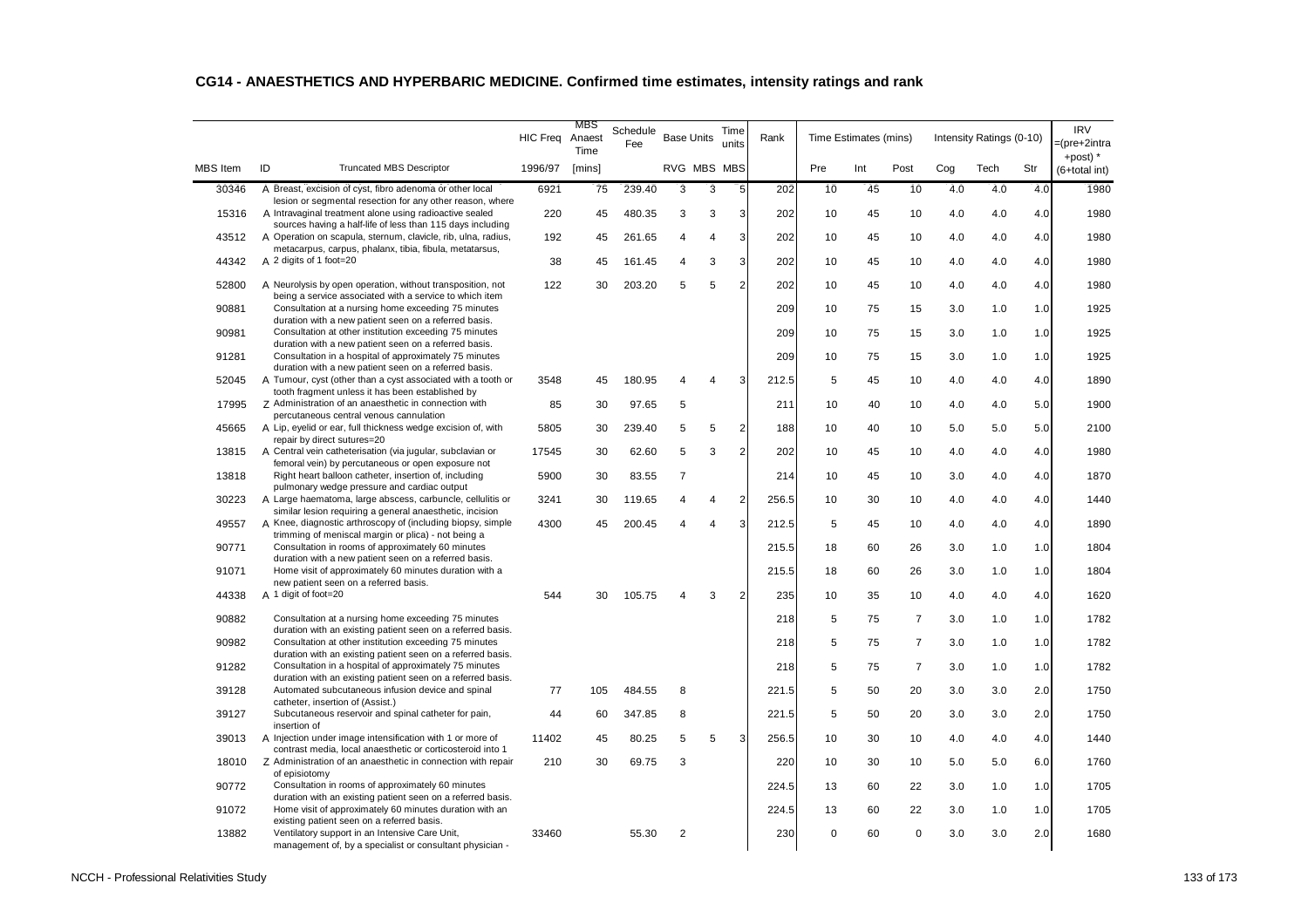|                 |                                                                                                                            | <b>HIC Freq</b> | MBS<br>Anaest<br>Time | Schedule<br>Fee | <b>Base Units</b> |                | Time<br>units  | Rank  |         | Time Estimates (mins) |             |     | Intensity Ratings (0-10) |     | <b>IRV</b><br>=(pre+2intra<br>+post) $*$ |
|-----------------|----------------------------------------------------------------------------------------------------------------------------|-----------------|-----------------------|-----------------|-------------------|----------------|----------------|-------|---------|-----------------------|-------------|-----|--------------------------|-----|------------------------------------------|
| <b>MBS</b> Item | ID<br><b>Truncated MBS Descriptor</b>                                                                                      | 1996/97         | [mins]                |                 | RVG MBS MBS       |                |                |       | Pre     | Int                   | Post        | Cog | Tech                     | Str | (6+total int)                            |
| 13885           | Continuous arterio venous or veno venous<br>haemofiltration, management by a specialist or consultant                      | 486             |                       | 100.05          | 5                 |                |                | 230   | $\bf 0$ | 60                    | $\mathsf 0$ | 3.0 | 2.0                      | 3.0 | 1680                                     |
| 17989           | Z Administration of an anaesthetic in connection with<br>peripheral venous cannulation                                     | 381             | 30                    | 69.75           | 3                 |                |                | 223   | 10      | 35                    | 10          | 4.0 | 5.0                      | 4.0 | 1710                                     |
| 18030           | Z Administration of an anaesthetic performed on a person                                                                   | 45              | 30                    | 83.70           | 4                 |                |                | 230   | 10      | 30                    | 10          | 5.0 | 5.0                      | 5.0 | 1680                                     |
| 18105           | under the age of 10 years in connection with a procedure<br>Z Administration by a medical practitioner of an anaesthetic   | 6200            | 30                    | 97.65           |                   |                |                | 230   | 10      | 30                    | 10          | 5.0 | 5.0                      | 5.0 | 1680                                     |
| 18113           | for extraction of a tooth or teeth, not being a service to<br>Z Administration by a medical practitioner of an anaesthetic | 1351            | 30                    | 97.65           | 5                 |                |                | 230   | 10      | 30                    | 10          | 5.0 | 5.0                      | 5.0 | 1680                                     |
| 36561           | for restorative dental work where the procedure is of not<br>A Renal biopsy (closed)                                       | 768             | 15                    | 126.65          | $\overline{7}$    | $\overline{7}$ | $\mathbf{1}$   | 230   | 10      | 30                    | 10          | 5.0 | 5.0                      | 5.0 | 1680                                     |
| 47000           | A Mandible, treatment of dislocation of, by closed reduction                                                               | 107             | 15                    | 51.85           | 5                 | 5              | $\overline{1}$ | 230   | 10      | 30                    | 10          | 5.0 | 5.0                      | 5.0 | 1680                                     |
| 13212           | A Oocyte retrieval by any means including laparoscopy or                                                                   | 13095           | 45                    | 267.35          | 4                 | 4              | 3              | 202   | 10      | 45                    | 10          | 4.0 | 4.0                      | 4.0 | 1980                                     |
| 36839           | ultrasound-guided ova flushing, for the purposes of<br>A Cystoscopy, with resection, diathermy or visual laser             | 6441            | 30                    | 237.30          | 5                 | 5              | $\overline{2}$ | 256.5 | 10      | 30                    | 10          | 4.0 | 4.0                      | 4.0 | 1440                                     |
| 13110           | destruction of bladder tumour or other lesion of the<br>Tenckhoff peritoneal dialysis catheter, removal of                 | 8               | 30                    | 167.75          | 6                 |                |                | 240.5 | 10      | 30                    | 10          | 5.0 | 4.0                      | 5.0 | 1600                                     |
| 18288           | (including catheter cuffs)<br>Coeliac plexus or splanchnic nerves, injection of an                                         | 16              |                       | 108.40          | 10                |                |                | 238   | 5       | 40                    | 10          | 3.0 | 4.0                      | 4.0 | 1615                                     |
| 31265           | anaesthetic agent<br>A Basal cell carcinoma or squamous cell carcinoma                                                     | 53535           | 45                    | 157.50          | 5                 | 4              | 3              | 191   | 10      | 45                    | 10          | 4.0 | 5.0                      | 4.0 | 2090                                     |
| 17992           | (including keratocanthoma), removal from face, neck<br>Z Administration of an anaesthetic in connection with               | 5               | 30                    | 69.75           | 3                 |                |                | 238   | 15      | 30                    | 10          | 4.0 | 5.0                      | 4.0 | 1615                                     |
| 11300           | peripheral venous cannulation by open exposure<br>A Brain stem evoked response audiometry=20                               | 26333           | 30                    | 141.30          | 5                 | 5              | $\overline{2}$ | 235   | 20      | 30                    | 10          | 4.0 | 4.0                      | 4.0 | 1620                                     |
| 13100           | Supervision in hospital by a medical specialist of -                                                                       | 165             |                       | 100.35          | 5                 |                |                | 242.5 | 0       | 60                    | 0           | 3.0 | 2.0                      | 2.0 | 1560                                     |
| 16511           | haemodialysis, haemofiltration, haemoperfusion or<br>A Cervix, purse string ligation of                                    | 419             | 30                    | 161.45          | 4                 | Δ              | $\overline{2}$ | 249   | 10      | 30                    | 10          | 4.0 | 4.0                      | 5.0 | 1520                                     |
| 90871           | Consultation at a nursing home of approximately 60                                                                         |                 |                       |                 |                   |                |                | 245   | 8       | 60                    | 13          | 3.0 | 1.0                      | 1.0 | 1551                                     |
| 90971           | minutes duration with a new patient seen on a referred<br>Consultation at other institution of approximately 60            |                 |                       |                 |                   |                |                | 245   | 8       | 60                    | 13          | 3.0 | 1.0                      | 1.0 | 1551                                     |
| 91271           | minutes duration with a new patient seen on a referred<br>Consultation in a hospital of approximately 60 minutes           |                 |                       |                 |                   |                |                | 245   | 8       | 60                    | 13          | 3.0 | 1.0                      | 1.0 | 1551                                     |
| 39013           | duration with a new patient seen on a referred basis.<br>Injection under image intensification with 1 or more of           | 11402           | 45                    | 80.25           | 5                 |                |                | 242.5 | 4       | 45                    | 10          | 3.0 | 3.0                      | 3.0 | 1560                                     |
| 31280           | contrast media, local anaesthetic or corticosteroid into 1<br>A Basal cell carcinoma or squamous cell carcinoma            | 43913           | 45                    | 133.00          | 4                 | 4              | 3              | 235   | 10      | 35                    | 10          | 4.0 | 4.0                      | 4.0 | 1620                                     |
| 46363           | (including keratocanthoma), removal from areas of the<br>A Tendon sheath of hand or wrist, open operation on, for          | 3446            | 30                    | 154.65          | 4                 | 3              | $\overline{2}$ | 256.5 | 10      | 30                    | 10          | 4.0 | 4.0                      | 4.0 | 1440                                     |
| 39134           | stenosing tenovaginitis=20<br>Spinal neurostimulator receiver or pulse generator,                                          | 105             | 60                    | 250.10          | 3                 |                |                | 250   | 5       | 40                    | 15          | 3.0 | 2.0                      | 4.0 | 1500                                     |
| 11918           | subcutaneous placement of (Assist.)<br>A Cystometrography in conjunction with imaging, with                                | 11085           | 15                    | 314.50          | 3                 | 3              | $\mathbf{1}$   | 248   | 15      | 30                    | 10          | 4.0 | 4.0                      | 4.0 | 1530                                     |
| 37623           | measurement of any 1 or more of urine flow rate, urethral<br>A Vasotomy or vasectomy, unilateral or bilateral=20           | 17196           | 30                    | 168.85          | 3                 | 3              | $\overline{2}$ | 256.5 | 10      | 30                    | 10          | 4.0 | 4.0                      | 4.0 | 1440                                     |
|                 |                                                                                                                            |                 |                       |                 |                   |                |                |       |         |                       |             |     |                          |     |                                          |
| 39323           | Percutaneous neurotomy by cryoneurotomy or<br>radiofrequency lesion generator, not being a service to                      | 191             | 75                    | 203.20          | 10                |                |                | 202   | 10      | 40                    | 20          | 4.0 | 4.0                      | 4.0 | 1980                                     |
| 39118           | Percutaneous neurotomy for facet joint denervation by<br>radio-frequency probe or cryoprobe using radiological             | 2433            | 30                    | 218.65          | 10                |                |                | 202   | 10      | 40                    | 20          | 4.0 | 4.0                      | 4.0 | 1980                                     |
| 13609           | Cardioplegia, retrograde administration of, involving<br>crystalloid or blood, via a roller pump or pump-oxygenator        | 3787            |                       | 185.60          | 10                |                |                | 279   | 15      | 20                    | $\mathbf 0$ | 6.0 | 3.0                      | 7.0 | 1210                                     |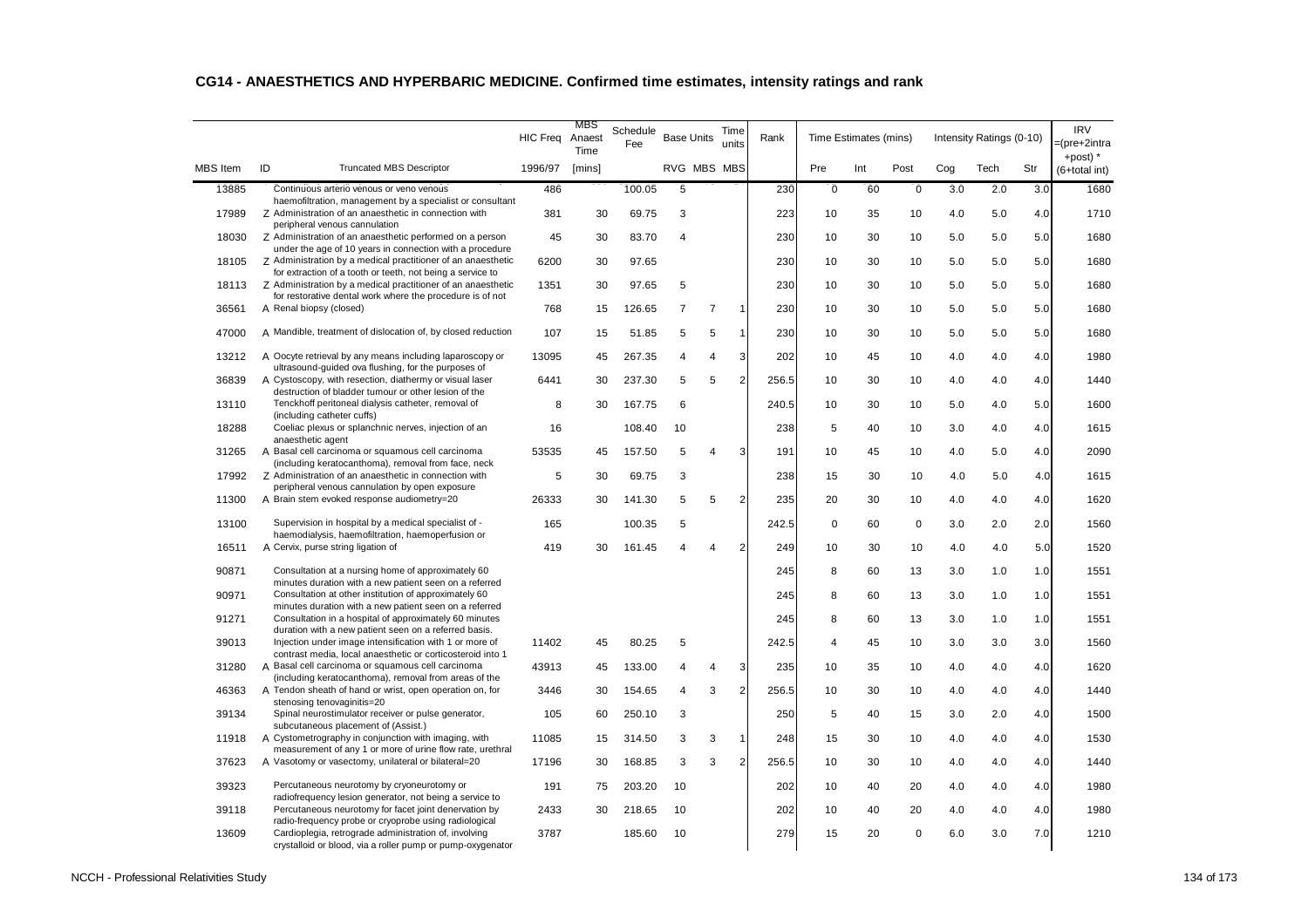|                 |                                                                                                                                                                     | <b>HIC Freq</b> | MBS<br>Anaest<br>Time | Schedule<br>Fee | <b>Base Units</b> |   | Time<br>units           | Rank  |                | Time Estimates (mins) |      |     | Intensity Ratings (0-10) |     | <b>IRV</b><br>=(pre+2intra<br>+post) $*$ |
|-----------------|---------------------------------------------------------------------------------------------------------------------------------------------------------------------|-----------------|-----------------------|-----------------|-------------------|---|-------------------------|-------|----------------|-----------------------|------|-----|--------------------------|-----|------------------------------------------|
| <b>MBS</b> Item | ID<br><b>Truncated MBS Descriptor</b>                                                                                                                               | 1996/97         | [mins]                |                 | RVG MBS MBS       |   |                         |       | Pre            | Int                   | Post | Cog | Tech                     | Str | (6+total int)                            |
| 11912           | A Cystometrography with simultaneous measurement of                                                                                                                 | 3673            | 15                    | 121.20          | 3                 | 3 |                         | 289   | 10             | 20                    | 10   | 4.0 | 4.0                      | 4.0 | 1080                                     |
| 90872           | rectal pressure, not being a service associated with a<br>Consultation at a nursing home of approximately 60<br>minutes duration with an existing patient seen on a |                 |                       |                 |                   |   |                         | 264   | 4              | 60                    | 6    | 3.0 | 1.0                      | 1.0 | 1430                                     |
| 90972           | Consultation at other institution of approximately 60<br>minutes duration with an existing patient seen on a                                                        |                 |                       |                 |                   |   |                         | 264   | 4              | 60                    | 6    | 3.0 | 1.0                      | 1.0 | 1430                                     |
| 91272           | Consultation in a hospital of approximately 60 minutes                                                                                                              |                 |                       |                 |                   |   |                         | 264   | 4              | 60                    | 6    | 3.0 | 1.0                      | 1.0 | 1430                                     |
| 41632           | duration with an existing patient seen on a referred basis.<br>A Middle ear, insertion of tube for drainage of (including                                           | 52221           | 30                    | 175.35          | 5                 | 5 | $\overline{2}$          | 284   | 15             | 20                    | 10   | 4.0 | 4.0                      | 4.0 | 1170                                     |
| 90761           | myringotomy)<br>Consultation in rooms of approximately 45 minutes                                                                                                   |                 |                       |                 |                   |   |                         | 267.5 | 16             | 45                    | 22   | 3.0 | 1.0                      | 1.0 | 1408                                     |
| 91061           | duration with a new patient seen on a referred basis.<br>Home visit of approximately 45 minutes duration with a                                                     |                 |                       |                 |                   |   |                         | 267.5 | 16             | 45                    | 22   | 3.0 | 1.0                      | 1.0 | 1408                                     |
| 14203           | new patient seen on a referred basis.<br>A Hormone or living tissue implantation, by direct                                                                         | 21062           | 30                    | 37.55           | 4                 | 4 | $\overline{2}$          | 256.5 | 10             | 30                    | 10   | 4.0 | 4.0                      | 4.0 | 1440                                     |
| 16003           | implantation involving incision and suture<br>A Intra-cavitary administration of a therapeutic dose of                                                              | 228             | 30                    | 477.70          | 3                 | 3 | $\overline{2}$          | 256.5 | 10             | 30                    | 10   | 4.0 | 4.0                      | 4.0 | 1440                                     |
| 18035           | Yttrium 90 (not including preliminary paracentesis)=20<br>Z In connection with a change of dressing or change of                                                    | 20              | 30                    | 69.75           | 3                 |   |                         | 256.5 | 10             | 30                    | 10   | 4.0 | 4.0                      | 4.0 | 1440                                     |
| 39115           | plaster undertaken in a hospital or approved day hospital<br>A Percutaneous neurotomy of posterior divisions (or rami) of                                           | 2592            | 30                    | 55.25           | 5                 | 5 | $\overline{2}$          | 256.5 | 10             | 30                    | 10   | 4.0 | 4.0                      | 4.0 | 1440                                     |
| 52036           | spinal nerves by any method, including any associated<br>A Tumour, cyst, ulcer or scar (other than a scar removed                                                   | 2024            | 30                    | 93.25           | 4                 | 4 | $\overline{2}$          | 256.5 | 10             | 30                    | 10   | 4.0 | 4.0                      | 4.0 | 1440                                     |
| 18296           | during the surgical approach at an operation), up to 3 cm<br>Lumbar sympathetic chain, destruction by a neurolytic                                                  | 424             |                       | 110.45          | 15                |   |                         | 196   | 15             | 30                    | 20   | 4.0 | 5.0                      | 6.0 | 1995                                     |
| 52084           | agent<br>A Tongue tie, mandibular frenulum or maxillary frenulum,                                                                                                   | 685             | 30                    | 87.70           | 5                 | 5 | $\overline{2}$          | 266   | 10             | 25                    | 8    | 5.0 | 5.0                      | 5.0 | 1428                                     |
| 32075           | division or excision of frenulum, in a person aged not less<br>A Sigmoidoscopic examination (with rigid sigmoidoscope),                                             | 705             | 15                    | 55.10           | 4                 | 4 | $\overline{\mathbf{1}}$ | 277.5 | 10             | 25                    | 10   | 4.0 | 4.0                      | 4.0 | 1260                                     |
| 31205           | under general anaesthesia, with or without biopsy, not<br>A Tumour (other than viral verrucae [common warts] and                                                    | 246516          | 30                    | 70.00           | 4                 | 4 | $\overline{2}$          | 270.5 | 8              | 30                    | 8    | 4.0 | 4.0                      | 4.0 | 1368                                     |
| 35646           | seborrheic keratoses), cyst, ulcer or scar (other than a<br>A Cervix, colposcopy with radical diathermy of, with or                                                 | 2567            | 30                    | 149.45          | 5                 | 5 | $\overline{2}$          | 270.5 | 8              | 30                    | 8    | 4.0 | 4.0                      | 4.0 | 1368                                     |
| 39125           | without cervical biopsy, for previously confirmed<br>Spinal catheter, insertion of - for an automated infusion                                                      | 59              | 60                    | 218.85          | 8                 |   |                         | 273   | 5              | 40                    | 10   | 3.0 | 3.0                      | 2.0 | 1330                                     |
| 13400           | device (Assist.)<br>A Restoration of cardiac rhythm by electrical stimulation                                                                                       | 2030            | 15                    | 71.10           | 5                 | 5 | $\overline{\mathbf{1}}$ | 247   | 10             | 25                    | 10   | 6.0 | 4.0                      | 6.0 | 1540                                     |
| 90762           | (cardioversion), other than in the course of cardiac<br>Consultation in rooms of approximately 45 minutes                                                           |                 |                       |                 |                   |   |                         | 274.5 | 12             | 45                    | 18   | 3.0 | 1.0                      | 1.0 | 1320                                     |
| 91062           | duration with an existing patient seen on a referred basis.<br>Home visit of approximately 45 minutes duration with an                                              |                 |                       |                 |                   |   |                         | 274.5 | 12             | 45                    | 18   | 3.0 | 1.0                      | 1.0 | 1320                                     |
| 32090           | existing patient seen on a referred basis.<br>A Fibreoptic colonoscopy - examination of colon beyond the                                                            | 135885          | 45                    | 245.45          | 4                 | 4 | 3                       | 270.5 | 8              | 30                    | 8    | 4.0 | 4.0                      | 4.0 | 1368                                     |
| 32084           | hepatic flexure with or without biopsy=20<br>A Flexible fibreoptic sigmoidoscopy or fibreoptic                                                                      | 21230           | 30                    | 81.75           | 4                 | 4 | $\overline{2}$          | 256.5 | 10             | 30                    | 10   | 4.0 | 4.0                      | 4.0 | 1440                                     |
| 35500           | colonoscopy up to the hepatic flexure, with or without<br>A Gynaecological examination under anaesthesia, not being                                                 | 1475            | 15                    | 59.70           | 3                 | 3 | $\mathbf{1}$            | 256.5 | 10             | 30                    | 10   | 4.0 | 4.0                      | 4.0 | 1440                                     |
| 36812           | a service associated with a service to which another item<br>A Cystoscopy with urethroscopy, with or without urethral                                               | 41492           | 30                    | 122.30          | 3                 | 3 | $\overline{2}$          | 277.5 | 10             | 25                    | 10   | 4.0 | 4.0                      | 4.0 | 1260                                     |
| 90861           | dilatation, not being a service associated with any other<br>Consultation at a nursing home of approximately 45                                                     |                 |                       |                 |                   |   |                         | 281.5 | $\overline{7}$ | 45                    | 11   | 3.0 | 1.0                      | 1.0 | 1188                                     |
| 90961           | minutes duration with a new patient seen on a referred<br>Consultation at other institution of approximately 45                                                     |                 |                       |                 |                   |   |                         | 281.5 | $\overline{7}$ | 45                    | 11   | 3.0 | 1.0                      | 1.0 | 1188                                     |
| 91261           | minutes duration with a new patient seen on a referred<br>Consultation in a hospital of approximately 45 minutes                                                    |                 |                       |                 |                   |   |                         | 281.5 | $\overline{7}$ | 45                    | 11   | 3.0 | 1.0                      | 1.0 | 1188                                     |
|                 | duration with a new patient seen on a referred basis.                                                                                                               |                 |                       |                 |                   |   |                         |       |                |                       |      |     |                          |     |                                          |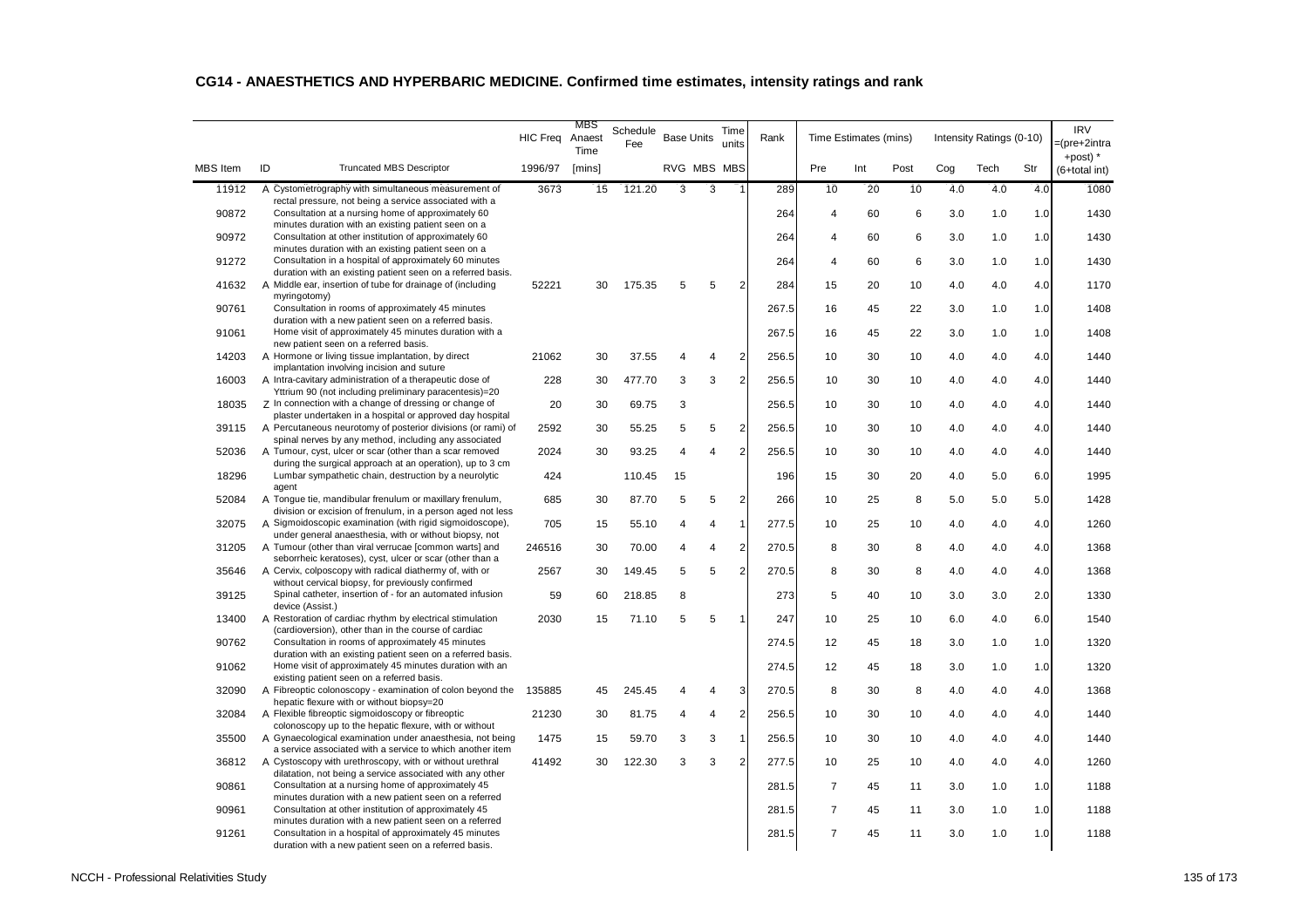|                 |                                                                                                                                                        | <b>HIC Freq</b> | MBS<br>Anaest<br>Time | Schedule<br>Fee | <b>Base Units</b> |                | Time<br>units  | Rank  |     | Time Estimates (mins) |             |     | Intensity Ratings (0-10) |     | <b>IRV</b><br>=(pre+2intra<br>+post) $*$ |
|-----------------|--------------------------------------------------------------------------------------------------------------------------------------------------------|-----------------|-----------------------|-----------------|-------------------|----------------|----------------|-------|-----|-----------------------|-------------|-----|--------------------------|-----|------------------------------------------|
| <b>MBS</b> Item | ID<br><b>Truncated MBS Descriptor</b>                                                                                                                  | 1996/97         | [mins]                |                 | RVG MBS MBS       |                |                |       | Pre | Int                   | Post        | Cog | Tech                     | Str | (6+total int)                            |
| 35630           | A Hysteroscopy, with endometrial biopsy, performed in the<br>operating theatre of a hospital or approved day- hospital                                 | 23324           | 45                    | 134.35          | 4                 | 4              | 3              | 270.5 | 8   | 30                    | 8           | 4.0 | 4.0                      | 4.0 | 1368                                     |
| 30189           | A Warts or molluscum contagiosum, removal of, by any<br>method (other than by chemical means), where                                                   | 1850            | 15                    | 108.15          | 4                 | $\overline{4}$ | $\overline{1}$ | 289   | 10  | 20                    | 10          | 4.0 | 4.0                      | 4.0 | 1080                                     |
| 30487           | A Small bowel intubation with biopsy                                                                                                                   | 3642            | 30                    | 132.85          | 5                 | 5              | $\overline{2}$ | 240.5 | 10  | 30                    | 10          | 4.0 | 5.0                      | 5.0 | 1600                                     |
| 18233           | Epidural injection of blood for blood patch                                                                                                            | 304             |                       | 139.45          | 8                 |                |                | 226   | 10  | 30                    | 15          | 4.0 | 5.0                      | 5.0 | 1700                                     |
| 90862           | Consultation at a nursing home of approximately 45                                                                                                     |                 |                       |                 |                   |                |                | 293   | 3   | 45                    | 5           | 3.0 | 1.0                      | 1.0 | 1078                                     |
| 90962           | minutes duration with an existing patient seen on a<br>Consultation at other institution of approximately 45                                           |                 |                       |                 |                   |                |                | 293   | 3   | 45                    | 5           | 3.0 | 1.0                      | 1.0 | 1078                                     |
| 91262           | minutes duration with an existing patient seen on a<br>Consultation in a hospital of approximately 45 minutes                                          |                 |                       |                 |                   |                |                | 293   | 3   | 45                    | 5           | 3.0 | 1.0                      | 1.0 | 1078                                     |
| 35640           | duration with an existing patient seen on a referred basis.<br>A Uterus, curettage of, with or without dilatation (including                           | 32196           | 30                    | 134.35          | 3                 | 3              | $\overline{2}$ | 281.5 | 8   | 25                    | 8           | 4.0 | 4.0                      | 4.0 | 1188                                     |
| 30473           | curettage for incomplete miscarriage) under general<br>A Oesophagoscopy (not being a service to which item                                             | 195862          | 15                    | 130.05          | 5                 | 5              | $\mathbf{1}$   | 285   | 8   | 21                    | 8           | 4.0 | 5.0                      | 5.0 | 1160                                     |
| 18274           | 41816 or 41822 applies), gastroscopy, duodenoscopy or<br>Paravertebral, cervical, thoracic, lumbar, sacral or                                          | 3039            |                       | 65.15           | 7                 |                |                | 295   | 5   | 30                    | 6           | 3.0 | 3.0                      | 3.0 | 1065                                     |
| 35503           | coccygeal nerves, injection of an anaesthetic agent,<br>A Intra-uterine contraceptive device, introduction of, not                                     | 8075            | 15                    | 39.35           | 3                 | 3              | $\overline{1}$ | 289   | 10  | 20                    | 10          | 4.0 | 4.0                      | 4.0 | 1080                                     |
| 41650           | being a service associated with a service to which<br>A Tympanic membrane, microinspection of 1 or both ears                                           | 756             | 30                    | 80.75           | 5                 | 4              | $\overline{2}$ | 289   | 10  | 20                    | 10          | 4.0 | 4.0                      | 4.0 | 1080                                     |
| 49806           | under general anaesthesia, not being a service<br>A Foot, subcutaneous tenotomy of, 1 or more tendons                                                  | 425             | 15                    | 96.80           | 3                 | 3              | $\mathbf{1}$   | 289   | 10  | 20                    | 10          | 4.0 | 4.0                      | 4.0 | 1080                                     |
| 14106           | A Laser photocoagulation using laser light within the wave                                                                                             | 1878            | 30                    | 112.00          | 5                 | 5              | $\overline{2}$ | 276   | 5   | 30                    | 6           | 4.0 | 4.0                      | 4.0 | 1278                                     |
|                 | length of 510-1064nm in the treatment of port wine stains,<br>Z Administration by a medical practitioner of an anaesthetic                             |                 |                       |                 |                   |                |                |       |     |                       |             |     |                          |     |                                          |
| 18102           | in connection with a dental operation other than for the                                                                                               | 347             | 15                    | 83.70           | 5                 |                |                | 296.5 | 10  | 15                    | 10          | 5.0 | 5.0                      | 5.0 | 1050                                     |
| 42610           | A Nasolacrimal tube (unilateral) replacement of, or lacrimal<br>passages, probing for obstruction, unilateral, with or                                 | 655             | 15                    | 70.60           | 5                 | 5              | $\mathbf{1}$   | 296.5 | 10  | 15                    | 10          | 5.0 | 5.0                      | 5.0 | 1050                                     |
| 37303           | A Urethral stricture, dilatation of                                                                                                                    | 5975            | 30                    | 54.40           | 3                 | 3              | $\overline{2}$ | 300   | 8   | 20                    | 8           | 4.0 | 4.0                      | 4.0 | 1008                                     |
| 18254           | Brachial plexus, injection of an anaesthetic agent                                                                                                     | 1252            |                       | 73.95           | 8                 |                |                | 299   | 10  | 20                    | 10          | 3.0 | 4.0                      | 4.0 | 1020                                     |
| 18286           | Lumbar or thoracic nerves, injection of an anaesthetic<br>agent, (paravertebral sympathetic block)                                                     | 296             |                       | 108.40          | 8                 |                |                | 286   | 5   | 25                    | 10          | 3.0 | 4.0                      | 4.0 | 1105                                     |
| 42821           | A Retrobulbar transillumination, as an independent<br>procedure=20                                                                                     | 156             | 15                    | 66.20           | 4                 | 4              | $\mathbf{1}$   | 301   | 15  | 15                    | 10          | 4.0 | 4.0                      | 4.0 | 990                                      |
| 39126           | Automated subcutaneous infusion device, insertion of<br>(Assist.)                                                                                      | 31              | 60                    | 265.75          | 3                 |                |                | 302.5 | 10  | 30                    | 10          | 2.0 | 2.0                      | 2.0 | 960                                      |
| 18216           | Intrathecal or epidural infusion of a therapeutic substance,<br>initial injection or commencement of, including up to 1                                | 28246           |                       | 139.45          | 8                 |                |                | 238   | 5   | 40                    | 10          | 3.0 | 4.0                      | 4.0 | 1615                                     |
| 13815           | Central vein catheterisation (via jugular, subclavian or<br>femoral vein) by percutaneous or open exposure not                                         | 17545           | 30                    | 62.60           | 4                 |                |                | 311   | 5   | 25                    | 9           | 2.0 | 3.0                      | 3.0 | 896                                      |
| 90751           | Consultation in rooms of approximately 30 minutes<br>duration with a new patient seen on a referred basis.                                             |                 |                       |                 |                   |                |                | 304.5 | 14  | 30                    | 18          | 2.0 | 1.0                      | 1.0 | 920                                      |
| 91051           | Home visit of approximately 30 minutes duration with a<br>new patient seen on a referred basis.                                                        |                 |                       |                 |                   |                |                | 304.5 | 14  | 30                    | 18          | 2.0 | 1.0                      | 1.0 | 920                                      |
| 13854           | Circulatory support device, management of, on each day                                                                                                 | 106             |                       | 84.25           | Δ                 |                |                | 308   | 0   | 30                    | $\mathbf 0$ | 3.0 | 3.0                      | 3.0 | 900                                      |
| 39140           | subsequent to the first<br>Epidural catheter, insertion of, under imaging control, with                                                                | 36              |                       | 215.00          | 8                 |                |                | 156   | 15  | 60                    | 15          | 4.0 | 5.0                      | 4.0 | 2850                                     |
| 14209           | epidurogram and epidural therapeutic injection for lysis of<br>Intra-arterial infusion or retrograde intravenous perfusion<br>of a sympatholytic agent | 523             |                       | 65.20           | 4                 |                |                | 308   | 10  | 20                    | 10          | 3.0 | 3.0                      | 3.0 | 900                                      |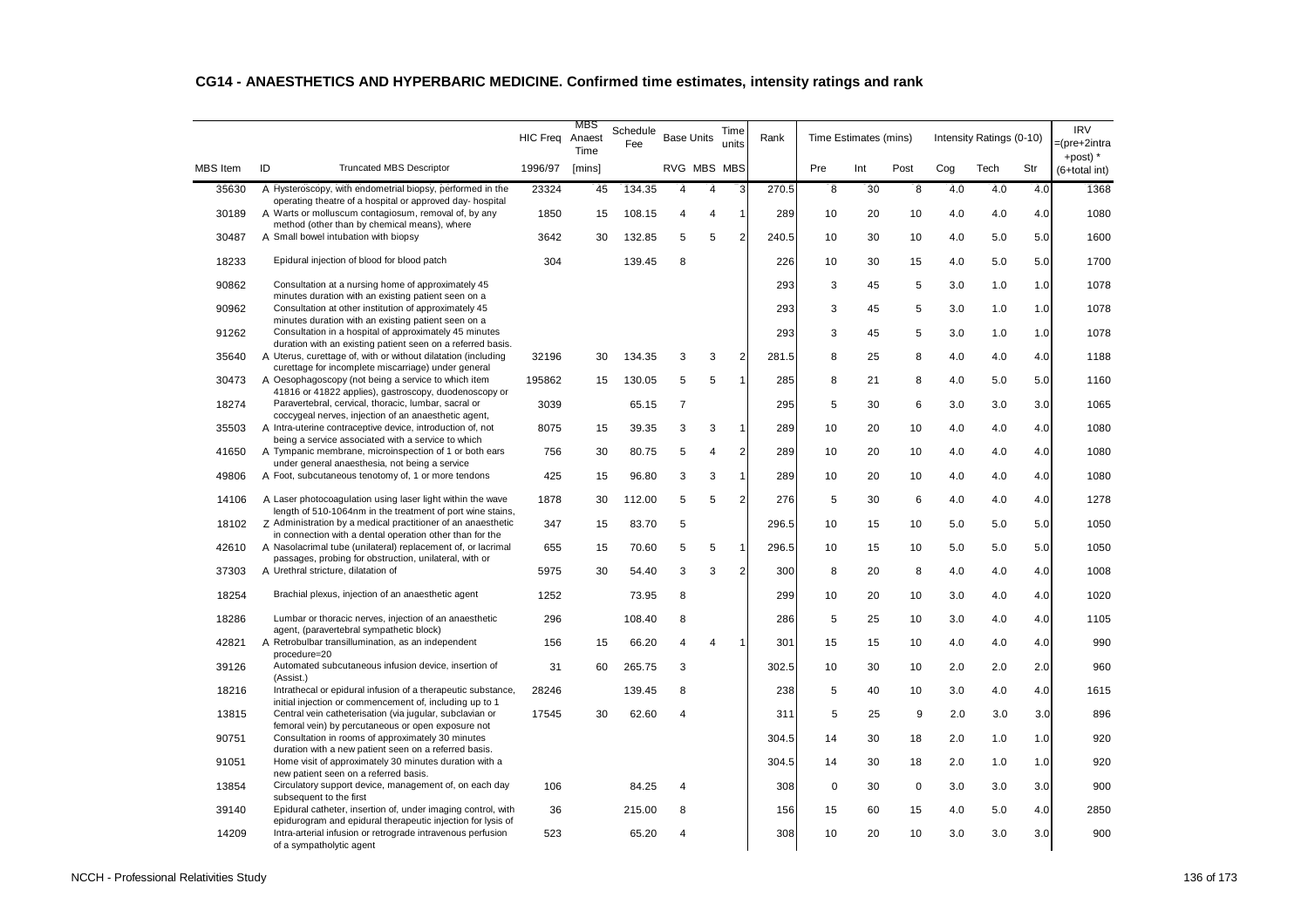|                 |                                                                                                                        | <b>HIC Freq</b> | MBS<br>Anaest<br>Time | Schedule<br>Fee | <b>Base Units</b> |                | Time<br>units  | Rank  |                | Time Estimates (mins) |                |     | Intensity Ratings (0-10) |     | <b>IRV</b><br>=(pre+2intra<br>+post) $*$ |
|-----------------|------------------------------------------------------------------------------------------------------------------------|-----------------|-----------------------|-----------------|-------------------|----------------|----------------|-------|----------------|-----------------------|----------------|-----|--------------------------|-----|------------------------------------------|
| <b>MBS</b> Item | ID<br><b>Truncated MBS Descriptor</b>                                                                                  | 1996/97         | [mins]                |                 | RVG MBS MBS       |                |                |       | Pre            | Int                   | Post           | Cog | Tech                     | Str | (6+total int)                            |
| 11600           | A Blood pressure monitoring (central venous, pulmonary<br>arterial, systemic arterial or cardiac intracavity), by      | 38928           | 15                    | 50.85           | 3                 | $\overline{2}$ | $\overline{1}$ | 308   | 10             | 15                    | 10             | 4.0 | 4.0                      | 4.0 | 900                                      |
| 11601           | A Blood pressure monitoring (central venous, pulmonary<br>arterial, systemic arterial or cardiac intracavity), by      | 12308           | 15                    | 50.85           | 3                 | $\overline{2}$ | $\overline{1}$ | 308   | 10             | 15                    | 10             | 4.0 | 4.0                      | 4.0 | 900                                      |
| 36800           | A Bladder, catheterisation of, where no other procedure is                                                             | 10364           | 15                    | 20.30           | 3                 | 3              | $\overline{1}$ | 308   | 10             | 15                    | 10             | 4.0 | 4.0                      | 4.0 | 900                                      |
| 90752           | performed=20<br>Consultation in rooms of approximately 30 minutes                                                      |                 |                       |                 |                   |                |                | 315.5 | 11             | 30                    | 14             | 2.0 | 1.0                      | 1.0 | 850                                      |
| 91052           | duration with an existing patient seen on a referred basis.<br>Home visit of approximately 30 minutes duration with an |                 |                       |                 |                   |                |                | 315.5 | 11             | 30                    | 14             | 2.0 | 1.0                      | 1.0 | 850                                      |
| 40018           | existing patient seen on a referred basis.<br>Lumbar cerebrospinal fluid drain, insertion of                           | 93              | 30                    | 117.05          | 8                 |                |                | 317   | 5              | 20                    | 15             | 2.0 | 4.0                      | 2.0 | 840                                      |
| 18232           | Intrathecal or epidural injection of substance other than                                                              | 1819            |                       | 139.45          | 8                 |                |                | 298   | 5              | 25                    | 10             | 3.0 | 4.0                      | 3.0 | 1040                                     |
| 18211           | anaesthetic, contrast or neurolytic solutions, not being a<br>Introduction of a regional or field nerve block peri-    | 3               |                       | 39.10           | 3                 |                |                | 312.5 | 5              | 20                    | 10             | 3.0 | 4.0                      | 3.0 | 880                                      |
| 18212           | operatively performed in the induction room, theatre or<br>Introduction of a regional or field nerve block peri-       | 155             |                       | 32.60           | 3                 |                |                | 318   | 5              | 20                    | 5              | 3.0 | 4.0                      | 3.0 | 800                                      |
| 18244           | operatively performed in the induction room, theatre or<br>Vagus nerve, injection of an anaesthetic agent              | $\Omega$        |                       | 73.95           | 8                 |                |                | 312.5 | 5              | 20                    | 10             | 3.0 | 4.0                      | 3.0 | 880                                      |
| 18228           | Interpleural block, initial injection or commencement of                                                               | 20              |                       | 45.85           | 5                 |                |                | 319   | 5              | 20                    | 10             | 2.0 | 3.0                      | 3.0 | 770                                      |
| 90851           | infusion of a therapeutic substance<br>Consultation at a nursing home of approximately 30                              |                 |                       |                 |                   |                |                | 321   | 6              | 30                    | 9              | 2.0 | 1.0                      | 1.0 | 750                                      |
| 90951           | minutes duration with a new patient seen on a referred<br>Consultation at other institution of approximately 30        |                 |                       |                 |                   |                |                | 321   | 6              | 30                    | 9              | 2.0 | 1.0                      | 1.0 | 750                                      |
| 91251           | minutes duration with a new patient seen on a referred<br>Consultation in a hospital of approximately 30 minutes       |                 |                       |                 |                   |                |                | 321   | 6              | 30                    | 9              | 2.0 | 1.0                      | 1.0 | 750                                      |
|                 | duration with a new patient seen on a referred basis.                                                                  |                 |                       |                 |                   |                |                |       |                |                       |                |     |                          |     |                                          |
| 18284           | Stellate ganglion, injection of an anaesthetic agent,<br>(cervical sympathetic block)                                  | 393             |                       | 108.40          | 8                 |                |                | 302.5 | 10             | 20                    | 10             | 3.0 | 3.0                      | 4.0 | 960                                      |
| 39131           | Percutaneous epidural electrodes, management,<br>adjustment, electronic programming and trial of                       | 218             |                       | 93.80           | 8                 |                |                | 323.5 | 0              | 30                    | $\mathbf 0$    | 2.0 | 2.0                      | 2.0 | 720                                      |
| 18248           | Phrenic nerve, injection of an anaesthetic agent                                                                       | 3               |                       | 65.15           | $\overline{7}$    |                |                | 323.5 | 5              | 15                    | 10             | 3.0 | 4.0                      | 3.0 | 720                                      |
| 340             | A Attendence for electroconvulsive therapy, with or without<br>the use of stimulus dosing techniques, including any    | 10865           |                       | 52.45           | 4                 | $\overline{4}$ | $\mathbf{1}$   | 314   | 10             | 15                    | 5              | 4.0 | 4.0                      | 5.0 | 855                                      |
| 90852           | Consultation at a nursing home of approximately 30<br>minutes duration with an existing patient seen on a              |                 |                       |                 |                   |                |                | 327   | 3              | 30                    | $\overline{4}$ | 2.0 | 1.0                      | 1.0 | 670                                      |
| 90952           | Consultation at other institution of approximately 30<br>minutes duration with an existing patient seen on a           |                 |                       |                 |                   |                |                | 327   | 3              | 30                    | 4              | 2.0 | 1.0                      | 1.0 | 670                                      |
| 91252           | Consultation in a hospital of approximately 30 minutes<br>duration with an existing patient seen on a referred basis.  |                 |                       |                 |                   |                |                | 327   | 3              | 30                    | $\overline{4}$ | 2.0 | 1.0                      | 1.0 | 670                                      |
| 18260           | Intercostal nerves (multiple), injection of an anaesthetic<br>agent                                                    | 791             |                       | 65.15           | 7                 |                |                | 325   | 5              | 15                    | 10             | 3.0 | 3.0                      | 3.0 | 675                                      |
| 18225           | Infusion of a therapeutic substance to maintain regional<br>anaesthesia or analgesia, subsequent injection or          | 4977            |                       | 36.85           | 4                 |                |                | 329   | $\overline{2}$ | 25                    | $\overline{2}$ | 2.0 | 2.0                      | 2.0 | 648                                      |
| 90740           | Consultation in rooms of approximately 20 minutes                                                                      |                 |                       |                 |                   |                |                | 332   | 10             | 20                    | 14             | 2.0 | 1.0                      | 1.0 | 640                                      |
| 90743           | duration with a new or existing patient seen on a referred<br>Consultation in rooms of approximately 20 minutes        |                 |                       |                 |                   |                |                | 332   | 10             | 20                    | 14             | 2.0 | 1.0                      | 1.0 | 640                                      |
| 91040           | duration and the nature of the service requires breaks in<br>Home visit of approximately 20 minutes duration with a    |                 |                       |                 |                   |                |                | 332   | 10             | 20                    | 14             | 2.0 | 1.0                      | 1.0 | 640                                      |
| 91043           | new or existing patient seen on a referred basis.<br>Home visit of approximately 20 minutes duration and the           |                 |                       |                 |                   |                |                | 332   | 10             | 20                    | 14             | 2.0 | 1.0                      | 1.0 | 640                                      |
| 18210           | nature of the service requires breaks in continuity with a<br>Introduction of a regional or field nerve block peri-    | 109             |                       | 32.60           | 3                 |                |                | 332   | 5              | 15                    | 5              | 3.0 | 4.0                      | 3.0 | 640                                      |
|                 | operatively performed in the induction room, theatre or                                                                |                 |                       |                 |                   |                |                |       |                |                       |                |     |                          |     |                                          |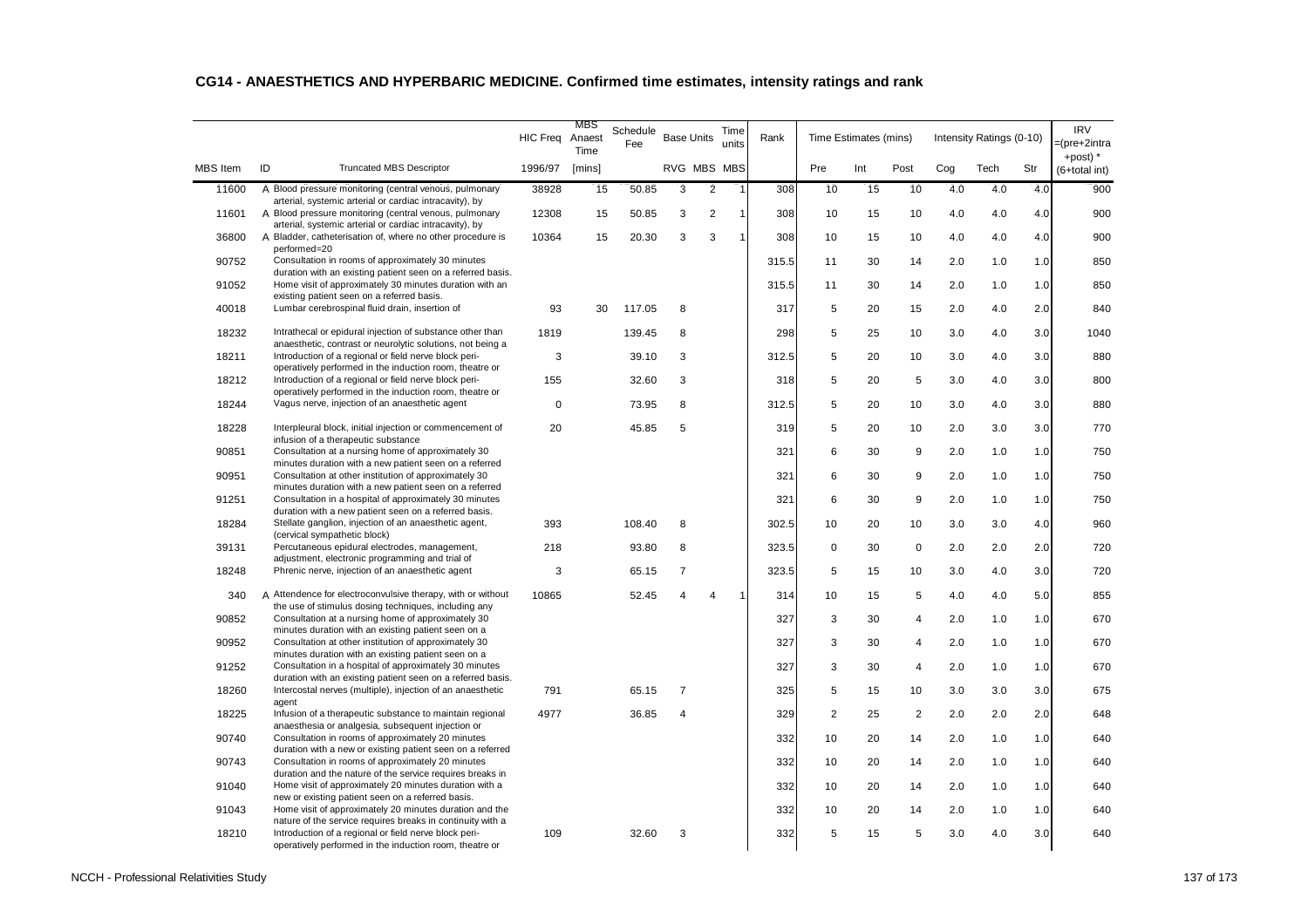|                 |                                                                                                                      | <b>HIC Freq</b> | MBS<br>Anaest<br>Time | Schedule<br>Fee | <b>Base Units</b> | Time<br>units | Rank  |                | Time Estimates (mins) |                |     | Intensity Ratings (0-10) |     | <b>IRV</b><br>=(pre+2intra<br>+post) $*$ |
|-----------------|----------------------------------------------------------------------------------------------------------------------|-----------------|-----------------------|-----------------|-------------------|---------------|-------|----------------|-----------------------|----------------|-----|--------------------------|-----|------------------------------------------|
| <b>MBS</b> Item | ID<br><b>Truncated MBS Descriptor</b>                                                                                | 1996/97         | [mins]                |                 | RVG MBS MBS       |               |       | Pre            | Int                   | Post           | Cog | Tech                     | Str | (6+total int)                            |
| 18246           | Glossopharyngeal nerve, injection of an anaesthetic agent                                                            | 2               |                       | 73.95           | 8                 |               | 335   | 5              | 15                    | 6              | 3.0 | 4.0                      | 2.0 | 615                                      |
| 18282           | Carotid sinus, injection of an anaesthetic agent, as an<br>independent percutaneous procedure                        | $\overline{4}$  |                       | 73.95           | 8                 |               | 336   | 5              | 15                    | 5              | 3.0 | 3.0                      | 3.0 | 600                                      |
| 18252           | Cervical plexus, injection of an anaesthetic agent                                                                   | 174             |                       | 73.95           | 8                 |               | 337   | 5              | 15                    | 6              | 3.0 | 3.0                      | 2.0 | 574                                      |
| 11627           | Pulmonary artery pressure monitoring during open heart                                                               | 72              |                       | 167.90          | 3                 |               | 346   | $\overline{2}$ | 20                    | 0              | 2.0 | 2.0                      | 2.0 | 504                                      |
| 90840           | surgery, in a person under 12 years of age<br>Consultation at a nursing home of approximately 20                     |                 |                       |                 |                   |               | 342.5 | 5              | 20                    | $\overline{7}$ | 2.0 | 1.0                      | 1.0 | 520                                      |
| 90843           | minutes duration with a new or existing patient seen on a<br>Consultation at a nursing home of approximately 20      |                 |                       |                 |                   |               | 342.5 | 5              | 20                    | $\overline{7}$ | 2.0 | 1.0                      | 1.0 | 520                                      |
| 90940           | minutes duration and the nature of the service requires<br>Consultation at other institution of approximately 20     |                 |                       |                 |                   |               | 342.5 | 5              | 20                    | $\overline{7}$ | 2.0 | 1.0                      | 1.0 | 520                                      |
| 90943           | minutes duration with a new or existing patient seen on a<br>Consultation at other institution of approximately 20   |                 |                       |                 |                   |               | 342.5 | 5              | 20                    | $\overline{7}$ | 2.0 | 1.0                      | 1.0 | 520                                      |
| 91240           | minutes duration and the nature of the service requires<br>Consultation in a hospital of approximately 20 minutes    |                 |                       |                 |                   |               | 342.5 | 5              | 20                    | $\overline{7}$ | 2.0 | 1.0                      | 1.0 | 520                                      |
| 91243           | duration with a new or existing patient seen on a referred<br>Consultation in a hospital of approximately 20 minutes |                 |                       |                 |                   |               | 342.5 | 5              | 20                    | 7              | 2.0 | 1.0                      | 1.0 | 520                                      |
| 13709           | duration and the nature of the service requires breaks in<br>Collection of blood for autologous transfusion or when  | 24753           |                       | 35.55           | 3                 |               | 339   | 5              | 20                    | 3              | 2.0 | 2.0                      | 1.0 | 528                                      |
| 90730           | homologous blood is required for immediate transfusion<br>Consultation in rooms of approximately 15 minutes          |                 |                       |                 |                   |               | 347.5 | 8              | 15                    | 12             | 2.0 | 1.0                      | 1.0 | 500                                      |
| 91030           | duration with a new or existing patient seen on a referred<br>Home visit of approximately 15 minutes duration with a |                 |                       |                 |                   |               | 347.5 | 8              | 15                    | 12             | 2.0 | 1.0                      | 1.0 | 500                                      |
| 18250           | new or existing patient seen on a referred basis.<br>Spinal accessory nerve, injection of an anaesthetic agent       | 18              |                       | 45.85           | 5                 |               | 338   | 5              | 15                    | 6              | 3.0 | 2.0                      | 2.0 | 533                                      |
| 13842           | Intra-arterial cannulisation for the purpose of taking                                                               | 16646           |                       | 50.85           | 3                 |               | 349   | 5              | 10                    | 10             | 3.0 | 3.0                      | 2.0 | 490                                      |
| 18256           | multiple arterial blood samples for blood gas analysis<br>Suprascapular nerve, injection of an anaesthetic agent     | 355             |                       | 45.85           | 5                 |               | 350   | 5              | 10                    | 6              | 3.0 | 3.0                      | 2.0 | 434                                      |
| 11601           | Blood pressure monitoring (central venous, pulmonary                                                                 | 12308           | 15                    | 50.85           | 3                 |               | 357.5 | $\overline{2}$ | 15                    | $\mathbf 0$    | 2.0 | 2.0                      | 2.0 | 384                                      |
| 13706           | arterial, systemic arterial or cardiac intracavity), by<br>Administration of blood or bone marrow already            | 40073           |                       | 61.25           | 5                 |               | 351.5 | 5              | 10                    | 10             | 2.0 | 2.0                      | 2.0 | 420                                      |
| 18270           | collected=20<br>Femoral nerve, injection of an anaesthetic agent                                                     | 674             |                       | 65.15           | $\overline{7}$    |               | 351.5 | 5              | 10                    | 5              | 3.0 | 3.0                      | 2.0 | 420                                      |
| 90830           | Consultation at a nursing home of approximately 15                                                                   |                 |                       |                 |                   |               | 354.5 | 4              | 15                    | 5              | 2.0 | 1.0                      | 1.0 | 390                                      |
| 90930           | minutes duration with a new or existing patient seen on a<br>Consultation at other institution of approximately 15   |                 |                       |                 |                   |               | 354.5 | 4              | 15                    | 5              | 2.0 | 1.0                      | 1.0 | 390                                      |
| 91230           | minutes duration with a new or existing patient seen on a<br>Consultation in a hospital of approximately 15 minutes  |                 |                       |                 |                   |               | 354.5 | 4              | 15                    | 5              | 2.0 | 1.0                      | 1.0 | 390                                      |
| 11600           | duration with a new or existing patient seen on a referred<br>Blood pressure monitoring (central venous, pulmonary   | 38928           | 15                    | 50.85           | 3                 |               | 357.5 | $\overline{2}$ | 15                    | 0              | 2.0 | 2.0                      | 2.0 | 384                                      |
| 18268           | arterial, systemic arterial or cardiac intracavity), by<br>Obturator nerve, injection of an anaesthetic agent        | 33              |                       | 65.15           | $\overline{7}$    |               | 354.5 | 5              | 10                    | 5              | 2.0 | 3.0                      | 2.0 | 390                                      |
|                 |                                                                                                                      |                 |                       |                 |                   |               |       |                |                       |                |     |                          |     |                                          |
| 13876           | Central venous pressure, pulmonary arterial pressure,<br>systemic arterial pressure or cardiac intracavity pressure, | 102711          |                       | 50.85           | 3                 |               | 360.5 | 0              | 15                    | 0              | 2.0 | 2.0                      | 2.0 | 360                                      |
| 90720           | Consultation in rooms of approximately 10 minutes<br>duration with a new or existing patient seen on a referred      |                 |                       |                 |                   |               | 360.5 | 6              | 10                    | 10             | 2.0 | 1.0                      | 1.0 | 360                                      |
| 91020           | Home visit of approximately 10 minutes duration with a<br>new or existing patient seen on a referred basis.          |                 |                       |                 |                   |               | 360.5 | 6              | 10                    | 10             | 2.0 | 1.0                      | 1.0 | 360                                      |
| 18262           | Ilio-inguinal, iliohypogastric or genitofemoral nerves, 1 or<br>more of, injection of an anaesthetic agent           | 1693            |                       | 45.85           | 5                 |               | 360.5 | 5              | 10                    | 5              | 2.0 | 3.0                      | 1.0 | 360                                      |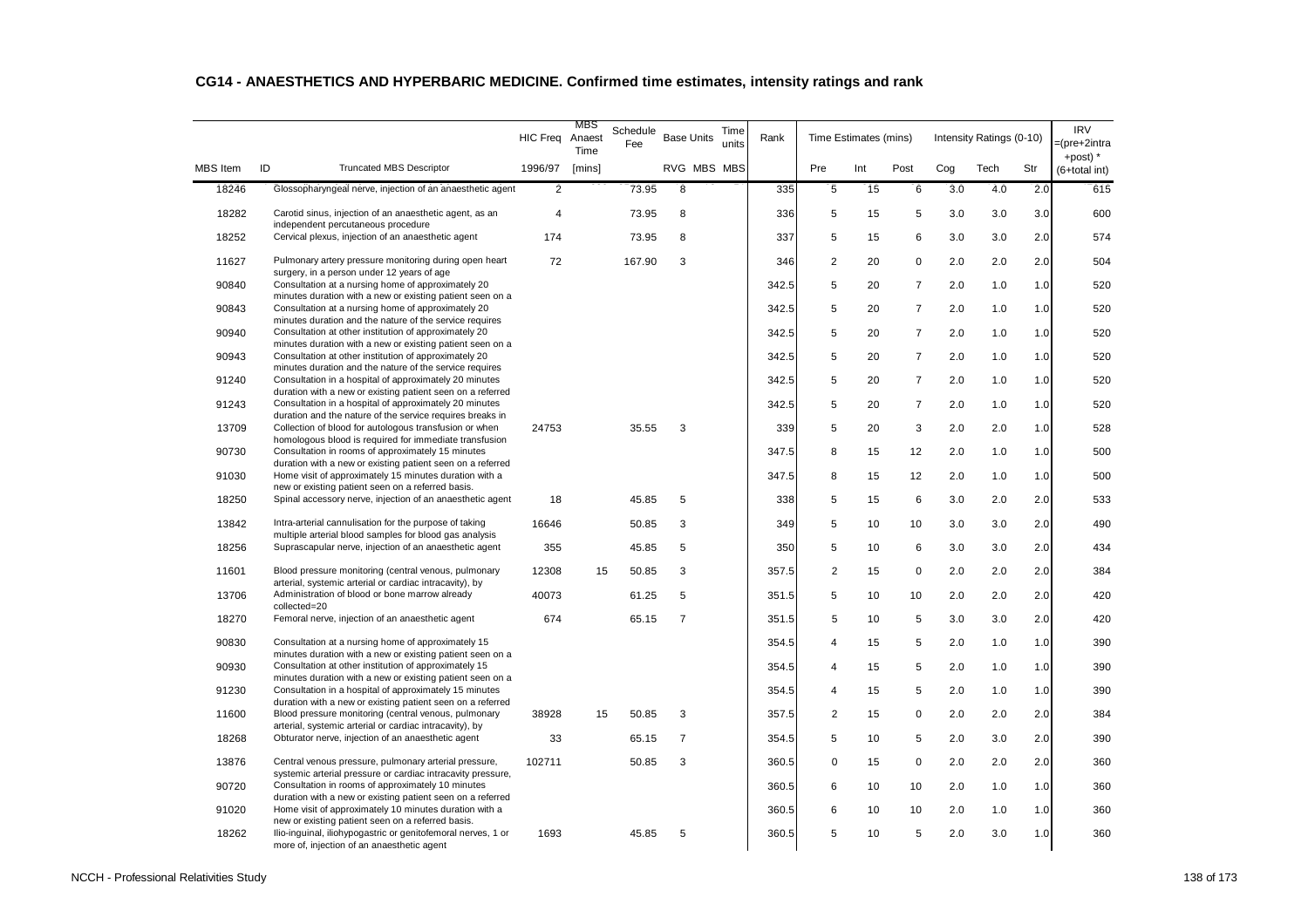|                 |    |                                                                                                                       | <b>HIC Freq</b> | MBS<br>Anaest<br>Time | Schedule<br>Fee | <b>Base Units</b> | Time<br>units  | Rank  |                | Time Estimates (mins) |                |     | Intensity Ratings (0-10) |     | <b>IRV</b><br>$=$ (pre+2intra |
|-----------------|----|-----------------------------------------------------------------------------------------------------------------------|-----------------|-----------------------|-----------------|-------------------|----------------|-------|----------------|-----------------------|----------------|-----|--------------------------|-----|-------------------------------|
| <b>MBS</b> Item | ID | <b>Truncated MBS Descriptor</b>                                                                                       | 1996/97         | [mins]                |                 | RVG               | <b>MBS MBS</b> |       | Pre            | Int                   | Post           | Cog | Tech                     | Str | +post) $*$<br>(6+total int)   |
| 18209           |    | Introduction of local anaesthetic, for control of post-<br>operative pain, into the epidural or intrathecal space, in | 20051           |                       | 36.85           | 2                 |                | 363   | $\overline{2}$ | 5                     | 10             | 3.0 | 3.0                      | 3.0 | 330                           |
| 18222           |    | Infusion of a therapeutic substance to maintain regional<br>anaesthesia or analgesia, subsequent injection or         | 13620           |                       | 27.65           | 3                 |                | 364.5 | $\overline{2}$ | 10                    | 3              | 2.0 | 2.0                      | 1.0 | 275                           |
| 90820           |    | Consultation at a nursing home of approximately 10<br>minutes duration with a new or existing patient seen on a       |                 |                       |                 |                   |                | 367   | 3              | 10                    | $\overline{4}$ | 2.0 | 1.0                      | 1.0 | 270                           |
| 90920           |    | Consultation at other institution of approximately 10<br>minutes duration with a new or existing patient seen on a    |                 |                       |                 |                   |                | 367   | 3              | 10                    | 4              | 2.0 | 1.0                      | 1.0 | 270                           |
| 91220           |    | Consultation in a hospital of approximately 10 minutes                                                                |                 |                       |                 |                   |                | 367   | 3              | 10                    | 4              | 2.0 | 1.0                      | 1.0 | 270                           |
| 11715           |    | duration with a new or existing patient seen on a referred<br>Blood dye - dilution indicator test                     | 159             |                       | 88.75           | 3                 |                | 364.5 | 5              | 10                    | $\mathbf 0$    | 2.0 | 2.0                      | 1.0 | 275                           |
| 90710           |    | Consultation in rooms of approximately 5 minutes                                                                      |                 |                       |                 |                   |                | 369.5 | 5              | 5                     | 8              | 2.0 | 1.0                      | 1.0 | 230                           |
| 91010           |    | duration with a new or existing patient seen on a referred<br>Home visit of approximately 5 minutes duration with a   |                 |                       |                 |                   |                | 369.5 | 5              | 5                     | 8              | 2.0 | 1.0                      | 1.0 | 230                           |
| 18206           |    | new or existing patient seen on a referred basis.<br>Introduction of a narcotic, for the control of post-operative    | 34784           |                       | 36.85           | 2                 |                | 371   | $\overline{c}$ | 5                     | 6              | 2.0 | 2.0                      | 2.0 | 216                           |
| 90810           |    | pain, into the epidural or intrathecal space in conjunction<br>Consultation at a nursing home of approximately 5      |                 |                       |                 |                   |                | 373   | 2              | 5                     | 2              | 2.0 | 1.0                      | 1.0 | 140                           |
| 90910           |    | minutes duration with a new or existing patient seen on a<br>Consultation at other institution of approximately 5     |                 |                       |                 |                   |                | 373   | 2              | 5                     | 2              | 2.0 | 1.0                      | 1.0 | 140                           |
| 91210           |    | minutes duration with a new or existing patient seen on a<br>Consultation in a hospital of approximately 5 minutes    |                 |                       |                 |                   |                | 373   | $\overline{2}$ | 5                     | $\overline{2}$ | 2.0 | 1.0                      | 1.0 | 140                           |
| 39136           |    | duration with a new or existing patient seen on a referred<br>Percutaneous epidural implant for management of pain,   | 76              | 60                    | 117.05          | 3                 |                | 375   | 1              | 5                     | 3              | 1.0 | 1.0                      | 1.0 | 126                           |
| 13939           |    | removal of<br>Implanted pump or reservoir, loading of, with a<br>therapeutic agent or agents, not being a service     | 1490            |                       | 71.90           | 2                 |                | 376   | $\mathbf 0$    | 5                     | $\Omega$       | 1.0 | 1.0                      | 1.0 | 90                            |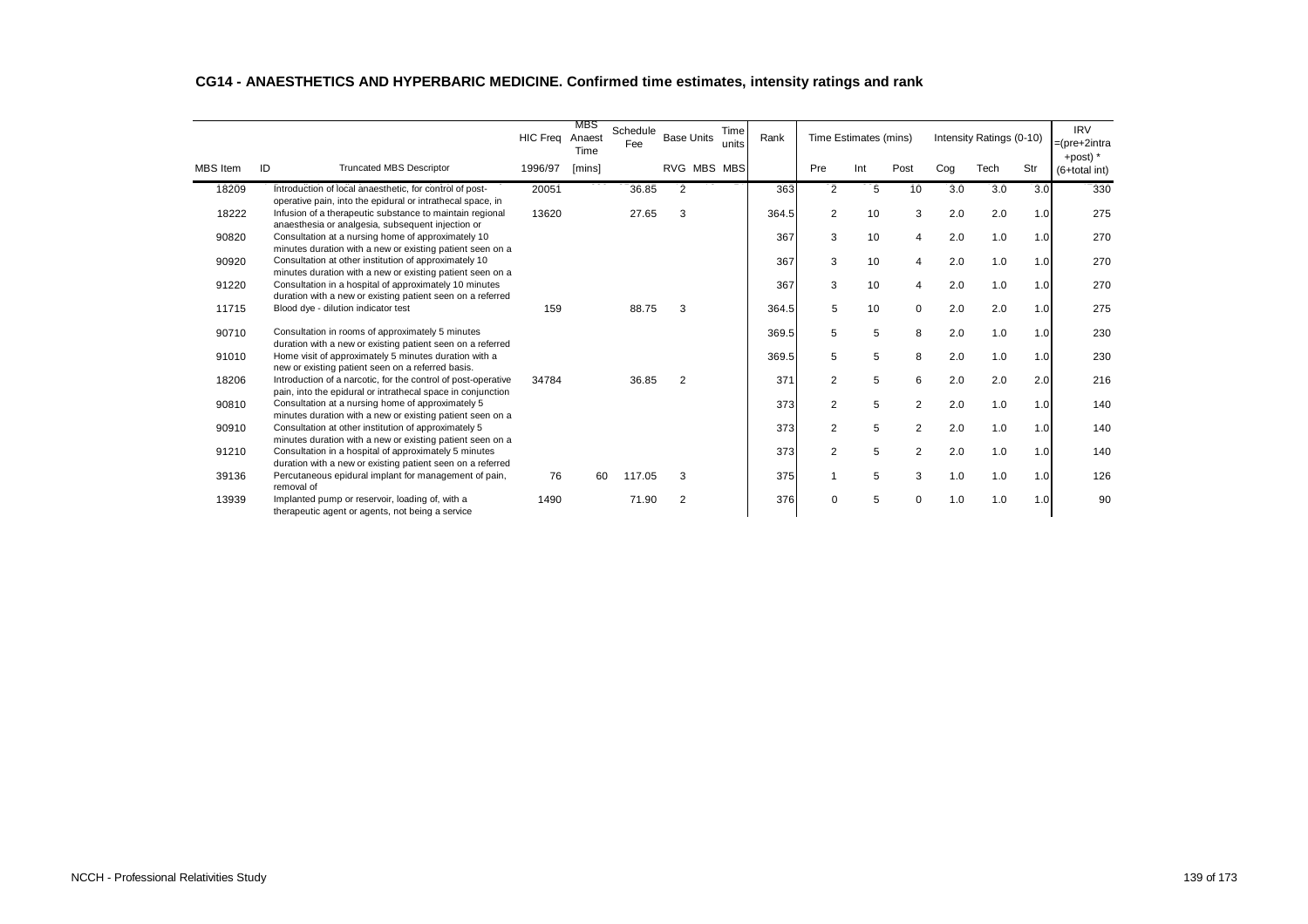| MBS Item | MBS Descriptor (Truncated)                                                                                                                                                                                                            |             | MBS<br>Time | HIC Freq Anaesth Schedule Fee | Rank                    |     | Time Estimates (mins) |      |                | Intensity Ratings (0-10) |                | $IRV =$<br>(Pre+1.5Intra        |
|----------|---------------------------------------------------------------------------------------------------------------------------------------------------------------------------------------------------------------------------------------|-------------|-------------|-------------------------------|-------------------------|-----|-----------------------|------|----------------|--------------------------|----------------|---------------------------------|
|          |                                                                                                                                                                                                                                       | 1996/97     | (mins)      | (3)                           |                         | Pre | Intra                 | Post | Cog            | Tech                     | <b>Stress</b>  | $+$ Post $) x$<br>(4+Total Int) |
|          | 31002 Micrographically controlled serial excision of skin tumour utilising horizontal                                                                                                                                                 | 141         | 120         | 639.75                        | 1                       | 15  | 150                   | 20   | 10             | 10                       | 9              | 8580                            |
|          | frozen sections with mapping of all excised tissue, and histological<br>31001 Micrographically controlled serial excision of skin tumour utilising horizontal<br>frozen sections with mapping of all excised tissue, and histological | 519         | 60          | 533.15                        | $\overline{2}$          | 15  | 90                    | 20   | 10             | 9                        | 8              | 5270                            |
|          | 45026 Carbon dioxide laser resurfacing of the face or neck for severely disfiguring<br>scarring resulting from trauma, burns or cystic acne - more than 1 aesthetic                                                                   | 842         | 30          | 292.60                        | $\overline{\mathbf{3}}$ | 25  | 45                    | 90   | 9              | $\overline{7}$           | $\overline{7}$ | 4927.5                          |
|          | 31225 Tumours (other than viral verrucae [common warts] and seborrheic<br>keratoses), cysts, ulcers or scars (other than scars removed during the                                                                                     | 888         | 135         | 280.00                        | $\overline{4}$          | 20  | 100                   | 30   | 6              | 6                        | $\overline{7}$ | 4600                            |
|          | 45203 Single stage local flap, where indicated to repair 1 defect, complicated or<br>large, excluding flap for male pattern baldness (Assist.)                                                                                        | 8397        | 90          | 298.10                        | 5 <sub>l</sub>          | 30  | 60                    | 30   | $\overline{7}$ | $\overline{7}$           | $\overline{7}$ | 3750                            |
|          | 45206 Single stage local flap where indicated to repair 1 defect, on eyelid, nose,<br>lip, ear, neck, hand, thumb, finger or genitals                                                                                                 | 13869       | 90          | 281.60                        | $6 \mid$                | 25  | 45                    | 30   | 9              | 9                        | 8              | 3675                            |
|          | 31000 Micrographically controlled serial excision of skin tumour utilising horizontal<br>frozen sections with mapping of all excised tissue, and histological                                                                         | 1557        | 45          | 426.50                        | $\overline{7}$          | 15  | 60                    | 15   | 10             | 8                        | 8              | 3600                            |
|          | 31245 Skin and subcutaneous tissue, extensive excision of, in the treatment of<br>suppurative hydradenitis (excision from axilla, groin or natal cleft) or sycosis                                                                    | 241         | 90          | 315.00                        | 8                       | 20  | 60                    | 30   | $\overline{7}$ | $\overline{7}$           | $\overline{7}$ | 3500                            |
|          | 14118 Laser photocoagulation using laser light within the wave length of 510-                                                                                                                                                         | 101         | 90          | 239.25                        | 9.5                     | 5   | 75                    | 10   | 8              | $\overline{7}$           | $\overline{7}$ | 3315                            |
|          | 1064nm in the treatment of port wine stains, haemangiomas, cafe-au-lait<br>14132 Laser photocoagulation using laser light within the wave length of 510-                                                                              | $\mathbf 0$ | 90          | 239.25                        | 9.5                     | 5   | 75                    | 10   | 8              | $\overline{7}$           | $\overline{7}$ | 3315                            |
|          | 1064nm in the treatment of port wine stains, haemangiomas, cafe-au-lait<br>45448 Free grafting (split skin) to 1 defect, including elective dissection on eyelid,                                                                     | 900         | 60          | 276.10                        | 11                      | 20  | 40                    | 35   | 8              | 8                        | $\overline{7}$ | 3105                            |
|          | nose, lip, ear, neck, hand, thumb, finger or genitals, not being a service to<br>45200 Single stage local flap, where indicated to repair 1 defect, simple and small,                                                                 | 14378       | 45          | 208.75                        | 12                      | 20  | 40                    | 30   | 8              | 8                        | 8              | 3080                            |
|          | excluding flap for male pattern baldness<br>45451 Free grafting (full thickness) to 1 defect, excluding grafts for male pattern                                                                                                       | 12419       | 45          | 347.95                        | 13                      | 20  | 45                    | 30   | 8              | $\overline{7}$           | $\overline{7}$ | 3055                            |
|          | baldness (Assist.)<br>31220 Tumours (other than viral verrucae [common warts] and seborrheic                                                                                                                                          | 6343        | 45          | 157.50                        | 14                      | 15  | 60                    | 20   | 6              | 6                        | $\overline{7}$ | 2875                            |
|          | keratoses), cysts, ulcers or scars (other than scars removed during the<br>14115 Laser photocoagulation using laser light within the wave length of 510-                                                                              | 105         | 75          | 188.35                        | 15.5                    | 10  | 60                    | 10   | 8              | $\overline{7}$           | $\overline{7}$ | 2860                            |
|          | 1064nm in the treatment of port wine stains, haemangiomas, cafe-au-lait<br>14130 Laser photocoagulation using laser light within the wave length of 510-                                                                              | $\mathbf 0$ | 75          | 188.35                        | 15.5                    | 10  | 60                    | 10   | 8              | $\overline{7}$           | $\overline{7}$ | 2860                            |
|          | 1064nm in the treatment of port wine stains, haemangiomas, cafe-au-lait<br>30190 Angiofibromas, trichoepitheliomas or other severely disfiguring tumours                                                                              | 216         | 90          | 292.15                        | 17                      | 15  | 40                    | 30   | 8              | $\overline{7}$           | $\overline{7}$ | 2730                            |
|          | suitable for laser excision as confirmed by specialist opinion, of the face or<br>90761 Consultation in rooms of approximately 45 minutes duration with a new                                                                         |             |             |                               | 18.5                    | 5   | 45                    | 10   | 10             | 10                       | 8              | 2640                            |
|          | patient seen on a referred basis.<br>91061 Home visit of approximately 45 minutes duration with a new patient seen on                                                                                                                 |             |             |                               | 18.5                    | 5   | 45                    | 10   | 10             | 10                       | 8              | 2640                            |
|          | a referred basis.<br>45665 Lip, eyelid or ear, full thickness wedge excision of, with repair by direct                                                                                                                                | 5805        | 30          | 239.40                        | 20                      | 15  | 35                    | 20   | 8              | 9                        | 9              | 2625                            |
|          | sutures=20<br>14103 Laser photocoagulation using laser light within the wave length of 510-                                                                                                                                           | 216         | 75          | 137.45                        | 21                      | 10  | 60                    | 10   | $\overline{7}$ | 6                        | 6              | 2530                            |
|          | 600nm in the treatment of severely disfiguring vascular lesions of the head<br>90861 Consultation at a nursing home of approximately 45 minutes duration with a                                                                       |             |             |                               | 23                      | 3   | 45                    | 8    | 10             | 10                       | 8              | 2512                            |
|          | new patient seen on a referred basis.<br>90961 Consultation at other institution of approximately 45 minutes duration with a                                                                                                          |             |             |                               | 23                      | 3   | 45                    | 8    | 10             | 10                       | 8              | 2512                            |
|          | new patient seen on a referred basis.<br>91261 Consultation in a hospital of approximately 45 minutes duration with a new                                                                                                             |             |             |                               | 23                      | 3   | 45                    | 8    | 10             | 10                       | 8              | 2512                            |
|          | patient seen on a referred basis.<br>90762 Consultation in rooms of approximately 45 minutes duration with an existing                                                                                                                |             |             |                               | 25.5                    | 5   | 45                    | 8    | 9              | 10                       | 8              | 2495.5                          |
|          | patient seen on a referred basis.<br>91062 Home visit of approximately 45 minutes duration with an existing patient                                                                                                                   |             |             |                               | 25.5                    | 5   | 45                    | 8    | 9              | 10                       | 8              | 2495.5                          |
|          | seen on a referred basis.<br>31305 Malignant melanoma, appendageal carcinoma, malignant fibrous tumour of                                                                                                                             | 1782        | 45          | 336.00                        | 27                      | 15  | 35                    | 20   | 8              | 8                        | 8              | 2450                            |
|          | skin, merkel cell carcinoma of skin or Hutchinson's melanotic freckle -                                                                                                                                                               |             |             |                               |                         |     |                       |      |                |                          |                |                                 |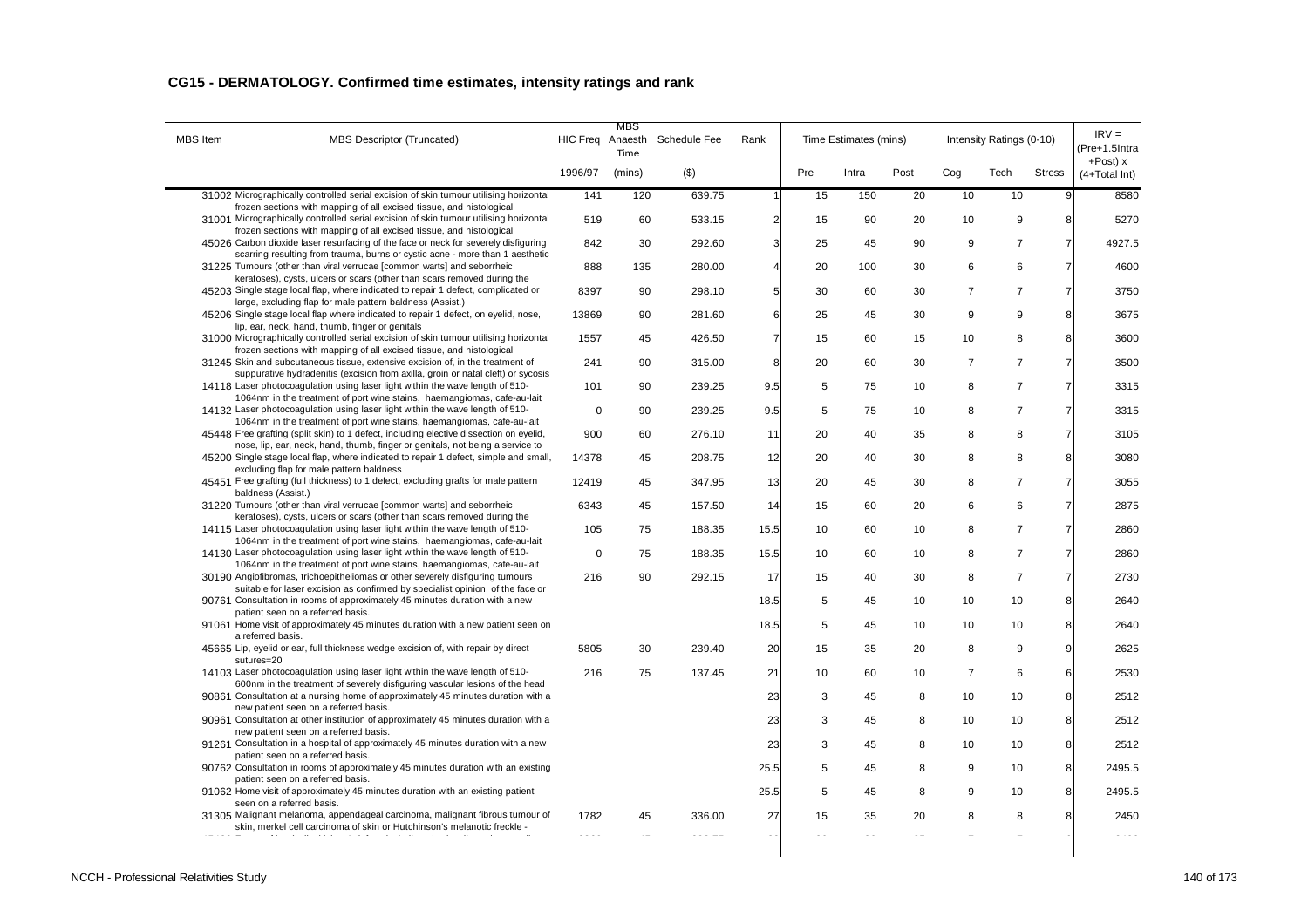| <b>MBS</b> Item   | <b>MBS Descriptor (Truncated)</b>                                                                                                                                 | HIC Freq Anaesth | MBS<br><b>Time</b> | <b>Schedule Fee</b> | Rank |     | Time Estimates (mins) |      |                | Intensity Ratings (0-10) |                | $IRV =$<br>(Pre+1.5Intra        |
|-------------------|-------------------------------------------------------------------------------------------------------------------------------------------------------------------|------------------|--------------------|---------------------|------|-----|-----------------------|------|----------------|--------------------------|----------------|---------------------------------|
|                   |                                                                                                                                                                   | 1996/97          | (mins)             | $($ \$)             |      | Pre | Intra                 | Post | Cog            | Tech                     | <b>Stress</b>  | $+$ Post $) x$<br>(4+Total Int) |
|                   | 45439 Free grafting (split skin) to 1 defect, including elective dissection, small                                                                                | 2860             | 45                 | 208.75              | 28   | 20  | 30                    | 35   | $\overline{7}$ | $\overline{7}$           | 6              | 2400                            |
|                   | 45668 Vermilionectomy, by surgical excision                                                                                                                       | 572              | 60                 | 239.40              | 29   | 20  | 30                    | 30   | $\overline{7}$ | $\overline{7}$           | $\overline{7}$ | 2375                            |
|                   | 90862 Consultation at a nursing home of approximately 45 minutes duration with<br>an existing patient seen on a referred basis.                                   |                  |                    |                     | 31   | 3   | 45                    | 6    | 9              | 10                       | 8              | 2371.5                          |
|                   | 90962 Consultation at other institution of approximately 45 minutes duration with                                                                                 |                  |                    |                     | 31   | 3   | 45                    | 6    | 9              | 10                       | 8              | 2371.5                          |
|                   | an existing patient seen on a referred basis.<br>91262 Consultation in a hospital of approximately 45 minutes duration with an                                    |                  |                    |                     | 31   | 3   | 45                    | 6    | 9              | 10                       | 8              | 2371.5                          |
|                   | existing patient seen on a referred basis.<br>31335 Malignant melanoma, appendageal carcinoma, malignant fibrous tumour of                                        | 2004             | 60                 | 315.00              | 33.5 | 15  | 45                    | 20   | 6              | $\overline{7}$           | 6              | 2357.5                          |
|                   | skin, merkel cell carcinoma of skin or Hutchinson's melanotic freckle -<br>31355 Malignant tumour of soft tissue, removal of by surgical excision, where          | 38               | 75                 | 610.00              | 33.5 | 15  | 45                    | 20   | 6              | $\overline{7}$           | 6              | 2357.5                          |
|                   | histological proof of malignancy has been obtained, not being a service to<br>45025 Carbon dioxide laser resurfacing of the face or neck for severely disfiguring | 389              | 30                 | 130.30              | 35   | 15  | 30                    | 30   | 8              | 6                        | 8              | 2340                            |
|                   | scarring resulting from trauma, burns or cystic acne - limited to 1 aesthetic<br>31300 Malignant melanoma, appendageal carcinoma, malignant fibrous tumour of     | 2453             | 45                 | 273.00              | 36   | 15  | 30                    | 20   | 8              | 8                        | 8              | 2240                            |
|                   | skin, merkel cell carcinoma of skin or Hutchinson's melanotic freckle -<br>14122 Laser photocoagulation using laser light within the wave length of 510-          | 0                | 75                 | 137.45              | 37   | 10  | 60                    | 5    | 6              | 5                        | 6              | 2205                            |
|                   | 600nm in the treatment of severely disfiguring vascular lesions of the head<br>31315 Malignant melanoma, appendageal carcinoma, malignant fibrous tumour of       | 2883             | 45                 | 301.00              | 38.5 | 15  | 35                    | 20   | $\overline{7}$ | $\overline{7}$           | $\overline{7}$ | 2187.5                          |
|                   | skin, merkel cell carcinoma of skin or Hutchinson's melanotic freckle -<br>31320 Malignant melanoma, appendageal carcinoma, malignant fibrous tumour of           | 1750             | 60                 | 336.00              | 38.5 | 15  | 35                    | 20   | $\overline{7}$ | $\overline{7}$           | $\overline{7}$ | 2187.5                          |
|                   | skin, merkel cell carcinoma of skin or Hutchinson's melanotic freckle -<br>31295 Basal cell carcinoma or squamous cell carcinoma, residual or recurrent (         | 796              | 45                 | 250.00              | 40   | 15  | 30                    | 15   | 8              | 8                        | 8              | 2100                            |
|                   | where lesion treated by previous surgery, serial cautery and curettage,<br>31260 Basal cell carcinoma or squamous cell carcinoma (including                       | 7901             | 45                 | 269.50              | 41   | 20  | 25                    | 15   | 8              | 8                        | 8              | 2030                            |
|                   | keratocanthoma), removal from nose, eyelid, lip, ear, digit or genitalia,<br>31310 Malignant melanoma, appendageal carcinoma, malignant fibrous tumour of         | 4174             | 45                 | 238.00              | 42   | 15  | 30                    | 20   | $\overline{7}$ | $\overline{7}$           | $\overline{7}$ | 2000                            |
|                   | skin, merkel cell carcinoma of skin or Hutchinson's melanotic freckle -<br>30197 Cancer of skin or mucous membrane proven by histopathology or confirmed          | 1548             | 60                 | 323.10              | 43   | 15  | 40                    | 15   | $\overline{7}$ | 6                        | 5              | 1980                            |
|                   | by specialist opinion, removal of, by serial curettage or carbon dioxide laser<br>14112 Laser photocoagulation using laser light within the wave length of 510-   | 119              | 60                 | 162.90              | 44.5 | 10  | 40                    | 10   | $\overline{7}$ | 6                        | $\overline{7}$ | 1920                            |
|                   | 1064nm in the treatment of port wine stains, haemangiomas, cafe-au-lait<br>14128 Laser photocoagulation using laser light within the wave length of 510-          | $\mathbf 0$      |                    |                     |      |     |                       |      | $\overline{7}$ | 6                        | $\overline{7}$ |                                 |
|                   | 1064nm in the treatment of port wine stains, haemangiomas, cafe-au-lait                                                                                           |                  | 60                 | 162.90              | 44.5 | 10  | 40                    | 10   |                |                          |                | 1920                            |
|                   | 31255 Basal cell carcinoma or squamous cell carcinoma (including<br>keratocanthoma), removal from nose, eyelid, lip, ear, digit or genitalia,                     | 25216            | 45                 | 189.00              | 46   | 15  | 25                    | 15   | 8              | 8                        | 8              | 1890                            |
|                   | 31275 Basal cell carcinoma or squamous cell carcinoma (including<br>keratocanthoma), removal from face, neck (anterior to the steromastoid                        | 5004             | 60                 | 255.50              | 47   | 15  | 30                    | 15   | $\overline{7}$ | $\overline{7}$           | $\overline{7}$ | 1875                            |
|                   | 31325 Malignant melanoma, appendageal carcinoma, malignant fibrous tumour of<br>skin, merkel cell carcinoma of skin or Hutchinson's melanotic freckle -           | 5023             | 45                 | 231.00              | 48   | 15  | 30                    | 20   | 6              | $\overline{7}$           | 6              | 1840                            |
|                   | 90751 Consultation in rooms of approximately 30 minutes duration with a new<br>patient seen on a referred basis.                                                  |                  |                    |                     | 49.5 | 5   | 30                    | 10   | 9              | 9                        | $\overline{7}$ | 1740                            |
| a referred basis. | 91051 Home visit of approximately 30 minutes duration with a new patient seen on                                                                                  |                  |                    |                     | 49.5 | 5   | 30                    | 10   | 9              | 9                        | $\overline{7}$ | 1740                            |
|                   | 14109 Laser photocoagulation using laser light within the wave length of 510-<br>1064nm in the treatment of port wine stains, haemangiomas, cafe-au-lait          | 359              | 45                 | 137.45              | 51.5 | 10  | 30                    | 10   | 8              | $\overline{7}$           | $\overline{7}$ | 1690                            |
|                   | 14124 Laser photocoagulation using laser light within the wave length of 510-<br>1064nm in the treatment of port wine stains, haemangiomas, cafe-au-lait          | $\mathbf 0$      | 30                 | 112.00              | 51.5 | 10  | 30                    | 10   | 8              | $\overline{7}$           | $\overline{7}$ | 1690                            |
|                   | 31270 Basal cell carcinoma or squamous cell carcinoma (including<br>keratocanthoma), removal from face, neck (anterior to the steromastoid                        | 21297            | 45                 | 220.50              | 53   | 15  | 25                    | 15   | $\overline{7}$ | $\overline{7}$           | $\overline{7}$ | 1687.5                          |
|                   | 31330 Malignant melanoma, appendageal carcinoma, malignant fibrous tumour of<br>skin, merkel cell carcinoma of skin or Hutchinson's melanotic freckle -           | 3082             | 45                 | 273.00              | 54   | 15  | 25                    | 20   | 6              | $\overline{7}$           | 6              | 1667.5                          |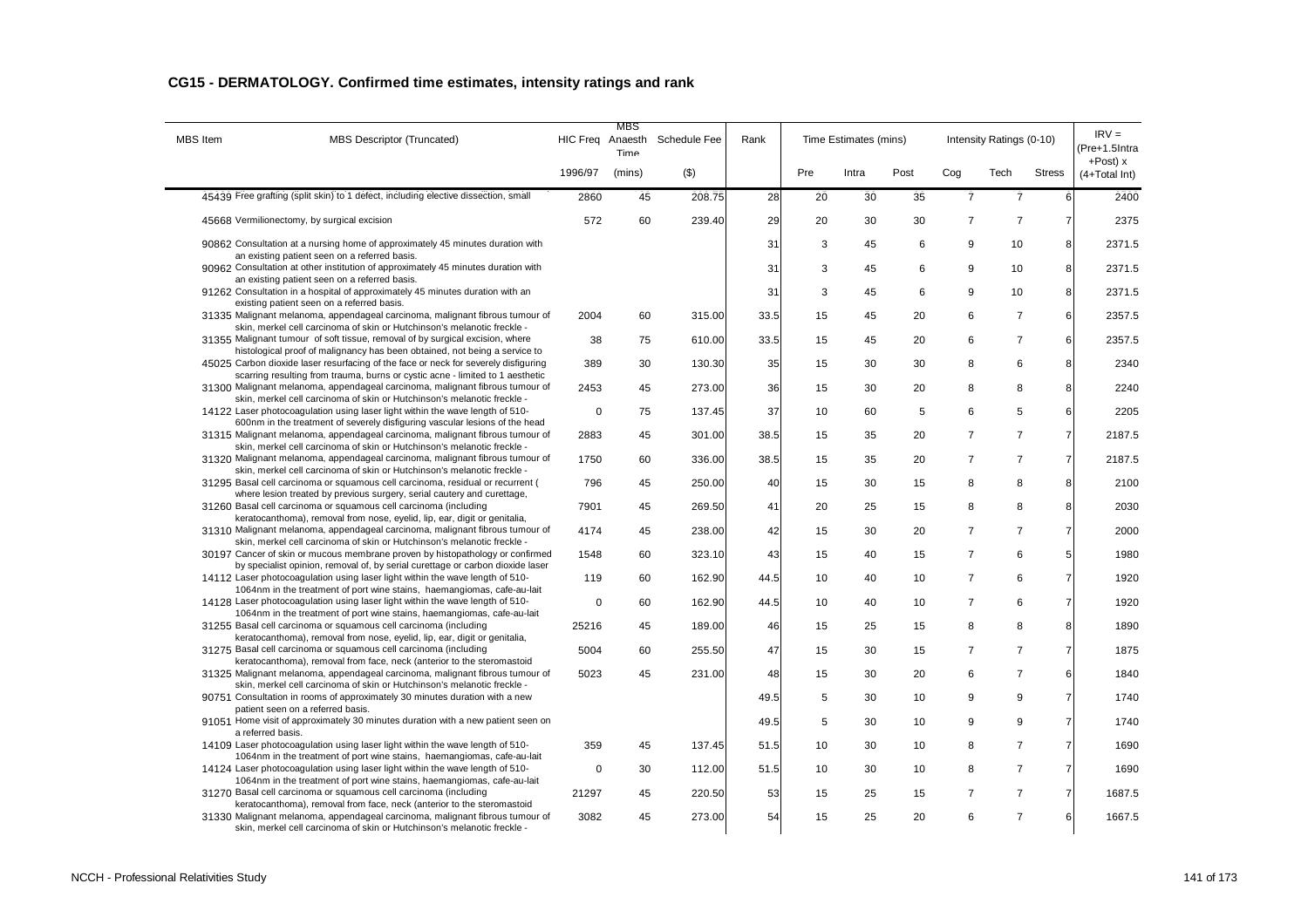| <b>MBS</b> Item | <b>MBS Descriptor (Truncated)</b>                                                                                                                                 | HIC Freq Anaesth | MBS<br>Time | Schedule Fee | Rank |     | Time Estimates (mins) |                |                | Intensity Ratings (0-10) |                 | $IRV =$<br>(Pre+1.5Intra        |
|-----------------|-------------------------------------------------------------------------------------------------------------------------------------------------------------------|------------------|-------------|--------------|------|-----|-----------------------|----------------|----------------|--------------------------|-----------------|---------------------------------|
|                 |                                                                                                                                                                   | 1996/97          | (mins)      | $(\$)$       |      | Pre | Intra                 | Post           | Cog            | Tech                     | <b>Stress</b>   | $+$ Post $) x$<br>(4+Total Int) |
|                 | 90752 Consultation in rooms of approximately 30 minutes duration with an existing                                                                                 |                  |             |              | 55.5 | 5   | 30                    | 8              | 8              | 9                        | $\overline{7}$  | 1624                            |
|                 | patient seen on a referred basis.<br>91052 Home visit of approximately 30 minutes duration with an existing patient<br>seen on a referred basis.                  |                  |             |              | 55.5 | 5   | 30                    | 8              | 8              | 9                        | $\overline{7}$  | 1624                            |
|                 | 31290 Basal cell carcinoma or squamous cell carcinoma (including<br>keratocanthoma), removal from areas of the body not covered by items                          | 4073             | 60          | 210.00       | 57   | 15  | 25                    | 15             | $\overline{7}$ | $\overline{7}$           | 6               | 1620                            |
|                 | 90851 Consultation at a nursing home of approximately 30 minutes duration with a                                                                                  |                  |             |              | 59   | 3   | 30                    | $\overline{7}$ | 9              | 9                        | $\overline{7}$  | 1595                            |
|                 | new patient seen on a referred basis.<br>90951 Consultation at other institution of approximately 30 minutes duration with a                                      |                  |             |              | 59   | 3   | 30                    | $\overline{7}$ | 9              | 9                        | $\overline{7}$  | 1595                            |
|                 | new patient seen on a referred basis.<br>91251 Consultation in a hospital of approximately 30 minutes duration with a new<br>patient seen on a referred basis.    |                  |             |              | 59   | 3   | 30                    | $\overline{7}$ | 9              | 9                        | $\overline{7}$  | 1595                            |
|                 | 14126 Laser photocoagulation using laser light within the wave length of 510-<br>1064nm in the treatment of port wine stains, haemangiomas, cafe-au-lait          | $\mathbf 0$      | 45          | 137.45       | 61   | 10  | 30                    | 10             | $\overline{7}$ | 6                        | $\overline{7}$  | 1560                            |
|                 | 31345 Lipoma, excision of, where lesion is subcutaneous and greater than 50mm                                                                                     | 263              | 45          | 180.00       | 62   | 15  | 30                    | 10             | 6              | 6                        | 6               | 1540                            |
|                 | in diameter, or is sub-fascial<br>31265 Basal cell carcinoma or squamous cell carcinoma (including                                                                | 53535            | 45          | 157.50       | 63   | 15  | 20                    | 15             | $\overline{7}$ | $\overline{7}$           | $\overline{7}$  | 1500                            |
|                 | keratocanthoma), removal from face, neck (anterior to the steromastoid<br>14100 Laser photocoagulation using laser light within the wave length of 510-           | 6096             | 45          | 112.00       | 65   | 10  | 30                    | 10             | $\overline{7}$ | 6                        | 6               | 1495                            |
|                 | 600nm in the treatment of severely disfiguring vascular lesions of the head<br>14120 Laser photocoagulation using laser light within the wave length of 510-      | $\mathbf 0$      | 45          | 112.00       | 65   | 10  | 30                    | 10             | $\overline{7}$ | 6                        | 6               | 1495                            |
|                 | 600nm in the treatment of severely disfiguring vascular lesions of the head<br>45021 Abrasive therapy, limited to 1 aesthetic area                                | 867              | 30          | 130.30       | 65   | 10  | 25                    | 10             | 8              | $\overline{7}$           | $\overline{7}$  | 1495                            |
|                 | 90852 Consultation at a nursing home of approximately 30 minutes duration with                                                                                    |                  |             |              | 68   | 3   | 30                    | 5              | 8              | 9                        | $\overline{7}$  | 1484                            |
|                 | an existing patient seen on a referred basis.<br>90952 Consultation at other institution of approximately 30 minutes duration with                                |                  |             |              | 68   | 3   | 30                    | 5              | 8              | 9                        | $\overline{7}$  | 1484                            |
|                 | an existing patient seen on a referred basis.<br>91252 Consultation in a hospital of approximately 30 minutes duration with an                                    |                  |             |              | 68   | 3   | 30                    | 5              | 8              | 9                        | $\overline{7}$  | 1484                            |
|                 | existing patient seen on a referred basis.<br>45669 Vermilionectomy, using carbon dioxide laser excision-ablation                                                 | 500              | 60          | 239.40       | 70   | 10  | 15                    | 30             | $\overline{7}$ | 6                        | 6               | 1437.5                          |
|                 | 31285 Basal cell carcinoma or squamous cell carcinoma (including                                                                                                  | 17312            | 45          | 182.00       | 71   | 15  | 20                    | 15             | $\overline{7}$ | 6                        | 6               | 1380                            |
|                 | keratocanthoma), removal from areas of the body not covered by items<br>31230 Tumour (other than viral verrucae [common warts] and seborrheic                     | 23012            | 45          | 143.50       | 72.5 | 15  | 20                    | 10             | 6              | $\overline{7}$           | $\overline{7}$  | 1320                            |
|                 | keratoses), cyst, ulcer or scar (other than a scar removed during the surgical<br>31280 Basal cell carcinoma or squamous cell carcinoma (including                | 43913            | 45          | 133.00       | 72.5 | 15  | 20                    | 15             | 6              | 6                        | 6               | 1320                            |
|                 | keratocanthoma), removal from areas of the body not covered by items<br>14106 Laser photocoagulation using laser light within the wave length of 510-             | 1878             | 30          | 112.00       | 74   | 10  | 20                    | 10             | 8              | $\overline{7}$           | $\overline{7}$  | 1300                            |
|                 | 1064nm in the treatment of port wine stains, haemangiomas, cafe-au-lait<br>31240 Tumour (other than viral verrucae [common warts] and seborrheic                  | 11691            | 45          | 143.50       | 75   | 15  | 20                    | 10             | 6              | 6                        | $6\phantom{1}6$ | 1210                            |
|                 | keratoses), cyst, ulcer or scar (other than a scar removed during the surgical<br>90743 Consultation in rooms of approximately 20 minutes duration and the nature |                  |             |              | 76.5 | 5   | 20                    | 8              | 9              | 8                        | 6               | 1161                            |
|                 | of the service requires breaks in continuity with a new or existing patient<br>91043 Home visit of approximately 20 minutes duration and the nature of the        |                  |             |              | 76.5 | 5   | 20                    | 8              | 9              | 8                        | 6               | 1161                            |
|                 | service requires breaks in continuity with a new or existing patient seen on a<br>31215 Tumour (other than viral verrucae [common warts] and seborrheic           | 14967            | 30          | 122.50       | 78   | 12  | 20                    | 10             | 6              | 6                        | 6               | 1144                            |
|                 | keratoses), cyst, ulcer or scar (other than a scar removed during the surgical<br>30203 Cancer of skin or mucous membrane proven by histopathology or confirmed   | 6182             |             | 125.05       | 79   | 5   | 30                    | 6              | 6              | 6                        | $\overline{4}$  | 1120                            |
|                 | by specialist opinion, removal of, by liquid nitrogen cryotherapy using repeat<br>90740 Consultation in rooms of approximately 20 minutes duration with a new or  |                  |             |              | 80.5 | 5   | 20                    | 8              | 8              | 8                        | 6               | 1118                            |
|                 | existing patient seen on a referred basis.<br>91040 Home visit of approximately 20 minutes duration with a new or existing<br>patient seen on a referred basis.   |                  |             |              | 80.5 | 5   | 20                    | 8              | 8              | 8                        | 6               | 1118                            |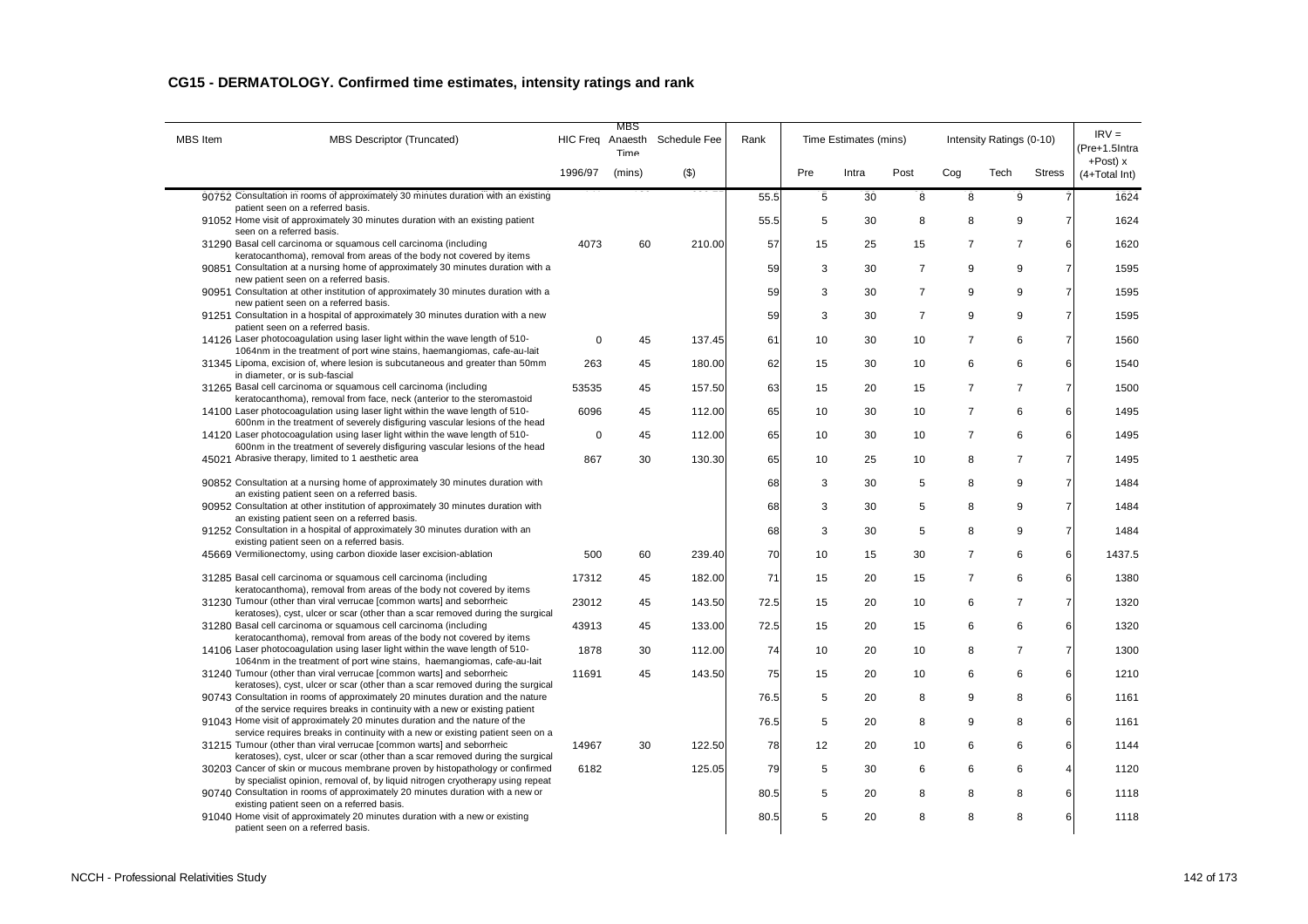| <b>MBS</b> Item                                                       | MBS Descriptor (Truncated)                                                                                                                                                                                                                        | MBS<br>HIC Freq Anaesth<br>Time |        | Schedule Fee | Rank  | Time Estimates (mins) |                |                | Intensity Ratings (0-10) |                |               | $IRV =$<br>(Pre+1.5Intra     |
|-----------------------------------------------------------------------|---------------------------------------------------------------------------------------------------------------------------------------------------------------------------------------------------------------------------------------------------|---------------------------------|--------|--------------|-------|-----------------------|----------------|----------------|--------------------------|----------------|---------------|------------------------------|
|                                                                       |                                                                                                                                                                                                                                                   | 1996/97                         | (mins) | $($ \$)      |       | Pre                   | Intra          | Post           | Cog                      | Tech           | <b>Stress</b> | $+Post$ ) x<br>(4+Total Int) |
| 31235 Tumour (other than viral verrucae [common warts] and seborrheic |                                                                                                                                                                                                                                                   | 43047                           | 45     | 122.50       | 82    | 15                    | 15             | 10             | 6                        | 6              |               | 1092.5                       |
|                                                                       | keratoses), cyst, ulcer or scar (other than a scar removed during the surgical<br>90843 Consultation at a nursing home of approximately 20 minutes duration and<br>the nature of the service requires breaks in continuity with a new or existing |                                 |        |              | 84    | 3                     | 20             | $\overline{7}$ | 9                        | 8              | 6             | 1080                         |
|                                                                       | 90943 Consultation at other institution of approximately 20 minutes duration and<br>the nature of the service requires breaks in continuity with a new or existing                                                                                |                                 |        |              | 84    | 3                     | 20             | $\overline{7}$ | 9                        | 8              | 6             | 1080                         |
|                                                                       | 91243 Consultation in a hospital of approximately 20 minutes duration and the                                                                                                                                                                     |                                 |        |              | 84    | 3                     | 20             | $\overline{7}$ | 9                        | 8              | 6             | 1080                         |
|                                                                       | nature of the service requires breaks in continuity with a new or existing<br>90840 Consultation at a nursing home of approximately 20 minutes duration with a<br>new or existing patient seen on a referred basis.                               |                                 |        |              | 87    | 3                     | 20             | $\overline{7}$ | 8                        | 8              | 6             | 1040                         |
|                                                                       | 90940 Consultation at other institution of approximately 20 minutes duration with a                                                                                                                                                               |                                 |        |              | 87    | 3                     | 20             | $\overline{7}$ | 8                        | 8              | 6             | 1040                         |
|                                                                       | new or existing patient seen on a referred basis.<br>91240 Consultation in a hospital of approximately 20 minutes duration with a new                                                                                                             |                                 |        |              | 87    | 3                     | 20             | $\overline{7}$ | 8                        | 8              | 6             | 1040                         |
|                                                                       | or existing patient seen on a referred basis.<br>30213 Telangiectases or starburst vessels on the head or neck where lesions are                                                                                                                  | 6477                            | 30     | 80.65        | 89.5  | 10                    | 20             | 5              | 6                        | $\overline{7}$ | 6             | 1035                         |
|                                                                       | visible from 4 metres, diathermy or sclerosant injection of, including<br>30214 Telangiectases or starburst vessels on the head or neck where lesions are                                                                                         | $\mathbf 0$                     |        | 80.65        | 89.5  | 10                    | 20             | 5              | 6                        | $\overline{7}$ | 6             | 1035                         |
|                                                                       | visible from 4 metres, diathermy or sclerosant injection of, including<br>31210 Tumour (other than viral verrucae [common warts] and seborrheic                                                                                                   | 43228                           | 30     | 105.00       | 91    | 10                    | 17             | 10             | 6                        | 5              | 5             | 910                          |
|                                                                       | keratoses), cyst, ulcer or scar (other than a scar removed during the surgical<br>90730 Consultation in rooms of approximately 15 minutes duration with a new or                                                                                  |                                 |        |              | 92.5  | 5                     | 15             | $\overline{7}$ | 8                        | 8              | 6             | 897                          |
|                                                                       | existing patient seen on a referred basis.<br>91030 Home visit of approximately 15 minutes duration with a new or existing                                                                                                                        |                                 |        |              | 92.5  | 5                     | 15             | $\overline{7}$ | 8                        | 8              | 6             | 897                          |
|                                                                       | patient seen on a referred basis.<br>90830 Consultation at a nursing home of approximately 15 minutes duration with a                                                                                                                             |                                 |        |              | 95    | 3                     | 15             | $\overline{7}$ | 8                        | 8              | 6             | 845                          |
|                                                                       | new or existing patient seen on a referred basis.<br>90930 Consultation at other institution of approximately 15 minutes duration with a                                                                                                          |                                 |        |              | 95    | 3                     | 15             | $\overline{7}$ | 8                        | 8              | 6             | 845                          |
|                                                                       | new or existing patient seen on a referred basis.<br>91230 Consultation in a hospital of approximately 15 minutes duration with a new                                                                                                             |                                 |        |              | 95    | 3                     | 15             | $\overline{7}$ | 8                        | 8              | 6             | 845                          |
|                                                                       | or existing patient seen on a referred basis.<br>31200 Tumour (other than viral verrucae [common warts] and seborrheic                                                                                                                            | 1410                            |        | 25.00        | 97.5  | 10                    | 15             | 10             | 5                        | 5              | 5             | 807.5                        |
|                                                                       | keratoses), cyst, ulcer or scar (other than a scar removed during the surgical<br>31205 Tumour (other than viral verrucae [common warts] and seborrheic                                                                                           | 246516                          | 30     | 70.00        | 97.5  | 10                    | 15             | 10             | 5                        | 5              | 5             | 807.5                        |
|                                                                       | keratoses), cyst, ulcer or scar (other than a scar removed during the surgical<br>12021 Epicutaneous patch testing in the investigation of allergic dermatitis,                                                                                   | 837                             |        | 86.55        | 99    | 10                    | 20             | $\overline{4}$ | 6                        | 3              | $\mathbf{1}$  | 616                          |
|                                                                       | performed by a specialist in the practice of his or her specialty, using more<br>90720 Consultation in rooms of approximately 10 minutes duration with a new or                                                                                   |                                 |        |              | 100.5 | 5                     | 10             | 6              | $\overline{7}$           | $\overline{7}$ | 5             | 598                          |
|                                                                       | existing patient seen on a referred basis.<br>91020 Home visit of approximately 10 minutes duration with a new or existing                                                                                                                        |                                 |        |              | 100.5 | 5                     | 10             | 6              | $\overline{7}$           | $\overline{7}$ | 5             | 598                          |
|                                                                       | patient seen on a referred basis.                                                                                                                                                                                                                 |                                 |        |              |       |                       |                |                |                          |                |               |                              |
|                                                                       | 15003 Radiotherapy, superficial (including treatment with x-rays, radium rays or<br>other radioactive substances), not being a service to which another item in                                                                                   | 6768                            |        | 54.87        | 102   | 5                     | 15             | 1              | 6                        | 5              | 5             | 570                          |
|                                                                       | 90820 Consultation at a nursing home of approximately 10 minutes duration with a<br>new or existing patient seen on a referred basis.                                                                                                             |                                 |        |              | 104   | 3                     | 10             | 5              | $\overline{7}$           | $\overline{7}$ | 5             | 529                          |
|                                                                       | 90920 Consultation at other institution of approximately 10 minutes duration with a<br>new or existing patient seen on a referred basis.                                                                                                          |                                 |        |              | 104   | 3                     | 10             | 5              | $\overline{7}$           | $\overline{7}$ | 5             | 529                          |
|                                                                       | 91220 Consultation in a hospital of approximately 10 minutes duration with a new<br>or existing patient seen on a referred basis.                                                                                                                 |                                 |        |              | 104   | 3                     | 10             | 5              | $\overline{7}$           | $\overline{7}$ | 5             | 529                          |
|                                                                       | 15000 Radiotherapy, superficial (including treatment with x-rays, radium rays or<br>other radioactive substances), not being a service to which another item in                                                                                   | 14185                           |        | 31.20        | 106   | 5                     | 10             | $\overline{2}$ | 6                        | 5              | 5             | 440                          |
|                                                                       | 30196 Cancer of skin or mucous membrane proven by histopathology or confirmed<br>by specialist opinion, removal of, by serial curettage or carbon dioxide laser                                                                                   | 82570                           | 30     | 92.75        | 107   | 5                     | $\overline{7}$ | 4              | 7                        | 6              | 5             | 429                          |
|                                                                       | 30192 Premalignant skin lesions, treatment of, by galvanocautery or<br>electrodesiccation or cryocautery (10 or more lesions)                                                                                                                     | 306331                          | 30     | 29.10        | 108   | 5                     | $\overline{7}$ | 3              | 5                        | 5              | 5             | 351.5                        |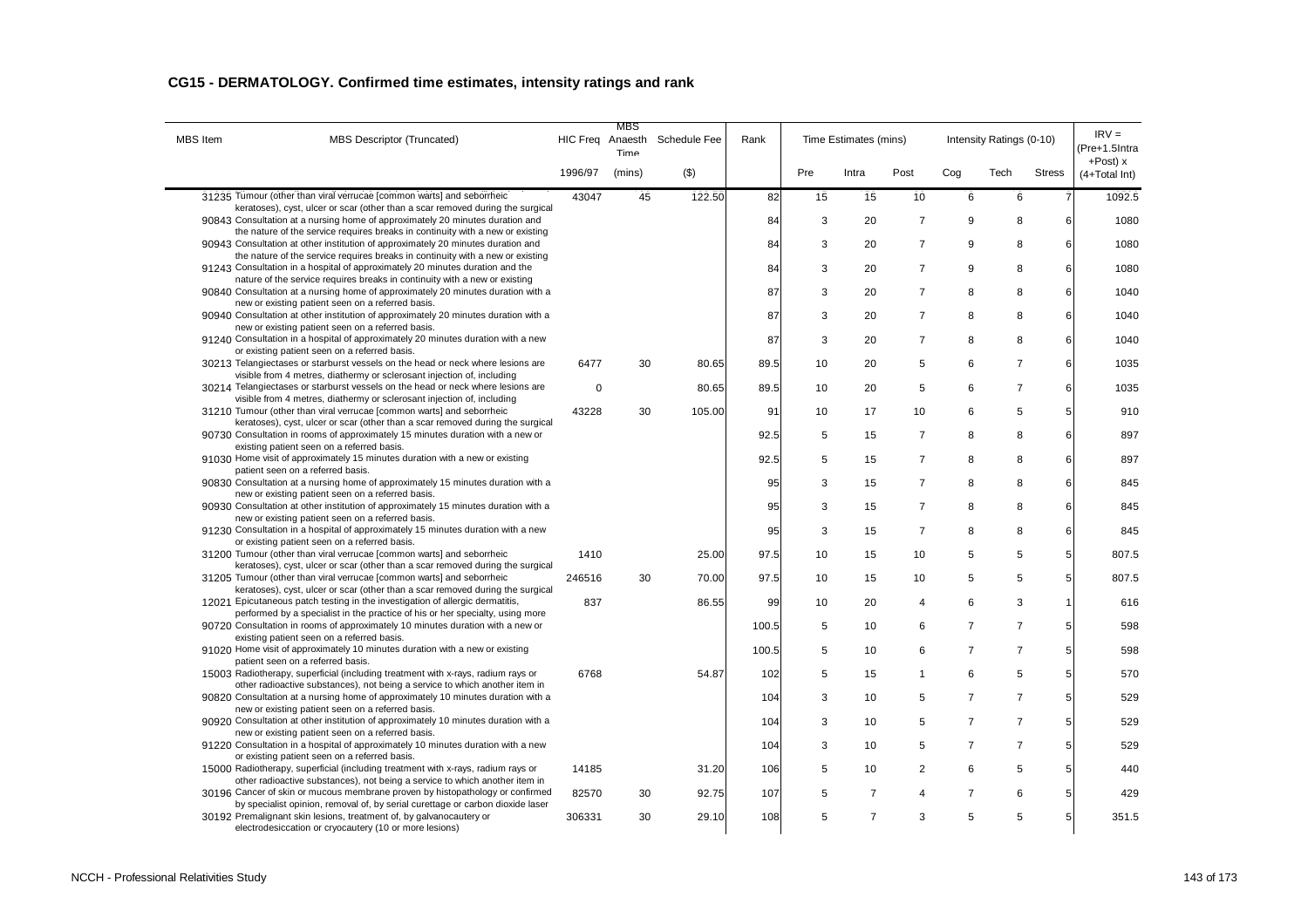|                 |                                                                                                                                                                      |                  | MBS    |              |       |     |                       |                |     |                          |               |                                 |
|-----------------|----------------------------------------------------------------------------------------------------------------------------------------------------------------------|------------------|--------|--------------|-------|-----|-----------------------|----------------|-----|--------------------------|---------------|---------------------------------|
| <b>MBS</b> Item | <b>MBS Descriptor (Truncated)</b>                                                                                                                                    | HIC Freq Anaesth | Time   | Schedule Fee | Rank  |     | Time Estimates (mins) |                |     | Intensity Ratings (0-10) |               | $IRV =$<br>(Pre+1.5Intra        |
|                 |                                                                                                                                                                      | 1996/97          | (mins) | $($ \$)      |       | Pre | Intra                 | Post           | Cog | Tech                     | <b>Stress</b> | $+$ Post $) x$<br>(4+Total Int) |
|                 | 90710 Consultation in rooms of approximately 5 minutes duration with a new or<br>existing patient seen on a referred basis.                                          |                  |        |              | 109.5 | 5   | 5                     | 5              | 6   | 6                        |               | 350                             |
|                 | 91010 Home visit of approximately 5 minutes duration with a new or existing<br>patient seen on a referred basis.                                                     |                  |        |              | 109.5 | 5   | 5                     | 5              | 6   | 6                        |               | 350                             |
|                 | 12018 Epicutaneous patch testing in the investigation of allergic dermatitis using<br>all of the allergens in a standard patch test battery and additional allergens | 1182             |        | 59.05        | 111   | 5   | 10                    | 4              | 6   | 3                        |               | 336                             |
|                 | 30071 Biopsy of skin or mucous membrane, as an independent procedure                                                                                                 | 144604           | 30     | 38.30        | 112   | 5   | $\overline{7}$        | 3              | 6   | 5                        | 3             | 333                             |
|                 | 30202 Cancer of skin or mucous membrane proven by histopathology or confirmed                                                                                        | 44220            |        | 35.45        | 113   | 4   | 5                     | 4              | 6   | 6                        |               | 310                             |
|                 | by specialist opinion, removal of, by liquid nitrogen cryotherapy using repeat<br>30205 Cancer of skin proven by histopathology, removal of, by liquid nitrogen      | 280              | 30     | 92.75        | 114   | 5   | 4                     | 4              | 6   | 6                        |               | 300                             |
|                 | cryotherapy using repeat freeze- thaw cycles where cancer extends into<br>90810 Consultation at a nursing home of approximately 5 minutes duration with a            |                  |        |              | 116   | 3   | 5                     | 4              | 6   | 6                        |               | 290                             |
|                 | new or existing patient seen on a referred basis.<br>90910 Consultation at other institution of approximately 5 minutes duration with a                              |                  |        |              | 116   | 3   | 5                     | 4              | 6   | 6                        |               | 290                             |
|                 | new or existing patient seen on a referred basis.<br>91210 Consultation in a hospital of approximately 5 minutes duration with a new or                              |                  |        |              | 116   | 3   | 5                     | 4              | 6   | 6                        |               | 290                             |
|                 | existing patient seen on a referred basis.<br>12015 Epicutaneous patch testing in the investigation of allergic dermatitis using                                     | 1449             |        | 45.80        | 118   | 5   | $\overline{7}$        | 4              | 6   | 3                        |               | 273                             |
|                 | all of the allergens in a standard patch test battery<br>30195 Neoplastic skin lesions, other than viral verrucae (common warts) and                                 | 90132            | 30     | 46.60        | 119   | 5   | 4                     | 4              | 5   | 5                        |               | 270                             |
|                 | seborrheic keratoses, treatment by electrosurgical destruction, simple<br>30207 Skin lesions, multiple injections with hydrocortisone or similar preparations        | 26614            | 30     | 32.75        | 120   | 3   | 5                     | $\overline{2}$ | Δ   | 5                        | 2             | 187.5                           |
|                 | 14050 PUVA therapy or UVB therapy administered in whole body cabinet (not                                                                                            | 214559           |        | 38.75        | 121   | 3   | 3                     | 3              | 5   | 2                        | 5             | 168                             |
|                 | being a service associated with a service to which item 14053 applies)<br>12012 Epicutaneous patch testing in the investigation of allergic dermatitis using         | 316              |        | 15.25        | 122   | 5   | 3                     | 4              | Δ   | 2                        |               | 148.5                           |
|                 | less than the number of allergens included in a standard patch test battery<br>14053 PUVA therapy or UVB therapy administered to localised body areas in a           | 19312            |        | 38.75        | 123   | 3   | 3                     | 3              | 5   | 2                        | 2             | 136.5                           |
|                 | hand and foot cabinet (not being a service associated with a service to<br>18234 Trigeminal nerve, primary division of, injection of an anaesthetic agent            | 258              |        | 91.70        | 124   | 1   | 3                     | $\overline{1}$ | 4   | 5                        |               | 104                             |
|                 |                                                                                                                                                                      |                  |        |              |       |     |                       |                |     |                          |               |                                 |
|                 | 18236 Trigeminal nerve, peripheral branch of, injection of an anaesthetic agent                                                                                      | 787              |        | 45.85        | 125   | 1   | 3                     |                | 3   | 3                        | 2             | 78                              |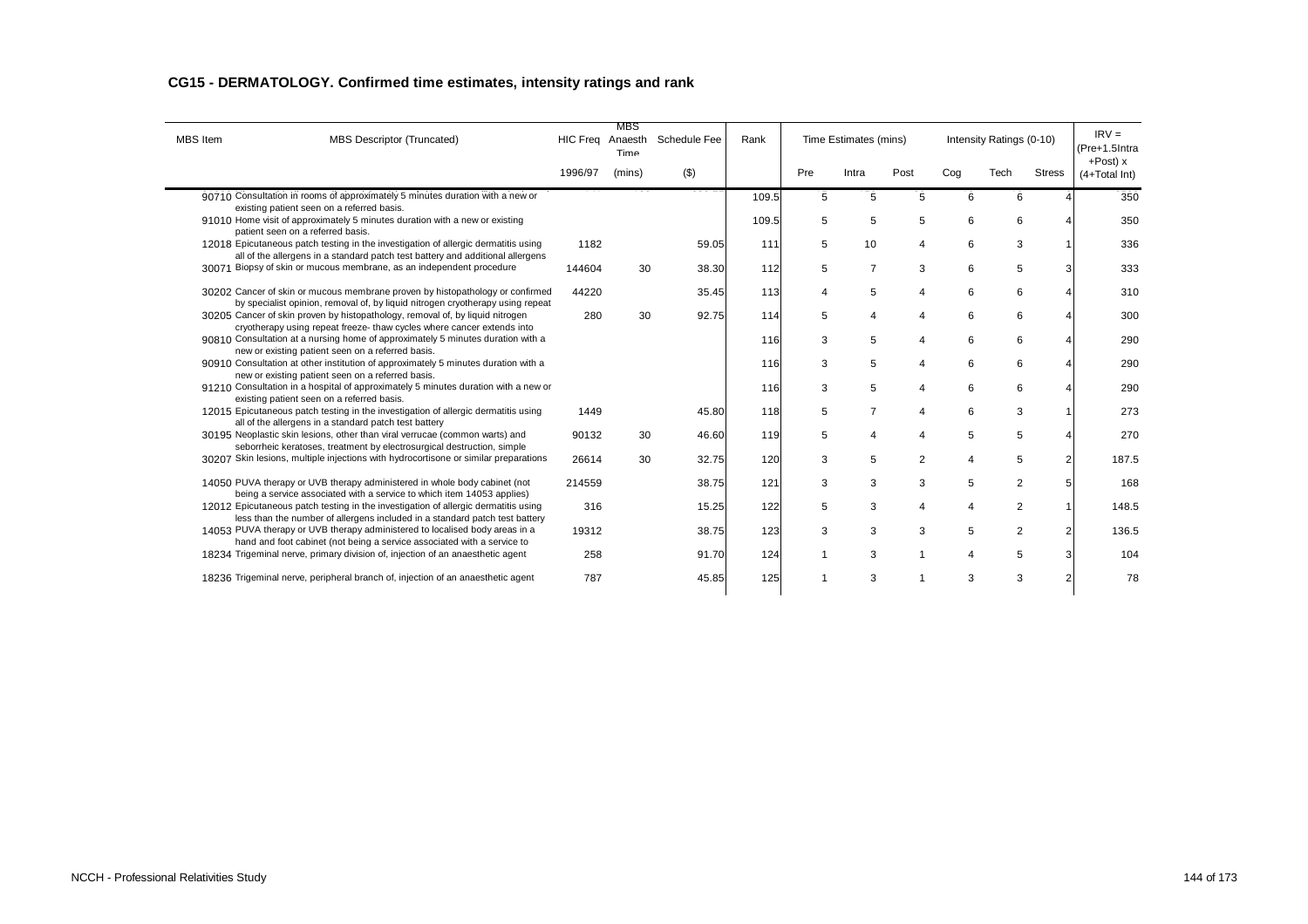| <b>MBS</b> Item | <b>MBS Descriptor (Truncated)</b>                                                                                                                                             | <b>HIC Freq</b> | MBS<br>Anaesth<br>Time | Schedule<br>Fee | Rank           |                | Time Estimates (mins) |      |     | Intensity Ratings (0-10) |                | $IRV = (20)$<br>+total<br>intensity) * |
|-----------------|-------------------------------------------------------------------------------------------------------------------------------------------------------------------------------|-----------------|------------------------|-----------------|----------------|----------------|-----------------------|------|-----|--------------------------|----------------|----------------------------------------|
|                 |                                                                                                                                                                               | 1996/97         | (mins)                 | $($ \$)         |                | Pre            | Intra                 | Post | Cog | Tech                     | <b>Stress</b>  | (pre +2intra<br>+post)                 |
|                 | 13309 Blood transfusion with venesection and complete replacement of                                                                                                          | 61              |                        | 209.1           | 1              | 30             | 150                   | 15   | 5   | 8                        | 8              | 14145                                  |
|                 | blood, using blood already collected<br>91081 Home visit exceeding 75 minutes duration with a new patient seen                                                                |                 |                        |                 | $\overline{c}$ | 8              | 75                    | 25   | 10  | $\overline{7}$           | 10             | 8601                                   |
|                 | on a referred basis.<br>90781 Consultation in rooms exceeding 75 minutes duration with a new                                                                                  |                 |                        |                 | 3              | 5              | 75                    | 20   | 10  | $\overline{7}$           | 10             | 8225                                   |
|                 | patient seen on a referred basis.<br>90881 Consultation at a nursing home exceeding 75 minutes duration with                                                                  |                 |                        |                 | 4.5            | $\overline{7}$ | 75                    | 10   | 10  | 8                        | 10             | 8016                                   |
|                 | a new patient seen on a referred basis.<br>90981 Consultation at other institution exceeding 75 minutes duration with                                                         |                 |                        |                 | 4.5            | $\overline{7}$ | 75                    | 10   | 10  | 8                        | 10             | 8016                                   |
|                 | a new patient seen on a referred basis.<br>91281 Consultation in a hospital of approximately 75 minutes duration with                                                         |                 |                        |                 | 6              | 6              | 75                    | 10   | 10  | 8                        | 10             | 7968                                   |
|                 | a new patient seen on a referred basis.<br>91082 Home visit exceeding 75 minutes duration with an existing patient                                                            |                 |                        |                 | $\overline{7}$ | 8              | 75                    | 25   | 10  | 5                        | 8              | 7869                                   |
|                 | seen on a referred basis.<br>90782 Consultation in rooms exceeding 75 minutes duration with an                                                                                |                 |                        |                 | 8              | 5              | 75                    | 20   | 10  | 5                        | 8              | 7525                                   |
|                 | existing patient seen on a referred basis.<br>41901 Endoscopic laser resection of endobronchial tumours for relief of                                                         | 49              | 150                    | 443.65          | 9              | 10             | 60                    | 30   | 8   | 9                        | 9              | 7360                                   |
|                 | obstruction including any associated endoscopic procedures<br>90882 Consultation at a nursing home exceeding 75 minutes duration with                                         |                 |                        |                 | 10.5           | $\overline{2}$ | 75                    | 3    | 10  | 6                        | 9              | 6975                                   |
|                 | an existing patient seen on a referred basis.<br>90982 Consultation at other institution exceeding 75 minutes duration with                                                   |                 |                        |                 | 10.5           | $\overline{2}$ | 75                    | 3    | 10  | 6                        | 9              | 6975                                   |
|                 | an existing patient seen on a referred basis.<br>91282 Consultation in a hospital of approximately 75 minutes duration with                                                   |                 |                        |                 | 12             | 1              | 75                    | 3    | 10  | 6                        | 9              | 6930                                   |
|                 | an existing patient seen on a referred basis.<br>91071 Home visit of approximately 60 minutes duration with a new patient                                                     |                 |                        |                 | 13             | 8              | 60                    | 20   | 10  | $\overline{7}$           | 9              | 6808                                   |
|                 | seen on a referred basis.<br>90871 Consultation at a nursing home of approximately 60 minutes                                                                                 |                 |                        |                 | 14.5           | 6              | 60                    | 9    | 10  | 8                        | 10             | 6480                                   |
|                 | duration with a new patient seen on a referred basis.<br>90971 Consultation at other institution of approximately 60 minutes                                                  |                 |                        |                 | 14.5           | 6              | 60                    | 9    | 10  | 8                        | 10             | 6480                                   |
|                 | duration with a new patient seen on a referred basis.<br>90771 Consultation in rooms of approximately 60 minutes duration with a                                              |                 |                        |                 | 16             | 5              | 60                    | 15   | 10  | $\overline{7}$           | 9              | 6440                                   |
|                 | new patient seen on a referred basis.<br>91271 Consultation in a hospital of approximately 60 minutes duration with                                                           |                 |                        |                 | 17             | 5              | 60                    | 9    | 10  | 8                        | 10             | 6432                                   |
|                 | a new patient seen on a referred basis.<br>91072 Home visit of approximately 60 minutes duration with an existing                                                             |                 |                        |                 | 18             | 8              | 60                    | 20   | 10  | 5                        | $\overline{7}$ | 6216                                   |
|                 | patient seen on a referred basis.<br>90772 Consultation in rooms of approximately 60 minutes duration with an                                                                 |                 |                        |                 | 19             | 5              | 60                    | 15   | 10  | 5                        | $\overline{7}$ | 5880                                   |
|                 | existing patient seen on a referred basis.<br>90872 Consultation at a nursing home of approximately 60 minutes<br>duration with an existing patient seen on a referred basis. |                 |                        |                 | 20.5           | $\overline{2}$ | 60                    | 3    | 10  | 6                        | 8              | 5500                                   |
|                 | 90972 Consultation at other institution of approximately 60 minutes<br>duration with an existing patient seen on a referred basis.                                            |                 |                        |                 | 20.5           | $\overline{2}$ | 60                    | 3    | 10  | 6                        | 8              | 5500                                   |
|                 | 91272 Consultation in a hospital of approximately 60 minutes duration with<br>an existing patient seen on a referred basis.                                                   |                 |                        |                 | 22             | 1              | 60                    | 3    | 10  | 6                        | 8              | 5456                                   |
|                 | 38412 Percutaneous needle biopsy of lung                                                                                                                                      | 886             | 30                     | 153.55          | 23.5           | 10             | 45                    | 15   | 9   | 9                        | 9              | 5405                                   |
|                 | 41898 Fibreoptic bronchoscopy with 1 or more transbronchial lung<br>biopsies, with or without bronchial or broncho-alveolar lavage, with                                      | 869             | 45                     | 188.70          | 23.5           | 10             | 45                    | 15   | 9   | 9                        | 9              | 5405                                   |
|                 | 91061 Home visit of approximately 45 minutes duration with a new patient<br>seen on a referred basis.                                                                         |                 |                        |                 | 25             | 5              | 45                    | 20   | 10  | $\overline{7}$           | 8              | 5175                                   |
|                 | 91062 Home visit of approximately 45 minutes duration with an existing<br>patient seen on a referred basis.                                                                   |                 |                        |                 | 26             | 8              | 45                    | 20   | 10  | 5                        | $\overline{7}$ | 4956                                   |
|                 | 41895 Bronchus, removal of foreign body in (Assist.)                                                                                                                          | 62              | 45                     | 270             | 27             | 10             | 40                    | 15   | 8   | 9                        | 9              | 4830                                   |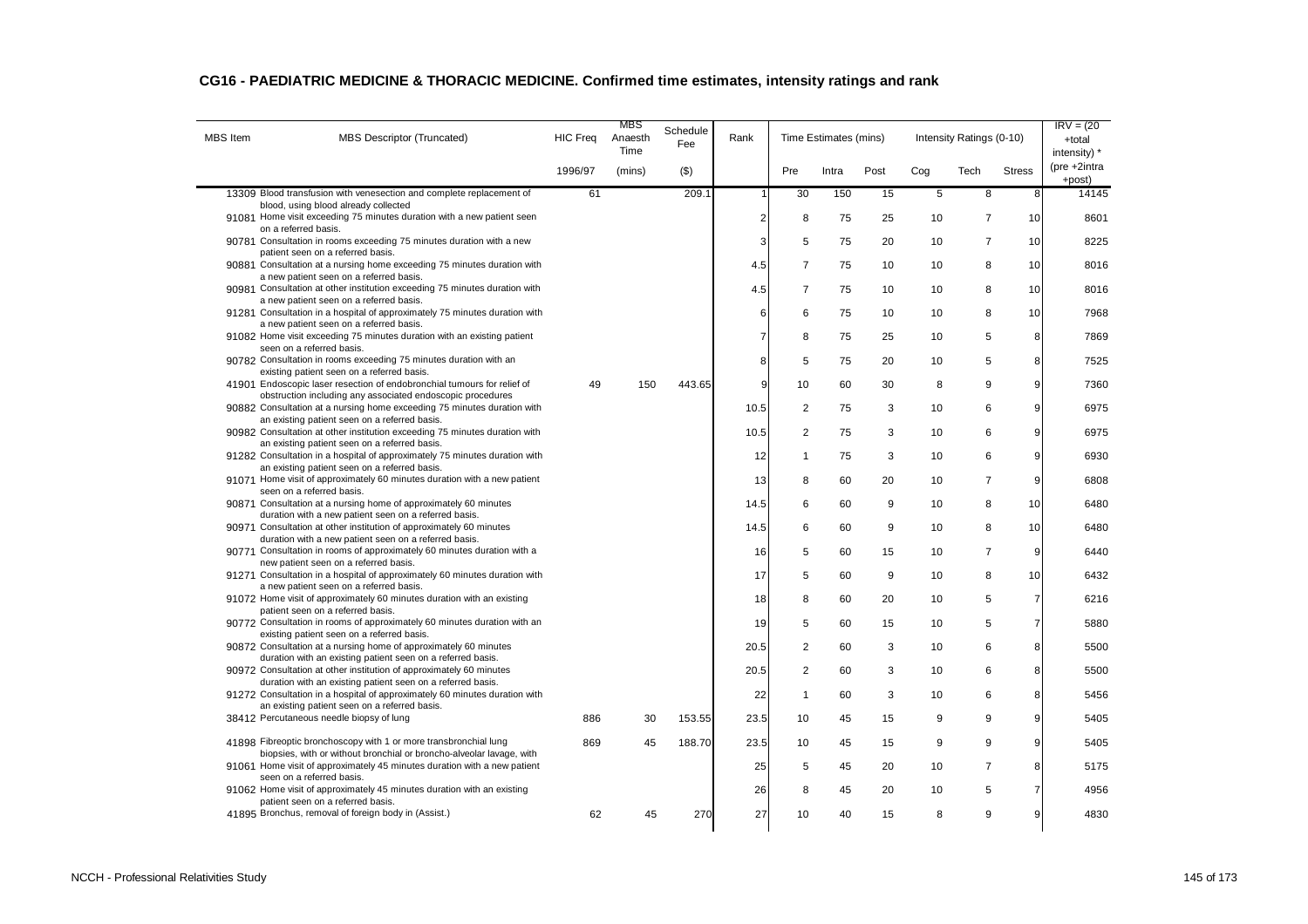| <b>MBS</b> Item | MBS Descriptor (Truncated)                                                                                                                | <b>HIC Freg</b> | MBS<br>Anaesth<br>Time | Schedule<br>Fee | Rank |                | Time Estimates (mins) |      |                | Intensity Ratings (0-10) |                | $IRV = (20$<br>+total<br>intensity) * |
|-----------------|-------------------------------------------------------------------------------------------------------------------------------------------|-----------------|------------------------|-----------------|------|----------------|-----------------------|------|----------------|--------------------------|----------------|---------------------------------------|
|                 |                                                                                                                                           | 1996/97         | (mins)                 | $($ \$)         |      | Pre            | Intra                 | Post | Cog            | Tech                     | <b>Stress</b>  | $(\text{pre} + 2)$ intra<br>+post)    |
|                 | 90761 Consultation in rooms of approximately 45 minutes duration with a                                                                   |                 |                        |                 | 28   | $\overline{2}$ | 45                    | 15   | 10             | $\overline{7}$           | 8              | 4815                                  |
|                 | new patient seen on a referred basis.<br>90861 Consultation at a nursing home of approximately 45 minutes                                 |                 |                        |                 | 29.5 | 5              | 45                    | 5    | 10             | 8                        | 9              | 4700                                  |
|                 | duration with a new patient seen on a referred basis.                                                                                     |                 |                        |                 |      |                |                       |      |                |                          |                |                                       |
|                 | 90961 Consultation at other institution of approximately 45 minutes<br>duration with a new patient seen on a referred basis.              |                 |                        |                 | 29.5 | 5              | 45                    | 5    | 10             | 8                        | 9              | 4700                                  |
|                 | 13879 Mechanical ventilation, initiation of, by a specialist or consultant                                                                | 4413            |                        | 162.55          | 31   | 15             | 10                    | 60   | 9              | 10                       | 10             | 4655                                  |
|                 | physician, in an Intensive Care Unit, including subsequent<br>91261 Consultation in a hospital of approximately 45 minutes duration with  |                 |                        |                 | 32   | 4              | 45                    | 5    | 10             | 8                        | 9              | 4653                                  |
|                 | a new patient seen on a referred basis.                                                                                                   |                 |                        |                 |      |                |                       |      |                |                          |                |                                       |
|                 | 38410 Intercostal drain, insertion of, with pleurodesis and not involving<br>resection of rib (excluding aftercare)                       | 93              | 45                     | 120.90          | 33   | 20             | 30                    | 30   | 6              | 8                        | 8              | 4620                                  |
|                 | 90762 Consultation in rooms of approximately 45 minutes duration with an                                                                  |                 |                        |                 | 34   | 5              | 45                    | 15   | 10             | 5                        | 6              | 4510                                  |
|                 | existing patient seen on a referred basis.                                                                                                |                 |                        |                 |      |                |                       |      |                |                          |                |                                       |
|                 | 90862 Consultation at a nursing home of approximately 45 minutes<br>duration with an existing patient seen on a referred basis.           |                 |                        |                 | 35.5 | $\overline{2}$ | 45                    | 3    | 10             | 6                        | $\overline{7}$ | 4085                                  |
|                 | 90962 Consultation at other institution of approximately 45 minutes                                                                       |                 |                        |                 | 35.5 | $\overline{2}$ | 45                    | 3    | 10             | 6                        | $\overline{7}$ | 4085                                  |
|                 | duration with an existing patient seen on a referred basis.<br>91262 Consultation in a hospital of approximately 45 minutes duration with |                 |                        |                 | 37   | 1              | 45                    | 3    | 10             | 6                        | $\overline{7}$ | 4042                                  |
|                 | an existing patient seen on a referred basis.                                                                                             |                 |                        |                 |      |                |                       |      |                |                          |                |                                       |
|                 | 41892 Bronchoscopy with 1 or more endobronchial biopsies or other                                                                         | 4059            | 30                     | 172.60          | 38   | 10             | 30                    | 15   | 8              | 8                        | 8              | 3740                                  |
|                 | diagnostic or therapeutic procedures<br>91051 Home visit of approximately 30 minutes duration with a new patient                          |                 |                        |                 | 39   | 5              | 30                    | 15   | 10             | $\overline{7}$           | $\overline{7}$ | 3520                                  |
|                 | seen on a referred basis.                                                                                                                 |                 |                        |                 |      |                |                       |      |                |                          |                |                                       |
|                 | 91052 Home visit of approximately 30 minutes duration with an existing<br>patient seen on a referred basis.                               |                 |                        |                 | 40   | $\overline{7}$ | 30                    | 15   | 10             | 5                        | $\overline{7}$ | 3444                                  |
|                 | 13319 Central vein catheterisation in a neonate via peripheral vein                                                                       | $\Omega$        | 60                     | 167             | 41   | 10             | 30                    | 10   | 6              | 8                        | 8              | 3360                                  |
|                 | 38409 Intercostal drain, insertion of, not involving resection of rib (excluding<br>after-care)                                           | 1343            | 30                     | 98.10           | 42   | 20             | 20                    | 20   | 5              | 8                        | 8              | 3280                                  |
|                 | 90851 Consultation at a nursing home of approximately 30 minutes                                                                          |                 |                        |                 | 43.5 | 4              | 30                    | 5    | 10             | 8                        | 8              | 3174                                  |
|                 | duration with a new patient seen on a referred basis.<br>90951 Consultation at other institution of approximately 30 minutes              |                 |                        |                 | 43.5 | 4              | 30                    | 5    | 10             | 8                        | 8              | 3174                                  |
|                 | duration with a new patient seen on a referred basis.                                                                                     |                 |                        |                 |      |                |                       |      |                |                          |                |                                       |
|                 | 90751 Consultation in rooms of approximately 30 minutes duration with a<br>new patient seen on a referred basis.                          |                 |                        |                 | 45   | $\overline{2}$ | 30                    | 10   | 10             | $\overline{7}$           | $\overline{7}$ | 3168                                  |
|                 | 91251 Consultation in a hospital of approximately 30 minutes duration with                                                                |                 |                        |                 | 46   | 3              | 30                    | 5    | 10             | 8                        | 8              | 3128                                  |
|                 | a new patient seen on a referred basis.<br>38403 Thoracic cavity, aspiration of, with therapeutic drainage                                | 1861            |                        | 56.50           | 47   | 15             | 30                    | 10   | $\overline{4}$ | 5                        | 6              | 2975                                  |
|                 | (paracentesis), with or without diagnostic sample                                                                                         |                 |                        |                 |      |                |                       |      |                |                          |                |                                       |
|                 | 90752 Consultation in rooms of approximately 30 minutes duration with an<br>existing patient seen on a referred basis.                    |                 |                        |                 | 48   | 4              | 30                    | 10   | 10             | 5                        | 5              | 2960                                  |
|                 | 41889 Bronchoscopy, as an independent procedure                                                                                           | 1237            | 30                     | 130.8           | 49   | 10             | 25                    | 10   | $\overline{7}$ | $\overline{7}$           | $\overline{7}$ | 2870                                  |
|                 |                                                                                                                                           |                 |                        |                 |      |                |                       |      |                |                          |                |                                       |
|                 | 13303 Umbilical artery catheterisation with or without infusion                                                                           | 332             |                        | 62              | 50   | 10             | 30                    | 5    | 3              | 8                        | $\overline{7}$ | 2850                                  |
|                 | 13300 Umbilical or scalp vein catheterisation in a neonate with or without                                                                | 2827            |                        | 41.8            | 51   | 10             | 30                    | 5    | 3              | $\overline{7}$           | $\overline{7}$ | 2775                                  |
|                 | infusion; or cannulation of a vein<br>90852 Consultation at a nursing home of approximately 30 minutes                                    |                 |                        |                 | 52.5 | $\overline{2}$ | 30                    | 3    | 10             | 6                        | 6              | 2730                                  |
|                 | duration with an existing patient seen on a referred basis.                                                                               |                 |                        |                 |      |                |                       |      |                |                          |                |                                       |
|                 | 90952 Consultation at other institution of approximately 30 minutes<br>duration with an existing patient seen on a referred basis.        |                 |                        |                 | 52.5 | $\overline{2}$ | 30                    | 3    | 10             | 6                        | 6              | 2730                                  |
|                 | 91252 Consultation in a hospital of approximately 30 minutes duration with<br>an existing patient seen on a referred basis.               |                 |                        |                 | 54   | 1              | 30                    | 3    | 10             | 6                        | 6              | 2688                                  |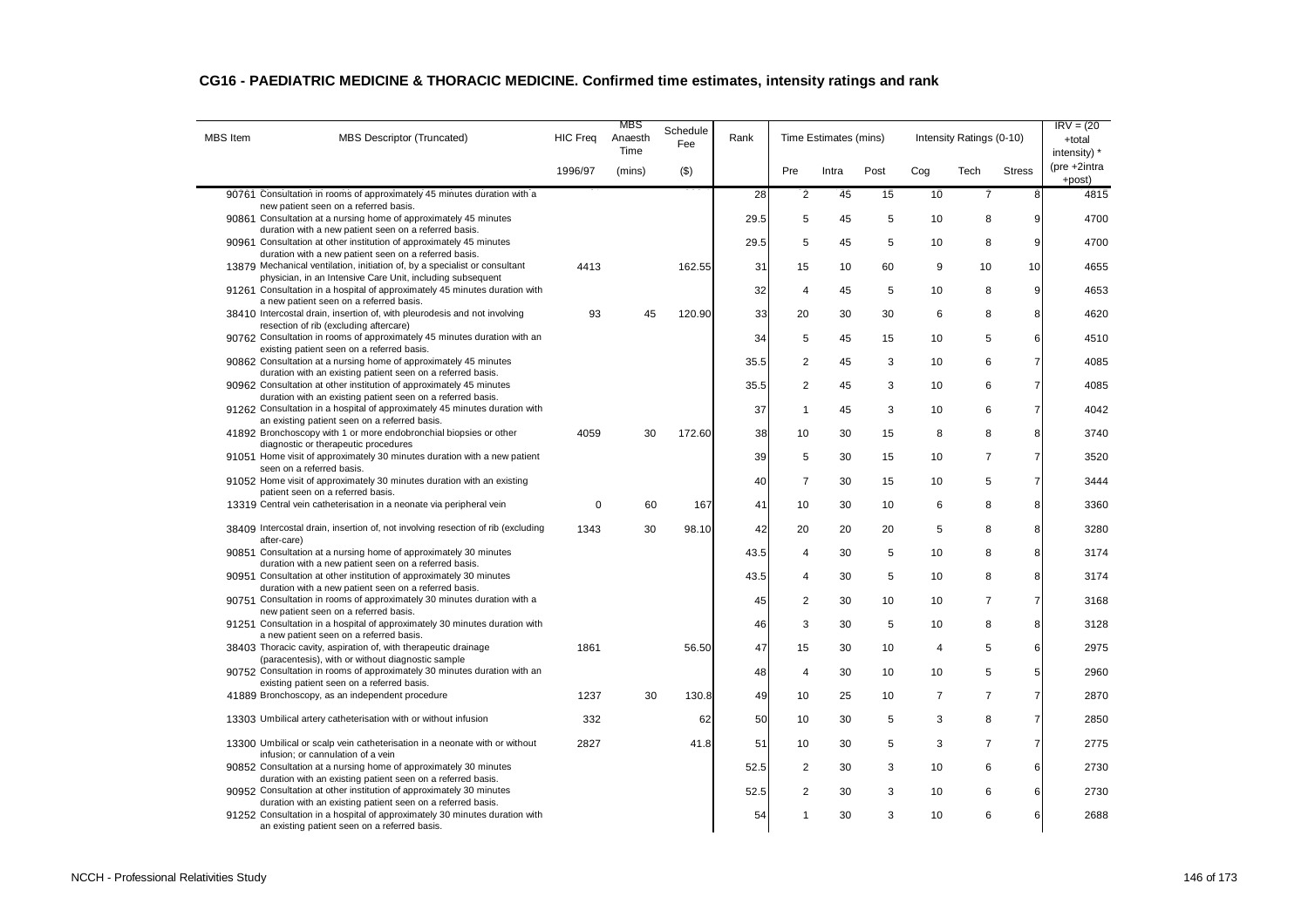| <b>MBS</b> Item | <b>MBS Descriptor (Truncated)</b>                                                                                                                                                                                | <b>HIC Freq</b> | MBS<br>Anaesth<br>Time | Schedule<br>Fee | Rank |                | Time Estimates (mins) |              |                | Intensity Ratings (0-10) |                | $IRV = (20$<br>+total<br>intensity) * |
|-----------------|------------------------------------------------------------------------------------------------------------------------------------------------------------------------------------------------------------------|-----------------|------------------------|-----------------|------|----------------|-----------------------|--------------|----------------|--------------------------|----------------|---------------------------------------|
|                 |                                                                                                                                                                                                                  | 1996/97         | (mins)                 | $($ \$)         |      | Pre            | Intra                 | Post         | Cog            | Tech                     | <b>Stress</b>  | $(\text{pre} + 2)$ intra<br>+post)    |
|                 | 91040 Home visit of approximately 20 minutes duration with a new or                                                                                                                                              |                 |                        |                 | 55.5 | 5              | 20                    | 13           | 9              | 6                        | $\overline{7}$ | 2436                                  |
|                 | existing patient seen on a referred basis.<br>91043 Home visit of approximately 20 minutes duration and the nature of                                                                                            |                 |                        |                 | 55.5 | 5              | 20                    | 13           | 9              | 6                        | $\overline{7}$ | 2436                                  |
|                 | the service requires breaks in continuity with a new or existing<br>13882 Ventilatory support in an Intensive Care Unit, management of, by a                                                                     | 33460           |                        | 55.3            | 57   | $\mathbf 0$    | 20                    | 20           | 9              | 3                        | $\overline{7}$ | 2340                                  |
|                 | specialist or consultant physician - not being a service to which item<br>30090 Biopsy of pleura, percutaneous - 1 or more biopsies on any 1                                                                     | 245             | 30                     | 94.35           | 58   | 15             | 15                    | 15           | 5              | 6                        | $\overline{7}$ | 2280                                  |
|                 | occasion<br>90740 Consultation in rooms of approximately 20 minutes duration with a                                                                                                                              |                 |                        |                 | 59.5 | $\overline{2}$ | 20                    | 8            | 9              | 6                        | 5              | 2000                                  |
|                 | new or existing patient seen on a referred basis.<br>90743 Consultation in rooms of approximately 20 minutes duration and the                                                                                    |                 |                        |                 | 59.5 | $\overline{2}$ | 20                    | 8            | 9              | 6                        | 5              | 2000                                  |
|                 | nature of the service requires breaks in continuity with a new or<br>90840 Consultation at a nursing home of approximately 20 minutes                                                                            |                 |                        |                 | 62.5 | 3              | 20                    | 2            | 9              | $\overline{7}$           | 6              | 1890                                  |
|                 | duration with a new or existing patient seen on a referred basis.                                                                                                                                                |                 |                        |                 |      |                |                       |              |                |                          |                |                                       |
|                 | 90843 Consultation at a nursing home of approximately 20 minutes<br>duration and the nature of the service requires breaks in continuity                                                                         |                 |                        |                 | 62.5 | 3              | 20                    | 2            | 9              | $\overline{7}$           | 6              | 1890                                  |
|                 | 90940 Consultation at other institution of approximately 20 minutes<br>duration with a new or existing patient seen on a referred basis.                                                                         |                 |                        |                 | 62.5 | 3              | 20                    | 2            | 9              | $\overline{7}$           | 6              | 1890                                  |
|                 | 90943 Consultation at other institution of approximately 20 minutes<br>duration and the nature of the service requires breaks in continuity                                                                      |                 |                        |                 | 62.5 | 3              | 20                    | 2            | 9              | $\overline{7}$           | 6              | 1890                                  |
|                 | 12203 Overnight investigation for sleep apnoea for a period of at least 8<br>hours duration where: (a) continuous monitoring of oxygen saturation                                                                | 27484           |                        | 436.05          | 65.5 | 15             | $\mathbf 0$           | 45           | 8              | 2                        | $\mathbf{1}$   | 1860                                  |
|                 | 12207 Overnight investigation for sleep apnoea for a period of at least 8                                                                                                                                        | $\Omega$        |                        | 436.05          | 65.5 | 15             | $\mathbf 0$           | 45           | 8              | 2                        | $\mathbf{1}$   | 1860                                  |
|                 | hours duration, where: (a) continuous monitoring of oxygen<br>91240 Consultation in a hospital of approximately 20 minutes duration with                                                                         |                 |                        |                 | 67.5 | $\overline{2}$ | 20                    | 2            | 9              | $\overline{7}$           | 6              | 1848                                  |
|                 | a new or existing patient seen on a referred basis.<br>91243 Consultation in a hospital of approximately 20 minutes duration and                                                                                 |                 |                        |                 | 67.5 | $\overline{2}$ | 20                    | 2            | 9              | $\overline{7}$           | 6              | 1848                                  |
|                 | the nature of the service requires breaks in continuity with a new or<br>91030 Home visit of approximately 15 minutes duration with a new-or-                                                                    |                 |                        |                 | 69   | 5              | 15                    | 10           | 8              | $\sqrt{5}$               | 6              | 1755                                  |
|                 | existing patient seen on a referred basis.<br>90730 Consultation in rooms of approximately 15 minutes duration with a                                                                                            |                 |                        |                 | 70   | $\overline{2}$ | 15                    | 5            | 8              | 5                        | $\overline{4}$ | 1369                                  |
|                 | new or existing patient seen on a referred basis.                                                                                                                                                                |                 |                        |                 |      |                |                       |              |                |                          |                |                                       |
|                 | 39000 Lumbar puncture                                                                                                                                                                                            | 3734            | 15                     | 55.25           | 71   | 10             | 10                    | 5            | 5              | $\overline{7}$           | 6              | 1330                                  |
|                 | 90830 Consultation at a nursing home of approximately 15 minutes<br>duration with a new or existing patient seen on a referred basis.                                                                            |                 |                        |                 | 72.5 | $\overline{2}$ | 15                    | $\mathbf{1}$ | 8              | 6                        | 5              | 1287                                  |
|                 | 90930 Consultation at other institution of approximately 15 minutes<br>duration with a new or existing patient seen on a referred basis.                                                                         |                 |                        |                 | 72.5 | $\overline{2}$ | 15                    | $\mathbf{1}$ | 8              | 6                        | 5              | 1287                                  |
|                 | 91020 Home visit of approximately 10 minutes duration with a new or-<br>existing patient seen on a referred basis.                                                                                               |                 |                        |                 | 74   | 5              | 10                    | 10           | $\overline{7}$ | $\overline{4}$           | 5              | 1260                                  |
|                 | 91230 Consultation in a hospital of approximately 15 minutes duration with<br>a new or existing patient seen on a referred basis.                                                                                |                 |                        |                 | 75   | -1             | 15                    | $\mathbf{1}$ | 8              | 6                        | 5              | 1248                                  |
|                 | 38400 Thoracic cavity, aspiration of, for diagnostic purposes, not being a<br>service associated with a service to which item 38403 applies                                                                      | 288             |                        | 28.25           | 76   | 15             | 5                     | 10           | $\overline{4}$ | 5                        | 5              | 1190                                  |
|                 | 12003 Skin sensitivity testing for allergens, using more than 20 allergens,                                                                                                                                      | 1020            |                        | 43.2            | 77   | 5              | 10                    | 10           | 6              | $\overline{4}$           | $\overline{c}$ | 1120                                  |
|                 | not being a service associated with a service to which item 12012,<br>90720 Consultation in rooms of approximately 10 minutes duration with a                                                                    |                 |                        |                 | 78   | $\overline{2}$ | 10                    | 5            | $\overline{7}$ | $\overline{4}$           | 3              | 918                                   |
|                 | new or existing patient seen on a referred basis.<br>13839 Arterial puncture and collection of blood for diagnostic purposes                                                                                     | 8750            |                        | 16.9            | 79.5 | 5              | 5                     | 10           | 6              | 6                        | $\overline{4}$ | 900                                   |
|                 | 13915 Chemotherapy, administration of, either by intravenous push                                                                                                                                                | 62979           |                        | 47.75           | 79.5 | 10             | 5                     | 5            | $\overline{7}$ | 3                        | 6              | 900                                   |
|                 | technique (directly into a vein, or a butterfly needle, or the side-arm<br>90820 Consultation at a nursing home of approximately 10 minutes<br>duration with a new or existing patient seen on a referred basis. |                 |                        |                 | 81.5 | $\overline{2}$ | 10                    | $\mathbf{1}$ | $\overline{7}$ | $\overline{5}$           | $\overline{4}$ | 828                                   |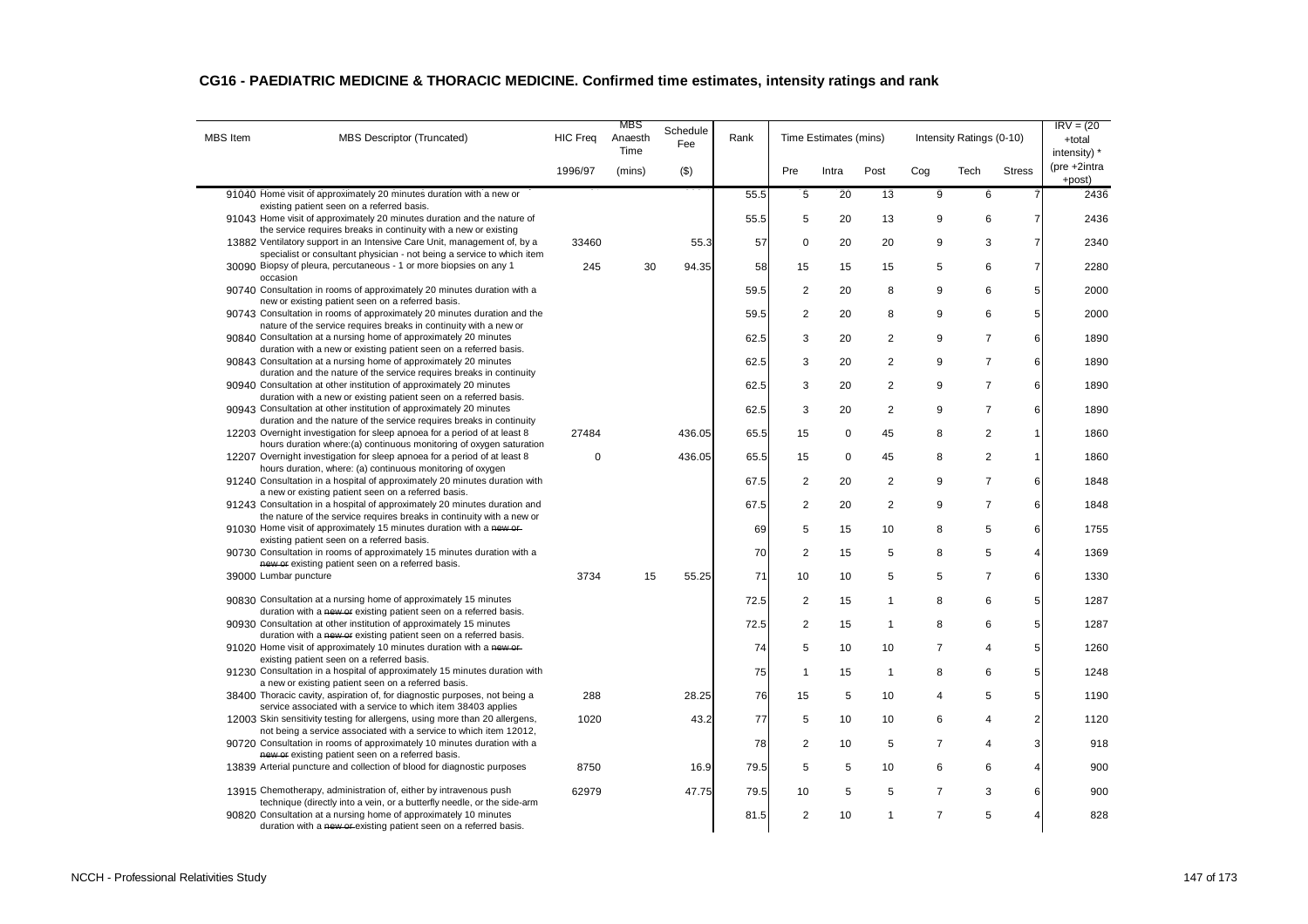| <b>MBS</b> Item | <b>MBS Descriptor (Truncated)</b>                                                                                                                                                                                 | <b>HIC Freq</b> | MBS<br>Anaesth<br>Time | Schedule<br>Fee | Rank |                | Time Estimates (mins) |                |                | Intensity Ratings (0-10) |               | $IRV = (20$<br>+total<br>intensity) * |
|-----------------|-------------------------------------------------------------------------------------------------------------------------------------------------------------------------------------------------------------------|-----------------|------------------------|-----------------|------|----------------|-----------------------|----------------|----------------|--------------------------|---------------|---------------------------------------|
|                 |                                                                                                                                                                                                                   | 1996/97         | (mins)                 | $($ \$)         |      | Pre            | Intra                 | Post           | Cog            | Tech                     | <b>Stress</b> | (pre +2intra<br>+post)                |
|                 | 90920 Consultation at other institution of approximately 10 minutes                                                                                                                                               |                 |                        |                 | 81.5 | $\overline{2}$ | 10                    |                |                |                          |               | 828                                   |
|                 | duration with a new or existing patient seen on a referred basis.<br>12000 Skin sensitivity testing for allergens, using 1 to 20 allergens, not<br>being a service associated with a service to which item 12012, | 3880            |                        | 28.55           | 83   | 5              | 5                     | 10             | 6              | 4                        |               | 800                                   |
|                 | 91220 Consultation in a hospital of approximately 10 minutes duration with<br>a new or existing patient seen on a referred basis.                                                                                 |                 |                        |                 | 84   |                | 10                    |                | $\overline{7}$ | 5                        |               | 792                                   |
|                 | 13312 Blood for pathology test, collection of, by femoral or external jugular<br>vein puncture in infants=20                                                                                                      | 270             |                        | 20.9            | 85   | 5              | 5                     | 5              | $\overline{2}$ | 6                        |               | 660                                   |
|                 | 37041 Bladder aspiration, by needle=20                                                                                                                                                                            | 515             |                        | 34.2            | 86   | 5              | 5                     | 2              | $\overline{4}$ | $\overline{4}$           |               | 544                                   |
|                 | 11506 Measurement of respiratory function involving a permanently<br>recorded tracing performed before and after inhalation of                                                                                    | 296769          |                        | 15.05           | 87   | $\overline{4}$ | 4                     | $\overline{2}$ | 5              | 5                        |               | 434                                   |
|                 | 90810 Consultation at a nursing home of approximately 5 minutes duration<br>with a new or existing patient seen on a referred basis.                                                                              |                 |                        |                 | 88.5 | $\overline{2}$ | 5                     |                | 6              | 4                        |               | 429                                   |
|                 | 90910 Consultation at other institution of approximately 5 minutes duration<br>with a new or existing patient seen on a referred basis.                                                                           |                 |                        |                 | 88.5 | $\overline{2}$ | 5                     |                | 6              | 4                        | 3             | 429                                   |
|                 | 13706 Administration of blood or bone marrow already collected=20                                                                                                                                                 | 40073           |                        | 61.25           | 90   | 10             | $\Omega$              | 5              | 5              |                          |               | 420                                   |
|                 | 91210 Consultation in a hospital of approximately 5 minutes duration with a<br>new or existing patient seen on a referred basis.                                                                                  |                 |                        |                 | 91   |                | 5                     |                | 6              | Δ                        |               | 396                                   |
|                 | 11503 Measurement of the mechanical or gas exchange function of the<br>respiratory system, or of respiratory muscle function, or of ventilatory                                                                   | 67970           |                        | 101.75          | 92.5 | 6              | $\Omega$              | $\overline{4}$ | 6              | $\overline{2}$           |               | 290                                   |
|                 | 11512 Continuous measurement of the relationship between flow and<br>volume during expiration or inspiration involving a permanently                                                                              | 34601           |                        | 45.4            | 92.5 | 6              | $\Omega$              | $\overline{4}$ | 6              | $\overline{2}$           |               | 290                                   |
|                 | 11509 Measurement of respiratory function involving a permanently<br>recorded tracing and written report, performed before and after                                                                              | 20309           |                        | 26.2            | 94   |                | C                     | $\overline{2}$ | $\overline{2}$ | $\overline{2}$           |               | 150                                   |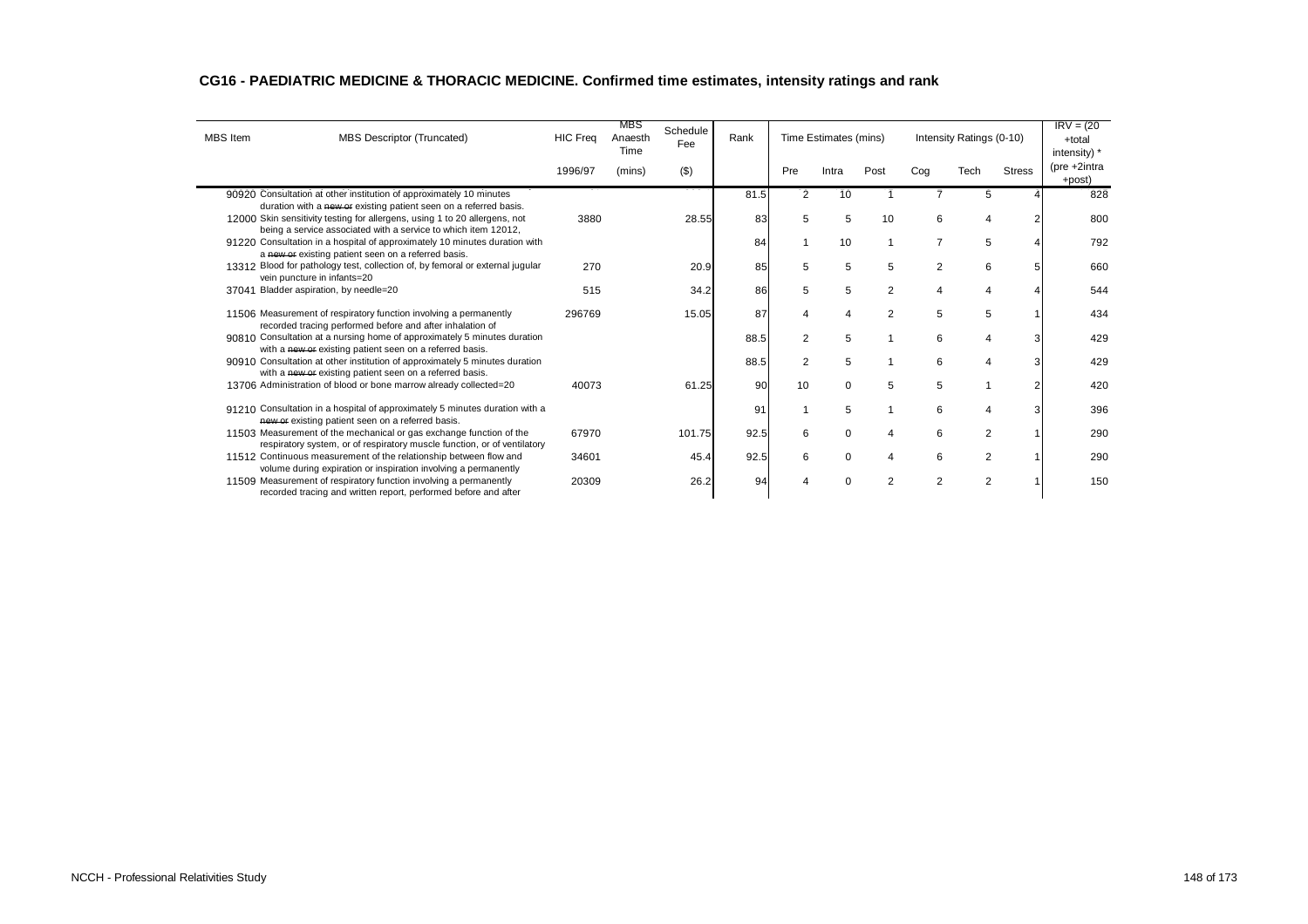| <b>MBS</b> |                                                                                                                                                                            | <b>HIC</b>     | MBS             | Schedul   |                |                         |                       |      |     |                          |               | Weighted   | IRV                                         |
|------------|----------------------------------------------------------------------------------------------------------------------------------------------------------------------------|----------------|-----------------|-----------|----------------|-------------------------|-----------------------|------|-----|--------------------------|---------------|------------|---------------------------------------------|
| Item       | MBS Descriptor (Truncated)                                                                                                                                                 | Freq           | Anaesth<br>Time | e Fee     | Rank           |                         | Time Estimates (mins) |      |     | Intensity Ratings (0-10) |               | =cog+(1/2* | Intensity $=(pre+3intra)$<br>$+2$ post $)*$ |
|            |                                                                                                                                                                            | 1996/97 (mins) |                 | $($ \$)   |                | Pre                     | Intra                 | Post | Cog | Tech                     | <b>Stress</b> |            | tech)+(3/4* (18+5*(Wint-                    |
|            |                                                                                                                                                                            |                |                 |           |                |                         |                       |      |     |                          |               | stress)    | 2)                                          |
|            | 91081 Home visit exceeding 75 minutes duration with a new patient<br>seen on a referred basis.                                                                             |                |                 |           | 1              | 10                      | 75                    | 15   | 9.0 | 9.2                      | 6.1           | 18.2       | 26201.9                                     |
|            | 91082 Home visit exceeding 75 minutes duration with an existing<br>patient seen on a referred basis.                                                                       |                |                 |           | $\overline{a}$ | 8                       | 75                    | 15   | 9.0 | 9.2                      | 5.1           | 17.4       | 25017.9                                     |
|            | 90881 Consultation at a nursing home exceeding 75 minutes<br>duration with a new patient seen on a referred basis.                                                         |                |                 |           | 3.5            | $\overline{4}$          | 75                    | 11   | 9.0 | 9.2                      | 6.0           | 18.1       | 24723.5                                     |
|            | 90981 Consultation at other institution exceeding 75 minutes<br>duration with a new patient seen on a referred basis.                                                      |                |                 |           | 3.5            | $\overline{\mathbf{4}}$ | 75                    | 11   | 9.0 | 9.2                      | 6.0           | 18.1       | 24723.5                                     |
|            | 90781 Consultation in rooms exceeding 75 minutes duration with a<br>new patient seen on a referred basis.                                                                  |                |                 |           | 5              | 3                       | 75                    | 15   | 9.0 | 9.0                      | 5.0           | 17.3       | 24316.5                                     |
|            | 91281 Consultationin hospiutal exceeding 75 minutes duration with<br>a new patient seen on a referred basis.                                                               |                |                 |           | 6              | 3                       | 75                    | 10   | 9.0 | 9.0                      | 6.0           | 18.0       | 24304.0                                     |
|            | 90782 Consultation in rooms exceeding 75 minutes duration with an<br>existing patient seen on a referred basis.                                                            |                |                 |           | $\overline{7}$ | 5                       | 75                    | 10   | 9.0 | 9.0                      | 5.0           | 17.3       | 23562.5                                     |
|            | 90882 Consultation at a nursing home exceeding 75 minutes<br>duration with an existing patient seen on a referred basis.                                                   |                |                 |           | 8.5            | 3                       | 75                    | 6    | 9.0 | 9.2                      | 5.0           | 17.4       | 22740.0                                     |
|            | 90982 Consultation at other institution exceeding 75 minutes<br>duration with an existing patient seen on a referred basis.                                                |                |                 |           | 8.5            | 3                       | 75                    | 6    | 9.0 | 9.2                      | 5.0           | 17.4       | 22740.0                                     |
|            | 38256 Temporary transvenous pacemaking electrode, insertion of                                                                                                             | 448            | 60              | 196.15    | 10             | 15                      | 60                    | 30   | 6.0 | 8.0                      | 8.0           | 16.0       | 22440.0                                     |
|            | 91282 Consultation in a hospital of approximately 75 minutes<br>duration with an existing patient seen on a referred basis.                                                |                |                 |           | 11             | 2                       | 75                    | 5    | 9.0 | 9.0                      | 5.0           | 17.3       | 22337.3                                     |
|            | 91071 Home visit of approximately 60 minutes duration with a new<br>patient seen on a referred basis.                                                                      |                |                 |           | 12             | 10                      | 60                    | 15   | 9.0 | 9.2                      | 6.1           | 18.2       | 21752.5                                     |
|            | 91072 Home visit of approximately 60 minutes duration with an<br>existing patient seen on a referred basis.                                                                |                |                 |           | 13             | 8                       | 60                    | 15   | 9.0 | 9.2                      | 5.1           | 17.4       | 20737.3                                     |
|            | 90871 Consultation at a nursing home of approximately 60 minutes<br>duration with a new patient seen on a referred basis.                                                  |                |                 |           | 14.5           | $\overline{4}$          | 60                    | 11   | 9.0 | 9.2                      | 6.0           | 18.1       | 20291.0                                     |
|            | 90971 Consultation at other institution of approximately 60 minutes<br>duration with a new patient seen on a referred basis.                                               |                |                 |           | 14.5           | $\overline{4}$          | 60                    | 11   | 9.0 | 9.2                      | 6.0           | 18.1       | 20291.0                                     |
|            | 90771 Consultation in rooms of approximately 60 minutes duration<br>with a new patient seen on a referred basis.                                                           |                |                 |           | 16             | 3                       | 60                    | 15   | 9.0 | 9.0                      | 5.0           | 17.3       | 20075.3                                     |
|            | 91271 Consultation in hospital of approximately 60 minutes duration<br>with a new patient seen on a referred basis.                                                        |                |                 |           | 17             | 3                       | 60                    | 10   | 9.0 | 9.0                      | 6.0           | 18.0       | 19894.0                                     |
|            | 90772 Consultation in rooms of approximately 60 minutes duration<br>with an existing patient seen on a referred basis.                                                     |                |                 |           | 18             | 5                       | 60                    | 10   | 9.0 | 9.0                      | 5.0           | 17.3       | 19321.3                                     |
|            | 11918 Cystometrography in conjunction with imaging, with<br>measurement of any 1 or more of urine flow rate                                                                | 11085          |                 | 15 314.50 | 19             | 15                      | 60                    | 25   | 7.0 | 7.0                      | 4.0           | 13.5       | 18497.5                                     |
|            | 90872 Consultation at a nursing home of approximately 60 minutes<br>duration with an existing patient seen on a referred basis.                                            |                |                 |           | 20.5           | 3                       | 60                    | 6    | 9.0 | 9.2                      | 5.0           | 17.4       | 18476.3                                     |
|            | 90972 Consultation at other institution of approximately 60 minutes<br>duration with an existing patient seen on a referred basis.                                         |                |                 |           | 20.5           | 3                       | 60                    | 6    | 9.0 | 9.2                      | 5.0           | 17.4       | 18476.3                                     |
|            | 91272 Consultation in a hospital of approximately 60 minutes<br>duration with an existing patient seen on a referred basis.                                                |                |                 |           | 22             | 2                       | 60                    | 5    | 9.0 | 9.0                      | 5.0           | 17.3       | 18096.0                                     |
|            | 11912 Cystometrography with simultaneous measurement of rectal<br>pressure                                                                                                 | 3673           |                 | 15 121.20 | 23             | 15                      | 45                    | 20   | 9.0 | 9.0                      | 5.0           | 17.3       | 17907.5                                     |
|            | 91061 Home visit of approximately 45 minutes duration with a new                                                                                                           |                |                 |           | 24             | 10                      | 45                    | 15   | 9.0 | 9.2                      | 6.1           | 18.2       | 17303.1                                     |
|            | patient seen on a referred basis.<br>90761 Consultation in rooms of approximately 45 minutes duration                                                                      |                |                 |           | 25             | 3                       | 45                    | 15   | 9.0 | 9.0                      | 6.0           | 18.0       | 16464.0                                     |
|            | with a new patient seen on a referred basis.<br>91062 Home visit of approximately 45 minutes duration with an                                                              |                |                 |           | 26             | 8                       | 45                    | 15   | 9.0 | 9.2                      | 4.1           | 16.7       | 15807.9                                     |
|            | existing patient seen on a referred basis.<br>90961 Consultation at other institution of approximately 45 minutes<br>duration with a new patient seen on a referred basis. |                |                 |           | 27.5           | 3                       | 45                    | 8    | 9.0 | 9.2                      | 6.0           | 18.1       | 15169.0                                     |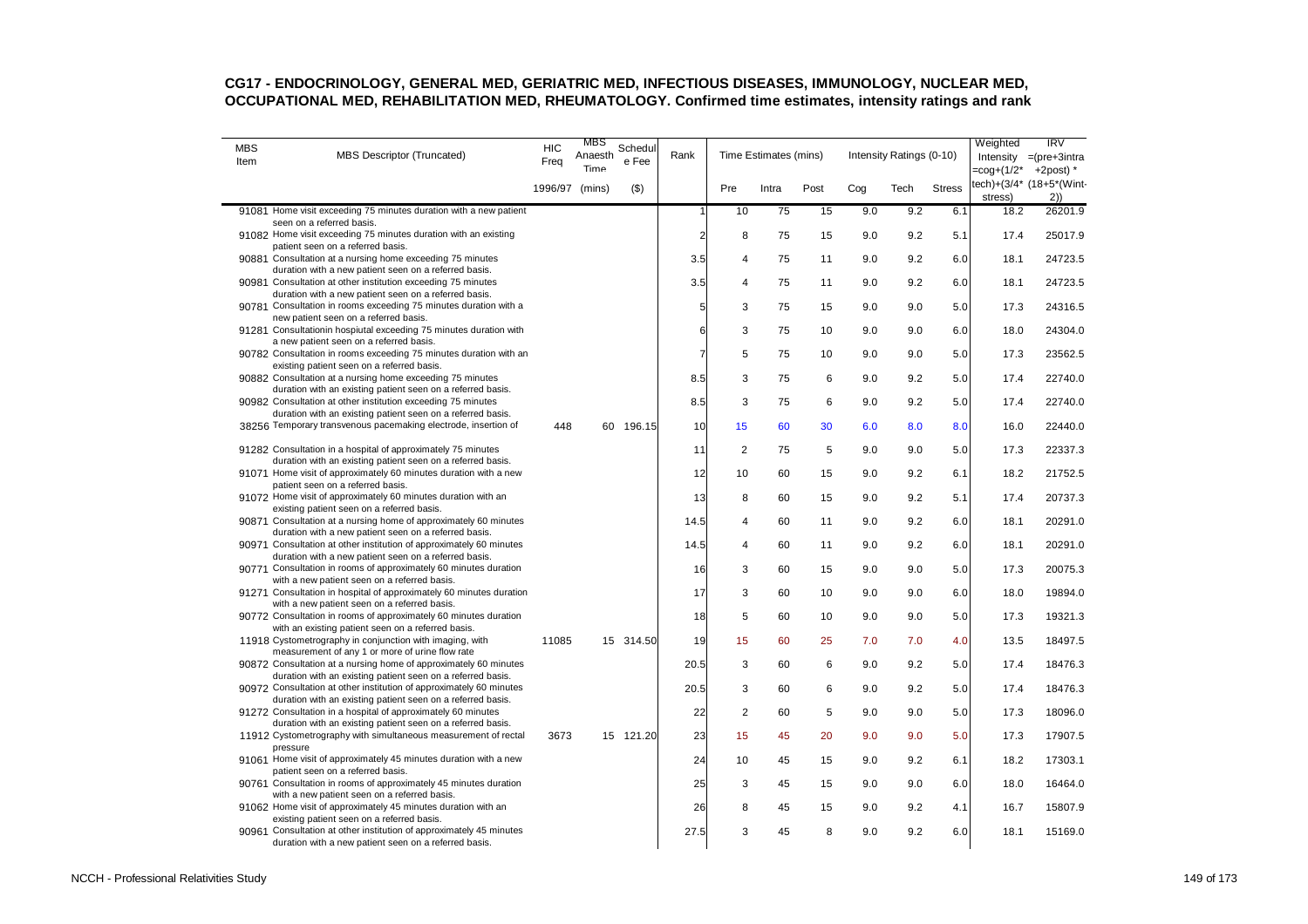| <b>MBS</b><br>Item | MBS Descriptor (Truncated)                                                                                                                                                     | <b>HIC</b><br>Freq | MBS<br>Anaesth<br>Time | Schedul<br>e Fee | Rank |                | Time Estimates (mins) |                         |     | Intensity Ratings (0-10) |               | Weighted<br>=cog+(1/2* | IRV<br>Intensity $=(pre+3intra)$<br>$+2$ post) $*$ |
|--------------------|--------------------------------------------------------------------------------------------------------------------------------------------------------------------------------|--------------------|------------------------|------------------|------|----------------|-----------------------|-------------------------|-----|--------------------------|---------------|------------------------|----------------------------------------------------|
|                    |                                                                                                                                                                                | 1996/97 (mins)     |                        | $($ \$)          |      | Pre            | Intra                 | Post                    | Cog | Tech                     | <b>Stress</b> | stress)                | tech)+(3/4* (18+5*(Wint-<br>2)                     |
|                    | 90861 Consultation at a nursing home of approximately 45 minutes                                                                                                               |                    |                        |                  | 27.5 | 3              | $\overline{45}$       | $\overline{8}$          | 9.0 | $9.\overline{2}$         | 6.0           | 18.1                   | 15169.0                                            |
|                    | duration with a new patient seen on a referred basis.<br>91261 Consultation in a hospital of approximately 45 minutes<br>duration with a new patient seen on a referred basis. |                    |                        |                  | 29   | $\overline{2}$ | 45                    | $\overline{7}$          | 9.0 | 9.0                      | 6.0           | 18.0                   | 14798.0                                            |
|                    | 90762 Consultation in rooms of approximately 45 minutes duration<br>with an existing patient seen on a referred basis.                                                         |                    |                        |                  | 30   | 5              | 45                    | 10                      | 9.0 | 9.0                      | 4.0           | 16.5                   | 14480.0                                            |
|                    | 90862 Consultation at a nursing home of approximately 45 minutes<br>duration with an existing patient seen on a referred basis.                                                |                    |                        |                  | 31.5 | 3              | 45                    | 8                       | 9.0 | 9.2                      | 4.0           | 16.6                   | 14014.0                                            |
|                    | 90962 Consultation at other institution of approximately 45 minutes<br>duration with an existing patient seen on a referred basis.                                             |                    |                        |                  | 31.5 | 3              | 45                    | 8                       | 9.0 | 9.2                      | 4.0           | 16.6                   | 14014.0                                            |
|                    | 91262 Consultation in a hospital of approximately 45 minutes                                                                                                                   |                    |                        |                  | 33   | 2              | 45                    | $\overline{7}$          | 9.0 | 9.0                      | 4.0           | 16.5                   | 13665.5                                            |
|                    | duration with an existing patient seen on a referred basis.<br>91051 Home visit of approximately 30 minutes duration with a new<br>patient seen on a referred basis.           |                    |                        |                  | 34   | 10             | 30                    | 10                      | 9.0 | 9.2                      | 6.1           | 18.2                   | 11865.0                                            |
|                    | 38406 Pericardium, paracentesis of (excluding after-care)                                                                                                                      | 76                 | 30                     | 98.1             | 35   | 10             | 30                    | 10                      | 8.0 | 8.0                      | 8.0           | 18.0                   | 11760.0                                            |
|                    | 16000 Administration of a therapeutic dose of a radioisotope                                                                                                                   | 398                |                        | 2300.70          | 36.5 | 20             | 20                    | 20                      | 8.0 | 6.0                      | 8.0           | 17.0                   | 11160.0                                            |
|                    | 16015 Administration of Strontium 89 for painful bony metastases<br>from carcinoma of the prostate where hormone therapy has                                                   | 35                 |                        | 3000.00          | 36.5 | 20             | 20                    | 20                      | 8.0 | 6.0                      | 8.0           | 17.0                   | 11160.0                                            |
|                    | 90751 Consultation in rooms of approximately 30 minutes duration<br>with a new patient seen on a referred basis.                                                               |                    |                        |                  | 38   | 3              | 30                    | 10                      | 9.0 | 9.0                      | 6.0           | 18.0                   | 11074.0                                            |
|                    | 13290 Semen, collection of, from a patient with spinal injuries or<br>medically induced impotence                                                                              | 1                  |                        | 150.00           | 39   | 15             | 30                    | 20                      | 7.0 | 7.0                      | 4.0           | 13.5                   | 10947.5                                            |
|                    | 91052 Home visit of approximately 30 minutes duration with an<br>existing patient seen on a referred basis.                                                                    |                    |                        |                  | 40   | $\overline{7}$ | 30                    | 10                      | 8.5 | 8.7                      | 4.1           | 15.9                   | 10252.1                                            |
|                    | 16012 Intravenous administration of a therapeutic dose of<br>Phosphorous 32                                                                                                    | 86                 |                        | 216.70           | 41   | 20             | 20                    | 15                      | 8.0 | 6.0                      | 8.0           | 17.0                   | 10230.0                                            |
|                    | 90752 Consultation in rooms of approximately 30 minutes duration<br>with an existing patient seen on a referred basis.                                                         |                    |                        |                  | 42   | 5              | 30                    | 10                      | 8.5 | 8.5                      | 4.0           | 15.8                   | 9976.3                                             |
|                    | 90951 Consultation at other institution of approximately 30 minutes<br>duration with a new patient seen on a referred basis.                                                   |                    |                        |                  | 43.5 | 3              | 30                    | $\overline{\mathbf{4}}$ | 9.0 | 9.2                      | 6.0           | 18.1                   | 9948.5                                             |
|                    | 90851 Consultation at a nursing home of approximately 30 minutes<br>duration with a new patient seen on a referred basis.                                                      |                    |                        |                  | 43.5 | 3              | 30                    | $\overline{4}$          | 9.0 | 9.2                      | 6.0           | 18.1                   | 9948.5                                             |
|                    | 30094 Percutaneous aspiration biopsy of deep organ using<br>interventional techniques - but not including imaging                                                              | 13497              | 30                     | 139.10           | 45   | 15             | 20                    | 15                      | 8.0 | 6.0                      | 8.0           | 17.0                   | 9765.0                                             |
|                    | 16003 Intra-cavitary administration of a therapeutic dose of Yttrium<br>90 (not including preliminary paracentesis)                                                            | 228                | 30                     | 477.70           | 46   | 10             | 20                    | 15                      | 7.0 | 8.0                      | 9.0           | 17.8                   | 9675.0                                             |
|                    | 91251 Consultation in a hospital of approximately 30 minutes<br>duration with a new patient seen on a referred basis.                                                          |                    |                        |                  | 47   | $\overline{2}$ | 30                    | 3                       | 9.0 | 9.0                      | 6.0           | 18.0                   | 9604.0                                             |
|                    | 13818 Right heart balloon catheter, insertion of, pulmonary wedge<br>pressure and cardiac output measurement                                                                   | 5900               | 30                     | 83.55            | 48   | 10             | 25                    | 5                       | 8.0 | 9.0                      | 8.0           | 18.5                   | 9547.5                                             |
|                    | 16006 Administration of a therapeutic dose of lodine 131 for thyroid<br>cancer by single dose technique                                                                        | 239                |                        | 367.00           | 49   | 20             | 20                    | 20                      | 7.0 | 4.0                      | 6.0           | 13.5                   | 9060.0                                             |
|                    | 90852 Consultation at a nursing home of approximately 30 minutes<br>duration with a new patient seen on a referred basis.                                                      |                    |                        |                  | 50.5 | 3              | 30                    | 4                       | 8.5 | 8.7                      | 4.0           | 15.9                   | 8812.3                                             |
|                    | 90952 Consultation at other institution of approximately 30 minutes                                                                                                            |                    |                        |                  | 50.5 | 3              | 30                    | 4                       | 8.5 | 8.7                      | 4.0           | 15.9                   | 8812.3                                             |
|                    | duration with an existing patient seen on a referred basis.<br>91252 Consultation in a hospital of approximately 30 minutes                                                    |                    |                        |                  | 52   | $\overline{2}$ | 30                    | 3                       | 8.5 | 8.5                      | 4.0           | 15.8                   | 8501.5                                             |
|                    | duration with an existing patient seen on a referred basis.<br>38403 Thoracic cavity, aspiration of, with therapeutic drainage                                                 | 1861               |                        | 56.5             | 53   | 10             | 30                    | $\overline{7}$          | 6.0 | 5.0                      | 6.0           | 13.0                   | 8322.0                                             |
|                    | (paracentesis), with or without diagnostic sample<br>91040 Home visit of approximately 20 minutes duration with a new-<br>or existing patient seen on a referred basis.        |                    |                        |                  | 54   | $\overline{7}$ | 20                    | 10                      | 8.5 | 8.7                      | 5.1           | 16.7                   | 7949.6                                             |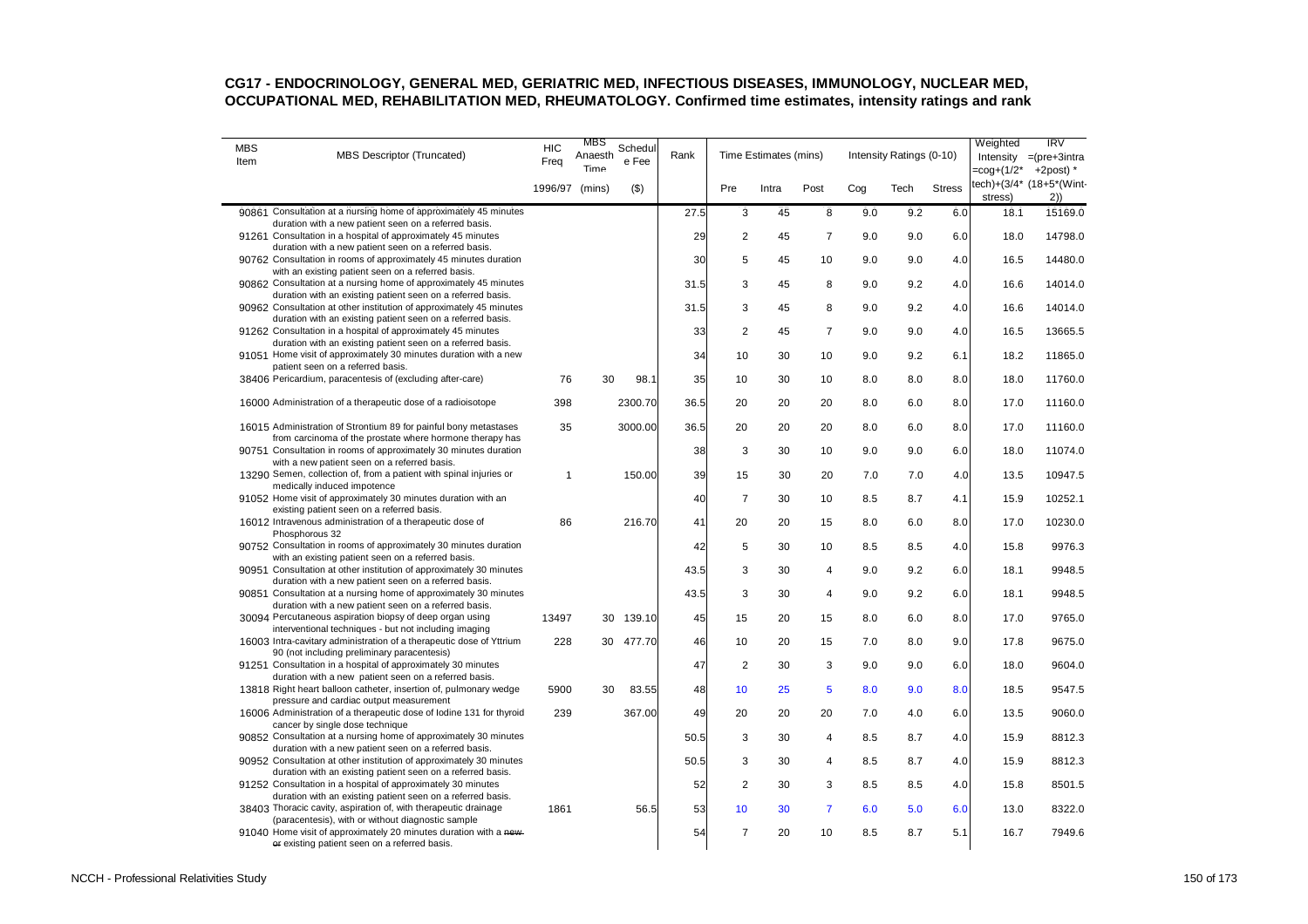| <b>MBS</b><br>Item | MBS Descriptor (Truncated)                                                                                                                                                                   | <b>HIC</b><br>Freq | MBS<br>Anaesth<br>Time | Schedul<br>e Fee | Rank |                | Time Estimates (mins) |             |                   | Intensity Ratings (0-10) |               | Weighted<br>=coq+(1/2* | IRV<br>Intensity =(pre+3intra<br>$+2$ post) $*$ |
|--------------------|----------------------------------------------------------------------------------------------------------------------------------------------------------------------------------------------|--------------------|------------------------|------------------|------|----------------|-----------------------|-------------|-------------------|--------------------------|---------------|------------------------|-------------------------------------------------|
|                    |                                                                                                                                                                                              | 1996/97 (mins)     |                        | $($ \$)          |      | Pre            | Intra                 | Post        | Cog               | Tech                     | <b>Stress</b> | stress)                | tech)+(3/4* (18+5*(Wint-<br>2)                  |
|                    | 13815 Central vein catheterisation (via jugular, subclavian or femoral<br>vein) by percutaneous or open exposure                                                                             | 17545              | 30                     | 62.6             | 55   | 10             | $\overline{20}$       | 5           | $\bar{8}.\bar{0}$ | $\bar{8}.\bar{0}$        | 8.0           | 18.0                   | 7840.0                                          |
|                    | 11712 Multi channel ECG monitoring and recording during exercise 217801                                                                                                                      |                    |                        | 111.65           | 56   | 10             | 20                    | 8           | 8.0               | 6.0                      | 7.0           | 16.3                   | 7675.5                                          |
|                    | 12203 Overnight investigation for sleep apnoea for a period of at<br>least 8 hours duration                                                                                                  | 27484              |                        | 436.05           | 57   | 5              | 10                    | 30          | 6.0               | 8.0                      | 5.0           | 13.8                   | 7291.3                                          |
|                    | 13400 Restoration of cardiac rhythm by electrical stimulation                                                                                                                                | 2030               | 15                     | 71.10            | 58   | 10             | 15                    | 10          | 9.0               | 3.0                      | 9.0           | 17.3                   | 7068.8                                          |
|                    | (cardioversion), other than in the course of cardiac surgery<br>38409 Intercostal drain, insertion of, not involving resection of rib<br>(excluding after-care)                              | 1343               | 30                     | 98.1             | 59   | 10             | 15                    | 10          | 7.0               | 8.0                      | 8.0           | 17.0                   | 6975.0                                          |
|                    | 90740 Consultation in rooms of approximately 20 minutes duration                                                                                                                             |                    |                        |                  | 60   | 5              | 20                    | 5           | 8.5               | 8.5                      | 5.0           | 16.5                   | 6787.5                                          |
|                    | with a new or existing patient seen on a referred basis.<br>90940 Consultation at other institution of approximately 20 minutes                                                              |                    |                        |                  | 61.5 | 3              | 20                    | 4           | 8.5               | 8.7                      | 5.0           | 16.6                   | 6461.0                                          |
|                    | duration with a new or existing patient seen on a referred<br>90840 Consultation at a nursing home of approximately 20 minutes<br>duration with a new or existing patient seen on a referred |                    |                        |                  | 61.5 | 3              | 20                    | 4           | 8.5               | 8.7                      | 5.0           | 16.6                   | 6461.0                                          |
|                    | 11903 Cystometrography                                                                                                                                                                       | 1223               |                        | 81.55            | 63   | 5              | 20                    | 10          | 7.0               | 6.0                      | 4.0           | 13.0                   | 6205.0                                          |
|                    | 91240 Consultation in a hospital of approximately 20 minutes<br>duration with a new or existing patient seen on a referred                                                                   |                    |                        |                  | 64   | $\overline{c}$ | 20                    | 3           | 8.5               | 8.5                      | 5.0           | 16.5                   | 6154.0                                          |
|                    | 18292 Nerve branch, destruction by a neurolytic agent                                                                                                                                        | 2287               |                        | 91.70            | 65   | 5              | 20                    | 5           | 6.0               | 7.0                      | 7.0           | 14.8                   | 6131.3                                          |
|                    | 18232 Intrathecal or epidural injection of substance other than<br>anaesthetic, contrast or neurolytic solutions                                                                             | 1819               |                        | 139.45           | 66   | 10             | 15                    | 10          | 5.0               | 7.0                      | 7.0           | 13.8                   | 5756.3                                          |
|                    | 13939 Implanted pump or reservoir, loading of, with a therapeutic<br>agent or agents,                                                                                                        | 1490               |                        | 71.90            | 67   | 5              | 15                    | 10          | 6.0               | 8.0                      | 6.0           | 14.5                   | 5635.0                                          |
|                    | 39000 Lumbar puncture                                                                                                                                                                        | 3734               | 15                     | 55.25            | 68   | 10             | 15                    | 10          | 6.0               | 7.0                      | 5.0           | 13.3                   | 5568.8                                          |
|                    | 50115 Joint or joints, manipulation of, performed in the operating<br>theatre of a hospital or approved day hospital facility                                                                | 2204               | 30                     | 103.75           | 69   | 15             | 10                    | 10          | 6.0               | 7.0                      | 7.0           | 14.8                   | 5313.8                                          |
|                    | 12503 Erythrocyte radioactive uptake survival time test or iron<br>kinetic test                                                                                                              | 24                 |                        | 311.95           | 70   | 15             | 10                    | 15          | 7.0               | 7.0                      | 2.0           | 12.0                   | 5100.0                                          |
|                    | 30478 Oesophagoscopy, gastroscopy, duodenoscopy or<br>panendoscopy (1 or more such procedures), with 1 or more                                                                               | 2220               | 30                     | 180.35           | 71   | 5              | 20                    | 5           | 5.0               | 6.0                      | 5.0           | 11.8                   | 5006.3                                          |
|                    | 14206 Hormone or living tissue implantation - by cannula                                                                                                                                     | 16703              |                        | 26.15            | 72   | 5              | 20                    | 5           | 5.0               | 5.0                      | 4.0           | 10.5                   | 4537.5                                          |
|                    | 16009 Administration of a therapeutic dose of lodine 131 for<br>thyrotoxicosis by single dose technique                                                                                      | 2418               |                        | 250.50           | 73   | 20             | 10                    | 5           | 6.0               | 4.0                      | 7.0           | 13.3                   | 4455.0                                          |
|                    | 12309 Bone densitometry using quantitative computerised<br>tomography, for diagnosis of low bone mineral density                                                                             | 1612               |                        | 77.30            | 77   | 5              | 30                    | 5           | 4.0               | 4.0                      | 1.0           | 6.8                    | 4383.8                                          |
|                    | 12318 Bone densitometry using quantitative computerised<br>tomography, for the diagnosis and monitoring of bone loss                                                                         | 1707               |                        | 77.30            | 77   | 5              | 30                    | $\mathbf 5$ | 4.0               | 4.0                      | 1.0           | 6.8                    | 4383.8                                          |
|                    | 12306 Bone densitometry using dual energy X-ray absorptiometry -<br>diagnosis of low bone mineral density                                                                                    | 23484              |                        | 77.30            | 77   | 5              | 30                    | 5           | 4.0               | 4.0                      | 1.0           | 6.8                    | 4383.8                                          |
|                    | 12312 Bone densitometry using dual energy X-ray absorptiometry,<br>for the diagnosis and monitoring of bone loss                                                                             | 17985              |                        | 77.30            | 77   | 5              | 30                    | 5           | 4.0               | 4.0                      | 1.0           | 6.8                    | 4383.8                                          |
|                    | 12315 Bone densitometry using dual energy X-ray absorptiometry,<br>for the diagnosis and monitoring of bone loss associated with                                                             | 5418               |                        | 77.30            | 77   | 5              | 30                    | 5           | 4.0               | 4.0                      | 1.0           | 6.8                    | 4383.8                                          |
|                    | 12321 Bone densitometry using dual energy X-ray absorptiometry,                                                                                                                              | 3446               |                        | 77.30            | 77   | 5              | 30                    | 5           | 4.0               | 4.0                      | 1.0           | 6.8                    | 4383.8                                          |
|                    | for the measurement of bone density 12 months following a<br>12324 Bone densitometry using dual energy X-ray absorptiometry or<br>quantitative computerised tomography for the monitoring of | 921                |                        | 5.73             | 77   | 5              | 30                    | 5           | 4.0               | 4.0                      | 1.0           | 6.8                    | 4383.8                                          |
|                    | 30473 Oesophagoscopy, gastroscopy, duodenoscopy or<br>panendoscopy (1 or more such procedures), with or without                                                                              | 195862             |                        | 15 130.05        | 81   | 5              | 15                    | 5           | 5.0               | 6.0                      | 6.5           | 12.9                   | 4342.5                                          |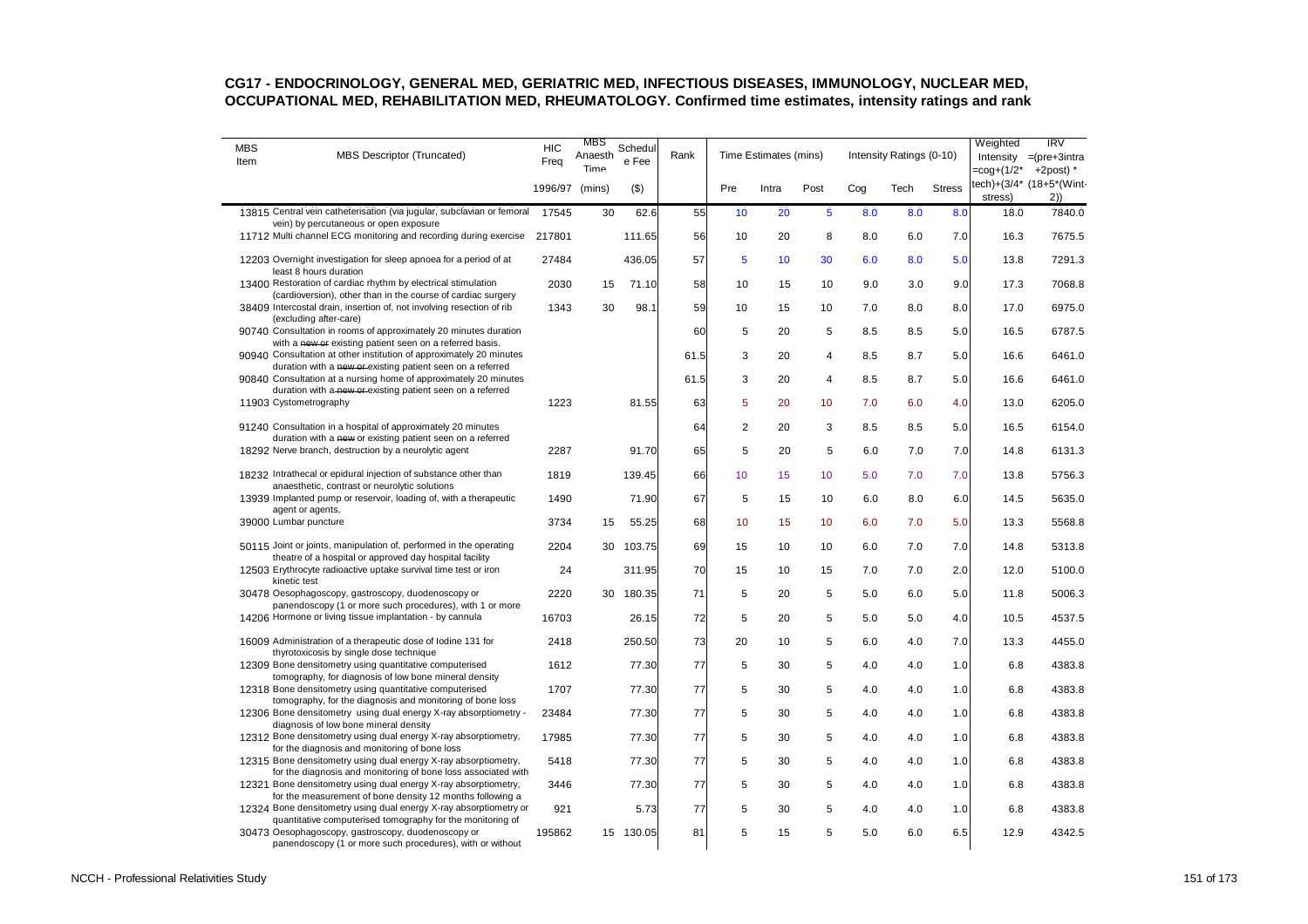| <b>MBS</b><br>Item | <b>MBS Descriptor (Truncated)</b>                                                                                                 | <b>HIC</b><br>Freq | MBS<br>Anaesth<br>Time | Schedul<br>e Fee | Rank  |                | Time Estimates (mins) |                |     | Intensity Ratings (0-10) |                  | Weighted | IRV<br>Intensity =(pre+3intra<br>$=$ cog+(1/2* +2post) * |
|--------------------|-----------------------------------------------------------------------------------------------------------------------------------|--------------------|------------------------|------------------|-------|----------------|-----------------------|----------------|-----|--------------------------|------------------|----------|----------------------------------------------------------|
|                    |                                                                                                                                   | 1996/97            | (mins)                 | $($ \$)          |       | Pre            | Intra                 | Post           | Cog | Tech                     | <b>Stress</b>    | stress)  | tech)+(3/4* (18+5*(Wint-<br>2)                           |
|                    | 30409 Liver biopsy, percutaneous                                                                                                  | 1662               | 30                     | 128.15           | 82    | 10             | $\overline{10}$       | $\overline{5}$ | 6.0 | 6.0                      | $\overline{8.0}$ | 15.0     | 4150.0                                                   |
|                    | 18256 Suprascapular nerve, injection of an anaesthetic agent                                                                      | 355                |                        | 45.85            | 83    | 10             | 10                    | 5              | 6.0 | 7.0                      | 7.0              | 14.8     | 4087.5                                                   |
|                    | 90730 Consultation in rooms of approximately 15 minutes duration<br>with a new or existing patient seen on a referred basis.      |                    |                        |                  | 84    | 3              | 15                    | 3              | 7.0 | 7.0                      | 4.0              | 13.5     | 4077.0                                                   |
|                    | 13918 Chemotherapy, administration of, by intravenous infusion of<br>more than 1-6 hours                                          | 25256              |                        | 71.9             | 85    | 10             | 15                    | 5              | 5.0 | 3.0                      | 5.0              | 10.3     | 3851.3                                                   |
|                    | 11312 Audiogram. air and bone conduction or air conduction and<br>speech discrimination                                           |                    |                        | 28.15            | 86    | 5              | 15                    | 8              | 5.0 | 5.0                      | 2.0              | 9.0      | 3498.0                                                   |
|                    | 38400 Thoracic cavity, aspiration of, for diagnostic purposes                                                                     | 288                |                        | 28.25            | 87    | 10             | 10                    | 5              | 5.0 | 4.0                      | 6.0              | 11.5     | 3275.0                                                   |
|                    | 12000 Skin sensitivity testing for allergens, using 1 to 20 allergens                                                             | 37541              |                        | 28.55            | 89    | $\overline{2}$ | 15                    | 5              | 7.5 | 2.0                      | 0.5              | 8.9      | 2985.4                                                   |
|                    | 12003 Skin sensitivity testing for allergens, using more than 20<br>allergens                                                     | 66755              |                        | 43.20            | 89    | $\overline{2}$ | 15                    | 5              | 7.5 | 2.0                      | 0.5              | 8.9      | 2985.4                                                   |
|                    | 12530 Whole body count - not being a service associated with a<br>service to which another item applies                           | 39                 |                        | 93.00            | 90    | 10             | 5                     | 10             | 7.0 | 5.0                      | 2.0              | 11.0     | 2835.0                                                   |
|                    | 30406 Paracentesis abdominis                                                                                                      | 1507               | 30                     | 38.3             | 91    | 10             | 10                    | 5              | 5.0 | 4.0                      | 3.0              | 9.3      | 2712.5                                                   |
|                    | 50124 Joint or other synovial cavity, aspiration of, injection into                                                               | 364022             | 15                     | 21.75            | 93    | 5              | 10                    | 5              | 4.0 | 6.0                      | 4.0              | 10.0     | 2610.0                                                   |
|                    | 50125 Joint or other synovial cavity, aspiration of, or injection into,<br>where it can be demonstrated that a 26th or subsequent | $\mathbf 0$        | 15                     | 21.75            | 93    | 5              | 10                    | 5              | 4.0 | 6.0                      | 4.0              | 10.0     | 2610.0                                                   |
|                    | 30207 Skin lesions, multiple injections with hydrocortisone or<br>similar preparations                                            | 26614              | 30                     | 32.75            | 93    | 5              | 10                    | 5              | 4.0 | 6.0                      | 4.0              | 10.0     | 2610.0                                                   |
|                    | 32072 Sigmoidoscopic examination (with rigid sigmoidoscope), with                                                                 | 80917              |                        | 35.15            | 95    | 5              | 10                    | 2              | 5.0 | 5.0                      | 5.0              | 11.3     | 2505.8                                                   |
|                    | or without biopsy<br>12015 Epicutaneous patch testing for allergic dermatitis - standard<br>patch test battery                    | 1449               |                        | 45.80            | 96    | 5              | 5                     | 15             | 7.5 | 0.5                      | 0.5              | 8.1      | 2431.3                                                   |
|                    | 11309 Audiogram. air conduction                                                                                                   |                    |                        | 19.90            | 97    | 3              | 10                    | 5              | 5.0 | 5.0                      | 2.0              | 9.0      | 2279.0                                                   |
|                    | 11709 Continuous ECG recording (Holter) of ambulatory patient for<br>12 or more hours                                             | 61710              |                        | 122.95           | 98.5  | $\overline{2}$ | 8                     | 5              | 6.0 | 4.0                      | 2.0              | 9.5      | 1998.0                                                   |
|                    | 11708 Continuous ECG recording of ambulatory patient for 12 or<br>more hours                                                      | 4088               |                        | 93.85            | 98.5  | $\overline{2}$ | 8                     | 5              | 6.0 | 4.0                      | 2.0              | 9.5      | 1998.0                                                   |
|                    | 11900 Urine flow study including peak urine flow measurement, not<br>being a service 11918 applies                                | 23486              |                        | 20.25            | 100   | 10             | 5                     | 10             | 5.0 | 3.0                      | 1.0              | 7.3      | 1991.3                                                   |
|                    | 12524 Renal function test (without imaging procedure)                                                                             | 395                |                        | 116.25           | 101.5 | 5              | 5                     | 5              | 6.0 | 6.0                      | 3.0              | 11.3     | 1927.5                                                   |
|                    | 12527 Renal function test (with imaging and at least 2 blood<br>samples)                                                          | 835                |                        | 62.35            | 101.5 | 5              | 5                     | 5              | 6.0 | 6.0                      | 3.0              | 11.3     | 1927.5                                                   |
|                    | 12509 Gastrointestinal protein loss                                                                                               | 8                  |                        | 159.00           | 103.5 | 5              | 5                     | 10             | 4.0 | 5.0                      | 2.0              | 8.0      | 1920.0                                                   |
|                    | 12500 Blood volume estimation                                                                                                     | 365                |                        | 159.00           | 103.5 | 5              | 5                     | 10             | 4.0 | 5.0                      | 2.0              | 8.0      | 1920.0                                                   |
|                    | 11700 Twelve-lead electrocardiography, tracing and report                                                                         | $1E + 06$          |                        | 22.90            | 105   | 5              | 8                     | 4              | 6.0 | 3.0                      | 1.0              | 8.3      | 1822.3                                                   |
|                    | 12515 Radioactive B12 absorption test - 2 isotopes                                                                                | 1161               |                        | 168.85           | 106   | 5              | $\overline{2}$        | 10             | 6.0 | 5.0                      | 2.0              | 10.0     | 1798.0                                                   |
|                    | 12512 Radioactive B12 absorption test - 1 isotope                                                                                 | 522                |                        | 77.05            | 107   | 5              | $\overline{2}$        | 10             | 5.0 | 4.0                      | 2.0              | 8.5      | 1565.5                                                   |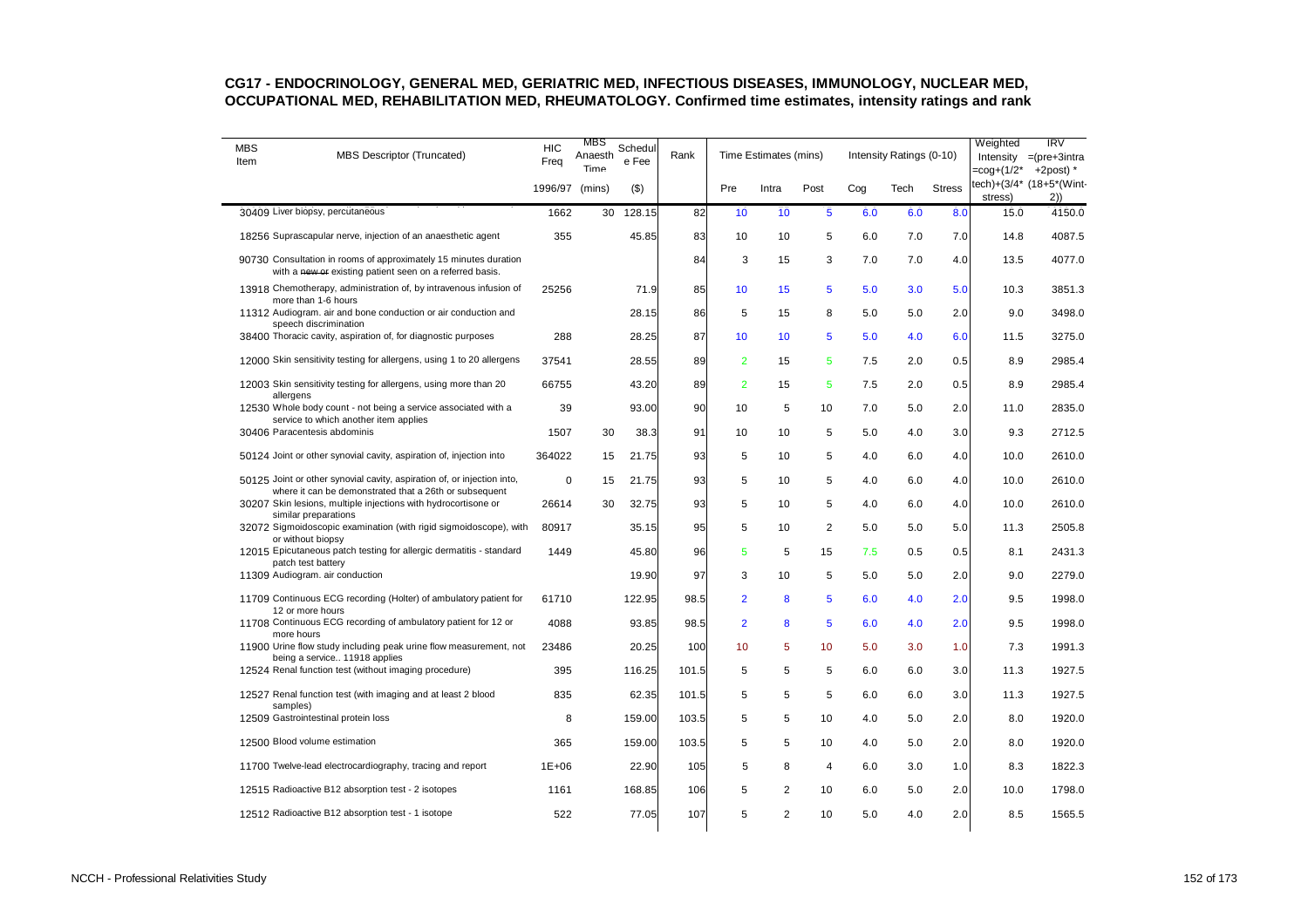| <b>MBS</b><br>Item | <b>MBS Descriptor (Truncated)</b>                                                                                     | <b>HIC</b><br>Freq | MBS<br>Anaesth<br>Time | Schedul<br>e Fee | Rank  |                | Time Estimates (mins) |                |     | Intensity Ratings (0-10)    |               | Weighted<br>Intensity<br>$=$ cog+ $(1/2^*)$ | IRV<br>$=$ (pre+3intra<br>$+2$ post) $*$ |
|--------------------|-----------------------------------------------------------------------------------------------------------------------|--------------------|------------------------|------------------|-------|----------------|-----------------------|----------------|-----|-----------------------------|---------------|---------------------------------------------|------------------------------------------|
|                    |                                                                                                                       | 1996/97            | (mins)                 | (3)              |       | Pre            | Intra                 | Post           | Cog | Tech                        | <b>Stress</b> | tech)+(3/4*<br>stress)                      | $(18+5^*(Wint$<br>2)                     |
|                    | 12521 Perchlorate discharge study                                                                                     | 3                  |                        | 93.00            | 108   | 3              | 5                     | 5              | 6.0 | $\overline{4}.\overline{0}$ | 2.0           | 9.5                                         | 1554.0                                   |
|                    | 11509 Measurement of respiratory function involving a permanently<br>recorded tracing and written report              | 20309              |                        | 26.20            | 109   | 3              | 9                     | 5              | 3.0 | 3.0                         | 1.0           | 5.3                                         | 1370.0                                   |
|                    | 12533 Carbon-labelled urea breath test using oral C-13 or C-14<br>urea, including the measurement of exhaled 13CO2 or | 44841              |                        | 62.10            | 110   | 4              | $\overline{4}$        | 5              | 5.0 | 4.0                         | 2.0           | 8.5                                         | 1313.0                                   |
|                    | 11506 Measurement of respiratory function involving a permanently<br>recorded tracing                                 | 296769             |                        | 15.05            | 111   | 3              | 9                     | 3              | 3.0 | 3.0                         | 1.0           | 5.3                                         | 1233.0                                   |
|                    | 11710 Ambulatory ECG monitoring, patient activated recording for<br>at least 20 seconds                               | 2169               |                        | 38               | 112.5 | $\overline{2}$ | 5                     | 3              | 5.0 | 5.0                         | 2.0           | 9.0                                         | 1219.0                                   |
|                    | 11711 Ambulatory ECG monitoring for 12 hours or more, patient<br>activated recording for at least 30 seconds          | 216                |                        | 20.8             | 112.5 | $\overline{2}$ | 5                     | 3              | 5.0 | 5.0                         | 2.0           | 9.0                                         | 1219.0                                   |
|                    | 12518 Thyroid uptake (using probe)                                                                                    | 7                  |                        | 77.05            | 114   | 5              | $\overline{2}$        | 5              | 5.0 | 3.0                         | 2.0           | 8.0                                         | 1008.0                                   |
| purposes           | 13839 Arterial puncture and collection of blood for diagnostic                                                        | 8750               |                        | 16.9             | 115   | $\overline{2}$ | $\overline{3}$        | $\overline{2}$ | 3.0 | 4.0                         | 3.0           | 7.3                                         | 663.8                                    |
|                    | 11702 Twelve-lead electrocardiography, tracing only                                                                   | 37630              |                        | 11.45            | 116   | 5              | 8                     | $\mathbf 0$    | 0.5 | 3.0                         | 0.5           | 2.4                                         | 576.4                                    |
|                    | 11701 Twelve-lead electrocardiography, report only                                                                    | 22334              |                        | 11.45            | 117   | $\Omega$       | $\Omega$              | 4              | 6.0 | 0.0                         | 1.0           | 6.8                                         | 334.0                                    |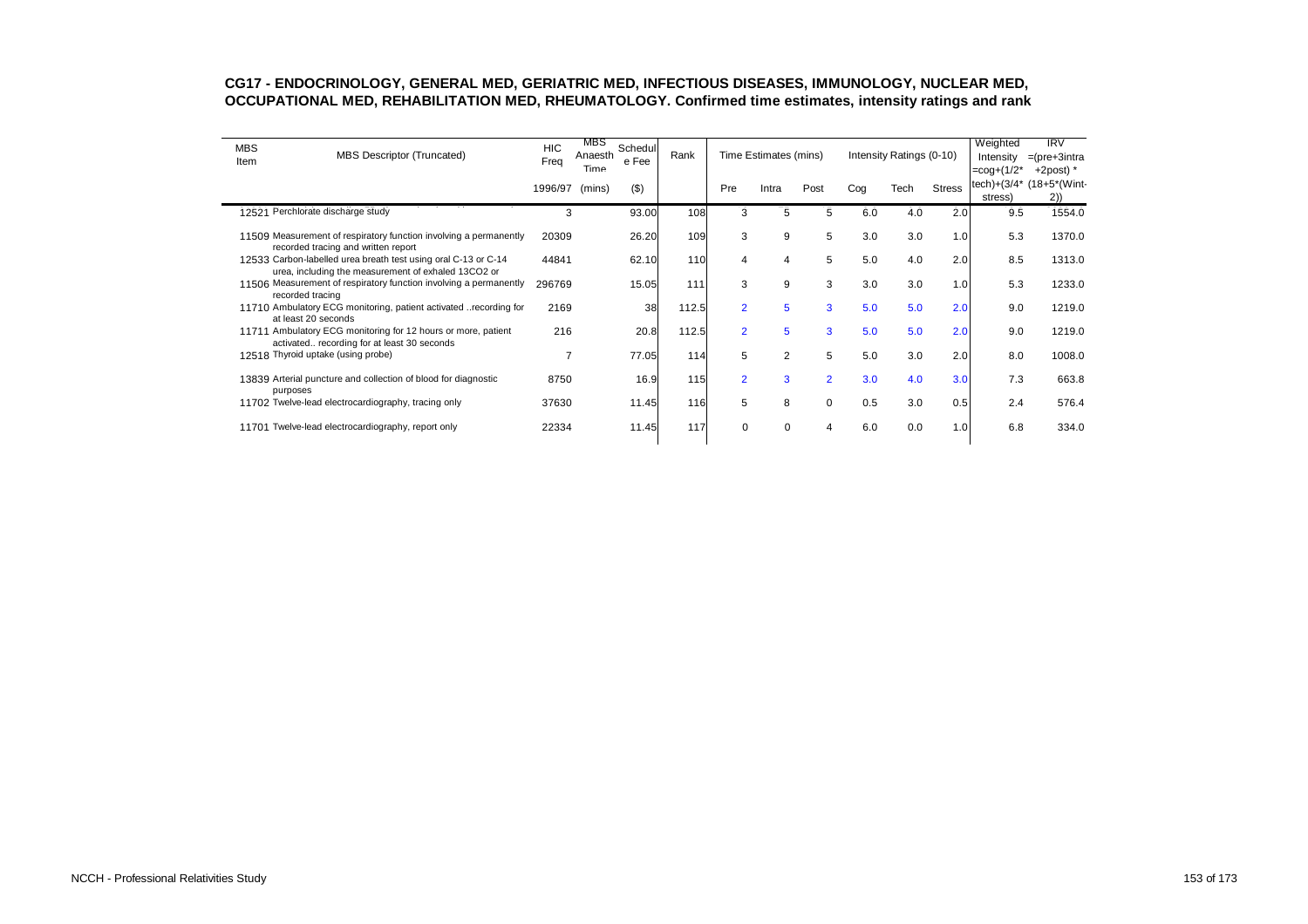| <b>MBS</b> Item | MBS Descriptor (Truncated)                                                                                                                      | <b>HIC Freq</b> | MBS<br>Anaesth<br>Time | Schedule<br>Fee | Rank           |     | Time Estimates (mins) |      |                | Intensity Ratings (0-10) |                  | $IRV = (pre$<br>E2intra +post) |
|-----------------|-------------------------------------------------------------------------------------------------------------------------------------------------|-----------------|------------------------|-----------------|----------------|-----|-----------------------|------|----------------|--------------------------|------------------|--------------------------------|
|                 |                                                                                                                                                 | 1996/97         | (mins)                 | $($ \$)         |                | Pre | Intra                 | Post | Cog            | Tech                     | <b>Stress</b>    | $*$ (6 +total<br>intensity)    |
|                 | 38518 Ventricular arrhythmia with mapping and muscle ablation, with or                                                                          | $\mathbf{1}$    | 360                    | 2105.85         | 1.5            | 20  | 200                   | 30   | 10             | 10                       | 10               | 16200                          |
|                 | without aneurysmeotomy (Assist.)<br>38536 Ventricular arrhythmia with mapping and ablation, including all                                       | 24              | 360                    | 2105.85         | 1.5            | 20  | 200                   | 30   | 10             | 10                       | 10               | 16200                          |
|                 | associated electrophysiological studies performed on the same day<br>38533 Ablation of arrhythmia circuits or foci, or isolation procedure      | 56              | 270                    | 1961.85         | 3              | 20  | 200                   | 30   | 10             | 10                       | 9                | 15750                          |
|                 | involving both atrial chambers and including curative procedures for                                                                            |                 |                        |                 |                |     |                       |      |                |                          |                  |                                |
|                 | 38515 Division of accessory pathway, isolation procedure, procedure on<br>atrioventricular node or perinodal tissues involving both atrial      | $\overline{2}$  | 270                    | 1961.85         | $\overline{4}$ | 20  | 180                   | 30   | 10             | 10                       | 9                | 14350                          |
|                 | 38512 Division of accessory pathway, isolation procedure, procedure on                                                                          | 44              | 210                    | 1540.75         | 5.5            | 20  | 150                   | 30   | 9              | 9                        | 9                | 11550                          |
|                 | atrioventricular node or perinodal tissues involving 1 atrial chamber<br>38530 Ablation of arrhythmia circuit or focus or isolation procedure   | 487             | 210                    | 1540.75         | 5.5            | 20  | 150                   | 30   | 9              | 9                        | 9                | 11550                          |
|                 | involving 1 atrial chamber (Assist.)                                                                                                            |                 |                        |                 |                |     |                       |      |                |                          |                  |                                |
|                 | 38270 Balloon valvuloplasty or septostomy, including cardiac<br>catheterisations before and after balloon dilatation                            | 2               | 120                    | 669.90          | $\overline{7}$ | 30  | 120                   | 20   | 9.5            | 10                       | 10               | 10295                          |
|                 | 35305 Transluminal balloon angioplasty of more than 1 coronary artery,<br>percutaneous or by open exposure, excluding associated                | 269             | 120                    | 485.20          | 8              | 15  | 100                   | 30   | 9              | 9                        | 9.5              | 8207.5                         |
|                 | 35310 Transluminal stent insertion including associated balloon dilatation                                                                      | 4318            | 120                    | 559.80          | 9              | 15  | 90                    | 30   | 9              | 9.5                      | 9.5              | 7650                           |
|                 | for coronary artery, percutaneous or by open exposure, excluding<br>38212 Cardiac electrophysiological study - 4 or more catheter               | 1179            | 300                    | 1007.75         | 10             | 20  | 110                   | 20   | 9              | 8                        | 6                | 7540                           |
|                 | supraventricular tachycardia investigation; or complex tachycardia                                                                              |                 |                        |                 |                |     |                       |      |                |                          |                  |                                |
|                 | 35304 Transluminal balloon angioplasty of 1 coronary artery, percutaneous<br>or by open exposure, excluding associated radiological services or | 2580            | 90                     | 378.50          | 11             | 15  | 70                    | 30   | 8              | 8                        | 8.5              | 5642.5                         |
|                 | 38259 Permanent dual chamber transvenous electrodes, insertion, removal                                                                         | 1509            | 105                    | 614.85          | 12             | 15  | 90                    | 30   | 6              | $\overline{7}$           | $6 \overline{6}$ | 5625                           |
|                 | or replacement of<br>13870 Management of a patient in an Intensive Care Unit by a specialist or                                                 |                 |                        |                 | 13             | 10  | 80                    | 5    | 9              | 6                        | 9                | 5250                           |
|                 | consultant physician - including initial and subsequent attendances,                                                                            |                 |                        |                 |                |     |                       |      |                |                          |                  |                                |
|                 | 38209 Cardiac electrophysiological study - up to and including 3 catheter<br>investigation of any 1 or more of - syncope, atrio-ventricular     | 418             | 180                    | 605.80          | 14             | 20  | 75                    | 20   | 8              | $\overline{7}$           | 6                | 5130                           |
|                 | 91281 Consultation in a hospital of approximately 75 minutes duration with                                                                      |                 |                        |                 | 15             | 5   | 75                    | 5    | 10             | 5                        | 6                | 4320                           |
|                 | a new patient seen on a referred basis.<br>90781 Consultation in rooms exceeding 75 minutes duration with a new                                 |                 |                        |                 | 16             | 5   | 75                    | 10   | 9              | 5                        | 5                | 4125                           |
|                 | patient seen on a referred basis.                                                                                                               |                 |                        |                 |                |     |                       |      |                |                          |                  |                                |
|                 | 91282 Consultation in a hospital of approximately 75 minutes duration with<br>an existing patient seen on a referred basis.                     |                 |                        |                 | 17             | 3   | 75                    | 3    | 9              | $\overline{4}$           | $5\phantom{.0}$  | 3744                           |
|                 | 38206 Right heart catheterisation with left heart catheterisation via the right                                                                 | 177             | 105                    | 471.85          | 18             | 10  | 52                    | 20   | $\overline{7}$ | $\overline{7}$           | $\overline{7}$   | 3618                           |
|                 | heart or by any other procedure - including fluoroscopy, oximetry,<br>38218 Selective coronary arteriography - placement of catheters and       | 34092           | 135                    | 547.60          | 19.5           | 10  | 50                    | 20   | $\overline{7}$ | $\overline{7}$           | $\overline{7}$   | 3510                           |
|                 | injection of opaque material with right or left heart catheterisation, or                                                                       |                 |                        |                 |                |     |                       |      |                |                          |                  |                                |
|                 | 91271 Consultation in a hospital of approximately 60 minutes duration with<br>a new patient seen on a referred basis.                           |                 |                        |                 | 19.5           | 5   | 60                    | 5    | 10             | 5                        | 6                | 3510                           |
|                 | 13879 Mechanical ventilation, initiation of, by a specialist or consultant                                                                      | 4413            |                        | 162.55          | 21             | 15  | 40                    | 15   | 8              | 8                        | 9                | 3410                           |
|                 | physician, in an Intensive Care Unit, including subsequent<br>38215 Selective coronary arteriography - placement of catheters and               | 1397            | 105                    | 332.05          | 22             | 10  | 48                    | 20   | $\overline{7}$ | $\overline{7}$           | $\overline{7}$   | 3402                           |
|                 | injection of opaque material                                                                                                                    |                 |                        |                 |                |     |                       |      |                |                          |                  |                                |
|                 | 36561 Renal biopsy (closed)                                                                                                                     | 768             | 15                     | 126.65          | 23             | 28  | 30                    | 29   | $\overline{7}$ | 8                        | 8                | 3393                           |
|                 | 13845 Counterpulsation by intra-aortic balloon - management on the first                                                                        | 160             | 30                     | 397.2           | 24             | 10  | 40                    | 40   | 6              | $\overline{7}$           | $\overline{7}$   | 3380                           |
|                 | day, including percutaneous insertion, initial and subsequent<br>90771 Consultation in rooms of approximately 60 minutes duration with a        |                 |                        |                 | 25             | 5   | 60                    | 10   | 9              | 5                        | 5 <sub>5</sub>   | 3375                           |
|                 | new patient seen on a referred basis.                                                                                                           |                 |                        |                 |                |     |                       |      |                |                          |                  |                                |
|                 | 41883 Tracheostomy (Assist.)                                                                                                                    | 540             | 60                     | 186.6           | 26             | 20  | 40                    | 15   | $\overline{7}$ | 8                        | 8                | 3335                           |
|                 | 38275 Myocardial biopsy, by cardiac catheterisation                                                                                             | $\overline{2}$  | 45                     | 219.00          | 27             | 10  | 40                    | 20   | 8              | 8                        | 8                | 3300                           |
|                 |                                                                                                                                                 |                 |                        |                 |                |     |                       |      |                |                          |                  |                                |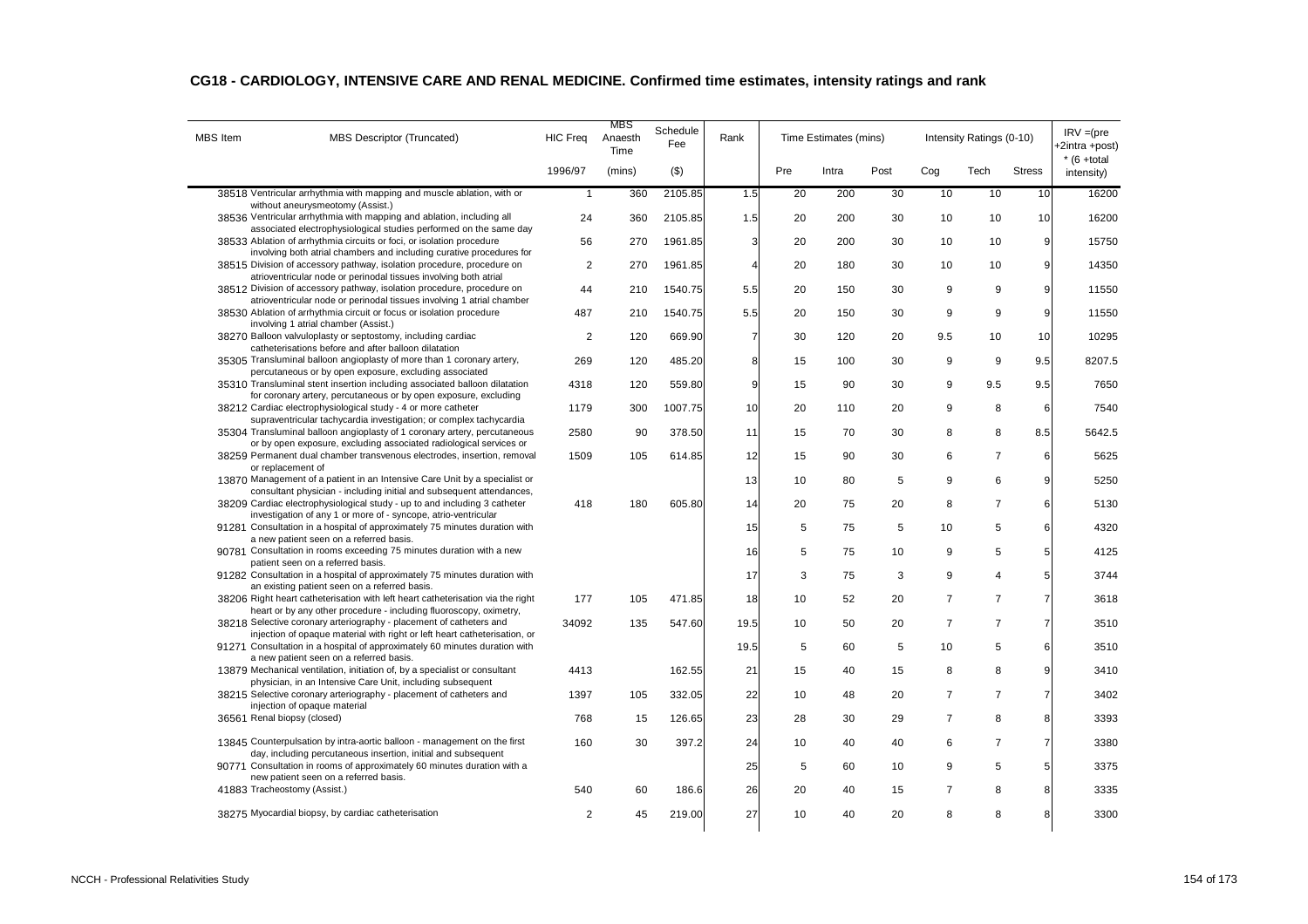| <b>MBS</b> Item | <b>MBS Descriptor (Truncated)</b>                                                                                                                                                               | <b>HIC Freq</b> | MBS<br>Anaesth<br>Time | Schedule<br>Fee | Rank |     | Time Estimates (mins) |      |                | Intensity Ratings (0-10) |                 | $IRV = (pre$<br>-2intra +post) |
|-----------------|-------------------------------------------------------------------------------------------------------------------------------------------------------------------------------------------------|-----------------|------------------------|-----------------|------|-----|-----------------------|------|----------------|--------------------------|-----------------|--------------------------------|
|                 |                                                                                                                                                                                                 | 1996/97         | (mins)                 | $($ \$)         |      | Pre | Intra                 | Post | Cog            | Tech                     | <b>Stress</b>   | $*$ (6 +total<br>intensity)    |
|                 | 41892 Bronchoscopy with 1 or more endobronchial biopsies or other<br>diagnostic or therapeutic procedures                                                                                       | 4059            | 30                     | 172.6           | 28   | 15  | 41                    | 15   | $\overline{7}$ | 8                        | 8               | 3248                           |
|                 | 13818 Right heart balloon catheter, insertion of, including pulmonary                                                                                                                           | 5900            | 30                     | 83.55           | 30.5 | 10  | 45                    | 20   | $\overline{7}$ | $\overline{7}$           | $\overline{7}$  | 3240                           |
|                 | wedge pressure and cardiac output measurement<br>13873 Management of a patient in an Intensive Care Unit by a specialist or                                                                     |                 |                        |                 | 30.5 | 5   | 55                    | 5    | 8              | 5                        | 8               | 3240                           |
|                 | consultant physician - including all attendances,<br>38200 Right heart catheterisation, including fluoroscopy, oximetry, dye                                                                    | 251             | 75                     | 327.10          | 30.5 | 10  | 45                    | 20   | $\overline{7}$ | $\overline{7}$           | $\overline{7}$  | 3240                           |
|                 | dilution curves, cardiac output measurement by any method, shunt<br>38250 Single chamber permanent transvenous electrode, insertion of                                                          | 834             | 75                     | 469.00          | 30.5 | 15  | 45                    | 30   | 6              | 6                        | 6               | 3240                           |
|                 | 13851 Circulatory support device, management of, on first day                                                                                                                                   | 24              |                        | 362.5           | 33   | 5   | 40                    | 39   | 6              | $\overline{7}$           | $\overline{7}$  | 3224                           |
|                 | 13103 Supervision in hospital by a medical specialist of - haemodialysis,                                                                                                                       | 14549           |                        | 52.25           | 34   | 30  | 20                    | 75   | 9              | 3                        | $\overline{4}$  | 3190                           |
|                 | haemofiltration, haemoperfusion or peritoneal dialysis, including all                                                                                                                           |                 |                        |                 |      |     |                       |      |                |                          |                 |                                |
|                 | 38213 Cardiac electrophysiological study, for follow-up testing of implanted<br>defibrillator - not being a service associated with a service to which                                          | 27              | 60                     | 300.00          | 35   | 15  | 45                    | 10   | 8              | 6                        | $\overline{7}$  | 3105                           |
|                 | 38203 Left heart catheterisation by percutaneous arterial puncture,<br>arteriotomy or percutaneous left ventri- cular puncture - including                                                      | 26              | 75                     | 390.30          | 36   | 15  | 40                    | 15   | 6              | $\overline{7}$           | 9               | 3080                           |
|                 | 91272 Consultation in a hospital of approximately 60 minutes duration with<br>an existing patient seen on a referred basis.                                                                     |                 |                        |                 | 37   | 3   | 60                    | 3    | 9              | 4                        | 5               | 3024                           |
|                 | 90772 Consultation in rooms of approximately 60 minutes duration with an<br>existing patient seen on a referred basis.                                                                          |                 |                        |                 | 38   | 5   | 60                    | 10   | 8              | $\overline{4}$           | $\overline{4}$  | 2970                           |
|                 | 13112 Peritoneal dialysis, establishment of, by abdominal puncture and                                                                                                                          | 25              | 30                     | 100.35          | 39   | 15  | 40                    | 15   | 5              | 7.5                      | 7.5             | 2860                           |
|                 | insertion of temporary catheter (including associated consultation)<br>38406 Pericardium, paracentesis of (excluding after-care)                                                                | 76              | 30                     | 98.10           | 40   | 15  | 35                    | 10   | 8              | $\overline{7}$           | 9               | 2850                           |
|                 | 13100 Supervision in hospital by a medical specialist of - haemodialysis,                                                                                                                       |                 |                        | 103.6           | 41   | 15  | 49                    | 10   | 9              | 3                        | 5               | 2829                           |
|                 | haemofiltration, haemoperfusion or peritoneal dialysis, including all<br>13885 Continuous arterio venous or veno venous haemofiltration,                                                        | 486             |                        | 100.05          | 42   | 10  | 50                    | 10   | 9              | 3                        | 5               | 2760                           |
|                 | management by a specialist or consultant physician - on the first day<br>11724 Up-right tilt table testing for the investigation of syncope of                                                  | 481             |                        | 124.05          | 43   | 15  | 60                    | 10   | 4              | 5                        | $\overline{4}$  | 2755                           |
|                 | suspected cardiothoracic origin, including blood pressure<br>41889 Bronchoscopy, as an independent procedure                                                                                    | 1237            | 30                     | 130.8           | 44.5 | 15  | 35                    | 15   | $\overline{7}$ | $\overline{7}$           | $\overline{7}$  | 2700                           |
|                 |                                                                                                                                                                                                 |                 |                        |                 |      |     |                       |      |                |                          |                 |                                |
|                 | 91261 Consultation in a hospital of approximately 45 minutes duration with<br>a new patient seen on a referred basis.                                                                           |                 |                        |                 | 44.5 | 5   | 45                    | 5    | 10             | 5                        | 6               | 2700                           |
|                 | 17980 Administration of an anaesthetic in connection with computerised<br>axial tomography - brain scan, plain study with or without contrast                                                   | 554             | 60                     | 153.45          | 46.5 | 10  | 60                    | 10   | 6              | 3                        | 4               | 2660                           |
|                 | 17983 Administration of an anaesthetic in connection with computerised<br>axial tomography - body scan, plain study with or without contrast                                                    | 167             | 60                     | 153.45          | 46.5 | 10  | 60                    | 10   | 6              | 3                        | $\overline{4}$  | 2660                           |
|                 | 38253 Permanent pacemaker, insertion, removal or replacement of                                                                                                                                 | 2335            | 60                     | 187.55          | 48.5 | 15  | 45                    | 15   | 5              | 6                        | 5               | 2640                           |
|                 | 38256 Temporary transvenous pacemaking electrode, insertion of                                                                                                                                  | 448             | 60                     | 196.15          | 48.5 | 10  | 40                    | 20   | 5              | 6                        | $\overline{7}$  | 2640                           |
|                 | 90761 Consultation in rooms of approximately 45 minutes duration with a<br>new patient seen on a referred basis.                                                                                |                 |                        |                 | 50   | 5   | 45                    | 10   | 9              | 5                        | $5\overline{)}$ | 2625                           |
|                 | 38409 Intercostal drain, insertion of, not involving resection of rib (excluding<br>after-care)=20                                                                                              | 1343            | 30                     | 98.1            | 51   | 15  | 30                    | 15   | $\overline{7}$ | $\overline{7}$           | 8               | 2520                           |
|                 | 38603 Peripheral cannulation for cardiopulmonary bypass excluding post-                                                                                                                         | 100             | 75                     | 703.7           | 52   | 10  | 35                    | 20   | $\overline{7}$ | 6                        | 6               | 2500                           |
|                 | operative management (Assist.)<br>13318 Central vein catheterisation (via jugular or subclavian vein) - by open                                                                                 | 25              | 60                     | 167.00          | 53   | 10  | 35                    | 15   | 5              | $\overline{7}$           | 8               | 2470                           |
|                 | exposure, in a person under 12 years of age<br>18216 Intrathecal or epidural infusion of a therapeutic substance, initial<br>injection or commencement of, including up to 1 hour of continuous | 28246           |                        | 139.45          | 54   | 10  | 20                    | 40   | 6              | $\overline{7}$           | 8               | 2430                           |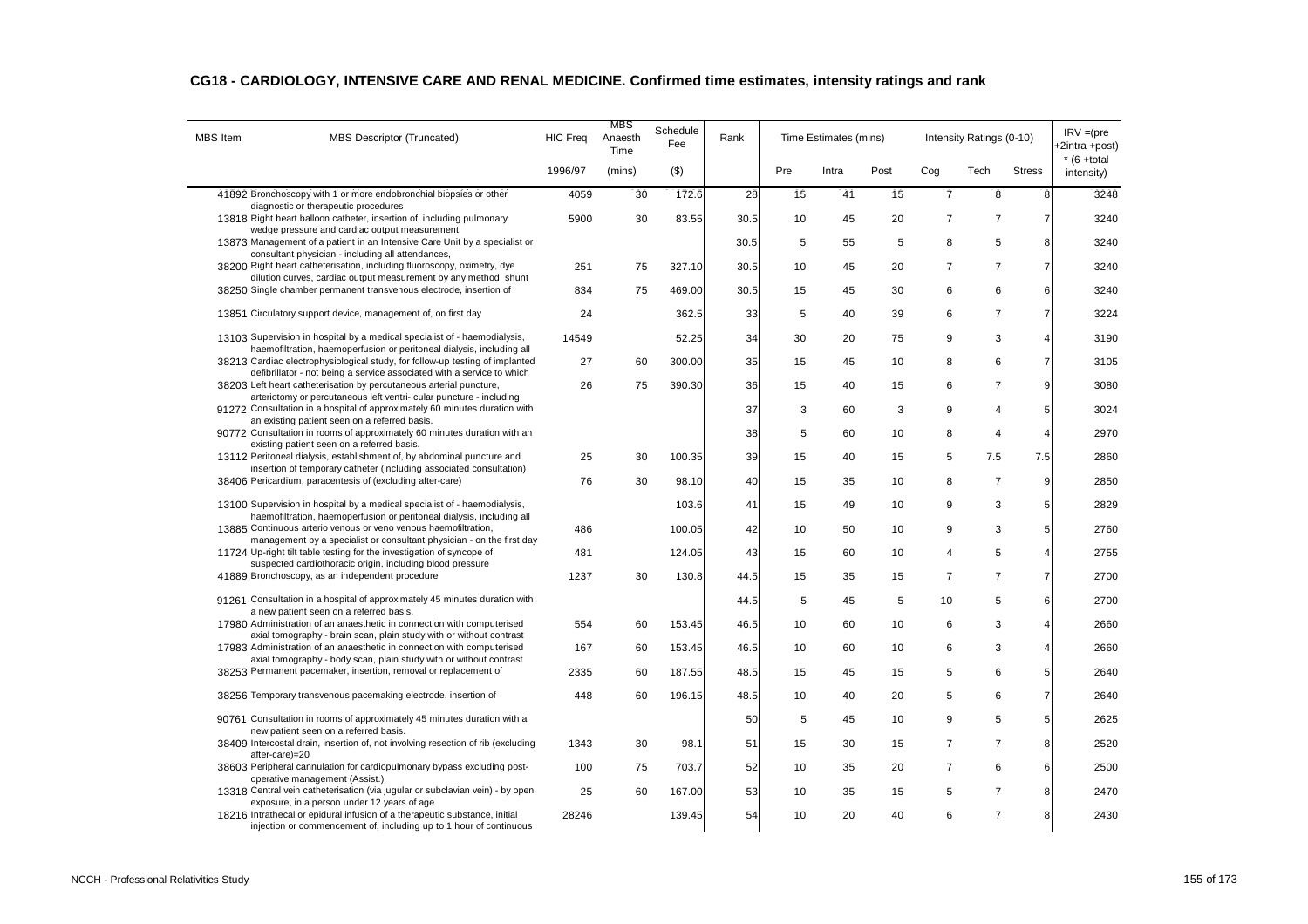| <b>MBS</b> Item | MBS Descriptor (Truncated)                                                                                                                                                                                | <b>HIC Freq</b> | MBS<br>Anaesth<br>Time | Schedule<br>Fee | Rank |             | Time Estimates (mins) |      |                | Intensity Ratings (0-10) |                         | $IRV = (pre$<br>+2intra +post) |
|-----------------|-----------------------------------------------------------------------------------------------------------------------------------------------------------------------------------------------------------|-----------------|------------------------|-----------------|------|-------------|-----------------------|------|----------------|--------------------------|-------------------------|--------------------------------|
|                 |                                                                                                                                                                                                           | 1996/97         | (mins)                 | $($ \$)         |      | Pre         | Intra                 | Post | Cog            | Tech                     | <b>Stress</b>           | $*$ (6 +total<br>intensity)    |
|                 | 90762 Consultation in rooms of approximately 45 minutes duration with an<br>existing patient seen on a referred basis.                                                                                    |                 |                        |                 | 55   | 5           | 45                    | 10   | 8              | $\overline{4}$           | $\overline{4}$          | 2310                           |
|                 | 91262 Consultation in a hospital of approximately 45 minutes duration with                                                                                                                                |                 |                        |                 | 56   | 3           | 45                    | 3    | 9              | 4                        | 5                       | 2304                           |
|                 | an existing patient seen on a referred basis.<br>13815 Central vein catheterisation (via jugular, subclavian or femoral vein)                                                                             | 17545           | 30                     | 62.6            | 57   | 10          | 30                    | 15   | 4              | $\overline{7}$           | $\overline{7}$          | 2040                           |
|                 | by percutaneous or open exposure not being a service to which item<br>13506 Gastro-oesophageal balloon intubation, minnesota, sengstaken-                                                                 | 18              |                        | 135.45          | 58   | 15          | 20                    | 20   | 6              | $\overline{7}$           | 8                       | 2025                           |
|                 | blakemore or similar, for control of bleeding from gastric<br>41884 Cricothyrostomy (Minitrach)                                                                                                           | 28              | 30                     | 66.8            | 59   | 20          | 21                    | 20   | 6              | 6                        | 6                       | 1968                           |
|                 | 13848 Counterpulsation by intra-aortic balloon - management on each day                                                                                                                                   | 629             |                        | 96.2            | 61.5 | 10          | 25                    | 10   | $\overline{7}$ | $\overline{7}$           | $\overline{7}$          | 1890                           |
|                 | subsequent to the first, including associated consultations and                                                                                                                                           |                 |                        |                 |      |             |                       |      |                |                          |                         |                                |
|                 | 13854 Circulatory support device, management of, on each day<br>subsequent to the first                                                                                                                   | 106             |                        | 84.25           | 61.5 | 10          | 25                    | 10   | $\overline{7}$ | $\overline{7}$           | $\overline{7}$          | 1890                           |
|                 | 13882 Ventilatory support in an Intensive Care Unit, management of, by a<br>specialist or consultant physician - not being a service to which item                                                        | 33460           |                        | 55.3            | 61.5 | 10          | 25                    | 10   | 8              | $\overline{7}$           | 6                       | 1890                           |
|                 | 91251 Consultation in a hospital of approximately 30 minutes duration with<br>a new patient seen on a referred basis.                                                                                     |                 |                        |                 | 61.5 | 5           | 30                    | 5    | 10             | 5                        | 6                       | 1890                           |
|                 | 90751 Consultation in rooms of approximately 30 minutes duration with a                                                                                                                                   |                 |                        |                 | 64   | 5           | 30                    | 10   | 9              | 5                        | 5                       | 1875                           |
|                 | new patient seen on a referred basis.<br>13888 Continuous arterio venous or veno venous haemofiltration,                                                                                                  | 1594            |                        | 52.1            | 65   | 30          | 20                    | 15   | 9              | 3                        | $\overline{a}$          | 1870                           |
|                 | management by a specialist or consultant physician - on each day<br>11712 Multi channel ECG monitoring and recording during exercise                                                                      | 217801          |                        | 111.65          | 66   | 15          | 25                    | 15   | 5              | 5                        | 5                       | 1680                           |
|                 | (motorised treadmill or cycle ergometer capable of quantifying<br>90752 Consultation in rooms of approximately 30 minutes duration with an                                                                |                 |                        |                 | 67   | 5           | 30                    | 10   | 8              | 4                        | $\overline{4}$          | 1650                           |
|                 | existing patient seen on a referred basis.<br>13400 Restoration of cardiac rhythm by electrical stimulation                                                                                               | 2030            | 15                     | 71.10           |      |             |                       |      | 5              | 5                        | $\overline{7}$          | 1610                           |
|                 | (cardioversion), other than in the course of cardiac surgery                                                                                                                                              |                 |                        |                 | 68   | 10          | 15                    | 30   |                |                          |                         |                                |
|                 | 91252 Consultation in a hospital of approximately 30 minutes duration with<br>an existing patient seen on a referred basis.                                                                               |                 |                        |                 | 69   | 3           | 30                    | 3    | 9              | 4                        | 5                       | 1584                           |
|                 | 13830 Intracranial pressure, monitoring of, by intraventricular or subdural<br>catheter, subarachnoid bolt or similar, by a specialist or consultant                                                      | 574             |                        | 55.3            | 70.5 | 5           | 30                    | 10   | 6              | 4                        | 4                       | 1500                           |
|                 | 39000 Lumbar puncture                                                                                                                                                                                     | 3734            | 15                     | 55.25           | 70.5 | 10          | 20                    | 10   | 6              | $\overline{7}$           | 6                       | 1500                           |
|                 | 11721 Implanted pacemaker testing of atrioventricular (AV) sequential, rate                                                                                                                               | 12649           |                        | 51.20           | 72   | 10          | 25                    | 5    | 8              | 6                        | 3                       | 1495                           |
|                 | responsive, or antitachycardia pacemakers, including<br>11709 Continuous ECG recording (Holter) of ambulatory patient for 12 or                                                                           | 61710           |                        | 122.95          | 73   | $\mathbf 0$ | 35                    | 15   | 5              | 5                        | $\overline{\mathbf{1}}$ | 1445                           |
|                 | more hours (including resting ECG and the recording of<br>38403 Thoracic cavity, aspiration of, with therapeutic drainage                                                                                 | 1861            |                        | 56.5            | 74   | 10          | 20                    | 10   | 5              | $\overline{7}$           | 6                       | 1440                           |
|                 | (paracentesis), with or without diagnostic sample=20<br>13606 Induced controlled hypothermia - total body=20                                                                                              | 6785            |                        | 80.4            | 75   | 5           | 25                    | 10   | 6              | 4                        | 6                       | 1430                           |
|                 | 13842 Intra-arterial cannulisation for the purpose of taking multiple arterial                                                                                                                            | 16646           |                        | 50.85           | 76   | 10          | 20                    | 10   | 4              | $\overline{7}$           | 5                       | 1320                           |
|                 | blood samples for blood gas analysis                                                                                                                                                                      |                 |                        |                 |      |             |                       |      |                |                          |                         |                                |
|                 | 13876 Central venous pressure, pulmonary arterial pressure, systemic<br>arterial pressure or cardiac intracavity pressure, continuous                                                                     | 102711          |                        | 50.85           | 77   | 5           | 25                    | 10   | 6              | 4                        | $\overline{a}$          | 1300                           |
|                 | 90740 Consultation in rooms of approximately 20 minutes duration with a<br>new or existing patient seen on a referred basis.                                                                              |                 |                        |                 | 78.5 | 5           | 20                    | 10   | 8              | 4                        | 4                       | 1210                           |
|                 | 90743 Consultation in rooms of approximately 20 minutes duration and the<br>nature of the service requires breaks in continuity with a new or                                                             |                 |                        |                 | 78.5 | 5           | 20                    | 10   | 8              | 4                        | $\overline{4}$          | 1210                           |
|                 | 91240 Consultation in a hospital of approximately 20 minutes duration with                                                                                                                                |                 |                        |                 | 80.5 | 3           | 20                    | 3    | 9.5            | 4.5                      | 5.5                     | 1173                           |
|                 | a new or existing patient seen on a referred basis.<br>91243 Consultation in a hospital of approximately 20 minutes duration and<br>the nature of the service requires breaks in continuity with a new or |                 |                        |                 | 80.5 | 3           | 20                    | 3    | 9.5            | 4.5                      | 5.5                     | 1173                           |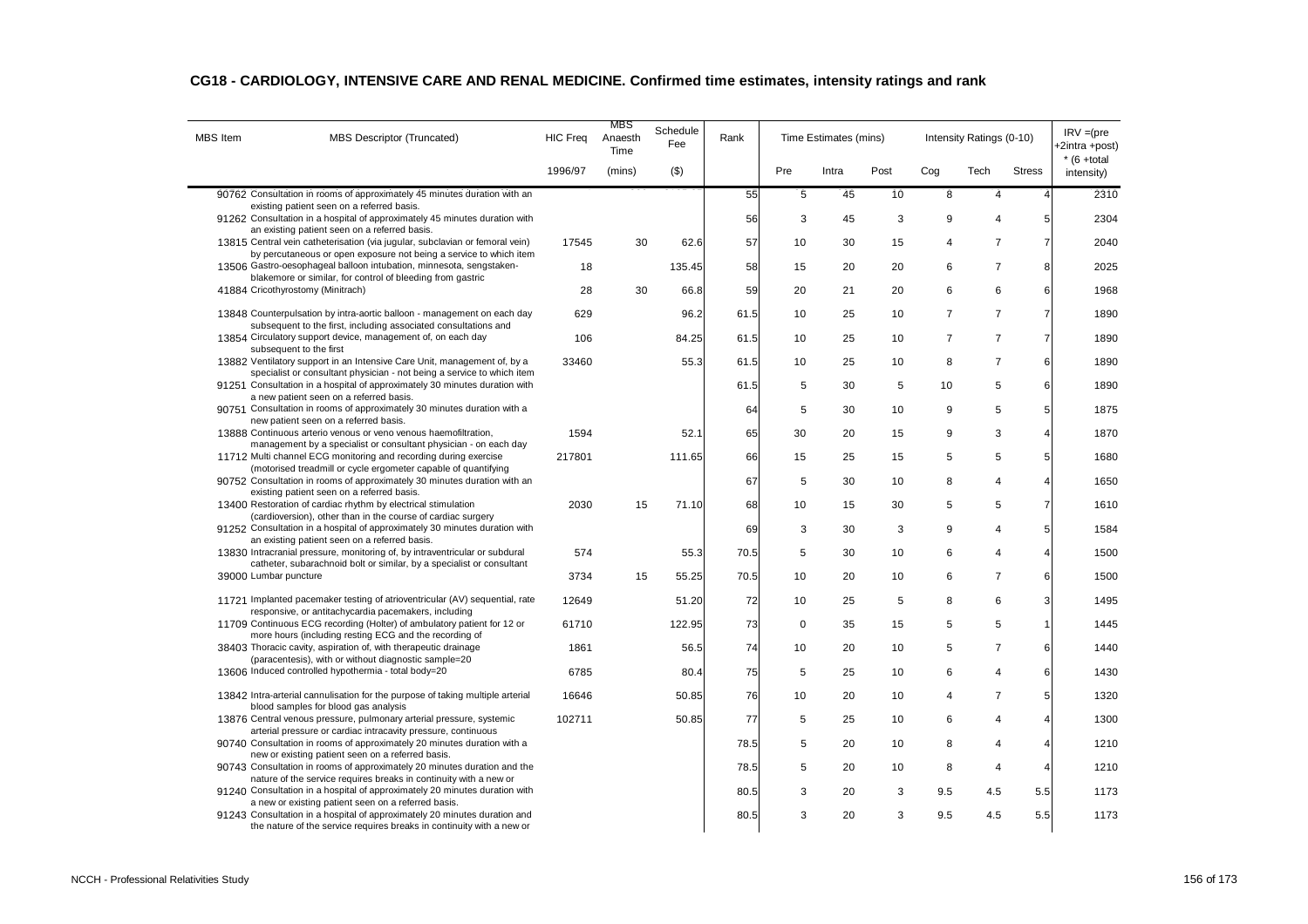| <b>MBS</b> Item | <b>MBS Descriptor (Truncated)</b>                                                                                                                    | <b>HIC Freq</b> | MBS<br>Anaesth<br>Time | Schedule<br>Fee | Rank |             | Time Estimates (mins) |          |     | Intensity Ratings (0-10) |                | $IRV = (pre$<br>+2intra +post)<br>$*$ (6 +total |
|-----------------|------------------------------------------------------------------------------------------------------------------------------------------------------|-----------------|------------------------|-----------------|------|-------------|-----------------------|----------|-----|--------------------------|----------------|-------------------------------------------------|
|                 |                                                                                                                                                      | 1996/97         | (mins)                 | $($ \$)         |      | Pre         | Intra                 | Post     | Cog | Tech                     | <b>Stress</b>  | intensity)                                      |
|                 | 11708 Continuous ECG recording of ambulatory patient for 12 or more<br>hours (including resting ECG and the recording of parameters), not            | 4088            |                        | 93.85           | 82.5 | $\mathbf 0$ | 20                    | 15       | 5   | 5                        |                | 990                                             |
|                 | 90730 Consultation in rooms of approximately 15 minutes duration with a<br>new or existing patient seen on a referred basis.                         |                 |                        |                 | 82.5 | 5           | 15                    | 10       | 8   | 4                        |                | 990                                             |
|                 | 18222 Infusion of a therapeutic substance to maintain regional anaesthesia<br>or analgesia, subsequent injection or revision of, where the period of | 13620           |                        | 27.65           | 84   | 5           | 15                    | 5        | 6   | 4                        | 6              | 880                                             |
|                 | 91230 Consultation in a hospital of approximately 15 minutes duration with<br>a new or existing patient seen on a referred basis.                    |                 |                        |                 | 85   | 3           | 15                    | 3        | 9   | 4                        | 5              | 864                                             |
|                 | 11710 Ambulatory ECG monitoring, patient activated, single or multiple<br>event recording, utilising a looping memory recording device which         | 2169            |                        | 38.00           | 86.5 | $\mathbf 0$ | 15                    | 15       | 5   | 5                        | $\overline{2}$ | 810                                             |
|                 | 11718 Implanted pacemaker testing involving electrocardiography,<br>measurement of rate, width and amplitude of stimulus, including                  | 6702            |                        | 25.45           | 86.5 | 10          | 15                    | 5        | 5   | 5                        | 2              | 810                                             |
|                 | 11713 Signal averaged ECG recording involving not more than 300 beats,<br>using at least 3 leads with data acquisition at not less than 1000Hz       | 305             |                        | 51.20           | 88   | 10          | 15                    | 5        | 4   | 5                        |                | 720                                             |
|                 | 11715 Blood dye - dilution indicator test                                                                                                            | 159             |                        | 88.75           | 89   | 5           | 10                    | 10       | 6   | 4                        |                | 700                                             |
|                 | 11711 Ambulatory ECG monitoring for 12 hours or more, patient activated,<br>single or multiple event recording, utilising a memory recording         | 216             |                        | 20.80           | 90   | $\Omega$    | 19                    | 15       | 4   | 2                        |                | 689                                             |
|                 | 90720 Consultation in rooms of approximately 10 minutes duration with a<br>new or existing patient seen on a referred basis.                         |                 |                        |                 | 91   | 3           | 10                    | 8        | 8   | 4                        |                | 682                                             |
|                 | 11706 Phonocardiography with electrocardiograph lead with indirect arterial<br>or venous pulse tracing, with or without apex cardiogram -            | 502             |                        | 52.95           | 92   | 5           | 20                    | 10       | 5   |                          | $\Omega$       | 660                                             |
|                 | 91220 Consultation in a hospital of approximately 10 minutes duration with<br>a new or existing patient seen on a referred basis.                    |                 |                        |                 | 93   | 3           | 10                    | 3        | 9   | Δ                        | 5              | 624                                             |
|                 | 90710 Consultation in rooms of approximately 5 minutes duration with a<br>new or existing patient seen on a referred basis.                          |                 |                        |                 | 94   | 3           | 5                     | 8        | 8   | 4                        |                | 462                                             |
|                 | 13706 Administration of blood or bone marrow already collected=20                                                                                    | 40073           |                        | 61.25           | 95   | 5           | 10                    | $\Omega$ | 5   | $\overline{2}$           | 3              | 400                                             |
|                 | 91210 Consultation in a hospital of approximately 5 minutes duration with a<br>new or existing patient seen on a referred basis.                     |                 |                        |                 | 96   | 3           | 5                     | 3        | 9   | 4                        | 5              | 384                                             |
|                 | 11700 Twelve-lead electrocardiography, tracing and report                                                                                            | 1222245         |                        | 22.90           | 97   | $\mathbf 0$ | 5                     | 10       | 5   |                          |                | 260                                             |
|                 | 11701 Twelve-lead electrocardiography, report only where the tracing has<br>been forwarded to another medical practitioner, including any            | 22334           |                        | 11.45           | 98   | $\Omega$    | $\Omega$              | 10       | 5   |                          |                | 130                                             |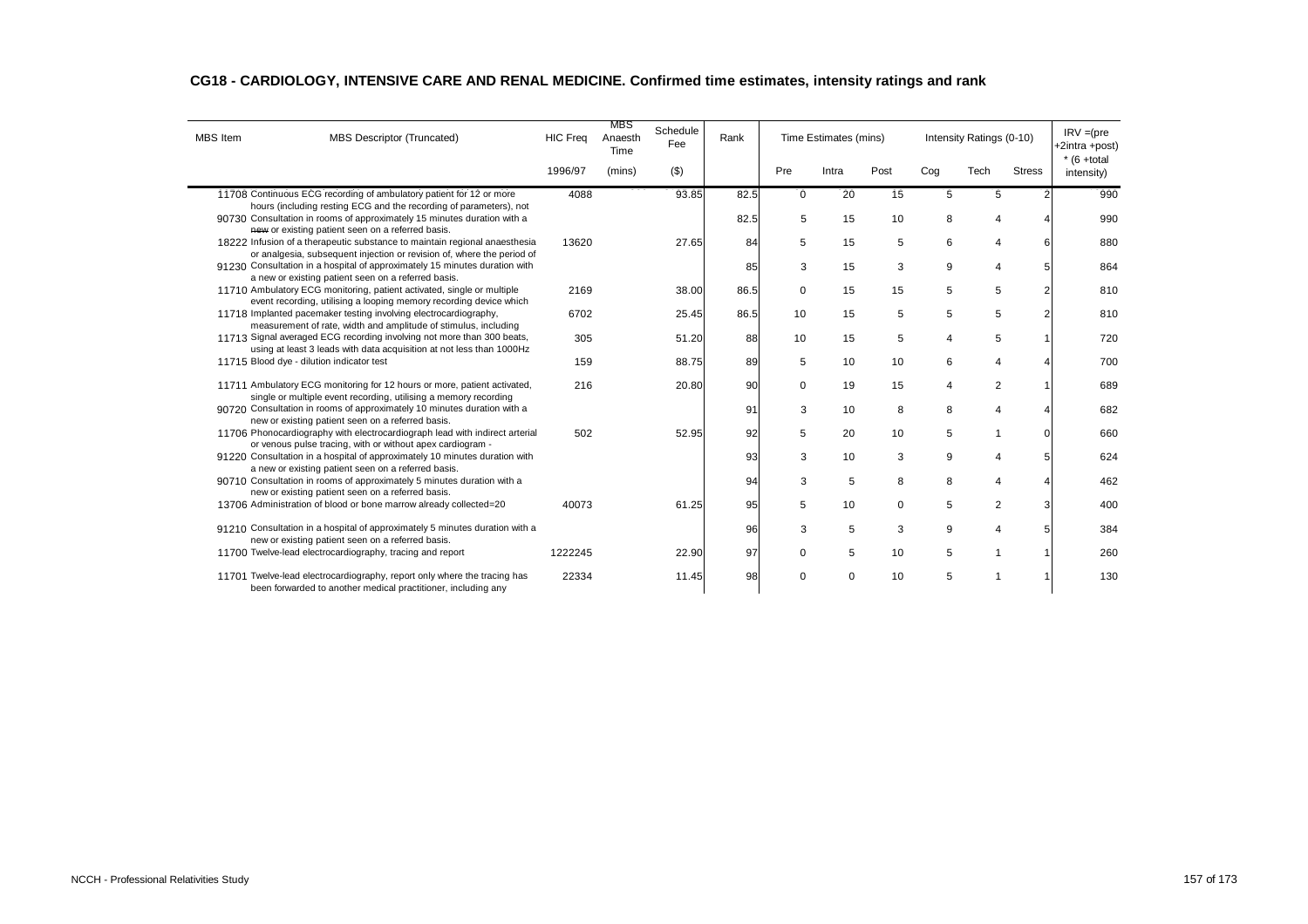| <b>MBS</b> Item | <b>MBS Descriptor (Truncated)</b>                                                                                                                        | <b>HIC Freq</b> | MBS<br>Anaesth<br>Time | Schedule<br>Fee | Rank |     | Time Estimates (mins) |      |                | Intensity Ratings (0-10) |                 | $IRV = (pre$<br>+intra +post)<br>$*$ (1.5cog |
|-----------------|----------------------------------------------------------------------------------------------------------------------------------------------------------|-----------------|------------------------|-----------------|------|-----|-----------------------|------|----------------|--------------------------|-----------------|----------------------------------------------|
|                 |                                                                                                                                                          | 1996/97         | (mins)                 | $($ \$)         |      | Pre | Intra                 | Post | Cog            | Tech                     | <b>Stress</b>   | +tech<br>+stress)                            |
|                 | 15600 Stereotactic radiosurgery, including all radiation oncology<br>consultations, planning, simulation, dosimetry and treatment                        | $\mathsf 0$     |                        | 1250.00         |      | 90  | 475                   | 15   | 10             | 10                       | 10              | 20300.0                                      |
|                 | 15327 Implantation of a sealed radioactive source (having a half-life of less<br>than 115 days including iodine, gold, iridium or tantalum) to a region, | 27              | 45                     | 576.7           | 2.5  | 60  | 60                    | 80   | 9              | 6                        | 6.5             | 5200.0                                       |
|                 | 15328 Implantation of a sealed radioactive source (having a half-life of less                                                                            | 24              | 45                     | 576.70          | 2.5  | 60  | 60                    | 80   | 9              | 6                        | 6.5             | 5200.0                                       |
|                 | than 115 days including iodine, gold, iridium or tantalum) to a region,<br>15331 Implantation of a sealed radioactive source (having a half-life of less | $\overline{7}$  | 45                     | 547.60          | 4.5  | 60  | 45                    | 80   | $\overline{7}$ | 6                        | 6.5             | 4255.0                                       |
|                 | than 115 days including iodine, gold, iridium or tantalum) to a site<br>15332 Implantation of a sealed radioactive source (having a half-life of less    | 40              | 45                     | 547.60          | 4.5  | 60  | 45                    | 80   | $\overline{7}$ | 6                        | 6.5             | 4255.0                                       |
|                 | than 115 days including iodine, gold, iridium or tantalum) to a site<br>15319 Combined intrauterine and intravaginal treatment using radioactive         | 5               | 45                     | 298.10          | 7.5  | 20  | 40                    | 80   | 8.5            | 6                        | 6               | 3465.0                                       |
|                 | sealed sources having a half-life greater than 115 days using<br>15320 Combined intrauterine and intravaginal treatment using radioactive                | 19              | 45                     | 298.10          | 7.5  | 20  | 40                    | 80   | 8.5            | 6                        | 6               | 3465.0                                       |
|                 | sealed sources having a half-life greater than 115 days using<br>15323 Combined intrauterine and intravaginal treatment using radioactive                | $\mathbf 0$     | 45                     | 530.10          | 7.5  | 20  | 40                    | 80   | 8.5            | 6                        | 6               | 3465.0                                       |
|                 | sealed sources having a half-life of less than 115 days including<br>15324 Combined intrauterine and intravaginal treatment using radioactive            | 30              | 45                     | 530.10          | 7.5  | 20  | 40                    | 80   | 8.5            | 6                        | 6               | 3465.0                                       |
|                 | sealed sources having a half-life of less than 115 days including<br>15335 Implantation of a sealed radioactive source (having a half-life of less       | $\overline{2}$  | 30                     | 496.95          | 10.5 | 20  | 20                    | 80   | $\overline{7}$ | 6                        | 6.5             | 2760.0                                       |
|                 | than 115 days including iodine, gold, iridium or tantalum) to a site<br>15336 Implantation of a sealed radioactive source (having a half-life of less    | 97              | 30                     | 496.95          | 10.5 | 20  | 20                    | 80   | $\overline{7}$ | 6                        | 6.5             | 2760.0                                       |
|                 | than 115 days including iodine, gold, iridium or tantalum) to a site<br>91281 Consultation in a hospital of approximately 75 minutes duration with       |                 |                        |                 | 12   | 15  | 75                    | 20   | 8              | $\overline{7}$           | 6               | 2750.0                                       |
|                 | a new patient seen on a referred basis.                                                                                                                  |                 |                        |                 |      |     |                       |      |                | 5                        |                 |                                              |
|                 | 15303 Intrauterine treatment alone using radioactive sealed sources having<br>a half-life greater than 115 days using manual afterloading                | 17              | 30                     | 262.15          | 14.5 | 20  | 20                    | 80   | 8              |                          | 5               | 2640.0                                       |
|                 | 15304 Intrauterine treatment alone using radioactive sealed sources having<br>a half life greater than 115 days using automatic afterloading             | 13              | 30                     | 262.15          | 14.5 | 20  | 20                    | 80   | 8              | 5                        | 5               | 2640.0                                       |
|                 | 15307 Intrauterine treatment alone using radioactive sealed sources having<br>a half-life of less than 115 days including iodine, gold, iridium or       | $-2$            | 30                     | 496.95          | 14.5 | 20  | 20                    | 80   | 8              | 5                        | 5               | 2640.0                                       |
|                 | 15308 Intrauterine treatment alone using radioactive sealed sources having<br>a half life of less than 115 days including iodine, gold, iridium or       | 3               | 30                     | 496.95          | 14.5 | 20  | 20                    | 80   | 8              | 5                        | 5               | 2640.0                                       |
|                 | 15536 Brachytherapy planning, computerised radiation dosimetry                                                                                           | 326             |                        | 195.90          | 17   | 20  | 35                    | 15   | 10             | 10                       | 10              | 2450.0                                       |
|                 | 91282 Consultation in a hospital of approximately 75 minutes duration with<br>an existing patient seen on a referred basis.                              |                 |                        |                 | 18   | 5   | 75                    | 15   | 8              | $\overline{7}$           | 6               | 2375.0                                       |
|                 | 90781 Consultation in rooms exceeding 75 minutes duration with a new<br>patient seen on a referred basis.                                                |                 |                        |                 | 19   | 12  | 75                    | 15   | $\overline{7}$ | $\sqrt{5}$               | $\overline{7}$  | 2295.0                                       |
|                 | 15506 Radiation field setting using a simulator or isocentric x-ray or                                                                                   | 3952            |                        | 267.95          | 21.5 | 15  | 30                    | 15   | 10             | 10                       | 10              | 2100.0                                       |
|                 | megavoltage machine of 3 or more areas, or of total body or half<br>15515 Radiation field setting using a diagnostic x-ray unit of 3 or more             | 29              |                        | 226.05          | 21.5 | 15  | 30                    | 15   | 10             | 10                       | 10              | 2100.0                                       |
|                 | areas, or of total body or half body irradiation, or of mantle therapy or<br>15524 Radiation Dosimetry by a CT interfacing planning computer for         | 6170            |                        | 367.00          | 21.5 | 15  | 35                    | 10   | 10             | 10                       | 10              | 2100.0                                       |
|                 | megavoltage or teletherapy radiotherapy to 3 or more areas, or by<br>15533 Radiation Dosimetry by a non-CT interfacing planning computer for             | 178             |                        | 384.50          | 21.5 | 15  | 35                    | 10   | 10             | 10                       | 10              | 2100.0                                       |
|                 | megavoltage or teletherapy radiotherapy to 3 or more areas, or by<br>90782 Consultation in rooms exceeding 75 minutes duration with an                   |                 |                        |                 | 24   | 12  | 75                    | 15   | $\overline{7}$ | 5                        | 5               | 2091.0                                       |
|                 | existing patient seen on a referred basis.<br>90771 Consultation in rooms of approximately 60 minutes duration with a                                    |                 |                        |                 | 25   | 12  | 60                    | 15   | $\overline{7}$ | 5                        | $\overline{7}$  | 1957.5                                       |
|                 | new patient seen on a referred basis.<br>15311 Intravaginal treatment alone using radioactive sealed sources having                                      | 11              | 30                     | 244.65          | 27.5 | 20  | 10                    | 80   | 6.5            | 3                        | $5\overline{)}$ | 1952.5                                       |
|                 | a half-life greater than 115 days using manual afterloading<br>15312 Intravaginal treatment alone using radioactive sealed sources having                | 57              | 30                     | 242.95          | 27.5 | 20  | 10                    | 80   | 6.5            | 3                        | 5 <sub>5</sub>  | 1952.5                                       |
|                 | a half-life greater than 115 days using automatic afterloading                                                                                           |                 |                        |                 |      |     |                       |      |                |                          |                 |                                              |

# **CG19 - RADIATION ONCOLOGY. Confirmed time estimates, intensity ratings and rank**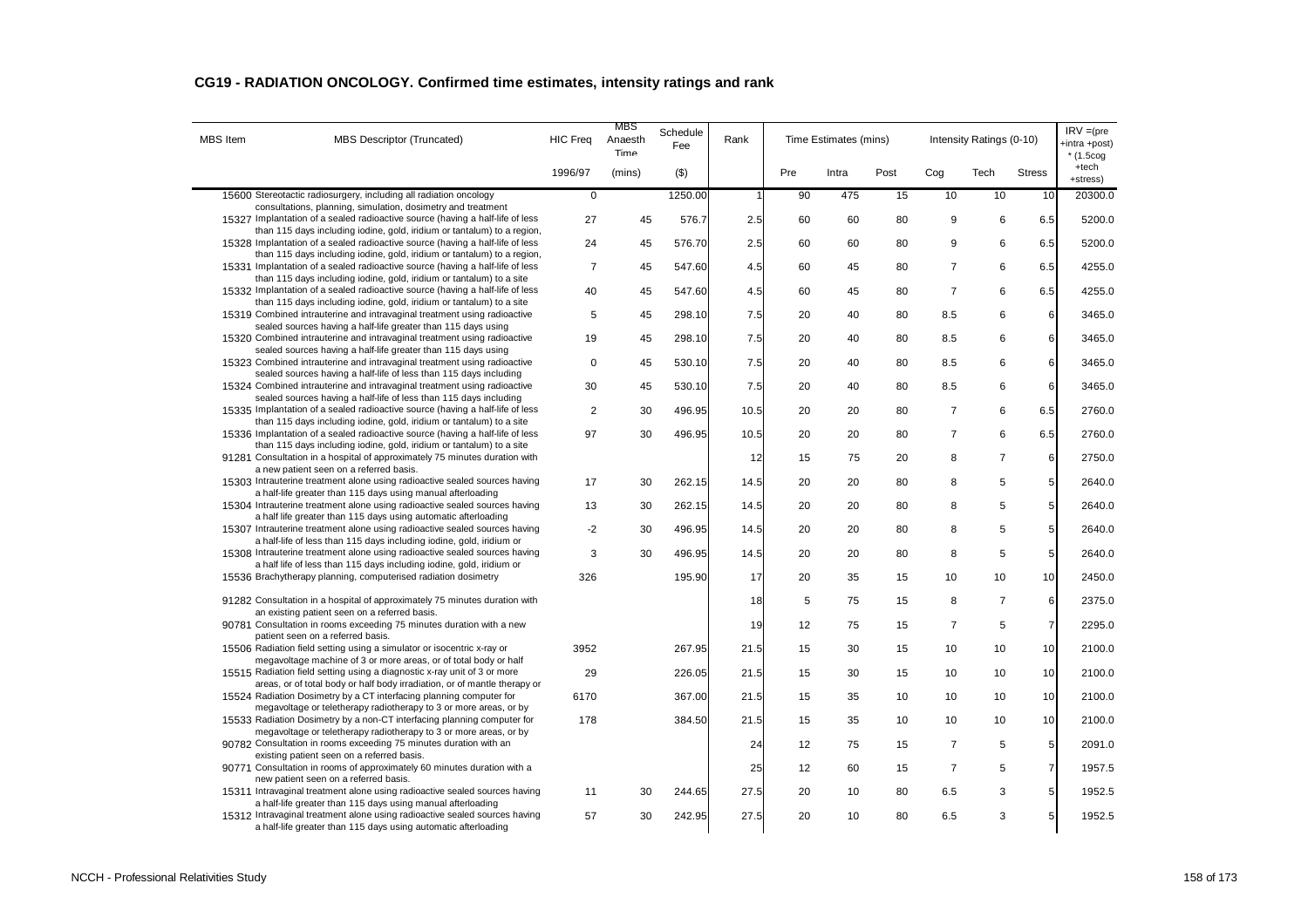| CG19 - RADIATION ONCOLOGY. Confirmed time estimates, intensity ratings and rank |  |  |
|---------------------------------------------------------------------------------|--|--|
|---------------------------------------------------------------------------------|--|--|

| <b>MBS</b> Item | <b>MBS Descriptor (Truncated)</b>                                                                                                                                                                                          | <b>HIC Freq</b> | MBS<br>Anaesth<br>Time | Schedule<br>Fee | Rank |                | Time Estimates (mins) |                |                | Intensity Ratings (0-10) |                 | $IRV = (pre$<br>+intra +post)<br>$*(1.5cog$ |
|-----------------|----------------------------------------------------------------------------------------------------------------------------------------------------------------------------------------------------------------------------|-----------------|------------------------|-----------------|------|----------------|-----------------------|----------------|----------------|--------------------------|-----------------|---------------------------------------------|
|                 |                                                                                                                                                                                                                            | 1996/97         | (mins)                 | (3)             |      | Pre            | Intra                 | Post           | Cog            | Tech                     | <b>Stress</b>   | +tech<br>+stress)                           |
|                 | 15315 Intravaginal treatment alone using radioactive sealed sources having                                                                                                                                                 | $\mathbf 0$     | 30                     | 480.35          | 27.5 | 20             | 10                    | 80             | 6.5            | 3                        | $5\phantom{.0}$ | 1952.5                                      |
|                 | a half-life of less than 115 days including iodine, gold, iridium or<br>15316 Intravaginal treatment alone using radioactive sealed sources having<br>a half-life of less than 115 days including iodine, gold, iridium or | 220             | 45                     | 480.35          | 27.5 | 20             | 10                    | 80             | 6.5            | 3                        | $5\phantom{.0}$ | 1952.5                                      |
|                 | 91271 Consultation in a hospital of approximately 60 minutes duration with<br>a new patient seen on a referred basis.                                                                                                      |                 |                        |                 | 30   | 5              | 60                    | 15             | $\overline{7}$ | $\overline{7}$           | 6               | 1880.0                                      |
|                 | 91272 Consultation in a hospital of approximately 60 minutes duration with                                                                                                                                                 |                 |                        |                 | 31   | 5              | 60                    | 10             | 8              | $\overline{7}$           | 6               | 1875.0                                      |
|                 | an existing patient seen on a referred basis.<br>91261 Consultation in a hospital of approximately 45 minutes duration with<br>a new patient seen on a referred basis.                                                     |                 |                        |                 | 32   | 10             | 45                    | 20             | $\overline{7}$ | $\overline{7}$           | 6               | 1762.5                                      |
|                 | 90772 Consultation in rooms of approximately 60 minutes duration with an                                                                                                                                                   |                 |                        |                 | 33   | 10             | 60                    | 15             | $\overline{7}$ | 5                        | $\sqrt{5}$      | 1742.5                                      |
|                 | existing patient seen on a referred basis.<br>15342 Construction and application of a radioactive mould using a sealed<br>source having a half-life of greater than 115 days, to treat intracavity,                        | $\mathbf 0$     |                        | 139.75          | 34.5 | 20             | 45                    | 10             | 8              | 6                        | 5               | 1725.0                                      |
|                 | 15345 Construction and application of a radioactive mould using a sealed                                                                                                                                                   | 1               |                        | 372.85          | 34.5 | 20             | 45                    | 10             | 8              | 6                        | $\sqrt{5}$      | 1725.0                                      |
|                 | source having a half-life of less than 115 days including iodine, gold,<br>91262 Consultation in a hospital of approximately 45 minutes duration with                                                                      |                 |                        |                 | 36   | $\overline{7}$ | 45                    | 15             | 8              | $\overline{7}$           | 6               | 1675.0                                      |
|                 | an existing patient seen on a referred basis.<br>90761 Consultation in rooms of approximately 45 minutes duration with a                                                                                                   |                 |                        |                 | 37   | 12             | 45                    | 15             | $\overline{7}$ | 5                        | $\overline{7}$  | 1620.0                                      |
|                 | new patient seen on a referred basis.<br>90762 Consultation in rooms of approximately 45 minutes duration with an                                                                                                          |                 |                        |                 | 38   | 10             | 45                    | 15             | $\overline{7}$ | 5                        | 5               | 1435.0                                      |
|                 | existing patient seen on a referred basis.<br>15503 Radiation field setting using a simulator or isocentric x-ray or                                                                                                       | 6729            |                        | 179.40          | 41   | 10             | 20                    | 15             | 8              | 8                        | 8               | 1260.0                                      |
|                 | megavoltage machine of a single area, where views in more than 1<br>15512 Radiation field setting using a diagnostic x-ray unit of a single area,                                                                          | 82              |                        | 156.10          | 41   | 10             | 20                    | 15             | 8              | 8                        | 8               | 1260.0                                      |
|                 | where views in more than 1 plane are required for treatment by<br>15521 Radiation Dosimetry by a CT interfacing planning computer for                                                                                      | 5177            |                        | 195.70          | 41   | 10             | 25                    | 10             | 8              | 8                        | 8               | 1260.0                                      |
|                 | megavoltage or teletherapy radiotherapy to a single area by 3 or<br>15530 Radiation Dosimetry by a non-CT interfacing planning computer for                                                                                | 342             |                        | 202.75          | 41   | 10             | 25                    | 10             | 8              | 8                        | 8               | 1260.0                                      |
|                 | megavoltage or teletherapy radiotherapy to a single area by 3 or<br>91251 Consultation in a hospital of approximately 30 minutes duration with                                                                             |                 |                        |                 | 41   | 10             | 30                    | 20             | 6              | $\overline{7}$           | 5               | 1260.0                                      |
|                 | a new patient seen on a referred basis.<br>91252 Consultation in a hospital of approximately 30 minutes duration with                                                                                                      |                 |                        |                 | 44   | $\overline{7}$ | 30                    | 10             | 6              | $\overline{7}$           | $\sqrt{5}$      | 987.0                                       |
|                 | an existing patient seen on a referred basis.<br>90751 Consultation in rooms of approximately 30 minutes duration with a                                                                                                   |                 |                        |                 | 45   | 10             | 30                    | 10             | 6              | 5                        | $5\overline{)}$ | 950.0                                       |
|                 | new patient seen on a referred basis.<br>90752 Consultation in rooms of approximately 30 minutes duration with an                                                                                                          |                 |                        |                 | 46   | 8              | 30                    | 10             | 6              | 5                        | $5\overline{)}$ | 912.0                                       |
|                 | existing patient seen on a referred basis.<br>91243 Consultation in a hospital of approximately 20 minutes duration and                                                                                                    |                 |                        |                 | 47   | 10             | 20                    | 20             | 6              | 6                        | 3               | 900.0                                       |
|                 | the nature of the service requires breaks in continuity with a new or<br>91240 Consultation in a hospital of approximately 20 minutes duration with                                                                        |                 |                        |                 | 48   | 10             | 20                    | 15             | $\overline{7}$ | 6                        | 3               | 877.5                                       |
|                 | a new or existing patient seen on a referred basis.<br>15348 Subsequent applications of radioactive mould referred to in item                                                                                              | $\mathbf 0$     |                        | 42.85           | 49   | 10             | 25                    | 10             | 6              | 5                        | $\mathbf{3}$    | 765.0                                       |
|                 | 15342 or 15345 - each attendance<br>15500 Radiation field setting using a simulator or isocentric x-ray or<br>megavoltage machine of a single area for treatment by a single field                                         | 7596            |                        | 139.75          | 51.5 | 7.5            | 15                    | 7.5            | 6              | 6                        | 6               | 630.0                                       |
|                 | 15509 Radiation field setting using a diagnostic x-ray unit of a single area<br>for treatment by a single field or parallel opposed fields (not being a                                                                    | 756             |                        | 121.20          | 51.5 | 7.5            | 15                    | 7.5            | 6              | 6                        | 6               | 630.0                                       |
|                 | 15518 Radiation Dosimetry by a CT interfacing planning computer for<br>megavoltage or teletherapy radiotherapy by a single field or parallel                                                                               | 4680            |                        | 44.30           | 51.5 | 7.5            | 15                    | 7.5            | 6              | 6                        | 6               | 630.0                                       |
|                 | 15527 Radiation Dosimetry by a non-CT interfacing planning computer for<br>megavoltage or teletherapy radiotherapy by a single field or parallel                                                                           | 1470            |                        | 45.40           | 51.5 | 7.5            | 15                    | 7.5            | 6              | 6                        | 6               | 630.0                                       |
|                 | 90740 Consultation in rooms of approximately 20 minutes duration with a<br>new or existing patient seen on a referred basis.                                                                                               |                 |                        |                 | 54.5 | 8              | 20                    | $\overline{7}$ | 6              | 4.5                      | $\overline{4}$  | 612.5                                       |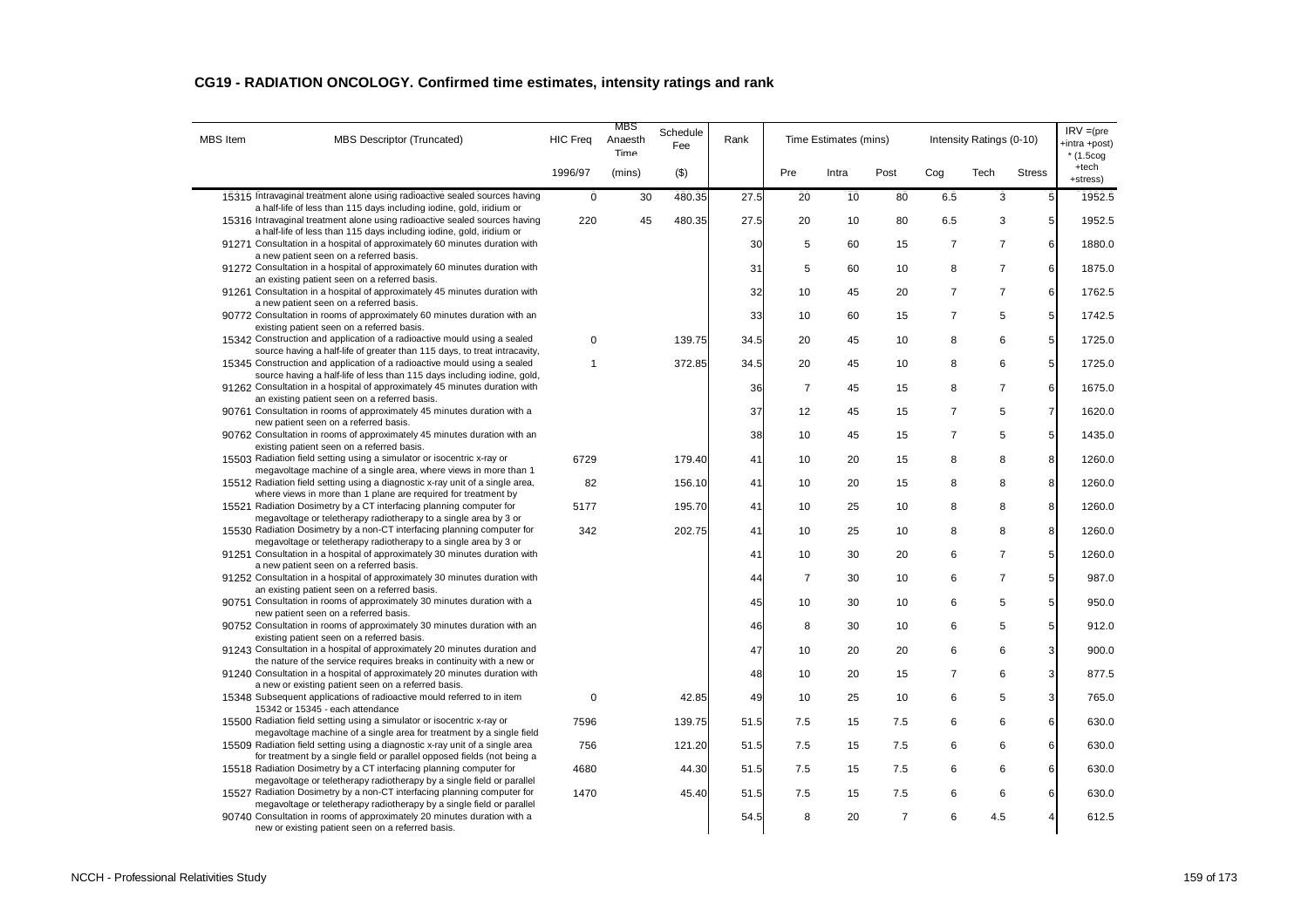| CG19 - RADIATION ONCOLOGY. Confirmed time estimates, intensity ratings and rank |  |  |
|---------------------------------------------------------------------------------|--|--|
|---------------------------------------------------------------------------------|--|--|

| <b>MBS</b> Item | <b>MBS Descriptor (Truncated)</b>                                                                                                                                                                         | <b>HIC Freq</b> | <b>MBS</b><br>Anaesth<br>Time | Schedule<br>Fee | Rank |                | Time Estimates (mins) |                |                | Intensity Ratings (0-10) |                 | $IRV = (pre$<br>+intra +post)<br>$*$ (1.5cog |
|-----------------|-----------------------------------------------------------------------------------------------------------------------------------------------------------------------------------------------------------|-----------------|-------------------------------|-----------------|------|----------------|-----------------------|----------------|----------------|--------------------------|-----------------|----------------------------------------------|
|                 |                                                                                                                                                                                                           | 1996/97         | (mins)                        | $($ \$)         |      | Pre            | Intra                 | Post           | Cog            | Tech                     | <b>Stress</b>   | +tech<br>+stress)                            |
|                 | 90743 Consultation in rooms of approximately 20 minutes duration and the<br>nature of the service requires breaks in continuity with a new or                                                             |                 |                               |                 | 54.5 | 8              | 20                    | $\overline{7}$ | 6              | 4.5                      | $\overline{4}$  | 612.5                                        |
|                 | 91230 Consultation in a hospital of approximately 15 minutes duration with<br>a new or existing patient seen on a referred basis.                                                                         |                 |                               |                 | 56   | 3              | 15                    | 15             | 6              | 5                        | 3               | 561.0                                        |
|                 | 91220 Consultation in a hospital of approximately 10 minutes duration with<br>a new or existing patient seen on a referred basis.                                                                         |                 |                               |                 | 57   | 3              | 10                    | 15             | $\overline{7}$ | 5                        | $\overline{3}$  | 518.0                                        |
|                 | 15351 Construction and first application of a radioactive mould not<br>exceeding 5 cm in diameter to an external surface=20                                                                               | 58              |                               | 85.6            | 58.5 | 5              | 15                    | 5              | 5              | 6                        | $5\overline{)}$ | 462.5                                        |
|                 | 15354 Construction and first application of a radioactive mould more than 5<br>cm in diameter to an external surface                                                                                      | $\mathbf 0$     |                               | 104.00          | 58.5 | 5              | 15                    | 5              | 5              | 6                        | $5\phantom{.0}$ | 462.5                                        |
|                 | 15012 Radiotherapy, superficial - each attendance at which treatment is<br>given to an eye                                                                                                                | 2764            |                               | 39.25           | 60.5 | 10             | 5                     | 3              | $\overline{7}$ | $\overline{7}$           | $\overline{7}$  | 441.0                                        |
|                 | 15112 Radiotherapy, deep or orthovoltage - attendance at which a single<br>dose technique is applied - 1 field                                                                                            | 54              |                               | 88.25           | 60.5 | 10             | 5                     | 3              | $\overline{7}$ | $\overline{7}$           | $\overline{7}$  | 441.0                                        |
|                 | 90730 Consultation in rooms of approximately 15 minutes duration with a                                                                                                                                   |                 |                               |                 | 62   | 5              | 15                    | 5              | 5              | $\overline{4}$           | 3               | 362.5                                        |
|                 | new or existing patient seen on a referred basis.<br>90720 Consultation in rooms of approximately 10 minutes duration with a                                                                              |                 |                               |                 | 63   | 5              | 10                    | 5              | 5              | $\overline{4}$           | $\overline{3}$  | 290.0                                        |
|                 | new or existing patient seen on a referred basis.<br>91210 Consultation in a hospital of approximately 5 minutes duration with a                                                                          |                 |                               |                 | 64   | 3              | 5                     | 10             | 5              | 5                        | $\overline{2}$  | 261.0                                        |
|                 | new or existing patient seen on a referred basis.<br>15357 Attendance upon a patient to apply a radioactive mould constructed                                                                             | 81              |                               | 29.35           | 65   | 5              | 10                    | 1              | 4              | $\overline{4}$           | $5\overline{)}$ | 240.0                                        |
|                 | for application to an external surface of the patient other than an<br>90710 Consultation in rooms of approximately 5 minutes duration with a                                                             |                 |                               |                 | 66   | 3              | 5                     | 3              | 5              | 3                        | $\overline{2}$  | 137.5                                        |
|                 | new or existing patient seen on a referred basis.<br>15203 Radiation oncology treatment, using a single photon energy linear                                                                              | 12550           |                               | 34.35           | 68   | $\overline{2}$ | $\overline{2}$        | 3              | 6              | 2                        | $\overline{2}$  | 91.0                                         |
|                 | accelerator, with or without electron facilities - each attendance at<br>15207 Radiation oncology treatment, using a dual photon energy linear                                                            | 35906           |                               | 34.35           | 68   | $\overline{2}$ | $\overline{c}$        | 3              | 6              | 2                        | $\overline{2}$  | 91.0                                         |
|                 | accelerator with a minimum higher energy of 10 MV photons or<br>15211 Radiation oncology treatment, using cobalt unit or caesium                                                                          | 646             |                               | 31.45           | 68   | $\overline{2}$ | $\sqrt{2}$            | 3              | 6              | $\overline{2}$           | $\overline{a}$  | 91.0                                         |
|                 | teletherapy unit - each attendance at which treatment is given - 1<br>15000 Radiotherapy, superficial (including treatment with x-rays, radium                                                            | 14185           |                               | 31.20           | 71   | $\overline{2}$ | $\mathbf{1}$          | 3              | 5              | $\overline{4}$           | $\overline{2}$  | 81.0                                         |
|                 | rays or other radioactive substances), not being a service to which<br>15100 Radiotherapy, deep or orthovoltage - each attendance at which                                                                | 1420            |                               | 35.00           | 71   | $\overline{2}$ | 1                     | 3              | 5              | $\overline{4}$           | $\overline{2}$  | 81.0                                         |
|                 | fractionated treatment is given at 3 or more treatments per week - 1<br>15106 Radiotherapy, deep or orthovoltage - each attendance at which                                                               | 65              |                               | 41.35           | 71   | $\overline{2}$ | $\mathbf{1}$          | 3              | 5              | $\overline{4}$           | $\overline{2}$  | 81.0                                         |
|                 | fractionated treatment is given at 2 treatments per week or less<br>15009 Radiotherapy, superficial - attendance at which a single dose                                                                   | 352             |                               | 96.18           | 73.5 | $\mathbf{1}$   | $\mathbf{1}$          | 3              | 6              | $\overline{4}$           | $\overline{2}$  | 75.0                                         |
|                 | technique is applied - 2 or more fields up to a maximum of 5<br>15115 Radiotherapy, deep or orthovoltage - attendance at which a single                                                                   | 11              |                               | 135.50          | 73.5 | $\mathbf{1}$   | $\mathbf{1}$          | 3              | 6              | $\overline{4}$           | $\overline{2}$  | 75.0                                         |
|                 | dose technique is applied - 2 or more fields up to a maximum of 5<br>15003 Radiotherapy, superficial (including treatment with x-rays, radium                                                             | 6768            |                               | 54.87           | 76   | $\mathbf{1}$   | $\mathbf{1}$          | 3              | 5              | $\overline{4}$           | $\overline{2}$  | 67.5                                         |
|                 | rays or other radioactive substances), not being a service to which<br>15103 Radiotherapy, deep or orthovoltage - each attendance at which                                                                | 122             |                               | 59.07           | 76   | $\mathbf{1}$   | $\mathbf{1}$          | 3              | 5              | $\overline{4}$           | $\overline{2}$  | 67.5                                         |
|                 | fractionated treatment is given at 3 or more treatments per week - 2<br>15109 Radiotherapy, deep or orthovoltage - each attendance at which                                                               | 23              |                               | 58.00           | 76   | $\mathbf{1}$   | 1                     | 3              | 5              | $\overline{4}$           | $\overline{2}$  | 67.5                                         |
|                 | fractionated treatment is given at 2 treatments per week or less<br>15204 Radiation oncology treatment, using a single photon energy linear                                                               | 129910          |                               | 71.52           | 79   | 1              | $\mathbf 1$           | 3              | 5              | $\overline{2}$           | $\overline{a}$  | 57.5                                         |
|                 | accelerator, with or without electron facilities - each attendance at<br>15208 Radiation oncology treatment, using a dual photon energy linear                                                            | 199163          |                               | 78.74           | 79   | $\mathbf{1}$   | 1                     | 3              | 5              | $\overline{2}$           | $\overline{2}$  | 57.5                                         |
|                 | accelerator with a minimum higher energy of 10 MV photons or<br>15214 Radiation oncology treatment, using cobalt unit or caesium<br>teletherapy unit - each attendance at which treatment is given - 2 or | 4085            |                               | 71.39           | 79   | $\mathbf{1}$   | $\mathbf{1}$          | 3              | 5              | 2                        | $\overline{2}$  | 57.5                                         |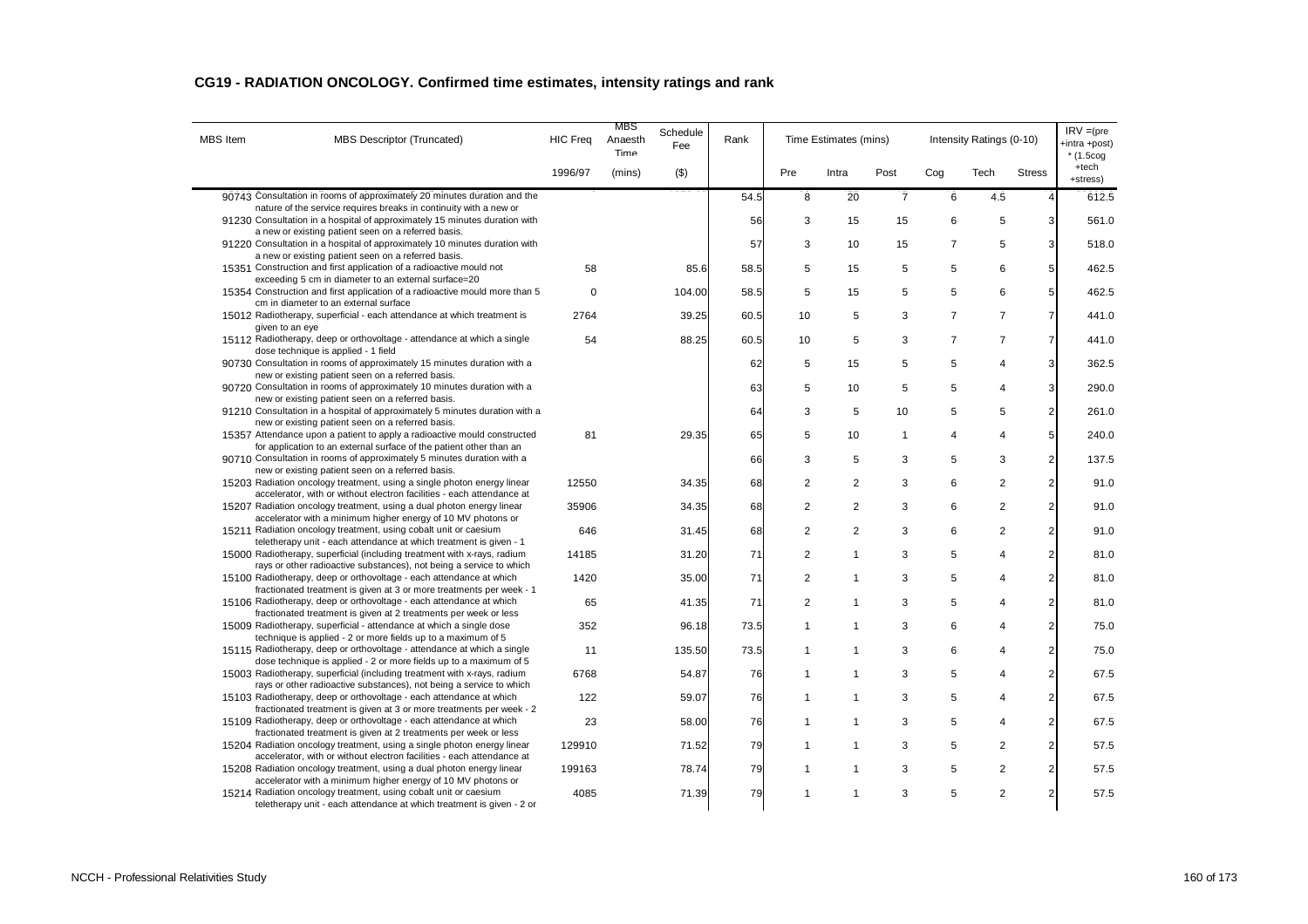| MBS Item  | $\mathbf{r}$ | Partner<br>item | MBS Descriptor (Truncated)                                                                                                                                               | <b>HIC Freq</b> | MBS<br>Anaesth<br>Time | Schedule<br>Fee | Rank           |                | Time Estimates (mins) |      |     | Intensity Ratings (0-10) |               | $IRV = (pre$<br>+2intra +post)<br>$*$ (16 +2cog |
|-----------|--------------|-----------------|--------------------------------------------------------------------------------------------------------------------------------------------------------------------------|-----------------|------------------------|-----------------|----------------|----------------|-----------------------|------|-----|--------------------------|---------------|-------------------------------------------------|
|           | ltem         |                 |                                                                                                                                                                          | 1996/97         | (mins)                 | $($ \$)         |                | Pre            | Intra                 | Post | Cog | Tech                     | <b>Stress</b> | $+1.5$ tech<br>+stress)                         |
| 30485     |              |                 | Endoscopic sphincterotomy with or without extraction of stones<br>from common bile duct                                                                                  | 2097            | 45                     | 413.60          | 1              | 30             | 60                    | 45   | 8.0 | 8.0                      | 8.0           | 10140.0                                         |
| 30491     |              |                 | Bile duct, endoscopic stenting of (including endoscopy and<br>dilatation)                                                                                                | 832             | 90                     | 407.75          | $\overline{a}$ | 30             | 65                    | 45   | 7.0 | 7.0                      | 7.0           | 9737.5                                          |
| 30494     |              |                 | Endoscopic biliary dilatation                                                                                                                                            | 92              | 90                     | 308.70          | 3              | 30             | 60                    | 45   | 7.0 | 7.0                      | 7.0           | 9262.5                                          |
| $30493 +$ |              |                 | 30484 Biliary manometry                                                                                                                                                  | 53              | 60                     | 244.65          | $\overline{4}$ | 30             | 60                    | 45   | 6.7 | 6.6                      | 7.0           | 9028.5                                          |
| 90781     |              |                 | Consultation in rooms exceeding 75 minutes duration with a<br>new patient seen on a referred basis.                                                                      |                 |                        |                 | 5.5            | 5              | 75                    | 20   | 9.8 | 5.6                      | 4.9           | 8557.5                                          |
| 91081     |              |                 | Home visit exceeding 75 minutes duration with a new patient<br>seen on a referred basis.                                                                                 |                 |                        |                 | 5.5            | 5              | 75                    | 20   | 9.8 | 5.6                      | 4.9           | 8557.5                                          |
| 30490     |              |                 | Oesophageal prosthesis, insertion of, including endoscopy and<br>dilatation                                                                                              | 130             | 60                     | 386.50          | $\overline{7}$ | 15             | 60                    | 45   | 6.3 | 6.3                      | 7.0           | 8109.0                                          |
| 90782     |              |                 | Consultation in rooms exceeding 75 minutes duration with an<br>existing patient seen on a referred basis.                                                                |                 |                        |                 | 8.5            | 5              | 75                    | 15   | 8.4 | 5.6                      | 4.9           | 7837.0                                          |
| 91082     |              |                 | Home visit exceeding 75 minutes duration with an existing<br>patient seen on a referred basis.                                                                           |                 |                        |                 | 8.5            | 5              | 75                    | 15   | 8.4 | 5.6                      | 4.9           | 7837.0                                          |
| 90881     |              |                 | Consultation at a nursing home exceeding 75 minutes duration<br>with a new patient seen on a referred basis.                                                             |                 |                        |                 | 11             | $\overline{2}$ | 75                    | 5    | 9.8 | 5.6                      | 4.9           | 7677.3                                          |
| 90981     |              |                 | Consultation at other institution exceeding 75 minutes duration<br>with a new patient seen on a referred basis.                                                          |                 |                        |                 | 11             | 2              | 75                    | 5    | 9.8 | 5.6                      | 4.9           | 7677.3                                          |
| 91281     |              |                 | Consultation in a hospital of approximately 75 minutes duration<br>with a new patient seen on a referred basis.                                                          |                 |                        |                 | 11             | 2              | 75                    | 5    | 9.8 | 5.6                      | 4.9           | 7677.3                                          |
| 30479     |              |                 | Endoscopic laser therapy for neoplasia and benign vascular                                                                                                               | 237             | 90                     | 349.55          | 13             | 10             | 60                    | 45   | 5.6 | 6.3                      | 6.3           | 7516.3                                          |
| 32093     |              |                 | lesions or strictures of the gastrointestinal tract<br>Fibreoptic colonoscopy - examination of colon beyond the                                                          | 41664           | 60                     | 344.45          | 14             | 10             | 60                    | 30   | 7.3 | 6.3                      | 6.4           | 7433.3                                          |
| 30484     |              |                 | hepatic flexure with removal of 1 or more polyps<br>Endoscopic retrograde cholangio-pancreatography                                                                      | 3235            | 45                     | 267.95          | 15             | 30             | 45                    | 45   | 6.3 | 6.3                      | 7.0           | 7433.3                                          |
| 90882     |              |                 | Consultation at a nursing home exceeding 75 minutes duration<br>with an existing patient seen on a referred basis.                                                       |                 |                        |                 | 17             | 2              | 75                    | 5    | 8.4 | 5.6                      | 4.9           | 7237.7                                          |
| 90982     |              |                 | Consultation at other institution exceeding 75 minutes duration<br>with an existing patient seen on a referred basis.                                                    |                 |                        |                 | 17             | $\overline{2}$ | 75                    | 5    | 8.4 | 5.6                      | 4.9           | 7237.7                                          |
| 91282     |              |                 | Consultation in a hospital of approximately 75 minutes duration<br>with an existing patient seen on a referred basis.                                                    |                 |                        |                 | 17             | $\sqrt{2}$     | 75                    | 5    | 8.4 | 5.6                      | 4.9           | 7237.7                                          |
| 32094     |              |                 | Endoscopic dilatation of colorectal strictures including<br>colonoscopy                                                                                                  | 185             | 60                     | 405.15          | 19             | 10             | 60                    | 30   | 6.3 | 6.3                      | 6.3           | 7096.0                                          |
| 90771     |              |                 | Consultation in rooms of approximately 60 minutes duration<br>with a new patient seen on a referred basis.                                                               |                 |                        |                 | 20.5           | 5              | 60                    | 20   | 9.8 | 5.6                      | 4.9           | 7090.5                                          |
| 91071     |              |                 | Home visit of approximately 60 minutes duration with a new<br>patient seen on a referred basis.                                                                          |                 |                        |                 | 20.5           | 5              | 60                    | 20   | 9.8 | 5.6                      | 4.9           | 7090.5                                          |
| 41831     |              |                 | Oesophagus, endoscopic pneumatic dilatation of (Assist.)                                                                                                                 | 205             | 45                     | 262.15          | 22             | 20             | 45                    | 45   | 5.6 | 6.3                      | 7.0           | 6765.8                                          |
| 90772     |              |                 | Consultation in rooms of approximately 60 minutes duration<br>with an existing patient seen on a referred basis.                                                         |                 |                        |                 | 23.5           | 5              | 60                    | 15   | 8.4 | 5.6                      | 4.9           | 6454.0                                          |
| 91072     |              |                 | Home visit of approximately 60 minutes duration with an                                                                                                                  |                 |                        |                 | 23.5           | 5              | 60                    | 15   | 8.4 | 5.6                      | 4.9           | 6454.0                                          |
| 90871     |              |                 | existing patient seen on a referred basis.<br>Consultation at a nursing home of approximately 60 minutes                                                                 |                 |                        |                 | 26             | $\overline{2}$ | 60                    | 5    | 9.8 | 5.6                      | 4.9           | 6210.3                                          |
| 90971     |              |                 | duration with a new patient seen on a referred basis.<br>Consultation at other institution of approximately 60 minutes                                                   |                 |                        |                 | 26             | $\overline{2}$ | 60                    | 5    | 9.8 | 5.6                      | 4.9           | 6210.3                                          |
| 91271     |              |                 | duration with a new patient seen on a referred basis.<br>Consultation in a hospital of approximately 60 minutes duration<br>with a new patient seen on a referred basis. |                 |                        |                 | 26             | $\overline{2}$ | 60                    | 5    | 9.8 | 5.6                      | 4.9           | 6210.3                                          |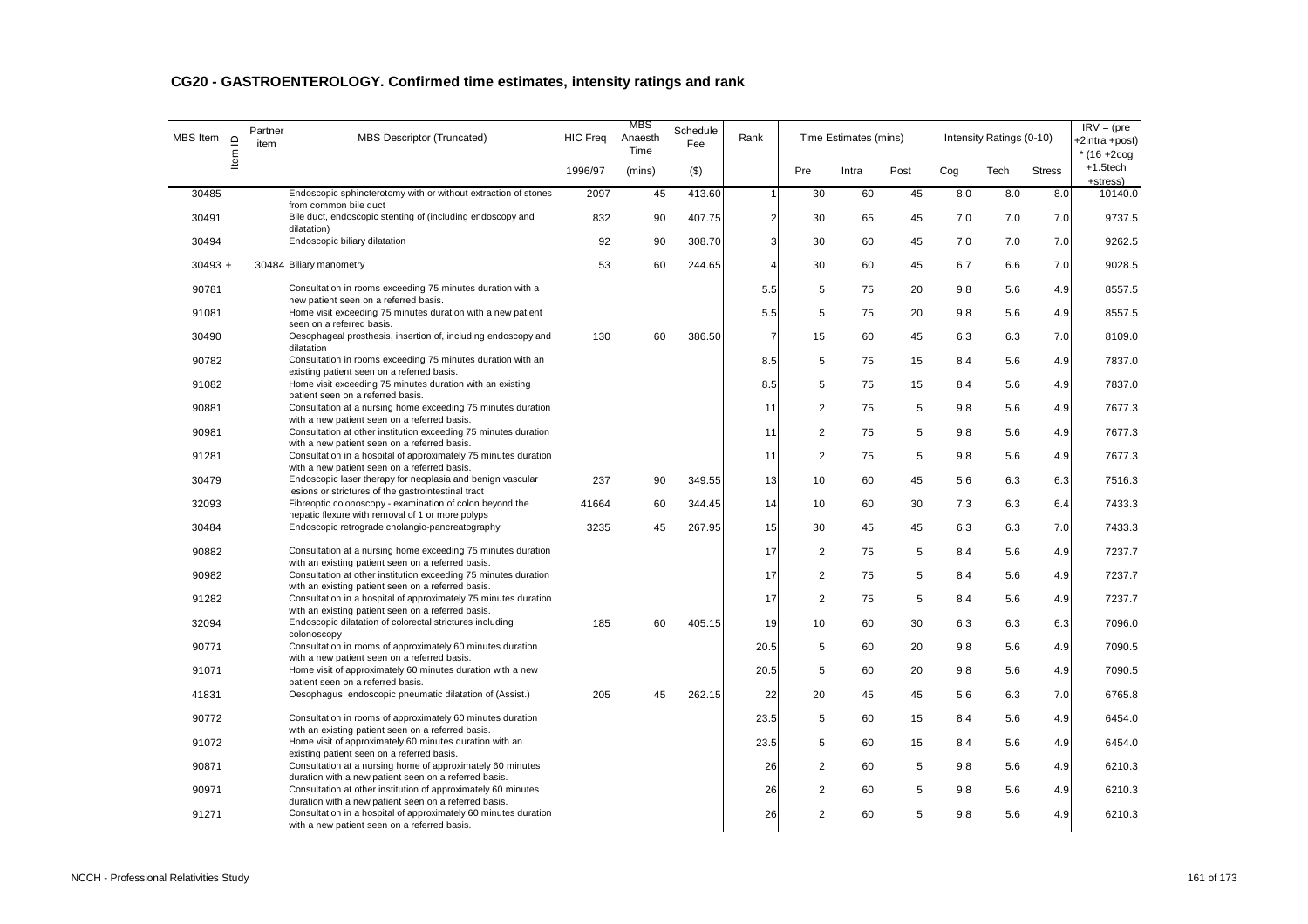| MBS Item | $\mathbf{\underline{o}}$<br>Item | Partner<br>item | <b>MBS Descriptor (Truncated)</b>                                                                                                                                                           | <b>HIC Freq</b> | MBS<br>Anaesth<br>Time | Schedule<br>Fee | Rank |                | Time Estimates (mins) |      |     | Intensity Ratings (0-10) |               | $IRV = (pre$<br>+2intra +post)<br>$*(16 + 2cog$ |
|----------|----------------------------------|-----------------|---------------------------------------------------------------------------------------------------------------------------------------------------------------------------------------------|-----------------|------------------------|-----------------|------|----------------|-----------------------|------|-----|--------------------------|---------------|-------------------------------------------------|
|          |                                  |                 |                                                                                                                                                                                             | 1996/97         | (mins)                 | $($ \$          |      | Pre            | Intra                 | Post | Cog | Tech                     | <b>Stress</b> | $+1.5$ tech<br>+stress)                         |
| 90872    |                                  |                 | Consultation at a nursing home of approximately 60 minutes                                                                                                                                  |                 |                        |                 | 29   | $\overline{c}$ | 60                    | 5    | 8.4 | 5.6                      | 4.9           | 5854.7                                          |
| 90972    |                                  |                 | duration with an existing patient seen on a referred basis.<br>Consultation at other institution of approximately 60 minutes<br>duration with an existing patient seen on a referred basis. |                 |                        |                 | 29   | $\overline{c}$ | 60                    | 5    | 8.4 | 5.6                      | 4.9           | 5854.7                                          |
| 91272    |                                  |                 | Consultation in a hospital of approximately 60 minutes duration<br>with an existing patient seen on a referred basis.                                                                       |                 |                        |                 | 29   | $\overline{c}$ | 60                    | 5    | 8.4 | 5.6                      | 4.9           | 5854.7                                          |
| 32090    |                                  |                 | Fibreoptic colonoscopy - examination of colon beyond the<br>hepatic flexure with or without biopsy                                                                                          | 135885          | 45                     | 245.45          | 31   | 10             | 45                    | 30   | 6.3 | 6.3                      | 6.3           | 5765.5                                          |
| 30476    |                                  |                 | Oesophagoscopy (not being a service to which item 41816 or<br>41822 applies), gastroscopy, duodenoscopy or panendoscopy                                                                     | 1056            | 30                     | 180.35          | 32.5 | 15             | 40                    | 40   | 6.3 | 4.9                      | 6.3           | 5703.8                                          |
| 30478    |                                  |                 | Oesophagoscopy (not being a service to which item 41816,<br>41822 or 41825 applies), gastroscopy, duodenoscopy or                                                                           | 2220            | 30                     | 180.35          | 32.5 | 15             | 40                    | 40   | 6.3 | 4.9                      | 6.3           | 5703.8                                          |
| 90761    |                                  |                 | Consultation in rooms of approximately 45 minutes duration<br>with a new patient seen on a referred basis.                                                                                  |                 |                        |                 | 34.5 | 5              | 45                    | 20   | 9.8 | 5.6                      | 4.9           | 5623.5                                          |
| 91061    |                                  |                 | Home visit of approximately 45 minutes duration with a new<br>patient seen on a referred basis.                                                                                             |                 |                        |                 | 34.5 | 5              | 45                    | 20   | 9.8 | 5.6                      | 4.9           | 5623.5                                          |
| 30475    |                                  |                 | Endoscopy with balloon dilatation of gastric or gastroduodenal<br>stricture                                                                                                                 | 312             | 45                     | 235.10          | 36.5 | 10             | 45                    | 30   | 5.6 | 6.3                      | 6.3           | 5583.5                                          |
| 41819    |                                  |                 | Oesophageal and anastomic stricture, endoscopic dilatation of                                                                                                                               | 6528            | 30                     | 256.30          | 36.5 | 10             | 45                    | 30   | 5.6 | 6.3                      | 6.3           | 5583.5                                          |
| 30569    |                                  |                 | Endoscopic examination of small bowel with flexible endoscope<br>passed at laparotomy, with or without biopsies (Assist.)                                                                   | 13              | 45                     | 271.90          | 38   | 45             | 45                    | 15   | 5.6 | 4.2                      | 3.5           | 5550.0                                          |
| 32087    |                                  |                 | Flexible fibreoptic sigmoidoscopy or fibreoptic colonoscopy up<br>to the hepatic flexure with removal of 1 or more polyps - not                                                             | 1604            | 45                     | 150.30          | 39   | 10             | 45                    | 30   | 5.6 | 5.6                      | 5.6           | 5356.0                                          |
| 90762    |                                  |                 | Consultation in rooms of approximately 45 minutes duration<br>with an existing patient seen on a referred basis.                                                                            |                 |                        |                 | 40.5 | 5              | 45                    | 15   | 8.4 | 5.6                      | 4.9           | 5071.0                                          |
| 91062    |                                  |                 | Home visit of approximately 45 minutes duration with an<br>existing patient seen on a referred basis.                                                                                       |                 |                        |                 | 40.5 | 5              | 45                    | 15   | 8.4 | 5.6                      | 4.9           | 5071.0                                          |
| 90861    |                                  |                 | Consultation at a nursing home of approximately 45 minutes<br>duration with a new patient seen on a referred basis.                                                                         |                 |                        |                 | 43   | $\overline{c}$ | 45                    | 5    | 9.8 | 5.6                      | 4.9           | 4743.3                                          |
| 90961    |                                  |                 | Consultation at other institution of approximately 45 minutes<br>duration with a new patient seen on a referred basis.                                                                      |                 |                        |                 | 43   | $\overline{2}$ | 45                    | 5    | 9.8 | 5.6                      | 4.9           | 4743.3                                          |
| 91261    |                                  |                 | Consultation in a hospital of approximately 45 minutes duration<br>with a new patient seen on a referred basis.                                                                             |                 |                        |                 | 43   | $\overline{c}$ | 45                    | 5    | 9.8 | 5.6                      | 4.9           | 4743.3                                          |
| 90862    |                                  |                 | Consultation at a nursing home of approximately 45 minutes<br>duration with an existing patient seen on a referred basis.                                                                   |                 |                        |                 | 46   | $\overline{c}$ | 45                    | 5    | 8.4 | 5.6                      | 4.9           | 4471.7                                          |
| 90962    |                                  |                 | Consultation at other institution of approximately 45 minutes<br>duration with an existing patient seen on a referred basis.                                                                |                 |                        |                 | 46   | $\overline{2}$ | 45                    | 5    | 8.4 | 5.6                      | 4.9           | 4471.7                                          |
| 91262    |                                  |                 | Consultation in a hospital of approximately 45 minutes duration<br>with an existing patient seen on a referred basis.                                                                       |                 |                        |                 | 46   | $\overline{c}$ | 45                    | 5    | 8.4 | 5.6                      | 4.9           | 4471.7                                          |
| 30481    |                                  |                 | Percutaneous endoscopic gastrostomy (initial procedure)                                                                                                                                     | 524             | 90                     | 262.15          | 48   | 15             | 30                    | 30   | 5.6 | 5.6                      | 5.6           | 4326.0                                          |
| 13506    |                                  |                 | Gastro-oesophageal balloon intubation, minnesota, sengstaken-<br>blakemore or similar, for control of bleeding from gastric                                                                 | 18              |                        | 135.45          | 49   | 30             | 15                    | 30   | 6.3 | 5.6                      | 7.0           | 3960.0                                          |
| 90751    |                                  |                 | Consultation in rooms of approximately 30 minutes duration<br>with a new patient seen on a referred basis.                                                                                  |                 |                        |                 | 50.5 | 5              | 30                    | 15   | 9.8 | 5.6                      | 4.9           | 3912.0                                          |
| 91051    |                                  |                 | Home visit of approximately 30 minutes duration with a new<br>patient seen on a referred basis.                                                                                             |                 |                        |                 | 50.5 | 5              | 30                    | 15   | 9.8 | 5.6                      | 4.9           | 3912.0                                          |
| 30482    |                                  |                 | Percutaneous endoscopic gastrostomy (repeat procedure)                                                                                                                                      | 146             | 90                     | 186.40          | 52   | 15             | 30                    | 15   | 4.9 | 4.9                      | 4.9           | 3424.5                                          |
| 90851    |                                  |                 | Consultation at a nursing home of approximately 30 minutes<br>duration with a new patient seen on a referred basis.                                                                         |                 |                        |                 | 54   | $\overline{c}$ | 30                    | 5    | 9.8 | 5.6                      | 4.9           | 3276.3                                          |
| 90951    |                                  |                 | Consultation at other institution of approximately 30 minutes<br>duration with a new patient seen on a referred basis.                                                                      |                 |                        |                 | 54   | $\overline{2}$ | 30                    | 5    | 9.8 | 5.6                      | 4.9           | 3276.3                                          |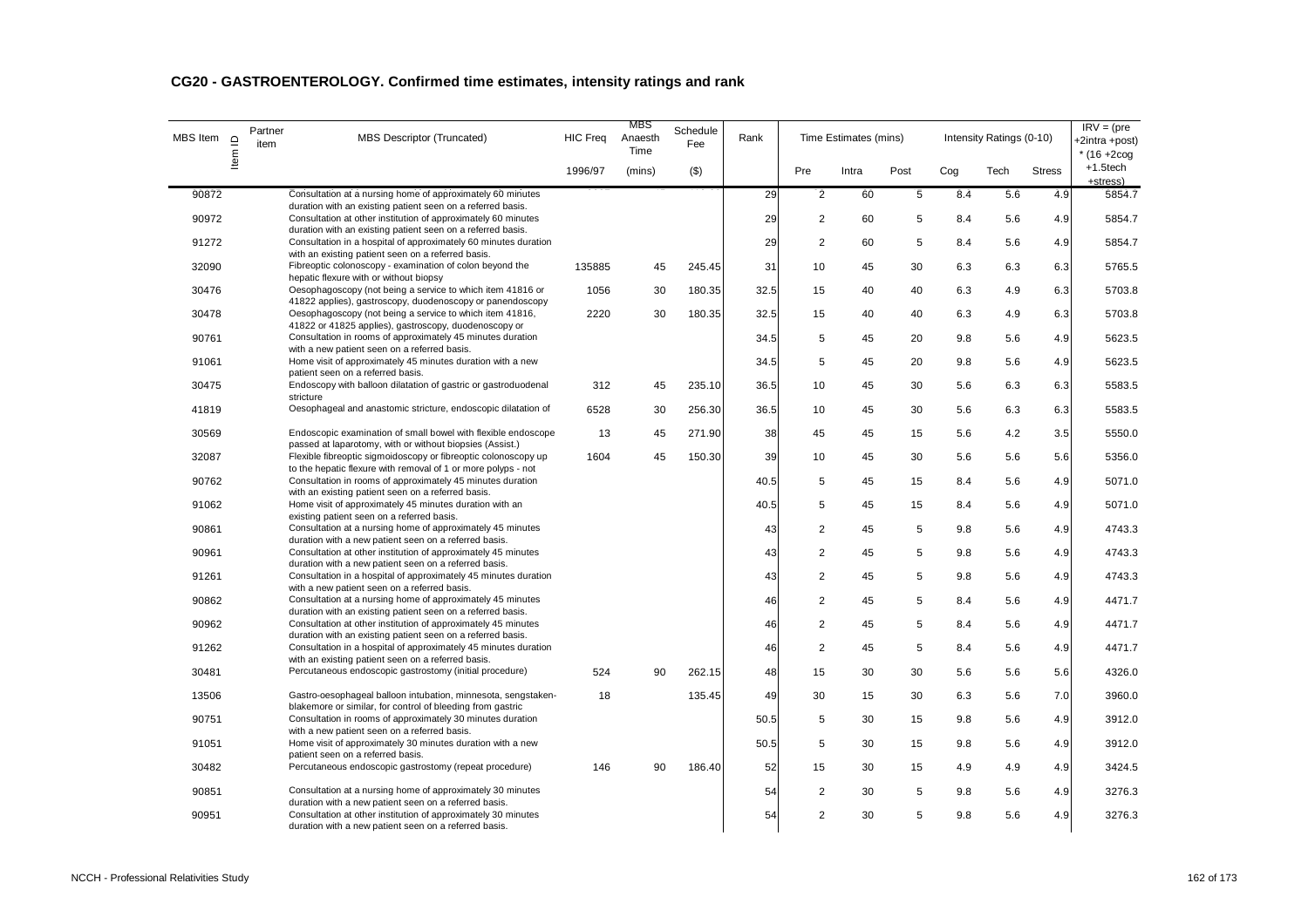| MBS Item | $\mathbf{\underline{o}}$ | Partner<br>item | <b>MBS Descriptor (Truncated)</b>                                                                                                                                                                       | <b>HIC Freq</b> | MBS<br>Anaesth<br>Time | Schedule<br>Fee | Rank |                | Time Estimates (mins) |             |     | Intensity Ratings (0-10) |                | $IRV = (pre$<br>+2intra +post)<br>$*$ (16 +2coq |
|----------|--------------------------|-----------------|---------------------------------------------------------------------------------------------------------------------------------------------------------------------------------------------------------|-----------------|------------------------|-----------------|------|----------------|-----------------------|-------------|-----|--------------------------|----------------|-------------------------------------------------|
|          | ltem                     |                 |                                                                                                                                                                                                         | 1996/97         | (mins)                 | $($ \$)         |      | Pre            | Intra                 | Post        | Coq | Tech                     | <b>Stress</b>  | +1.5tech<br>+stress)                            |
| 91251    |                          |                 | Consultation in a hospital of approximately 30 minutes duration<br>with a new patient seen on a referred basis.                                                                                         |                 |                        |                 | 54   | $\overline{2}$ | 30                    | $\,$ 5 $\,$ | 9.8 | 5.6                      | 4.9            | 3276.3                                          |
| 90752    |                          |                 | Consultation in rooms of approximately 30 minutes duration                                                                                                                                              |                 |                        |                 | 56.5 | 5              | 30                    | 10          | 6.3 | 4.2                      | 3.5            | 2880.0                                          |
| 91052    |                          |                 | with an existing patient seen on a referred basis.<br>Home visit of approximately 30 minutes duration with an                                                                                           |                 |                        |                 | 56.5 | 5              | 30                    | 10          | 6.3 | 4.2                      | 3.5            | 2880.0                                          |
| 90852    |                          |                 | existing patient seen on a referred basis.<br>Consultation at a nursing home of approximately 30 minutes                                                                                                |                 |                        |                 | 59   | 2              | 30                    | 5           | 6.3 | 4.2                      | 3.5            | 2572.8                                          |
| 90952    |                          |                 | duration with an existing patient seen on a referred basis.<br>Consultation at other institution of approximately 30 minutes                                                                            |                 |                        |                 | 59   | 2              | 30                    | 5           | 6.3 | 4.2                      | 3.5            | 2572.8                                          |
| 91252    |                          |                 | duration with an existing patient seen on a referred basis.<br>Consultation in a hospital of approximately 30 minutes duration                                                                          |                 |                        |                 | 59   | 2              | 30                    | 5           | 6.3 | 4.2                      | 3.5            | 2572.8                                          |
| 30473    |                          |                 | with an existing patient seen on a referred basis.<br>Oesophagoscopy (not being a service to which item 41816 or                                                                                        | 195862          | 15                     | 130.05          | 61   | 10             | 15                    | 15          | 5.6 | 5.6                      | 4.9            | 2227.5                                          |
| 90740    |                          |                 | 41822 applies), gastroscopy, duodenoscopy or panendoscopy<br>Consultation in rooms of approximately 20 minutes duration                                                                                 |                 |                        |                 | 63.5 | 5              | 20                    | 10          | 6.3 | 4.2                      | 3.5            | 2112.0                                          |
| 90743    |                          |                 | with a new or existing patient seen on a referred basis.<br>Consultation in rooms of approximately 20 minutes duration and                                                                              |                 |                        |                 | 63.5 | 5              | 20                    | 10          | 6.3 | 4.2                      | 3.5            | 2112.0                                          |
| 91040    |                          |                 | the nature of the service requires breaks in continuity with a<br>Home visit of approximately 20 minutes duration with a new or                                                                         |                 |                        |                 | 63.5 | 5              | 20                    | 10          | 6.3 | 4.2                      | 3.5            | 2112.0                                          |
| 91043    |                          |                 | existing patient seen on a referred basis.<br>Home visit of approximately 20 minutes duration and the nature                                                                                            |                 |                        |                 | 63.5 | 5              | 20                    | 10          | 6.3 | 4.2                      | 3.5            | 2112.0                                          |
| 32084    |                          |                 | of the service requires breaks in continuity with a new or<br>Flexible fibreoptic sigmoidoscopy or fibreoptic colonoscopy up                                                                            | 21230           | 30                     | 81.75           | 66   | 10             | 15                    | 15          | 4.2 | 4.2                      |                | 1941.5                                          |
|          |                          |                 | to the hepatic flexure, with or without biopsy                                                                                                                                                          |                 |                        |                 |      |                |                       |             |     |                          | 4.6            |                                                 |
| 41832    |                          |                 | Oesophagus, balloon dilatation of, using interventional imaging<br>techniques                                                                                                                           | $\mathbf 0$     | 30                     | 167.75          | 67   | 10             | 15                    | 15          | 3.5 | 4.9                      | 4.9            | 1938.8                                          |
| 32095    |                          |                 | Endoscopic examination of small bowel with flexible endoscope<br>passed by stoma, with or without biopsies                                                                                              | 60              | 45                     | 93.80           | 68   | 10             | 15                    | 15          | 4.2 | 3.5                      | 3.5            | 1823.3                                          |
| 90840    |                          |                 | Consultation at a nursing home of approximately 20 minutes<br>duration with a new or existing patient seen on a referred basis.                                                                         |                 |                        |                 | 70.5 | 2              | 20                    | 5           | 6.3 | 4.2                      | 3.5            | 1804.8                                          |
| 90940    |                          |                 | Consultation at other institution of approximately 20 minutes<br>duration with a new or existing patient seen on a referred basis.                                                                      |                 |                        |                 | 70.5 | 2              | 20                    | 5           | 6.3 | 4.2                      | 3.5            | 1804.8                                          |
| 91240    |                          |                 | Consultation in a hospital of approximately 20 minutes duration<br>with a new or existing patient seen on a referred basis.                                                                             |                 |                        |                 | 70.5 | 2              | 20                    | 5           | 6.3 | 4.2                      | 3.5            | 1804.8                                          |
| 91243    |                          |                 | Consultation in a hospital of approximately 20 minutes duration<br>and the nature of the service requires breaks in continuity with a                                                                   |                 |                        |                 | 70.5 | 2              | 20                    | 5           | 6.3 | 4.2                      | 3.5            | 1804.8                                          |
| 30409    |                          |                 | Liver biopsy, percutaneous                                                                                                                                                                              | 1662            | 30                     | 128.15          | 73   | 15             | 13                    | 20          | 2.0 | 2.0                      | 5.0            | 1708.0                                          |
| 30487    |                          |                 | Small bowel intubation with biopsy                                                                                                                                                                      | 3642            | 30                     | 132.85          | 74   | 5              | 30                    | 5           | 2.1 | 2.1                      | 0.7            | 1683.5                                          |
| 11800    |                          |                 | Oesophageal motility test, manometric                                                                                                                                                                   | 3483            |                        | 128.15          | 75   | 15             | 15                    | 15          | 3.5 | 2.1                      | 0.7            | 1611.0                                          |
| 30488    |                          |                 | Small bowel intubation - as an independent procedure                                                                                                                                                    | 1657            | 30                     | 66.10           | 76   | 5              | 30                    | 5           | 1.4 | 1.4                      | 0.7            | 1512.0                                          |
| 11810    |                          |                 | Clinical assessment of gastro-oesophageal reflux disease                                                                                                                                                | 3391            |                        | 128.15          | 77   | 15             | 15                    | 15          | 2.1 | 2.1                      | 0.7            | 1443.0                                          |
| 90730    |                          |                 | involving 24 hour pH monitoring, including analysis,<br>Consultation in rooms of approximately 15 minutes duration                                                                                      |                 |                        |                 | 78.5 | 5              | 15                    | 5           | 5.5 | 3.5                      | $\overline{2}$ | 1370.0                                          |
| 91030    |                          |                 | with a new or existing patient seen on a referred basis.<br>Home visit of approximately 15 minutes duration with a new or                                                                               |                 |                        |                 | 78.5 | 5              | 15                    | 5           | 5.5 | 3.5                      | $\overline{2}$ | 1370.0                                          |
| 90830    |                          |                 | existing patient seen on a referred basis.<br>Consultation at a nursing home of approximately 15 minutes                                                                                                |                 |                        |                 | 81   | 2              | 15                    | 3           | 5.5 | 3.5                      | $\overline{2}$ | 1198.8                                          |
| 90930    |                          |                 | duration with a new or existing patient seen on a referred basis.<br>Consultation at other institution of approximately 15 minutes<br>duration with a new or existing patient seen on a referred basis. |                 |                        |                 | 81   | $\overline{2}$ | 15                    | 3           | 5.5 | 3.5                      | 2 <sub>1</sub> | 1198.8                                          |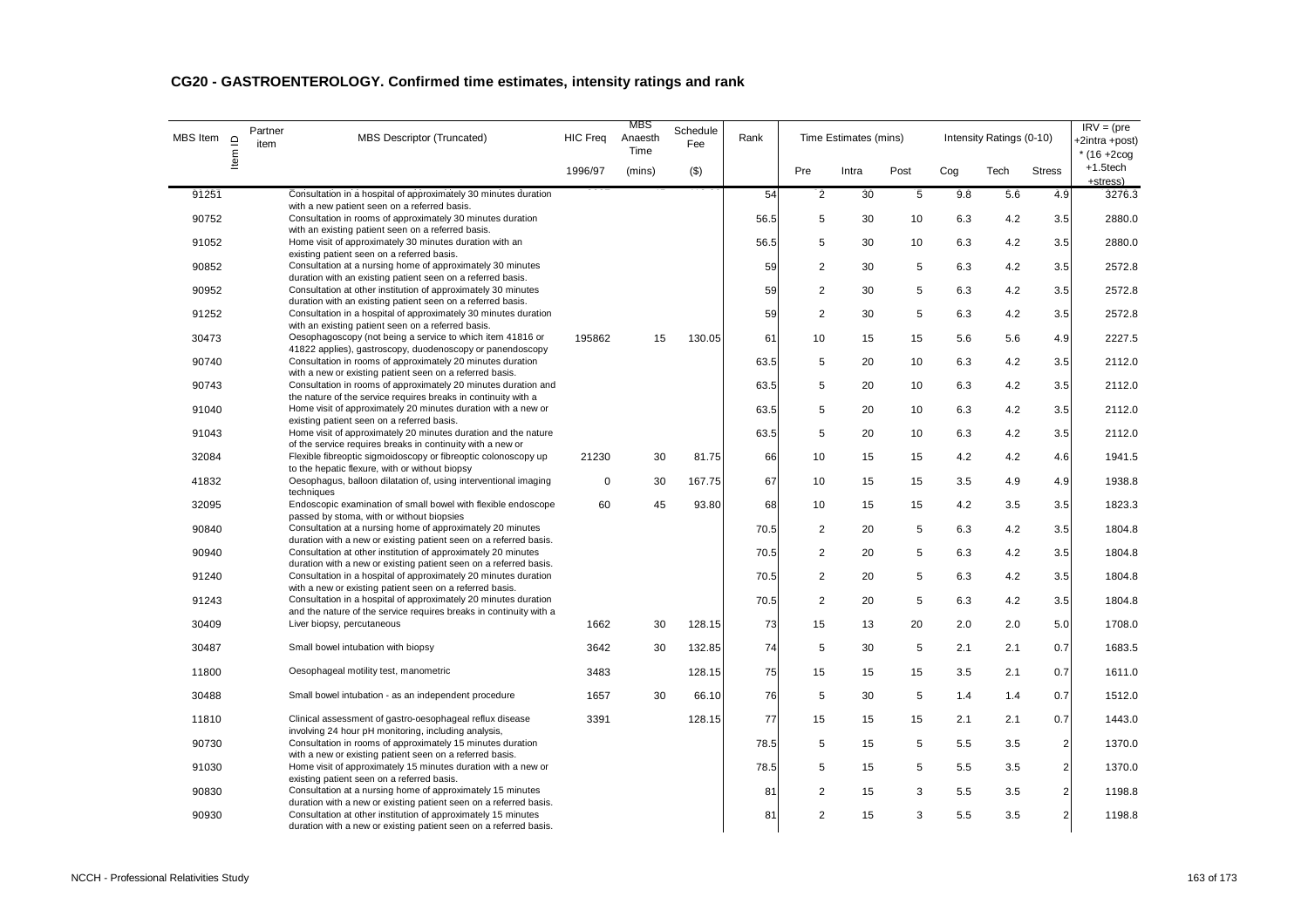| MBS Item $\subseteq$<br>ltem |  | Partner<br>item | MBS Descriptor (Truncated)                                                                                                         | <b>HIC Freq</b> | <b>MBS</b><br>Anaesth<br>Time | Schedule<br>Fee | Rank |                | Time Estimates (mins) |                |     | Intensity Ratings (0-10) |                | $IRV = (pre$<br>+2intra +post)<br>$*(16 + 200)$ |
|------------------------------|--|-----------------|------------------------------------------------------------------------------------------------------------------------------------|-----------------|-------------------------------|-----------------|------|----------------|-----------------------|----------------|-----|--------------------------|----------------|-------------------------------------------------|
|                              |  |                 |                                                                                                                                    | 1996/97         | (mins)                        | $($ \$)         |      | Pre            | Intra                 | Post           | Cog | Tech                     | <b>Stress</b>  | +1.5tech<br>+stress)                            |
| 91230                        |  |                 | Consultation in a hospital of approximately 15 minutes duration<br>with a new or existing patient seen on a referred basis.        |                 |                               |                 | 81   | $\overline{2}$ | 15                    | 3              | 5.5 | 3.5                      |                | 1198.8                                          |
| 90720                        |  |                 | Consultation in rooms of approximately 10 minutes duration<br>with a new or existing patient seen on a referred basis.             |                 |                               |                 | 83.5 | 3              | 10                    | 5              | 5.5 | 3.5                      |                | 959.0                                           |
| 91020                        |  |                 | Home visit of approximately 10 minutes duration with a new or<br>existing patient seen on a referred basis.                        |                 |                               |                 | 83.5 | 3              | 10                    | 5              | 5.5 | 3.5                      | $\overline{2}$ | 959.0                                           |
| 32072                        |  |                 | Sigmoidoscopic examination (with rigid sigmoidoscope), with or<br>without biopsy                                                   | 80917           |                               | 35.15           | 85   | 5              | 10                    | 5              | 4.9 | 2.8                      | 1.4            | 942.0                                           |
| 30483                        |  |                 | Gastrostomy button, non-endoscopic insertion of, or non-<br>endoscopic replacement of                                              | 53              | 60                            | 130.00          | 86.5 | 5              | 10                    | 10             | 2.1 | 2.1                      | 2.1            | 890.8                                           |
| 41828                        |  |                 | Oesophageal stricture, dilatation of, without oesophagoscopy                                                                       | 475             | 30                            | 38.30           | 86.5 | 5              | 10                    | 10             | 1.4 | 2.1                      | 3.5            | 890.8                                           |
| 90820                        |  |                 | Consultation at a nursing home of approximately 10 minutes<br>duration with a new or existing patient seen on a referred basis.    |                 |                               |                 | 89   | 2              | 10                    | $\overline{2}$ | 5.5 | 3.5                      | $\overline{2}$ | 822.0                                           |
| 90920                        |  |                 | Consultation at other institution of approximately 10 minutes<br>duration with a new or existing patient seen on a referred basis. |                 |                               |                 | 89   | 2              | 10                    | $\overline{2}$ | 5.5 | 3.5                      | $\overline{2}$ | 822.0                                           |
| 91220                        |  |                 | Consultation in a hospital of approximately 10 minutes duration<br>with a new or existing patient seen on a referred basis.        |                 |                               |                 | 89   | 2              | 10                    | 2              | 5.5 | 3.5                      | $\overline{2}$ | 822.0                                           |
| 12533                        |  |                 | Carbon-labelled urea breath test using oral C-13 or C-14 urea,                                                                     | 44841           |                               | 62.10           | 91   | 5              | 0                     | 5              | 0.7 | 0.7                      | 0.7            | 191.5                                           |

including the measurement of exhaled 13CO2 or 14CO2,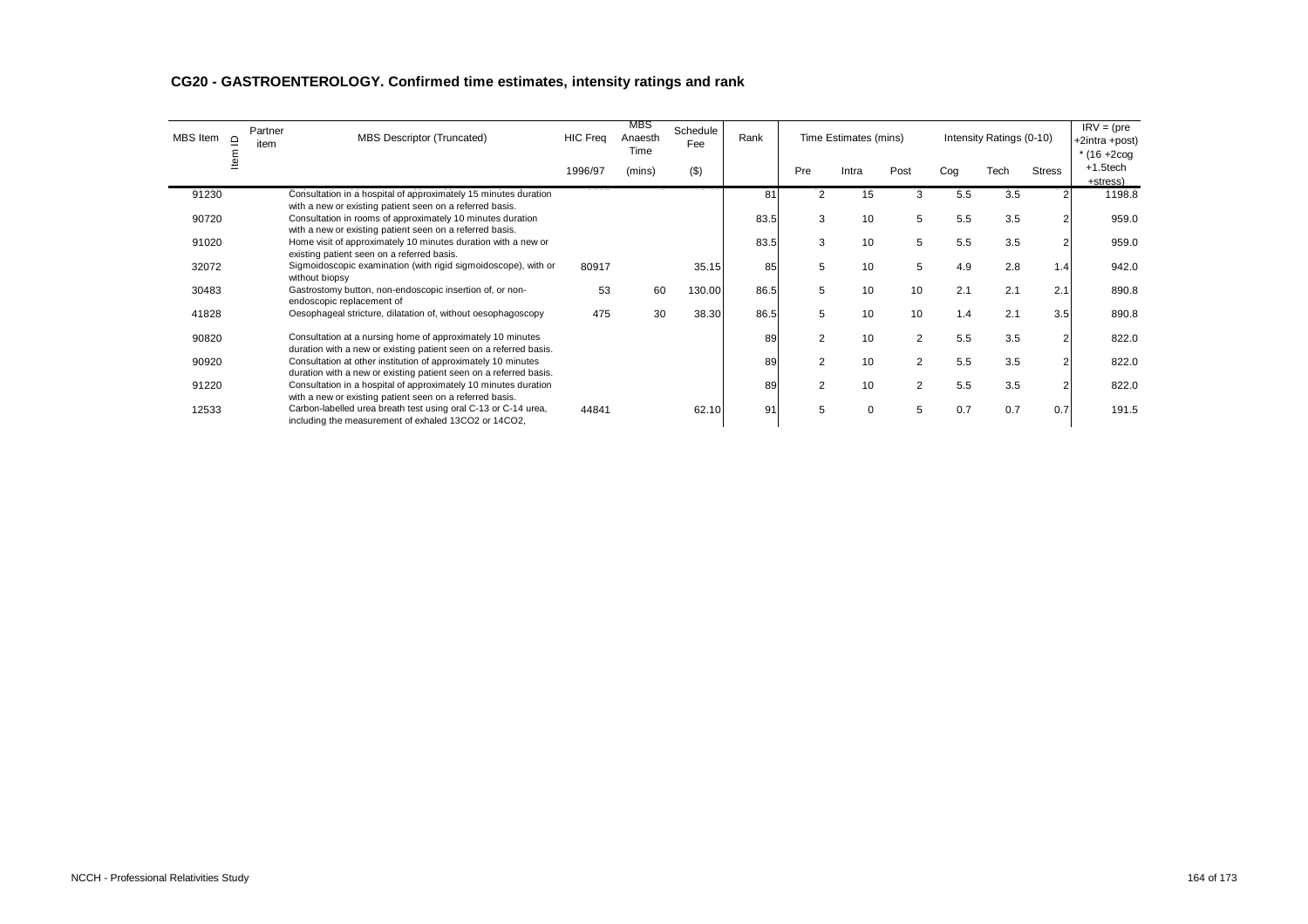| <b>MBS</b> Item | <b>MBS Descriptor (Truncated)</b>                                                                                                  | <b>HIC Freq</b> | MBS<br>Anaesth<br>Time | Schedule<br>Fee | Rank |     | Time Estimates (mins) |      |                | Intensity Ratings (0-10) |               | $IRV = (total)$<br>time) $*$ (7<br>+total |
|-----------------|------------------------------------------------------------------------------------------------------------------------------------|-----------------|------------------------|-----------------|------|-----|-----------------------|------|----------------|--------------------------|---------------|-------------------------------------------|
|                 |                                                                                                                                    | 1996/97         | (mins)                 | (3)             |      | Pre | Intra                 | Post | Cog            | Tech                     | <b>Stress</b> | intensity)                                |
|                 | 91081 Home visit exceeding 75 minutes duration with a new patient                                                                  |                 |                        |                 | 1.5  | 28  | $\overline{75}$       | 30   | $\overline{9}$ | $\overline{8}$           | 8             | 4256                                      |
|                 | seen on a referred basis.<br>91082 Home visit exceeding 75 minutes duration with an existing                                       |                 |                        |                 | 1.5  | 28  | 75                    | 30   | 9              | 8                        | 8             | 4256                                      |
|                 | patient seen on a referred basis.                                                                                                  |                 |                        |                 |      |     |                       |      |                |                          |               |                                           |
|                 | 90781 Consultation in rooms exceeding 75 minutes duration with a<br>new patient seen on a referred basis.                          |                 |                        |                 | 6.5  | 8   | 75                    | 30   | 9              | 8                        | 8             | 3616                                      |
|                 | 90782 Consultation in rooms exceeding 75 minutes duration with an                                                                  |                 |                        |                 | 6.5  | 8   | 75                    | 30   | 9              | 8                        | 8             | 3616                                      |
|                 | existing patient seen on a referred basis.                                                                                         |                 |                        |                 |      |     |                       |      |                |                          |               |                                           |
|                 | 91281 Consultation in a hospital of approximately 75 minutes<br>duration with a new patient seen on a referred basis.              |                 |                        |                 | 6.5  | 8   | 75                    | 30   | 9              | 8                        | 8             | 3616                                      |
|                 | 90881 Consultation at a nursing home exceeding 75 minutes duration                                                                 |                 |                        |                 | 6.5  | 8   | 75                    | 30   | 9              | 8                        | 8             | 3616                                      |
|                 | with a new patient seen on a referred basis.                                                                                       |                 |                        |                 |      |     |                       |      |                |                          |               |                                           |
|                 | 90882 Consultation at a nursing home exceeding 75 minutes duration<br>with an existing patient seen on a referred basis.           |                 |                        |                 | 6.5  | 8   | 75                    | 30   | 9              | 8                        | 8             | 3616                                      |
|                 | 90981 Consultation at other institution exceeding 75 minutes duration                                                              |                 |                        |                 | 6.5  | 8   | 75                    | 30   | 9              | 8                        | 8             | 3616                                      |
|                 | with a new patient seen on a referred basis.<br>90982 Consultation at other institution exceeding 75 minutes duration              |                 |                        |                 | 6.5  | 8   | 75                    | 30   | 9              | 8                        | 8             | 3616                                      |
|                 | with an existing patient seen on a referred basis.                                                                                 |                 |                        |                 |      |     |                       |      |                |                          |               |                                           |
|                 | 91282 Consultation in a hospital of approximately 75 minutes                                                                       |                 |                        |                 | 6.5  | 8   | 75                    | 30   | 9              | 8                        | 8             | 3616                                      |
|                 | duration with an existing patient seen on a referred basis.<br>91071 Home visit of approximately 60 minutes duration with a new    |                 |                        |                 | 11.5 | 25  | 60                    | 25   | 9              | 8                        | 8             | 3520                                      |
|                 | patient seen on a referred basis.                                                                                                  |                 |                        |                 |      |     |                       |      |                |                          |               |                                           |
|                 | 91072 Home visit of approximately 60 minutes duration with an                                                                      |                 |                        |                 | 11.5 | 25  | 60                    | 25   | 9              | 8                        | 8             | 3520                                      |
|                 | existing patient seen on a referred basis.<br>91271 Consultation in a hospital of approximately 60 minutes                         |                 |                        |                 | 16.5 | 5   | 60                    | 25   | 9              | 8                        | 8             | 2880                                      |
|                 | duration with a new patient seen on a referred basis.                                                                              |                 |                        |                 |      |     |                       |      |                |                          |               |                                           |
|                 | 90771 Consultation in rooms of approximately 60 minutes duration                                                                   |                 |                        |                 | 16.5 | 5   | 60                    | 25   | 9              | 8                        | 8             | 2880                                      |
|                 | with a new patient seen on a referred basis.                                                                                       |                 |                        |                 |      |     |                       |      |                |                          |               |                                           |
|                 | 90772 Consultation in rooms of approximately 60 minutes duration<br>with an existing patient seen on a referred basis.             |                 |                        |                 | 16.5 | 5   | 60                    | 25   | 9              | 8                        | 8             | 2880                                      |
|                 | 90871 Consultation at a nursing home of approximately 60 minutes                                                                   |                 |                        |                 | 16.5 | 5   | 60                    | 25   | 9              | 8                        | 8             | 2880                                      |
|                 | duration with a new patient seen on a referred basis.                                                                              |                 |                        |                 |      |     |                       |      |                |                          |               |                                           |
|                 | 90872 Consultation at a nursing home of approximately 60 minutes<br>duration with an existing patient seen on a referred basis.    |                 |                        |                 | 16.5 | 5   | 60                    | 25   | 9              | 8                        | 8             | 2880                                      |
|                 | 90971 Consultation at other institution of approximately 60 minutes                                                                |                 |                        |                 | 16.5 | 5   | 60                    | 25   | 9              | 8                        | 8             | 2880                                      |
|                 | duration with a new patient seen on a referred basis.                                                                              |                 |                        |                 |      |     |                       |      |                |                          |               |                                           |
|                 | 90972 Consultation at other institution of approximately 60 minutes<br>duration with an existing patient seen on a referred basis. |                 |                        |                 | 16.5 | 5   | 60                    | 25   | 9              | 8                        | 8             | 2880                                      |
|                 | 91272 Consultation in a hospital of approximately 60 minutes                                                                       |                 |                        |                 | 16.5 | 5   | 60                    | 25   | 9              | 8                        | 8             | 2880                                      |
|                 | duration with an existing patient seen on a referred basis.                                                                        |                 |                        |                 |      |     |                       |      |                |                          |               |                                           |
|                 | 91062 Home visit of approximately 45 minutes duration with an<br>existing patient seen on a referred basis.                        |                 |                        |                 | 21.5 | 23  | 45                    | 20   | 9              | 8                        | 8             | 2816                                      |
|                 | 91061 Home visit of approximately 45 minutes duration with a new                                                                   |                 |                        |                 | 21.5 | 23  | 45                    | 20   | 9              | 8                        | 8             | 2816                                      |
|                 | patient seen on a referred basis.                                                                                                  |                 |                        |                 |      |     |                       |      |                |                          |               |                                           |
|                 | 90762 Consultation in rooms of approximately 45 minutes duration                                                                   |                 |                        |                 | 26.5 | 3   | 45                    | 20   | 9              | 8                        | 8             | 2176                                      |
|                 | with an existing patient seen on a referred basis.<br>90961 Consultation at other institution of approximately 45 minutes          |                 |                        |                 | 26.5 | 3   | 45                    | 20   | 9              | 8                        | 8             | 2176                                      |
|                 | duration with a new patient seen on a referred basis.                                                                              |                 |                        |                 |      |     |                       |      |                |                          |               |                                           |
|                 | 91261 Consultation in a hospital of approximately 45 minutes                                                                       |                 |                        |                 | 26.5 | 3   | 45                    | 20   | 9              | 8                        | 8             | 2176                                      |
|                 | duration with a new patient seen on a referred basis.<br>90761 Consultation in rooms of approximately 45 minutes duration          |                 |                        |                 | 26.5 | 3   | 45                    | 20   | 9              | 8                        | 8             | 2176                                      |
|                 | with a new patient seen on a referred basis.                                                                                       |                 |                        |                 |      |     |                       |      |                |                          |               |                                           |
|                 | 90861 Consultation at a nursing home of approximately 45 minutes<br>duration with a new patient seen on a referred basis.          |                 |                        |                 | 26.5 | 3   | 45                    | 20   | 9              | 8                        | 8             | 2176                                      |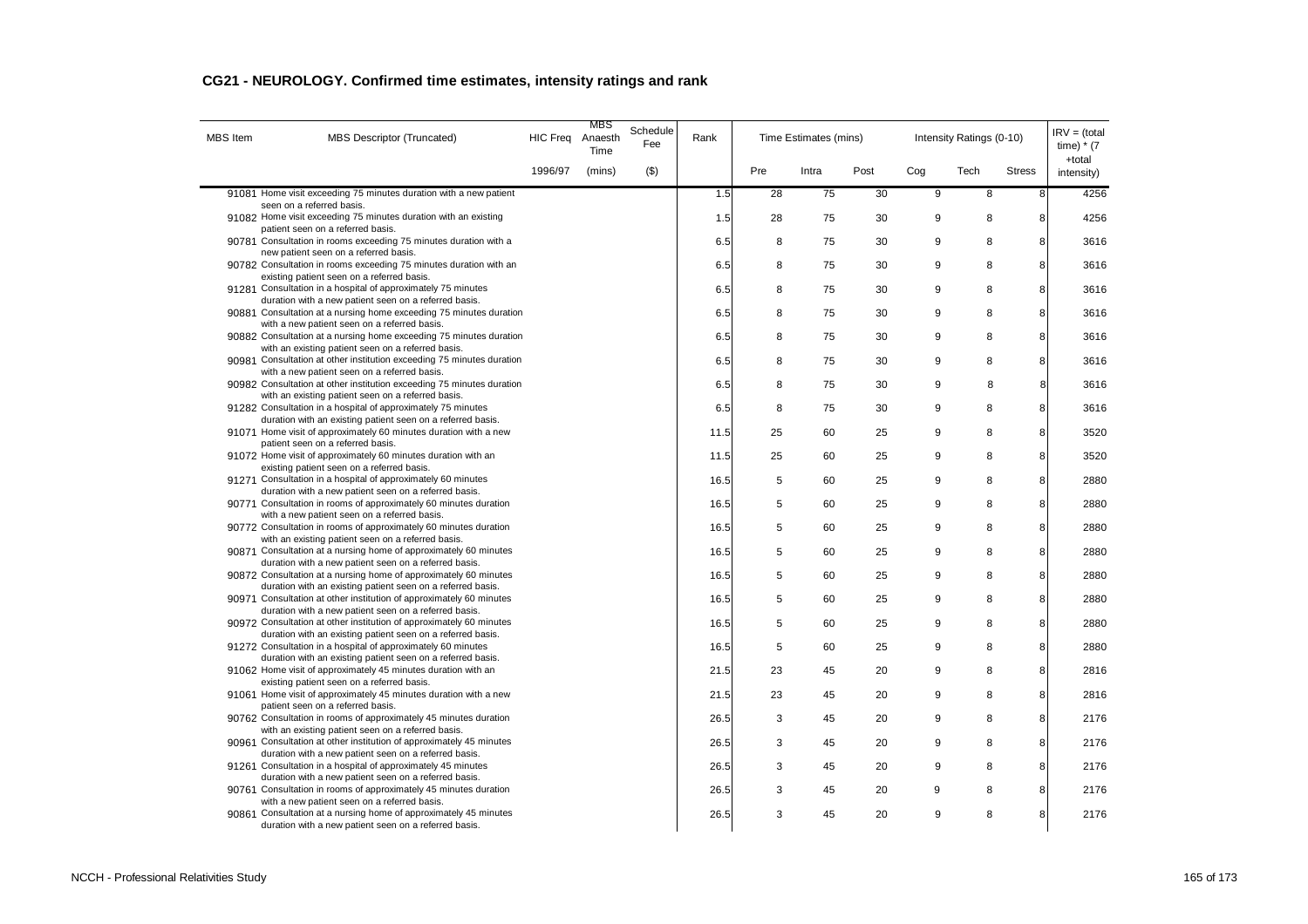| <b>MBS</b> Item | MBS Descriptor (Truncated)                                                                                                         | <b>HIC Freq</b> | MBS<br>Anaesth<br>Time | Schedule<br>Fee | Rank |     | Time Estimates (mins) |      |                | Intensity Ratings (0-10) |                | $IRV = (total)$<br>time) $*$ (7<br>+total |
|-----------------|------------------------------------------------------------------------------------------------------------------------------------|-----------------|------------------------|-----------------|------|-----|-----------------------|------|----------------|--------------------------|----------------|-------------------------------------------|
|                 |                                                                                                                                    | 1996/97         | (mins)                 | $($ \$)         |      | Pre | Intra                 | Post | Cog            | Tech                     | <b>Stress</b>  | intensity)                                |
|                 | 90862 Consultation at a nursing home of approximately 45 minutes                                                                   |                 |                        |                 | 26.5 | 3   | 45                    | 20   | $9$            | 8                        | $\bf 8$        | 2176                                      |
|                 | duration with an existing patient seen on a referred basis.<br>90962 Consultation at other institution of approximately 45 minutes |                 |                        |                 | 26.5 | 3   | 45                    | 20   | 9              | 8                        | 8              | 2176                                      |
|                 | duration with an existing patient seen on a referred basis.                                                                        |                 |                        |                 |      |     |                       |      |                |                          |                |                                           |
|                 | 91262 Consultation in a hospital of approximately 45 minutes<br>duration with an existing patient seen on a referred basis.        |                 |                        |                 | 26.5 | 3   | 45                    | 20   | 9              | 8                        | 8              | 2176                                      |
|                 | 91052 Home visit of approximately 30 minutes duration with an                                                                      |                 |                        |                 | 31   | 23  | 30                    | 12   | 9              | 8                        | 8              | 2080                                      |
|                 | existing patient seen on a referred basis.<br>91051 Home visit of approximately 30 minutes duration with a new                     |                 |                        |                 | 32   | 23  | 30                    | 15   | 8              | $\overline{7}$           | 8              | 2040                                      |
|                 | patient seen on a referred basis.                                                                                                  |                 |                        |                 |      |     |                       |      |                |                          |                |                                           |
|                 | 11003 Electroencephalography, prolonged recording of at least 3<br>hours duration, not being a service: (a) associated with a      | 3429            |                        | 239.20          | 33   | 10  | 15                    | 40   | 8              | 6                        | 6              | 1755                                      |
|                 | 11006 Electroencephalography, temporosphenoidal, not being a                                                                       | 43              |                        | 122.60          | 34.5 | 10  | 30                    | 20   | 8              | $\overline{7}$           | $\overline{7}$ | 1740                                      |
|                 | service involving quantitative topographic mapping using                                                                           |                 |                        |                 |      |     |                       |      |                |                          |                |                                           |
|                 | 91043 Home visit of approximately 20 minutes duration and the<br>nature of the service requires breaks in continuity with a new    |                 |                        |                 | 34.5 | 23  | 20                    | 15   | 8              | $\overline{7}$           | 8              | 1740                                      |
|                 | 91040 Home visit of approximately 20 minutes duration with a new or                                                                |                 |                        |                 | 36   | 23  | 20                    | 10   | 8              | $\overline{7}$           | 8              | 1590                                      |
|                 | existing patient seen on a referred basis.<br>90752 Consultation in rooms of approximately 30 minutes duration                     |                 |                        |                 | 40.5 | 3   | 30                    | 12   | 9              | 8                        | 8              | 1440                                      |
|                 | with an existing patient seen on a referred basis.                                                                                 |                 |                        |                 |      |     |                       |      |                |                          |                |                                           |
|                 | 90852 Consultation at a nursing home of approximately 30 minutes                                                                   |                 |                        |                 | 40.5 | 3   | 30                    | 12   | 9              | 8                        | 8              | 1440                                      |
|                 | duration with an existing patient seen on a referred basis.<br>90951 Consultation at other institution of approximately 30 minutes |                 |                        |                 | 40.5 | 3   | 30                    | 15   | 8              | $\overline{7}$           | 8              | 1440                                      |
|                 | duration with a new patient seen on a referred basis.                                                                              |                 |                        |                 |      |     |                       |      |                |                          |                |                                           |
|                 | 90952 Consultation at other institution of approximately 30 minutes<br>duration with an existing patient seen on a referred basis. |                 |                        |                 | 40.5 | 3   | 30                    | 12   | 9              | 8                        | 8              | 1440                                      |
|                 | 91251 Consultation in a hospital of approximately 30 minutes                                                                       |                 |                        |                 | 40.5 | 3   | 30                    | 15   | 8              | $\overline{7}$           | 8              | 1440                                      |
|                 | duration with a new patient seen on a referred basis.<br>90751 Consultation in rooms of approximately 30 minutes duration          |                 |                        |                 | 40.5 | 3   | 30                    | 15   | 8              | $\overline{7}$           | 8              | 1440                                      |
|                 | with a new patient seen on a referred basis.                                                                                       |                 |                        |                 |      |     |                       |      |                |                          |                |                                           |
|                 | 90851 Consultation at a nursing home of approximately 30 minutes<br>duration with a new patient seen on a referred basis.          |                 |                        |                 | 40.5 | 3   | 30                    | 15   | 8              | $\overline{7}$           | 8              | 1440                                      |
|                 | 91252 Consultation in a hospital of approximately 30 minutes                                                                       |                 |                        |                 | 40.5 | 3   | 30                    | 12   | 9              | 8                        | 8              | 1440                                      |
|                 | duration with an existing patient seen on a referred basis.                                                                        |                 |                        |                 |      |     |                       |      |                |                          |                |                                           |
|                 | 11018 Neuromuscular electrodiagnosis - conduction studies on 4 or<br>more nerves with or without electromyography or recordings    | 41383           |                        | 164.45          | 45   | 3   | 35                    | 10   | $\overline{7}$ | 8                        | $\overline{7}$ | 1392                                      |
|                 | 91030 Home visit of approximately 15 minutes duration with a new or                                                                |                 |                        |                 | 46   | 23  | 15                    | 8    | 8              | $\overline{7}$           | 8              | 1380                                      |
|                 | existing patient seen on a referred basis.<br>90943 Consultation at other institution of approximately 20 minutes                  |                 |                        |                 | 48.5 | 3   | 20                    | 15   | 8              | $\overline{7}$           | 8              | 1140                                      |
|                 | duration and the nature of the service requires breaks in                                                                          |                 |                        |                 |      |     |                       |      |                |                          |                |                                           |
|                 | 91243 Consultation in a hospital of approximately 20 minutes<br>duration and the nature of the service requires breaks in          |                 |                        |                 | 48.5 | 3   | 20                    | 15   | 8              | $\overline{7}$           | 8              | 1140                                      |
|                 | 90743 Consultation in rooms of approximately 20 minutes duration                                                                   |                 |                        |                 | 48.5 | 3   | 20                    | 15   | 8              | $\overline{7}$           | 8              | 1140                                      |
|                 | and the nature of the service requires breaks in continuity with                                                                   |                 |                        |                 |      |     |                       |      |                |                          |                |                                           |
|                 | 90843 Consultation at a nursing home of approximately 20 minutes<br>duration and the nature of the service requires breaks in      |                 |                        |                 | 48.5 | 3   | 20                    | 15   | 8              | $\overline{7}$           | 8              | 1140                                      |
|                 | 91020 Home visit of approximately 10 minutes duration with a new or                                                                |                 |                        |                 | 51   | 23  | 10                    | 5    | $\overline{7}$ | 6                        | 8              | 1064                                      |
|                 | existing patient seen on a referred basis.<br>91240 Consultation in a hospital of approximately 20 minutes                         |                 |                        |                 | 53.5 | 3   | 20                    | 10   | 8              | $\overline{7}$           | 8              | 990                                       |
|                 | duration with a new or existing patient seen on a referred                                                                         |                 |                        |                 |      |     |                       |      |                |                          |                |                                           |
|                 | 90940 Consultation at other institution of approximately 20 minutes<br>duration with a new or existing patient seen on a referred  |                 |                        |                 | 53.5 | 3   | 20                    | 10   | 8              | $\overline{7}$           | 8              | 990                                       |
|                 | 90740 Consultation in rooms of approximately 20 minutes duration<br>with a new or existing patient seen on a referred basis.       |                 |                        |                 | 53.5 | 3   | 20                    | 10   | 8              | $\overline{7}$           | 8              | 990                                       |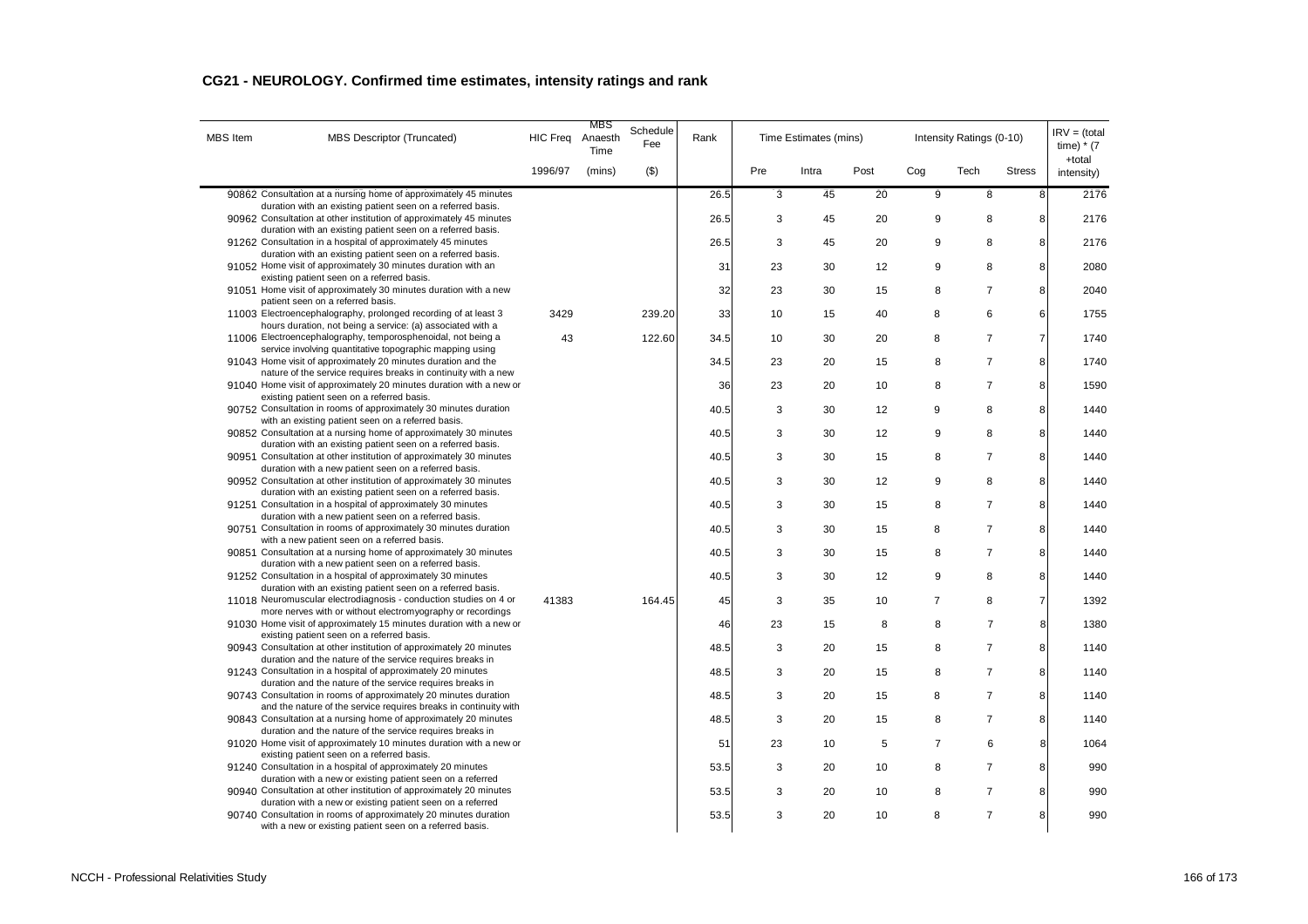| <b>MBS</b> Item | <b>MBS Descriptor (Truncated)</b>                                                                                                 | <b>HIC Freg</b> | MBS<br>Anaesth<br>Time | Schedule<br>Fee | Rank |                | Time Estimates (mins) |                |                | Intensity Ratings (0-10) |                | $IRV = (total)$<br>time) $*$ (7 |
|-----------------|-----------------------------------------------------------------------------------------------------------------------------------|-----------------|------------------------|-----------------|------|----------------|-----------------------|----------------|----------------|--------------------------|----------------|---------------------------------|
|                 |                                                                                                                                   | 1996/97         | (mins)                 | (3)             |      | Pre            | Intra                 | Post           | Cog            | Tech                     | <b>Stress</b>  | +total<br>intensity)            |
|                 | 90840 Consultation at a nursing home of approximately 20 minutes                                                                  |                 |                        |                 | 53.5 | 3              | 20                    | 10             | 8              | $\overline{7}$           | 8              | 990                             |
|                 | duration with a new or existing patient seen on a referred<br>11015 Neuromuscular electrodiagnosis - conduction studies on 2 or 3 |                 |                        |                 |      |                |                       |                |                |                          |                |                                 |
|                 | nerves with or without electromyography (not being a service                                                                      | 14374           |                        | 110.10          | 56   | 3              | 25                    | 5              | 6.5            | 7.5                      | 6.5            | 907.5                           |
|                 | 12209 Overnight investigation for sleep apnoea for a period of at least                                                           | 1378            |                        | 436.05          | 57   | 10             | $\mathbf 0$           | 40             | 5              | 3                        | 3              | 900                             |
|                 | 8 hours duration where: (a) continuous monitoring of oxygen                                                                       |                 |                        |                 |      |                |                       |                |                |                          |                |                                 |
|                 | 11915 Cystometrography with simultaneous measurement of urethral<br>sphincter electromyography, not being a service associated    | 39              | 15                     | 121.20          | 58   | 3              | 20                    | 10             | 6              | $\overline{7}$           | $\overline{7}$ | 891                             |
|                 | 11021 Neuromuscular electrodiagnosis - repetitive stimulation for                                                                 | 821             |                        | 110.10          | 59   | $\overline{1}$ | 20                    | 10             | 6.5            | 8                        | 6.5            | 868                             |
|                 | study of neuromuscular conduction or electromyography with                                                                        |                 |                        |                 |      |                |                       |                |                |                          |                |                                 |
|                 | 91010 Home visit of approximately 5 minutes duration with a new or                                                                |                 |                        |                 | 60   | 22             | 5                     | 3              | $\overline{7}$ | 6                        | 8              | 840                             |
|                 | existing patient seen on a referred basis.<br>90930 Consultation at other institution of approximately 15 minutes                 |                 |                        |                 | 62.5 | 3              | 15                    | 8              | 8              | $\overline{7}$           | 8              | 780                             |
|                 | duration with a new or existing patient seen on a referred                                                                        |                 |                        |                 |      |                |                       |                |                |                          |                |                                 |
|                 | 91230 Consultation in a hospital of approximately 15 minutes                                                                      |                 |                        |                 | 62.5 | 3              | 15                    | 8              | 8              | $\overline{7}$           | 8              | 780                             |
|                 | duration with a new or existing patient seen on a referred                                                                        |                 |                        |                 |      |                |                       |                |                |                          |                |                                 |
|                 | 90730 Consultation in rooms of approximately 15 minutes duration<br>with a new or existing patient seen on a referred basis.      |                 |                        |                 | 62.5 | 3              | 15                    | 8              | 8              | $\overline{7}$           | 8              | 780                             |
|                 | 90830 Consultation at a nursing home of approximately 15 minutes                                                                  |                 |                        |                 | 62.5 | 3              | 15                    | 8              | 8              | $\overline{7}$           | 8              | 780                             |
|                 | duration with a new or existing patient seen on a referred                                                                        |                 |                        |                 |      |                |                       |                |                |                          |                |                                 |
|                 | 42827 Botulinus toxin, injection of, for blepharospasm, including all                                                             | 2132            | 15                     | 33.15           | 65   | 10             | $\overline{7}$        | 5              | $\overline{7}$ | $\overline{7}$           | 6.5            | 605                             |
|                 | such injections on any 1 day<br>42830 Botulinus toxin, injection of, for strabismus including all such                            | 73              | 30                     |                 |      | 5              |                       | 5              | 5              | $\overline{7}$           | $\overline{7}$ | 520                             |
|                 | injections on any 1 day and associated electromyography                                                                           |                 |                        | 114.85          | 66   |                | 10                    |                |                |                          |                |                                 |
|                 | 90720 Consultation in rooms of approximately 10 minutes duration                                                                  |                 |                        |                 | 68.5 | 3              | 10                    | 5              | $\overline{7}$ | 6                        | 8              | 504                             |
|                 | with a new or existing patient seen on a referred basis.                                                                          |                 |                        |                 |      |                |                       |                |                |                          |                |                                 |
|                 | 90820 Consultation at a nursing home of approximately 10 minutes<br>duration with a new or existing patient seen on a referred    |                 |                        |                 | 68.5 | 3              | 10                    | 5              | $\overline{7}$ | 6                        | 8              | 504                             |
|                 | 91220 Consultation in a hospital of approximately 10 minutes                                                                      |                 |                        |                 | 68.5 | 3              | 10                    | 5              | $\overline{7}$ | 6                        | 8              | 504                             |
|                 | duration with a new or existing patient seen on a referred                                                                        |                 |                        |                 |      |                |                       |                |                |                          |                |                                 |
|                 | 90920 Consultation at other institution of approximately 10 minutes                                                               |                 |                        |                 | 68.5 | 3              | 10                    | 5              | $\overline{7}$ | 6                        | 8              | 504                             |
|                 | duration with a new or existing patient seen on a referred<br>11012 Neuromuscular electrodiagnosis - conduction studies on 1      |                 |                        |                 |      |                |                       |                |                | $\overline{7}$           |                |                                 |
|                 | nerve or electromyography of 1 or more muscles using                                                                              | 3273            |                        | 82.20           | 71   | 3              | 10                    | 5              | 6              |                          | 6              | 468                             |
|                 | 11000 Electroencephalography, not being a service: (a) associated                                                                 | 50814           | 45                     | 90.30           | 72   | $\mathbf{1}$   | 0                     | 20             | $\overline{7}$ | 5                        | 3              | 462                             |
|                 | with a service to which item 11003, 11006 or 11009 applies; or                                                                    |                 |                        |                 |      |                |                       |                |                |                          |                |                                 |
|                 | 90810 Consultation at a nursing home of approximately 5 minutes                                                                   |                 |                        |                 | 74   | 7              | 5                     | 3              | $\overline{7}$ | 6                        | 8              | 420                             |
|                 | duration with a new or existing patient seen on a referred<br>90910 Consultation at other institution of approximately 5 minutes  |                 |                        |                 | 74   | 7              | 5                     | 3              | $\overline{7}$ | 6                        | 8              | 420                             |
|                 | duration with a new or existing patient seen on a referred                                                                        |                 |                        |                 |      |                |                       |                |                |                          |                |                                 |
|                 | 91210 Consultation in a hospital of approximately 5 minutes duration                                                              |                 |                        |                 | 74   | 7              | 5                     | 3              | $\overline{7}$ | 6                        | 8              | 420                             |
|                 | with a new or existing patient seen on a referred basis.                                                                          |                 |                        |                 |      |                |                       |                |                |                          |                |                                 |
|                 | 18242 Greater occipital nerve, injection of an anaesthetic agent                                                                  | 1575            |                        | 27.65           | 76   | 5              | 5                     | 5              | 3              | 4                        | 6              | 300                             |
|                 | 90710 Consultation in rooms of approximately 5 minutes duration                                                                   |                 |                        |                 | 77   | $\overline{2}$ | 5                     | 3              | $\overline{7}$ | 6                        | 8              | 280                             |
|                 | with a new or existing patient seen on a referred basis.                                                                          |                 |                        |                 |      |                |                       |                |                |                          |                |                                 |
|                 | 11027 Central nervous system evoked responses, investigation of, by<br>computerised averaging techniques, not being a service     | 7914            |                        | 124.05          | 78   | 1              | $\mathbf 0$           | 10             | $\overline{7}$ | 4                        | $\overline{2}$ | 220                             |
|                 | 11209 Electroretinography of 1 or both eyes and electro-oculography                                                               | 833             |                        | 119.65          | 79   | 1              | $\mathbf 0$           | $\overline{7}$ | 6              | 4                        | $\overline{2}$ | 152                             |
|                 | of 1 or both eyes                                                                                                                 |                 |                        |                 |      |                |                       |                |                |                          |                |                                 |
|                 | 11300 Brain stem evoked response audiometry                                                                                       | 26333           | 30                     | 141.30          | 80.5 | 1              | $\mathbf 0$           | $\overline{7}$ | 5              | 4                        | $\overline{2}$ | 144                             |
|                 | 11024 Central nervous system evoked responses, investigation of, by<br>computerised averaging techniques, not being a service     | 12222           |                        | 83.65           | 80.5 | 1              | $\mathbf 0$           | $\overline{7}$ | 5              | 4                        | $\overline{2}$ | 144                             |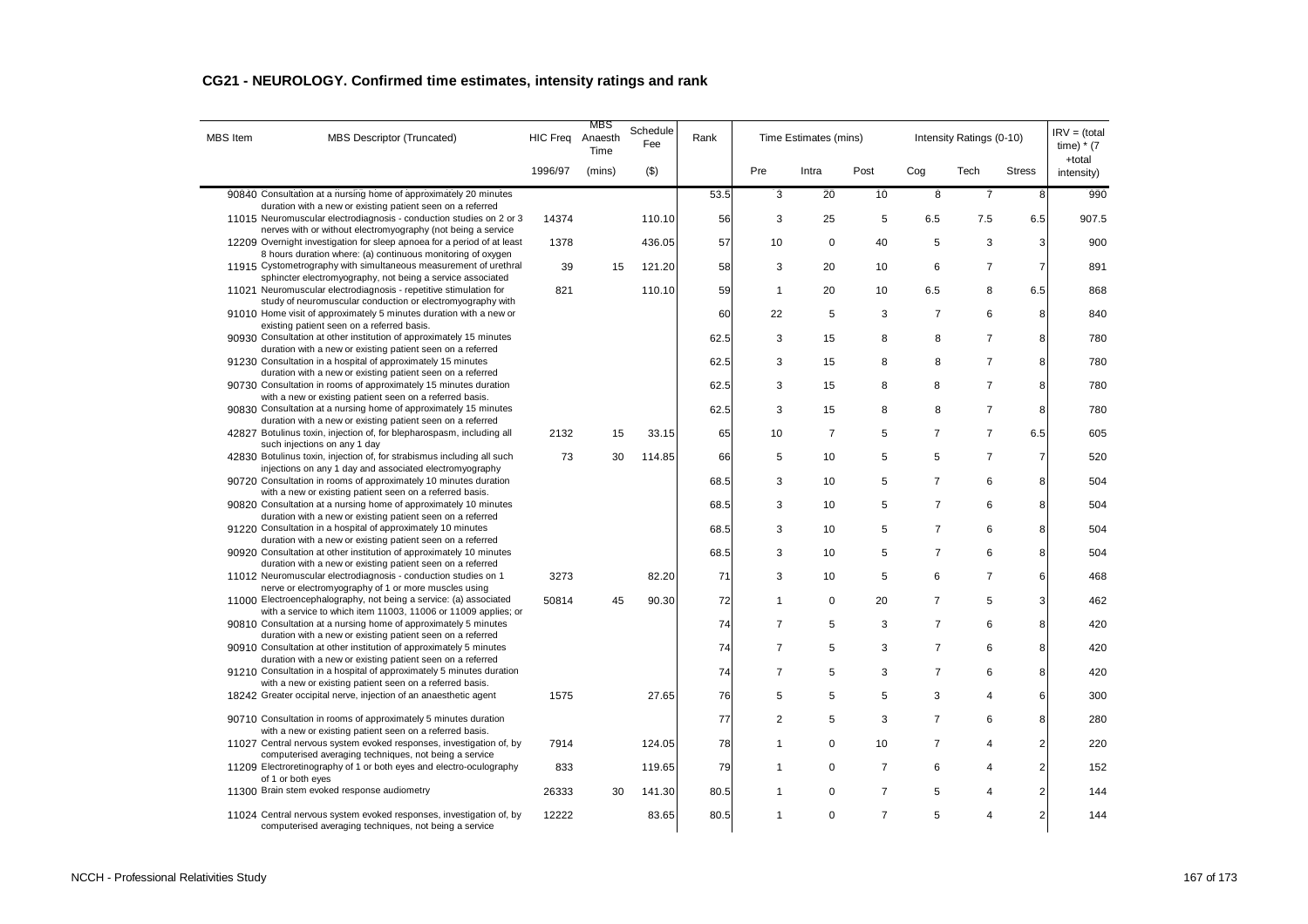| <b>MBS</b> Item             | <b>MBS Descriptor (Truncated)</b>                                     | <b>HIC Freg</b> | <b>MBS</b><br>Anaesth<br>Time | Schedule<br>Fee | Rank |     | Time Estimates (mins) |              | Intensity Ratings (0-10) | $IRV = (total)$<br>time) $*$ (7<br>+total |               |            |
|-----------------------------|-----------------------------------------------------------------------|-----------------|-------------------------------|-----------------|------|-----|-----------------------|--------------|--------------------------|-------------------------------------------|---------------|------------|
|                             |                                                                       | 1996/97         | (mins)                        | $($ \$)         |      | Pre | Intra                 | Post         | Coa                      | Tech                                      | <b>Stress</b> | intensity) |
| 1 or both eyes              | 11206 Electroretinography of 1 or both eyes or electro-oculography of | 7690            |                               | 80.75           | 82   |     |                       | $\mathbf{p}$ | 6                        |                                           |               | 114        |
|                             | 11333 Caloric test of labyrinth or labyrinths                         | 9443            |                               | 32.75           | 83   |     |                       | 5            | ◠<br>o                   |                                           |               | 108        |
| 11339 Electronystagmography |                                                                       | 10389           |                               | 32.75           | 84   |     |                       | 5            | ◠<br>J                   |                                           |               | 96         |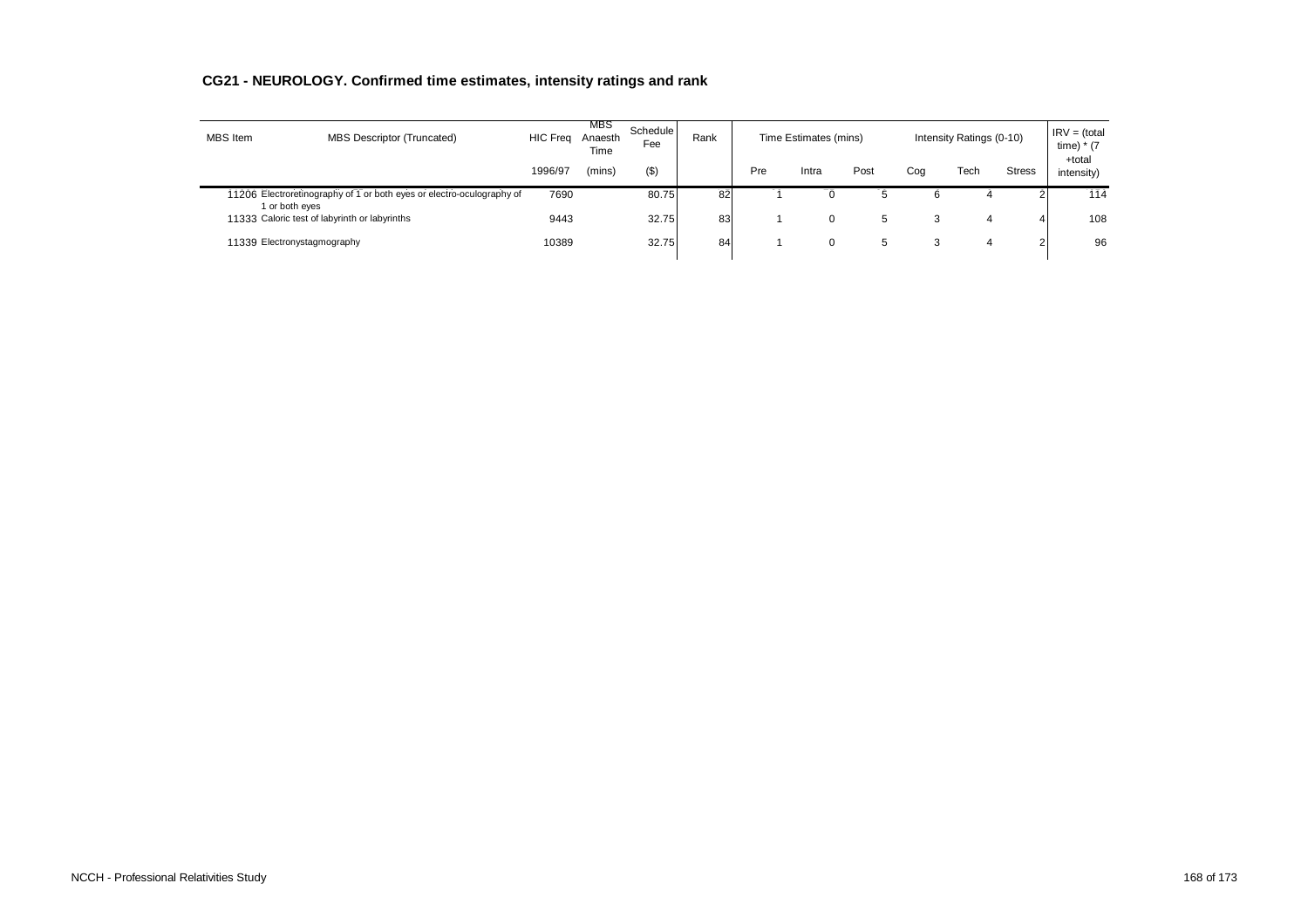| <b>MBS</b> Item | MBS Descriptor (Truncated)                                                                                                                      | <b>HIC Freq</b> | MBS<br>Anaesth<br>Time | Schedule<br>Fee | Rank           |                | Time Estimates (mins) |      |                | Intensity Ratings (0-10) |                 | $IRV = total$<br>time x               |
|-----------------|-------------------------------------------------------------------------------------------------------------------------------------------------|-----------------|------------------------|-----------------|----------------|----------------|-----------------------|------|----------------|--------------------------|-----------------|---------------------------------------|
|                 |                                                                                                                                                 | 1996/97         | (mins)                 | (3)             |                | Pre            | Intra                 | Post | Cog            | Tech                     | <b>Stress</b>   | $(1.5 \text{cog} +$<br>tech + stress) |
|                 | 13760 In vitro processing (and cryopreservation) of bone marrow or                                                                              | 221             |                        | 560.00          |                | 30             | 180                   | 20   | $\overline{7}$ | 10                       |                 | 6325                                  |
|                 | peripheral blood for autologous stem cell transplantation as an<br>13700 Harvesting of homologous (including allogeneic) or autologous bone     | 72              | 105                    | 244.70          | $\overline{2}$ | 30             | 80                    | 30   | 5              | 9                        | 8               | 3430                                  |
|                 | marrow for the purpose of transplantation =20                                                                                                   |                 |                        |                 |                |                |                       |      |                |                          |                 |                                       |
|                 | 13750 Therapeutic haemapheresis for the removal of plasma or cellular (or<br>both) elements of blood, utilising continuous or intermittent flow | 887             |                        | 100.35          | 3.5            | 20             | 120                   | 10   | 5              | $\overline{7}$           | $\overline{7}$  | 3225                                  |
|                 | 13755 Donor haemapheresis for the collection of blood products for                                                                              | 118             |                        | 100.35          | 3.5            | 20             | 120                   | 10   | 5              | $\overline{7}$           | $\overline{7}$  | 3225                                  |
|                 | transfusion, utilising continuous or intermittent flow techniques;<br>90781 Consultation in rooms exceeding 75 minutes duration with a new      |                 |                        |                 | 5              | 5              | 75                    | 15   | 10             | 9                        | 9               | 3135                                  |
|                 | patient seen on a referred basis.                                                                                                               |                 |                        |                 |                |                |                       |      |                |                          |                 |                                       |
|                 | 91281 Consultation in a hospital of approximately 75 minutes duration with                                                                      |                 |                        |                 | 6              | $\overline{2}$ | 75                    | 10   | 10             | 9                        | 9               | 2871                                  |
|                 | a new patient seen on a referred basis.<br>90782 Consultation in rooms exceeding 75 minutes duration with an                                    |                 |                        |                 |                | 5              | 75                    | 10   | 9              | $\overline{7}$           | 10 <sup>1</sup> | 2745                                  |
|                 | existing patient seen on a referred basis.                                                                                                      |                 |                        |                 |                |                |                       |      |                |                          |                 |                                       |
|                 | 90771 Consultation in rooms of approximately 60 minutes duration with a<br>new patient seen on a referred basis.                                |                 |                        |                 | 8              | 5              | 60                    | 15   | 10             | 9                        | 9               | 2640                                  |
|                 | 91282 Consultation in a hospital of approximately 75 minutes duration with                                                                      |                 |                        |                 | 9              | $\overline{2}$ | 75                    | 8    | 9              | $\overline{7}$           | 10 <sup>1</sup> | 2592.5                                |
|                 | an existing patient seen on a referred basis.                                                                                                   |                 |                        |                 |                |                |                       |      |                |                          |                 |                                       |
|                 | 91271 Consultation in a hospital of approximately 60 minutes duration with<br>a new patient seen on a referred basis.                           |                 |                        |                 | 10             | $\overline{2}$ | 60                    | 10   | 10             | 9                        | 9               | 2376                                  |
|                 | 90772 Consultation in rooms of approximately 60 minutes duration with an                                                                        |                 |                        |                 | 11             | 5              | 60                    | 10   | 9              | $\overline{7}$           | 10              | 2287.5                                |
|                 | existing patient seen on a referred basis.<br>90761 Consultation in rooms of approximately 45 minutes duration with a                           |                 |                        |                 | 12             | 5              | 45                    | 15   | 10             | 9                        | 9               | 2145                                  |
|                 | new patient seen on a referred basis.                                                                                                           |                 |                        |                 |                |                |                       |      |                |                          |                 |                                       |
|                 | 91272 Consultation in a hospital of approximately 60 minutes duration with                                                                      |                 |                        |                 | 13             | $\overline{2}$ | 60                    | 8    | 9              | $\overline{7}$           | 10              | 2135                                  |
|                 | an existing patient seen on a referred basis.<br>90762 Consultation in rooms of approximately 45 minutes duration with an                       |                 |                        |                 | 14             | 5              | 45                    | 10   | 9              | $\overline{7}$           | 10              | 1830                                  |
|                 | existing patient seen on a referred basis.                                                                                                      |                 |                        |                 |                |                |                       |      |                |                          |                 |                                       |
|                 | 91261 Consultation in a hospital of approximately 45 minutes duration with<br>a new patient seen on a referred basis.                           |                 |                        |                 | 15             | $\overline{2}$ | 45                    | 8    | 10             | 9                        | 9               | 1815                                  |
|                 | 91262 Consultation in a hospital of approximately 45 minutes duration with                                                                      |                 |                        |                 | 16             | $\overline{2}$ | 45                    | 8    | 9              | $\overline{7}$           | 10              | 1677.5                                |
|                 | an existing patient seen on a referred basis.                                                                                                   |                 |                        |                 |                |                |                       |      |                |                          |                 |                                       |
|                 | 90751 Consultation in rooms of approximately 30 minutes duration with a<br>new patient seen on a referred basis.                                |                 |                        |                 | 17             | 5              | 30                    | 10   | 10             | 9                        | 9               | 1485                                  |
|                 | 91251 Consultation in a hospital of approximately 30 minutes duration with                                                                      |                 |                        |                 | 18             | $\overline{2}$ | 30                    | 8    | 10             | 9                        | 9               | 1320                                  |
|                 | a new patient seen on a referred basis.<br>12506 Gastrointestinal blood loss estimation involving examination of stool                          | 162             |                        | 222.65          | 19             | $\mathbf 0$    | 60                    | 20   | 5              | 5                        | $\overline{3}$  | 1240                                  |
|                 | specimens                                                                                                                                       |                 |                        |                 |                |                |                       |      |                |                          |                 |                                       |
|                 | 90752 Consultation in rooms of approximately 30 minutes duration with an<br>existing patient seen on a referred basis.                          |                 |                        |                 | 20.5           | $\overline{2}$ | 30                    | 8    | $\overline{7}$ | $\overline{7}$           | 9               | 1060                                  |
|                 | 91252 Consultation in a hospital of approximately 30 minutes duration with                                                                      |                 |                        |                 | 20.5           | $\overline{2}$ | 30                    | 8    | $\overline{7}$ | $\overline{7}$           | 9               | 1060                                  |
|                 | an existing patient seen on a referred basis.                                                                                                   |                 |                        |                 |                |                |                       |      |                |                          |                 |                                       |
|                 | 30087 Biopsy of bone marrow by aspiration or punch biopsy of synovial<br>membrane=20                                                            | 4063            | 30                     | 21.65           | 22             | 10             | 20                    | 12   | 5              | $\overline{7}$           | 6               | 861                                   |
|                 | 90740 Consultation in rooms of approximately 20 minutes duration with a<br>new or existing patient seen on a referred basis.                    |                 |                        |                 | 23.5           | $\overline{2}$ | 20                    | 8    | $\overline{7}$ | $\overline{7}$           | 8               | 765                                   |
|                 | 91240 Consultation in a hospital of approximately 20 minutes duration with                                                                      |                 |                        |                 | 23.5           | $\overline{2}$ | 20                    | 8    | $\overline{7}$ | $\overline{7}$           | 8               | 765                                   |
|                 | a new or existing patient seen on a referred basis.                                                                                             |                 |                        |                 |                |                |                       |      |                |                          |                 |                                       |
|                 | 30081 Biopsy of bone marrow by trephine using an open approach                                                                                  | 41              | 30                     | 80.75           | 25.5           | 10             | 15                    | 10   | 5              | $\overline{7}$           | 5 <sub>5</sub>  | 682.5                                 |
|                 | 30084 Biopsy of bone marrow by trephine using a percutaneous approach                                                                           | 6962            | 30                     | 43.15           | 25.5           | 10             | 15                    | 10   | 5              | $\overline{7}$           | 5               | 682.5                                 |
|                 | with a Jamshidi needle or similar device<br>13703 Administration of blood including collection from donor=20                                    | 5276            |                        | 87.7            | 27             | 10             | 20                    | 10   | 5              | 5                        |                 | 660                                   |
|                 |                                                                                                                                                 |                 |                        |                 |                |                |                       |      |                |                          |                 |                                       |

### **CG22 - CLINICAL HAEMATOLOGY & MEDICAL ONCOLOGY. Confirmed time estimates, intensity ratings and rank**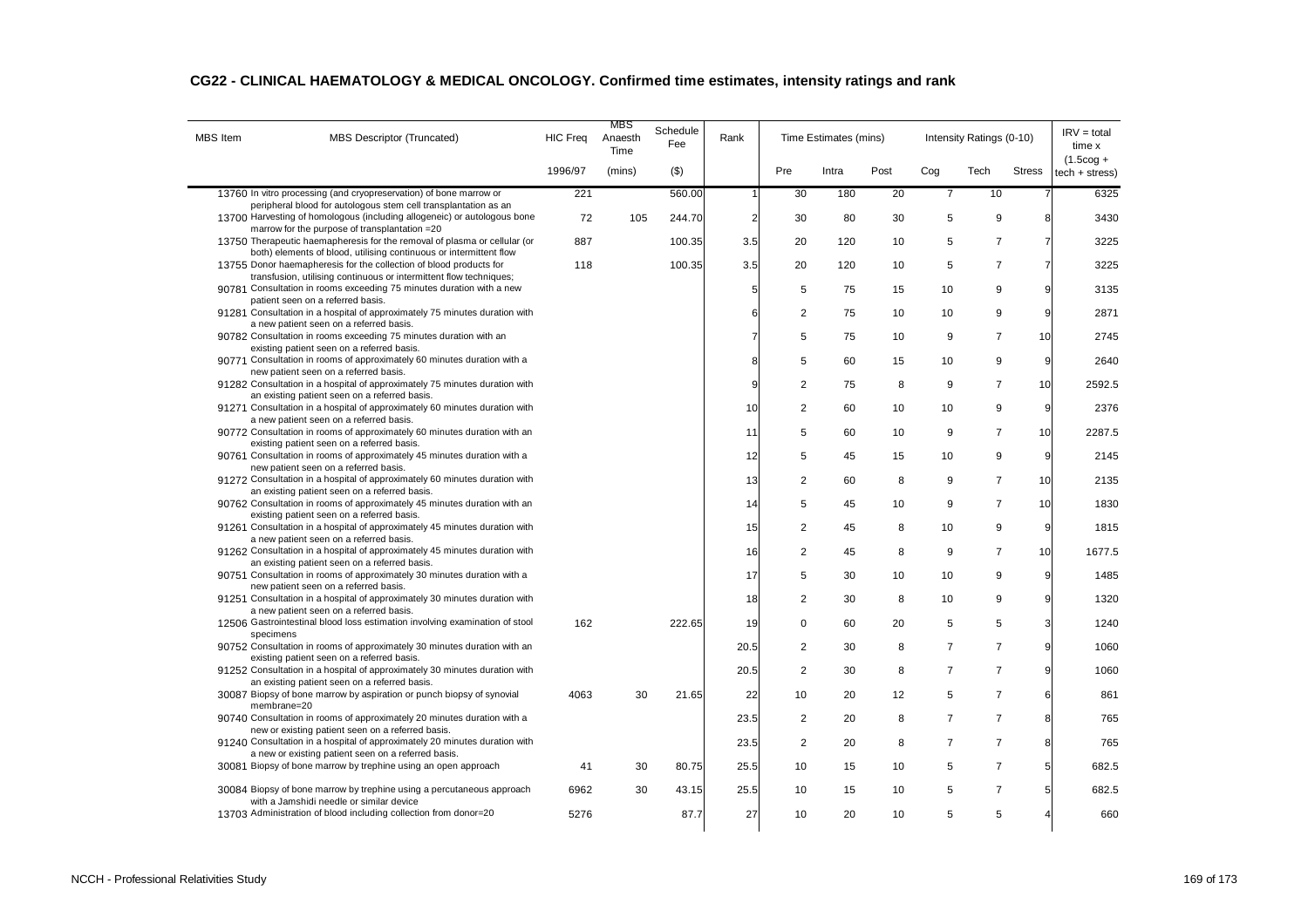| <b>MBS</b> Item | MBS Descriptor (Truncated)                                                                                                                        | <b>HIC Freq</b> | MBS<br>Anaesth<br>Time | Schedule<br>Fee | Rank |                | Time Estimates (mins) |                |                | $IRV = total$<br>Intensity Ratings (0-10)<br>time x |               |                                |
|-----------------|---------------------------------------------------------------------------------------------------------------------------------------------------|-----------------|------------------------|-----------------|------|----------------|-----------------------|----------------|----------------|-----------------------------------------------------|---------------|--------------------------------|
|                 |                                                                                                                                                   | 1996/97         | (mins)                 | $($ \$)         |      | Pre            | Intra                 | Post           | Cog            | Tech                                                | <b>Stress</b> | $(1.5$ cog +<br>tech + stress) |
|                 | 13930 Chemotherapy, administration of, by intra-arterial infusion of more                                                                         | 46              |                        | 86.50           | 28   | 5              | 15                    | 5              | $\overline{7}$ | $\overline{7}$                                      |               | 612.5                          |
|                 | than 1 hours duration but not more than 6 hours duration - payable<br>13921 Chemotherapy, administration of, by intravenous infusion of more      | 2925            |                        | 81.30           | 29   | 5              | 15                    | 5              | $\overline{7}$ | 5                                                   |               | 562.5                          |
|                 | than 6 hours duration - for the first day of treatment                                                                                            |                 |                        |                 |      |                |                       |                |                |                                                     |               |                                |
|                 | 90730 Consultation in rooms of approximately 15 minutes duration with a<br>new or existing patient seen on a referred basis.                      |                 |                        |                 | 30.5 | 2              | 15                    | 5              | $\overline{7}$ | $\overline{7}$                                      |               | 539                            |
|                 | 91230 Consultation in a hospital of approximately 15 minutes duration with                                                                        |                 |                        |                 | 30.5 | $\overline{2}$ | 15                    | 5              | $\overline{7}$ | $\overline{7}$                                      |               | 539                            |
|                 | a new or existing patient seen on a referred basis.                                                                                               |                 |                        |                 |      |                |                       |                |                |                                                     |               |                                |
|                 | 13918 Chemotherapy, administration of, by intravenous infusion of more<br>than 1 hours duration but not more than 6 hours duration - payable      | 25256           |                        | 71.90           | 32   | 5              | 15                    | 5              | 5              | $\overline{7}$                                      |               | 537.5                          |
|                 | 13927 Chemotherapy, administration of, either by intra- arterial push                                                                             |                 |                        |                 | 33.5 | 5              | 15                    | 5              | 6              | 6                                                   |               | 500                            |
|                 | technique (directly into an artery, a butterfly needle or the side-arm                                                                            |                 |                        |                 |      |                |                       |                |                |                                                     |               |                                |
|                 | 13948 Cytotoxic agent, instillation of, into a body cavity                                                                                        | 2727            |                        | 47.95           | 33.5 | 5              | 15                    | 5              | 4              | $\overline{7}$                                      |               | 500                            |
|                 | 13757 Therapeutic venesection for the management of haemochromatosis                                                                              | 563             |                        | 53.60           | 35   | 8              | 10                    | 5              | 5              | 6                                                   | 5             | 425.5                          |
|                 | or polycythemia vera<br>13706 Administration of blood or bone marrow already collected=20                                                         | 40073           |                        | 61.25           | 38   | 5              | 10                    | 5              | 5              | 5                                                   |               | 330                            |
|                 |                                                                                                                                                   |                 |                        |                 |      |                |                       |                |                |                                                     |               |                                |
|                 | 13709 Collection of blood for autologous transfusion or when homologous                                                                           |                 |                        |                 | 38   | 5              | 10                    | 5              | 5              | 5                                                   |               | 330                            |
|                 | blood is required for immediate transfusion in emergency situation<br>13915 Chemotherapy, administration of, either by intravenous push           | 62979           |                        | 47.75           | 38   | 5              | 10                    | 5              | 5              | 5                                                   |               | 330                            |
|                 | technique (directly into a vein, or a butterfly needle, or the side-arm                                                                           |                 |                        |                 |      |                |                       |                |                |                                                     |               |                                |
|                 | 13933 Chemotherapy, administration of, by intra-arterial infusion of more                                                                         | 368             |                        | 95.90           | 38   | 5              | 10                    | 5              | 5              | 5                                                   |               | 330                            |
|                 | than 6 hours duration - for the first day of treatment<br>13936 Chemotherapy, administration of, by intra-arterial infusion of more               | 213             |                        | 62.50           | 38   | 5              | 10                    | 5              | 5              | 5                                                   |               | 330                            |
|                 | than 6 hours duration - on each day subsequent to the first in the                                                                                |                 |                        |                 |      |                |                       |                |                |                                                     |               |                                |
|                 | 13924 Chemotherapy, administration of, by intravenous infusion of more<br>than 6 hours duration - on each day subsequent to the first in the      | 4401            |                        | 47.95           | 41   | 5              | 10                    | 5              | 5              | 5                                                   |               | 310                            |
|                 | 90720 Consultation in rooms of approximately 10 minutes duration with a<br>new or existing patient seen on a referred basis.                      |                 |                        |                 | 42.5 | $\mathbf{1}$   | 10                    | $\overline{4}$ | 5              | 5                                                   | 5             | 262.5                          |
|                 | 91220 Consultation in a hospital of approximately 10 minutes duration with<br>a new or existing patient seen on a referred basis.                 |                 |                        |                 | 42.5 | 1              | 10                    | $\overline{4}$ | 5              | 5                                                   | 5             | 262.5                          |
|                 | 13939 Implanted pump or reservoir, loading of, with a therapeutic agent or<br>agents, not being a service associated with a service to which item | 1490            |                        | 71.90           | 44   | 5              | 10                    | $\mathbf 0$    | 5              | 6                                                   |               | 247.5                          |
|                 | 13942 Ambulatory drug delivery device, loading of, with a therapeutic agent                                                                       | 942             |                        | 47.95           | 45   | 5              | 10                    | $\mathbf 0$    | 5              | 5                                                   | 3             | 232.5                          |
|                 | or agents for the infusion of the agent or agents via the intravenous,                                                                            |                 |                        |                 |      |                |                       |                |                |                                                     |               |                                |
|                 | 13945 Long-term implanted drug delivery device, accessing of                                                                                      | 4957            |                        | 38.55           | 46   | 5              | 10                    | 0              | 3              | 5                                                   |               | 202.5                          |

## **CG22 - CLINICAL HAEMATOLOGY & MEDICAL ONCOLOGY. Confirmed time estimates, intensity ratings and rank**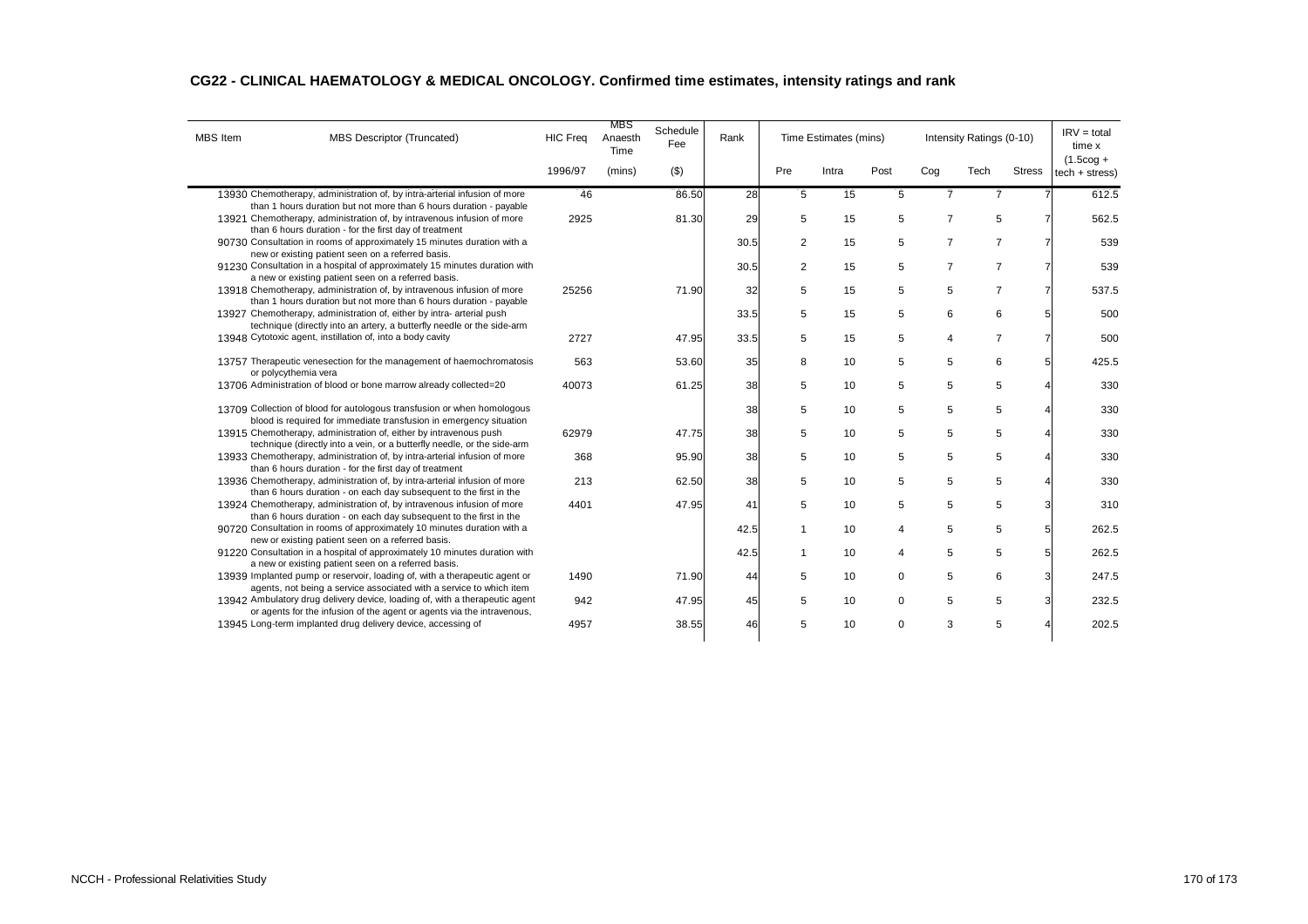## **CG23 - PSYCHIATRY. Confirmed time estimates, intensity ratings and rank**

| <b>MBS</b> Item | <b>MBS Descriptor (Truncated)</b>                                                                                                                                | Rank           |     | Time Estimates (mins) |      | Intensity Ratings (0-10) |      |               |  |
|-----------------|------------------------------------------------------------------------------------------------------------------------------------------------------------------|----------------|-----|-----------------------|------|--------------------------|------|---------------|--|
|                 |                                                                                                                                                                  |                | Pre | Intra                 | Post | Cog                      | Tech | <b>Stress</b> |  |
|                 | 342 Group psychotherapy (including any associated consultations with a patient                                                                                   | 1              | 20  | 83                    | 20   | 10                       | 10   | 10            |  |
|                 | taking place on the same occasion and relating to the condition for which<br>344 Group psychotherapy (including any associated consultations with a patient      | $\overline{a}$ | 15  | 83                    | 15   | 10                       | 10   | 10            |  |
|                 | taking place on the same occasion and relating to the condition for which<br>91081 Home visit exceeding 75 minutes duration with a new patient seen on a         | 3.5            | 15  | 75                    | 25   | 10                       | 10   | 10            |  |
|                 | referred basis.<br>91082 Home visit exceeding 75 minutes duration with an existing patient seen on a                                                             | 3.5            | 15  | 75                    | 25   | 10                       | 10   | 10            |  |
|                 | referred basis.<br>90781 Consultation in rooms exceeding 75 minutes duration with a new patient<br>seen on a referred basis.                                     | 5.5            | 10  | 75                    | 25   | 10                       | 10   | 10            |  |
|                 | 90782 Consultation in rooms exceeding 75 minutes duration with an existing<br>patient seen on a referred basis.                                                  | 5.5            | 10  | 75                    | 25   | 10                       | 10   | 10            |  |
|                 | 346 Group psychotherapy (including any associated consultations with a patient<br>taking place on the same occasion and relating to the condition for which      | $\overline{7}$ | 10  | 75                    | 10   | 10                       | 10   | 10            |  |
|                 | 91281 Consultation in a hospital of approximately 75 minutes duration with a new<br>patient seen on a referred basis.                                            | 10.5           | 5   | 75                    | 10   | 10                       | 10   | 10            |  |
|                 | 90881 Consultation at a nursing home exceeding 75 minutes duration with a new<br>patient seen on a referred basis.                                               | 10.5           | 5   | 75                    | 10   | 10                       | 10   | 10            |  |
|                 | 90882 Consultation at a nursing home exceeding 75 minutes duration with an<br>existing patient seen on a referred basis.                                         | 10.5           | 5   | 75                    | 10   | 10                       | 10   | 10            |  |
|                 | 90981 Consultation at other institution exceeding 75 minutes duration with a new<br>patient seen on a referred basis.                                            | 10.5           | 5   | 75                    | 10   | 10                       | 10   | 10            |  |
|                 | 90982 Consultation at other institution exceeding 75 minutes duration with an<br>existing patient seen on a referred basis.                                      | 10.5           | 5   | 75                    | 10   | 10                       | 10   | 10            |  |
|                 | 91282 Consultation in a hospital of approximately 75 minutes duration with an<br>existing patient seen on a referred basis.                                      | 10.5           | 5   | 75                    | 10   | 10                       | 10   | 10            |  |
|                 | 91271 Consultation in a hospital of approximately 60 minutes duration with a new<br>patient seen on a referred basis.                                            | 14.5           | 5   | 60                    | 10   | 10                       | 10   | 10            |  |
|                 | 91272 Consultation in a hospital of approximately 60 minutes duration with an<br>existing patient seen on a referred basis.                                      | 14.5           | 5   | 60                    | 10   | 10                       | 10   | 10            |  |
|                 | 91071 Home visit of approximately 60 minutes duration with a new patient seen on<br>a referred basis.                                                            | 16.5           | 15  | 60                    | 20   | 9.8                      | 9.8  | 9.8           |  |
|                 | 91072 Home visit of approximately 60 minutes duration with an existing patient<br>seen on a referred basis.                                                      | 16.5           | 15  | 60                    | 20   | 9.8                      | 9.8  | 9.8           |  |
|                 | 350 Professional attendance by a consultant physician in the practice of his or<br>her specialty of psychiatry, where the patient is referred to him or her by a | 19             | 10  | 60                    | 15   | 9.8                      | 9.8  | 9.8           |  |
|                 | 90771 Consultation in rooms of approximately 60 minutes duration with a new<br>patient seen on a referred basis.                                                 | 19             | 10  | 60                    | 15   | 9.8                      | 9.8  | 9.8           |  |
|                 | 90772 Consultation in rooms of approximately 60 minutes duration with an existing<br>patient seen on a referred basis.                                           | 19             | 10  | 60                    | 15   | 9.8                      | 9.8  | 9.8           |  |
|                 | 90871 Consultation at a nursing home of approximately 60 minutes duration with a<br>new patient seen on a referred basis.                                        | 22.5           | 5   | 60                    | 10   | 9.8                      | 9.8  | 9.8           |  |
|                 | 90872 Consultation at a nursing home of approximately 60 minutes duration with<br>an existing patient seen on a referred basis.                                  | 22.5           | 5   | 60                    | 10   | 9.8                      | 9.8  | 9.8           |  |
|                 | 90971 Consultation at other institution of approximately 60 minutes duration with a<br>new patient seen on a referred basis.                                     | 22.5           | 5   | 60                    | 10   | 9.8                      | 9.8  | 9.8           |  |
|                 | 90972 Consultation at other institution of approximately 60 minutes duration with<br>an existing patient seen on a referred basis.                               | 22.5           | 5   | 60                    | 10   | 9.8                      | 9.8  | 9.8           |  |
|                 | 91062 Home visit of approximately 45 minutes duration with an existing patient<br>seen on a referred basis.                                                      | 25.5           | 15  | 45                    | 15   | 9.8                      | 9.8  | 9.8           |  |
|                 | 91061 Home visit of approximately 45 minutes duration with a new patient seen on<br>a referred basis.                                                            | 25.5           | 15  | 45                    | 15   | 9.8                      | 9.8  | 9.8           |  |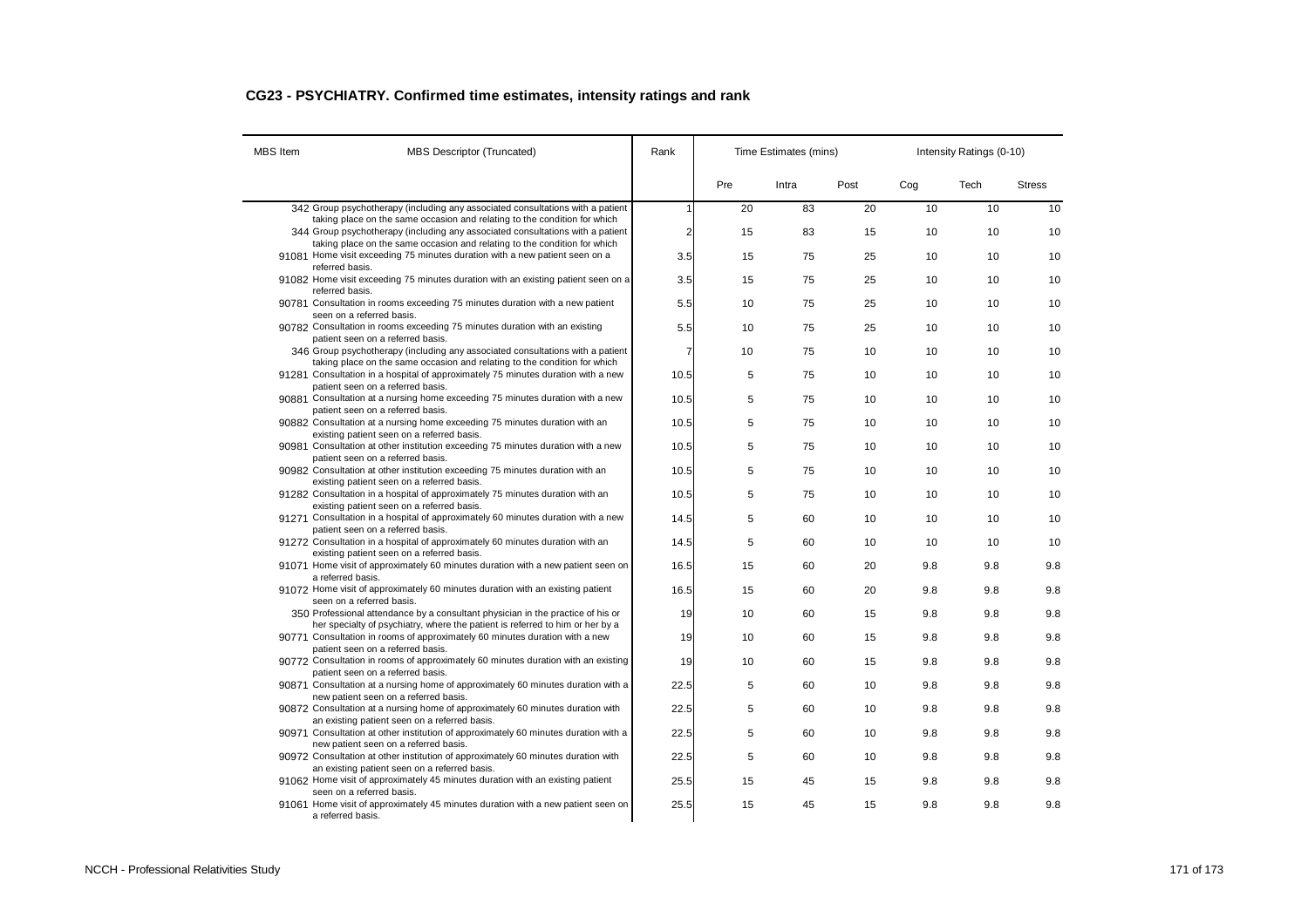## **CG23 - PSYCHIATRY. Confirmed time estimates, intensity ratings and rank**

| <b>MBS</b> Item | <b>MBS Descriptor (Truncated)</b>                                                                                                                                 | Rank |     | Time Estimates (mins) |      | Intensity Ratings (0-10) |                |                |  |
|-----------------|-------------------------------------------------------------------------------------------------------------------------------------------------------------------|------|-----|-----------------------|------|--------------------------|----------------|----------------|--|
|                 |                                                                                                                                                                   |      | Pre | Intra                 | Post | Cog                      | Tech           | <b>Stress</b>  |  |
|                 | 90762 Consultation in rooms of approximately 45 minutes duration with an existing                                                                                 | 27.5 | 10  | 45                    | 15   | 9.8                      | 9.8            | 9.8            |  |
|                 | patient seen on a referred basis.<br>90761 Consultation in rooms of approximately 45 minutes duration with a new                                                  | 27.5 | 10  | 45                    | 15   | 9.8                      | 9.8            | 9.8            |  |
|                 | patient seen on a referred basis.<br>90961 Consultation at other institution of approximately 45 minutes duration with a<br>new patient seen on a referred basis. | 31.5 | 5   | 45                    | 10   | 9.8                      | 9.8            | 9.8            |  |
|                 | 91261 Consultation in a hospital of approximately 45 minutes duration with a new<br>patient seen on a referred basis.                                             | 31.5 | 5   | 45                    | 10   | 9.8                      | 9.8            | 9.8            |  |
|                 | 90861 Consultation at a nursing home of approximately 45 minutes duration with a<br>new patient seen on a referred basis.                                         | 31.5 | 5   | 45                    | 10   | 9.8                      | 9.8            | 9.8            |  |
|                 | 90862 Consultation at a nursing home of approximately 45 minutes duration with<br>an existing patient seen on a referred basis.                                   | 31.5 | 5   | 45                    | 10   | 9.8                      | 9.8            | 9.8            |  |
|                 | 90962 Consultation at other institution of approximately 45 minutes duration with<br>an existing patient seen on a referred basis.                                | 31.5 | 5   | 45                    | 10   | 9.8                      | 9.8            | 9.8            |  |
|                 | 91262 Consultation in a hospital of approximately 45 minutes duration with an<br>existing patient seen on a referred basis.                                       | 31.5 | 5   | 45                    | 10   | 9.8                      | 9.8            | 9.8            |  |
|                 | 91052 Home visit of approximately 30 minutes duration with an existing patient<br>seen on a referred basis.                                                       | 35.5 | 10  | 30                    | 15   | 9                        | 8              | 8.5            |  |
|                 | 91051 Home visit of approximately 30 minutes duration with a new patient seen on<br>a referred basis.                                                             | 35.5 | 10  | 30                    | 15   | 9                        | 8              | 8.5            |  |
|                 | 348 Professional attendance by a consultant physician in the practice of his or<br>her specialty of psychiatry, where the patient is referred to him or her by a  | 39.5 | 5   | 30                    | 10   | 9                        | 8              | 8.5            |  |
|                 | 352 Professional attendance by a consultant physician in the practice of his or<br>her specialty of psychiatry, where the patient is referred to him or her by a  | 39.5 | 5   | 30                    | 10   | 9                        | 8              | 8.5            |  |
|                 | 90752 Consultation in rooms of approximately 30 minutes duration with an existing<br>patient seen on a referred basis.                                            | 39.5 | 5   | 30                    | 10   | 9                        | 8              | 8.5            |  |
|                 | 91251 Consultation in a hospital of approximately 30 minutes duration with a new<br>patient seen on a referred basis.                                             | 39.5 | 5   | 30                    | 10   | 9                        | 8              | 8.5            |  |
|                 | 90751 Consultation in rooms of approximately 30 minutes duration with a new<br>patient seen on a referred basis.                                                  | 39.5 | 5   | 30                    | 10   | 9                        | 8              | 8.5            |  |
|                 | 91252 Consultation in a hospital of approximately 30 minutes duration with an<br>existing patient seen on a referred basis.                                       | 39.5 | 5   | 30                    | 10   | 9                        | 8              | 8.5            |  |
|                 | 90852 Consultation at a nursing home of approximately 30 minutes duration with<br>an existing patient seen on a referred basis.                                   | 44.5 | 5   | 30                    | 10   | 9                        | 8              | $\overline{7}$ |  |
|                 | 90951 Consultation at other institution of approximately 30 minutes duration with a<br>new patient seen on a referred basis.                                      | 44.5 | 5   | 30                    | 10   | 9                        | 8              | $\overline{7}$ |  |
|                 | 90952 Consultation at other institution of approximately 30 minutes duration with<br>an existing patient seen on a referred basis.                                | 44.5 | 5   | 30                    | 10   | 9                        | 8              | $\overline{7}$ |  |
|                 | 90851 Consultation at a nursing home of approximately 30 minutes duration with a<br>new patient seen on a referred basis.                                         | 44.5 | 5   | 30                    | 10   | 9                        | 8              | $\overline{7}$ |  |
|                 | 91040 Home visit of approximately 20 minutes duration with a new or existing<br>patient seen on a referred basis.                                                 | 47   | 10  | 20                    | 10   | 8                        | 8              |                |  |
|                 | 91240 Consultation in a hospital of approximately 20 minutes duration with a new<br>or existing patient seen on a referred basis.                                 | 48.5 | 5   | 20                    | 5    | 8                        | 8              |                |  |
|                 | 90740 Consultation in rooms of approximately 20 minutes duration with a new or<br>existing patient seen on a referred basis.                                      | 48.5 | 5   | 20                    | 5    | 8                        | 8              |                |  |
|                 | 340 Attendance for electroconvulsive therapy, with or without the use of stimulus<br>dosing techniques, including any electroencephalographic monitoring and      | 50   | 5   | 25                    | 1    | 6                        | 8              |                |  |
|                 | 90940 Consultation at other institution of approximately 20 minutes duration with a<br>new or existing patient seen on a referred basis.                          | 51.5 | 5   | 20                    | 5    | $\overline{7}$           | $\overline{7}$ | $\overline{7}$ |  |
|                 | 90840 Consultation at a nursing home of approximately 20 minutes duration with a<br>new or existing patient seen on a referred basis.                             | 51.5 | 5   | 20                    | 5    | $\overline{7}$           | $\overline{7}$ | $\overline{7}$ |  |